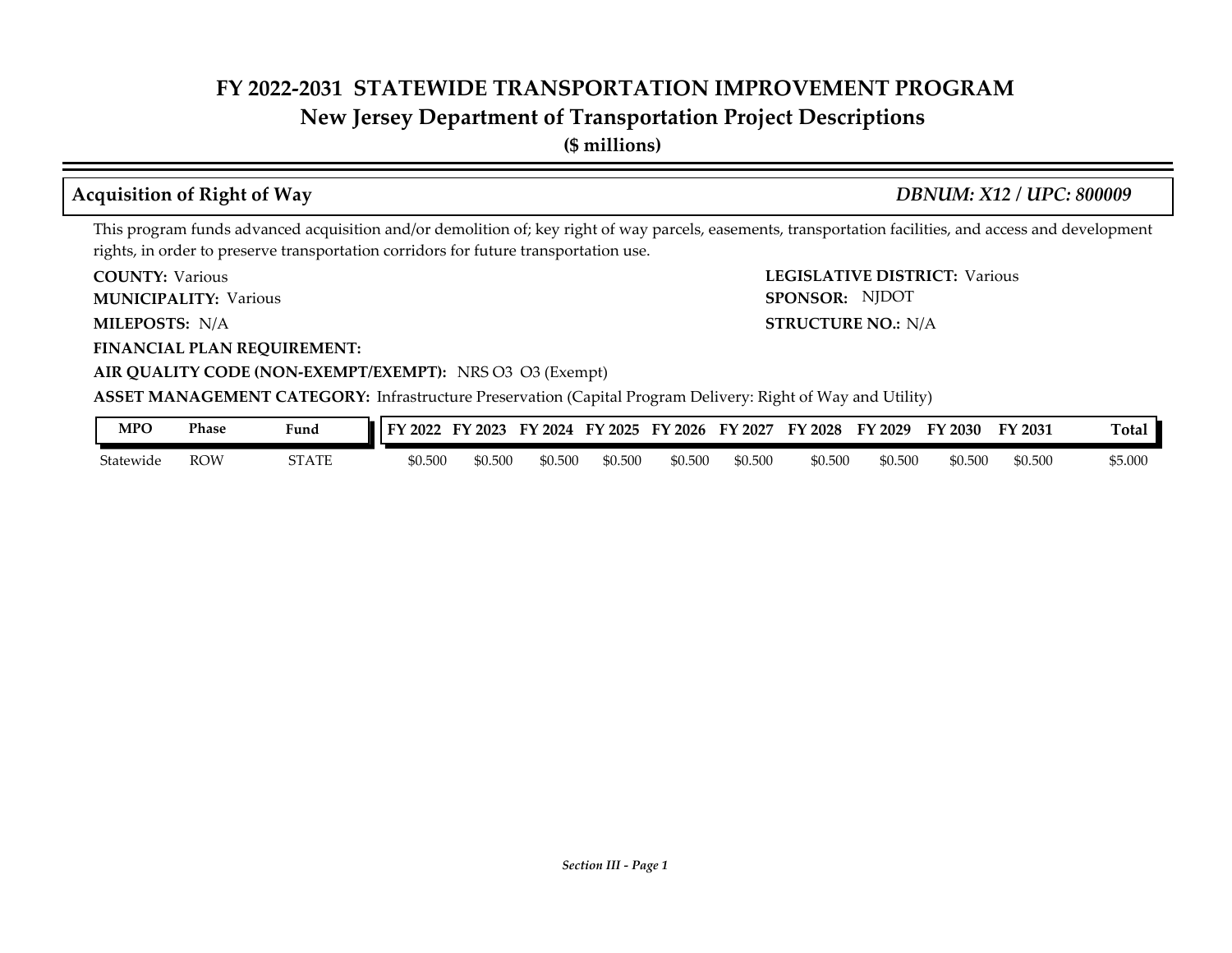## **New Jersey Department of Transportation Project Descriptions**

| <b>ADA Central, Contract 1</b>                                                                                                                            | DBNUM: 15417 / UPC: 154170      |
|-----------------------------------------------------------------------------------------------------------------------------------------------------------|---------------------------------|
| This contract will bring projects into compliance with current ADA design requirements that could not be completed within original design or construction |                                 |
| time frame for the following sites:                                                                                                                       |                                 |
| 1) Route 71, Sea Girt Avenue to Route 35,                                                                                                                 |                                 |
| 2) Route 9, Alexander Avenue to Route 79,                                                                                                                 |                                 |
| 3) Route 34/35, Colts Neck and Wall Twps,                                                                                                                 |                                 |
| 4) Route 9, Pohatcong Lake Dam and Tuckerton Borough.                                                                                                     |                                 |
| <b>COUNTY:</b> Monmouth, Ocean                                                                                                                            | LEGISLATIVE DISTRICT: 30, 11, 9 |
| <b>MUNICIPALITY: Various</b>                                                                                                                              | SPONSOR: NJDOT                  |
| <b>MILEPOSTS: N/A</b>                                                                                                                                     | <b>STRUCTURE NO.: N/A</b>       |
| <b>FINANCIAL PLAN REQUIREMENT:</b>                                                                                                                        |                                 |
| AIR QUALITY CODE (NON-EXEMPT/EXEMPT): AQ2 (Exempt)                                                                                                        |                                 |
| <b>ASSET MANAGEMENT CATEGORY:</b> Infrastructure Preservation (Multimodal Programs: Bicycle/Pedestrian)                                                   |                                 |
|                                                                                                                                                           |                                 |

| <b>MPO</b>   | Phase | Fund       | 12022<br>ТV. | $'$ 2023<br>ЕV | FY<br>$\degree$ 2024 | FY 2025  | FY 2026 | FY<br>$'$ 2027 | FY 2028 | FY 2029 | FY 2030 | FY 2031 | Total    |
|--------------|-------|------------|--------------|----------------|----------------------|----------|---------|----------------|---------|---------|---------|---------|----------|
| <b>NITPA</b> | CON   | STBGP-FLEX |              |                |                      | \$21.700 |         |                |         |         |         |         | \$21.700 |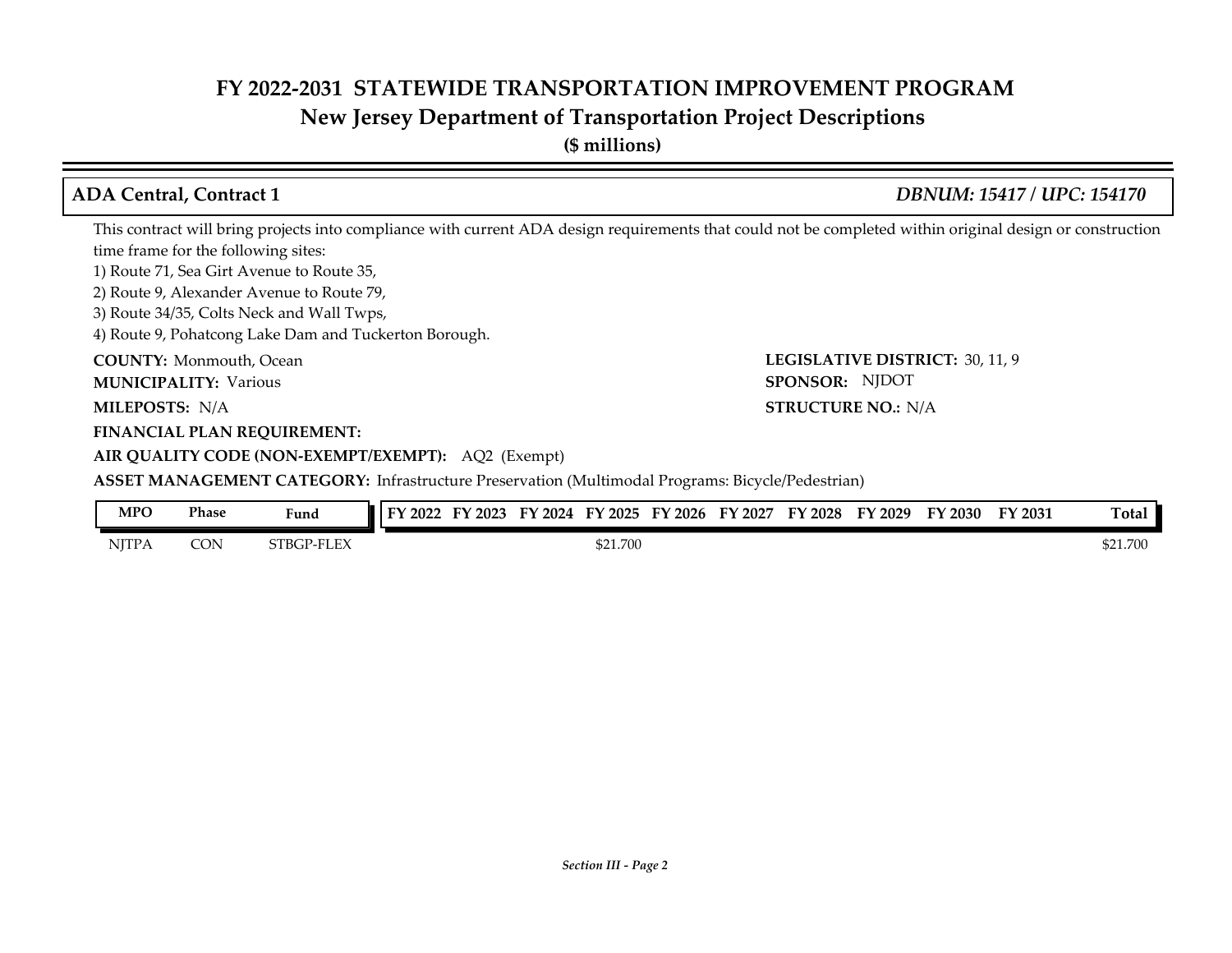**New Jersey Department of Transportation Project Descriptions**

| <b>ADA Central, Contract 2</b>                                                                                                                            | <b>DBNUM: 15418 / UPC: 154180</b>    |
|-----------------------------------------------------------------------------------------------------------------------------------------------------------|--------------------------------------|
| This contract will bring projects into compliance with current ADA design requirements that could not be completed within original design or construction |                                      |
| time frame for the following sites:                                                                                                                       |                                      |
| 1) Route 36, Miller Avenue to Union Avenue,                                                                                                               |                                      |
| 2) Route 35, Cherry Tree Lane to Route 9,                                                                                                                 |                                      |
| 3) Route 27, Parillo Drive to Sandford Street,                                                                                                            |                                      |
| 4) Route 1 NB, CR 514 to Route I-287,                                                                                                                     |                                      |
| 5) Route 33, Bridge over Rocky Brook,                                                                                                                     |                                      |
| 6) Route 35, Cheesequake Creek Bridge,                                                                                                                    |                                      |
| 7) Groveville Road over Route 130.                                                                                                                        |                                      |
| <b>COUNTY:</b> Monmouth, Somerset, Middlesex, Mercer                                                                                                      | <b>LEGISLATIVE DISTRICT: Various</b> |
| <b>MUNICIPALITY: Various</b>                                                                                                                              | SPONSOR: NJDOT                       |
| <b>MILEPOSTS: N/A</b>                                                                                                                                     | <b>STRUCTURE NO.: N/A</b>            |
| <b>FINANCIAL PLAN REQUIREMENT:</b>                                                                                                                        |                                      |
| AIR QUALITY CODE (NON-EXEMPT/EXEMPT): AQ2 (Exempt)                                                                                                        |                                      |
| <b>ASSET MANAGEMENT CATEGORY:</b> Infrastructure Preservation (Multimodal Programs: Bicycle/Pedestrian)                                                   |                                      |
|                                                                                                                                                           |                                      |

| MPO          | Phase | Fund       | FY 2022 | $'$ 2023<br>н, | FY 2024 | FY 2025 | FY 2026 | FY 2027 | FY 2028 | FY 2029 | FY 2030 | FY 2031 | <b>Total</b> |
|--------------|-------|------------|---------|----------------|---------|---------|---------|---------|---------|---------|---------|---------|--------------|
| <b>NJTPA</b> | CON   | STBGP-FLEX |         | 314.450        |         |         |         |         |         |         |         |         | \$14.450     |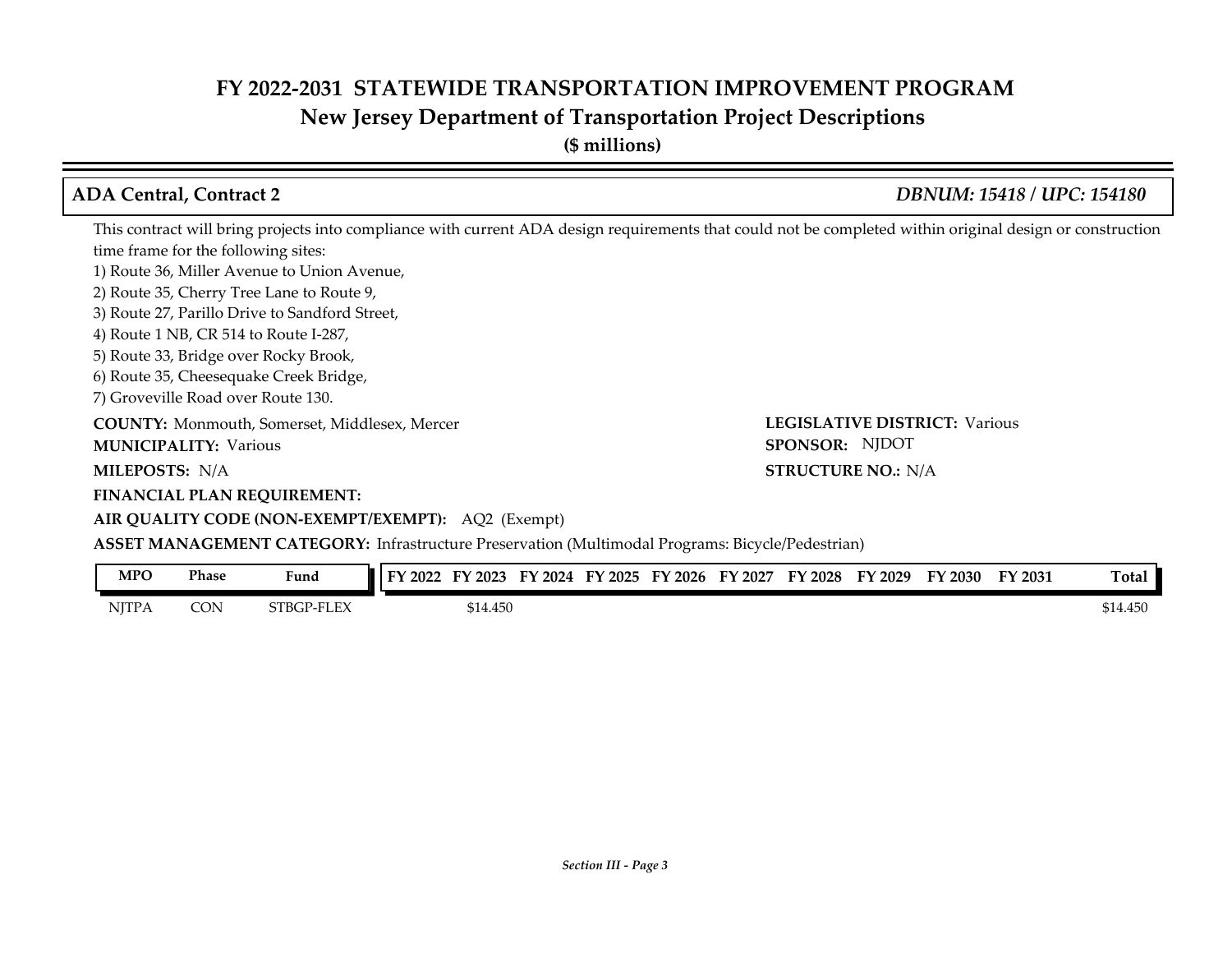## **New Jersey Department of Transportation Project Descriptions**

| <b>ADA Central, Contract 3</b>                                                                                                                            | <b>DBNUM: 15419 / UPC: 154190</b>    |
|-----------------------------------------------------------------------------------------------------------------------------------------------------------|--------------------------------------|
| This contract will bring projects into compliance with current ADA design requirements that could not be completed within original design or construction |                                      |
| time frame for the following sites:                                                                                                                       |                                      |
| 1) Route 28, Branch of Green Brook to Hamilton Avenue,                                                                                                    |                                      |
| 2) Route 1, College Road to NJ 91 Connector Ramp,                                                                                                         |                                      |
| 3) Route 206, Bridge Point Road to Doctor's Way,                                                                                                          |                                      |
| 4) Route 31, Bridge over Shabbbecong Creek,                                                                                                               |                                      |
| 5) Route I-78, Ramp C over Beaver Brook.                                                                                                                  |                                      |
| <b>COUNTY:</b> Somerset, Middlesex, Hunterdon, Warren                                                                                                     | <b>LEGISLATIVE DISTRICT: Various</b> |
| <b>MUNICIPALITY: Various</b>                                                                                                                              | SPONSOR: NJDOT                       |
| <b>MILEPOSTS: N/A</b>                                                                                                                                     | <b>STRUCTURE NO.: N/A</b>            |
| <b>FINANCIAL PLAN REQUIREMENT:</b>                                                                                                                        |                                      |
| AIR QUALITY CODE (NON-EXEMPT/EXEMPT): AQ2 (Exempt)                                                                                                        |                                      |
| <b>ASSET MANAGEMENT CATEGORY:</b> Infrastructure Preservation (Multimodal Programs: Bicycle/Pedestrian)                                                   |                                      |

| <b>MPO</b>   | Phase      | Fund         | FY 2022 FY 2023 FY 2024 FY 2025 FY 2026 FY 2027 FY 2028 FY 2029 FY 2030 |         |  |  |  | FY 2031 | Total   |
|--------------|------------|--------------|-------------------------------------------------------------------------|---------|--|--|--|---------|---------|
| <b>NITPA</b> | <b>ROW</b> | STBGP-FLEX   | \$4.200                                                                 |         |  |  |  |         | \$4.200 |
| <b>NITPA</b> | UTI        | <b>STATE</b> | \$0.300                                                                 |         |  |  |  |         | \$0.300 |
| <b>NITPA</b> | CON        | STBGP-FLEX   |                                                                         | \$5.800 |  |  |  |         | \$5.800 |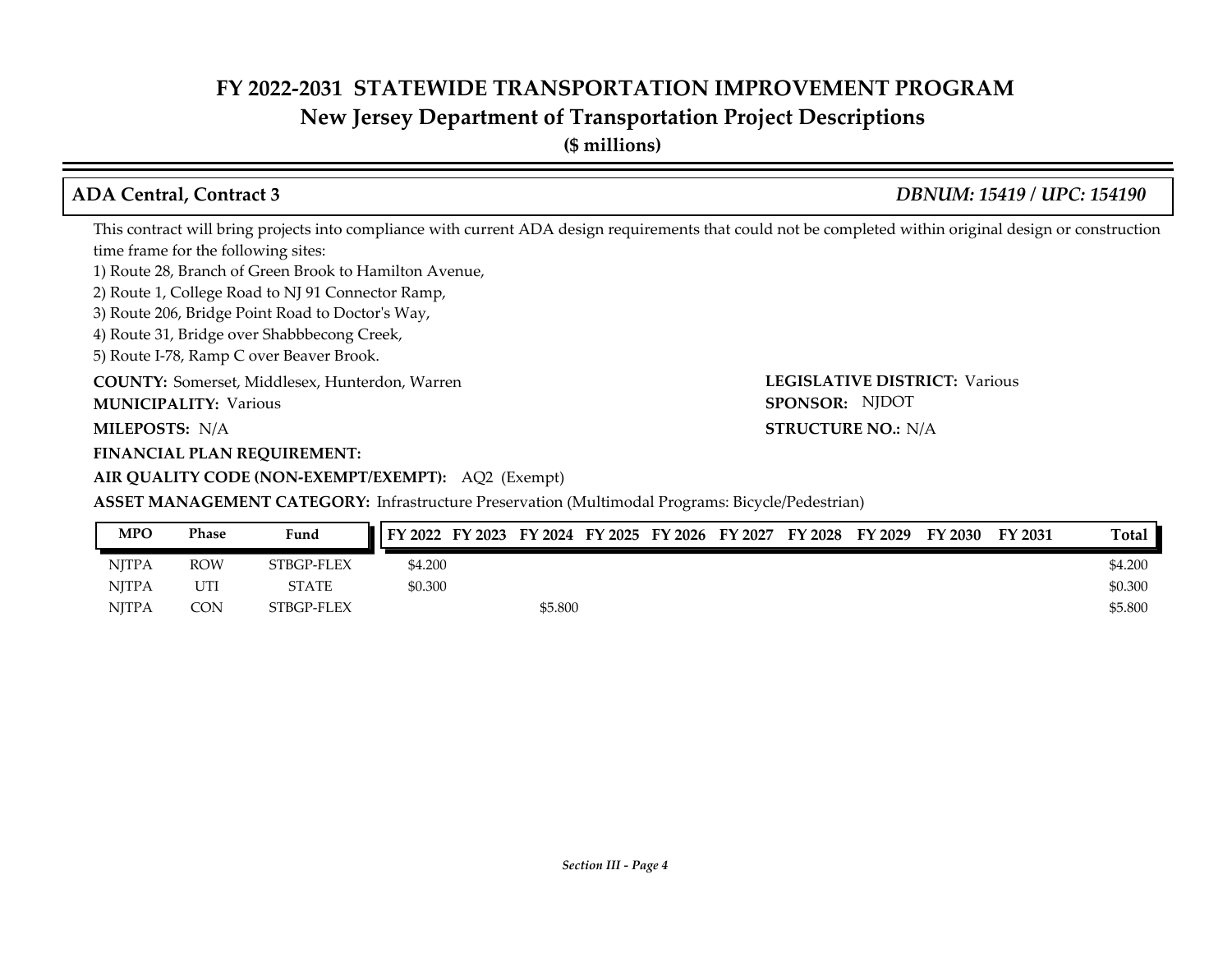### **New Jersey Department of Transportation Project Descriptions**

**(\$ millions)**

### **ADA Curb Ramp Implementation** *DBNUM: 11344 / UPC: 113440*

**STRUCTURE NO.: N/A** 

SPONSOR: NJDOT

This program was initiated from a Federal Highway Administration (FHWA) request of the NJDOT to complete an Americans with Disabilities Act (ADA) Curb Ramp Inventory, and to develop a Curb Ramp Implementation Program. A priority list of locations that are missing ADA curb ramps was developed, and funding provided by this program will be applied to projects that are missing ADA curb ramps statewide.

**COUNTY: LEGISLATIVE DISTRICT:** Various **COUNTY: Various** 

**MUNICIPALITY:** Various **SPONSOR:** 

**MILEPOSTS: STRUCTURE NO.:** N/A

**FINANCIAL PLAN REQUIREMENT:**

#### **AIR QUALITY CODE (NON-EXEMPT/EXEMPT):** A2 AQ2 S6 (Exempt)

| MPO       | Phase | Fund         | FY 2022 | FY 2023 |         |         | FY 2024 FY 2025 FY 2026 FY 2027 |         | <b>FY 2028</b> | FY 2029 | FY 2030 | FY 2031 | Total    |
|-----------|-------|--------------|---------|---------|---------|---------|---------------------------------|---------|----------------|---------|---------|---------|----------|
| Statewide | ERC   | <b>STATE</b> | \$2.000 | \$2.000 | \$1.000 | \$2.000 | \$2.000                         | \$2,000 | \$2.000        | \$2.000 | \$2.000 | \$2,000 | \$19,000 |
| Statewide | ERC   | STBGP-FLEX   | \$1.000 | 51.000  | \$1.000 | \$1.000 | \$1.000                         | \$1.000 | \$1.000        | \$1.000 | \$1.000 | \$1.000 | \$10,000 |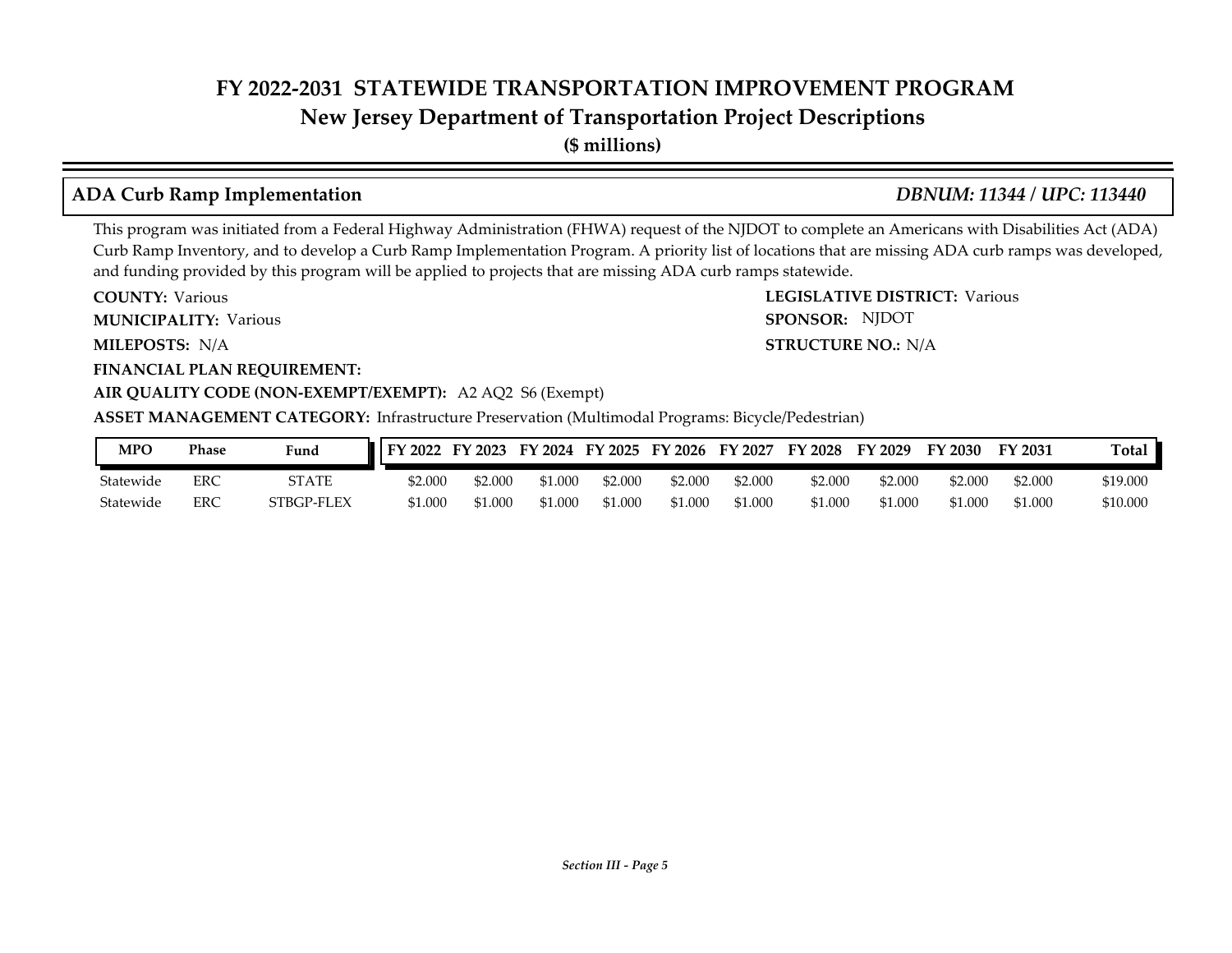### **New Jersey Department of Transportation Project Descriptions**

**(\$ millions)**

#### **ADA Improvements, Contract 1** *DBNUM: D1505A / UPC: 203320*

**STRUCTURE NO.: N/A** 

SPONSOR: Camden City

This project will continue the complete reconstruction of existing or construction of new ADA compliant sidewalk, curb ramps, and associated structures at approximately 400 various locations in the City of Camden. Crosswalks will be constructed as required or appropriate to connect opposite ADA compliant ramps at street intersections.

**COUNTY: LEGISLATIVE DISTRICT:** 5 COUNTY: Camden **MUNICIPALITY:** Camden City **SPONSOR:** 

**MILEPOSTS:** Various **STRUCTURE NO.: STRUCTURE NO.:** 

**FINANCIAL PLAN REQUIREMENT:**

#### **AIR QUALITY CODE (NON-EXEMPT/EXEMPT):** A2 (Exempt)

| MPO          | <b>Phase</b> | Fund                   | 2022    | 2023<br>ы, | 2024<br>EV | FY 2025 | FY 2026 | FY<br>2027 | <sup>T</sup> Y 2028 | '2029 | FY 2030 | $\nabla$ 2031 | Total   |
|--------------|--------------|------------------------|---------|------------|------------|---------|---------|------------|---------------------|-------|---------|---------------|---------|
| <b>DVRPC</b> | CON          | $\cdot$ PHIL.<br>STBGP | \$3.750 |            |            |         |         |            |                     |       |         |               | \$3.750 |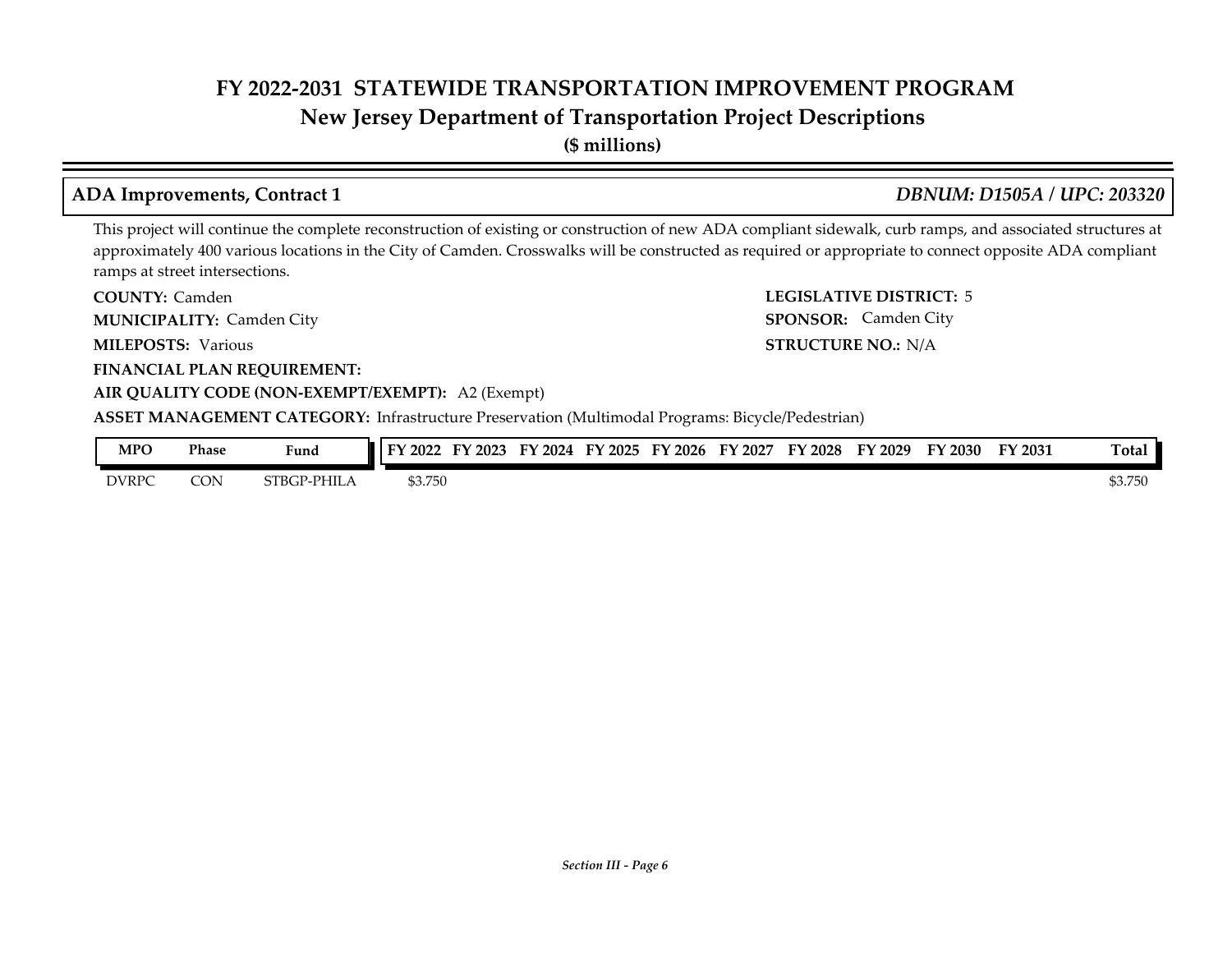#### **New Jersey Department of Transportation Project Descriptions**

**(\$ millions)**

#### **ADA South, Contract 1 with ROW** *DBNUM: 15420A / UPC: 168010*

LEGISLATIVE DISTRICT: 9,8

**STRUCTURE NO.: N/A** 

SPONSOR: NJDOT

This contract will bring projects into compliance with current ADA design requirements that could not be completed within original design or construction time frame for the following sites:

1) Route 30 and Pomona Road (CR 575) Intersection,

2) Route 52 Causeway Replacement and Somers Pt. Circle.

**COUNTY: LEGISLATIVE DISTRICT:** Atlantic, Burlington **MUNICIPALITY:** Galloway Twp, Hammonton Town, Shamong Twp **SPONSOR:** 

**MILEPOSTS: STRUCTURE NO.:** N/A

#### **FINANCIAL PLAN REQUIREMENT:**

#### **AIR QUALITY CODE (NON-EXEMPT/EXEMPT):** O10A (Exempt)

| <b>MPO</b><br>______ | <b>Phase</b><br>. | Fund | FY 2022 | $E$ V<br>$'$ 2023 | FY<br>2024 | FY 2025 | FY 2026 | FY 2027 | FY<br>12028 | FY 2029 | FY 2030 | FY 2031 | <b>Total</b> |
|----------------------|-------------------|------|---------|-------------------|------------|---------|---------|---------|-------------|---------|---------|---------|--------------|
| <b>SITPO</b>         | CON               | NHPP | \$3.382 |                   |            |         |         |         |             |         |         |         | \$3.382      |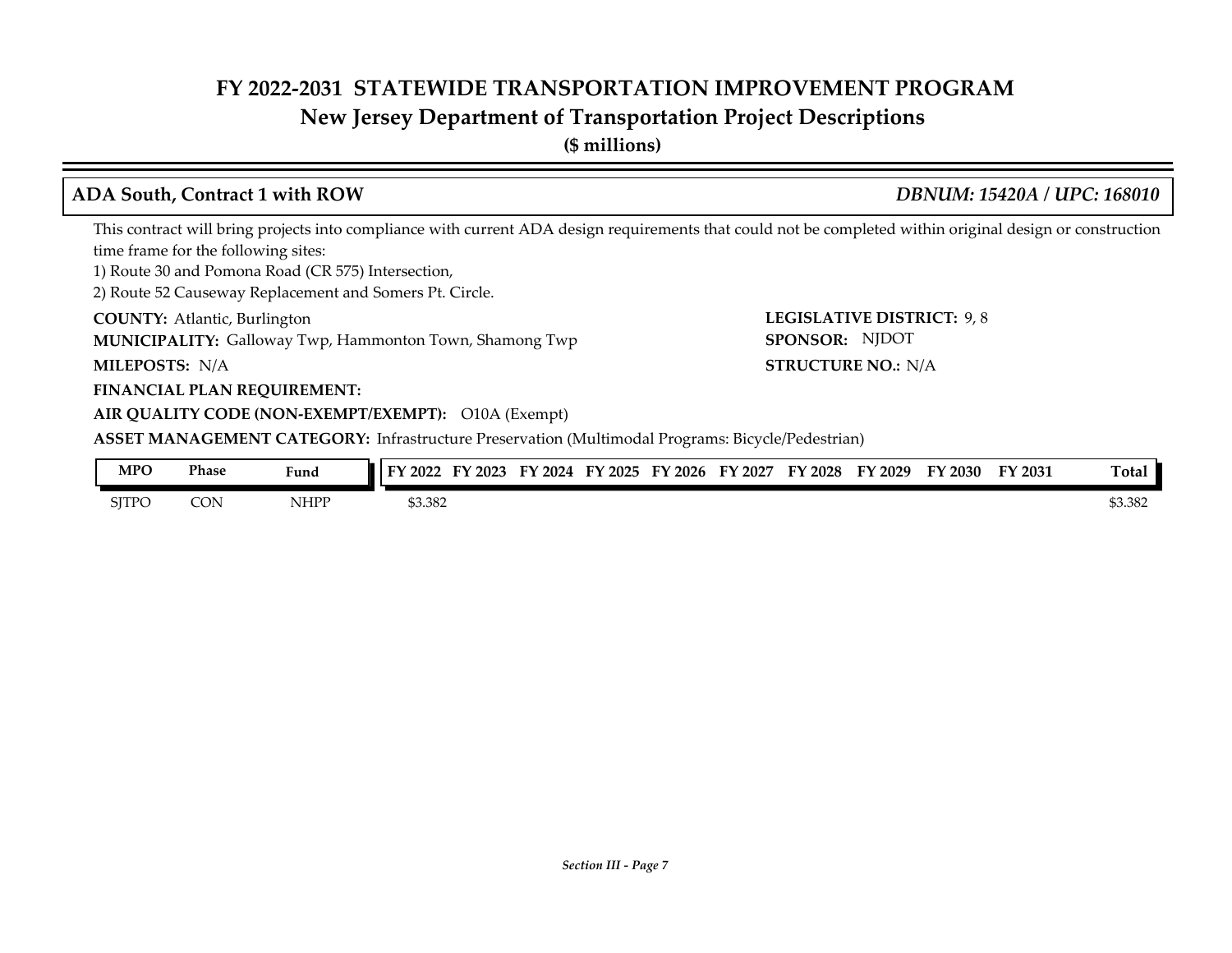### **New Jersey Department of Transportation Project Descriptions**

**(\$ millions)**

#### **ADA South, Contract 4** *DBNUM: 15423 / UPC: 154230*

SPONSOR: NJDOT

This contract will bring projects into compliance with current ADA design requirements that could not be completed within original design or construction time frame. Locations will include: Rt 30 Grove St to Brand Ave. The following federal appropriation was repurposed to this project: DEMO ID# NJ 050.

**COUNTY: LEGISLATIVE DISTRICT:** 4, 5, 6 **COUNTY: Camden** 

**MUNICIPALITY:** Barrington Boro, Somerdale Boro, Clementon Boro **SPONSOR:** 

**MILEPOSTS: STRUCTURE NO.:** N/A MILEPOSTS: N/A

**FINANCIAL PLAN REQUIREMENT:**

#### **AIR QUALITY CODE (NON-EXEMPT/EXEMPT):** A2 (Exempt)

| MPO          | Phase      | Fund       | FY 2022<br>FY 2023 | FY 2024 | FY 2025 | FY 2026 | FY 2027 | <b>FY 2028</b> | FY 2029 | FY 2030 | FY 2031 | Total   |
|--------------|------------|------------|--------------------|---------|---------|---------|---------|----------------|---------|---------|---------|---------|
| <b>DVRPC</b> | CON        | DEMO-R     | \$1.432            |         |         |         |         |                |         |         |         | \$1.432 |
| <b>DVRPC</b> | <b>CON</b> | STBGP-FLEX | \$6.171            |         |         |         |         |                |         |         |         | \$6.171 |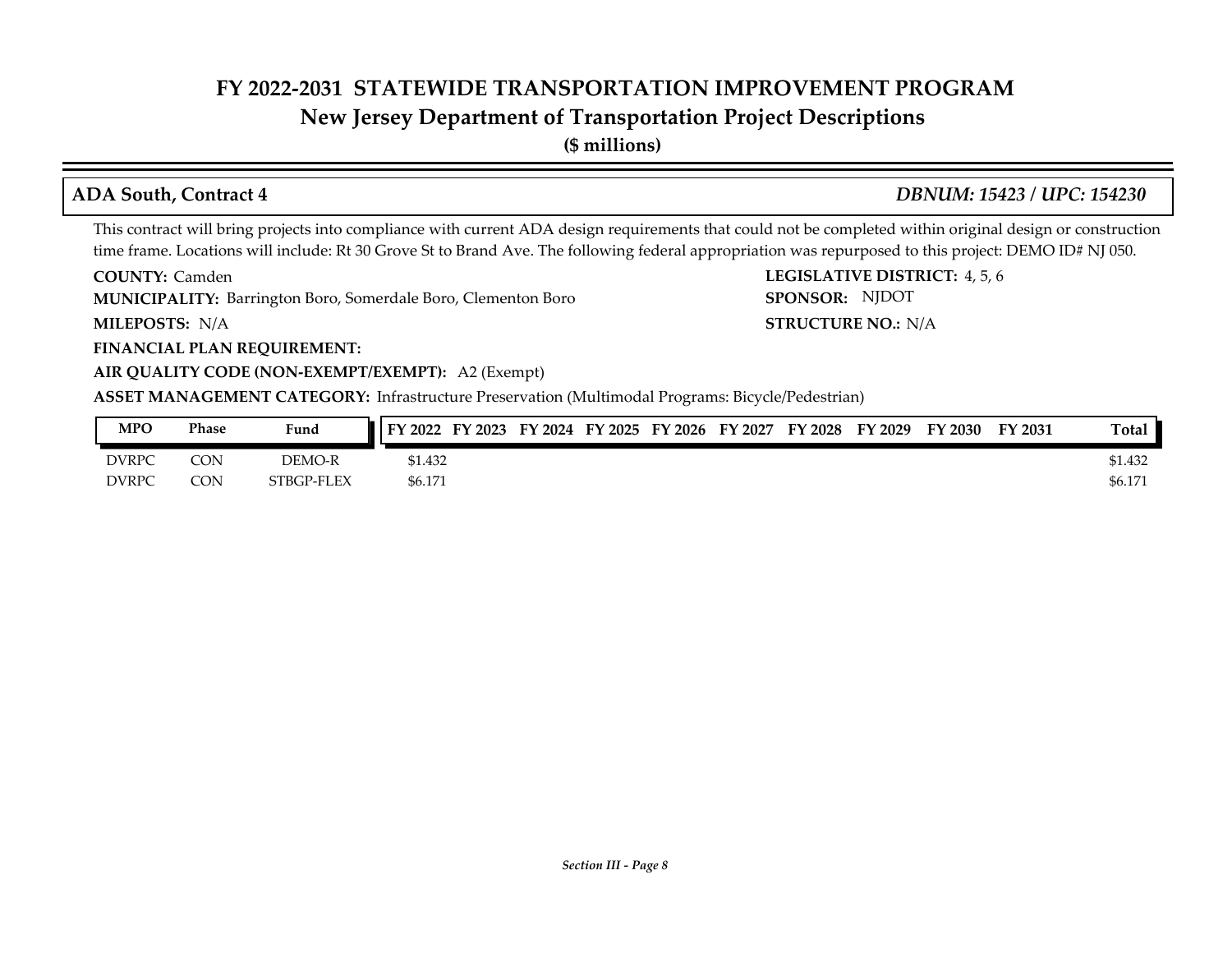### **New Jersey Department of Transportation Project Descriptions**

**(\$ millions)**

**ADA South, Contract 5** *DBNUM: 16322 / UPC: 163220*

This project will make DB: 11422 UPC: 114220 - Rt. 9, Meadowview Ave. to Garden State Parkway, Pavement & DB: 13333 UPC: 133330 - Rt. 47 CR 690 to Howard St. ADA compliant.

**COUNTY: LEGISLATIVE DISTRICT:** Atlantic, Gloucester

Galloway Twp, Clayton Boro **MUNICIPALITY: SPONSOR:**

MILEPOSTS: N/A

**FINANCIAL PLAN REQUIREMENT:**

**MILEPOSTS: STRUCTURE NO.:** N/A SPONSOR: NJDOT

**LEGISLATIVE DISTRICT: 9,3** 

**AIR QUALITY CODE (NON-EXEMPT/EXEMPT):** A2 O10A (Exempt) **ASSET MANAGEMENT CATEGORY:** Infrastructure Preservation (Multimodal Programs: Bicycle/Pedestrian)

| <b>MPO</b>   | Phase      | Fund         | $\overline{Y}$ FY 2022<br>FY 2023 | FY 2024 FY 2025 | FY 2026 | FY 2027 | <b>FY 2028</b> | FY 2029 | FY 2030 | FY 2031 | Total   |
|--------------|------------|--------------|-----------------------------------|-----------------|---------|---------|----------------|---------|---------|---------|---------|
| <b>SITPO</b> | <b>ROW</b> | <b>STATE</b> | \$0.050                           |                 |         |         |                |         |         |         | \$0.050 |
| <b>SITPO</b> | CON        | STBGP-FLEX   | \$1.998                           |                 |         |         |                |         |         |         | \$1.998 |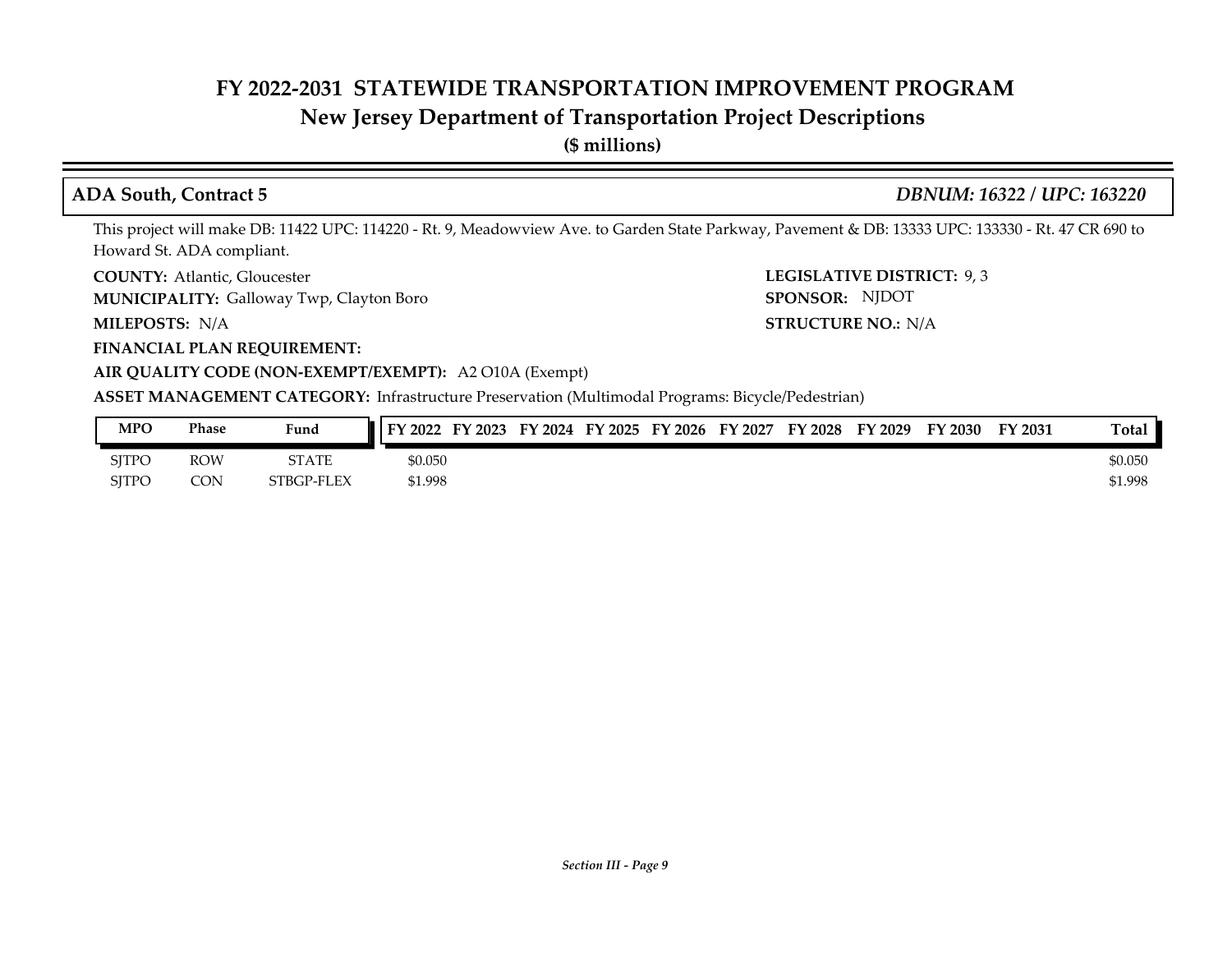### **New Jersey Department of Transportation Project Descriptions**

**(\$ millions)**

#### **Aeronautics UAS Program** *DBNUM: 19315 / UPC: 193150*

**STRUCTURE NO.: N/A** 

SPONSOR: NJDOT

This program provides funding for NJDOT's Unmanned Aircraft System (UAS) program for equipment purchases, UAS research, and consultant services.

**COUNTY: LEGISLATIVE DISTRICT:** Various **COUNTY: Various** 

**MUNICIPALITY:** Various **SPONSOR:** 

**MILEPOSTS: STRUCTURE NO.:** N/A

**FINANCIAL PLAN REQUIREMENT:**

**AIR QUALITY CODE (NON-EXEMPT/EXEMPT):** NRS NA O10B (Exempt)

**ASSET MANAGEMENT CATEGORY: Infrastructure Preservation (Airport Assets: Aviation)** 

| MPO                   | Phase      | Fund  | TУ.<br>2022 | 2023<br>н. | 2024<br>FV | FY 2025 | EY<br>$'$ 2026 | FY<br>2027 | $'$ 2028<br><b>HV</b> | FY 2029 | FY 2030 | FY 2031 | m<br>l otal |
|-----------------------|------------|-------|-------------|------------|------------|---------|----------------|------------|-----------------------|---------|---------|---------|-------------|
| <b>.</b><br>Statewide | <b>ERC</b> | 5TATE | \$0.500     | \$0.500    | \$0.500    | \$0.500 | 50.500         | \$0.500    | \$0.500               | \$0.500 | \$0.500 | \$0.500 | \$5.000     |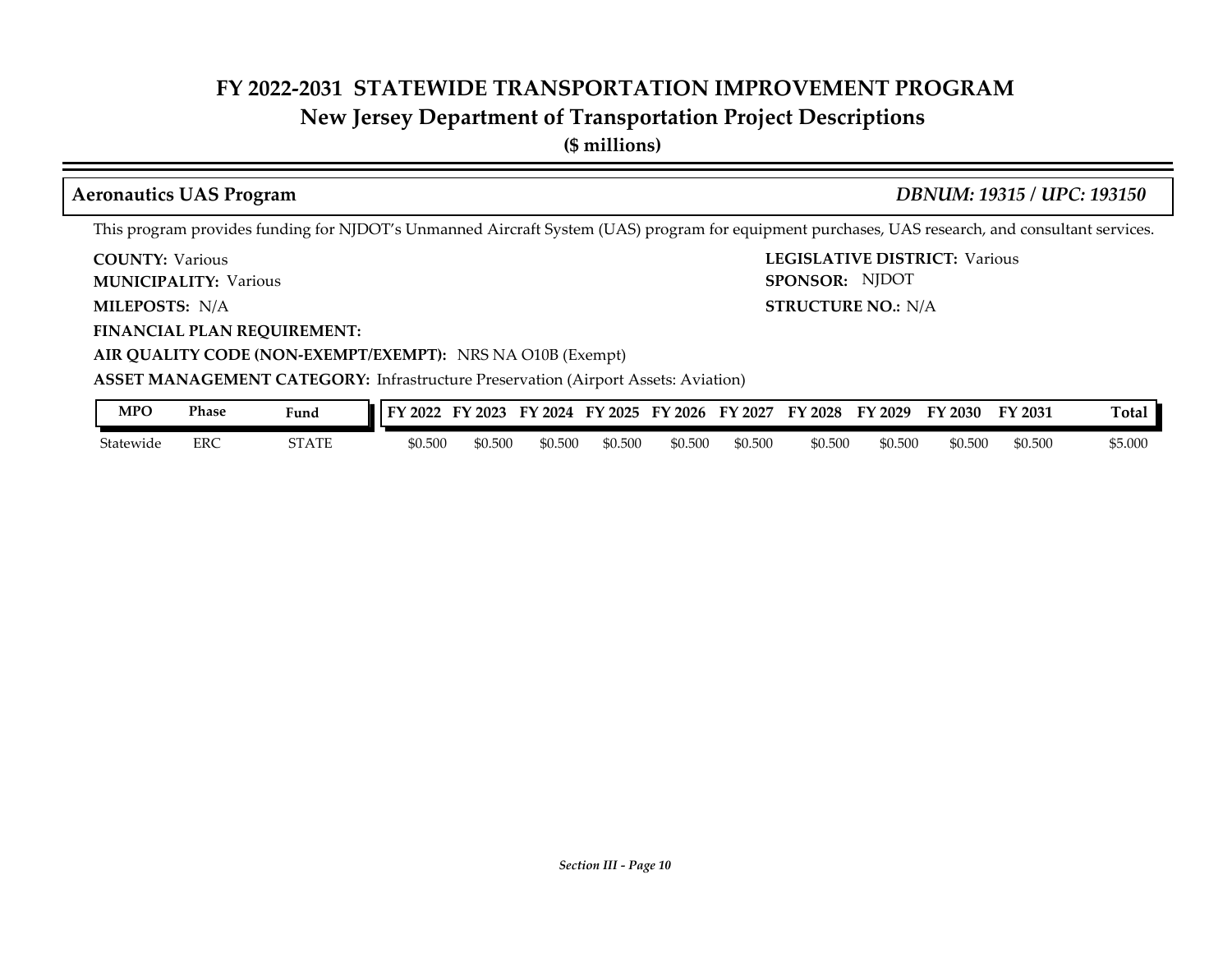**New Jersey Department of Transportation Project Descriptions**

**(\$ millions)**

### **Airport Improvement Program** *DBNUM: 08415 / UPC: 084150*

**STRUCTURE NO.: N/A** 

SPONSOR: NJDOT

This program provides funding for grants awarded by the Commissioner of the NJDOT pursuant to a competitive application process for project types, including but not limited to, safety, preservation, rehabilitation, and capital improvements (such as runway, taxiway and apron improvements, airport lighting and navigational aids, aviation fuel farms, automated weather observation systems, airport security, and airport access roads). Such grants may be used at public-use general aviation airports for; aviation planning purposes, aviation studies, airport feasibility studies, and/or to provide funds which will help match and capture federal funds. This program may also fund capital improvements to airports owned by the state.

**COUNTY: LEGISLATIVE DISTRICT:** Various **MILEPOSTS: STRUCTURE NO.:** N/A **COUNTY: Various MUNICIPALITY:** Various **SPONSOR:** 

#### **FINANCIAL PLAN REQUIREMENT:**

**AIR QUALITY CODE (NON-EXEMPT/EXEMPT):** NRS NA O10a, O10b (Exempt)

**ASSET MANAGEMENT CATEGORY: Infrastructure Preservation (Airport Assets: Aviation)** 

| <b>MPO</b> | Phase | Fund  | FY 2022 | FY 2023 | FY<br>2024 | FY 2025 | FY 2026 | FY 2027 | FY 2028 | FY 2029 | FY<br>$\degree$ 2030 | FY 2031 | <b>Total</b> |
|------------|-------|-------|---------|---------|------------|---------|---------|---------|---------|---------|----------------------|---------|--------------|
| Statewide  | ERC   | STATE | 54.000  | \$4.000 | 1.000م     | \$4.000 | 54.000  | \$4.000 | \$4.000 | \$4.000 | 54.000               | 000.4م  | \$37.000     |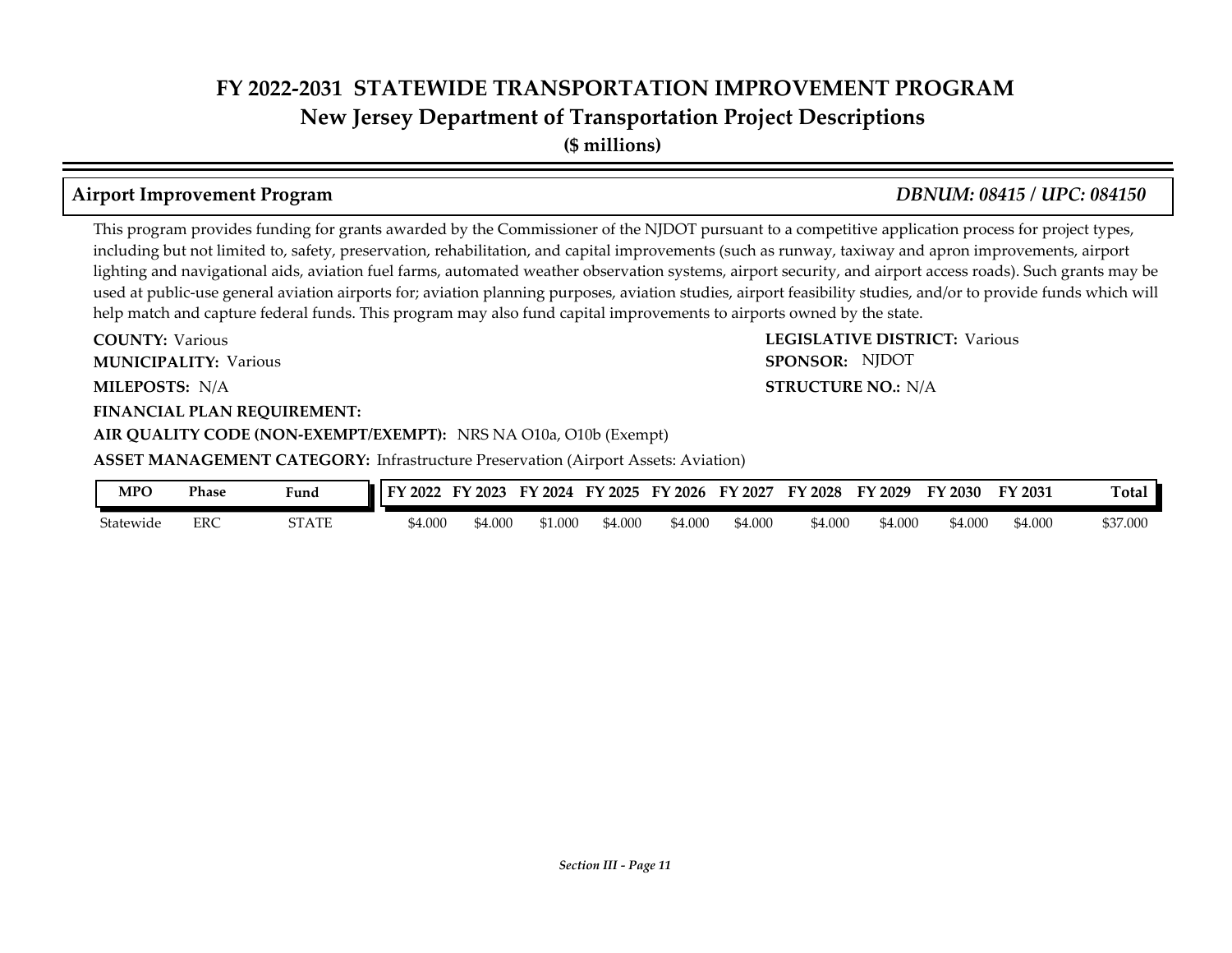### **New Jersey Department of Transportation Project Descriptions**

**(\$ millions)**

### **Atlantic Avenue, Albany to Tennessee Avenues** *DBNUM: S1913 / UPC: 193480*

The pavement has excessive roughness, rutting, potholes that could result in safety problems. The road is the "Main Street" of Atlantic City and supports many businesses and offices. Proposed road diet will include milling and overlay of the existing road, spot base repair, signage and striping for pedestrian and vehicular safety.

**COUNTY: LEGISLATIVE DISTRICT:** 2 **COUNTY: Atlantic** 

Atlantic City **MUNICIPALITY: SPONSOR:**

**MILEPOSTS: STRUCTURE NO.:** 5.48 -7.11

**FINANCIAL PLAN REQUIREMENT:**

#### **AIR QUALITY CODE (NON-EXEMPT/EXEMPT):** S10 (Exempt)

**ASSET MANAGEMENT CATEGORY:** Infrastructure Preservation (Local System Support: Local Roadway Improvements)

| <b>MPO</b>   | <b>Phase</b> | Fund       |         |  |  | FY 2022 FY 2023 FY 2024 FY 2025 FY 2026 FY 2027 | FY 2028 | FY 2029 | FY 2030 | FY 2031 | Total   |
|--------------|--------------|------------|---------|--|--|-------------------------------------------------|---------|---------|---------|---------|---------|
| <b>SITPO</b> | CON          | HWIZ905-AC | \$1.003 |  |  |                                                 |         |         |         |         | \$1.003 |
| <b>SITPO</b> | CON          | HWIZ910-AC | \$0.308 |  |  |                                                 |         |         |         |         | \$0.308 |
| <b>SITPO</b> | CON          | HWIZ919-AC | \$0.251 |  |  |                                                 |         |         |         |         | \$0.251 |
| <b>SITPO</b> | CON          | STBGP-AC   | \$1.000 |  |  |                                                 |         |         |         |         | \$1.000 |

**STRUCTURE NO.: N/A** 

SPONSOR: Atlantic City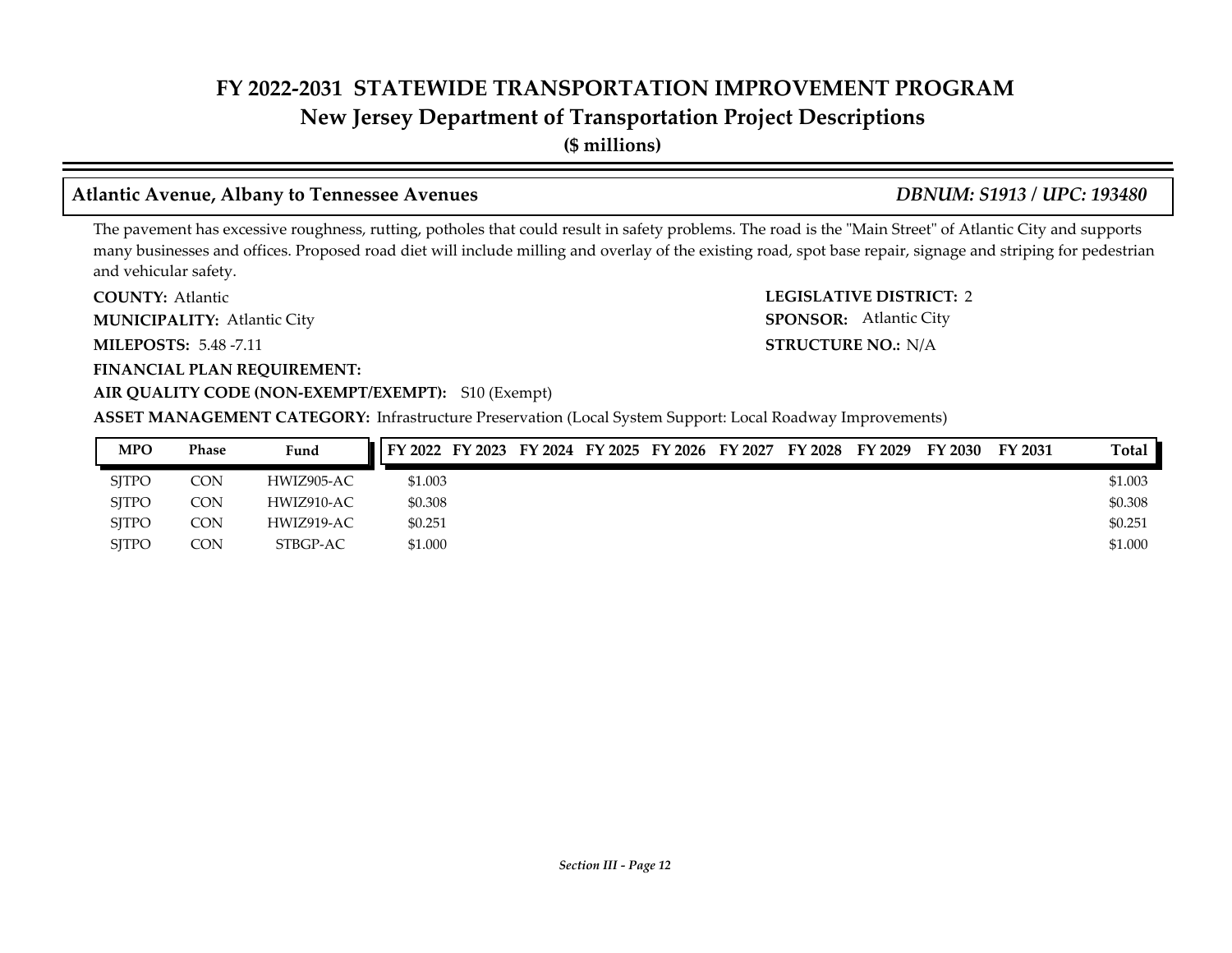### **New Jersey Department of Transportation Project Descriptions**

**(\$ millions)**

#### **Baltic Avenue, Maine to Missouri Avenues** *DBNUM: S1702 / UPC: 173620*

This project will mill and repave the roadway, upgrade ADA ramps, and improve drainage, thermoplastic striping, manholes, gutters, sidewalks and curbs.

**COUNTY: LEGISLATIVE DISTRICT:** 2 **COUNTY: Atlantic** 

Atlantic City **MUNICIPALITY: SPONSOR:**

**MILEPOSTS: STRUCTURE NO.:** 0.00 - 1.57

**FINANCIAL PLAN REQUIREMENT:**

**AIR QUALITY CODE (NON-EXEMPT/EXEMPT):** S10 (Exempt)

**ASSET MANAGEMENT CATEGORY:** Infrastructure Preservation (Local System Support: Local Roadway Improvements)

| <b>MPO</b>   | Phase | Fund     | FY 2022 | FY 2023 | FY 2024 | FY 2025 | <b>FY 2026</b> | FY 2027 | <b>FY 2028</b> | FY 2029 | <sup>T</sup> Y 2030 | FY 2031 | <b>Total</b> |
|--------------|-------|----------|---------|---------|---------|---------|----------------|---------|----------------|---------|---------------------|---------|--------------|
| <b>SJTPO</b> | DES   | STBGP-AC | \$0.100 |         |         |         |                |         |                |         |                     |         | \$0.100      |
| <b>SITPO</b> | CON   | STBGP-AC |         |         | \$0.900 |         |                |         |                |         |                     |         | \$0.900      |

**STRUCTURE NO.: N/A** 

SPONSOR: Atlantic City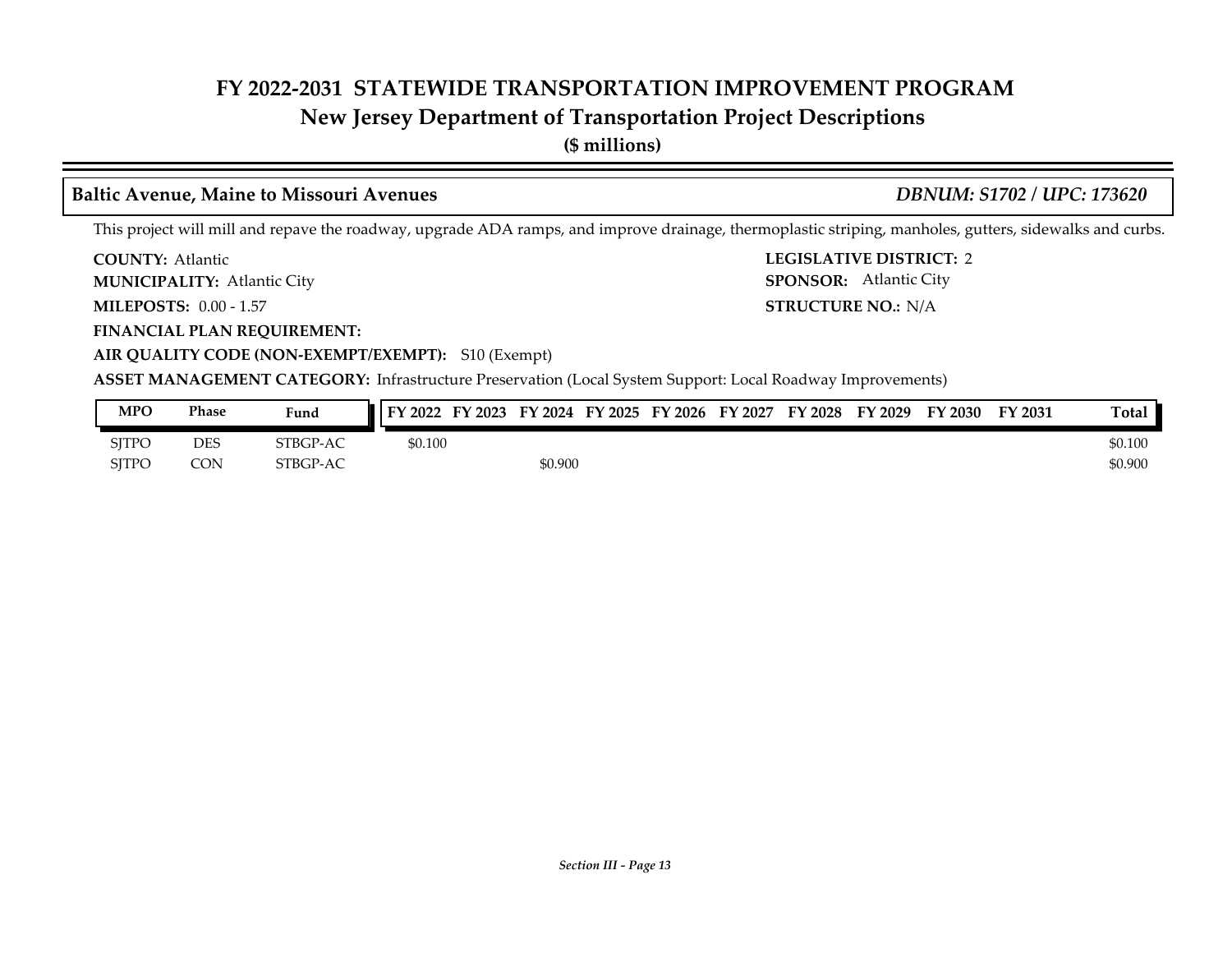**New Jersey Department of Transportation Project Descriptions**

**(\$ millions)**

#### **Beach Avenue (CR 604), Second Avenue to Wilmington Avenue** *DBNUM: S9911 / UPC: 193650*

The project will involve milling and paving, minor drainage improvements, replacing non-conforming handicap curb ramps, and replacing deteriorated curbs, sidewalks, and gutters. The project will provide for better pedestrian access, provide for ADA compliant access which curently is inconsistent, and bicycle compatability thru either bike lanes or shared use lane markings

**COUNTY:** Cape May **COUNTY:** Cape May **COUNTY:** 2 **MILEPOSTS: STRUCTURE NO.:** 0.18 - 1.85 **FINANCIAL PLAN REQUIREMENT: AIR QUALITY CODE (NON-EXEMPT/EXEMPT):** S10 (Exempt) **COUNTY: Cape May MUNICIPALITY:** Cape May City **SPONSOR:** 

**STRUCTURE NO.: N/A SPONSOR:** Cape May County

**ASSET MANAGEMENT CATEGORY:** Infrastructure Preservation (Local System Support: Local Roadway Improvements)

| MPO          | Phase | Funa                | FY 2022 | FY 2023 | FY<br>2024 | FY 2025 | FY 2026 | FY 2027 | <b>FY 2028</b> | FY 2029 | FY 2030 | FY 2031 | Total   |
|--------------|-------|---------------------|---------|---------|------------|---------|---------|---------|----------------|---------|---------|---------|---------|
| <b>SITPC</b> | CON   | GP-B5K200K<br>STRCT | \$1.785 |         |            |         |         |         |                |         |         |         | \$1.785 |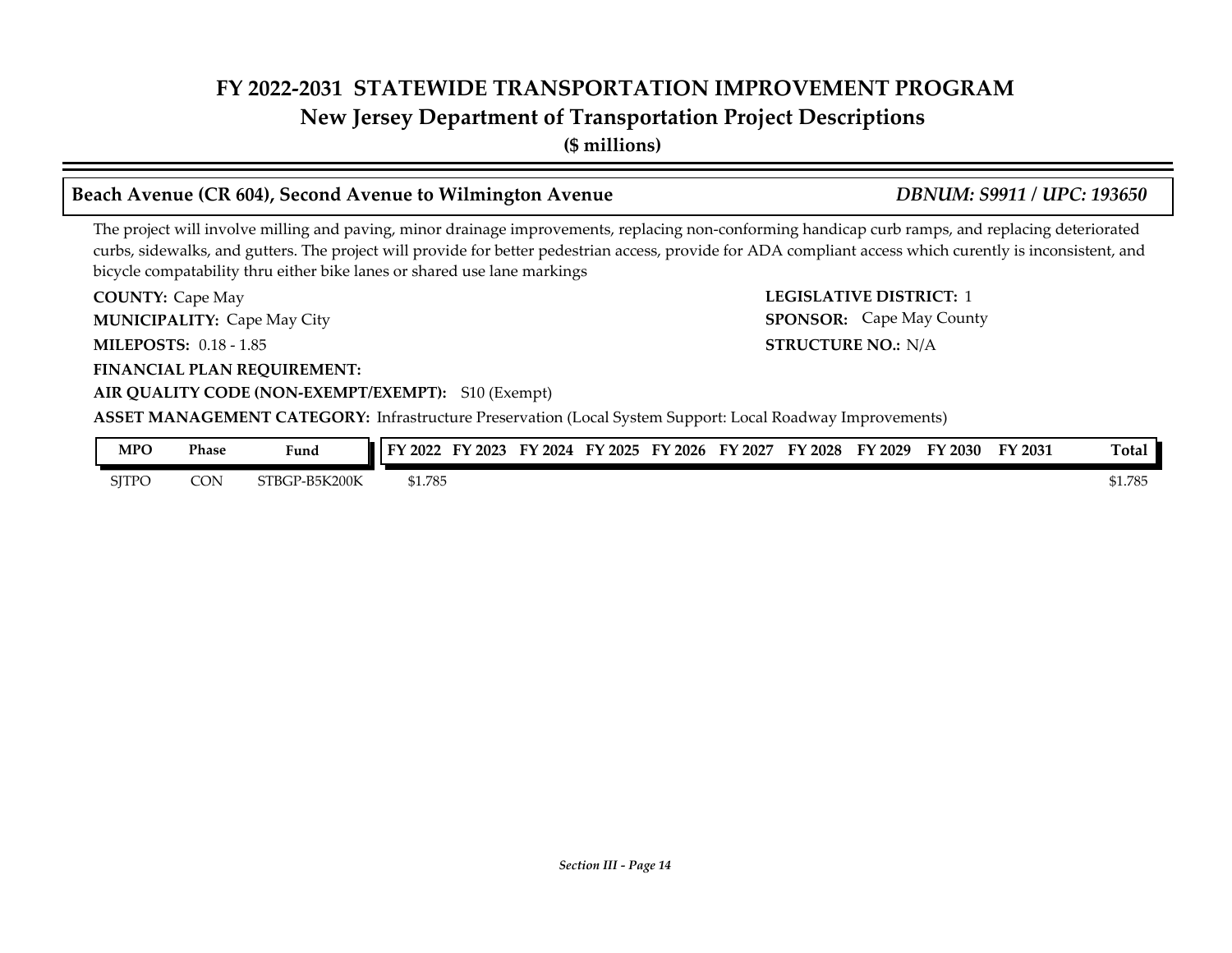### **New Jersey Department of Transportation Project Descriptions**

**(\$ millions)**

#### **Betterments, Dams** *DBNUM: 01335 / UPC: 013350*

SPONSOR: NJDOT

This program provides funding for NJ Department of Environmental Protection mandated cyclic (2 year) inspections and the preparation and maintenance of Emergency Action Plans (EAP), Operations and Maintenance Manuals (O&M) and Hydrology and Hydraulics (H&H) engineering studies for NJDOT owned dams. If needed, minor improvements will be provided for hydraulically inadequate dams located on the state highway system.

**COUNTY: LEGISLATIVE DISTRICT:** Various **COUNTY: Various** 

**MUNICIPALITY:** Various **SPONSOR:** 

**MILEPOSTS: STRUCTURE NO.:** N/A MILEPOSTS: N/A

**FINANCIAL PLAN REQUIREMENT:**

#### **AIR QUALITY CODE (NON-EXEMPT/EXEMPT):** X1 NA S12 (Exempt)

**ASSET MANAGEMENT CATEGORY:** Infrastructure Preservation (Bridge Assets: Dams)

| MPO       | Phase | Fund  | 2022<br>$\mathbf{F} \mathbf{V}$ | ' 2023<br>– Li V | FY 2024 | FY 2025 | FY 2026 | FY 2027 | FY 2028 | FY 2029 | FY 2030 | FY 2031 | m.<br>『otal |
|-----------|-------|-------|---------------------------------|------------------|---------|---------|---------|---------|---------|---------|---------|---------|-------------|
| Statewide | ∽     | STATE | \$0.300                         | \$0.100          |         | \$0.100 | 50.100  | \$0.100 | \$0.100 | \$0.100 | \$0.100 | \$0.100 | \$1.100     |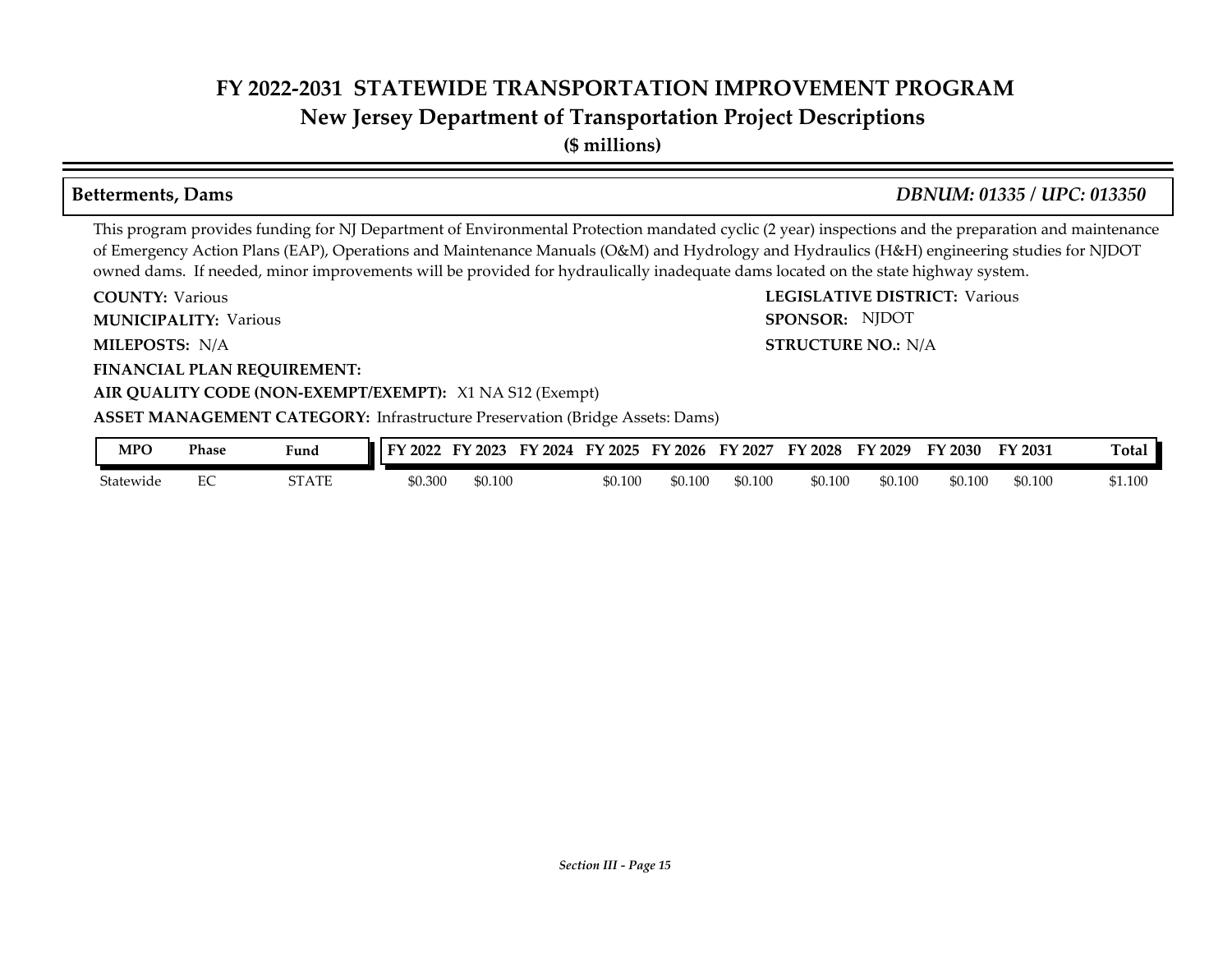### **New Jersey Department of Transportation Project Descriptions**

**(\$ millions)**

#### **Betterments, Roadway Preservation** *DBNUM: X72B*

SPONSOR: NJDOT

This is an ongoing program of minor improvements to the state highway system for miscellaneous maintenance repair contracts, repair parts, miscellaneous needs for emergent projects, handicap ramps, and drainage rehabilitation/maintenance.

**COUNTY: LEGISLATIVE DISTRICT:** Various **COUNTY: Various** 

**MUNICIPALITY:** Various **SPONSOR:** 

**MILEPOSTS: STRUCTURE NO.:** N/A MILEPOSTS: N/A

**FINANCIAL PLAN REQUIREMENT:**

**AIR QUALITY CODE (NON-EXEMPT/EXEMPT):** NRS S4, AQ2 S10 (Exempt)

**ASSET MANAGEMENT CATEGORY:** Infrastructure Preservation (Road Assets: Highway Capital Maintenance)

| MPC       | Phase                         | Fund                     | 2022<br>EV. | '2023<br>--        | 2024<br>TV. | EV.<br>'2025 | FY 2026  | FY<br>2027 | FV<br>$'$ 2028 | FY 2029  | FY 2030  | FY 2031  | m.<br>l otal |
|-----------|-------------------------------|--------------------------|-------------|--------------------|-------------|--------------|----------|------------|----------------|----------|----------|----------|--------------|
| Statewide | $\overline{\phantom{a}}$<br>∽ | $T_{\Delta}$<br>21 A I L | \$17.786    | $\cap$<br>\$18.22. | 55.00C      | \$18.000     | \$18.000 | \$18.000   | \$18.000       | \$18.000 | \$18.000 | \$18.000 | \$167.013    |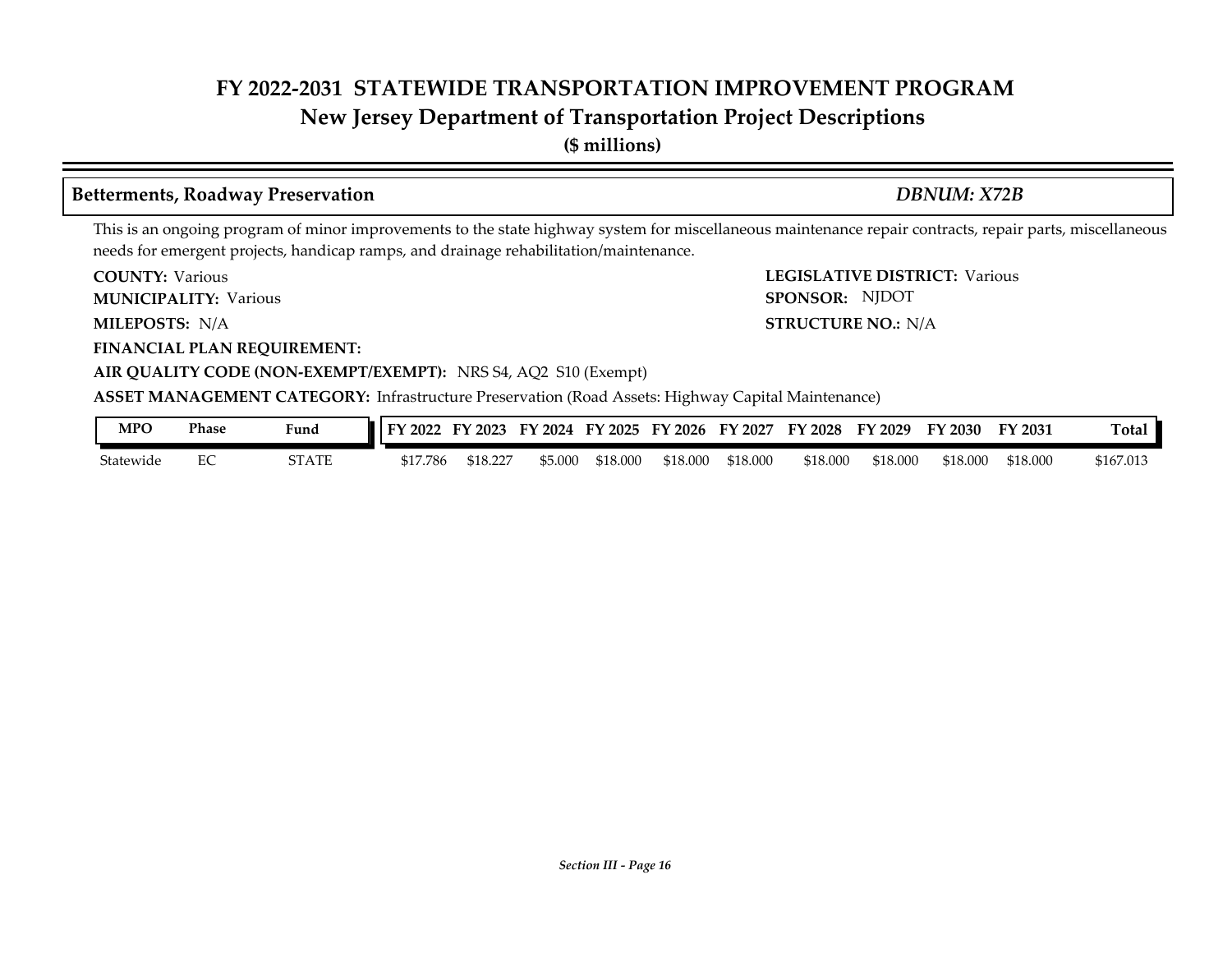## **New Jersey Department of Transportation Project Descriptions**

| <b>Betterments, Safety</b>                                                                                                                              |              |          |          |         |          |          |          |                                                                 |          | <b>DBNUM: X72C</b>                   |          |           |
|---------------------------------------------------------------------------------------------------------------------------------------------------------|--------------|----------|----------|---------|----------|----------|----------|-----------------------------------------------------------------|----------|--------------------------------------|----------|-----------|
| This is an ongoing program of minor improvements to the state highway system such as beam guide rail and impact attenuators, as well as safety fencing. |              |          |          |         |          |          |          |                                                                 |          |                                      |          |           |
| <b>COUNTY: Various</b><br><b>MUNICIPALITY: Various</b>                                                                                                  |              |          |          |         |          |          |          | SPONSOR: NJDOT                                                  |          | <b>LEGISLATIVE DISTRICT: Various</b> |          |           |
| <b>MILEPOSTS: N/A</b>                                                                                                                                   |              |          |          |         |          |          |          | <b>STRUCTURE NO.: N/A</b>                                       |          |                                      |          |           |
| <b>FINANCIAL PLAN REQUIREMENT:</b>                                                                                                                      |              |          |          |         |          |          |          |                                                                 |          |                                      |          |           |
| AIR QUALITY CODE (NON-EXEMPT/EXEMPT): NRS S13 S6 (Exempt)                                                                                               |              |          |          |         |          |          |          |                                                                 |          |                                      |          |           |
| <b>ASSET MANAGEMENT CATEGORY: Safety (Safety Management: Safety Capital Maintenance)</b>                                                                |              |          |          |         |          |          |          |                                                                 |          |                                      |          |           |
| <b>MPO</b><br>Phase                                                                                                                                     | Fund         |          |          |         |          |          |          | FY 2022 FY 2023 FY 2024 FY 2025 FY 2026 FY 2027 FY 2028 FY 2029 |          | FY 2030                              | FY 2031  | Total     |
| EC<br>Statewide                                                                                                                                         | <b>STATE</b> | \$14.229 | \$14.581 | \$5.000 | \$14.000 | \$14.000 | \$14.000 | \$14.000                                                        | \$14.000 | \$14.000                             | \$14.000 | \$131.810 |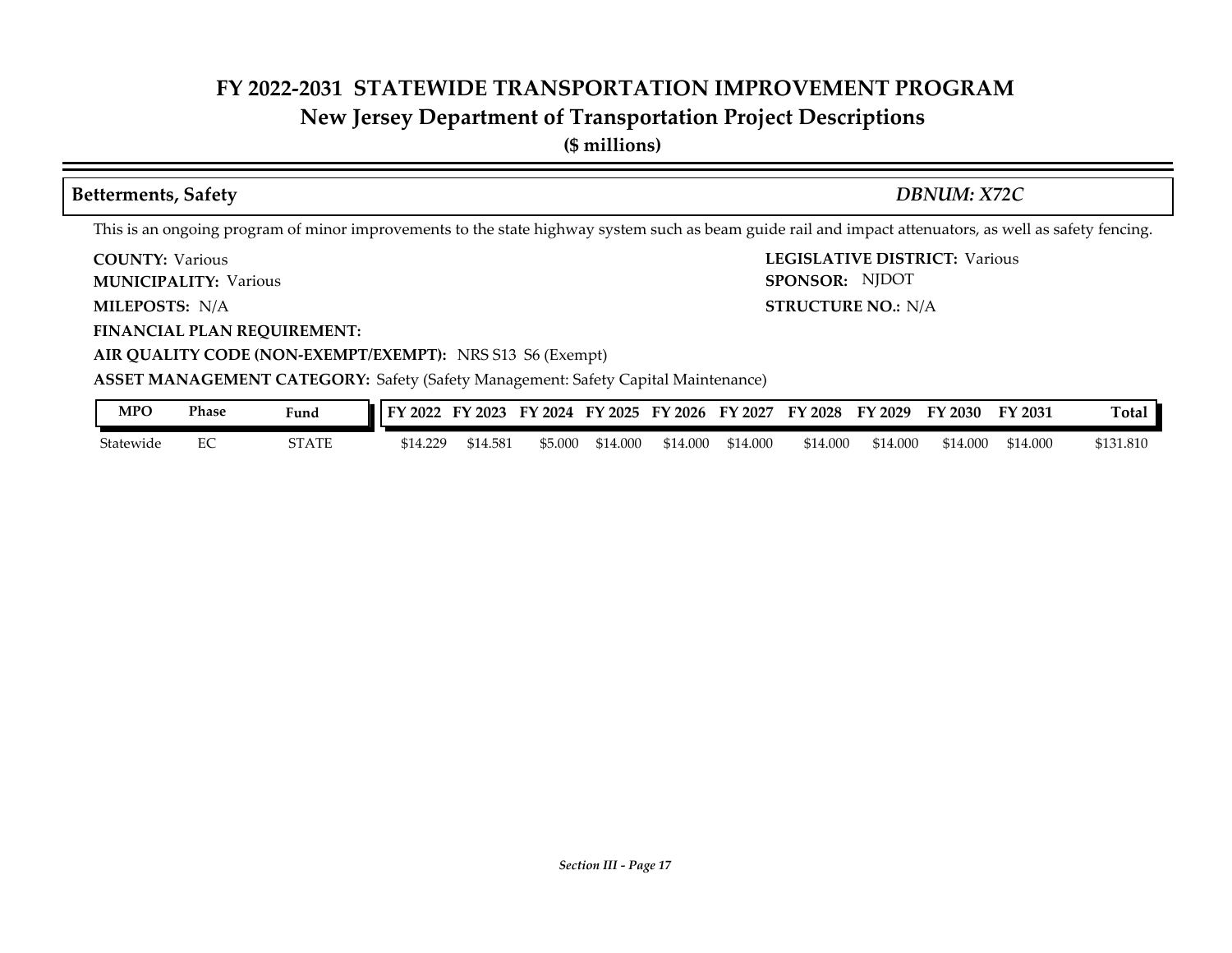## **FY 2022-2031 STATEWIDE TRANSPORTATION IMPROVEMENT PROGRAM New Jersey Department of Transportation Project Descriptions**

**(\$ millions)**

#### **Bicycle & Pedestrian Facilities/Accommodations** *DBNUM: X185*

This is a comprehensive program to insure the broad implementation of the Statewide Bicycle and Pedestrian Master Plan, Complete Streets Policy and the implementation of federal and state policies and procedures pertaining to bicycle, pedestrian, transit and ADA access, mobility, and safety. It includes addressing bicycle, pedestrian, transit and micro-mobility travel needs through the development of improvements on state, county and local roadways either by inclusion in existing capital projects, development of independent projects or through assistance to counties and municipalities. Projects must accommodate the needs of all travelers.

**MILEPOSTS: STRUCTURE NO.:** N/A **MUNICIPALITY:** Various **SPONSOR:** MILEPOSTS: N/A

**COUNTY: Various** 

#### **FINANCIAL PLAN REQUIREMENT:**

#### **AIR QUALITY CODE (NON-EXEMPT/EXEMPT):** NRS AQ2 AQ2 (Exempt)

**ASSET MANAGEMENT CATEGORY:** Mobility and Congestion Relief (Multimodal Programs: Bicycle/Pedestrian Mobility)

**COUNTY: LEGISLATIVE DISTRICT:** Various

| <b>MPO</b> | Phase | Fund          | $\vert$ FY 2022 |         |         |         |         | FY 2023 FY 2024 FY 2025 FY 2026 FY 2027 | FY 2028 | FY 2029 | FY 2030 | FY 2031 | Total    |
|------------|-------|---------------|-----------------|---------|---------|---------|---------|-----------------------------------------|---------|---------|---------|---------|----------|
| Statewide  | ERC   | CMAO          | \$1.450         | \$1.500 | \$1.657 | \$1.465 | \$1.701 | \$1.450                                 | \$1.523 | 51.450  | \$0.647 | \$2.374 | \$15.216 |
| Statewide  | ERC   | STATE         | \$1.000         | \$1.000 | \$1.000 | \$1,000 | \$1.000 | \$1.000                                 | \$1.000 | \$1.000 | \$1,000 | \$1.000 | \$10.000 |
| Statewide  | ERC   | <b>A-FLEX</b> | \$1.500         | \$1.500 | 1.500   | \$1.500 | \$1.500 | \$1.500                                 | \$1.500 | \$1.500 | \$1.500 | \$1.500 | \$15.000 |

SPONSOR: NJDOT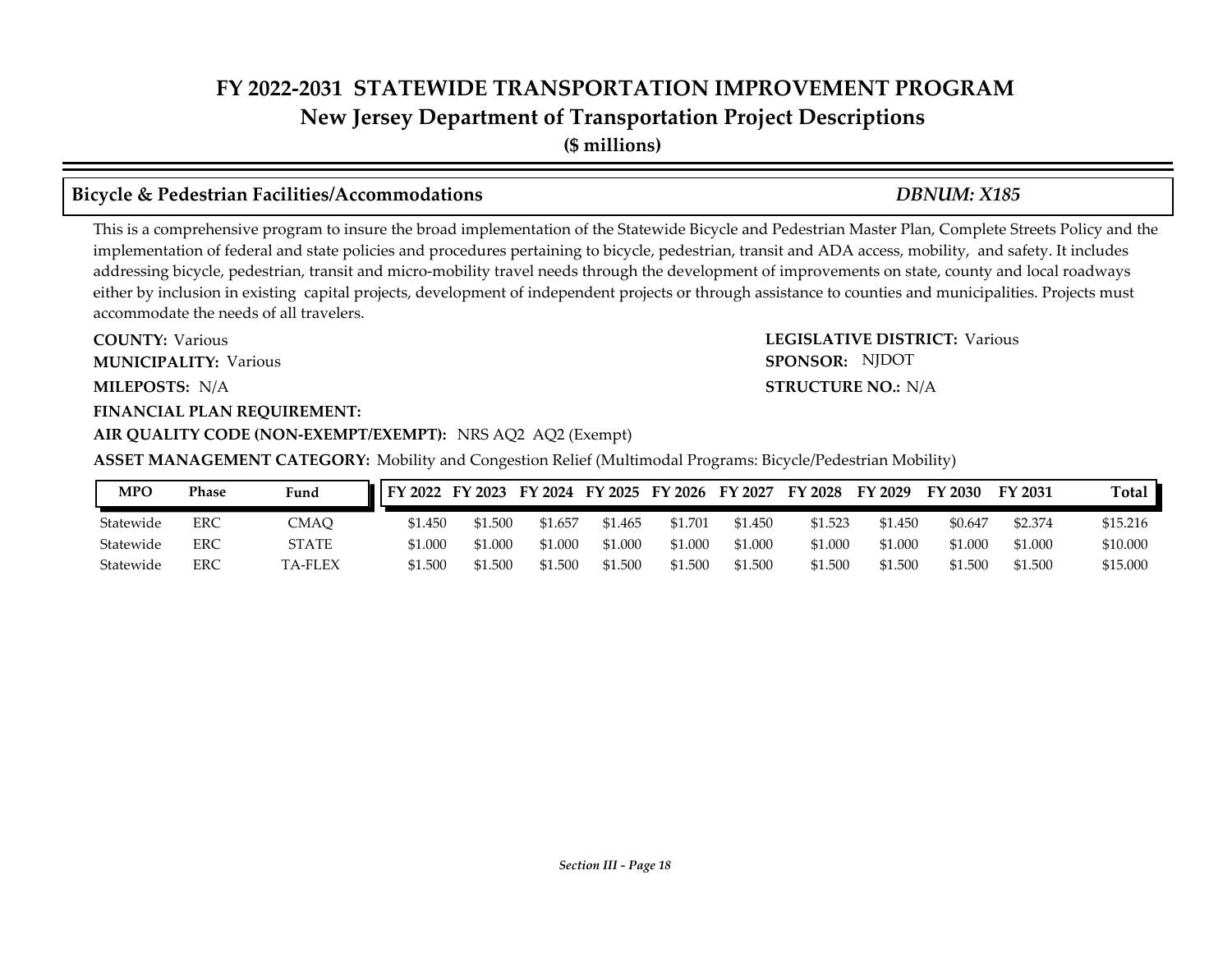## **FY 2022-2031 STATEWIDE TRANSPORTATION IMPROVEMENT PROGRAM New Jersey Department of Transportation Project Descriptions**

**(\$ millions)**

#### **Bridge and Structure Inspection, Miscellaneous** *DBNUM: X07F / UPC: 193280*

This program will provide funding for the inspection of miscellaneous types of structures such as highway-carrying tunnels, pedestrian bridges, and limited safety inspections of railroad bridges over state roadways to ensure the safety of the motoring public. Inspection of miscellaneous types of structures such as highway-carrying tunnels, pedestrian bridges, and limited safety inspections of railroad bridges over state roadways to ensure the safety of the motoring public.

| <b>COUNTY: Various</b>                                                                           | <b>LEGISLATIVE DISTRICT: Various</b> |
|--------------------------------------------------------------------------------------------------|--------------------------------------|
| <b>MUNICIPALITY: Various</b>                                                                     | SPONSOR: NJDOT                       |
| <b>MILEPOSTS: N/A</b>                                                                            | <b>STRUCTURE NO.: N/A</b>            |
| <b>FINANCIAL PLAN REQUIREMENT:</b>                                                               |                                      |
| AIR QUALITY CODE (NON-EXEMPT/EXEMPT): NRS S6 S1, S19 (Exempt)                                    |                                      |
| <b>ASSET MANAGEMENT CATEGORY:</b> Infrastructure Preservation (Bridge Assets: Bridge Management) |                                      |

| MPO       | Phase | Fund  | FY 2022 | '2023<br>EV | FY 2024 | FY 2025 | FY 2026 | FY 2027 | FY 2028 | FY 2029 | FY 2030 | FY 2031 | m.<br>`otal |
|-----------|-------|-------|---------|-------------|---------|---------|---------|---------|---------|---------|---------|---------|-------------|
| Statewide | ∼     | STATE | \$0.450 | \$0.400     | 50.40C  | \$0.400 | \$0.400 | \$0.400 | \$0.400 | \$0.400 | \$0.400 | \$0.400 | 54.050      |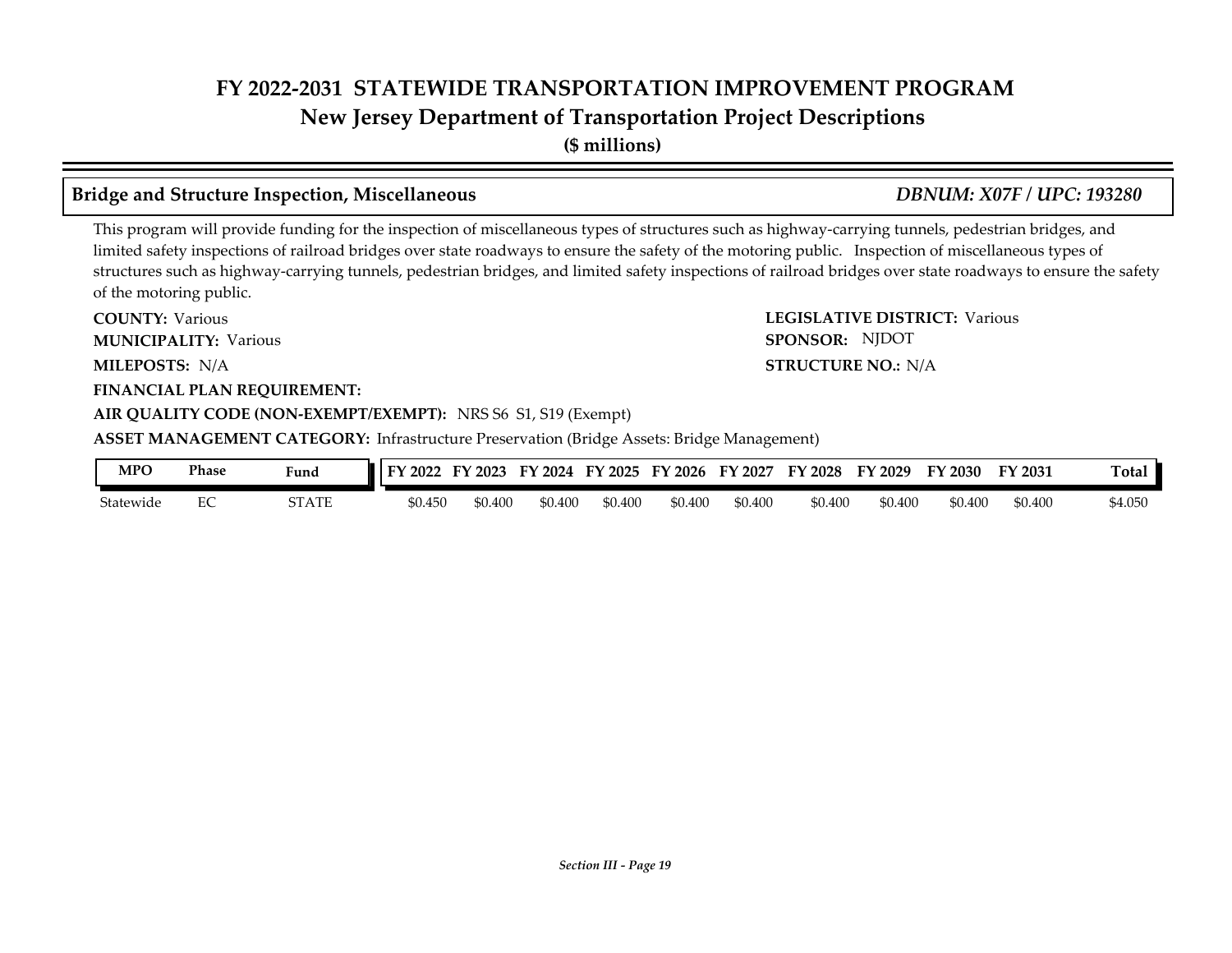### **New Jersey Department of Transportation Project Descriptions**

**(\$ millions)**

### **Bridge Deck/Superstructure Replacement Program** *DBNUM: 03304 / UPC: 033040*

**STRUCTURE NO.: N/A** 

SPONSOR: NJDOT

This program will provide funding for design and construction of deck preservation, deck replacement and superstructure replacement projects in various locations throughout the state. This is a statewide program which will address an approved priority listing of deficient bridge decks. This program will also provide funding for recommendations, survey, aerial photography, photogrammetry, base mapping and engineering.

**COUNTY: LEGISLATIVE DISTRICT:** Various **COUNTY: Various MUNICIPALITY:** Various **SPONSOR:** 

**MILEPOSTS: STRUCTURE NO.:** N/A

**FINANCIAL PLAN REQUIREMENT:**

#### **AIR QUALITY CODE (NON-EXEMPT/EXEMPT):** S19 S19 S19 (Exempt)

**ASSET MANAGEMENT CATEGORY:** Infrastructure Preservation (Bridge Assets: Deck Rehab and Replacement)

| <b>MPO</b>   | Phase      | Fund          | FY 2022  |          |          |          | FY 2023 FY 2024 FY 2025 FY 2026 | FY 2027  | FY 2028  | FY 2029  | FY 2030       | FY 2031  | Total     |
|--------------|------------|---------------|----------|----------|----------|----------|---------------------------------|----------|----------|----------|---------------|----------|-----------|
| <b>DVRPC</b> | <b>ERC</b> | <b>NHPP</b>   | \$4.000  | \$2.996  | \$3.147  | \$3.858  | \$13,000                        | \$18,000 | \$13.000 | \$10.650 | \$10.650      | \$10.650 | \$89.951  |
| <b>NITPA</b> | ERC        | <b>NHPP</b>   | \$30,000 | \$20.269 | \$23.603 | \$30.936 | \$65.000                        | \$80,000 | \$65,000 | \$20,000 | .378<br>\$21. | \$20,000 | \$376.186 |
| <b>SITPO</b> | ERC        | <b>NHPP</b>   | \$1.000  | \$0.852  | \$0.903  | \$1.000  | \$6.312                         | \$8,322  | \$6.312  | \$5.100  | \$5.100       | \$5.100  | \$40.001  |
| Statewide    | ERC        | <b>NHPP</b>   | \$6.335  | \$4.406  | \$3.147  | \$3.858  | \$24.000                        | \$24.000 | \$24.000 | \$29,350 | \$24.574      | \$23.720 | \$167.390 |
| Statewide    | ERC        | STBGP-OS-BRDG | \$1.000  | \$0.852  | \$0.903  | \$5.000  | \$5.544                         | \$5.497  | \$5.497  | \$5.497  | \$5.497       | \$5.497  | \$40.784  |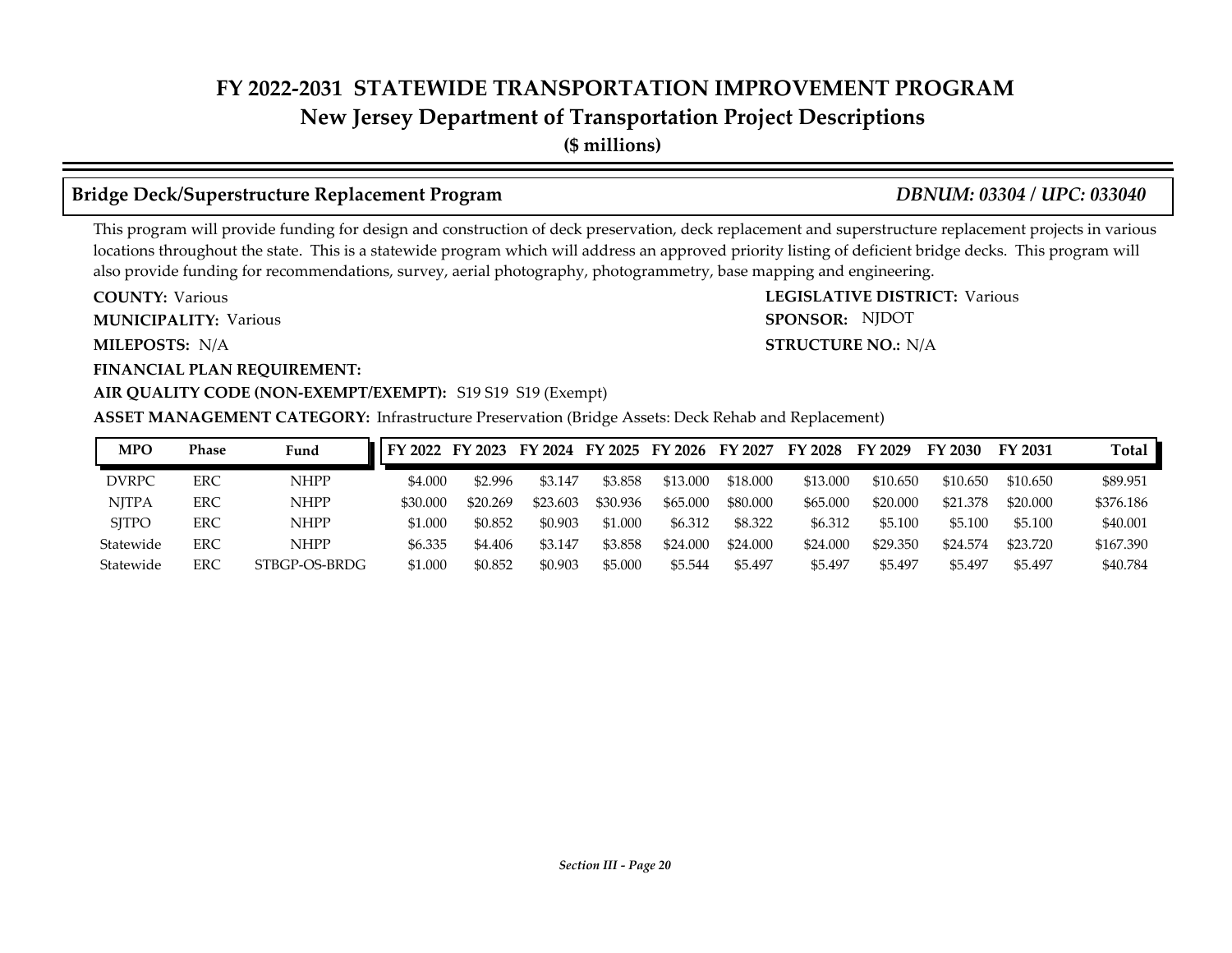## **FY 2022-2031 STATEWIDE TRANSPORTATION IMPROVEMENT PROGRAM New Jersey Department of Transportation Project Descriptions**

**(\$ millions)**

#### **Bridge Emergency Repair** *DBNUM: 98315*

#### This program allows the NJDOT to provide emergency bridge repairs through various Bridge Maintenance Contracts (i.e., Concrete Structural Repair, Structural Steel Repair, and Timber Structure Repair contracts). The program also allows the NJDOT to obtain emergency technical consultant assistance, for inspection and repair design, when the safety of a bridge(s) is compromised due to unavoidable circumstances (a collision, flood damage, etc.) These consultants will be available to assist NJDOT personnel on an as-needed basis.

**COUNTY: LEGISLATIVE DISTRICT:** Various **MILEPOSTS: STRUCTURE NO.:** N/A **FINANCIAL PLAN REQUIREMENT: AIR QUALITY CODE (NON-EXEMPT/EXEMPT):** NRS S19 S19 (Exempt) **COUNTY: Various MUNICIPALITY:** Various **SPONSOR:** MILEPOSTS: N/A **ASSET MANAGEMENT CATEGORY:** Infrastructure Preservation (Bridge Assets: Bridge Capital Maintenance) SPONSOR: NJDOT

| MPO       | Phase | Fund             | 2022<br>$\blacksquare$ | 2023 | FV<br>2024 | FY 2025  | $^{\prime}$ 2026<br>FV | FY<br>2027 | FY 2028  | FY 2029  | FY 2030  | FY 2031  | Tota <sub>1</sub> |
|-----------|-------|------------------|------------------------|------|------------|----------|------------------------|------------|----------|----------|----------|----------|-------------------|
| Statewide | ∽     | ST A TI<br>,,,,, | \$80,000               | .464 | \$15,600   | \$75,000 | \$75.000               | \$75.000   | \$75,000 | \$75.000 | \$75,000 | \$75.000 | \$698.064         |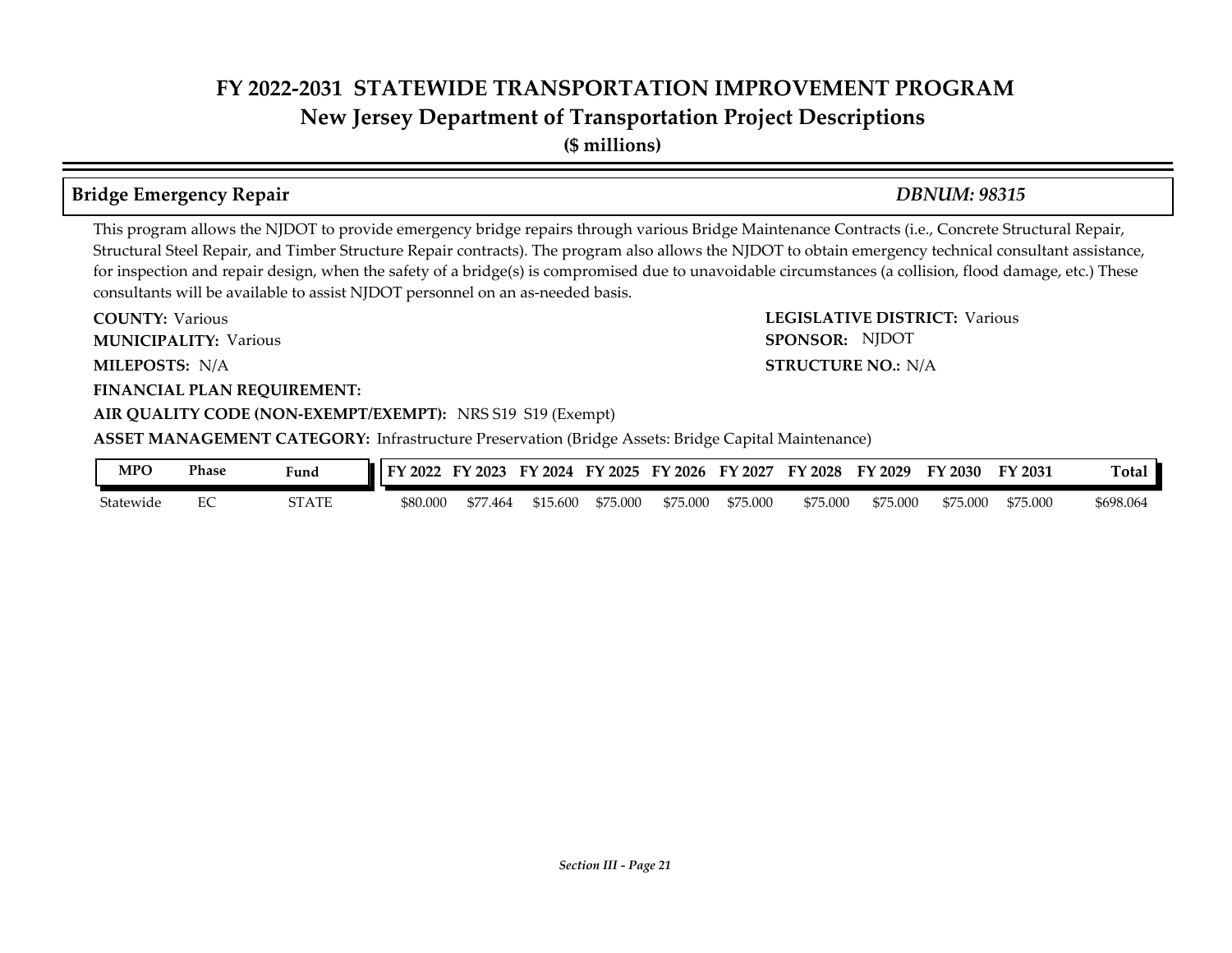### **New Jersey Department of Transportation Project Descriptions**

**(\$ millions)**

#### **Bridge Inspection** *DBNUM: X07A / UPC: 800002*

**STRUCTURE NO.: N/A** 

SPONSOR: NJDOT

This program provides regular structural inspection of state highway, NJ Transit highway-carrying bridges and local bridges as required by federal law. This program also enables the in-depth scour evaluation of potentially scour susceptible bridges. This program also provides regular inspection of Stateowned tunnels.

**COUNTY: LEGISLATIVE DISTRICT:** Various **COUNTY: Various** 

**MUNICIPALITY:** Various **SPONSOR:** 

**MILEPOSTS: STRUCTURE NO.:** N/A

#### **FINANCIAL PLAN REQUIREMENT:**

#### **AIR QUALITY CODE (NON-EXEMPT/EXEMPT):** X3 S6 S19 (Exempt)

#### **ASSET MANAGEMENT CATEGORY:** Infrastructure Preservation (Bridge Assets: Bridge Management)

| <b>MPO</b> | Phase | Fund          | ■ FY 2022 FY 2023 FY 2024 FY 2025 FY 2026 FY 2027 FY 2028 FY 2029 |          |          |          |          |          |          |          | FY 2030  | FY 2031  | Total     |
|------------|-------|---------------|-------------------------------------------------------------------|----------|----------|----------|----------|----------|----------|----------|----------|----------|-----------|
| Statewide  |       | NHPP          | \$11.900                                                          | \$10.456 | \$10.364 | \$11.477 | \$11.900 | \$11.900 | \$11.900 | \$11.900 | \$11.900 | \$11.900 | \$115.598 |
| Statewide  |       | STBGP-FLEX    | \$7.680                                                           | \$6.748  | \$6.689  | \$7.407  | \$7.680  | \$7.680  | \$7.680  | \$7.680  | \$7.680  | \$7.680  | \$74.604  |
| Statewide  |       | STBGP-OS-BRDG | \$2.000                                                           | \$2.000  | \$2,000  | \$2.000  | \$2.000  | \$2.000  | \$2.000  | \$2.000  | \$2.000  | \$2.000  | \$20,000  |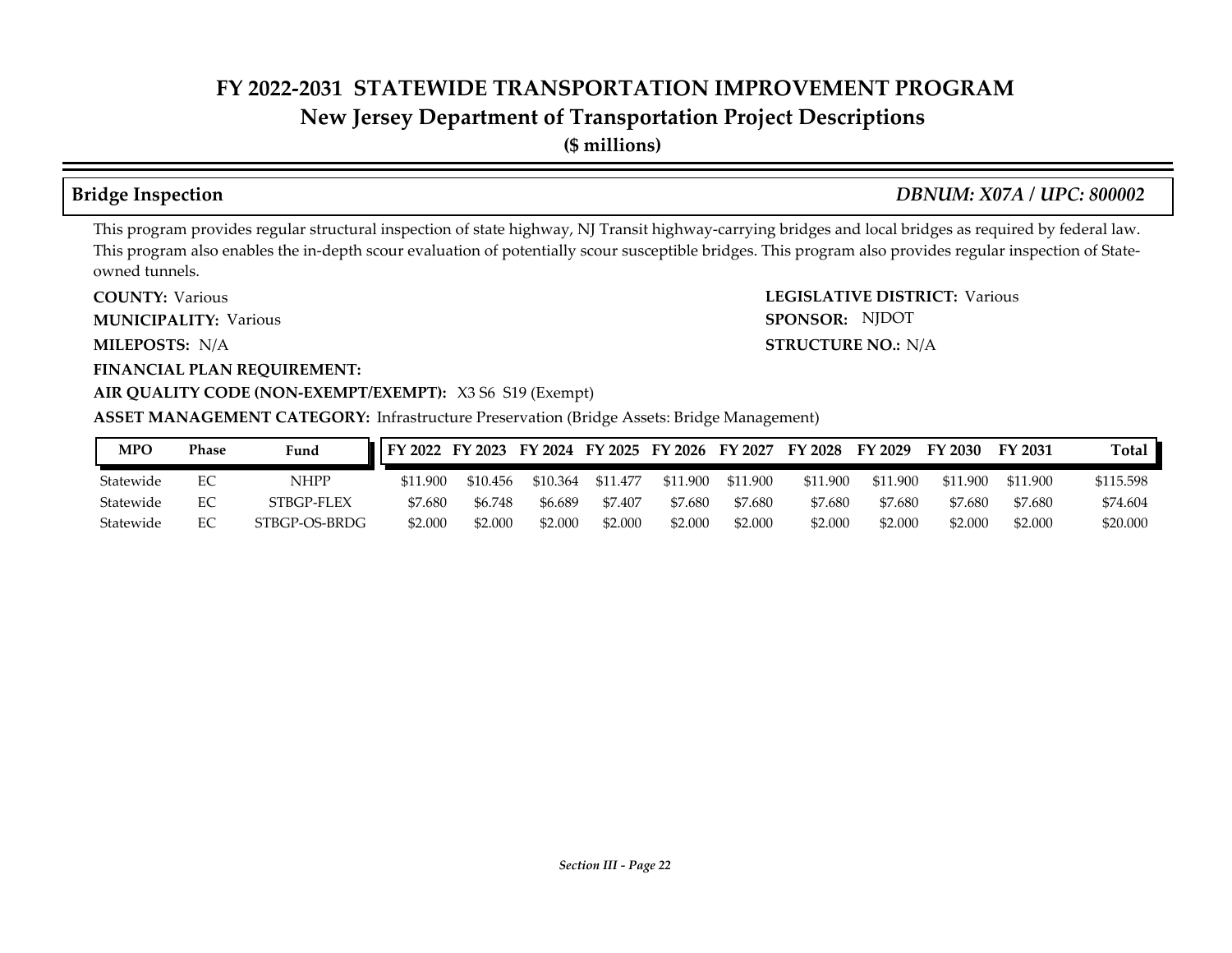### **New Jersey Department of Transportation Project Descriptions**

**(\$ millions)**

#### **Bridge Inspection Program, Minor Bridges** *DBNUM: 17341 / UPC: 173410*

SPONSOR: NJDOT

This program provides funding for regular inspections of state-owned, county-owned and locally-owned highway minor bridges (culverts) of less than 20 feet in length. New federally funded bridge inspection program. Replaces 99322 & 99322A.

**COUNTY: LEGISLATIVE DISTRICT:** Various **COUNTY: Various** 

Statewide **MUNICIPALITY: SPONSOR:**

**MILEPOSTS: STRUCTURE NO.:** N/A MILEPOSTS: N/A

**FINANCIAL PLAN REQUIREMENT:**

**AIR QUALITY CODE (NON-EXEMPT/EXEMPT):** NRS S6, S19 S19 (Exempt)

#### **ASSET MANAGEMENT CATEGORY:** Infrastructure Preservation (Bridge Assets: Culverts)

| MPO       | <b>Phase</b> | Fund                | 2022    | ' 2023  | Y 2024  | '2025<br>EY | FY 2026 | 2027<br>FY | FY 2028 | FY 2029 | FY 2030 | FY 2031 | Ē<br>∃ota⊾ |
|-----------|--------------|---------------------|---------|---------|---------|-------------|---------|------------|---------|---------|---------|---------|------------|
| Statewide | ∽            | 2T A TI<br>21 A I E | \$7.826 | \$6.288 | \$5.000 | \$6.000     | \$6.000 | \$6.000    | \$6.000 | \$6.000 | \$6.000 | \$6.000 | \$61.114   |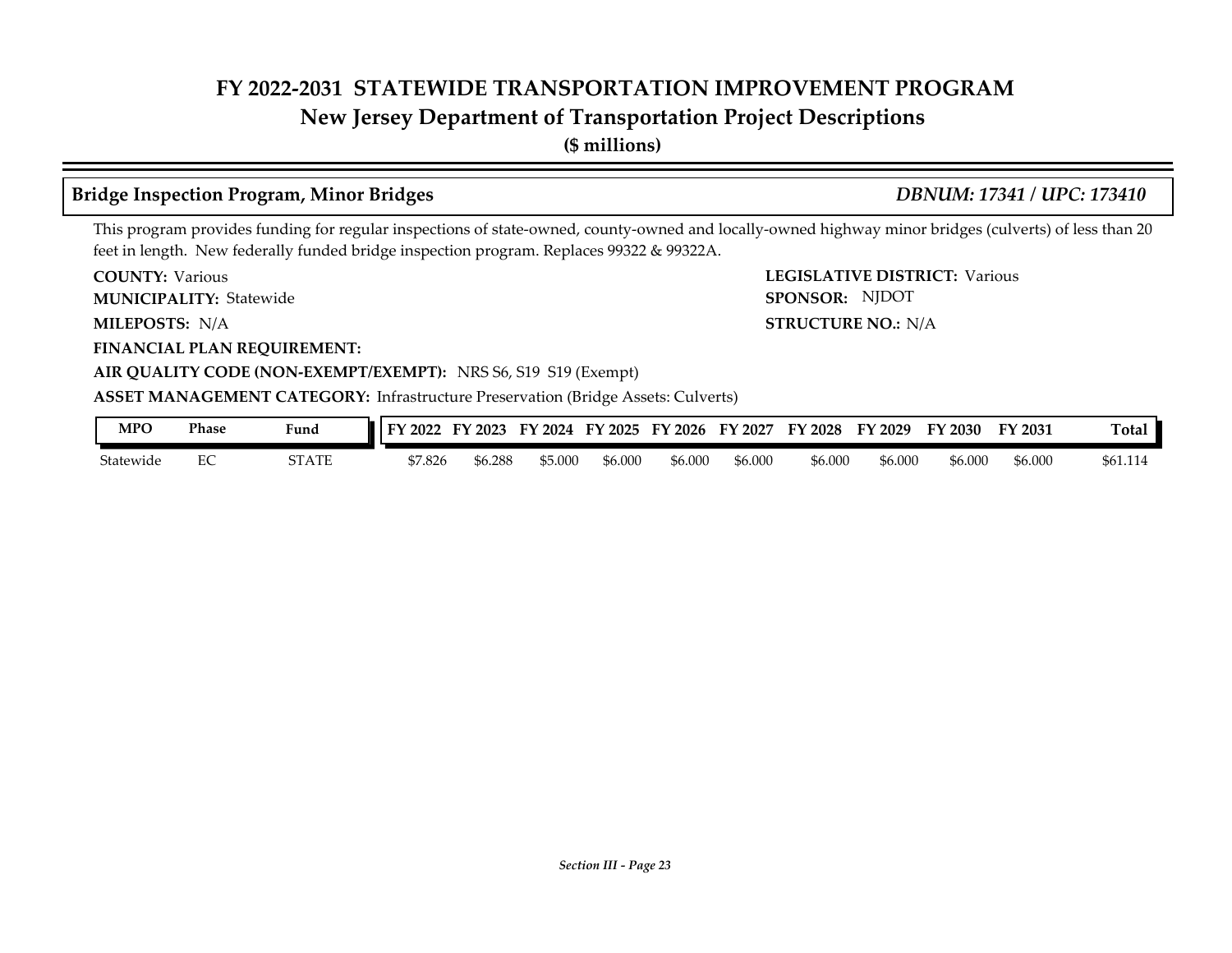## **FY 2022-2031 STATEWIDE TRANSPORTATION IMPROVEMENT PROGRAM New Jersey Department of Transportation Project Descriptions**

**(\$ millions)**

#### **Bridge Maintenance and Repair, Movable Bridges** *DBNUM: 14404 / UPC: 144040*

This Operations program allows the NJDOT to provide emergency movable bridge and tunnel repairs on a 24/7 basis. The funding will be utilized to address priority structural repair deficiencies, and Public Employees' Occupational Safety and Health Act (PEOSHA) violations, that are identified during in-depth inspections. Movable bridges are required to operate on-demand and adhere to drawbridge operation regulations pursuant to title 33, Code of Federal Regulations.

**COUNTY: LEGISLATIVE DISTRICT:** Various **MILEPOSTS: STRUCTURE NO.:** N/A **FINANCIAL PLAN REQUIREMENT: AIR QUALITY CODE (NON-EXEMPT/EXEMPT):** NRS S19 x-S19 (Exempt) **COUNTY: Various MUNICIPALITY:** Various **SPONSOR:** MILEPOSTS: N/A **ASSET MANAGEMENT CATEGORY:** Infrastructure Preservation (Bridge Assets: Bridge Capital Maintenance) SPONSOR: NJDOT

| MPO       | Phase | Fund  | EV.<br>2022 | $'$ 2023 | 12024<br>FY | FY 2025 | FY 2026  | FY 2027  | <b>FY 2028</b> | FY 2029  | FY 2030  | FY 2031  | $\sim$<br>`otal |
|-----------|-------|-------|-------------|----------|-------------|---------|----------|----------|----------------|----------|----------|----------|-----------------|
| Statewide |       | STATE | \$25.346    | \$25.973 | \$5.000     | ,25.000 | \$25,000 | \$25.000 | \$25,000       | \$25,000 | \$25.000 | \$25.000 | 5231.319        |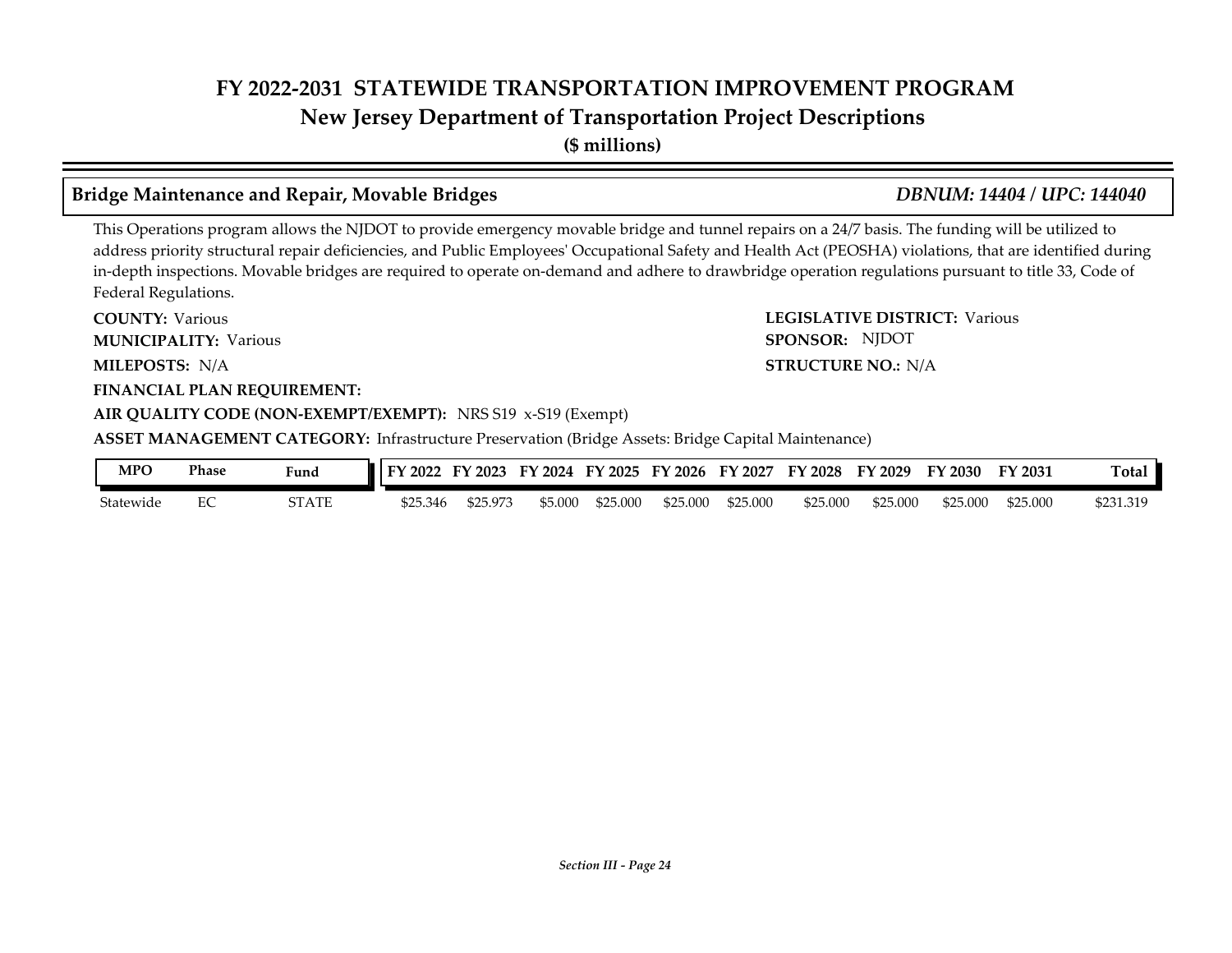### **New Jersey Department of Transportation Project Descriptions**

**(\$ millions)**

### **Bridge Maintenance Fender Replacement** *DBNUM: 17357 / UPC: 173570*

SPONSOR: NJDOT

This is an ongoing program to replace bridge fender and pier protection system elements that are in poor and critical condition. Fender systems and waterways are regulated by the U.S. Coast Guard and are required to be maintained in good working condition by the Code of Federal Regulations.

**COUNTY: LEGISLATIVE DISTRICT:** Various **COUNTY: Various** 

**MUNICIPALITY:** Various **SPONSOR:** 

**MILEPOSTS: STRUCTURE NO.:** N/A MILEPOSTS: N/A

**FINANCIAL PLAN REQUIREMENT:**

**AIR QUALITY CODE (NON-EXEMPT/EXEMPT):** NRS S19 S19 (Exempt)

**ASSET MANAGEMENT CATEGORY:** Infrastructure Preservation (Bridge Assets: Bridge Capital Maintenance)

| MPO       | <b>Phase</b> | Fund       | "   FY 2022 | FY 2023 |         |          | FY 2024 FY 2025 FY 2026 FY 2027 |          | FY 2028  | FY 2029  | FY 2030  | <b>FY 2031</b> | Total     |
|-----------|--------------|------------|-------------|---------|---------|----------|---------------------------------|----------|----------|----------|----------|----------------|-----------|
| Statewide | ERC          | NHPP       | \$10.300    | \$4.262 | \$4.517 | \$13.503 | \$14.000                        | \$14.000 | \$14.000 | \$14.000 | \$14.000 | \$14.000       | \$116.581 |
| Statewide | ERC          | STBGP-FLEX | \$3.119     | \$1.705 | \$1.807 | \$3.858  | \$4.000                         | \$4.000  | \$4.000  | \$4.000  | \$4.000  | \$4.000        | \$34.489  |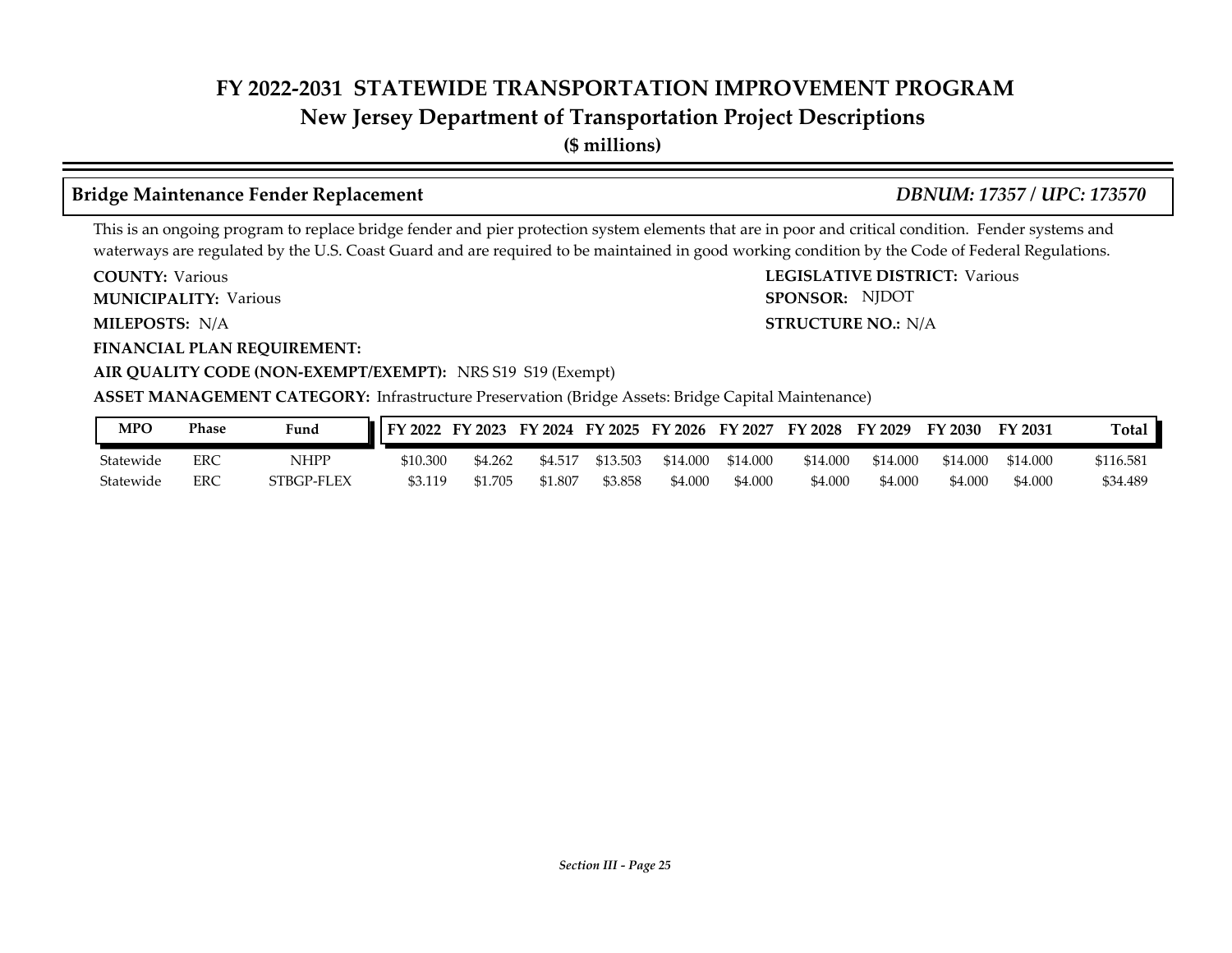### **New Jersey Department of Transportation Project Descriptions**

**(\$ millions)**

#### **Bridge Maintenance Scour Countermeasures** *DBNUM: 17358 / UPC: 173580*

SPONSOR: NJDOT

This is an ongoing program to proactively install scour countermeasures on the worst scour critical bridges. Scour countermeasures will protect bridges from storms and flooding events which can undermine their substructures.

**COUNTY: LEGISLATIVE DISTRICT:** Various **COUNTY: Various** 

**MUNICIPALITY:** Various **SPONSOR:** 

**MILEPOSTS: STRUCTURE NO.:** N/A MILEPOSTS: N/A

**FINANCIAL PLAN REQUIREMENT:**

#### **AIR QUALITY CODE (NON-EXEMPT/EXEMPT):** X13 S19 S2, S19 (Exempt)

**ASSET MANAGEMENT CATEGORY:** Infrastructure Preservation (Bridge Assets: Bridge Capital Maintenance)

| MPO       | <b>Phase</b> | Fund       | <b>II FY 2022</b> | FY 2023 |         |         | FY 2024 FY 2025 FY 2026 | FY 2027 | <b>FY 2028</b> | FY 2029 | FY 2030 | FY 2031 | <b>Total</b> |
|-----------|--------------|------------|-------------------|---------|---------|---------|-------------------------|---------|----------------|---------|---------|---------|--------------|
| Statewide | ERC          | NHPP       | \$5.000           | \$4.393 | \$4.355 | \$4.822 | \$5,000                 | \$5.000 | \$5.000        | \$5,000 | \$5.000 | \$5.000 | \$48.57      |
| Statewide | ERC          | STBGP-FLEX | \$4.00C           | \$3.515 | \$3.484 | \$3.858 | \$4.000                 | \$4.000 | \$4.000        | \$4.000 | \$4.000 | \$4.000 | \$38.85.     |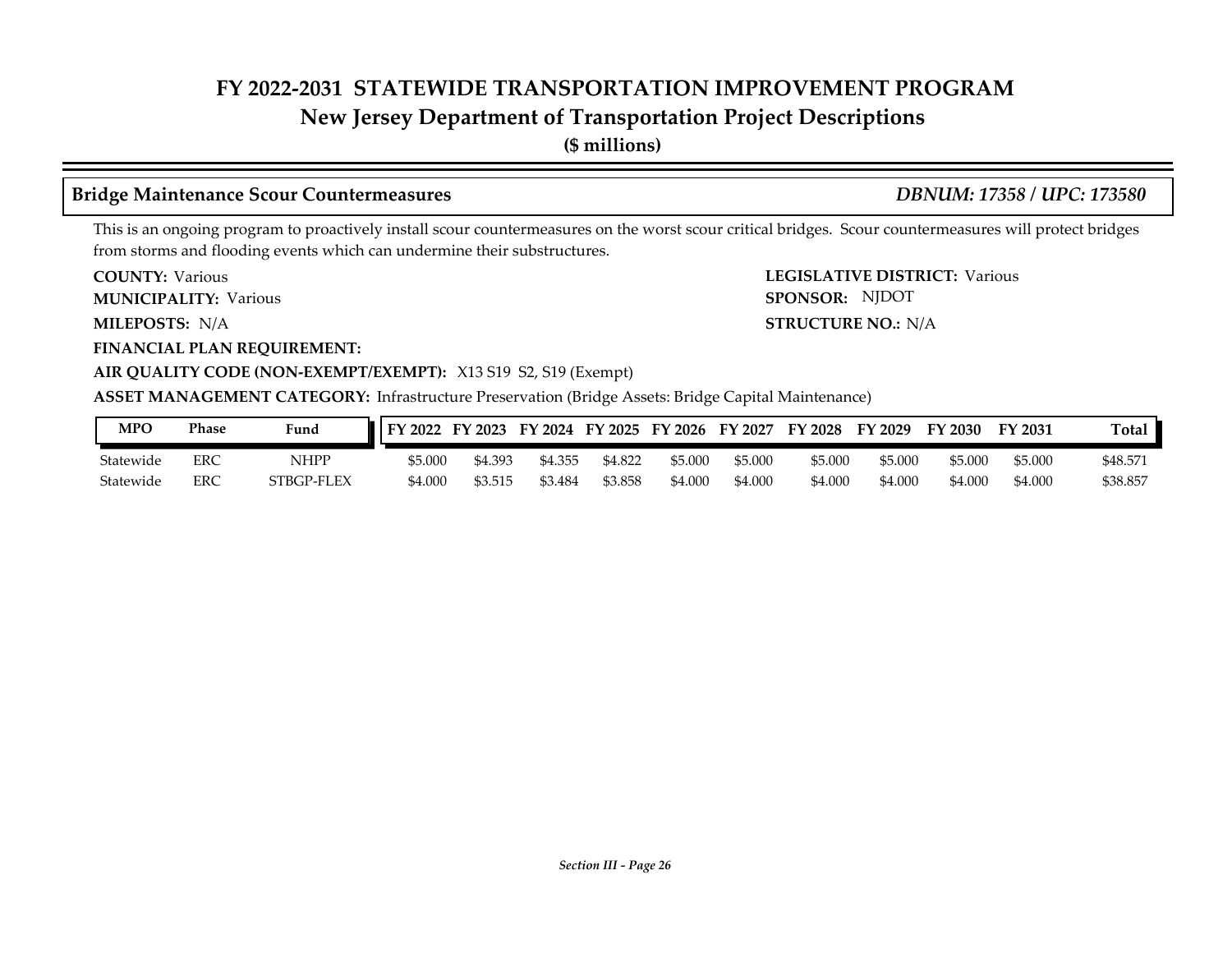### **New Jersey Department of Transportation Project Descriptions**

**(\$ millions)**

#### **Bridge Management System** *DBNUM: X70 / UPC: 800018*

SPONSOR: NJDOT

This is a program for the development, improvement, and implementation of New Jersey's Bridge Management System, a computerized system of analyzing bridge rehabilitation and replacement needs.

**COUNTY: LEGISLATIVE DISTRICT:** Various **COUNTY: Various** 

**MUNICIPALITY:** Various **SPONSOR:** 

**MILEPOSTS: STRUCTURE NO.:** N/A MILEPOSTS: N/A

**FINANCIAL PLAN REQUIREMENT:**

**AIR QUALITY CODE (NON-EXEMPT/EXEMPT):** NRS S19 S19 (Exempt)

**ASSET MANAGEMENT CATEGORY:** Infrastructure Preservation (Bridge Assets: Bridge Management)

| <b>MPO</b> | Phase | Fund<br>$\sim$ $\sim$ $\sim$ | EV.<br>2022 | FV<br>2023 | 2024<br>FУ. | FY 2025 | FY 2026 | FY 2027 | FY 2028 | FY 2029 | FY 2030            | FY 2031 | m<br>l otal |
|------------|-------|------------------------------|-------------|------------|-------------|---------|---------|---------|---------|---------|--------------------|---------|-------------|
| Statewide  | ĽV.   | FLEX<br>5TBGP-               | \$1.250     | 1.098م     | 51.089      | 1.206ه  | 51.250  | \$1,250 | \$1.250 | \$1.250 | $\frac{1}{2}$ .250 | \$1.250 | \$12.143    |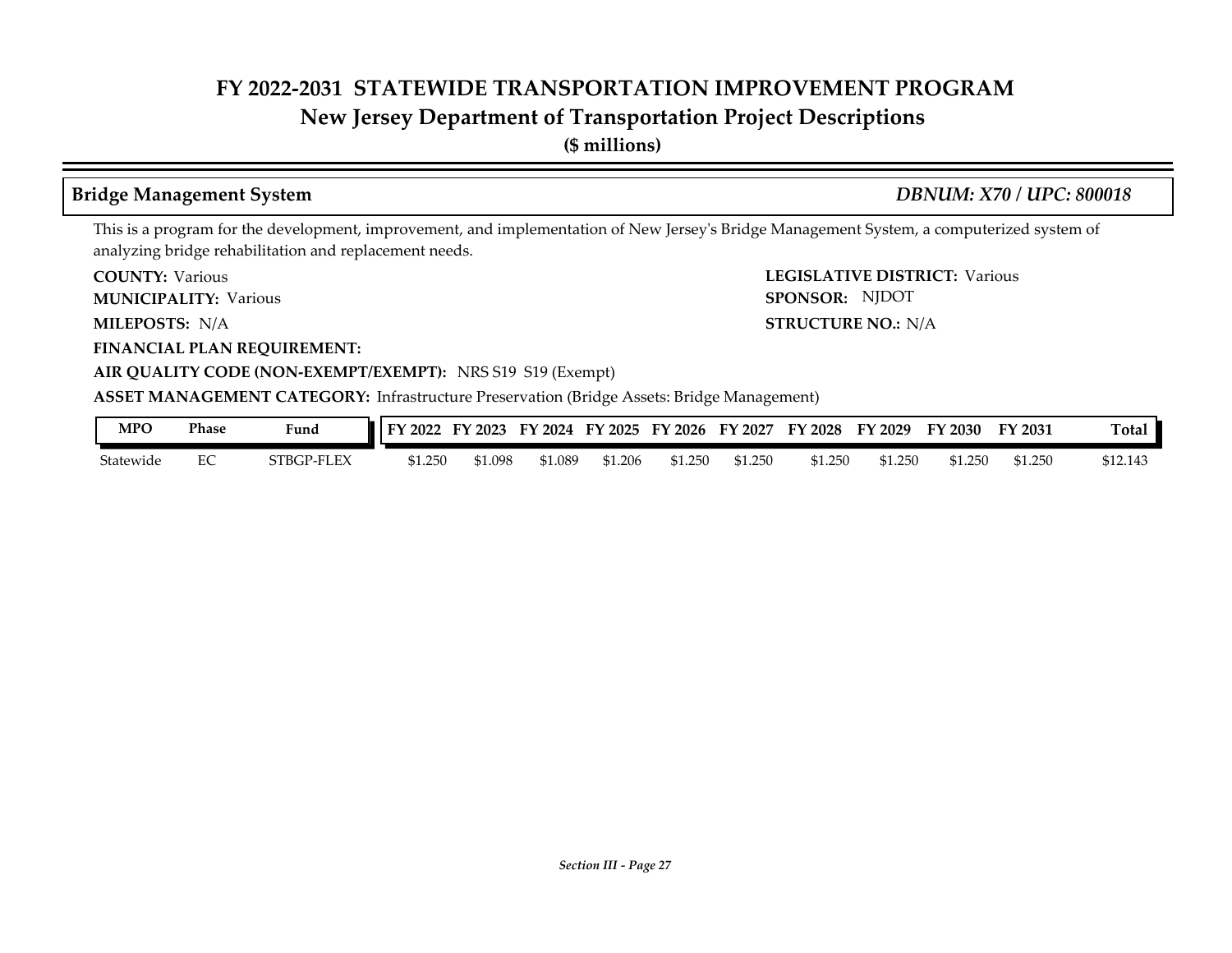# **FY 2022-2031 STATEWIDE TRANSPORTATION IMPROVEMENT PROGRAM New Jersey Department of Transportation Project Descriptions**

**(\$ millions)**

#### **Bridge No. C4.13 over Parkers Creek on Centerton Road** *DBNUM: D2018 / UPC: 213530*

With the permanent closure of County Bridge 03C4004 over the Rancocas Creek, this County Bridge #C4.13 is a primary connector for individuals travelling between Willingboro & Westampton Townships to Mount Laurel & Moorestown Townships. This section of Centerton Road is also one of the main roads that leads to the entrance and exit of I-295 interchange (43 A&B). County Bridge #C4.13 carries 2 lanes of opposing traffic and approximately 3.5' shoulders on each side of the road. The bridge currently lacks sidewalks and does not have bicycle compatible shoulders. Major improvements are needed for this bridge due to the structure's age (over 100 years), structurally deficient status and scour critical status, and it is functionally obsolete. Whether the bridge will be rehabilitated or replaced, the construction work will address the structural deficiencies, scour problems, non-standard bridge width and bicycle & pedestrian compatibility. The project will also include roadway improvements (guiderail, paving, sidewalk), as well as installation of scour countermeasures.

**COUNTY: Burlington** 

**MUNICIPALITY:** Moorestown, Mount Laurel Township **SPONSOR:** 

**MILEPOSTS: STRUCTURE NO.:** N/A

**FINANCIAL PLAN REQUIREMENT:**

#### **AIR QUALITY CODE (NON-EXEMPT/EXEMPT):** S19 (Exempt)

**ASSET MANAGEMENT CATEGORY:** Infrastructure Preservation (Bridge Assets: Bridge Rehab and Replacement)

| <b>MPO</b>   | Phase | Fund        | FY 2022 FY 2023 FY 2024 FY 2025 FY 2026 FY 2027 FY 2028 FY 2029 |         |         |  |  | FY 2030 | <b>FY 2031</b> | Total   |
|--------------|-------|-------------|-----------------------------------------------------------------|---------|---------|--|--|---------|----------------|---------|
| <b>DVRPC</b> | PE    | STBGP-PHILA | \$0.450                                                         |         |         |  |  |         |                | \$0.450 |
| <b>DVRPC</b> | DES   | STBGP-PHILA |                                                                 | \$0.450 |         |  |  |         |                | \$0.450 |
| <b>DVRPC</b> | CON   | STBGP-PHILA |                                                                 |         | \$6.303 |  |  |         |                | \$6.303 |

**COUNTY: LEGISLATIVE DISTRICT:** 7 **STRUCTURE NO.: 03C4130, C4.13 SPONSOR:** Burlington County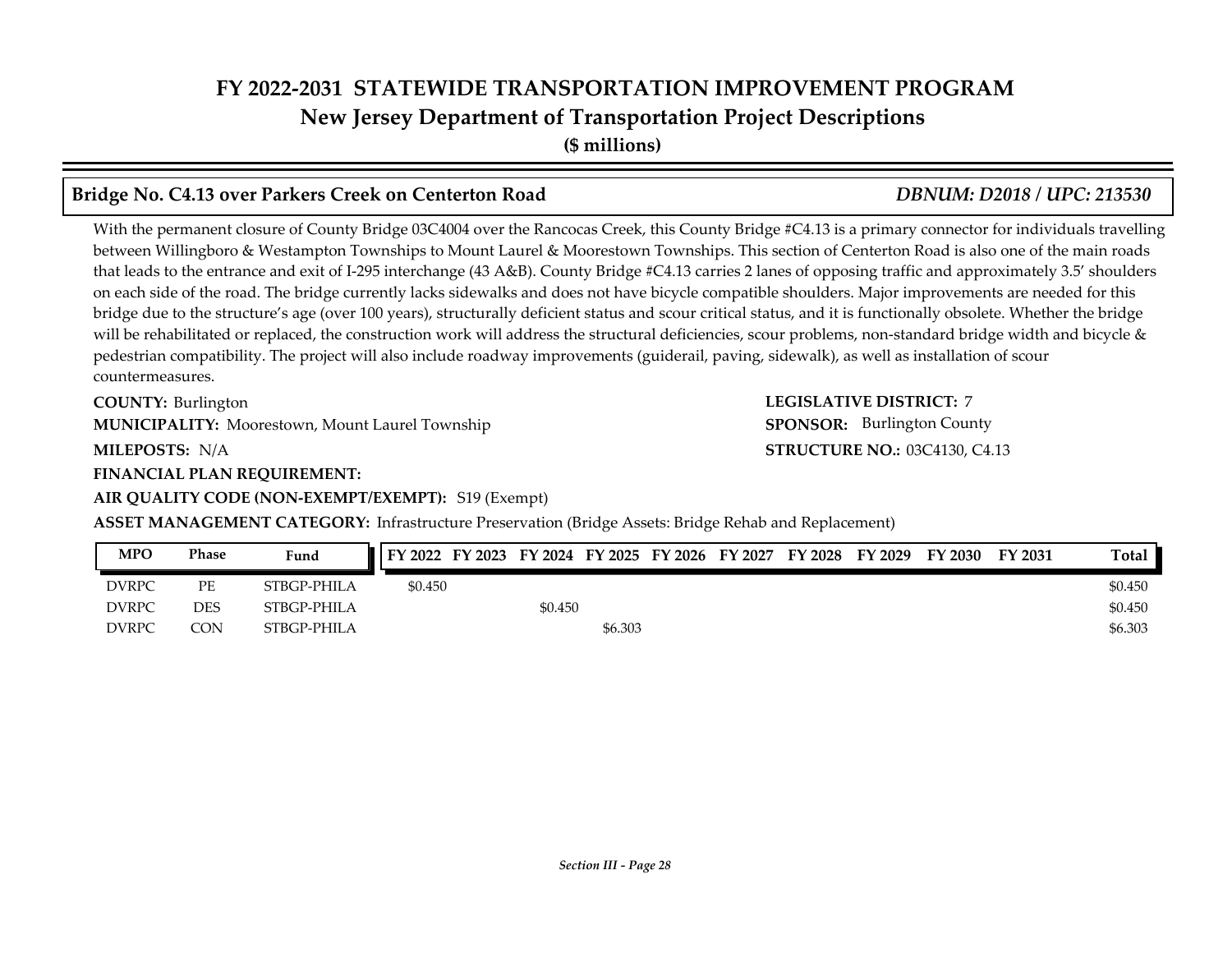## **FY 2022-2031 STATEWIDE TRANSPORTATION IMPROVEMENT PROGRAM New Jersey Department of Transportation Project Descriptions**

**(\$ millions)**

#### **Bridge Preventive Maintenance** *DBNUM: 13323 / UPC: 133230*

This program provides funding for bridge preservation activities (including painting, deck repairs, and substructure repairs) as a means of extending structure life. Painting contracts shall include painting of steel on various structures, as an anti-corrosion measure, and will be awarded based on an approved list of bridges considering the availability and regional breakdown of funding. Preventive maintenance contracts shall include deck repairs, header reconstruction, curb reconstruction, joint resealing, substructure concrete repairs, and sealing of entire structures, with structures systematically prioritized by corridor or geographical area. Both painting and preventive maintenance contracts are awarded to preserve and prolong the useful service life of bridges, in accordance with the NJDOT Bridge Preventive Maintenance Program.

**COUNTY: LEGISLATIVE DISTRICT:** Various **MILEPOSTS: STRUCTURE NO.:** N/A **COUNTY: Various MUNICIPALITY:** Various **SPONSOR:** 

### **FINANCIAL PLAN REQUIREMENT:**

**AIR QUALITY CODE (NON-EXEMPT/EXEMPT):** NRS S19 S19 (Exempt)

**ASSET MANAGEMENT CATEGORY:** Infrastructure Preservation (Bridge Assets: Bridge Capital Maintenance)

| <b>MPO</b> | Phase | Fund         | FY 2022 FY 2023 FY 2024 FY 2025 FY 2026 FY 2027 FY 2028 FY 2029 |          |          |          |          |          |          |          | FY 2030  | FY 2031  | Total     |
|------------|-------|--------------|-----------------------------------------------------------------|----------|----------|----------|----------|----------|----------|----------|----------|----------|-----------|
| Statewide  |       | NHPP         | \$24.000                                                        | \$18.724 | \$19.669 | \$24.112 | \$25,000 | \$25,000 | \$25,000 | \$25,000 | \$25.000 | \$25,000 | \$236.505 |
| Statewide  |       | <b>STATE</b> | \$35.573                                                        | \$36.454 | \$5,000  | \$36,000 | \$36,000 | \$36,000 | \$36.000 | \$36,000 | \$36,000 | \$36,000 | \$329.027 |
| Statewide  |       | STBGP-FLEX   | \$9.953                                                         | \$7.489  | \$7.868  | \$9.645  | \$10.000 | \$10.000 | \$10.000 | \$10,000 | \$10,000 | \$10.000 | \$94.955  |

#### **STRUCTURE NO.: N/A**

SPONSOR: NJDOT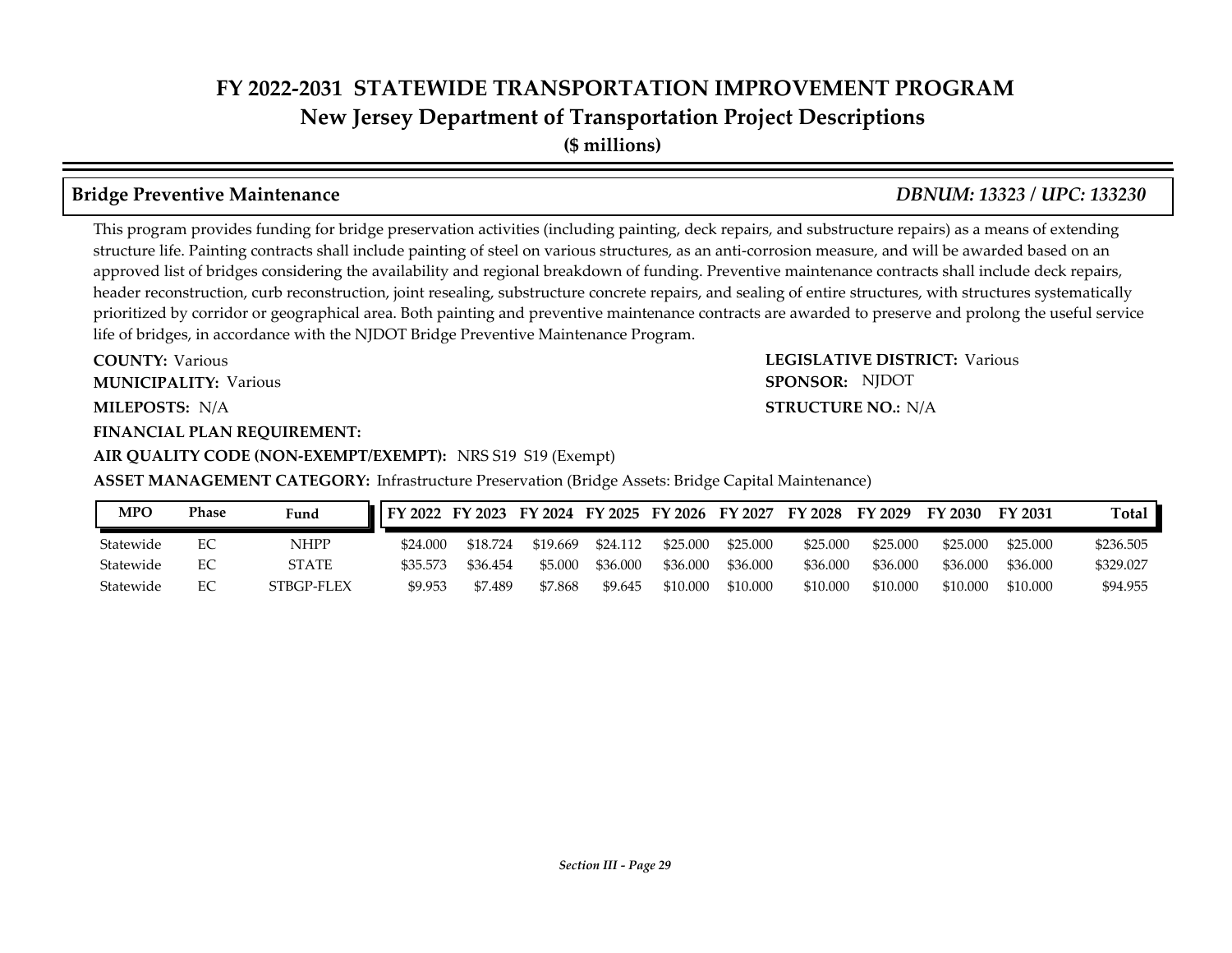### **New Jersey Department of Transportation Project Descriptions**

**(\$ millions)**

#### **Bridge Replacement, Future Projects** *DBNUM: 08381 / UPC: 083810*

This program provides funding for future projects related to bridge rehabilitations and replacements, statewide.

**COUNTY: Various** 

**MUNICIPALITY:** Various **SPONSOR:** 

**MILEPOSTS: STRUCTURE NO.:** N/A

**FINANCIAL PLAN REQUIREMENT:**

**AIR QUALITY CODE (NON-EXEMPT/EXEMPT):** S19 S19 S19 (Exempt)

**COUNTY: LEGISLATIVE DISTRICT:** Various **STRUCTURE NO.: N/A** SPONSOR: NJDOT

**ASSET MANAGEMENT CATEGORY:** Infrastructure Preservation (Bridge Assets: Bridge Rehab and Replacement)

| <b>MPC</b> | Phase | Fund  | FY 2022 | FY 2023 | FY 2024 | FY 2025  | FY 2026  | FY 2027  | FY 2028  | FY 2029  | $\nabla$ 2030 | FY 2031  | Total     |
|------------|-------|-------|---------|---------|---------|----------|----------|----------|----------|----------|---------------|----------|-----------|
| Statewide  | ERC   | NHPP  | \$1.000 | 2.000ء  | \$2.000 | \$20,000 | \$75,000 | \$75,000 | \$50,000 | \$37.835 | \$25.000      | \$25,000 | \$312.835 |
| Statewide  | ERC   | STATE | \$5.695 | 57.200  | 57.000  | \$24.222 | \$24.181 | \$29.955 | \$30.000 | \$30.000 | \$30.000      | \$30,000 | \$218.253 |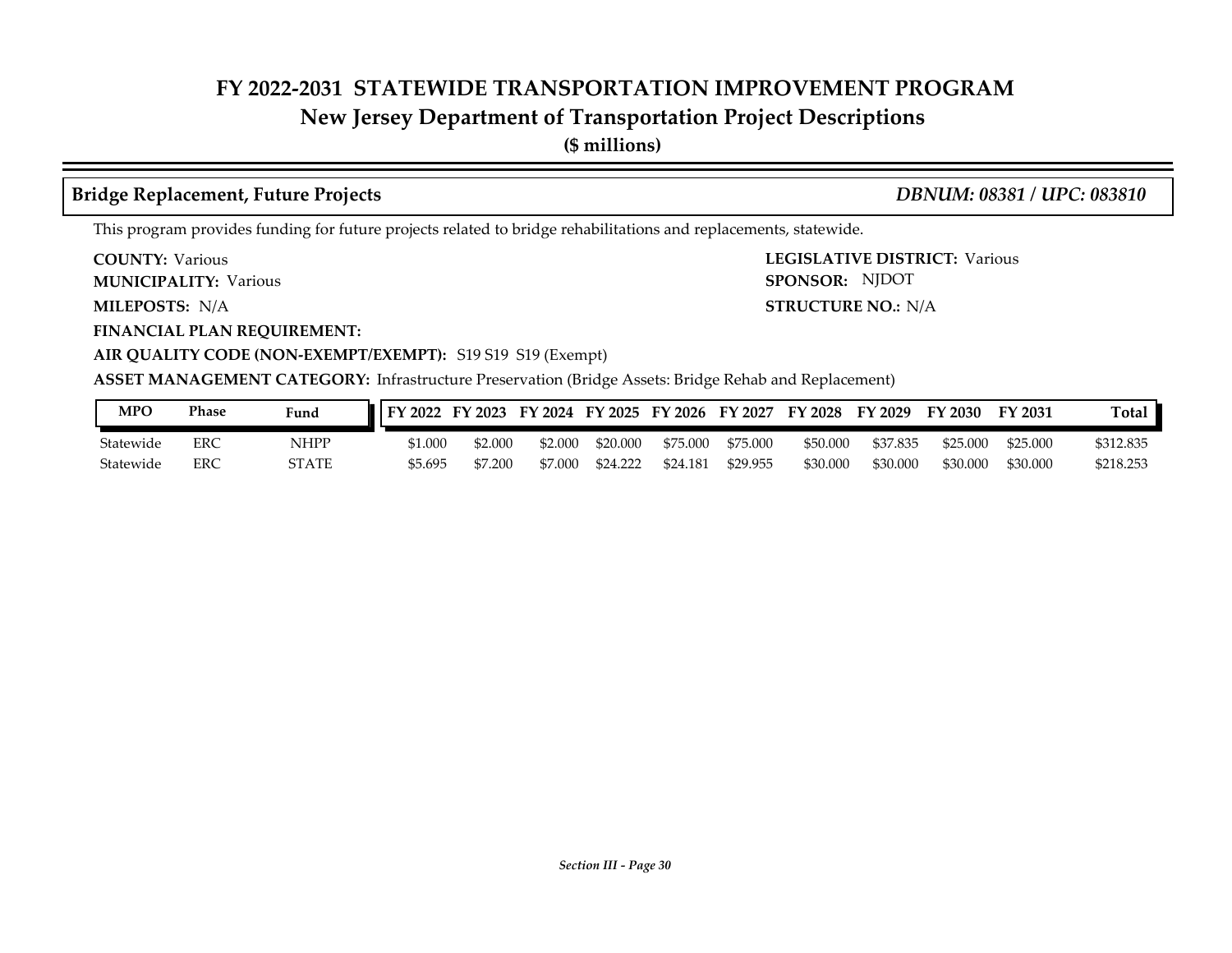### **New Jersey Department of Transportation Project Descriptions**

**(\$ millions)**

#### **Bridge Scour Countermeasures** *DBNUM: 98316*

SPONSOR: NJDOT

This program provides funding for bridge scour countermeasure contracts, which provide critical protection to various bridge substructure elements, extending the life of state bridges which span waterways. Theses contracts will be awarded based on an approved list of bridges considering the availability and regional breakdown of funding.

**COUNTY: LEGISLATIVE DISTRICT:** Various **COUNTY: Various** 

**MUNICIPALITY:** Various **SPONSOR:** 

**MILEPOSTS: STRUCTURE NO.:** N/A MILEPOSTS: N/A

**FINANCIAL PLAN REQUIREMENT:**

#### **AIR QUALITY CODE (NON-EXEMPT/EXEMPT):** NRS S19 S19 (Exempt)

**ASSET MANAGEMENT CATEGORY:** Infrastructure Preservation (Bridge Assets: Bridge Capital Maintenance)

| MPC       | Phase | Fund  | 2022    | $'$ 2023<br>-- | 2024<br>FУ | $\frac{1}{2025}$<br>EV | $'$ 2026<br>FY | 2027<br>FY | FY 2028 | FY 2029 | FY 2030 | FY 2031 | otal    |
|-----------|-------|-------|---------|----------------|------------|------------------------|----------------|------------|---------|---------|---------|---------|---------|
| Statewide | ERC   | STATE | \$0.200 | \$0.200        | 0.200ء     | \$0.200                | \$0.200        | \$0.200    | \$0.200 | \$0.200 | \$0.200 | \$0.200 | \$2.000 |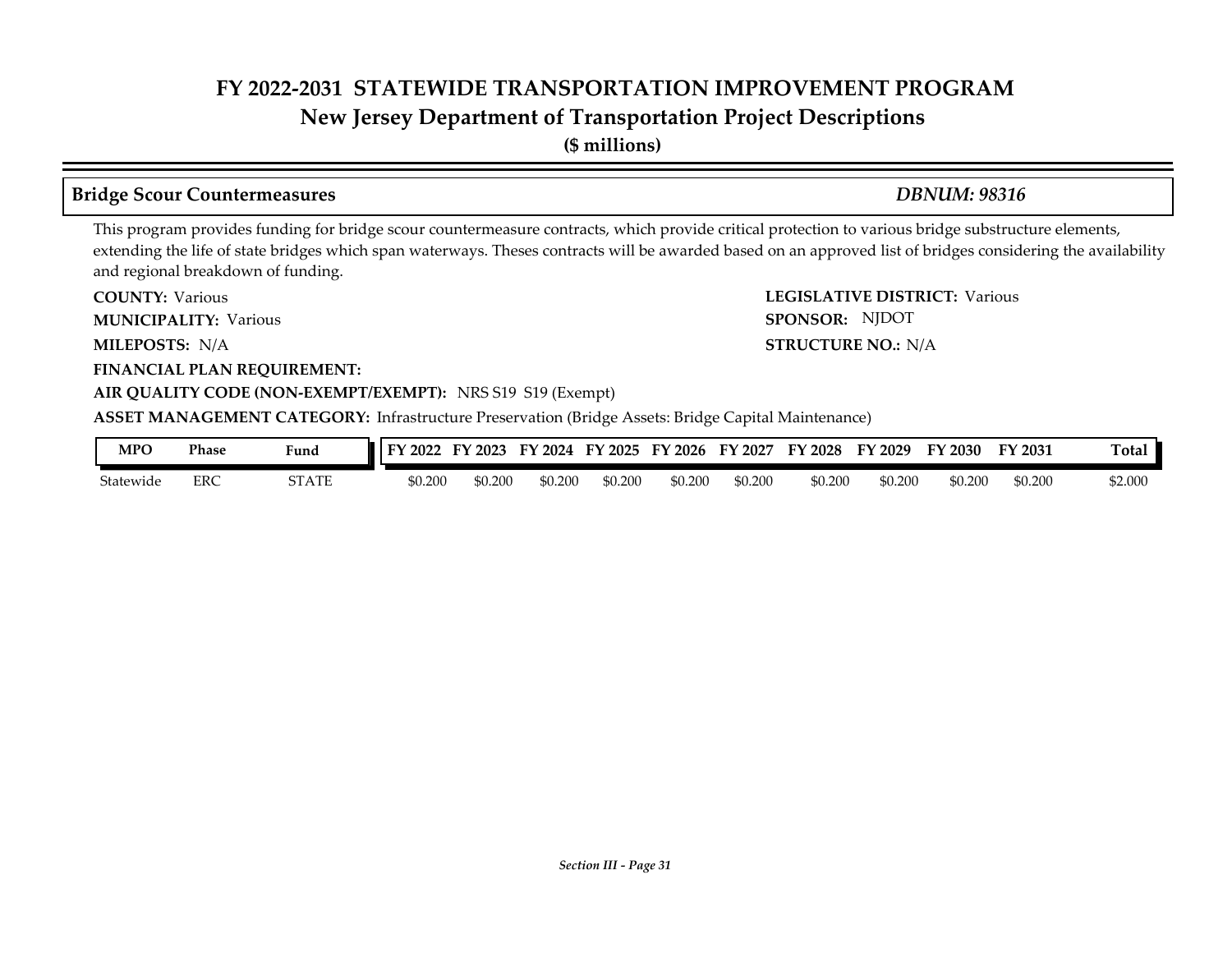### **New Jersey Department of Transportation Project Descriptions**

**(\$ millions)**

#### Brigantine Avenue (CR 638), 2nd Street South to Terminus *DBNUM: S1912 / UPC: 193470*

Reconstruction of HMA Surface Course, and HMA Base Course as needed. Other improvements will include but not limited to: pedestrian ADA access, concrete gutter, concrete gutter, driveways, signage, striping, and drainage.

**COUNTY: LEGISLATIVE DISTRICT:** 2 **COUNTY: Atlantic** 

Brigantine City **MUNICIPALITY: SPONSOR:**

**MILEPOSTS: STRUCTURE NO.:** 3.16-3.91

**FINANCIAL PLAN REQUIREMENT:**

STRUCTURE NO.: N/A SPONSOR: Atlantic County

#### **AIR QUALITY CODE (NON-EXEMPT/EXEMPT):** S10 (Exempt) **ASSET MANAGEMENT CATEGORY:** Infrastructure Preservation (Local System Support: Local Roadway Improvements)

| <b>MPO</b> | Phase | Fund     | тv<br>12022 | $'$ 2023 | $\cdot$ 2024<br>FY | FY 2025 | $'$ 2026<br>$F\mathbf{V}$ | FY 2027 | FY 2028 | FY 2029 | FY 2030 | FY 2031 | Total   |
|------------|-------|----------|-------------|----------|--------------------|---------|---------------------------|---------|---------|---------|---------|---------|---------|
| SITPC      | CON   | STBGP-AC |             | \$1.950  |                    |         |                           |         |         |         |         |         | \$1.950 |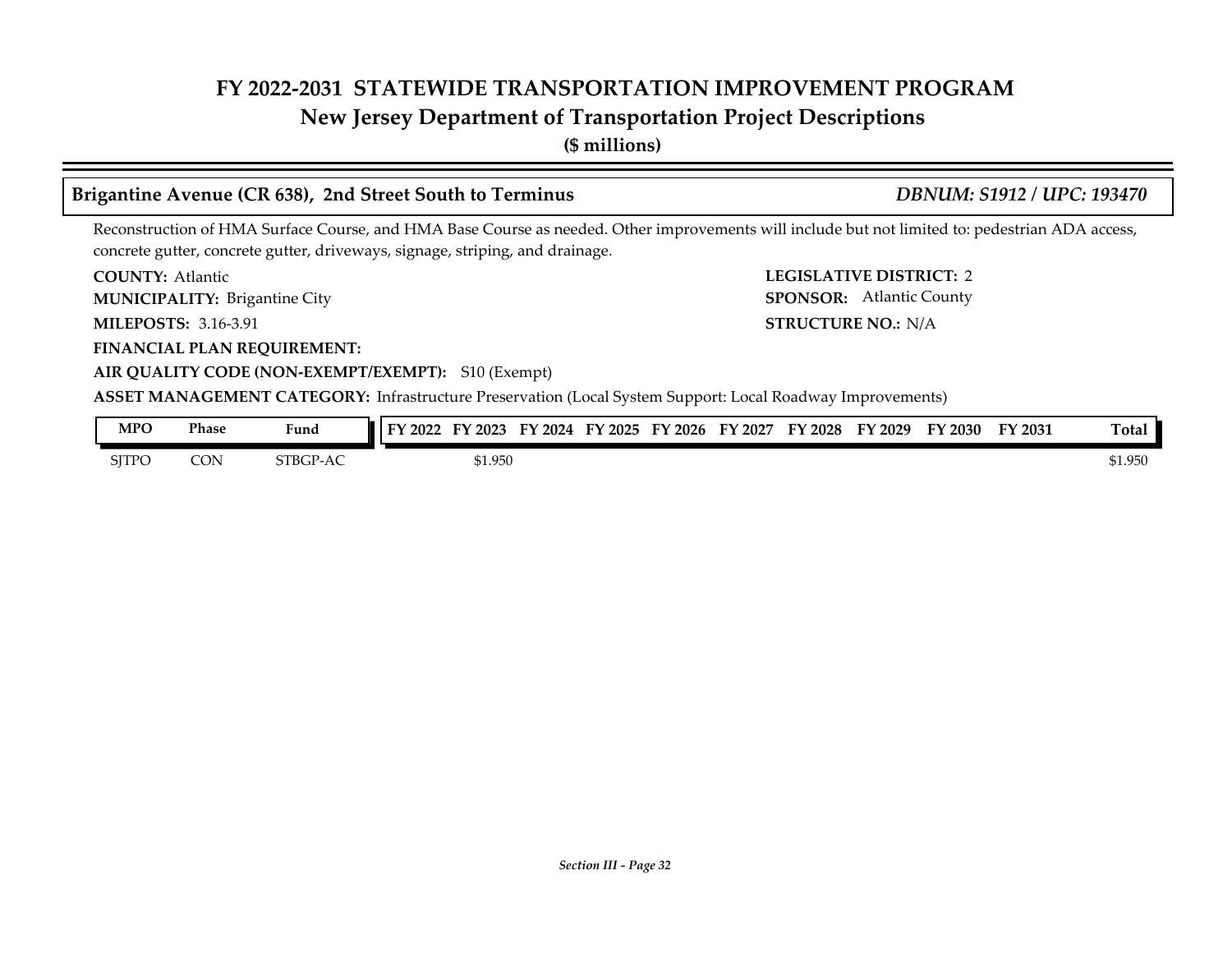### **New Jersey Department of Transportation Project Descriptions**

**(\$ millions)**

## **Brigantine Avenue (CR 638), 29th Street South to 2nd Street South** *DBNUM: S1911 / UPC: 193460*

Reconstruction of HMA Surface Course, and HMA Base Course as needed. Other improvements will include but not limited to: pedestrian ADA access, concrete gutter, concrete gutter, driveways, signage, striping, and drainage.

**COUNTY: LEGISLATIVE DISTRICT:** 2 **COUNTY: Atlantic** 

Brigantine City **MUNICIPALITY: SPONSOR:**

**MILEPOSTS: 1.83-3.16** 

**FINANCIAL PLAN REQUIREMENT:**

**AIR QUALITY CODE (NON-EXEMPT/EXEMPT):** S10 (Exempt)

**MILEPOSTS: STRUCTURE NO.:** N/A SPONSOR: Atlantic County

#### **ASSET MANAGEMENT CATEGORY:** Infrastructure Preservation (Local System Support: Local Roadway Improvements)

| <b>MPO</b> | Phase | Fund               | FY 2022 | 2023 | FУ<br>2024 | FY 2025 | FY 2026 | FΥ<br>2027 | <b>FY 2028</b> | <b>TY 2029</b> | FY 2030 | FY 2031 | Total   |
|------------|-------|--------------------|---------|------|------------|---------|---------|------------|----------------|----------------|---------|---------|---------|
| SITPC      | CON   | STBGP-<br>$-T - A$ | \$2.820 |      |            |         |         |            |                |                |         |         | \$2.820 |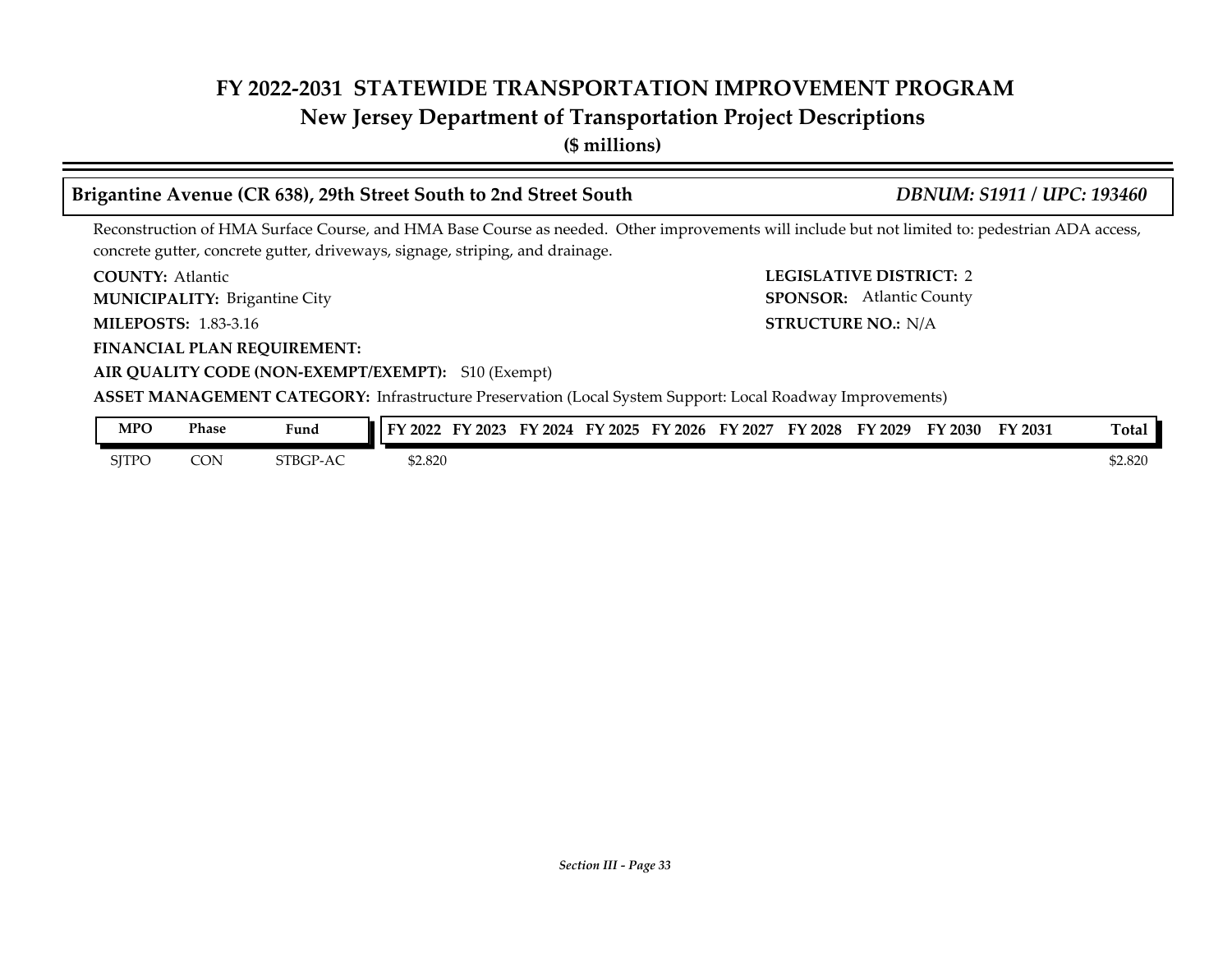## **FY 2022-2031 STATEWIDE TRANSPORTATION IMPROVEMENT PROGRAM New Jersey Department of Transportation Project Descriptions**

**(\$ millions)**

#### **Burlington County Bus Purchase** *DBNUM: D1510 / UPC: 154060*

#### In the DVRPC region, a combination of fixed route, subscription, and demand responsive transit services are provided in Burlington County, such as providing for the purchase of buses and capital equipment for BurLink. The Burlink bus system is a deviated fixed route service that is operated by the South Jersey Transportation Authority (SJTA) and provides transportation to county residents, employees and visitors. BurLink bus routes connect with many NJ TRANSIT bus routes and the River LINE.

**COUNTY: LEGISLATIVE DISTRICT:** Various **MILEPOSTS: STRUCTURE NO.:** N/A **FINANCIAL PLAN REQUIREMENT: AIR QUALITY CODE (NON-EXEMPT/EXEMPT):** M10 (Exempt) COUNTY: Burlington **MUNICIPALITY:** Various **SPONSOR:** MILEPOSTS: N/A **ASSET MANAGEMENT CATEGORY:** Infrastructure Preservation (Local System Support: Local System Support) SPONSOR: Burlington County

| <b>MPO</b>   | Phase         | $\overline{\phantom{a}}$<br>Fund | FУ.<br>2022 | 2023<br>2024 | 2025<br>ПV | $\cdot$ 2026<br>EV | EY<br>2027 | FY 2028 | FУ<br>2029 | <sup>T</sup> Y 2030 | FY 2031 | m.<br>『otal |
|--------------|---------------|----------------------------------|-------------|--------------|------------|--------------------|------------|---------|------------|---------------------|---------|-------------|
| <b>DVRPC</b> | $\Gamma$<br>∽ | $C_{MAC}$<br>UVIAU               | \$0.268     | \$0.344      |            | \$0.268            |            | \$0.268 |            | \$0.344             |         | \$1.492     |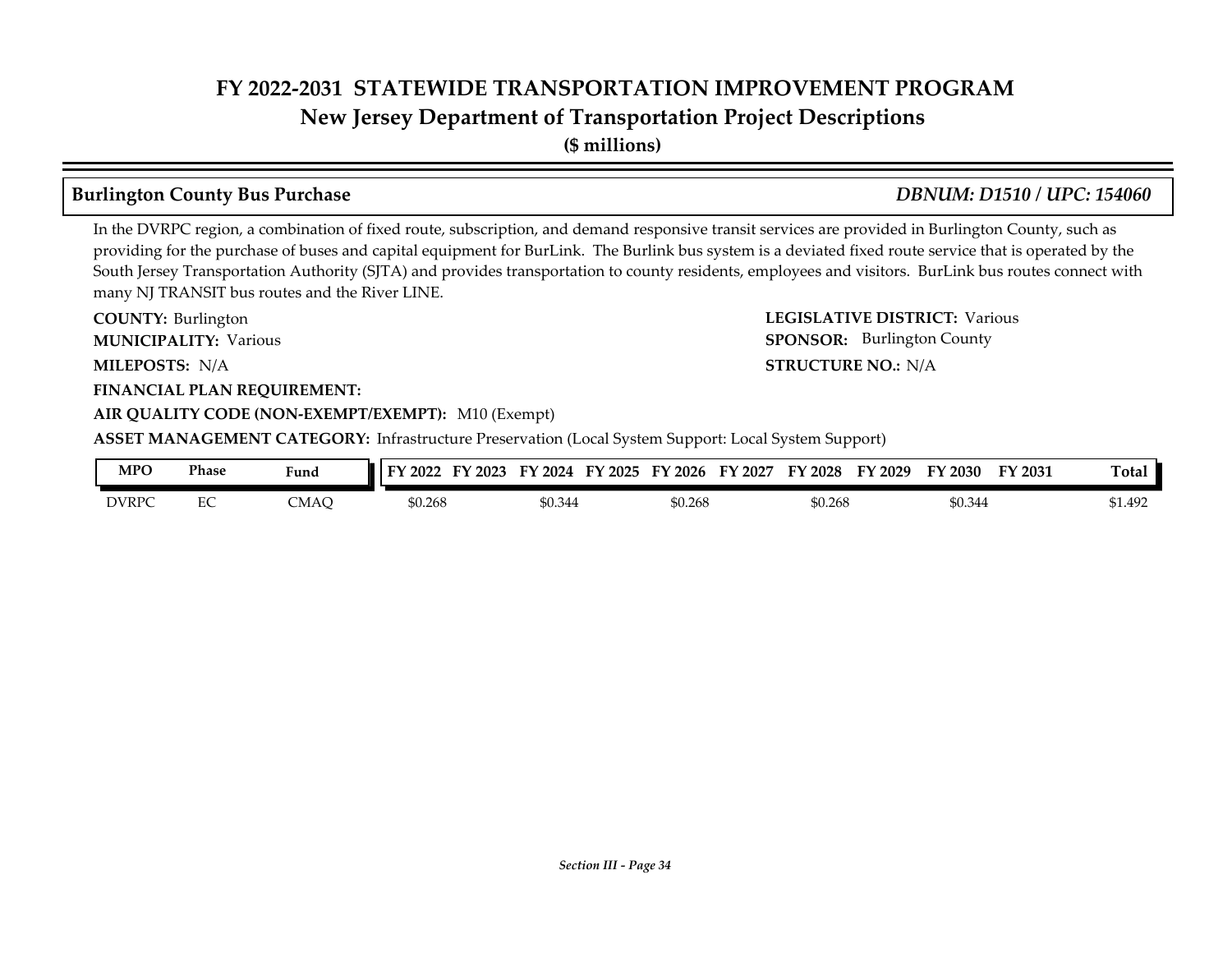**New Jersey Department of Transportation Project Descriptions**

**(\$ millions)**

#### **Burlington County Roadway Safety Improvements** *DBNUM: D0302*

This program will provide for the installation of improved safety items including reflective pavement markings (including both striping and raised reflective markers), reflective object markers, reflective roadway delineators, guide rail, and other treatments that improve the overall safety and visibility of various roadways in the county.

**COUNTY: LEGISLATIVE DISTRICT:** Various **MILEPOSTS: STRUCTURE NO.:** N/A COUNTY: Burlington **MUNICIPALITY:** Various **SPONSOR:** MILEPOSTS: N/A

**FINANCIAL PLAN REQUIREMENT:**

#### **AIR QUALITY CODE (NON-EXEMPT/EXEMPT):** S6 (Exempt)

**ASSET MANAGEMENT CATEGORY:** Safety (Local System Support: Local Safety Improvements)

| MPO          | Phase         | Fund          | 2022    | --<br>2023 | 2024<br>$\nabla$ | TУ.<br>2025 | 2026<br>−<br>ы | FУ<br>2027 | тv<br>2028 | C٦<br>2029 | <sup>T</sup> Y 2030 | FY 2031 | $\mathbf{r}$<br>otal: |
|--------------|---------------|---------------|---------|------------|------------------|-------------|----------------|------------|------------|------------|---------------------|---------|-----------------------|
| <b>DVRPC</b> | $\Gamma$<br>∽ | PHIL<br>VТBG. | \$0.800 |            | \$1.000          |             | \$1.000        |            | 61.000     |            | $\lambda$ 1.000     |         | 0.800                 |

SPONSOR: Burlington County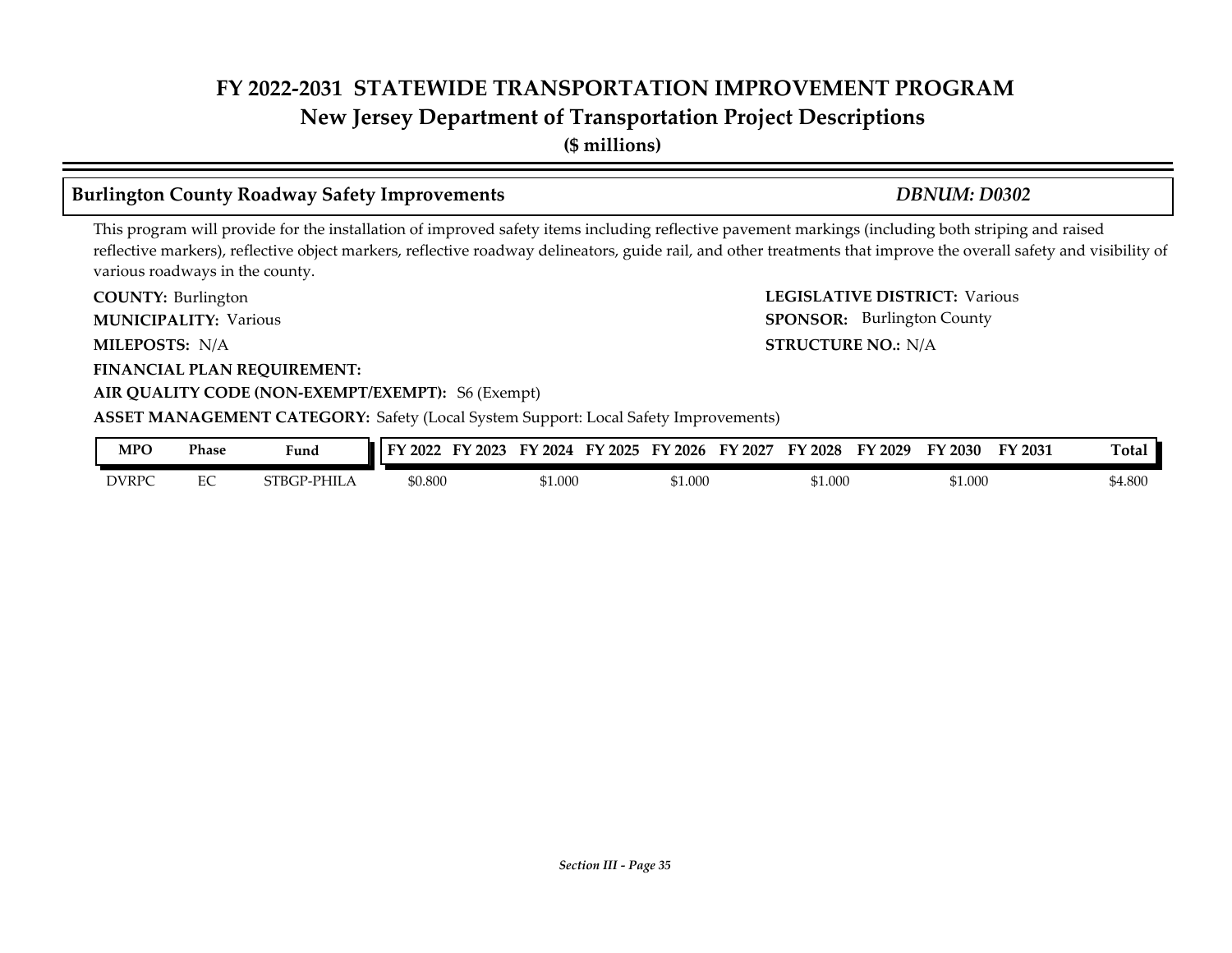### **New Jersey Department of Transportation Project Descriptions**

**(\$ millions)**

#### **California Avenue (CR 663)** *DBNUM: S2102 / UPC: 213130*

STRUCTURE NO.: N/A

SPONSOR: Atlantic County

Improvements include ADA upgrades, sidewalk, curb, driveway, signage, striping, markings, pavment reflectors, drainage, and guiderail. Also, minimal if and where directed quantities of excavation, and HMA base, concrete base, and DGA sub-base repairs.

**COUNTY: LEGISLATIVE DISTRICT:** 2 **COUNTY: Atlantic** 

**MUNICIPALITY:** Absecon City, Pleasantville City, Egg Harbor Twp **SPONSOR:** 

**MILEPOSTS: STRUCTURE NO.:** 0.00 - 1.34

**FINANCIAL PLAN REQUIREMENT:**

#### **AIR QUALITY CODE (NON-EXEMPT/EXEMPT):** S10 (Exempt)

**ASSET MANAGEMENT CATEGORY:** Infrastructure Preservation (Local System Support: Local Roadway Improvements)

| MPO          | Phase | Fund     | FY 2022 | FY 2023 | $\nabla$ 2024 | FY 2025 | FY 2026 | FY 2027 | FY 2028 | FY 2029 | FY 2030 | FY 2031 | <b>Total</b> |
|--------------|-------|----------|---------|---------|---------------|---------|---------|---------|---------|---------|---------|---------|--------------|
| <b>SITPO</b> | CON   | STBGP-AC |         |         | \$1.500       |         |         |         |         |         |         |         | \$1.500      |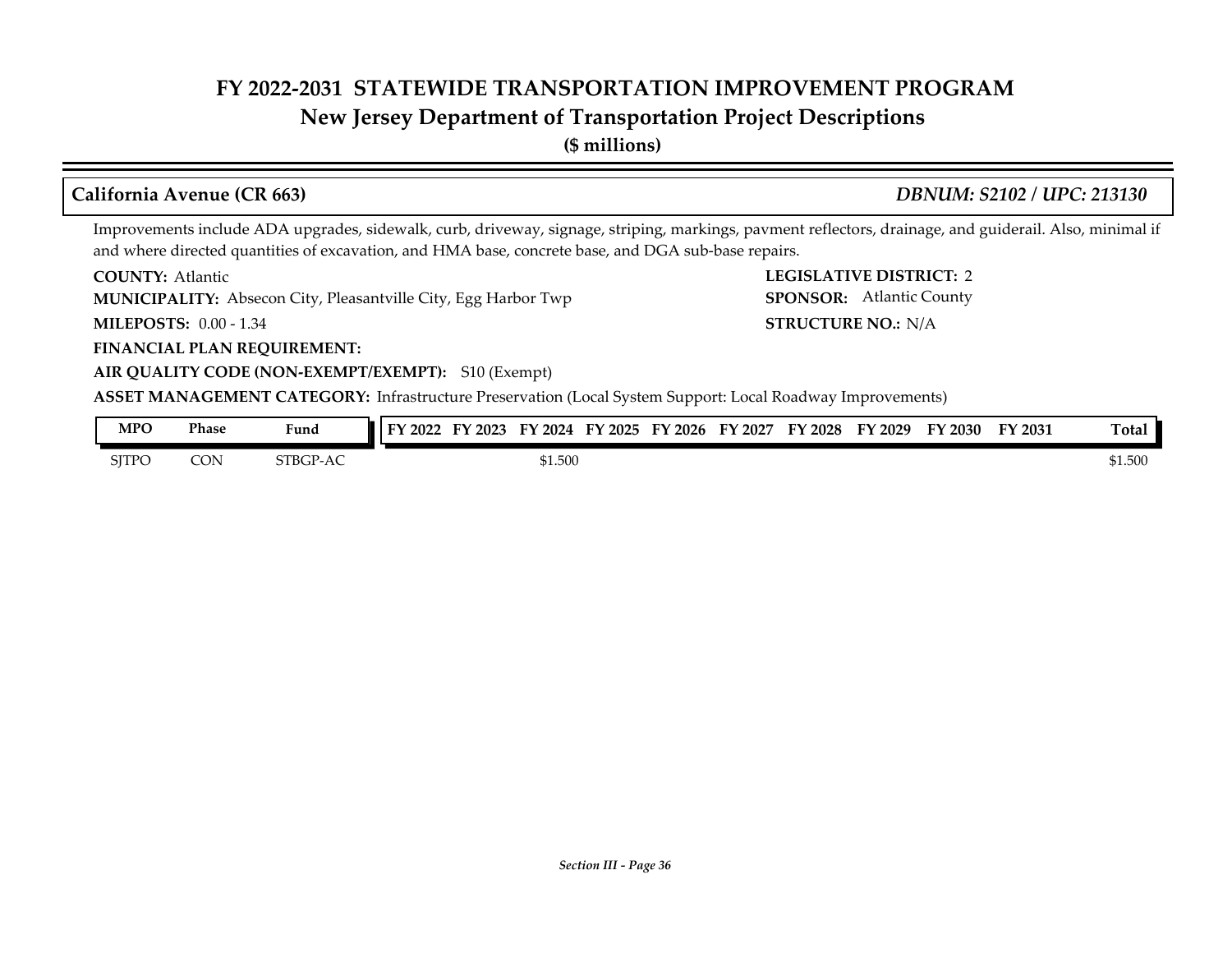**(\$ millions)**

#### **Camden County Bus Purchase** *DBNUM: D0601 / UPC: 068082*

#### In the DVRPC region, a combination of fixed route, subscription, and demand responsive transit services are provided in Camden County by Sen-Han Transit and South Jersey Transportation Authority (SJTA). A variety of trip purposes are served by these special transit providers including employment, non-emergency medical, nutrition, personal business, and shopping trips. This project provides funds for purchasing new capital equipment, usually liftequipped vehicles.

**COUNTY: LEGISLATIVE DISTRICT:** Various **MILEPOSTS: STRUCTURE NO.:** N/A **FINANCIAL PLAN REQUIREMENT: AIR QUALITY CODE (NON-EXEMPT/EXEMPT):** M10 (Exempt) **COUNTY: Camden MUNICIPALITY:** Various **SPONSOR:** MILEPOSTS: N/A **ASSET MANAGEMENT CATEGORY:** Infrastructure Preservation (Local System Support: Local System Support) SPONSOR: Camden County

| <b>MPO</b>   | Phase             | $\mathbf{r}$<br>Fund | TY.<br>2022 | EV<br>2023<br>2024 | ТV<br>' 2025 | FY 2026 | FY<br>$'$ 2027 | 2028<br>ГV | ЕV<br>'2029 | ЕV<br>' 2030 | FY 2031 | <b>Total</b> |
|--------------|-------------------|----------------------|-------------|--------------------|--------------|---------|----------------|------------|-------------|--------------|---------|--------------|
| <b>DVRPC</b> | $\mathbf{r}$<br>∽ | _MAC                 | \$0.876     | \$0.876            |              | \$0.876 |                | \$0.876    |             | \$0.876      |         | \$4.380      |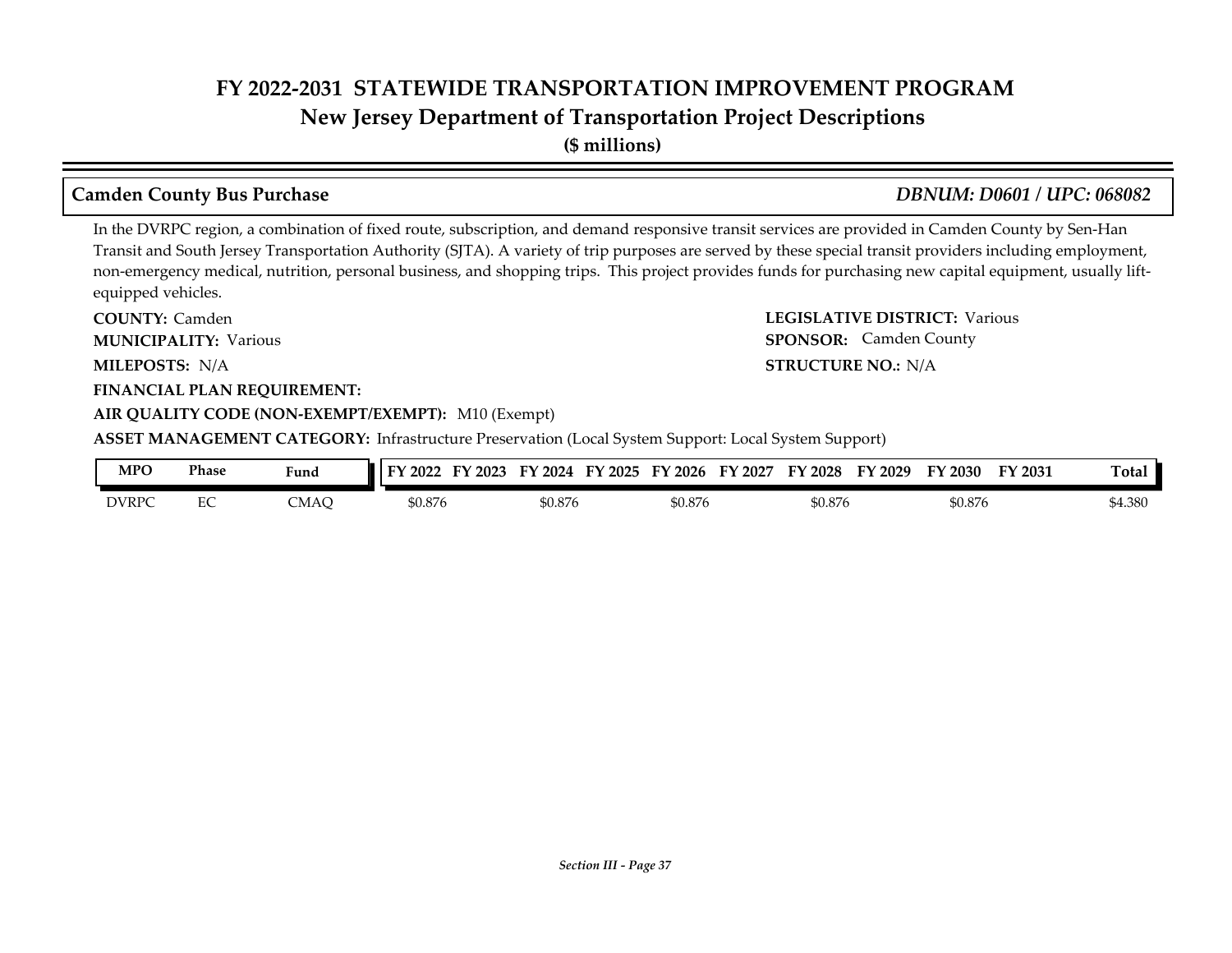**New Jersey Department of Transportation Project Descriptions**

**(\$ millions)**

#### **Camden County Roadway Safety Improvements** *DBNUM: D0410 / UPC: 048038*

SPONSOR: Camden County

This program will provide for the installation of improved safety items including reflective pavement markings (including both striping and raised reflective markers), reflective object markers, reflective roadway delineators, guide rail, and other treatments that improve the overall safety and visibility of various roadways in the county.

**COUNTY: LEGISLATIVE DISTRICT:** Various **COUNTY: Camden MUNICIPALITY:** Various **SPONSOR:** 

**MILEPOSTS: STRUCTURE NO.:** N/A MILEPOSTS: N/A

**FINANCIAL PLAN REQUIREMENT:**

#### **AIR QUALITY CODE (NON-EXEMPT/EXEMPT):** S11 (Exempt)

#### **ASSET MANAGEMENT CATEGORY:** Safety (Local System Support: Local Safety Improvements)

| MPO          | <b>Phase</b> | Funa               | FY 2022 | $'$ 2023<br>EV | FY 2024 | FY 2025 | FY 2026 | FY 2027 | <b>FY 2028</b> | FY 2029 | FY 2030 | FY 2031 | <b>Total</b> |
|--------------|--------------|--------------------|---------|----------------|---------|---------|---------|---------|----------------|---------|---------|---------|--------------|
| <b>DVRPC</b> |              | <b>STBGP-PHILA</b> | \$0.300 | \$0.600        | \$0.300 | \$0.700 | \$0.300 | \$0.700 | \$0.300        | \$0.700 | \$0.300 | \$0.700 | 4.900ء       |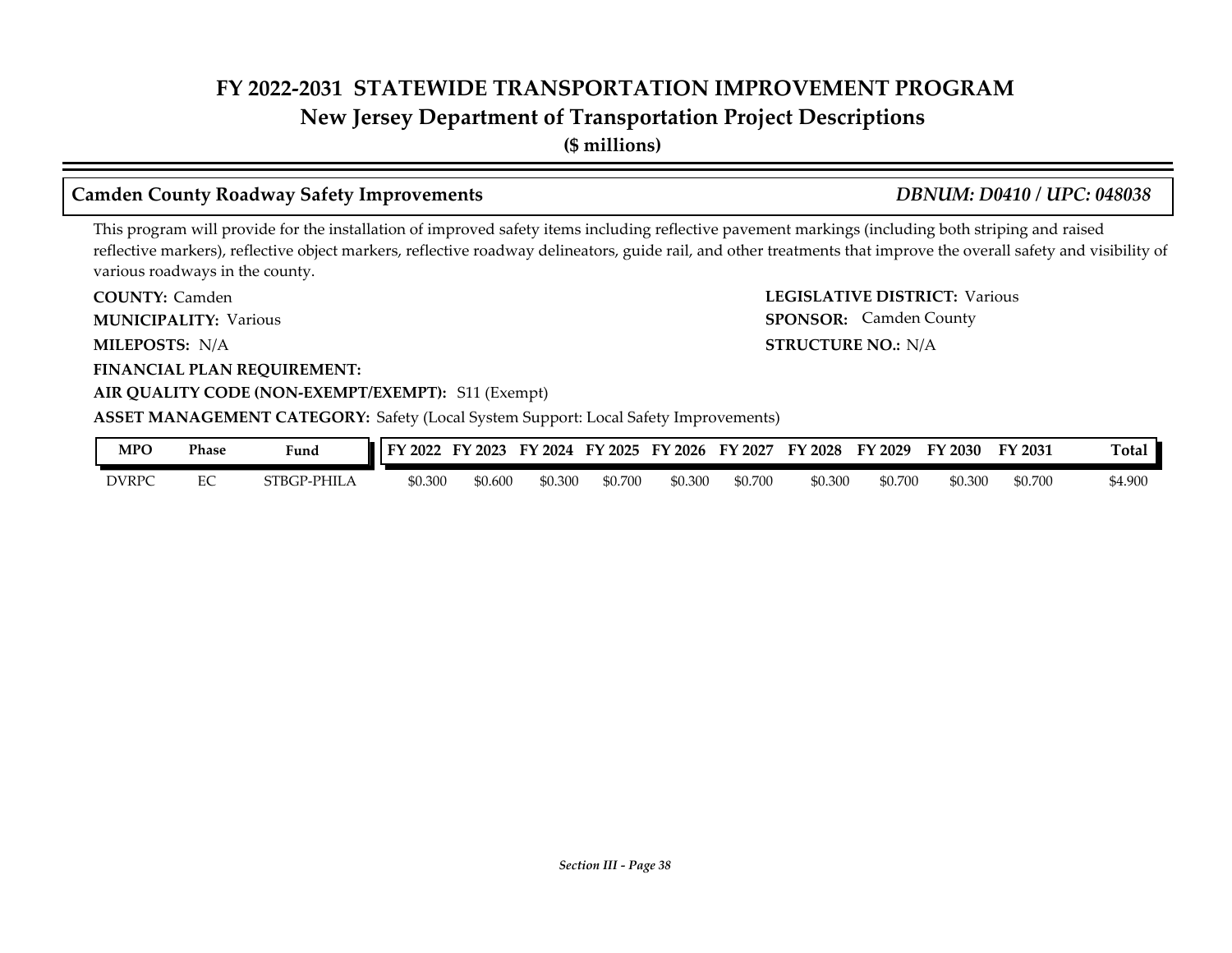**New Jersey Department of Transportation Project Descriptions**

**(\$ millions)**

### **Camp Meeting Avenue Bridge over Trenton Line, CR 602** *DBNUM: 99405 / UPC: 994050*

Initiated by the Bridge Management System, this project will replace the "orphan" structure, which is in critical condition, built in 1889 and modified in 1914. The replacement of this structure will be designed so as not to preclude improvements needed to reintroduce passenger service to the West Trenton Line, as well as increasing the height of the bridge to allow the current tracks to be raised to address ongoing railroad operational issues, as identified in the NJTPA Grade Crossing Assessment Study. The current bridge provides a single lane of traffic, has steep grades on the approaches and has substandard vertical sight distance. The new bridge will be wider to accommodate two traffic lanes, and the grade and vertical sight distance will also be improved.

**COUNTY:** Somerset **LEGISLATIVE DISTRICT:** 16 **MILEPOSTS: STRUCTURE NO.:** 0.5-0.56 **FINANCIAL PLAN REQUIREMENT: COUNTY: Somerset** Montgomery Twp **MUNICIPALITY: SPONSOR:**

**AIR QUALITY CODE (NON-EXEMPT/EXEMPT):** S19 (Exempt)

**ASSET MANAGEMENT CATEGORY:** Infrastructure Preservation (Bridge Assets: Railroad Overhead Bridges)

| MPO          | Phase      | Fund          | FY 2022 |          |  |  | FY 2023 FY 2024 FY 2025 FY 2026 FY 2027 FY 2028 FY 2029 | FY 2030 | FY 2031 | Total.   |
|--------------|------------|---------------|---------|----------|--|--|---------------------------------------------------------|---------|---------|----------|
| <b>NITPA</b> | <b>DES</b> | STBGP-OS-BRDG | \$2.100 |          |  |  |                                                         |         |         | \$2.100  |
| <b>NITPA</b> | <b>CON</b> | STBGP-OS-BRDG |         | \$12.050 |  |  |                                                         |         |         | \$12.050 |

**STRUCTURE NO.: 1850160** SPONSOR: NJDOT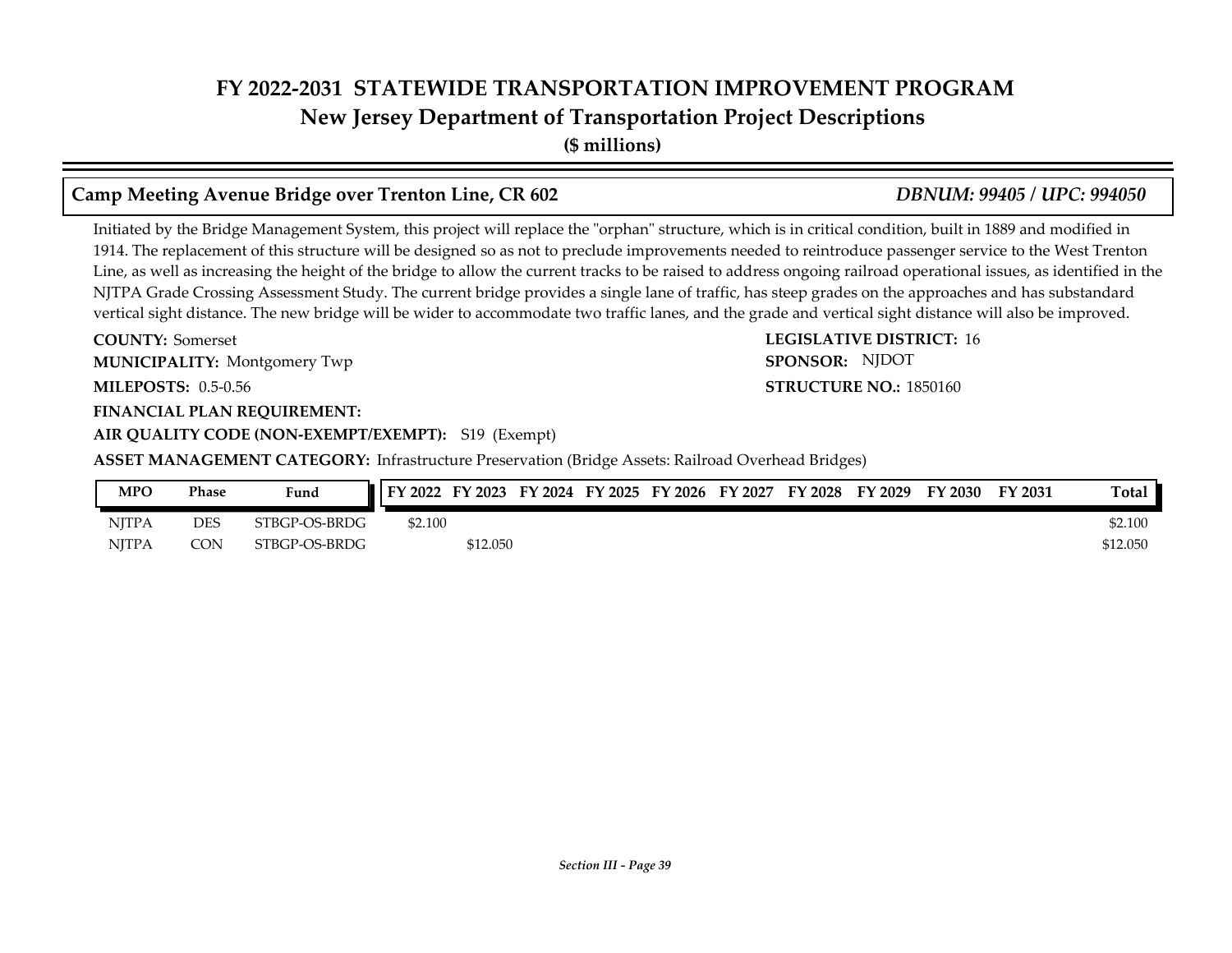**(\$ millions)**

#### **Carteret Ferry Service Terminal** *DBNUM: 06316 / UPC: 063160*

This project will consist of waterside and upland improvements including the construction of bulkheads and floating docks, parking area, landscaping, lighting, pedestrian boardwalk, ramp access, and all necessary dredging. The project will provide for direct passenger ferry service to New York City. The Engineers cost estimate for this project shows the total project cost as \$16.986 million. The total project cost will be covered by multiple funding sources. The following special federal appropriation was allocated to this project: FY 2005 SAFETEA-LU, ID# NJ 215 with a balance of \$2.214 million. \$5.037 million in state funding is under agreement and was allocated in 2021. The FY 2022 Appropriations Act (P.L 2021, CHAPTER 133, approved June 29, 2021 Senate No. 2022) includes the appropriation of \$1 million in State Aid for Ferry Terminal Support. NJDOT has set aside funds (\$2.321 million) for dredging as well as State Transportation Trust Fund dollars in the amount of \$4.426 million for this project. From the Carteret Capital Improvement Fund the amount of \$3.5 million has been designated for this project. A future phase of work will include the construction of an Intermodal Transportation Center (Ferry Terminal) building.

**COUNTY: LEGISLATIVE DISTRICT:** 19 **MILEPOSTS: STRUCTURE NO.:** N/A **FINANCIAL PLAN REQUIREMENT: COUNTY: Middlesex MUNICIPALITY:** Carteret Boro **BEONSOR:** 

**STRUCTURE NO.: N/A SPONSOR:** Carteret Boro

**ASSET MANAGEMENT CATEGORY:** Mobility and Congestion Relief (Multimodal Programs: Ferries)

**AIR QUALITY CODE (NON-EXEMPT/EXEMPT):** 2022M (Non-Exempt)

| <b>MPO</b>   | Phase | $\mathbf{r}$<br>Fund | T3.<br>2022<br>н. | ЕV<br>2023 | FV<br>2024 | FY 2025 | $\cdot$ 2026<br>FV | $F\mathbf{V}$<br>2027 | FY 2028 | FV<br>$\degree$ 2029 | $Y$ 2030 | FY 2031 | m.<br>[otal      |
|--------------|-------|----------------------|-------------------|------------|------------|---------|--------------------|-----------------------|---------|----------------------|----------|---------|------------------|
| <b>NJTPA</b> | CON   | <b>DEMC</b>          | \$2.214           |            |            |         |                    |                       |         |                      |          |         | 0.011<br>\$2.214 |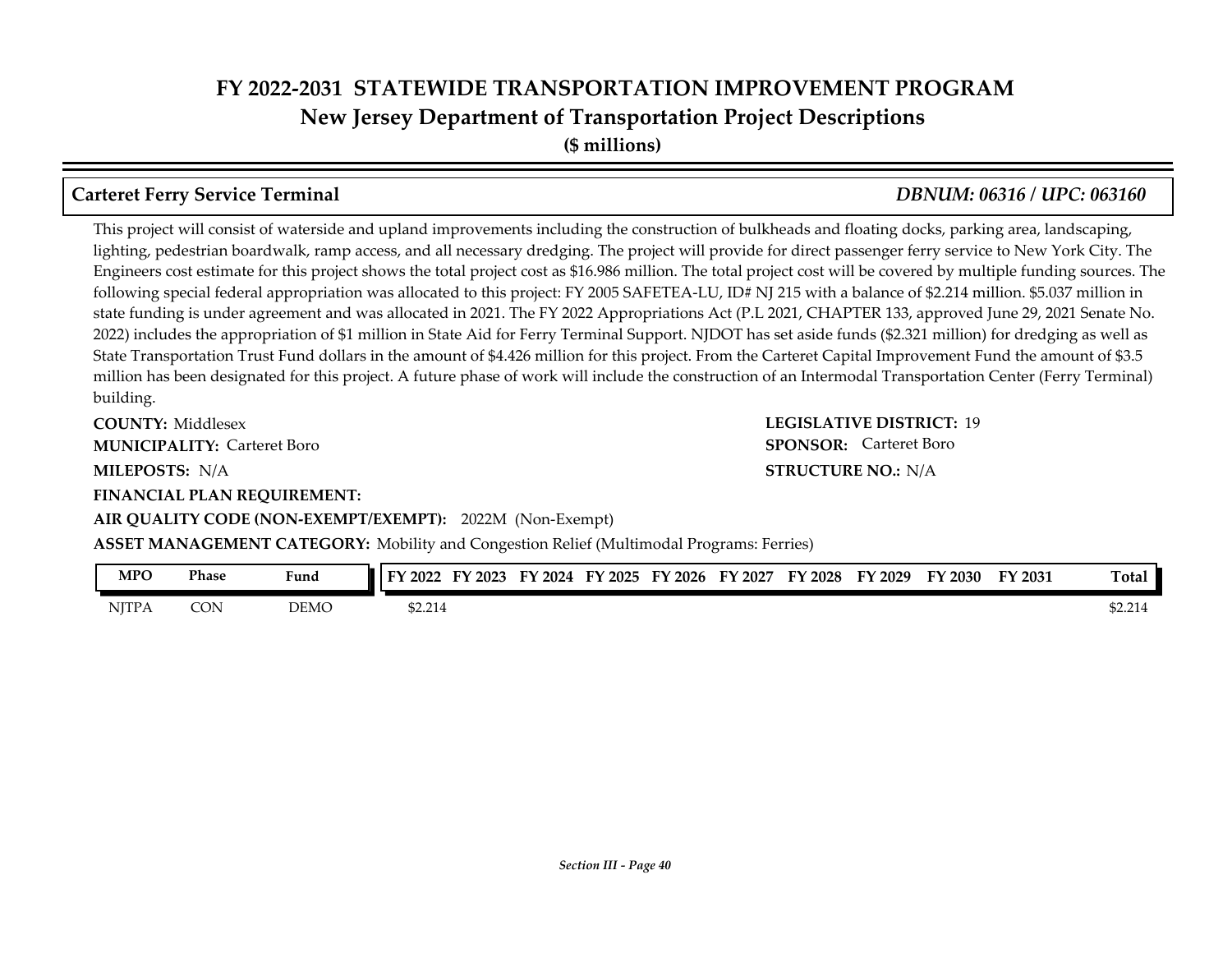**(\$ millions)**

#### **Chadwick Beach Island Bridge (No. 1507-007) over Barnegat Bay** *DBNUM: N1805*

The purpose of the Chadwick Island Bridge project is to restore the structural, geometric and operational integrity of the bridge in compliance with current design standards and to provide a safe, efficient and reliable crossing for all modes of transportation. The existing structurally deficient all timber bridge was originally constructed in the early 1950's as part of the original development of the island community. In 1985 the bridge superstructure was replaced to prolong its service life. The current issues with the existing timber bridge include, moderate to severe deterioration /section loss of load bearing piles, deterioration of substructure cross bracing, deterioration and misalignment of timber deck boards and hardware and inadequate roadway width for vehicular traffic.

**COUNTY:** Ocean **LEGISLATIVE DISTRICT:** 10 **MILEPOSTS: STRUCTURE NO.:** 1507007 **COUNTY: Ocean MUNICIPALITY:** Toms River Twp **SPONSOR:** 

#### **FINANCIAL PLAN REQUIREMENT:**

#### **AIR QUALITY CODE (NON-EXEMPT/EXEMPT):** S19 (Exempt)

#### **ASSET MANAGEMENT CATEGORY:** Infrastructure Preservation (Local System Support: Local Bridges)

### NJTPA PE STBGP-NY/NWK \$1.000 \$1.000 NJTPA DES STBGP-NY/NWK \$1.000 \$1.000 \$1.000 \$1.000 \$1.000 \$1.000 \$1.000 \$1.000 \$1.000 \$1.000 \$1.000 \$1.000 \$1.000 \$1.000 \$1.000 \$1.000 \$1.000 \$1.000 \$1.000 \$1.000 \$1.000 \$1.000 \$1.000 \$1.000 \$1.000 \$1.000 \$1.000 \$1.000 \$1. NJTPA ROW STBGP-NY/NWK \$0.400 \$0.400 \$0.400 \$0.400 \$0.400 \$0.400 \$0.50 \$1.400 \$0.50 \$1.400 \$1.50 \$1.400 \$1.50 \$1.50 \$1.50 \$1.50 \$1.50 \$1.50 \$1.50 \$1.50 \$1.50 \$1.50 \$1.50 \$1.50 \$1.50 \$1.50 \$1.50 \$1.50 \$1.50 \$1.50 \$1.50 \$1.5 NJTPA CON STBGP-NY/NWK \$10.000 \$10.000 \$10.000 \$10.000 **MPO Phase Fund FY 2022 FY 2023 FY 2024 FY 2025 FY 2026 FY 2027 FY 2028 FY 2029 FY 2030 FY 2031 Total**

**SPONSOR:** Ocean County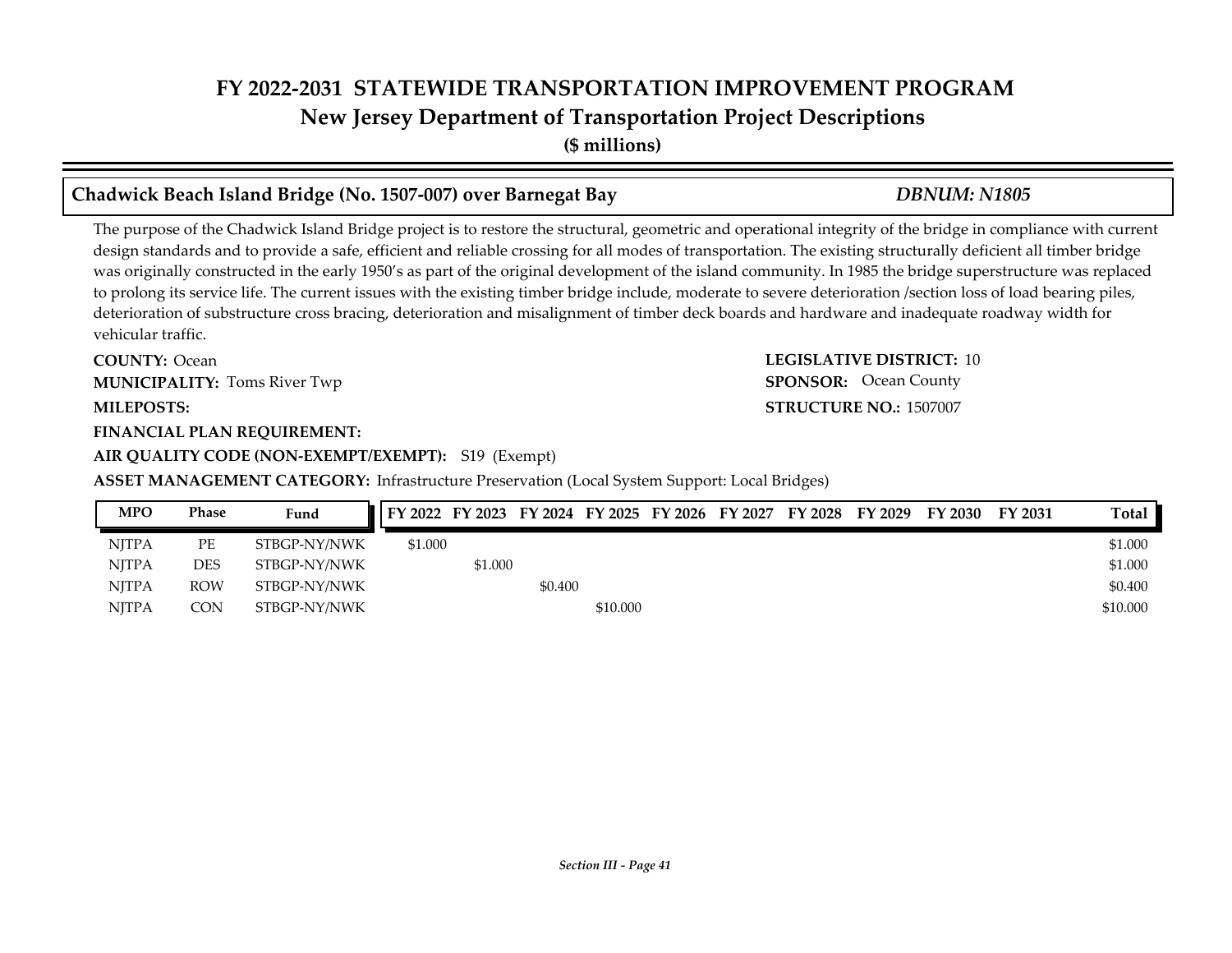#### **New Jersey Department of Transportation Project Descriptions**

**(\$ millions)**

#### **Circulation Improvements Around Trenton Transit Center** *DBNUM: D2023 / UPC: 213590*

The project includes road diets and intersection channelization in the vicinity of the Trenton Transportation Center to improve mobility for bicyclists and pedestrians. The project will realign US-1 on-ramps and close the Chestnut Avenue Bridge to vehicular traffic.

**COUNTY: LEGISLATIVE DISTRICT:** 15 **COUNTY: Mercer** 

**MUNICIPALITY:** Trenton City **SPONSOR:** 

**MILEPOSTS: STRUCTURE NO.:** N/A MILEPOSTS: N/A

**FINANCIAL PLAN REQUIREMENT:**

#### **AIR QUALITY CODE (NON-EXEMPT/EXEMPT):** 2035M (Exempt)

**ASSET MANAGEMENT CATEGORY:** Mobility and Congestion Relief (Multimodal Programs: Bicycle/Pedestrian Mobility)

| MPO          | Phase      | Fund          | FY 2022 |         |         | FY 2023 FY 2024 FY 2025 FY 2026 FY 2027 | FY 2028 | FY 2029 | FY 2030 | FY 2031 | <b>Total</b> |
|--------------|------------|---------------|---------|---------|---------|-----------------------------------------|---------|---------|---------|---------|--------------|
| <b>DVRPC</b> | PЕ         | STBGP-TRENTON | \$0.160 |         |         |                                         |         |         |         |         | \$0.160      |
| <b>DVRPC</b> | DES        | STBGP-TRENTON |         | \$0.140 |         |                                         |         |         |         |         | \$0.140      |
| <b>DVRPC</b> | $\circ$ ON | STBGP-TRENTON |         |         | \$5.285 |                                         |         |         |         |         | \$5.285      |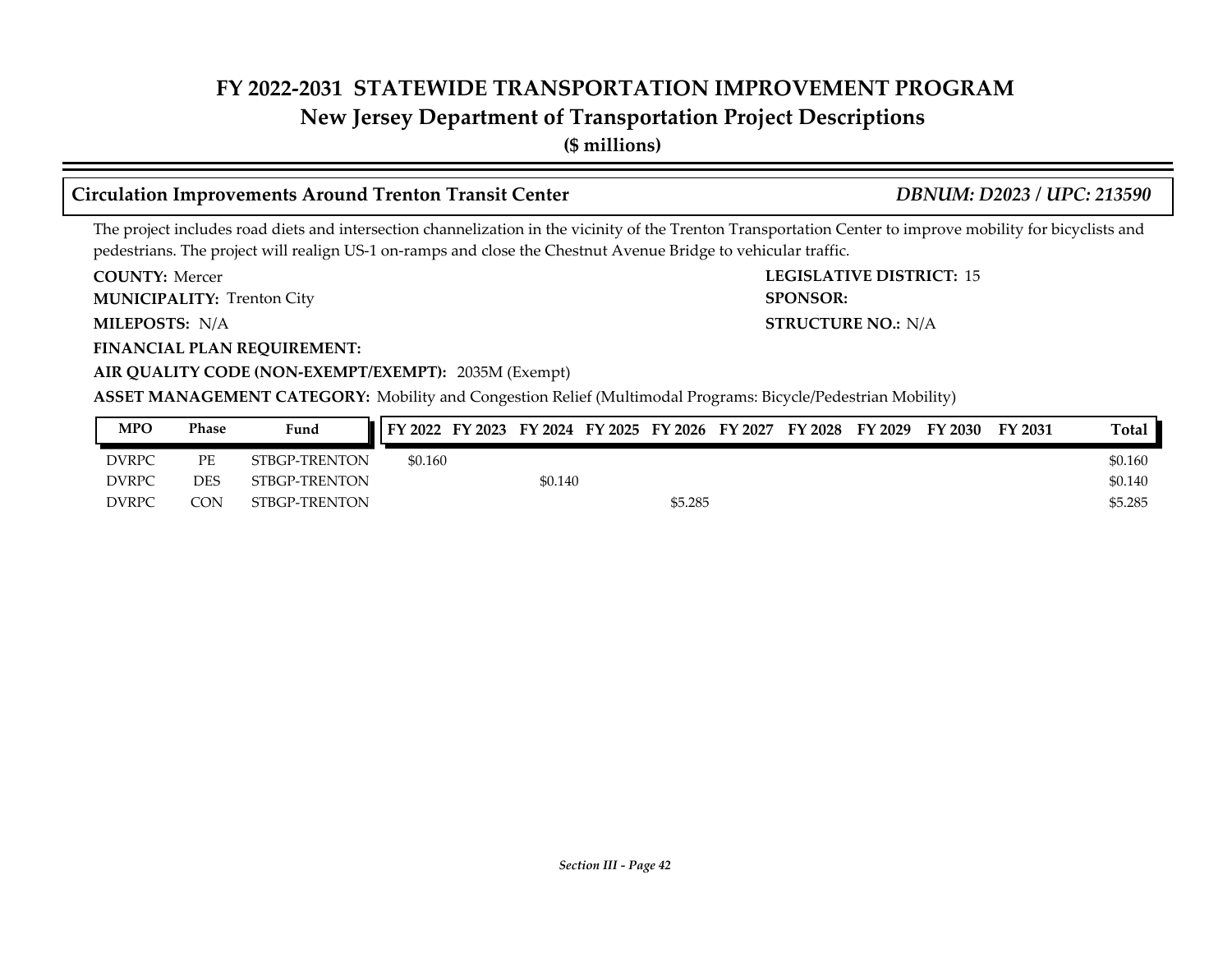**(\$ millions)**

#### **Clay Street Bridge over the Passaic River** *DBNUM: N1402*

Clay Street Bridge over the Passaic River is a swing span and was built in 1908. The bridge carries two 18'-4" foot wide lanes of traffic and two 9'-2.5" wide pedestrian sidewalks. The bridge is structurally deficient due to the serious condition of the superstructure. The overall condition rating of the bridge is "3 – Serious" due to the serious condition of the superstructure and low inventory ratings. It has a sufficiency rating of 33.0. The preferred alternative includes widening and replacement of the Clay Street Bridge along the existing alignment. The proposed structure would be a movable bridge on the existing profile. The movable bridge would span only one of the existing 75-foot wide waterway channels under the Clay Street Bridge. The typical section of the new bridge will be 68'-0", which will include two 12-foot wide eastbound lanes, one 12-foot wide westbound lane, an 8-foot wide outside shoulder in each direction, and a 6-foot wide sidewalk in each direction.

**COUNTY: LEGISLATIVE DISTRICT:** 28, 29, 32 COUNTY: Hudson, Essex **MUNICIPALITY:** Newark City, East Newark **Municipality SPONSOR:** 

**MILEPOSTS: STRUCTURE NO.:** 0.0 - 0.07

**FINANCIAL PLAN REQUIREMENT:**

**AIR QUALITY CODE (NON-EXEMPT/EXEMPT):** S19 (Exempt)

**ASSET MANAGEMENT CATEGORY:** Infrastructure Preservation (Local System Support: Local Bridges)

| <b>MPO</b>   | <b>Phase</b> | Fund         | FY 2022 FY 2023 FY 2024 FY 2025 FY 2026 FY 2027 FY 2028 FY 2029 FY 2030 FY 2031 |  |         |         |          |  | Total    |
|--------------|--------------|--------------|---------------------------------------------------------------------------------|--|---------|---------|----------|--|----------|
| <b>NITPA</b> | PЕ           | STBGP-NY/NWK | \$2.000                                                                         |  |         |         |          |  | \$2.000  |
| NITPA        | DES          | STBGP-NY/NWK |                                                                                 |  | \$7.000 |         |          |  | \$7.000  |
| <b>NITPA</b> | <b>ROW</b>   | STBGP-NY/NWK |                                                                                 |  |         | \$0.100 |          |  | \$0.100  |
| <b>NITPA</b> | CON.         | STBGP-NY/NWK |                                                                                 |  |         |         | \$55.100 |  | \$55,100 |

**STRUCTURE NO.: 0700H01 SPONSOR:** Hudson County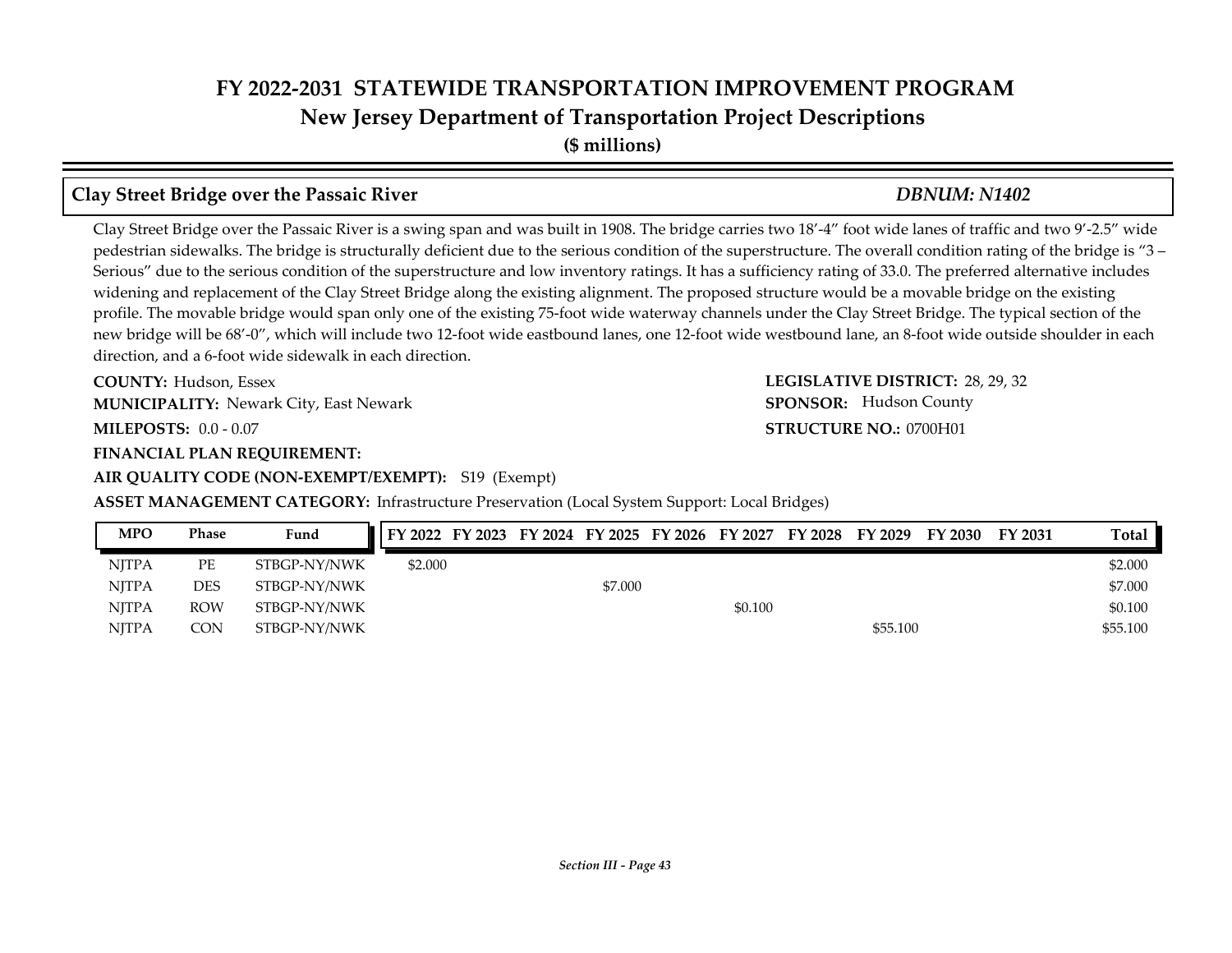**New Jersey Department of Transportation Project Descriptions**

**(\$ millions)**

#### **Commissioners Pike (CR 581)** *DBNUM: S2111 / UPC: 213220*

The proposed improvements will consist of milling and resurfacing of the existing pavement. Portions of the roadway will be reconstructed as needed Safety improvements include the placement of new long-life epoxy traffic stripes, raised pavement markers, and the installation of new signage which meet the current FHWA guidelines for retroreflectivity. Any substandard guide rail installation will also be upgraded. Any existing inlet stream-flow grates will be removed and replaced with bicycle-safe grates. Any existing inlet cast iron curb pieces along the entire roadway length will removed and replaced with the current eco-friendly cast iron curb pieces.

**COUNTY: LEGISLATIVE DISTRICT:** 3 **COUNTY: Salem** Alloway Twp, Pilesgrove Twp **MUNICIPALITY: SPONSOR:**

**MILEPOSTS: STRUCTURE NO.:** 7.26 - 9.26

#### **FINANCIAL PLAN REQUIREMENT:**

**AIR QUALITY CODE (NON-EXEMPT/EXEMPT):** S10 (Exempt)

**ASSET MANAGEMENT CATEGORY:** Infrastructure Preservation (Local System Support: Local Roadway Improvements)

| <b>MPO</b>   | <b>Phase</b> | Fund      | <b>FY 2022</b> | FY 2023 | <b>FY</b><br>2024 | FY 2025 | FY 2026 | FY 2027 | FY 2028 | FY 2029 | FY 2030 | FY 2031 | <b>Total</b> |
|--------------|--------------|-----------|----------------|---------|-------------------|---------|---------|---------|---------|---------|---------|---------|--------------|
| <b>SJTPC</b> | DES          | STBGP-L5K |                |         |                   | \$0.150 |         |         |         |         |         |         | \$0.150      |
| SITPC        | CON          | STBGP-L5K |                |         |                   |         |         | \$1.500 |         |         |         |         | \$1.500      |

**STRUCTURE NO.: N/A** 

SPONSOR: Salem County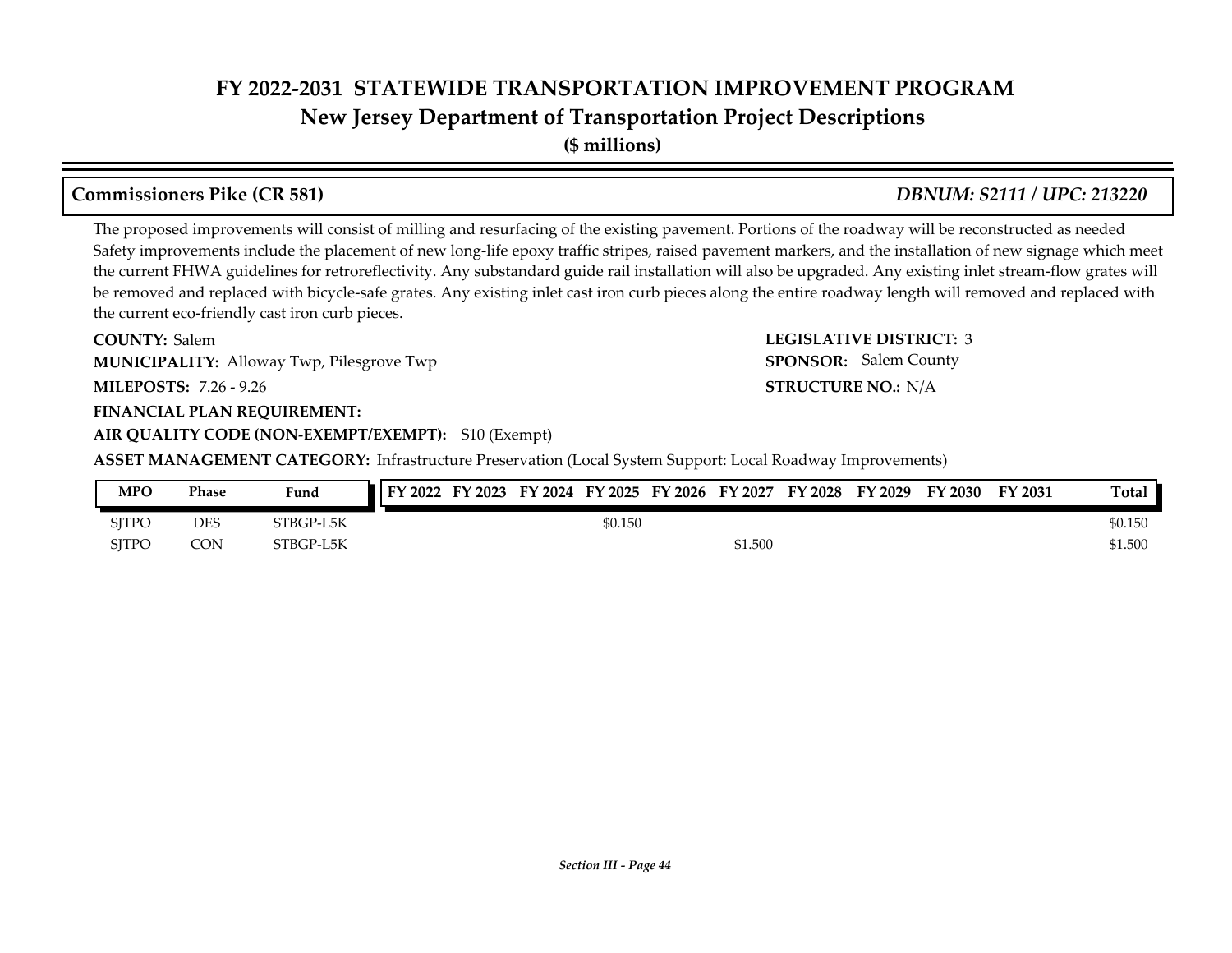**(\$ millions)**

#### **Congestion Relief, Intelligent Transportation System Improvements (Smart Move Program)** *DBNUM: 02379 / UPC: 023790*

This program provides funding for low-cost, quick-turnaround intelligent transportation system (ITS) improvements, which improve traffic flow and provide traveler information on the state's transportation system. This program will provide for the deployment of these systems through either separate ITS projects, or inclusion of ITS within existing roadway and bridge infrastructure preservation projects to ensure implementation of ITS at a minimum cost and a minimum disruption to traffic during construction. Design support to add ITS components and/or standards may be accomplished through using consultants. ITS equipment are long lead time items and this program will allow procurement to proceed in advance and then to be installed in the first stages to also assist in the mitigation of traffic impacts during construction of those projects. ITS equipment may include Dynamic Message Signs, which provide real time traffic information, in strategic locations to allow the motoring public to make informed decisions on possible alternatives.

**STRUCTURE NO.: N/A** 

SPONSOR: NJDOT

**COUNTY: LEGISLATIVE DISTRICT:** Various **COUNTY: Various** 

**MUNICIPALITY:** Various **SPONSOR:** 

**MILEPOSTS: STRUCTURE NO.:** N/A

**FINANCIAL PLAN REQUIREMENT:**

**AIR QUALITY CODE (NON-EXEMPT/EXEMPT):** NRS NR1 O10C (Exempt)

**ASSET MANAGEMENT CATEGORY:** Mobility and Congestion Relief (Congestion Relief: Intelligent Transportation Systems)

| MPO       | Phase | Fund         | FV<br>$'$ 2022 | $F\mathbf{V}$<br>2023 | FV<br>2024 | FY 2025 | FY 2026 | <b>FY</b><br>2027 | FY 2028 | FV<br>$\degree$ 2029 | FY 2030 | FY 2031 | <b>Total</b> |
|-----------|-------|--------------|----------------|-----------------------|------------|---------|---------|-------------------|---------|----------------------|---------|---------|--------------|
| Statewide | ERC   | <b>STATE</b> | 53.000         | 53.000                | 51.000     | \$3.000 | \$3.000 | \$3.000           | \$3.000 | \$3.000              | 53.00C  | \$3.000 | \$28.000     |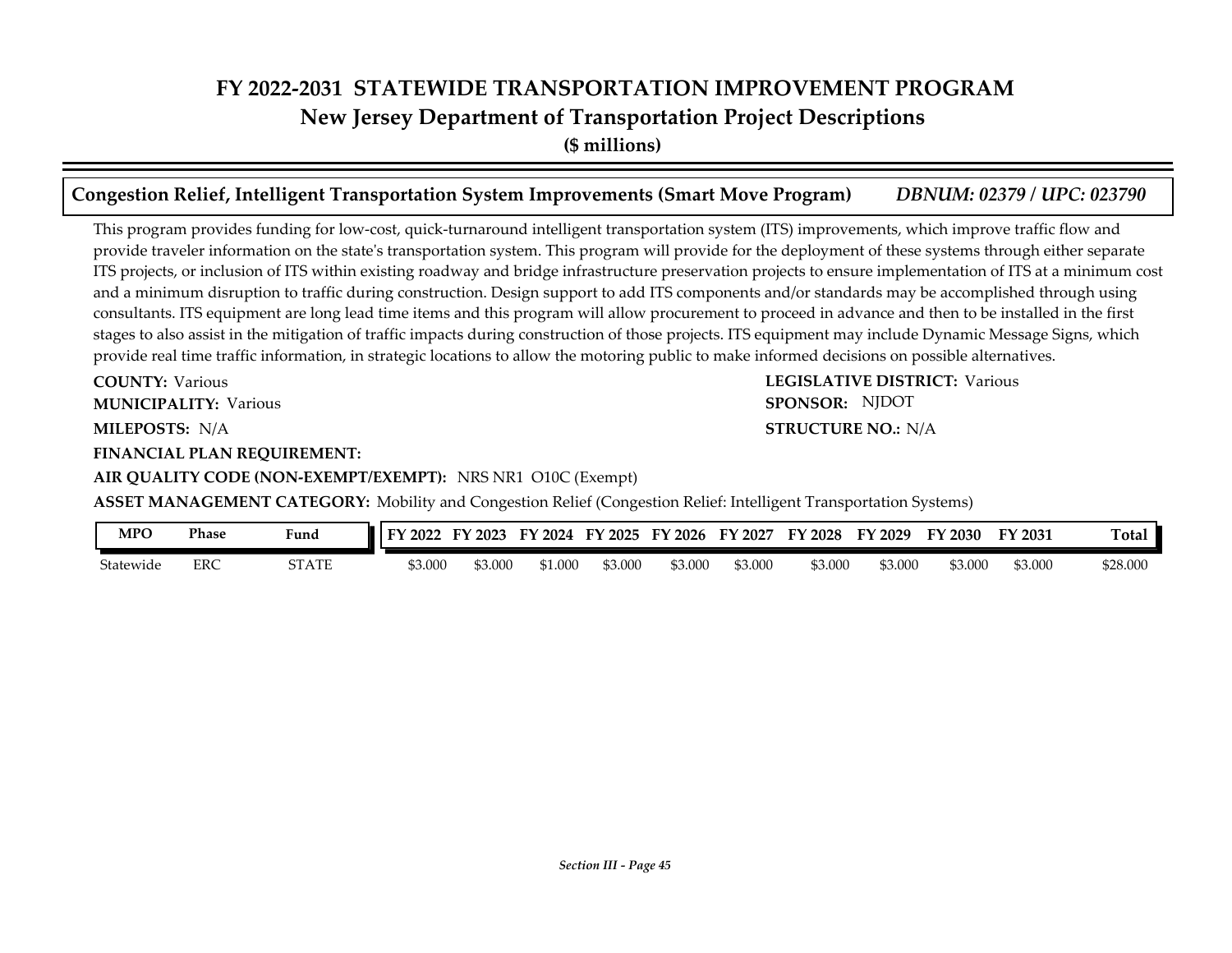#### **New Jersey Department of Transportation Project Descriptions**

**(\$ millions)**

#### **Construction Inspection** *DBNUM: X180 / UPC: 800029*

SPONSOR: NJDOT

In order to provide inspection of construction projects on an as-needed basis, the NJDOT provides term agreements. This service also provides materials inspection of structural steel and precast concrete produced at out-of-state fabrication facilities.

**COUNTY: LEGISLATIVE DISTRICT:** Various **COUNTY: Various** 

**MUNICIPALITY:** Various **SPONSOR:** 

**MILEPOSTS: STRUCTURE NO.:** N/A MILEPOSTS: N/A

**FINANCIAL PLAN REQUIREMENT:**

**AIR QUALITY CODE (NON-EXEMPT/EXEMPT):** NRS NA O10C (Exempt)

**ASSET MANAGEMENT CATEGORY:** Infrastructure Preservation (Capital Program Delivery: Construction)

| MPO       | Phase | Fund  | 2022<br>FV | $'$ 2023 | 2024<br>FY | FY 2025  | FY 2026  | FY 2027  | FV<br>2028 | FY 2029  | $\degree$ 2030 $\degree$ | FY 2031  | Tota.     |
|-----------|-------|-------|------------|----------|------------|----------|----------|----------|------------|----------|--------------------------|----------|-----------|
| Statewide | ∼     | STATE | \$13.000   | \$13.000 | \$5.000    | \$13.000 | \$13.000 | \$13.000 | \$13,000   | \$13,000 | \$13.000                 | \$13.000 | \$122.000 |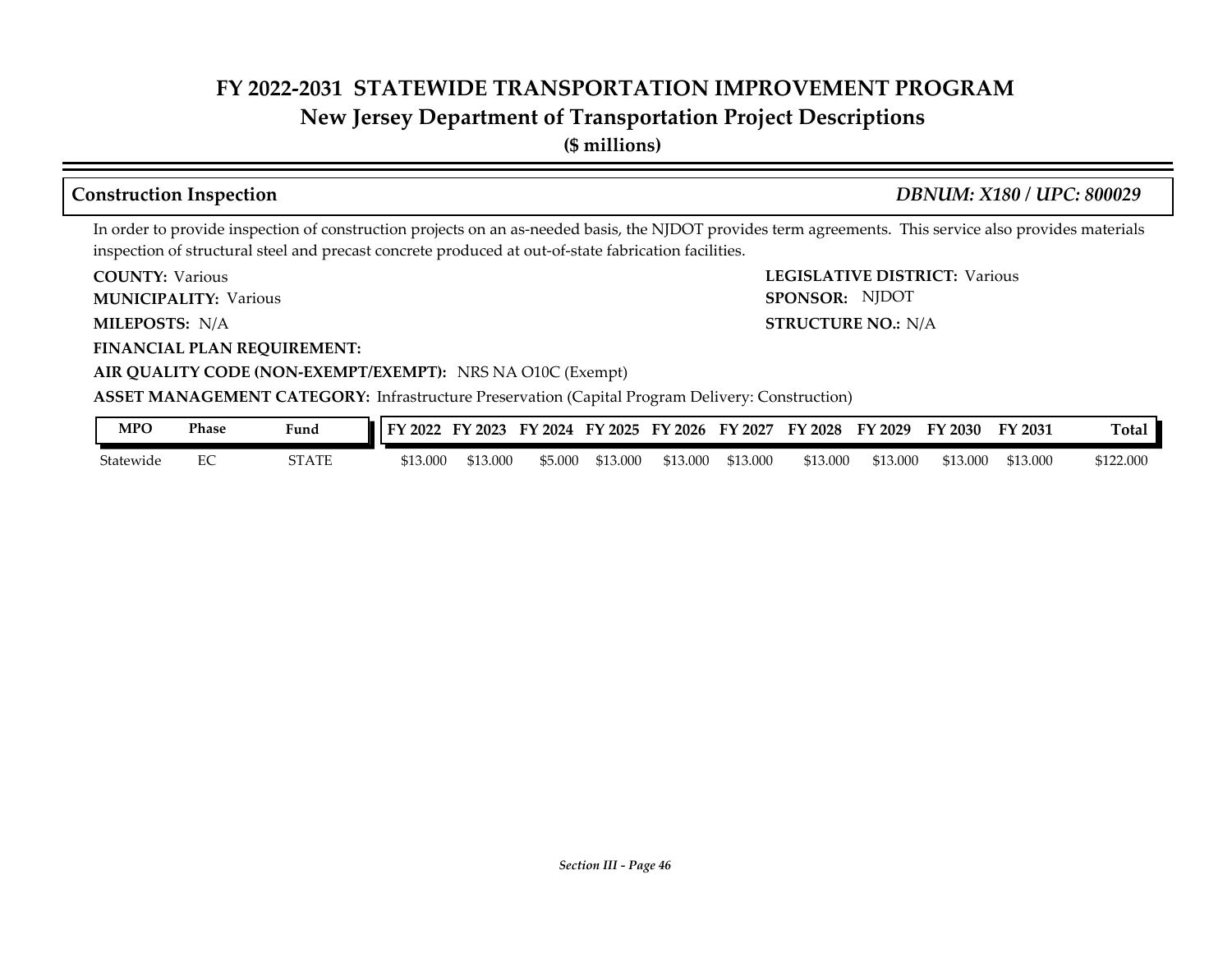#### **New Jersey Department of Transportation Project Descriptions**

**(\$ millions)**

#### **Construction Program IT System (TRNS.PORT)** *DBNUM: 05304 / UPC: 053040*

This program will provide a replacement system for the current information technology (IT) systems supporting the Estimating through Awarding of Construction Projects. It will also implement IT systems for Construction Management, Materials and Civil Rights including annual licensing fees.

**COUNTY: LEGISLATIVE DISTRICT:** Various **COUNTY: Various** 

**MUNICIPALITY:** Various **SPONSOR:** 

**MILEPOSTS: STRUCTURE NO.:** N/A MILEPOSTS: N/A

**FINANCIAL PLAN REQUIREMENT:**

**AIR QUALITY CODE (NON-EXEMPT/EXEMPT):** NRS NA O10C (Exempt)

**ASSET MANAGEMENT CATEGORY:** Infrastructure Preservation (Capital Program Delivery: Construction)

| MPO       | Phase | Fund  | 2022<br>$\mathbf{E}$ | $\frac{1}{2023}$<br>H Y | FY 2024 | FY 2025 | FY 2026 | FY 2027 | FY 2028 | FY 2029 | FY 2030 | FY 2031 | Ē<br>l otal |
|-----------|-------|-------|----------------------|-------------------------|---------|---------|---------|---------|---------|---------|---------|---------|-------------|
| Statewide | EV.   | STATE | ሰገ<br>\$2.300        | \$2.400                 | \$1.000 | 52.000  | \$2.000 | \$2.000 | \$2.000 | \$2.00C | \$2.000 | \$2.000 | \$19.700    |

SPONSOR: NJDOT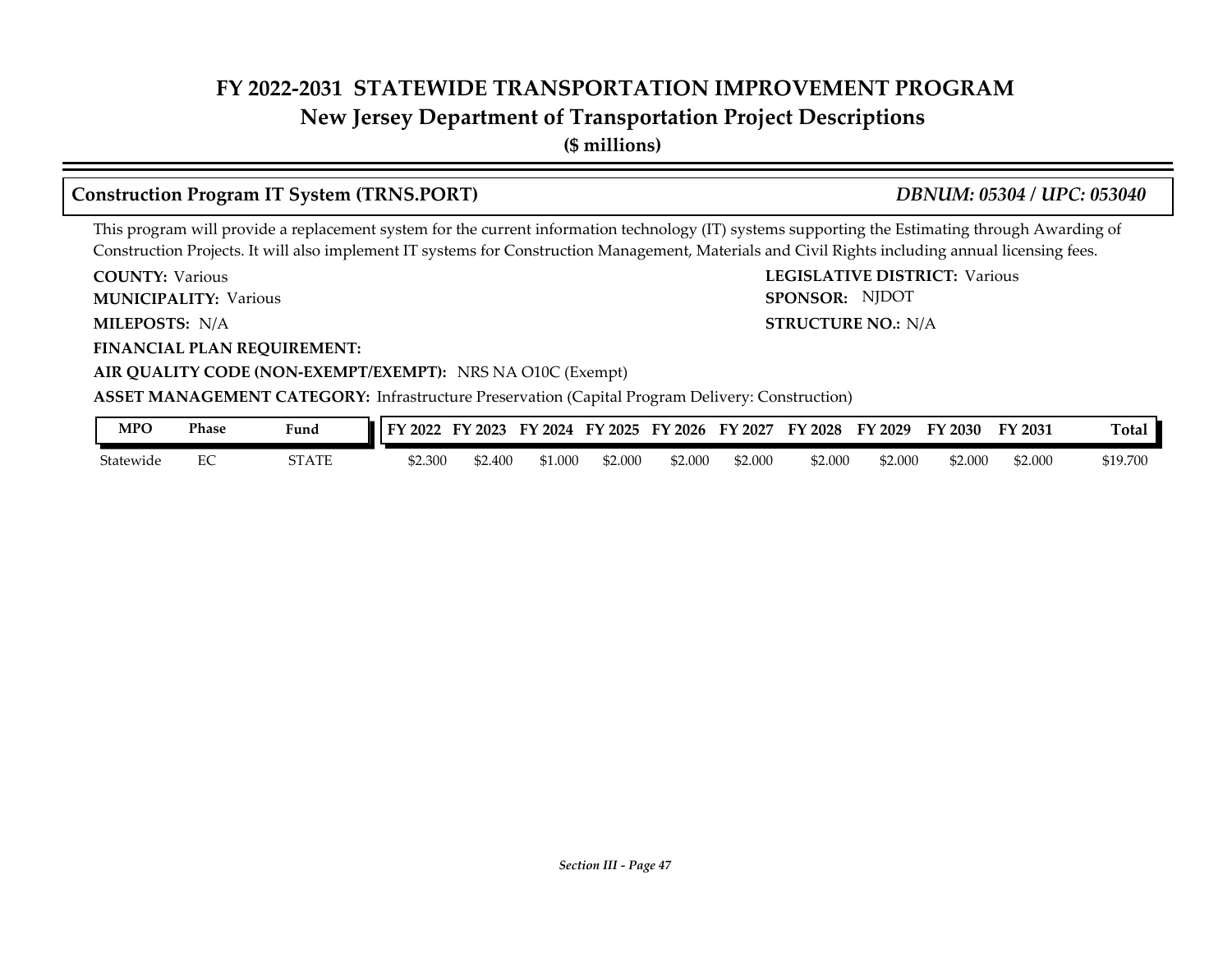#### **New Jersey Department of Transportation Project Descriptions**

**(\$ millions)**

### **County 2011 Guide Rail Design Project No. 1 (CR 600, CR 613 and CR 623)** *DBNUM: D2206 / UPC: 223070*

The project will install new and standard guiderail systems with end treatments at existing county structures on CR 600, 613, and 623 that are substandard and in need of replacement: B3.10 Bridgeboro Rd (CR 613) over Brick Arched Culvert, B3.9 Bridgeboro Rd (CR 613) over Laurel Run, B3.22 Bridgeboro Rd (CR 613) over Swede Run, B4.136 Bridgeboro Rd (CR 613), B5.7 Old Marlton Pike (CR600) over South Branch Pennsauken Creek, C5.58 Taunton Blvd (CR 623), C5.57A Taunton Blvd (CR623) over Haynes Creek. Construction cost estimate includes construction engineering services and inspection.

MUNICIPALITY: Delran Township, Moorestown Township, Evesham Township, Medford Tow SPONSOR: Burlington County **COUNTY: LEGISLATIVE DISTRICT:** 7, 8 **COUNTY: Burlington** 

**MILEPOSTS: STRUCTURE NO.:** N/A MILEPOSTS: N/A

#### **FINANCIAL PLAN REQUIREMENT:**

#### **AIR QUALITY CODE (NON-EXEMPT/EXEMPT):** S9 (Exempt)

**ASSET MANAGEMENT CATEGORY:** Safety (Local System Support: Local Safety Improvements)

| MPO          | <b>Phase</b> | Fund        | FY 2022 | FY 2023 | FV<br>2024 | FY 2025 | FY 2026 | FY 2027 | FY 2028 | FY 2029 | FY 2030 | FY 2031 | Total   |
|--------------|--------------|-------------|---------|---------|------------|---------|---------|---------|---------|---------|---------|---------|---------|
| <b>DVRPC</b> | CON          | STBGP-PHILA |         | \$0.500 |            |         |         |         |         |         |         |         | \$0.500 |

*Section III - Page 48*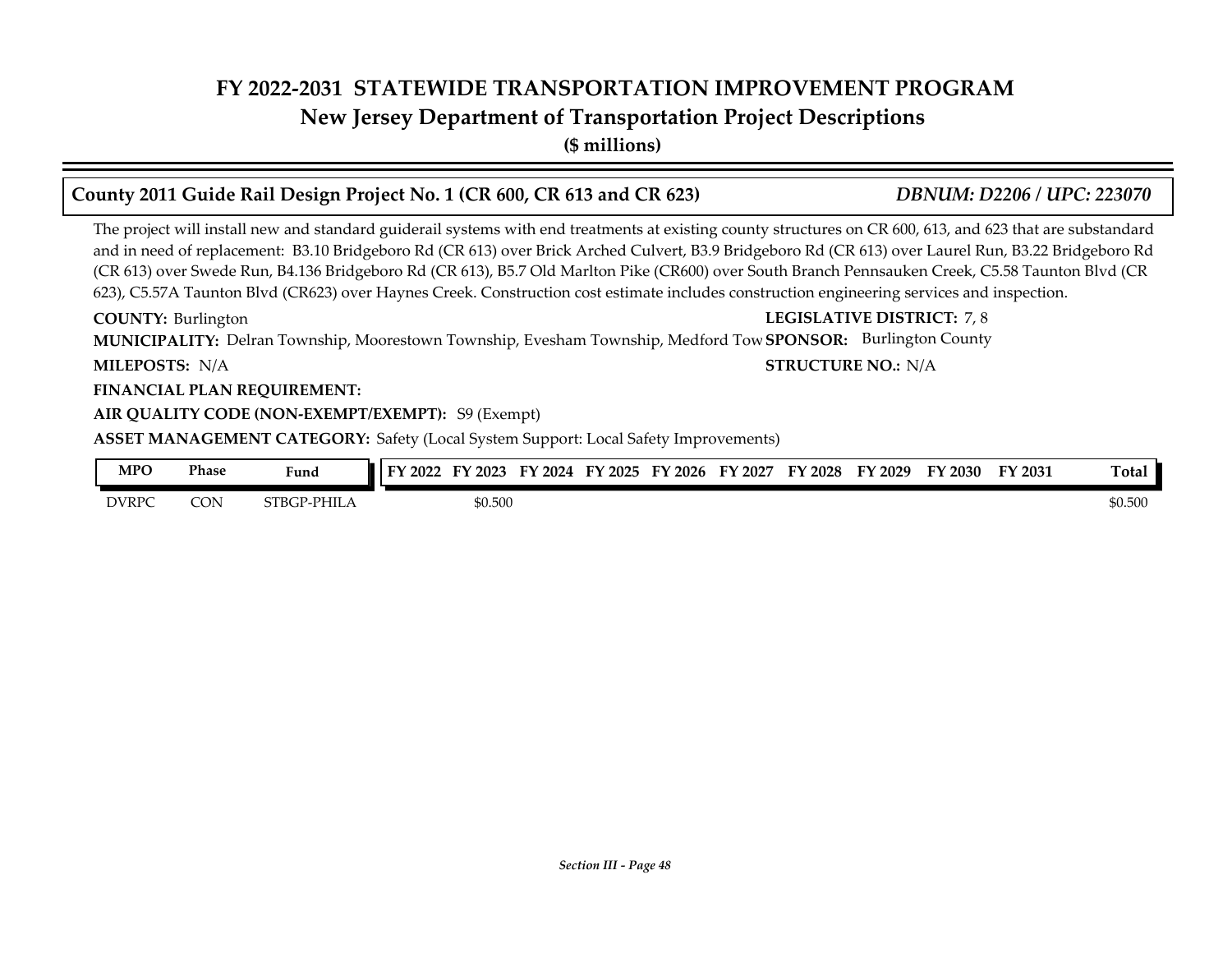**(\$ millions)**

#### **County Bridge K0607, New Brunswick Road over Al's Brook** *DBNUM: N1407*

Somerset County Bridge No. K0607, New Brunswick Road over Al's Brook in Franklin Township is a structurally deficient structure with an overall condition of the structure is serious "due to the deformation and bucking of the aluminum structure plate arch sections." The project has graduated from the NJTPA's Local Concept Development phase with a preliminary preferred alternative of replacing the structure on-line, accelerated construction.

**COUNTY:** Somerset **LEGISLATIVE DISTRICT:** 17 **MILEPOSTS: STRUCTURE NO.:** 3.50 - 3.60 **FINANCIAL PLAN REQUIREMENT: AIR QUALITY CODE (NON-EXEMPT/EXEMPT):** S19 (Exempt) **COUNTY: Somerset** Franklin Twp **MUNICIPALITY: SPONSOR:** STRUCTURE NO.: 18K0607 SPONSOR: Somerset County

**ASSET MANAGEMENT CATEGORY:** Infrastructure Preservation (Local System Support: Local Bridges)

| MPO          | Phase      | Fund         | тv<br>2022 | 12023 | FV<br>2024 | $\mathbf{Y}$ 2025 | FV<br>$'$ 2026 | FV<br>2027 | <b>FY 2028</b> | FY 2029 | FY 2030 | FY 2031 | Total   |
|--------------|------------|--------------|------------|-------|------------|-------------------|----------------|------------|----------------|---------|---------|---------|---------|
| <b>NJTPA</b> | <b>CON</b> | STBGP-NY/NWK | \$2.500    |       |            |                   |                |            |                |         |         |         | \$2.500 |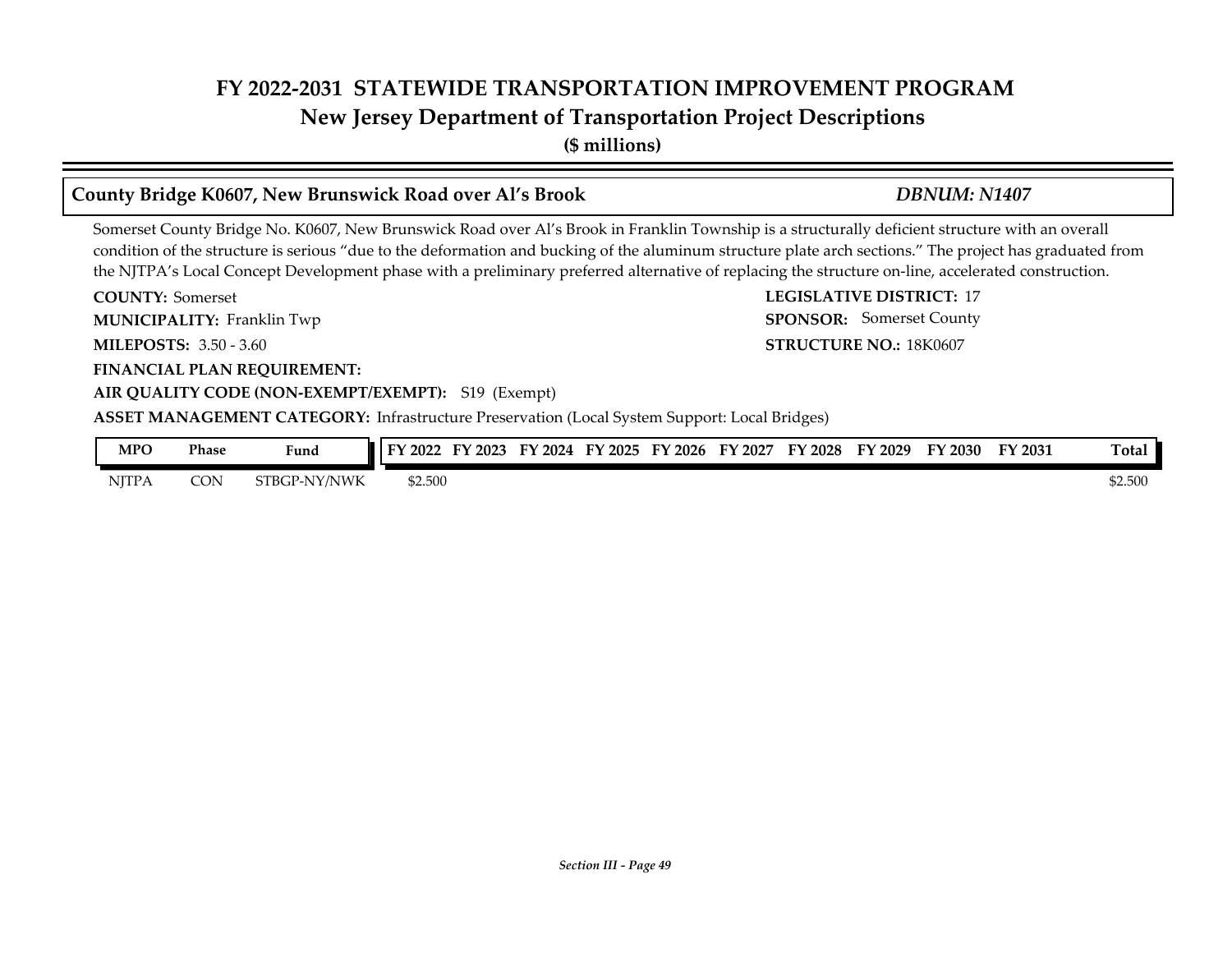#### **New Jersey Department of Transportation Project Descriptions**

**(\$ millions)**

#### **CR 508 (Bridge Street), Bridge over Passaic River** *DBNUM: N1602 / UPC: 153270*

SPONSOR: Essex County

The historic structure was built in 1913 and rehabilitated in 1981. The structure is structurally deficient and functionally obsolete. 2 lanes with an overall roadway width of 39.5'. The bridge is eligible for placement on the National Register of Historic Places.

**COUNTY: LEGISLATIVE DISTRICT:** 28, 29, 32 COUNTY: Essex, Hudson

**MUNICIPALITY:** Newark City, Harrison Twp **SPONSOR: SPONSOR:** 

**MILEPOSTS: STRUCTURE NO.:** 0700H03 MILEPOSTS: 12.27

**FINANCIAL PLAN REQUIREMENT:**

**AIR QUALITY CODE (NON-EXEMPT/EXEMPT):** S19 (Exempt)

**ASSET MANAGEMENT CATEGORY:** Infrastructure Preservation (Local System Support: Local Bridges)

| <b>MPO</b>   | Phase      | Fund         |         |         | FY 2022 FY 2023 FY 2024 FY 2025 FY 2026 FY 2027 |          | FY 2028 | FY 2029 | FY 2030 | FY 2031 | Total    |
|--------------|------------|--------------|---------|---------|-------------------------------------------------|----------|---------|---------|---------|---------|----------|
| <b>NITPA</b> | DES        | STBGP-NY/NWK | \$7.000 |         |                                                 |          |         |         |         |         | \$7.000  |
| <b>NITPA</b> | <b>ROW</b> | STBGP-NY/NWK |         | \$0.100 |                                                 |          |         |         |         |         | \$0.100  |
| <b>NITPA</b> | <b>CON</b> | STBGP-NY/NWK |         |         | \$50,000                                        | \$27,000 |         |         |         |         | \$77,000 |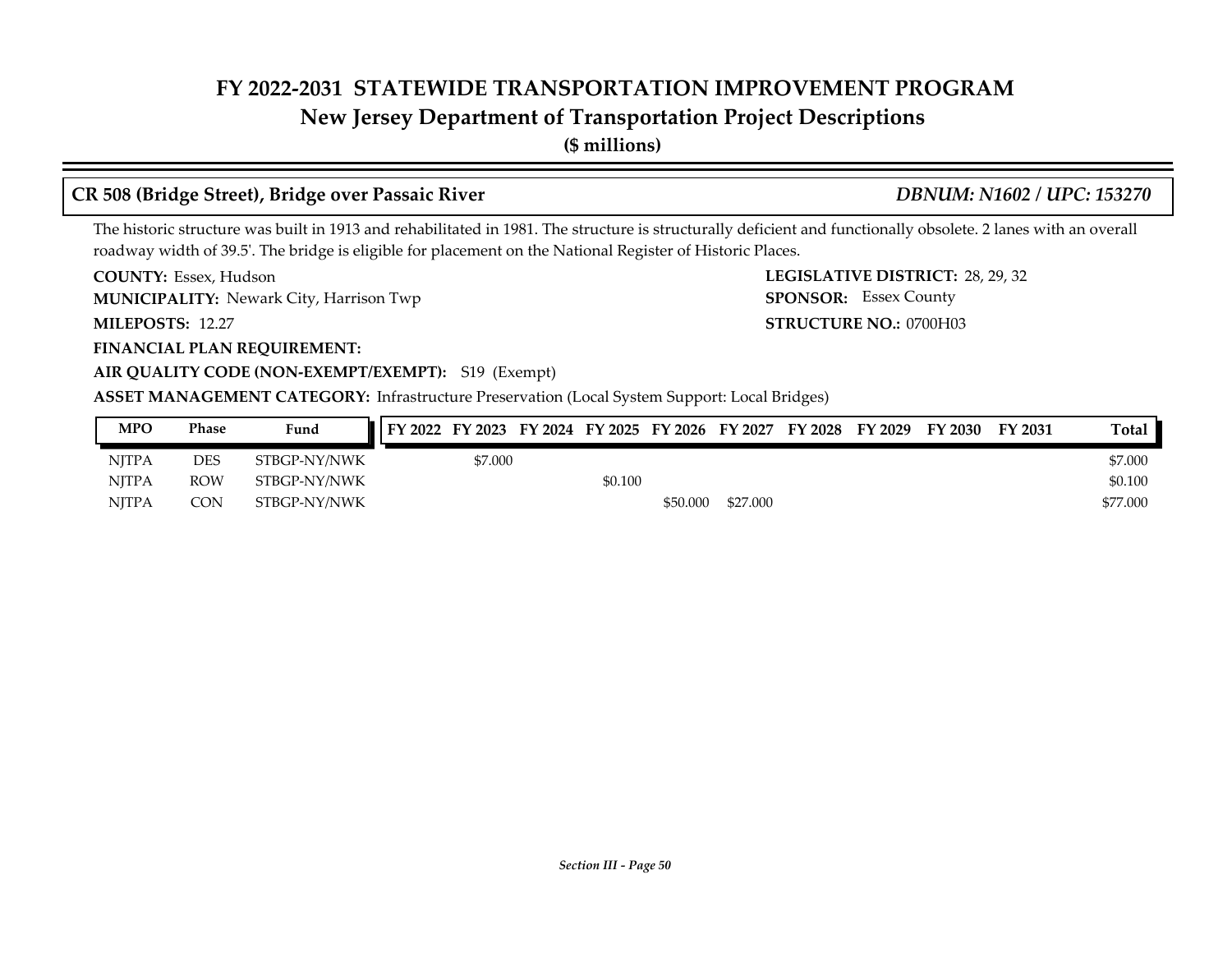**(\$ millions)**

#### **CR 508 (Central Avenue), Bridge over City Subway** *DBNUM: N1605 / UPC: 153300*

Central Avenue bridge over the Newark City Subway was built in 1908 and is structurally deficient, functionally obsolete, fracture critical and has an overall sufficiency rating of 31 despite all the efforts by the county to save the structure. The city plans to replace the substructure in front of the existing abutment while eliminating 2 spans with a cantiliever abutlent. The replacement of the two southernmost trusses (Spans 2 and 3) in the north section of the bridge with one truss. The pier supporting the two trusses will be removed. The truss will span from the south abutment to the existing concrete pier supporting the nothernmost truses (Span 3 and 4) of the north section of the bridge; that pier will be removed and replaced with a pier that meets current standards.

**COUNTY: LEGISLATIVE DISTRICT:** 28, 29 **MILEPOSTS: STRUCTURE NO.:** 10.40 **FINANCIAL PLAN REQUIREMENT: COUNTY: Essex MUNICIPALITY:** Newark City **SPONSOR:** 

#### **AIR QUALITY CODE (NON-EXEMPT/EXEMPT):** S19 (Exempt)

#### **ASSET MANAGEMENT CATEGORY:** Infrastructure Preservation (Local System Support: Local Bridges)

### NJTPA PE STBGP-NY/NWK \$0.500 \$0.500 \$0.500 \$0.500 \$0.500 \$0.500 \$0.500 \$0.500 \$0.500 \$0.500 \$0.500 \$0.500 \$0.500 \$0.500 \$0.500 \$0.500 \$0.500 \$0.500 \$0.500 \$0.500 \$0.500 \$0.500 \$0.500 \$0.500 \$0.500 \$0.500 \$1.500 \$1.500 \$1.5 NJTPA DES STBGP-NY/NWK \$3.000 \$3.000 \$3.000 \$3.000 \$3.000 \$3.000 \$3.000 \$3.000 \$3.000 \$3.000 \$3.000 \$3.000 \$3.000 \$3.000 \$3.000 \$3.000 \$3.000 \$3.000 \$3.000 \$3.000 \$3.000 \$3.000 \$3.000 \$3.000 \$3.000 \$3.000 \$3.000 \$3.000 \$3. NJTPA ROW STBGP-NY/NWK \$1.000 \$1.000 \$1.000 \$1.000 \$1.000 \$1.000 \$1.000 \$1.000 \$1.000 \$1.000 \$1.000 \$1.000 \$1.000 \$1.000 \$1.000 \$1.000 \$1.000 \$1.000 \$1.000 \$1.000 \$1.000 \$1.000 \$1.000 \$1.000 \$1.000 \$1.000 \$1.000 \$1.000 \$1. NJTPA CON STBGP-NY/NWK \$20.000 \$20.000 \$20.000 \$20.000 **MPO Phase Fund FY 2022 FY 2023 FY 2024 FY 2025 FY 2026 FY 2027 FY 2028 FY 2029 FY 2030 FY 2031 Total**

#### **STRUCTURE NO.: 0700N06 SPONSOR:** City of Newark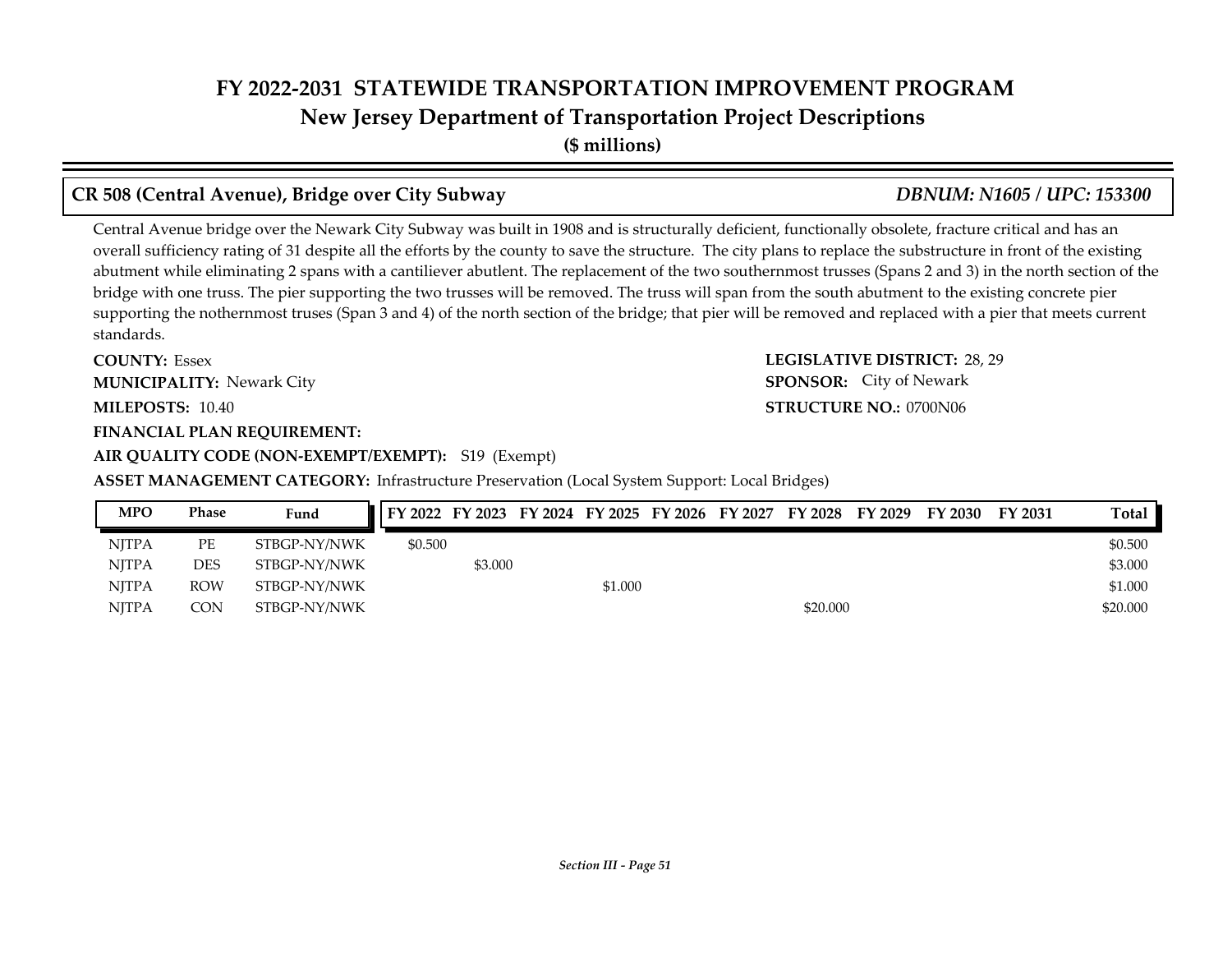#### **New Jersey Department of Transportation Project Descriptions**

**(\$ millions)**

#### **CR 510 (Columbia Turnpike), Bridge over Black Brook** *DBNUM: N1604 / UPC: 153290*

The functionally obsolete single span with concrete encased and painted rolled multiple steel stringers supported on reinforced concrete substructures was built in 1929 and widened in 1960. Superstructure is rated as fair and Substructure is rated as satisfactory.

**COUNTY: LEGISLATIVE DISTRICT:** 27 **COUNTY: Morris** 

Florham Park Boro **MUNICIPALITY: SPONSOR:**

**MILEPOSTS: STRUCTURE NO.:** 15.38

**FINANCIAL PLAN REQUIREMENT:**

**STRUCTURE NO.: 1400451** SPONSOR: Morris County

### **AIR QUALITY CODE (NON-EXEMPT/EXEMPT):** S19 (Exempt)

#### **ASSET MANAGEMENT CATEGORY:** Infrastructure Preservation (Local System Support: Local Bridges)

| <b>MPO</b>   | Phase      | Fund         | FY 2022 FY 2023 FY 2024 FY 2025 FY 2026 FY 2027 FY 2028 FY 2029 |         |         |  |  | <b>FY 2030</b> | FY 2031 | Total   |
|--------------|------------|--------------|-----------------------------------------------------------------|---------|---------|--|--|----------------|---------|---------|
| <b>NITPA</b> | PЕ         | STBGP-NY/NWK | \$0.400                                                         |         |         |  |  |                |         | \$0.400 |
| <b>NITPA</b> | DES        | STBGP-NY/NWK |                                                                 | \$0.500 |         |  |  |                |         | \$0.500 |
| <b>NITPA</b> | <b>ROW</b> | STBGP-NY/NWK |                                                                 | \$0.020 |         |  |  |                |         | \$0.020 |
| <b>NITPA</b> | <b>CON</b> | STBGP-NY/NWK |                                                                 |         | \$5.800 |  |  |                |         | \$5.800 |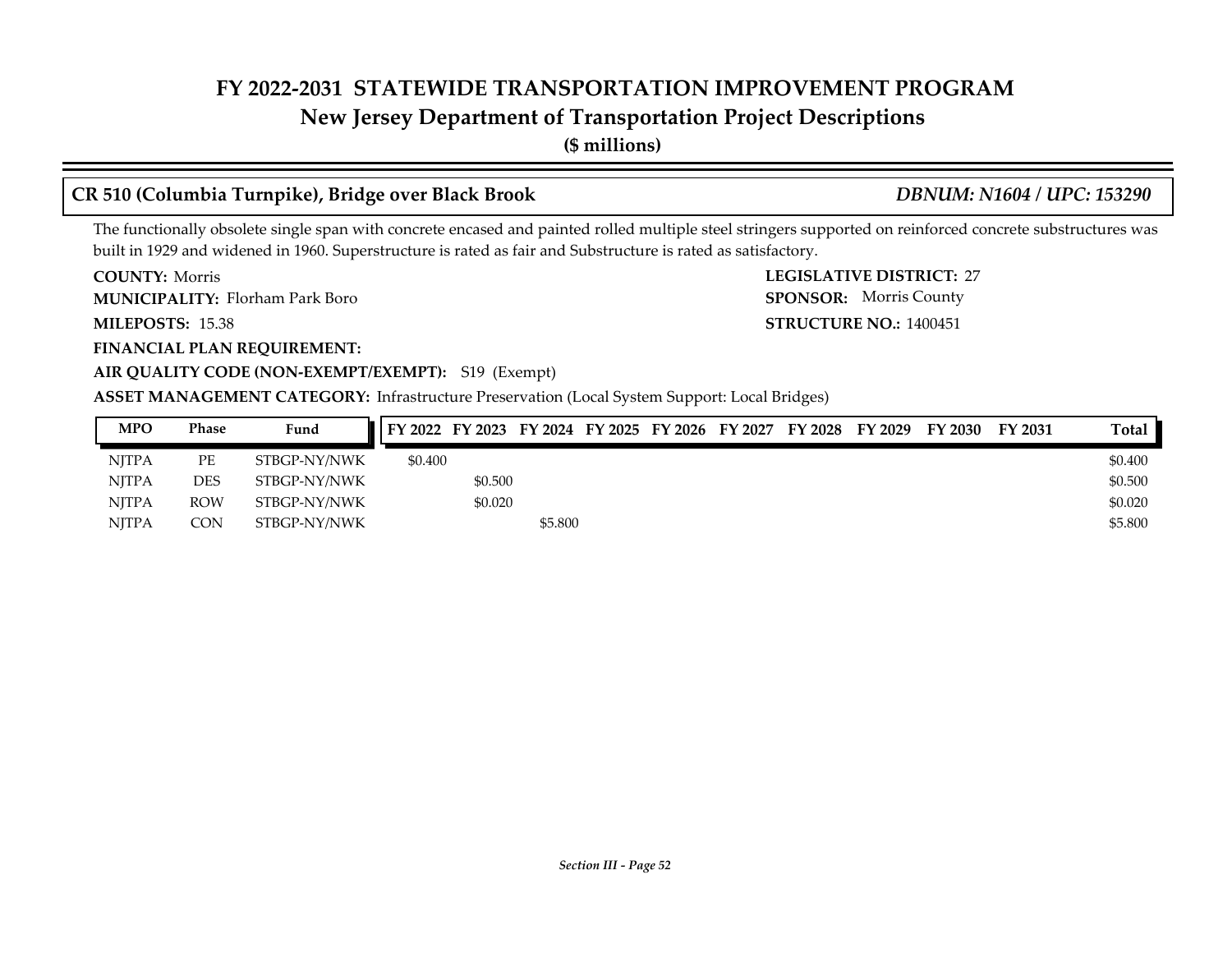### **New Jersey Department of Transportation Project Descriptions**

**(\$ millions)**

### **CR 512 (Valley Road), Bridge over Passaic River** *DBNUM: N1607 / UPC: 153320*

#### Three-span, simply supported concrete encased steel stringers with concrete beck on reinforced concrete abutments and piers. The bridge has an SI&A of 45.0. The substructure is in poor condition due to severe scaling and efflorescence on the breast walls, bridge seats and wing walls for both abutments. Curb width of 33.3', 5'-6" sidewalks on both sides.

**COUNTY:** Somerset **LEGISLATIVE DISTRICT:** 21 **COUNTY: Somerset MUNICIPALITY:** Bernards Twp, Long Hill Twp **SPONSOR:** 

**MILEPOSTS: STRUCTURE NO.:** 21.22

#### **FINANCIAL PLAN REQUIREMENT:**

#### **AIR QUALITY CODE (NON-EXEMPT/EXEMPT):** S19 (Exempt)

#### **ASSET MANAGEMENT CATEGORY:** Infrastructure Preservation (Local System Support: Local Bridges)

| <b>MPO</b>   | Phase      | Fund         | FY 2022 FY 2023 FY 2024 FY 2025 FY 2026 FY 2027 FY 2028 FY 2029 |         |         |         |  |  | <b>FY 2030</b> | <b>FY 2031</b> | Total   |
|--------------|------------|--------------|-----------------------------------------------------------------|---------|---------|---------|--|--|----------------|----------------|---------|
| <b>NJTPA</b> | PЕ         | STBGP-NY/NWK | \$1,000                                                         |         |         |         |  |  |                |                | \$1.000 |
| <b>NJTPA</b> | DES        | STBGP-NY/NWK |                                                                 | \$1.500 |         |         |  |  |                |                | \$1.500 |
| <b>NITPA</b> | <b>ROW</b> | STBGP-NY/NWK |                                                                 |         | \$0.050 |         |  |  |                |                | \$0.050 |
| <b>NITPA</b> | CON        | STBGP-NY/NWK |                                                                 |         |         | \$6.500 |  |  |                |                | \$6.500 |

STRUCTURE NO.: 18H1110

SPONSOR: Somerset County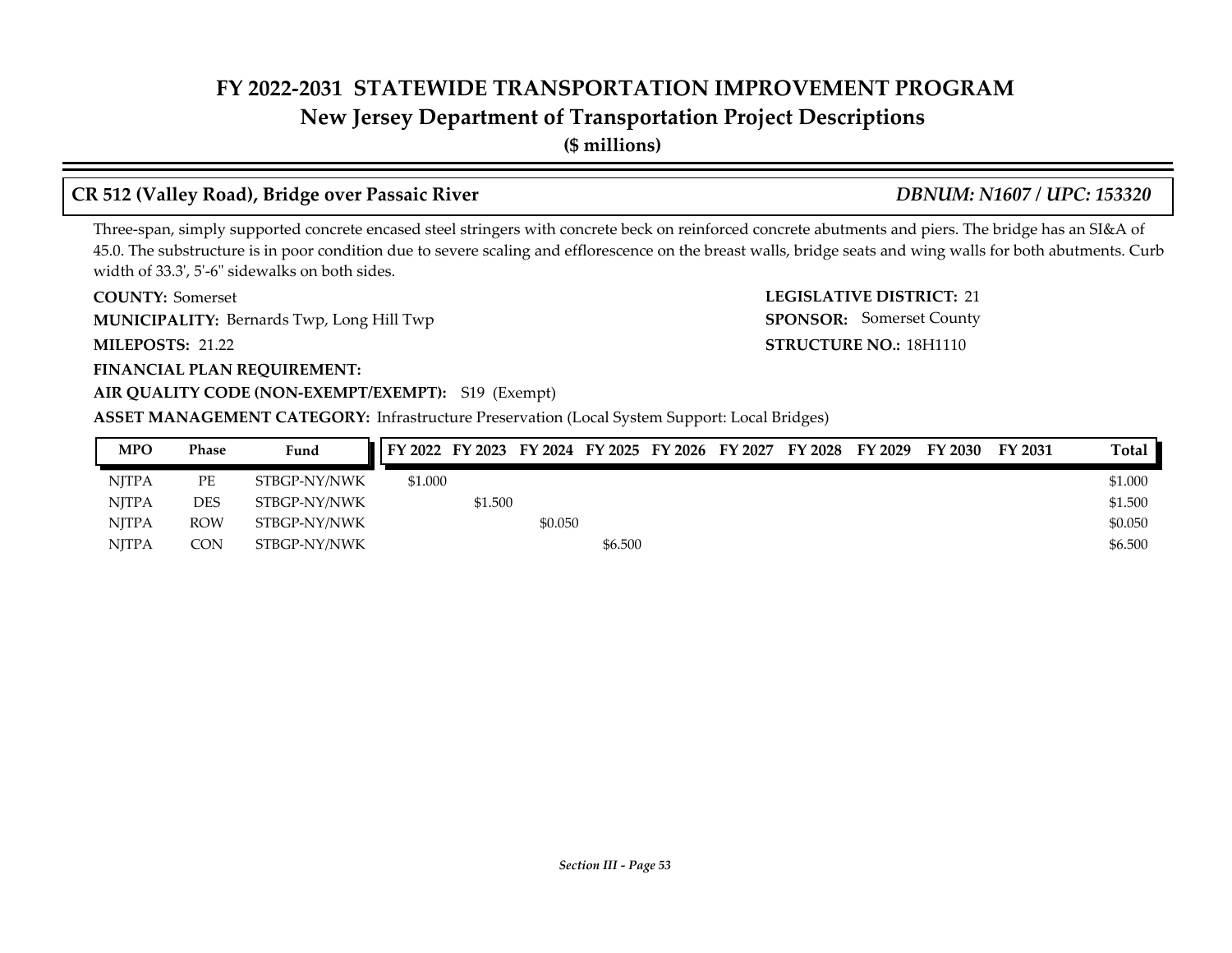### **New Jersey Department of Transportation Project Descriptions**

**(\$ millions)**

#### **CR 544 (Evesham Rd), NJ 41 to Schubert Ave** *DBNUM: D2208 / UPC: 223090*

STRUCTURE NO.: N/A

SPONSOR: Camden County

The project will provide for the reconstruction of roadway, handicap accessible ramps, and traffic calming measures on a very busily traveled County roadway with direct access to NJ 42 and 168. It will also include stormwater management improvements to prevent roadway flooding.

**COUNTY: LEGISLATIVE DISTRICT:** 4, 5 **COUNTY: Camden** 

**MUNICIPALITY:** Runnemede Borough, Gloucester Township **SPONSOR:** 

**MILEPOSTS: STRUCTURE NO.:** 2.16 - 3.23

**FINANCIAL PLAN REQUIREMENT:**

#### **AIR QUALITY CODE (NON-EXEMPT/EXEMPT):** S10 (Exempt)

**ASSET MANAGEMENT CATEGORY:** Infrastructure Preservation (Local System Support: Local Roadway Improvements)

| <b>MPO</b>   | Phase | $\mathbf{r}$<br>Fund       | 2022 | $'$ 2023<br>н١ | FY 2024 | FY 2025 | $\degree$ 2026<br>EV | FY 2027 | FY 2028 | FY 2029 | FY 2030 | FY 2031 | <b>Total</b> |
|--------------|-------|----------------------------|------|----------------|---------|---------|----------------------|---------|---------|---------|---------|---------|--------------|
| <b>DVRPC</b> | CON   | → PHILA<br>CTDCD<br>-TDAL. |      | \$3.027        |         |         |                      |         |         |         |         |         | \$3.027      |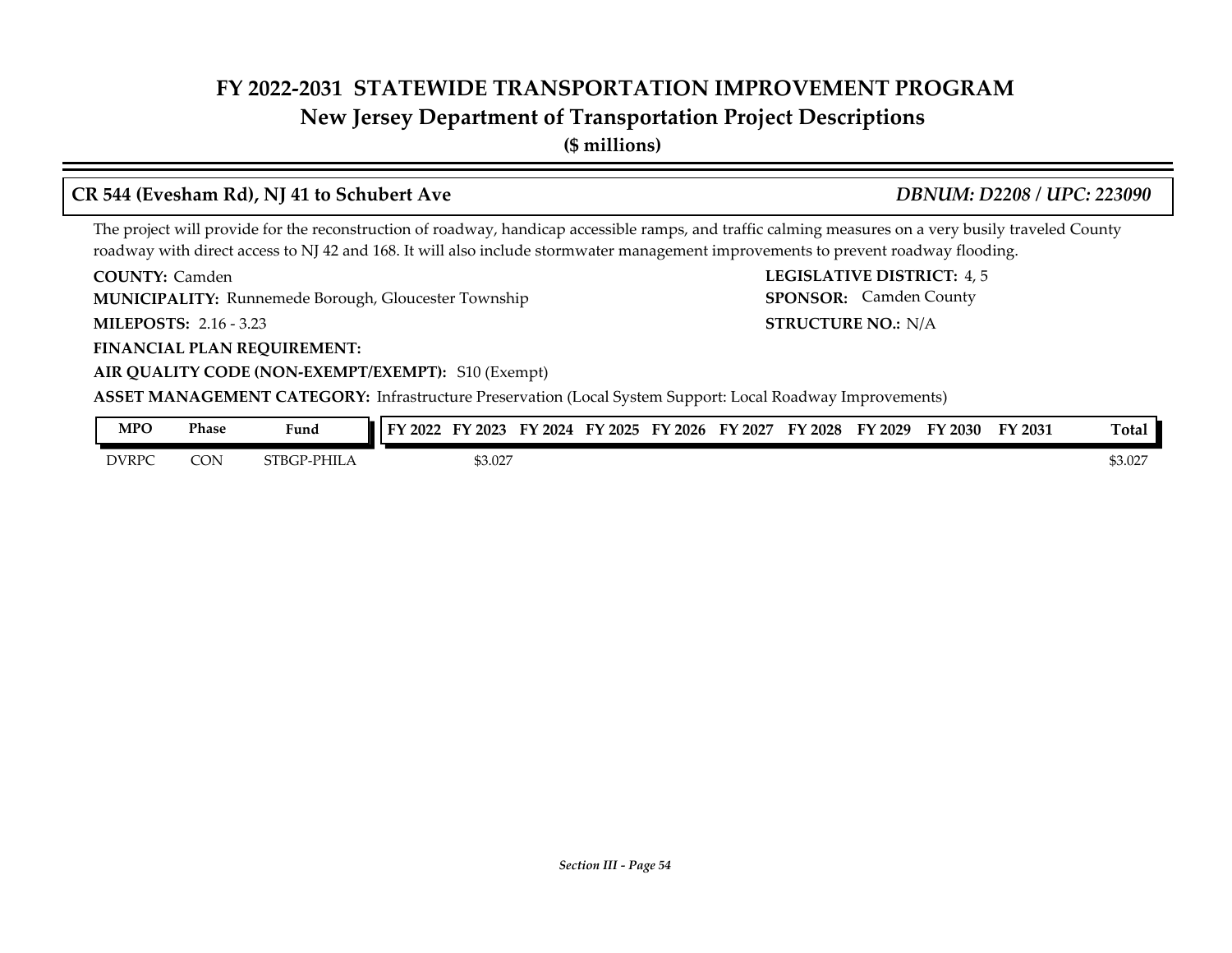**(\$ millions)**

#### **CR 622 (North Olden Ave), NJ 31 (Pennington Rd) to New York Ave** *DBNUM: D2014 / UPC: 213270*

Improvements will enhance safety, traffic operations and mobility for all users of the N. Olden Avenue corridor including motorists, pedestrians, bicyclists, and transit users. Per the preliminary preferred alternative (PPA) 2A, improvements will include: 11' travel lanes; 5' bike lane with 2' buffer, and 6-7' sidewalk along Olden Ave between Pennington Rd and Princeton Ave; an 8' wide curbed center median; a total of (4) roundabouts at Parkside Ave, Prospect Ave, Arctic Pkwy, and Capitol Plaza; two (2) proposed HAWK signals; restriping of the New York Ave intersection approach to provide 2 WB throughlanes; installation of Rapid Rectangular Flashing Beacons at unsignalized intersections in the City of Trenton; the restriping of Brunswick Ave EB and WB approaches to include left-turn lanes; connection to future Calhoun Street Extension at the Capitol Plaza roundabout; and high-visiblity crosswalks. This project graduated from the DVRPC Local Concept Development Program.

**COUNTY: Mercer** 

**MUNICIPALITY:** Ewing Township, City of Trenton **SPONSOR: SPONSOR:** 

**MILEPOSTS: STRUCTURE NO.:** 3.73 - 5.56

**FINANCIAL PLAN REQUIREMENT:**

**AIR QUALITY CODE (NON-EXEMPT/EXEMPT):** R1 (Exempt)

**ASSET MANAGEMENT CATEGORY:** Safety (Local System Support: Local Safety Improvements)

| <b>MPO</b>   | <b>Phase</b> | Fund          |         |         |  |         |         |         | FY 2022 FY 2023 FY 2024 FY 2025 FY 2026 FY 2027 FY 2028 FY 2029 FY 2030 | FY 2031 | Total    |
|--------------|--------------|---------------|---------|---------|--|---------|---------|---------|-------------------------------------------------------------------------|---------|----------|
| <b>DVRPC</b> | PЕ           | STBGP-TRENTON | \$1,000 |         |  |         |         |         |                                                                         |         | \$1.000  |
| <b>DVRPC</b> | DES          | STBGP-TRENTON |         | \$2,000 |  |         |         |         |                                                                         |         | \$2,000  |
| <b>DVRPC</b> | CON          | STBGP-TRENTON |         |         |  | \$4.356 | \$5.428 | \$4.501 | \$5.575                                                                 | \$4.650 | \$24.510 |

## **COUNTY: LEGISLATIVE DISTRICT:** 15 **STRUCTURE NO.: N/A**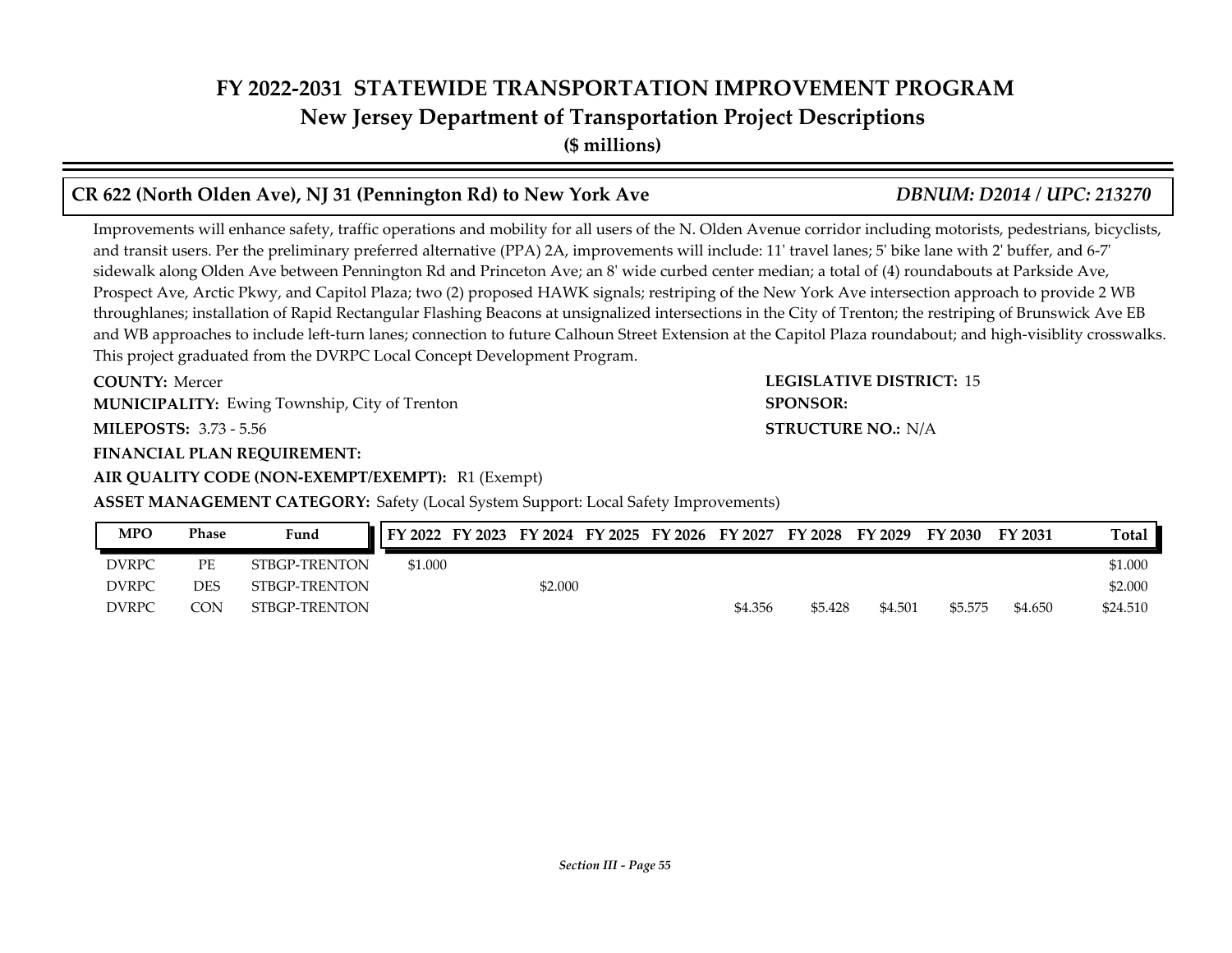**New Jersey Department of Transportation Project Descriptions**

**(\$ millions)**

| CR 654 (Hurffville-Cross Keys Rd), CR 630 (Egg Harbor Rd) to CR 651 (Greentree Rd)                                                                                                                                                                                                                                                                                                                                                                                                                                                                                                    | <b>DBNUM: D2210 / UPC: 223130</b> |  |
|---------------------------------------------------------------------------------------------------------------------------------------------------------------------------------------------------------------------------------------------------------------------------------------------------------------------------------------------------------------------------------------------------------------------------------------------------------------------------------------------------------------------------------------------------------------------------------------|-----------------------------------|--|
| The project will consist of restoring 1.24 miles of the existing pavement surface through a mill and overlay, new striping and pavement markings, RPMs,<br>upgrade of the existing guiderail, upgrade of pedestrian facilities for ADA/PROWAG compliance, as well as the installation of missing sidewalk<br>connections to create a continuous sidewalk run on the north side of the roadway to provide a pedestrian connection from the Jefferson Hospital Campus to<br>the Washington Township High School complex/Veteran's Park/Municipal Police campus (from CR 651 to CR 630). |                                   |  |
| <b>COUNTY:</b> Gloucester                                                                                                                                                                                                                                                                                                                                                                                                                                                                                                                                                             | <b>LEGISLATIVE DISTRICT: 4</b>    |  |
| <b>MUNICIPALITY: Washington Township</b>                                                                                                                                                                                                                                                                                                                                                                                                                                                                                                                                              | <b>SPONSOR:</b> Gloucester County |  |
| <b>MILEPOSTS: 4.86 - 6.30</b>                                                                                                                                                                                                                                                                                                                                                                                                                                                                                                                                                         | <b>STRUCTURE NO.: N/A</b>         |  |
| <b>FINANCIAL PLAN REQUIREMENT:</b>                                                                                                                                                                                                                                                                                                                                                                                                                                                                                                                                                    |                                   |  |
| AIR QUALITY CODE (NON-EXEMPT/EXEMPT): S10 (Exempt)                                                                                                                                                                                                                                                                                                                                                                                                                                                                                                                                    |                                   |  |
| ASSET MANAGEMENT CATEGORY: Infrastructure Preservation (Local System Support: Local Roadway Improvements)                                                                                                                                                                                                                                                                                                                                                                                                                                                                             |                                   |  |

| <b>MPO</b>   | Phase | $\mathbf{r}$<br>Fund | FV<br>$'$ 2022 | $\mathbf{E}\mathbf{V}$<br>Y2023 | 2024 | $Y$ 2025 | $^{\prime}$ 2026<br>EV | FY<br>2027 | FY 2028 | FY 2029 | $Y$ 2030 | FY 2031 | m.<br>Fotal |
|--------------|-------|----------------------|----------------|---------------------------------|------|----------|------------------------|------------|---------|---------|----------|---------|-------------|
| <b>DVRPC</b> | CON   | $P$ -PHIL<br>STBGP   | \$2.000        |                                 |      |          |                        |            |         |         |          |         | \$2.000     |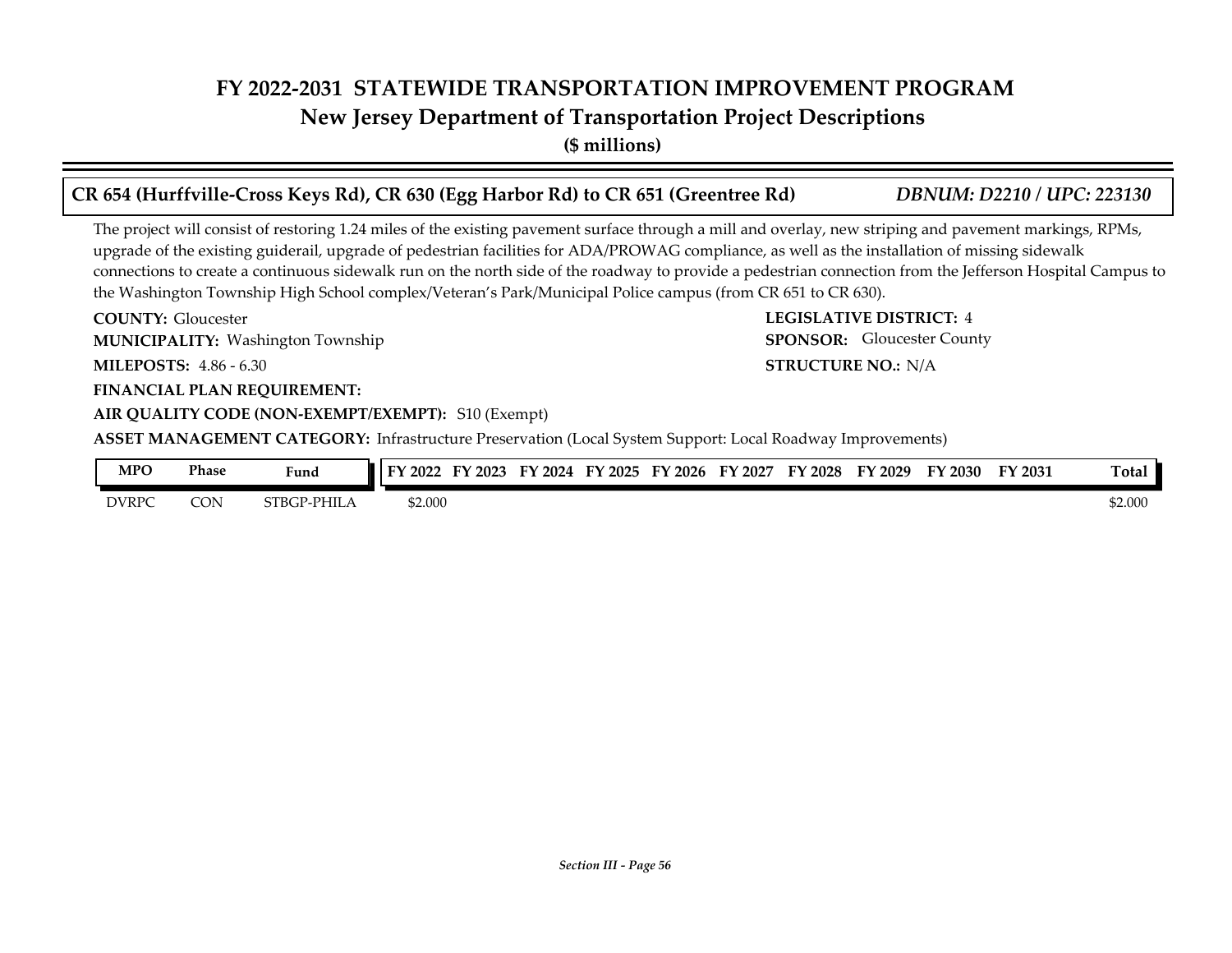#### **New Jersey Department of Transportation Project Descriptions**

**(\$ millions)**

#### **CR 706 (Cooper Street) Bridge over Almonesson Creek (Bridge 3-K-3)** *DBNUM: D2017 / UPC: 213510*

This project will replace or rehabilitate Cooper Street (County Route 706) Bridge over

Almonesson Creek/at Almonesson Lake (Bridge 3-K-3). The reinforced concrete single span arch was built circa 1926 and is in need of repair. The bridge is rated functionally obsolete with prior inspection recommending widening under the NJDOT Federal Bridge Inspection Program. The bridge has a low sufficiency rating of 65.7. East of the bridge offers access to a public park.

**COUNTY: LEGISLATIVE DISTRICT:** 5 **MILEPOSTS: STRUCTURE NO.:** 1.03 - 1.16 **COUNTY: Gloucester MUNICIPALITY:** Deptford Township **SPONSOR:** 

#### **FINANCIAL PLAN REQUIREMENT: AIR QUALITY CODE (NON-EXEMPT/EXEMPT):** S19 (Exempt)

**ASSET MANAGEMENT CATEGORY:** Infrastructure Preservation (Bridge Assets: Bridge Rehab and Replacement)

| <b>MPO</b>   | <b>Phase</b> | Fund        |         |         |         |         | FY 2022 FY 2023 FY 2024 FY 2025 FY 2026 FY 2027 FY 2028 FY 2029 | FY 2030 | FY 2031 | Total   |
|--------------|--------------|-------------|---------|---------|---------|---------|-----------------------------------------------------------------|---------|---------|---------|
| <b>DVRPC</b> | PЕ           | STBGP-PHILA | \$0.350 |         |         |         |                                                                 |         |         | \$0.350 |
| <b>DVRPC</b> | <b>DES</b>   | STBGP-PHILA |         | \$0.500 |         |         |                                                                 |         |         | \$0.500 |
| <b>DVRPC</b> | <b>ROW</b>   | STBGP-PHILA |         |         | \$0.100 |         |                                                                 |         |         | \$0.100 |
| <b>DVRPC</b> | CON.         | STBGP-PHILA |         |         |         | \$8.926 |                                                                 |         |         | \$8.926 |

**STRUCTURE NO.: N/A**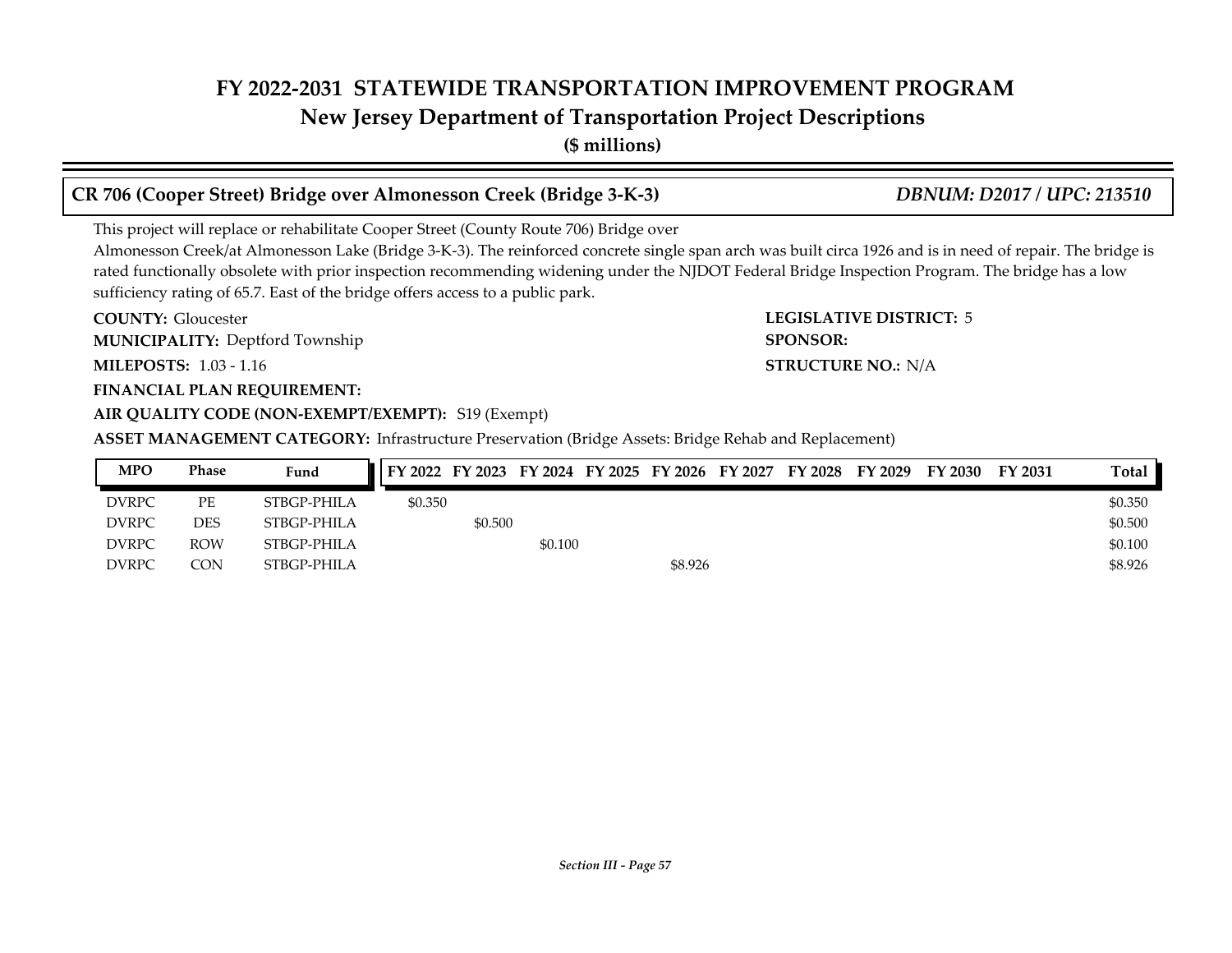**(\$ millions)**

| CR 712 (College Drive) at Alumni Drive Roundabout and Multi-purpose Trail (Circuit)                                                                                                                                                                                                                                                                                                                                                                                                                                                                                                                                            | <b>DBNUM: D2019 / UPC: 213540</b> |
|--------------------------------------------------------------------------------------------------------------------------------------------------------------------------------------------------------------------------------------------------------------------------------------------------------------------------------------------------------------------------------------------------------------------------------------------------------------------------------------------------------------------------------------------------------------------------------------------------------------------------------|-----------------------------------|
| A roundabout is proposed for the intersection of CR 712 at Alumni Drive to include bicycle and pedestrian movements from CR 603 into the campus. The<br>adjoining complementary multi-purpose trail will guide and promote pedestrian and bicycle movements into and around the Rowan College of South<br>Jersey campus, which also aligns and is coincidental with a portion of the Circuit Trail through Gloucester County. The roundabout access and pedestrian<br>connections will promote safe continual access for all buses and traffic that are using the campus, traffic calming, and anticipated traffic congestion. |                                   |
| <b>COUNTY:</b> Gloucester                                                                                                                                                                                                                                                                                                                                                                                                                                                                                                                                                                                                      | <b>LEGISLATIVE DISTRICT: 5</b>    |
| <b>MUNICIPALITY: Deptford Township</b>                                                                                                                                                                                                                                                                                                                                                                                                                                                                                                                                                                                         | <b>SPONSOR:</b> Gloucester County |
| <b>MILEPOSTS: 0.00 - 0.45</b>                                                                                                                                                                                                                                                                                                                                                                                                                                                                                                                                                                                                  | <b>STRUCTURE NO.: N/A</b>         |
| <b>FINANCIAL PLAN REQUIREMENT:</b>                                                                                                                                                                                                                                                                                                                                                                                                                                                                                                                                                                                             |                                   |
| AIR QUALITY CODE (NON-EXEMPT/EXEMPT): R1 (Exempt)                                                                                                                                                                                                                                                                                                                                                                                                                                                                                                                                                                              |                                   |
| <b>ASSET MANAGEMENT CATEGORY:</b> Infrastructure Preservation (Multimodal Programs: Bicycle/Pedestrian)                                                                                                                                                                                                                                                                                                                                                                                                                                                                                                                        |                                   |

| <b>MPO</b>   | Phase | $\sim$<br>Fund           | $'$ 2022<br>ТV. | 2023<br>$\blacksquare$ | г١<br>2024 | $\mathbf{m}$<br>2025<br>. . | TY 2026 | 2027<br>т. | FY<br>$^{\prime}2028$ | тv<br>2029 | FY 2030 | FY 2031 | Tota <sub>1</sub> |
|--------------|-------|--------------------------|-----------------|------------------------|------------|-----------------------------|---------|------------|-----------------------|------------|---------|---------|-------------------|
| <b>DVRPC</b> | CON   | `¤-PHIL.<br><b>STBGT</b> | 1.825<br>.      |                        |            |                             |         |            |                       |            |         |         | \$1.825           |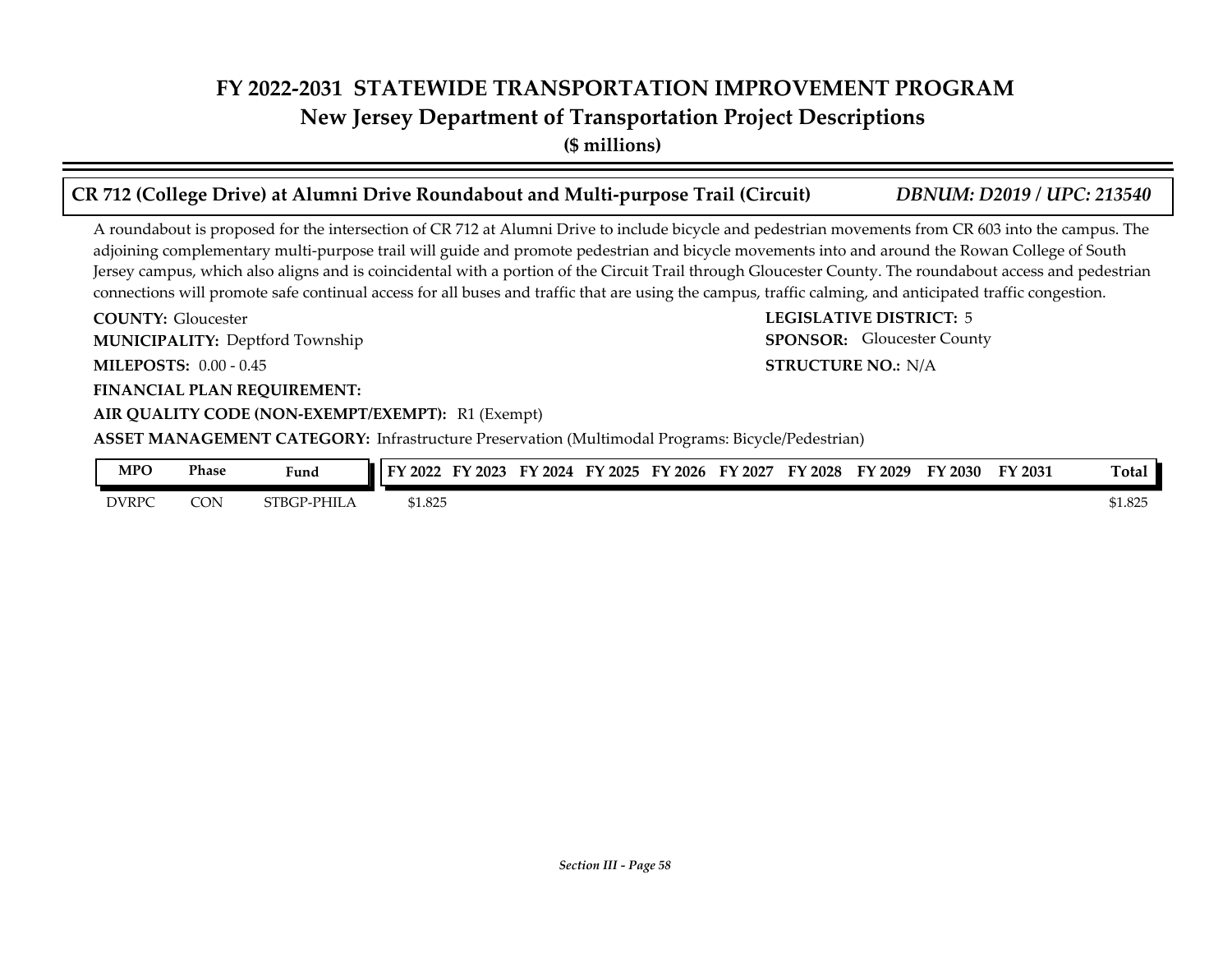#### **New Jersey Department of Transportation Project Descriptions**

**(\$ millions)**

#### **CR 758 (Coles Mill Rd), Farwood Rd to Grove St** *DBNUM: D2209 / UPC: 223100*

SPONSOR: Camden County

This project will improve 0.45 miles of roadway surface and provide guiderail, stormwater drainage, and handicap accessibility in the CR 758 (Coles Mill Rd.) corridor. The roadway is currently in poor condition with a surface runoff issue.

**COUNTY: LEGISLATIVE DISTRICT:** 6 **COUNTY: Camden** 

Haddon Township, Haddonfield Borough **MUNICIPALITY: SPONSOR:**

**MILEPOSTS: STRUCTURE NO.:** N/A

**FINANCIAL PLAN REQUIREMENT:**

#### **AIR QUALITY CODE (NON-EXEMPT/EXEMPT):** S10 (Exempt)

**ASSET MANAGEMENT CATEGORY:** Infrastructure Preservation (Local System Support: Local Roadway Improvements)

| <b>MPO</b>   | Phase | Fund          | FY 2022 | <b>FY 2023</b> | FY 2024 | FY 2025 | FY 2026 | FY 2027 | FY 2028 | FY 2029 | TY 2030 | FY 2031 | Total   |
|--------------|-------|---------------|---------|----------------|---------|---------|---------|---------|---------|---------|---------|---------|---------|
| <b>DVRPC</b> | CON   | HWIZ910-PHILA | \$1.427 |                |         |         |         |         |         |         |         |         | \$1.427 |
| <b>DVRPC</b> | CON   | STBGP-PHILA   | \$0.473 |                |         |         |         |         |         |         |         |         | \$0.473 |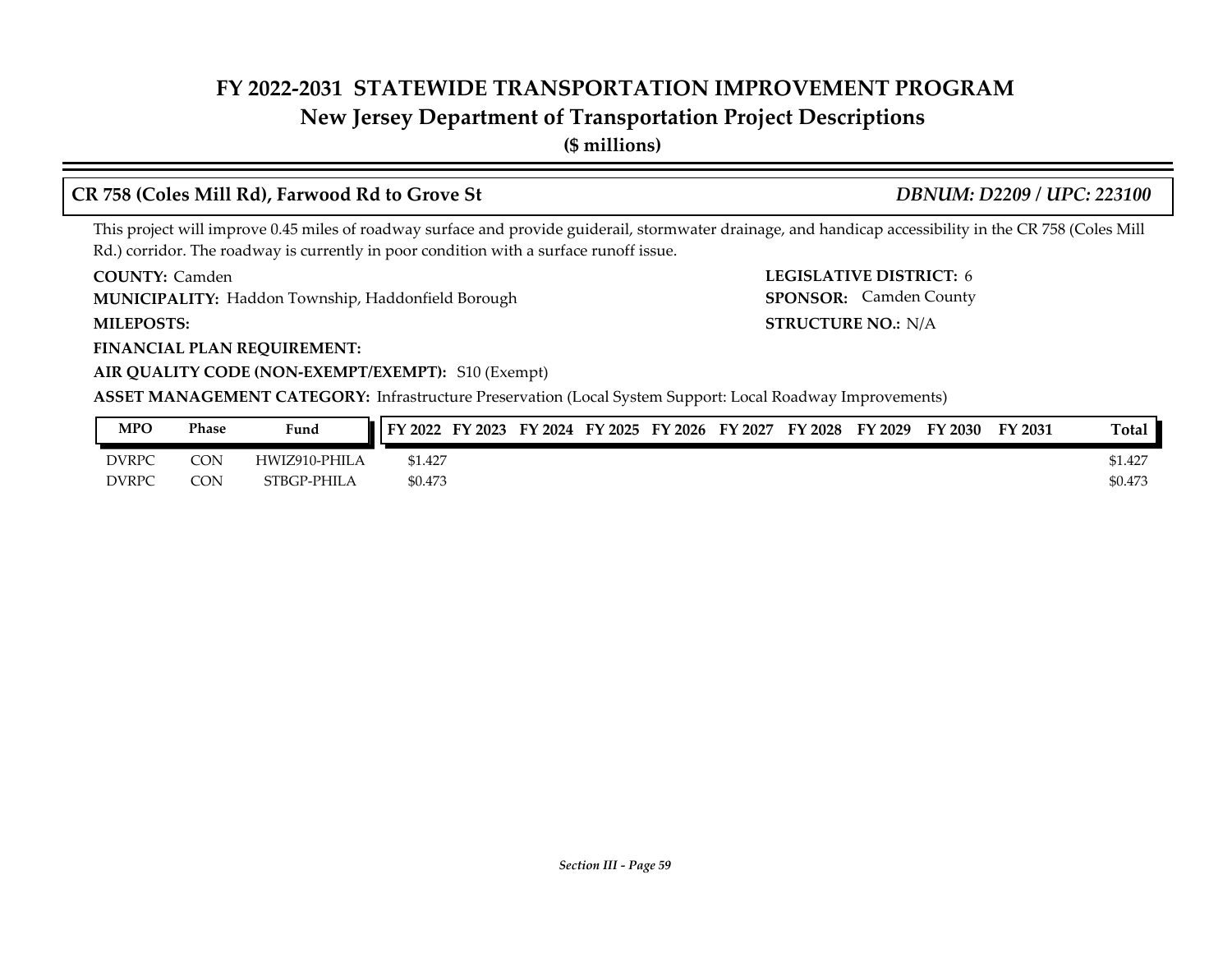#### **New Jersey Department of Transportation Project Descriptions**

**(\$ millions)**

#### **Culvert Replacement Program** *DBNUM: 09316 / UPC: 093160*

This program provides funding for Culvert replacements based on results of the culvert inspection program. In the majority of cases, culverts will be replaced in the same location, with basically the same waterway opening size, and will require minimal utility involvement.

**COUNTY: Various** 

**MUNICIPALITY:** Various **SPONSOR:** 

MILEPOSTS: N/A

**FINANCIAL PLAN REQUIREMENT:**

**COUNTY: LEGISLATIVE DISTRICT:** Various **MILEPOSTS: STRUCTURE NO.:** N/A SPONSOR: NJDOT

#### **AIR QUALITY CODE (NON-EXEMPT/EXEMPT):** NRS S4 S19 (Exempt)

#### **ASSET MANAGEMENT CATEGORY:** Infrastructure Preservation (Bridge Assets: Culverts)

| MPO       | Phase | Fund       | FY 2022 | FY 2023 |       | FY 2024 FY 2025 | FY 2026 | FY 2027 | FY 2028 | FY 2029 | FY 2030 | FY 2031 | <b>Total</b> |
|-----------|-------|------------|---------|---------|-------|-----------------|---------|---------|---------|---------|---------|---------|--------------|
| Statewide | ERC   | STATE      | \$4.000 | 4.000م  | 1.000 | \$4.000         | \$4.000 | \$4.000 | \$4.000 | \$4.000 | \$4.000 | 54.00C  | \$37.000     |
| Statewide | ERC   | STBGP-FLEX | \$1.000 | 31.000  | 742   | 51.929          | \$2.000 | \$2.000 | \$2.000 | \$2.000 | \$2.000 | \$2.000 | \$17.67      |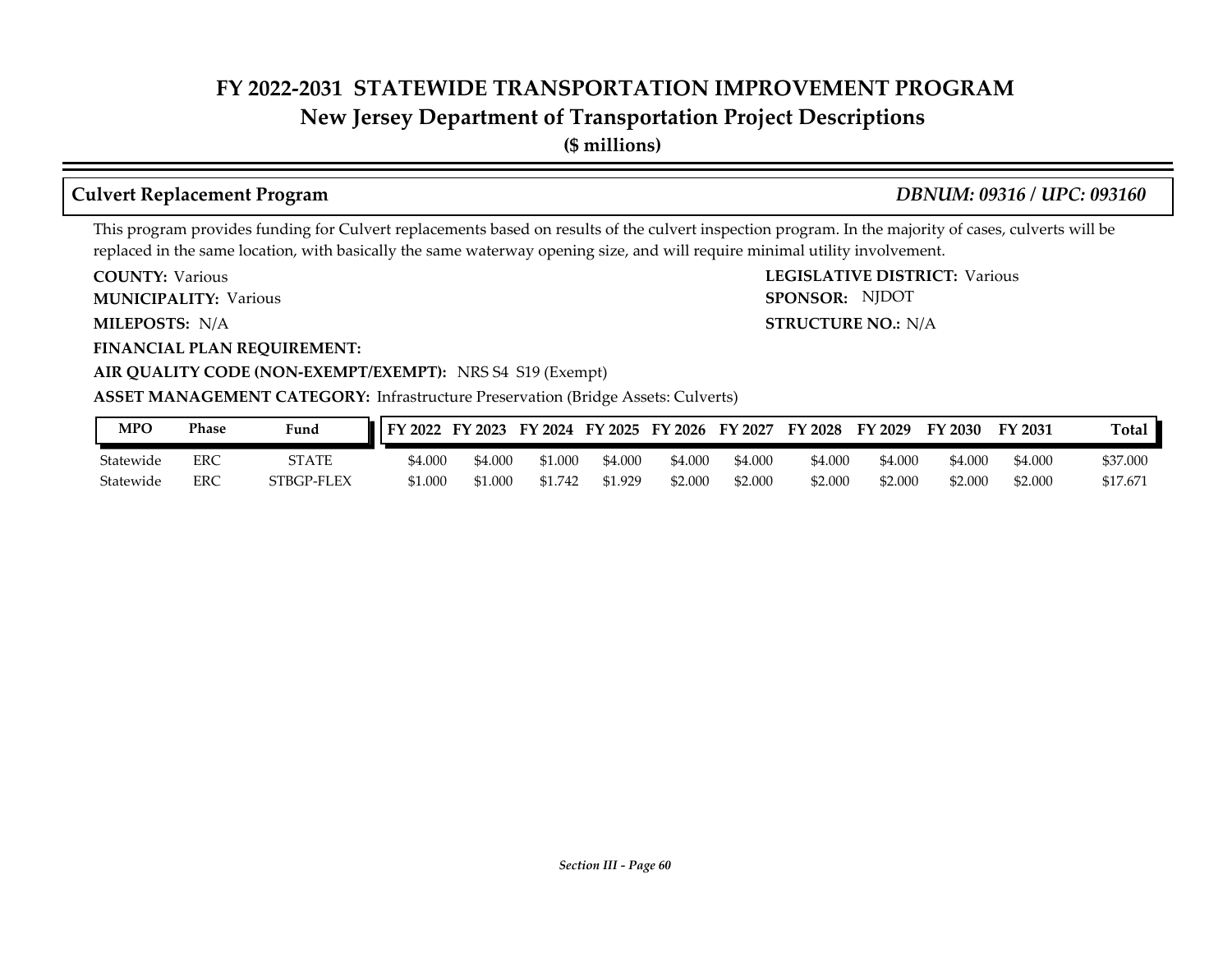## **New Jersey Department of Transportation Project Descriptions**

**(\$ millions)**

| <b>Cumberland County Federal Road Program</b>                                                                                                                                                         | <b>DBNUM: S1403 / UPC: 143880</b>                                         |  |  |  |  |  |  |  |
|-------------------------------------------------------------------------------------------------------------------------------------------------------------------------------------------------------|---------------------------------------------------------------------------|--|--|--|--|--|--|--|
| Mill & Overlay of various roadways throughout the county within the existing right-of-way.                                                                                                            |                                                                           |  |  |  |  |  |  |  |
| <b>COUNTY:</b> Cumberland<br><b>MUNICIPALITY: Various</b>                                                                                                                                             | <b>LEGISLATIVE DISTRICT: Various</b><br><b>SPONSOR:</b> Cumberland County |  |  |  |  |  |  |  |
| <b>MILEPOSTS: N/A</b>                                                                                                                                                                                 | <b>STRUCTURE NO.: N/A</b>                                                 |  |  |  |  |  |  |  |
| <b>FINANCIAL PLAN REQUIREMENT:</b><br>AIR QUALITY CODE (NON-EXEMPT/EXEMPT): S10 (Exempt)<br>ASSET MANAGEMENT CATEGORY: Infrastructure Preservation (Local System Support: Local Roadway Improvements) |                                                                           |  |  |  |  |  |  |  |
| <b>MPO</b><br><b>Phase</b><br>FY 2022 FY 2023 FY 2024 FY 2025 FY 2026 FY 2027 FY 2028 FY 2029 FY 2030 FY 2031<br>Fund                                                                                 | Total                                                                     |  |  |  |  |  |  |  |

SJTPO CON STBGP-B5K200K \$2.200 \$2.800 \$2.300 \$2.300 \$2.300 \$9.600 \$9.600

*Section III - Page 61*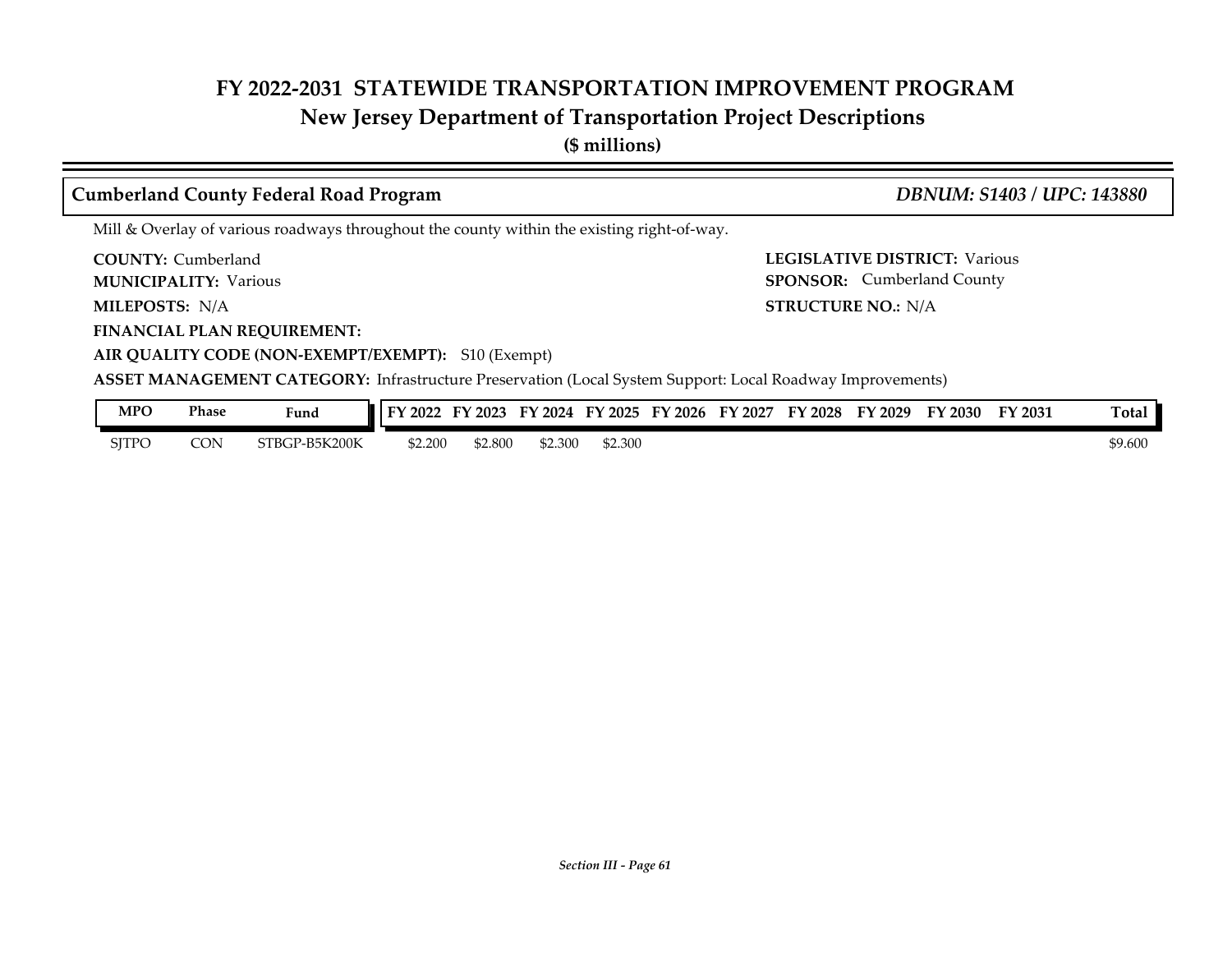**New Jersey Department of Transportation Project Descriptions**

**(\$ millions)**

| D&R Greenway Connector, Wellness Loop to Union St./Cooper Field (Circuit)                                                                                                                                                                                                                    | <b>DBNUM: D2205 / UPC: 223040</b> |
|----------------------------------------------------------------------------------------------------------------------------------------------------------------------------------------------------------------------------------------------------------------------------------------------|-----------------------------------|
| The project will construct a multi-use trail from Wellness Loop to Union Street adjacent to Cooper Field. The trail segment is part of The Circuit, a planned<br>800+ mile interconnected network of multi-use trails spanning Greater Philadelphia with Philadelphia and Camden as its hub. |                                   |
| <b>COUNTY: Mercer</b>                                                                                                                                                                                                                                                                        | <b>LEGISLATIVE DISTRICT: 15</b>   |
| <b>MUNICIPALITY: Trenton City</b>                                                                                                                                                                                                                                                            | <b>SPONSOR:</b>                   |
| <b>MILEPOSTS:</b>                                                                                                                                                                                                                                                                            | <b>STRUCTURE NO.: N/A</b>         |
| <b>FINANCIAL PLAN REQUIREMENT:</b>                                                                                                                                                                                                                                                           |                                   |
| AIR QUALITY CODE (NON-EXEMPT/EXEMPT): A2 (Exempt)                                                                                                                                                                                                                                            |                                   |
| <b>ASSET MANAGEMENT CATEGORY:</b> Mobility and Congestion Relief (Local System Support: Transportation Enhancements)                                                                                                                                                                         |                                   |
| FY 2022 FY 2023 FY 2024 FY 2025 FY 2026 FY 2027 FY 2028 FY 2029 FY 2030<br><b>MPO</b><br><b>Phase</b><br><b>Fund</b>                                                                                                                                                                         | Total I<br>FY 2031                |

| <b>MPO</b>   | Phase     | Fund            | $\parallel$ FY 2022 FY 2023 | FY 2024 FY 2025 FY 2026 |  | FY 2027 | <b>FY 2028</b> | FY 2029 | FY 2030 | FY 2031 | <b>Total</b> |
|--------------|-----------|-----------------|-----------------------------|-------------------------|--|---------|----------------|---------|---------|---------|--------------|
| <b>DVRPC</b> | $\cap$ NI | HWIZ905-TRENTON | \$0.563                     |                         |  |         |                |         |         |         | \$0.563      |
| <b>DVRPC</b> | CON       | STBGP-TRENTON   | \$0.348                     |                         |  |         |                |         |         |         | \$0.348      |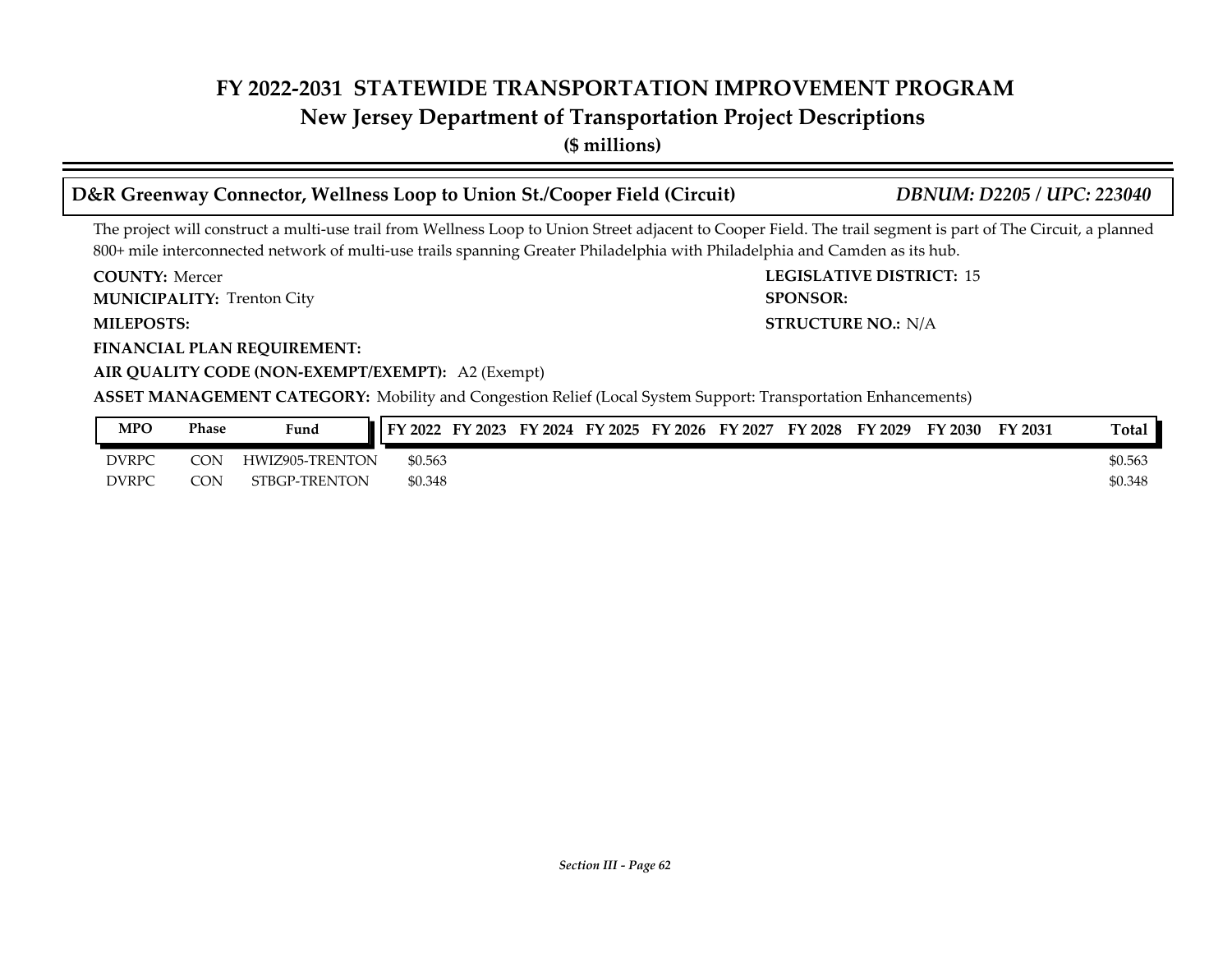**New Jersey Department of Transportation Project Descriptions**

**(\$ millions)**

### **DBE Supportive Services Program** *DBNUM: X142*

SPONSOR: NJDOT

This is a federal grant program which provides support to individual Disadvantaged Business Enterprise (DBE) contractors through technical assistance, on-site visits, DBE conferences, newsletters, and similar types of assistance. This program will also support the technology required to monitor, maintain and create reports on program particulars and DBE progress.

**COUNTY: LEGISLATIVE DISTRICT:** Various **COUNTY: Various** 

**MUNICIPALITY:** Various **SPONSOR:** 

**MILEPOSTS: STRUCTURE NO.:** N/A MILEPOSTS: N/A

**FINANCIAL PLAN REQUIREMENT:**

#### **AIR QUALITY CODE (NON-EXEMPT/EXEMPT):** NRS NA O10B (Exempt)

**ASSET MANAGEMENT CATEGORY:** Infrastructure Preservation (Capital Program Delivery: Contractor Support)

| MPC       | Phase | Fund       | 2022<br>EV. | $\angle 2023$<br>∽ | FY 2024 | FY 2025 | FY 2026 | FY 2027 | FY 2028 | FY 2029 | FY 2030 | FY 2031 | otal    |
|-----------|-------|------------|-------------|--------------------|---------|---------|---------|---------|---------|---------|---------|---------|---------|
| Statewide | ◡     | 5TBGP-FLEX | \$0.500     | \$0.500            | \$0.500 | \$0.500 | \$0.500 | \$0.500 | \$0.500 | \$0.500 | \$0.500 | \$0.500 | \$5.000 |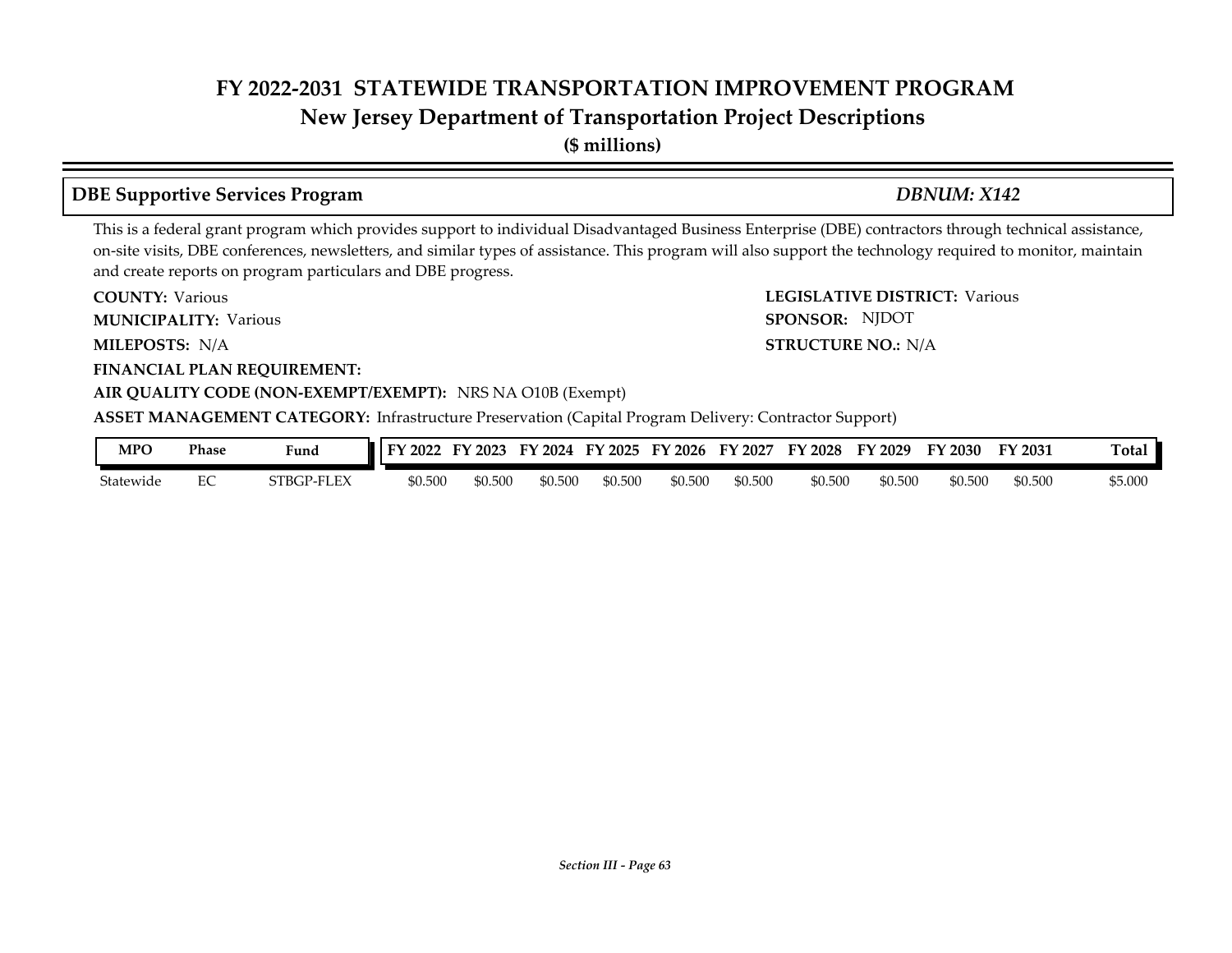**New Jersey Department of Transportation Project Descriptions**

**(\$ millions)**

#### **Delaware & Raritan Canal Bridges** *DBNUM: 15322 / UPC: 153220*

: Initiated by the Bridge Management System, this program provides funding for improvements to structures along the Delaware and Raritan (D&R) Canal. Locations include, but are not limited to: Carnegie Road, Bridge over D&R Feeder Canal; County Route (CR) 571 (Washington Road), Bridge over D&R Canal; Landing Lane (CR 609), Bridge over D&R Canal, Route 206, Bridge over D&R Feeder Canal; Hermitage Avenue, Bridge over D&R Feeder Canal; River Drive, Bridge over D&R Feeder Canal; Bridge over D&R Canal at Lock No. 3; Coryell Street, Bridge over D&R Feeder Canal; CR 533 (Quaker Road), Bridge over D&R Canal; Manville Causeway (CR 623), Bridge over D&R Canal; Griggstown Causeway (CR 632), Bridge over D&R Canal; CR 527 (Main Street), Bridge over D&R Canal; and Chapel Drive at CR 623, Bridge over D&R Canal. The following federal appropriation was repurposed to this project: DEMO ID# NJ 289.

**COUNTY: LEGISLATIVE DISTRICT:** Mercer, Hunterdon, Middlesex, Somerset **MUNICIPALITY:** Various **SPONSOR:** 

**MILEPOSTS: STRUCTURE NO.:** N/A

**FINANCIAL PLAN REQUIREMENT:**

**AIR QUALITY CODE (NON-EXEMPT/EXEMPT):** S19 S19 (Exempt)

LEGISLATIVE DISTRICT: 15, 16, 17 **STRUCTURE NO.: Various** SPONSOR: NJDOT

**ASSET MANAGEMENT CATEGORY:** Infrastructure Preservation (Bridge Assets: Bridge Rehab and Replacement)

| <b>MPO</b> | Phase | Fund          | FY 2022 FY 2023 FY 2024 FY 2025 FY 2026 FY 2027 |         |         |         |         | FY 2028 | FY 2029 | FY 2030 | FY 2031 | Total    |
|------------|-------|---------------|-------------------------------------------------|---------|---------|---------|---------|---------|---------|---------|---------|----------|
| Statewide  | ERC   | DEMO-R        | \$0.019                                         |         |         |         |         |         |         |         |         | \$0.019  |
| Statewide  | ERC   | STBGP-FLEX    | \$0.757                                         | \$1.707 | \$1.808 | \$2,000 | \$2.000 |         |         |         |         | \$8.272  |
| Statewide  | ERC   | STBGP-OS-BRDG | \$7.000                                         | \$5.967 | \$6.323 | \$7.000 | \$7.000 |         |         |         |         | \$33.290 |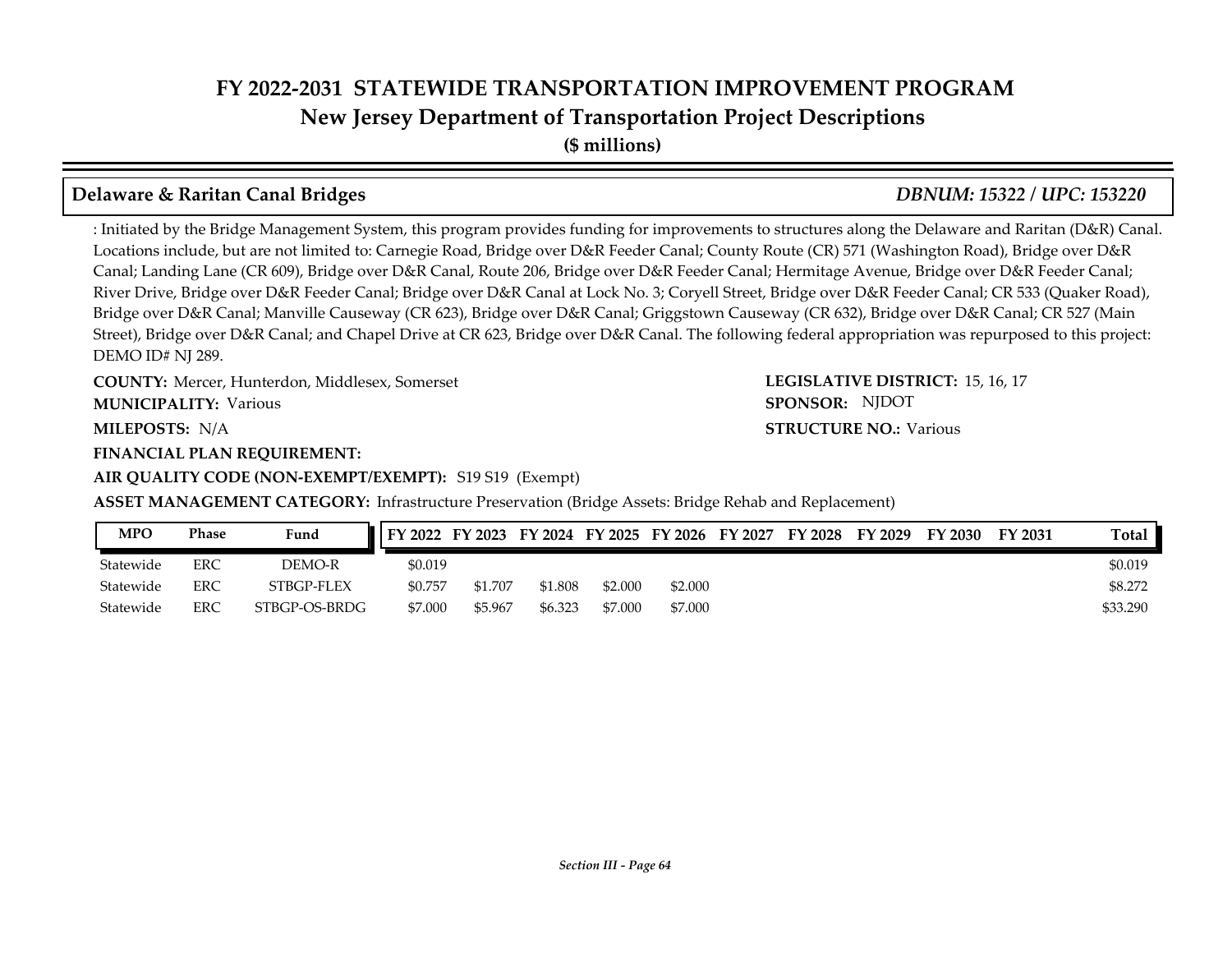**New Jersey Department of Transportation Project Descriptions**

**(\$ millions)**

This program provides initial funding for Capital Program Management task order agreements as well as projects emerging from concept development. Funding is also provided for review of projects and for advanced design services which include, but are not limited to the following functions: development of base plan for final design; location of existing features within footprints, such as project monumentation, topography, utilities and drainage, using Subsurface Utility Engineering (SUE), General Field survey, Global Positioning System survey, Primary Control survey and Aerial photography; geotechnical work, specifically soil borings; administrative work needed to set budgets and manpower for right of way acquisition; asbestos surveying or plans, specifications and air monitoring for abatement process.

**COUNTY: LEGISLATIVE DISTRICT:** Various **MILEPOSTS: STRUCTURE NO.:** N/A **COUNTY: Various MUNICIPALITY:** Various **SPONSOR:** 

**FINANCIAL PLAN REQUIREMENT:**

#### **AIR QUALITY CODE (NON-EXEMPT/EXEMPT):** X1 O1 O10A (Exempt)

**ASSET MANAGEMENT CATEGORY:** Infrastructure Preservation (Capital Program Delivery: Project Scoping and Design)

| MPO       | Phase | Fund       | <b>II FY 2022</b> | FY 2023  |         |          | FY 2024 FY 2025 FY 2026 FY 2027 |          | <b>FY 2028</b> | FY 2029  | FY 2030  | FY 2031  | <b>Total</b> |
|-----------|-------|------------|-------------------|----------|---------|----------|---------------------------------|----------|----------------|----------|----------|----------|--------------|
| Statewide | DES   | STATE      | \$20.000          | \$17.000 | \$5.000 | \$17.000 | \$17.000                        | \$17.000 | \$17.000       | \$17.000 | \$17,000 | \$17,000 | \$161.000    |
| Statewide | DES   | STBGP-FLEX | \$1,000           | 51.000   | \$1.000 | \$1.000  | \$1.000                         | \$1.000  | \$1.000        | \$1.000  | \$1,000  | \$1.000  | \$10.000     |

*Section III - Page 65*

**Design, Emerging Projects** *DBNUM: X106 / UPC: 800021*

#### **STRUCTURE NO.: N/A**

SPONSOR: NJDOT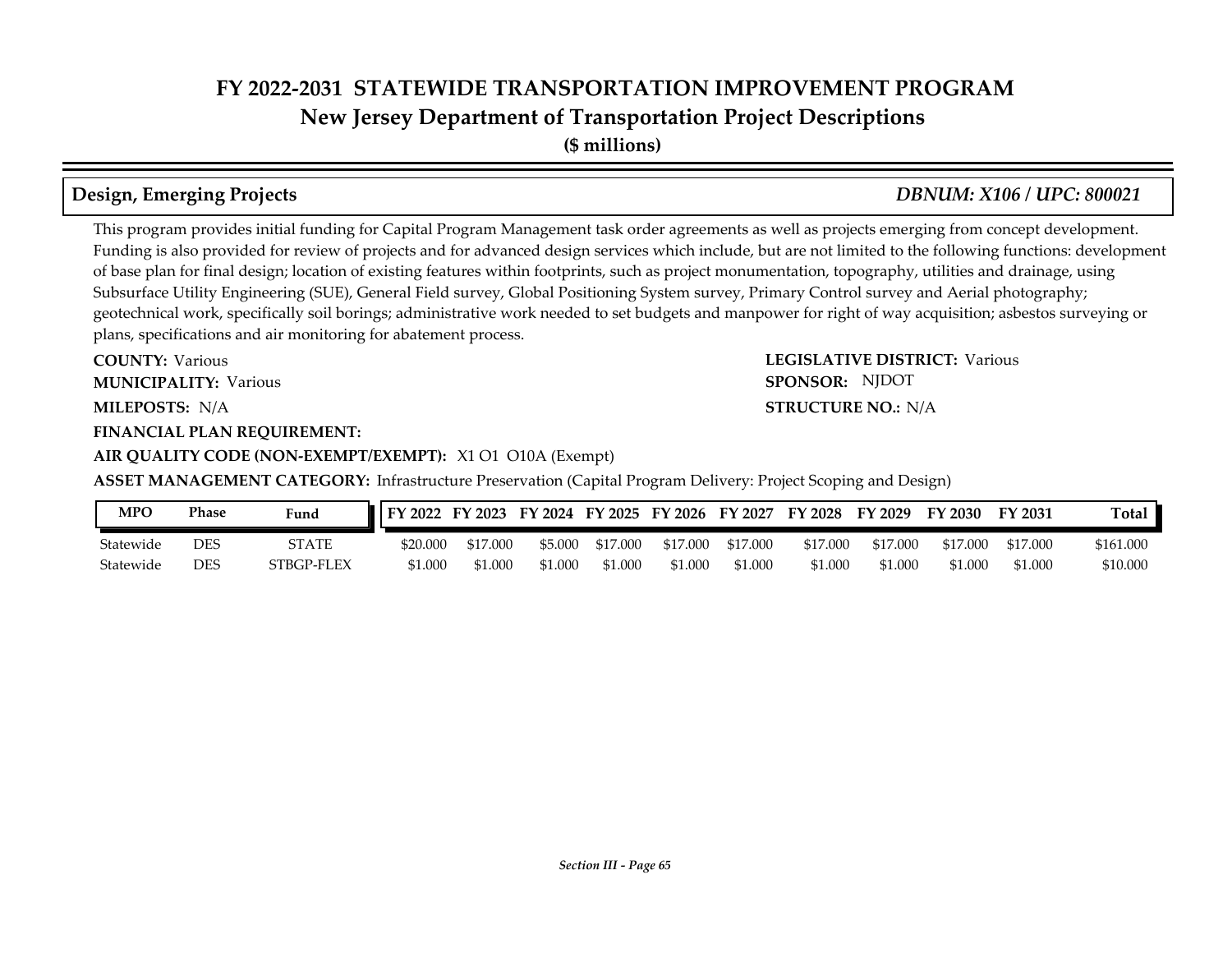**(\$ millions)**

#### **Design, Geotechnical Engineering Tasks** *DBNUM: 05342 / UPC: 053420*

This program will provide funding for term agreements to obtain consultant services to perform Geotechnical Services for various projects within the geographical confines of the state of New Jersey. The work covered by this agreement will be limited to Geotechnical Engineering Services and consists of two major tasks: conducting subsurface exploration programs and providing geotechnical designs and analysis for bridge and structure foundations, roadway engineering and rock engineering.

**COUNTY: LEGISLATIVE DISTRICT:** Various **MILEPOSTS: STRUCTURE NO.:** N/A **FINANCIAL PLAN REQUIREMENT: AIR QUALITY CODE (NON-EXEMPT/EXEMPT):** X5 O1 O1 (Exempt) **COUNTY: Various MUNICIPALITY:** Various **SPONSOR:** MILEPOSTS: N/A **ASSET MANAGEMENT CATEGORY:** Infrastructure Preservation (Capital Program Delivery: Project Scoping and Design) SPONSOR: NJDOT

| MPO       | Phase | Fund  | TV.<br>2022 | 2023    | FV<br>2024 | FV<br>12025 | $^{\circ}$ 2026<br>FV | FY<br>12027 | FY 2028 | FY 2029 | FY 2030 | FY 2031 | Tota.   |
|-----------|-------|-------|-------------|---------|------------|-------------|-----------------------|-------------|---------|---------|---------|---------|---------|
| Statewide | DES   | STATE | \$0.500     | \$0.500 |            | \$0.500     | \$0.500               | \$0.500     | \$0.500 | \$0.500 | \$0.500 | \$0.500 | \$4.500 |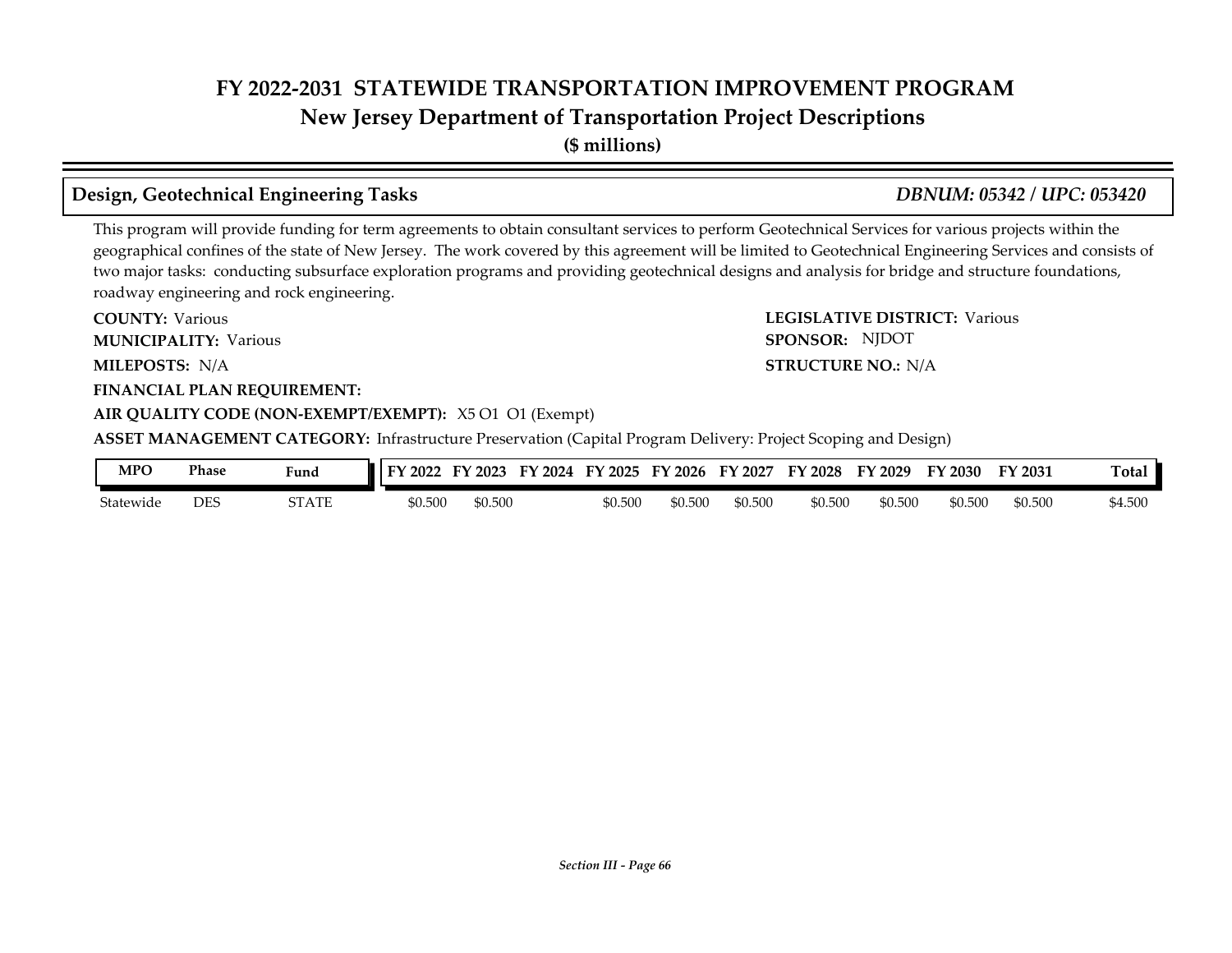**(\$ millions)**

Improvements will include: ADA upgrades, sidewalk, curb, driveway, signage, striping, markings, pavement reflectors, drainage, and guiderail. Also, minimal if and where directed quanties of excavation, DGA sub-base, and HMA base repairs may be required . With this capital improvement project the design will attempt to meet all applicable current standards (or a design exception will be prepared) County officials have determined, through pavement analysis and subsequent inspections, that the existing pavement and other roadway features have deteriorated and/or are none compliant (due to combination of traffic volumes and age).

**COUNTY: LEGISLATIVE DISTRICT:** 9, 2 **MILEPOSTS: STRUCTURE NO.:** 8.25 - 13.75 **COUNTY: Atlantic** Galloway Twp, Egg Harbor City **MUNICIPALITY: SPONSOR:**

#### **FINANCIAL PLAN REQUIREMENT:**

**AIR QUALITY CODE (NON-EXEMPT/EXEMPT):** S9, S10 (Exempt)

**ASSET MANAGEMENT CATEGORY:** Infrastructure Preservation (Local System Support: Local Roadway Improvements)

| <b>MPO</b>   | Phase | <b>The Contract of Contract of Contract of Contract of Contract of Contract of Contract of Contract of Contract o</b><br>Fund | FY<br>12022 | 2023 | FV<br>2024 | FY 2025 | FY 2026 | FV<br>Y 2027 | FY 2028 | FV<br>'2029 | FY 2030 | FY 2031 | <b>Total</b> |
|--------------|-------|-------------------------------------------------------------------------------------------------------------------------------|-------------|------|------------|---------|---------|--------------|---------|-------------|---------|---------|--------------|
| <b>SITPO</b> | CON   | STRCP <sub>-</sub><br>$-AC$                                                                                                   |             |      |            | \$2.500 |         |              |         |             |         |         | \$2.500      |

#### **Deurer Street (CR 561)** *DBNUM: S2103 / UPC: 213140*

**STRUCTURE NO.: N/A** 

SPONSOR: Atlantic County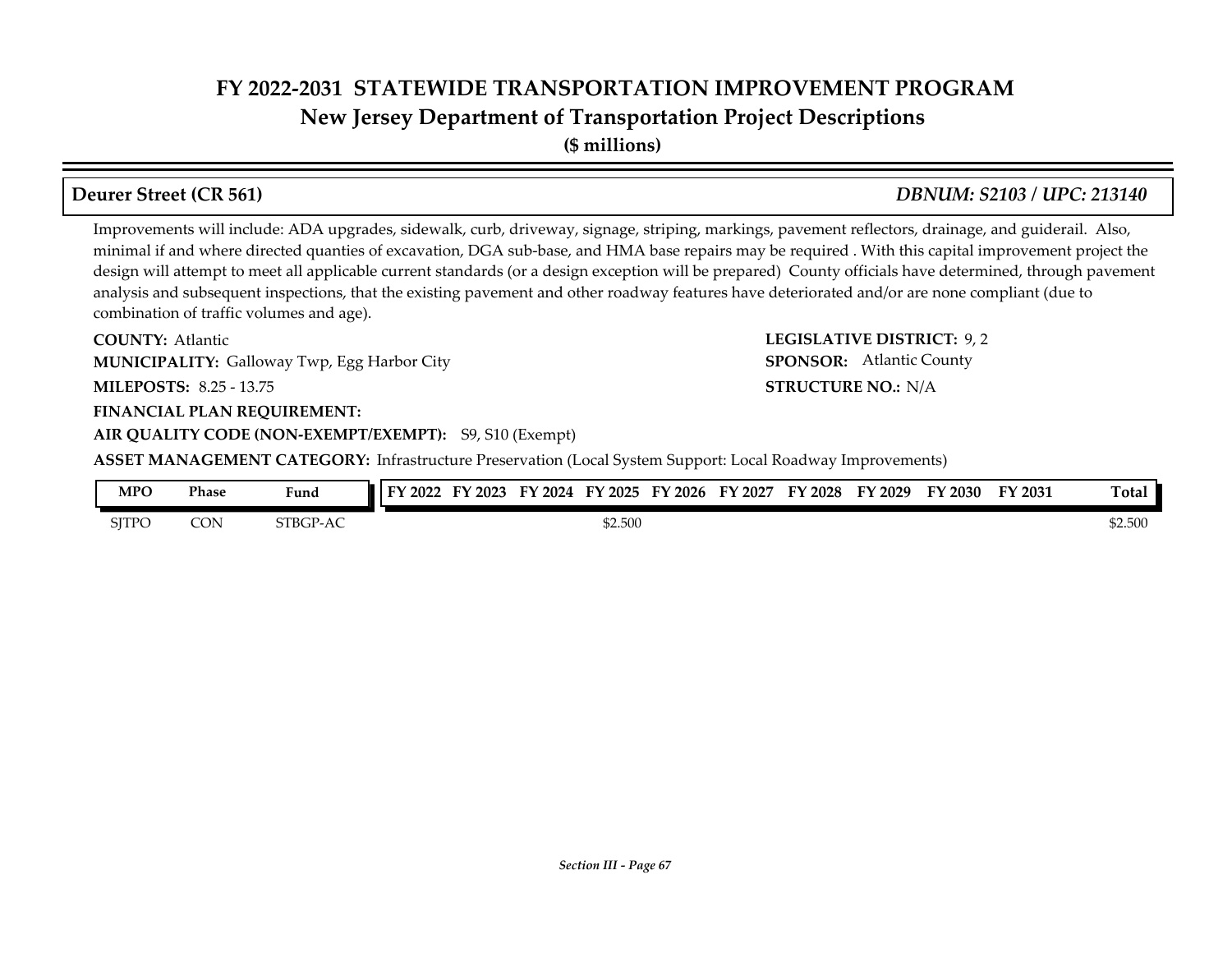**New Jersey Department of Transportation Project Descriptions**

**(\$ millions)**

#### **Disadvantaged Business Enterprise** *DBNUM: X197*

This is a federal grant to support the development of integrated programs including training workshops, round-table discussions and business development services designed to expand the capacity of Disadvantaged Business Enterprise (DBE) firms and help them compete for public works contracts in the State and particularly with NJDOT.

**COUNTY: LEGISLATIVE DISTRICT:** Various **COUNTY: Various** 

**MUNICIPALITY:** Various **SPONSOR:** 

**MILEPOSTS: STRUCTURE NO.:** N/A MILEPOSTS: N/A

**FINANCIAL PLAN REQUIREMENT:**

#### **AIR QUALITY CODE (NON-EXEMPT/EXEMPT):** NRS NA O10B (Exempt)

**ASSET MANAGEMENT CATEGORY:** Infrastructure Preservation (Capital Program Delivery: Contractor Support)

| MPC       | <b>Phase</b> | Fund       | FY 2022 | $'$ 2023<br>– Liv | <b>FY 2024</b> | FY 2025 | FY 2026 | FY 2027 | FY 2028 | FY<br>2029 | FY 2030 | FY 2031 | Total.  |
|-----------|--------------|------------|---------|-------------------|----------------|---------|---------|---------|---------|------------|---------|---------|---------|
| Statewide | ĽU           | STBGP-FLEX | \$0.100 | \$0.100           | \$0.100        | \$0.100 | 60.100  | \$0.100 | \$0.100 | \$0.100    | \$0.100 | \$0.100 | \$1.000 |

SPONSOR: NJDOT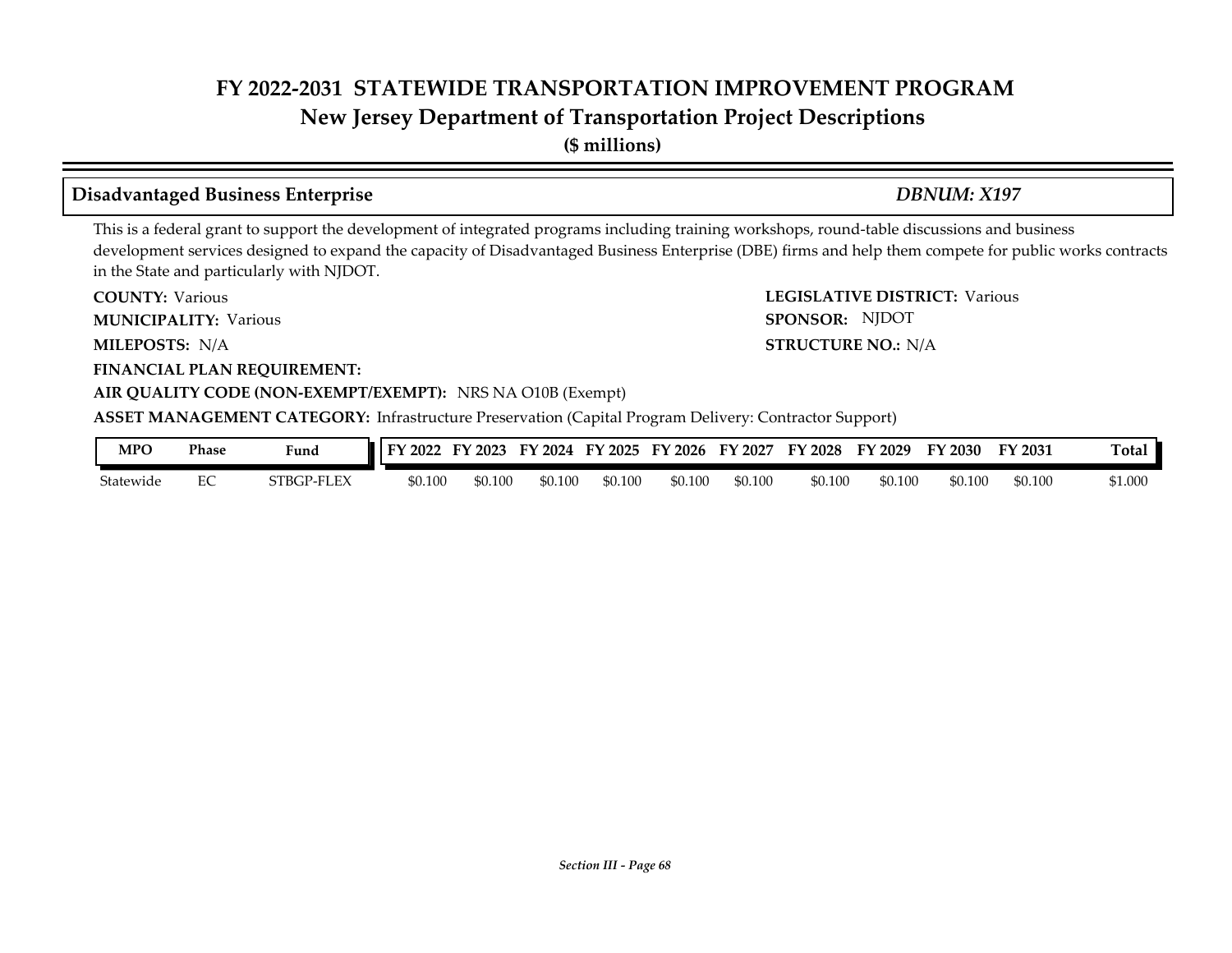## **New Jersey Department of Transportation Project Descriptions**

**(\$ millions)**

| Drainage Rehabilitation & Improvements                                                                | DBNUM: X154D                                           |  |  |  |  |  |  |  |  |
|-------------------------------------------------------------------------------------------------------|--------------------------------------------------------|--|--|--|--|--|--|--|--|
| This program funds low-cost/high-value drainage projects on the state highway drainage system.        |                                                        |  |  |  |  |  |  |  |  |
| <b>COUNTY: Various</b><br><b>MUNICIPALITY: Various</b>                                                | <b>LEGISLATIVE DISTRICT: Various</b><br>SPONSOR: NJDOT |  |  |  |  |  |  |  |  |
| <b>MILEPOSTS: N/A</b>                                                                                 | <b>STRUCTURE NO.: N/A</b>                              |  |  |  |  |  |  |  |  |
| <b>FINANCIAL PLAN REQUIREMENT:</b>                                                                    |                                                        |  |  |  |  |  |  |  |  |
| AIR QUALITY CODE (NON-EXEMPT/EXEMPT): NRS S4 S10 (Exempt)                                             |                                                        |  |  |  |  |  |  |  |  |
| <b>ASSET MANAGEMENT CATEGORY:</b> Infrastructure Preservation (Road Assets: Drainage)                 |                                                        |  |  |  |  |  |  |  |  |
| <b>MPO</b><br><b>Phase</b><br>FY 2022 FY 2023 FY 2024 FY 2025 FY 2026 FY 2027 FY 2028 FY 2029<br>Fund | Total<br>FY 2030<br>FY 2031                            |  |  |  |  |  |  |  |  |

Statewide EC STBGP-FLEX \$13.016 \$11.234 \$11.802 \$14.467 \$15.000 \$15.000 \$15.000 \$15.000 \$15.000 \$15.000 \$140.519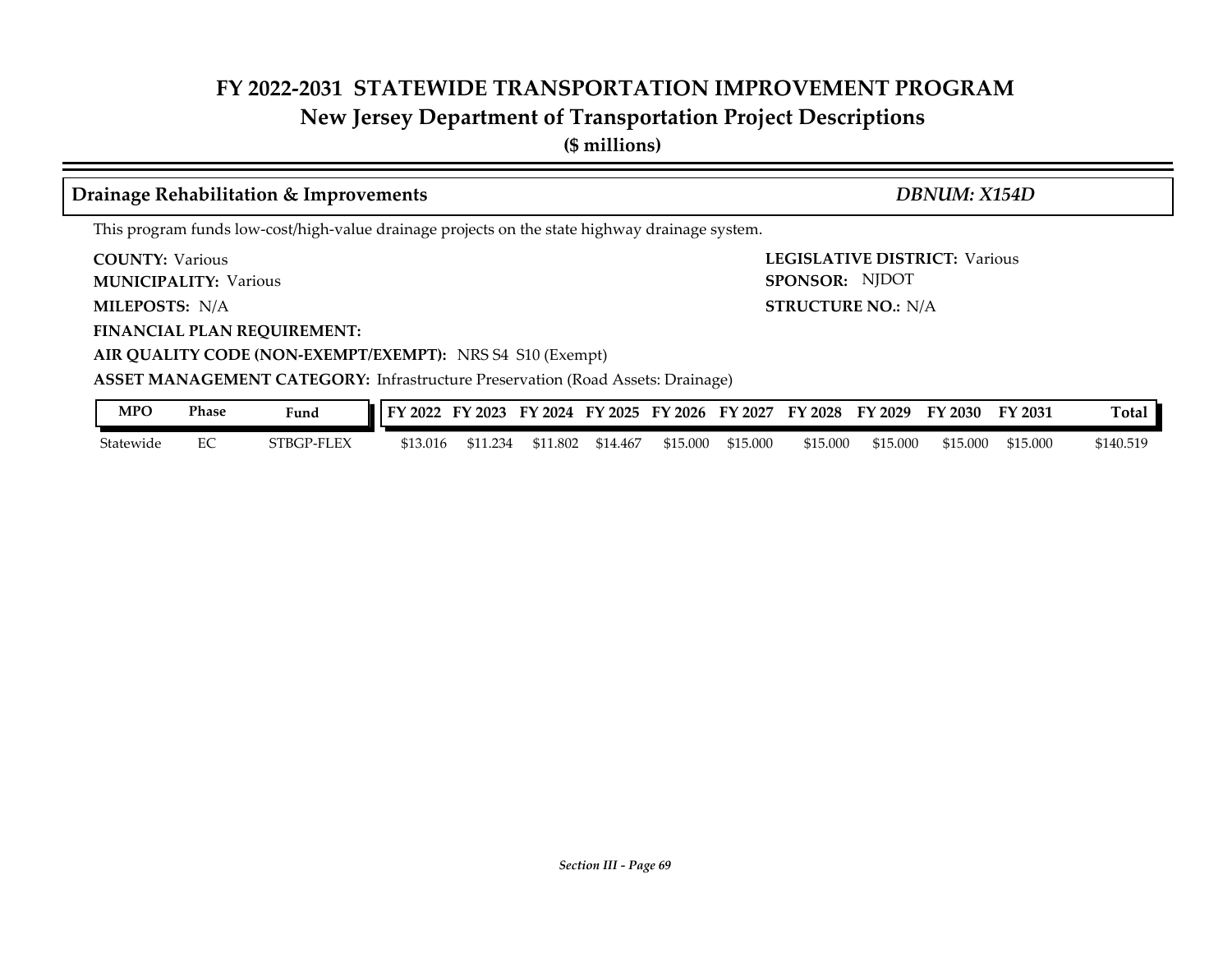**(\$ millions)**

#### **Drainage Rehabilitation and Maintenance, State** *DBNUM: X154*

#### This program provides funding for the rehabilitation and maintenance of state highway drainage systems, which may include: removal of material, video inspection, contract salary costs, retrofitting inlet covers due to Stormwater Management Regulations, acquisition and maintenance of specialized drainage equipment.

**COUNTY: LEGISLATIVE DISTRICT:** Various **COUNTY: Various** 

**MUNICIPALITY:** Various **SPONSOR:** 

**MILEPOSTS: STRUCTURE NO.:** N/A MILEPOSTS: N/A

**FINANCIAL PLAN REQUIREMENT:**

#### **AIR QUALITY CODE (NON-EXEMPT/EXEMPT):** NRS S4 S10 (Exempt)

#### **ASSET MANAGEMENT CATEGORY:** Infrastructure Preservation (Road Assets: Drainage)

| MPO       | <b>Phase</b> | Fund  | 2022<br>TУ. | 2023<br>ы | FY<br>2024 | FY 2025 | FY 2026  | FY<br>2027 | FY 2028  | FY<br>$\cdot$ 2029 | FY 2030  | FY 2031  | Total     |
|-----------|--------------|-------|-------------|-----------|------------|---------|----------|------------|----------|--------------------|----------|----------|-----------|
| Statewide | ◡            | STATE | \$24.500    | \$36.454  | \$5.00C    | 36.000  | \$36.000 | \$36.000   | \$36.000 | \$36,000           | \$36.000 | \$36.000 | \$317.954 |

SPONSOR: NJDOT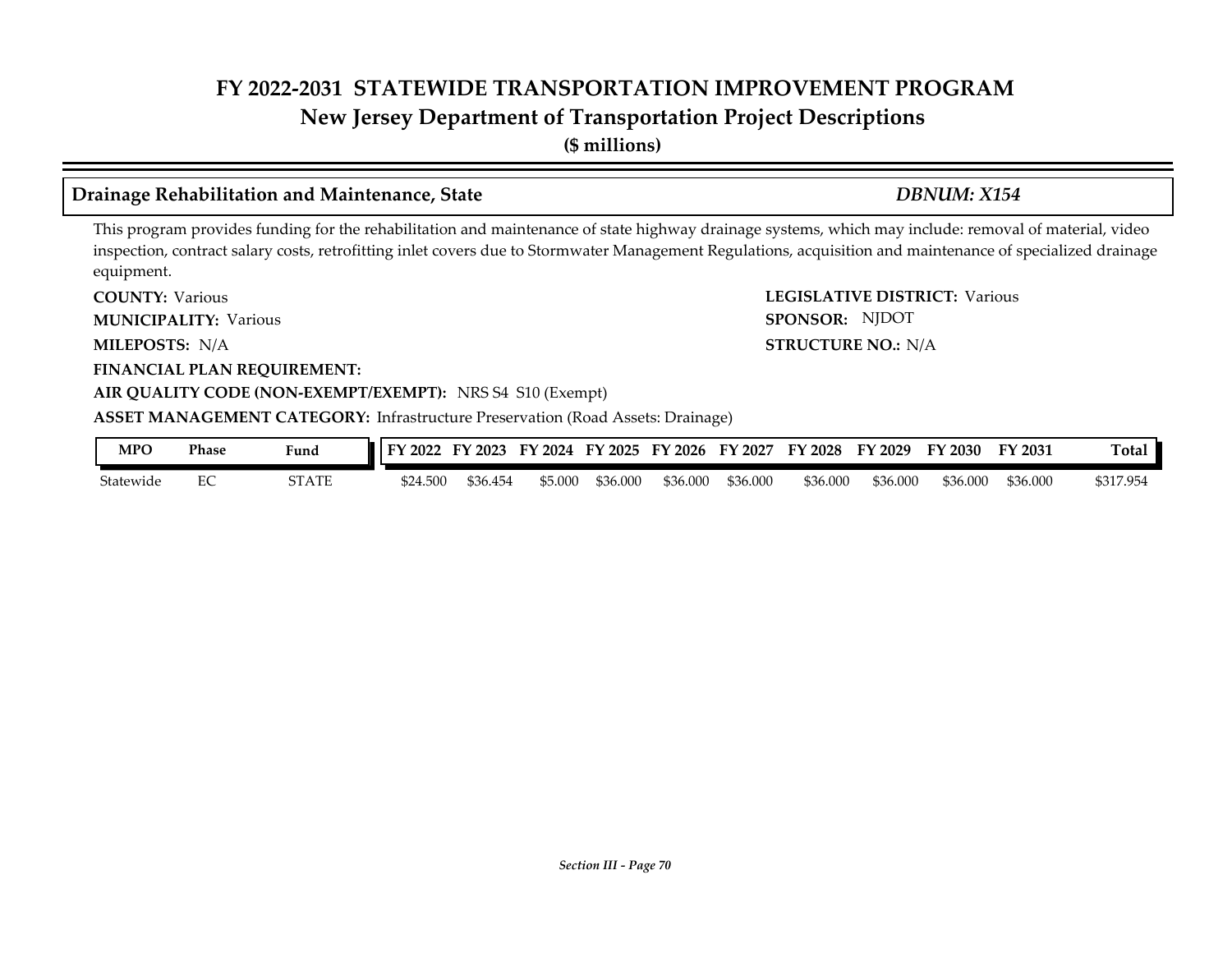**(\$ millions)**

#### **DRPA Systemwide Crash Cushion Attenuating Replacement** *DBNUM: DR2202 / UPC: 223120*

This project will replace 58 existing substandard crash cushion attenuators at the Betsy Ross Bridge, Ben Franklin Bridge, Walt Whitman Bridge, and Commodore Barry approaches and toll plazas with AASHTO Manual for Assessing Safety Hardware (MASH) compliant that FHWA adopted in 2015 and NJDOT/PENNDOT approved products. The goal of this project is to improve the overall safety along our facilities to a uniform and code compliant level.

Philadelphia City, Pennsauken Township, Camden City, Gloucester City **MUNICIPALITY: SPONSOR: COUNTY:** Camden **1999 COUNTY:** Camden **1999 COUNTY:** Camden **1999 COUNTY:** Camden **1999 COUNTY:** 4 **MILEPOSTS: STRUCTURE NO.:**

#### **FINANCIAL PLAN REQUIREMENT:**

#### **AIR QUALITY CODE (NON-EXEMPT/EXEMPT):** S9 (Exempt)

**ASSET MANAGEMENT CATEGORY:** Infrastructure Preservation (Local System Support: Local Roadway Improvements)

| MPO          | Phase | $\mathbf{r}$<br>Fund   | FY 2022 | 2023    | 2024 | $Y$ 2025 | $\frac{1}{2026}$<br>ЕV | EV<br>2027 | <sup>T</sup> Y 2028 | FY 2029 | FY 2030 | FY 2031 | <b>Total</b> |
|--------------|-------|------------------------|---------|---------|------|----------|------------------------|------------|---------------------|---------|---------|---------|--------------|
| <b>DVRPC</b> | CON   | $\neg$ P-PHIL<br>STBGP |         | \$2.100 |      |          |                        |            |                     |         |         |         | \$2.100      |

# SPONSOR: DRPA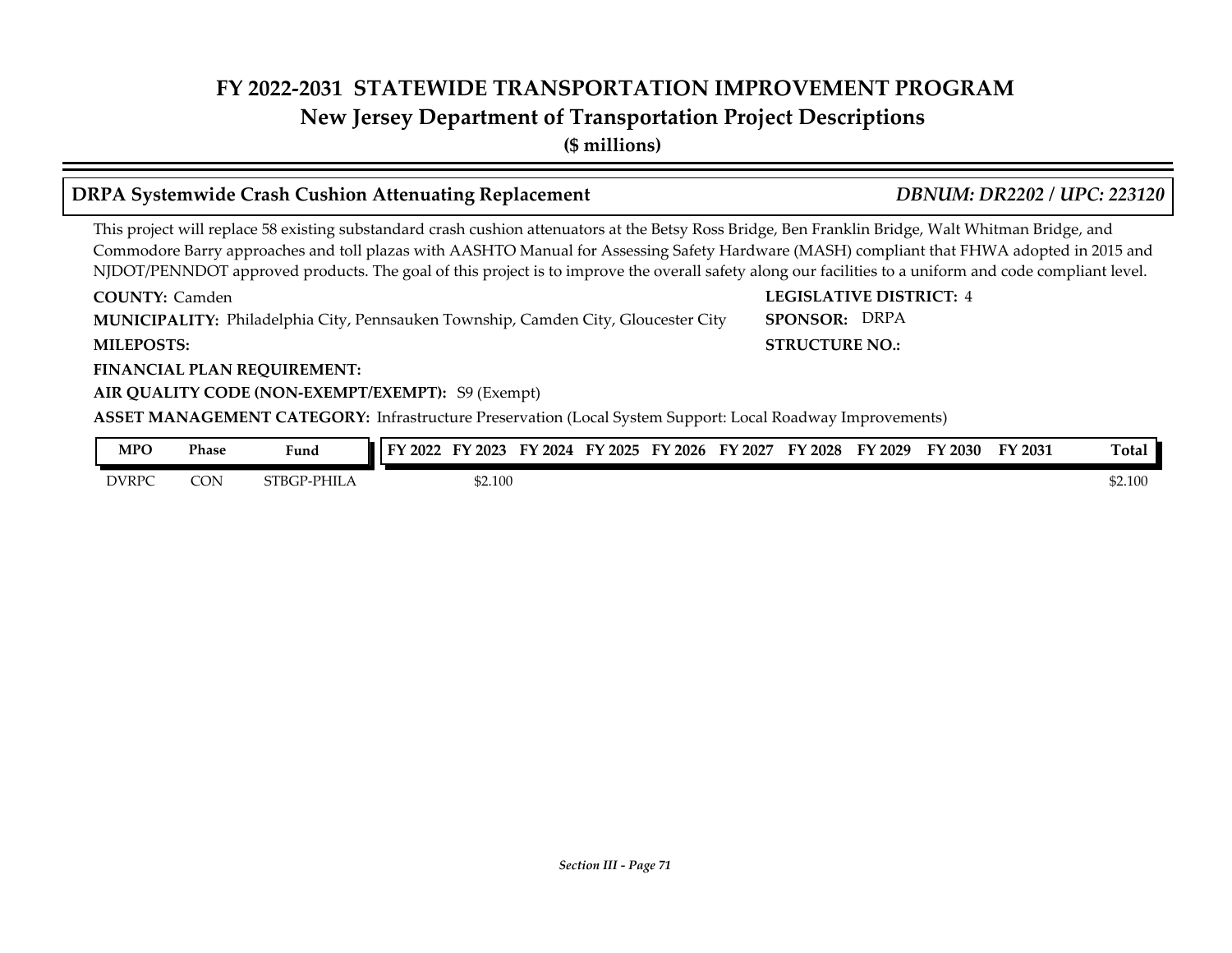#### **New Jersey Department of Transportation Project Descriptions**

**(\$ millions)**

#### **Duck Island Landfill, Site Remediation** *DBNUM: 99334 / UPC: 993340*

The NJDOT completed construction that properly sealed the site of the landfill in 2001. NJ Department of Environmental Protection requires continued monitoring of the site due to contamination levels at the landfill. This monitoring requirement is typical for a landfill with contamination.

**COUNTY: LEGISLATIVE DISTRICT:** 14 **COUNTY: Mercer** 

**MUNICIPALITY:** Hamilton Twp **SPONSOR:** 

MILEPOSTS: N/A

**FINANCIAL PLAN REQUIREMENT:**

**MILEPOSTS: STRUCTURE NO.:** N/A SPONSOR: NJDOT

#### **AIR QUALITY CODE (NON-EXEMPT/EXEMPT):** S2 (Exempt) **ASSET MANAGEMENT CATEGORY:** Infrastructure Preservation (Road Assets: Environmental Remediation)

| MPO   | Phase              | Fund                               | 2022    | 2023    | ПV<br>2024 | FY 2025 | EV.<br>2026 | FУ<br>$\chi$ 202 $^{-}$ | <b>FY 2028</b> | FY 2029 | 2030    | ПV<br>Y 2031 | Totar   |
|-------|--------------------|------------------------------------|---------|---------|------------|---------|-------------|-------------------------|----------------|---------|---------|--------------|---------|
| DVRPC | $\sim$ $\sim$<br>∽ | $C_{\rm T}$ a $T_{\rm T}$<br>STATE | \$0.100 | \$0.100 | \$0.100    | \$0.100 | \$0.100     | \$0.100                 | \$0.100        | \$0.100 | \$0.100 | \$0.100      | \$1.000 |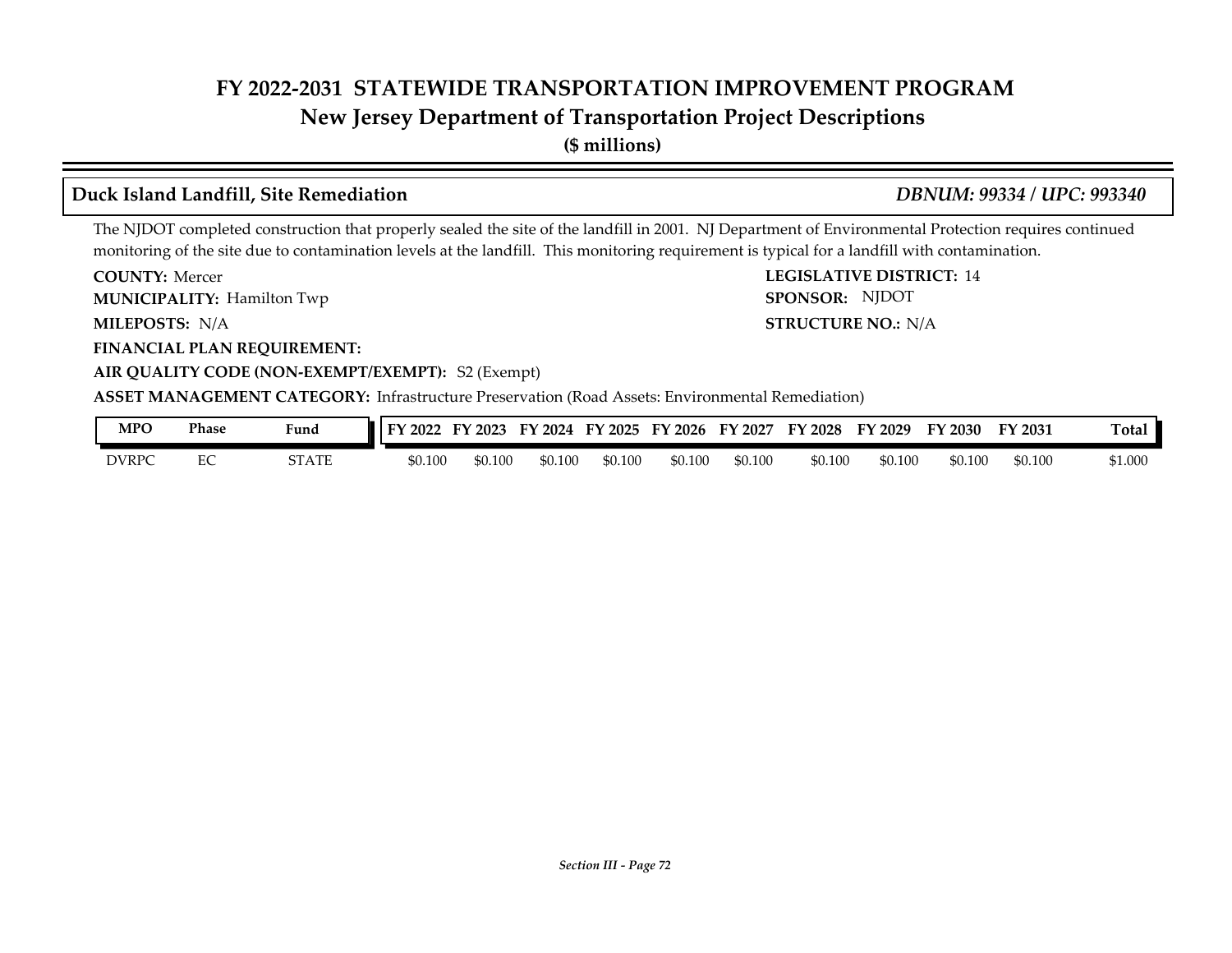### **New Jersey Department of Transportation Project Descriptions**

**(\$ millions)**

### **DVRPC, Future Projects** *DBNUM: D026 / UPC: 058026*

This program provides funding for local projects to be selected by the Delaware Valley Regional Planning Commission, the designated Metropolitan Planning Organization for Burlington, Gloucester, Mercer and Camden counties.

**COUNTY: Various** 

**MUNICIPALITY:** Various **SPONSOR:** 

MILEPOSTS: N/A

**FINANCIAL PLAN REQUIREMENT:**

**COUNTY: LEGISLATIVE DISTRICT:** Various **MILEPOSTS: STRUCTURE NO.:** N/A SPONSOR: DVRPC

### **AIR QUALITY CODE (NON-EXEMPT/EXEMPT):** X3 (Exempt)

**ASSET MANAGEMENT CATEGORY:** Infrastructure Preservation (Local System Support: Reg Plng and Project Development)

| <b>MPC</b>   | Phase | Funa             | 2022    | FY 2023 | FY 2024 | FY 2025 | FY 2026 | FY 2027  | FY 2028  | FY 2029  | FY 2030  | FY 2031  | Ē<br>Total |
|--------------|-------|------------------|---------|---------|---------|---------|---------|----------|----------|----------|----------|----------|------------|
| <b>DVRPC</b> | ERC   | `PHIL.<br>STBGP- | \$1.872 | 52.912  | \$0.196 | 57.097  | \$5.460 | \$12.736 | \$17.956 | \$17.240 | \$18.526 | \$17.816 | \$101.811  |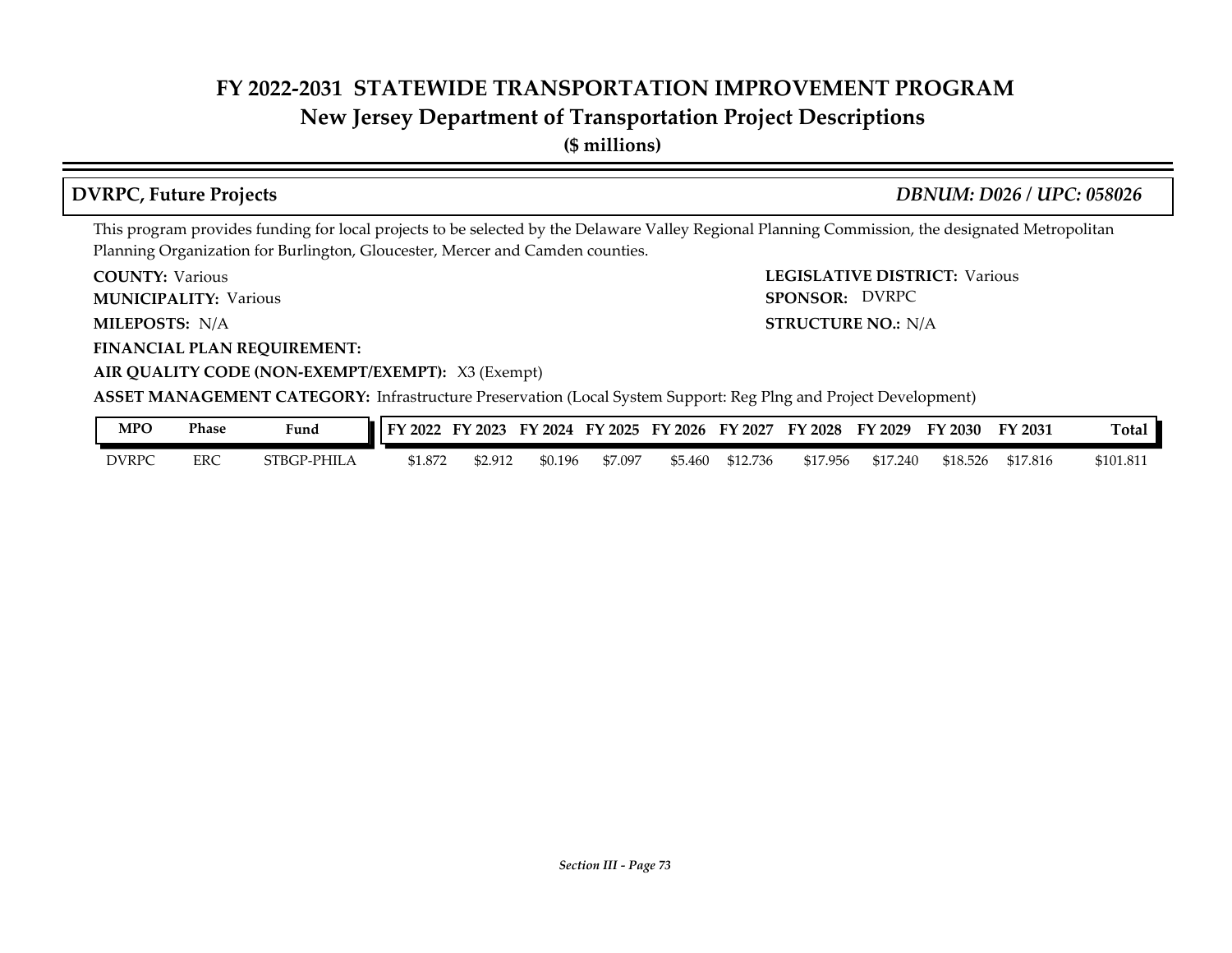### **FY 2022-2031 STATEWIDE TRANSPORTATION IMPROVEMENT PROGRAM New Jersey Department of Transportation Project Descriptions**

**(\$ millions)**

### **East Anderson Street Bridge (02C0023A) over the Hackensack River** *DBNUM: N1801*

The existing bridge is a twin six-span, simply supported structure with a total length of 302'-2". The total width of the bridge is 74'-0". The bridge was constructed in 1971 and carries four (4) 12-foot lanes between curbs bounded by 5-foot wide sidewalks on both sides. The bridge has a 10' wide medium which contains a 5' wide utility bank between the two structures providing for separate eastbound and westbound roadways. The bridge replaced an existing swing span structure. The superstructure consists of 11 adjacent prestressed concrete box beams overlaid with an asphalt wearing course. There is cracking in the grout joints between the adjacent units resulting in reflective cracks in the wearing surface, eventually causing corrosion of the nonprestressed and prestressed reinforcement.

**COUNTY: LEGISLATIVE DISTRICT:** 37 **MILEPOSTS: STRUCTURE NO.:** 0.3-0.4 COUNTY: Bergen **MUNICIPALITY:** Hackensack City, Teaneck Twp **SPONSOR:** 

### **FINANCIAL PLAN REQUIREMENT:**

### **AIR QUALITY CODE (NON-EXEMPT/EXEMPT):** S19 (Exempt)

### **ASSET MANAGEMENT CATEGORY:** Infrastructure Preservation (Local System Support: Local Bridges)

### NJTPA DES STBGP-NY/NWK \$3.000 \$3.000 \$3.000 \$3.000 \$3.000 \$3.000 \$3.000 \$3.000 \$3.000 \$3.000 \$3.000 \$3.000 \$3.000 \$3.000 \$3.000 \$3.000 \$3.000 \$3.000 \$3.000 \$3.000 \$3.000 \$3.000 \$3.000 \$3.000 \$3.000 \$3.000 \$3.000 \$3.000 \$3. NJTPA ROW STBGP-NY/NWK \$0.180 \$0.180 NJTPA CON STBGP-NY/NWK \$38.100 \$38.100 \$38.100 **MPO Phase Fund FY 2022 FY 2023 FY 2024 FY 2025 FY 2026 FY 2027 FY 2028 FY 2029 FY 2030 FY 2031 Total**

**STRUCTURE NO.: 020023A SPONSOR:** Bergen County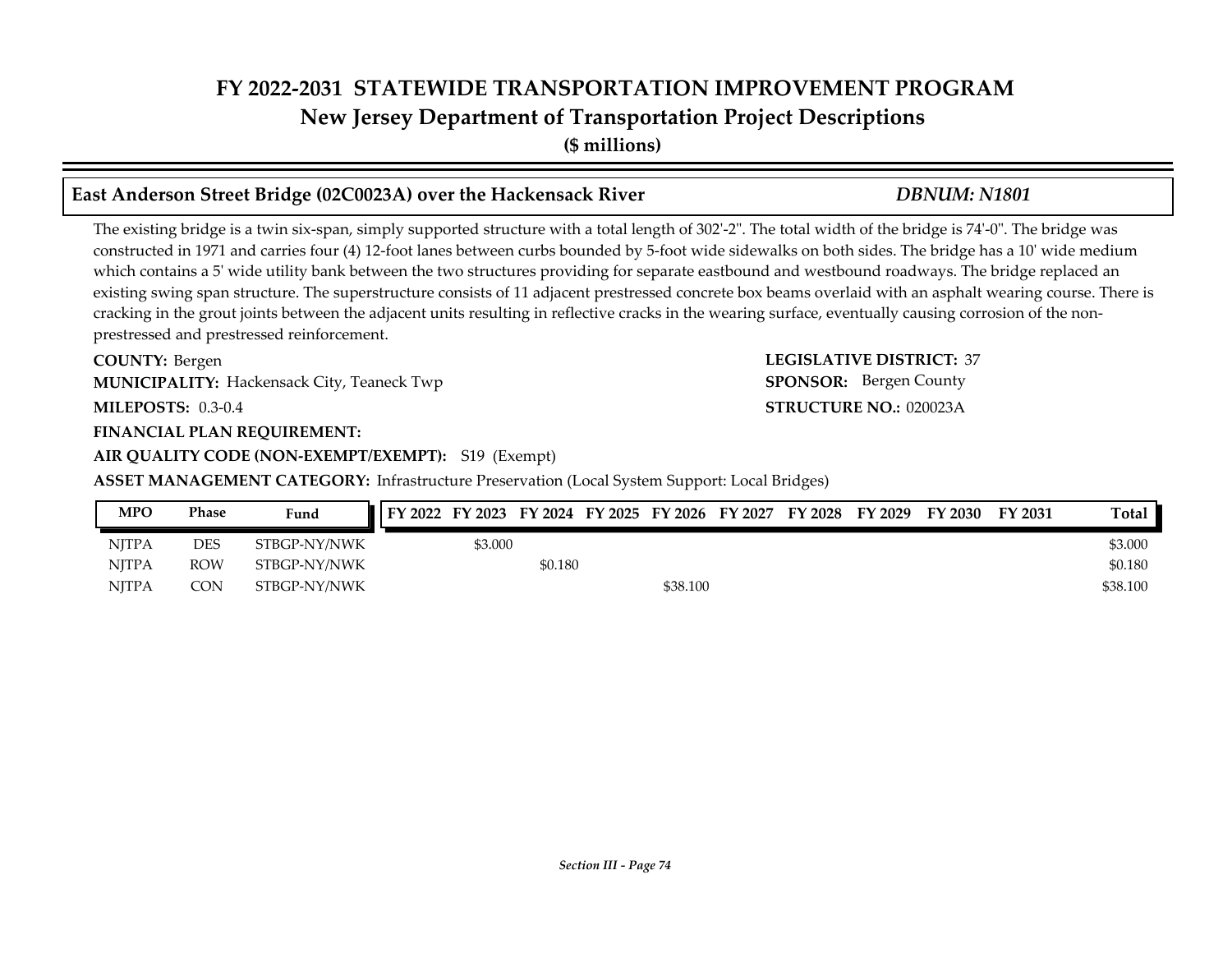### **New Jersey Department of Transportation Project Descriptions**

**(\$ millions)**

### **COUNTY:** Cape May **COUNTY:** Cape May **COUNTY:** 2 **MILEPOSTS: STRUCTURE NO.:** 0.00 - 1.35 **FINANCIAL PLAN REQUIREMENT: AIR QUALITY CODE (NON-EXEMPT/EXEMPT): COUNTY: Cape May MUNICIPALITY:** Dennis Twp **SPONSOR: STRUCTURE NO.: N/A ASSET MANAGEMENT CATEGORY:** Infrastructure Preservation (Local System Support: Local Roadway Improvements) Mill (5") and pave (base course and surface course), upgrade of existing guide rail, minor drainage improvements, centerline rumblestrips, centerline and edge line RPMs, enhanced lane markings, traffic calming approaching Route 47, and possibly high friction surface treatment **East Mill Creek Road (CR 670/US 347), Phase I** *DBNUM: S2106 / UPC: 213170* **SPONSOR:** Cape May County **MPO Phase Fund FY 2022 FY 2023 FY 2024 FY 2025 FY 2026 FY 2027 FY 2028 FY 2029 FY 2030 FY 2031 Total**

| MFU   | rnase | Fund            | TEY 2022<br>2023<br>2024.<br><b>LV</b><br>2025<br>.<br><b>2026</b><br>. .<br>2027<br>. .<br>2028<br><b>HY</b><br>-2029<br>- -<br>2030<br>.<br>-2031 | l otal  |
|-------|-------|-----------------|-----------------------------------------------------------------------------------------------------------------------------------------------------|---------|
| SITPC | CON   | <b>TBGP-L5K</b> | \$1.000                                                                                                                                             | \$1.000 |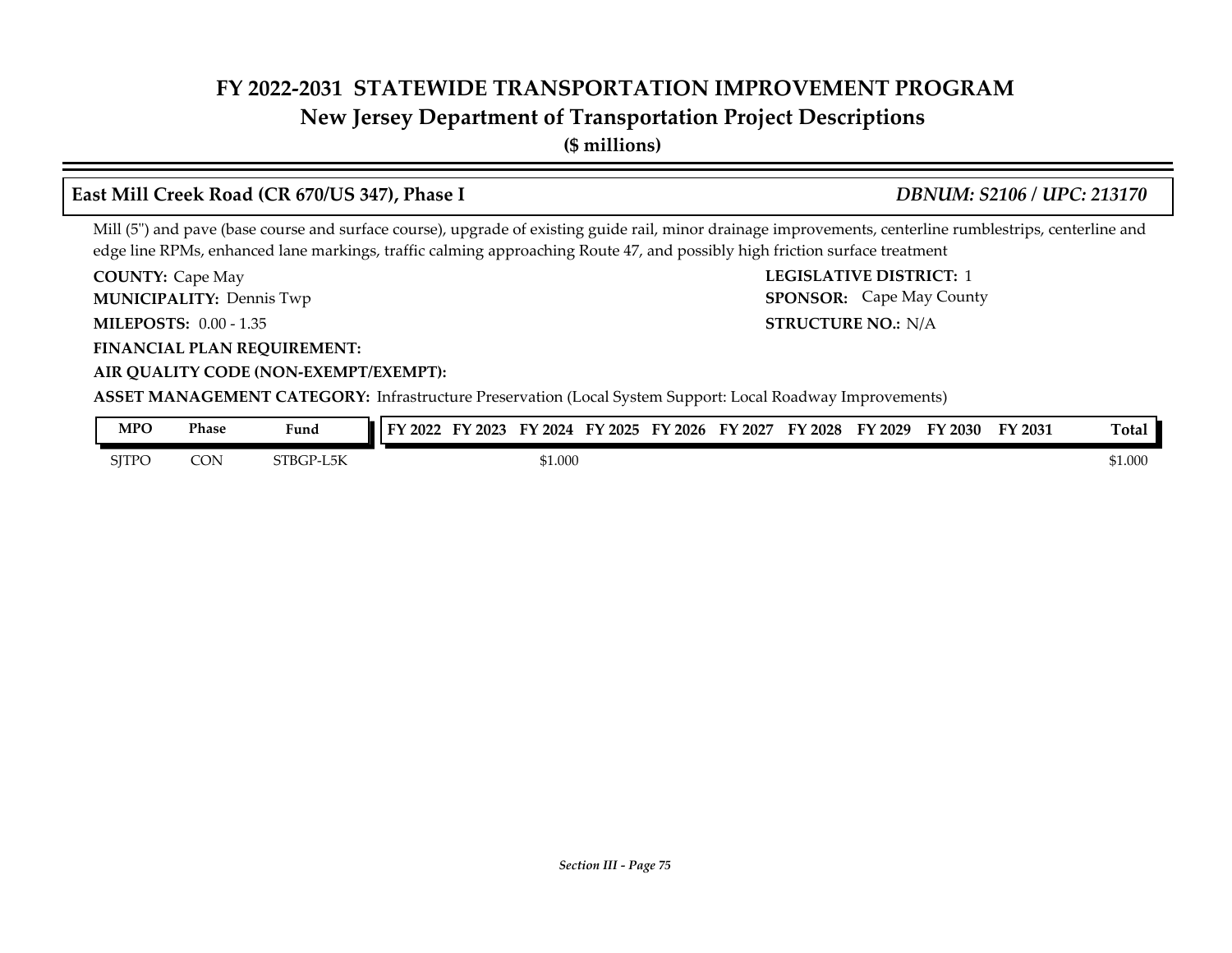### **New Jersey Department of Transportation Project Descriptions**

**(\$ millions)**

### **COUNTY:** Cape May **COUNTY:** Cape May **COUNTY:** 2 **MILEPOSTS: STRUCTURE NO.:** 1.35 - 2.70 **FINANCIAL PLAN REQUIREMENT: AIR QUALITY CODE (NON-EXEMPT/EXEMPT): COUNTY: Cape May MUNICIPALITY:** Dennis Twp **SPONSOR: STRUCTURE NO.: N/A ASSET MANAGEMENT CATEGORY:** Infrastructure Preservation (Local System Support: Local Roadway Improvements) Mill (5") and pave (base course and surface course), upgrade of existing guide rail, minor drainage improvements, centerline rumblestrips, centerline and edge line RPMs, enhanced lane markings, traffic calming approaching Route 47, and possibly high friction surface treatment. **East Mill Creek Road (CR 670/US 347), Phase II** *DBNUM: S2107 / UPC: 213180* **SPONSOR:** Cape May County **MPO Phase Fund FY 2022 FY 2023 FY 2024 FY 2025 FY 2026 FY 2027 FY 2028 FY 2029 FY 2030 FY 2031 Total**

| <b>NIT U</b> | r nase | runa      | $\blacksquare$ I F I 2022<br>2023 - | FIZUZ <del>I</del> FIZUZO | FI 2020<br>F I 2027 | II ZUZO | F I 2029 | .<br>2030 L | FI 2031 | ı otal  |
|--------------|--------|-----------|-------------------------------------|---------------------------|---------------------|---------|----------|-------------|---------|---------|
| SITPO        | CON    | STBGP-L5K |                                     | \$1.500                   |                     |         |          |             |         | \$1.500 |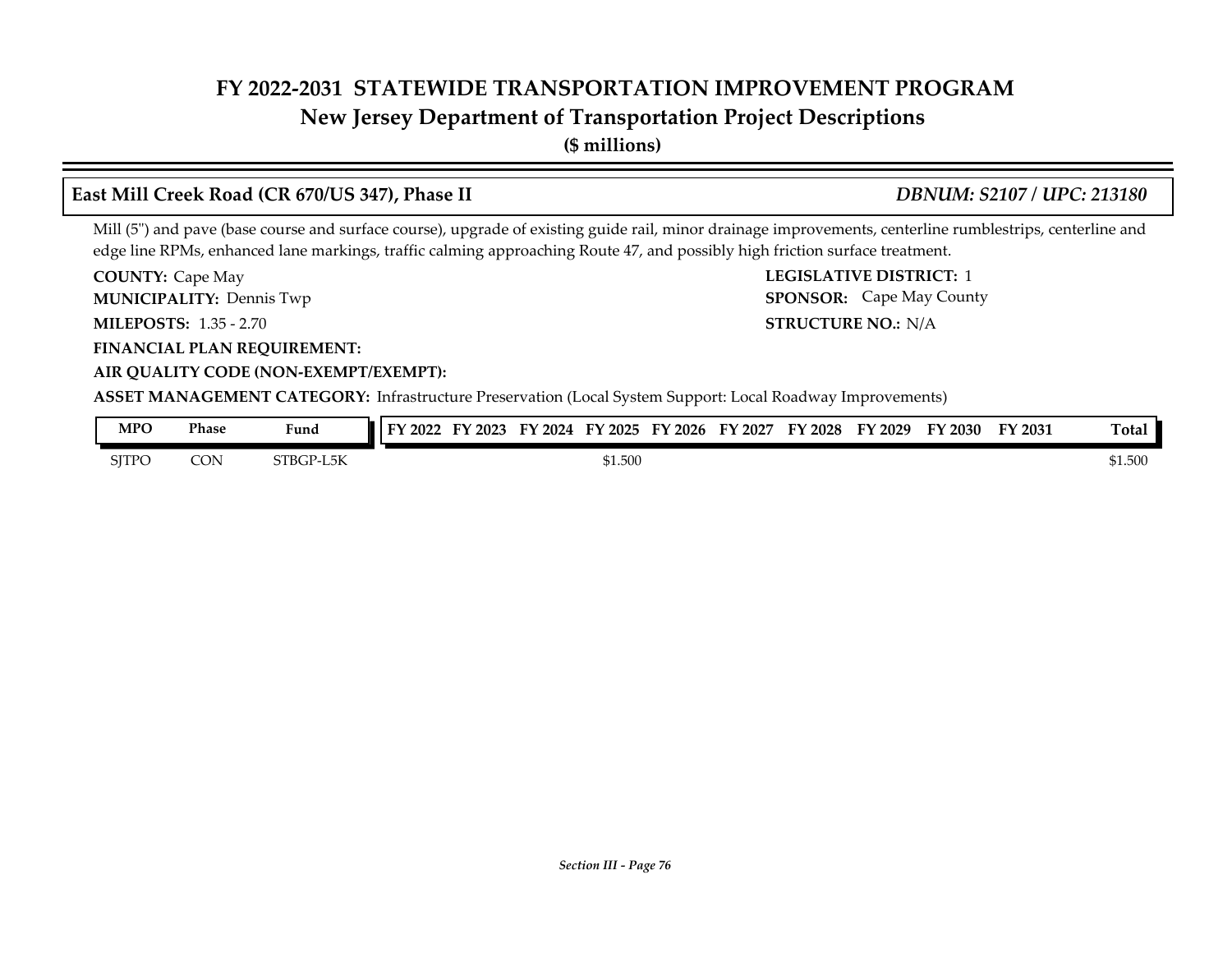### **FY 2022-2031 STATEWIDE TRANSPORTATION IMPROVEMENT PROGRAM New Jersey Department of Transportation Project Descriptions**

**(\$ millions)**

### **Electrical Facilities** *DBNUM: X241*

**STRUCTURE NO.: N/A** 

SPONSOR: NJDOT

This program provides funding for purchasing materials, and for replacement, repair, preservation, and installation of electrical facilities along the state highway system. Included in this program are; highway lighting, sign lighting, cathodic protection for bridges, road weather information systems, and traffic counting/monitoring sites.

**COUNTY: LEGISLATIVE DISTRICT:** Various **COUNTY: Various** 

**MUNICIPALITY:** Various **SPONSOR:** 

**MILEPOSTS: STRUCTURE NO.:** N/A

**FINANCIAL PLAN REQUIREMENT:**

### **AIR QUALITY CODE (NON-EXEMPT/EXEMPT):** NRS S18 S18 (Exempt)

**ASSET MANAGEMENT CATEGORY:** Infrastructure Preservation (Road Assets: Highway Capital Maintenance)

| MPO       | <b>Phase</b> | Fund              | 2022<br>гν                                  | 2023<br>н,   | FV<br>2024 | Еν<br>12025 | $\degree$ 2026 | EY<br>2027 | $\mathbf{L}$<br>2028 | FV<br>2029 | ГV<br>$\sqrt{2030}$ | FY 2031 | —<br>otal: |
|-----------|--------------|-------------------|---------------------------------------------|--------------|------------|-------------|----------------|------------|----------------------|------------|---------------------|---------|------------|
| Statewide | ∽∟           | 70 A.D.P<br>SIAIE | つつら<br>₼╭<br>--<br>$\cup$ . $\cup$ . $\cup$ | 270<br>56.37 | \$5.000    | \$6.00C     | \$6.000        | \$6.000    | \$6.000              | \$6.000    | \$6.000             | \$6.000 | \$59.604   |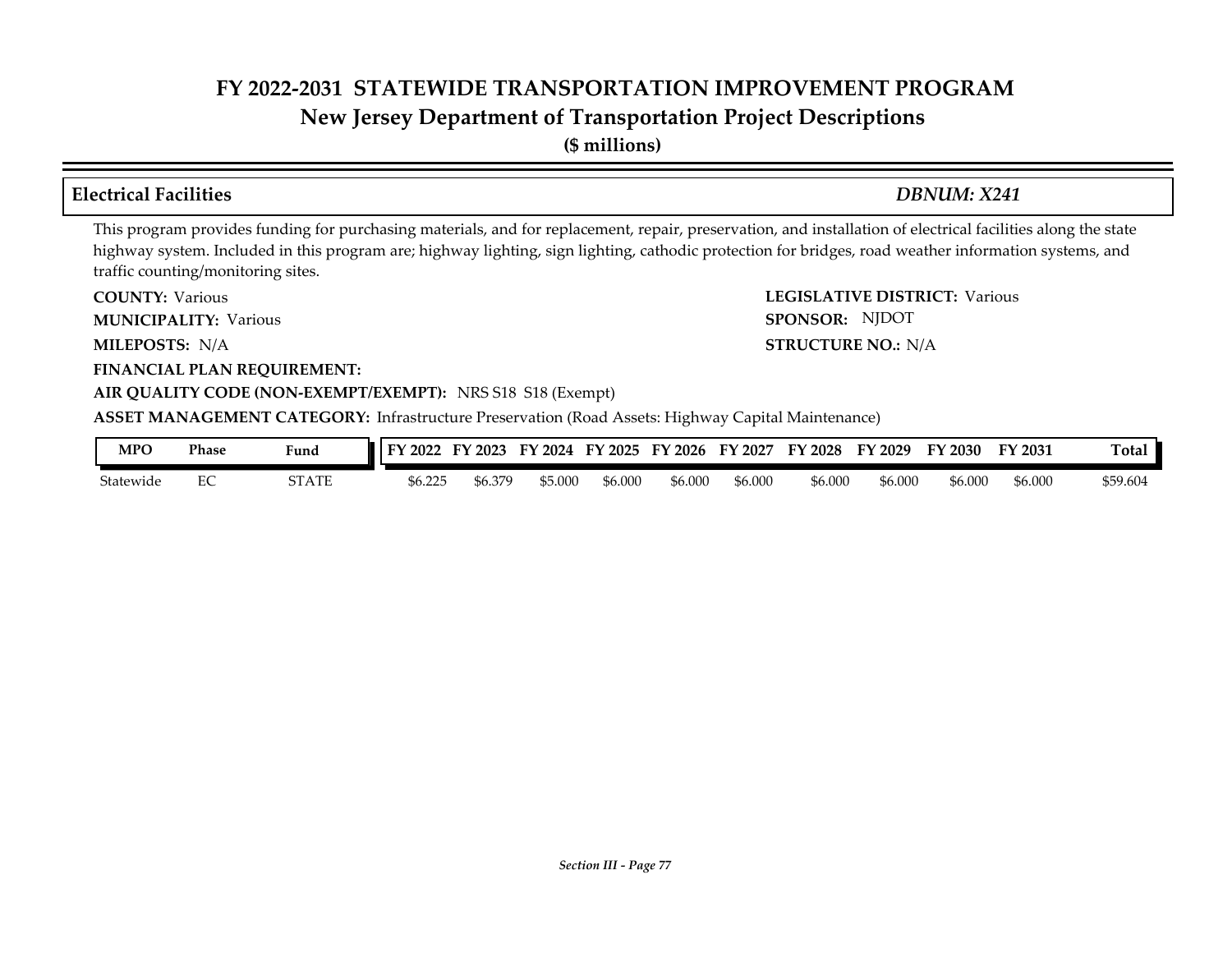**New Jersey Department of Transportation Project Descriptions**

**(\$ millions)**

### **Electrical Load Center Replacement, Statewide** *DBNUM: 04324 / UPC: 043240*

SPONSOR: NJDOT

This program provide provides funding for the betterment of existing highway lighting facilities when those facilities do not comply with current electrical codes and/or replacement equipment is not available. Due to high traffic volumes, maintenance of these existing facilities is hazardous to NJDOT personnel. The use of high-mast lighting will be investigated. ROW acquisition may be required.

**COUNTY: LEGISLATIVE DISTRICT:** Various **COUNTY: Various** 

**MUNICIPALITY:** Various **SPONSOR:** 

**MILEPOSTS: STRUCTURE NO.:** N/A MILEPOSTS: N/A

**FINANCIAL PLAN REQUIREMENT:**

### **AIR QUALITY CODE (NON-EXEMPT/EXEMPT):** NRS S18 S18 (Exempt)

**ASSET MANAGEMENT CATEGORY:** Infrastructure Preservation (Road Assets: Highway Capital Maintenance)

| MPO       | Phase | Fund  | 2022<br>EV. | --<br>$'$ 2023 | 2024<br>FY | FY 2025 | $^{\prime}$ 2026<br>FY | FY 2027 | FY 2028 | FY 2029 | FY 2030 | FY 2031 | otal     |
|-----------|-------|-------|-------------|----------------|------------|---------|------------------------|---------|---------|---------|---------|---------|----------|
| Statewide | ERC   | STATE | \$4.998     | \$5.122        | \$5.000    | \$5.000 | \$5.000                | \$5.000 | \$5.000 | \$5.000 | 55.000  | \$5.000 | \$50.120 |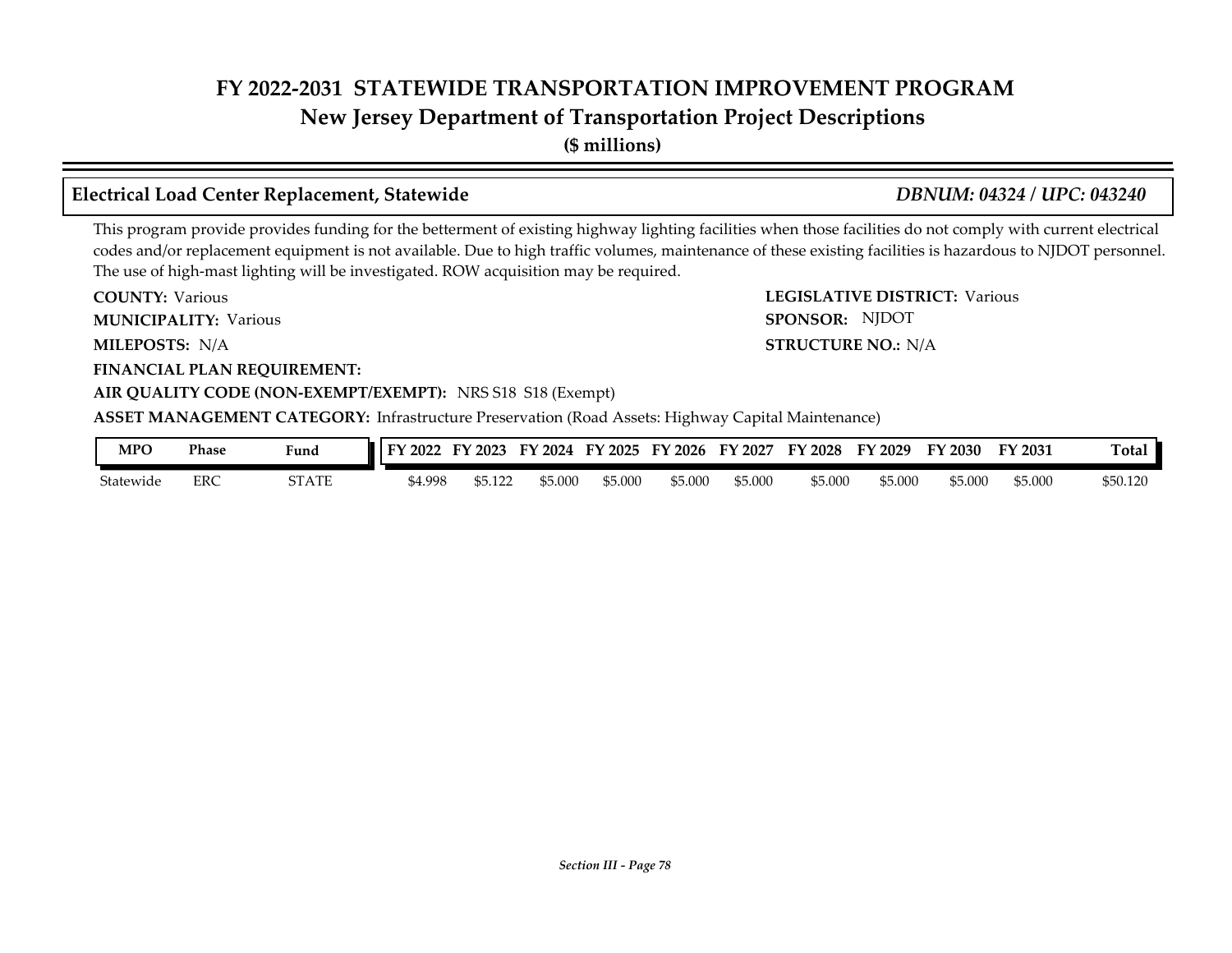### **New Jersey Department of Transportation Project Descriptions**

**(\$ millions)**

### **Emergency Management and Transportation Security Support** *DBNUM: 17360 / UPC: 173600*

SPONSOR: NJDOT

This program provides funding for materials and equipment to support the Department's emergency management and transportation security plans and activities. These include resources for continuity of operations, preparedness, response, recovery and mitigation actions.

**COUNTY: LEGISLATIVE DISTRICT:** Various **COUNTY: Various** 

**MUNICIPALITY:** Various **SPONSOR:** 

**MILEPOSTS: STRUCTURE NO.:** N/A MILEPOSTS: N/A

**FINANCIAL PLAN REQUIREMENT:**

**AIR QUALITY CODE (NON-EXEMPT/EXEMPT):** X13 NA S12 (Exempt)

### **ASSET MANAGEMENT CATEGORY:** Safety (Capital Program Delivery: Transportation Security)

| MPO       | Phase      | Fund  | FY 2022 | $\frac{1}{2023}$<br>HY | FY 2024 | FY 2025 | FY 2026 | FY 2027 | <b>FY 2028</b> | FY 2029 | FY 2030 | FY 2031 | Ē<br>l otal |
|-----------|------------|-------|---------|------------------------|---------|---------|---------|---------|----------------|---------|---------|---------|-------------|
| Statewide | <b>ERC</b> | STATE | \$1.500 | 51.500                 | \$1.000 | 61.500  | \$1.500 | \$1.500 | \$1.500        | \$1.500 | \$1.500 | \$1.500 | \$14.500    |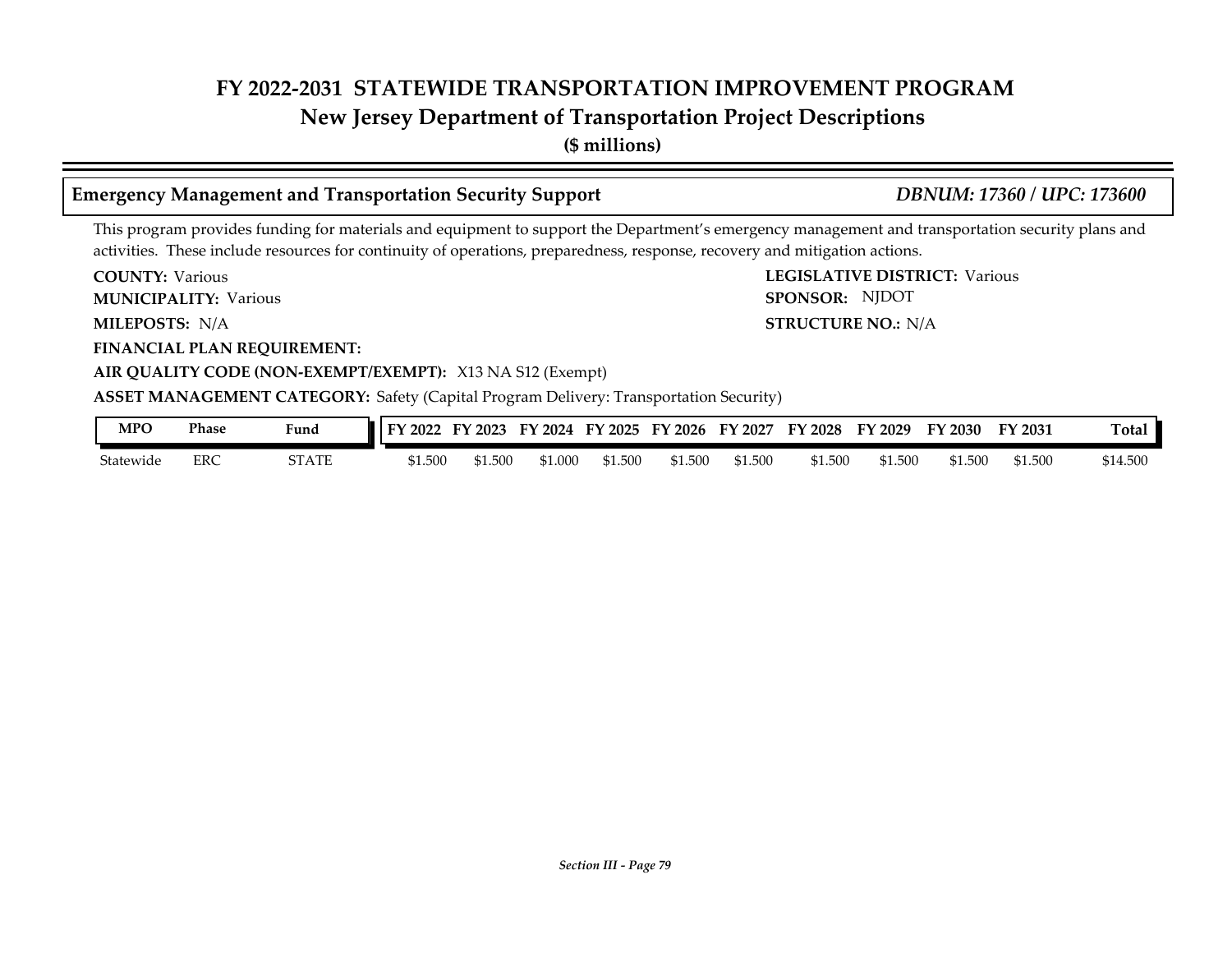**New Jersey Department of Transportation Project Descriptions**

**(\$ millions)**

### **Environmental Investigations** *DBNUM: X75 / UPC: 800030*

This program provides funding for environmental assessment work-products produced on a quick-response basis through specialized task-order consultant agreements, in such areas as; ecology, hazardous waste investigations, cultural resource investigations, National Environmental Policy Act and Section 4(f) documentation. Funding is also provided for environmental permit fees, laboratory fees, and other environmental consultant agreements that require 100% state funding. This general program will also provide for cleanup of gasoline discharge from underground storage tanks.

**COUNTY: LEGISLATIVE DISTRICT:** Various **MILEPOSTS: STRUCTURE NO.:** N/A **FINANCIAL PLAN REQUIREMENT: AIR QUALITY CODE (NON-EXEMPT/EXEMPT):** X1 O1 O1 (Exempt) **COUNTY: Various MUNICIPALITY:** Various **SPONSOR:** MILEPOSTS: N/A **ASSET MANAGEMENT CATEGORY:** Infrastructure Preservation (Capital Program Delivery: Planning Studies) SPONSOR: NJDOT

| MPO       | Phase | Fund  | FY 2022 | $'$ 2023<br>FУ. | FY 2024 | FY 2025 | FY 2026 | FY 2027 | FY 2028 | FY 2029 | FY 2030 | FY 2031 | <b>Total</b> |
|-----------|-------|-------|---------|-----------------|---------|---------|---------|---------|---------|---------|---------|---------|--------------|
| Statewide | ∽     | STATE | \$7.500 | \$7.500         | \$5.000 | \$7.500 | \$7.500 | \$7.500 | \$7.500 | \$7.500 | \$7.500 | \$7.500 | \$72.500     |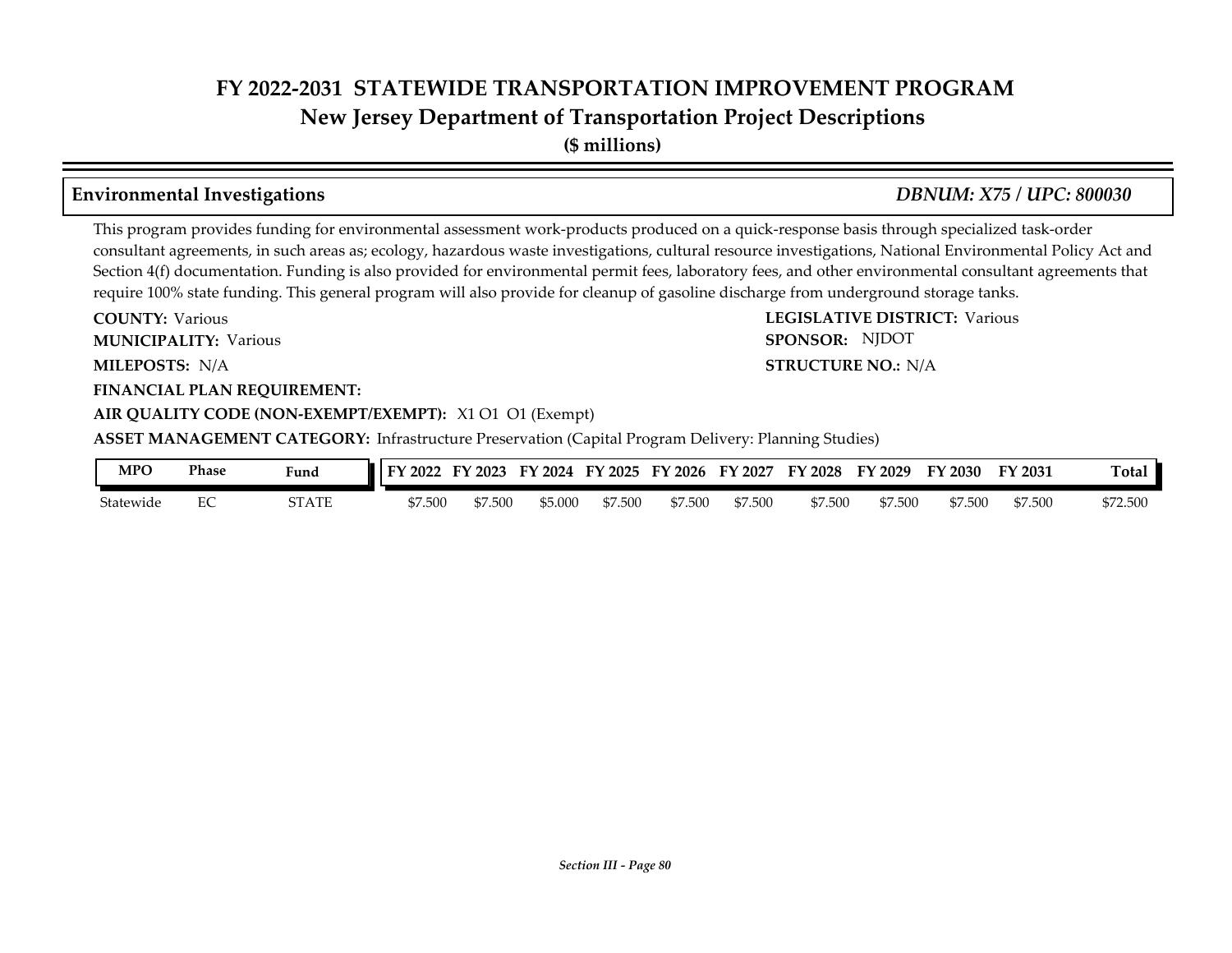### **FY 2022-2031 STATEWIDE TRANSPORTATION IMPROVEMENT PROGRAM New Jersey Department of Transportation Project Descriptions**

**(\$ millions)**

### **Environmental Project Support** *DBNUM: 03309*

This program provides payments for environmental services for the following activities: preparation of regulatory agency permit applications and permit fees; ecological surveys and studies; wetland delineations; wetland mitigation monitoring; wetland mitigation remediation; cultural resources surveys and mitigation; hazardous waste investigations and studies; asbestos surveys and abatement; hydrology/hydraulic investigations and studies; air/noise studies; the US Fish & Wildlife Service liaison agreement; and other environmental work as required. These activities are in support of meeting environmental requirements or commitments, and preventing costly violations.

**MILEPOSTS: STRUCTURE NO.:** N/A **FINANCIAL PLAN REQUIREMENT: AIR QUALITY CODE (NON-EXEMPT/EXEMPT):** X1 O1 O1 (Exempt) **COUNTY: Various MUNICIPALITY:** Various **SPONSOR:** MILEPOSTS: N/A

**COUNTY: LEGISLATIVE DISTRICT:** Various SPONSOR: NJDOT

**ASSET MANAGEMENT CATEGORY:** Infrastructure Preservation (Capital Program Delivery: Project Scoping and Design)

| MPO       | Phase | Fund  | <b>FY</b><br>2022 | 2023    | $\mathbf{F}\mathbf{V}$<br>2024 | FV<br>2025 | FY 2026 | 12027<br>FV | FY<br>2028 | $\cdot$ 2029<br>ГV | FY 2030 | FY 2031 | <b>Total</b> |
|-----------|-------|-------|-------------------|---------|--------------------------------|------------|---------|-------------|------------|--------------------|---------|---------|--------------|
| Statewide | ERC   | STATE | 1.200م            | \$1.200 | \$1.100                        | \$1.000    | 51.000  | 1.000م      | \$1.000    | ,1.000             | \$1.000 | 51.000  | \$10.500     |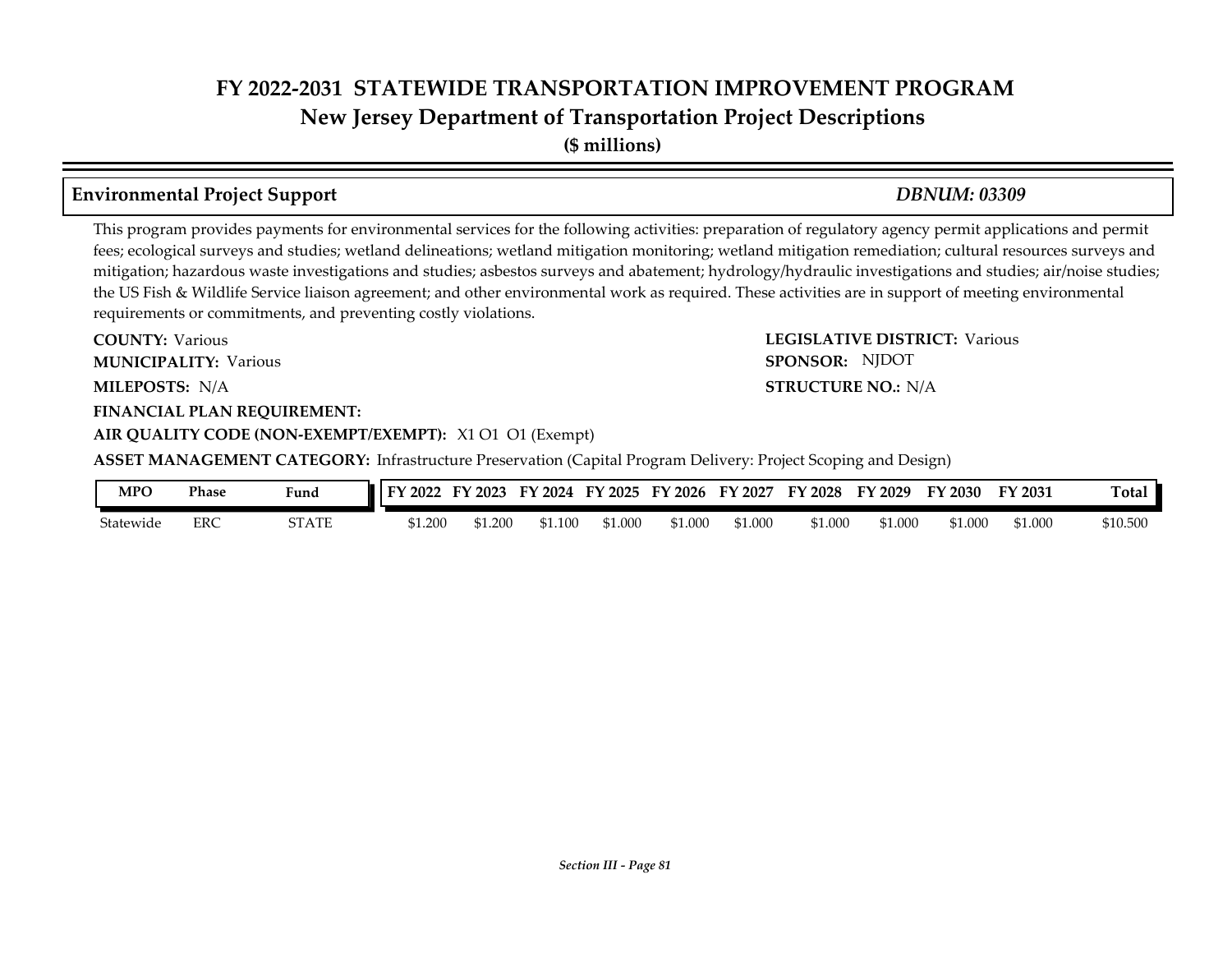# **FY 2022-2031 STATEWIDE TRANSPORTATION IMPROVEMENT PROGRAM New Jersey Department of Transportation Project Descriptions**

**(\$ millions)**

### **Equipment (Vehicles, Construction, Safety)** *DBNUM: X15*

"New Jersey does not meet federal air quality standards, pursuant to the federal Clean Air Act. Air pollution from vehicles and equipment pollute the air through combustion and fuel evaporation. These emissions contribute greatly to air pollution in the State and are the primary cause of air pollution in many urban areas. This program provides funding to reduce New Jersey is carbon footprint by the direct purchase or lease/rental of replacement or new equipment to include, but not limited to the following: construction equipment, snow plow trucks, light duty trucks, passenger vehicles including vans & cars, radios, rollers, concrete mixers, asphalt spreaders, trailer-mounted arrow boards, safety trucks, portable light towers, truck-mounted attenuators, portable message boards, emergency service patrol vehicles, incident management response trucks, vehicle fuel system hardware and software, Highway Advisory Radio System (HARs) trailers for diversion route planning and implementation (and all parts associated with this equipment). This equipment supports capital, safety and maintenance programs.

**COUNTY: Various MUNICIPALITY:** Various **SPONSOR:** 

**FINANCIAL PLAN REQUIREMENT:**

**AIR QUALITY CODE (NON-EXEMPT/EXEMPT):** NRS NA AQ, S6 (Exempt)

**COUNTY: LEGISLATIVE DISTRICT:** Various **MILEPOSTS: STRUCTURE NO.:** N/A **STRUCTURE NO.: N/A** SPONSOR: NJDOT

**ASSET MANAGEMENT CATEGORY:** Operations and Maintenance (Transportation Support Facilities: Facilities and Equipment)

| <b>MPC</b> | Phase | Fund  | ' FY<br>2022      | 2023   | 2024  | EY<br>2025 | FY 2026  | ' 2027<br>- FY | FY<br>2028 | FY 2029  | FV<br>2030 | FY 2031  | Total     |
|------------|-------|-------|-------------------|--------|-------|------------|----------|----------------|------------|----------|------------|----------|-----------|
| Statewide  | ЕC    | STATE | \$22.233<br>22.ZV | 72 784 | 5.000 | \$22.000   | \$22.000 | \$22,000       | \$22,000   | \$22,000 | \$22.000   | \$22.000 | \$204.017 |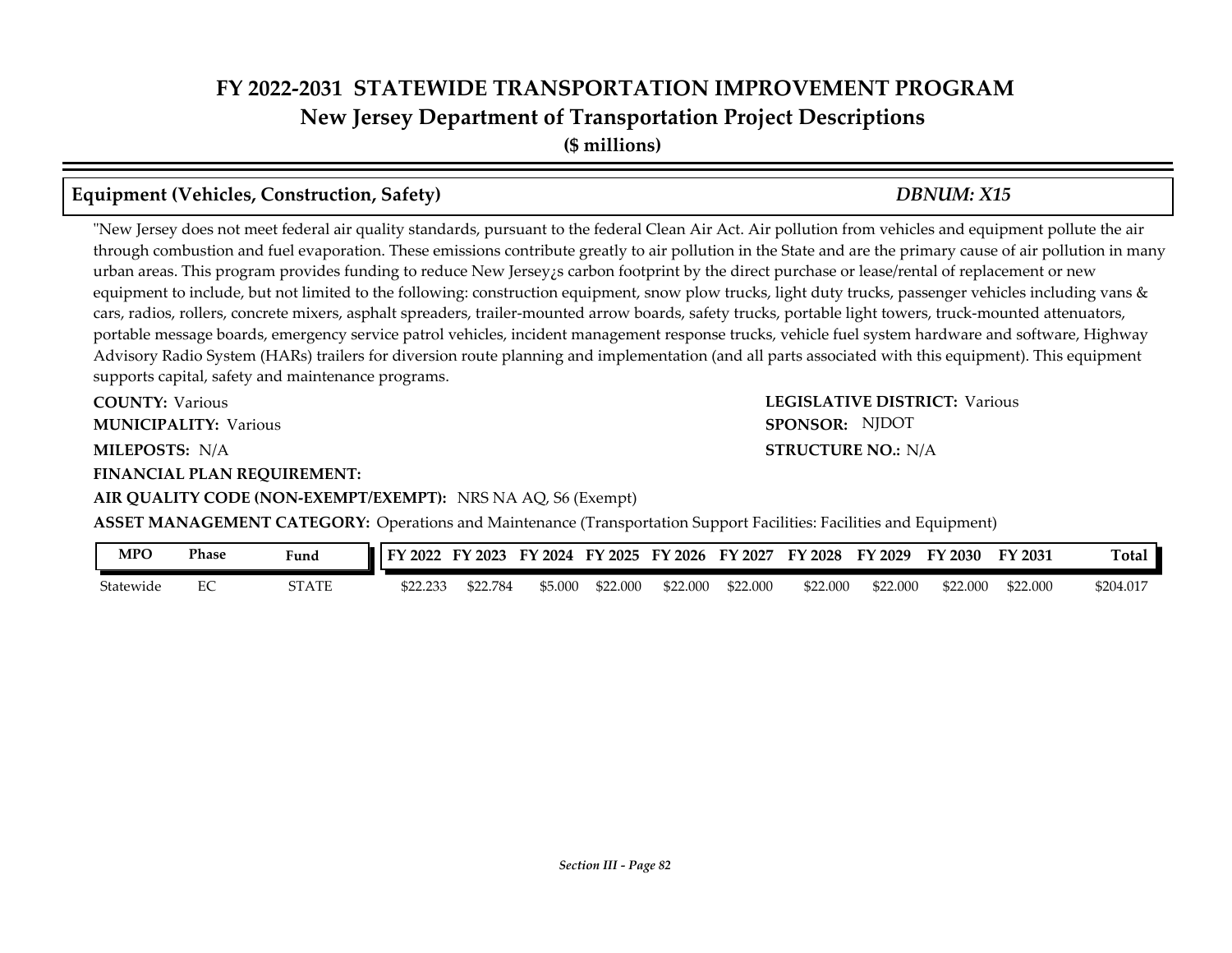**New Jersey Department of Transportation Project Descriptions**

### **Equipment, Snow and Ice Removal** *DBNUM: X15A / UPC: 158080*

A stable funding source to be used solely for the continuous improvement of the State's ability to effectively and efficiently remove snow and ice off of the State owned highways and byways. This program will provide direct purchase or replacement of snow and ice removal equipment. Examples of equipment and or stationary assets to include but not limited to; brine manufacturing units, brine distribution equipment, snow plows, salt spreaders, specialized snow fighting equipment, brine manufacturing and calcium dispenser Capital improvements. Part of the funding will be used to replace aging snow equipment that is beyond its functional or useful life.

**COUNTY: LEGISLATIVE DISTRICT:** Various **MILEPOSTS: STRUCTURE NO.:** N/A **FINANCIAL PLAN REQUIREMENT: AIR QUALITY CODE (NON-EXEMPT/EXEMPT):** NRS NA S2 (Exempt) **COUNTY: Various MUNICIPALITY:** Various **SPONSOR:** MILEPOSTS: N/A

SPONSOR: NJDOT

**ASSET MANAGEMENT CATEGORY:** Operations and Maintenance (Transportation Support Facilities: Facilities and Equipment)

| MPO       | Phase | Fund         | I FY 2022 | FY 2023 | 2024<br>FУ | FY 2025 | FY 2026 | FY 2027 | <b>FY 2028</b> | FY 2029 | FY 2030 | FY 2031 | <b>Total</b> |
|-----------|-------|--------------|-----------|---------|------------|---------|---------|---------|----------------|---------|---------|---------|--------------|
| Statewide | ∽     | <b>STATE</b> | \$7.115   | 7.291   | \$5.000    | \$7.000 | \$7.000 | \$7.000 | \$7.000        | \$7.000 | \$7.000 | \$7.000 | \$68.406     |

# **(\$ millions)**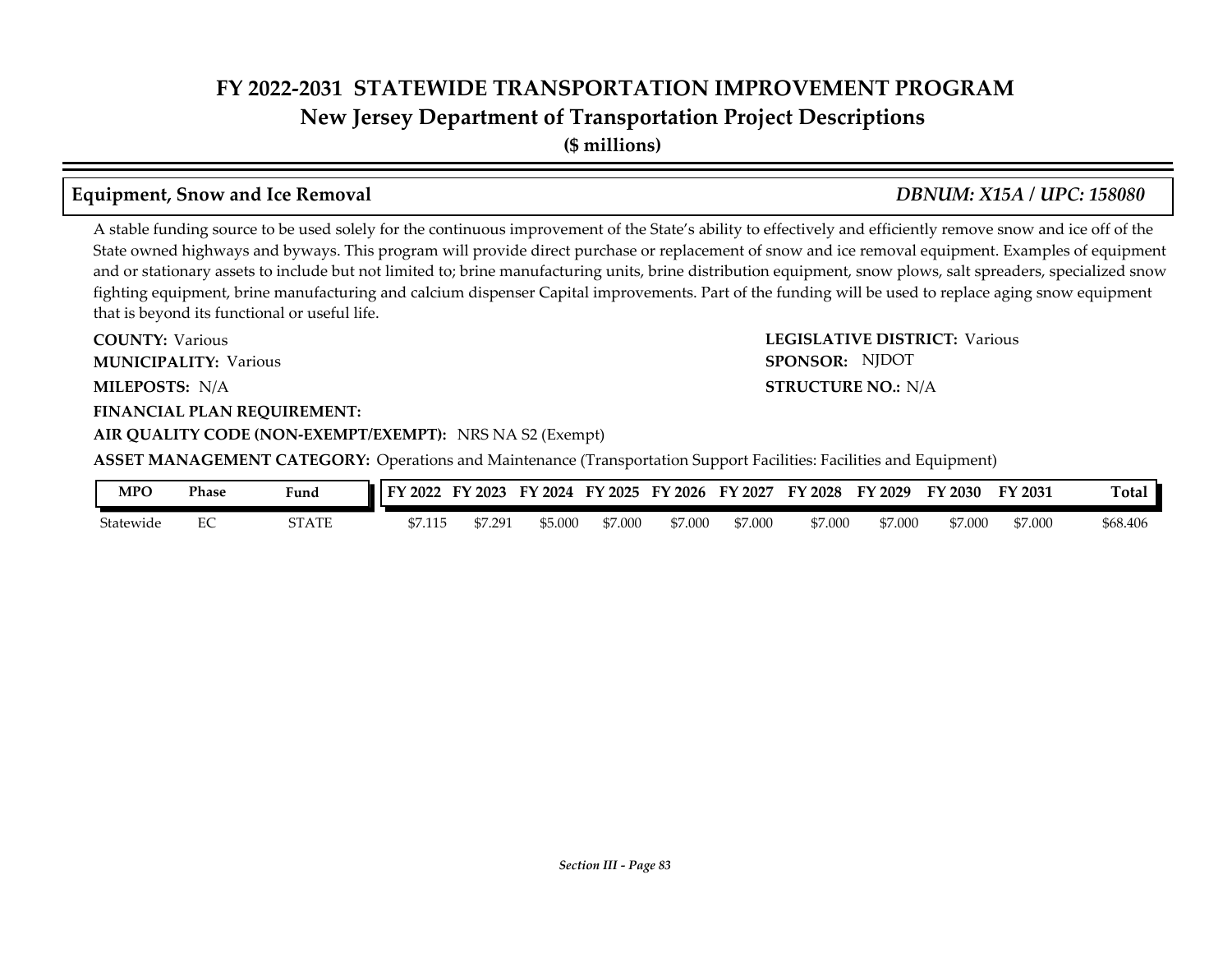## **New Jersey Department of Transportation Project Descriptions**

**(\$ millions)**

| <b>Ferry Program</b>                                                                            |                               | DBNUM: 00377 / UPC: 003770                                                                                                                |
|-------------------------------------------------------------------------------------------------|-------------------------------|-------------------------------------------------------------------------------------------------------------------------------------------|
|                                                                                                 |                               | This program provides federal funding, distributed annually by formula to states, to construct ferry boats and ferry terminal facilities. |
| <b>COUNTY: Various</b><br><b>MUNICIPALITY: Various</b>                                          |                               | <b>LEGISLATIVE DISTRICT: Various</b><br>SPONSOR: NJDOT                                                                                    |
| <b>MILEPOSTS: N/A</b>                                                                           |                               | <b>STRUCTURE NO.: N/A</b>                                                                                                                 |
| <b>FINANCIAL PLAN REQUIREMENT:</b>                                                              |                               |                                                                                                                                           |
| AIR QUALITY CODE (NON-EXEMPT/EXEMPT): NRS NA MT8 (Exempt)                                       |                               |                                                                                                                                           |
| <b>ASSET MANAGEMENT CATEGORY:</b> Mobility and Congestion Relief (Multimodal Programs: Ferries) |                               |                                                                                                                                           |
| <b>MPO</b><br><b>Phase</b><br>Fund                                                              |                               | FY 2022 FY 2023 FY 2024 FY 2025 FY 2026 FY 2027 FY 2028 FY 2029 FY 2030<br>Total<br>FY 2031                                               |
| <b>FBP</b><br>Statewide<br><b>ERC</b>                                                           | \$4.000<br>\$4.000<br>\$4.000 | \$4.000<br>\$4.000<br>\$4.000<br>\$4.000<br>\$40,000<br>\$4.000<br>\$4.000<br>\$4.000                                                     |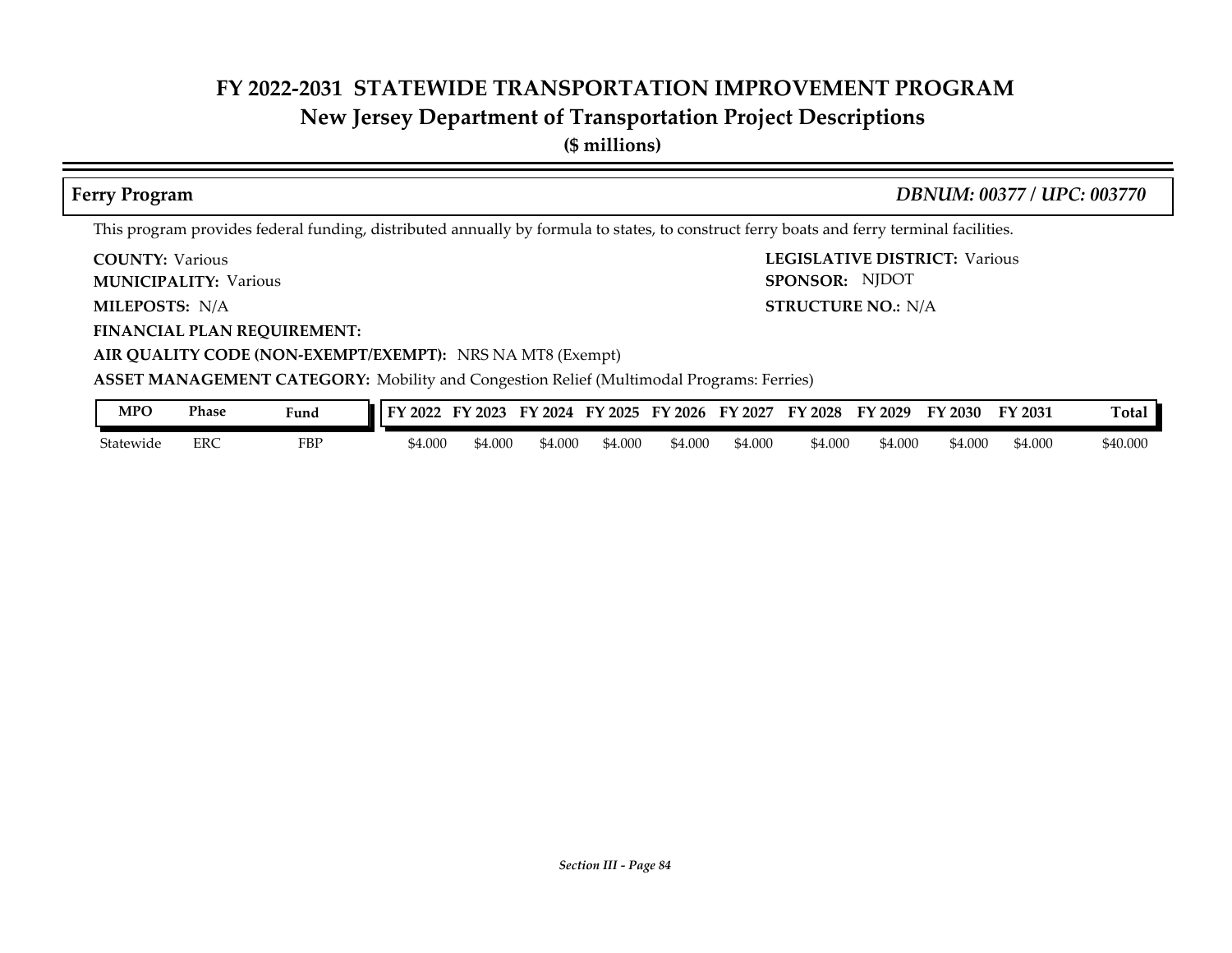**New Jersey Department of Transportation Project Descriptions**

**(\$ millions)**

### **Garden State Parkway Interchange 83 Improvements** *DBNUM: N1405*

Garden State Parkway Interchange 83 Improvements will address the missing interchange movement from the GSP southbound at Interchange 83. It proposes construction of an exit ramp that begins south of the Interchange 83 toll plaza and terminates at a signalized "T" intersection at CR571. In order to accommodate the additional traffic and to improve the operations of the intersection of US 9 and CR 571, improvements to the intersection are proposed. CR 571 will be widened east of the intersection to provide two through lanes in each direction and opposing dual left turn lanes. West of the interestion, CR 571 will be restriped to provide the same lane configuration requiring minor roadway widening.

**COUNTY:** Ocean **LEGISLATIVE DISTRICT:** 10 **MILEPOSTS:** CR 571: 6.05-6.10 & GSP: 84.40-84.80 **STRUCTURE NO.: STRUCTURE NO.: FINANCIAL PLAN REQUIREMENT: AIR QUALITY CODE (NON-EXEMPT/EXEMPT):** 2030M (Exempt) **COUNTY: Ocean MUNICIPALITY:** Toms River Twp **SPONSOR:** 

**ASSET MANAGEMENT CATEGORY:** Infrastructure Preservation (Local System Support: Local Roadway Improvements)

| <b>MPO</b>   | Phase      | Fund         | FY 2022 FY 2023 FY 2024 FY 2025 FY 2026 FY 2027 FY 2028 FY 2029 FY 2030 |         |         |  |  | FY 2031 | Total.  |
|--------------|------------|--------------|-------------------------------------------------------------------------|---------|---------|--|--|---------|---------|
| <b>NITPA</b> | DES        | STBGP-NY/NWK | \$1.500                                                                 |         |         |  |  |         | \$1.500 |
| <b>NITPA</b> | <b>ROW</b> | STBGP-NY/NWK |                                                                         | \$0.800 |         |  |  |         | \$0.800 |
| <b>NITPA</b> | CON        | STBGP-NY/NWK |                                                                         |         | \$5.900 |  |  |         | \$5.900 |

SPONSOR: Ocean County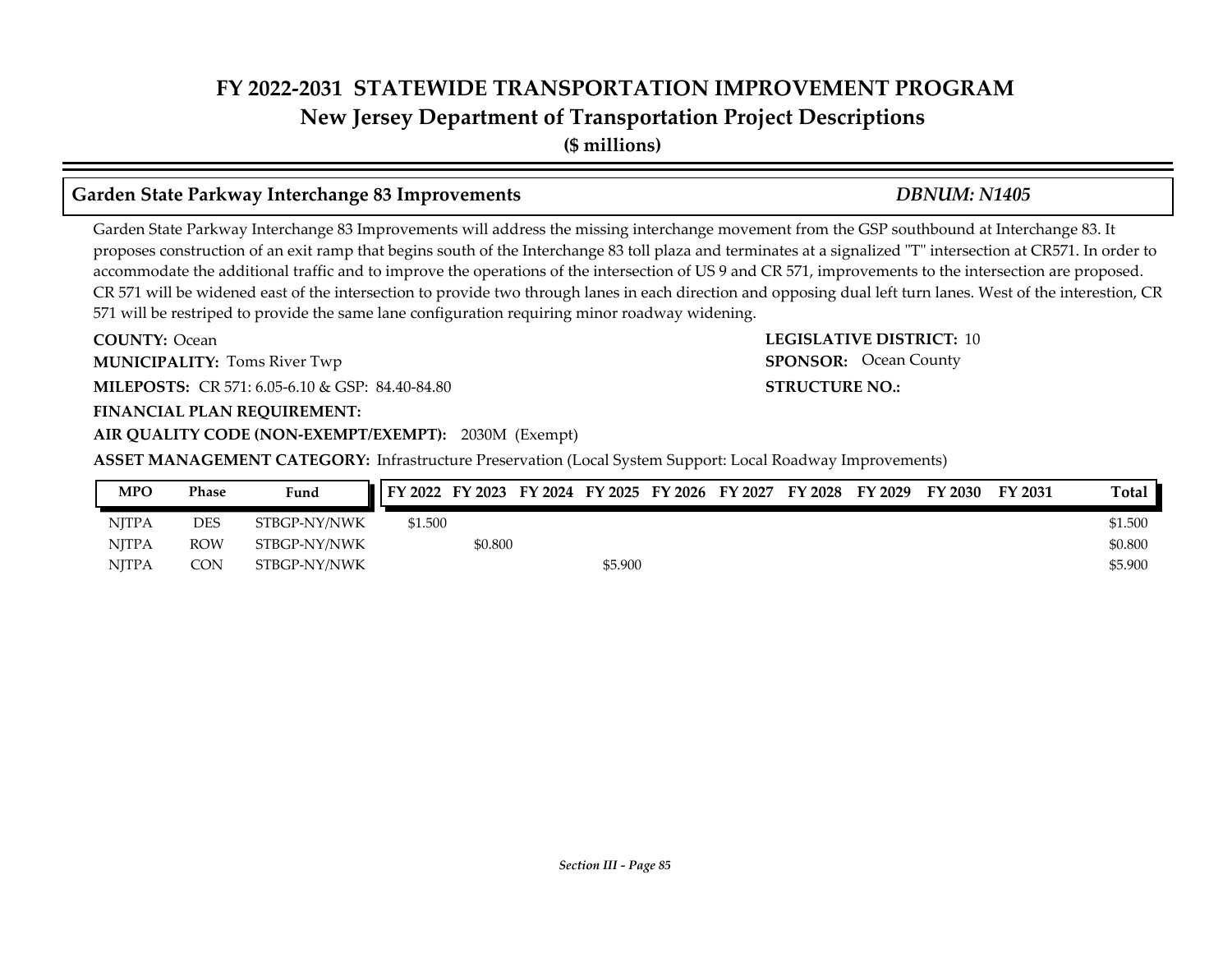**New Jersey Department of Transportation Project Descriptions**

**(\$ millions)**

### **Gloucester County Bus Purchase** *DBNUM: D9807 / UPC: 950795*

 In the DVRPC region, a combination of fixed route, subscription, and demand responsive transit services are provided in Gloucester County by the Gloucester Division of Transportation Services (DTS). All are independent community transportation services meeting a variety of needs of their residents. Trip purposes served by these community transit providers include employment, non-emergency medical, nutrition, personal business, and shopping trips. This project provides funds for purchasing new capital equipment, usually lift-equipped vehicles.

**COUNTY: LEGISLATIVE DISTRICT:** Various **MILEPOSTS: STRUCTURE NO.:** N/A **FINANCIAL PLAN REQUIREMENT: AIR QUALITY CODE (NON-EXEMPT/EXEMPT):** M10 (Exempt) **COUNTY: Gloucester MUNICIPALITY:** Various **SPONSOR:** MILEPOSTS: N/A **ASSET MANAGEMENT CATEGORY:** Infrastructure Preservation (Local System Support: Local System Support) SPONSOR: Gloucester County

| MPO          | Phase | Fund | 2022              | 2023 | 2024<br>र∵∙   | $\cdot$ 2025 | FY 2026 | ЕV<br>2027 | −<br>$^{\prime}$ 2028<br>$\cdots$ | FY 2029 | FY 2030 | <sup>T</sup> Y 2031 | <b>Total</b> |
|--------------|-------|------|-------------------|------|---------------|--------------|---------|------------|-----------------------------------|---------|---------|---------------------|--------------|
| <b>DVRPC</b> | CON   | CMAC | \$0.179<br>ψυ. 17 |      | 60.162<br>ሓ љ |              | \$0.162 |            | 60.162<br>¢Λ                      |         | \$0.162 |                     | \$0.827      |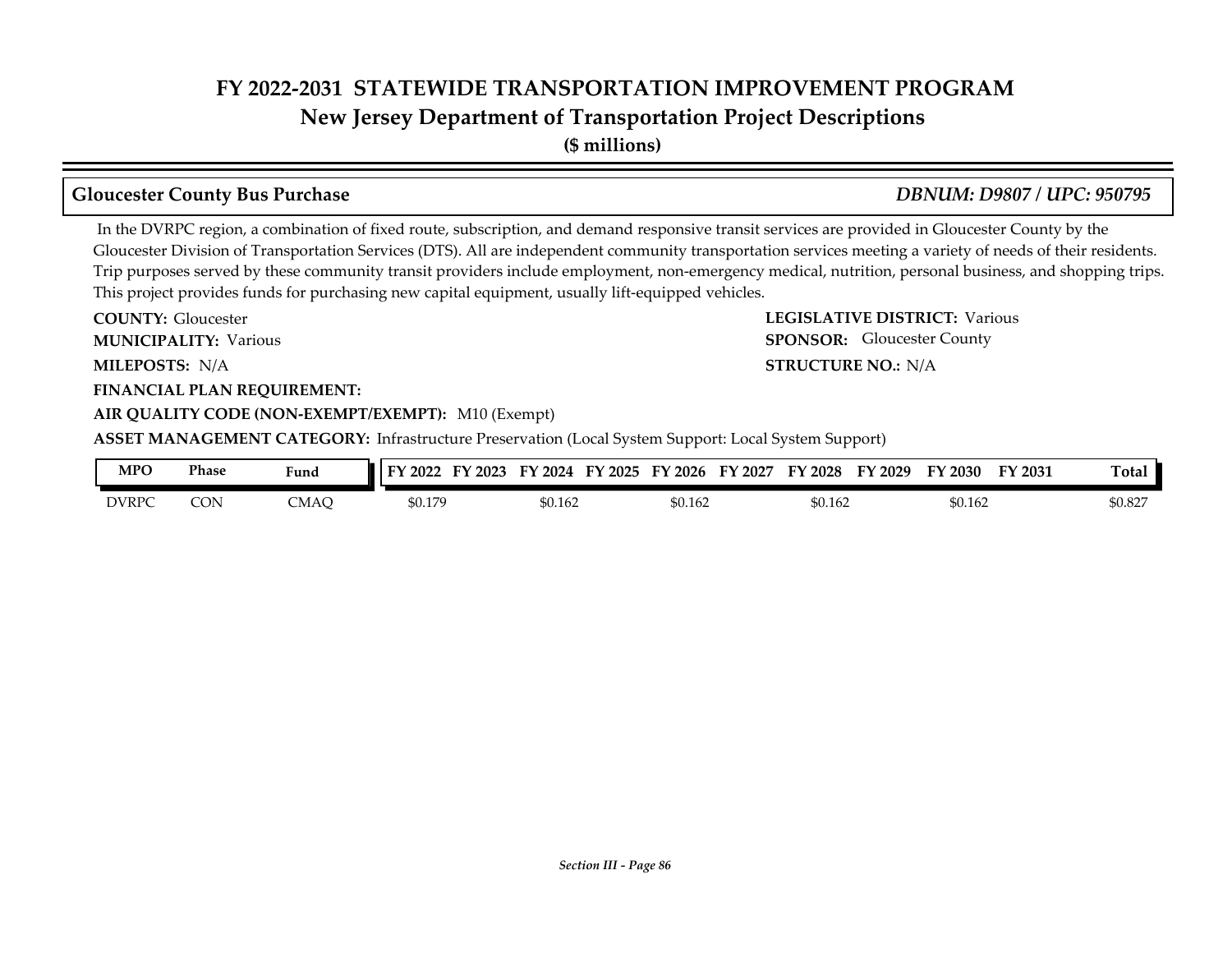### **New Jersey Department of Transportation Project Descriptions**

**(\$ millions)**

### **Gloucester County Roadway Safety Improvements** *DBNUM: D0401 / UPC: 048000*

SPONSOR: Gloucester County

This program will provide for the installation of improved safety items including reflective pavement markings (including both striping and raised reflective markers), reflective object markers, reflective roadway delineators, guide rail, and other treatments that improve the overall safety and visibility of various roadways in the county.

**COUNTY: LEGISLATIVE DISTRICT:** Various **COUNTY: Gloucester** 

**MUNICIPALITY:** Various **SPONSOR:** 

**MILEPOSTS: STRUCTURE NO.:** N/A MILEPOSTS: N/A

**FINANCIAL PLAN REQUIREMENT:**

### **AIR QUALITY CODE (NON-EXEMPT/EXEMPT):** S11 (Exempt)

**ASSET MANAGEMENT CATEGORY:** Safety (Local System Support: Local Safety Improvements)

| <b>MPO</b>   | Phase   | Fund                          | 2022 | --<br>2023 | 2024<br>'N. | тv<br>2025 | $\cdot$ 2026<br>ЕV | 2027<br>FY | ПV<br>2028 | ТV<br>2029 | FY 2030 | <b>FY 2031</b> | m<br>『otal       |
|--------------|---------|-------------------------------|------|------------|-------------|------------|--------------------|------------|------------|------------|---------|----------------|------------------|
| <b>DVRPC</b> | пc<br>◡ | $PHIL_1$<br>STRCP.<br>21 DU 1 |      | \$1.000    |             | ,1.000     |                    | \$1.000    |            | \$1.000    |         | \$1.000        | ታፎ ሰሰሰ<br>PO OUU |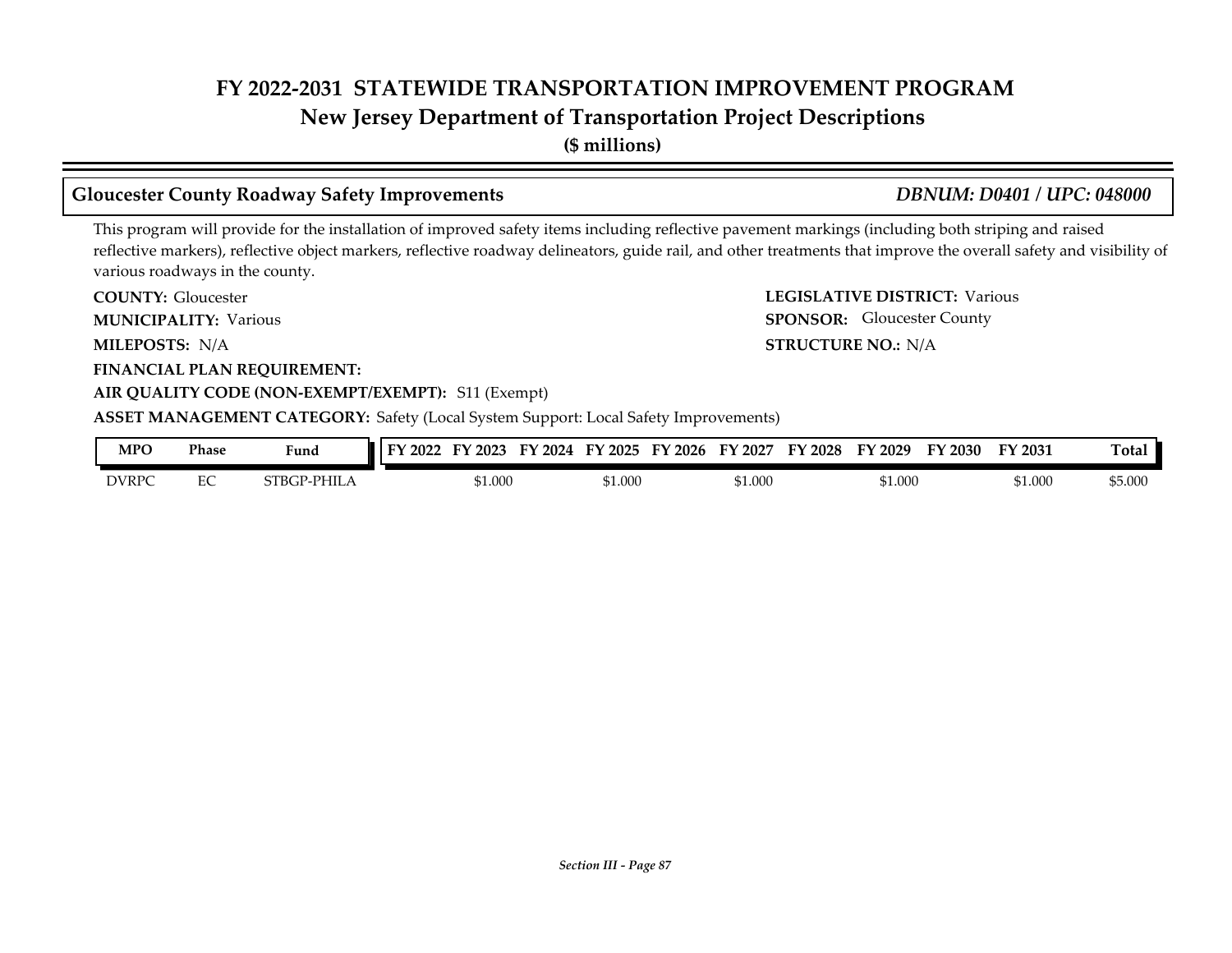### **New Jersey Department of Transportation Project Descriptions**

**(\$ millions)**

### **Griffith Street/Grant Street (CR 657)** *DBNUM: S1903 / UPC: 193380*

Mill and pave, sub-base repair, replace broken curb, striping, RPM's, guide rail upgrades, signage upgrades, drainage upgrades. County Road #657 is a major east-west road in Salem City and is heavily used by both residents and travelers. The road is in need of resurfacing

**COUNTY: LEGISLATIVE DISTRICT:** 3 COUNTY: Salem

**MUNICIPALITY:** Salem City **SPONSOR:** 

**MILEPOSTS: STRUCTURE NO.:** 0.00-1.22

**FINANCIAL PLAN REQUIREMENT:**

STRUCTURE NO.: N/A SPONSOR: Salem County

### **AIR QUALITY CODE (NON-EXEMPT/EXEMPT):** S10 (Exempt)

**ASSET MANAGEMENT CATEGORY:** Infrastructure Preservation (Local System Support: Local Roadway Improvements)

| MPO          | Phase      | Fund          | FY 2022 | FY 2023 | FY 2024 | FY 2025 | FY 2026 | FY 2027 | FY 2028 | FY 2029 | FY 2030 | FY 2031 | <b>Total</b> |
|--------------|------------|---------------|---------|---------|---------|---------|---------|---------|---------|---------|---------|---------|--------------|
| <b>SJTPO</b> | <b>DES</b> | 3TBGP-B5K200K | \$0.100 |         |         |         |         |         |         |         |         |         | \$0.100      |
| <b>SITPO</b> | CON        | STBGP-B5K200K |         |         | \$0.750 |         |         |         |         |         |         |         | \$0.750      |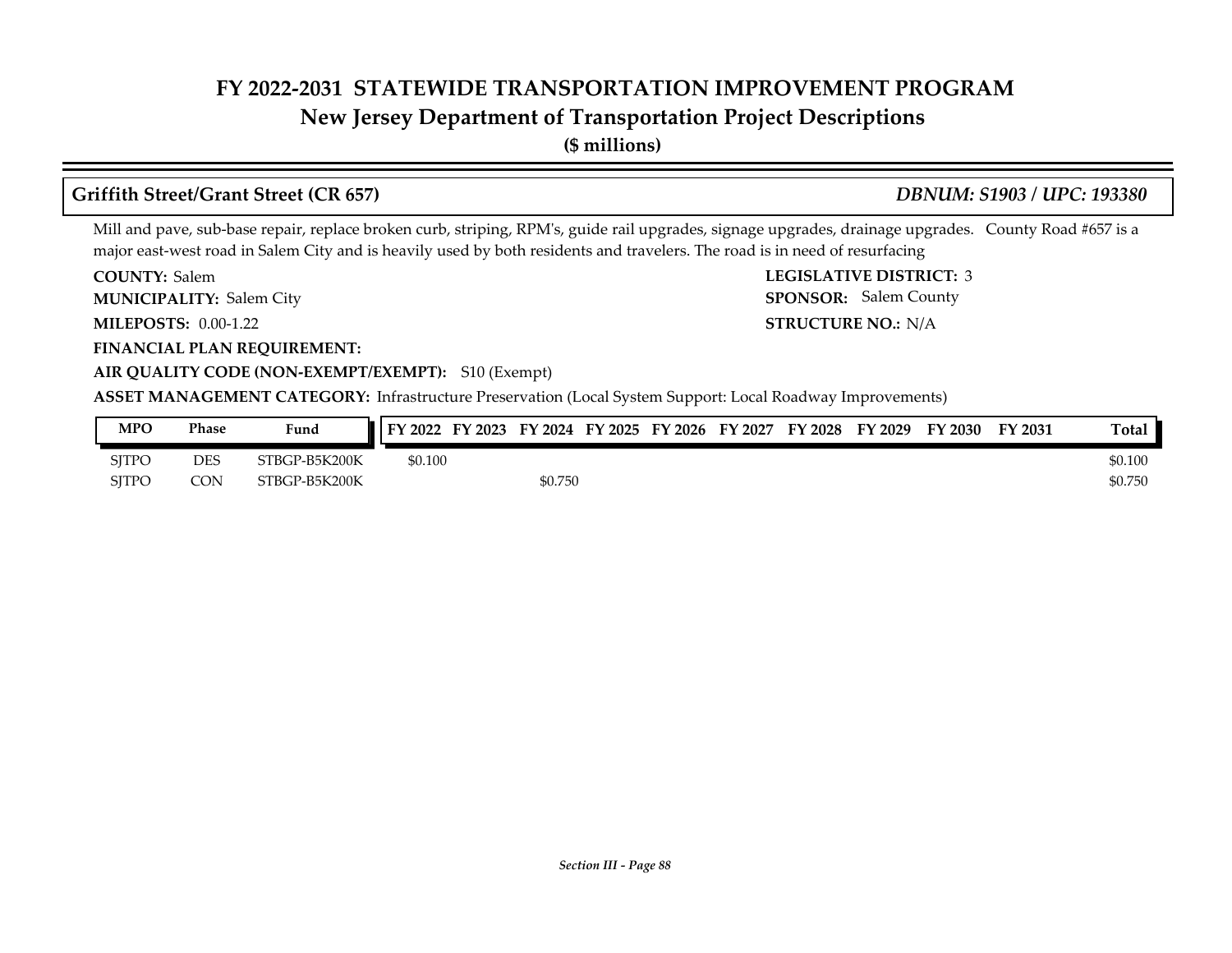**New Jersey Department of Transportation Project Descriptions**

**(\$ millions)**

### **Guiderail Upgrade** *DBNUM: X201*

SPONSOR: NJDOT

This program provides funding for the design and construction of guiderail replacement, Statewide. Work performed is to systemically upgrade and replace guiderail and guiderail end treatments to meet new standards adopted by the Association of State Highway Transportation Officials' (AASHTO) Manual for Assessing Safety Hardware (MASH).

**COUNTY: LEGISLATIVE DISTRICT:** Various **COUNTY: Various** 

**MUNICIPALITY:** Various **SPONSOR:** 

**MILEPOSTS: STRUCTURE NO.:** N/A MILEPOSTS: N/A

**FINANCIAL PLAN REQUIREMENT:**

### **AIR QUALITY CODE (NON-EXEMPT/EXEMPT):** NRS S9 S9 (Exempt)

**ASSET MANAGEMENT CATEGORY:** Infrastructure Preservation (Road Assets: Highway Capital Maintenance)

| MPO       | <b>Phase</b> | Fund         | FY 2022 FY 2023 FY 2024 FY 2025 FY 2026 FY 2027 |          |          |          |          |          | FY 2028  | FY 2029  | FY 2030  | FY 2031  | Total     |
|-----------|--------------|--------------|-------------------------------------------------|----------|----------|----------|----------|----------|----------|----------|----------|----------|-----------|
| Statewide | ERC          | NHPP         | \$24.000                                        | \$24,000 | \$24,000 | \$34.000 | \$34.000 | \$34.000 | \$44.000 | \$44,000 | \$44.000 | \$44.000 | \$350.000 |
| Statewide | ERC          | <b>`TATE</b> | \$1.000                                         | 1.000    | \$1.000  | \$1.000  | \$1.000  | \$1.000  | \$1.000  | \$1.000  | \$1.000  | \$1.000  | \$10.000  |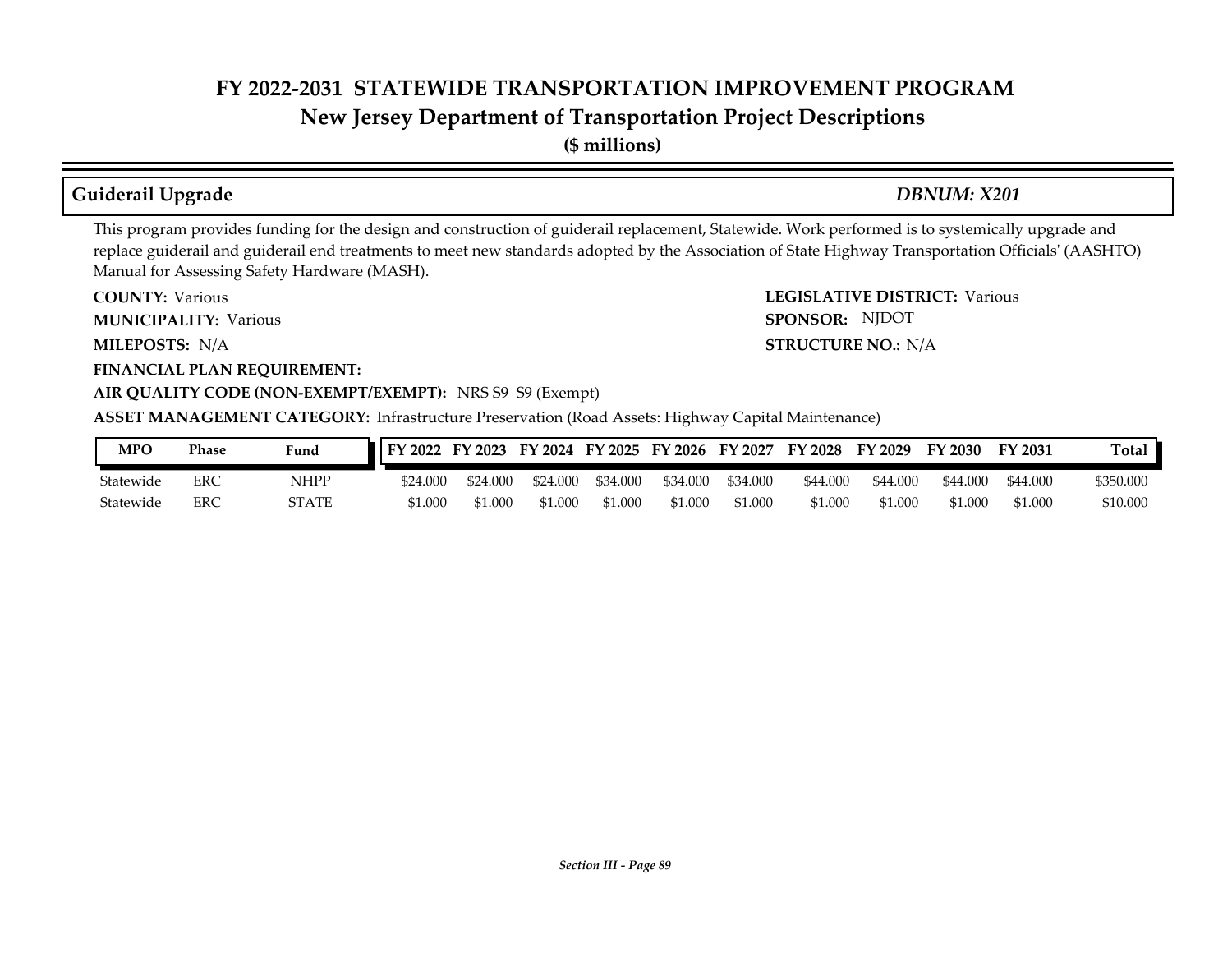**New Jersey Department of Transportation Project Descriptions**

**(\$ millions)**

### **Hamilton Road, Bridge over Conrail RR** *DBNUM: 14416 / UPC: 144160*

Initiated by the Bridge Management System, this project will replace the orphan bridge, built in 1918. Pavement work will be included to mill and resurface the immediate approaches, and to tie in with the new bridge's approach slabs. Minor widening will be required to transition from the existing roadway cross-section to the new bridge's cross-section. The existing height will be increased, in order to clear the CSXT railroad right-of-way, and will meet NJDOT minimum vertical under clearance. A sidewalk will be provided on the North side of the bridge.

**COUNTY:** Somerset **LEGISLATIVE DISTRICT:** 16 **MILEPOSTS: STRUCTURE NO.:** 1850166 **FINANCIAL PLAN REQUIREMENT: AIR QUALITY CODE (NON-EXEMPT/EXEMPT):** S19 (Exempt) **COUNTY: Somerset** Hillsborough Twp **MUNICIPALITY: SPONSOR:** MILEPOSTS: 0.97

**ASSET MANAGEMENT CATEGORY:** Infrastructure Preservation (Bridge Assets: Bridge Rehab and Replacement)

| MPO          | Phase      | Fund          | FY 2022 FY 2023 FY 2024 FY 2025 FY 2026 FY 2027 |         |          |  | FY 2028 | FY 2029 | FY 2030 | FY 2031 | Total    |
|--------------|------------|---------------|-------------------------------------------------|---------|----------|--|---------|---------|---------|---------|----------|
| <b>NITPA</b> | <b>DES</b> | NHPP          | \$2.800                                         |         |          |  |         |         |         |         | \$2.800  |
| <b>NITPA</b> | ROW        | <b>STATE</b>  |                                                 | \$0.900 |          |  |         |         |         |         | \$0.900  |
| <b>NITPA</b> | CON        | STBGP-OS-BRDG |                                                 |         | \$13.850 |  |         |         |         |         | \$13.850 |

# SPONSOR: NJDOT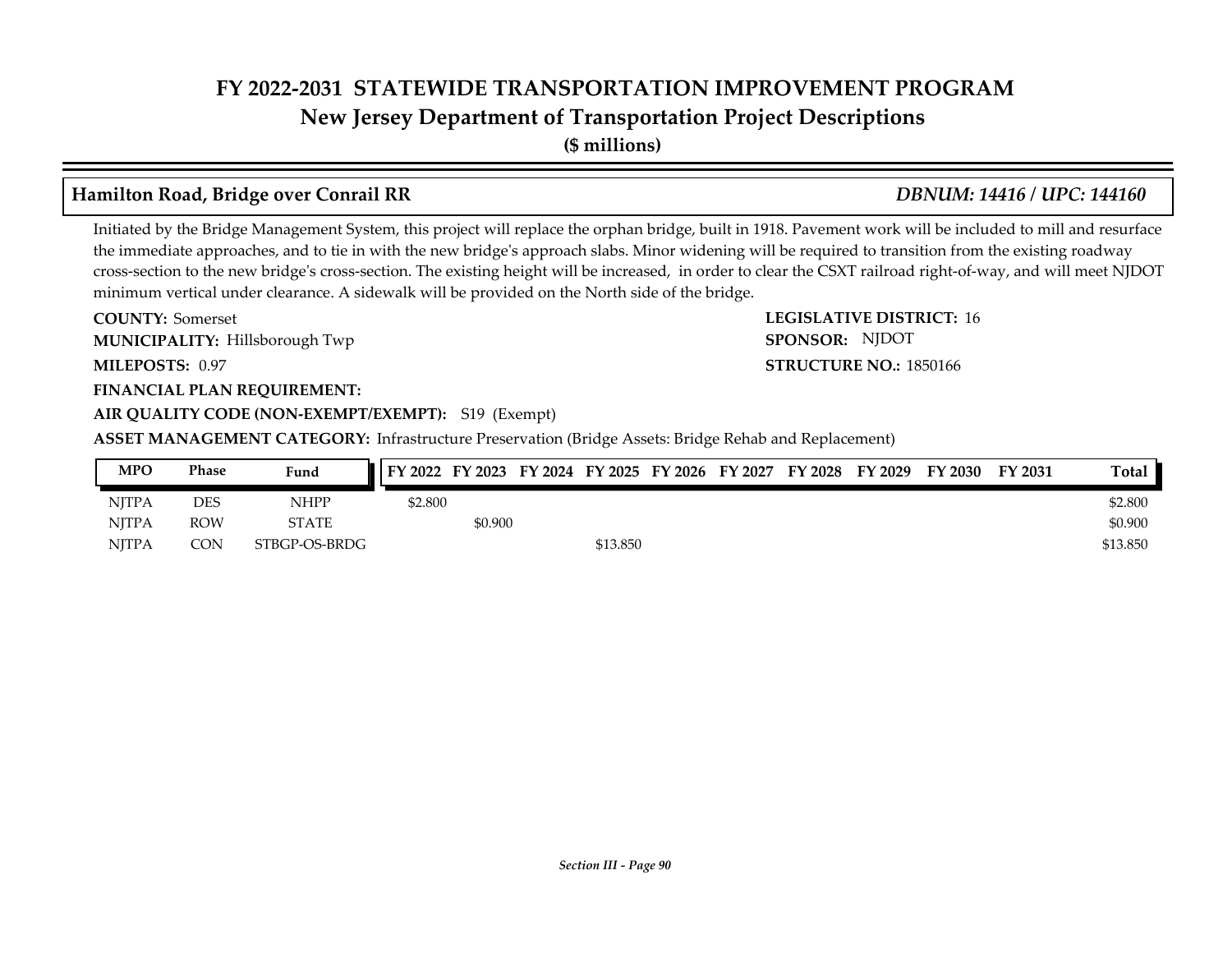### **New Jersey Department of Transportation Project Descriptions**

**(\$ millions)**

**High-Mast Light Poles** *DBNUM: 97008 / UPC: 800001*

**STRUCTURE NO.: N/A** 

SPONSOR: NJDOT

This program will provide funding for upgrading or replacement of high mast light towers to meet current standards.

**COUNTY: LEGISLATIVE DISTRICT:** Various **COUNTY: Various** 

**MUNICIPALITY:** Various **SPONSOR:** 

**MILEPOSTS: STRUCTURE NO.:** N/A

**FINANCIAL PLAN REQUIREMENT:**

**AIR QUALITY CODE (NON-EXEMPT/EXEMPT):** NRS S18 S18 (Exempt)

**ASSET MANAGEMENT CATEGORY:** Infrastructure Preservation (Bridge Assets: Bridge Capital Maintenance)

| <b>MPO</b> | Phase | Fund       | FY 2022 | FY 2023 | FY 2024 | FY 2025 | FY 2026 | FY 2027 | $Y$ 2028 | FY 2029 | TY 2030 | FY 2031 | Total    |
|------------|-------|------------|---------|---------|---------|---------|---------|---------|----------|---------|---------|---------|----------|
| Statewide  | ERC   | NHPP       | \$1.000 | 1.000ء  | 1.000   | 1.000;  | 51.000  | \$1.000 | \$1.000  | \$1.000 | 000.1   | 1.000   | \$10.000 |
| Statewide  | ERC   | STBGP-FLEX | \$1.000 | 51.000  | \$1.000 | 1.000ء  | \$1.000 | \$1.000 | 51.000   | \$1.000 | 000.1   | 0.000   | \$10,000 |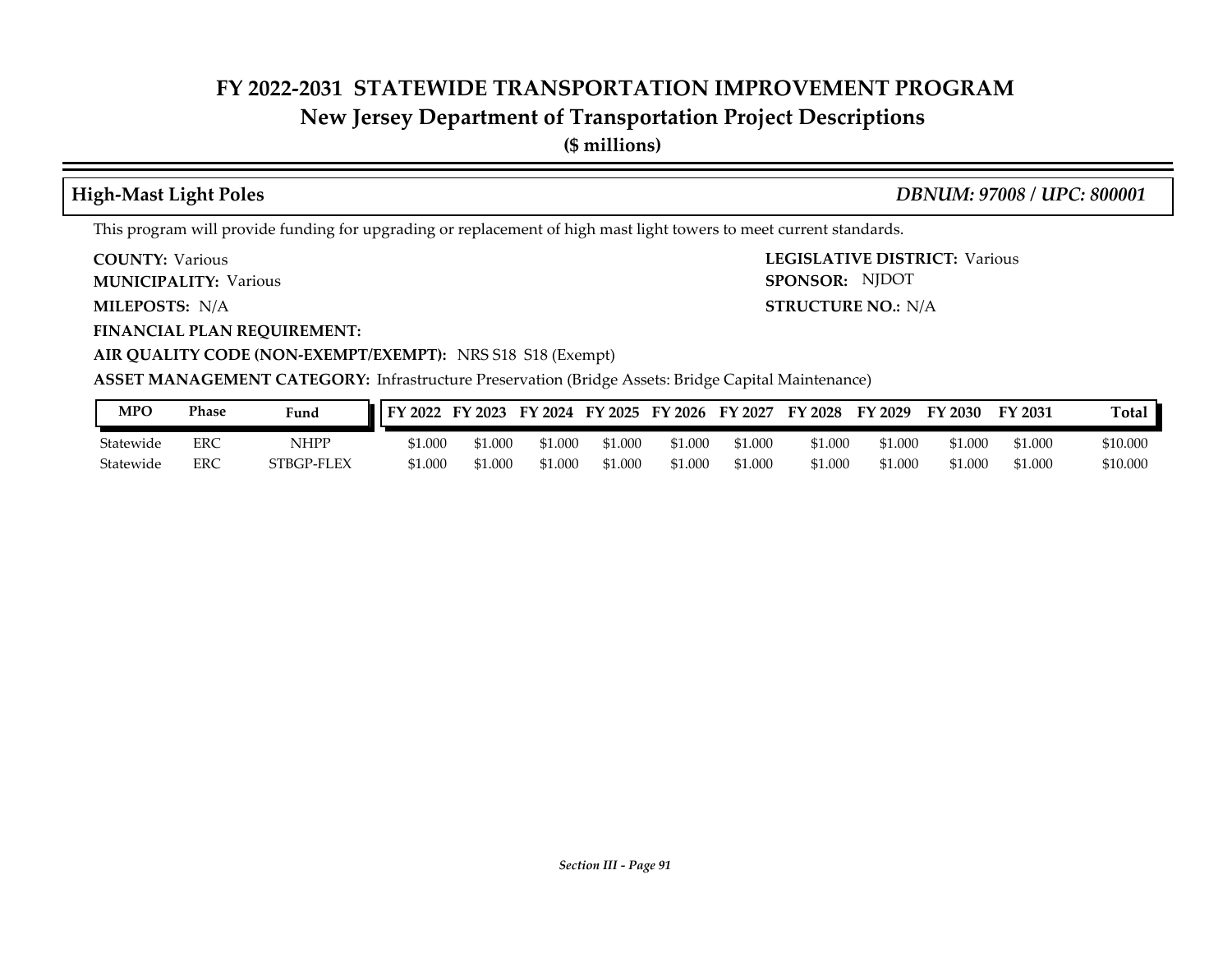### **FY 2022-2031 STATEWIDE TRANSPORTATION IMPROVEMENT PROGRAM New Jersey Department of Transportation Project Descriptions**

**(\$ millions)**

### **Highway Safety Improvement Program Planning** *DBNUM: 09388 / UPC: 093880*

This item consists of three programs – Safety Management System (SMS) safety improvement projects, Local Safety Plans and Rail-Highway safety improvement projects. SMS, through guidance of the HSIP (23 CFR 924), identifies, prioritizes and implements safety programs and projects associated with Safety Improvement Programs in an effort to reduce crashes and crash severity on New Jersey's roadways. Local Safety Plan will provide the MPOs with resources to develop Local Safety Plans for their sub-regions. Rail-Highway Program will continue onsite inspection of public grade crossing to identify rail-highway grade crossing hazards to develop and implement rail-highway grade crossing safety improvements. This program will also include funding for Safety Resource Center, and Highway Safety Improvement Plan (on-call) Contract and Local Safety Plans.

**COUNTY: LEGISLATIVE DISTRICT:** Various **MILEPOSTS: STRUCTURE NO.:** N/A **COUNTY: Various MUNICIPALITY:** Various **SPONSOR:** 

### **FINANCIAL PLAN REQUIREMENT:**

**AIR QUALITY CODE (NON-EXEMPT/EXEMPT):** NRS S6 X-S6 (Exempt)

**ASSET MANAGEMENT CATEGORY:** Safety (Safety Management: Safety Improvements)

| MPO       | Phase      | Fund | тv<br>2022 | 2023   | 2024<br>FY. | FY 2025 | 2026<br>EV | EY<br>$'$ 2027 | FY 2028 | FV<br>2029 | 2030    | FY 2031 | Total    |
|-----------|------------|------|------------|--------|-------------|---------|------------|----------------|---------|------------|---------|---------|----------|
| Statewide | РI<br>ں∟ ∡ | HSIP | \$4.000    | 53.515 | 53.484      | \$3.858 | 54.00C     | \$4.000        | \$4.000 | \$4.000    | \$4.000 | \$4.000 | \$38.857 |

**STRUCTURE NO.: N/A** SPONSOR: NJDOT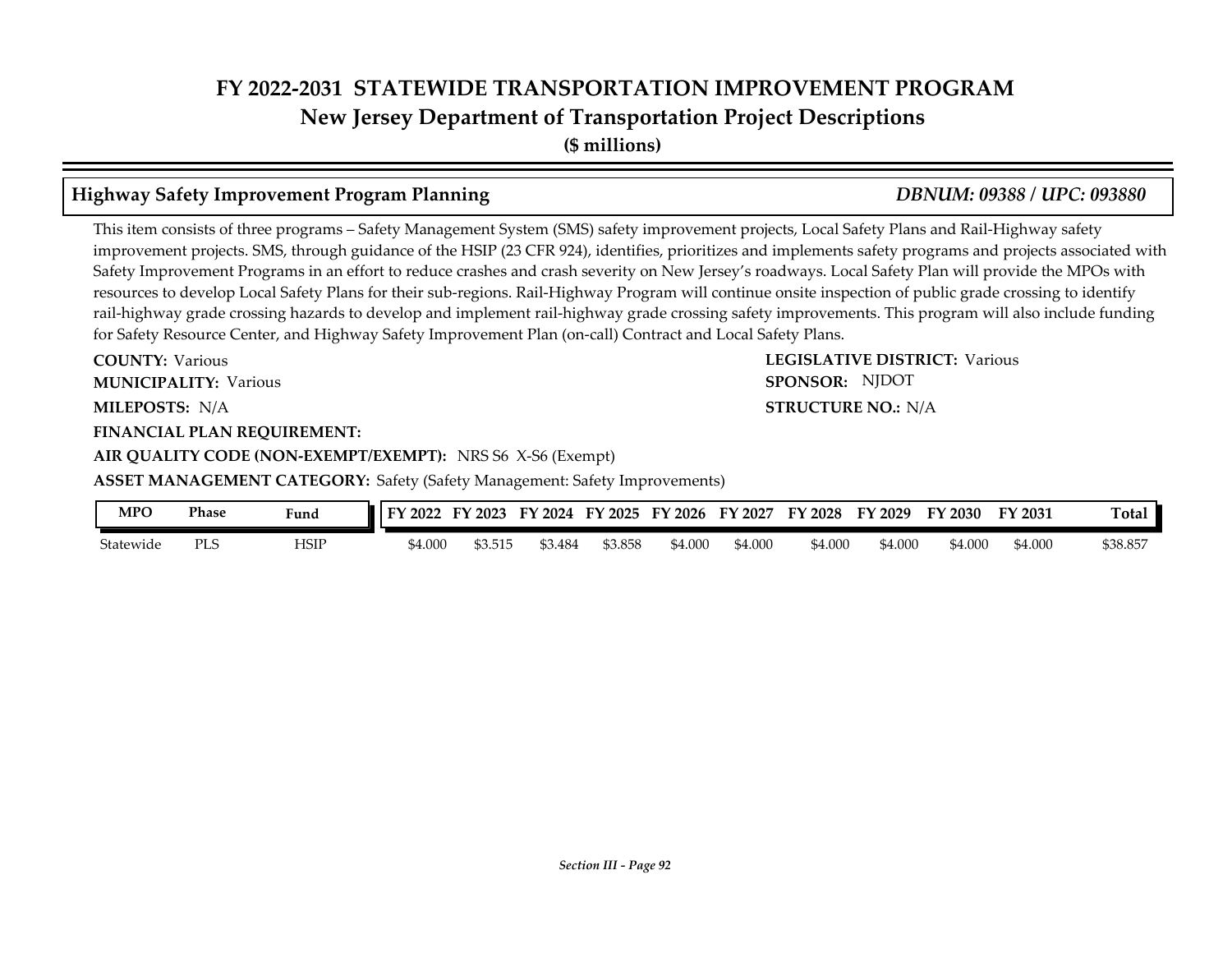**New Jersey Department of Transportation Project Descriptions**

**(\$ millions)**

### **Intelligent Traffic Signal Systems** *DBNUM: 15343 / UPC: 153430*

This program will seek to improve mobility on New Jersey's arterial highways. Arterials contribute almost 70% of total congestion that occurs in New Jersey. This program will focus on dynamically managing NJ's arterials from NJDOT's Arterial Management Center. Existing traffic signals will be strategically, systematically and programmatically upgraded from stand-alone signals to highly sophisticated, coordinated, real time traffic response traffic signals. This upgrade will consist of installing new controllers, intelligent software and algorithms, robust detection and communication. This is a plan to upgrade most of the signals on NJDOT owned highways only.

**MILEPOSTS: STRUCTURE NO.:** N/A **FINANCIAL PLAN REQUIREMENT: AIR QUALITY CODE (NON-EXEMPT/EXEMPT):** NRS NR2 NR2 (Exempt) **COUNTY: Various MUNICIPALITY:** Various **SPONSOR:** 

**COUNTY: LEGISLATIVE DISTRICT:** Various **STRUCTURE NO.: N/A** SPONSOR: NJDOT

**ASSET MANAGEMENT CATEGORY:** Mobility and Congestion Relief (Congestion Relief: Intelligent Transportation Systems)

| MPO       | Phase | Funa | FY 2022 | FY 2023  | FY 2024  | FY 2025  | FY 2026  | FY 2027  | <b>FY 2028</b> | FY 2029  | FY 2030  | FY 2031  | <b>Total</b> |
|-----------|-------|------|---------|----------|----------|----------|----------|----------|----------------|----------|----------|----------|--------------|
| Statewide | ERC   | CMAO | \$8.677 | \$11.234 | \$11.802 | \$14.467 | \$15.000 | \$15,000 | \$15.000       | \$15.000 | \$15,000 | \$15.000 | \$136.180    |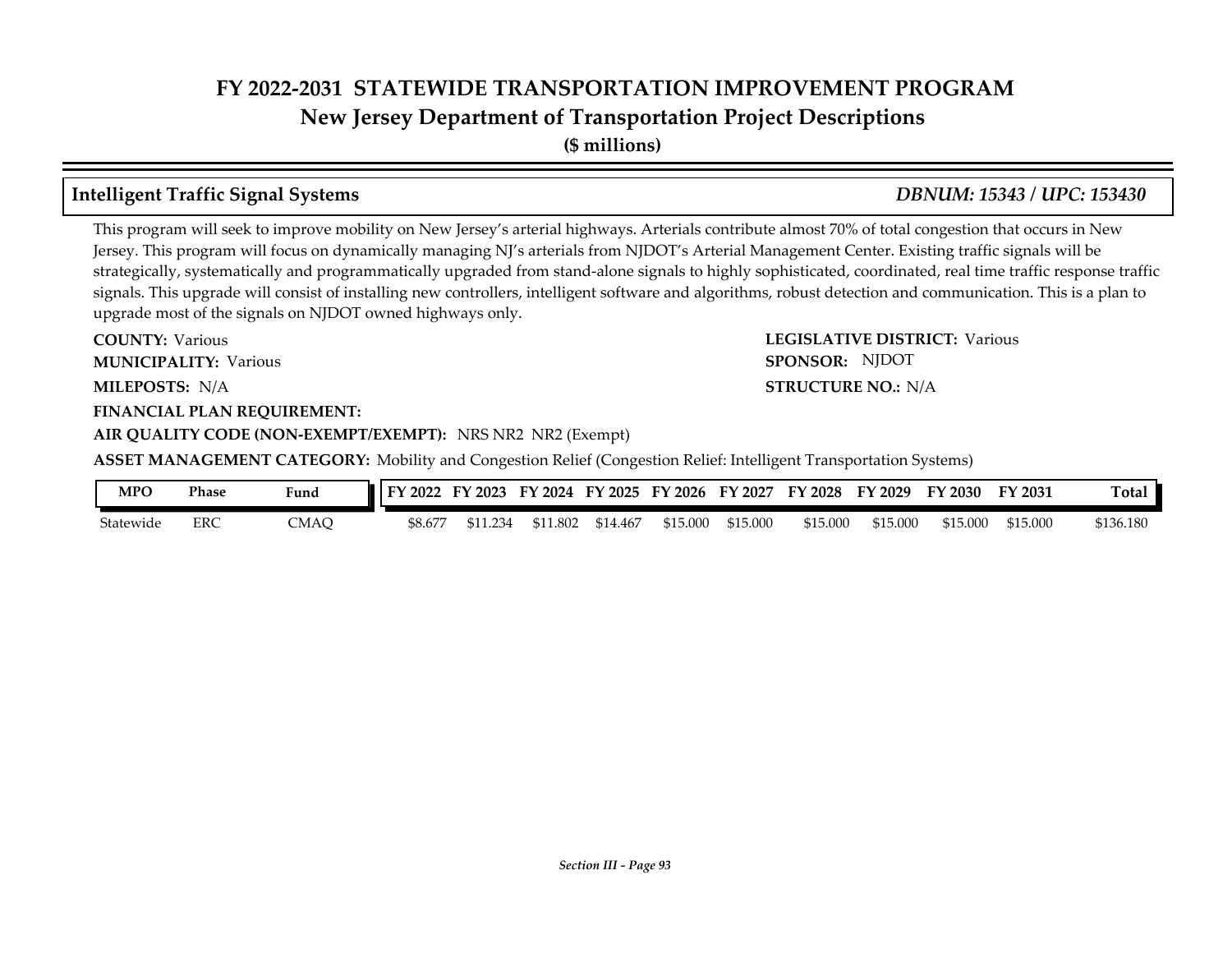### **New Jersey Department of Transportation Project Descriptions**

**(\$ millions)**

### **Intelligent Transportation System Resource Center** *DBNUM: 13304 / UPC: 133040*

SPONSOR: NJDOT

This program includes the development of a statewide Intelligent Transportation Systems (ITS) Strategic Plan, ITS Deployment Plan, and a Work Zone Mobility Monitoring Program. The center will also conduct research, operational tests, evaluation of deployment scenarios and strategies, training and outreach to develop best practices for implementation of ITS.

**COUNTY: LEGISLATIVE DISTRICT:** Various **COUNTY: Various** 

**MUNICIPALITY:** Various **SPONSOR:** 

**MILEPOSTS: STRUCTURE NO.:** N/A MILEPOSTS: N/A

**FINANCIAL PLAN REQUIREMENT:**

### **AIR QUALITY CODE (NON-EXEMPT/EXEMPT):** NRS NA S7, S15 (Exempt)

**ASSET MANAGEMENT CATEGORY:** Mobility and Congestion Relief (Congestion Relief: Intelligent Transportation Systems)

| <b>MPO</b> | Phase | Fund                  | FY 2022 | тv<br>$'$ 2023 | 2024<br>FУ | FY 2025 | $'$ 2026<br>EV | FY<br>2027 | FY.<br>2028 | FУ.<br>$'$ 2029 | <sup>T</sup> Y 2030 | FY 2031 | Total.   |
|------------|-------|-----------------------|---------|----------------|------------|---------|----------------|------------|-------------|-----------------|---------------------|---------|----------|
| Statewide  | ◡     | EEX<br>ንTBGI<br>-P-FL | \$3.500 | \$3.500        | \$3.500    | \$3.500 | \$3.500        | \$3.500    | \$3.500     | \$3.500         | \$3.500             | \$3.500 | \$35.000 |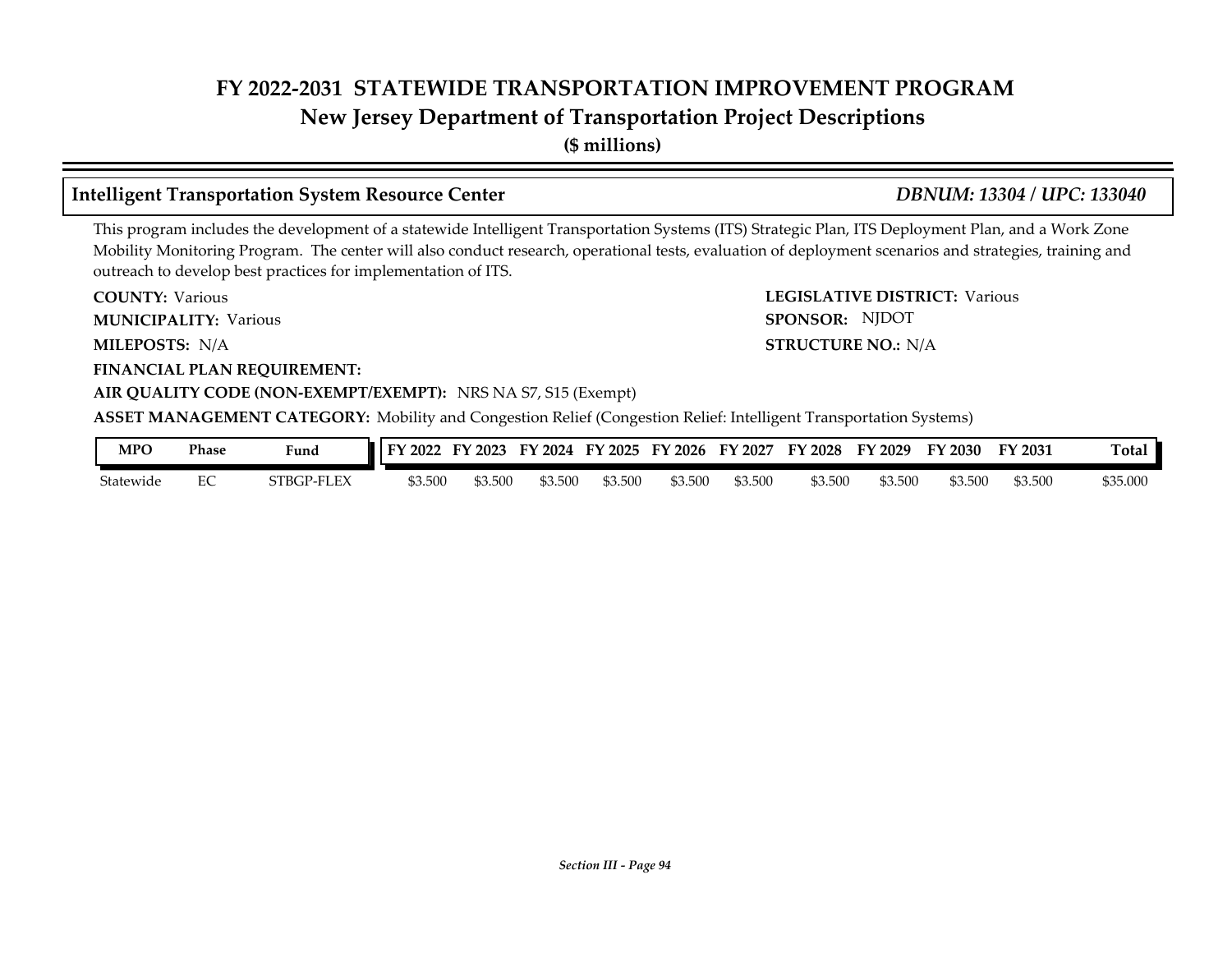### **New Jersey Department of Transportation Project Descriptions**

**(\$ millions)**

### **COUNTY: LEGISLATIVE DISTRICT:** Various **MILEPOSTS: STRUCTURE NO.:** N/A **FINANCIAL PLAN REQUIREMENT: COUNTY: Various MUNICIPALITY:** Various **SPONSOR: STRUCTURE NO.: N/A** This program provides for the development and implementation of improvements and landscaping to the network of interstate highway service facilities. **Interstate Service Facilities** *DBNUM: X151* SPONSOR: NJDOT

**AIR QUALITY CODE (NON-EXEMPT/EXEMPT):** NRS O5 O8 (Exempt)

**ASSET MANAGEMENT CATEGORY:** Infrastructure Preservation (Road Assets: Highway Capital Maintenance)

| MPO       | Phase | $\mathbf{r}$<br>Fund | $2022$<br>ЕV. | FY 2023 | FY 2024 | FY 2025 | FY 2026 | FY 2027 | FY 2028 | FY 2029 | FY 2030 | FY 2031 | <b>Total</b> |
|-----------|-------|----------------------|---------------|---------|---------|---------|---------|---------|---------|---------|---------|---------|--------------|
| Statewide | ∽     | STATE                | \$1.580       | \$8.141 | \$0.640 | \$0.691 | \$0.732 | \$0.776 | \$0.823 | \$0.872 | \$0.925 | \$0.980 | \$16.160     |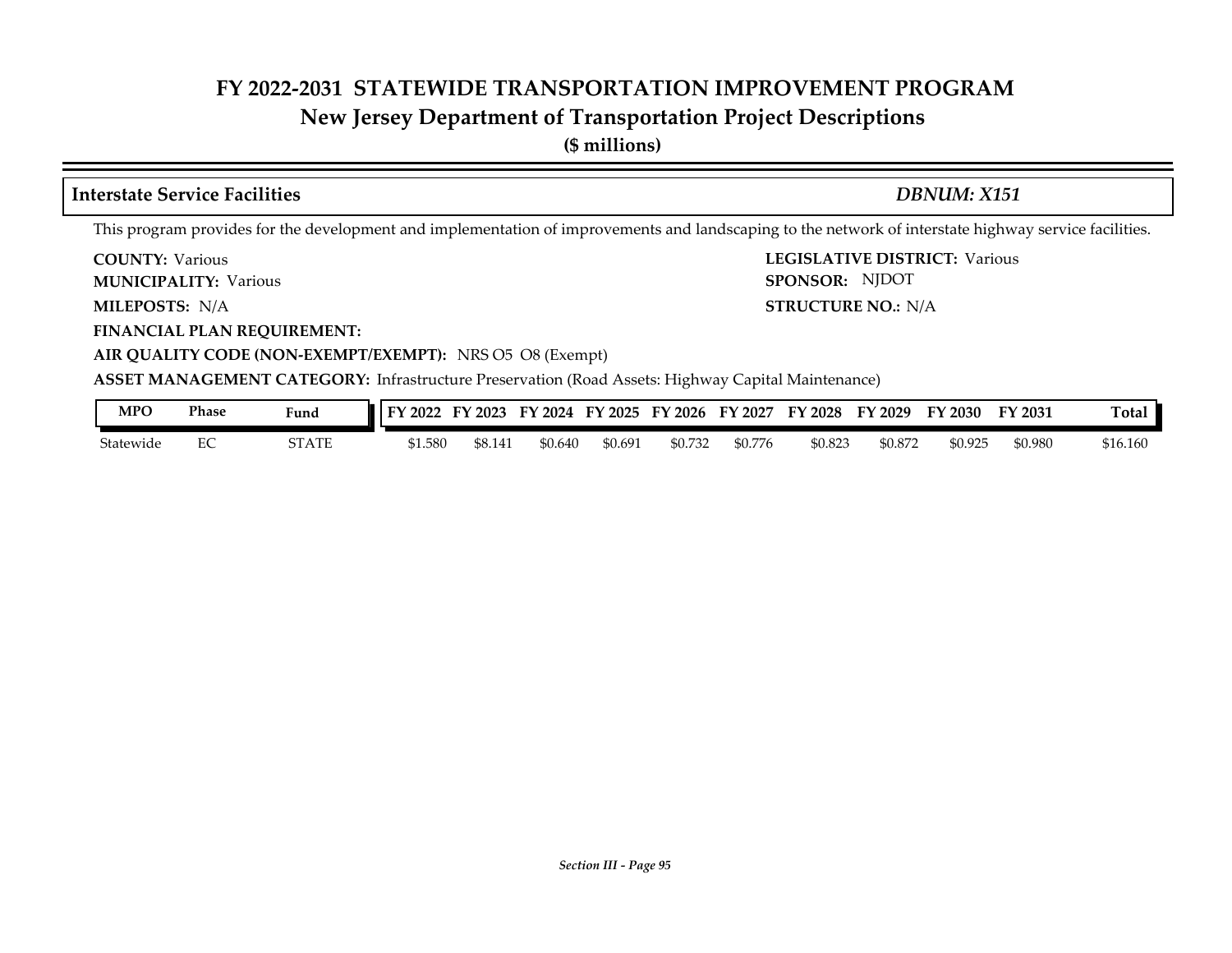### **New Jersey Department of Transportation Project Descriptions**

**(\$ millions)**

### **Job Order Contracting Infrastructure Repairs, Statewide** *DBNUM: 13305 / UPC: 133050*

SPONSOR: NJDOT

This program implements the use of Job Order Contracting to better manage and control costs associated with transportation infrastructure repairs (e.g. fixed bridge, movable bridge, roadway drainage systems, roadway repair, lighting, basin restoration work, etc.). This program utilizes a 3rd party vendor to control the bid award process for transportation projects with an estimated repair cost under \$1M per project.

**COUNTY: LEGISLATIVE DISTRICT:** Various **COUNTY: Various** 

**MUNICIPALITY:** Various **SPONSOR:** 

**MILEPOSTS: STRUCTURE NO.:** N/A MILEPOSTS: N/A

**FINANCIAL PLAN REQUIREMENT:**

### **AIR QUALITY CODE (NON-EXEMPT/EXEMPT):** NRS NA S10, S19 (Exempt)

**ASSET MANAGEMENT CATEGORY:** Infrastructure Preservation (Bridge Assets: Bridge Capital Maintenance)

| <b>MPO</b> | Phase | Fund       | FY 2022  |          |         |          |          |          |          |          | FY 2023 FY 2024 FY 2025 FY 2026 FY 2027 FY 2028 FY 2029 FY 2030 | <b>FY 2031</b> | Total     |
|------------|-------|------------|----------|----------|---------|----------|----------|----------|----------|----------|-----------------------------------------------------------------|----------------|-----------|
| Statewide  |       | STATE      | \$26.680 | \$27.340 |         | \$25.000 | \$25,000 | \$25,000 | \$25,000 | \$25,000 | \$25,000                                                        | \$25,000       | \$229.020 |
| Statewide  |       | STBGP-FLEX | \$10.000 | \$8.787  | \$8.710 | \$9.645  | \$10.000 | \$10,000 | \$10,000 | \$10,000 | \$10,000                                                        | \$10,000       | \$97.141  |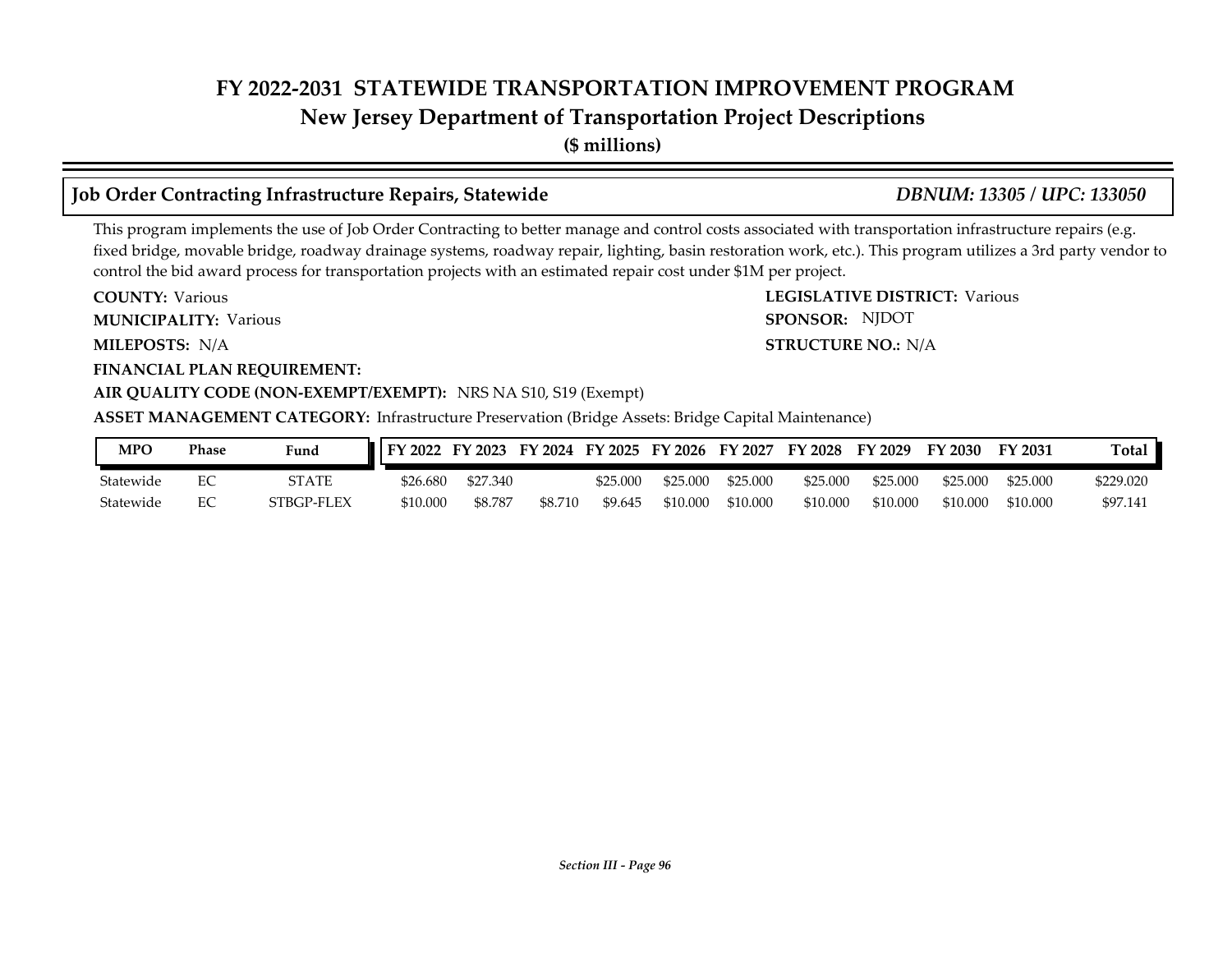# **FY 2022-2031 STATEWIDE TRANSPORTATION IMPROVEMENT PROGRAM New Jersey Department of Transportation Project Descriptions**

**(\$ millions)**

### **Kaighn Avenue (CR 607), Bridge over Cooper River (Roadway and Bridge Improvements)** *DBNUM: D1709 / UPC: 174000*

The project will make roadway improvements to Kaighn Ave. (CR 607) from Euclid St. to North Park Dr. (CR 628) and include complete bridge replacement of the Kaighn Ave. Bridge. These improvements will decrease travel time, alleviate flooding, reduce annual maintenance costs and provide for a multimodal connection to The Circuit, Greater Philadelphia's Regional Trail Network.

Kaighn Avenue is a heavily traveled regionally significant corridor that transects the Parkside Neighborhood of Camden City and is prone to tidal flooding and plagued by road closings during regular rainfall and high tide events. Flooding is the result of a 40 year old hurricane event that breached a nearby earthen dam and subsequently allows the Cooper River to inundate a low lying area of Farnham Park which is directly adjacent to a 1/3 mile stretch of Kaighn Avenue. Road closing events due to flooding number between 15 – 18 times annually. In addition, the vertical alignment of Kaighn Avenue, as a result of topography, plays a role in the continued flooding. Over time high tides and regular rain fall have led to total washout, undermining the road structure and severe ice wedging. Non-motorized transportation challenges include the sidewalk and multiuse trail being in severe disrepair or continually washed out. This trail provides access to Farnham Park and The Circuit connecting users to Philadelphia and the regions trail.

**COUNTY: LEGISLATIVE DISTRICT:** 5 **MILEPOSTS: STRUCTURE NO.:** 0.12 - 0.5 **FINANCIAL PLAN REQUIREMENT: AIR QUALITY CODE (NON-EXEMPT/EXEMPT):** S19 (Exempt) **COUNTY: Camden MUNICIPALITY:** Camden City **SPONSOR:** 

**STRUCTURE NO.: 043B006 SPONSOR:** Camden County

### **ASSET MANAGEMENT CATEGORY:** Infrastructure Preservation (Local System Support: Local Bridges)

| <b>MPO</b>   | Phase      | Fund          | FY 2022 | FY 2023 |         | FY 2024 FY 2025 | FY 2026 | FY 2027 | FY 2028 | FY 2029 | FY 2030 | FY 2031 | Total   |
|--------------|------------|---------------|---------|---------|---------|-----------------|---------|---------|---------|---------|---------|---------|---------|
| <b>DVRPC</b> | <b>DES</b> | STBGP-PHILA   | \$0.755 |         |         |                 |         |         |         |         |         |         | \$0.755 |
| <b>DVRPC</b> | CON        | CRRSAA-PHILA  |         |         | \$8.155 |                 |         |         |         |         |         |         | \$8.155 |
| <b>DVRPC</b> | CON        | HWIZ919-PHILA |         |         | \$1.163 |                 |         |         |         |         |         |         | \$1.163 |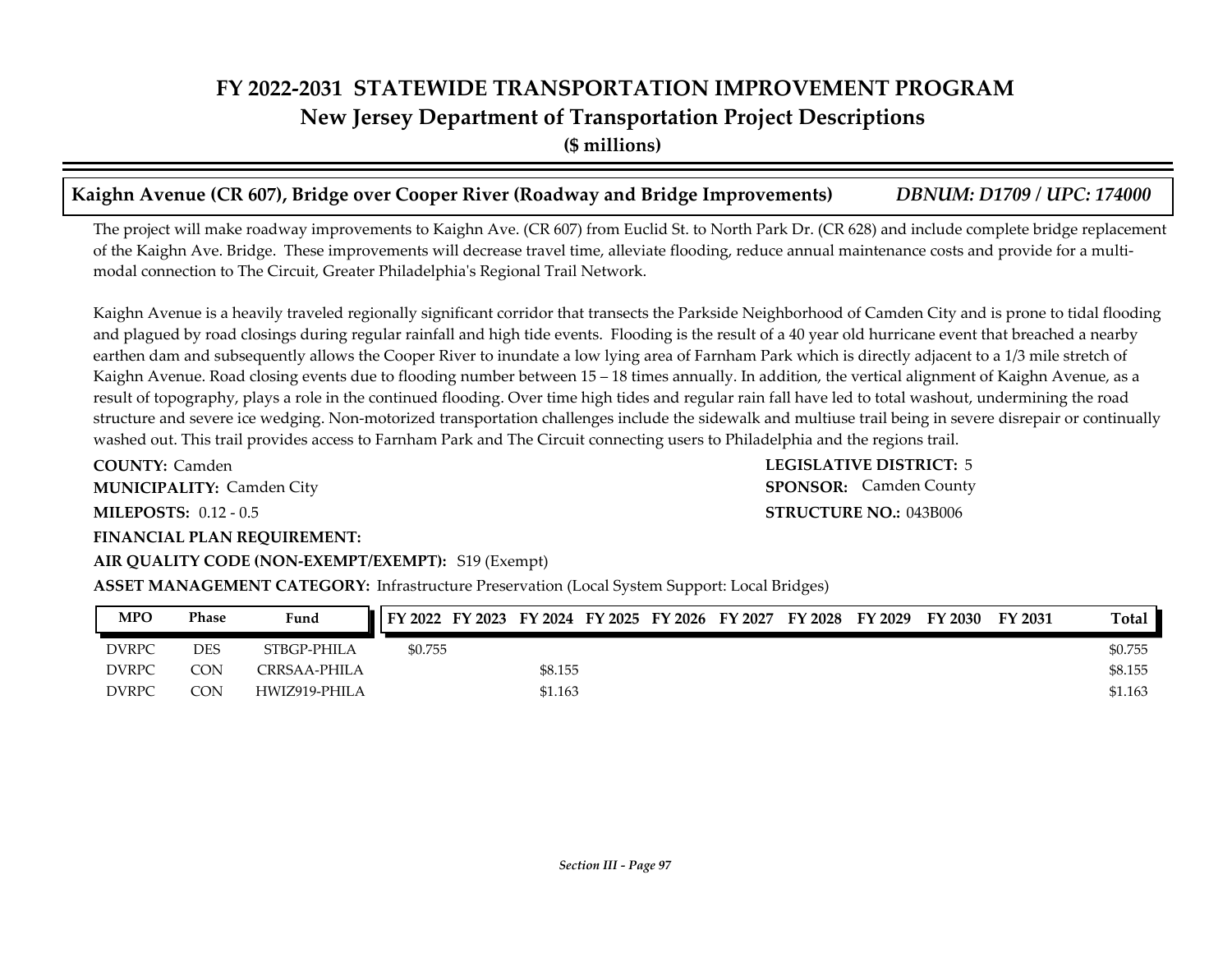### **FY 2022-2031 STATEWIDE TRANSPORTATION IMPROVEMENT PROGRAM New Jersey Department of Transportation Project Descriptions (\$ millions)**

### **Kapkowski Road - North Avenue East Improvement Project** *DBNUM: 17339 / UPC: 173390*

This project involves the traffic signal and roadway improvements to five existing antiquated signalized intersections to current MUTCD standards in the City of Elizabeth. The intersections include the following locations: North Avenue East / Dowd Avenue / Division Street; Intersection; Veterans Memorial Drive / Trumbull Street / Third Street Intersection; Division Street / Trumbull Street Intersection, and Underpass Road Lowering; Trumbull Street / Dowd Avenue Intersection; and North Avenue East / Kapkowski Road Intersection. This project is to improve visibility of motorists, reposition traffic and pedestrian signals to more appropriate locations by installing new traffic signal poles and mast arms, installing video detection and CCTV on the mast arms, upgrade pedestrian signals to count down type push button activation, upgrade the signals to Light Emitting Diodes (LED), replace the existing traffic signal controllers and cabinets, install public sidewalk curb ramps with detectable warning surfaces where possible, add mast-arm mounted LED street name signs, replace the existing regulatory signs with signs conforming to the MUTCD Manual, improve drainage, curbing, sidewalks, roadway subbase, repaving, and restripe the crosswalks, stop bars and roadway center lines. The project also includes the lowering of the roadway under the Central Railroad bridge at the Division Street / Trumbull Street intersection to allow for a 14'-6" clearance. The current clearance is 12'-6". The improved clearance will eliminate a bottleneck and allow trucks to safely navigate this important area and avoid detours into residential neighborhoods. The underpass has a history of being struck by trucks.

The following federal appropriations were allocated to this project: DEMO ID# NJ272, DEMO ID# NJ200, DEMO ID# NJ258.

**COUNTY: LEGISLATIVE DISTRICT:** 20 **MILEPOSTS: STRUCTURE NO.:** N/A **FINANCIAL PLAN REQUIREMENT: AIR QUALITY CODE (NON-EXEMPT/EXEMPT):** NR2 (Exempt) **COUNTY: Union** Elizabeth City **MUNICIPALITY: SPONSOR: STRUCTURE NO.: N/A SPONSOR:** Local Lead

**ASSET MANAGEMENT CATEGORY:** Infrastructure Preservation (Local System Support: Local Aid to Municipalities)

| <b>MPO</b>   | Phase | Fund        | тv<br>2022 | 2023     | 2024<br>F٧ | FY 2025 | FY 2026 | FV<br>2027 | FY 2028 | FY 2029 | FY 2030 | FY 2031 | m.<br>[otal |
|--------------|-------|-------------|------------|----------|------------|---------|---------|------------|---------|---------|---------|---------|-------------|
| <b>NJTPA</b> | CON   | <b>DEMC</b> |            | \$12.100 |            |         |         |            |         |         |         |         | \$12.100    |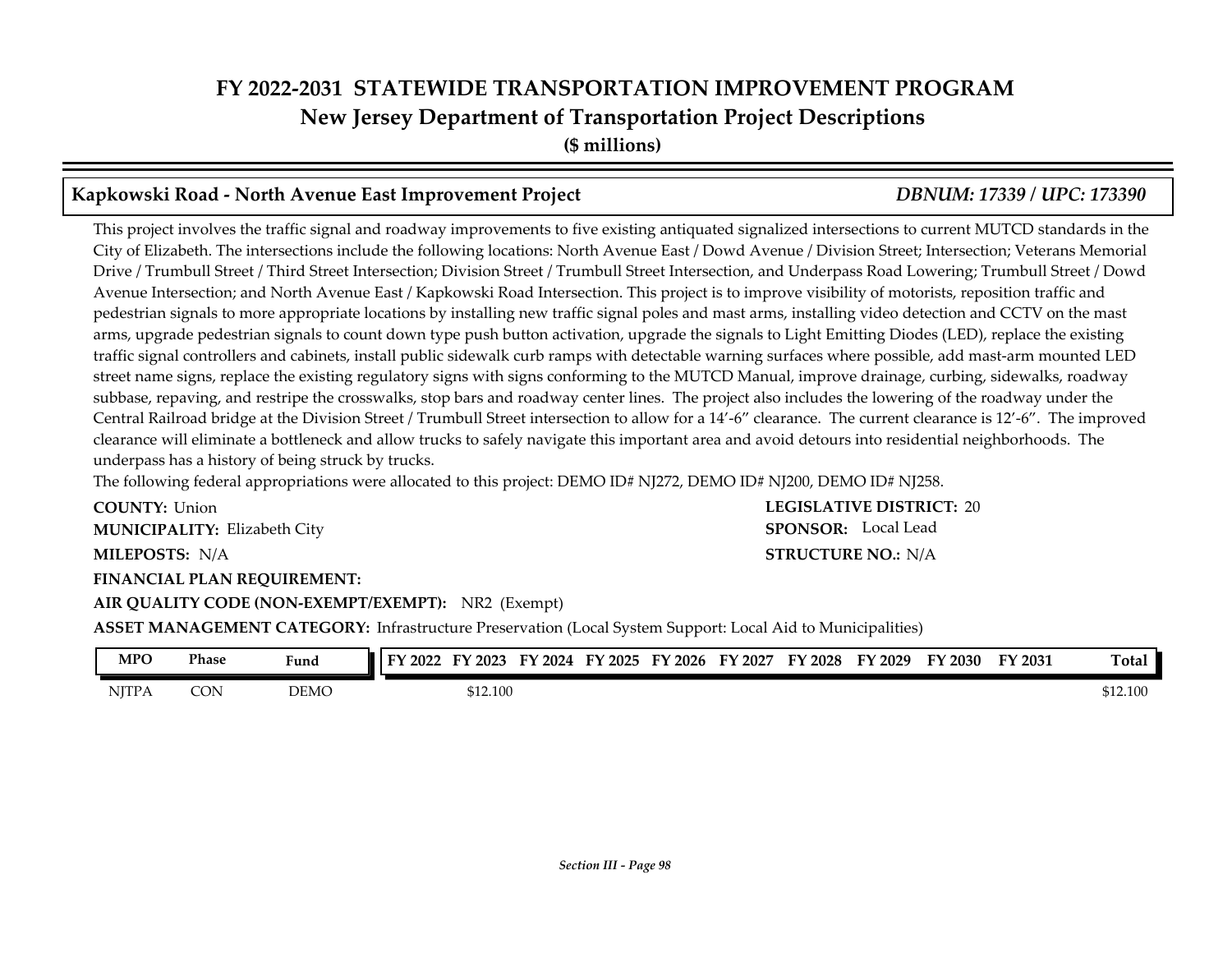**New Jersey Department of Transportation Project Descriptions**

**(\$ millions)**

### **Kingsland Avenue, Bridge over Passaic River** *DBNUM: N1601 / UPC: 153260*

The structure was built in 1905 and reconstructucted in 1986. It consists of a two-span, steel thru-truss swing span with two steel thru-truss approach spans having a total length of 364' and total width of 45'-8" with one 6' sidewalk. The bridge's SI&A is 24.4. The superstructure is in poor condition due to fatigue and the substructure is in satisfactory. The electrical machinery is outdated repair very costly.

**COUNTY: LEGISLATIVE DISTRICT:** Bergen, Essex **MUNICIPALITY:** Lyndhurst Twp, Nutley Twp **MUNICIPALITY:** SPONSOR:

**MILEPOSTS: STRUCTURE NO.:** 020032A MILEPOSTS: 0.92

### **FINANCIAL PLAN REQUIREMENT:**

### **AIR QUALITY CODE (NON-EXEMPT/EXEMPT):** S19 (Exempt)

**ASSET MANAGEMENT CATEGORY:** Infrastructure Preservation (Local System Support: Local Bridges)

| MPO          | Phase      | Fund         | FY 2022 FY 2023 FY 2024 FY 2025 FY 2026 FY 2027 |         |         |          | FY 2028 | FY 2029 | FY 2030 | FY 2031 | <b>Total</b> |
|--------------|------------|--------------|-------------------------------------------------|---------|---------|----------|---------|---------|---------|---------|--------------|
| <b>NITPA</b> | DES        | STBGP-NY/NWK |                                                 | \$2.500 |         |          |         |         |         |         | \$2.500      |
| NITPA        | <b>ROW</b> | STBGP-NY/NWK |                                                 |         | \$0.200 |          |         |         |         |         | \$0.200      |
| <b>NJTPA</b> | CON        | STBGP-NY/NWK |                                                 |         |         | \$35.000 |         |         |         |         | \$35,000     |

**LEGISLATIVE DISTRICT: 36** 

SPONSOR: Bergen County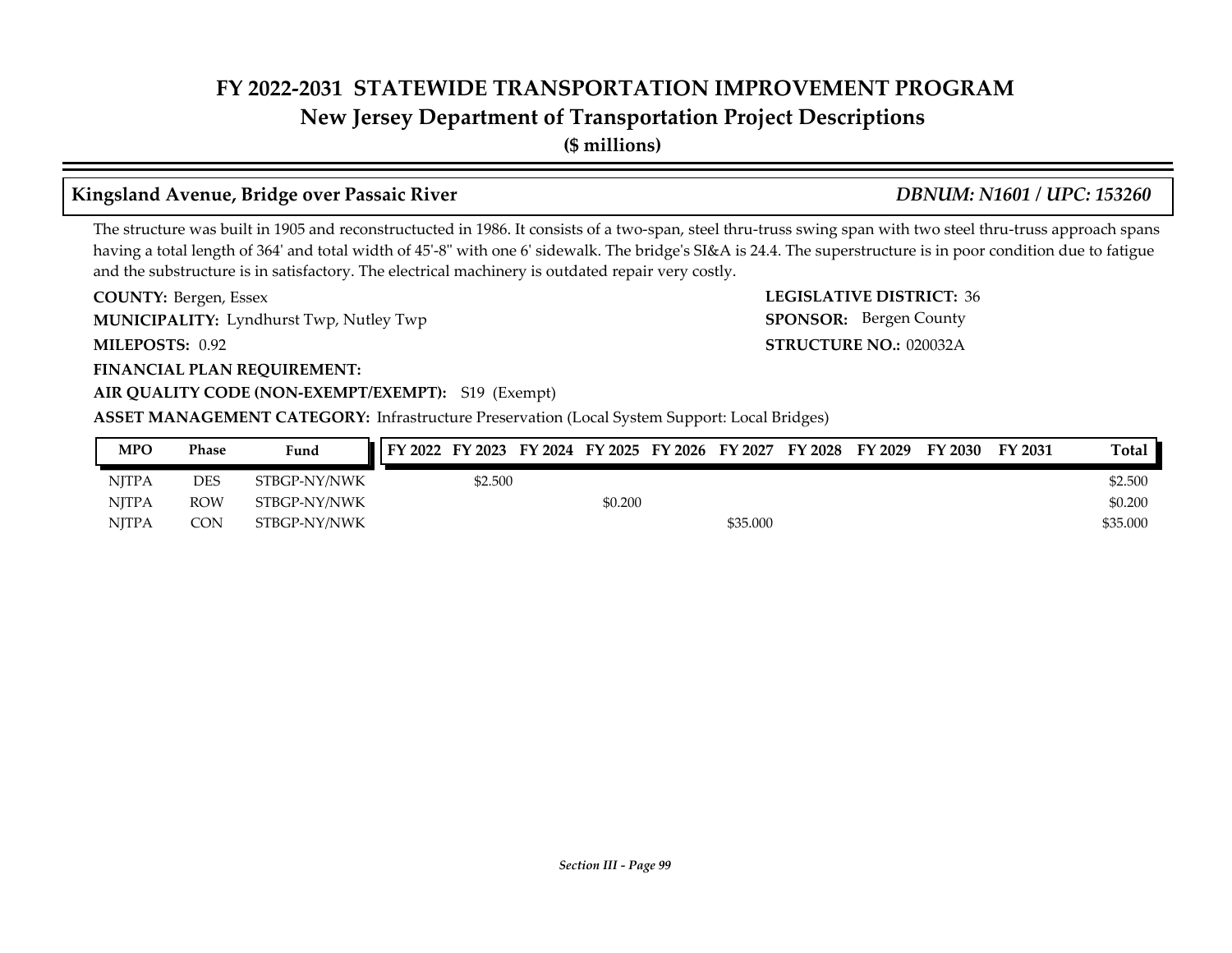### **New Jersey Department of Transportation Project Descriptions**

**(\$ millions)**

### **Landis Avenue Phase VI, Route 55 to Mill Road** *DBNUM: S1713 / UPC: 173730*

**AIR QUALITY CODE (NON-EXEMPT/EXEMPT):** S10 (Exempt)

This project provides for milling and resurfacing of the roadway within the existing right of way in addition to removal and replacement of concrete items and rehabilitations of the existing storm sewer infrastructure as needed.

**COUNTY: LEGISLATIVE DISTRICT:** 1 COUNTY: Cumberland

Vineland City **MUNICIPALITY: SPONSOR:**

**MILEPOSTS: STRUCTURE NO.:** 7.85 - 8.20

**FINANCIAL PLAN REQUIREMENT:**

STRUCTURE NO.: N/A SPONSOR: Vineland City

**ASSET MANAGEMENT CATEGORY:** Infrastructure Preservation (Local System Support: Local Roadway Improvements)

| MPO          | Phase | <b>Contract Contract Contract Contract</b><br>Fund | 2022<br>≖ | 2023 | 2024<br>нv | 2025<br>гν | $\frac{1}{2026}$ | $\sqrt{202}$<br>FУ | тv<br>2028 | '2029<br>г٧ | $\sim 2030$ | FY 2031 | . otal |
|--------------|-------|----------------------------------------------------|-----------|------|------------|------------|------------------|--------------------|------------|-------------|-------------|---------|--------|
| <b>SITPC</b> | CON   | <sup>9</sup> -B5K200K<br>STBGP                     | \$1.300   |      |            |            |                  |                    |            |             |             |         | 61.300 |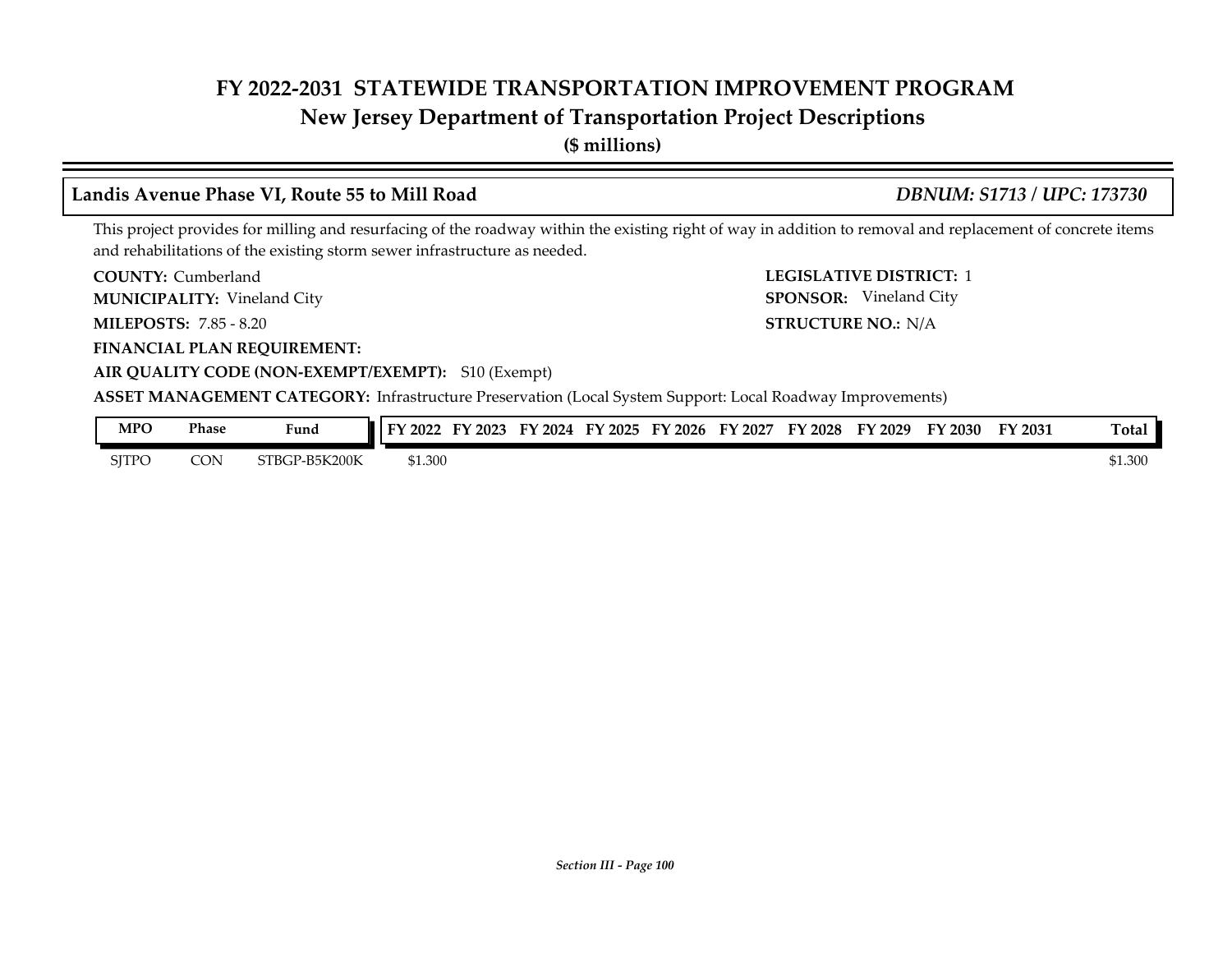### **New Jersey Department of Transportation Project Descriptions**

**(\$ millions)**

### **Legal Costs for Right of Way Condemnation** *DBNUM: X137*

This program provides reimbursement to the Division of Law for legal work performed in connection with right of way condemnation and capital project litigation.

**COUNTY: LEGISLATIVE DISTRICT:** Various **COUNTY: Various** 

**MUNICIPALITY:** Various **SPONSOR:** 

**MILEPOSTS: STRUCTURE NO.:** N/A MILEPOSTS: N/A

**FINANCIAL PLAN REQUIREMENT:**

**AIR QUALITY CODE (NON-EXEMPT/EXEMPT):** NRS NA O10C (Exempt)

**ASSET MANAGEMENT CATEGORY:** Infrastructure Preservation (Capital Program Delivery: Right of Way and Utility)

| MPO       | <b>Phase</b> | Fund  | 2022<br>TV. | ' 2023<br>- H Y | FY 2024 | FY 2025 | FY 2026 | FY 2027 | FY 2028 | FY 2029 | FY 2030 | FY 2031 | Ē<br>Total |
|-----------|--------------|-------|-------------|-----------------|---------|---------|---------|---------|---------|---------|---------|---------|------------|
| Statewide | ∽            | STATE | \$1.600     | 1.600؍          | \$1.600 | 61.500  | \$1.500 | \$1.500 | \$1.500 | \$1.500 | \$1.500 | \$1.500 | \$15.300   |

SPONSOR: NJDOT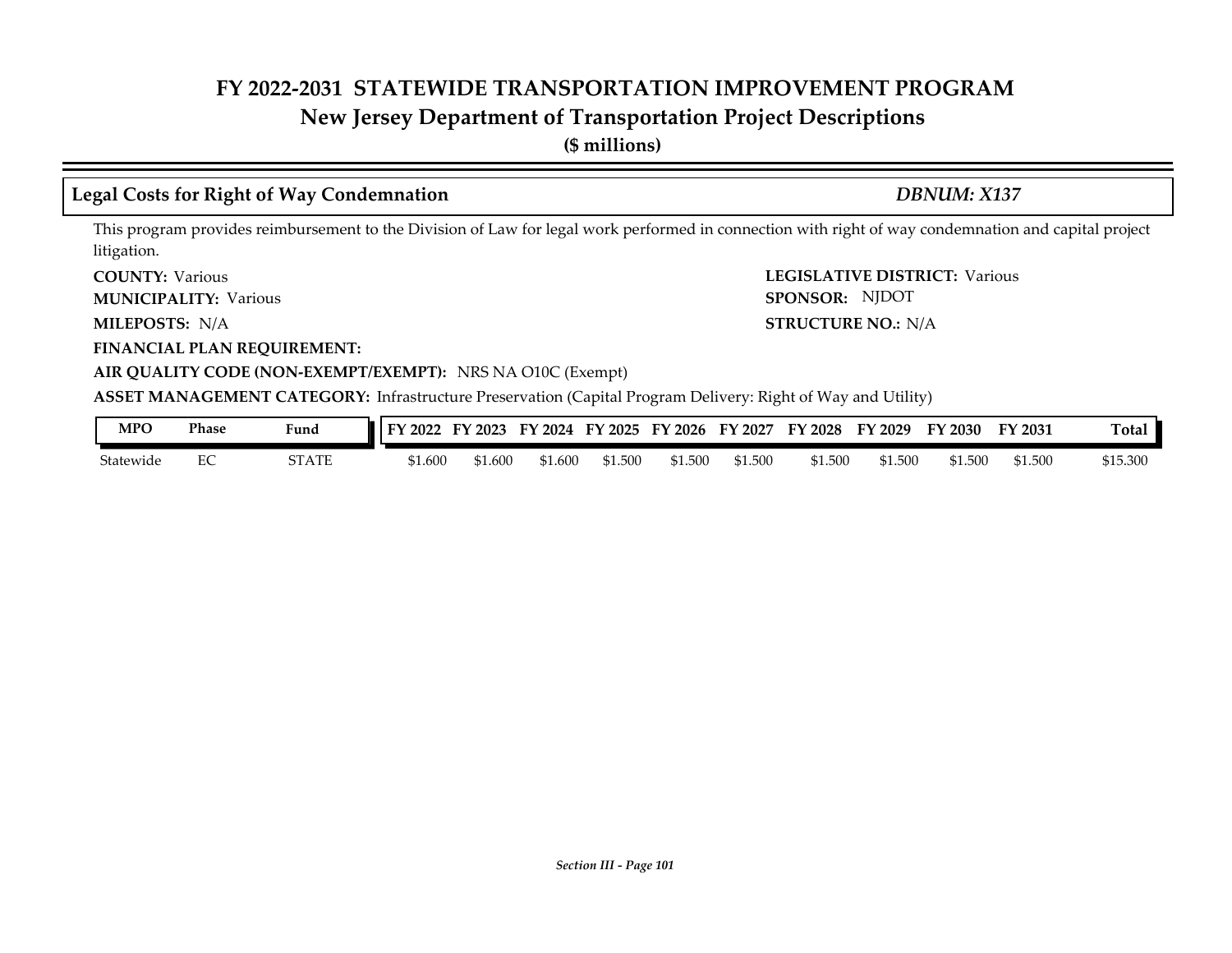### **New Jersey Department of Transportation Project Descriptions**

**(\$ millions)**

### **Lincoln Ave/Chambers Street (CR 626), Bridge over Amtrak & Assunpink Creek** *DBNUM: D1710 / UPC: 173920*

Project will replace the Lincoln Avenue Bridge over Amtrak Northeast Corridor (NEC) rail line, an inactive rail yard, and Assunpink Creek. Proposed Improvements include the following listed:

1. Complete replacement of the structure to extend the life of the bridge, correct deficiencies, and meet current design requirements;

2. The structure will be replaced with steel multi-girders (structure depth of 51" and maximum girder spacing of 7');

3. The vertical profile and pier locations will be revised to provide the required horizontal and vertical clearance over the railroad tracks;

4. Standard 12-foot wide lanes, 8-foot wide shoulders, which can be used by bicyclists and as a standard bicycle lane, and 6-foot wide sidewalks for pedestrians on structure;

5. Architectural treatments, such as stone facing, veneer or form liners; galvanized and powder coated steel; aesthetic parapet or railing treatments; colored concrete; decorative lighting; etc. are also being considered.

No roadway widening is proposed. Easement agreements will be required for work that is performed outside of the existing right-of-way, such as grading and sidewalk repairs necessary to meet ADA compliance. Lincoln Avenue serves as an important connector across the aforementioned physical barriers and is the first crossing outside of the central business district of Trenton City. The structure, which was built in 1931 and reconstructed in 1965, was rated 'serious', or 3 on a 0 to 9 scale, with 9 being excellent condition and 0 being failed condition/closed facility. Despite its rating of 3, the bridge is still safe for travel. The rating is primarily due to the condition of the superstructure, which suffers from severely rusted steel throughout and large areas of spalled and delaminated concrete on the deck. The County performed short-term fixes on the structure including lighting, deck repairs and an asphalt overlay until the structure could be replaced. The fund type 'OTHER-DVRPC' reflects a commitment by Mercer County of Local County Aid, Local Aid State Infrastructure Bank, and/or Mercer County general funds to the project.

**COUNTY: Mercer MUNICIPALITY:** Trenton City **SPONSOR:** 

**MILEPOSTS: STRUCTURE NO.:** 0.0-0.12

### **FINANCIAL PLAN REQUIREMENT:**

**AIR QUALITY CODE (NON-EXEMPT/EXEMPT):** S19 (Exempt)

**COUNTY: LEGISLATIVE DISTRICT:** 15 **STRUCTURE NO.: 1100055 SPONSOR:** Mercer County

**ASSET MANAGEMENT CATEGORY:** Infrastructure Preservation (Local System Support: Local Bridges)

| <b>MPO</b>   | <b>Phase</b> | Fund          | FY 2022 | FY 2023 | FY 2024 FY 2025 FY 2026 |          |         | FY 2027 | FY 2028 | FY 2029 | FY 2030 | FY 2031 | <b>Total</b> |
|--------------|--------------|---------------|---------|---------|-------------------------|----------|---------|---------|---------|---------|---------|---------|--------------|
| DVRPC        | DES          | STBGP-TRENTON | \$3.500 |         |                         |          |         |         |         |         |         |         | \$3.500      |
| <b>DVRPC</b> | CON          | OTHER-DVRPC   |         |         | \$16.400                | \$16.400 | \$8.200 |         |         |         |         |         | \$41.000     |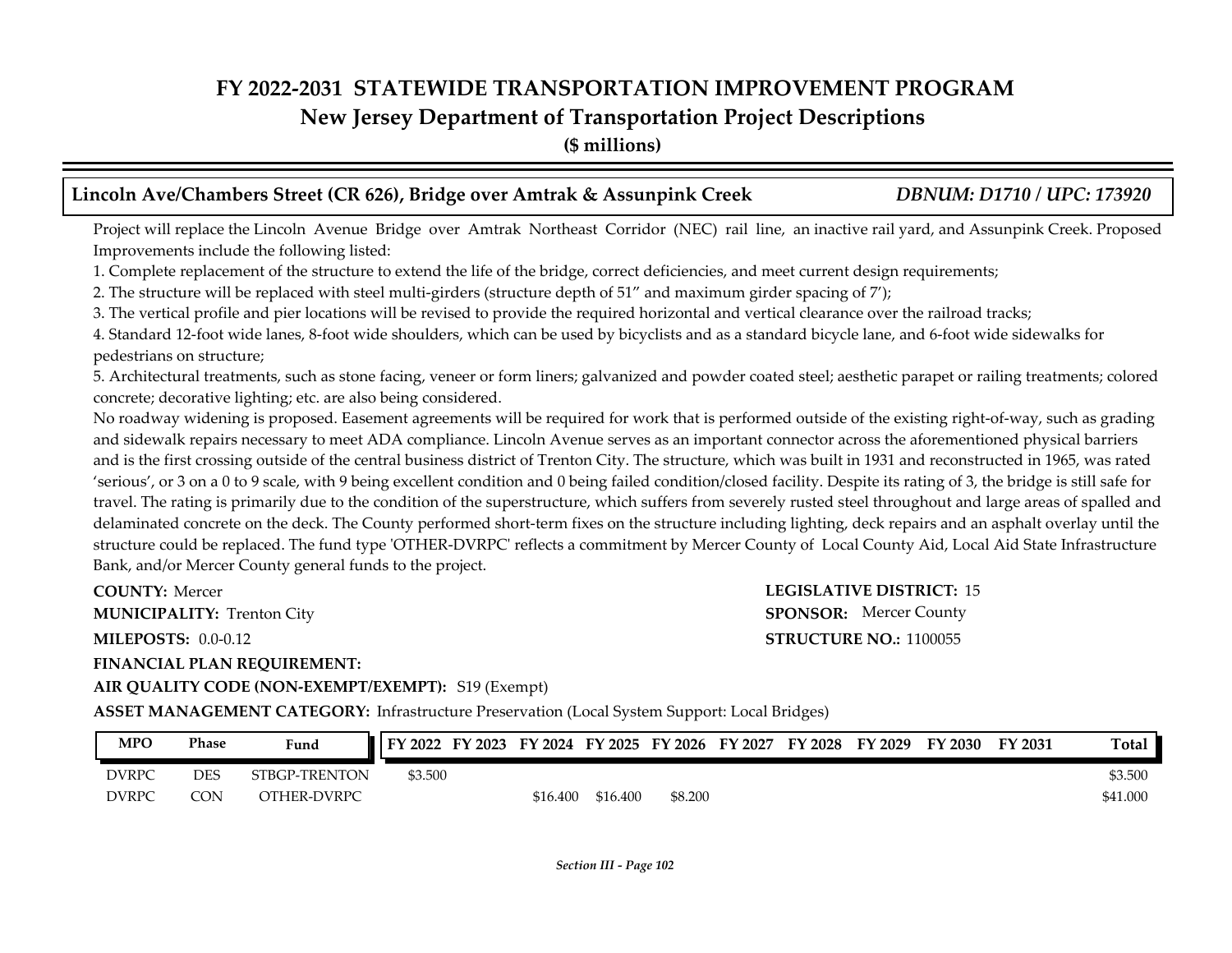### **FY 2022-2031 STATEWIDE TRANSPORTATION IMPROVEMENT PROGRAM New Jersey Department of Transportation Project Descriptions (\$ millions)**

### **Lincoln Tunnel Access Project (LTAP)** *DBNUM: 11407 / UPC: 114070*

Under this program, also known as the Lincoln Tunnel Access Program (LTAP), the Port Authority of NY & NJ provided funding support, in the amount of \$1.8 billion, for improvements to three NJDOT facilities: Route 7, Hackensack River (Wittpenn) Bridge; Route 1&9T Extension (New Road); and Route 1&9 Pulaski Skyway including Route 139 (Hoboken and Conrail Viaducts) eastern approach to the Skyway. The State of NJ is also providing funding, from the TTF, to complete work on the projects.

The Route 7 Wittpenn Bridge is being replaced with a new vertical lift bridge. The total project cost is estimated at \$575 to \$625 million. The project is located in Kearny and Jersey City, Hudson County.

The Route 1&9T Extension (New Road) project will provide a new roadway parallel to Route 1&9 along the railroad right-of-way in Jersey City. It will provide intermodal connections to the rail yards and divert trucks off of Tonnelle Circle and Route 1&9, helping to ease congestion and facilitate goods movement throughout the region. The total project cost is estimated at \$400 to \$450 million. The project is located in Jersey City, Hudson County.

The Route 1&9 Pulaski Skyway project is rehabilitating the 3.5 mile-long structure that carries Route 1&9 over the Hackensack and Passaic Rivers, the New Jersey Turnpike, several railroads and industrial facilities. Also included in the Pulaski Skyway project is the Route 139 eastern approach to the Skyway. The Route 139 portion rehabilitated the Hoboken Viaduct, as well as replaced the deck and rehabilitated the superstructure of the Conrail Viaduct. The total Pulaski Skyway project cost is estimated at \$1.9 to \$2.1 billion. The project is located in Jersey City, Kearny, and Newark in Hudson and Essex Counties.

**COUNTY: LEGISLATIVE DISTRICT:** 31, 33, 32, 29 **MILEPOSTS: STRUCTURE NO.:** 0909150, 0704150, 0901150, 0904151 **COUNTY: Hudson, Essex MUNICIPALITY:** Jersey City, Newark City, Kearny Town **SPONSOR:** MILEPOSTS: N/A

SPONSOR: NJDOT

**FINANCIAL PLAN REQUIREMENT:**

**AIR QUALITY CODE (NON-EXEMPT/EXEMPT):** 2040M (Exempt)

**ASSET MANAGEMENT CATEGORY:** Infrastructure Preservation (Bridge Assets: Bridge Rehab and Replacement)

| MPO          | Phase | Fund  | 2022<br>ЕV. | 12023<br>∽ | 12024<br>TV. | EV.<br>$'$ 2025 | FY 2026   | FY<br>2027 | FY 2028   | FY 2029   | $\degree$ 2030 | FY 2031   | Tota.     |
|--------------|-------|-------|-------------|------------|--------------|-----------------|-----------|------------|-----------|-----------|----------------|-----------|-----------|
| <b>NJTPA</b> | ERC   | STATE | \$65.000    | \$65,000   | \$16.000     | \$100.000       | \$100.000 | \$100.000  | \$100.000 | \$100.000 | \$100.000      | \$100.000 | \$846.000 |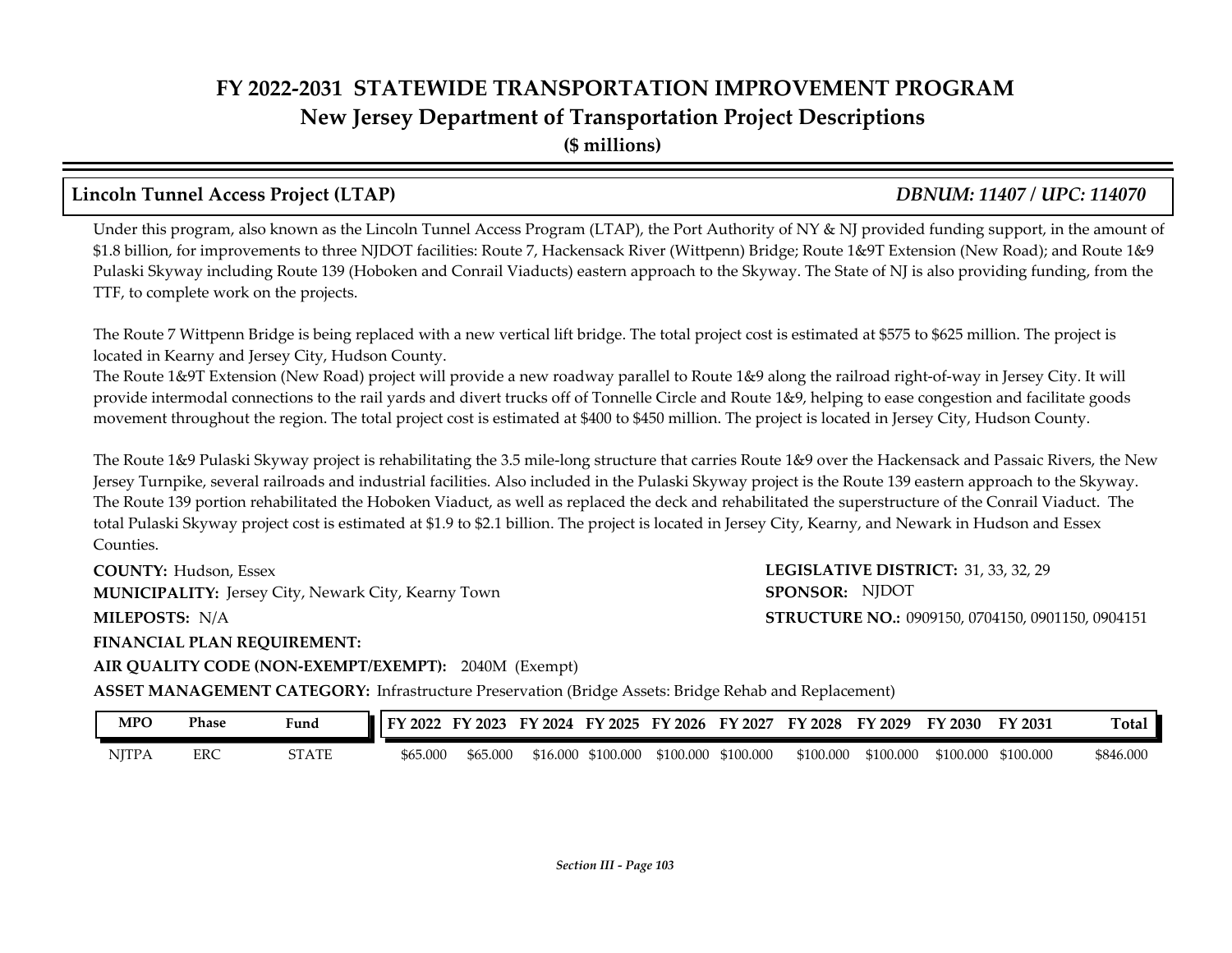### **New Jersey Department of Transportation Project Descriptions**

**(\$ millions)**

### **Local Aid Consultant Services** *DBNUM: 10347 / UPC: 103470*

SPONSOR: NJDOT

This program provides funding for consultant services to assist local public agencies in administering projects and provide oversight to recipients receiving Local Aid funds. The program also provides overall quality assurance and quality control for the project delivery process.

**COUNTY: LEGISLATIVE DISTRICT:** Various **COUNTY: Various** 

**MUNICIPALITY:** Various **SPONSOR:** 

**MILEPOSTS: STRUCTURE NO.:** N/A MILEPOSTS: N/A

**FINANCIAL PLAN REQUIREMENT:**

### **AIR QUALITY CODE (NON-EXEMPT/EXEMPT):** X1 NA O10A (Exempt)

**ASSET MANAGEMENT CATEGORY:** Infrastructure Preservation (Local System Support: Reg Plng and Project Development)

| <b>MPO</b>   | Phase | Fund          | FY 2023<br>FY 2022 | FY 2024 FY 2025 | FY 2026 | FY 2027 | FY 2028 | FY 2029 | FY 2030 | FY 2031 | <b>Total</b> |
|--------------|-------|---------------|--------------------|-----------------|---------|---------|---------|---------|---------|---------|--------------|
| <b>DVRPC</b> | EC    | STBGP-PHILA   | \$0.200            | \$0.200         |         | \$0.200 |         | \$0.200 |         | \$0.200 | \$1.000      |
| NITPA        | EС    | STBGP-NY/NWK  | \$0.200            | \$0.200         |         | \$0.200 |         | \$0.200 |         | \$0.200 | \$1.000      |
| SITPO        | EC    | STBGP-B5K200K |                    |                 |         | \$0.100 |         | \$0.100 | \$0.100 |         | \$0.300      |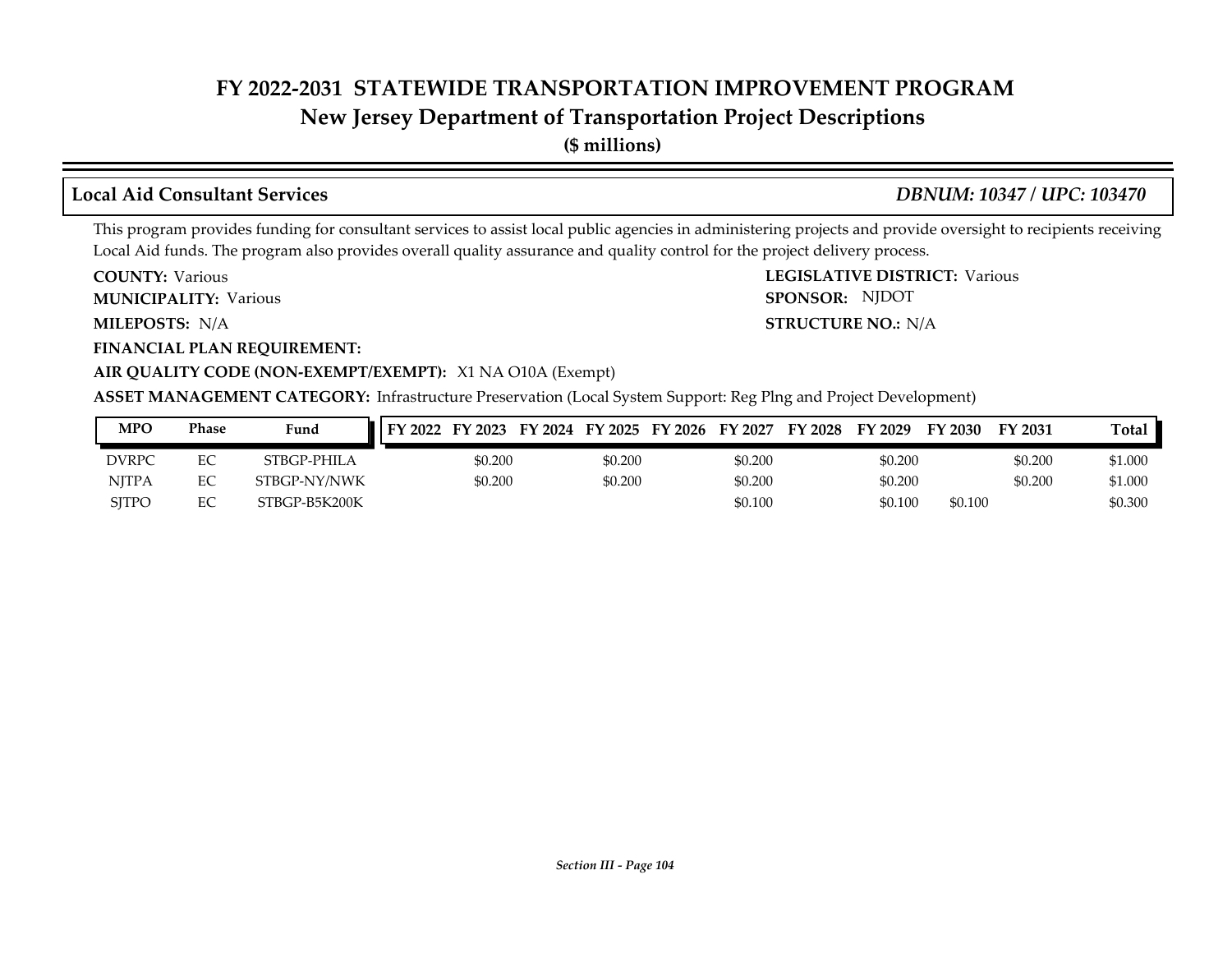### **New Jersey Department of Transportation Project Descriptions**

**(\$ millions)**

### **Local Aid Grant Management System** *DBNUM: 06327 / UPC: 063270*

SPONSOR: NJDOT

This program provides for the development and implementation of a web-based grant management system to facilitate customer service to grantees and enable better management of grant funds, both state and federal.

**COUNTY: LEGISLATIVE DISTRICT:** Various **COUNTY: Various** 

**MUNICIPALITY:** Various **SPONSOR:** 

**MILEPOSTS: STRUCTURE NO.:** N/A MILEPOSTS: N/A

**FINANCIAL PLAN REQUIREMENT:**

**AIR QUALITY CODE (NON-EXEMPT/EXEMPT):** NRS NA O10b (Exempt)

**ASSET MANAGEMENT CATEGORY:** Infrastructure Preservation (Local System Support: Reg Plng and Project Development)

| MPO       | Phase | Fund  | 2022<br>TV. | 2023    | FV<br>2024 | FY 2025 | EY<br>$^{\prime}$ 2026 | FY<br>2027 | $\sqrt{2028}$ | FY 2029 | FY 2030 | FY 2031 | m<br>I otal |
|-----------|-------|-------|-------------|---------|------------|---------|------------------------|------------|---------------|---------|---------|---------|-------------|
| Statewide | LU.   | STATE | \$0.200     | \$0.200 | 0.100ه     | \$0.200 | \$0.200                | \$0.200    | \$0.200       | \$0.200 | \$0.200 | \$0.200 | \$1.900     |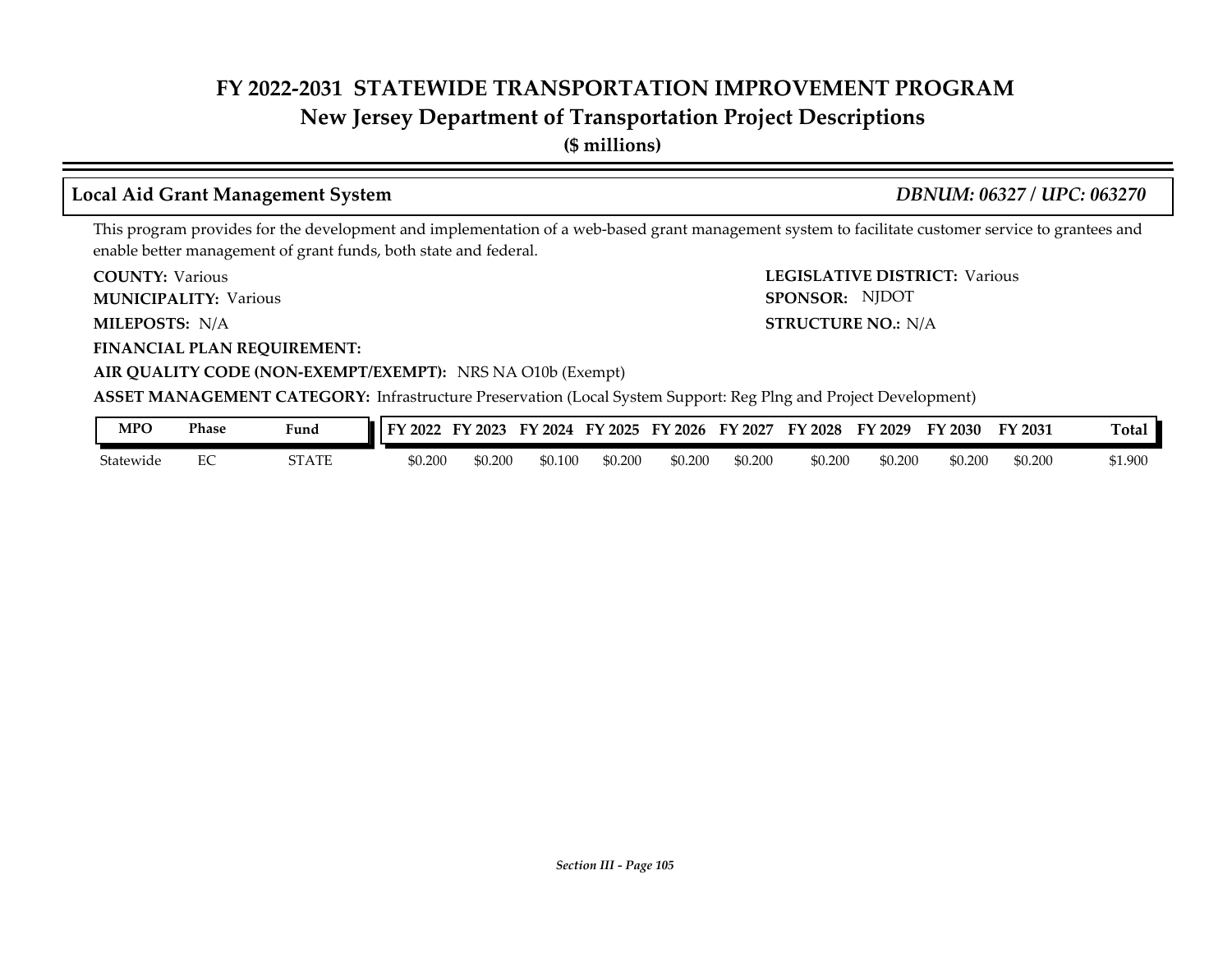### **FY 2022-2031 STATEWIDE TRANSPORTATION IMPROVEMENT PROGRAM New Jersey Department of Transportation Project Descriptions**

**(\$ millions)**

### **Local Aid, Infrastructure Fund** *DBNUM: X186*

Authorizes the Commissioner of Transportation, at the commissioner's discretion, to allocate State Aid to counties and municipalities for transportation projects. Permits funding for the replacement or rehabilitation of orphan bridges. In the fiscal year commencing July 1, 2016, any amount appropriated to the Local Aid Infrastructure Fund above \$7,500,000 shall be deposited into the State Transportation Infrastructure Bank Fund, established pursuant to section 34 of P.L.2016, c.56 (C.58:11B-10.4).

**COUNTY: LEGISLATIVE DISTRICT:** Various **MILEPOSTS: STRUCTURE NO.:** N/A **FINANCIAL PLAN REQUIREMENT: AIR QUALITY CODE (NON-EXEMPT/EXEMPT):** NRS NA O10C, S19 (Exempt) **COUNTY: Various MUNICIPALITY:** Various **SPONSOR:** MILEPOSTS: N/A **ASSET MANAGEMENT CATEGORY:** Infrastructure Preservation (Local System Support: Local Aid, Discretionary) SPONSOR: Local Lead

| <b>MPO</b> | Phase | Fund  | FY 2022 | FY 2023 | FY 2024 | FY 2025 | FY 2026 | FY 2027 | FY 2028 | FY 2029 | FY 2030 | FY 2031 | Tota <sub>1</sub> |
|------------|-------|-------|---------|---------|---------|---------|---------|---------|---------|---------|---------|---------|-------------------|
| Statewide  | ERC   | STATE | \$7.500 | 7.500   | \$7.500 | \$7.500 | \$7.500 | \$7.500 | \$7.500 | \$7.500 | \$7.500 | \$7.500 | \$75.000          |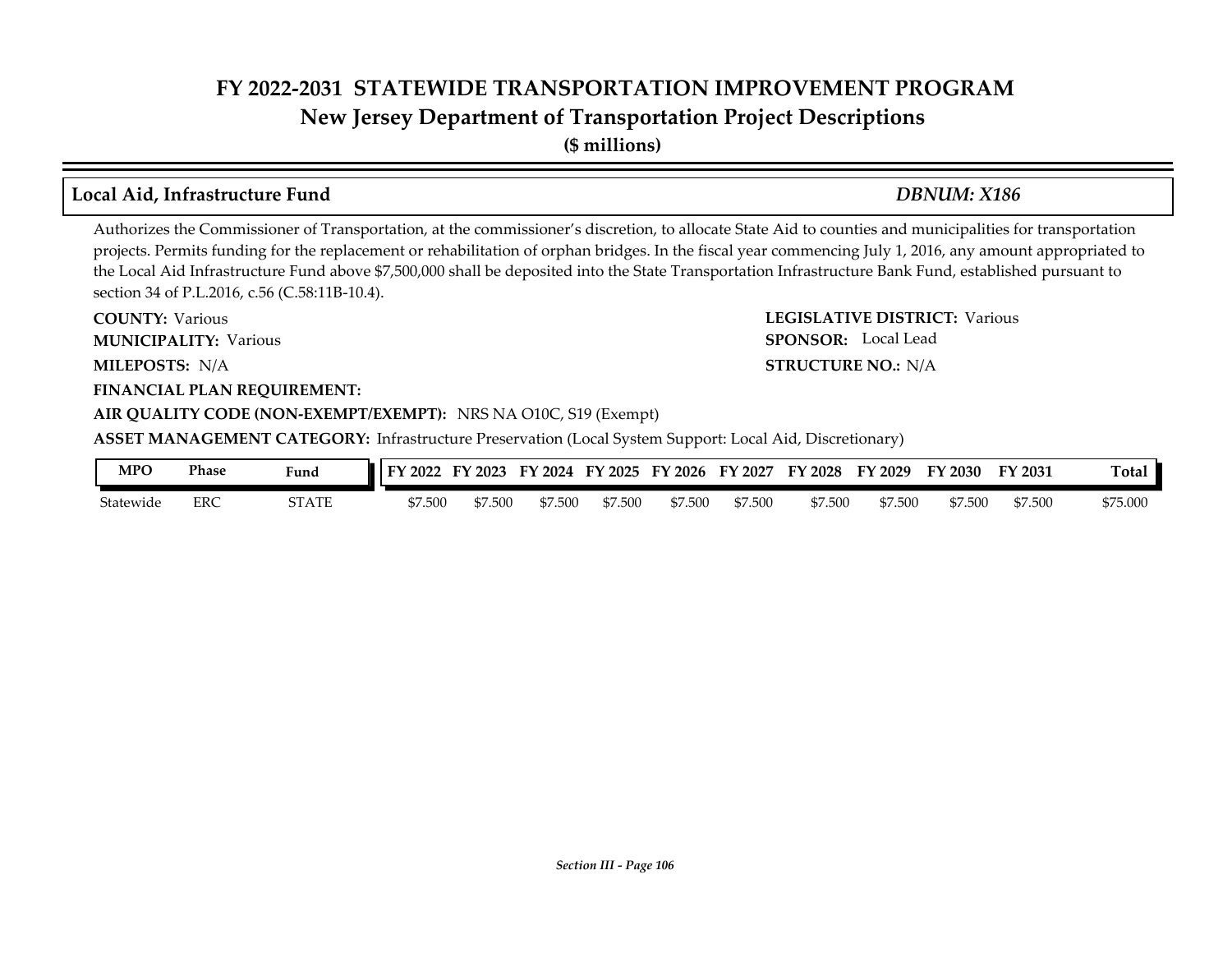### **New Jersey Department of Transportation Project Descriptions**

**(\$ millions)**

### **Local Aid, State Transportation Infrastructure Bank** *DBNUM: X186B / UPC: 183670*

SPONSOR: Local Lead

Funds appropriated to this program shall be used to provide loans or other assistance to public or private entities for the purpose of financing all or a portion of the costs incurred for the planning, acquisition, engineering, construction, reconstruction, repair or rehabilitation of a transportation project or for any other purpose permitted under the federal infrastructure bank program.

**COUNTY: LEGISLATIVE DISTRICT:** Various **COUNTY: Various** 

**MUNICIPALITY:** Various **SPONSOR:** 

**MILEPOSTS: STRUCTURE NO.:** N/A

**FINANCIAL PLAN REQUIREMENT:**

### **AIR QUALITY CODE (NON-EXEMPT/EXEMPT):** NRS O1 O10A (Exempt)

**ASSET MANAGEMENT CATEGORY:** Infrastructure Preservation (Local System Support: Local Aid, Discretionary)

| <b>MPC</b> | Phase | Fund  | 2022     | FY 2023 | TY 2024 | $'$ 2025<br><b>EV</b> | $'$ 2026<br><b>FY</b> | 2027<br>FY | FY 2028  | FY 2029  | FY 2030  | FY 2031  | m<br>`otal |
|------------|-------|-------|----------|---------|---------|-----------------------|-----------------------|------------|----------|----------|----------|----------|------------|
| Statewide  | ERC   | STATE | \$22.600 | 522.600 | 522.600 | \$20.500              | \$20,500              | \$20.500   | \$20,500 | \$20.500 | \$20.500 | \$20.500 | \$211.300  |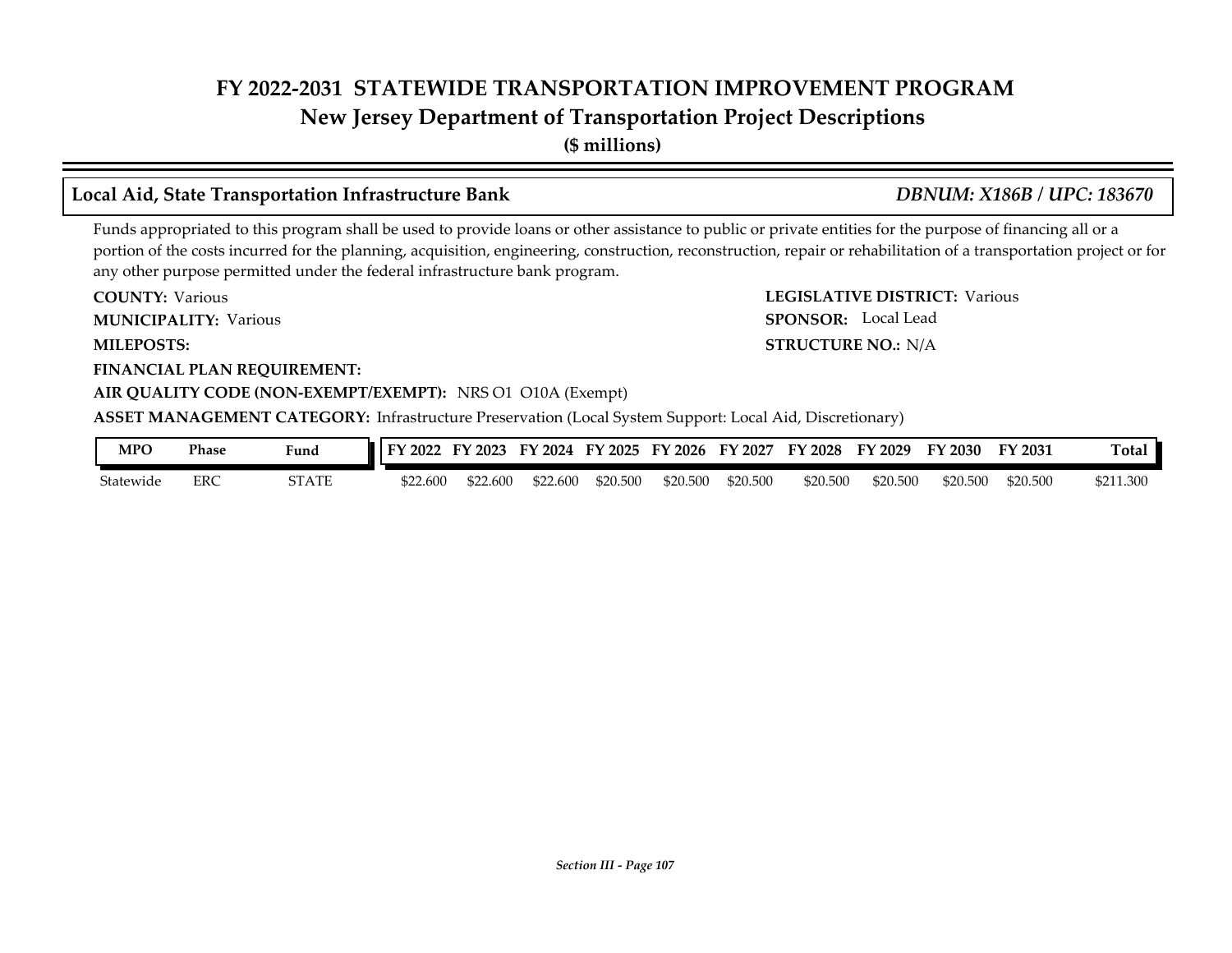## **New Jersey Department of Transportation Project Descriptions**

**(\$ millions)**

| <b>Local Bridges, Future Needs</b>                        | DBNUM: 08387 / UPC: 083870                                                                                               |
|-----------------------------------------------------------|--------------------------------------------------------------------------------------------------------------------------|
|                                                           | Formula-based and competitive-based funding is provided to counties for future needs related to the local bridge system. |
| <b>COUNTY:</b> Various<br><b>MUNICIPALITY: Various</b>    | <b>LEGISLATIVE DISTRICT: Various</b><br>SPONSOR: NJDOT                                                                   |
| <b>MILEPOSTS: N/A</b>                                     | <b>STRUCTURE NO.: N/A</b>                                                                                                |
| <b>FINANCIAL PLAN REQUIREMENT:</b>                        |                                                                                                                          |
| AIR QUALITY CODE (NON-EXEMPT/EXEMPT): S19 NA S19 (Exempt) |                                                                                                                          |
|                                                           | ASSET MANAGEMENT CATEGORY: Infrastructure Preservation (Local System Support: Local Bridges)                             |
| <b>Phase</b><br><b>MPO</b><br>Fund                        | FY 2022 FY 2023 FY 2024 FY 2025 FY 2026 FY 2027 FY 2028 FY 2029 FY 2030<br>Total<br>FY 2031                              |

Statewide ERC STATE \$47.300 \$47.300 \$47.300 \$44.000 \$44.000 \$44.000 \$44.000 \$44.000 \$44.000 \$44.000 \$449.900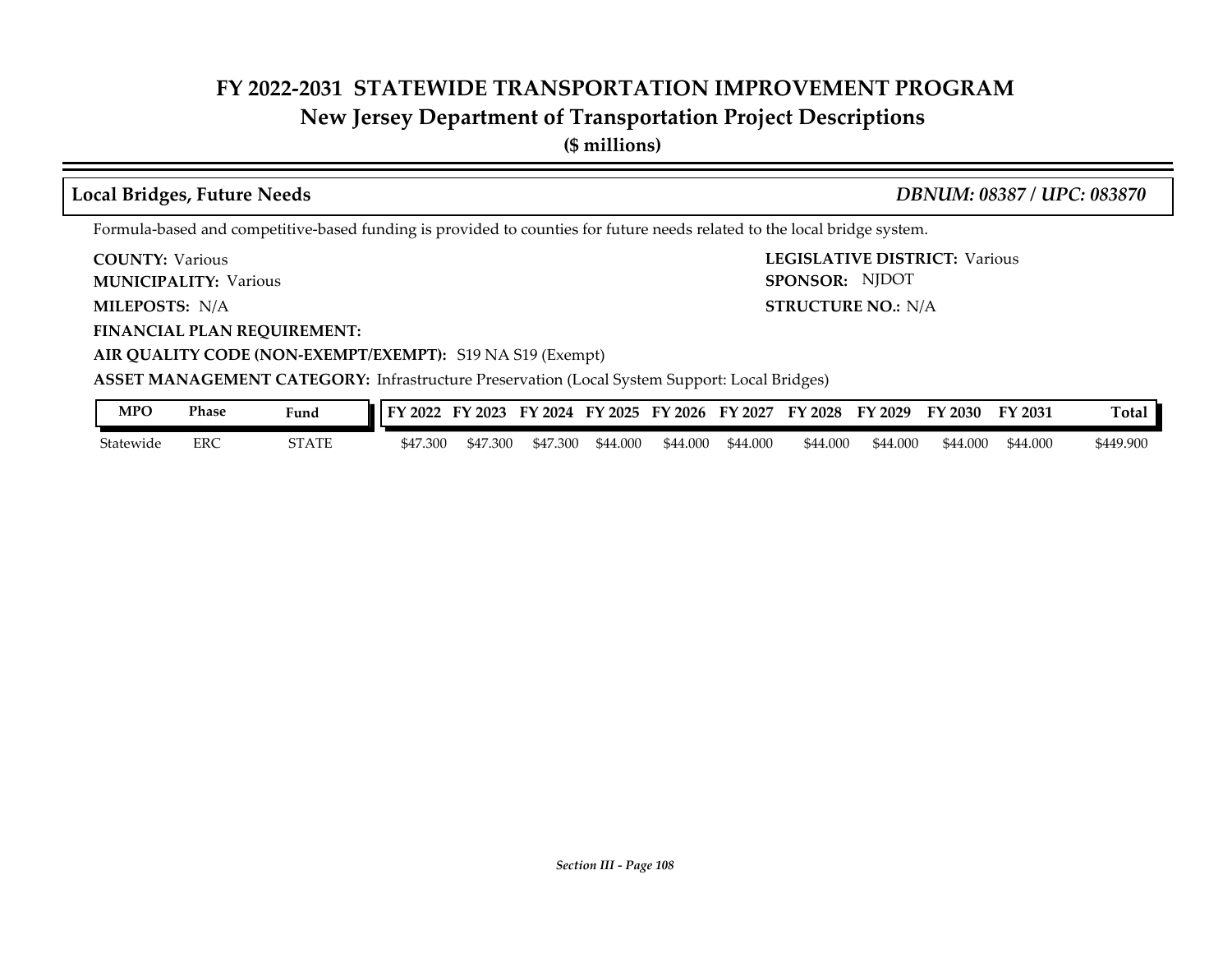**New Jersey Department of Transportation Project Descriptions**

**(\$ millions)**

# **Local CMAQ Initiatives** *DBNUM: X065*

SPONSOR: Local Lead

Under the guidance of the Metropolitan Planning Organizations, local projects will be developed that will enhance air quality. Congestion Mitigation and Air Quality Improvement Program (CMAQ) funds are allocated to the states for use in non-attainment and maintenance areas for projects that contribute to the attainment of the Clean Air Act standards by reducing emissions from highway sources.

**COUNTY: LEGISLATIVE DISTRICT:** Various **COUNTY: Various** 

**MUNICIPALITY:** Various **SPONSOR:** 

**MILEPOSTS: STRUCTURE NO.:** N/A MILEPOSTS: N/A

**FINANCIAL PLAN REQUIREMENT:**

#### **AIR QUALITY CODE (NON-EXEMPT/EXEMPT):** X3 O10c 2014NM-NRS (Exempt)

**ASSET MANAGEMENT CATEGORY:** Mobility and Congestion Relief (Congestion Relief: Demand Management)

| <b>MPO</b>   | Phase | Fund | $\blacksquare$ FY 2022 FY 2023 |         |         |         | FY 2024 FY 2025 FY 2026 FY 2027 |         | FY 2028 | FY 2029 | FY 2030 | FY 2031 | Total    |
|--------------|-------|------|--------------------------------|---------|---------|---------|---------------------------------|---------|---------|---------|---------|---------|----------|
| DVRPC        | EС    | CMAO | \$1.322                        | \$1.328 | \$1.140 | \$1.492 | \$1.590                         | \$1.560 | \$1.412 | \$1.560 | \$1.336 | \$1.560 | \$14.301 |
| <b>NITPA</b> | EС    | CMAO | \$7.500                        | \$6.590 | \$6.532 | \$7.234 | \$7.500                         | \$7.500 | \$7.500 | \$7.500 | \$7.500 | \$7.500 | \$72.856 |
| <b>SITPO</b> |       | CMAO | \$1.900                        | \$1.669 | \$1.655 | \$1.833 | \$1.900                         | \$1.900 | \$1.900 | \$1.900 | \$1.900 | \$1.900 | \$18.457 |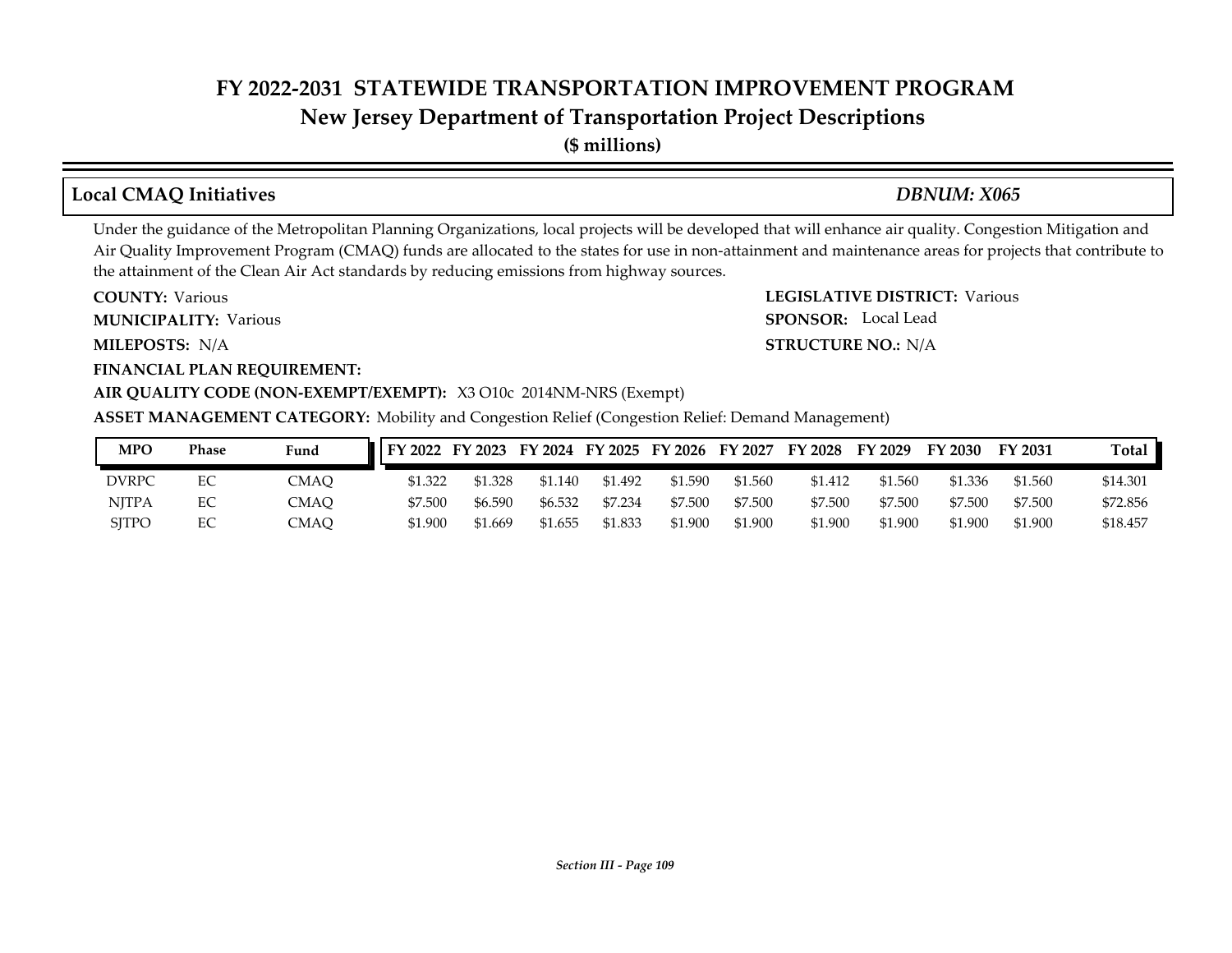## **New Jersey Department of Transportation Project Descriptions**

**(\$ millions)**

### **Local Concept Development Support** *DBNUM: 06326 / UPC: 063260*

This program provides NJDOT project management and environmental support to local governments.

**COUNTY: Various** 

**MUNICIPALITY:** Various **SPONSOR:** 

**MILEPOSTS: STRUCTURE NO.:** N/A

**FINANCIAL PLAN REQUIREMENT:**

**COUNTY: LEGISLATIVE DISTRICT:** Various **STRUCTURE NO.: N/A** SPONSOR: NJDOT

#### **AIR QUALITY CODE (NON-EXEMPT/EXEMPT):** X1 O1 O10A (Exempt)

**ASSET MANAGEMENT CATEGORY:** Infrastructure Preservation (Local System Support: Reg Plng and Project Development)

| MPO          | Phase      | Fund          | FY 2022 | FY 2023 |         |         | FY 2024 FY 2025 FY 2026 FY 2027 |         | <b>FY 2028</b> | FY 2029 | FY 2030 | <b>FY 2031</b> | <b>Total</b> |
|--------------|------------|---------------|---------|---------|---------|---------|---------------------------------|---------|----------------|---------|---------|----------------|--------------|
| <b>DVRPC</b> | PLS        | STBGP-PHILA   | \$0.700 | \$0.700 | \$0.700 | \$0.700 | \$0.700                         | \$0.700 | \$0.700        | \$0.700 | \$0.700 | \$0.700        | \$7,000      |
| <b>NITPA</b> | <b>PLS</b> | STBGP-NY/NWK  | \$2.925 | \$2.925 | \$2.925 | \$2.925 | \$2.925                         | \$2.925 | \$2.925        | \$2.925 | \$2.925 | \$2.925        | \$29.250     |
| SITPO        | PLS        | STBGP-B5K200K |         |         |         |         | \$0.275                         | \$0.275 | \$0.275        | \$0.275 | \$0.275 | \$0.275        | \$1.650      |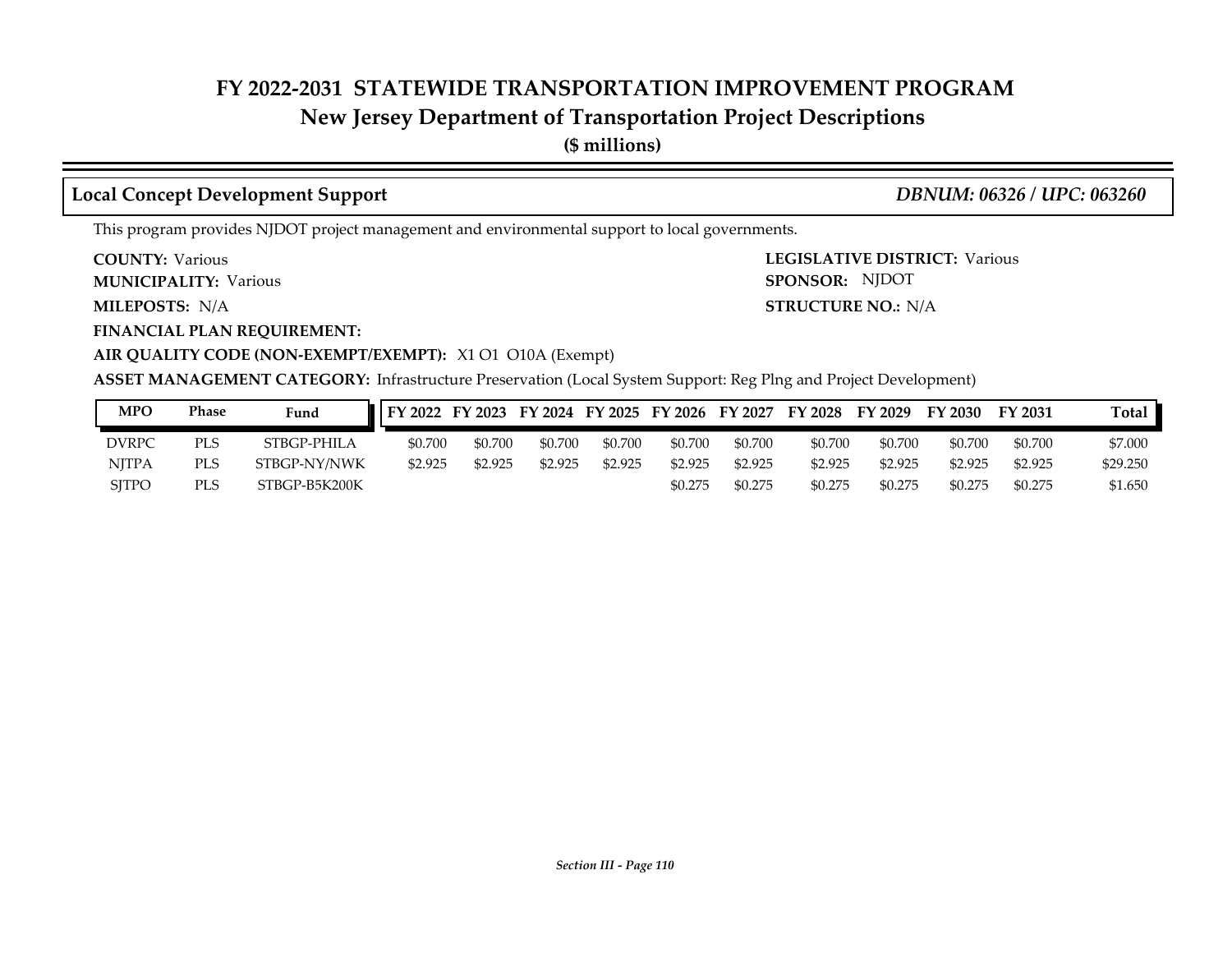# **New Jersey Department of Transportation Project Descriptions**

**(\$ millions)**

### **Local County Aid, DVRPC** *DBNUM: X41C1*

This program provides funds allocated to the counties within the DVRPC MPO area for transportation improvements under the NJ Transportation Trust Fund Act.

**COUNTY: Various** 

**MUNICIPALITY:** Various **SPONSOR:** 

MILEPOSTS: N/A

**FINANCIAL PLAN REQUIREMENT:**

**COUNTY: LEGISLATIVE DISTRICT:** Various **MILEPOSTS: STRUCTURE NO.:** N/A SPONSOR: Local Lead

#### **AIR QUALITY CODE (NON-EXEMPT/EXEMPT):** X12 (Exempt) **ASSET MANAGEMENT CATEGORY:** Infrastructure Preservation (Local System Support: Local Aid to Counties)

| <b>MPO</b>   | Phase      | <b>Fund</b>                                    | т<br>202 | 2023    | гν<br>2024 | тv<br>$^{\circ}2025$ | $\degree$ 2026<br>ГV | FV<br>2027 | FY 2028  | FY 2029  | FY 2030  | FY 2031  | Ē<br><b>Cotal</b> |
|--------------|------------|------------------------------------------------|----------|---------|------------|----------------------|----------------------|------------|----------|----------|----------|----------|-------------------|
| <b>DVRPC</b> | <b>ERC</b> | $^{\circ}$ A $^{\prime}$ T<br>חיי<br>2 I A I E | \$32.636 | 32.669ء | \$32.670   | \$30.270             | \$30.270             | \$30,270   | \$30.270 | \$30.270 | \$30.270 | \$30.270 | \$309.865         |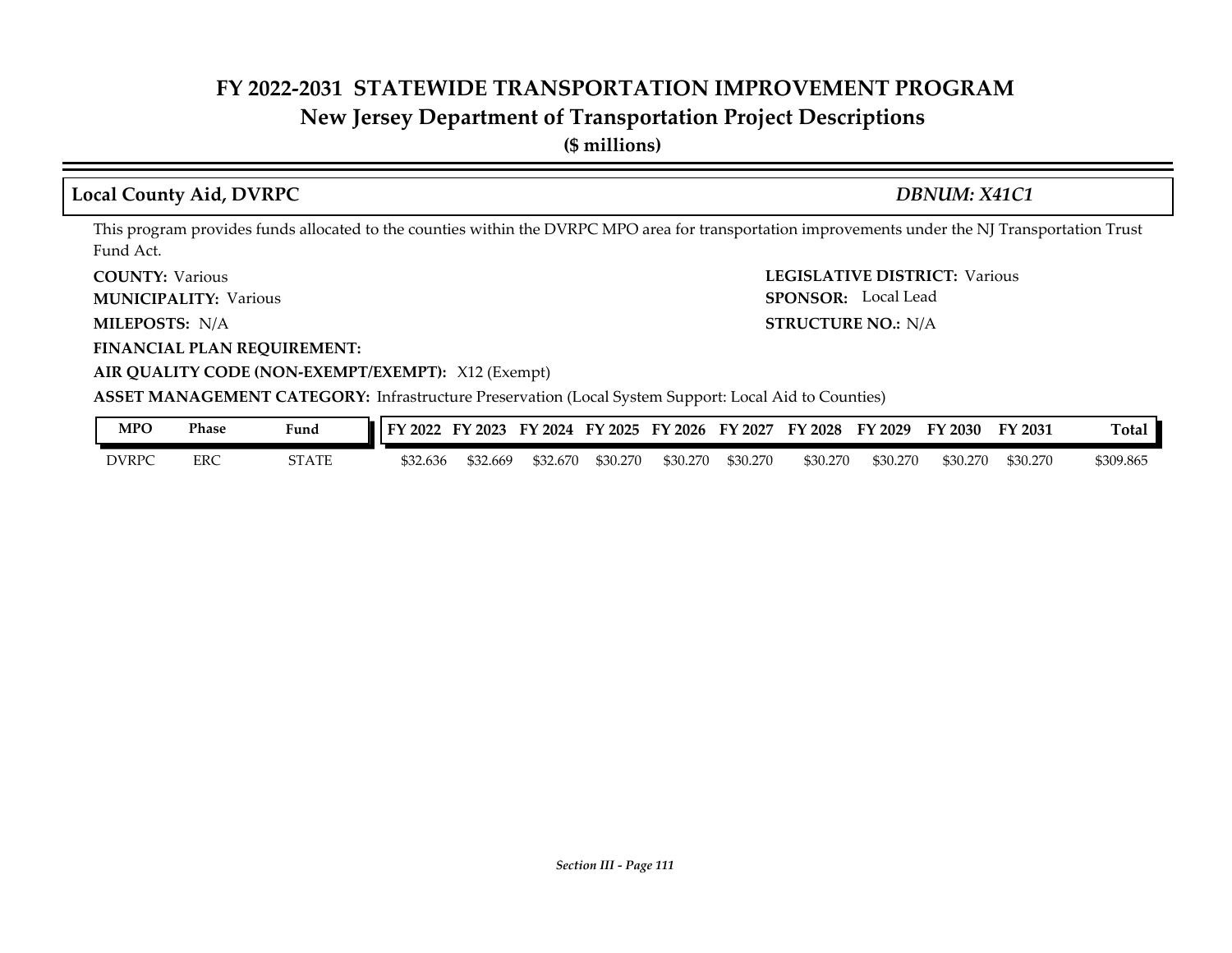# **New Jersey Department of Transportation Project Descriptions**

**(\$ millions)**

## **Local County Aid, NJTPA** *DBNUM: X41B1*

This program provides funds allocated to the counties within the NJTPA MPO area for transportation improvements under the NJ Transportation Trust Fund Act.

**COUNTY: Various** 

**MUNICIPALITY:** Various **SPONSOR:** 

MILEPOSTS: N/A

**FINANCIAL PLAN REQUIREMENT:**

**COUNTY: LEGISLATIVE DISTRICT:** Various **MILEPOSTS: STRUCTURE NO.:** N/A SPONSOR: Local Lead

#### **AIR QUALITY CODE (NON-EXEMPT/EXEMPT):** S3 (Exempt)

**ASSET MANAGEMENT CATEGORY:** Infrastructure Preservation (Local System Support: Local Aid to Counties)

| MPO          | Phase      | Fund         | FY 2022   | $'$ 2023<br>FV | FY 2024   | <b>FY 2025</b> | FY 2026  | FY 2027  | FY 2028  | FY 2029  | FY 2030  | FY 2031  | <b>Total</b> |
|--------------|------------|--------------|-----------|----------------|-----------|----------------|----------|----------|----------|----------|----------|----------|--------------|
| <b>NJTPA</b> | <b>ERC</b> | <b>STATE</b> | \$105.522 | \$105.502      | \$105.500 | \$98.110       | \$98.110 | \$98.110 | \$98.110 | \$98.110 | \$98.110 | \$98.110 | \$1,003.294  |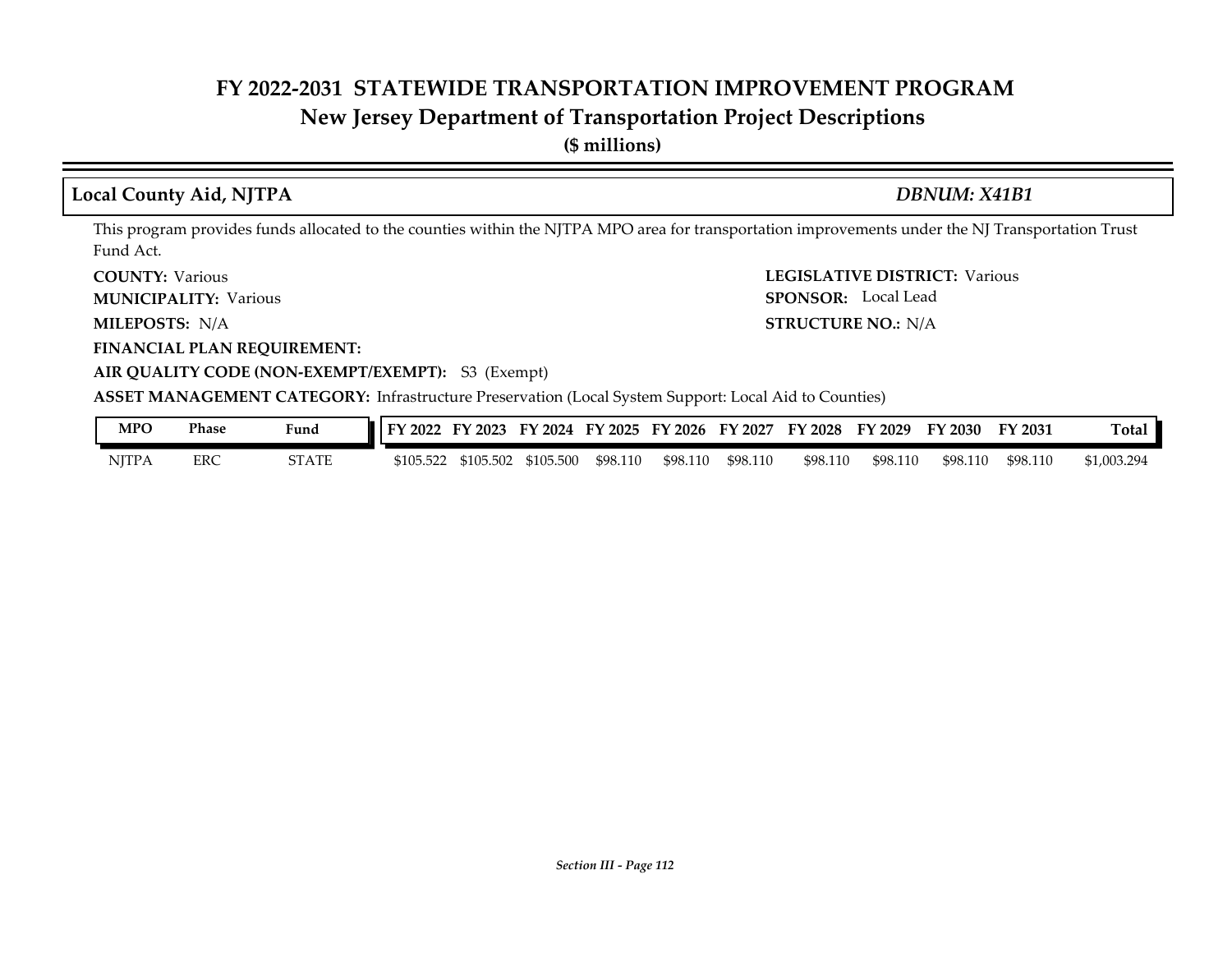# **New Jersey Department of Transportation Project Descriptions**

**(\$ millions)**

### **Local County Aid, SJTPO** *DBNUM: X41A1*

This program provides funds allocated to the counties within the SJTPO MPO area for transportation improvements under the NJ Transportation Trust Fund Act.

**COUNTY: Various** 

**MUNICIPALITY:** Various **SPONSOR:** 

MILEPOSTS: N/A

**FINANCIAL PLAN REQUIREMENT:**

**COUNTY: LEGISLATIVE DISTRICT:** Various **MILEPOSTS: STRUCTURE NO.:** N/A SPONSOR: Local Lead

#### **AIR QUALITY CODE (NON-EXEMPT/EXEMPT):** O10B (Exempt)

**ASSET MANAGEMENT CATEGORY:** Infrastructure Preservation (Local System Support: Local Aid to Counties)

| MPO          | <b>Phase</b> | Fund  | FY 2022  | FY 2023  | FY 2024  |          | FY 2025 FY 2026 | FY 2027  | <b>FY 2028</b> | FY 2029  | FY 2030  | FY 2031  | <b>Total</b> |
|--------------|--------------|-------|----------|----------|----------|----------|-----------------|----------|----------------|----------|----------|----------|--------------|
| <b>SITPO</b> | <b>ERC</b>   | STATE | \$23.092 | \$23.092 | \$23.080 | \$21.620 | \$21.620        | \$21.620 | \$21.620       | \$21.620 | \$21.620 | \$21.620 | \$220.604    |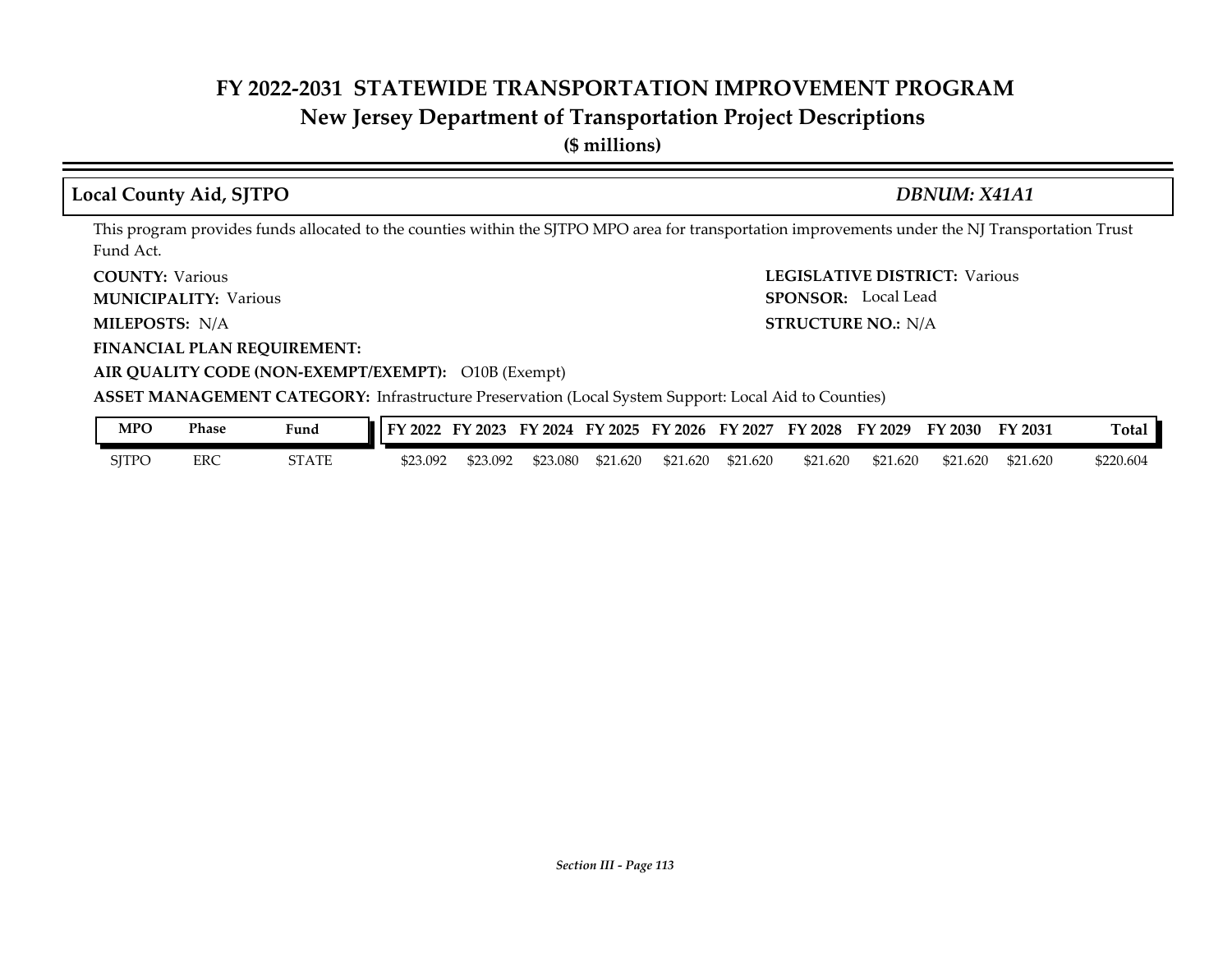**New Jersey Department of Transportation Project Descriptions**

**(\$ millions)**

### **Local Freight Impact Fund** *DBNUM: 17390 / UPC: 173900*

SPONSOR: NJDOT

Authorizes the Commissioner of Transportation, at the commissioner's discretion, to allocate State Aid to counties and municipalities for transportation projects that address the impacts of freight travel in local communities and on local transportation infrastructure. This State Aid is set aside prior to any formula allocations to counties and municipalities pursuant to the Transportation Trust Fund Act.

**COUNTY: LEGISLATIVE DISTRICT:** Various **COUNTY: Various** 

**MUNICIPALITY:** Various **SPONSOR:** 

**MILEPOSTS: STRUCTURE NO.:** N/A MILEPOSTS: N/A

**FINANCIAL PLAN REQUIREMENT:**

#### **AIR QUALITY CODE (NON-EXEMPT/EXEMPT):** NRS NA O10C (Exempt)

**ASSET MANAGEMENT CATEGORY:** Infrastructure Preservation (Local System Support: Local Aid, Discretionary)

| <b>MPC</b> | Phase | <b>Fund</b> | <b>IFY 2022</b> | FY 2023  | FY 2024 FY 2025 |          | FY 2026  | FY 2027  | <b>FY 2028</b> | FY 2029  | FY 2030  | FY 2031  | `otal     |
|------------|-------|-------------|-----------------|----------|-----------------|----------|----------|----------|----------------|----------|----------|----------|-----------|
| Statewide  | ERC   | STATE       | \$30.100        | \$30.100 | \$30.100        | \$30.100 | \$30.100 | \$28.000 | \$28.000       | \$28.000 | \$28.000 | \$28.000 | \$290.500 |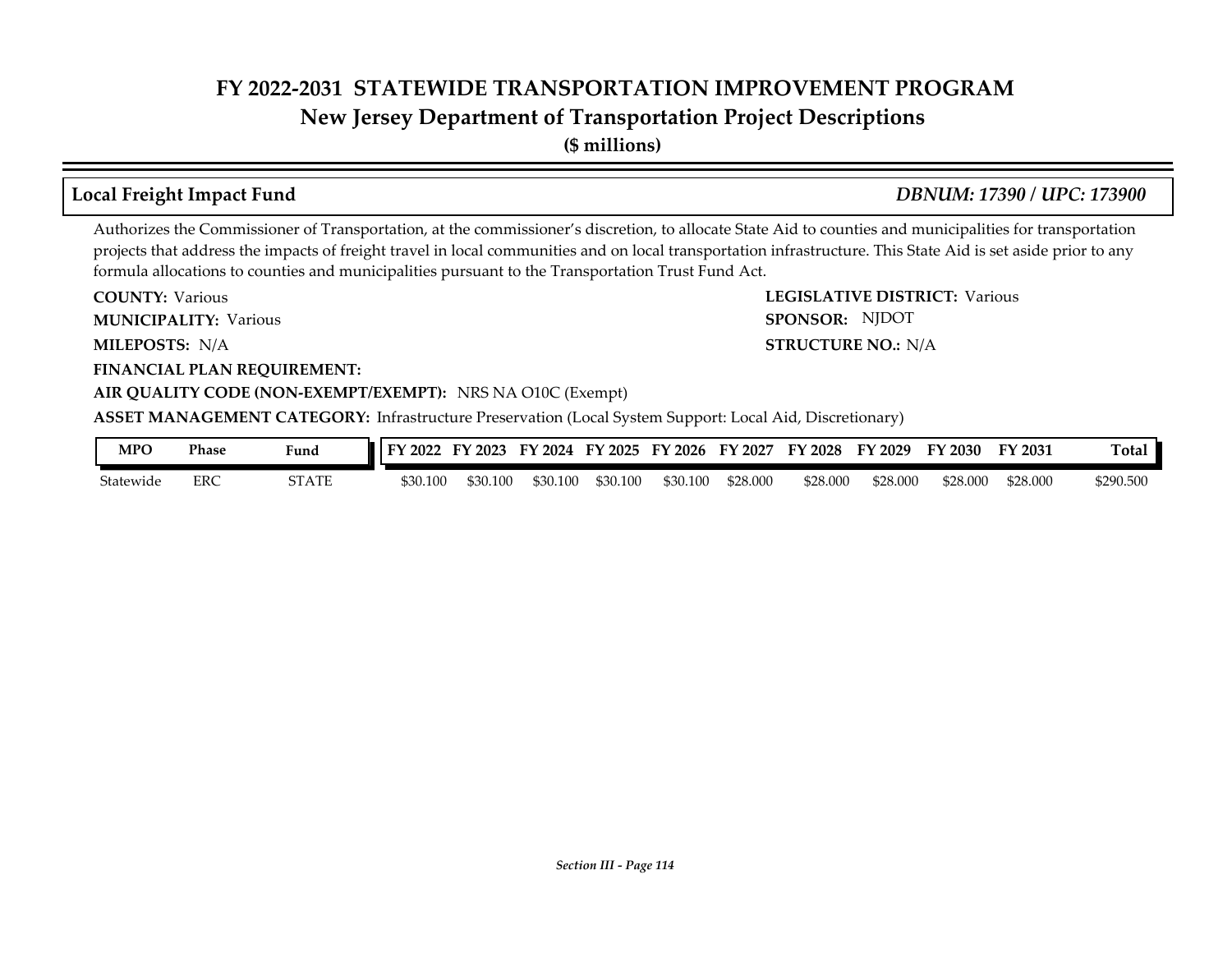## **New Jersey Department of Transportation Project Descriptions**

**(\$ millions)**

## **Local Municipal Aid, DVRPC** *DBNUM: X98C1*

This program provides funds allocated to municipalities in the DVRPC area for transportation improvements under the NJ Transportation Trust Fund Act.

**COUNTY: Various** 

**MUNICIPALITY:** Various **SPONSOR:** 

**MILEPOSTS: STRUCTURE NO.:** N/A

**FINANCIAL PLAN REQUIREMENT:**

**AIR QUALITY CODE (NON-EXEMPT/EXEMPT):** X12 (Exempt)

**COUNTY: LEGISLATIVE DISTRICT:** Various **STRUCTURE NO.: N/A** SPONSOR: Local Lead

**ASSET MANAGEMENT CATEGORY:** Infrastructure Preservation (Local System Support: Local Aid to Municipalities)

| <b>MPC</b>   | <b>Phase</b> | Fund  | FY 2022  | FY 2023  | FY 2024  | FY 2025  | FY 2026  | FY 2027  | FY 2028  | FY 2029  | FY 2030  | FY 2031  | <b>Total</b> |
|--------------|--------------|-------|----------|----------|----------|----------|----------|----------|----------|----------|----------|----------|--------------|
| <b>DVRPC</b> | <b>ERC</b>   | STATE | \$29.202 | \$29.193 | \$29.190 | \$27,020 | \$27,020 | \$27.020 | \$27.020 | \$27.020 | \$27.020 | \$27.020 | \$276.72     |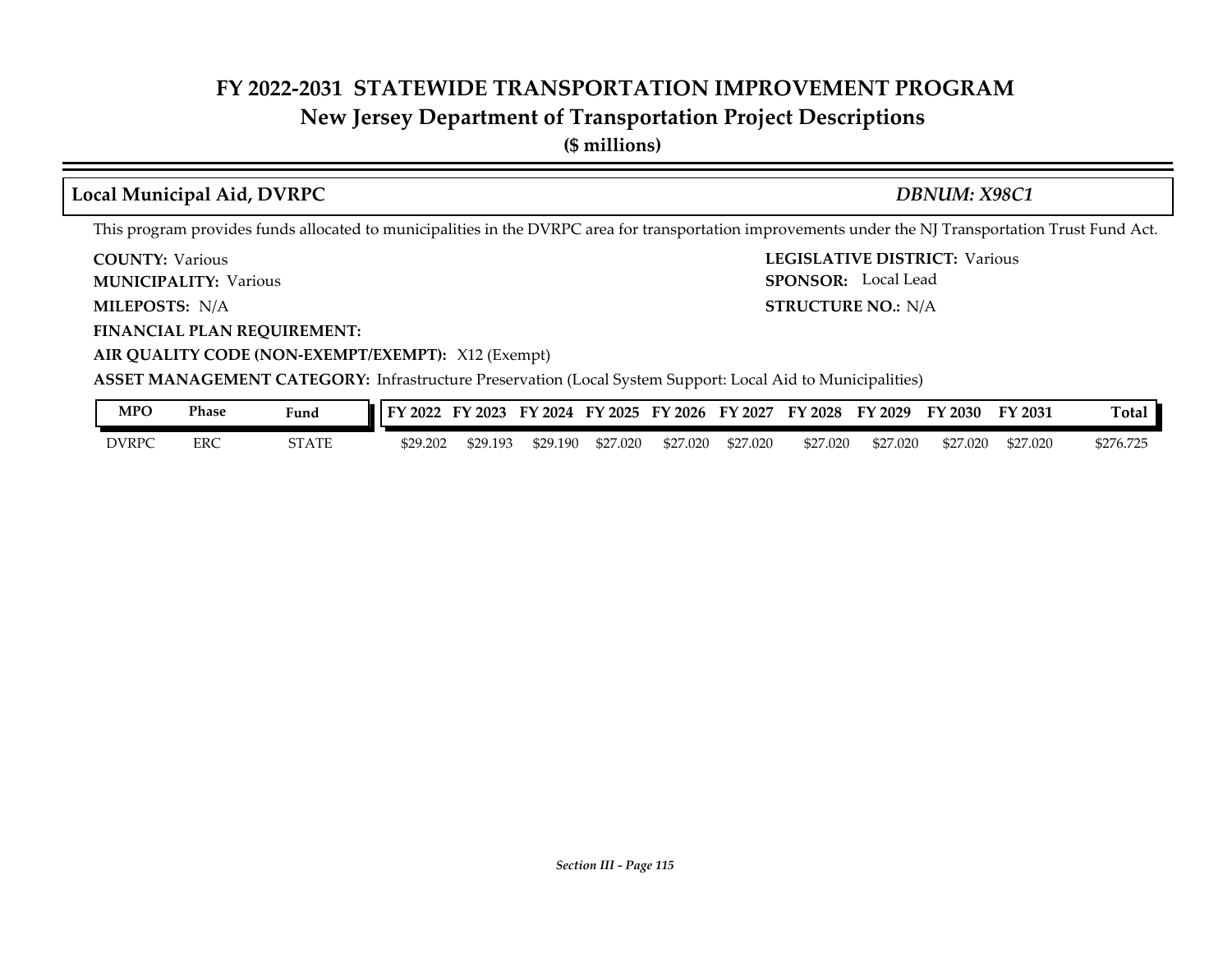## **New Jersey Department of Transportation Project Descriptions**

**(\$ millions)**

## **Local Municipal Aid, NJTPA** *DBNUM: X98B1*

This program provides funds allocated to municipalities in the NJTPA area for transportation improvements under the NJ Transportation Trust Fund Act.

**COUNTY: Various** 

**MUNICIPALITY:** Various **SPONSOR:** 

**MILEPOSTS: STRUCTURE NO.:** N/A MILEPOSTS: N/A

**FINANCIAL PLAN REQUIREMENT:**

**AIR QUALITY CODE (NON-EXEMPT/EXEMPT):** S3 (Exempt)

**COUNTY: LEGISLATIVE DISTRICT:** Various SPONSOR: Local Lead

**ASSET MANAGEMENT CATEGORY:** Infrastructure Preservation (Local System Support: Local Aid to Municipalities)

| MPO   | Phase | Fund         | <b>IFY 2022 FY 2023 FY 2024 FY 2025 FY 2026 FY 2027 FY 2028 FY 2029 FY 2030 FY 2031</b> |           |  |                                         |  |                     |                     | Total       |
|-------|-------|--------------|-----------------------------------------------------------------------------------------|-----------|--|-----------------------------------------|--|---------------------|---------------------|-------------|
| NITPA | ERC   | <b>STATE</b> | \$108.436                                                                               | \$108.499 |  | \$105.900 \$100.430 \$100.430 \$100.430 |  | \$100.430 \$100.430 | \$100.430 \$100.430 | \$1,025.845 |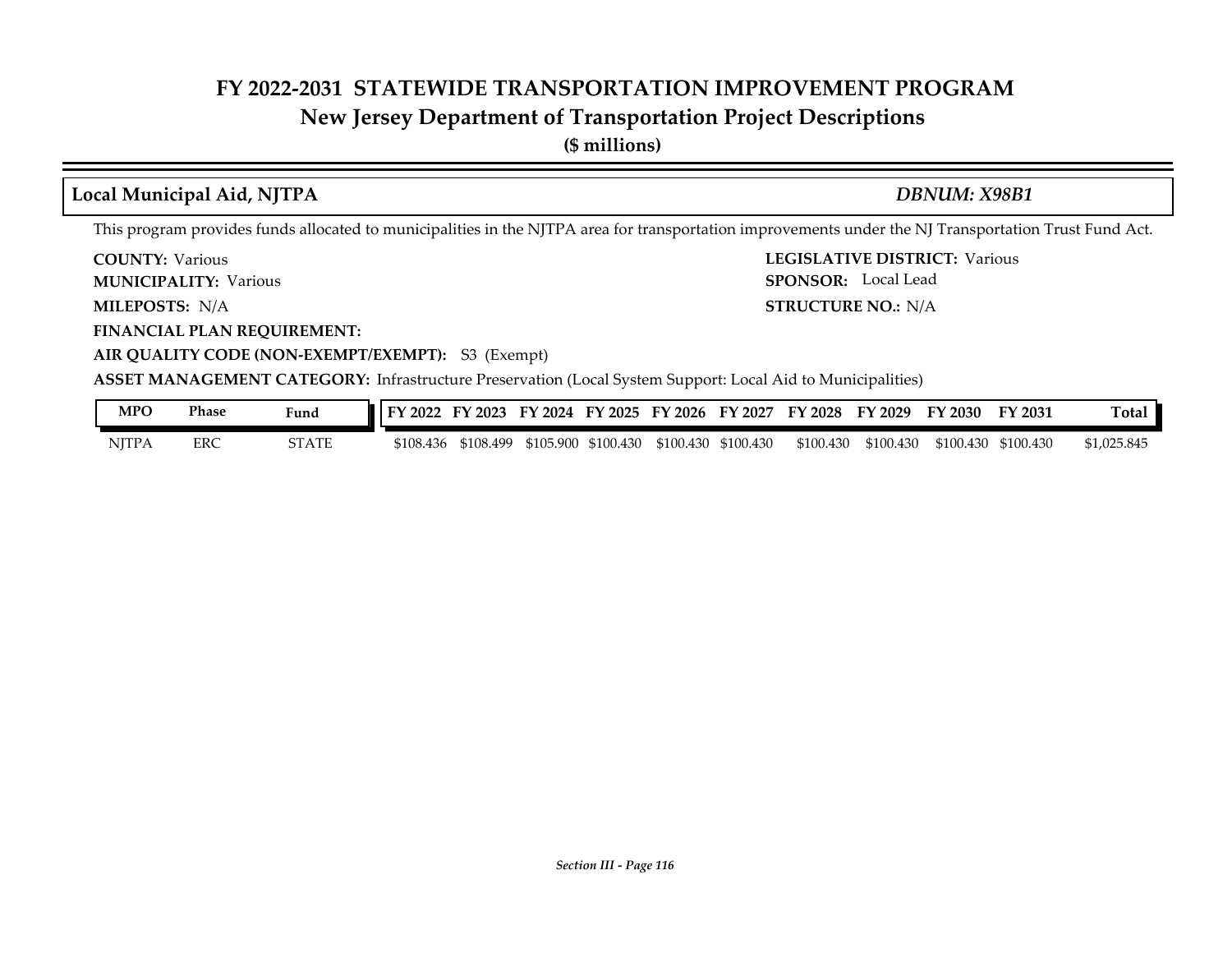# **New Jersey Department of Transportation Project Descriptions**

**(\$ millions)**

| Local Municipal Aid, SJTPO                                                                                                                                                                                                          | DBNUM: X98A1                                                                                                                                          |
|-------------------------------------------------------------------------------------------------------------------------------------------------------------------------------------------------------------------------------------|-------------------------------------------------------------------------------------------------------------------------------------------------------|
|                                                                                                                                                                                                                                     | This program provides funds allocated to municipalities in the SJTPO area for transportation improvements under the NJ Transportation Trust Fund Act. |
| <b>COUNTY: Various</b>                                                                                                                                                                                                              | <b>LEGISLATIVE DISTRICT: Various</b>                                                                                                                  |
| <b>MUNICIPALITY: Various</b>                                                                                                                                                                                                        | <b>SPONSOR:</b> Local Lead                                                                                                                            |
| <b>MILEPOSTS: N/A</b>                                                                                                                                                                                                               | <b>STRUCTURE NO.: N/A</b>                                                                                                                             |
| <b>FINANCIAL PLAN REQUIREMENT:</b>                                                                                                                                                                                                  |                                                                                                                                                       |
| AIR QUALITY CODE (NON-EXEMPT/EXEMPT): O10B (Exempt)                                                                                                                                                                                 |                                                                                                                                                       |
| <b>A COPT MAANIA CEMENIT CATECODY ICLUSTER IN THE CONTRACT IN THE UPPER CONTRACT OF A SECOND IN THE CONTRACT OF A SECOND IN THE CONTRACT OF A SECOND IN THE CONTRACT OF A SECOND IN THE CONTRACT OF A SECOND IN THE CONTRACT OF</b> |                                                                                                                                                       |

**ASSET MANAGEMENT CATEGORY:** Infrastructure Preservation (Local System Support: Local Aid to Municipalities)

| MPO          | Phase | Fund  | FY 2022 FY 2023 FY 2024 FY 2025 FY 2026 FY 2027 FY 2028 FY 2029 |          |          |          |          |          |          |          | FY 2030  | <b>FY 2031</b> | Total     |
|--------------|-------|-------|-----------------------------------------------------------------|----------|----------|----------|----------|----------|----------|----------|----------|----------------|-----------|
| <b>SITPO</b> | ERC   | STATE | \$13.613                                                        | \$13.558 | \$13.560 | \$12.550 | \$12.550 | \$12.550 | \$12.550 | \$12.550 | \$12.550 | \$12.550       | \$128.580 |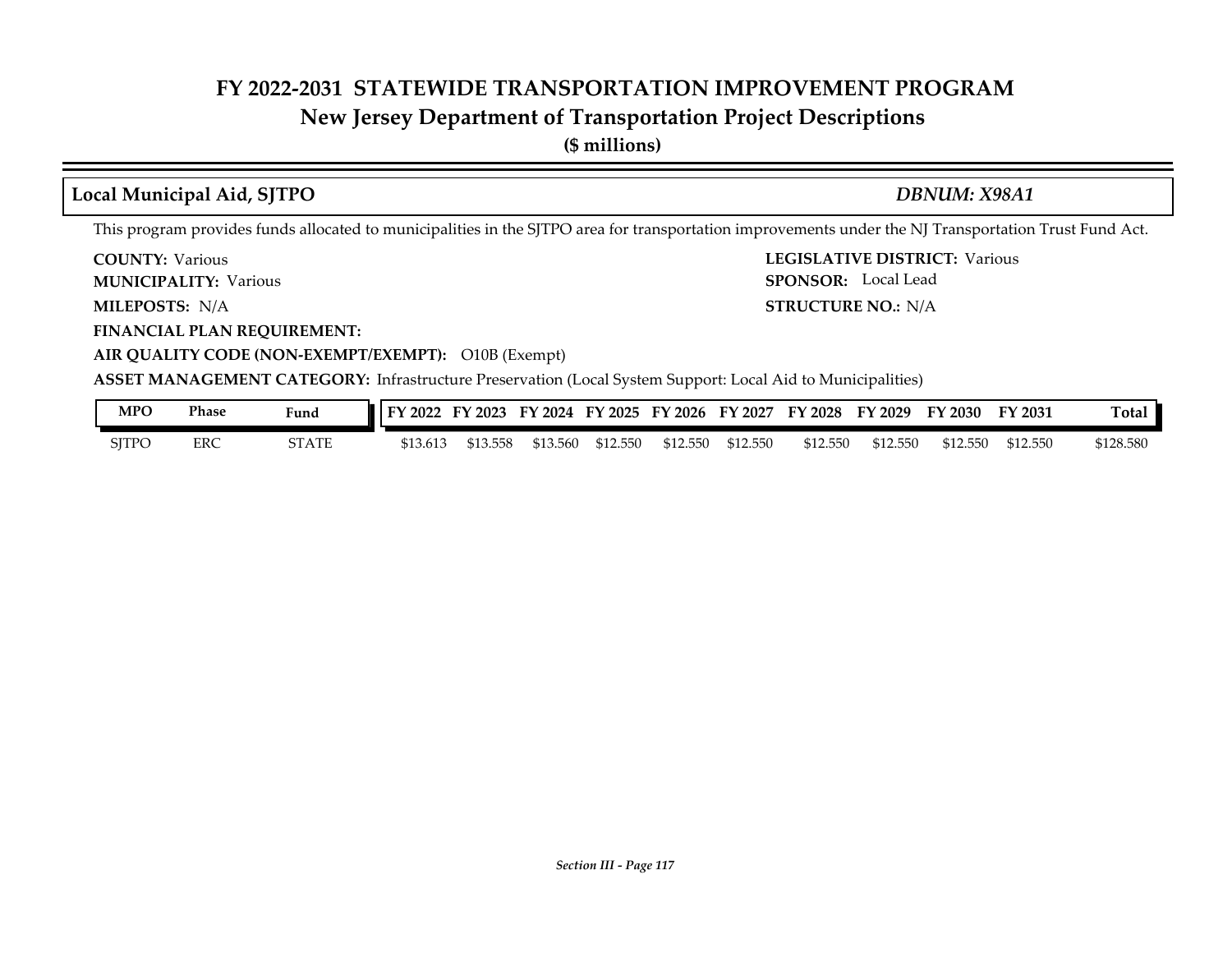**New Jersey Department of Transportation Project Descriptions**

**(\$ millions)**

| Local Municipal Aid, Urban Aid                         |                                    |                                                                                                                                                                                 |                      |                      |                                                                         | DBNUM: X98Z          |           |
|--------------------------------------------------------|------------------------------------|---------------------------------------------------------------------------------------------------------------------------------------------------------------------------------|----------------------|----------------------|-------------------------------------------------------------------------|----------------------|-----------|
|                                                        |                                    | This program provides funds allocated to Urban Aid for transportation improvements under the NJ Transportation Trust Fund Act.                                                  |                      |                      |                                                                         |                      |           |
| <b>COUNTY: Various</b><br><b>MUNICIPALITY: Various</b> |                                    |                                                                                                                                                                                 |                      |                      | <b>LEGISLATIVE DISTRICT: Various</b><br><b>SPONSOR:</b> Local Lead      |                      |           |
| <b>MILEPOSTS: N/A</b>                                  |                                    |                                                                                                                                                                                 |                      |                      | <b>STRUCTURE NO.: N/A</b>                                               |                      |           |
|                                                        | <b>FINANCIAL PLAN REQUIREMENT:</b> | AIR QUALITY CODE (NON-EXEMPT/EXEMPT): NRS S3 O10C (Exempt)<br><b>ASSET MANAGEMENT CATEGORY:</b> Infrastructure Preservation (Local System Support: Local Aid to Municipalities) |                      |                      |                                                                         |                      |           |
| <b>MPO</b>                                             | <b>Phase</b><br>Fund               |                                                                                                                                                                                 |                      |                      | FY 2022 FY 2023 FY 2024 FY 2025 FY 2026 FY 2027 FY 2028 FY 2029 FY 2030 | FY 2031              | Total     |
| Statewide                                              | <b>ERC</b><br><b>STATE</b>         | \$10.000<br>\$10.000                                                                                                                                                            | \$10.000<br>\$10.000 | \$10.000<br>\$10.000 | \$10,000<br>\$10,000                                                    | \$10.000<br>\$10.000 | \$100.000 |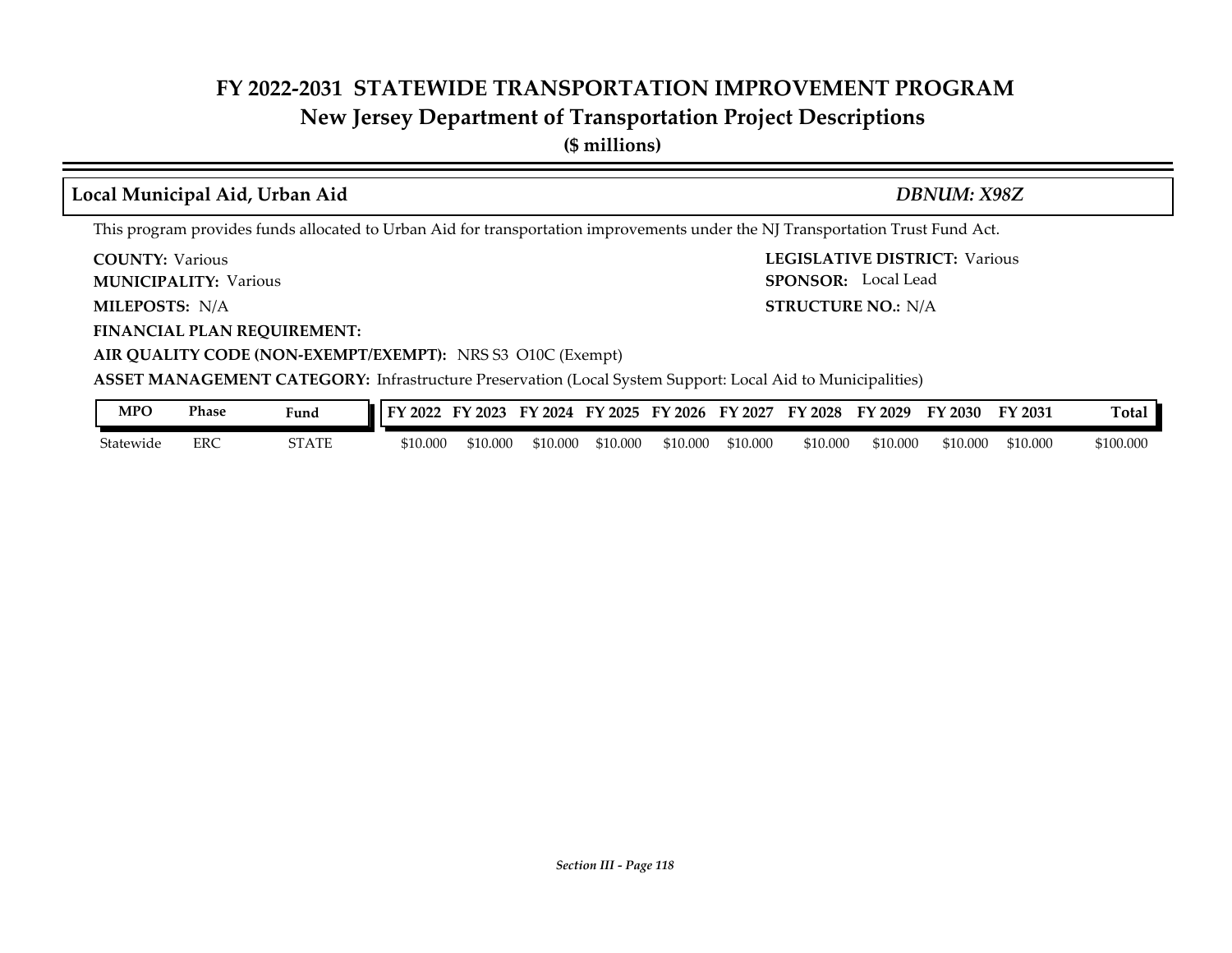**(\$ millions)**

### **Local Safety/ High Risk Rural Roads Program** *DBNUM: 04314 / UPC: 043140*

The Local Safety Program provides funds to counties and municipalities for the improvement of dangerous intersections and other road improvements, focusing on pedestrian and vehicular safety improvements of critical need that can be delivered in a relatively short period of time, generally less than two years from problem identification to completion of construction. This program also includes design assistance offered to counties and municipalities for the LSP projects. Depending upon the previous year crash history, this program may encompass certain set aside funding per year for High Risk Rural Roads, for safety countermeasures on rural major or minor roads, or on rural local roads. NJDOT designates as Advance Construction all projects funded from this program.

**COUNTY: LEGISLATIVE DISTRICT:** Various **MILEPOSTS: STRUCTURE NO.:** N/A **COUNTY: Various MUNICIPALITY:** Various **SPONSOR:** 

#### **FINANCIAL PLAN REQUIREMENT:**

#### **AIR QUALITY CODE (NON-EXEMPT/EXEMPT):** S6 S6 S3 (Exempt)

**ASSET MANAGEMENT CATEGORY:** Safety (Local System Support: Local Safety Improvements)

| MPO          | Phase | Fund | FY 2022 FY 2023 FY 2024 FY 2025 FY 2026 FY 2027 |          |          |          |          |          | FY 2028 FY 2029 |          | FY 2030  | FY 2031  | <b>Total</b> |
|--------------|-------|------|-------------------------------------------------|----------|----------|----------|----------|----------|-----------------|----------|----------|----------|--------------|
| DVRPC        | ERC   | HSIP | \$2.828                                         | \$1.812  | \$2.500  |          |          | \$2.044  | \$3.000         | \$3,000  | \$3.000  | \$3.000  | \$21.184     |
| <b>NITPA</b> | ERC   | HSIP | \$17,000                                        | \$14.938 | \$14.806 | \$16.396 | \$17.000 | \$17.000 | \$17.000        | \$17.000 | \$17.000 | \$17.000 | \$165.140    |
| <b>SITPO</b> | ERC   | HSIP | \$2.000                                         | \$1.757  | \$1.742  | \$1.929  | \$2.000  | \$2.000  | \$2.000         | \$2.000  | \$2.000  | \$2.000  | \$19.428     |

#### **STRUCTURE NO.: N/A SPONSOR:** Local Lead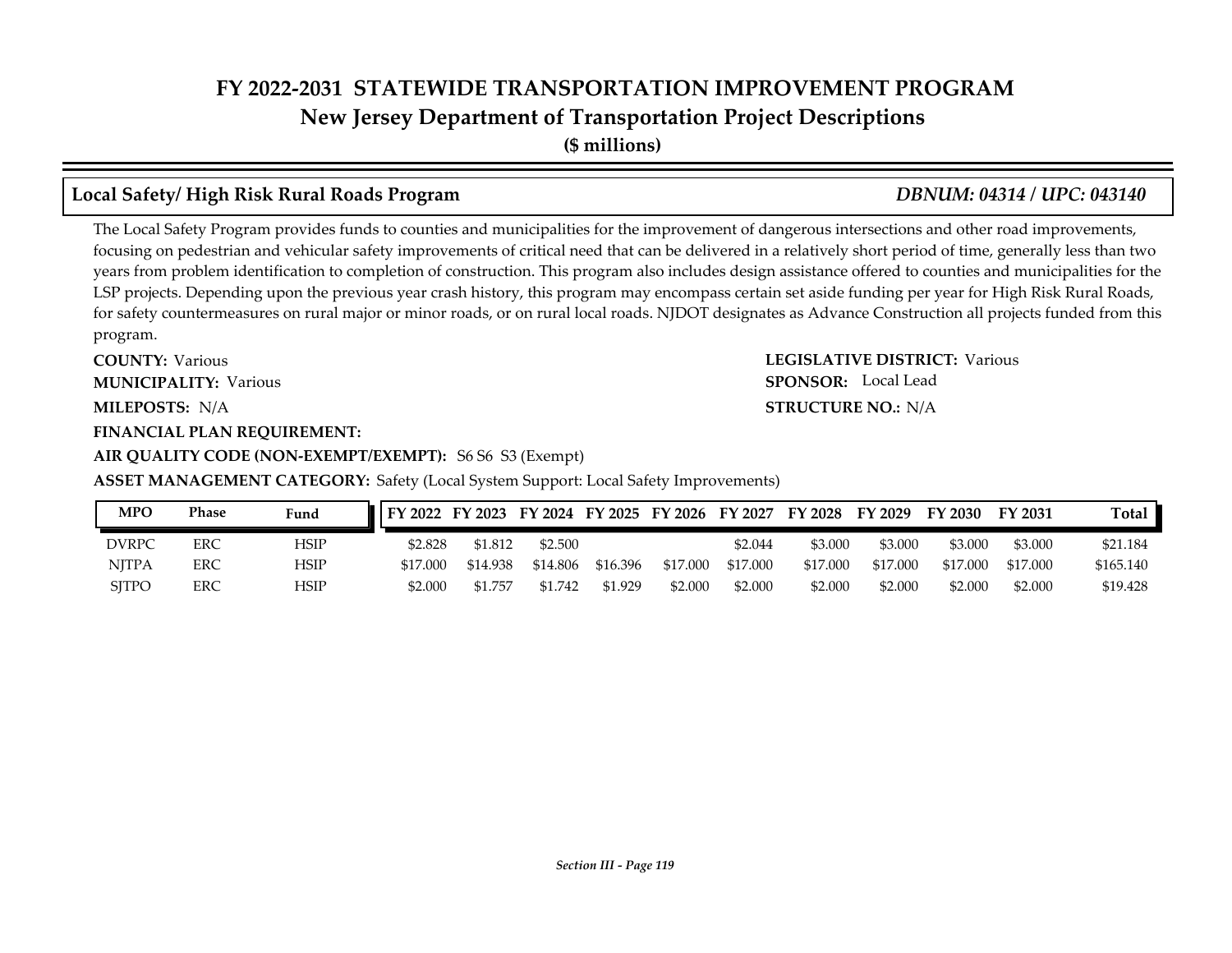**(\$ millions)**

#### **Maintenance & Fleet Management System** *DBNUM: X196*

This program provides for the continued operation and system upgrades of the Maintenance & Fleet Management Systems. These systems provide enhanced data accumulation and cost management dissemination capabilities for maintenance operations and a required compatible data source for related systems that are required for federal funding justification (Pavement and Bridge Management Systems). Also included will be the purchase of equipment for the NJDOT fleet and funding for monthly air-time fees.

**COUNTY: LEGISLATIVE DISTRICT:** Various **MILEPOSTS: STRUCTURE NO.:** N/A **FINANCIAL PLAN REQUIREMENT: AIR QUALITY CODE (NON-EXEMPT/EXEMPT):** NRS O10c O10B, S10, S19 (Exempt) **COUNTY: Various MUNICIPALITY:** Various **SPONSOR:** MILEPOSTS: N/A **ASSET MANAGEMENT CATEGORY:** Operations and Maintenance (Transportation Support Facilities: Facilities and Equipment) SPONSOR: NJDOT

| <b>MPC</b> | Phase              | Fund  | 2022<br>тv | $'$ 2023 | $\frac{1}{2}$ 2024<br>FY | FY 2025 | FY 2026 | FY 2027 | FY 2028 | FY 2029 | FY 2030 | FY 2031 | m<br>『otal |
|------------|--------------------|-------|------------|----------|--------------------------|---------|---------|---------|---------|---------|---------|---------|------------|
| Statewide  | $\sim$ $\sim$<br>∽ | STATE | \$3.000    | 53.000   | \$1.000                  | 53.000  | \$3.000 | \$3.000 | \$3.000 | \$3.000 | 53.000  | \$3.000 | \$28.000   |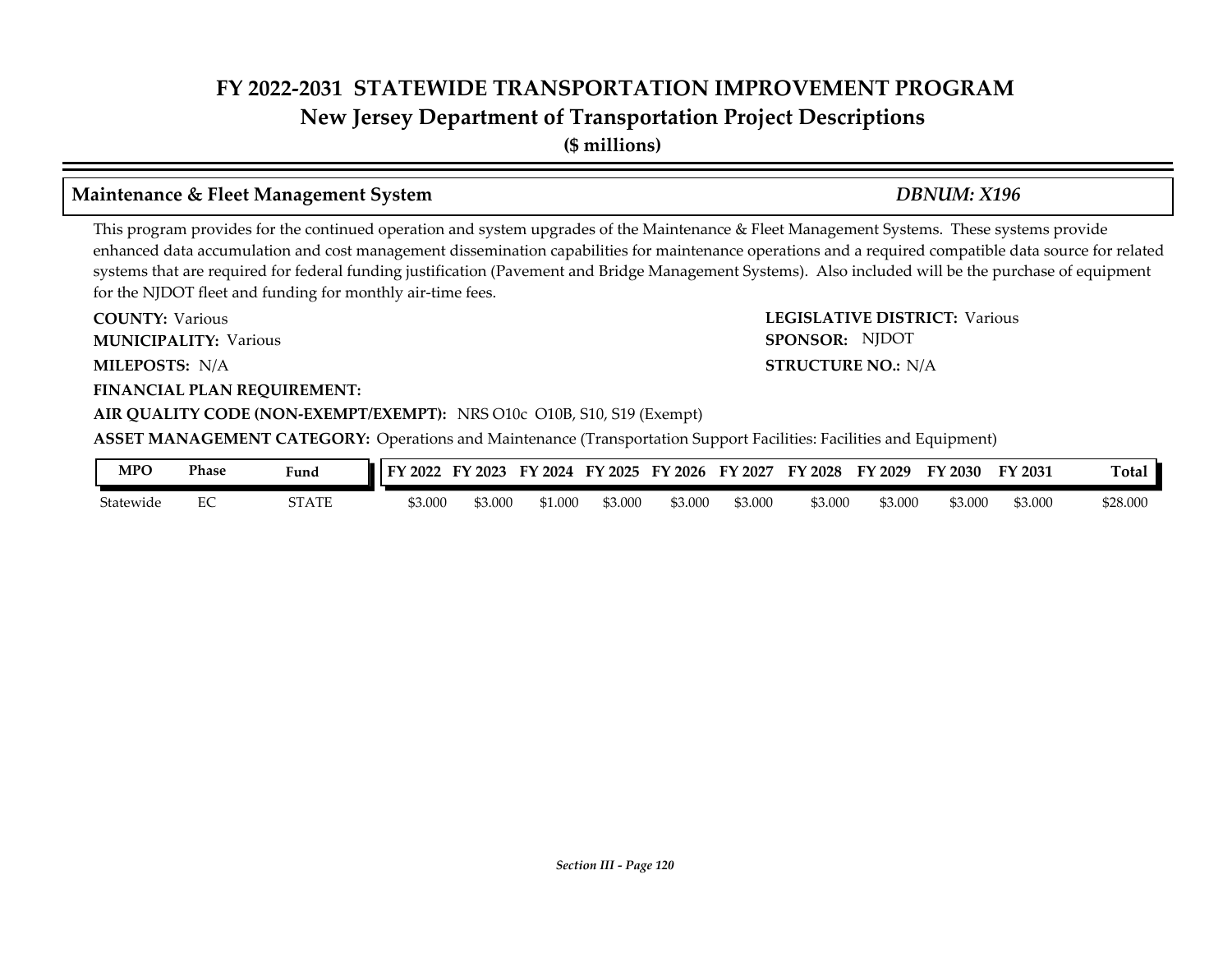**New Jersey Department of Transportation Project Descriptions**

**(\$ millions)**

## **Manhattan Avenue Retaining Wall** *DBNUM: N1603 / UPC: 153280*

The Manhattan Avenue Retaining walls were built between 1912 and 1914. The walls, located at JFK Blvd East, River Rd, Manhattan Ave and Paterson Plank Rd, were constructed to protect Manhattan Avenue and stabilize the Palisades Cliffs and range to a height of 42 feet. In 2007, after a heavy rainstorm a 200 ft. section of the wall collapsed and fell onto Manhattan Avenue closing the entire roadway for a period of 10 days. The LCD study revealed that the retaining walls are in overall poor condition. There are vertical cracks, loose stones, inadequate drainage, clogged weepholes and large hollow sounding areas. The purpose of this project will be to reinforce and modernize the walls to improve safety, stabilize the rock cliffs behind the walls to prevent rock slides and slope failures and improve drainage.

**COUNTY: LEGISLATIVE DISTRICT:** Various **MILEPOSTS: STRUCTURE NO.:** 0.0-0.65 **FINANCIAL PLAN REQUIREMENT: COUNTY: Hudson MUNICIPALITY:** Unioin City **SPONSOR:** 

## **AIR QUALITY CODE (NON-EXEMPT/EXEMPT):** S2 (Exempt)

**ASSET MANAGEMENT CATEGORY:** Infrastructure Preservation (Local System Support: Local Roadway Improvements)

| <b>MPO</b>   | <b>Phase</b> | Fund         | FY 2022 FY 2023 FY 2024 FY 2025 FY 2026 FY 2027 FY 2028 FY 2029 |         |         |  |          |          | FY 2030 | FY 2031 | Total    |
|--------------|--------------|--------------|-----------------------------------------------------------------|---------|---------|--|----------|----------|---------|---------|----------|
| <b>NITPA</b> | РE           | STBGP-NY/NWK | \$1.200                                                         |         |         |  |          |          |         |         | \$1.200  |
| <b>NITPA</b> | <b>DES</b>   | STBGP-NY/NWK |                                                                 | \$2.300 |         |  |          |          |         |         | \$2.300  |
| <b>NITPA</b> | <b>ROW</b>   | STBGP-NY/NWK |                                                                 |         | \$3.000 |  |          |          |         |         | \$3,000  |
| <b>NJTPA</b> | CON          | STBGP-NY/NWK |                                                                 |         |         |  | \$27,000 | \$18,000 |         |         | \$45,000 |

**STRUCTURE NO.: N/A** 

**SPONSOR:** Hudson County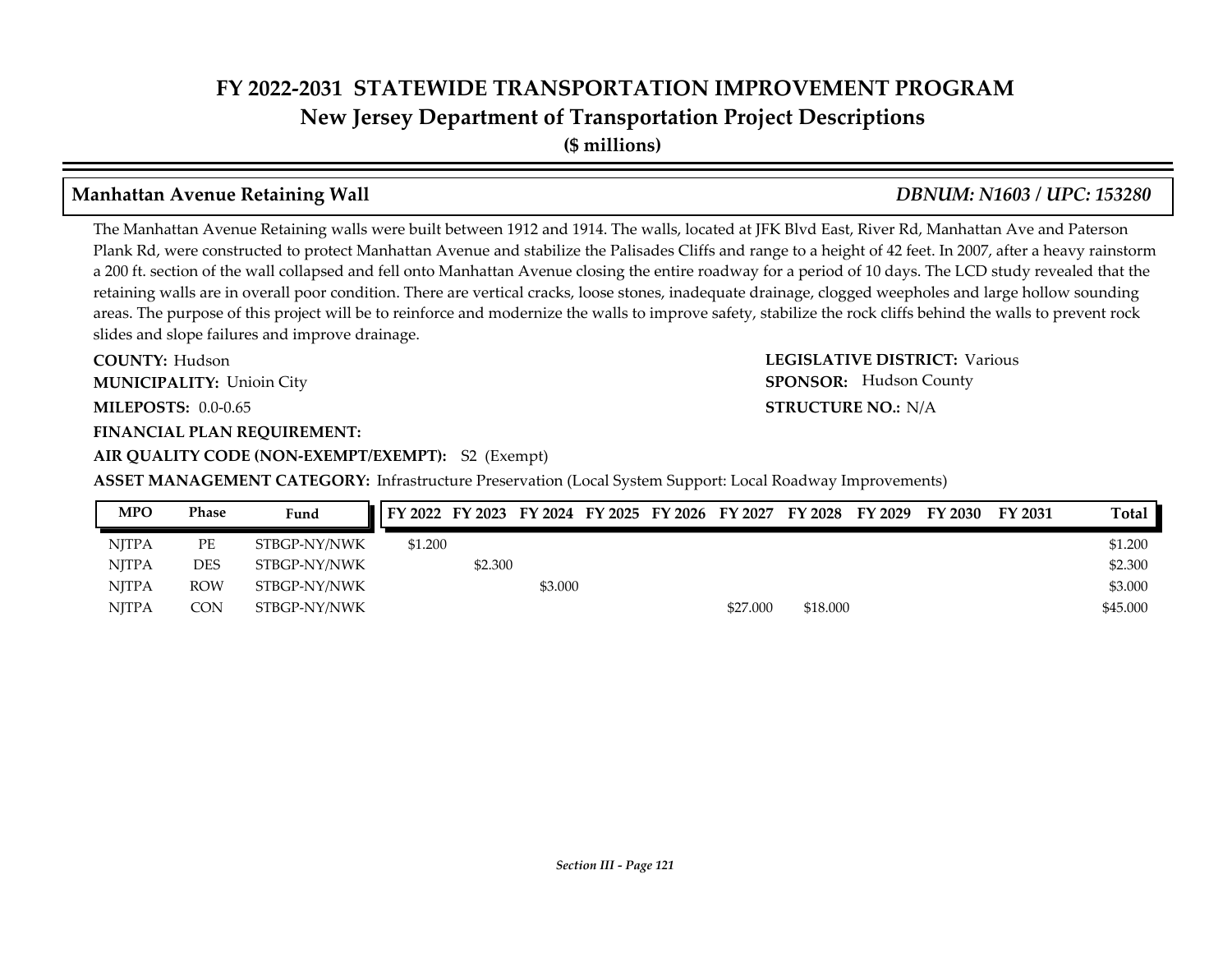**(\$ millions)**

### **Maritime Transportation System** *DBNUM: 01309 / UPC: 013090*

This program provides funding to support New Jersey's Maritime Industry and Marine Transportation System. The system includes; navigable channels, the State Channel Dredging Program and dredged material management technologies, marine environment enhancements, berth and terminal structures, related intermodal transportation facilities and corridors, shipping, receiving and cargo movement tracking systems, GPS/GIS, Vessel Traffic and Port Information Systems, Physical Oceanographic Real-Time Systems, science, technology and education programs. Navigation aides, boat building technologies, ocean habitat tracking systems and other new technologies interact to create a seamless system linking all aspects of the maritime industry into a single transportation matrix.

**COUNTY: LEGISLATIVE DISTRICT:** Various **MILEPOSTS: STRUCTURE NO.:** N/A **FINANCIAL PLAN REQUIREMENT: COUNTY: Various MUNICIPALITY:** Various **SPONSOR:** 

### **AIR QUALITY CODE (NON-EXEMPT/EXEMPT):** NRS NA O1 (Exempt)

**ASSET MANAGEMENT CATEGORY:** Infrastructure Preservation (Multimodal Programs: Maritime)

| MPO       | Phase | Fund  | 2022<br>тv. | $'$ 2023 | 2024<br>FY | FY 2025  | FY 2026  | FY 2027  | <b>FY 2028</b> | FY 2029  | FY 2030  | FY 2031  | $\sim$<br>`otal |
|-----------|-------|-------|-------------|----------|------------|----------|----------|----------|----------------|----------|----------|----------|-----------------|
| Statewide | ∽     | 5TATE | \$20.000    | \$15.000 | \$5.000    | \$15.000 | \$15.000 | \$15.000 | \$15,000       | \$15,000 | \$15.000 | \$15.000 | \$145.000       |

#### **STRUCTURE NO.: N/A**

SPONSOR: NJDOT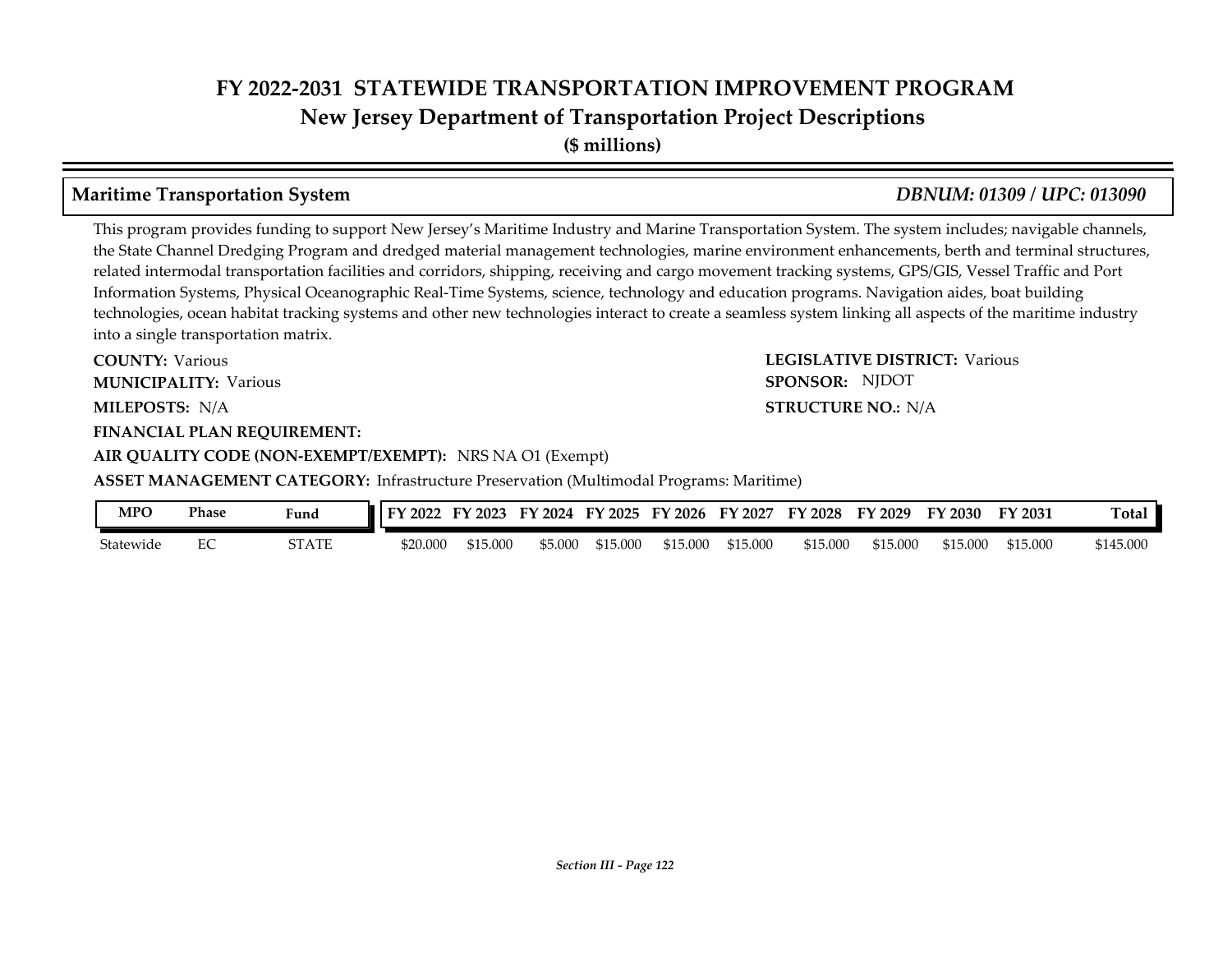# **New Jersey Department of Transportation Project Descriptions**

**(\$ millions)**

## **Market Street/Essex Street/Rochelle Avenue** *DBNUM: 98546 / UPC: 985460*

### Bergen County will be undertaking roadway improvements at the intersection of Market Street, Essex Street, Rochelle Avenue, and Main Street in the Borough of Lodi, and the Townships of Rochelle Park and Saddle Brook. The project will also include the replacement of the Market Street Bridge over the Saddle River. This project will improve safety and traffic operations at this intersection.

**COUNTY: LEGISLATIVE DISTRICT:** 38 COUNTY: Bergen

**MUNICIPALITY:** Lodi Boro, Rochelle Park Twp, Saddle Brook Twp **SPONSOR:** 

**MILEPOSTS: STRUCTURE NO.:** 2.87-3.12; 3.05-3.17; 2.87-3.12; 3.05-3.17

#### **FINANCIAL PLAN REQUIREMENT:**

#### **AIR QUALITY CODE (NON-EXEMPT/EXEMPT):** S19, NR2 (Exempt)

**ASSET MANAGEMENT CATEGORY:** Safety (Local System Support: Local Safety Improvements)

| <b>MPO</b>   | <b>Phase</b> | Fund         | FY 2022 FY 2023 FY 2024 FY 2025 FY 2026 FY 2027 |         |          |  | FY 2028 FY 2029 | FY 2030 | FY 2031 | Total    |
|--------------|--------------|--------------|-------------------------------------------------|---------|----------|--|-----------------|---------|---------|----------|
| <b>NITPA</b> | <b>DES</b>   | DEMO         | \$2,200                                         |         |          |  |                 |         |         | \$2,200  |
| <b>NITPA</b> | <b>ROW</b>   | DEMO         |                                                 | \$0.640 |          |  |                 |         |         | \$0.640  |
| <b>NITPA</b> | <b>ROW</b>   | STBGP-NY/NWK |                                                 | \$2.360 |          |  |                 |         |         | \$2.360  |
| <b>NITPA</b> | <b>CON</b>   | STBGP-NY/NWK |                                                 |         | \$11.000 |  |                 |         |         | \$11.000 |

STRUCTURE NO.: Bergen 31-A

SPONSOR: Bergen County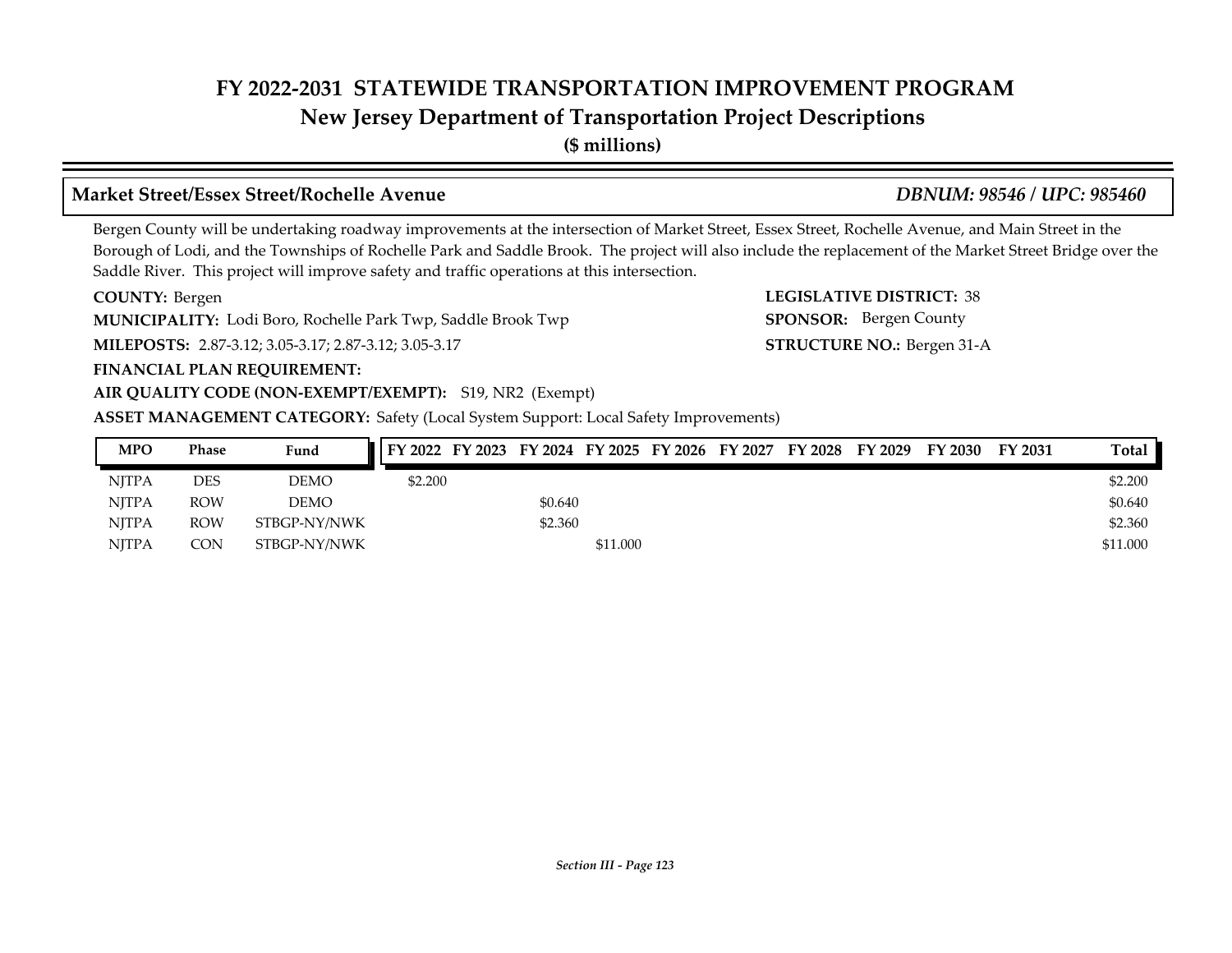**(\$ millions)**

#### **Martin Luther King Avenue Bridge (No. 1400-118) over the Whippany River** *DBNUM: N1804*

The Martin Luther King (MLK) Avenue Bridge spans over the Whippany River and is located between Flagler Street (M.P. 0.11) and Coal Avenue (M.P. 0.14) in the Town of Morristown. Originally constructed in 1900, and widened in 1928, the 66 foot long bridge has numerous structural and geometric deficiencies. The 121 years old stone arch bridge is significant because it is a secondary commuter route into and out of downtown Morristown with a high volume of pedestrian and vehicular traffic. The Bridge Re-Evaluation Survey Report (Cycle No. 18, dated 7/11/17) concluded that the MLK Avenue Bridge is classified as Structurally Deficient due to the poor condition of the superstructure. This is a bridge replacement project.

**COUNTY: LEGISLATIVE DISTRICT:** 25 **MILEPOSTS: STRUCTURE NO.:** 0.13 **COUNTY: Morris** Morristown Town **MUNICIPALITY: SPONSOR:**

#### **FINANCIAL PLAN REQUIREMENT:**

**AIR QUALITY CODE (NON-EXEMPT/EXEMPT):** S19 (Exempt)

**ASSET MANAGEMENT CATEGORY:** Infrastructure Preservation (Local System Support: Local Bridges)

| MPO          | Phase      | Fund         |         |         |         |         | FY 2022 FY 2023 FY 2024 FY 2025 FY 2026 FY 2027 FY 2028 FY 2029 | FY 2030 | FY 2031 | Total   |
|--------------|------------|--------------|---------|---------|---------|---------|-----------------------------------------------------------------|---------|---------|---------|
| <b>NITPA</b> | РE         | STBGP-NY/NWK | \$1.000 |         |         |         |                                                                 |         |         | \$1.000 |
| <b>NITPA</b> | DES        | STBGP-NY/NWK |         | \$1.000 |         |         |                                                                 |         |         | \$1.000 |
| <b>NITPA</b> | <b>ROW</b> | STBGP-NY/NWK |         |         | \$0.100 |         |                                                                 |         |         | \$0.100 |
| <b>NITPA</b> | CON        | STBGP-NY/NWK |         |         |         | \$6.500 |                                                                 |         |         | \$6.500 |

#### *Section III - Page 124*

**STRUCTURE NO.: 1400118** SPONSOR: Morris County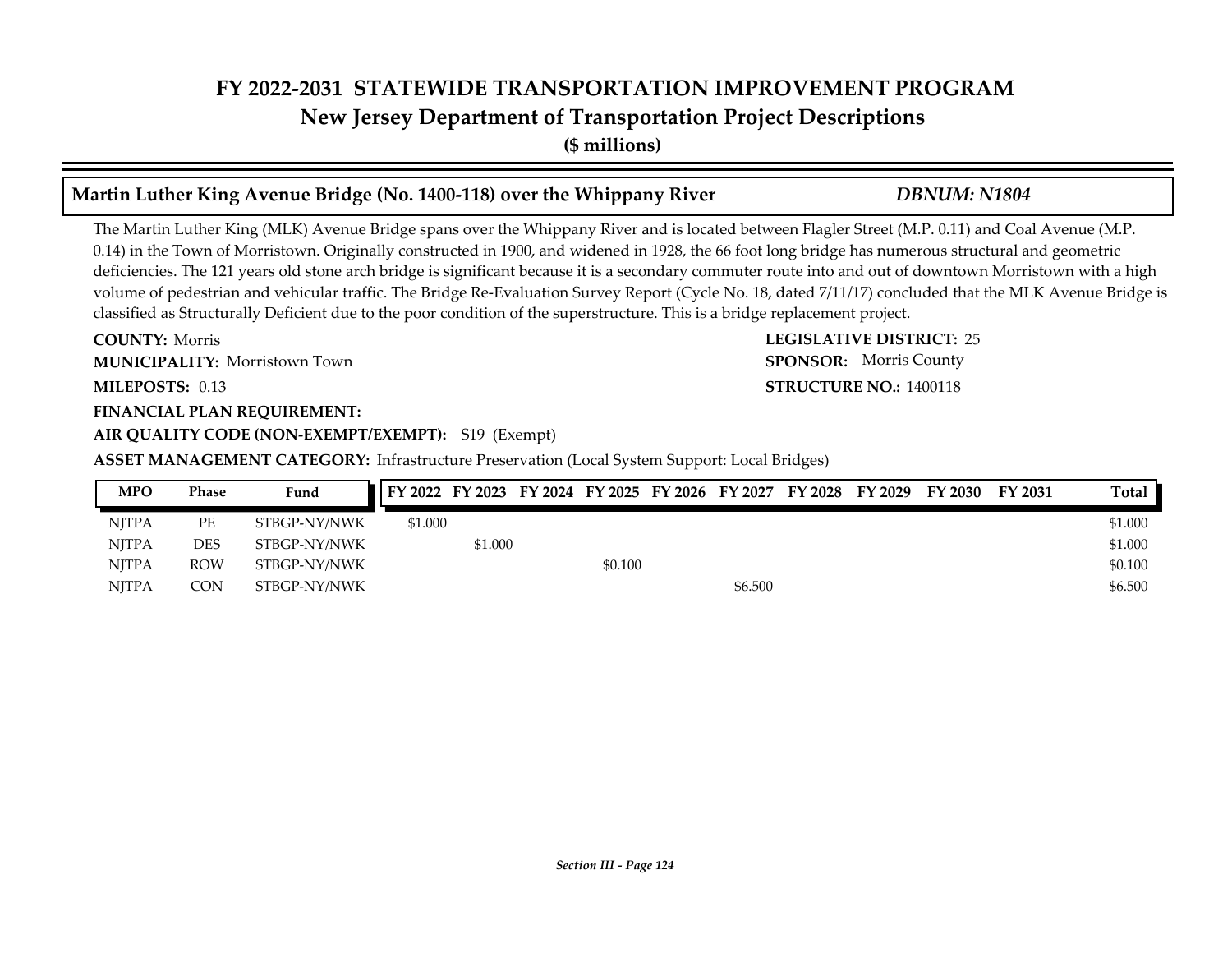# **New Jersey Department of Transportation Project Descriptions**

**(\$ millions)**

## **Martin Luther King Jr. Boulevard (Mediterranean Avenue to Route 30)** *DBNUM: S2101 / UPC: 213120*

The pavement has excessive roughness, rutting, potholes that could result in safety problems. The road is a major road connector between Route 30 and Downtown Atlantic City. Proposed improvement will include milling and overlay of the existing road, spot base repair, signage and striping for pedestrian and vehicular safety.

**COUNTY: Atlantic** 

Atlantic City **MUNICIPALITY: SPONSOR:**

**MILEPOSTS: STRUCTURE NO.:** 0.44 - 1.12

**FINANCIAL PLAN REQUIREMENT:**

#### **AIR QUALITY CODE (NON-EXEMPT/EXEMPT):** S10 (Exempt)

**ASSET MANAGEMENT CATEGORY:** Infrastructure Preservation (Local System Support: Local Roadway Improvements)

| <b>MPO</b>   | Phase | Fund     |         |         | FY 2022 FY 2023 FY 2024 FY 2025 FY 2026 FY 2027 FY 2028 | FY 2029 | FY 2030 | FY 2031 | Total   |
|--------------|-------|----------|---------|---------|---------------------------------------------------------|---------|---------|---------|---------|
| <b>SITPC</b> | DES   | STBGP-AC | \$0.100 |         |                                                         |         |         |         | \$0.100 |
| <b>SITPC</b> | CON   | STBGP-AC |         | \$1.700 |                                                         |         |         |         | \$1.700 |

**COUNTY: LEGISLATIVE DISTRICT:** 2 SPONSOR: Atlantic City

**STRUCTURE NO.: N/A**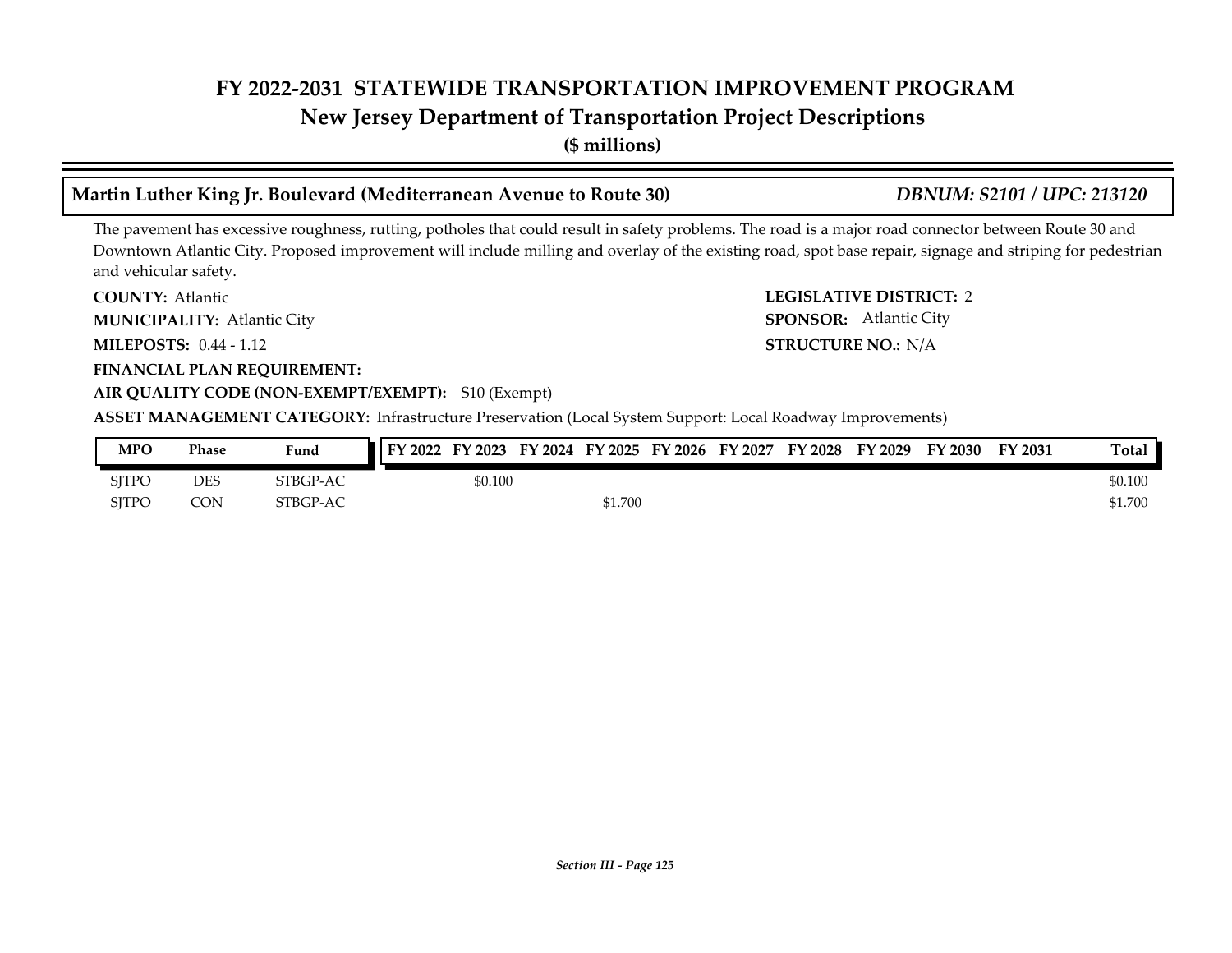# **New Jersey Department of Transportation Project Descriptions**

**(\$ millions)**

| <b>Mercer County Bus Purchase</b>                                                                                                                                                               | DBNUM: D1011                                                                                |  |  |  |  |  |  |  |  |  |
|-------------------------------------------------------------------------------------------------------------------------------------------------------------------------------------------------|---------------------------------------------------------------------------------------------|--|--|--|--|--|--|--|--|--|
| This program will provide for the purchase of buses and bus equipment for transportation services programs in Mercer County.                                                                    |                                                                                             |  |  |  |  |  |  |  |  |  |
| <b>COUNTY: Mercer</b><br><b>MUNICIPALITY: Various</b>                                                                                                                                           | <b>LEGISLATIVE DISTRICT: Various</b><br><b>SPONSOR:</b> Mercer County                       |  |  |  |  |  |  |  |  |  |
| MILEPOSTS: 0                                                                                                                                                                                    | <b>STRUCTURE NO.: N/A</b>                                                                   |  |  |  |  |  |  |  |  |  |
| <b>FINANCIAL PLAN REQUIREMENT:</b><br>AIR QUALITY CODE (NON-EXEMPT/EXEMPT): M10 (Exempt)<br>ASSET MANAGEMENT CATEGORY: Infrastructure Preservation (Local System Support: Local System Support) |                                                                                             |  |  |  |  |  |  |  |  |  |
| <b>MPO</b><br><b>Phase</b><br>Fund                                                                                                                                                              | FY 2022 FY 2023 FY 2024 FY 2025 FY 2026 FY 2027 FY 2028 FY 2029 FY 2030<br>Total<br>FY 2031 |  |  |  |  |  |  |  |  |  |

| MPO          | Phase | Fund | FY 2023<br>$\overline{1}$ FY 2022 | FY 2024<br>FY 2025 | FY 2027<br>$^{\prime}$ 2026<br>FY | FY 2028<br>FY 2029 | FY 2031<br>FY 2030 | Total   |
|--------------|-------|------|-----------------------------------|--------------------|-----------------------------------|--------------------|--------------------|---------|
| <b>DVRPC</b> | ∽     | CMAC | \$0.915                           | \$0.842            | \$0.664                           | \$0.842            | \$0.842            | \$4.105 |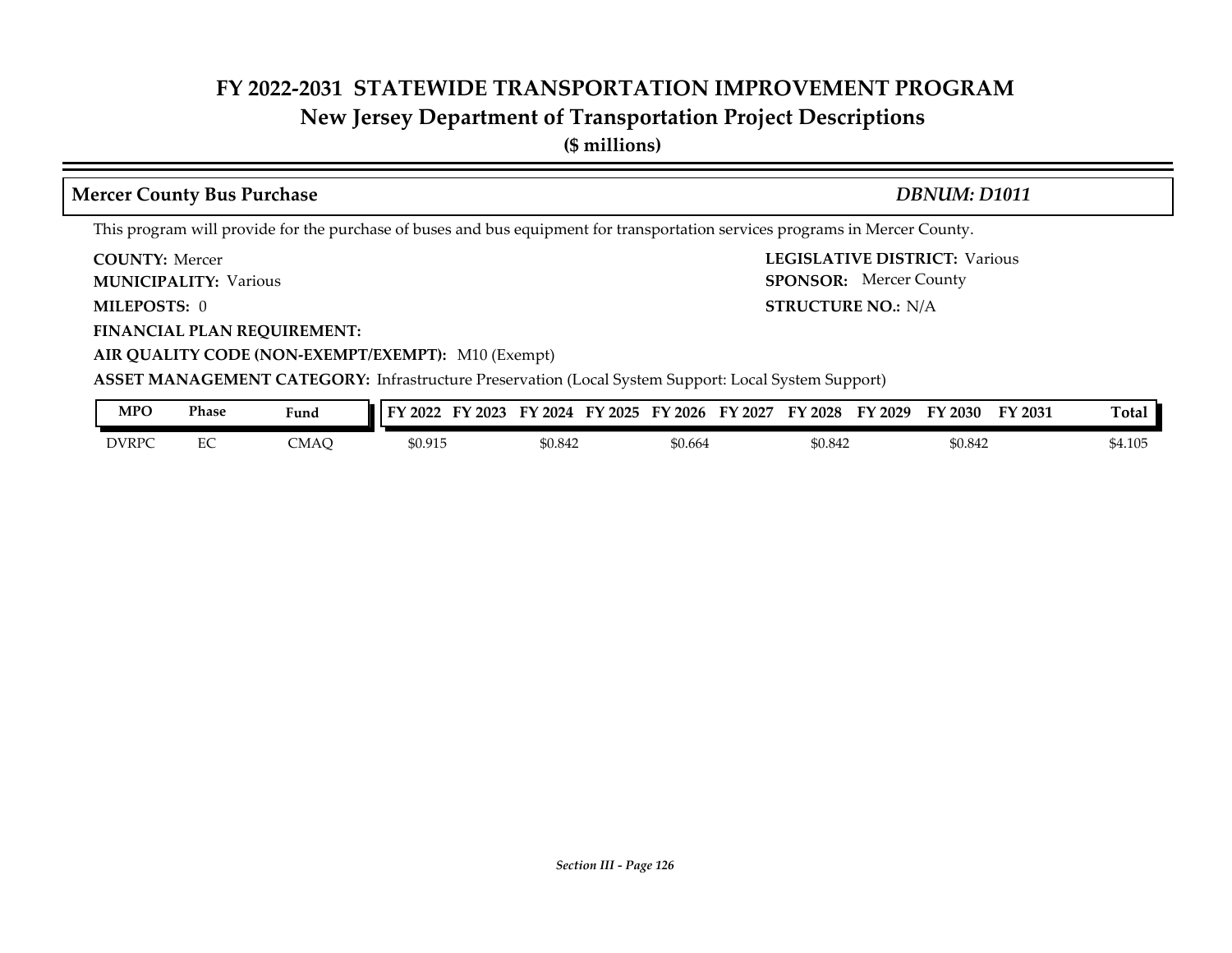**New Jersey Department of Transportation Project Descriptions**

**(\$ millions)**

## **Mercer County Roadway Safety Improvements** *DBNUM: D0412 / UPC: 048075*

SPONSOR: Mercer County

This program will provide for the installation of safety improvements including reflective pavement markings (including both striping and raised reflective markers), reflective object markers, reflective roadway delineators, guide rail, and other treatments that improve the overall safety and visibility of various roadways in the county.

**COUNTY: LEGISLATIVE DISTRICT:** Various **COUNTY: Mercer** 

**MUNICIPALITY:** Various **SPONSOR:** 

**MILEPOSTS: STRUCTURE NO.:** N/A MILEPOSTS: N/A

**FINANCIAL PLAN REQUIREMENT:**

#### **AIR QUALITY CODE (NON-EXEMPT/EXEMPT):** S11 (Exempt)

#### **ASSET MANAGEMENT CATEGORY:** Safety (Local System Support: Local Safety Improvements)

| MPO          | Phase                         | Fund                          | 2022<br>πν | $'$ 2023<br>. . | 2024<br>гν | 2025<br>ЕV | 2026<br>Е١ | 2027<br>FY | <b>FY 2028</b> | FY 2029 | FY 2030 | FY 2031 | $\mathbf{r}$<br>『otal |
|--------------|-------------------------------|-------------------------------|------------|-----------------|------------|------------|------------|------------|----------------|---------|---------|---------|-----------------------|
| <b>DVRPC</b> | $\overline{\phantom{a}}$<br>∽ | <b>ENTON</b><br><b>STBGP-</b> |            |                 |            | \$0.800    |            | \$1.000    |                | \$1.000 |         | \$1.000 | \$3.800               |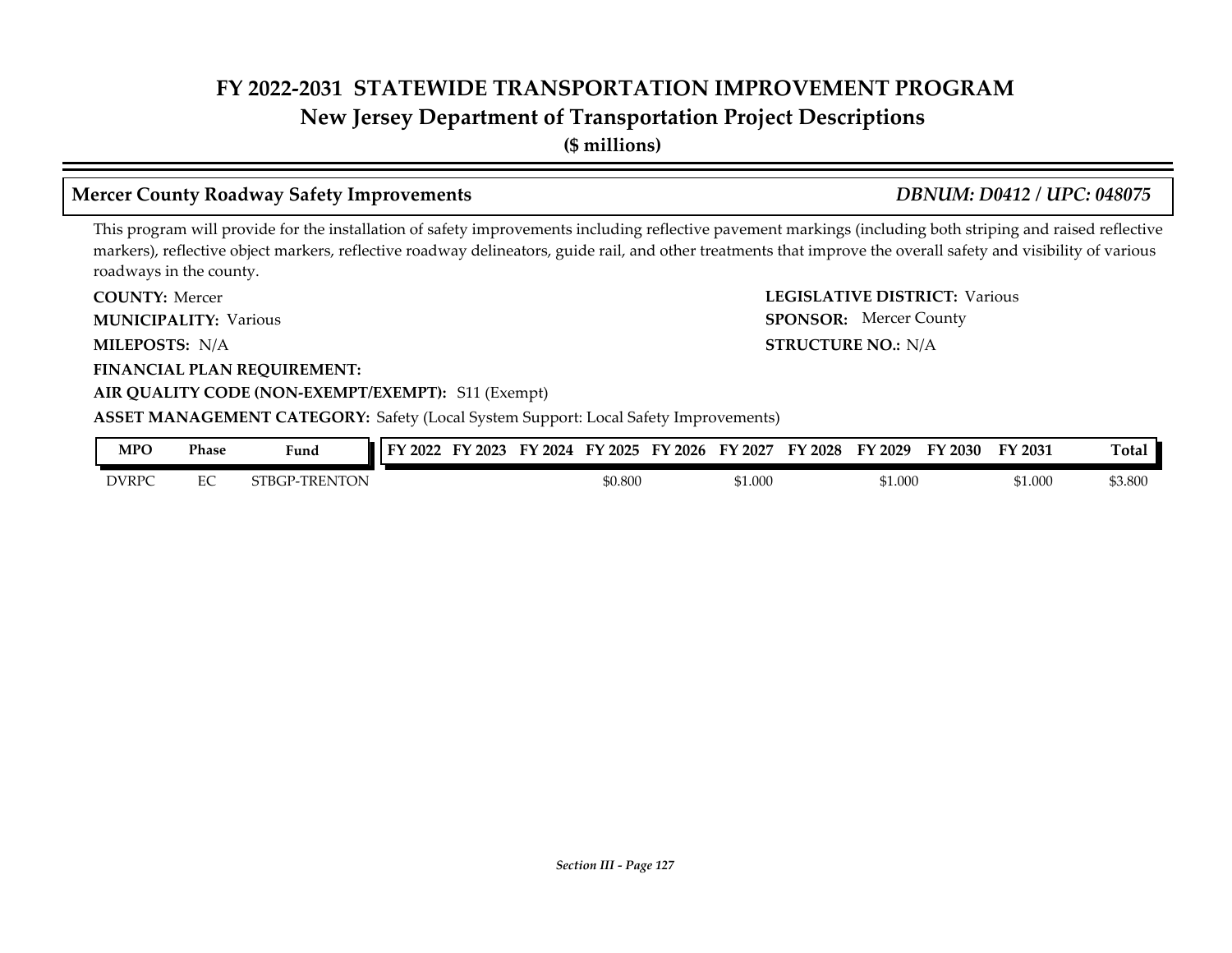**(\$ millions)**

### **Metropolitan Planning** *DBNUM: X30A*

SPONSOR: MPO

NJDOT supports the federally mandated Metropolitan Planning Organization transportation planning process. New Jersey Metropolitan Planning Organizations carry out a "3C" transportation planning process whereby planning activities are conducted on a continuous basis while also providing a forum for cooperative decision making among responsible state and local officials, public and private transit operators and the general public.

**COUNTY: LEGISLATIVE DISTRICT:** Various **COUNTY: Various MUNICIPALITY:** Various **SPONSOR:** 

**MILEPOSTS: STRUCTURE NO.:** N/A MILEPOSTS: N/A

#### **FINANCIAL PLAN REQUIREMENT:**

#### **AIR QUALITY CODE (NON-EXEMPT/EXEMPT):** X1 O10c O10A (Exempt)

**ASSET MANAGEMENT CATEGORY:** Infrastructure Preservation (Local System Support: Reg Plng and Project Development)

| <b>MPO</b>   | Phase      | Fund         | FY 2022 | FY 2023 | FY 2024 | FY 2025 | FY 2026 | FY 2027 | FY 2028 | FY 2029 | FY 2030 | FY 2031 | Total    |
|--------------|------------|--------------|---------|---------|---------|---------|---------|---------|---------|---------|---------|---------|----------|
| <b>DVRPC</b> | <b>PLS</b> | PL           | \$2.538 | \$2.538 | \$2.538 | \$2.538 | \$2.538 | \$2.538 | \$2.538 | \$2.538 | \$2.538 | \$2.538 | \$25,380 |
| <b>DVRPC</b> | <b>PLS</b> | PL-FTA       | \$0.700 | \$0.700 | \$0.700 | \$0.700 | \$0.700 | \$0.700 | \$0.700 | \$0.700 | \$0.700 | \$0.700 | \$7.000  |
| <b>DVRPC</b> | <b>PLS</b> | STBGP-PHILA  | \$1.320 | \$1.320 | \$1.320 | \$1.320 | \$1.320 | \$1.320 | \$1.320 | \$1.320 | \$1.320 | \$1.320 | \$13.200 |
| <b>NITPA</b> | <b>PLS</b> | PL           | \$9.890 | \$9.890 | \$9.890 | \$9.890 | \$9.890 | \$9.890 | \$9.890 | \$9.890 | \$9.890 | \$9.890 | \$98,900 |
| <b>NJTPA</b> | <b>PLS</b> | PL-FTA       | \$3.173 | \$3.173 | \$3.173 | \$3.173 | \$3.173 | \$3.173 | \$3.173 | \$3.173 | \$3.173 | \$3.173 | \$31.727 |
| <b>NITPA</b> | <b>PLS</b> | STBGP-NY/NWK | \$8,000 | \$8,000 | \$8,000 | \$8.000 | \$8,000 | \$8,000 | \$8,000 | \$8.000 | \$8.000 | \$8,000 | \$80,000 |
| <b>SITPO</b> | <b>PLS</b> | PL           | \$1.069 | \$1.069 | \$1.069 | \$1.069 | \$1.069 | \$1.069 | \$1.069 | \$1.069 | \$1.069 | \$1.069 | \$10.690 |
| <b>SJTPO</b> | <b>PLS</b> | PL-FTA       | \$0.462 | \$0.462 | \$0.462 | \$0.462 | \$0.462 | \$0.462 | \$0.462 | \$0.462 | \$0.462 | \$0.462 | \$4.625  |
| <b>SITPO</b> | <b>PLS</b> | STBGP-AC     | \$0.265 |         | \$0.265 |         | \$0.265 |         | \$0.265 |         | \$0.265 |         | \$1.325  |
| <b>SITPO</b> | <b>PLS</b> | STBGP-L5K    |         | \$0.265 |         | \$0.265 |         | \$0.265 |         | \$0.265 |         | \$0.265 | \$1.325  |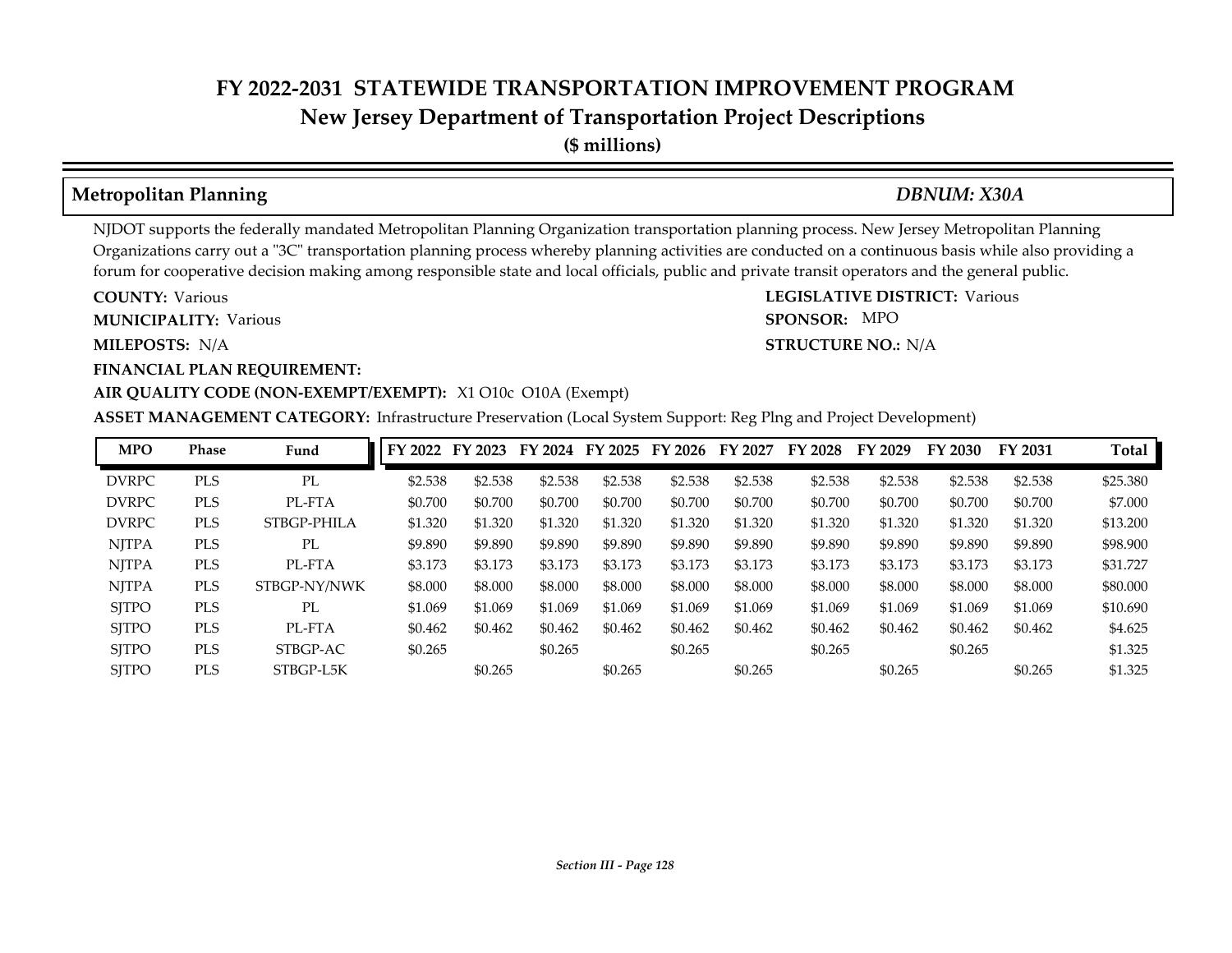## **New Jersey Department of Transportation Project Descriptions**

**(\$ millions)**

#### **COUNTY: LEGISLATIVE DISTRICT:** 1 **MILEPOSTS: STRUCTURE NO.:** 1.63 - 2.13 **FINANCIAL PLAN REQUIREMENT: AIR QUALITY CODE (NON-EXEMPT/EXEMPT):** S10 (Exempt) COUNTY: Cumberland Vineland City **MUNICIPALITY: SPONSOR:** STRUCTURE NO.: N/A **ASSET MANAGEMENT CATEGORY:** Infrastructure Preservation (Local System Support: Local Roadway Improvements) This project provides for milling and resurfacing of the roadway within the existing right of way in addition to removal and replacement of concrete items and rehabilitations of the existing storm sewer infrastructure as needed. **Mill Road, Landis Avenue to CR 540 (Almond Road)** *DBNUM: S1714 / UPC: 173740* SPONSOR: Vineland City

| <b>MPO</b>   | Phase | Fund          | FY 2022<br>FY 2023 | FY 2024 | FY 2025 | FY 2026 | FY 2027 | FY 2028 | FY 2029 | FY 2030 | FY 2031 | <b>Total</b>     |
|--------------|-------|---------------|--------------------|---------|---------|---------|---------|---------|---------|---------|---------|------------------|
| <b>SITPC</b> | CON   | STBGP-B5K200K |                    | \$1.400 |         |         |         |         |         |         |         | ታ1 400<br>J1.400 |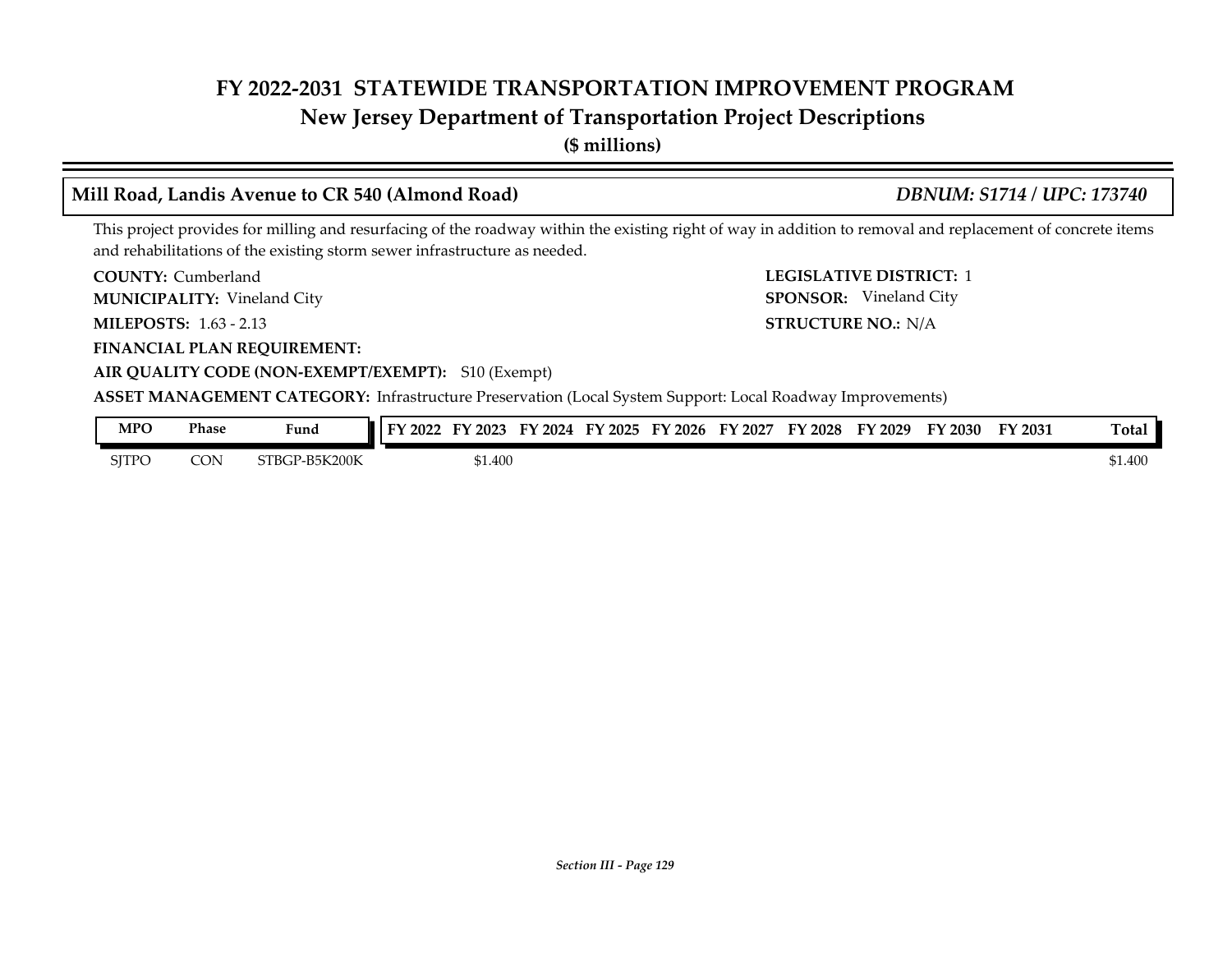**New Jersey Department of Transportation Project Descriptions**

**(\$ millions)**

### **Minority and Women Workforce Training Set Aside** *DBNUM: 07332 / UPC: 073320*

**STRUCTURE NO.: N/A** 

SPONSOR: NJDOT

State law requires that an allocation of one half of one percent for State construction contracts over \$1 million is set aside for minority and women outreach and training purposes. Training and outreach activities will have particular emphasis on contractors who do not meet workforce goals. This requirement is delineated under NJAC 17:27-7.4. NJDOT is committing to the training requirement on a programmatic level rather than on a project-by-project level.

**COUNTY: LEGISLATIVE DISTRICT:** Various **COUNTY: Various MUNICIPALITY:** Various **SPONSOR:** 

**MILEPOSTS: STRUCTURE NO.:** N/A

**FINANCIAL PLAN REQUIREMENT:**

#### **AIR QUALITY CODE (NON-EXEMPT/EXEMPT):** NRS NA O10b (Exempt)

**ASSET MANAGEMENT CATEGORY:** Infrastructure Preservation (Capital Program Delivery: Contractor Support)

| MPO       | Phase | Fund  | 2022    | 2023  | 12024<br>FY | FY 2025 | FY 2026 | FY<br>' 2027 | <b>FY 2028</b> | FY<br>2029 | FY 2030 | FY 2031 | <b>Total</b> |
|-----------|-------|-------|---------|-------|-------------|---------|---------|--------------|----------------|------------|---------|---------|--------------|
| Statewide | ∽     | STATE | \$1.500 | 1.500 | \$1.500     | \$1.500 | \$1.500 | \$1.500      | \$1.500        | \$1.500    | 51.500  |         | \$13.500     |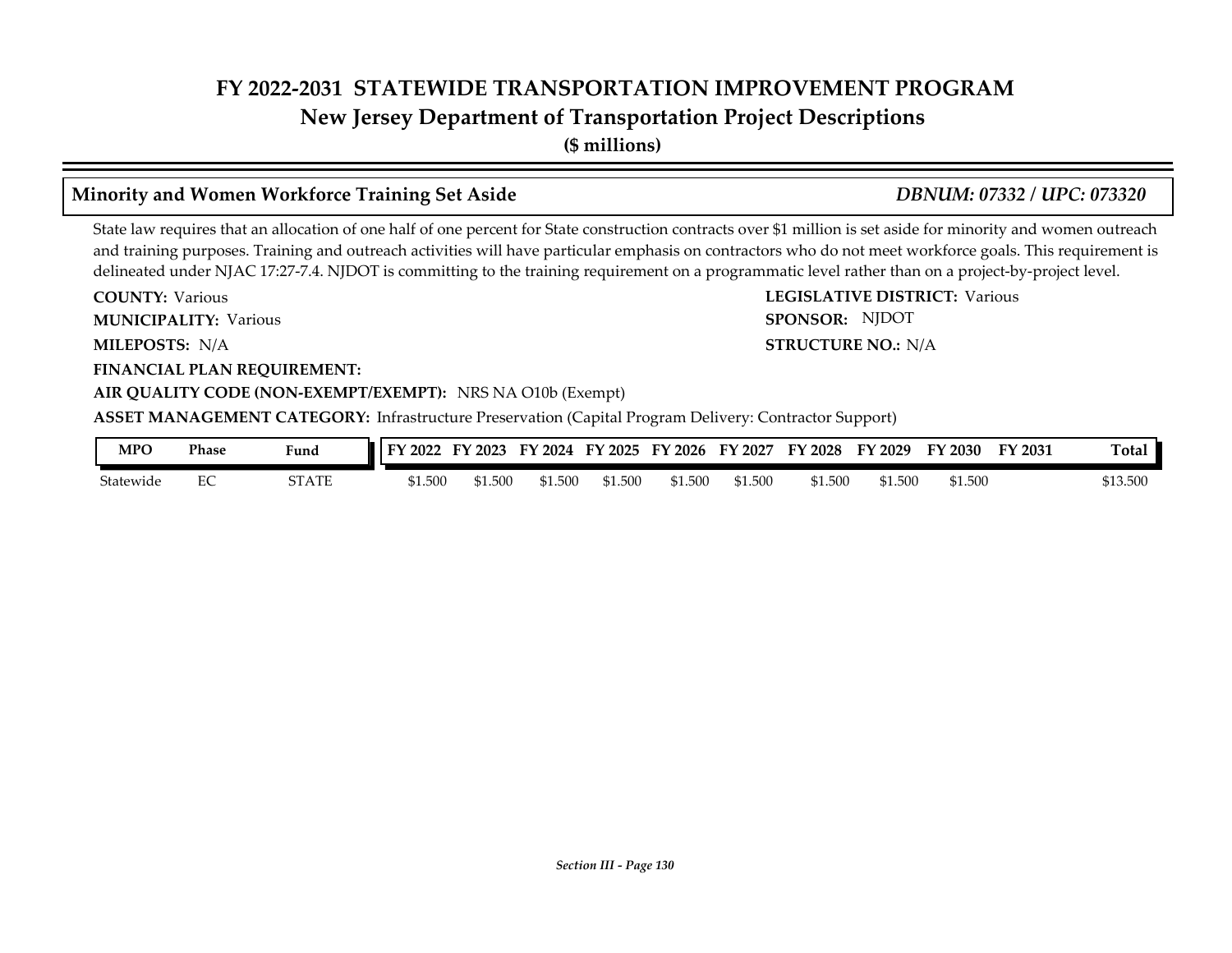#### **Mobility and Systems Engineering Program** *DBNUM: 13306 / UPC: 133060*

#### This combined program seeks to improve mobility inclusive of but not limited to Intelligent Transportation Systems (ITS), Traffic Signal Timing and Optimization, monitoring Workzone Mobility and Advanced Traveler Information System (ATIS) programs. A combined program will allow for improved, cohesive and sustainable planning, design, procurement and deployment of operations' strategies such as ITS technologies and ATIS. Federal mandates such as: (a) following and maintaining ITS Architecture, (b) preparing TMPs for major construction projects, (c) motorist's information sharing (511), (d) "Every Day Counts" initiatives, (e) incorporation of adaptive signal systems, (f) hard shoulder use, (g) performance measures and, (h) maintenance/upgrade/enhancement of existing ITS infrastructure and hardware are covered under this program. This program also includes review and development of new technology and the possible application, design, procurement, testing and deployment of such technologies. The development of contract documents and engineering plans for various projects and ITS contracts is also included. This program includes technical and engineering support needed for the Traffic Operations Centers; development, enhancement and maintenance of the existing ITS infrastructure, ATIS associated database; and funding for Multimodal Transportation Coordination and Information Related Services. This program will support NJDOT's traffic signal optimization efforts and the Arterial Management Center.

**COUNTY: LEGISLATIVE DISTRICT:** Various **MILEPOSTS: STRUCTURE NO.:** N/A **FINANCIAL PLAN REQUIREMENT: AIR QUALITY CODE (NON-EXEMPT/EXEMPT):** NRS NA S4, S15 (Exempt) **COUNTY: Various MUNICIPALITY:** Various **SPONSOR:** 

**STRUCTURE NO.: N/A** SPONSOR: NJDOT

**ASSET MANAGEMENT CATEGORY:** Mobility and Congestion Relief (Congestion Relief: Intelligent Transportation Systems)

| <b>MPO</b> | Phase | Fund       | FY 2022 FY 2023 FY 2024 FY 2025 FY 2026 FY 2027 |         |         |         |         |         | FY 2028 | FY 2029 | <b>FY 2030</b> | FY 2031 | Total    |
|------------|-------|------------|-------------------------------------------------|---------|---------|---------|---------|---------|---------|---------|----------------|---------|----------|
| Statewide  |       | NHPP       | \$5.008                                         | \$5.114 | \$5.420 | \$6.000 | \$6.000 | \$6,000 | \$6,000 | \$6.000 | \$6,000        | \$6,000 | \$57.542 |
| Statewide  |       | STATE      | \$2.500                                         | \$2.500 | \$1.500 | \$2.000 | \$2.000 | \$2.000 | \$2.000 | \$2.000 | \$2.000        | \$2.000 | \$20.500 |
| Statewide  |       | STBGP-FLEX | \$1.500                                         | \$1.123 | \$1.180 | \$1.447 | \$1.500 | \$1.500 | \$1.500 | \$1.500 | \$1.500        | \$1.500 | \$14.250 |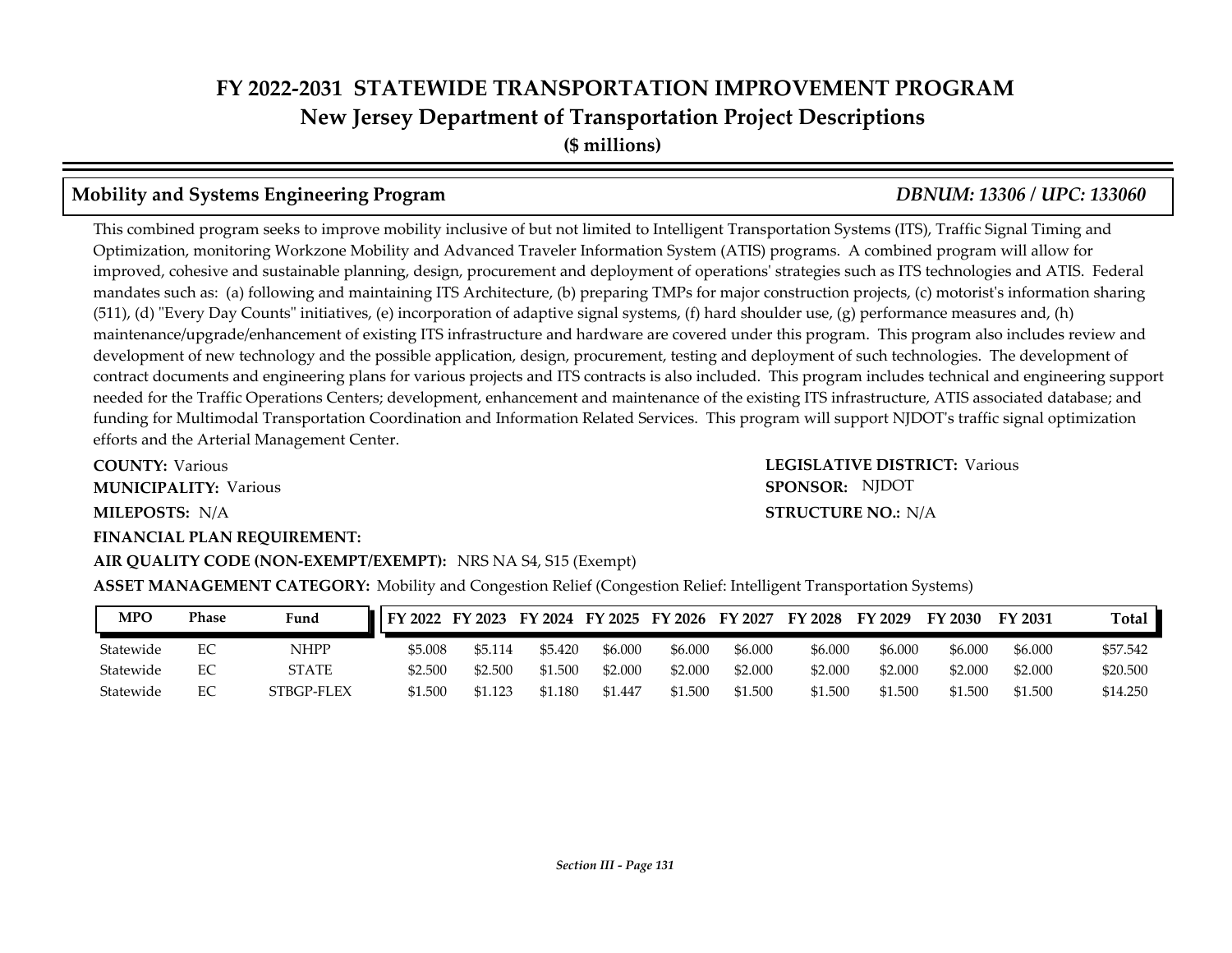**New Jersey Department of Transportation Project Descriptions**

**(\$ millions)**

### This project is comprised of the rehabilitation or replacement of three existing deficient bridges, which carry Brielle Road over Glimmer Glass Creek and Green Avenue over Debbie's Creek. Due to its three-component perpendicular configuration, the project site is locally known as "Three Bridges." All three structures, whether movable or fixed, will be rehabilitated or replaced in-kind with bridges meeting current design standards and thus improve roadway geometrics. **Monmouth County Bridges W7, W8, W9 over Glimmer Glass and Debbie's Creek** *DBNUM: NS9306 / UPC: 950607*

**COUNTY: LEGISLATIVE DISTRICT:** 30 **COUNTY: Monmouth** Brielle Boro, Manasquan Boro **MUNICIPALITY: SPONSOR:**

MILEPOSTS: N/A

#### **FINANCIAL PLAN REQUIREMENT:**

#### **AIR QUALITY CODE (NON-EXEMPT/EXEMPT):** S19 (Exempt)

**ASSET MANAGEMENT CATEGORY:** Infrastructure Preservation (Local System Support: Local Bridges)

| MPO          | Phase      | Fund         | FY 2022 | FY 2023 | FY 2024 FY 2025 | FY 2026 FY 2027 | FY 2028  | FY 2029 | FY 2030 | FY 2031 | <b>Total</b> |
|--------------|------------|--------------|---------|---------|-----------------|-----------------|----------|---------|---------|---------|--------------|
| <b>NJTPA</b> | <b>DES</b> | STBGP-NY/NWK | \$4.000 |         |                 |                 |          |         |         |         | \$4.000      |
| <b>NITPA</b> | ROW        | STBGP-NY/NWK |         |         | \$1.000         |                 |          |         |         |         | \$1.000      |
| <b>NITPA</b> | CON        | STBGP-NY/NWK |         |         |                 |                 | \$30.000 |         |         |         | \$30.000     |

*Section III - Page 132*

**MILEPOSTS: STRUCTURE NO.:** 13000W7, 13000W8, 13000W9 SPONSOR: Monmouth County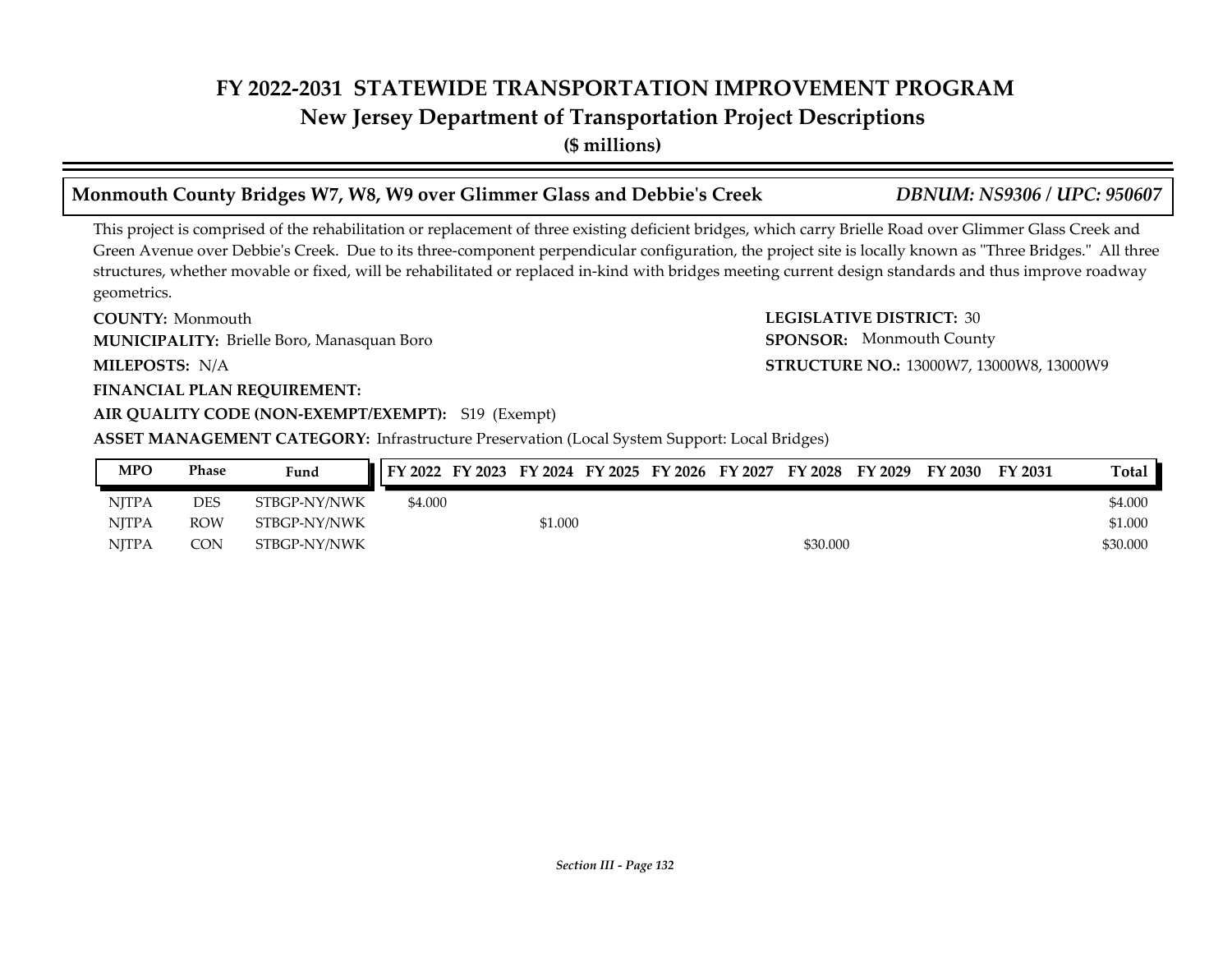**(\$ millions)**

### **Motor Vehicle Crash Record Processing** *DBNUM: X233*

The Bureau of Transportation Data and Support (BTDS), Crash Records Unit is responsible for collecting crash reports annually. These records, which are provided by police, are used to identify causes, determine areas of focus, prioritize locations of high crash frequency, and develop effective traffic safety countermeasures. The activities include crash records processing, ARD application, and vendor management for crash records and electronic data transfer.

**COUNTY: LEGISLATIVE DISTRICT:** Various **COUNTY: Various** 

**MUNICIPALITY:** Various **SPONSOR:** 

**MILEPOSTS: STRUCTURE NO.:** N/A MILEPOSTS: N/A

**FINANCIAL PLAN REQUIREMENT:**

#### **AIR QUALITY CODE (NON-EXEMPT/EXEMPT):** NRS O10c S6 (Exempt)

**ASSET MANAGEMENT CATEGORY:** Safety (Safety Management: Safety Management)

| MPO       | Phase | Fund | FY 2022 | 2023   | FY<br>2024 | <b>FY 2025</b>   | FY 2026 | FY<br>2027 | $\nabla$ 2028 | '2029<br>FY. | FY 2030 | FY 2031 | Total    |
|-----------|-------|------|---------|--------|------------|------------------|---------|------------|---------------|--------------|---------|---------|----------|
| Statewide | ◡     | HSIP | \$2.500 | 2.197م | 14.LI      | $.11-$<br>52.411 | \$2.500 | \$2.500    | \$2.500       | \$2.500      | \$2.500 | \$2.500 | \$24.285 |

SPONSOR: NJDOT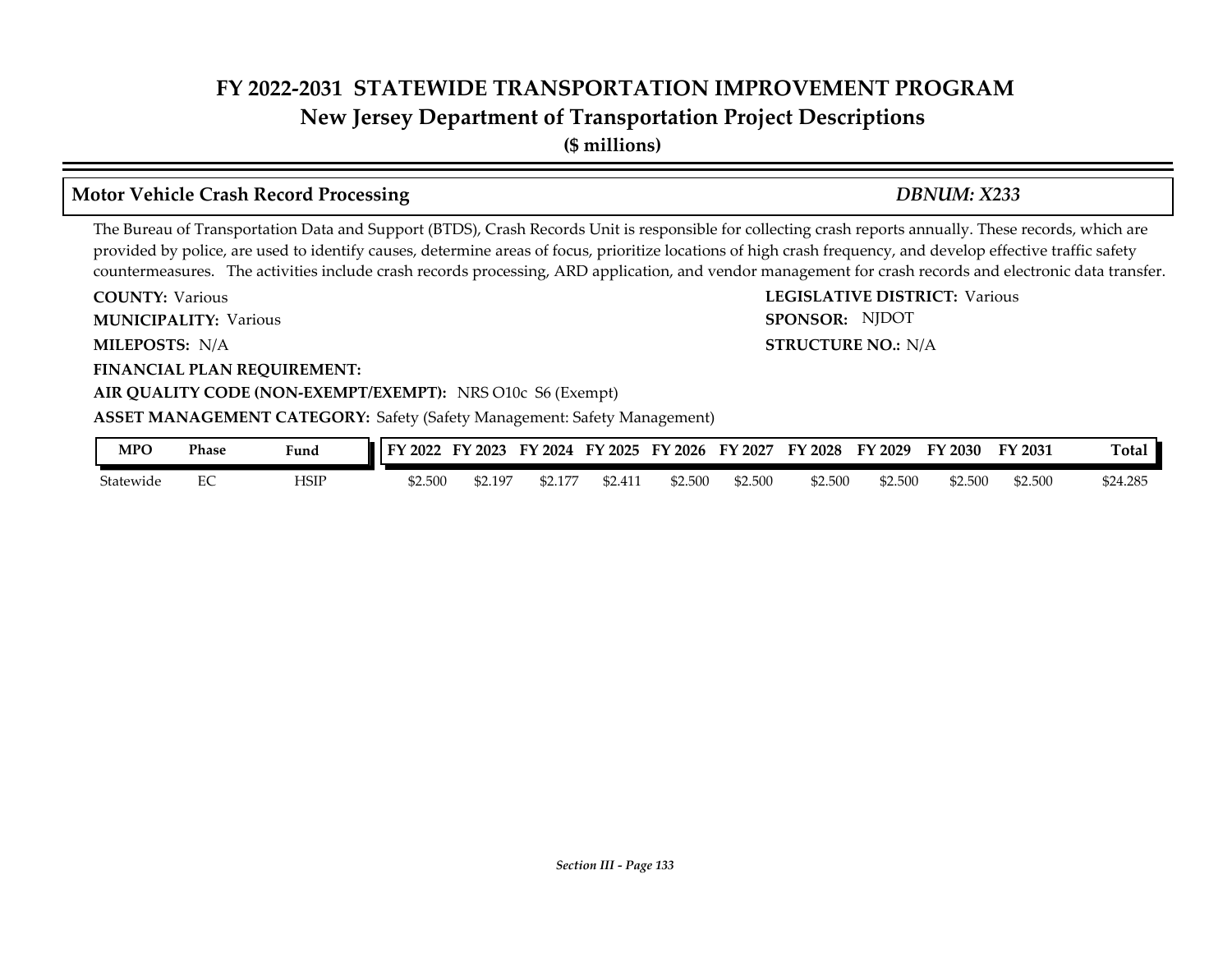**(\$ millions)**

**Mount. Ephraim Avenue Safety Improvements, Ferry Avenue (CR 603) to Haddon Avenue (CR** *DBNUM: D1914 / UPC: 193770* **561)**

The extent of parking lanes hampers pedestrian visibility/crossings and the lack of shoulders makes bicycling along the corridor undesirable and unsafe. Project limits are broken out into 3 sections:

Section 1- Pine Street to the north of Mt. Vernon Street is currently one lane in the northbound direction and two lanes in the southbound direction and parking on the east side of the roadway. The preferred alternative will provide one lane in each direction with bicycle lanes on both sides and parking on the east side.

Section 2- Chestnut Street to Decatur Street is currently one lane in each direction with parking on both sides. The preferred alternative will provide one shared lane (with bicycle) and parking on both sides.

Section 3- Dayton Street to Ferry Avenue is currently two lanes in each direction. The preferred alternative will provide one lane in each direction with bicycle lanes on both sides and parking on the east side. The existing roadway width and sidewalk width in Section 3 will be maintained but roadway width will be reduced to increase the sidewalk width, on the easterly side by two feet in Sections 1 and 2.

The alternative will also install curb extensions (bulb-outs) at every corner through the corridor, to improve visibility of pedestrians and reduce pedestrian crossing distances, except where driveways and / or bus stops limit their installation, with ADA compliant ramps. Parking and bicycle lanes would be striped for delineation. 12 additional on-street parking spaces will be created.

**COUNTY: LEGISLATIVE DISTRICT:** 5 **COUNTY: Camden MUNICIPALITY:** City of Camden **Communicies SPONSOR:** 

**FINANCIAL PLAN REQUIREMENT:**

# **MILEPOSTS: STRUCTURE NO.:** N/A **SPONSOR:** Camden County

**AIR QUALITY CODE (NON-EXEMPT/EXEMPT):** 2035M (Exempt)

**ASSET MANAGEMENT CATEGORY:** Safety (Safety Management: Safety Improvements)

| <b>MPO</b>   | Phase | Fund        | $\pm$ FY 2022 FY 2023 |         |         |  | FY 2024 FY 2025 FY 2026 FY 2027 | <b>FY 2028</b> | FY 2029 | FY 2030 | FY 2031 | Total   |
|--------------|-------|-------------|-----------------------|---------|---------|--|---------------------------------|----------------|---------|---------|---------|---------|
| <b>DVRPC</b> | DES   | HSIP        |                       | \$0.738 |         |  |                                 |                |         |         |         | \$0.738 |
| <b>DVRPC</b> | CON   | STBGP-PHILA |                       |         | \$9.835 |  |                                 |                |         |         |         | \$9.835 |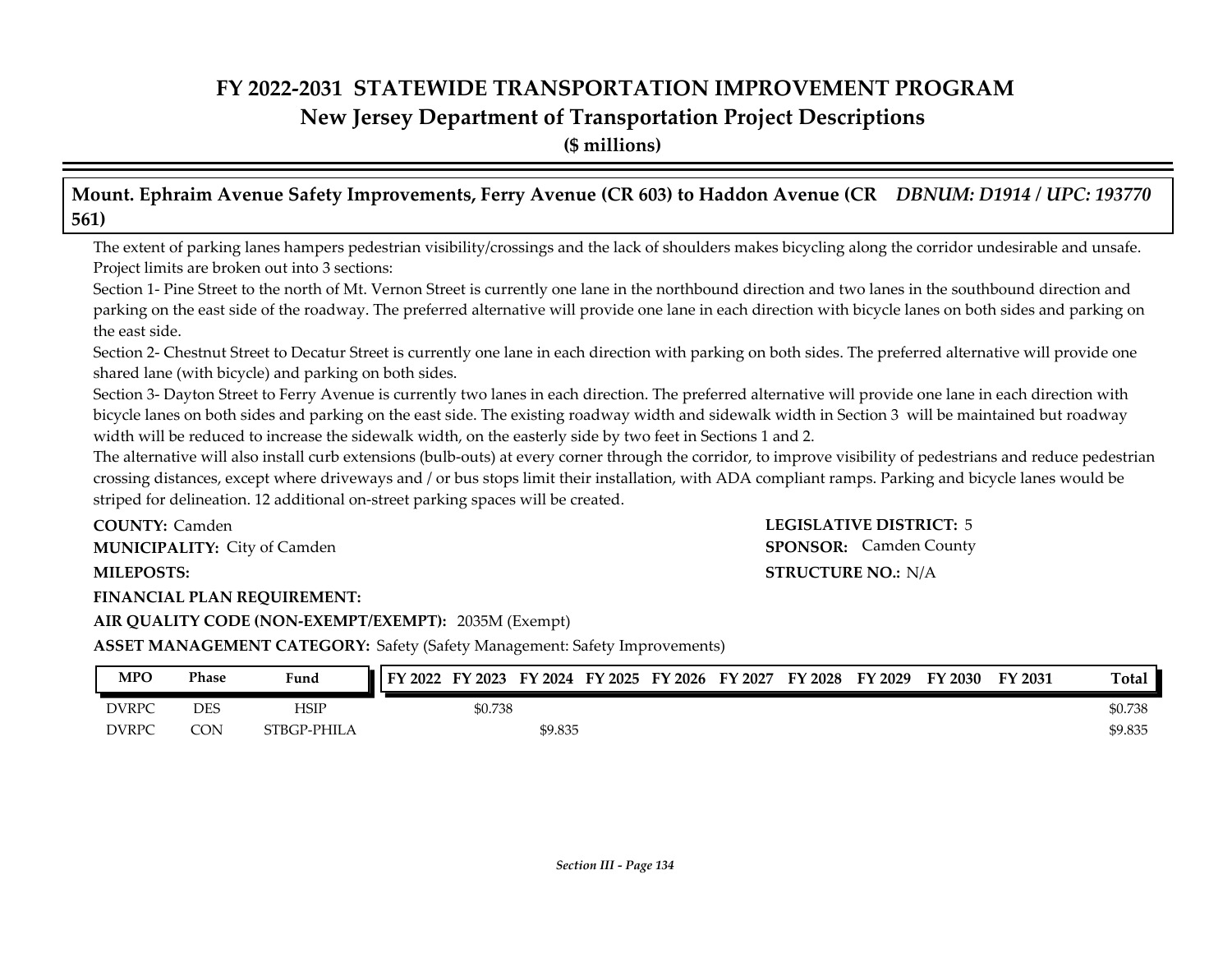**(\$ millions)**

### **New Jersey Rail Freight Assistance Program** *DBNUM: X34*

This program funds the rehabilitation and improvement of key elements of the New Jersey rail freight network. Funds are used for acquisition, rehabilitation, facility construction, and substitute service assistance under the State Freight Assistance Program. The program provides matching funds to federal grants and to participate in other projects and programs that improve the intermodal goods movement network and support economic development initiatives. The program also provides funding for the design, construction, reconstruction, rehabilitation, land acquisition, and environmental mitigation of freight rail projects that: are significant to port commerce connectivity; eliminate rail freight missing links to port facilities; or upgrade freight rail trackage to a 286,000 pound load carrying capacity.

**COUNTY: LEGISLATIVE DISTRICT:** Various **MILEPOSTS: STRUCTURE NO.:** N/A **FINANCIAL PLAN REQUIREMENT: COUNTY: Various MUNICIPALITY:** Various **SPONSOR:** 

# **AIR QUALITY CODE (NON-EXEMPT/EXEMPT):** NRS NA MT9 (Exempt)

**ASSET MANAGEMENT CATEGORY:** Infrastructure Preservation (Multimodal Programs: Goods Movement)

| MPO       | Phase         | Funa  | FV<br>2022 | $F\mathbf{V}$<br>2023 | FV<br>2024 | FY 2025  | FY 2026  | EV<br>2027 | FY 2028  | FV<br>$'$ 2029 | FY 2030  | FY 2031  | <b>Total</b> |
|-----------|---------------|-------|------------|-----------------------|------------|----------|----------|------------|----------|----------------|----------|----------|--------------|
| Statewide | $\Gamma$<br>∽ | STATE | \$25.000   | 625.000               | 5.000م     | \$25.000 | \$25,000 | \$25,000   | \$25,000 | \$25,000       | \$25.000 | \$25.000 | \$230.000    |

#### **STRUCTURE NO.: N/A**

SPONSOR: NJDOT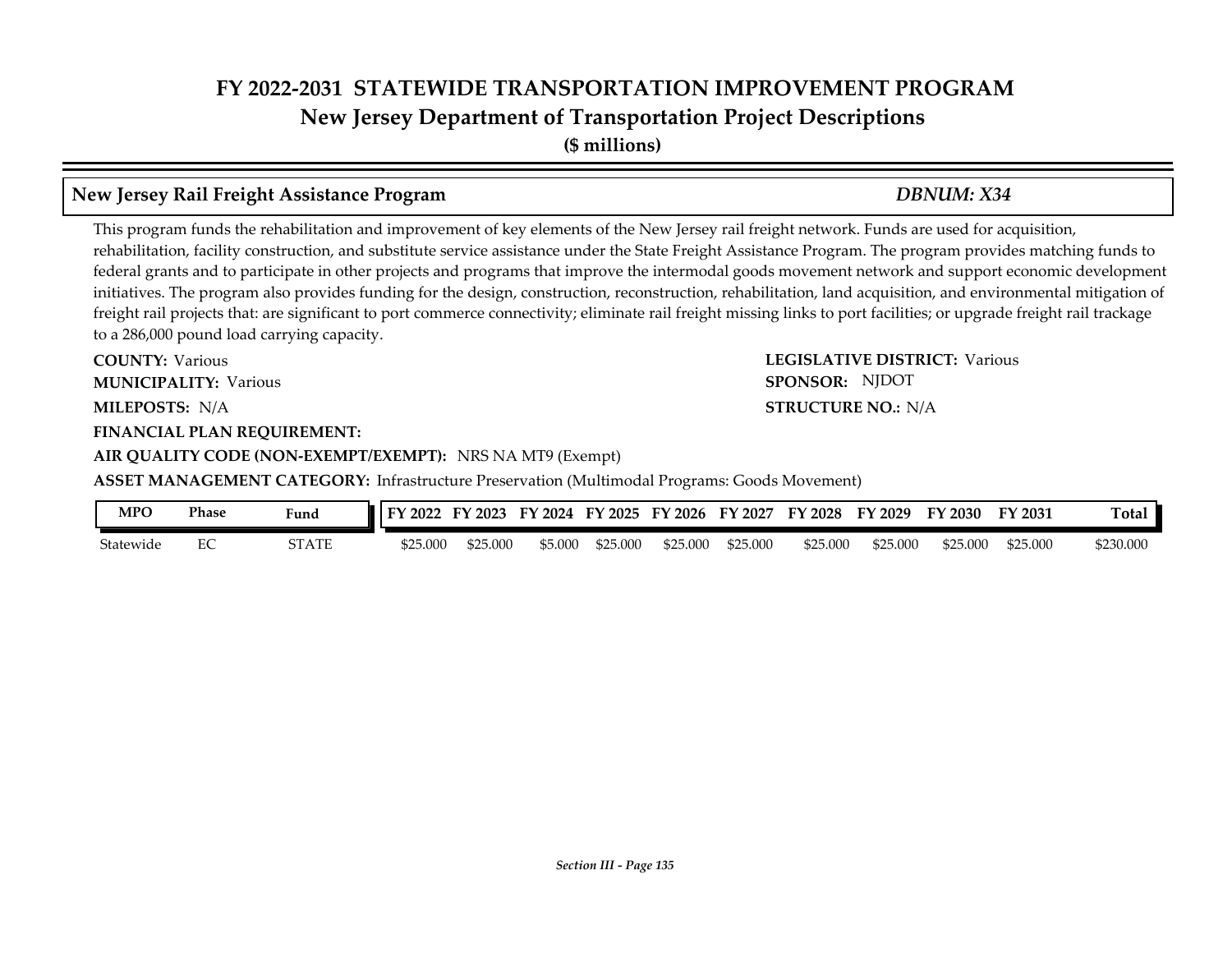**(\$ millions)**

## **New Jersey Regional Signal Retiming Initiative** *DBNUM: D1601 / UPC: 163170*

This project reduces congestion and improves air quality by optimizing progression on signalized 500 and 600 routes in DVRPC's New Jersey counties. These improvements are designed to enhance mobility and promote integrated corridor management strategies. Corridors will be selected by representatives of DVRPC member governments, DVRPC, and NJDOT, with reference to the current Regional Transportation Operations Master Plan and other appropriate data. After obtaining supportive MOUs from signal owner-operators along a selected corridor, signal timing plans will be developed and implemented by consultants to DVRPC for peak hour, off-peak, weekend, event, and emergency operations, as appropriate. After implementation, signal system owner-operators will be responsible for maintaining the timing plan and implementing related physical improvements, if recommended

**COUNTY: LEGISLATIVE DISTRICT:** Burlington, Camden, Gloucester, Mercer

**MUNICIPALITY:** Various **SPONSOR:** 

**MILEPOSTS: STRUCTURE NO.:** N/A

#### **FINANCIAL PLAN REQUIREMENT:**

**AIR QUALITY CODE (NON-EXEMPT/EXEMPT):** NRS (Exempt)

**ASSET MANAGEMENT CATEGORY:** Mobility and Congestion Relief (Congestion Relief: Air Quality)

| MPC   | Phase      | Fund        | FY 2022 | FY 2023 |         |         | FY 2024 FY 2025 FY 2026 | FY 2027 | FY 2028 | FY 2029 | FY 2030 | FY 2031 | Total   |
|-------|------------|-------------|---------|---------|---------|---------|-------------------------|---------|---------|---------|---------|---------|---------|
| DVRPC | <b>PLS</b> | <b>CMAQ</b> | \$0.350 | \$0.350 | \$0.350 | \$0.350 | \$0.350                 | \$0.350 | \$0.350 | \$0.350 | \$0.350 | \$0.350 | \$3.500 |
| DVRPC | <b>PLS</b> | STBGP-PHILA | \$0.030 | \$0.030 | \$0.030 | \$0.030 | \$0.030                 | \$0.030 | \$0.030 | \$0.030 | \$0.030 | \$0.030 | \$0.300 |

#### **STRUCTURE NO.: N/A** SPONSOR: DVRPC

**LEGISLATIVE DISTRICT: Various**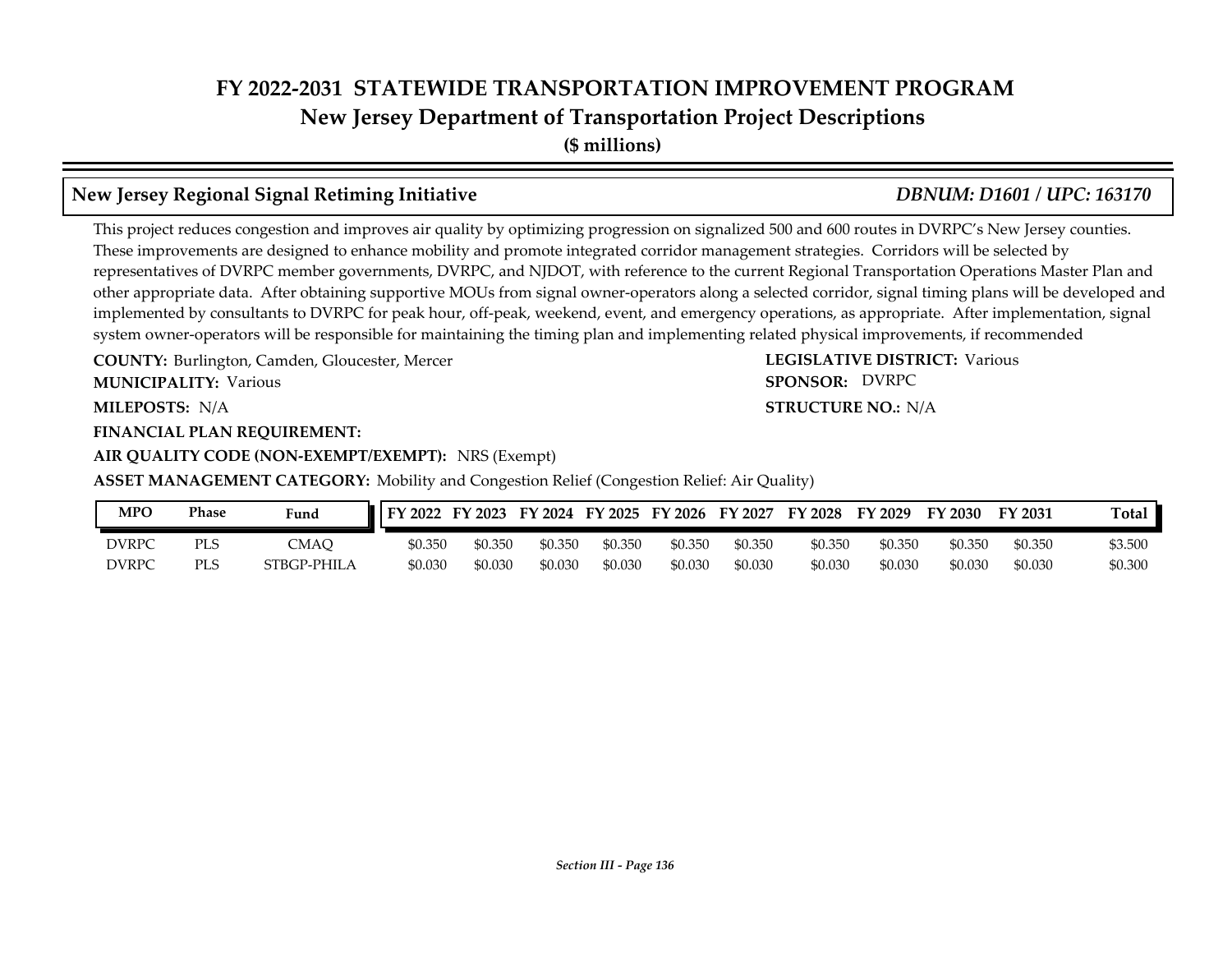**(\$ millions)**

### **New Jersey Scenic Byways Program** *DBNUM: X200C*

This program will assist in the advancement of the NJ Scenic Byways Program and the stewardship and enhancement of the scenic, recreational, archaeological, natural, cultural and historic intrinsic qualities associated with the designated byways. Funding will be utilized for planning, design and development of the state program and for the planning, design, development, marketing and implementation of the complete set of byways within the state program. This includes but it's not limited to research leading to the development of themes for byways, activities associated with identifying and marketing tourist amenities on scenic byways on a statewide basis, activities associated with assessing the economic impacts on the set of byways, activities associated in building strong partnerships between the byways and other groups that can assist them in sustaining and promoting their byways. It also includes updating the signage needed to show designation as a National Scenic Byway, All American Road or NJ State Byway.

**COUNTY: LEGISLATIVE DISTRICT:** Various **COUNTY: Various** 

**MUNICIPALITY:** Various **SPONSOR:** 

**MILEPOSTS: STRUCTURE NO.:** N/A MILEPOSTS: N/A

**FINANCIAL PLAN REQUIREMENT:**

**AIR QUALITY CODE (NON-EXEMPT/EXEMPT):** NRS O5 AQ2 (Exempt)

**ASSET MANAGEMENT CATEGORY: Infrastructure Preservation (Road Assets: Landscape)** 

| <b>MPC</b> | Phase      | Fund   | FV<br>2022 | FV<br>2023 | $F\mathbf{V}$<br>2024 | FY 2025 | FY 2026 | FY 2027 | FY<br>12028 | FY 2029 | FV<br>$\sim$ 2030 $\sim$ | FY 2031 | <b>Total</b> |
|------------|------------|--------|------------|------------|-----------------------|---------|---------|---------|-------------|---------|--------------------------|---------|--------------|
| Statewide  | <b>ERC</b> | A-FLEX | \$0.500    | \$0.500    | \$0.500               | \$0.500 | \$0.500 | \$0.500 | \$0.500     | \$0.500 | \$0.500                  | \$0.500 | \$5.000      |

SPONSOR: NJDOT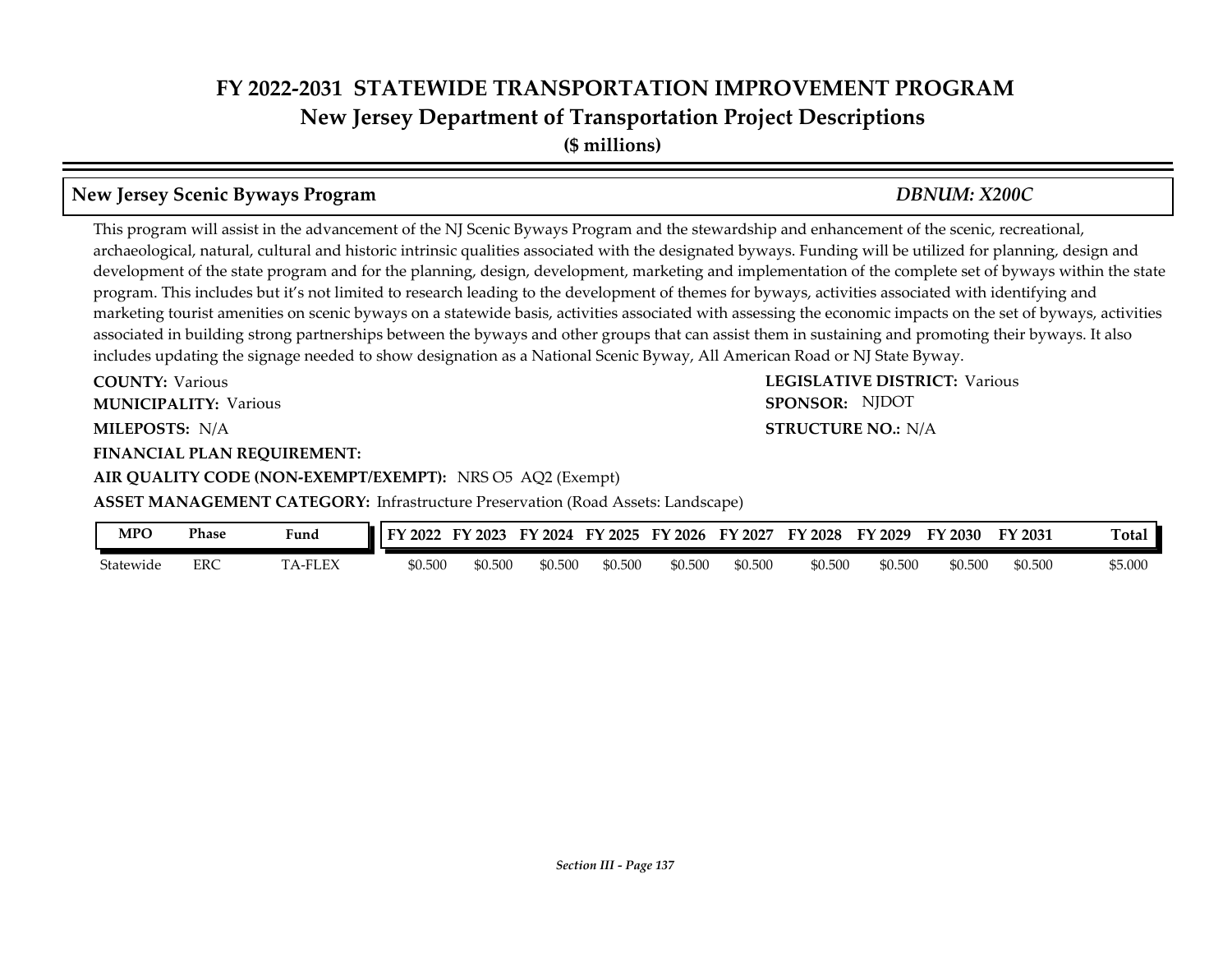# **New Jersey Department of Transportation Project Descriptions**

**(\$ millions)**

## **New or Upgraded Traffic Signal Systems at Intersections, Phase 1** *DBNUM: D2020 / UPC: 213560*

This project will address various intersections that have deficient and/or obsolete traffic signal infrastructure elements and/or have a vehicle and pedestrian crash history by providing improvements to comply with Modern Industry Requirements (MUTCD), improve traffic signal operations, and pedestrian and bicycle improvements.

**COUNTY: LEGISLATIVE DISTRICT:** 5 COUNTY: Camden

**MUNICIPALITY:** Camden City **SPONSOR:** 

**MILEPOSTS: STRUCTURE NO.:** N/A MILEPOSTS: N/A

**FINANCIAL PLAN REQUIREMENT:**

#### **AIR QUALITY CODE (NON-EXEMPT/EXEMPT):** NRS (Exempt)

**ASSET MANAGEMENT CATEGORY:** Mobility and Congestion Relief (Local System Support: Local Mobility Improvements)

| <b>MPO</b>   | Phase      | Fund        |         |         |         |  | FY 2022 FY 2023 FY 2024 FY 2025 FY 2026 FY 2027 FY 2028 FY 2029 | FY 2030 | FY 2031 | Total   |
|--------------|------------|-------------|---------|---------|---------|--|-----------------------------------------------------------------|---------|---------|---------|
| <b>DVRPC</b> | PЕ         | STBGP-PHILA | \$0.250 |         |         |  |                                                                 |         |         | \$0.250 |
| <b>DVRPC</b> | <b>DES</b> | STBGP-PHILA |         | \$0.150 |         |  |                                                                 |         |         | \$0.150 |
| <b>DVRPC</b> | <b>CON</b> | STBGP-PHILA |         |         | \$2.476 |  |                                                                 |         |         | \$2.476 |

SPONSOR: City of Camden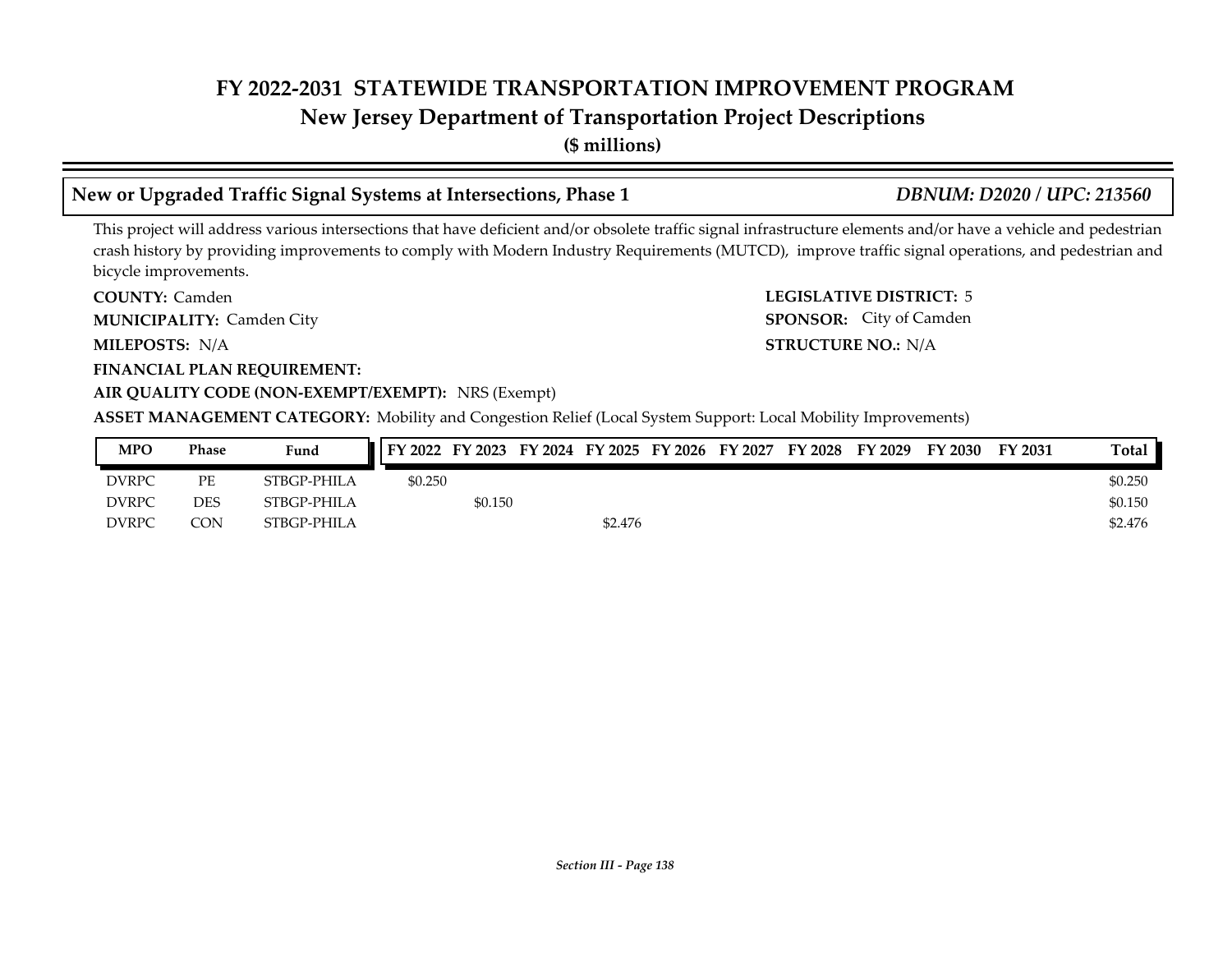# **New Jersey Department of Transportation Project Descriptions**

**(\$ millions)**

## **New or Upgraded Traffic Signal Systems at Intersections, Phase 2** *DBNUM: D2021 / UPC: 213570*

This project will address various intersections that have deficient and/or obsolete traffic signal infrastructure elements and/or have a vehicle and pedestrian crash history by providing improvements to comply with Modern Industry Requirements (MUTCD), improve traffic signal operations, and pedestrian and bicycle improvements.

**COUNTY: LEGISLATIVE DISTRICT:** 5 COUNTY: Camden

**MUNICIPALITY:** Camden City **SPONSOR:** 

**MILEPOSTS: STRUCTURE NO.:** N/A MILEPOSTS: N/A

**FINANCIAL PLAN REQUIREMENT:**

#### **AIR QUALITY CODE (NON-EXEMPT/EXEMPT):** NRS (Exempt)

**ASSET MANAGEMENT CATEGORY:** Mobility and Congestion Relief (Local System Support: Local Mobility Improvements)

| MPO          | Phase | Fund        | FY 2022 | FY 2023 |         | FY 2024 FY 2025 FY 2026 | FY 2027 | FY 2028 | FY 2029 | FV<br>2030 | FY 2031 | Total   |
|--------------|-------|-------------|---------|---------|---------|-------------------------|---------|---------|---------|------------|---------|---------|
| <b>DVRPC</b> | PЕ    | STBGP-PHILA |         | \$0.300 |         |                         |         |         |         |            |         | \$0.300 |
| <b>DVRPC</b> | DES   | STBGP-PHILA |         |         | \$0.200 |                         |         |         |         |            |         | \$0.200 |
| <b>DVRPC</b> | CON   | STBGP-PHILA |         |         |         | \$3.014                 |         |         |         |            |         | \$3.014 |

SPONSOR: City of Camden

*Section III - Page 139*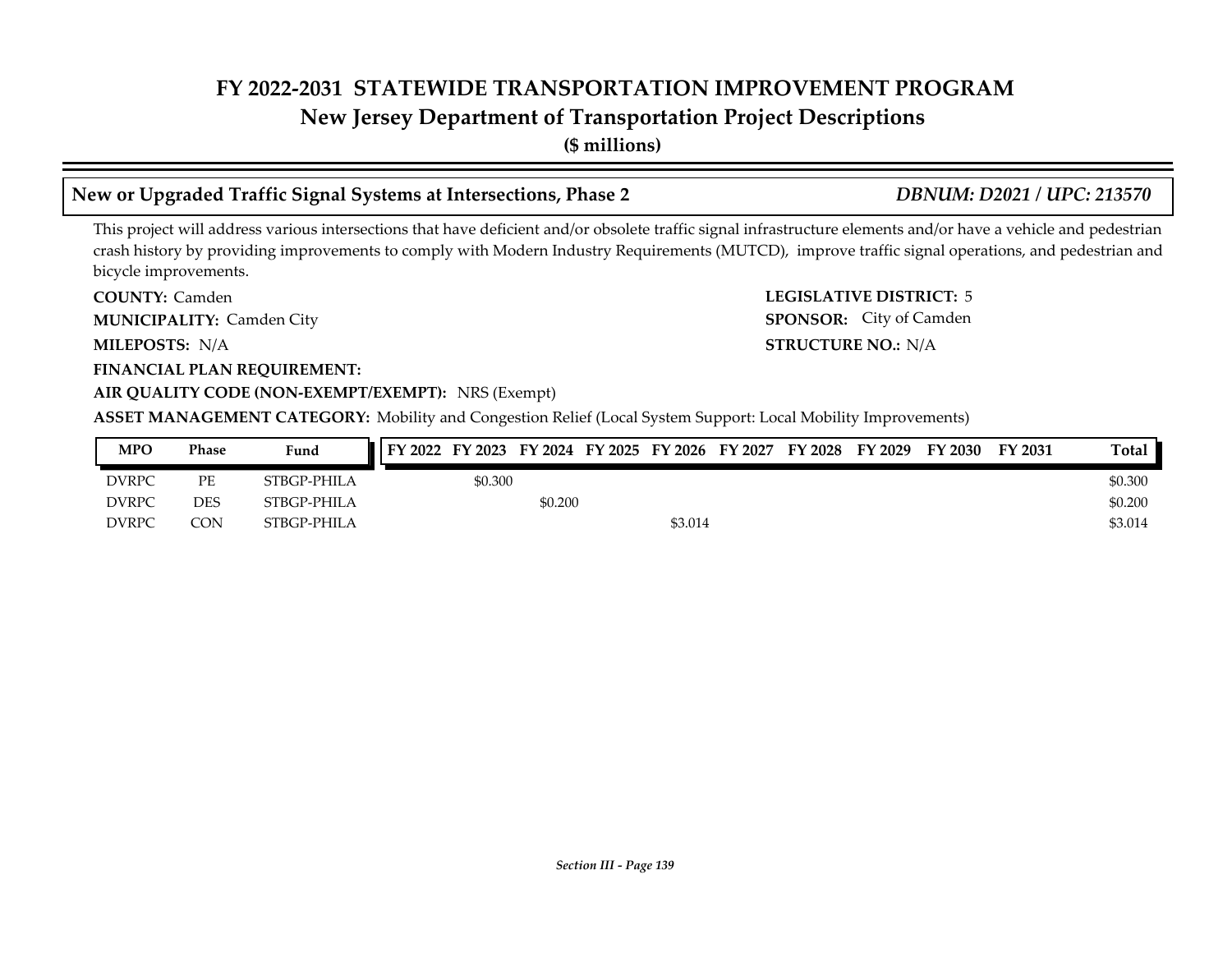# **New Jersey Department of Transportation Project Descriptions**

**(\$ millions)**

## **New or Upgraded Traffic Signal Systems at Intersections, Phase 3** *DBNUM: D2022 / UPC: 213580*

This project will address various intersections that have deficient and/or obsolete traffic signal infrastructure elements and/or have a vehicle and pedestrian crash history by providing improvements to comply with Modern Industry Requirements (MUTCD), improve traffic signal operations, and pedestrian and bicycle improvements.

**COUNTY: LEGISLATIVE DISTRICT:** 5 COUNTY: Camden **MUNICIPALITY:** Camden City **SPONSOR:** 

**MILEPOSTS: STRUCTURE NO.:** N/A MILEPOSTS: N/A

**FINANCIAL PLAN REQUIREMENT:**

#### **AIR QUALITY CODE (NON-EXEMPT/EXEMPT):** NRS (Exempt)

**ASSET MANAGEMENT CATEGORY:** Mobility and Congestion Relief (Local System Support: Local Mobility Improvements)

| MPO          | Phase | Fund        |  |         |         | FY 2022 FY 2023 FY 2024 FY 2025 FY 2026 FY 2027 | FY 2028 | FY 2029 | FY 2030 | FY 2031 | Total   |
|--------------|-------|-------------|--|---------|---------|-------------------------------------------------|---------|---------|---------|---------|---------|
| <b>DVRPC</b> | PE    | STBGP-PHILA |  | \$0.350 |         |                                                 |         |         |         |         | \$0.350 |
| <b>DVRPC</b> | DES   | STBGP-PHILA |  |         | \$0.250 |                                                 |         |         |         |         | \$0.250 |
| <b>DVRPC</b> | CON   | STBGP-PHILA |  |         |         | \$3.940                                         |         |         |         |         | \$3.940 |

SPONSOR: City of Camden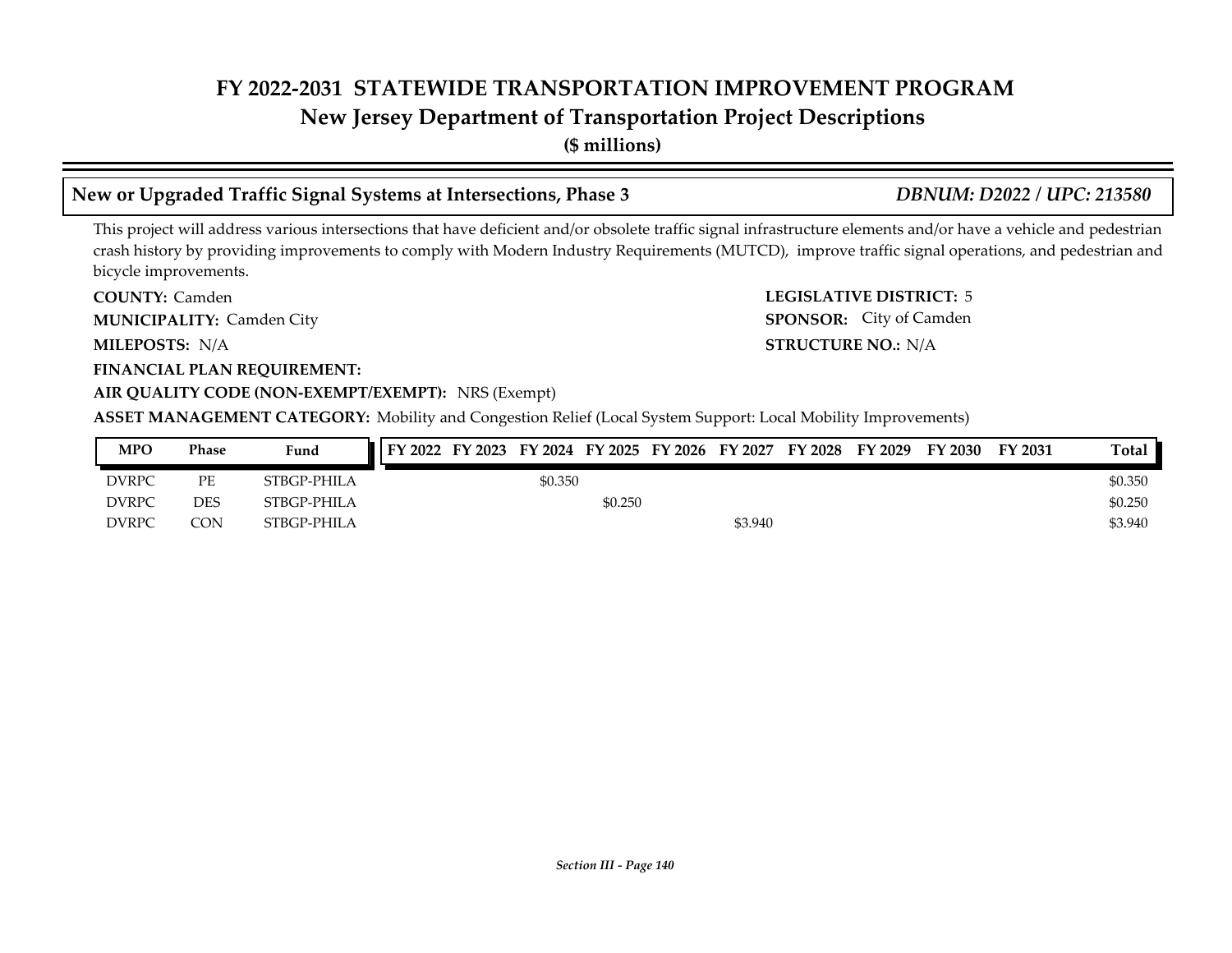## **New Jersey Department of Transportation Project Descriptions**

**(\$ millions)**

**NJTPA, Future Projects** *DBNUM: N063 / UPC: 058027*

**STRUCTURE NO.: N/A** 

SPONSOR: NJTPA

This program provides funding for unanticipated project needs associated with the design, right-of-way or construction of NJTPA selected local projects.

**COUNTY: LEGISLATIVE DISTRICT:** Various **COUNTY: Various** 

**MUNICIPALITY:** Various **SPONSOR:** 

**MILEPOSTS: STRUCTURE NO.:** N/A

**FINANCIAL PLAN REQUIREMENT:**

**AIR QUALITY CODE (NON-EXEMPT/EXEMPT):** S3 (Exempt)

**ASSET MANAGEMENT CATEGORY:** Infrastructure Preservation (Local System Support: Reg Plng and Project Development)

| <b>MPO</b>   | <b>Phase</b> | Fund            | FY 2022  | FY 2023  | FY 2024  | FY 2025  | FY 2026 | FY 2027 | FY 2028  | FY 2029  | FY 2030   | FY 2031   | Total     |
|--------------|--------------|-----------------|----------|----------|----------|----------|---------|---------|----------|----------|-----------|-----------|-----------|
| <b>NJTPA</b> | ERC          | CRRSAA-ALLEN    | \$0.230  |          |          |          |         |         |          |          |           |           | \$0.230   |
| <b>NJTPA</b> | <b>ERC</b>   | CRRSAA-NY/NWK   | \$43.645 |          |          |          |         |         |          |          |           |           | \$43.645  |
| <b>NJTPA</b> | ERC          | CRRSAA-PGH/NWB  | \$0.080  |          |          |          |         |         |          |          |           |           | \$0.080   |
| <b>NJTPA</b> | ERC          | HWIZ005-ALLEN   | \$0.098  |          |          |          |         |         |          |          |           |           | \$0.098   |
| <b>NJTPA</b> | ERC          | HWIZ005-PGH/NWB | \$0.034  |          |          |          |         |         |          |          |           |           | \$0.034   |
| <b>NJTPA</b> | ERC          | HWIZ905-ALLEN   | \$1.000  |          |          |          |         |         |          |          |           |           | \$1.000   |
| <b>NJTPA</b> | ERC          | HWIZ905-PGH/NWB | \$0.048  |          |          |          |         |         |          |          |           |           | \$0.048   |
| <b>NJTPA</b> | ERC          | HWIZ910-ALLEN   |          | \$0.040  |          |          |         |         |          |          |           |           | \$0.040   |
| <b>NJTPA</b> | ERC          | HWIZ910-NY/NWK  |          | \$0.672  |          |          |         |         |          |          |           |           | \$0.672   |
| <b>NJTPA</b> | ERC          | HWIZ910-PGH/NWB |          | \$0.014  |          |          |         |         |          |          |           |           | \$0.014   |
| <b>NJTPA</b> | <b>ERC</b>   | HWIZ919-ALLEN   |          |          | \$0.033  |          |         |         |          |          |           |           | \$0.033   |
| <b>NJTPA</b> | ERC          | HWIZ919-NY/NWK  |          |          | \$6.227  |          |         |         |          |          |           |           | \$6.227   |
| <b>NJTPA</b> | ERC          | HWIZ919-PGH/NWB |          |          | \$0.011  |          |         |         |          |          |           |           | \$0.011   |
| <b>NJTPA</b> | ERC          | STBGP-ALLEN     | \$0.548  | \$0.555  | \$0.563  | \$0.570  | \$0.578 | \$0.586 | \$0.594  | \$0.602  | \$0.610   | \$0.618   | \$5.822   |
| <b>NJTPA</b> | ERC          | STBGP-NY/NWK    | \$65.195 | \$61.710 | \$36.234 | \$26.182 | \$6.245 | \$0.026 | \$29.324 | \$43.540 | \$100.375 | \$101.728 | \$470.559 |
| <b>NJTPA</b> | ERC          | STBGP-PGH/NWB   | \$0.190  | \$0.192  | \$0.195  | \$0.197  | \$0.200 | \$0.203 | \$0.205  | \$0.208  | \$0.211   | \$0.214   | \$2.015   |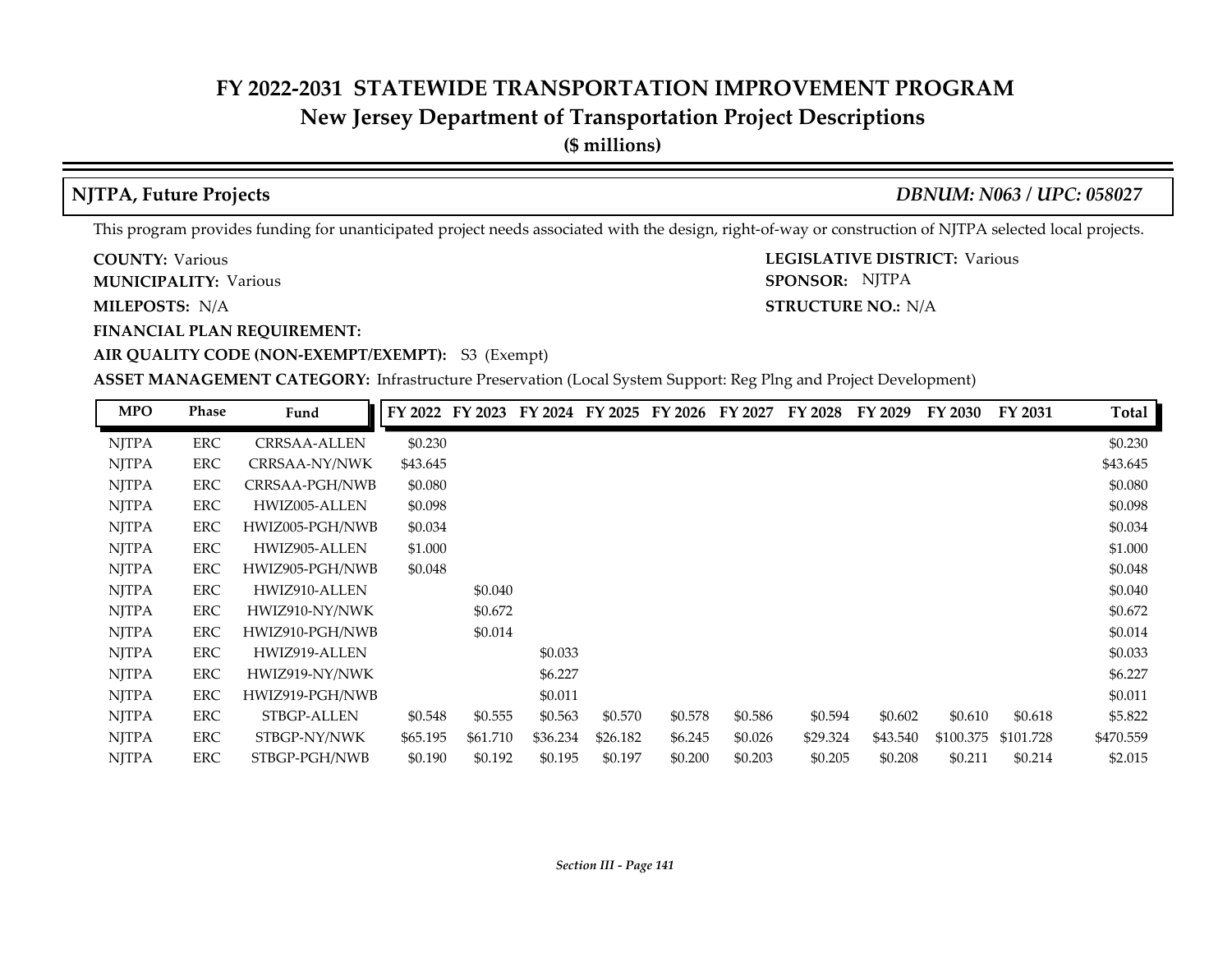## **New Jersey Department of Transportation Project Descriptions**

**(\$ millions)**

### **Oak Tree Road Bridge, CR 604** *DBNUM: 99316 / UPC: 993160*

**STRUCTURE NO.: 1253164** 

SPONSOR: NJDOT

Initiated by the Bridge Management System, this study will examine replacing the structurally deficient and functionally obsolete bridge over Conrail-Lehigh Valley RR, built in 1931. The bridge may be widened to accommodate increased traffic volume and to meet wider approach roadway width.

**COUNTY: LEGISLATIVE DISTRICT:** 18 **COUNTY: Middlesex** 

Edison Twp **MUNICIPALITY: SPONSOR:**

**MILEPOSTS: STRUCTURE NO.:** 0.45

**FINANCIAL PLAN REQUIREMENT:**

**AIR QUALITY CODE (NON-EXEMPT/EXEMPT):** O10a (Exempt)

**ASSET MANAGEMENT CATEGORY:** Infrastructure Preservation (Bridge Assets: Railroad Overhead Bridges)

| <b>MPO</b>   | Phase      | Fund        | FY 2022 FY 2023 FY 2024 FY 2025 FY 2026 FY 2027 FY 2028 FY 2029 |         |  |          | FY 2030 | FY 2031 | Total    |
|--------------|------------|-------------|-----------------------------------------------------------------|---------|--|----------|---------|---------|----------|
| <b>NITPA</b> | DES        | <b>NHPP</b> | \$1.800                                                         |         |  |          |         |         | \$1.800  |
| NITPA        | <b>ROW</b> | NHPP        |                                                                 | \$2.000 |  |          |         |         | \$2.000  |
| <b>NITPA</b> | CON        | <b>NHPP</b> |                                                                 |         |  | \$22.860 |         |         | \$22.860 |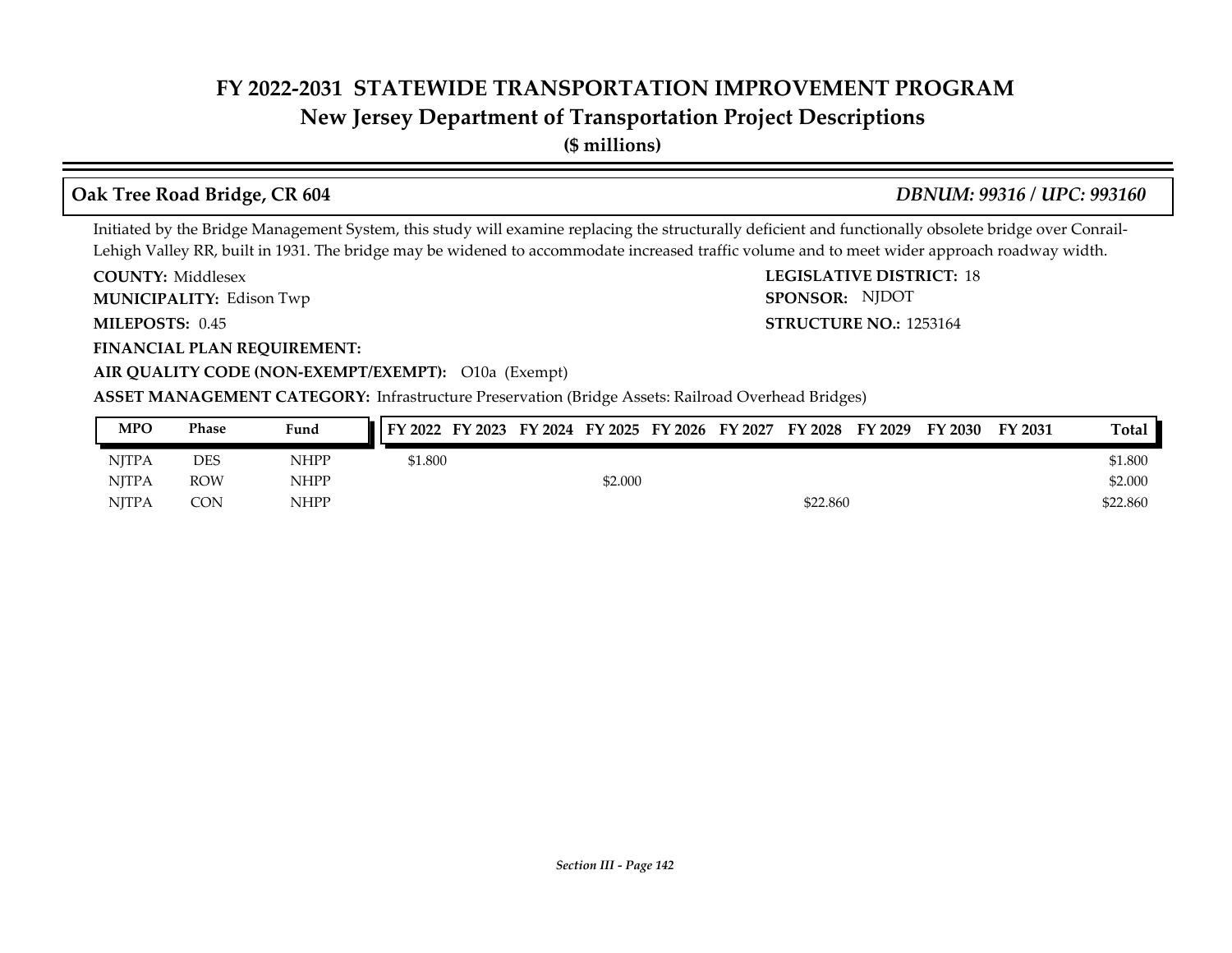# **New Jersey Department of Transportation Project Descriptions**

**(\$ millions)**

### **Ohio Avenue** *DBNUM: S2113 / UPC: 213280*

SPONSOR: Atlantic City

The pavement has excessive roughness, rutting, potholes that could result in safety problems. The road is a major road connector between Route 30 and Downtown Atlantic City. Proposed improvement will include milling and overlay of the existing road, spot base repair, signage and striping for pedestrian and vehicular safety.

**COUNTY: LEGISLATIVE DISTRICT:** 2 **COUNTY: Atlantic** 

Atlantic City **MUNICIPALITY: SPONSOR:**

**MILEPOSTS: STRUCTURE NO.:** N/A

**FINANCIAL PLAN REQUIREMENT:**

#### **AIR QUALITY CODE (NON-EXEMPT/EXEMPT):** S10 (Exempt)

**ASSET MANAGEMENT CATEGORY:** Infrastructure Preservation (Local System Support: Local Roadway Improvements)

| MPO          | Phase | Fund     |  |         |         | FY 2022 FY 2023 FY 2024 FY 2025 FY 2026 FY 2027 FY 2028 | FY 2029 | FY 2030 | FY 2031 | Total   |
|--------------|-------|----------|--|---------|---------|---------------------------------------------------------|---------|---------|---------|---------|
| <b>SITPO</b> | DES   | STBGP-AC |  | \$0.100 |         |                                                         |         |         |         | \$0.100 |
| <b>SITPC</b> | CON.  | STBGP-AC |  |         | \$0.630 |                                                         |         |         |         | \$0.630 |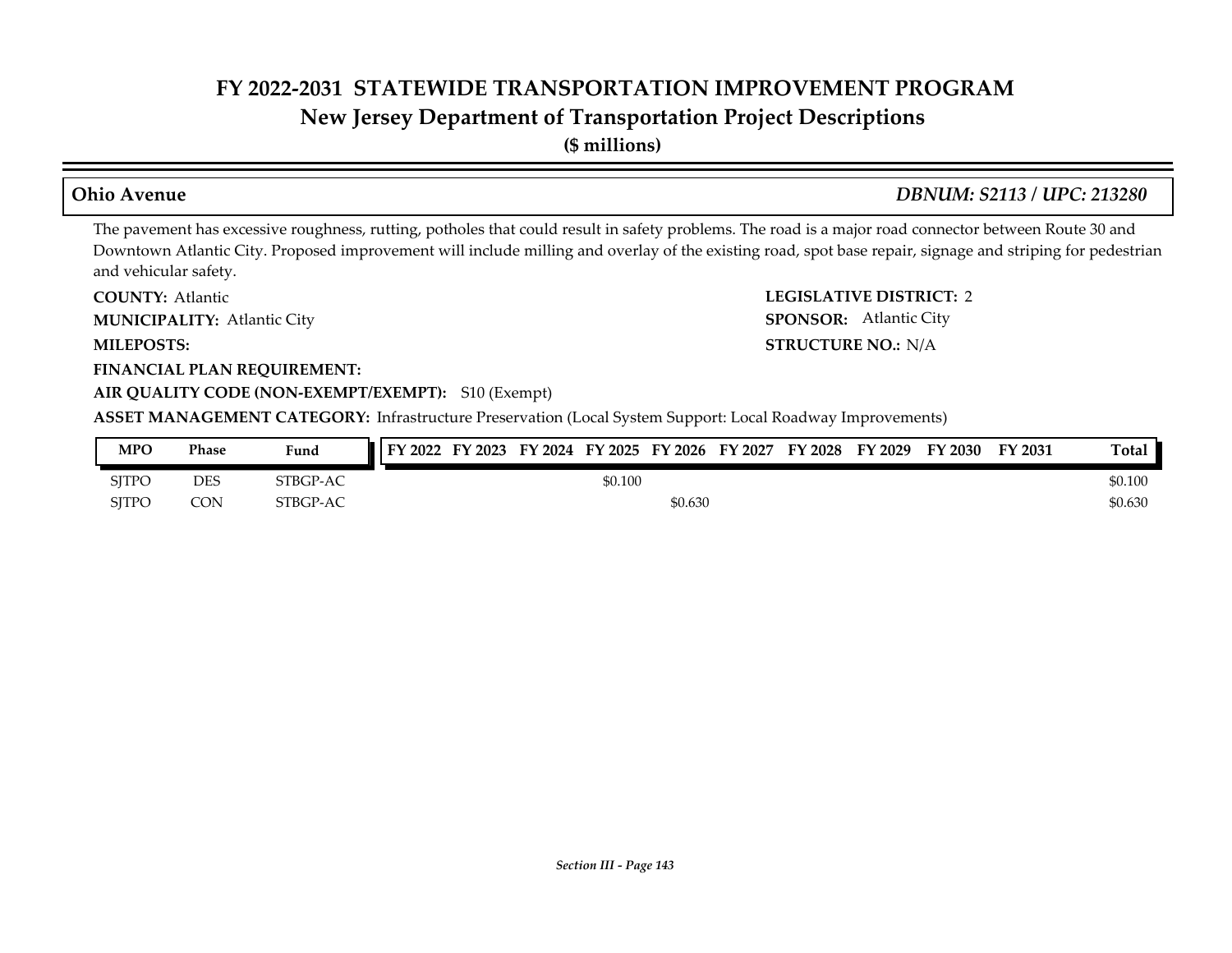## **New Jersey Department of Transportation Project Descriptions**

**(\$ millions)**

#### **COUNTY: LEGISLATIVE DISTRICT:** 2 **MILEPOSTS: STRUCTURE NO.:** 0.00 - 1.06 **FINANCIAL PLAN REQUIREMENT: AIR QUALITY CODE (NON-EXEMPT/EXEMPT):** S9, S10 (Exempt) **COUNTY: Atlantic** Absecon City **MUNICIPALITY: SPONSOR:** STRUCTURE NO.: N/A **ASSET MANAGEMENT CATEGORY:** Infrastructure Preservation (Local System Support: Local Roadway Improvements) Improvements include ADA upgrades, sidewalk, curb, driveway, signage, striping, markings, pavment reflectors, drainage, and guiderail. Also, minimal if and where directed quantities of excavation, and HMA base, concrete base, and DGA sub-base repairs. **Ohio Avenue (CR 630)** *DBNUM: S2105 / UPC: 213160* SPONSOR: Atlantic County **MPO Phase Fund FY 2022 FY 2023 FY 2024 FY 2025 FY 2026 FY 2027 FY 2028 FY 2029 FY 2030 FY 2031 Total**

| MPO   | Phase      | Fund     | $I$ FY 2022<br>FY 2023 | FY 2024<br>FY 2025 | FY 2026<br>FY 2027 | FY 2028 | FY 2029 | EV<br>$\degree$ 2030 $\degree$ | FY 2031 | Total   |
|-------|------------|----------|------------------------|--------------------|--------------------|---------|---------|--------------------------------|---------|---------|
| SITPO | <b>CON</b> | STBGP-AC |                        | 51.000             |                    |         |         |                                |         | \$1.000 |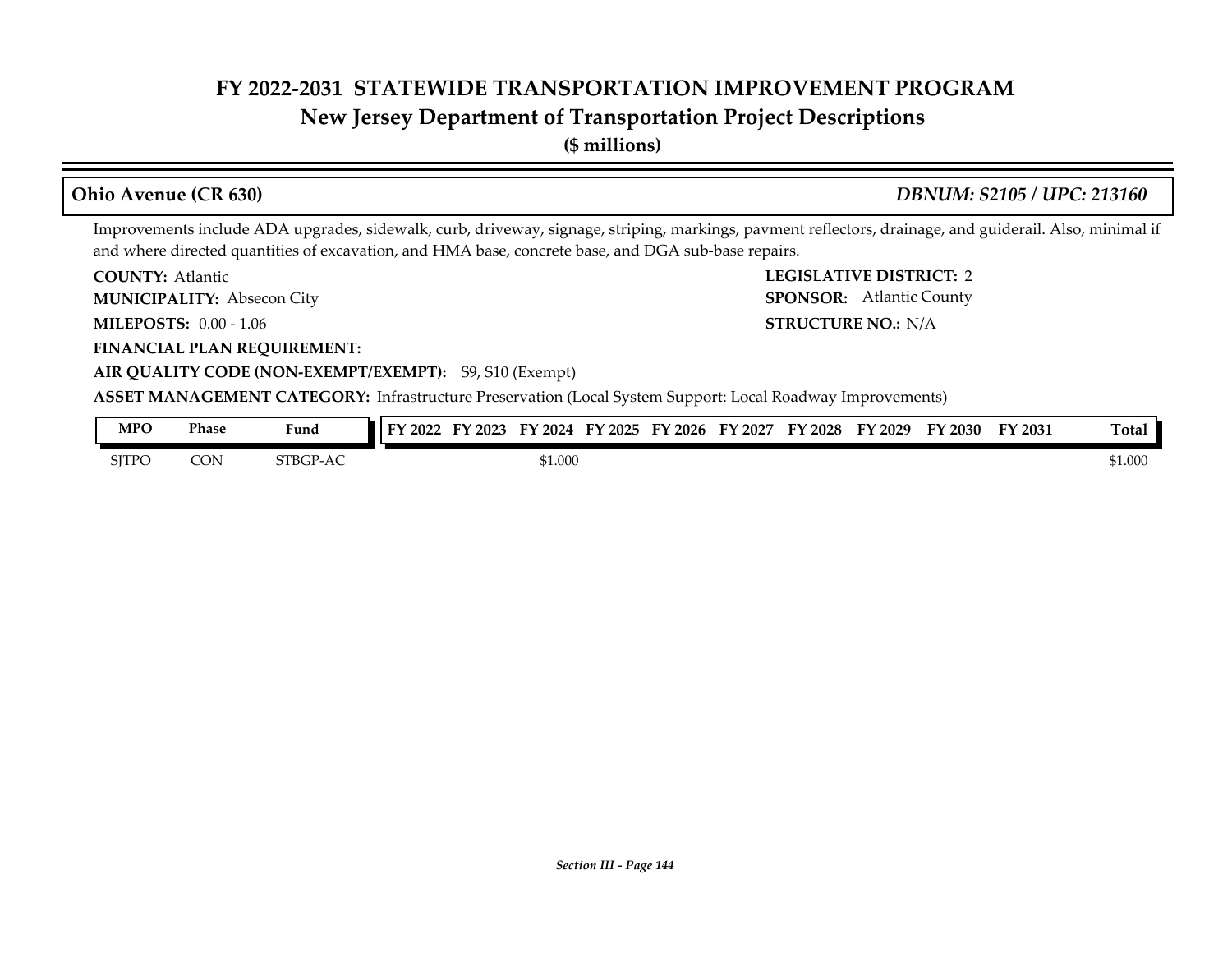**New Jersey Department of Transportation Project Descriptions**

**(\$ millions)**

### **Openaki Road Bridge** *DBNUM: NS9802 / UPC: 058019*

**STRUCTURE NO.: 1400779** 

**SPONSOR:** Morris County

Openaki Road bridge over the Den Brook in Denville Township was built in 1924 and is now structurally deficient and functionally obsolete despite efforts by the county to save the structure. The existing bridge is a single-span thru truss with a wood plank deck. The bridge has narrow roadway width and low inventory and operating ratings. The county plans to widen the roadway to 32' consisting of high-strength weathering steel stringers with a composite reinforced concrete deck slab.

**COUNTY: LEGISLATIVE DISTRICT:** 25 **MILEPOSTS: STRUCTURE NO.:** N/A **FINANCIAL PLAN REQUIREMENT: AIR QUALITY CODE (NON-EXEMPT/EXEMPT):** S19 (Exempt) **COUNTY: Morris MUNICIPALITY:** Denville Twp **SPONSOR:** 

**ASSET MANAGEMENT CATEGORY:** Infrastructure Preservation (Local System Support: Local Bridges)

| <b>MPO</b>   | Phase      | Fund         |         |         |         |  | FY 2022 FY 2023 FY 2024 FY 2025 FY 2026 FY 2027 FY 2028 | FY 2029 | FY 2030 | FY 2031 | Total   |
|--------------|------------|--------------|---------|---------|---------|--|---------------------------------------------------------|---------|---------|---------|---------|
| <b>NITPA</b> | <b>DES</b> | STBGP-NY/NWK | \$1,000 |         |         |  |                                                         |         |         |         | \$1.000 |
| <b>NITPA</b> | ROW        | STBGP-NY/NWK |         | \$0.500 |         |  |                                                         |         |         |         | \$0.500 |
| <b>NITPA</b> | CON.       | STBGP-NY/NWK |         |         | \$6.000 |  |                                                         |         |         |         | \$6.000 |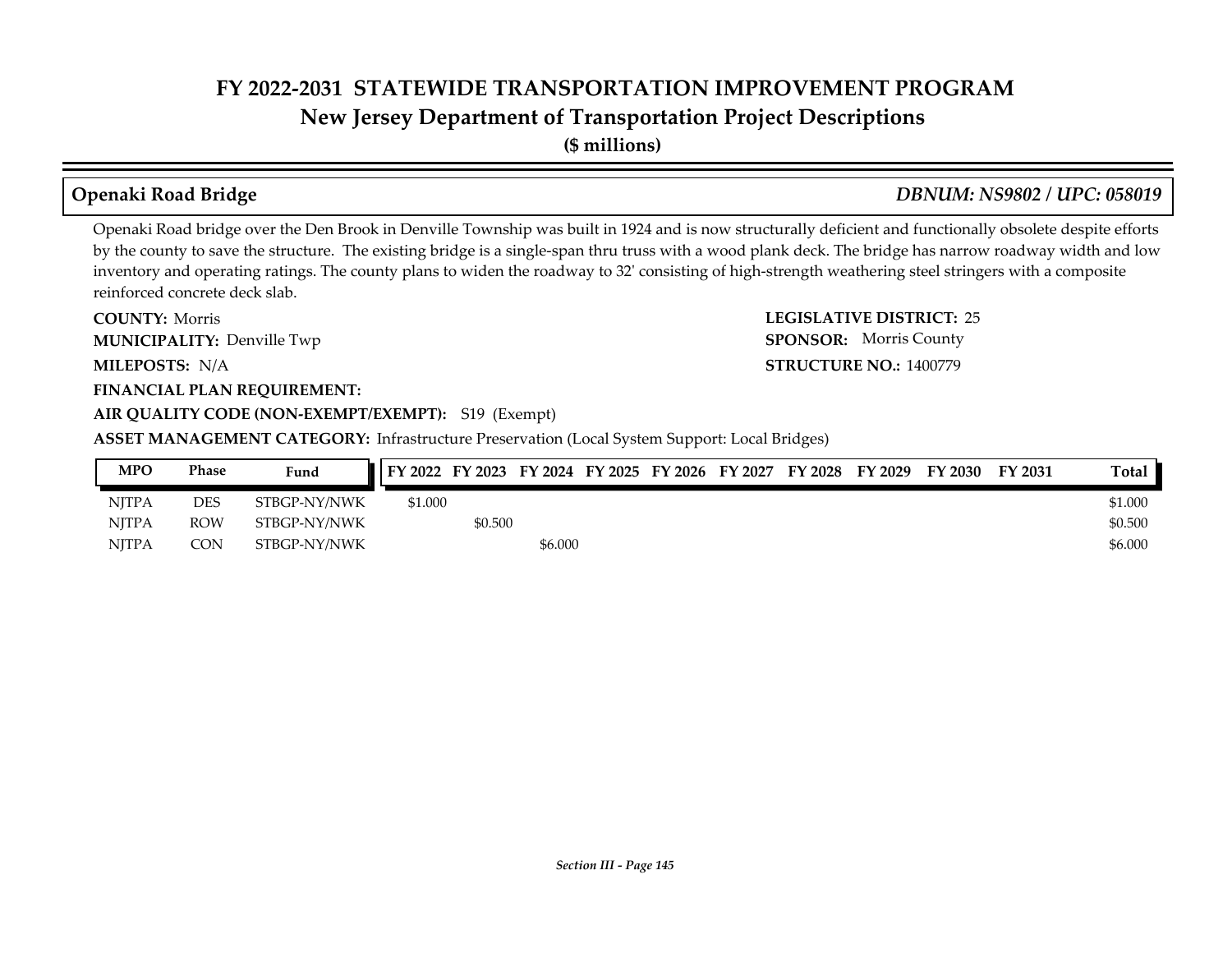## **New Jersey Department of Transportation Project Descriptions**

**(\$ millions)**

### **Orphan Bridge Reconstruction** *DBNUM: 99372 / UPC: 993720*

SPONSOR: NJDOT

This program provides funding for engineering and construction of orphan bridges. The bridges will be designed utilizing in-house and task order designers. The bridges will be reconstructed in the existing footprint, with the abutments being repaired, and the superstructures being replaced with prefabricated/precast systems whenever possible.

**COUNTY: LEGISLATIVE DISTRICT:** Various **COUNTY: Various** 

**MUNICIPALITY:** Various **SPONSOR:** 

**MILEPOSTS: STRUCTURE NO.:** N/A MILEPOSTS: N/A

**FINANCIAL PLAN REQUIREMENT:**

### **AIR QUALITY CODE (NON-EXEMPT/EXEMPT):** S19 S19 S19 (Exempt)

**ASSET MANAGEMENT CATEGORY:** Infrastructure Preservation (Bridge Assets: Bridge Rehab and Replacement)

| MPO       | <b>Phase</b> | Fund                | 2022    | 2023<br>. н. | FV<br>2024 | FV<br>12025 | $\degree$ 2026 | FY<br>2027 | FY 2028 | FV<br>2029 | 2030    | FY 2031 | <b>Total</b> |
|-----------|--------------|---------------------|---------|--------------|------------|-------------|----------------|------------|---------|------------|---------|---------|--------------|
| Statewide | ◡            | 77 A TE<br>51 A I E | \$4.000 | 4.000        | \$1.000    | \$3.000     | \$3.000        | \$3.000    | \$3.000 | 63.000     | \$3.000 | \$3.000 | \$30.000     |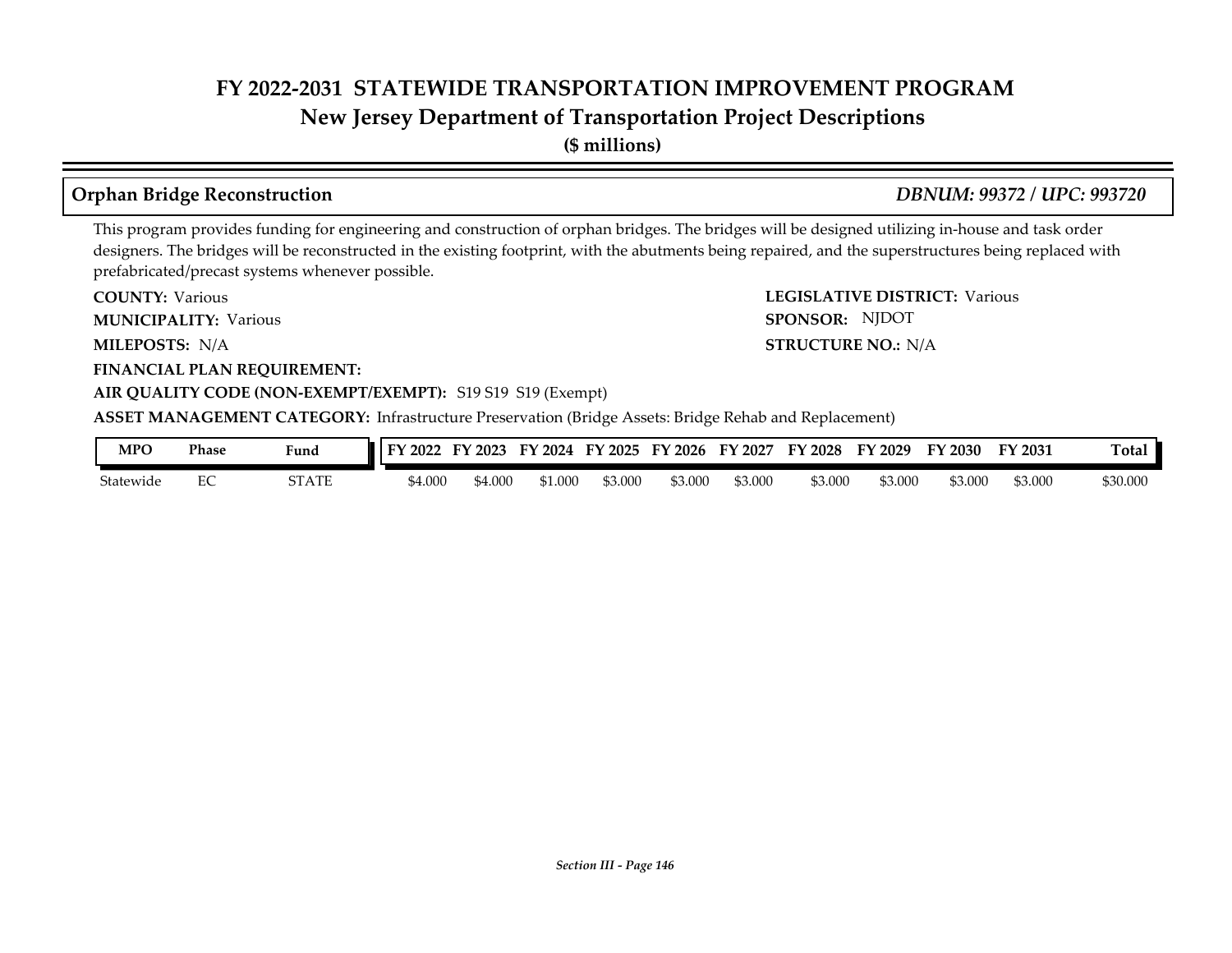## **New Jersey Department of Transportation Project Descriptions**

**(\$ millions)**

## **Ozone Action Program in New Jersey** *DBNUM: D0407 / UPC: 048014*

SPONSOR: DVRPC

Through use of public service announcements, promotional items and events, Ozone Action strives to improve the region's air quality by encouraging the use of mobility alternatives that will reduce congestion, warning individuals in advance of "Ozone Action Days," and public education about ozone and actions that will reduce contributions to regional emissions.

**COUNTY: LEGISLATIVE DISTRICT:** Various **COUNTY: Various** 

**MUNICIPALITY:** Various **SPONSOR:** 

**MILEPOSTS: STRUCTURE NO.:** N/A MILEPOSTS: N/A

**FINANCIAL PLAN REQUIREMENT:**

### **AIR QUALITY CODE (NON-EXEMPT/EXEMPT):** A1 (Exempt)

**ASSET MANAGEMENT CATEGORY:** Mobility and Congestion Relief (Congestion Relief: Demand Management)

| <b>MPO</b>   | Phase         | Fund | $\mathbf{E}$<br>$'$ 2022 | EV<br>$\frac{1}{2}023$ | FY 2024 | FY 2025 | FY 2026 | FY 2027 | FY 2028 | FY 2029 | FY 2030 | FY 2031 | m.,<br>⊺otal |
|--------------|---------------|------|--------------------------|------------------------|---------|---------|---------|---------|---------|---------|---------|---------|--------------|
| <b>DVRPC</b> | $\Gamma$<br>∽ | CMAC | \$0.040                  | \$0.040                | \$0.040 | \$0.040 | \$0.040 | \$0.040 | \$0.040 | \$0.040 | \$0.040 | \$0.040 | \$0.400      |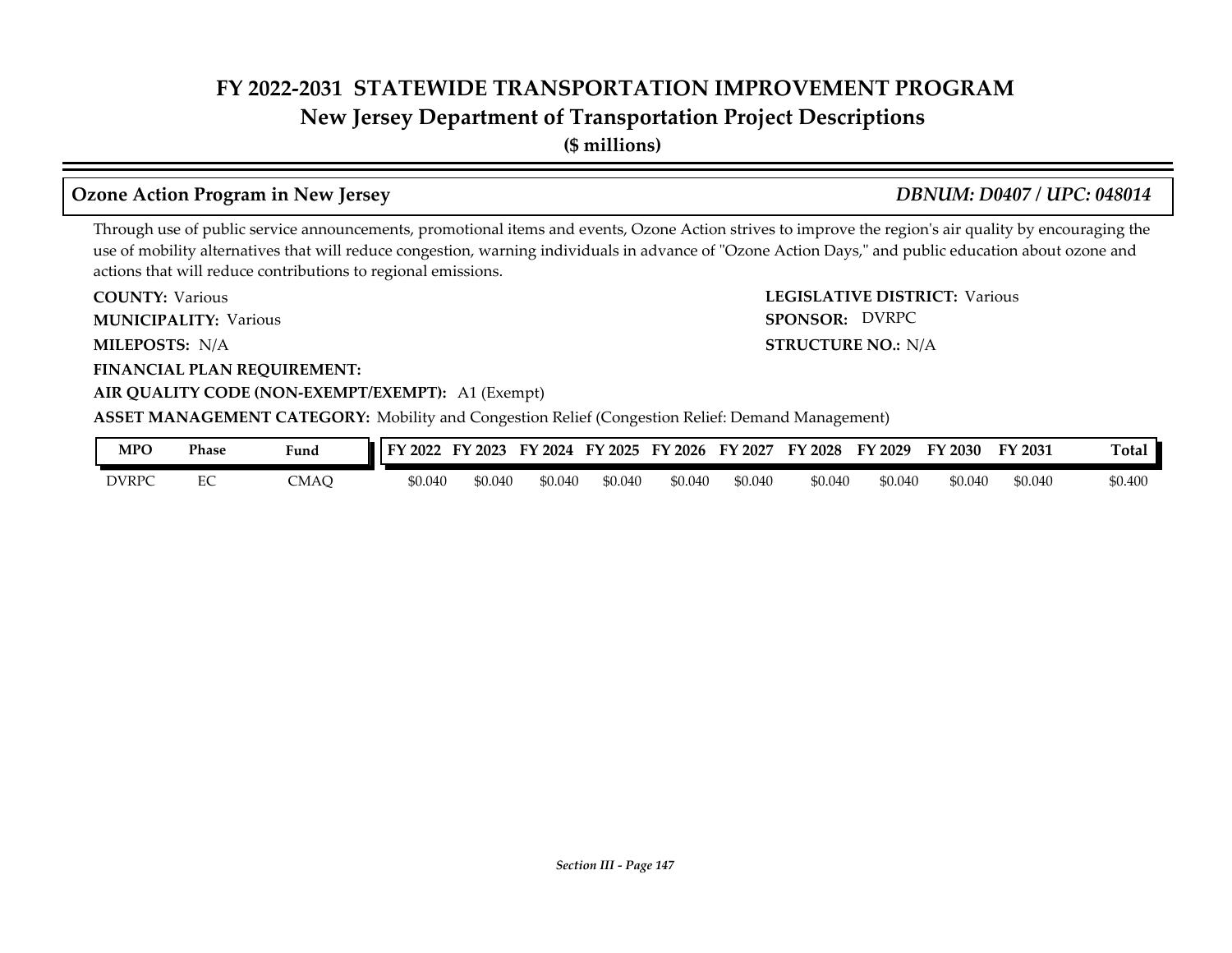**(\$ millions)**

### **Park and Ride/Transportation Demand Management Program** *DBNUM: X28B*

SPONSOR: NJDOT

This program supports Transportation Demand Management (TDM) options for carpooling, vanpooling, and transit by providing funding of leases for park-and-rides in areas with high demand throughout the state. The department continues to support approximately 15 leased park-and-rides statewide in an effort to reduce air pollution and congestion and improve air quality.

**COUNTY: LEGISLATIVE DISTRICT:** Various **COUNTY: Various** 

**MUNICIPALITY:** Various **SPONSOR:** 

**MILEPOSTS: STRUCTURE NO.:** N/A MILEPOSTS: N/A

**FINANCIAL PLAN REQUIREMENT:**

### **AIR QUALITY CODE (NON-EXEMPT/EXEMPT):** A1 AQ1 AQ1 (Exempt)

**ASSET MANAGEMENT CATEGORY:** Mobility and Congestion Relief (Congestion Relief: Demand Management)

| MPO       | <b>Phase</b> | Fund                 | 2022<br>cν | 2023<br>н, | FV<br>2024 | Еν<br>2025 | $\frac{1}{2026}$<br><b>HY</b> | EY<br>2027 | $\mathbf{L}$<br>2028 | FV<br>2029 | ГV<br>$\degree$ 2030 $\degree$ | FY 2031 | $\sim$<br>`otal |
|-----------|--------------|----------------------|------------|------------|------------|------------|-------------------------------|------------|----------------------|------------|--------------------------------|---------|-----------------|
| Statewide | ◡            | 70 A.D.P<br>51 A I E | \$1.000    | 1.000      | \$1.000    | \$1.00C    | \$1.000                       | \$1.000    | \$1.000              | \$1.000    | 51.000                         | \$1.000 | \$10.000        |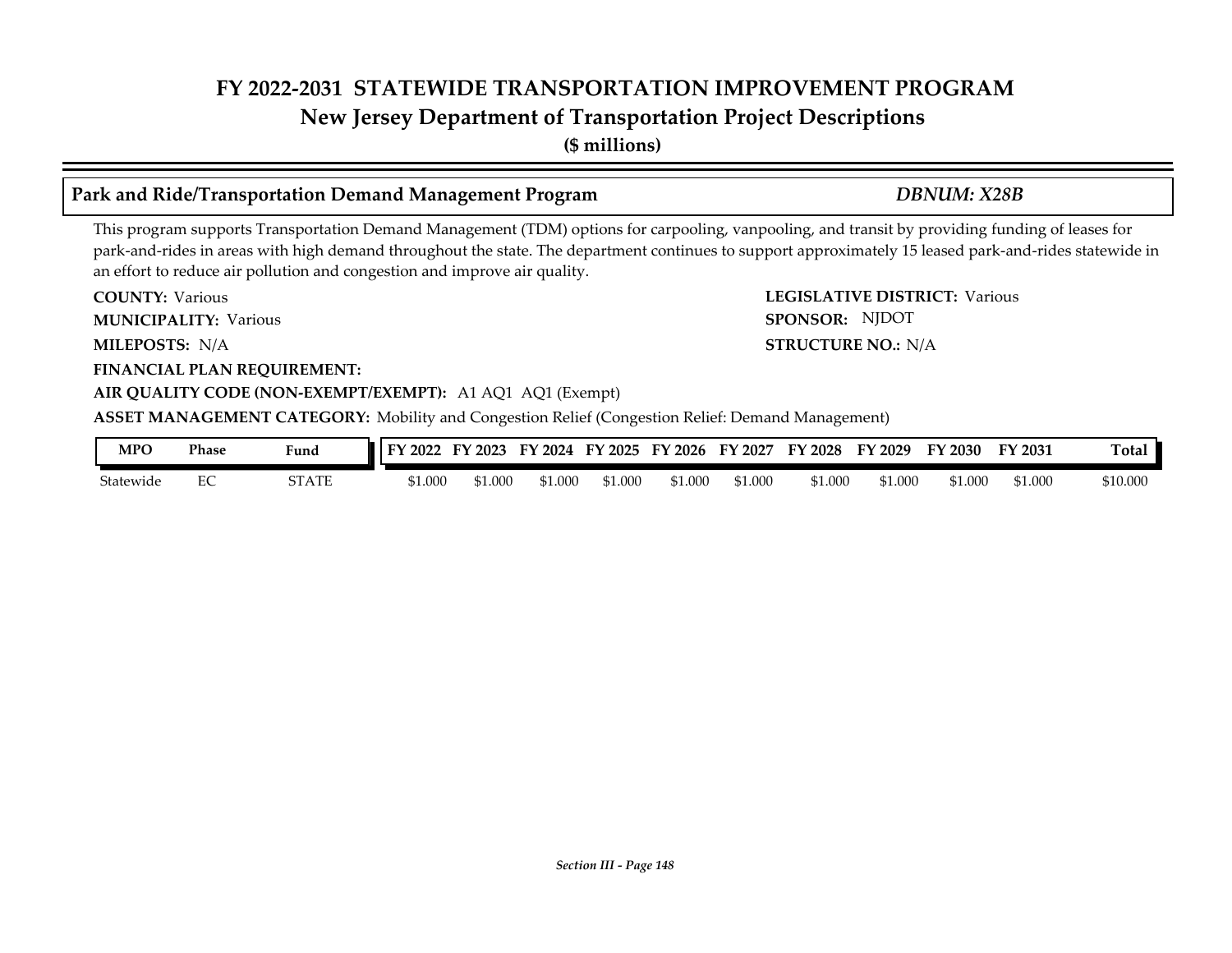### **New Jersey Department of Transportation Project Descriptions**

**(\$ millions)**

### **Park Avenue, NW Boulevard to West Avenue** *DBNUM: S1716 / UPC: 173760*

**AIR QUALITY CODE (NON-EXEMPT/EXEMPT):** S10 (Exempt)

This project provides for milling and resurfacing of the roadway within the existing right of way in addition to removal and replacement of concrete items and rehabilitations of the existing storm sewer infrastructure as needed.

**COUNTY: LEGISLATIVE DISTRICT:** 1 COUNTY: Cumberland

Vineland City **MUNICIPALITY: SPONSOR:**

**MILEPOSTS: STRUCTURE NO.:** 33.74 - 34.22

**FINANCIAL PLAN REQUIREMENT:**

STRUCTURE NO.: N/A SPONSOR: Vineland City

| MPO   | Phase | <b>Contract Contract Contract Contract</b><br>Fund | TV.<br>2022 | 2023 | 2024<br>ЕV | тv<br>2025 | $\cdot$ 2026<br>∽<br>ы | 2027<br>FУ | $'$ 2028 | FY 2029 | FY 2030 | FY 2031 | Tota.                |
|-------|-------|----------------------------------------------------|-------------|------|------------|------------|------------------------|------------|----------|---------|---------|---------|----------------------|
| SITPC | CON   | -B5K200K<br>STBGP                                  |             |      |            | \$1.150    |                        |            |          |         |         |         | 1 $E \cap$<br>01.100 |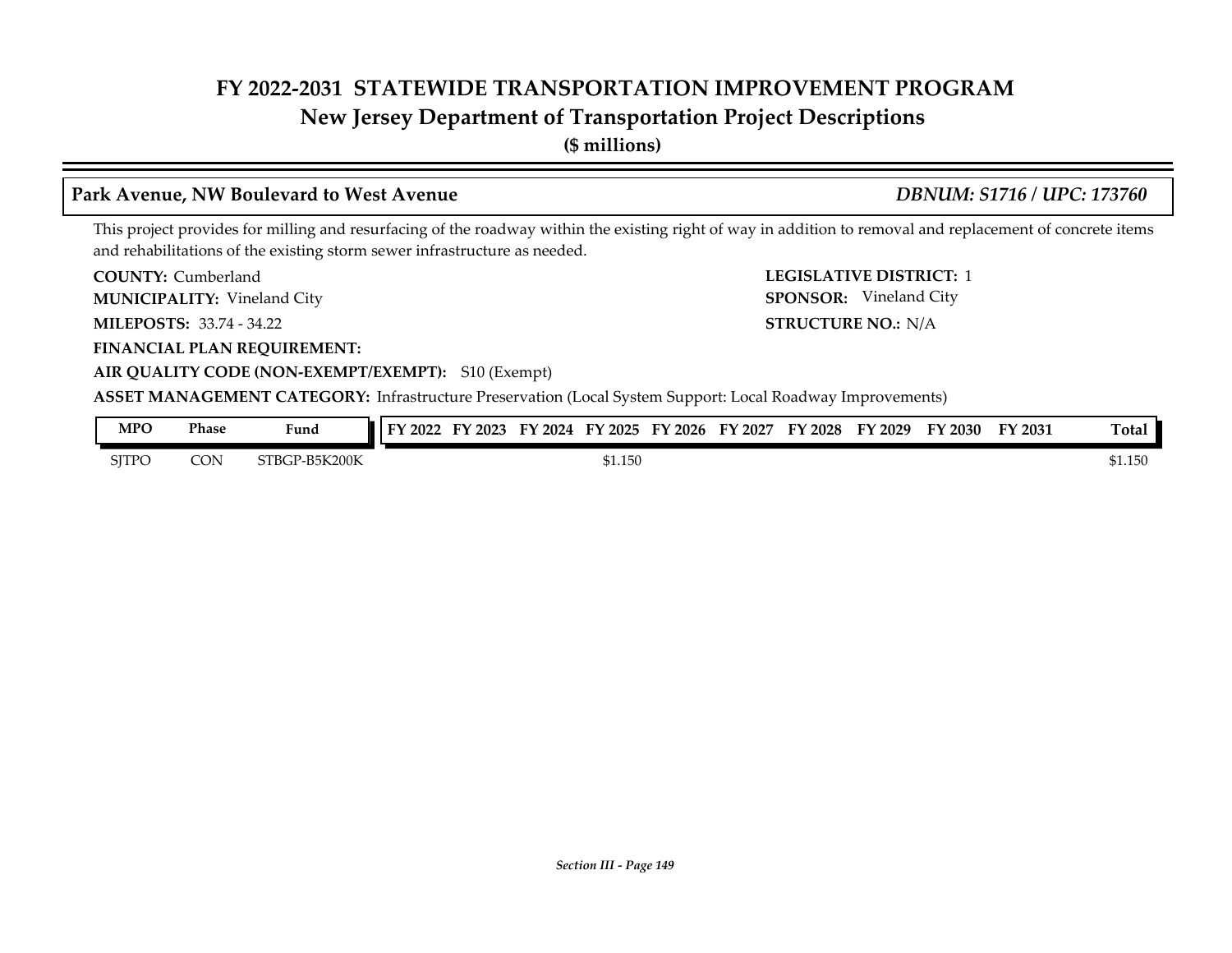**New Jersey Department of Transportation Project Descriptions**

**(\$ millions)**

### **Park Avenue/Quigley Avenue (CR 540)** *DBNUM: S1902 / UPC: 193370*

**STRUCTURE NO.: N/A** 

SPONSOR: Vineland City

This project includes the milling and paving of Park Avenue as well as upgrading of drainage facilities, removal and replacement of concrete curb, gutter and sidewalk as needed. Park Avenue pavement is in poor condition as evidenced by extensive cracking. Portions of the drainage facilities were constructed using outdated and currently failing materials and are in need of upgrades.

**COUNTY: LEGISLATIVE DISTRICT:** 1 **COUNTY: Cumberland** 

Vineland City **MUNICIPALITY: SPONSOR:**

**MILEPOSTS: STRUCTURE NO.:** 33.09-33.74

**FINANCIAL PLAN REQUIREMENT:**

### **AIR QUALITY CODE (NON-EXEMPT/EXEMPT):** S10 (Exempt)

| MPO          | Phase | Fund               | FY 2022 | 2023 | 2024   | $\neg$ v.<br>2025 | 2026<br>ЕV | EV<br>2027 | $\mathbf{V}$ 2028 | $'$ 2029 | FY 2030 | FY 2031 | <b>Total</b> |
|--------------|-------|--------------------|---------|------|--------|-------------------|------------|------------|-------------------|----------|---------|---------|--------------|
| <b>SITPO</b> | CON   | ∙-В5К200К<br>STBGP |         |      | 52.050 |                   |            |            |                   |          |         |         | \$2.050      |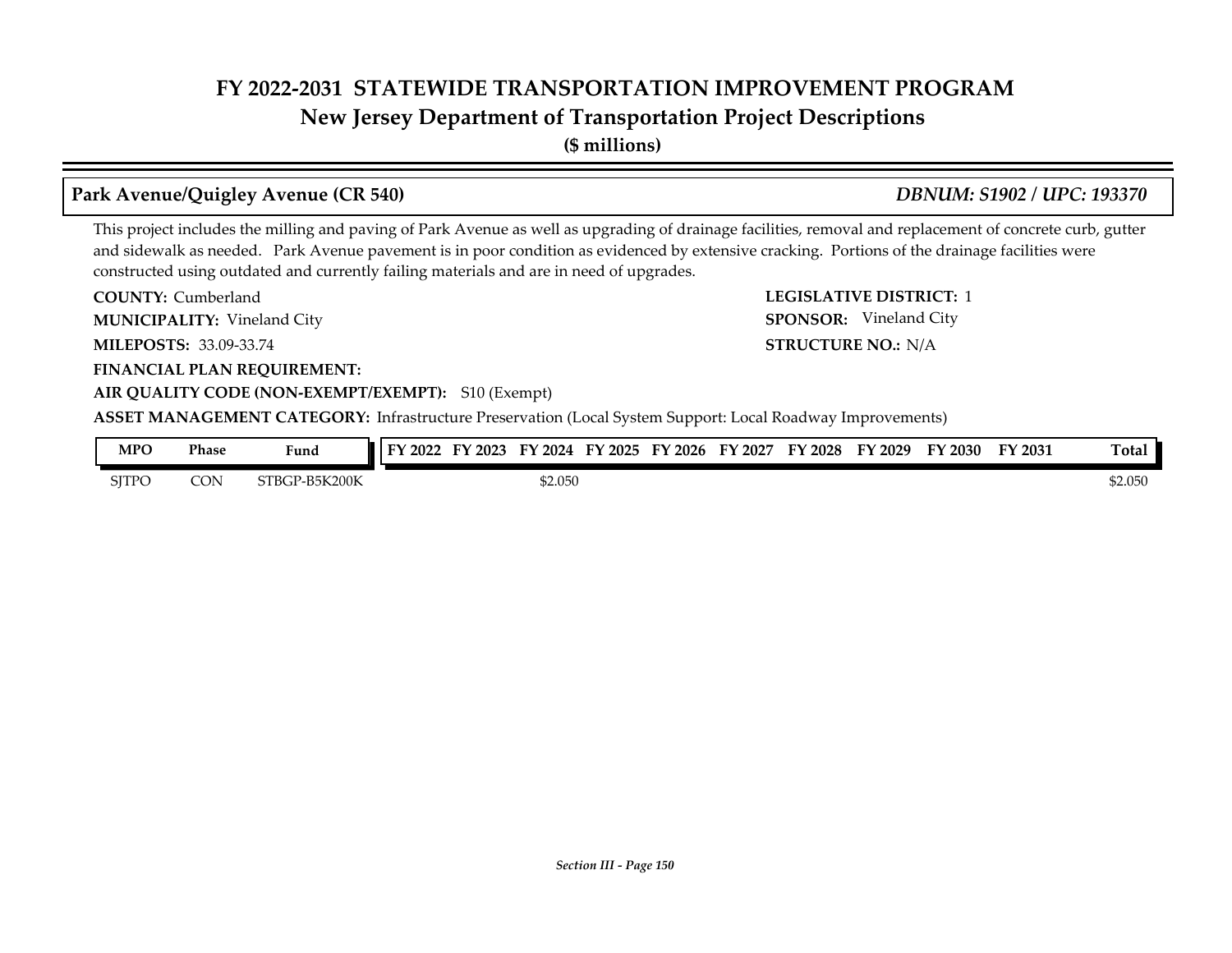**(\$ millions)**

### **Parkway Avenue (CR 634), Scotch Road (CR 611) to Route 31 (Pennington Road)** *DBNUM: D1910 / UPC: 193680*

The project's primary goals include: reduce the frequency and severity of crashes within the project corridor; improve mobility and accessibility for bicyclists and pedestrians; and upgrade the corridor to comply with NJDOT, Mercer County, and municipal Complete Streets Policy. In November 2015, the CR 634 (Parkway Avenue) corridor from CR 611 (Scotch Road) to NJ 31 (Pennington Road) was identified as the top candidate in the NJDOT-led Regional Road Diet Pilot Program and as DVRPC's top candidate to advance to Concept Development. The proposed Preliminary Preferred Alternative (PPA) from the 2019 HSIP funded Concept Development study includes elements such as a 3-lane road diet throughout the corridor with TWLTL and bicycle lanes from Scotch Road to Parkside and 2-lane section with bike lanes from Parkside to Olden Avenue; retrofit signalized intersections where possible to accommodate new intersection approaches; and converting five (5) existing signalized intersections at Scotch Road, Lower Ferry Road, Farrell Avenue, Olden Avenue, and Pennington Road to modern roundabouts. Project will also consider improvements for intersections, substandard design elements, ADA compliancy, drainage, and signal upgrades.

**COUNTY: LEGISLATIVE DISTRICT:** 15 **COUNTY: Mercer MUNICIPALITY:** Ewing Twp, Trenton City **SPONSOR:** 

**MILEPOSTS: STRUCTURE NO.:** 2.2-4.4

**FINANCIAL PLAN REQUIREMENT:**

### **AIR QUALITY CODE (NON-EXEMPT/EXEMPT):** 2035M (Exempt)

**STRUCTURE NO.: N/A SPONSOR:** Mercer County

| MPO          | Phase | Fund | <b>FY 2022</b> | FY 2023 |         |         |         | FY 2024 FY 2025 FY 2026 FY 2027 FY 2028 FY 2029 | <b>FY 2030</b> | FY 2031 | Total   |
|--------------|-------|------|----------------|---------|---------|---------|---------|-------------------------------------------------|----------------|---------|---------|
| <b>DVRPC</b> | DES   | HSIP |                | \$0.450 |         |         |         |                                                 |                |         | \$0.450 |
| <b>DVRPC</b> | CON   | HSIP |                |         | \$3.000 | \$3.000 | \$0.956 |                                                 |                |         | \$6.956 |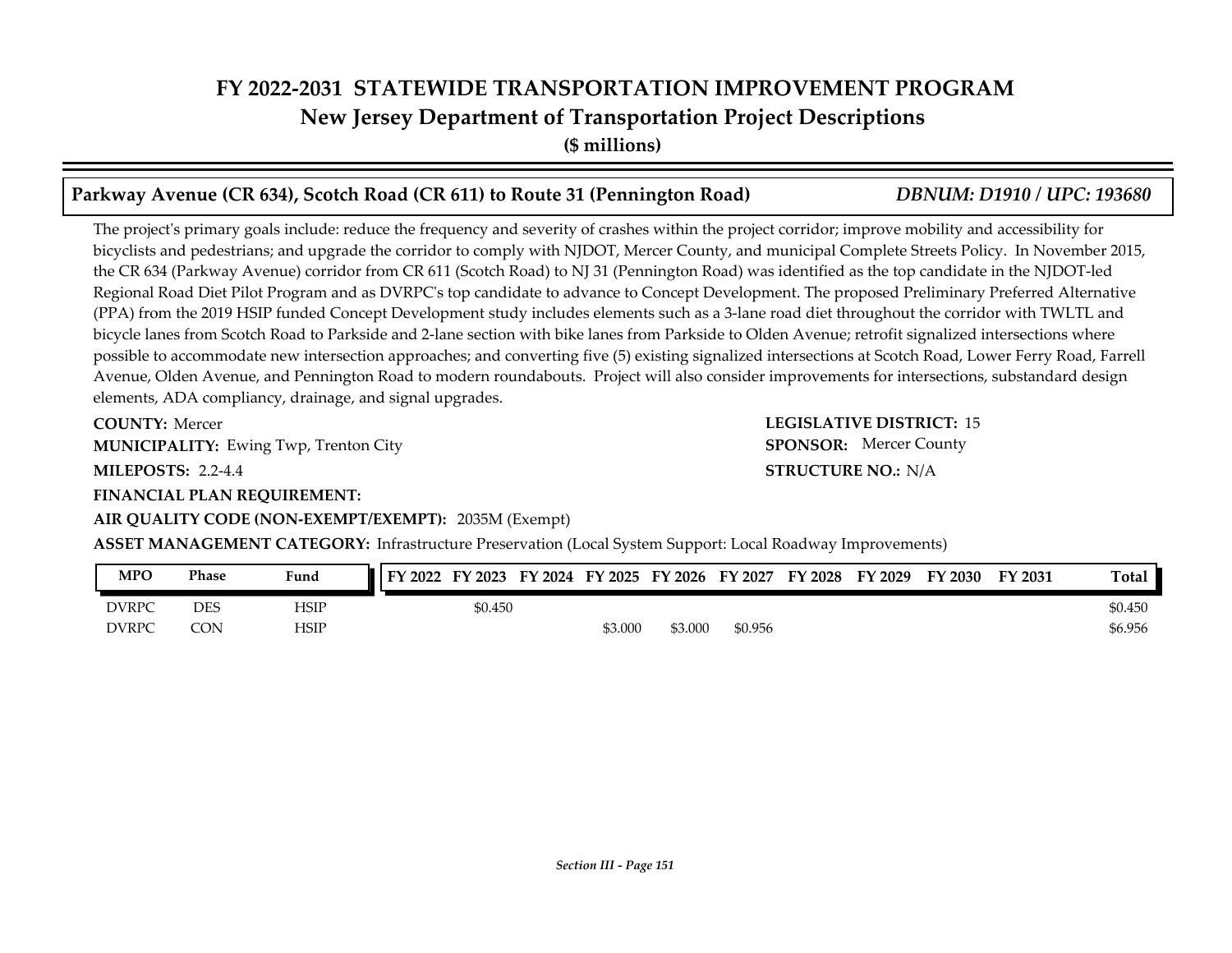### **New Jersey Department of Transportation Project Descriptions**

**(\$ millions)**

### **Paterson Plank Road (CR 681), Bridge over Route 3 at MP 10.04** *DBNUM: 16307 / UPC: 163070*

Initiated by the Bridge Management System, this project will reconstruct the structurally deficient and functionally obsolete bridge. The following federal appropriation was repurposed to this project: DEMO ID# NJ 122.

**COUNTY: Hudson** 

Secaucus Town **MUNICIPALITY: SPONSOR:**

**MILEPOSTS: STRUCTURE NO.:** 4.33-4.33

**FINANCIAL PLAN REQUIREMENT:**

**COUNTY: LEGISLATIVE DISTRICT:** 32 **STRUCTURE NO.: 0908150** SPONSOR: NJDOT

**AIR QUALITY CODE (NON-EXEMPT/EXEMPT):** S19 (Exempt)

**ASSET MANAGEMENT CATEGORY:** Infrastructure Preservation (Bridge Assets: Bridge Rehab and Replacement)

| <b>MPO</b>   | Phase      | Fund          | FY 2022 FY 2023 FY 2024 FY 2025 FY 2026 FY 2027 |         |          |  | FY 2028 FY 2029 | FY 2030 | FY 2031 | Total    |
|--------------|------------|---------------|-------------------------------------------------|---------|----------|--|-----------------|---------|---------|----------|
| <b>NITPA</b> | <b>DES</b> | DEMO-R        |                                                 | \$0.379 |          |  |                 |         |         | \$0.379  |
| <b>NITPA</b> | <b>DES</b> | STBGP-OS-BRDG |                                                 | \$0.921 |          |  |                 |         |         | \$0.921  |
| <b>NITPA</b> | UTI        | <b>STATE</b>  |                                                 | \$0.100 |          |  |                 |         |         | \$0.100  |
| <b>NITPA</b> | CON        | STBGP-OS-BRDG |                                                 |         | \$14.100 |  |                 |         |         | \$14.100 |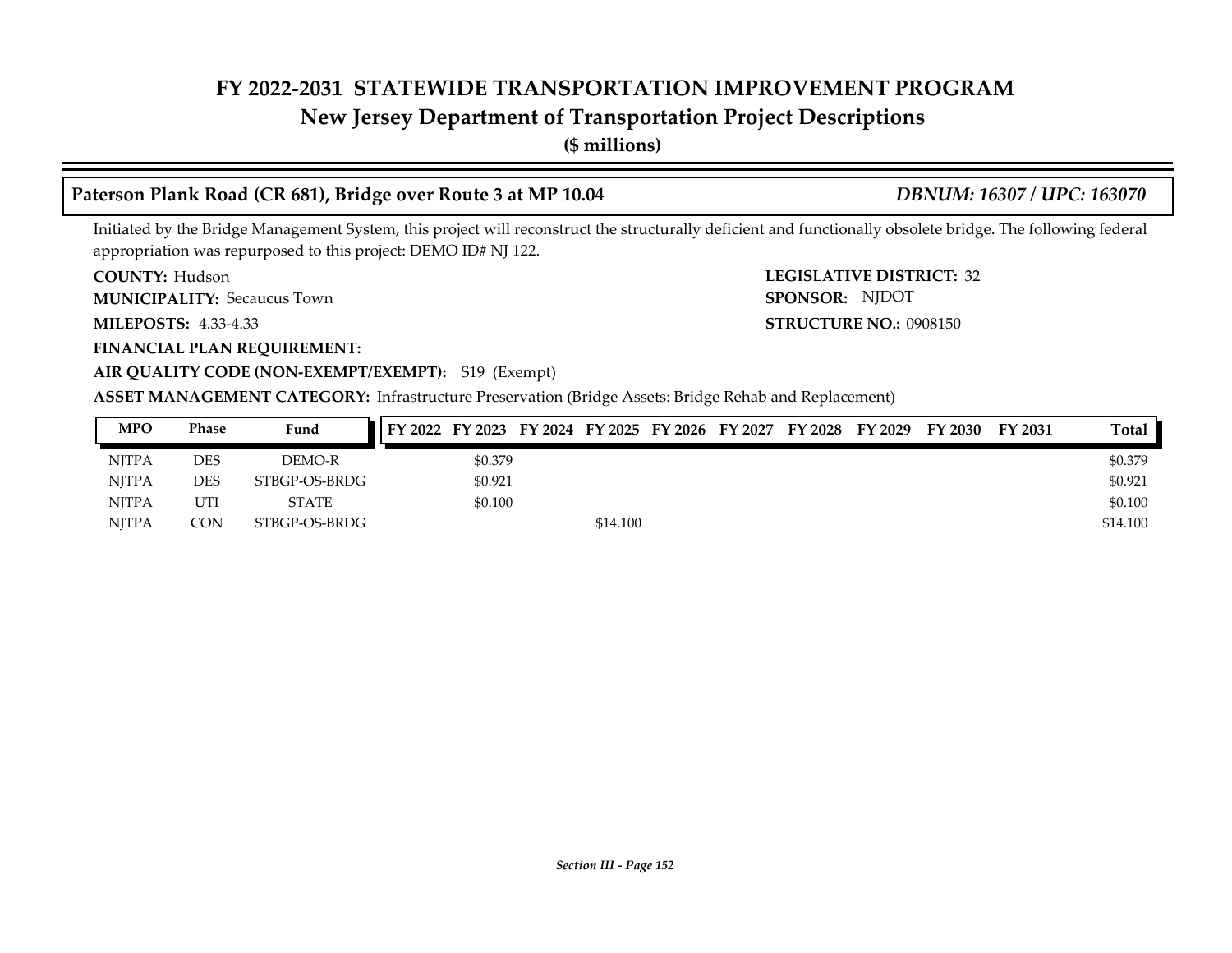**(\$ millions)**

### **Pavement Preservation** *DBNUM: X51*

SPONSOR: NJDOT

This program will allow NJDOT to accomplish eligible federal pavement preservation activities on New Jersey's Interstate highway system and will also allow for pavement preservation on all other state-maintained roads, which help to keep New Jersey's highway system in a state of good repair. With timely preservation, the NJDOT can provide the traveling public with improved safety and mobility, reduced congestion and smoother, longer lasting pavements.

**COUNTY: LEGISLATIVE DISTRICT:** Various **MILEPOSTS: STRUCTURE NO.:** N/A **COUNTY: Various MUNICIPALITY:** Various **SPONSOR:** MILEPOSTS: N/A

### **FINANCIAL PLAN REQUIREMENT:**

### **AIR QUALITY CODE (NON-EXEMPT/EXEMPT):** S10 S10 S10 (Exempt)

**ASSET MANAGEMENT CATEGORY:** Infrastructure Preservation (Road Assets: Highway Capital Maintenance)

| MPO          | Phase      | Fund       | <b>FY 2022</b> | FY 2023 | FY 2024 FY 2025 |         | FY 2026 | FY 2027 | FY.<br>2028 | FY 2029 | FY 2030 | FY 2031 | Total    |
|--------------|------------|------------|----------------|---------|-----------------|---------|---------|---------|-------------|---------|---------|---------|----------|
| <b>DVRPC</b> | ERC        | NHPP       | \$8.500        | \$6.819 | \$7.227         | \$8.000 | \$8.000 | \$8,000 | \$8,000     | \$8,000 | \$8,000 | \$8,000 | \$78.546 |
| <b>DVRPC</b> | ERC        | STBGP-FLEX | \$2,000        | \$1.705 | \$1.807         | \$2.000 | \$2.000 | \$2.000 | \$2.000     | \$2.000 | \$2.000 | \$2.000 | \$19.512 |
| <b>SITPO</b> | <b>ERC</b> | NHPP       | \$4.500        | \$3.409 | \$3.613         | \$4.000 | \$4.000 | \$4.000 | \$4.000     | \$4.000 | \$4.000 | \$4.000 | \$39.522 |
| <b>SJTPO</b> | ERC        | STBGP-FLEX | \$1.000        | \$0.852 | \$0.903         | \$1.000 | \$1.000 | \$1.000 | \$1.000     | \$1.000 | \$1.000 | \$1.000 | \$9.755  |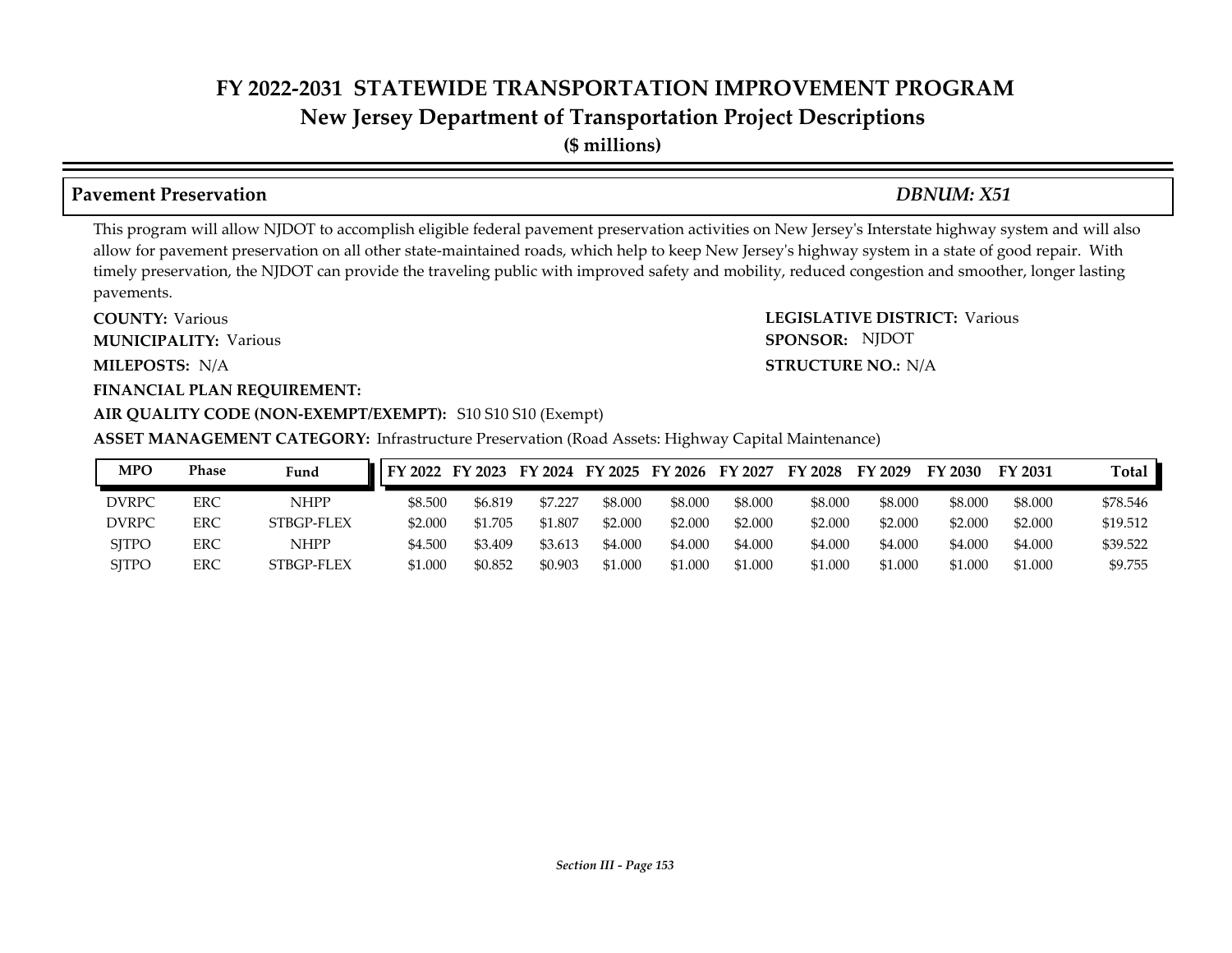**(\$ millions)**

### **Pavement Preservation, NJTPA** *DBNUM: X51B*

This program will allow NJDOT to accomplish eligible federal pavement preservation activities, in the NJTPA region, on New Jersey's Interstate highway system and will also allow for pavement preservation on all other state-maintained roads, which help to keep New Jersey's highway system in a state of good repair. With timely preservation, the NJDOT can provide the traveling public with improved safety and mobility, reduced congestion and smoother, longer lasting pavements.

SPONSOR: NJDOT

**COUNTY: LEGISLATIVE DISTRICT:** Various **MILEPOSTS: STRUCTURE NO.:** N/A **FINANCIAL PLAN REQUIREMENT: AIR QUALITY CODE (NON-EXEMPT/EXEMPT):** S10 (Exempt) **COUNTY: Various MUNICIPALITY:** Various **SPONSOR:** MILEPOSTS: N/A

**ASSET MANAGEMENT CATEGORY:** Infrastructure Preservation (Road Assets: Highway Capital Maintenance)

| <b>MPO</b>   | Phase | Fund       | FY 2022  | FY 2023  |          |          | FY 2024 FY 2025 FY 2026 FY 2027 |          | FY 2028  | FY 2029  | FY 2030  | FY 2031  | Total     |
|--------------|-------|------------|----------|----------|----------|----------|---------------------------------|----------|----------|----------|----------|----------|-----------|
| <b>NITPA</b> |       | NHPP       | \$21.500 | \$17.047 | \$18,067 | \$20,000 | \$20,000                        | \$20.000 | \$20,000 | \$20,000 | \$20,000 | \$20,000 | \$196.614 |
| <b>NJTPA</b> |       | STBGP-FLEX | \$2.000  | \$1.705  | \$1.807  | \$2.000  | \$2.000                         | \$2,000  | \$2.000  | \$2.000  | \$2.000  | \$2.000  | \$19.512  |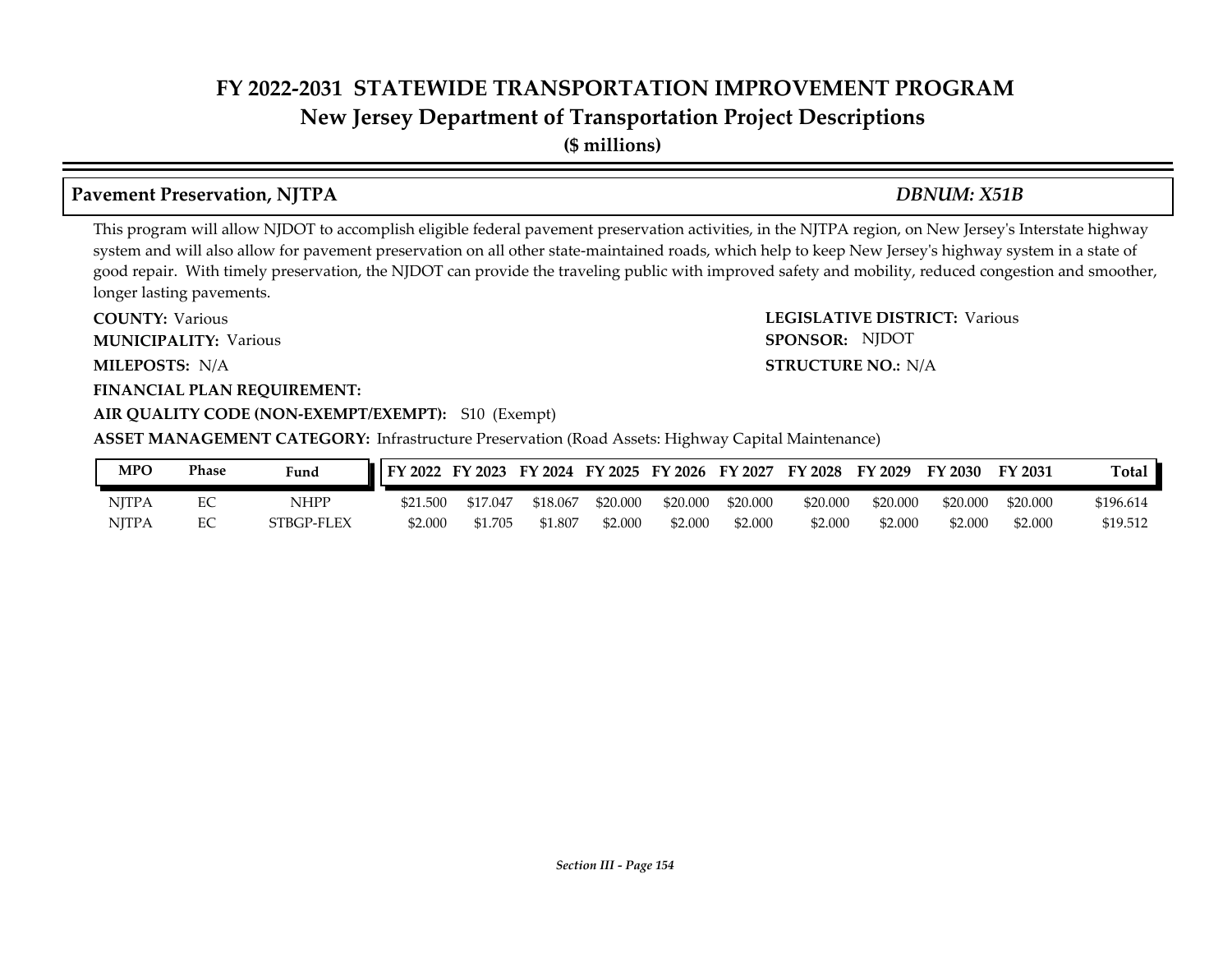**(\$ millions)**

### **Physical Plant** *DBNUM: X29*

**STRUCTURE NO.: N/A** 

SPONSOR: NJDOT

This program will provide for major repairs, rehabilitation, and replacement of the NJDOT physical plant facilities which are not in compliance with fire and safety standards, do not meet building codes, or which are functionally obsolete for supporting current maintenance, construction, and engineering activities.

**COUNTY: LEGISLATIVE DISTRICT:** Various **COUNTY: Various** 

**MUNICIPALITY:** Various **SPONSOR:** 

**MILEPOSTS: STRUCTURE NO.:** N/A

**FINANCIAL PLAN REQUIREMENT:**

### **AIR QUALITY CODE (NON-EXEMPT/EXEMPT):** NRS NA MT4 (Exempt)

**ASSET MANAGEMENT CATEGORY:** Operations and Maintenance (Transportation Support Facilities: Facilities and Equipment)

| <b>MPO</b> | Phase | Fund  | $\pm$ DV.<br>2022  | FV<br>$\angle 2023$ | FY 2024 | FY 2025  | FY 2026  | FY 2027  | FY 2028  | FY 2029  | FY 2030  | FY 2031  | Total     |
|------------|-------|-------|--------------------|---------------------|---------|----------|----------|----------|----------|----------|----------|----------|-----------|
| Statewide  | ERC   | STATE | t22.223<br>,,,,,,, | \$22.784            | \$5.000 | \$22.000 | \$22,000 | \$22.000 | \$22.000 | \$22.000 | \$22.000 | \$22.000 | \$204.007 |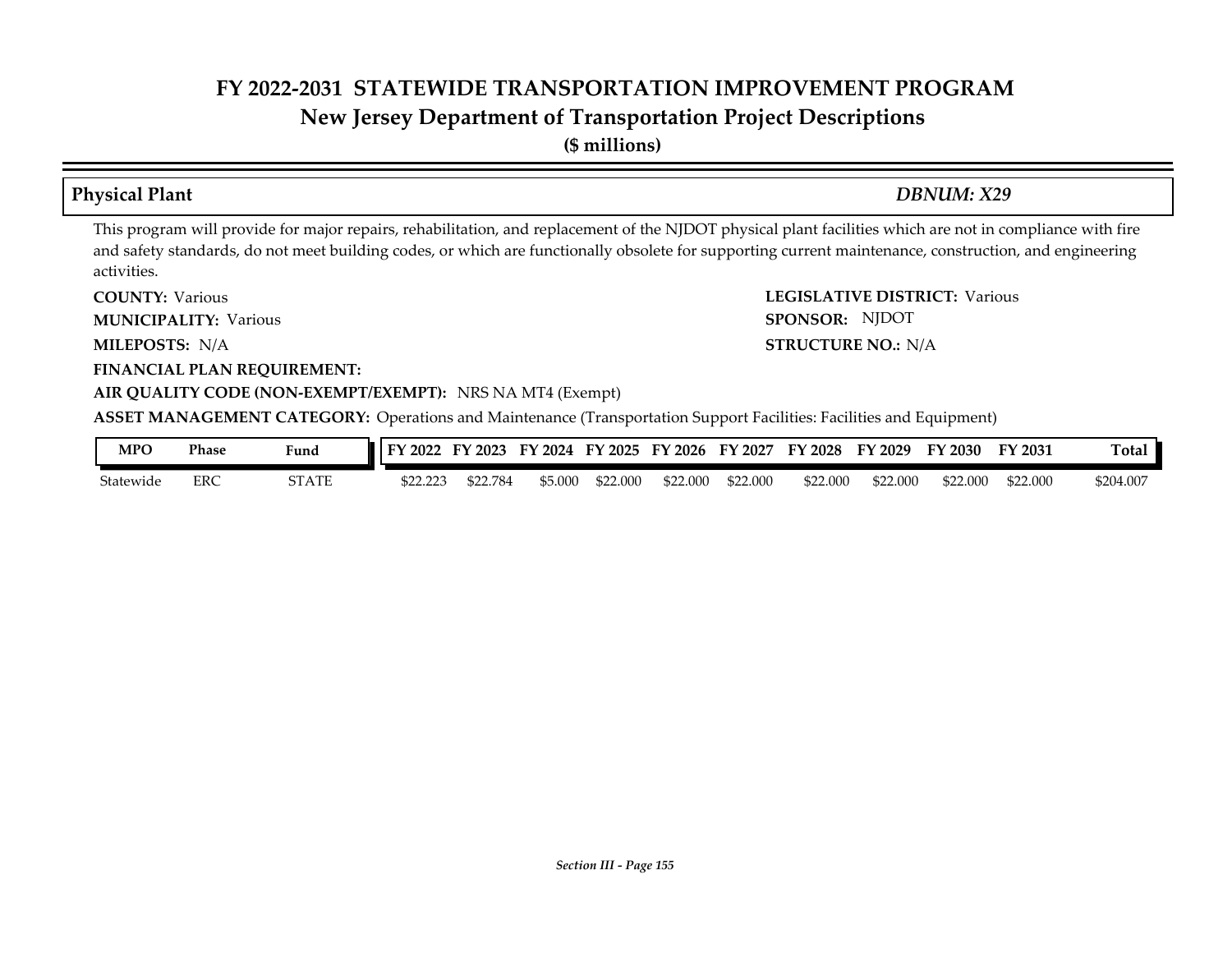## **New Jersey Department of Transportation Project Descriptions**

**(\$ millions)**

### **Picket Place, CR 567 Bridge (C0609) over South Branch of Raritan River** *DBNUM: N1807*

SPONSOR: Somerset County

The existing bridge built in 1979 is a 4 span, simply supported prestressed concrete cast-in-place. Both Substructure is in poor condition due to large spalls with exposed rusted reinforced steel. Superstructure exhibits spalls at the ends of all restreesed concrete beams.

**COUNTY:** Somerset **LEGISLATIVE DISTRICT:** 16 **COUNTY: Somerset** 

**MUNICIPALITY:** Branchburg Twp, Hillsborough Twp **SPONSOR:** 

**MILEPOSTS: STRUCTURE NO.:** 18C0609 MILEPOSTS: 1.40

### **FINANCIAL PLAN REQUIREMENT:**

### **AIR QUALITY CODE (NON-EXEMPT/EXEMPT):** S19 (Exempt)

**ASSET MANAGEMENT CATEGORY:** Infrastructure Preservation (Local System Support: Local Bridges)

| <b>MPO</b>   | Phase      | Fund         | FY 2022 FY 2023 FY 2024 FY 2025 FY 2026 FY 2027 FY 2028 FY 2029 |         |         |         |  |  | FY 2030 FY 2031 | Total   |
|--------------|------------|--------------|-----------------------------------------------------------------|---------|---------|---------|--|--|-----------------|---------|
| <b>NITPA</b> | PE         | STBGP-NY/NWK | \$1.400                                                         |         |         |         |  |  |                 | \$1.400 |
| <b>NITPA</b> | DES        | STBGP-NY/NWK |                                                                 | \$1.900 |         |         |  |  |                 | \$1.900 |
| <b>NITPA</b> | <b>ROW</b> | STBGP-NY/NWK |                                                                 |         | \$0.050 |         |  |  |                 | \$0.050 |
| <b>NITPA</b> | CON        | STBGP-NY/NWK |                                                                 |         |         | \$9.700 |  |  |                 | \$9.700 |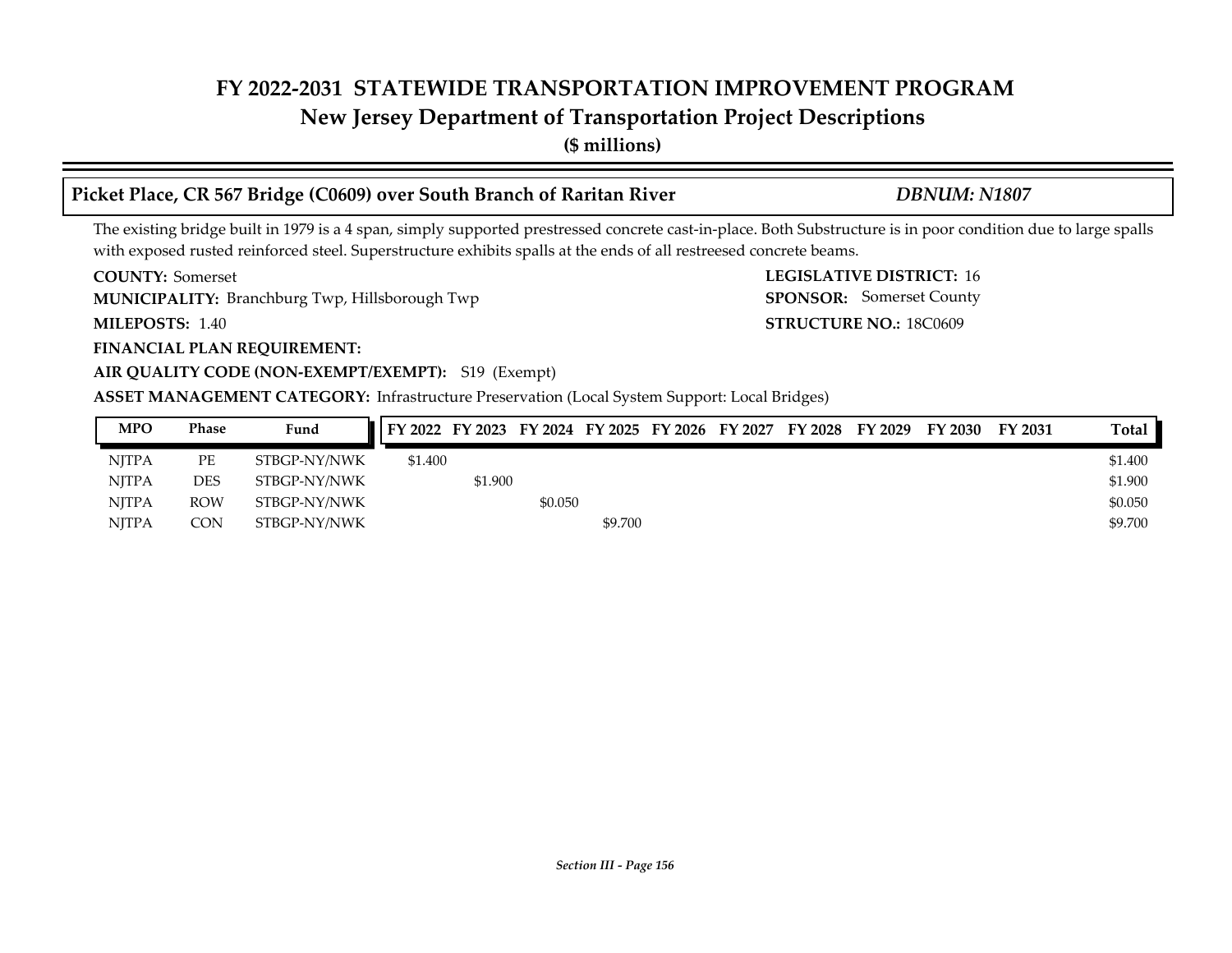**New Jersey Department of Transportation Project Descriptions**

**(\$ millions)**

### **Planning and Research, Federal-Aid** *DBNUM: X30*

**STRUCTURE NO.: N/A** 

SPONSOR: NJDOT

Funding from this program will enable NJDOT to continue to address planning and research needs in a comprehensive program of studies and proposal development in order to maximize the use of financial resources and staff. Activities will include data collection, inter-governmental planning coordination, planning work in support of the management systems, research initiatives and Local Technical Assistance Program.

**COUNTY: LEGISLATIVE DISTRICT:** Various **COUNTY: Various** 

**MUNICIPALITY:** Various **SPONSOR:** 

**MILEPOSTS: STRUCTURE NO.:** N/A

**FINANCIAL PLAN REQUIREMENT:**

### **AIR QUALITY CODE (NON-EXEMPT/EXEMPT):** X1 O10c O10A (Exempt)

**ASSET MANAGEMENT CATEGORY:** Infrastructure Preservation (Capital Program Delivery: Planning Programs and Studies)

| <b>MPO</b> | Phase | Fund       | FY 2022 FY 2023 FY 2024 FY 2025 FY 2026 FY 2027 FY 2028 FY 2029 FY 2030 FY 2031 |          |          |          |          |          |          |          |          |          | Total     |
|------------|-------|------------|---------------------------------------------------------------------------------|----------|----------|----------|----------|----------|----------|----------|----------|----------|-----------|
| Statewide  | PLS   | _TAP       | \$0.150                                                                         | \$0.150  | \$0.150  | \$0.150  | \$0.150  | \$0.150  | \$0.150  | \$0.150  | \$0.150  | \$0.150  | \$1.500   |
| Statewide  | PLS   | SPR        | \$21.983                                                                        | \$22,321 | \$22.665 | \$23.014 | \$23.368 | \$23.727 | \$24.092 | \$24.463 | \$24.839 | \$25.222 | \$235.694 |
| Statewide  | PLS   | STBGP-FLEX | \$12.000                                                                        | \$12,000 | \$12,000 | \$12,000 | \$12,000 | \$19.541 | \$19.604 | \$19.667 | \$19.667 | \$19.667 | \$158.146 |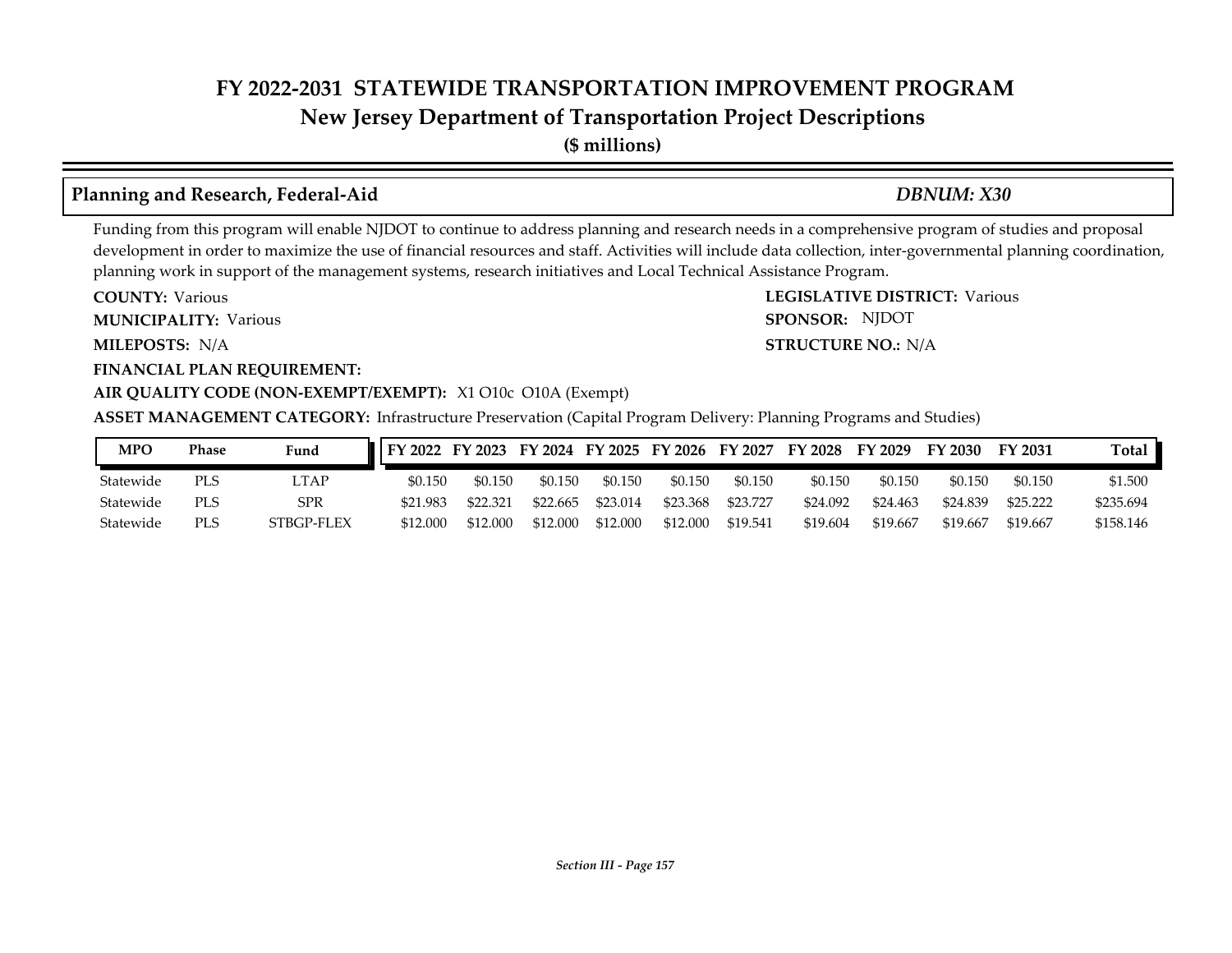**(\$ millions)**

### **Planning and Research, State** *DBNUM: X140*

This program will provide for planning activities which include needs assessments, geometric deficiencies, local aid assistance, congestion management, travel market analysis, formulation of a new statewide plan, facilitating/implementing multimodal transportation, demographics, access management plans, transportation policy, equipment, modeling, clean air initiatives, data collection equipment, deployment of new technology initiatives, and research initiatives.

**COUNTY: LEGISLATIVE DISTRICT:** Various **MILEPOSTS: STRUCTURE NO.:** N/A **FINANCIAL PLAN REQUIREMENT: AIR QUALITY CODE (NON-EXEMPT/EXEMPT):** X1 O10c O10A (Exempt) **COUNTY: Various MUNICIPALITY:** Various **SPONSOR:** MILEPOSTS: N/A **ASSET MANAGEMENT CATEGORY:** Infrastructure Preservation (Capital Program Delivery: Planning Programs and Studies) SPONSOR: NJDOT

| MPO                 | Phase       | Fund  | - EV<br>$\degree$ 2022 | 2023    | FY<br>2024 | Y 2025 | $^{\circ}$ 2026<br>$F\mathbf{V}$ | FV<br>2027 | FY 2028 | FV<br>2029 | $\nabla$ 2030 | FY 2031 | otal:    |
|---------------------|-------------|-------|------------------------|---------|------------|--------|----------------------------------|------------|---------|------------|---------------|---------|----------|
| $\sim$<br>Statewide | DT C<br>ت⊔⊺ | STATE | \$1.000                | \$1.000 | 51.00C     |        | \$1.000                          | \$1.000    | \$1.000 | 51.000     | 31.000        | \$1.000 | \$10.000 |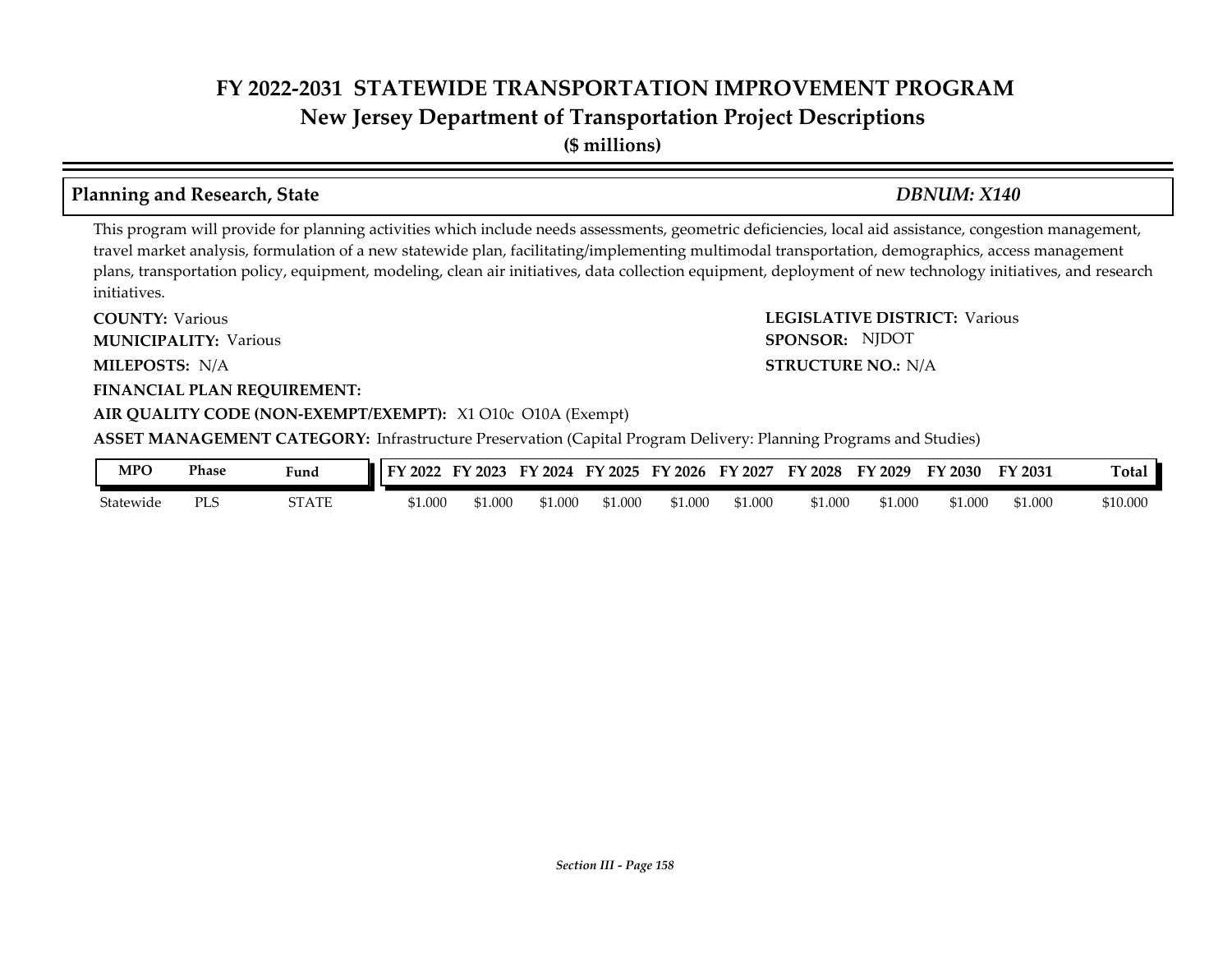### **New Jersey Department of Transportation Project Descriptions**

**(\$ millions)**

### **Portway, Fish House Road/Pennsylvania Avenue, CR 659** *DBNUM: 97005B / UPC: 028041*

This project provides roadway reconstruction. The project includes two 12-ft lanes, and a 12-ft shoulder, Eastbound and Westbound, along Pennsylvania Avenue/Fish House Road. Sidewalks will be provided along the Eastbound side of Central Avenue.

**COUNTY: LEGISLATIVE DISTRICT:** 32 **COUNTY: Hudson** 

**MUNICIPALITY:** Kearny Town **SPONSOR:** 

**MILEPOSTS: 0.5-1.4** 

**FINANCIAL PLAN REQUIREMENT:**

**MILEPOSTS: STRUCTURE NO.:** N/A SPONSOR: NJDOT

### **AIR QUALITY CODE (NON-EXEMPT/EXEMPT):** S4, S7 (Exempt)

| MPO          | Phase | Fund       | FY 2022  | FY 2023 | FY 2024 FY 2025 | FY 2026 | FY 2027 | FY 2028 | FY 2029 | <b>FY 2030</b> | FY 2031 | <b>Total</b> |
|--------------|-------|------------|----------|---------|-----------------|---------|---------|---------|---------|----------------|---------|--------------|
| <b>NJTPA</b> | CON   | NHFP-HWY   | \$24.876 |         |                 |         |         |         |         |                |         | \$24.876     |
| <b>NITPA</b> | CON   | STBGP-FLEX | \$19.524 |         |                 |         |         |         |         |                |         | \$19.524     |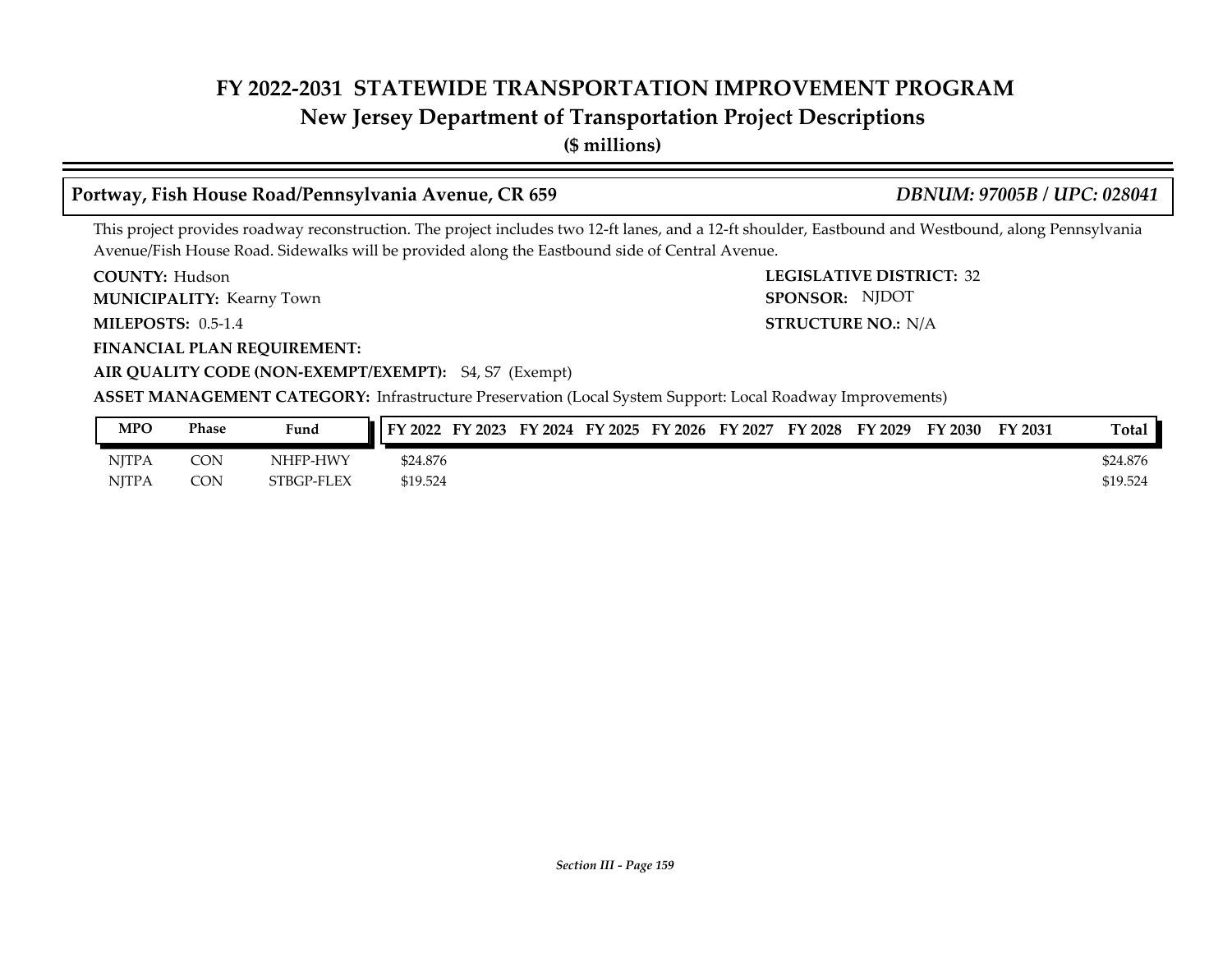**(\$ millions)**

### **Pre-Apprenticeship Training Program for Minorities and Women** *DBNUM: X135*

This is a federal grant program that supports pre-apprenticeship training and outreach activities aimed at women and minorities including training and supportive services necessary to help them prepare and qualify for union apprenticeship programs connected with highway construction and employment with NJ DOT. This program will also support the technology required to monitor, maintain and generate reports on program essentials and trainee participant progress.

**COUNTY: LEGISLATIVE DISTRICT:** Various **MILEPOSTS: STRUCTURE NO.:** N/A **FINANCIAL PLAN REQUIREMENT: AIR QUALITY CODE (NON-EXEMPT/EXEMPT):** NRS NA O10B (Exempt) **COUNTY: Various MUNICIPALITY:** Various **SPONSOR:** MILEPOSTS: N/A **ASSET MANAGEMENT CATEGORY:** Infrastructure Preservation (Capital Program Delivery: Contractor Support) SPONSOR: NJDOT

| MPO       | Phase   | $\mathbf{r}$<br>Fund | FV<br>2022 | 2023<br>EV. | EY<br>2024 | FY 2025 | $'$ 2026<br>EV | EV<br>2027 | <sup>T</sup> Y 2028 | $\frac{1}{2}029$<br>FУ | FY 2030 | FY 2031 | <b>Total</b> |
|-----------|---------|----------------------|------------|-------------|------------|---------|----------------|------------|---------------------|------------------------|---------|---------|--------------|
| Statewide | FC<br>∽ | STBGP-FLEX           | \$0.500    | 0.500       | \$0.500    | \$0.500 | \$0.500        | \$0.500    | \$0.500             | \$0.500                | \$0.500 | \$0.500 | \$5.000      |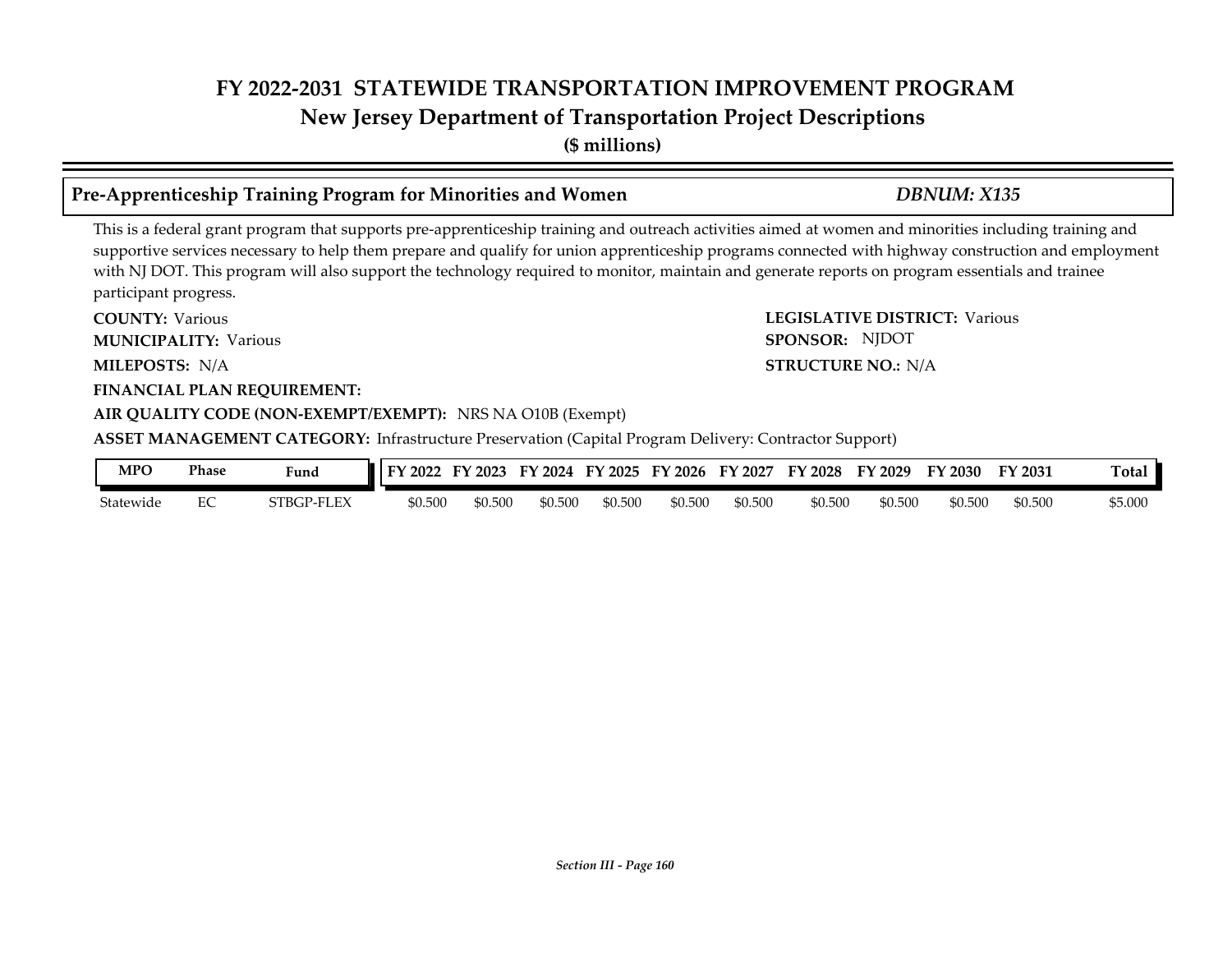### **New Jersey Department of Transportation Project Descriptions**

**(\$ millions)**

### **Program Implementation Costs, NJDOT** *DBNUM: X10*

SPONSOR: NJDOT

This program will provide funding for salaries and other administrative expenses which directly relate to developing and delivering the Capital Program. This funding is allocated for multi-year and previously authorized project costs.

**COUNTY: LEGISLATIVE DISTRICT:** Various **COUNTY: Various** 

**MUNICIPALITY:** Various **SPONSOR:** 

**MILEPOSTS: STRUCTURE NO.:** N/A MILEPOSTS: N/A

**FINANCIAL PLAN REQUIREMENT:**

**AIR QUALITY CODE (NON-EXEMPT/EXEMPT):** NRS NA O10C (Exempt)

**ASSET MANAGEMENT CATEGORY:** Infrastructure Preservation (Capital Program Delivery: Program Implementation Costs)

| MPC       | Phase | <b>Fund</b> | FY 2022   | FY 2023   |          |           | FY 2024 FY 2025 FY 2026 | <b>FY 2027</b> | FY 2028 FY 2029 |           | FY 2030   | <b>FY 2031</b> | Total     |
|-----------|-------|-------------|-----------|-----------|----------|-----------|-------------------------|----------------|-----------------|-----------|-----------|----------------|-----------|
| Statewide |       | STATE       | \$108.240 | \$110.410 | \$16.000 | \$107.688 | \$107.999               | \$108.474      | \$108.474       | \$108.474 | \$108.474 | \$108.474      | \$992.707 |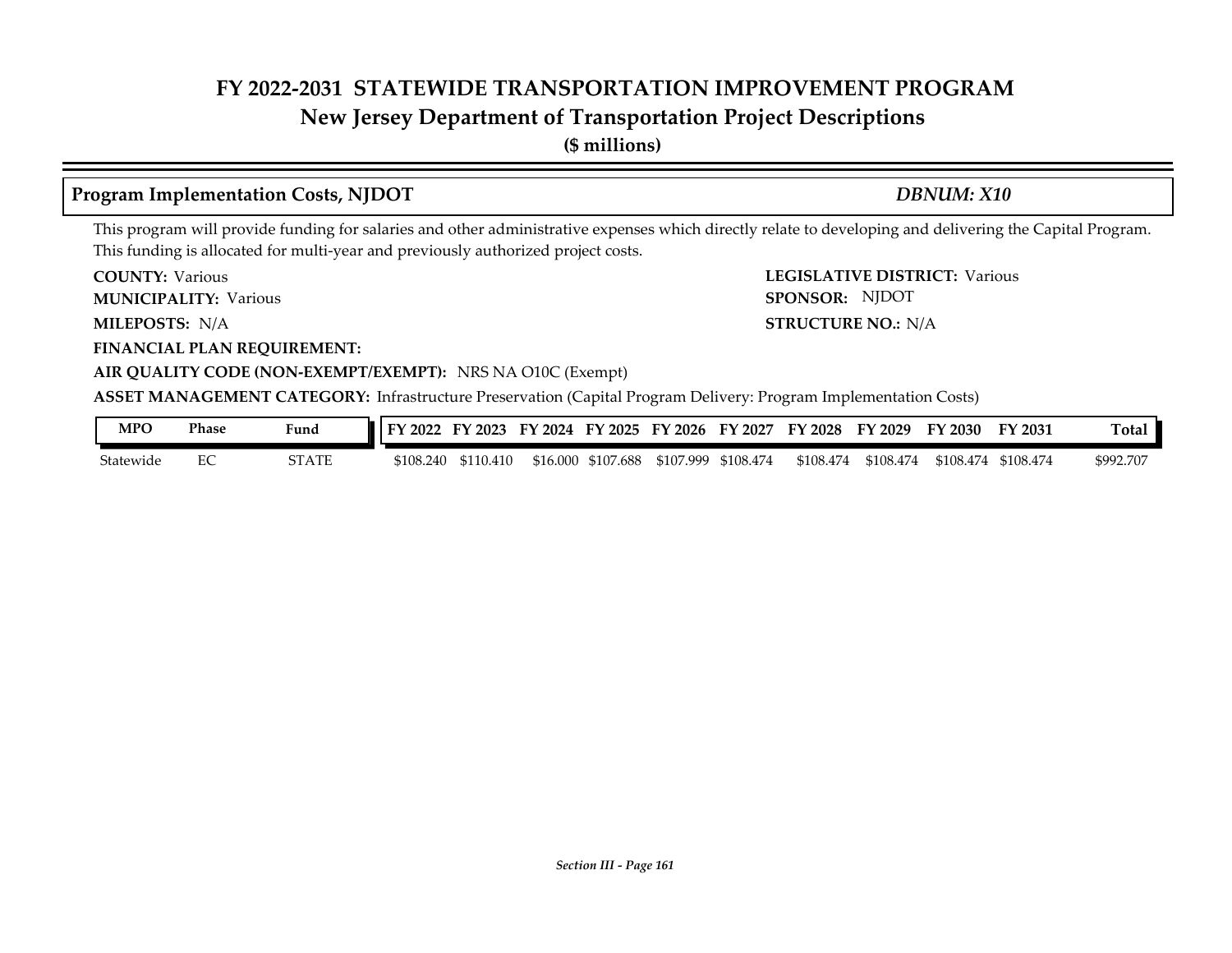**(\$ millions)**

### **Project Development: Concept Development and Preliminary Engineering** *DBNUM: 10344 / UPC: 103440*

This program will provide funding for Concept Development and Preliminary Engineering work on various identified projects on the state transportation system. Functions to be performed include, but are not limited to, data collection including traffic counts and review of as-built plans, evaluation of existing deficiencies, evaluation of existing safety conditions, environmental screenings, assessment of right-of-way and access impacts, assessment of environmental impacts, identification of a Preliminary Preferred Alternative, National Environmental Protection Agency classification, estimates, technical environmental studies, base mapping/surveying, utility investigations, right of way research and estimates, drainage investigations, geotechnical investigations, engineering in support of the environmental document, an approved environmental document, cost estimates and community outreach/involvement.

**COUNTY: Various MUNICIPALITY:** Various **SPONSOR:** 

MILEPOSTS: N/A

**FINANCIAL PLAN REQUIREMENT:**

**AIR QUALITY CODE (NON-EXEMPT/EXEMPT):** NRS O1 X-O1 (Exempt)

**COUNTY: LEGISLATIVE DISTRICT:** Various **MILEPOSTS: STRUCTURE NO.:** N/A SPONSOR: NJDOT

**ASSET MANAGEMENT CATEGORY:** Infrastructure Preservation (Capital Program Delivery: Project Scoping and Design)

| <b>MPO</b> | Phase | Fund         | <b>IFY 2022</b> | FY 2023       | FY 2024 |         | FY 2025 FY 2026 | FY 2027 | FY 2028 | FY 2029 | FY 2030 | FY 2031 | Total    |
|------------|-------|--------------|-----------------|---------------|---------|---------|-----------------|---------|---------|---------|---------|---------|----------|
| Statewide  | ىك    | <b>STATE</b> | \$4.447         | .<br>- 94.557 | 54.000  | \$4.000 | \$4.000         | \$4.000 | \$4.000 | \$4.000 | \$4.000 | \$4.000 | \$41.004 |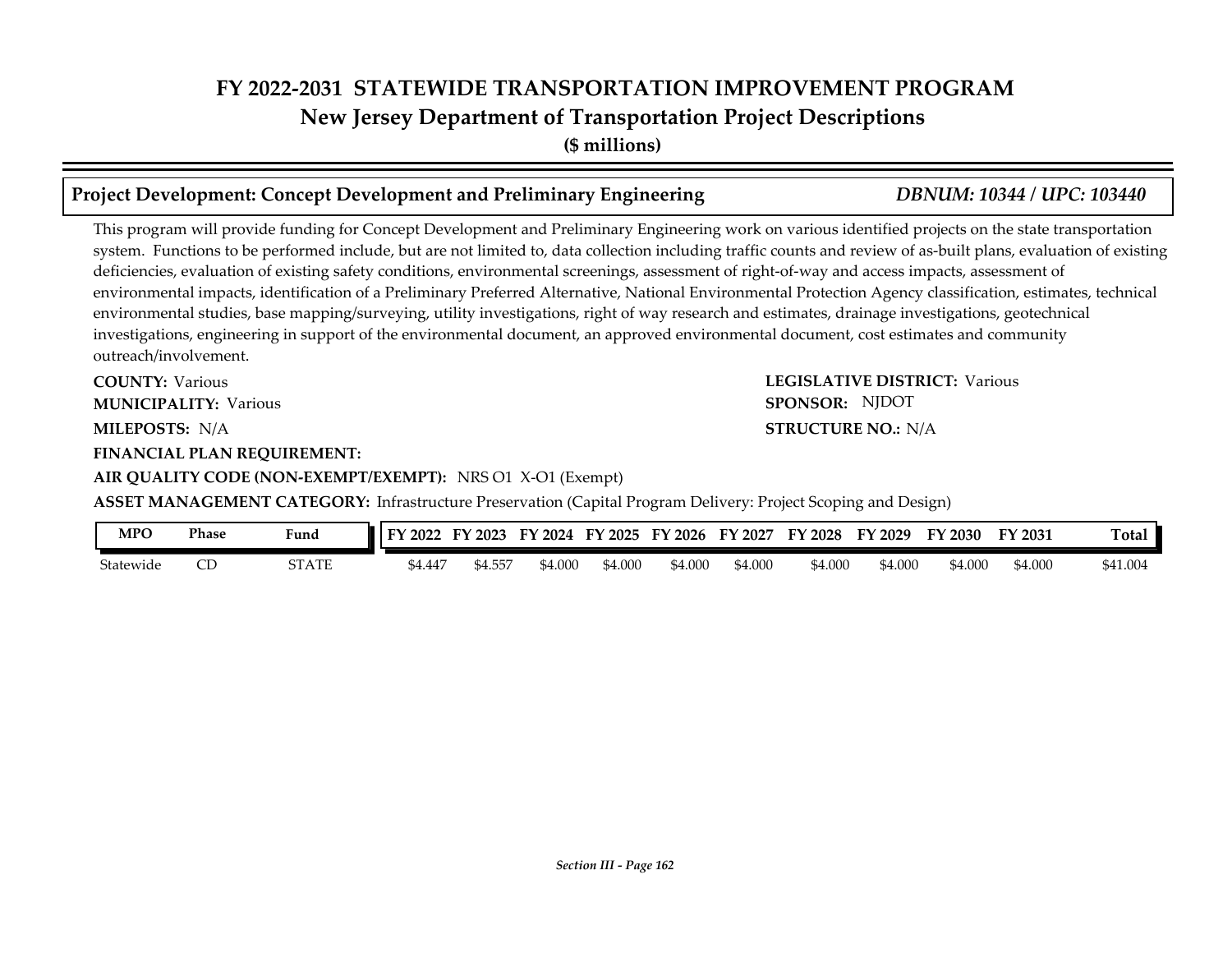**New Jersey Department of Transportation Project Descriptions**

**(\$ millions)**

### **Project Management & Reporting System (PMRS)** *DBNUM: 05341 / UPC: 053410*

### This funding is provided to support planned Capital Program Management work, and incorporate functionality by other areas of the department, as well. The PMRS program will provide a collaborative environment for all department stakeholders to utilize one Project Management & Reporting System to manage projects from start to finish. PMRS will facilitate access by all parties, and allow colaberative input into the process. Such initial, Department-wide, access will, ultimately, reduce project costs.

**COUNTY: LEGISLATIVE DISTRICT:** Various **MILEPOSTS: STRUCTURE NO.:** N/A **FINANCIAL PLAN REQUIREMENT: AIR QUALITY CODE (NON-EXEMPT/EXEMPT):** NRS NA O10C (Exempt) **COUNTY: Various MUNICIPALITY:** Various **SPONSOR:** MILEPOSTS: N/A **ASSET MANAGEMENT CATEGORY:** Infrastructure Preservation (Capital Program Delivery: Quality Assurance) SPONSOR: NJDOT

| MPO       | Phase | Fund  | 12022<br>ТV. | $'$ 2023 | FY<br>12024 | FY 2025 | FY 2026 | FY 2027 | FY 2028 | FY 2029 | FY 2030 | $\mathbf{Y}$ 2031 | <b>m</b><br>『otal |
|-----------|-------|-------|--------------|----------|-------------|---------|---------|---------|---------|---------|---------|-------------------|-------------------|
| Statewide | DES   | STATE | \$1.500      | 51.130   |             | 51.000  | \$1.000 | \$1.000 | \$1.000 | \$1.000 | \$1.000 | 51.000            | \$9.630           |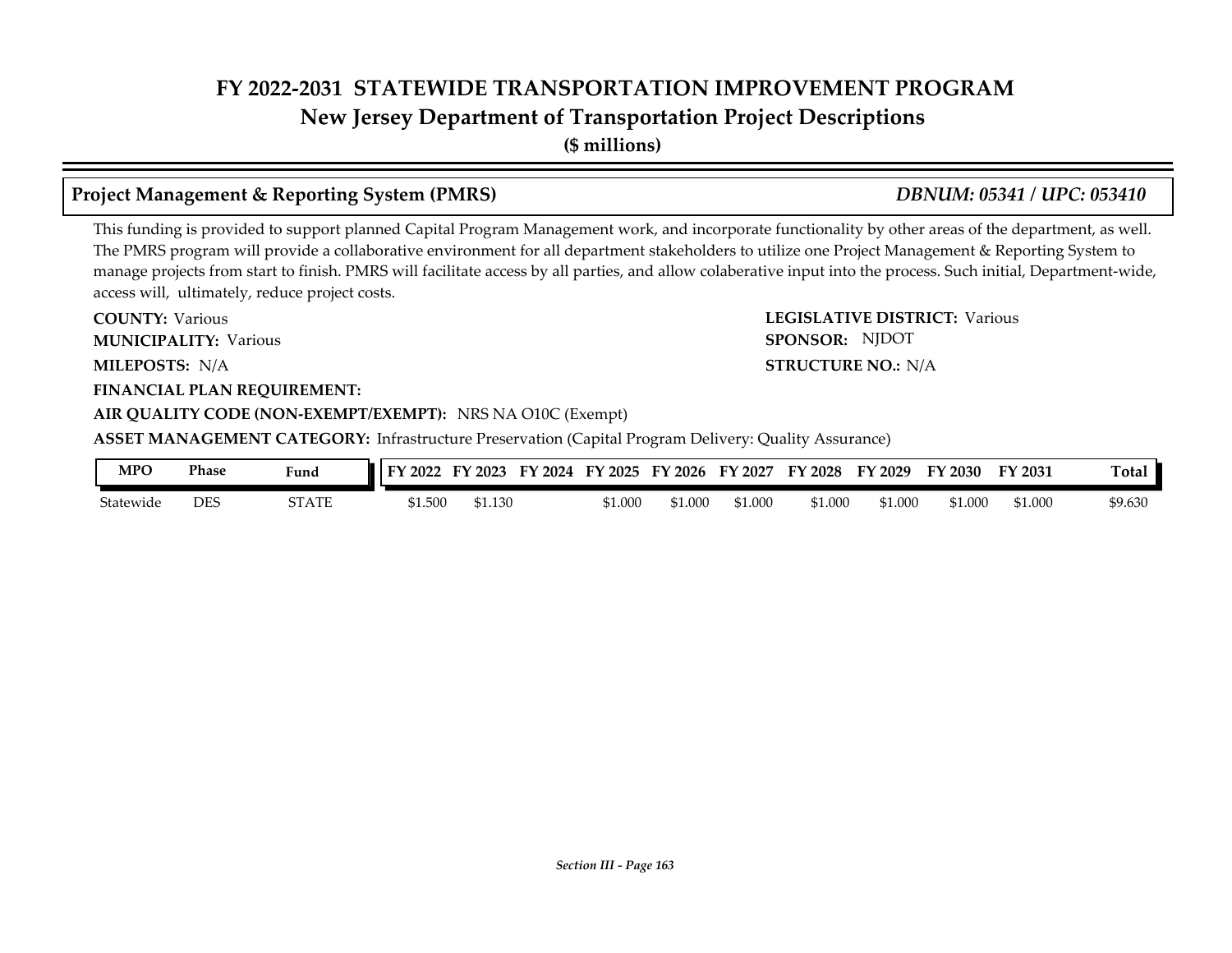**New Jersey Department of Transportation Project Descriptions**

**(\$ millions)**

### **Project Management Improvement Initiative Support** *DBNUM: 17337 / UPC: 173370*

Provides expert consulting services, related to processes and organizational development, in the area of project and program management, including information systems architecture and integration for project and construction management information technology systems. Provides program management services to NJDOT for the implemention of Project Management and Reporting Systems including; e-Builder Enterprise Software as a Service information system, and other sub-systems such as Bluebeam. Provides coaching and mentoring services to NJDOT personnel in the areas of; project and program management, general organizational behavior of project related organizations, and training assessment guidance.

**COUNTY: LEGISLATIVE DISTRICT:** Various **MILEPOSTS: STRUCTURE NO.:** N/A **FINANCIAL PLAN REQUIREMENT: COUNTY: Various MUNICIPALITY:** Various **SPONSOR:** 

**AIR QUALITY CODE (NON-EXEMPT/EXEMPT):** NRS NA O10A, O10C (Exempt)

**ASSET MANAGEMENT CATEGORY:** Infrastructure Preservation (Capital Program Delivery: Quality Assurance)

| <b>MPO</b> | Phase      | $\mathbf{r}$<br>Fund | FY<br>2022 | 2023    | FV<br>2024 | FY 2025 | $\cdot$ 2026<br>FV | 2027<br>FY. | <sup>T</sup> Y 2028 | $^{\prime}$ 2029<br>FУ | FY 2030 | FY 2031 | $\mathbf{r}$<br>『otal |
|------------|------------|----------------------|------------|---------|------------|---------|--------------------|-------------|---------------------|------------------------|---------|---------|-----------------------|
| Statewide  | <b>DES</b> | STATE                | 3.000م     | \$3.000 |            | \$3.000 | \$3.000            |             |                     |                        |         |         | \$12.000              |

*Section III - Page 164*

**STRUCTURE NO.: N/A** SPONSOR: NJDOT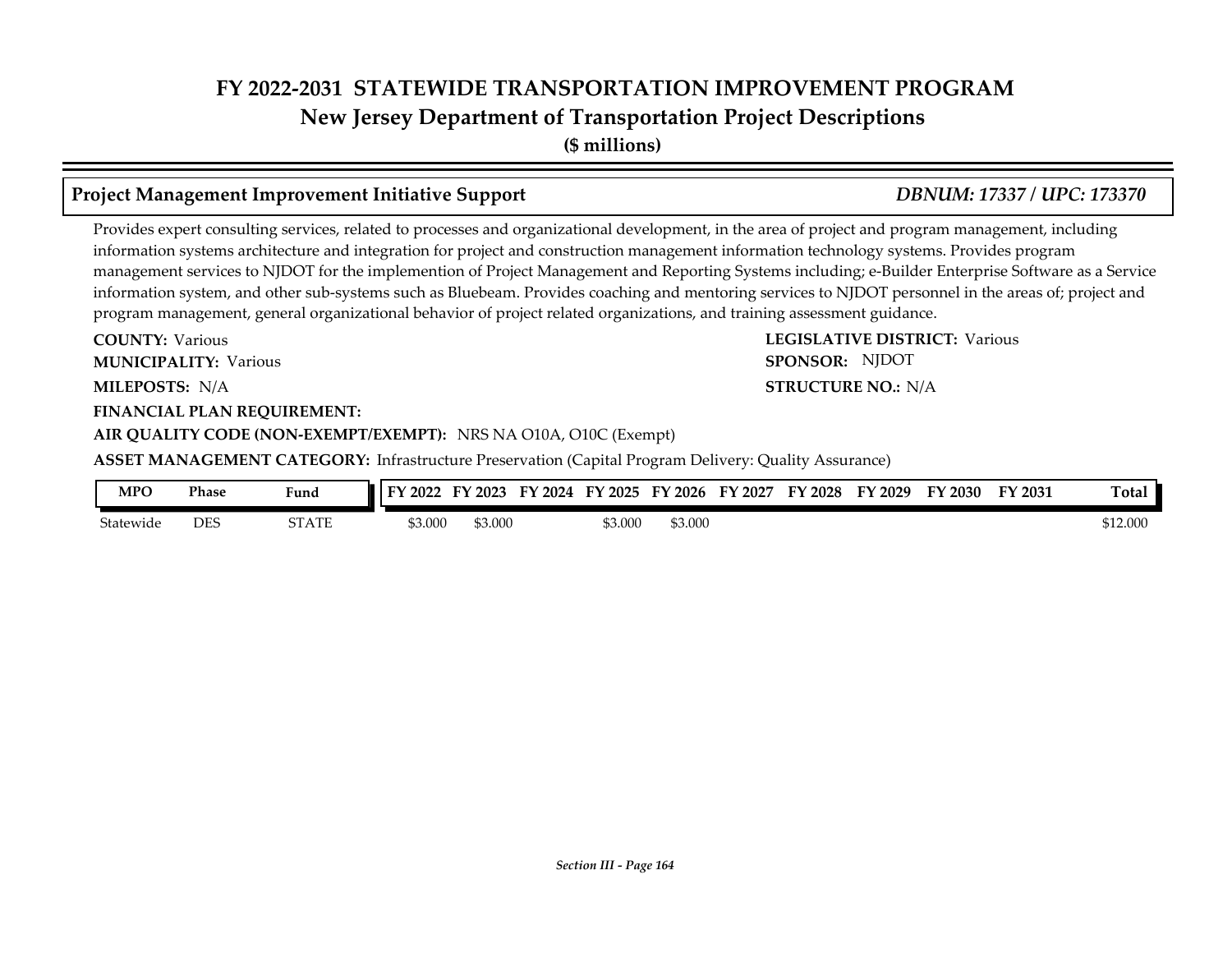## **New Jersey Department of Transportation Project Descriptions**

**(\$ millions)**

### **Prospect Street, Bridge over Belvidere-Delaware RR (Abandoned)** *DBNUM: 18305 / UPC: 183050*

SPONSOR: NJDOT

Initiated from the Bridge Management System, this project will rehabilitate the structurally deficient bridge, built in 1913.

**COUNTY: LEGISLATIVE DISTRICT:** 15 **COUNTY: Mercer** 

**MUNICIPALITY:** Trenton City **SPONSOR:** 

**MILEPOSTS: STRUCTURE NO.:** 1151162 MILEPOSTS: 0.18

**FINANCIAL PLAN REQUIREMENT:**

**AIR QUALITY CODE (NON-EXEMPT/EXEMPT):** S19 (Exempt)

**ASSET MANAGEMENT CATEGORY:** Infrastructure Preservation (Bridge Assets: Bridge Rehab and Replacement)

| <b>MPO</b>   | <b>Phase</b> | Fund       |         | FY 2022 FY 2023 FY 2024 FY 2025 FY 2026 FY 2027 |         |         |  | FY 2028 | FY 2029 | FY 2030 | FY 2031 | Total   |
|--------------|--------------|------------|---------|-------------------------------------------------|---------|---------|--|---------|---------|---------|---------|---------|
| <b>DVRPC</b> | PE           | STBGP-FLEX | \$0.900 |                                                 |         |         |  |         |         |         |         | \$0.900 |
| <b>DVRPC</b> | DES          | STBGP-FLEX |         | \$1.500                                         |         |         |  |         |         |         |         | \$1.500 |
| <b>DVRPC</b> | <b>ROW</b>   | STBGP-FLEX |         |                                                 | \$0.500 |         |  |         |         |         |         | \$0.500 |
| <b>DVRPC</b> | CON.         | STBGP-FLEX |         |                                                 |         | \$3.041 |  |         |         |         |         | \$3.041 |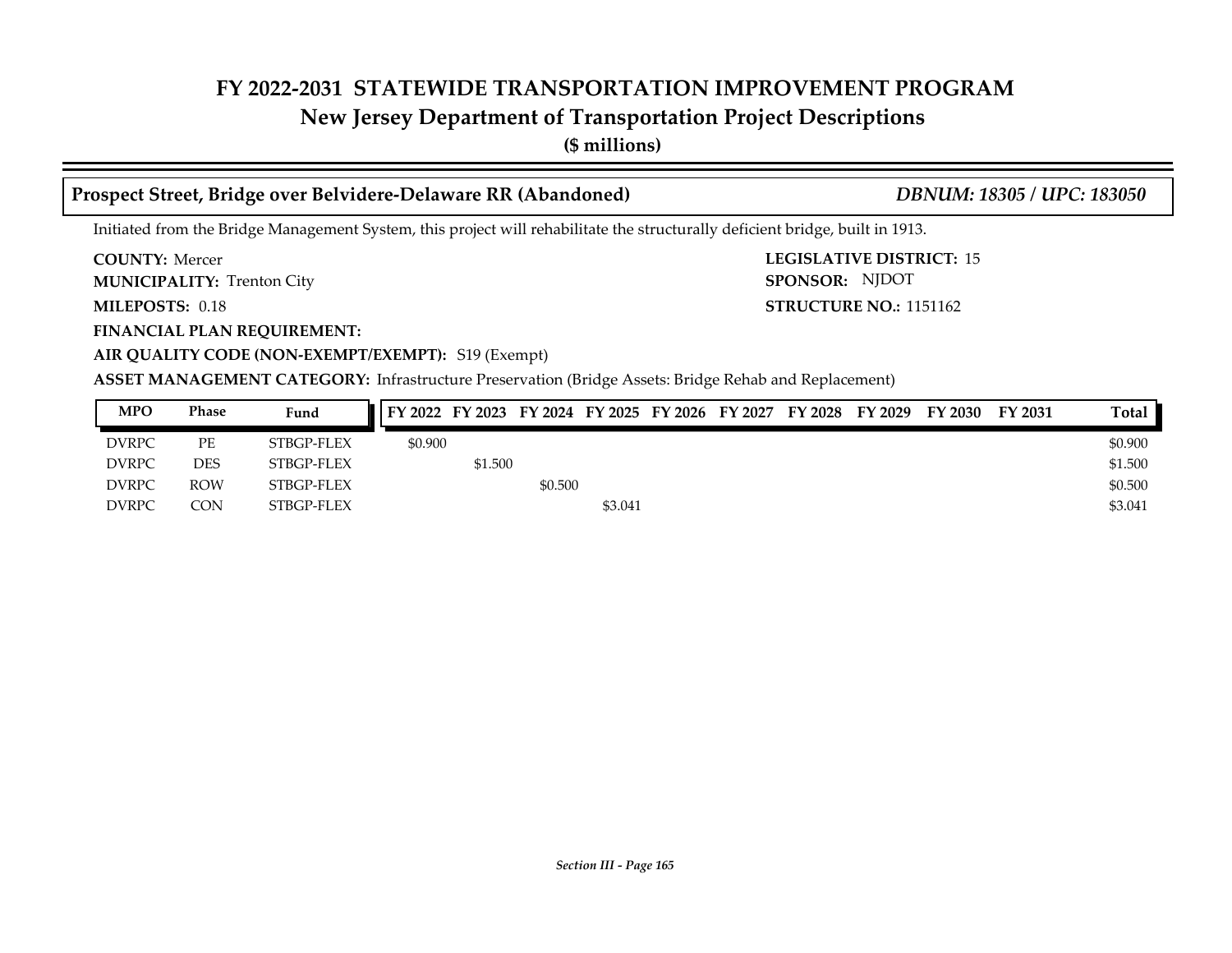**New Jersey Department of Transportation Project Descriptions**

**(\$ millions)**

## **Quaker Neck Road (CR 657) Phase II** *DBNUM: S2112 / UPC: 213230*

The proposed improvements will consist of milling and resurfacing of the existing pavement. Portions of the roadway will be reconstructed as needed. Safety improvements include the placement of new long-life epoxy traffic stripes, raised pavement markers, and the installation of new signage which meet the current FHWA guidelines for retroreflectivity. Any substandard guide rail installation will also be upgraded. Any existing inlet stream-flow grates will be removed and replaced with bicycle-safe grates. Any existing inlet cast iron curb pieces along the entire roadway length will removed and replaced with the current eco-friendly cast iron curb pieces.

**COUNTY: LEGISLATIVE DISTRICT:** 3 **COUNTY: Salem MUNICIPALITY:** Salem City, Mannington Twp, Alloway Twp **SPONSOR:** 

**MILEPOSTS: STRUCTURE NO.:** 1.22 - 6.25

### **FINANCIAL PLAN REQUIREMENT:**

**AIR QUALITY CODE (NON-EXEMPT/EXEMPT):** S10 (Exempt)

**ASSET MANAGEMENT CATEGORY:** Infrastructure Preservation (Local System Support: Local Roadway Improvements)

| <b>MPO</b>   | <b>Phase</b> | Fund      | <b>IFY 2022</b> | FY 2023 |         |         | FY 2024 FY 2025 FY 2026 FY 2027 | FY 2028 | FY 2029 | FY 2030 | FY 2031 | Total   |
|--------------|--------------|-----------|-----------------|---------|---------|---------|---------------------------------|---------|---------|---------|---------|---------|
| <b>SJTPC</b> | DES          | STBGP-L5K |                 |         | \$0.150 |         |                                 |         |         |         |         | \$0.150 |
| <b>SITPC</b> | <b>CON</b>   | STBGP-L5K |                 |         |         | \$1.500 |                                 |         |         |         |         | \$1.500 |

**STRUCTURE NO.: N/A** 

SPONSOR: Salem County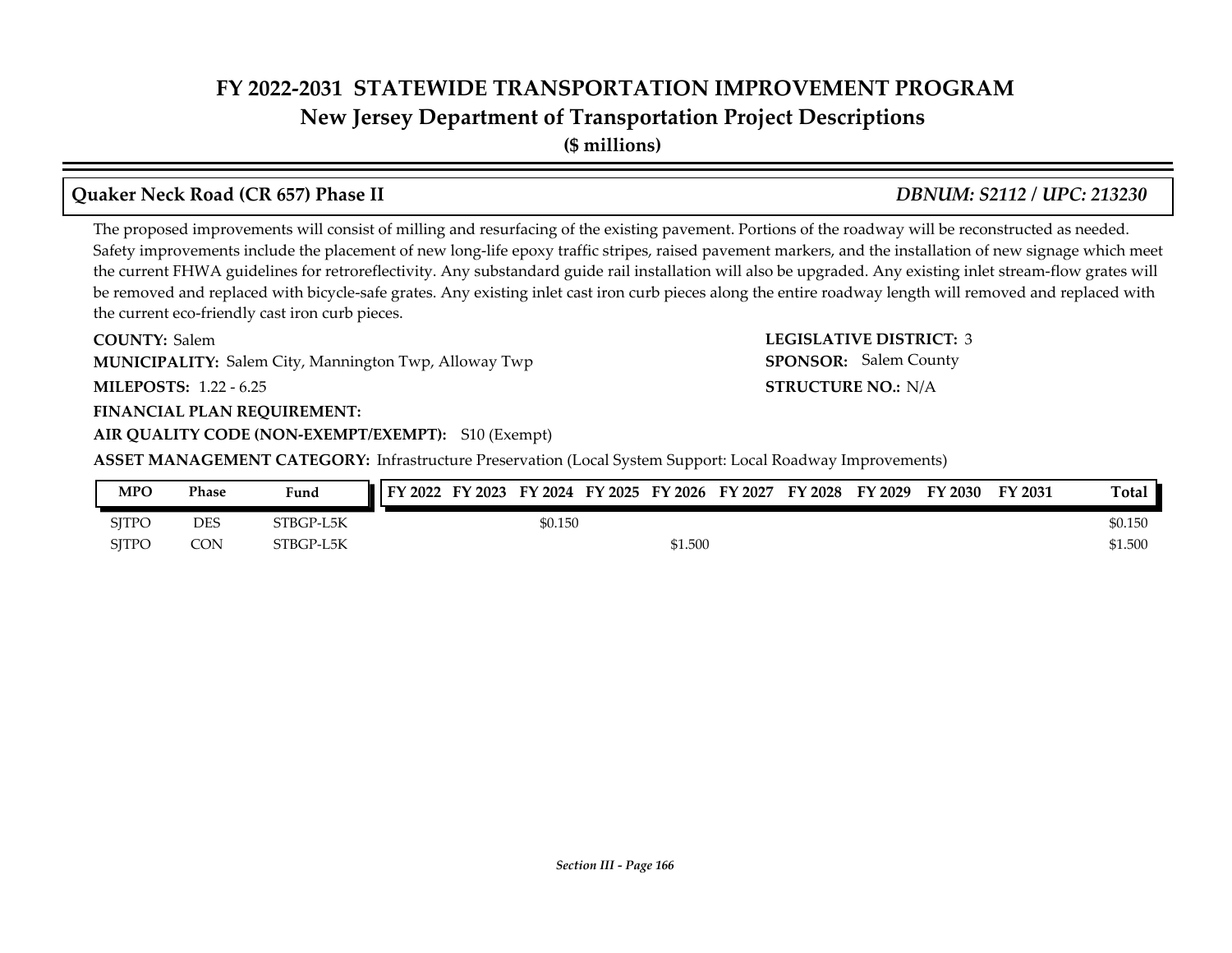**New Jersey Department of Transportation Project Descriptions**

**(\$ millions)**

## **Rail-Highway Grade Crossing Program, Federal** *DBNUM: X35A1 / UPC: 800027*

SPONSOR: NJDOT

This program will provide funding for the elimination of hazards at rail-highway grade crossings, the rehabilitation of grade crossing surfaces, and the installation of protective warning devices for roadways both on and off the federal-aid system. Funding will also be provided for the traffic control items required during the construction work and the installation of advance warning signs and pavement markings at all highway-rail grade crossings.

**COUNTY: LEGISLATIVE DISTRICT:** Various **COUNTY: Various MUNICIPALITY:** Various **SPONSOR:** 

**MILEPOSTS: STRUCTURE NO.:** N/A MILEPOSTS: N/A

**FINANCIAL PLAN REQUIREMENT:**

### AIR QUALITY CODE (NON-EXEMPT/EXEMPT): S1 S1 S8 (Exempt)

### **ASSET MANAGEMENT CATEGORY:** Safety (Safety Management: Safety Improvements)

| <b>MPO</b>   | <b>Phase</b> | Fund       |         | FY 2022 FY 2023 FY 2024 FY 2025 FY 2026 FY 2027 |         |         |         |         | FY 2028 | FY 2029 | FY 2030 | FY 2031 | Total    |
|--------------|--------------|------------|---------|-------------------------------------------------|---------|---------|---------|---------|---------|---------|---------|---------|----------|
| <b>DVRPC</b> | EC           | <b>RHC</b> | \$0.915 | \$0.919                                         | \$0.923 | \$0.927 | \$0.931 | \$0.935 | \$0.939 | \$0.943 | \$0.947 | \$0.951 | \$9.329  |
| <b>DVRPC</b> | EC           | RHC-PHILA  | \$0.615 |                                                 |         |         |         |         |         |         |         |         | \$0.615  |
| <b>NITPA</b> | EC           | <b>RHC</b> | \$2.784 | \$2.796                                         | \$2.808 | \$2.821 | \$2.833 | \$2.845 | \$2.858 | \$2.870 | \$2.883 | \$2.895 | \$28.393 |
| <b>NITPA</b> | EC           | RHC-NY/NWK | \$3.289 |                                                 |         |         |         |         |         |         |         |         | \$3.289  |
| <b>SITPO</b> | EC           | <b>RHC</b> | \$0.278 | \$0.280                                         | \$0.281 | \$0.282 | \$0.283 | \$0.285 | \$0.286 | \$0.287 | \$0.288 | \$0.290 | \$2.839  |
| Statewide    | EC           | RHC-FLEX   | \$3.999 |                                                 |         |         |         |         |         |         |         |         | \$3.999  |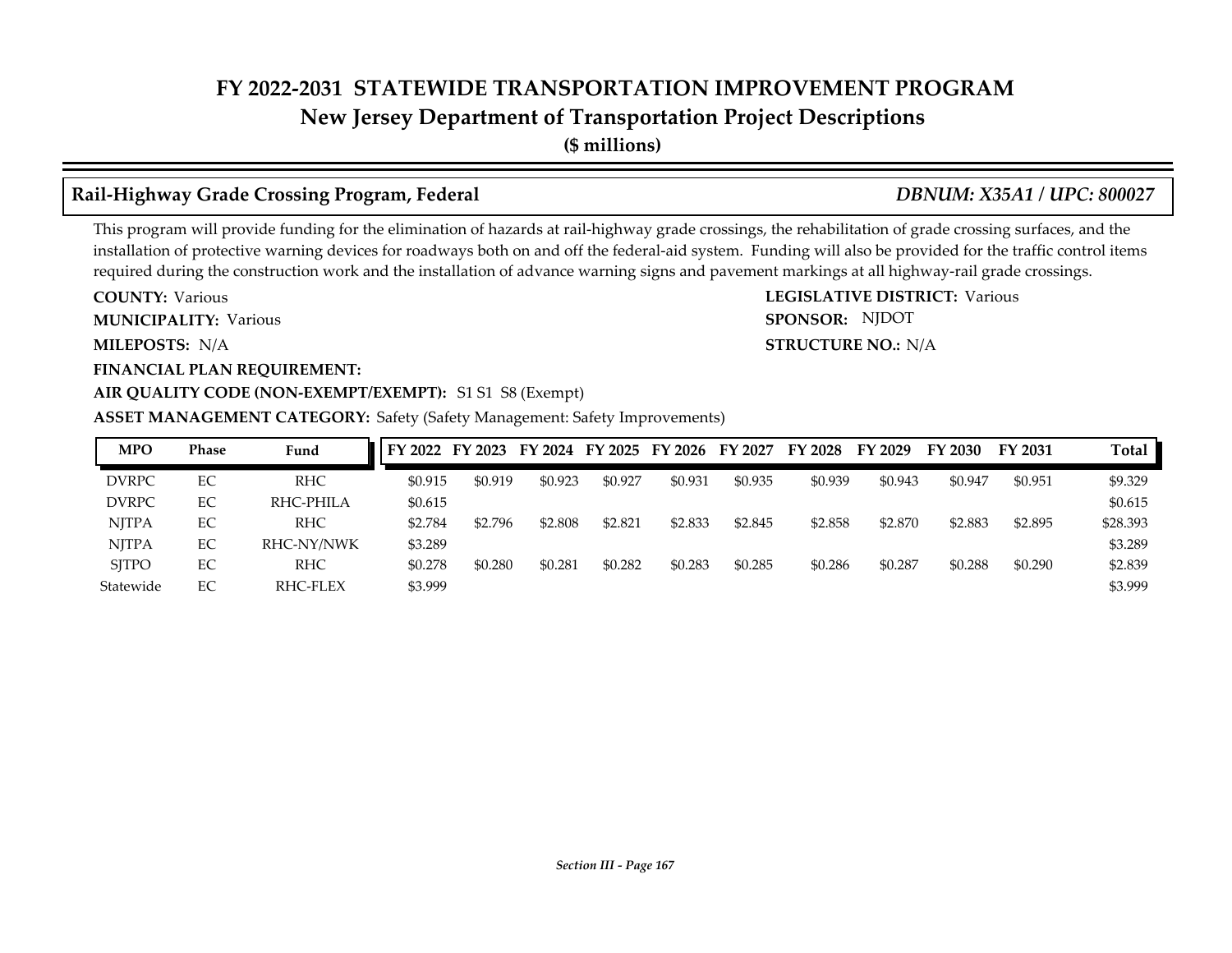**Rail-Highway Grade Crossing Program, State** *DBNUM: X35A*

This program will provide state funding for the elimination of hazards at rail-highway grade crossings by the closure of crossings or the upgrade/improvement of protective warning devices for roads throughout the state. This funding will allow flexibility in allocating monies for emergency repairs as well as to the areas in need regardless of their geographic location (MPO). This program will also allow grade crossing closures without drawing down the federal funds used for grade crossing improvements. Funding will also be provided for the design of traffic detours required for the crossing surface reconstruction projects.

This program will also provide funding for emergency repairs to the riding surface of highway-rail grade crossings identified during inspections or from complaints received. These repairs will be accomplished by an NJDOT contractor as priority situations are identified. These repairs will be limited to surface repairs that do not require railroad infrastructure work, or reconstruction of the crossing. This program will also include the installation of roadway-related items (signs, pavement markings) that have been identified as missing or needing replacement or are required (outstanding work from municipalities and counties) to close out federally funded grade crossing projects from previous years.

**COUNTY: LEGISLATIVE DISTRICT:** Various **MILEPOSTS: STRUCTURE NO.:** N/A **FINANCIAL PLAN REQUIREMENT: AIR QUALITY CODE (NON-EXEMPT/EXEMPT):** S8 NA S2 (Exempt) **COUNTY: Various MUNICIPALITY:** Various **SPONSOR: STRUCTURE NO.: N/A ASSET MANAGEMENT CATEGORY:** Safety (Safety Management: Safety Improvements) SPONSOR: NJDOT

| MPO       | <b>Phase</b> | Fund                | 2022    | 12023<br>гν | 2024<br>:v | EV.<br>12025 | FY 2026 | FV<br>2027 | TY 2028 | FY 2029 | FY 2030 | FY 2031 | Tota.    |
|-----------|--------------|---------------------|---------|-------------|------------|--------------|---------|------------|---------|---------|---------|---------|----------|
| Statewide | CON          | OT A TE<br>91 A 1 E | \$2.900 | \$5.000     | \$5.000    | \$5.000      | \$5.000 | \$5.000    | \$5.000 | \$5.000 | \$5.000 | \$5.000 | \$47.900 |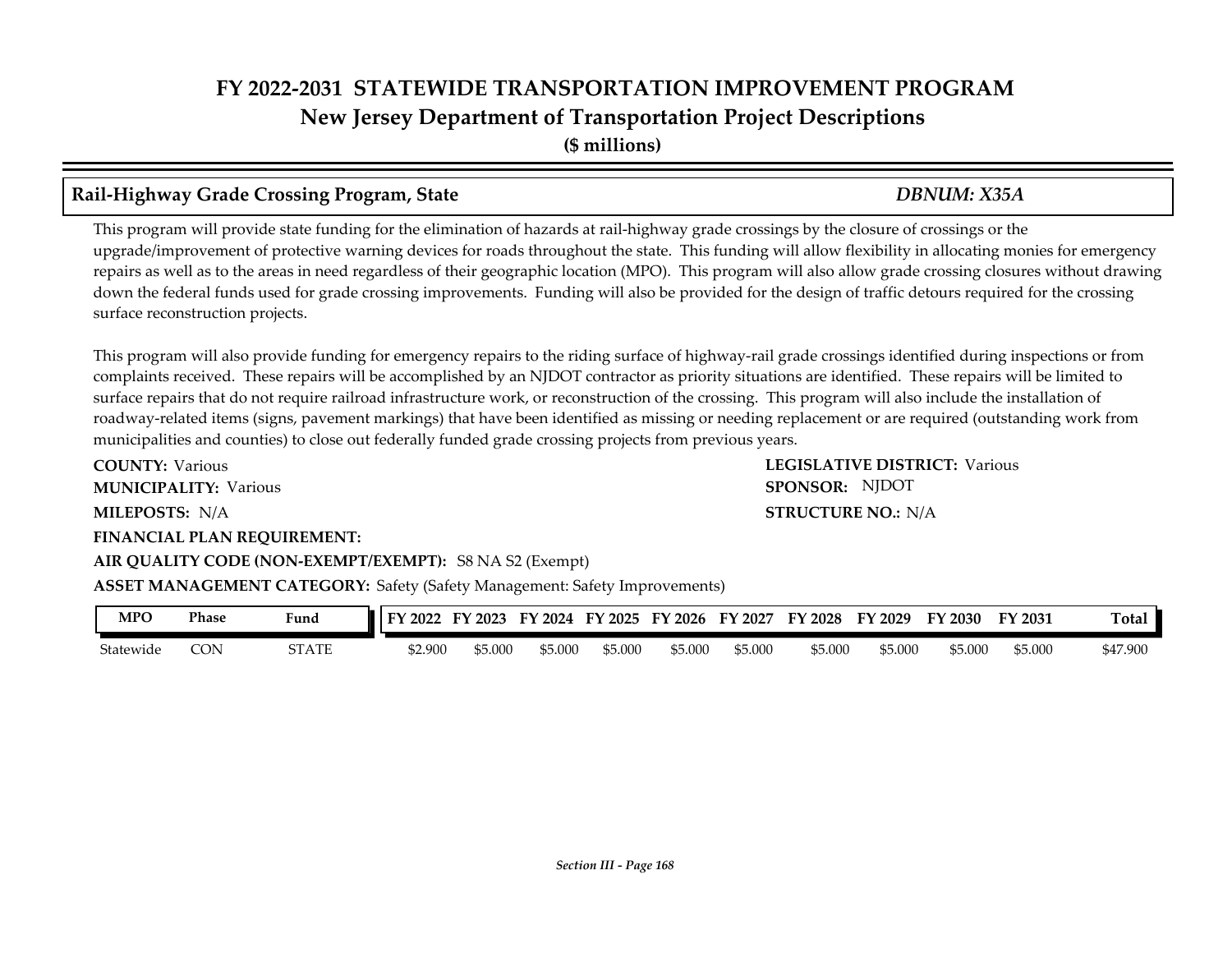### **New Jersey Department of Transportation Project Descriptions**

**(\$ millions)**

### **COUNTY: LEGISLATIVE DISTRICT:** 7 **MILEPOSTS: STRUCTURE NO.:** N/A **FINANCIAL PLAN REQUIREMENT: AIR QUALITY CODE (NON-EXEMPT/EXEMPT):** A2 (Exempt) **COUNTY: Burlington MUNICIPALITY:** Delran Township **SPONSOR:** MILEPOSTS: N/A **ASSET MANAGEMENT CATEGORY:** Mobility and Congestion Relief (Local System Support: Transportation Enhancements) This project will fill in a gap of the Circuit Trails network. It will construct 1.75 miles of AASHTO, ADA compliant trails and trail access appurtenances, including trailhead parking area, at Laurel Run Park. In 2021, this project was awarded a DVRPC Regional Trails grant (Phase 8) for design. **Rancocas Creek Greenway, Laurel Run Park (Circuit)** *DBNUM: D2207 / UPC: 223080* SPONSOR: Burlington County **MPO Phase Fund FY 2022 FY 2023 FY 2024 FY 2025 FY 2026 FY 2027 FY 2028 FY 2029 FY 2030 FY 2031 Total**

| DVRPC | CON | $\cdot$ PHILA<br>™D∩⊓<br>nt. | \$4.707 | 507<br>4.707 |
|-------|-----|------------------------------|---------|--------------|
|       |     |                              |         |              |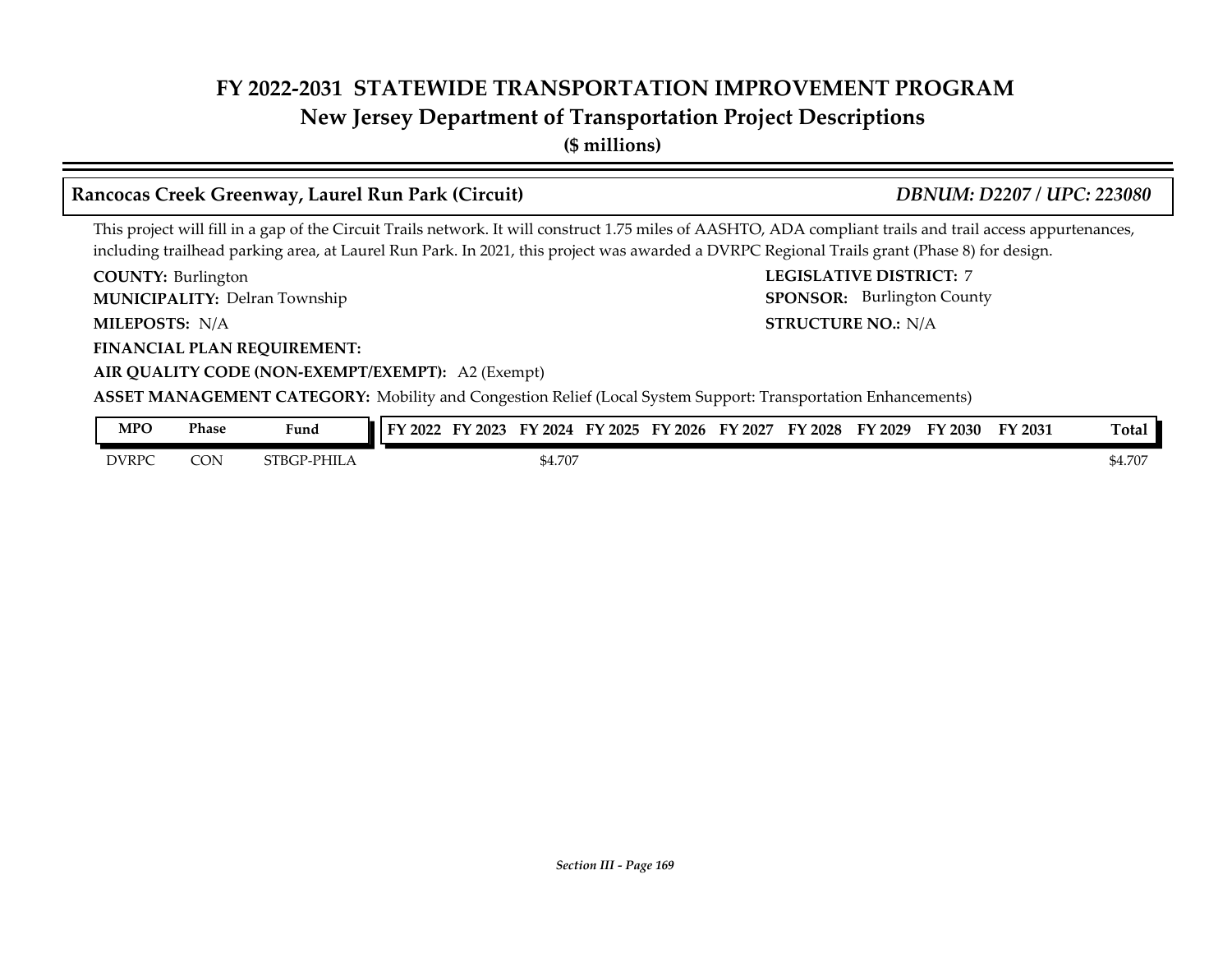**New Jersey Department of Transportation Project Descriptions**

**(\$ millions)**

### **Recreational Trails Program** *DBNUM: 99409 / UPC: 994090*

New Jersey's Recreational Trails Program provides grants to public agencies and non-profit organizations for a variety of trail projects. The program is administered by the NJ Department of Environmental Protection, Green Acres Program. Under the program, a minimum of 30 percent of the project funding must be provided for motorized trail projects (ATVs, dirt bikes, snowmobiles), 30 percent for non-motorized (hiking, biking, horseback riding), and 40 percent for diverse use, which is any combination of motorized and non-motorized trail user types.

**COUNTY: LEGISLATIVE DISTRICT:** Various **MILEPOSTS: STRUCTURE NO.:** N/A **FINANCIAL PLAN REQUIREMENT: AIR QUALITY CODE (NON-EXEMPT/EXEMPT):** A1 AQ2 O8 (Exempt) **COUNTY: Various MUNICIPALITY:** Various **SPONSOR: STRUCTURE NO.: N/A ASSET MANAGEMENT CATEGORY:** Mobility and Congestion Relief (Multimodal Programs: Bicycle/Pedestrian Mobility) SPONSOR: NJDEP

| <b>MPO</b> | Phase | <b>Fund</b>             | FY 2022 | FY 2023 | FY<br>$^{\prime}$ 2024 $^{\prime}$ | FY 2025 | FY 2026 | FY 2027 | FY 2028 | FY 2029 | FY 2030 | FY 2031 | <b>Total</b> |
|------------|-------|-------------------------|---------|---------|------------------------------------|---------|---------|---------|---------|---------|---------|---------|--------------|
| Statewide  | ERC   | A-RTP<br>T <sub>1</sub> | 51.227  | תרר     | \$1.22                             | \$1.227 | \$1.227 | \$1.227 | 1.227ھ  |         | \$1.227 | \$1.227 | \$12.268     |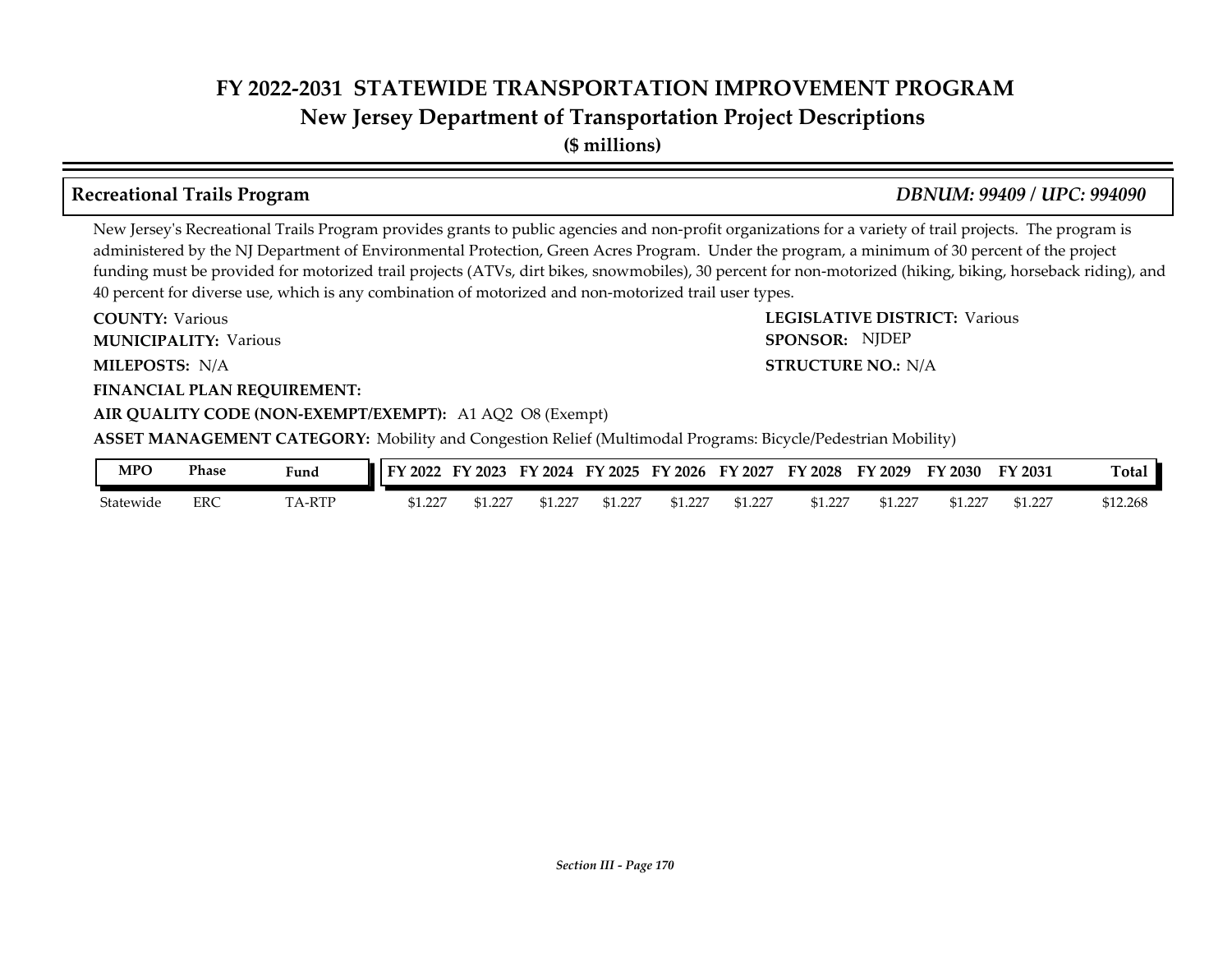**(\$ millions)**

### **Regional Action Program** *DBNUM: X144*

SPONSOR: NJDOT

This program funds low-cost, quick turn-around capital improvements and small-scale landscape contracts. Funds are provided to create Clear Zones, unobstructed, traversable roadside areas that allow a driver to stop safely or regain control of a vehicle that has left the roadway. Funding is also provided for small-scale landscape contracts (Good Neighbor Program) in an effort to minimize adverse effects of highways where engineering solutions are prohibitive.

**COUNTY: LEGISLATIVE DISTRICT:** Various **MILEPOSTS: STRUCTURE NO.:** N/A **FINANCIAL PLAN REQUIREMENT: AIR QUALITY CODE (NON-EXEMPT/EXEMPT):** X9 O5 O5 (Exempt) **COUNTY: Various MUNICIPALITY:** Various **SPONSOR:** MILEPOSTS: N/A

**ASSET MANAGEMENT CATEGORY:** Infrastructure Preservation (Road Assets: Highway Capital Maintenance)

| MPO       | Phase          | Fund        | FY 2022 | FY 2023 | FY 2024 FY 2025 |         | FY 2026 | FY 2027 | <b>FY 2028</b> | FY 2029 | FY 2030 | FY 2031 | Total    |
|-----------|----------------|-------------|---------|---------|-----------------|---------|---------|---------|----------------|---------|---------|---------|----------|
| Statewide | $\Gamma$<br>EC | CRRSAA-FLEX | \$5.000 |         |                 |         |         |         |                |         |         |         | \$5.000  |
| Statewide | ЕC             | STATE       | \$2.000 | \$2.000 | \$1.000         | \$2.000 | \$2.000 | \$2,000 | \$2.000        | \$2.000 | \$2.000 | \$2.000 | \$19.000 |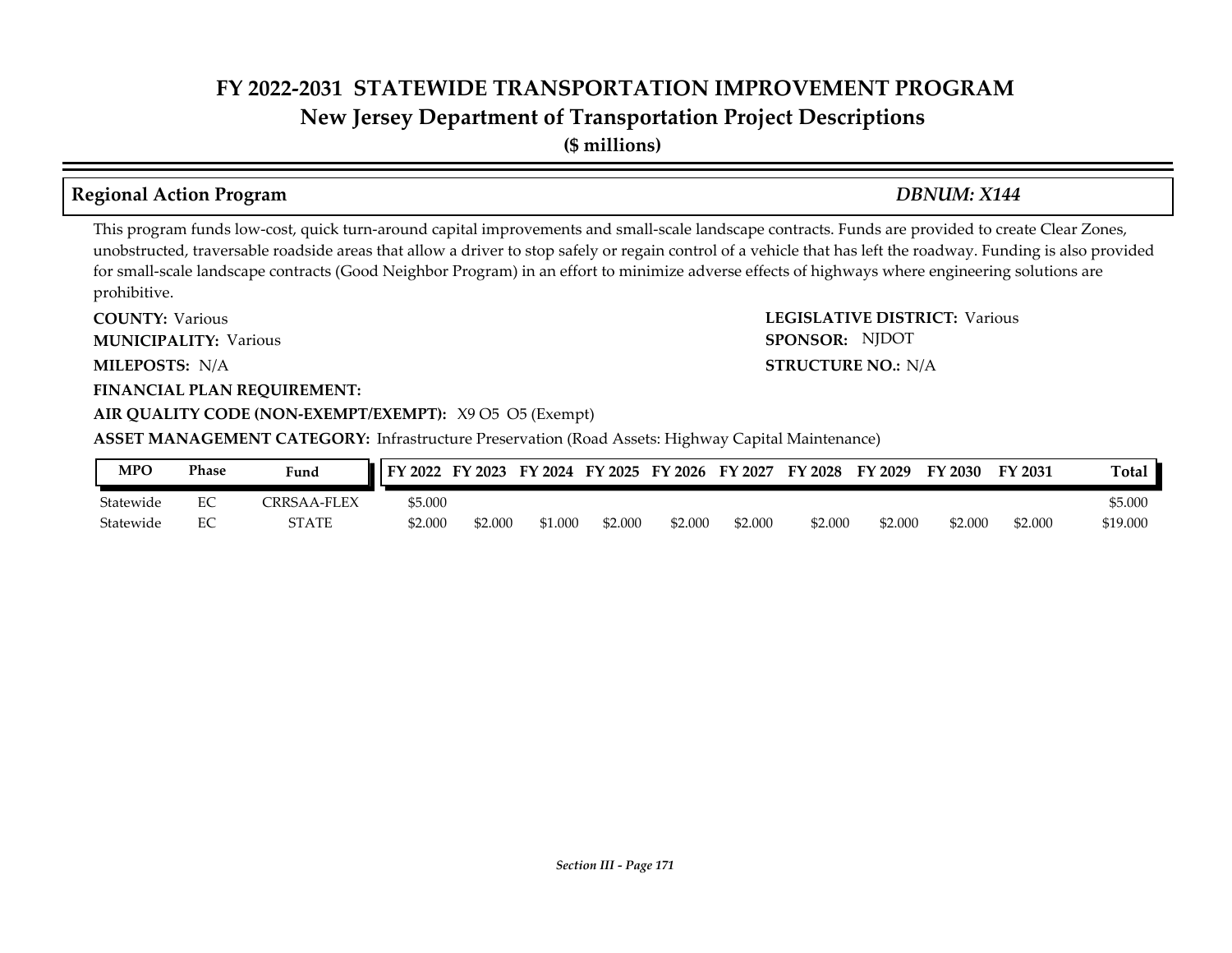**New Jersey Department of Transportation Project Descriptions**

**(\$ millions)**

## **Regional Transportation Demand Management (TDM) Program** *DBNUM: D2005 / UPC: 203350*

This program supports the implementation of a new regional Transportation Demand Management (TDM) Program, with strategic planning and coordination tasks funded separately. This program's purview includes traditional TDM activities with demonstrated single-occupant vehicle (SOV) trip reduction benefit, as well as

pilots for new TDM projects and tools to manage demand and create and cultivate new mobility opportunities for residents and workers. DVRPC will also manage several new TDM-specific efforts, as appropriate, which may involve the cooperation of and coordination with current and other potential partners to implement.

**COUNTY: LEGISLATIVE DISTRICT:** Various **COUNTY: Various MUNICIPALITY:** Various **SPONSOR:** 

MILEPOSTS: N/A

### **FINANCIAL PLAN REQUIREMENT:**

### **AIR QUALITY CODE (NON-EXEMPT/EXEMPT):** A1 (Exempt)

**ASSET MANAGEMENT CATEGORY:** Mobility and Congestion Relief (Local System Support: Local Mobility Improvements)

| MPO   | Phase | <b>Fund</b> | FY 2022 | FY 2023 |         | FY 2024 FY 2025 | FY 2026 | FY 2027 | FY 2028 | FY 2029 | FY 2030 | FY 2031 | Total   |
|-------|-------|-------------|---------|---------|---------|-----------------|---------|---------|---------|---------|---------|---------|---------|
| DVRPC | PLS.  | CMAO        | \$0.050 | \$0.050 | \$0.050 | \$0.050         | \$0.050 | \$0.050 | \$0.050 | \$0.050 | \$0.050 | \$0.050 | \$0.500 |
| DVRPC | PLS   | LOCAL-DVRPC | \$0.013 | \$0.013 | \$0.013 | \$0.013         | \$0.013 | \$0.013 | \$0.013 | \$0.013 | \$0.013 | \$0.013 | 50.130  |

**MILEPOSTS: STRUCTURE NO.:** N/A

SPONSOR: DVRPC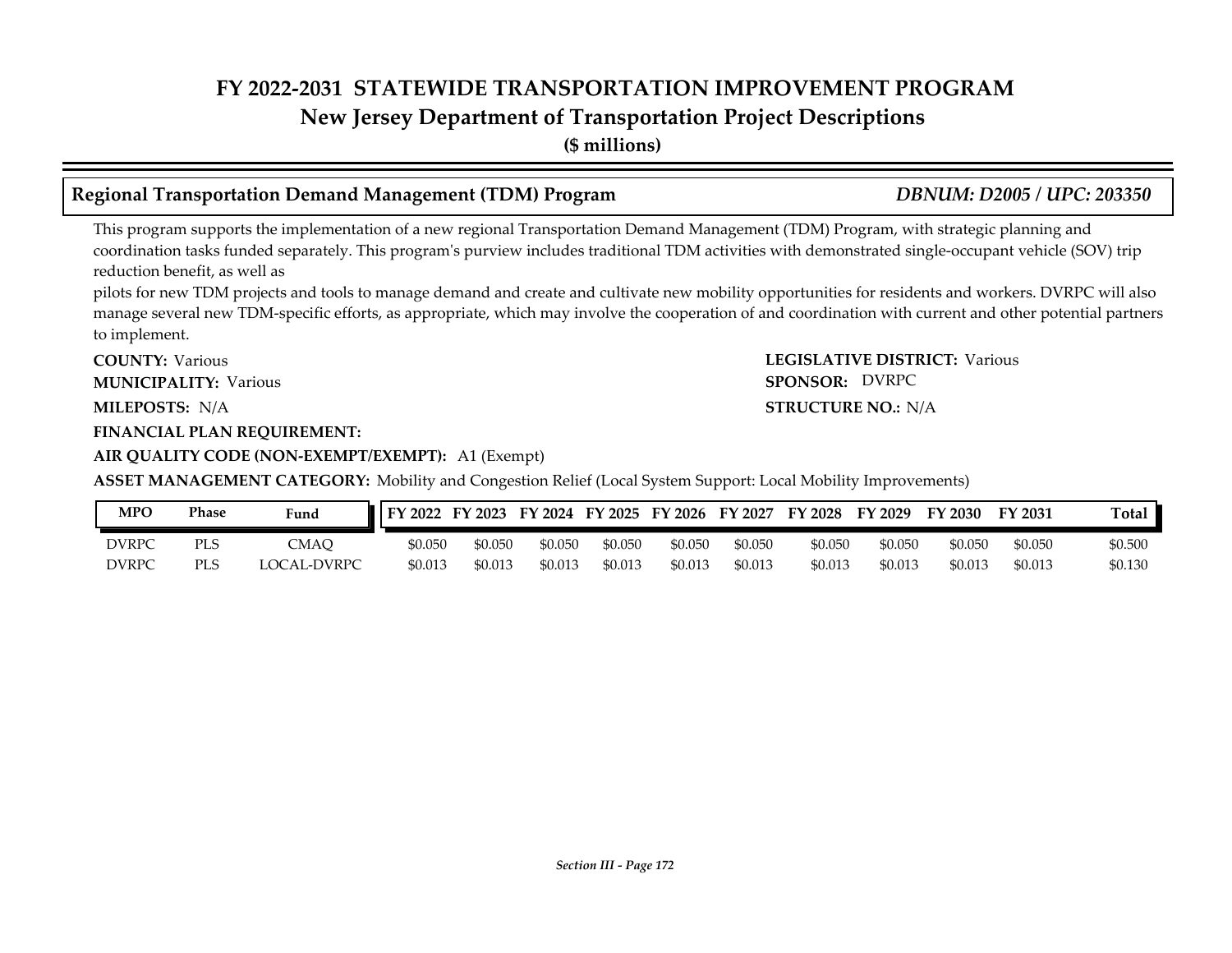**(\$ millions)**

### **Restriping Program & Line Reflectivity Management System** *DBNUM: X03A*

### This program funds the application of long-life pavement markings and raised pavement markers on the state highway system. The Line Reflectivity Management Unit was formed, within Maintenance Engineering and Operations, to record reflectivity readings of pavement markings in order to more efficiently and effectively develop and implement the annual striping program for the NJDOT. All equipment purchases will be funded by the NJDOT equipment line item.

**COUNTY: LEGISLATIVE DISTRICT:** Various **MILEPOSTS: STRUCTURE NO.:** N/A **FINANCIAL PLAN REQUIREMENT: AIR QUALITY CODE (NON-EXEMPT/EXEMPT):** S11 S6 S10 (Exempt) **COUNTY: Various MUNICIPALITY:** Various **SPONSOR:** MILEPOSTS: N/A **ASSET MANAGEMENT CATEGORY:** Safety (Safety Management: Safety Capital Maintenance) SPONSOR: NJDOT

| MPO       | Phase | Fund       | $\blacksquare$ FY 2022 | FY 2023  | FY 2024  |          | FY 2025 FY 2026 FY 2027 |          | FY 2028  | FY 2029  | FY 2030  | FY 2031  | Total    |
|-----------|-------|------------|------------------------|----------|----------|----------|-------------------------|----------|----------|----------|----------|----------|----------|
| Statewide | EC    | STBGP-FLEX | \$14.751               | \$12.732 | \$13.375 | \$16.396 | \$17.000                | \$17.000 | \$17,000 | \$17.000 | \$17,000 | \$17.000 | 5159.254 |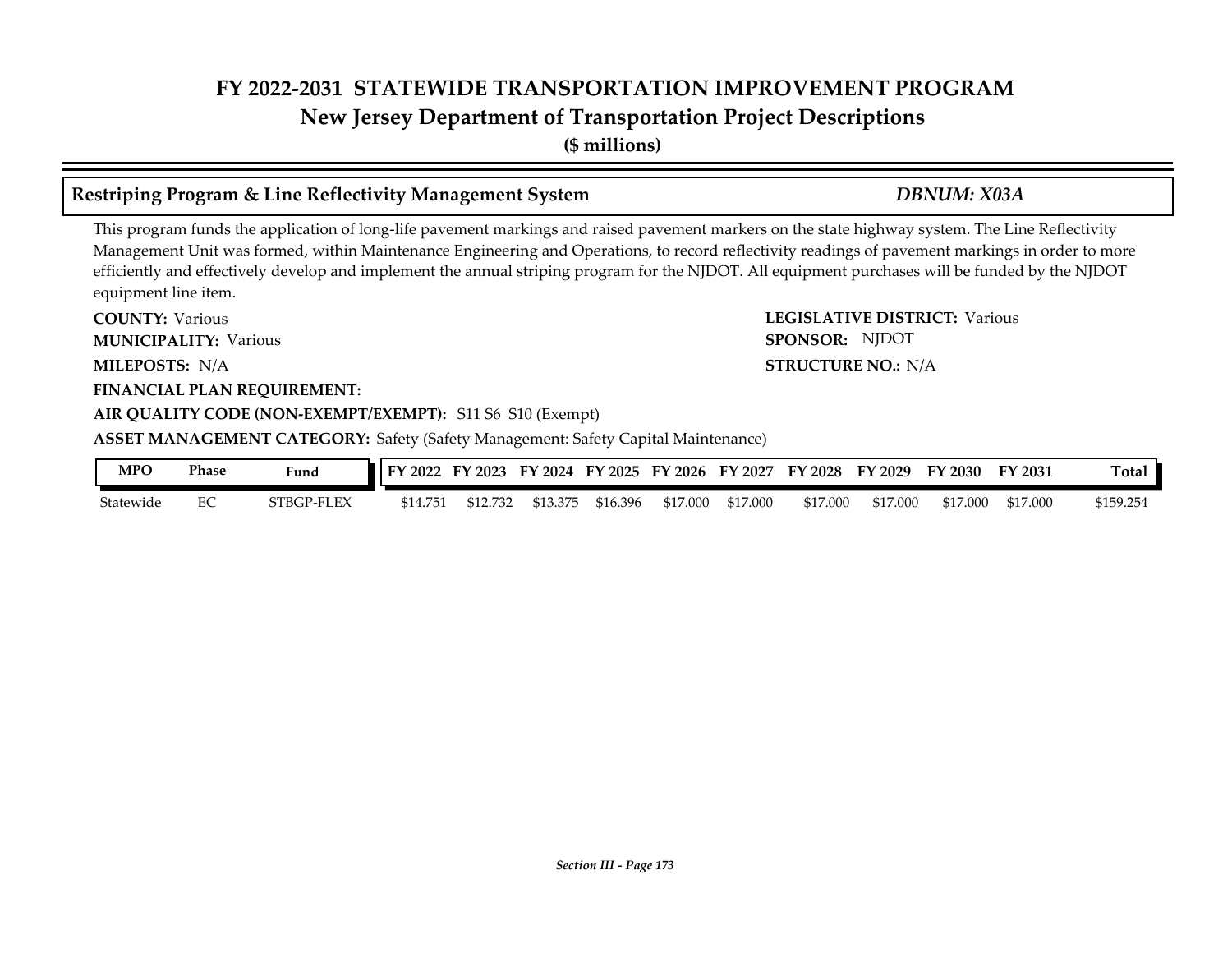**(\$ millions)**

### **Resurfacing Program** *DBNUM: X03E*

**STRUCTURE NO.: N/A** 

SPONSOR: NJDOT

This comprehensive program funds renewed riding surfaces on state highways in order to prolong the life of pavement and provide an improved ride. This resurfacing program is a key component of the NJDOT's broader Pavement Management Program, which is aimed at preserving and extending the life of state highways. Individual highway segments are selected for resurfacing, or other treatments, through the NJDOT's Pavement Management System. This program consists primarily of resurfacing of highway segments, but may also include; selected repair activities, minor upgrades such as curbing, application of long-life pavement markings and raised pavement markers, and the acquisition of essential equipment and materials.

**COUNTY: LEGISLATIVE DISTRICT:** Various **MILEPOSTS: STRUCTURE NO.:** N/A **FINANCIAL PLAN REQUIREMENT: AIR QUALITY CODE (NON-EXEMPT/EXEMPT):** S10 S10 S10 (Exempt) **COUNTY: Various MUNICIPALITY:** Various **SPONSOR:** 

**ASSET MANAGEMENT CATEGORY:** Infrastructure Preservation (Road Assets: Highway Resurfacing)

| <b>MPC</b> | Phase | Funa  | FY<br>'2022 | $'$ 2023    | FY 2024  | FY 2025  | FY 2026  | FY 2027  | <b>FY 2028</b> | FY 2029  | $\degree$ 2030 $\degree$ | FY 2031  | <b>Total</b> |
|------------|-------|-------|-------------|-------------|----------|----------|----------|----------|----------------|----------|--------------------------|----------|--------------|
| Statewide  | ∽     | STATE | \$88.932    | .134<br>¢υ. | \$16.000 | \$90.000 | \$90.000 | \$90.000 | \$90.000       | \$90.000 | \$90,000                 | \$90.000 | \$826.066    |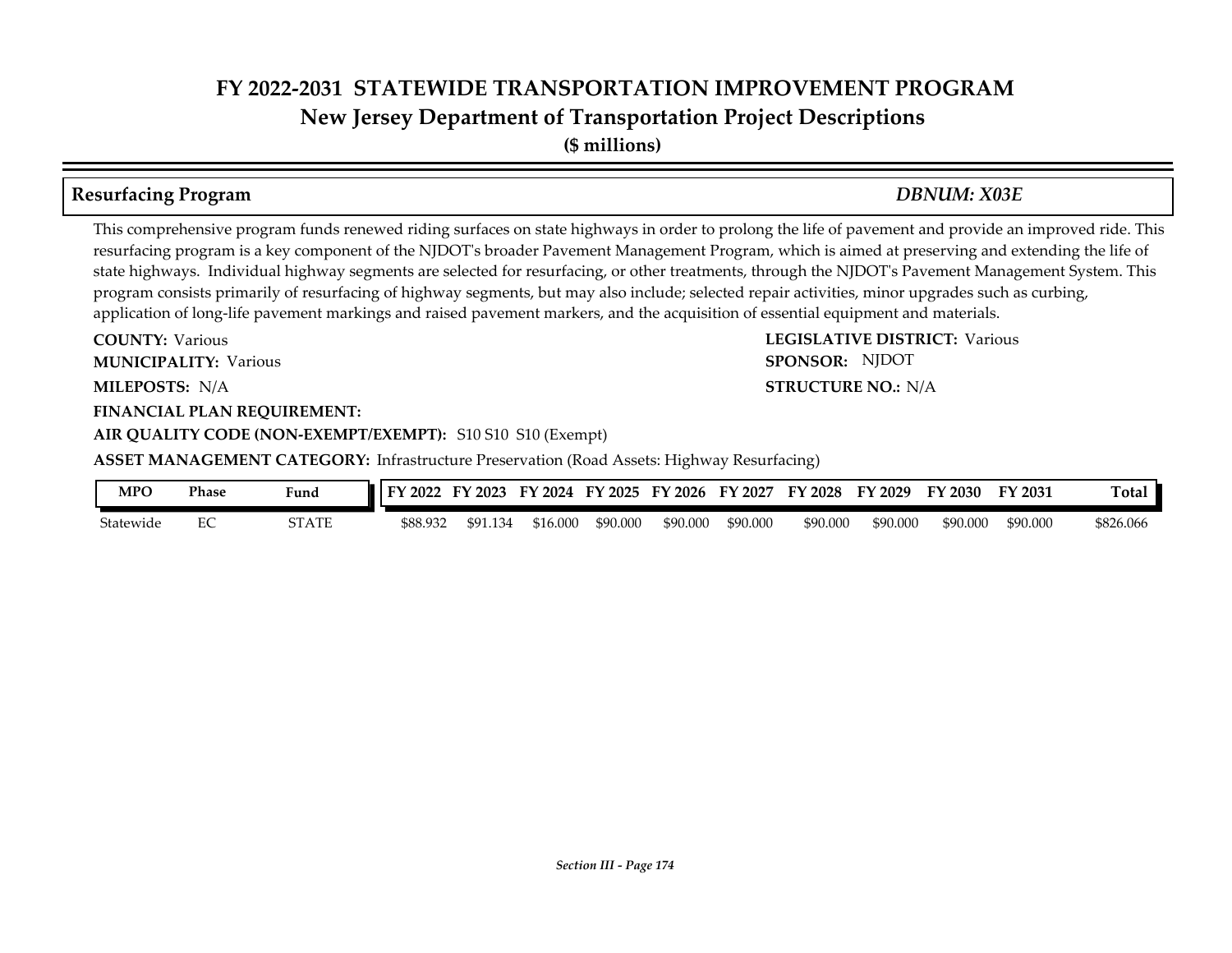**New Jersey Department of Transportation Project Descriptions**

**(\$ millions)**

## **Resurfacing, Federal** *DBNUM: 99327A*

Funding from this program provides design and construction of pavement resurfacing projects. This program also provides; pavement recommendations, surveys, aerial photography, photogrammetry, base mapping, and engineering, needed to prepare contract documents in order to advertise resurfacing projects. In addition, this program funds contractor services to construct resurfacing projects. Project lists are developed from the Pavement Management System and visual inspection of roadway segments in need of repair. This program also funds preliminary engineering for pavement reconstruction projects. Guiderail end treatment upgrades, such as measures to absorb the energy of an impact, are funded.

**MILEPOSTS: STRUCTURE NO.:** N/A **COUNTY: Various MUNICIPALITY:** Various **SPONSOR:** 

### **FINANCIAL PLAN REQUIREMENT: AIR QUALITY CODE (NON-EXEMPT/EXEMPT):** S10 S10 S10 (Exempt)

**ASSET MANAGEMENT CATEGORY:** Infrastructure Preservation (Road Assets: Highway Resurfacing)

| <b>MPO</b>   | <b>Phase</b> | Fund        |         |         |         |          |          |          | FY 2022 FY 2023 FY 2024 FY 2025 FY 2026 FY 2027 FY 2028 FY 2029 |          | FY 2030  | FY 2031  | Total     |
|--------------|--------------|-------------|---------|---------|---------|----------|----------|----------|-----------------------------------------------------------------|----------|----------|----------|-----------|
| <b>DVRPC</b> | <b>ERC</b>   | <b>NHPP</b> |         |         |         |          | \$30.000 | \$30.000 | \$15,000                                                        | \$5.000  | \$15,000 | \$5.000  | \$100.000 |
| <b>NJTPA</b> | <b>ERC</b>   | <b>NHPP</b> |         |         |         |          | \$50,000 | \$50,000 | \$51.013                                                        | \$15.000 | \$30.000 | \$15,000 | \$211,013 |
| <b>NITPA</b> | ERC          | STBGP-FLEX  |         |         |         |          | \$1,000  |          |                                                                 |          |          |          | \$1.000   |
| <b>SITPO</b> | <b>ERC</b>   | <b>NHPP</b> |         |         |         |          | \$15.000 | \$15,000 | \$5.000                                                         | \$2.177  | \$5,000  | \$2,000  | \$44.177  |
| Statewide    | <b>ERC</b>   | CRRSAA-FLEX | \$3.000 |         |         |          |          |          |                                                                 |          |          |          | \$3.000   |
| Statewide    | <b>ERC</b>   | <b>NHPP</b> | \$1,000 | \$1,000 | \$1.000 | \$10.000 | \$50,000 | \$50,000 | \$25,000                                                        | \$10,000 | \$19.950 | \$10,000 | \$177.950 |

**COUNTY: LEGISLATIVE DISTRICT:** Various **STRUCTURE NO.: N/A** SPONSOR: NJDOT

### *Section III - Page 175*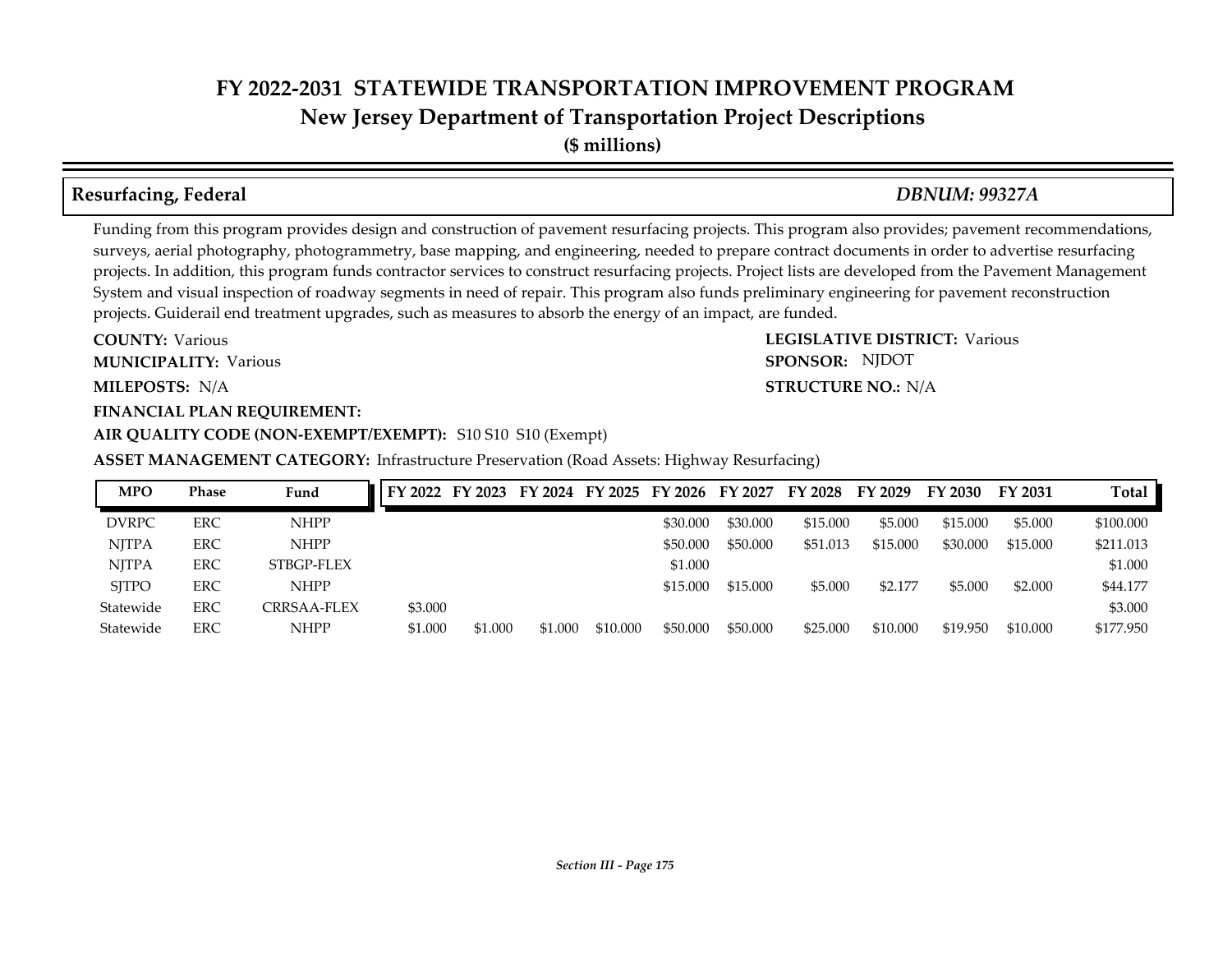**(\$ millions)**

### **Right of Way Database/Document Management System** *DBNUM: 05339 / UPC: 053390*

This program funds the ongoing maintenance (web hosting and routine repairs) and updates for ROW unit (PAECETrack) and Access unit (Highway Access Permitting System) databases. The system is a web based allowing access from the field. The system is approved and supported by the Office of Information Technology. This system has scheduling, document production, management control, GIS, and extensive reporting capabilities. Both systems are being upgraded to keep pace with new requirements and regulatory changes. Cost covers both annual hosting and occasional upgrades as may be required.

**COUNTY: LEGISLATIVE DISTRICT:** Various **MILEPOSTS: STRUCTURE NO.:** N/A **FINANCIAL PLAN REQUIREMENT: COUNTY: Various MUNICIPALITY:** Various **SPONSOR:** MILEPOSTS: N/A

### **AIR QUALITY CODE (NON-EXEMPT/EXEMPT):** NRS NA O10C (Exempt)

**ASSET MANAGEMENT CATEGORY:** Infrastructure Preservation (Capital Program Delivery: Right of Way and Utility)

| MPO       | Phase         | Fund  | I FY 2022 | <b>FY 2023</b> | FУ<br>2024 | $'$ 2025<br>ЕV | FY 2026 | 2027<br>FУ | 2028<br>FY | FY 2029 | FY 2030 | FY 2031 | <b>Total</b> |
|-----------|---------------|-------|-----------|----------------|------------|----------------|---------|------------|------------|---------|---------|---------|--------------|
| Statewide | $\Gamma$<br>∼ | STATE | \$0.500   | \$0.300        | \$0.300    | \$0.300        | \$0.300 | \$0.300    | \$0.300    | \$0.30C | ).300   | \$0.300 | \$3.200      |

# SPONSOR: NJDOT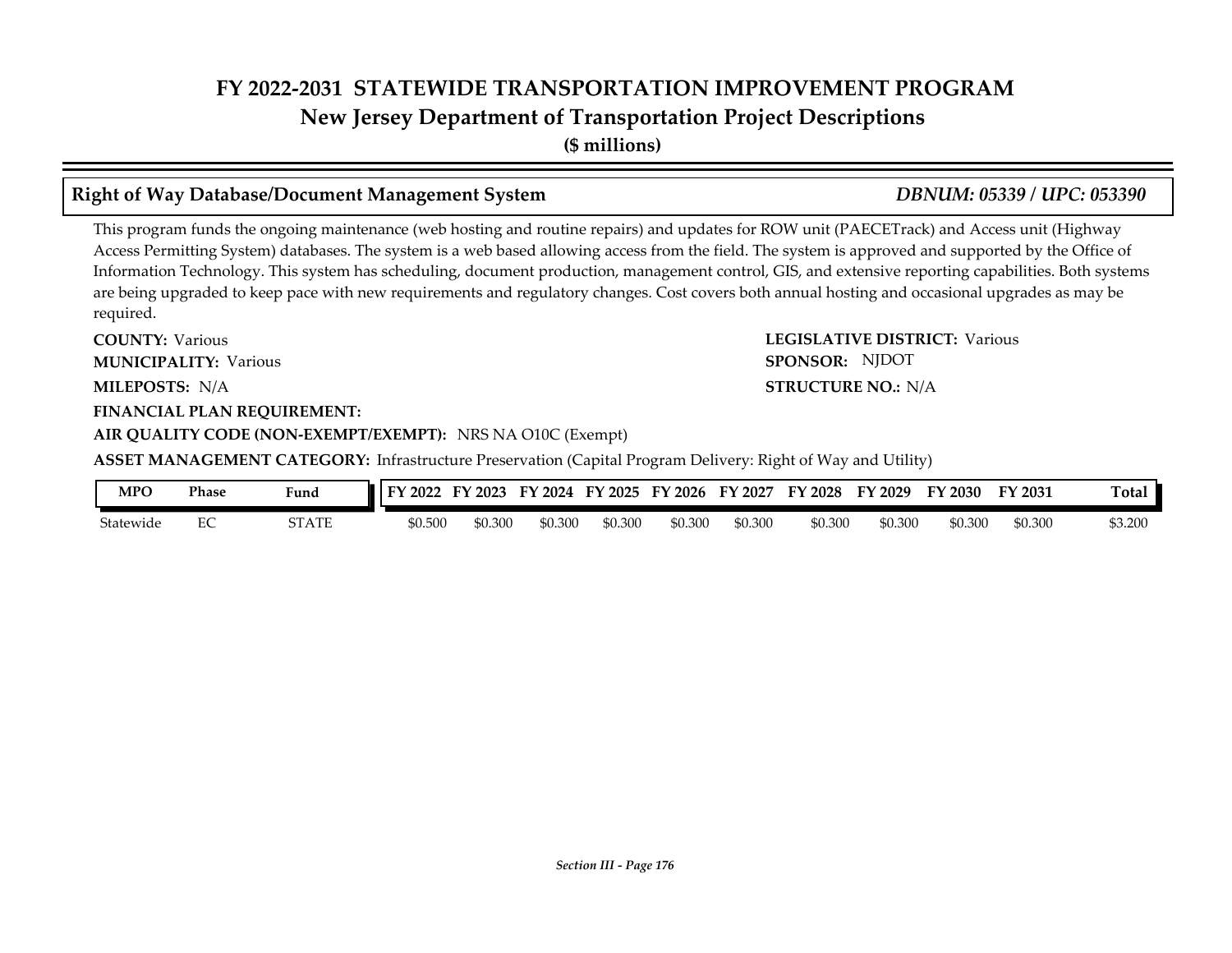**(\$ millions)**

### **Right of Way Full-Service Consultant Term Agreements** *DBNUM: 05340 / UPC: 053400*

This program will allow for the increased utilization of full service ROW consultant firms to address peak workload demands in the right of way component of the capital program delivery process. Due to staff reduction from retirements and loss of institutional specialists, it may be necessary to provide for supplementary consultant forces to work with the right of way team on specific projects. The task order agreements will be established based on initial funding amounts of \$10,000, with the continued funding of individual task order assignments through project specific state and federal right of way funding accounts.

**COUNTY: LEGISLATIVE DISTRICT:** Various **MILEPOSTS: STRUCTURE NO.:** N/A **FINANCIAL PLAN REQUIREMENT: COUNTY: Various MUNICIPALITY:** Various **SPONSOR:** MILEPOSTS: N/A

## **AIR QUALITY CODE (NON-EXEMPT/EXEMPT):** NRS NA O3 (Exempt)

**ASSET MANAGEMENT CATEGORY:** Infrastructure Preservation (Capital Program Delivery: Right of Way and Utility)

| <b>MPC</b> | <b>Phase</b> | Fund         | $\textsf{IFY } 2022$ | FY 2023 | FY 2024 | FY 2025 | FY 2026 | FY 2027 | FY 2028 | FY<br>2029 | FY 2030 | FY 2031 | Total   |
|------------|--------------|--------------|----------------------|---------|---------|---------|---------|---------|---------|------------|---------|---------|---------|
| Statewide  | ROW          | <b>STATE</b> | \$0.050              | \$0.050 | \$0.050 | \$0.050 | \$0.050 | \$0.050 | \$0.050 | \$0.050    | \$0.050 | \$0.050 | \$0.500 |
| Statewide  | ROW          | STBGP-FLEX   | \$0.300              | \$0.300 | \$0.300 | \$0.300 | \$0.300 | \$0.300 | \$0.300 | \$0.300    | \$0.300 | \$0.300 | \$3.000 |

SPONSOR: NJDOT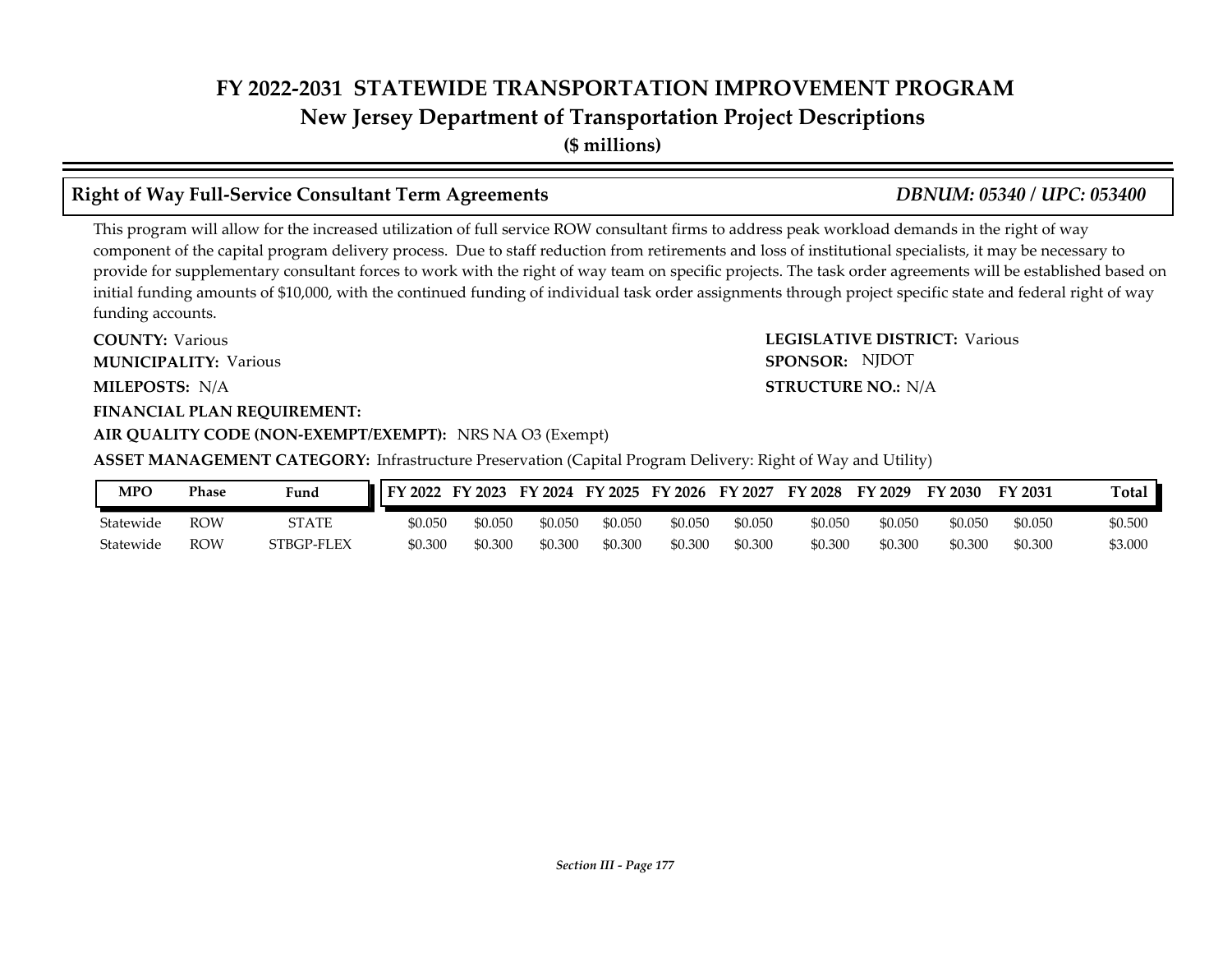**(\$ millions)**

### **Rockfall Mitigation** *DBNUM: X152 / UPC: 068066*

This program funds engineering services and construction of projects to reduce the potential of rockfall onto highways, preventing safety problems which could potentially cause personal injury and/or property damage. This program will also fund the maintaining of the Rockfall Hazard Mitigation System (RHMS), which evaluates all highway rock cuts and identifies potential rockfall issues. These activities will be performed utilizing both in-house and consultant engineering services.

**COUNTY: LEGISLATIVE DISTRICT:** Various **MILEPOSTS: STRUCTURE NO.:** N/A **FINANCIAL PLAN REQUIREMENT: AIR QUALITY CODE (NON-EXEMPT/EXEMPT):** X13 S2 S10, S2 (Exempt) **COUNTY: Various MUNICIPALITY:** Various **SPONSOR:** MILEPOSTS: N/A **ASSET MANAGEMENT CATEGORY:** Safety (Safety Management: Rockfall Mitigation) SPONSOR: NJDOT

| <b>MPC</b> | Phase | <b>Fund</b> | $\vert$ FY 2022<br>FY 2023 | FY 2024 | FY 2025 FY 2026 FY 2027 | FY 2028 | FY 2029  | FY 2030  | FY 2031  | Total    |
|------------|-------|-------------|----------------------------|---------|-------------------------|---------|----------|----------|----------|----------|
| Statewide  | ERC   | NHPP        | 54.888                     |         | 51.121                  |         | \$10.000 | \$25.000 | \$25,000 | \$66.009 |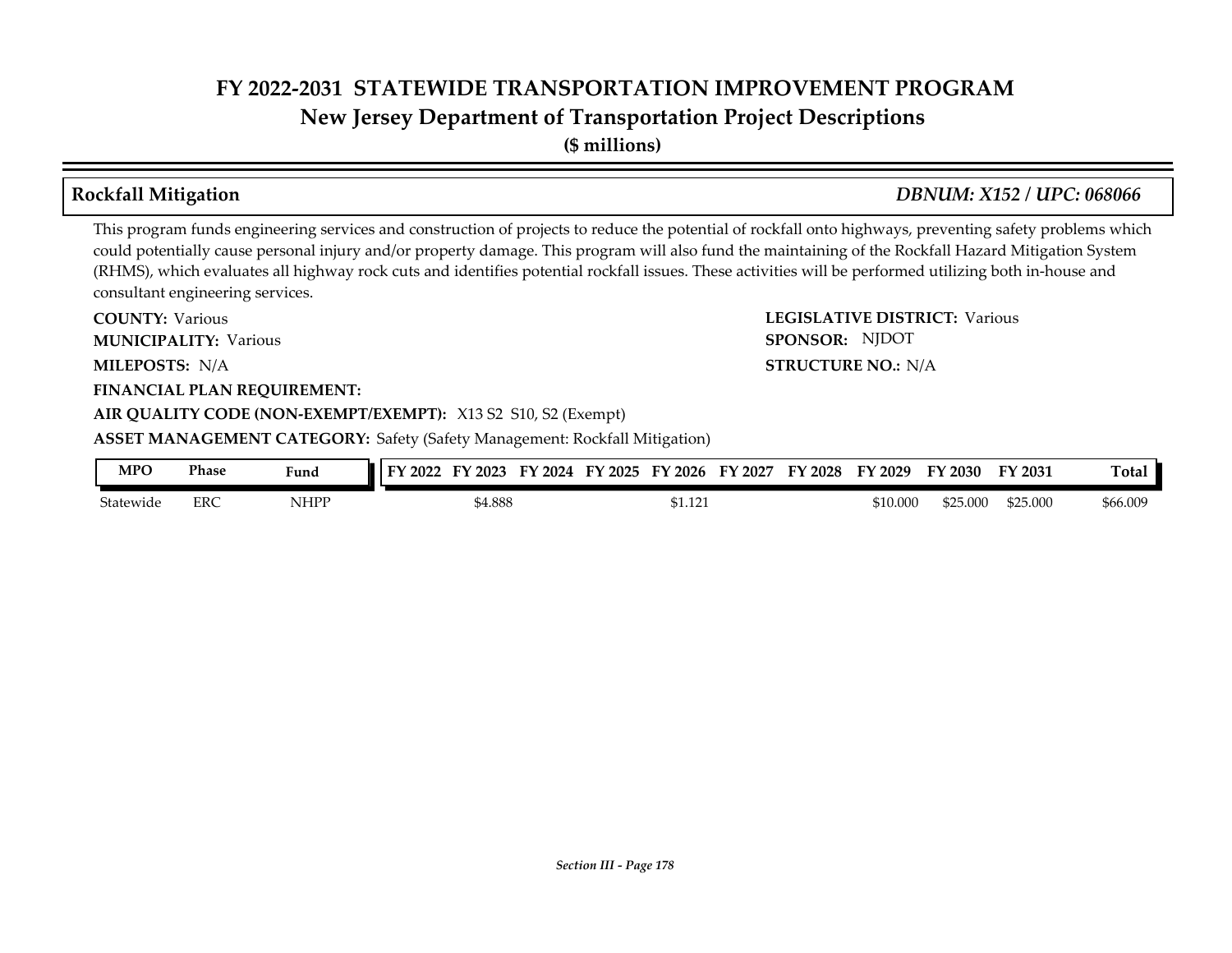### **New Jersey Department of Transportation Project Descriptions**

**(\$ millions)**

### **COUNTY: LEGISLATIVE DISTRICT:** 5 **MILEPOSTS:** CR 676: 0; CR 553: 44.67 **STRUCTURE NO.: STRUCTURE NO.: FINANCIAL PLAN REQUIREMENT: AIR QUALITY CODE (NON-EXEMPT/EXEMPT):** NRS (Exempt) **COUNTY: Gloucester MUNICIPALITY:** Mantua Twp **SPONSOR: ASSET MANAGEMENT CATEGORY:** Infrastructure Preservation (Local System Support: Local Roadway Improvements) This new roadway will connect into Woodbury Glassboro Rd. (CR 553) at the existing intersection with Mantua Boulevard (CR 676). The roadway will run from the existing intersection to the site of the new Rowan University Fossil Museum, a World Heritage site and is being developed by Rowan University. The existing signal will be modified to also control the entrance roadway, which will come into the intersection directly across from Mantua Boulevard. **Rowan University Fossil Park Roadway and Intersection Improvement at Woodbury** *DBNUM: 21366 / UPC: 213660* **Glassboro Road (CR 553)** SPONSOR: Gloucester County

| <b>MPO</b>   | <b>Phase</b> | Fund         | FY 2023<br>1 FY 2022 | Еν<br>' 2024 | FY 2025 | FY 2026 | FY 2027 | FY<br>'2028 | FY 2029 | FY 2030 | FY 2031 | Total    |
|--------------|--------------|--------------|----------------------|--------------|---------|---------|---------|-------------|---------|---------|---------|----------|
| <b>DVRPC</b> | CON          | <b>STATE</b> | \$12.000             |              |         |         |         |             |         |         |         | \$12.000 |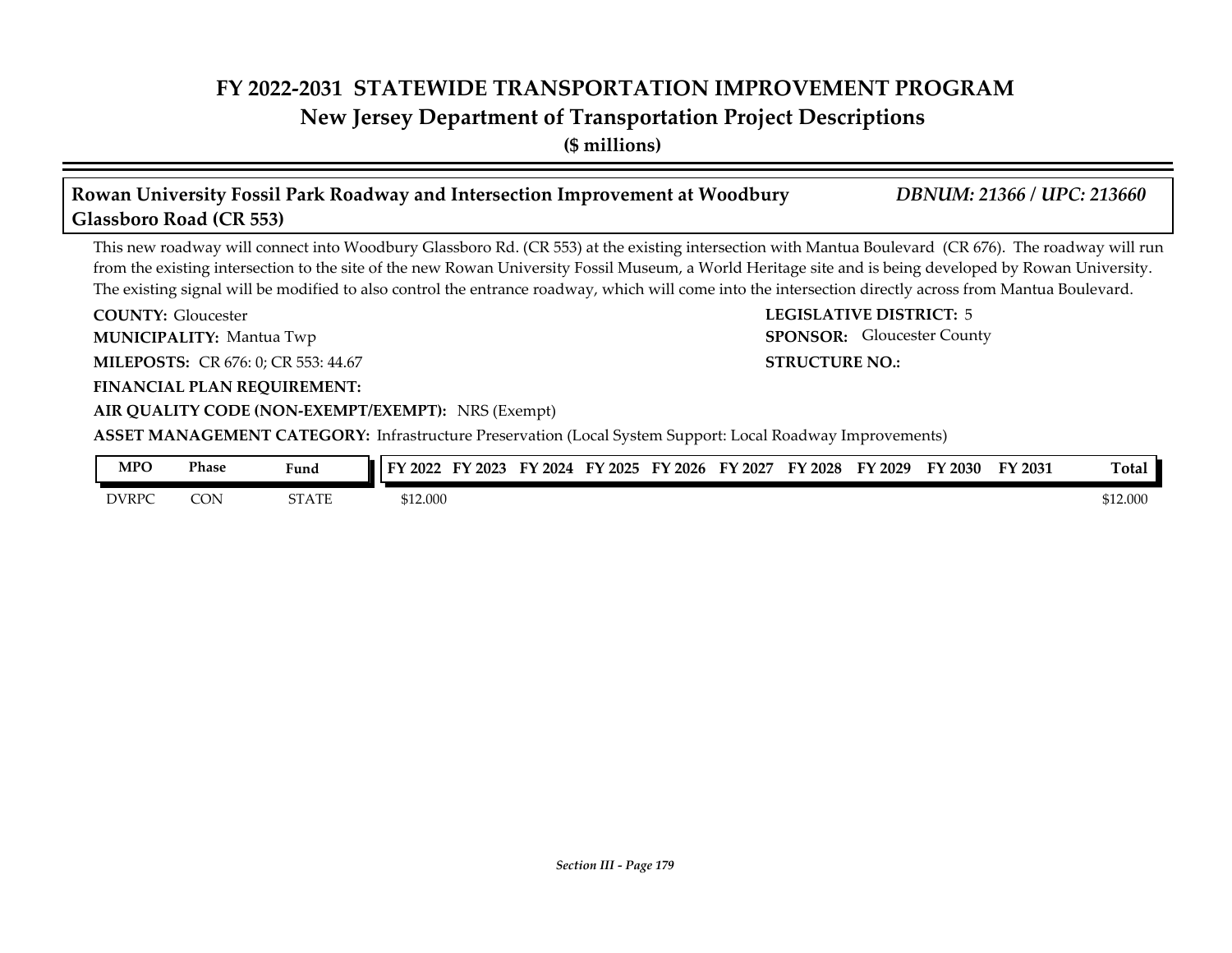**New Jersey Department of Transportation Project Descriptions**

**(\$ millions)**

### **Safe Routes to School Program** *DBNUM: 99358*

This program provides funding for locally initiated pedestrian access and safety projects to provide safe access to schools.

Funding is provided to the states to undertake a Safe Routes to Schools program. Ten to thirty percent of the money must fund enforcement, education and encourage programs. The remaining funding must fund programs leading to the construction of bicycle and pedestrian facilities as well as the salary of a full-time program coordinator. NJDOT designates as Advance Construction all projects funded from this program.

**COUNTY: LEGISLATIVE DISTRICT:** Various **MILEPOSTS: STRUCTURE NO.:** N/A **FINANCIAL PLAN REQUIREMENT: AIR QUALITY CODE (NON-EXEMPT/EXEMPT):** A2 AQ2 S6, S6, AQ2 (Exempt) **COUNTY: Various MUNICIPALITY:** Various **SPONSOR:** 

**ASSET MANAGEMENT CATEGORY:** Safety (Safety Management: Bicycle/Pedestrian Safety)

| <b>MPO</b> | Phase | Fund   | FY<br>1202∠ | 2023<br>'N | ЕV<br>2024 | ' 2025<br>FУ | FY 2026 | 2027<br>FУ | FY<br>$\frac{1}{2028}$ | FY.<br>2029 | $\degree$ 2030 | FY 2031 | Total    |
|------------|-------|--------|-------------|------------|------------|--------------|---------|------------|------------------------|-------------|----------------|---------|----------|
| Statewide  | ERC   | A-FLEX | \$5.587     | \$5.587    | \$5.587    | \$5.587      | \$5.587 | \$5.587    | \$5.587                | 55.587      | \$5.587        | \$5.587 | \$55.870 |

**STRUCTURE NO.: N/A** 

SPONSOR: Local Lead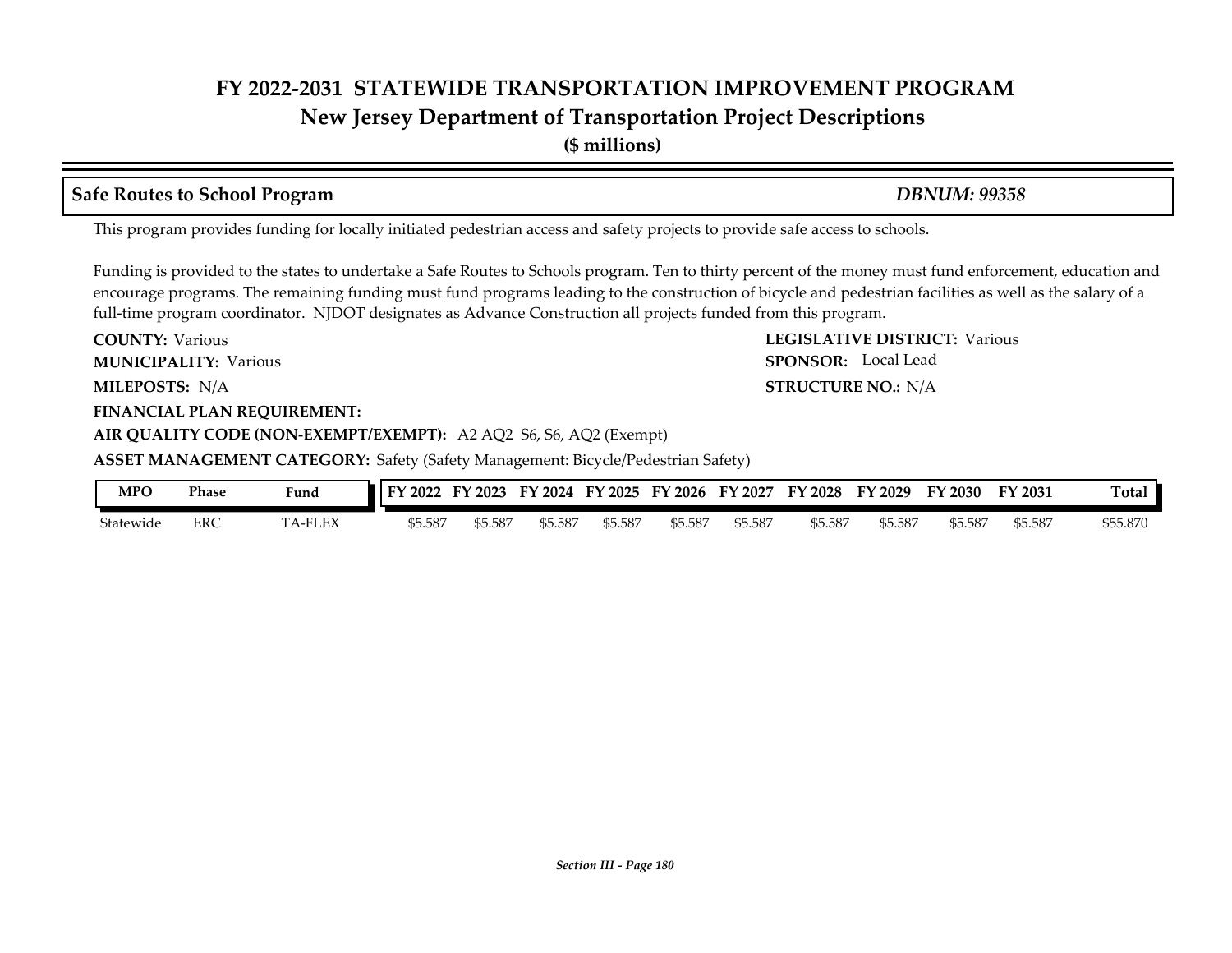# **New Jersey Department of Transportation Project Descriptions**

**(\$ millions)**

## **Safe Streets to Transit Program** *DBNUM: 06402 / UPC: 064020*

This program identifies areas around train stations or bus stops and analyzes the risk based on crash history and exposure. Once the areas are identified, this program develops multi-modal improvement plans to address the issues.

**COUNTY: Various** 

**MUNICIPALITY:** Various **SPONSOR:** 

MILEPOSTS: N/A

**FINANCIAL PLAN REQUIREMENT:**

**COUNTY: LEGISLATIVE DISTRICT:** Various **MILEPOSTS: STRUCTURE NO.:** N/A SPONSOR: NJDOT

## **AIR QUALITY CODE (NON-EXEMPT/EXEMPT):** A2 S6 S6, MT8 (Exempt)

#### **ASSET MANAGEMENT CATEGORY:** Safety (Safety Management: Bicycle/Pedestrian Safety)

| MPO       | <b>Phase</b> | $\mathbf{r}$<br>Fund | 2022<br><b>EV</b> | 12023<br>$-1$ | 2024<br>FY | FY 2025 | '2026<br>FУ | FY 2027 | FY 2028 | FY 2029 | FY 2030 | FY 2031 | <b>Total</b> |
|-----------|--------------|----------------------|-------------------|---------------|------------|---------|-------------|---------|---------|---------|---------|---------|--------------|
| Statewide | ∽            | STATE                | \$1.000           | \$1.000       | \$1.000    | 51.000  | 51.000      | \$1.000 | \$1.000 | \$1.000 | 51.000  | \$1.000 | \$10.000     |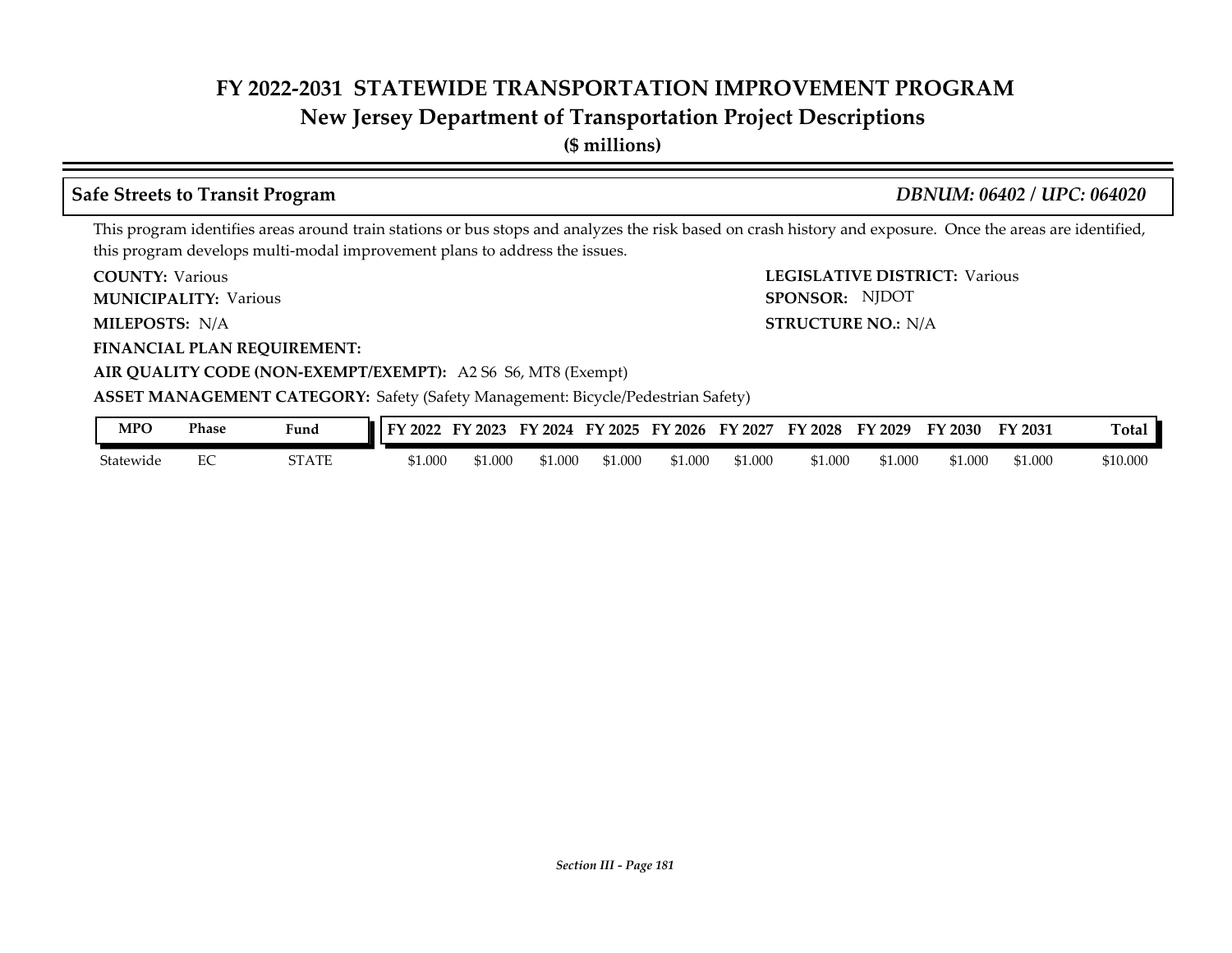**(\$ millions)**

This program uses Highway Safety Improvement Program (HSIP) funding to support eligible Safety Improvement Projects and Pedestrian Safety Improvement Projects, including engineering, ROW and Construction activities intended to reduce fatalities and serious injuries on New Jersey roadways using both hotspot and systemic projects. Examples of some of these improvements are: safety improvements to install safety countermeasures such as utility pole mitigation, roundabouts, road diets, and other FHWA Proven Safety Countermeasures, including innovative technology – in order to reduce crashes and crash severities on New Jersey's state roads. The state funding is intended for low cost safety improvement projects using in-house design and construction.

**COUNTY: LEGISLATIVE DISTRICT:** Various **MILEPOSTS: STRUCTURE NO.: COUNTY: Various MUNICIPALITY:** Various **SPONSOR:** 

#### **FINANCIAL PLAN REQUIREMENT:**

### **AIR QUALITY CODE (NON-EXEMPT/EXEMPT):** S6 S6 S6 (Exempt)

**ASSET MANAGEMENT CATEGORY:** Safety (Safety Management: Safety Improvements)

| MPO       | Phase | Fund  | FY 2022  | FY 2023  | FY 2024 FY 2025 |          | FY 2026 FY 2027 |          | FY 2028  | FY 2029  | FY 2030  | FY 2031  | Total     |
|-----------|-------|-------|----------|----------|-----------------|----------|-----------------|----------|----------|----------|----------|----------|-----------|
| Statewide | ERC   | HSIP  | \$13.309 | \$12.302 | \$12.193        | \$10.503 | \$13.781        | \$14.000 | \$14.000 | \$14.000 | \$14.000 | \$14.000 | \$132.088 |
| Statewide | ERC   | 5TATE | \$0.250  | \$0.250  | \$0.250         | \$0.250  | \$0.250         | \$0.250  | \$0.250  | \$0.250  | \$0.250  | \$0.250  | \$2.500   |

**Safety Programs** *DBNUM: 19370 / UPC: 193700*

# SPONSOR: NJDOT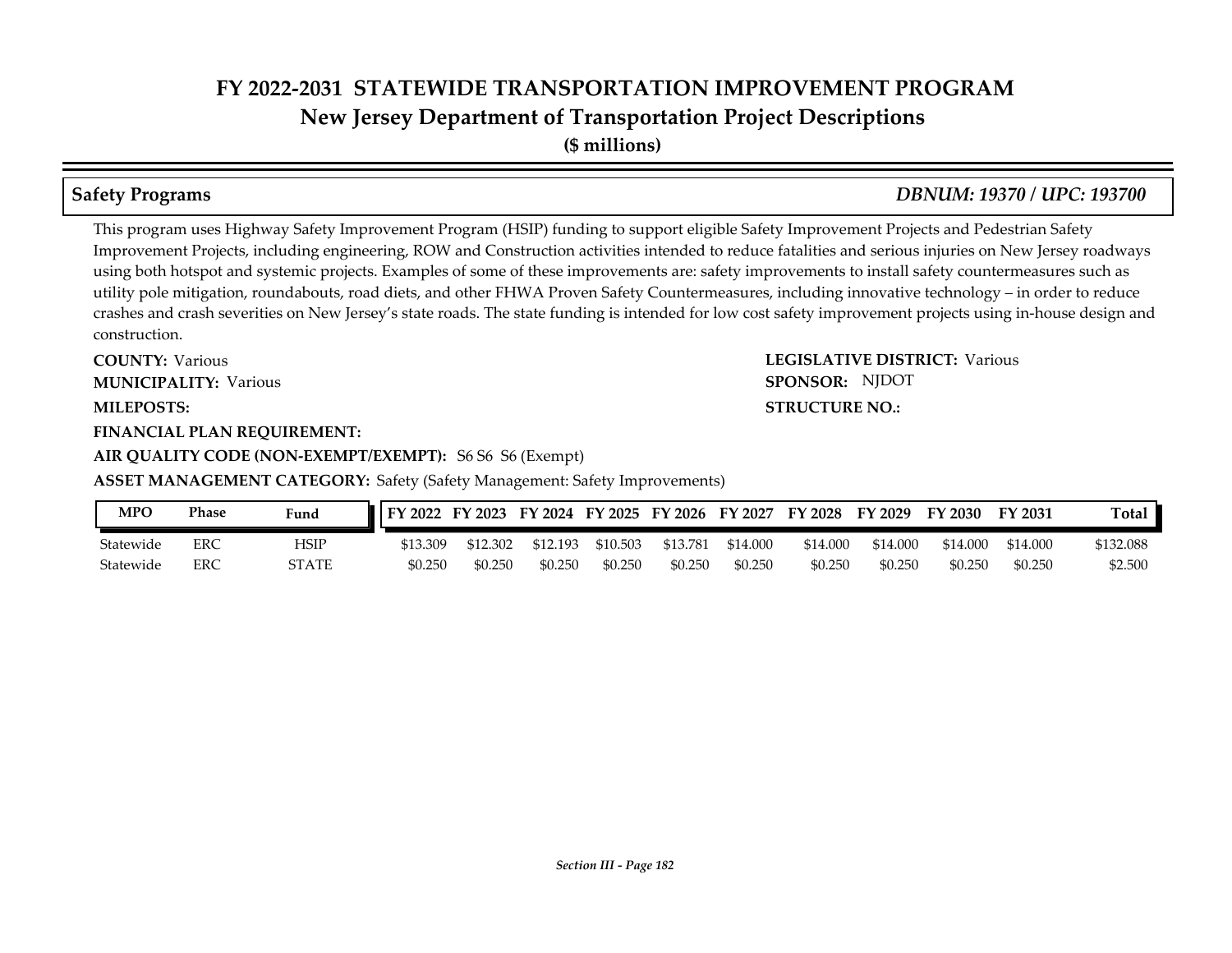# **New Jersey Department of Transportation Project Descriptions**

**(\$ millions)**

## **Salt Storage Facilities - Statewide** *DBNUM: 13307 / UPC: 133070*

SPONSOR: NJDOT

This program provides construction of new salt barns at various maintenance yards across the State (1 per Region) to improve snow and ice removal capabilities, and response time.

**COUNTY: LEGISLATIVE DISTRICT:** Various **COUNTY: Various** 

**MUNICIPALITY:** Various **SPONSOR:** 

**MILEPOSTS: STRUCTURE NO.:** N/A MILEPOSTS: N/A

**FINANCIAL PLAN REQUIREMENT:**

**AIR QUALITY CODE (NON-EXEMPT/EXEMPT):** NRS NA S10 (Exempt)

**ASSET MANAGEMENT CATEGORY:** Operations and Maintenance (Transportation Support Facilities: Facilities and Equipment)

| MPC       | <b>Phase</b> | $\sim$<br>Fund | 2022<br>ЕV. | ┳₹.<br>12023 | 2024<br>FY | FY<br>12025 | $'$ 2026<br>FУ | 2027<br>FY | FY 2028 | FY 2029 | FY 2030 | FY 2031 | <b>Total</b> |
|-----------|--------------|----------------|-------------|--------------|------------|-------------|----------------|------------|---------|---------|---------|---------|--------------|
| Statewide | ERC          | 5TATE          | \$3.000     | \$3.000      | 61.000     | 53.000      | ,3.000         | \$3.000    | \$3.000 | \$3.000 | \$3.000 | 53.000  | \$28.000     |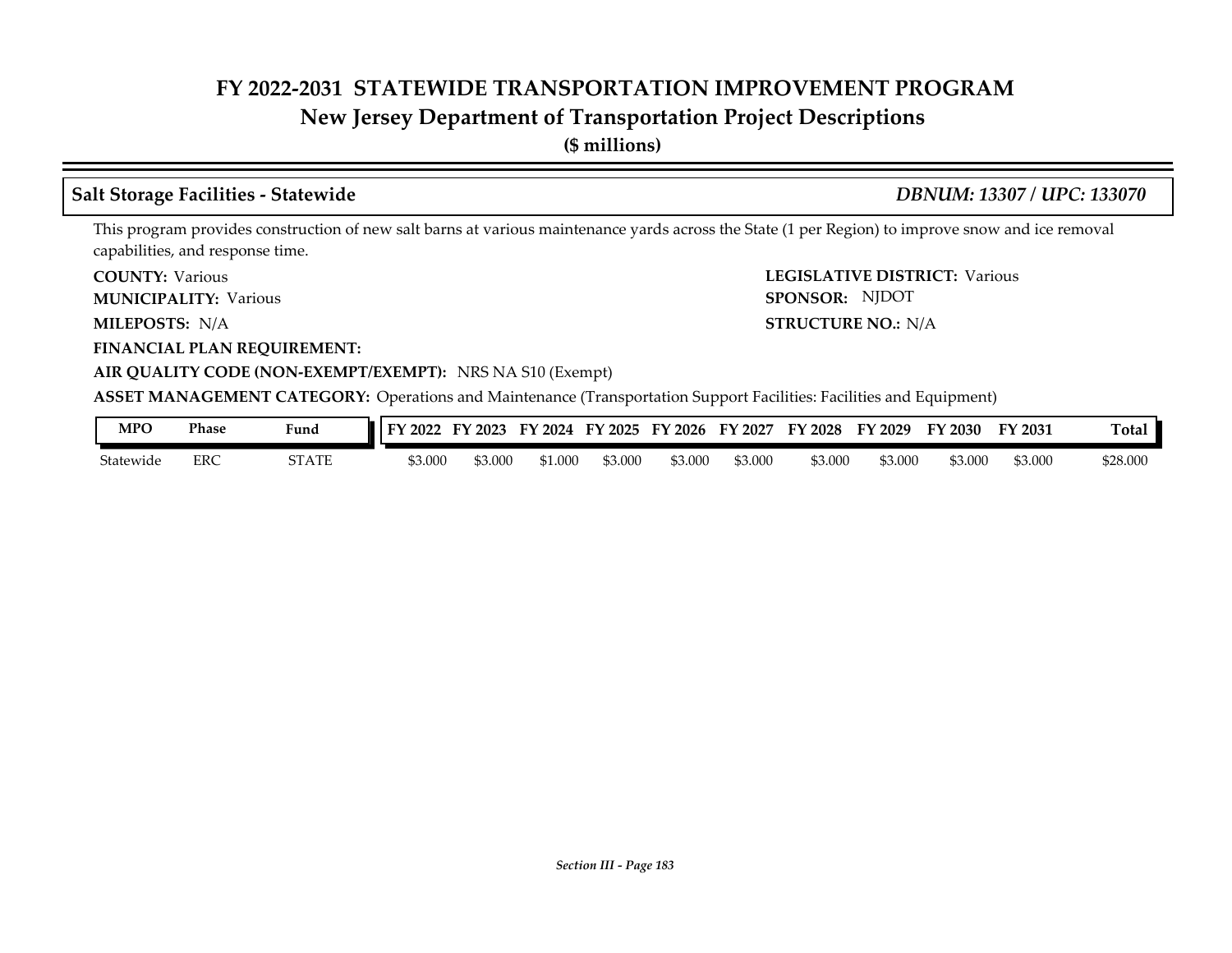# **New Jersey Department of Transportation Project Descriptions**

**(\$ millions)**

# **Schalk's Crossing Road Bridge, CR 683** *DBNUM: 00321 / UPC: 003210*

This project will replace the bridge deck, will maintain the existing steel superstructure and provide bicycle/pedestrian accessibility. A shared bicycle/pedestrian sidewalk lane will be provided through the addition of a cantilever on the through girders along both the east and west sides of Schalk's Crossing Road. Repairs will be made to the substructure. Prior to any bridge rehabilitation, the railroad catenary system will be modified. Roadway improvements would include milling and resurfacing of the existing roadway approaches for tie-ins to the bridge.

**COUNTY: LEGISLATIVE DISTRICT:** 14 **MILEPOSTS: STRUCTURE NO.:** 1249161 **FINANCIAL PLAN REQUIREMENT: AIR QUALITY CODE (NON-EXEMPT/EXEMPT):** S19 (Exempt) **COUNTY: Middlesex MUNICIPALITY:** Plainsboro Twp **Example 2008 SPONSOR:** MILEPOSTS: 0.70

SPONSOR: NJDOT

**ASSET MANAGEMENT CATEGORY:** Infrastructure Preservation (Bridge Assets: Railroad Overhead Bridges)

| <b>MPO</b>   | Phase      | Fund         | FY 2022 FY 2023 FY 2024 FY 2025 FY 2026 FY 2027 |         |          |  | FY 2028 | FY 2029 | FY 2030 | FY 2031 | <b>Total</b> |
|--------------|------------|--------------|-------------------------------------------------|---------|----------|--|---------|---------|---------|---------|--------------|
| <b>NITPA</b> | <b>DES</b> | STBGP-NY/NWK | \$5.400                                         |         |          |  |         |         |         |         | \$5.400      |
| <b>NITPA</b> | <b>ROW</b> | STBGP-NY/NWK |                                                 | \$0.077 |          |  |         |         |         |         | \$0.077      |
| <b>NITPA</b> | CON        | STBGP-NY/NWK |                                                 |         | \$36.062 |  |         |         |         |         | \$36.062     |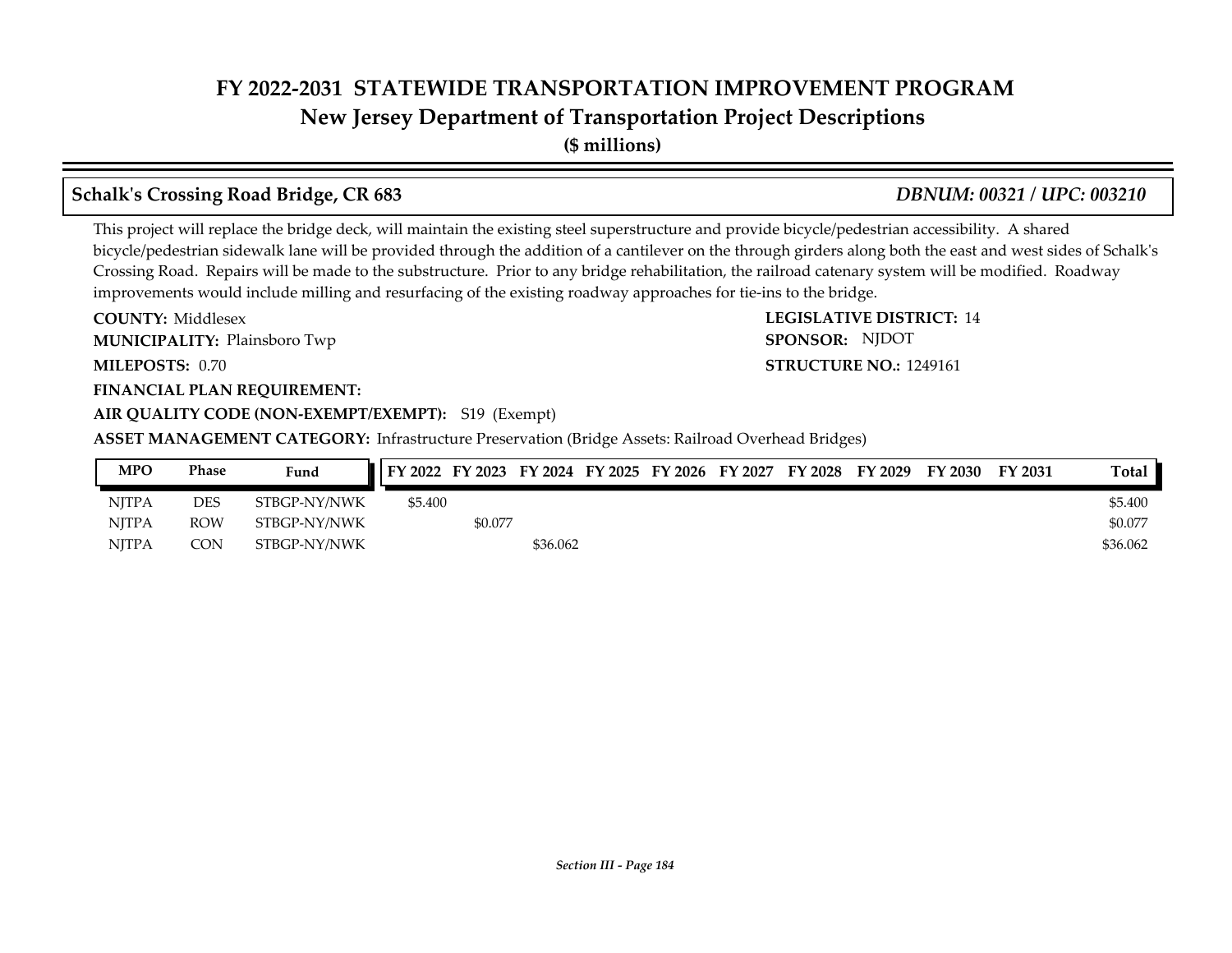**New Jersey Department of Transportation Project Descriptions**

**(\$ millions)**

**Seashore Road Phase 1 Resurfacing (CR 626) from Breakwater Road (CR 613) to U.S. Route 47** *DBNUM: S2108 / UPC: 213190*

Exising paving surface has surpassed its useful lifespan and is currently rated as fair to poor condition in accordance with SJTPOs. Pavement assessment index. Mill and repaving with safety improvements, enhanced lane markings, and minor drainage improvements

**COUNTY:** Cape May **COUNTY:** Cape May **COUNTY:** 2 **MILEPOSTS: STRUCTURE NO.:** 5.22 - 6.77 **COUNTY: Cape May** Middle Twp, Lower Twp **MUNICIPALITY: SPONSOR:**

**FINANCIAL PLAN REQUIREMENT:**

### **AIR QUALITY CODE (NON-EXEMPT/EXEMPT):**

**STRUCTURE NO.: N/A** SPONSOR: Cape May County

**ASSET MANAGEMENT CATEGORY:** Infrastructure Preservation (Local System Support: Local Roadway Improvements)

| MPO   | Phase | - -<br>Fund         | 2022<br>$\mathbf{m}$ | 2023<br>н. | 2024<br>77 | $E_{\rm A}$<br>12025 | FY 2026 | FY 2027 | FY 2028 | FY 2029 | FY 2030 | FY 2031 | <b>Total</b> |
|-------|-------|---------------------|----------------------|------------|------------|----------------------|---------|---------|---------|---------|---------|---------|--------------|
| SITPC | CON   | P-B5K200K<br>STBGP- |                      |            | \$1.350    |                      |         |         |         |         |         |         | \$1.350      |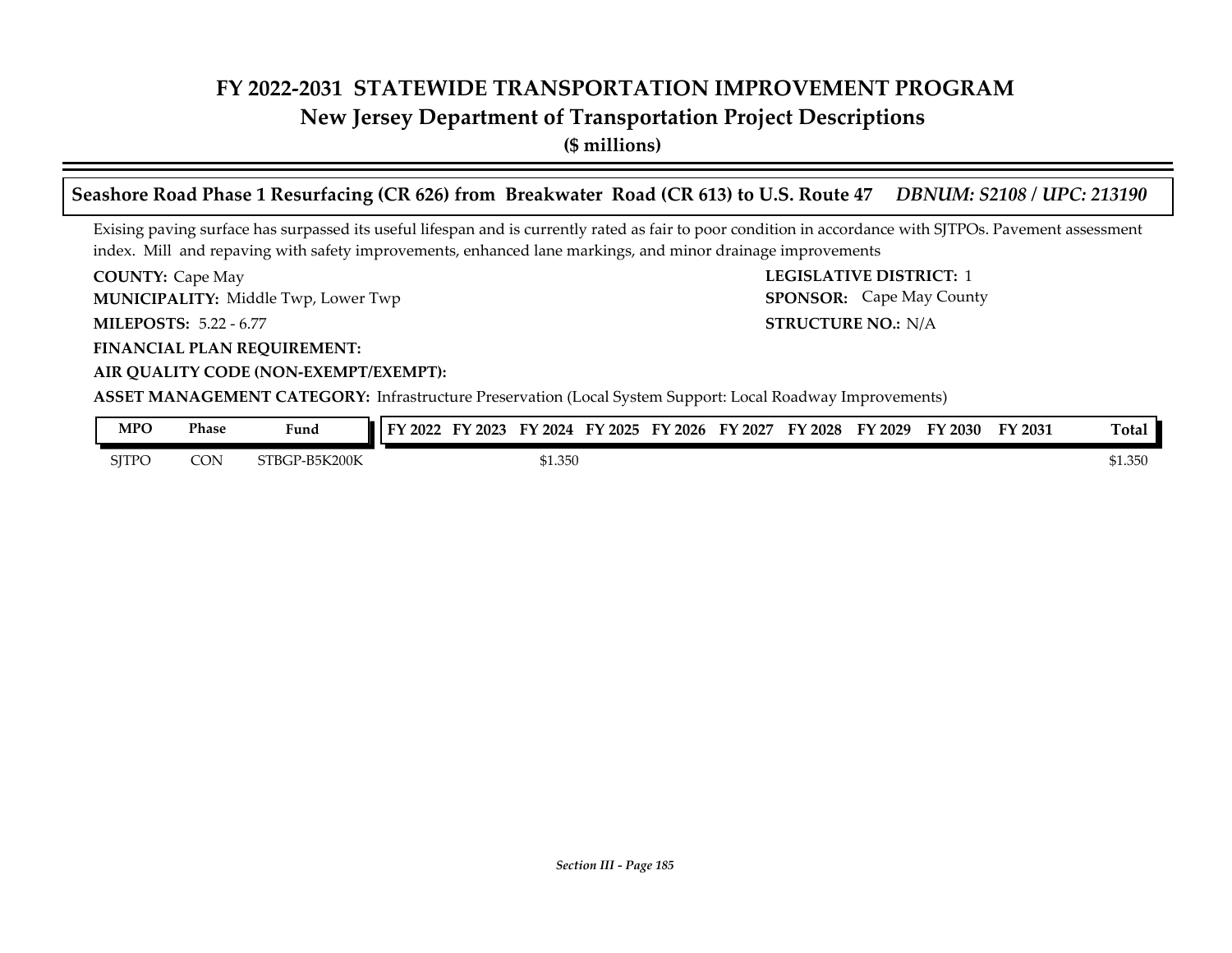# **New Jersey Department of Transportation Project Descriptions**

**(\$ millions)**

| Seashore Road Phase 2 Resurfacing (CR 626) from Breakwater Road (CR 613) to Tabernacle | DBNUM: S2109 / UPC: 213200 |
|----------------------------------------------------------------------------------------|----------------------------|
| Road $(CR 647)$                                                                        |                            |

Exising paving surface has surpassed its useful lifespan and is currently rated as fair to poor condition in accordance with SJTPOs. Pavement assessment index. Mill and repaving with safety improvements, enhanced lane markings, and minor drainage improvements

**COUNTY:** Cape May **COUNTY:** Cape May **COUNTY:** 1 **COUNTY: Cape May** 

**MUNICIPALITY:** Lower Twp **SPONSOR:** 

**MILEPOSTS: STRUCTURE NO.:** 4.23 - 5.22

**FINANCIAL PLAN REQUIREMENT:**

## **AIR QUALITY CODE (NON-EXEMPT/EXEMPT):**

**ASSET MANAGEMENT CATEGORY:** Infrastructure Preservation (Local System Support: Local Roadway Improvements)

| MPO   | Phase | Fund               | 7022<br>EA. | 2023 | EY<br>2024 | $Y$ 2025 | FY 2026 | $\mathbf{F}\mathbf{Y}$<br>' 2027 | <b>FY 2028</b> | ЕV<br>'2029 | <b>FY 2030</b> | FY 2031 | $\sim$<br>[otal |
|-------|-------|--------------------|-------------|------|------------|----------|---------|----------------------------------|----------------|-------------|----------------|---------|-----------------|
| SITPC | CON   | P-B5K200K<br>STBGI |             |      |            | \$1.600  |         |                                  |                |             |                |         | \$1.600         |

**STRUCTURE NO.: N/A** 

SPONSOR: Cape May County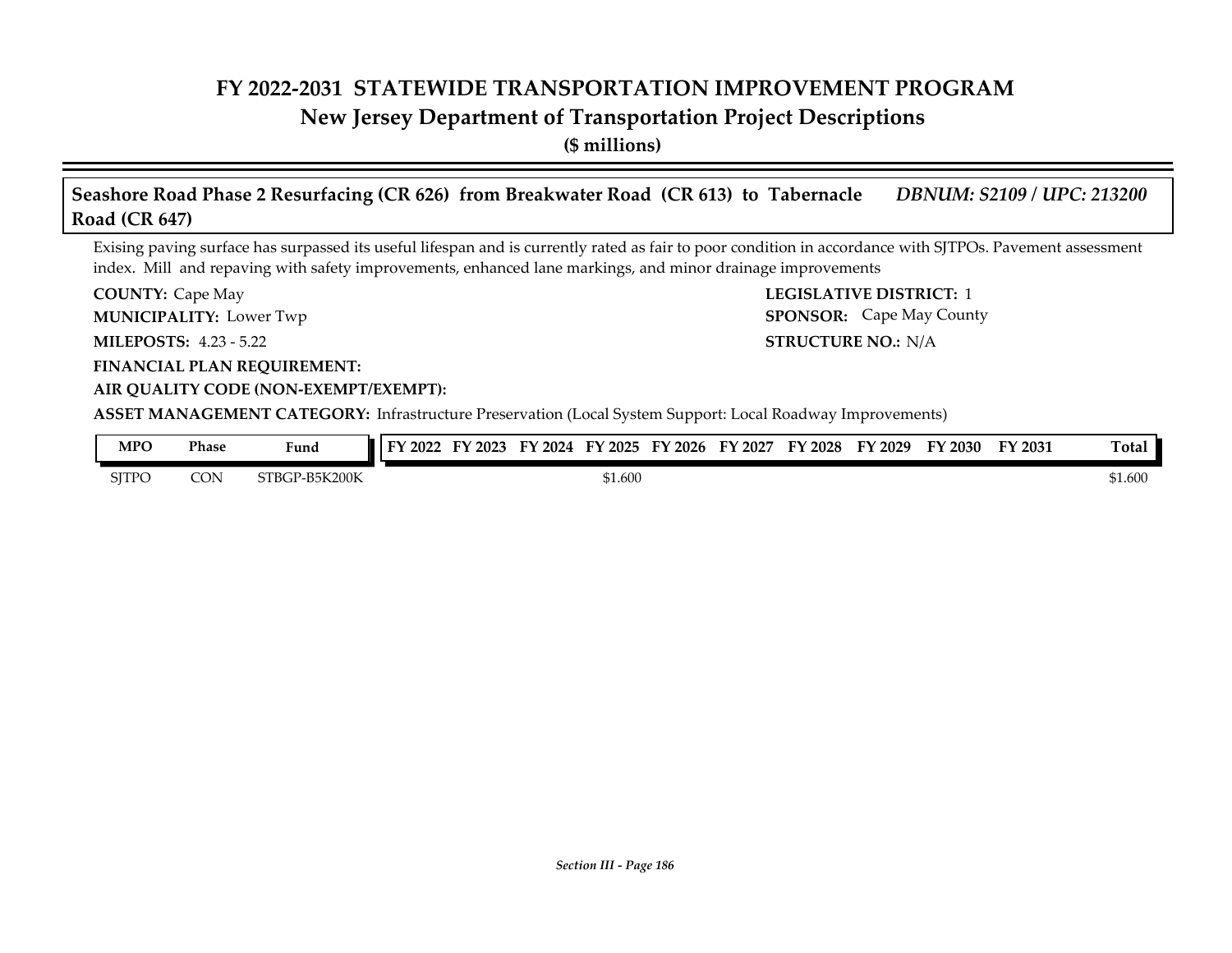# **New Jersey Department of Transportation Project Descriptions**

**(\$ millions)**

| Seashore Road Phase 3 resurfacing (C.R. 626) from Sandman Boulevard (U.S Route 9) to<br>Tabernacle Road (C.R. 647)                                                                                                                                                     | <b>DBNUM: S2117 / UPC: 213640</b>                                 |
|------------------------------------------------------------------------------------------------------------------------------------------------------------------------------------------------------------------------------------------------------------------------|-------------------------------------------------------------------|
| Exising paving surface has surpassed its useful lifespan and is currently rated as fair to poor condition in accordance with SJTPOs. Pavement assessment<br>index. Mill and repaving with safety improvements, enhanced lane markings, and minor drainage improvements |                                                                   |
| <b>COUNTY: Cape May</b><br><b>MUNICIPALITY: Lower Twp</b>                                                                                                                                                                                                              | <b>LEGISLATIVE DISTRICT: 1</b><br><b>SPONSOR:</b> Cape May County |
| <b>MILEPOSTS: 2.73-4.23</b>                                                                                                                                                                                                                                            | <b>STRUCTURE NO.: N/A</b>                                         |
| <b>FINANCIAL PLAN REQUIREMENT:</b><br>AIR QUALITY CODE (NON-EXEMPT/EXEMPT): S10 (Exempt)                                                                                                                                                                               |                                                                   |
| ASSET MANAGEMENT CATEGORY: Infrastructure Preservation (Local System Support: Local Roadway Improvements)                                                                                                                                                              |                                                                   |
| <b>MPO</b><br><b>Phase</b><br>FY 2022 FY 2023 FY 2024 FY 2025 FY 2026 FY 2027<br>Fund                                                                                                                                                                                  | Total<br>FY 2028 FY 2029<br>FY 2030<br>FY 2031                    |

| <b>SITPO</b> | <b>CON</b> | STBGP-B5K200K | 0.25<br>32.1/2 | 00170<br>32.1/2 |
|--------------|------------|---------------|----------------|-----------------|
|              |            |               |                |                 |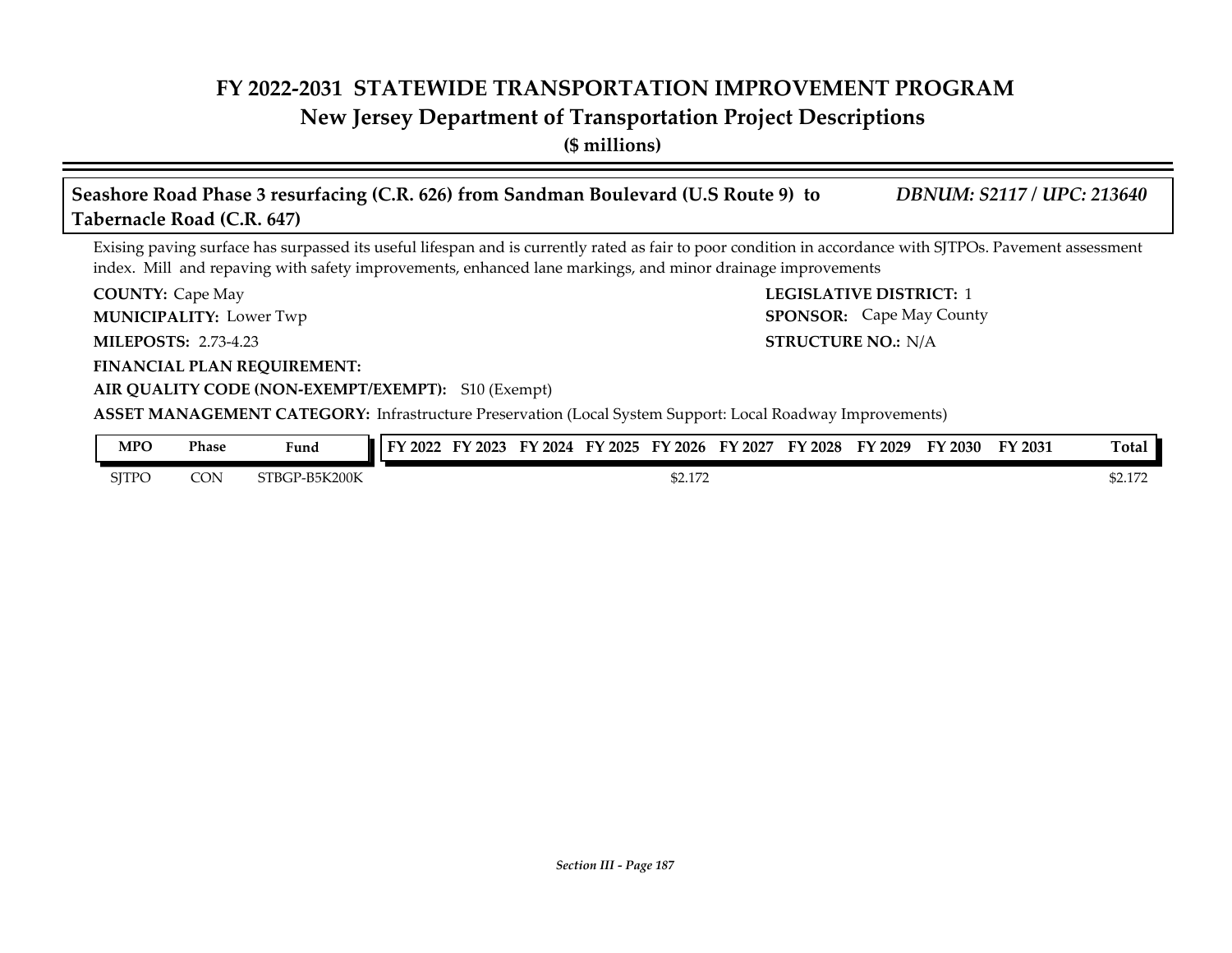**(\$ millions)**

## **Sicklerville Road (CR 705) and Erial Road (CR 706) Systemic Roundabout** *DBNUM: D1913 / UPC: 193760*

Funds would provide for a roundabout at the intersection CR 705 (Sicklerville Road) and CR 706 (Erial Road) in Winslow Township. The location features a three-leg intersection with skewed alignment and is governed by a stop sign on CR 706. The skewed alignment of the intersection leads to crashes because drivers cannot see well around the corner of the intersection. A roundabout will replace the existing problematic intersection geometry with a circle, thereby allowing drivers a clear visual throughout the entire intersection. There are also multiple occurrences of rear end crashes at the stop sign on CR 706 (Erial Rd) where cars wait to turn onto CR 705 (Sicklerville Rd). The roundabout will alleviate this problem since drivers will slow and yield instead of being required to make a full stop. Further, the existing intersection enables drivers on CR 705 to travel at a high rate of speed toward the nearby intersection of CR 705 and CR 536 (Malaga Road). A roundabout at the intersection of CR 706 and CR 705 will force drivers to slow down, resulting in slower speeds through the intersection of CR 705 and CR 536 and greater driver reaction time. DVRPC's 2009 Regional Roundabout Analysis, Phase II identified this intersection as a priority site for investigation into a roundabout conversion.

**COUNTY: LEGISLATIVE DISTRICT:** 4 **COUNTY: Camden** Winslow Township **MUNICIPALITY: SPONSOR:**

# **FINANCIAL PLAN REQUIREMENT:**

### **AIR QUALITY CODE (NON-EXEMPT/EXEMPT):** R1 (Exempt)

### **ASSET MANAGEMENT CATEGORY:** Safety (Safety Management: Safety Improvements)

| <b>MPO</b>   | Phase      | Fund        | FY 2022 FY 2023 FY 2024 FY 2025 FY 2026 FY 2027 |         |  | FY 2028 | FY 2029 | FY 2030 | FY 2031 | Total   |
|--------------|------------|-------------|-------------------------------------------------|---------|--|---------|---------|---------|---------|---------|
| <b>DVRPC</b> | <b>DES</b> | HSIP        | \$0.172                                         |         |  |         |         |         |         | \$0.172 |
| <b>DVRPC</b> | CON        | HSIP        |                                                 | \$0.500 |  |         |         |         |         | \$0.500 |
| <b>DVRPC</b> | CON        | STBGP-PHILA |                                                 | \$1.018 |  |         |         |         |         | \$1.018 |

**MILEPOSTS: STRUCTURE NO.:** N/A **SPONSOR:** Camden County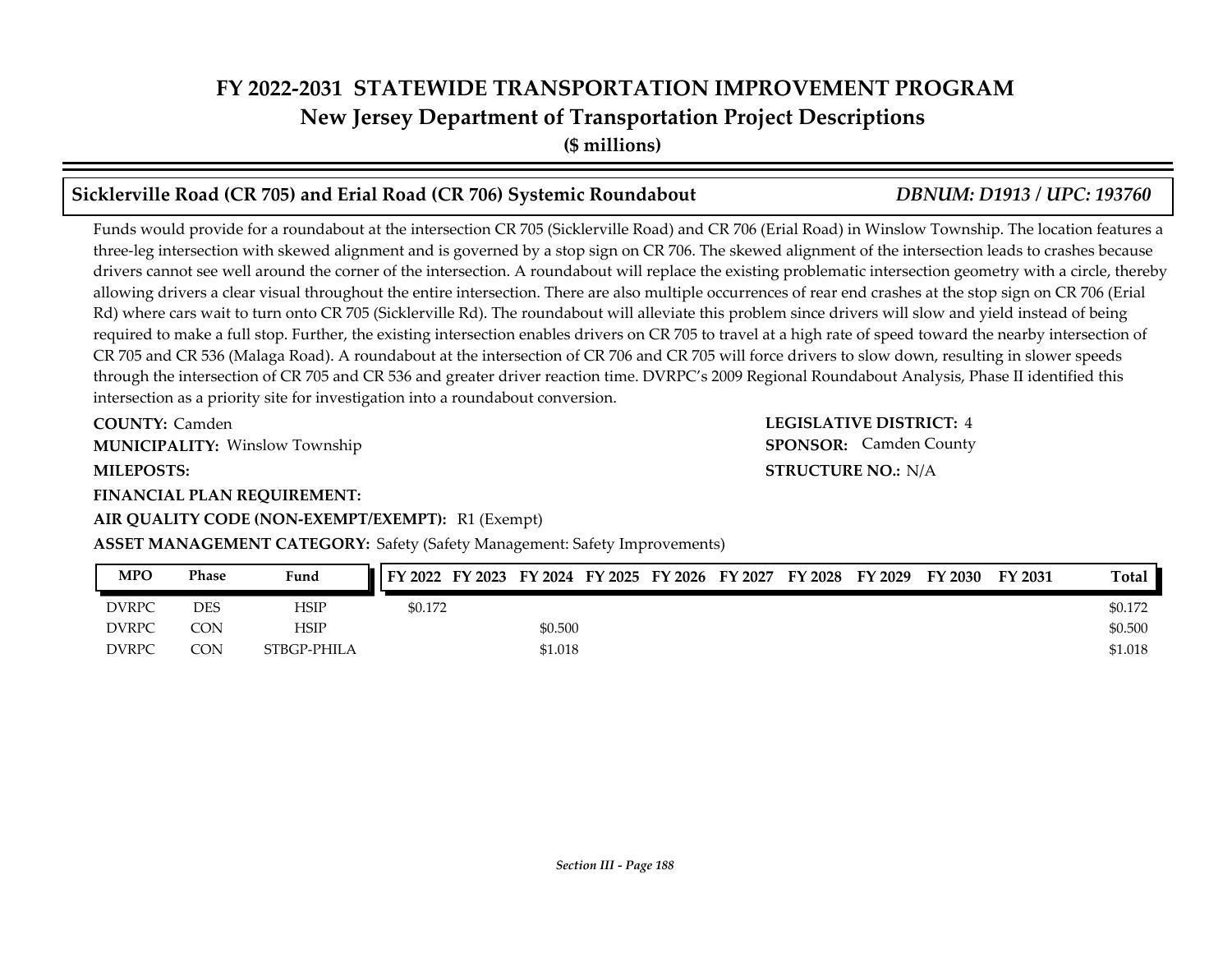# **New Jersey Department of Transportation Project Descriptions**

**(\$ millions)**

# **Sign Structure Inspection Program** *DBNUM: X239 / UPC: 800008*

SPONSOR: NJDOT

This program provides funding for the inspection of overhead and cantilever sign structures on state roadways. There are over 1,700 sign structures, including overhead, cantilever and variable message structures on state routes. This program also provides for the inspection of approximately 200 high mast light pole structures on state roadways.

**COUNTY: LEGISLATIVE DISTRICT:** Various **COUNTY: Various** 

**MUNICIPALITY:** Various **SPONSOR:** 

**MILEPOSTS: STRUCTURE NO.:** N/A MILEPOSTS: N/A

**FINANCIAL PLAN REQUIREMENT:**

### **AIR QUALITY CODE (NON-EXEMPT/EXEMPT):** NRS O7 O7 (Exempt)

**ASSET MANAGEMENT CATEGORY:** Infrastructure Preservation (Bridge Assets: Sign Structures)

| MPO       | Phase | Fund  | 2022<br>EV. | '2023<br>– Li Y | $\cdot$ 2024<br>FY | FY 2025 | FY 2026 | FY 2027 | FY 2028 | FY 2029 | FY 2030 | FY 2031 | m.<br>『otal |
|-----------|-------|-------|-------------|-----------------|--------------------|---------|---------|---------|---------|---------|---------|---------|-------------|
| Statewide | ∽     | STATE | \$2.100     | \$2.100         |                    | \$2.000 | \$2.000 | \$2.000 | \$2.000 | \$2.000 | 52.000  | \$2.000 | \$18.200    |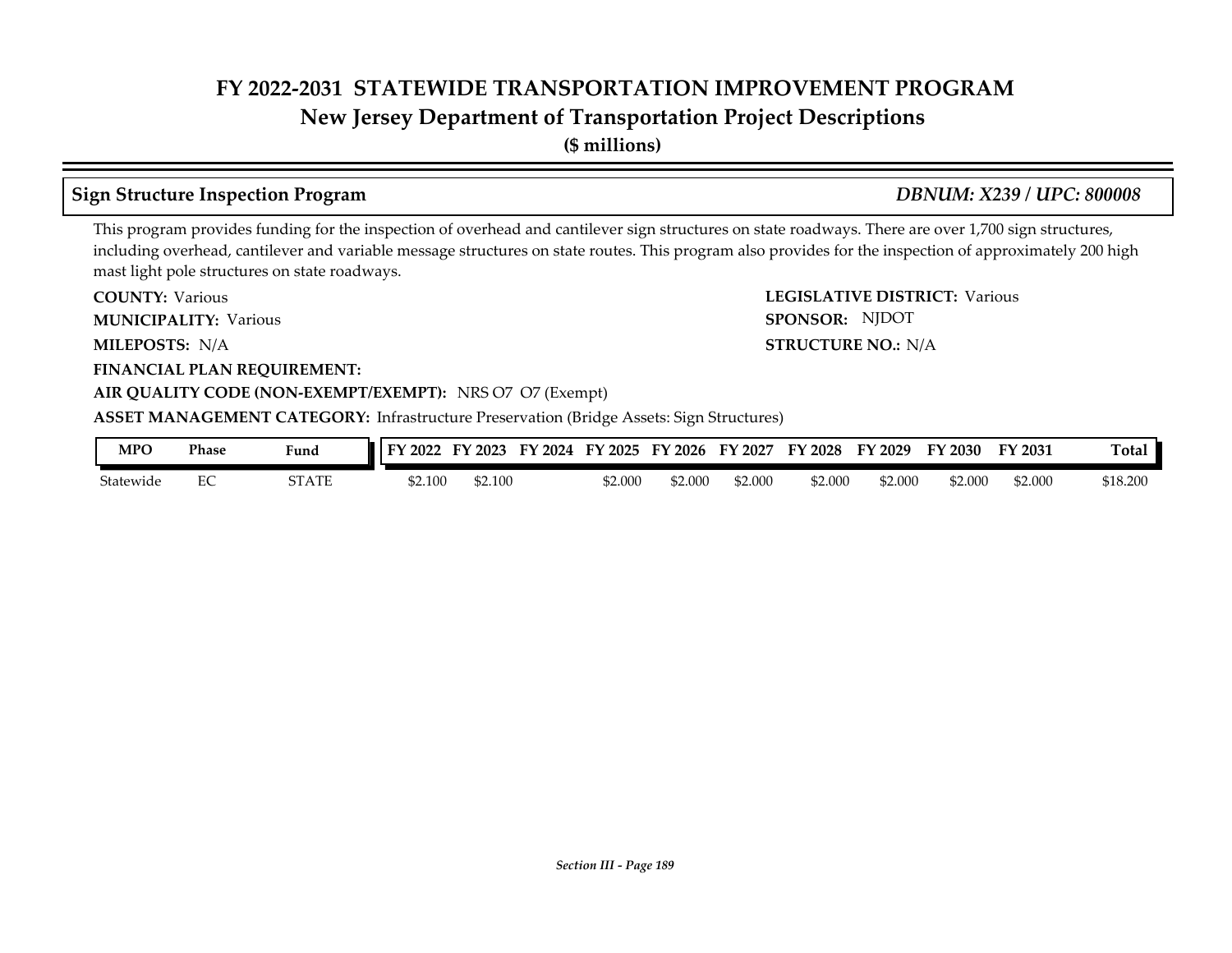# **New Jersey Department of Transportation Project Descriptions**

**(\$ millions)**

# **Sign Structure Rehabilitation/Replacement Program** *DBNUM: X239A*

SPONSOR: NJDOT

This program funds the rehabilitation and replacement of existing VMS (variable message signs), overhead and cantilever sign structures located on state highways. This program will also provide funding for recommendations, survey, aerial photography, photogrammetry, base mapping and engineering.

**COUNTY: LEGISLATIVE DISTRICT:** Various **COUNTY: Various** 

**MUNICIPALITY:** Various **SPONSOR:** 

**MILEPOSTS: STRUCTURE NO.:** N/A MILEPOSTS: N/A

**FINANCIAL PLAN REQUIREMENT:**

**AIR QUALITY CODE (NON-EXEMPT/EXEMPT):** NRS O7 O7 (Exempt)

### **ASSET MANAGEMENT CATEGORY:** Infrastructure Preservation (Bridge Assets: Sign Structures)

| MPO       | Phase      | Fund       | 2022    | 2023<br>. . | 2024<br>FУ | EV<br>$\degree$ 2025 | FV<br>$'$ 2026 | FY<br>2027 | FV<br>$'$ 2028 | FY 2029 | FY 2030 | FY 2031 | m<br>Total |
|-----------|------------|------------|---------|-------------|------------|----------------------|----------------|------------|----------------|---------|---------|---------|------------|
| Statewide | <b>ERC</b> | STBGP-FLEX | \$1.000 | ,1.000      | 1.000م     | 0.000                | 51.000         | 61.000     | \$1.000        | \$1.000 | \$1.000 | \$1.000 | \$10.000   |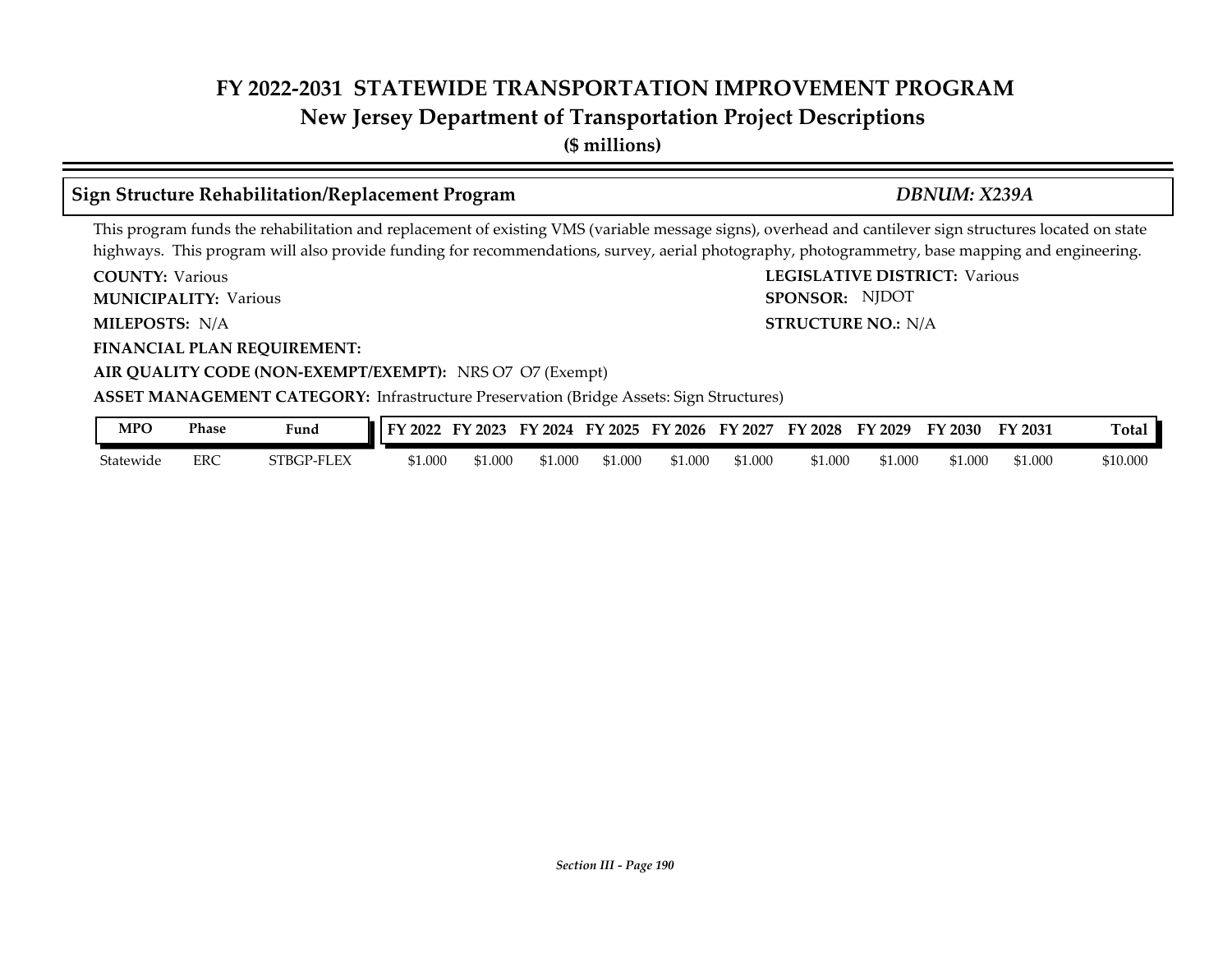**(\$ millions)**

# **COUNTY: LEGISLATIVE DISTRICT:** Various **MILEPOSTS: STRUCTURE NO.:** N/A **FINANCIAL PLAN REQUIREMENT: AIR QUALITY CODE (NON-EXEMPT/EXEMPT):** NRS O7 (Exempt) **COUNTY: Various MUNICIPALITY:** Various **SPONSOR: STRUCTURE NO.: Various ASSET MANAGEMENT CATEGORY:** Infrastructure Preservation (Bridge Assets: Sign Structures) The project will replace 14 existing overhead sign structures on Routes 3, 7, 17, 46, and 280: Route 3: 0204-202 (WB MP 6.40) Route 7: 0909-202 (NB MP 1.43), 0910-200 (MP 1.52), 0910-201 (SB MP 1.58) Route 17: 0211-202 (MP 3.70), 0211-201 (MP 3.73), 0211-203 (MP 3.88), 0211-204 (MP 3.95), 0211-200 (MP 4.25), 0211-205 (MP 4.35), 0211-206 (MP 4.40) Route 46: 0222-201 (MP 71.37) Route 280: 0730-216 (MP 12.39), 0730-222 (MP 12.96) The project will also remove 1 Sign Structure on Route 7 at Northbound Milepost 1.58 **Sign Structure Replacement Contract 2016-3** *DBNUM: 15335 / UPC: 153350* SPONSOR: NJDOT

| MPO       | <b>Phase</b> | Fund                                                    | FY 2022 | 2023<br>. . | 12024<br>ы, | FY 2025 | FY 2026 | FY 2027 | FY 2028 | FY<br>2029 | FV<br>$^{\prime}$ 2030 $^{\prime}$ | FY 2031 | Total   |
|-----------|--------------|---------------------------------------------------------|---------|-------------|-------------|---------|---------|---------|---------|------------|------------------------------------|---------|---------|
| Statewide | CON          | NHPP<br>the contract of the contract of the contract of |         | \$9.500     |             |         |         |         |         |            |                                    |         | \$9.500 |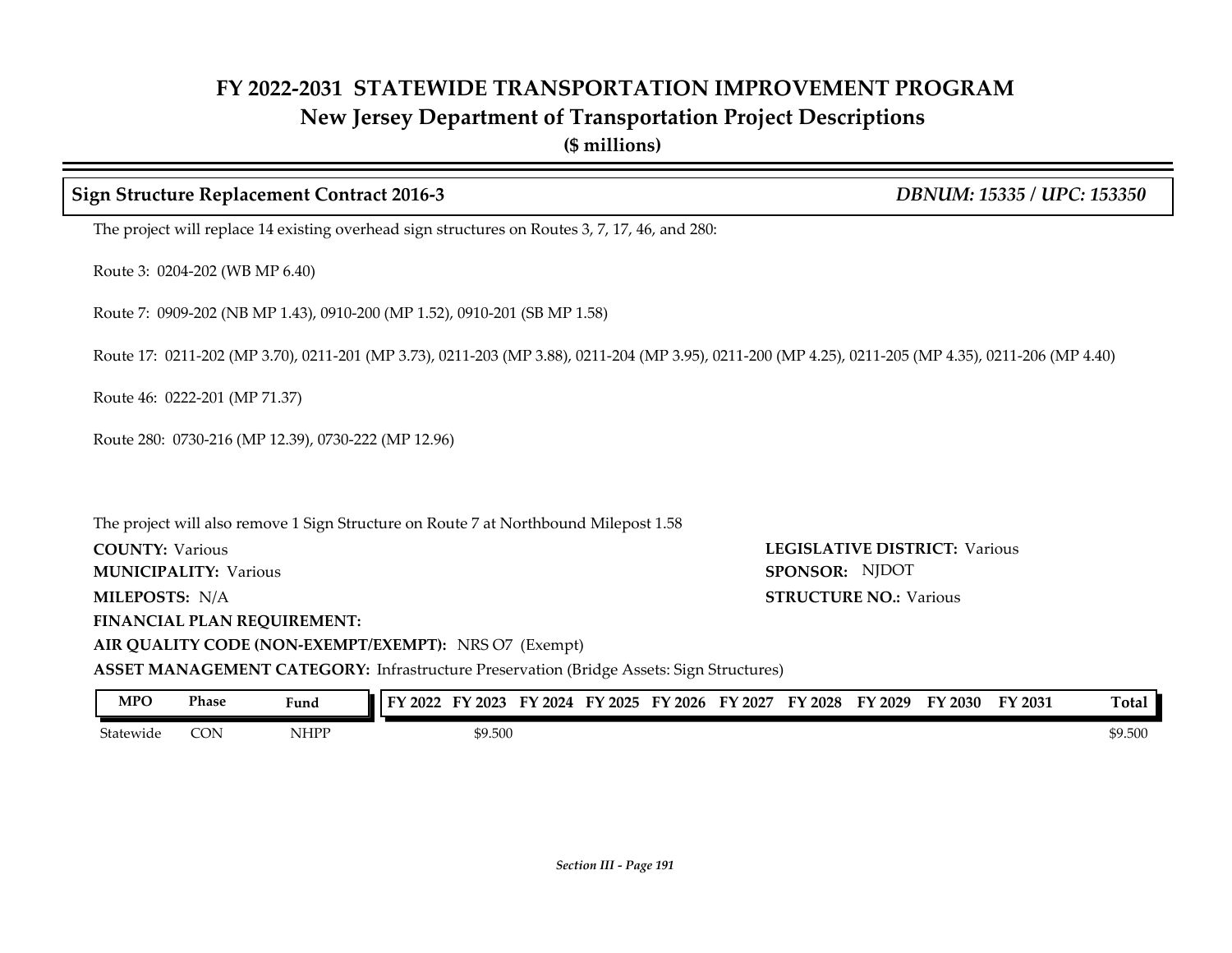# **New Jersey Department of Transportation Project Descriptions**

**(\$ millions)**

# **Signs Program, Statewide** *DBNUM: X39*

This program provides funding for the systematic upgrade of state highway signs, including refurbishing of deteriorated signs, installation of new signs, and improvement and updating of messages.

**COUNTY: Various** 

**MUNICIPALITY:** Various **SPONSOR:** 

MILEPOSTS: N/A

**FINANCIAL PLAN REQUIREMENT:**

**COUNTY: LEGISLATIVE DISTRICT:** Various **MILEPOSTS: STRUCTURE NO.:** N/A SPONSOR: NJDOT

# **AIR QUALITY CODE (NON-EXEMPT/EXEMPT):** NRS O7 O7 (Exempt)

**ASSET MANAGEMENT CATEGORY:** Infrastructure Preservation (Road Assets: Signs)

| MPO       | Phase | Fund  | 2022<br>EV. | --<br>12023 | 2024<br>FY | FY 2025 | FY 2026 | FY<br>2027 | FV<br>2028 | FY 2029 | $\degree$ 2030 $\degree$ | FY 2031 | Tota.    |
|-----------|-------|-------|-------------|-------------|------------|---------|---------|------------|------------|---------|--------------------------|---------|----------|
| Statewide | ∼     | STATE | 3.470       | \$3.470     | \$1.340    | \$3.000 | \$3.000 | \$3.000    | \$3.000    | \$3.000 | \$3.000                  | \$3.000 | \$29.280 |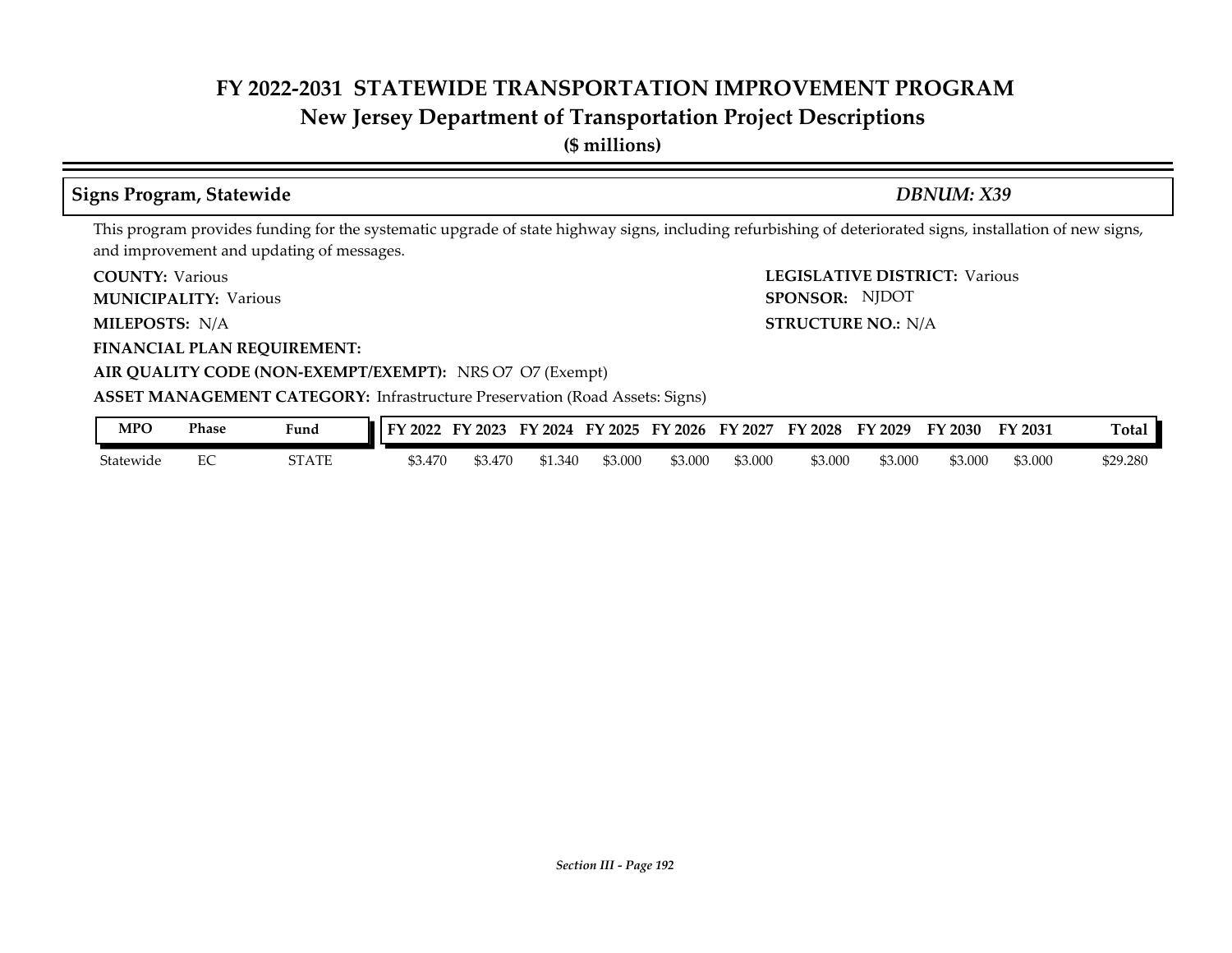**New Jersey Department of Transportation Project Descriptions**

**(\$ millions)**

## **Sixth Avenue (CR 652), Bridge over Passaic River** *DBNUM: N1606 / UPC: 153310*

The Sixth Avenue Bridge (Structure No. 1600-012), designated County Route 652, crosses over the Passaic River connecting the City of Paterson, Borough of Prospect Park and Borough of Hawthorne. The bridge was originally constructed in 1900, and in 1987 the superstructure was replaced with a temporary steel truss structure. Due to structure deficiencies and substandard features, the bridge is in need of replacement. The project involves replacing the existing bridge with a new 3-span steel multi-girder continuous bridge with reinforced concrete deck slab.

**COUNTY: LEGISLATIVE DISTRICT:** 35, 38 **MUNICIPALITY:** Paterson City, Prospect Park Boro, Hawthorne Boro **SPONSOR:** 

**MILEPOSTS: STRUCTURE NO.:** 1600012 MILEPOSTS: 0.45

**COUNTY: Passaic** 

### **FINANCIAL PLAN REQUIREMENT:**

### **AIR QUALITY CODE (NON-EXEMPT/EXEMPT):** S19 (Exempt)

**ASSET MANAGEMENT CATEGORY:** Infrastructure Preservation (Local System Support: Local Bridges)

| <b>MPO</b>   | Phase      | Fund         | FY 2022 FY 2023 FY 2024 FY 2025 FY 2026 FY 2027 |         |         |          |  | FY 2028 FY 2029 | FY 2030 | FY 2031 | Total    |
|--------------|------------|--------------|-------------------------------------------------|---------|---------|----------|--|-----------------|---------|---------|----------|
| <b>NITPA</b> | PЕ         | STBGP-NY/NWK | \$0.500                                         |         |         |          |  |                 |         |         | \$0.500  |
| <b>NITPA</b> | <b>DES</b> | STBGP-NY/NWK |                                                 | \$3.000 |         |          |  |                 |         |         | \$3.000  |
| <b>NITPA</b> | <b>ROW</b> | STBGP-NY/NWK |                                                 |         | \$0.300 |          |  |                 |         |         | \$0.300  |
| <b>NITPA</b> | CON        | STBGP-NY/NWK |                                                 |         |         | \$15.000 |  |                 |         |         | \$15,000 |

**SPONSOR:** Passaic County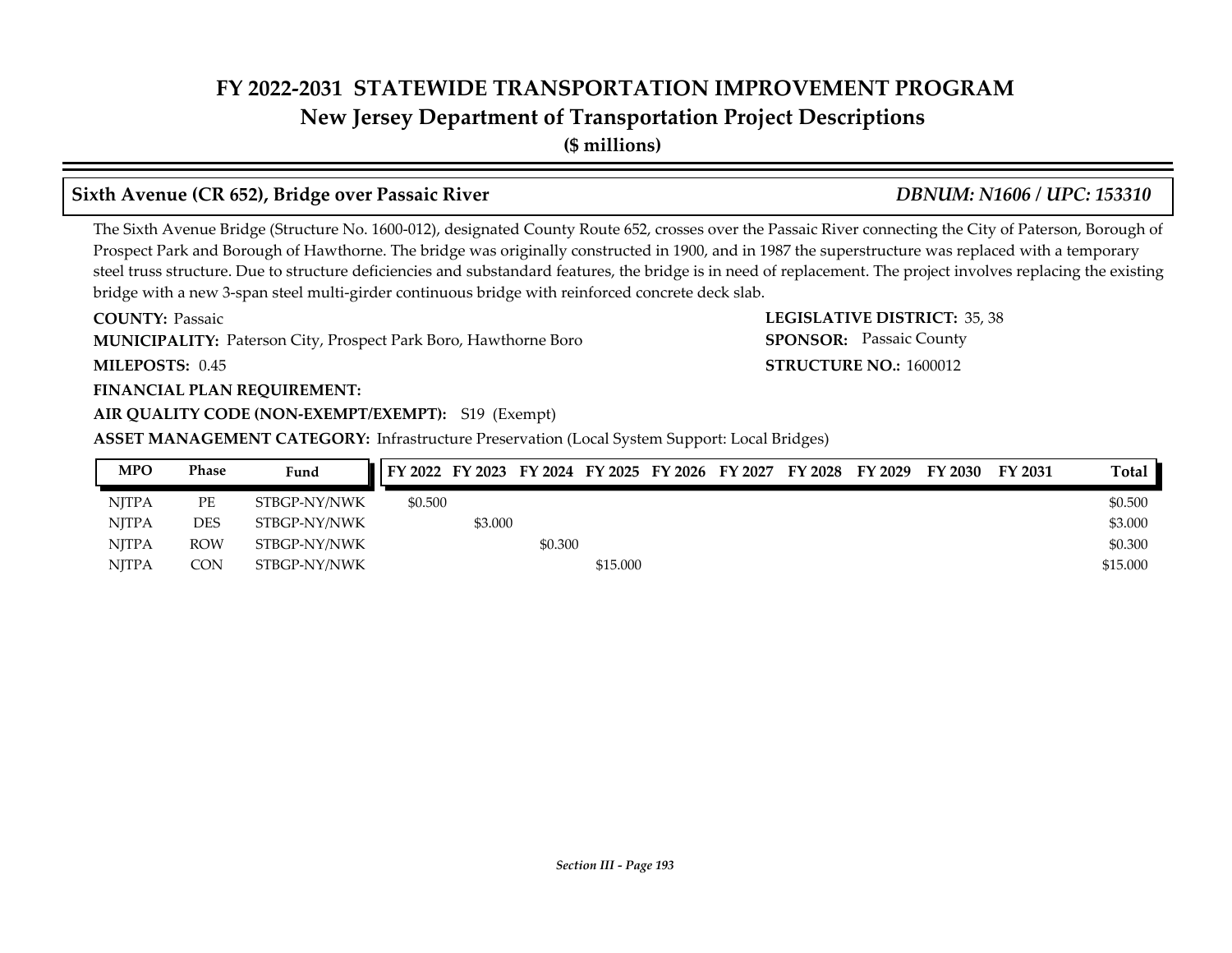# **New Jersey Department of Transportation Project Descriptions**

**(\$ millions)**

## **SJTPO, Future Projects** *DBNUM: S044 / UPC: 058025*

This program provides funding for local projects to be selected by the South Jersey Transportation Planning Organization, the designated Metropolitan Planning Organization for Salem, Cumberland, Cape May and Atlantic counties.

**COUNTY: Various** 

**MUNICIPALITY:** Various **SPONSOR:** 

MILEPOSTS: N/A

**FINANCIAL PLAN REQUIREMENT:**

**COUNTY: LEGISLATIVE DISTRICT:** Various **MILEPOSTS: STRUCTURE NO.:** N/A SPONSOR: SJTPO

## **AIR QUALITY CODE (NON-EXEMPT/EXEMPT):** O10A (Exempt)

**ASSET MANAGEMENT CATEGORY:** Infrastructure Preservation (Local System Support: Reg Plng and Project Development)

| MPO          | Phase      | Fund          | FY 2022 FY 2023 FY 2024 FY 2025 FY 2026 |         |         |         |         | FY 2027 | FY 2028 | FY 2029 | FY 2030 | FY 2031 | Total    |
|--------------|------------|---------------|-----------------------------------------|---------|---------|---------|---------|---------|---------|---------|---------|---------|----------|
| <b>SITPO</b> | <b>ERC</b> | HWIZ005-AC    | \$0.327                                 |         |         |         |         |         |         |         |         |         | \$0.327  |
| <b>SITPO</b> | ERC        | STBGP-AC      | \$0.008                                 | \$0.090 | \$0.037 | \$0.066 | \$3.530 | \$4.485 | \$4.280 | \$4.606 | \$4.403 | \$4.731 | \$26.234 |
| <b>SITPO</b> | ERC        | STBGP-B5K200K | \$0.022                                 | \$0.135 | \$0.042 | \$0.069 | \$0.730 | \$2.065 | \$2,160 | \$2.323 | \$2.417 | \$2.510 | \$12,475 |
| <b>SITPO</b> | <b>ERC</b> | STBGP-L5K     |                                         |         |         |         | \$1.308 | \$1.120 | \$2.930 | \$2,741 | \$3.050 | \$2.829 | \$13.978 |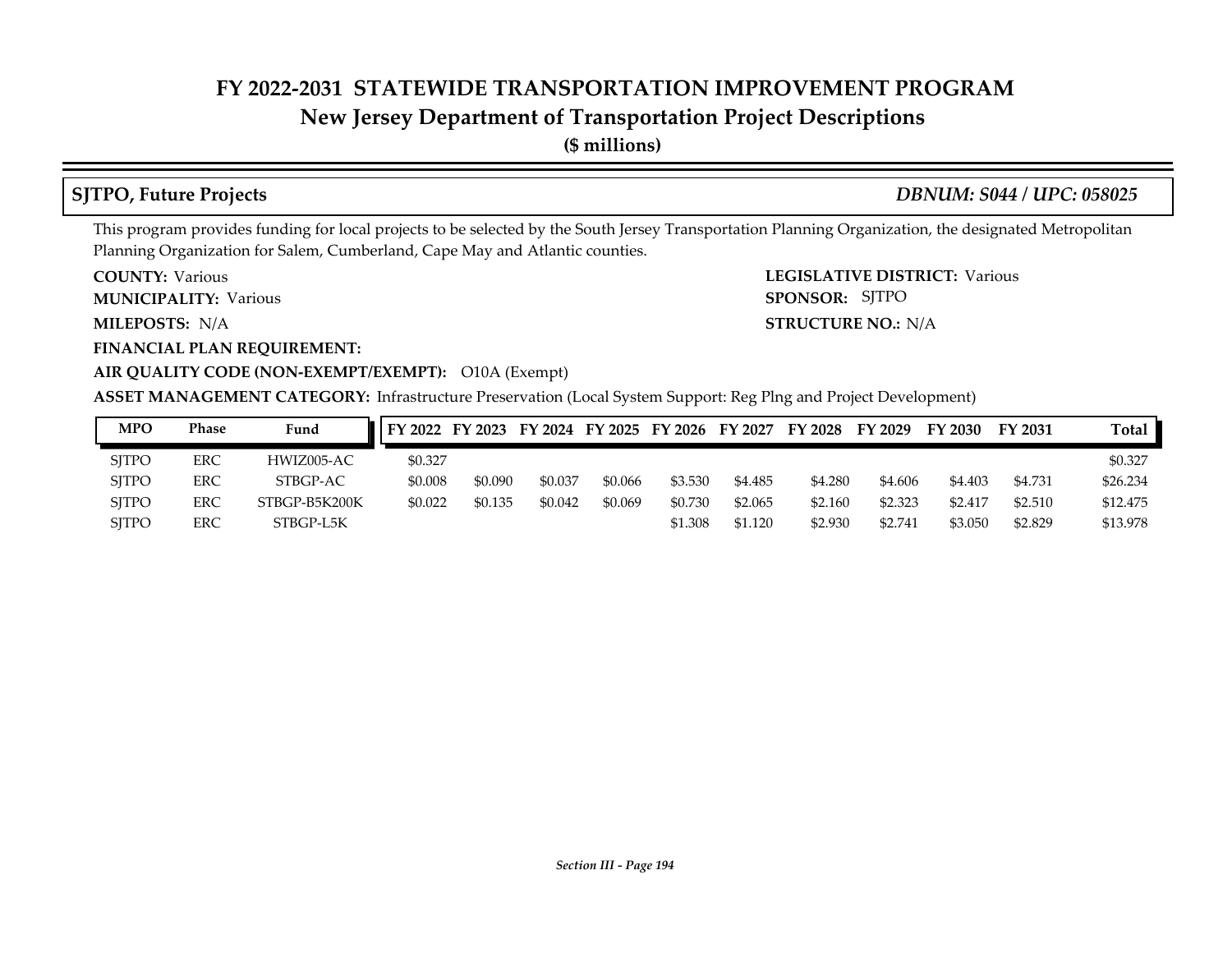**New Jersey Department of Transportation Project Descriptions**

**(\$ millions)**

# **Smart and Connect Corridors Program** *DBNUM: 19600 / UPC: 196000*

SPONSOR: NJDOT

This program will provide funding for projects involving the deployment of communication devices and equiment at selected sections of corridors along the roadside and in vehicles enabling automatic transmisstion of safety messages; enabling the connectivity of vehicles to infrastructure and potential communication between vehicles.

**COUNTY: LEGISLATIVE DISTRICT:** Various **COUNTY: Various** 

**MUNICIPALITY:** Various **SPONSOR:** 

**MILEPOSTS: STRUCTURE NO.:** N/A MILEPOSTS: N/A

**FINANCIAL PLAN REQUIREMENT:**

### **AIR QUALITY CODE (NON-EXEMPT/EXEMPT):** NRS S7 O10C (Exempt)

**ASSET MANAGEMENT CATEGORY:** Mobility and Congestion Relief (Congestion Relief: Intelligent Transportation Systems)

| MPC       | Phase | Fund                  | - TN<br>2022 | г١<br>2023 | 2024<br>чν. | тv<br>2025 | $\cdot$ 2026<br>. E V | FY<br>2027 | ТV.<br>2028 | FV<br>$\degree$ 2029 | $T$ $\vee$ 2030 | FY 2031 | <b>Total</b> |
|-----------|-------|-----------------------|--------------|------------|-------------|------------|-----------------------|------------|-------------|----------------------|-----------------|---------|--------------|
| Statewide | CON   | re a cer<br>5 I A I E | 54.000       | 54.000     |             | 53.00C     | \$3.000               | \$3.000    | \$3.000     | \$3.000              | \$3.000         | \$3.000 | \$29.000     |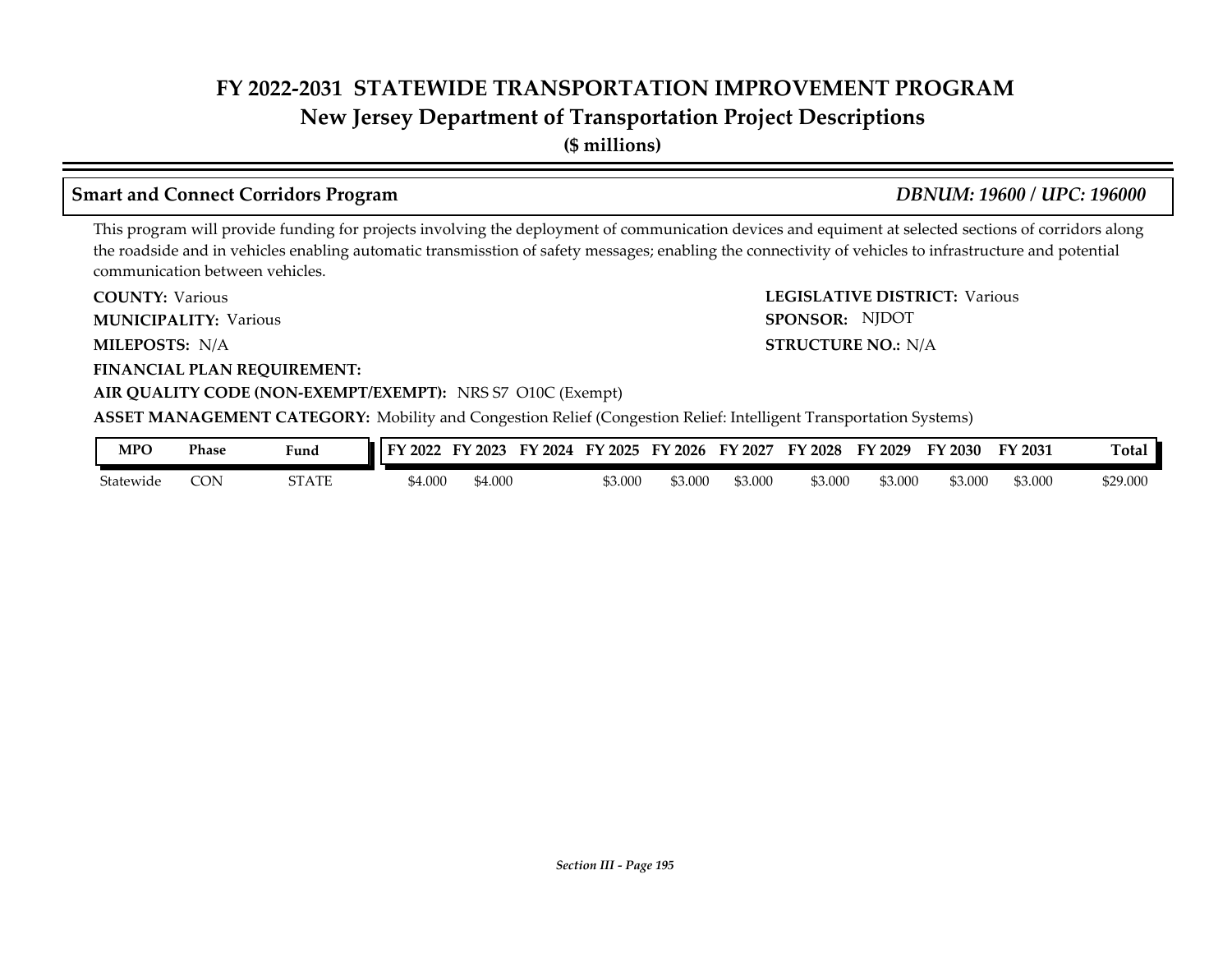**New Jersey Department of Transportation Project Descriptions**

**(\$ millions)**

## **COUNTY: LEGISLATIVE DISTRICT:** Various **MILEPOSTS: STRUCTURE NO.:** N/A **FINANCIAL PLAN REQUIREMENT: AIR QUALITY CODE (NON-EXEMPT/EXEMPT):** NRS NA S2 (Exempt) **COUNTY: Various MUNICIPALITY:** Various **SPONSOR:** MILEPOSTS: N/A **ASSET MANAGEMENT CATEGORY:** Operations and Maintenance (Capital Program Delivery: Operational Support) This program will provide for the cleanup, reduction, and disposal of solid and hazardous waste materials from state highway system preservation operations and private disposal sites used during construction and subsequent maintenance of the transportation facility. **Solid and Hazardous Waste Cleanup, Reduction and Disposal** *DBNUM: X160* SPONSOR: NJDOT

| <b>MPO</b> | Phase | Fund  | FY 2022 | FY 2023 |         | FY 2024 FY 2025 | FY 2026 | FY 2027 | FY 2028 | FY 2029 | FY 2030 | FY 2031 | <b>Total</b> |
|------------|-------|-------|---------|---------|---------|-----------------|---------|---------|---------|---------|---------|---------|--------------|
| Statewide  |       | STATE | \$2.330 | 62.330  | \$1.000 | \$2.330         | \$2.330 | \$2.330 | \$2.330 | \$1.330 | \$1.330 | \$1.330 | \$18.970     |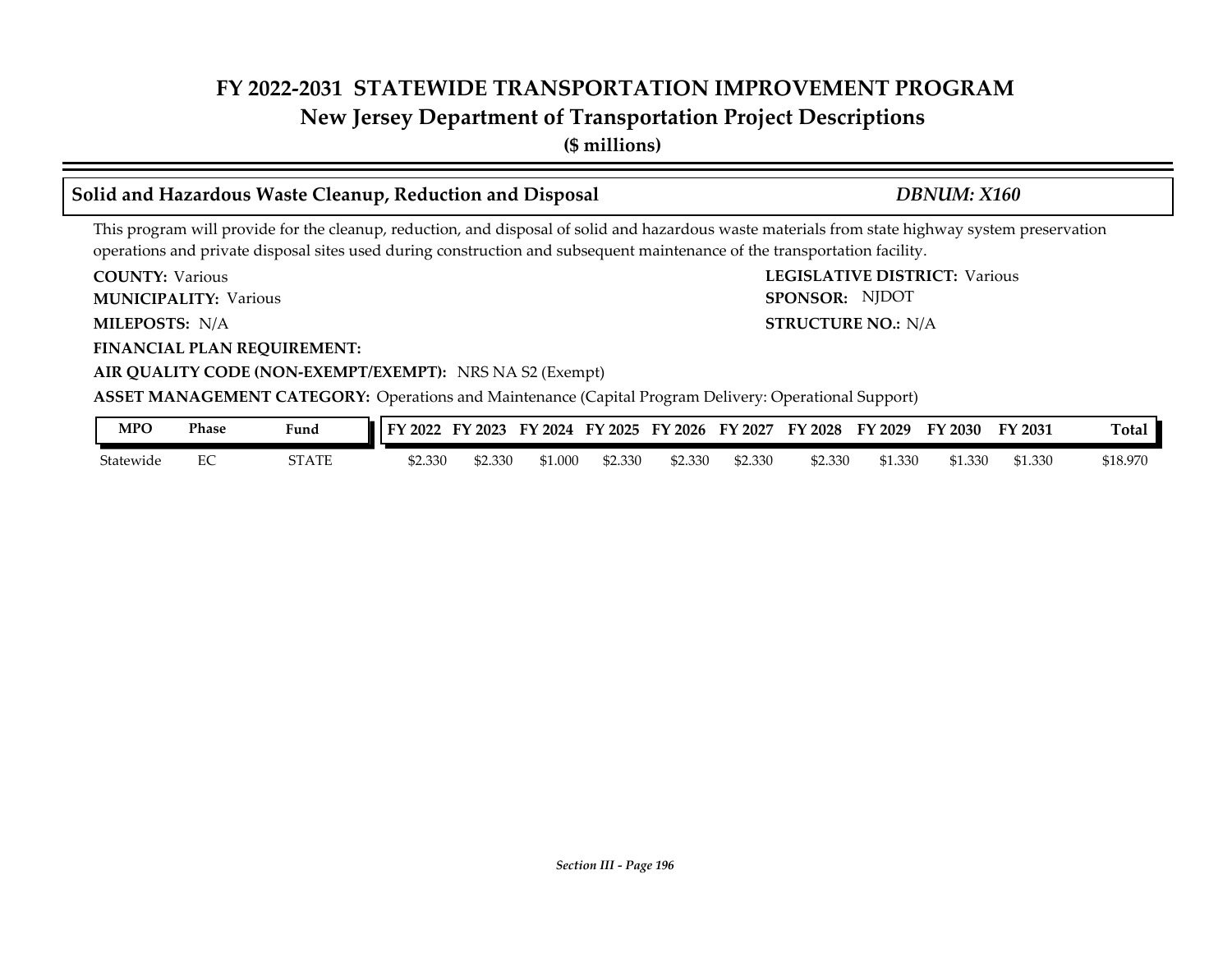**New Jersey Department of Transportation Project Descriptions**

**(\$ millions)**

# **South Amboy Intermodal Center** *DBNUM: 98541 / UPC: 985410*

This project is for the construction of a two story twenty thousand square foot ADA compliant Ferry Terminal building which will meet security standards for public waterfront transit facilities. The facility will provide direct passenger ferry service to New York City. The project will consist of land development and waterfront improvements including the construction of bulkheads and docks, parking areas with permeable pavement, landscaping, lighting, site amenities with archaeological features, pedestrian/bicycle access, and all necessary dredging.

The total project cost will be covered by multiple funding sources. The federal Transportation Equity Act for the 21st Century (TEA-21) provided funding for this project under ID# NJ 047 with a balance of \$7.377 million. Federal dollars allocated from the 2020 Passenger Ferry Grant Program under 49 U.S C 5307 were awarded directly to South Amboy in the amount of \$5.3 million. \$8.75 million in state funding is under agreement and was appropriated in 2021. The FY 2022 Appropriations Act (P.L 2021, CHAPTER 133, approved June 29, 2021 Senate No. 2022) includes the appropriation of \$1 million in State Aid for Ferry Terminal Support.

**COUNTY: LEGISLATIVE DISTRICT:** 19 **MILEPOSTS: STRUCTURE NO.:** N/A **FINANCIAL PLAN REQUIREMENT: AIR QUALITY CODE (NON-EXEMPT/EXEMPT): COUNTY: Middlesex MUNICIPALITY:** South Amboy City **SPONSOR:** 

**STRUCTURE NO.: N/A** SPONSOR: Middlesex County; South Amboy City

**ASSET MANAGEMENT CATEGORY:** Mobility and Congestion Relief (Multimodal Programs: Intermodal Connections)

| MPO          | Phase | Fund | TУ.<br>2023<br>$\cdot$ 2022 | $F\lambda$<br>2024 | $'$ 2025<br>$\neg$ | $\degree$ 2026<br>EУ | FΥ<br>2027 | ГV.<br>2028 | FY 2029 | <b>FY 2030</b> | FY 2031 | m.<br>[otal     |
|--------------|-------|------|-----------------------------|--------------------|--------------------|----------------------|------------|-------------|---------|----------------|---------|-----------------|
| <b>NJTPA</b> | CON   | DEMC | AT 27T<br>37.377            |                    |                    |                      |            |             |         |                |         | חחת חי<br>57.37 |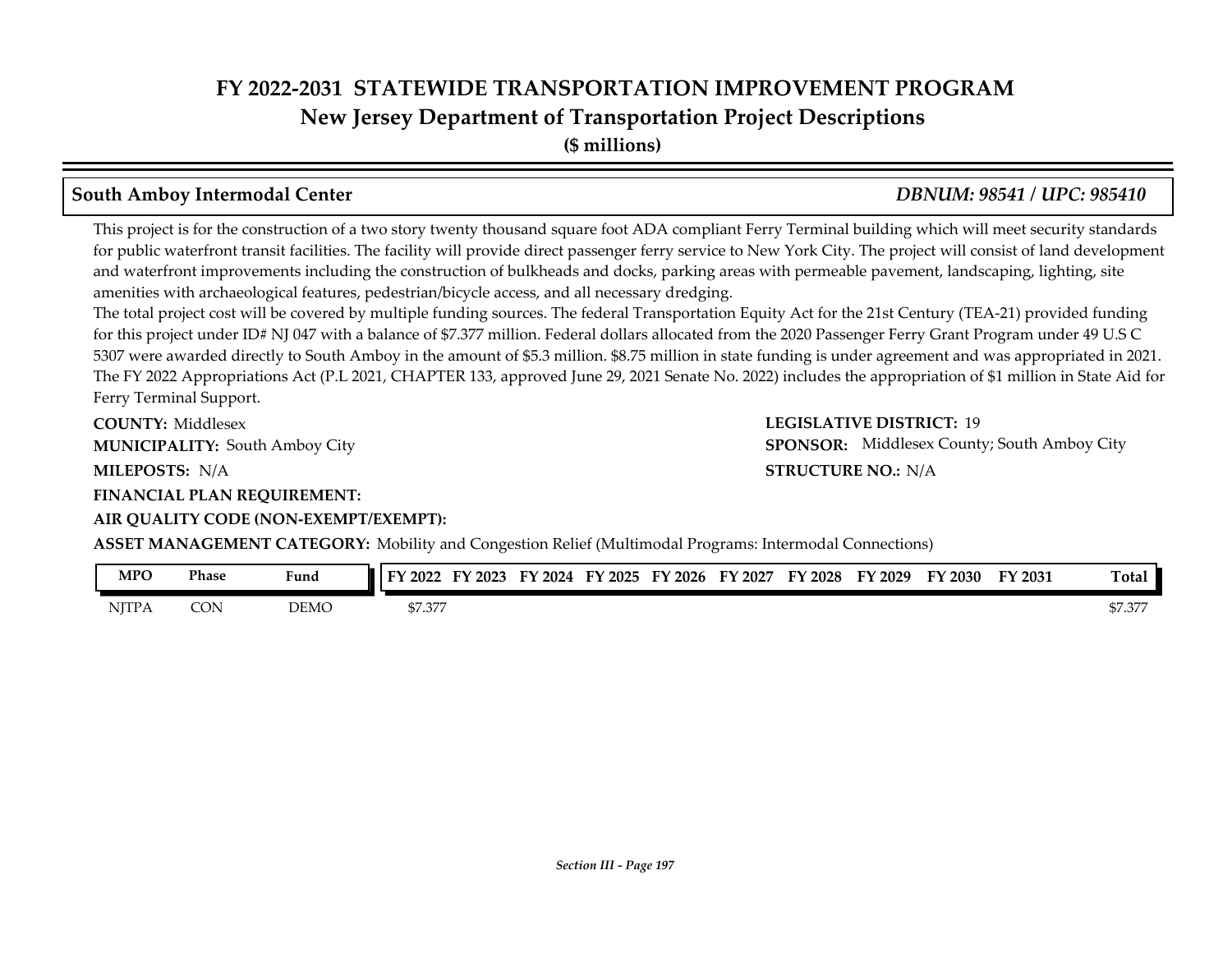# **New Jersey Department of Transportation Project Descriptions**

**(\$ millions)**

| South Greenwich Street/Telegraph Road (CR 540), Phase 1    |                                                                                                           | <b>DBNUM: S1909 / UPC: 193440</b>                |
|------------------------------------------------------------|-----------------------------------------------------------------------------------------------------------|--------------------------------------------------|
| This is currently in the current TIP, being moved to FY 22 |                                                                                                           |                                                  |
| <b>COUNTY: Salem</b><br><b>MUNICIPALITY: Alloway Twp</b>   |                                                                                                           | <b>LEGISLATIVE DISTRICT: 3</b><br>SPONSOR: Salem |
| <b>MILEPOSTS: 13.15-15.40</b>                              |                                                                                                           | <b>STRUCTURE NO.: N/A</b>                        |
| <b>FINANCIAL PLAN REQUIREMENT:</b>                         |                                                                                                           |                                                  |
| AIR QUALITY CODE (NON-EXEMPT/EXEMPT): S9, S10 (Exempt)     |                                                                                                           |                                                  |
|                                                            | ASSET MANAGEMENT CATEGORY: Infrastructure Preservation (Local System Support: Local Roadway Improvements) |                                                  |
| <b>MPO</b><br><b>Phase</b><br>Fund                         | FY 2022 FY 2023 FY 2024 FY 2025 FY 2026 FY 2027 FY 2028 FY 2029 FY 2030                                   | Total<br>FY 2031                                 |

SJTPO CON STBGP-L5K \$1.500 \$1.500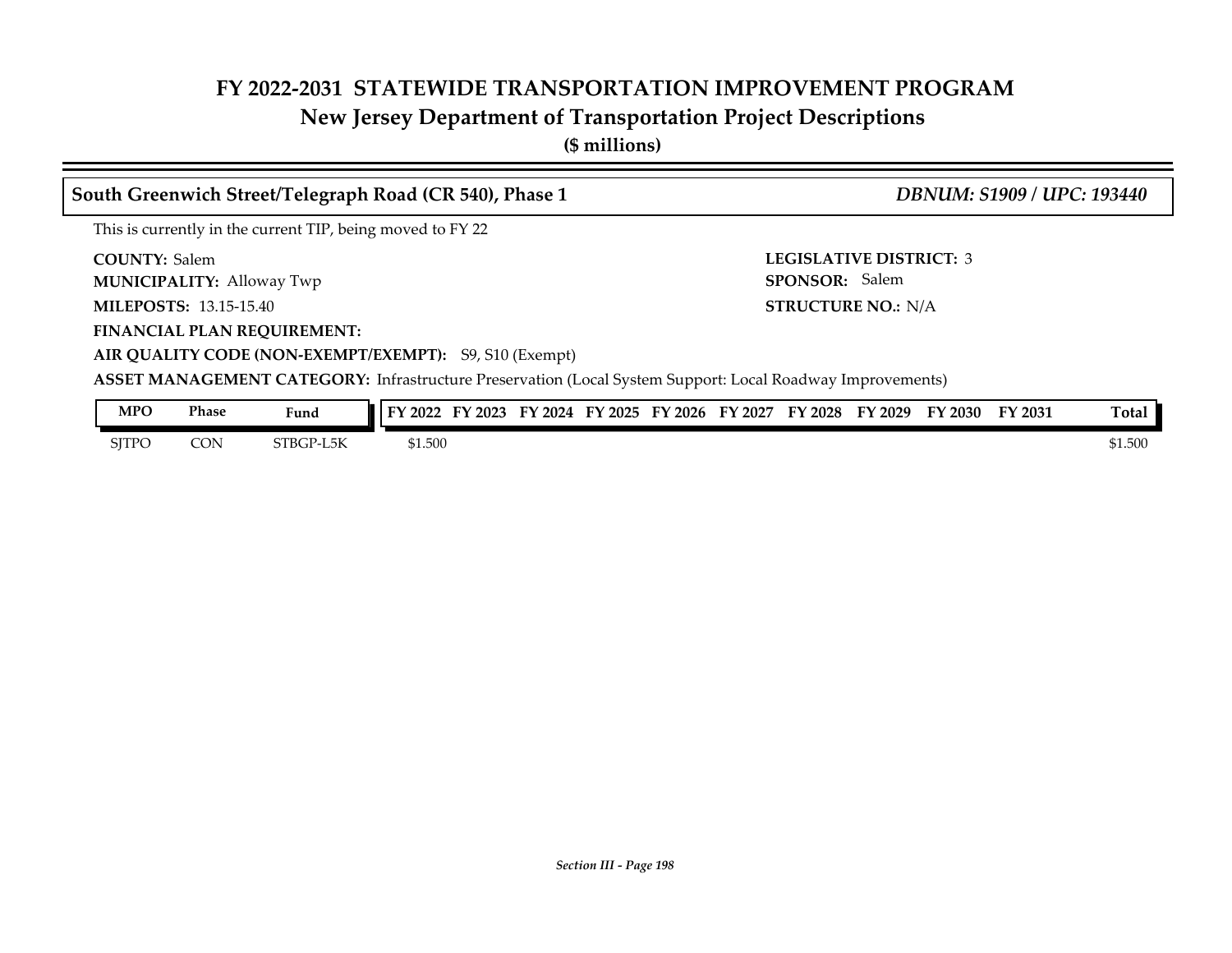**(\$ millions)**

# **South Inlet Transportation Improvement Project** *DBNUM: 09361 / UPC: 093610*

This project provides improvements to feeder roads in Atlantic City, as identified by the Casino Redevelopment Authority (CRDA). The improvements will maintain, operate and support Atlantic City Expressway Projects of the South Jersey Transportation Authority (SJTA). The project includes; Melrose Avenue between Delaware and Connecticut Avenues, Connecticut Avenue from Melrose to Oriental Avenues, Massachusetts Avenue, and various other intersection and capital improvements. The NJDOT has agreed to provide one-third of the eligible costs, up to \$17 M, plus the additional funds needed to finance bonds. Approximately \$1.5 M of Transportation Trust Fund (TTF) funding will be provided to the SJTA, by the NJDOT, annually for 20 years for this purpose (except for the first year which will be \$1.7 M of TTF funds). The SJTA will issue debt based on the NJDOT's funding guarantee, and provide the funding to CRDA.

**COUNTY: Atlantic** Atlantic City **MUNICIPALITY: SPONSOR:**

**MILEPOSTS: STRUCTURE NO.:** N/A

#### **FINANCIAL PLAN REQUIREMENT:**

**AIR QUALITY CODE (NON-EXEMPT/EXEMPT):** X --NR1 (Exempt)

# **COUNTY: LEGISLATIVE DISTRICT:** 2 **STRUCTURE NO.: N/A** SPONSOR: SJTA/CRDA

**ASSET MANAGEMENT CATEGORY:** Mobility and Congestion Relief (Local System Support: Local Mobility Improvements)

| MPO          | Phase | Fund         | FY 2022 | FY 2023 | $\cdot$ 2024 | FY 2025 | FY 2026 | FY 2027 | FY 2028 | FY<br>$^{\circ}$ 2029 | FY 2030 | FY 2031 | Total   |
|--------------|-------|--------------|---------|---------|--------------|---------|---------|---------|---------|-----------------------|---------|---------|---------|
| <b>SJTPO</b> | CON   | <b>STATE</b> | \$1.504 | \$1.504 | \$1.500      | \$1.504 | \$1.193 |         |         |                       |         |         | \$7.205 |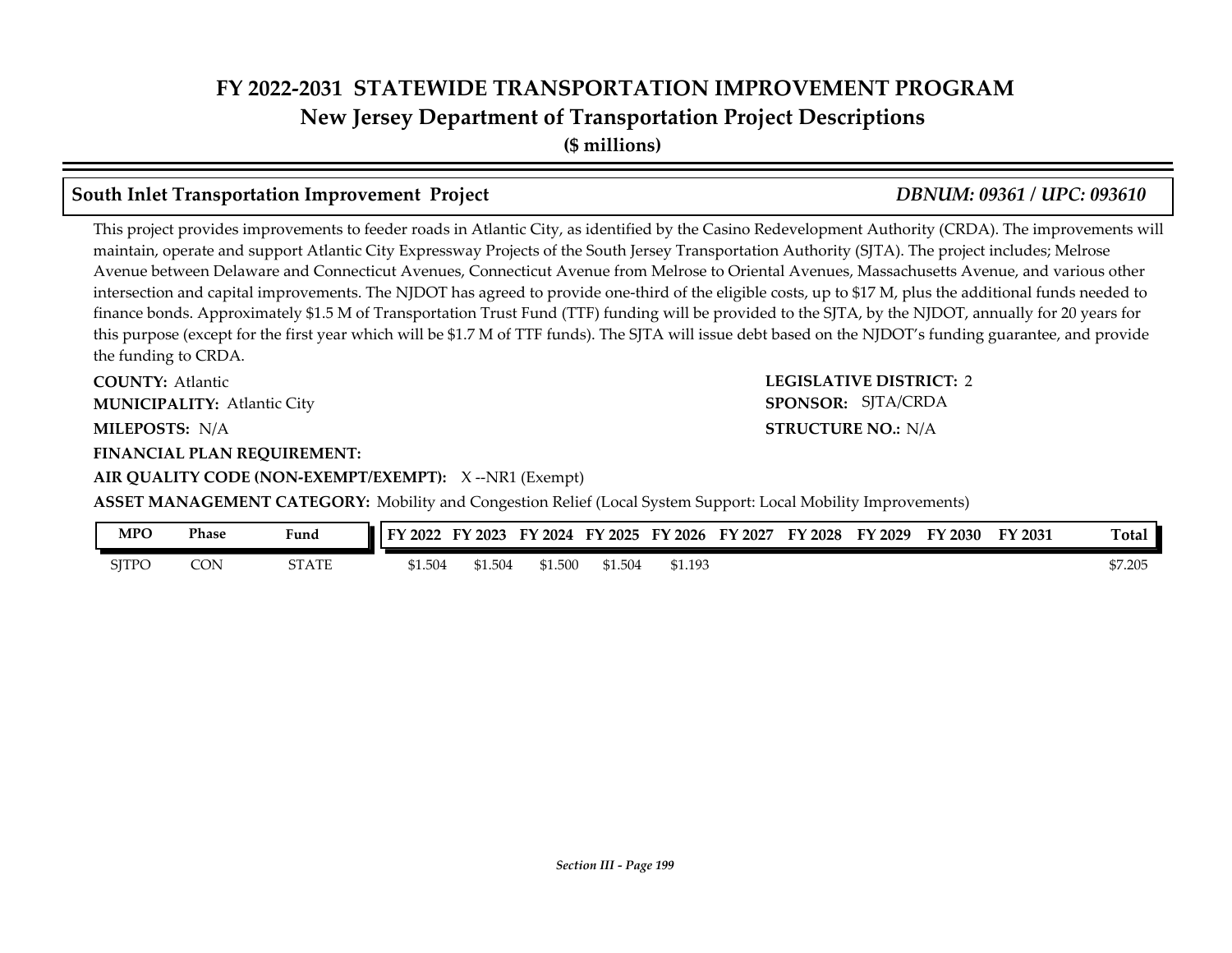**New Jersey Department of Transportation Project Descriptions**

**(\$ millions)**

# **Staff Augmentation** *DBNUM: X10A / UPC: 193130*

**STRUCTURE NO.: N/A** 

SPONSOR: NJDOT

This program provides funds for engaging specialized consultant-staff to augment the New Jersey Department of Transportation's (NJDOT) permanent workforce. A hiring-freeze, which NJDOT was subject to for nearly a decade, has created a sizeable skills-void within the Department. To efficiently address the void, this program establishes an effective method of implementing key services, and provides flexibility in filling critical staff shortages, as necessary.

**COUNTY: LEGISLATIVE DISTRICT:** Various **COUNTY: Various** 

**MUNICIPALITY:** Various **SPONSOR:** 

**MILEPOSTS: STRUCTURE NO.:** N/A

**FINANCIAL PLAN REQUIREMENT:**

### **AIR QUALITY CODE (NON-EXEMPT/EXEMPT):** NRS NA O10C (Exempt)

**ASSET MANAGEMENT CATEGORY:** Infrastructure Preservation (Capital Program Delivery: Program Implementation Costs)

| MPO       | Phase | Fund              | <b>TV</b><br>2022 | 2023     | <b>FY</b><br>2024 | '2025<br>$\nabla$ | '2026<br>FУ | $F\mathbf{V}$<br>2027 | TY 2028 | $'$ 2029<br>l v | FY 2030 | FY 2031 | <b>Total</b> |
|-----------|-------|-------------------|-------------------|----------|-------------------|-------------------|-------------|-----------------------|---------|-----------------|---------|---------|--------------|
| Statewide | ∼     | CT A TE<br>, 1711 | \$10.500          | \$10.500 |                   |                   |             |                       |         |                 |         |         | \$21.000     |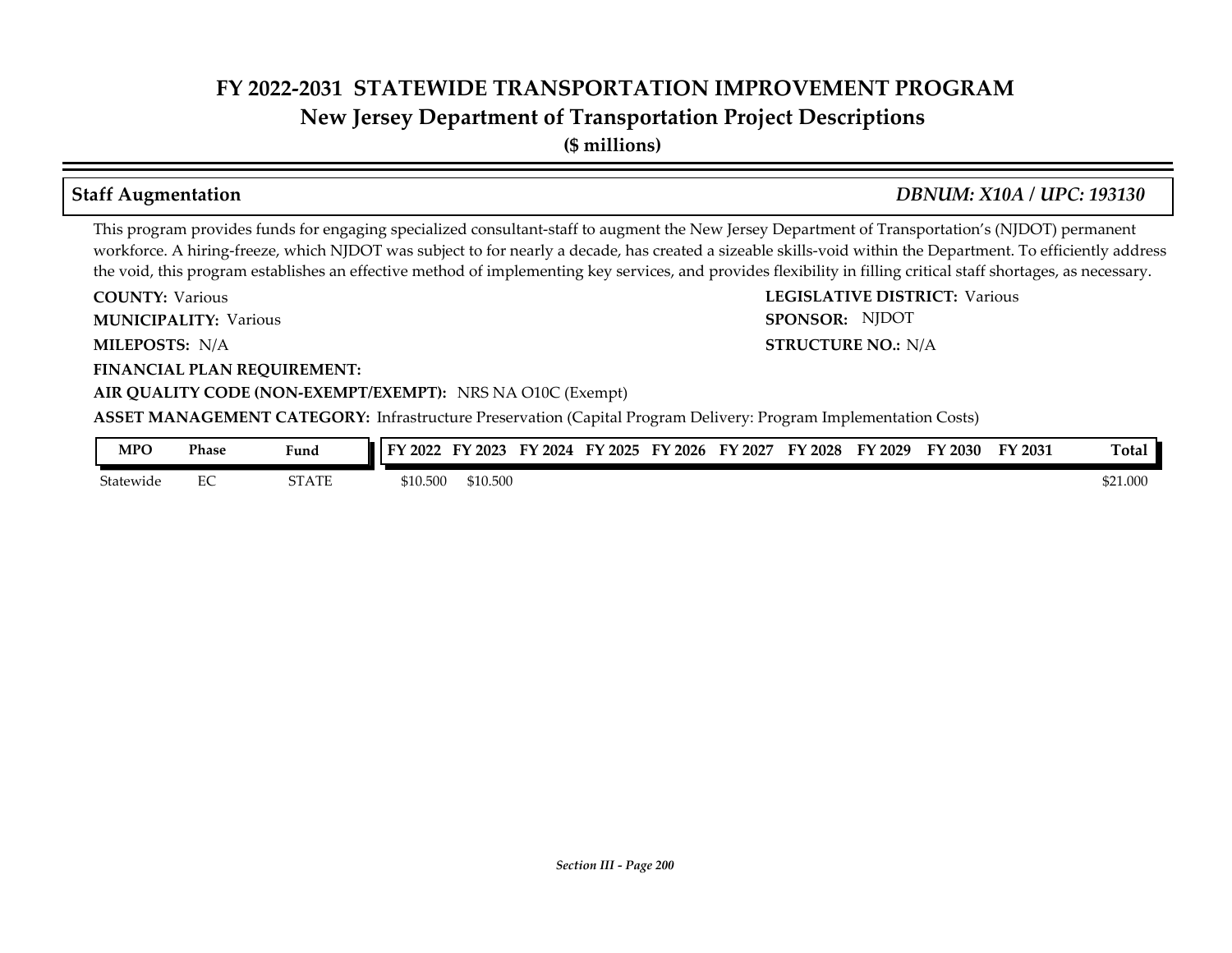**(\$ millions)**

| <b>State Police Enforcement and Safety Services</b>                                                                           | DBNUM: X150                                                                                 |  |  |  |  |  |  |  |  |  |
|-------------------------------------------------------------------------------------------------------------------------------|---------------------------------------------------------------------------------------------|--|--|--|--|--|--|--|--|--|
| This program provides reimbursement for State Police services for enforcement and traffic control in construction work zones. |                                                                                             |  |  |  |  |  |  |  |  |  |
| <b>COUNTY:</b> Various<br><b>MUNICIPALITY: Various</b>                                                                        | <b>LEGISLATIVE DISTRICT: Various</b><br>SPONSOR: NJDOT                                      |  |  |  |  |  |  |  |  |  |
| <b>MILEPOSTS: N/A</b>                                                                                                         | <b>STRUCTURE NO.: N/A</b>                                                                   |  |  |  |  |  |  |  |  |  |
| <b>FINANCIAL PLAN REQUIREMENT:</b><br>AIR QUALITY CODE (NON-EXEMPT/EXEMPT): NRS NA S2 (Exempt)                                |                                                                                             |  |  |  |  |  |  |  |  |  |
| <b>ASSET MANAGEMENT CATEGORY:</b> Infrastructure Preservation (Capital Program Delivery: Construction)                        |                                                                                             |  |  |  |  |  |  |  |  |  |
| <b>MPO</b><br><b>Phase</b><br>Fund                                                                                            | FY 2022 FY 2023 FY 2024 FY 2025 FY 2026 FY 2027 FY 2028 FY 2029 FY 2030<br>Total<br>FY 2031 |  |  |  |  |  |  |  |  |  |

| MľU       | <b>Thase</b> | Fund               | ∎ I FY 2022 | FY 2023 | FY 2024 | FY 2025 | FY 2026 | FY 2027 | FY 2028 | FY 2029 | FY 2030 | FY 2031 | Total    |
|-----------|--------------|--------------------|-------------|---------|---------|---------|---------|---------|---------|---------|---------|---------|----------|
| Statewide | ∽            | 70 A OD T<br>SIAIE | \$7.000     | \$7.000 | \$5.000 | \$7.000 | \$7.000 | \$7,000 | \$7.000 | \$7.000 | \$7.000 | \$7.000 | \$68.000 |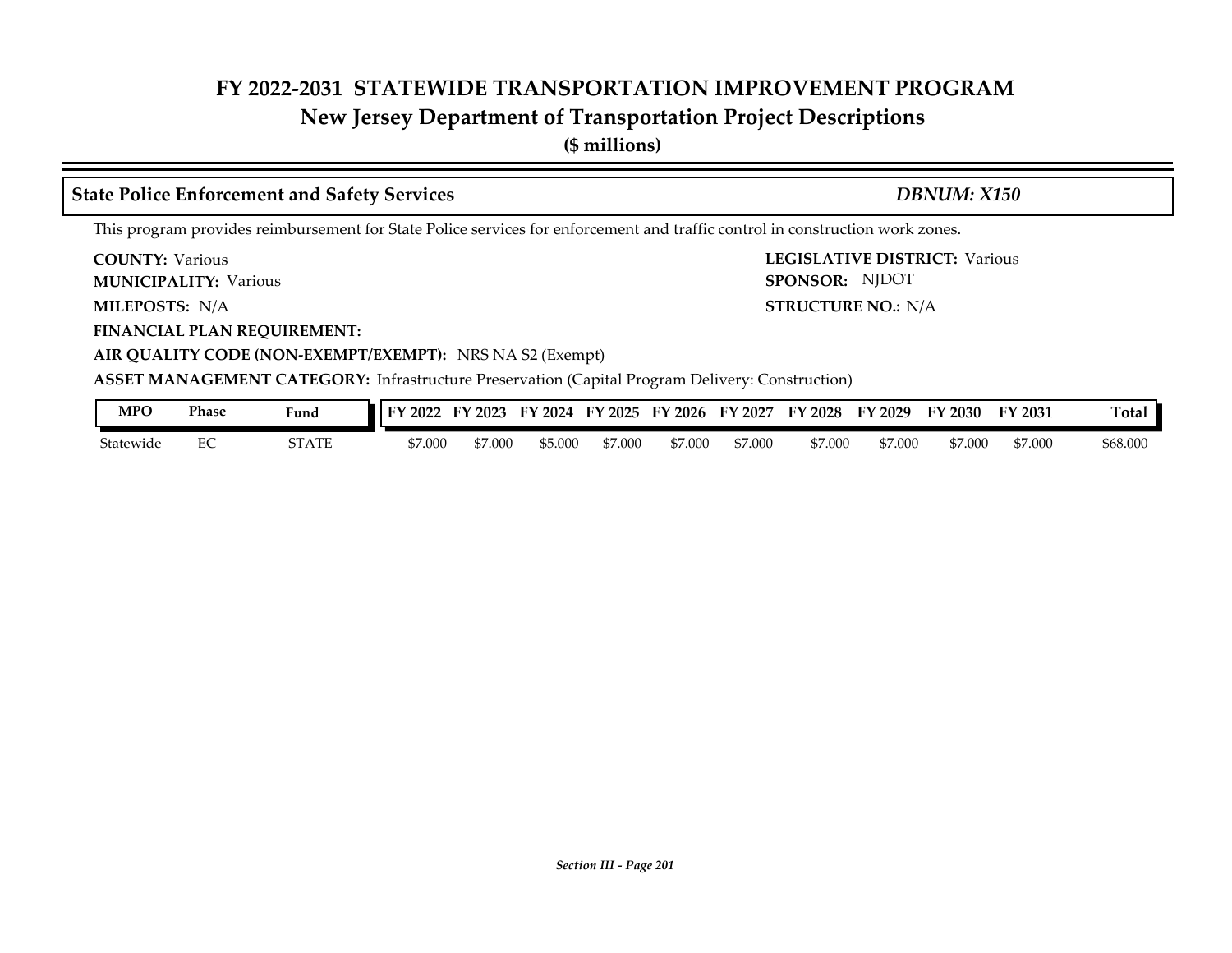## **Statewide Traffic Operations and Support Program** *DBNUM: 13308 / UPC: 133080*

This comprehensive Statewide Traffic Operations and support strategies program focuses on reducing non-recurring delays due to incidents, work zones, weather emergencies, poor signal timings, special events, etc. The program includes a Statewide Traffic Management Center (STMC), a Traffic Operations Center South (TOCS), a Safety Service Patrol (SSP), a NJDOT/NJSP Traffic Incident Management (TIM) Unit and a Central Dispatch Unit (CDU). The 24/7 Statewide Traffic Management Center (STMC) serves three primary functions: (1) It is the Traffic Operations Center (TOC) for the northern half of the state, (2) It provides for evening/weekend/holiday operations coverage for the entire state and (3) NJDOT is co-located with the New Jersey State Police and the New Jersey Turnpike Authority at the STMC to provide for a coordinated approach to handling traffic operations statewide. The 16/5 Traffic Operations Center South (TOCS) is responsible for coverage for the southern half of the state and monitors the Route 29 tunnel. The STMC handles coverage for TOCS during week nights (after 8:30 pm) and on weekends and holidays. The Safety Service Patrol (SSP) is deployed on congested corridors statewide to rapidly detect and clear incidents by providing safety for first responders and motorists. SSP also provides emergency assistance to disabled motorists. The 24/7 Central Dispatch Unit (CDU) is NJDOT's Emergency Call Center. The Traffic Incident Management (TIM) program is aimed at reducing delays due to traffic incidents. It provides for: (1) equipment and training for NJDOT's Incident Management Response Team (IMRT); (2) training and outreach for county and local emergency responders on methods to reduce traffic delays caused by incidents; (3) developing, printing and distributing diversion route manuals; (4) developing partnerships and outreach with local and state law enforcement organizations; and (5) maintaining a State Police Traffic Incident Management Unit.

**MILEPOSTS: STRUCTURE NO.:** N/A **COUNTY: Various MUNICIPALITY:** Various **SPONSOR:** 

#### **FINANCIAL PLAN REQUIREMENT:**

# **COUNTY: LEGISLATIVE DISTRICT:** Various **STRUCTURE NO.: N/A** SPONSOR: NJDOT

**AIR QUALITY CODE (NON-EXEMPT/EXEMPT):** NRS NA S6,S15 (Exempt) **ASSET MANAGEMENT CATEGORY:** Mobility and Congestion Relief (Congestion Relief: Intelligent Transportation Systems)

| MPO       | Phase | Fund | FY 2022  | FY 2023  |          |          | FY 2024 FY 2025 FY 2026 FY 2027 |          |          | FY 2028 FY 2029 | FY 2030  | FY 2031  | <b>Total</b> |
|-----------|-------|------|----------|----------|----------|----------|---------------------------------|----------|----------|-----------------|----------|----------|--------------|
| Statewide |       | NHPP | \$18,000 | \$15.816 | \$15.677 | \$17.360 | \$18,000                        | \$18,000 | \$18,000 | \$18.000        | \$18.000 | \$18,000 | \$174.854    |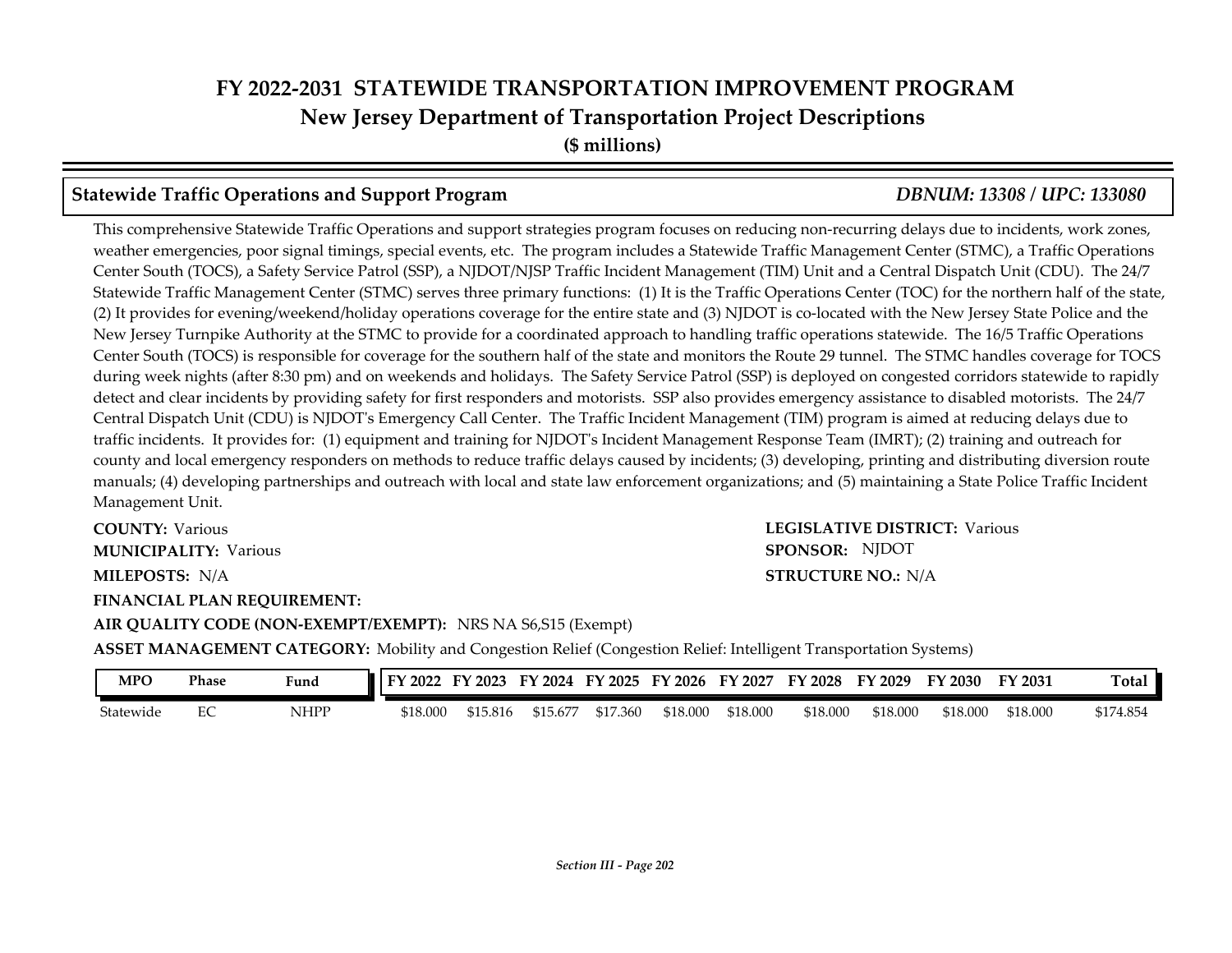**(\$ millions)**

## **Storm Water Asset Management** *DBNUM: 17353 / UPC: 173530*

This program provides a means for the Department to maintain compliance with USEPA and NJDEP storm water management regulations as well as ensuring the state's infrastructure system is resilient under moderate to severe storm events. The Storm Water Asset Management plan will evaluate and prioritize needed repairs to storm water features to maintain the integrity of the storm water system. This program will assist the Department in meeting water quality objectives of the USEPA & NJDEP storm water regulations, and help minimize potential roadway flooding. The plan will involve identification of all storm water features/assets owned or operated by NJDOT, assessing conditions of these assets, developing plans for needed repairs to preserve the integrity of the assets, prioritizing and conducting required repairs, and inspecting efforts to ensure repairs are done per plan.

**COUNTY: LEGISLATIVE DISTRICT:** Various **COUNTY: Various MUNICIPALITY:** Various **SPONSOR:** 

#### **FINANCIAL PLAN REQUIREMENT:**

**AIR QUALITY CODE (NON-EXEMPT/EXEMPT):** NRS S4 S4 (Exempt)

**ASSET MANAGEMENT CATEGORY:** Infrastructure Preservation (Road Assets: Environmental Remediation)

| MPO       | Phase | Fund       | $\frac{1}{2022}$<br>тv. | 2023   | FY<br>2024 | FY 2025 | FY 2026 | FY<br>$\frac{2027}{ }$ | FY 2028 | $'$ 2029<br>FY. | FY 2030 | FY 2031 | Total    |
|-----------|-------|------------|-------------------------|--------|------------|---------|---------|------------------------|---------|-----------------|---------|---------|----------|
| Statewide | ERC   | STBGP-FLEX | \$2.000                 | 53.515 | 53.484     | \$3.858 | \$4.000 | \$4.000                | \$4.000 | \$4.000         | 54.000  | 54.000  | \$36.857 |

#### **MILEPOSTS: STRUCTURE NO.:** N/A **STRUCTURE NO.: N/A**

SPONSOR: NJDOT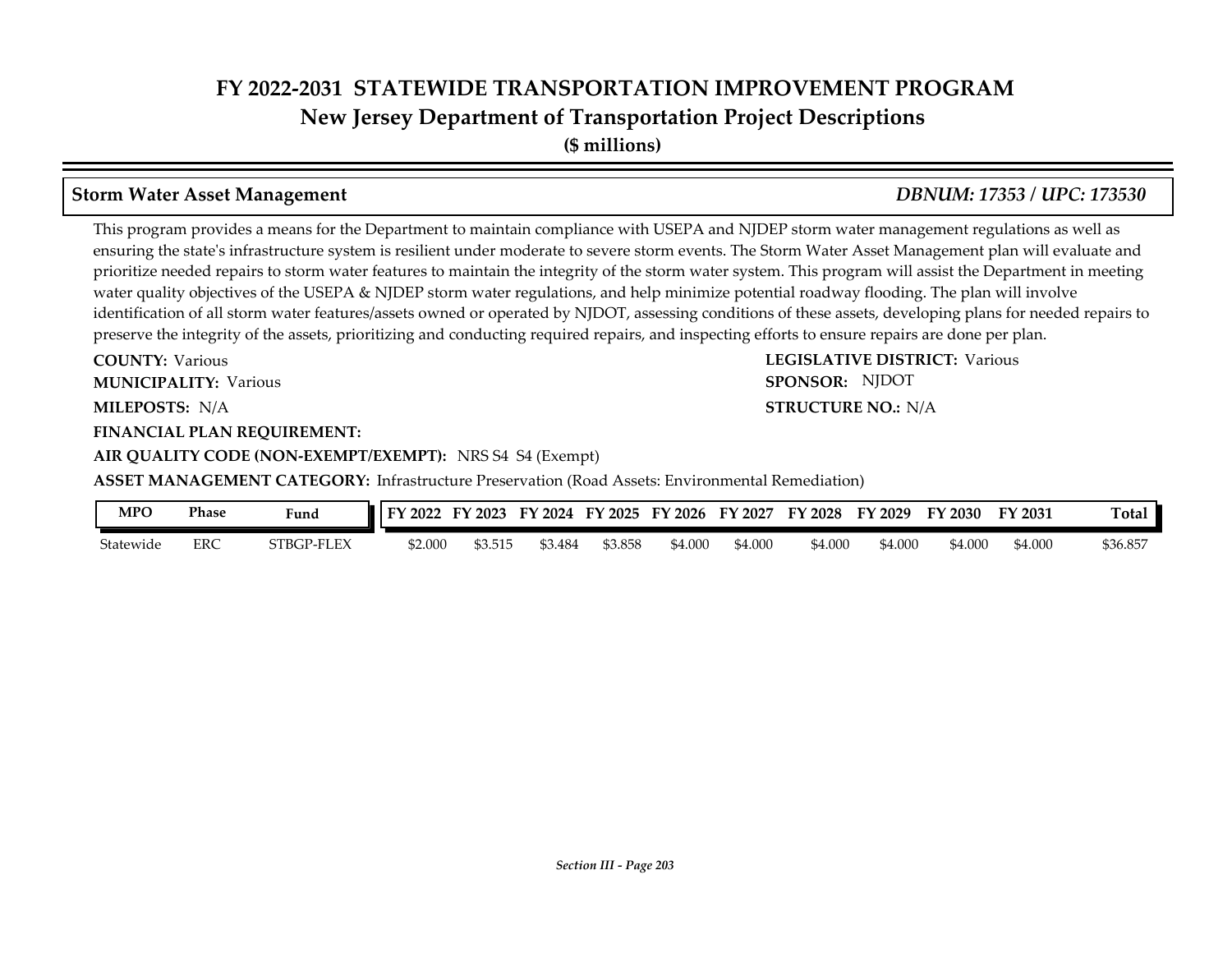# **New Jersey Department of Transportation Project Descriptions**

**(\$ millions)**

# **Taft Avenue, Pedestrian Bridge over Route 80** *DBNUM: 16308 / UPC: 163080*

Initiated by the Bridge Management System, this project will reconstruct the structurally deficient and functionally obsolete bridge. The following federal appropriation was repurposed to this project: DEMO ID# NJ 025.

**COUNTY: Passaic** 

Woodlawn Park Boro **MUNICIPALITY: SPONSOR:**

**MILEPOSTS: STRUCTURE NO.:** 56.84-56.84

**FINANCIAL PLAN REQUIREMENT:**

**COUNTY: LEGISLATIVE DISTRICT:** 40 **STRUCTURE NO.: 1610154** SPONSOR: NJDOT

## **AIR QUALITY CODE (NON-EXEMPT/EXEMPT):** S19 (Exempt)

**ASSET MANAGEMENT CATEGORY:** Infrastructure Preservation (Bridge Assets: Bridge Rehab and Replacement)

| MPO          | Phase      | Fund   | FY 2023<br>FY 2022 | FY 2024 FY 2025 FY 2026 |  | FY 2027 | FY 2028 | FY 2029 | FY 2030 | FY 2031 | <b>Total</b> |
|--------------|------------|--------|--------------------|-------------------------|--|---------|---------|---------|---------|---------|--------------|
| <b>NJTPA</b> | CON        | DEMO-R | \$0.578            |                         |  |         |         |         |         |         | \$0.578      |
| <b>NITPA</b> | <b>CON</b> | NHPP   | \$4.872            |                         |  |         |         |         |         |         | \$4.872      |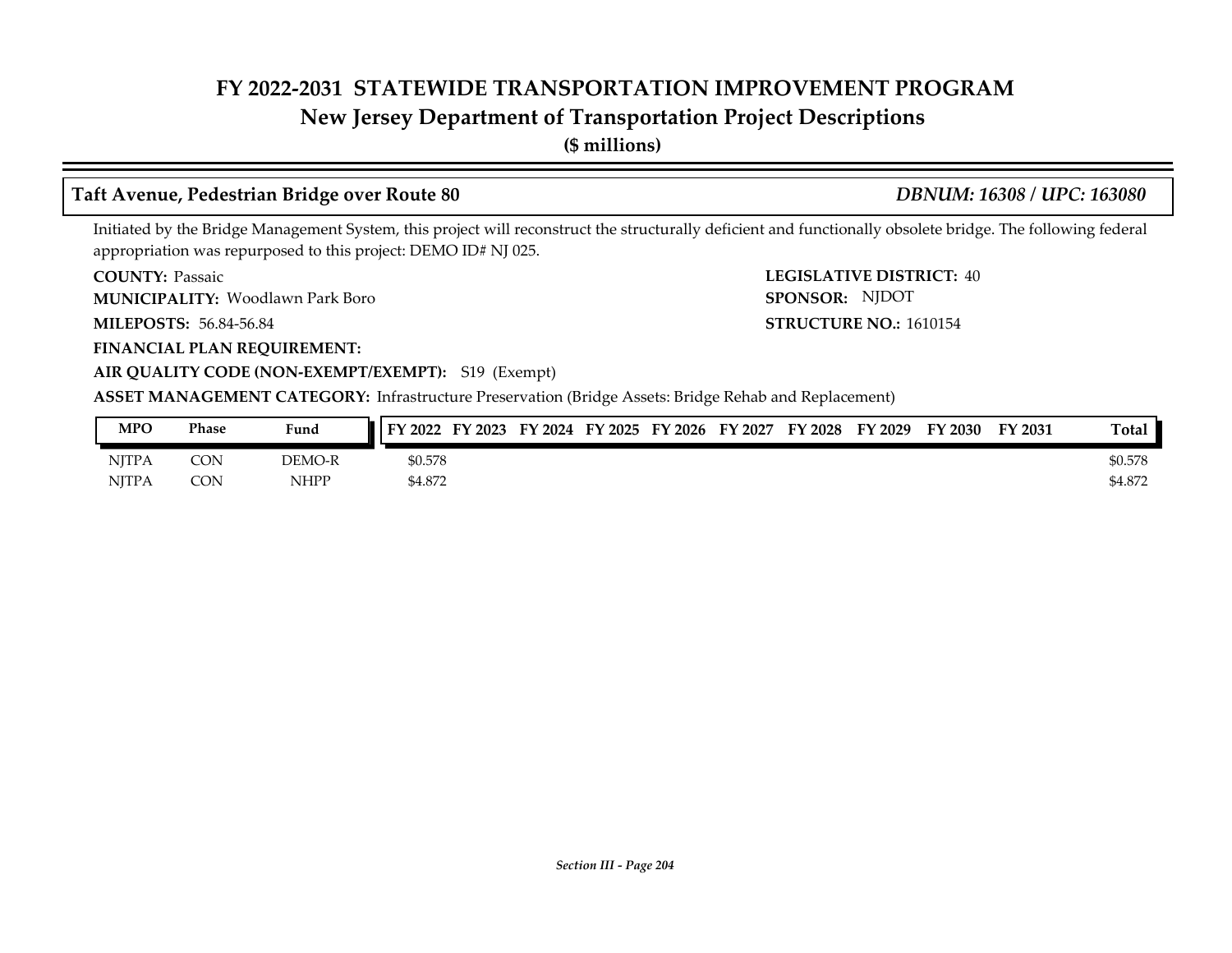# **New Jersey Department of Transportation Project Descriptions**

**(\$ millions)**

#### **COUNTY: LEGISLATIVE DISTRICT:** 3 **MILEPOSTS: STRUCTURE NO.:** 15.40-17.17 **FINANCIAL PLAN REQUIREMENT: AIR QUALITY CODE (NON-EXEMPT/EXEMPT):** S9, S10 (Exempt) COUNTY: Salem **MUNICIPALITY:** Quinton Twp **SPONSOR: STRUCTURE NO.: N/A ASSET MANAGEMENT CATEGORY:** Infrastructure Preservation (Local System Support: Local Roadway Improvements) Mill and pave, sub-base repair, replace broken curb, striping, RPM's, guide rail upgrades, signage upgrades, drainage upgrades. County Road #540 is a major East-West connector road through Salem County. The road is in a deteriorated condition and is in need of resurfacing. **Telegraph Road (CR 540), Phase 2** *DBNUM: S1908 / UPC: 193430* SPONSOR: Salem

| MPO   | Phase | $\sim$ $\sim$ $\sim$<br>Fund | TV.<br>2022 | $\frac{1}{2023}$ | FУ<br>2024 | тv<br>$\frac{1}{2}$ 2025 | - БV<br>$\cdot$ 2026 | FΥ<br>2027 | FY 2028 | FY 2029 | FY 2030 | FY 2031 | Tota.   |
|-------|-------|------------------------------|-------------|------------------|------------|--------------------------|----------------------|------------|---------|---------|---------|---------|---------|
| SITPO | CON   | STBGP-L<br>L5K               |             | 61.500           |            |                          |                      |            |         |         |         |         | \$1.500 |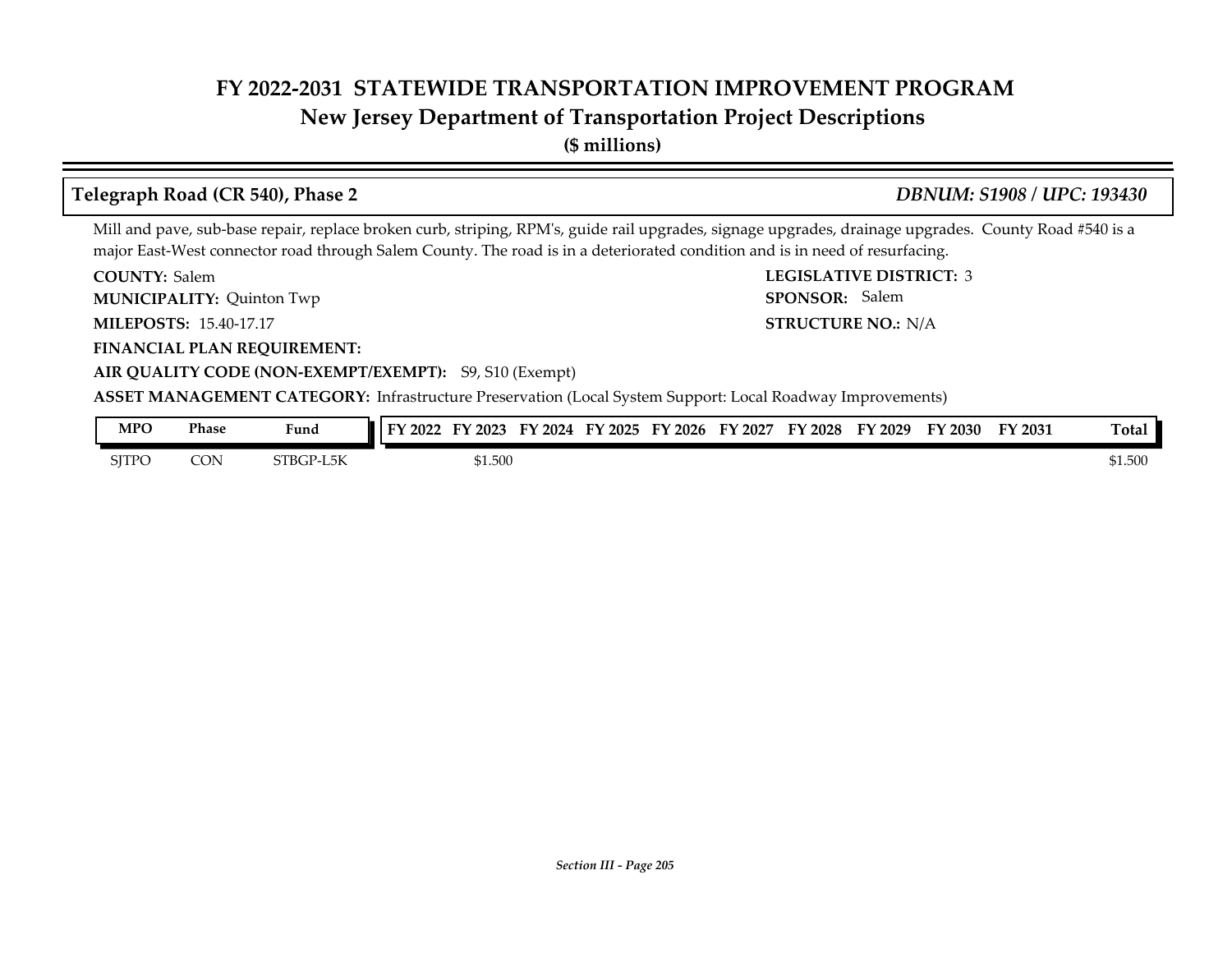**(\$ millions)**

## **Tennessee Avenue, Atlantic Ave to Boardwalk** *DBNUM: S2115 / UPC: 213460*

### The pavement has excessive roughness, rutting, potholes that could result in safety problems. The road is a major road to the "Orange Loop" Redevelopment Area which supports many new businesses and housing developments. Proposed improvement will include milling and overlay of the existing road, spot base repair, signage and striping for pedestrian and vehicular safety.

**COUNTY: LEGISLATIVE DISTRICT:** 2 **COUNTY: Atlantic** 

Atlantic City **MUNICIPALITY: SPONSOR:**

**MILEPOSTS: STRUCTURE NO.:** 0.85 - 0.96

**FINANCIAL PLAN REQUIREMENT:**

### **AIR QUALITY CODE (NON-EXEMPT/EXEMPT):** S10 (Exempt)

**ASSET MANAGEMENT CATEGORY:** Infrastructure Preservation (Local System Support: Local Roadway Improvements)

| MPO   | Phase | Fund          | FV<br>2022 | EV<br>2023 | FV<br>2024 | FY 2025 | FV<br>2026 | FV<br>2027 | <sup>T</sup> Y 2028 | FY 2029 | FY 2030 | FY 2031 | <b>Total</b> |
|-------|-------|---------------|------------|------------|------------|---------|------------|------------|---------------------|---------|---------|---------|--------------|
| SJTPC | CON   | <b>STBGP-</b> |            |            | \$0.606    |         |            |            |                     |         |         |         | \$0.606      |

**STRUCTURE NO.: N/A** 

SPONSOR: Atlantic City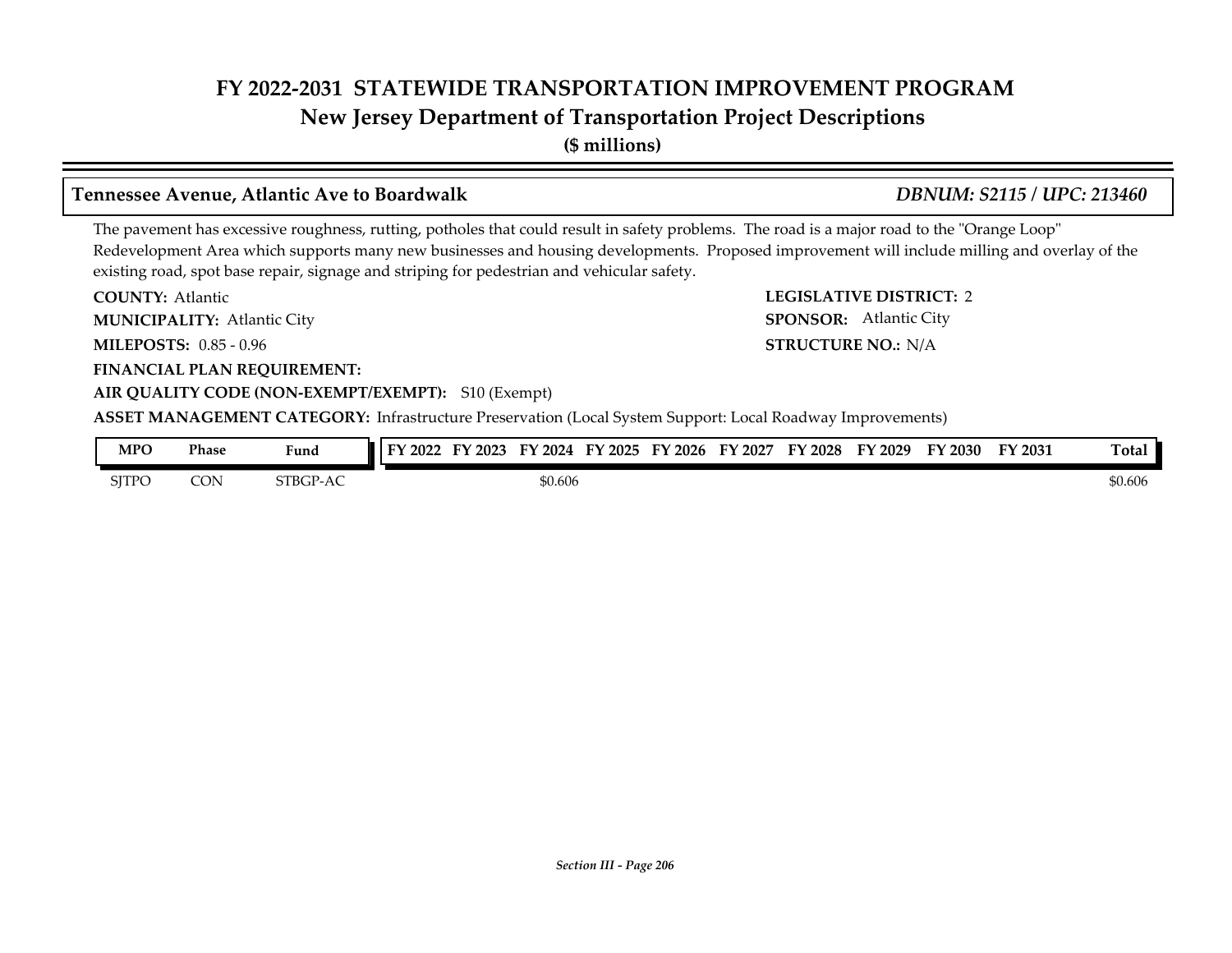# **New Jersey Department of Transportation Project Descriptions**

**(\$ millions)**

### **COUNTY:** Cape May **COUNTY:** Cape May **COUNTY:** 2 **MILEPOSTS: STRUCTURE NO.:** 3.43-4.28 **FINANCIAL PLAN REQUIREMENT: AIR QUALITY CODE (NON-EXEMPT/EXEMPT):** S10, AQ2 (Exempt) **COUNTY: Cape May** Stone Harbor Boro **MUNICIPALITY: SPONSOR: STRUCTURE NO.: N/A ASSET MANAGEMENT CATEGORY:** Infrastructure Preservation (Local System Support: Local Roadway Improvements) The project consisit of the resurfacing of Third Avenue. The road project will consist of the replacement of curb and gutter, new ADA curb ramps, pedestrian improvements at the exising traffic signal, high visibiltiy crosswalks and markings for increased pedestrian safety **Third Avenue (CR 619), 96th Street (CR 657) to 80th Street** *DBNUM: S1910 / UPC: 193450* **SPONSOR:** Cape May County **MPO Phase Fund FY 2022 FY 2023 FY 2024 FY 2025 FY 2026 FY 2027 FY 2028 FY 2029 FY 2030 FY 2031 Total**

| <b>NIT U</b> | r nase | runa     | $\blacksquare$ ifizuzz<br><b>FY</b> | I ZUZO I II ZUZI I II ZUZO I | FIZUZO | F I 2027 | FI 2020 | F I 2029 | FI ZUSU | FI 2031 | ı otal  |
|--------------|--------|----------|-------------------------------------|------------------------------|--------|----------|---------|----------|---------|---------|---------|
| <b>SITPO</b> | CON    | STBGP-AC | \$2.110                             |                              |        |          |         |          |         |         | \$2.110 |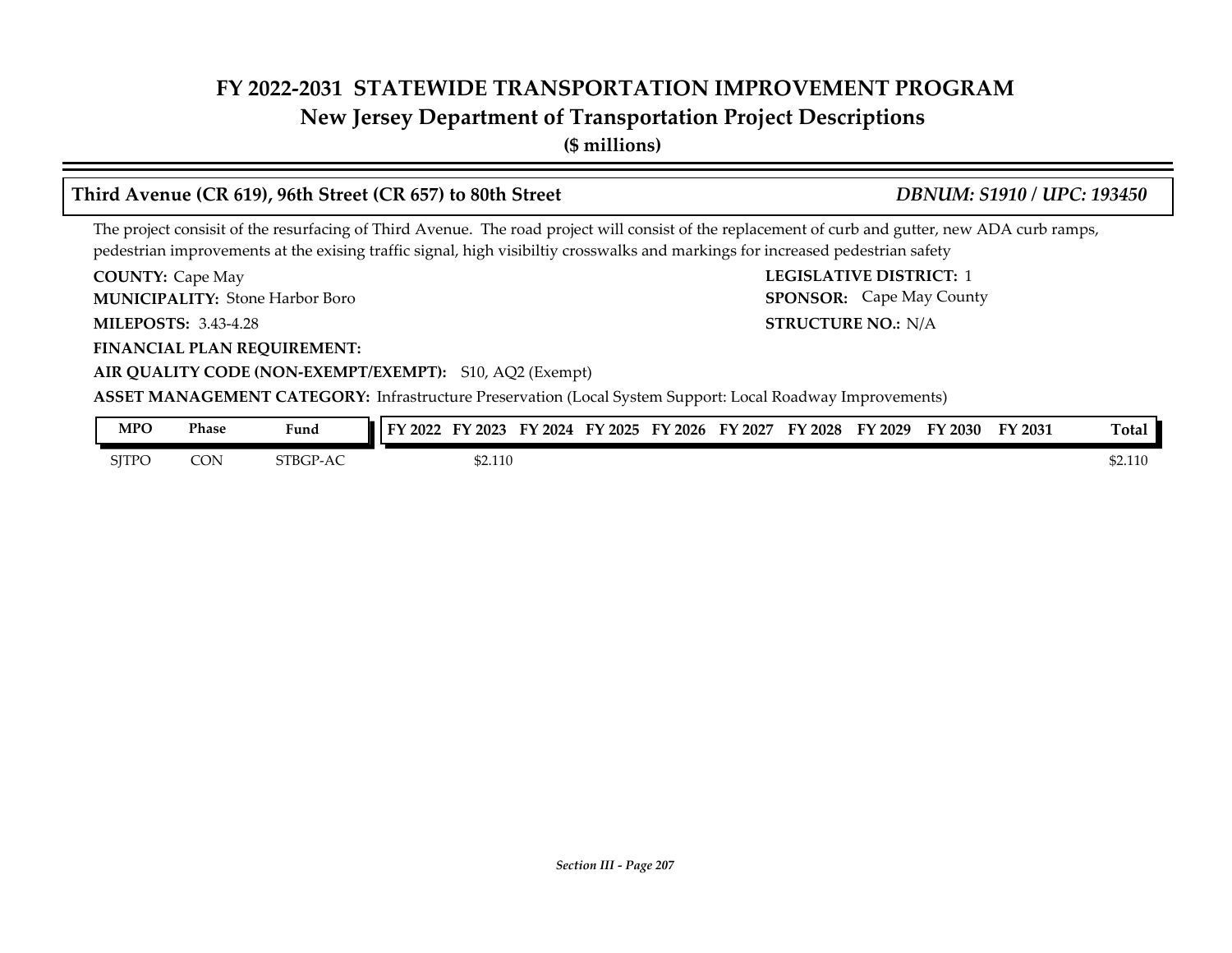**New Jersey Department of Transportation Project Descriptions**

**(\$ millions)**

# **Tilton Road (CR 563) – Section 7** *DBNUM: S2201 / UPC: 223050*

Milling and repaving surface. Other improvements will include, but not be limited to: driveway, signage, striping, markings, pavement reflectors, drainage, guiderail, and restoration of other features. Also, minimal if and where directed quanties of excavation, DGA sub-base, and HMA base repairs may be required . With this capital improvement project the construction will attempt to meet all applicable current standards (design exceptions are not required for a resurfacing project that meets current grades and profiles). Existing pavement and toehr roadway features have deteriorated and/or are non-comliant (due to combination of no longer approved materials, excessive cracking, raveling, traffic volumes, and age).

**COUNTY: LEGISLATIVE DISTRICT:** 2, 9 **MILEPOSTS: STRUCTURE NO.:** 11.53 - 13.74 **COUNTY: Atlantic MUNICIPALITY:** Galloway Twp, Hamilton Twp **Example 2018 120 SPONSOR:** 

### **FINANCIAL PLAN REQUIREMENT:**

**AIR QUALITY CODE (NON-EXEMPT/EXEMPT):** S10 (Exempt)

**ASSET MANAGEMENT CATEGORY:** Infrastructure Preservation (Local System Support: Local Roadway Improvements)

| <b>MPO</b>   | Phase | <b>Contract Contract Contract Contract</b><br>Fund | I FY 2022 | 2023<br>тv | 2024<br>Еν | '2025 | FY 2026 | FY 2027 | FV<br>$'$ 2028 | TY 2029 | FY 2030 | FY 2031 | <b>Total</b> |
|--------------|-------|----------------------------------------------------|-----------|------------|------------|-------|---------|---------|----------------|---------|---------|---------|--------------|
| <b>SJTPO</b> | CON   | CRRS<br>$-AC$                                      | \$1.760   |            |            |       |         |         |                |         |         |         | \$1.760      |

# SPONSOR: Atlantic County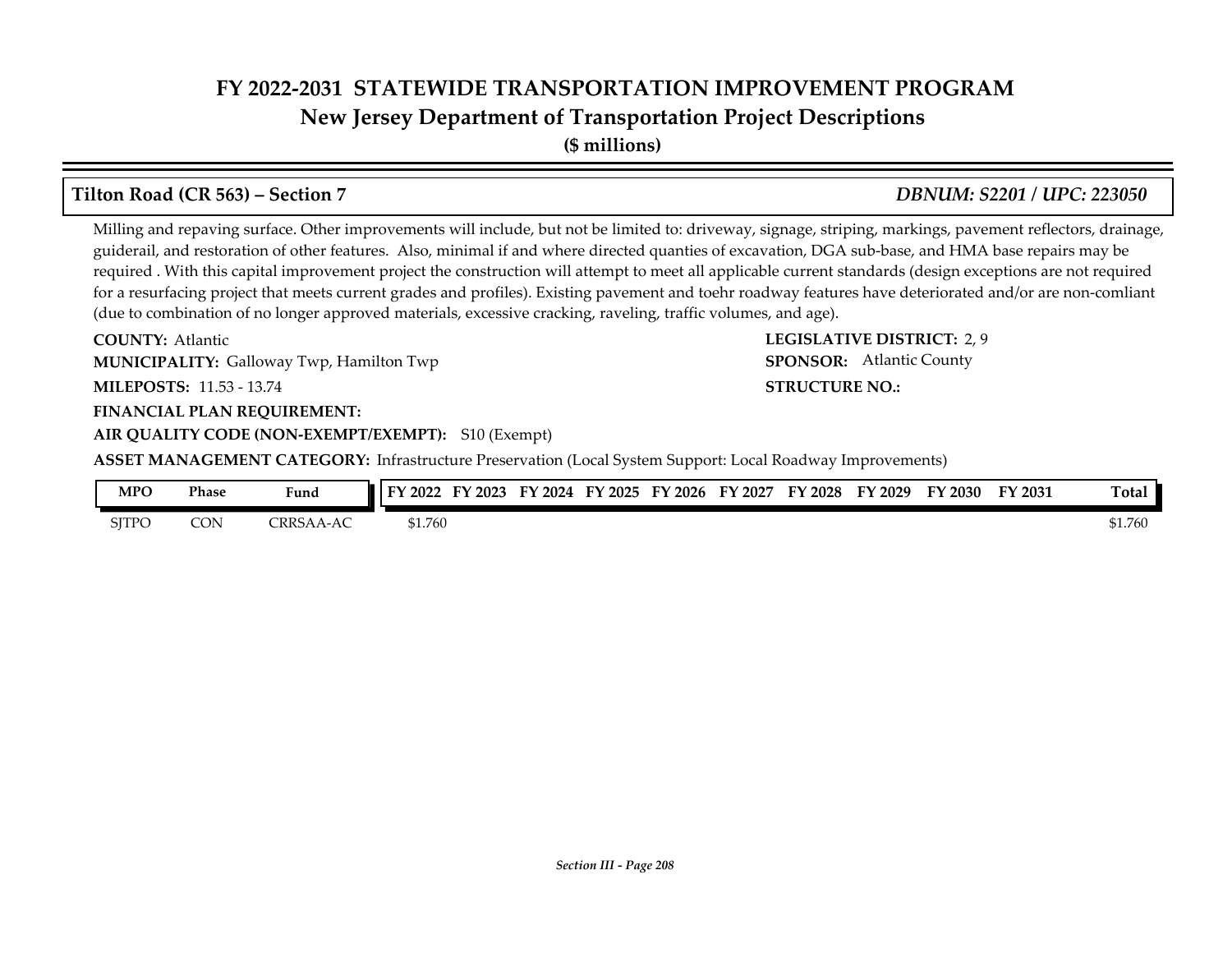**(\$ millions)**

# **Title VI and Nondiscrimination Supporting Activities** *DBNUM: 14300 / UPC: 143000*

This is a State funded program that will support the activities required to ensure nondiscrimination in the delivery of the NJDOT Capital Program and related projects. Activities include, but are not limited to informational training sessions, translation services and the development of informational material (e.g., pamphlets, brochures, training guides and letters) disseminated to the public and in languages other than English as necessary. This program will also support activities and initiatives in the stand-alone Title VI programs, such as DBE and Contractor Compliance

**COUNTY: LEGISLATIVE DISTRICT:** Various **MILEPOSTS: STRUCTURE NO.:** N/A **FINANCIAL PLAN REQUIREMENT: AIR QUALITY CODE (NON-EXEMPT/EXEMPT):** NRS NA x-O10a (Exempt) **COUNTY: Various MUNICIPALITY:** Various **SPONSOR:** MILEPOSTS: N/A **ASSET MANAGEMENT CATEGORY:** Infrastructure Preservation (Capital Program Delivery: Program Implementation Costs) SPONSOR: NJDOT

| MPO       | Phase | Fund  | ТV.<br>2022 | 2023    | 2024<br>FY | FY 2025                   | '2026<br>EV | 2027<br>FY | тv<br>2028 | FY 2029 | FY 2030 | <b>FY 2031</b> | m.<br>『otal   |
|-----------|-------|-------|-------------|---------|------------|---------------------------|-------------|------------|------------|---------|---------|----------------|---------------|
| Statewide | ∽     | STATE | \$0.175     | \$0.175 | \$0.180    | . <del>. .</del><br>,,,,, | \$0.175     | \$0.175    | \$0.175    | \$0.175 | \$0.175 | \$0.175        | ワちら<br>71. JU |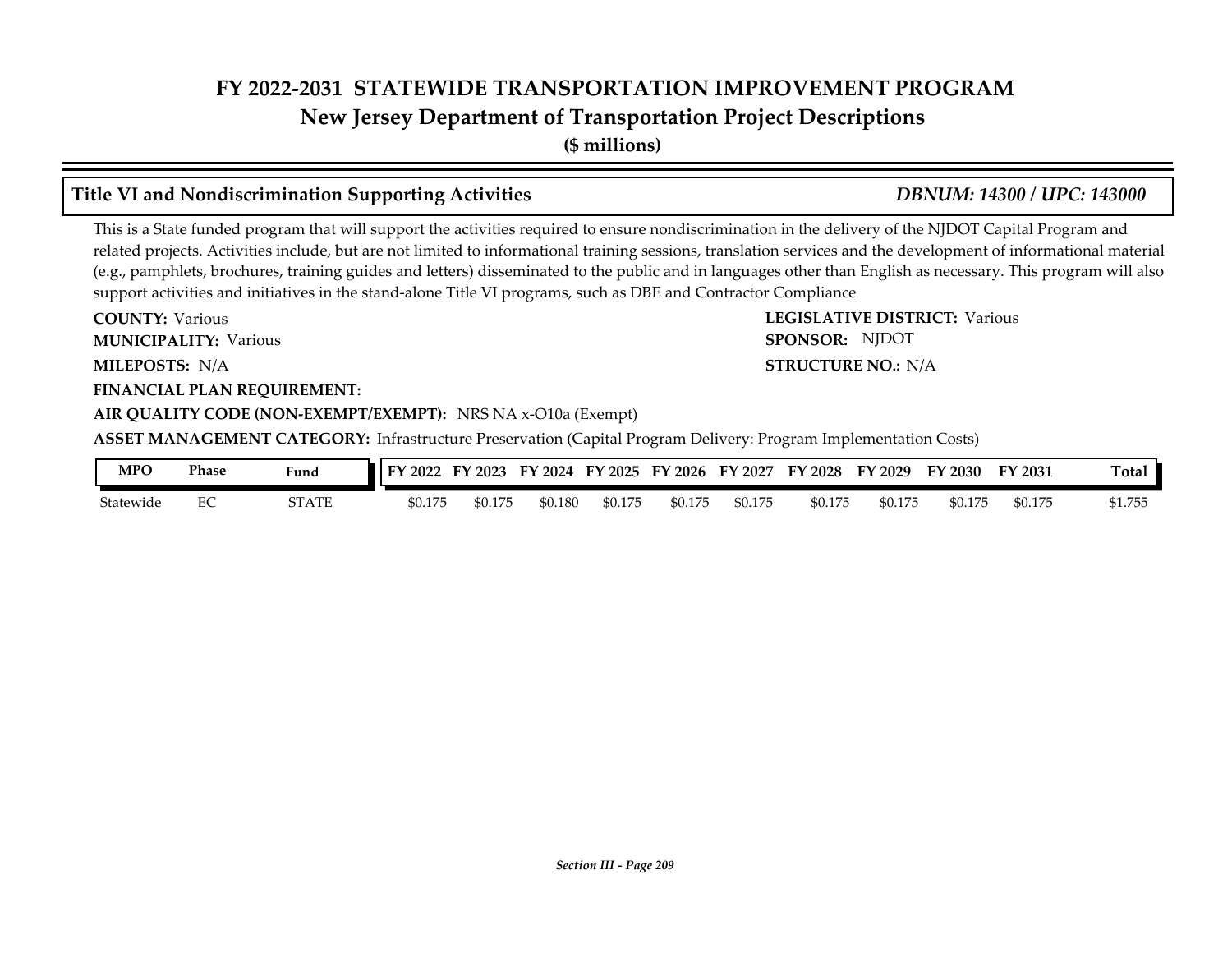**(\$ millions)**

This program provides for the collection of essential traffic and roadway inventory data including traffic counts, vehicle classifications, truck weights, roadway video, automated mapping and various other geographical information system activities. Included in this item are the construction, reconstruction and restoration of Weigh-in-Motion and Traffic Volume Systems; and acquisition of equipment to upgrade and to replace equipment which has failed. Site selection is made in accordance with federal requirements for the Traffic Monitoring Guide and the NJDOT's Traffic Monitoring System implementation plan that has been approved by the Federal Highway Administration. Funding is used for professional services to carry out the short-term traffic monitoring program, updates of the Straight Line Diagrams, annual Highway Performance Monitoring System reporting; and local road inventory database updates; for construction services for a contractor to replace in-road traffic monitoring sensors; to continue Data Warehouse Maintenance activities; to initiate/update a Roadway Digital Imaging Program; to fund data sets preparation to operate Safety Analyst software.

**COUNTY: Various** 

**MUNICIPALITY:** Various **SPONSOR:** 

**MILEPOSTS: STRUCTURE NO.:** N/A

**FINANCIAL PLAN REQUIREMENT:**

#### **AIR QUALITY CODE (NON-EXEMPT/EXEMPT):** X1 O10a O10A (Exempt)

**COUNTY: LEGISLATIVE DISTRICT:** Various **STRUCTURE NO.: N/A** SPONSOR: NJDOT

**ASSET MANAGEMENT CATEGORY:** Mobility and Congestion Relief (Congestion Relief: Intelligent Transportation Systems)

| <b>MPO</b> | Phase | Fund         | FY 2022 FY 2023 FY 2024 FY 2025 FY 2026 FY 2027 FY 2028 |          |          |          |          |          |          | FY 2029  | FY 2030  | FY 2031  | Total     |
|------------|-------|--------------|---------------------------------------------------------|----------|----------|----------|----------|----------|----------|----------|----------|----------|-----------|
| Statewide  | PLS   | NHPP         | \$12,000                                                | \$10.544 | \$10.452 | \$11.574 | \$12.000 | \$12,000 | \$12,000 | \$12.000 | \$12,000 | \$12.000 | \$116.569 |
| Statewide  | EC    | NHPP         |                                                         |          | \$1.742  |          |          |          |          |          |          |          | \$1.742   |
| Statewide  | EС    | <b>STATE</b> | \$1.490                                                 | \$1.490  | \$1.490  | \$1.490  | \$1.490  | \$1.490  | \$1.490  | \$1.490  | \$1.490  | \$1.490  | \$14.900  |

**Traffic Monitoring Systems** *DBNUM: X66 / UPC: 990031*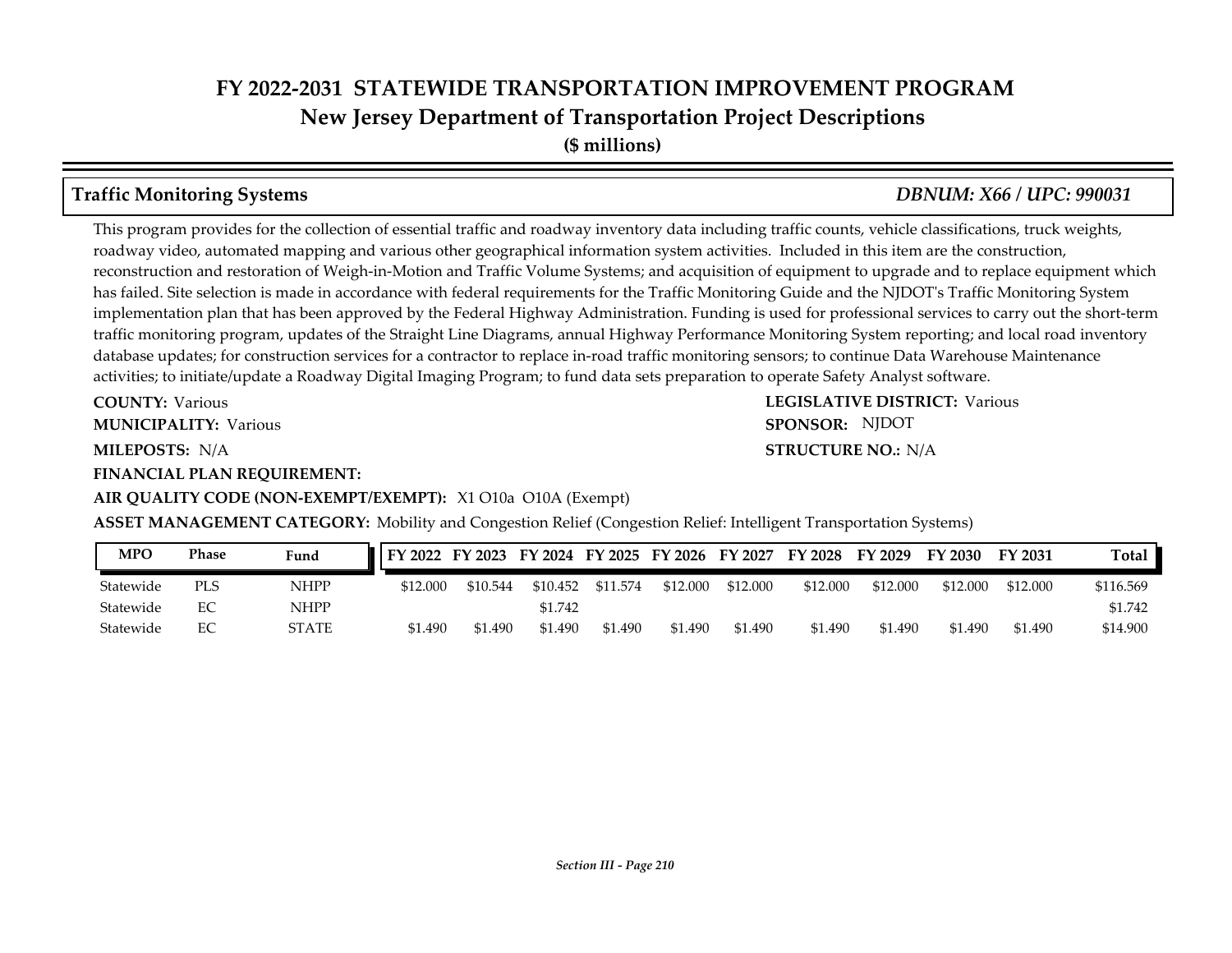**(\$ millions)**

# **Traffic Signal Replacement** *DBNUM: X47*

This program provides funding for; purchase of materials, installation of new and upgraded traffic signals statewide, related improvements to the operation of signals. This program provides for the replacement of traffic signals on an annual basis, and assists regional operations in the rehabilitation and maintenance of the state's highway lighting system. It also includes the conversion to energy efficient LED indicators, and installation of generators to provide auxiliary power, which will enable traffic signals to function during times of extended power outages. Through the Traffic Signal Management System, which provides a condition rating of signal equipment integrated with crash data and Congestion Management System Data, this program (developed via consultant RFP, analyzing corridor segments and creating a safety ranking based on MUTCD compliance, pedestrian facilities, controller capabilities, method of detection, accessibility, and other factors) will prioritize signals for replacement based on the above factors. The results from establishing the priority locations will allow systematic replacement of aging signal equipment, optimization of the operation of signals, and promote maximum efficiency of intersections.

**COUNTY: Various MUNICIPALITY:** Various **SPONSOR:** 

### **FINANCIAL PLAN REQUIREMENT:**

### **AIR QUALITY CODE (NON-EXEMPT/EXEMPT):** X1 S7 S7 (Exempt)

#### **COUNTY: LEGISLATIVE DISTRICT:** Various **MILEPOSTS: STRUCTURE NO.:** N/A **STRUCTURE NO.: N/A** SPONSOR: NJDOT

**ASSET MANAGEMENT CATEGORY:** Infrastructure Preservation (Road Assets: Highway Capital Maintenance)

| MPO                   | Phase         | $\mathbf{r}$<br>Hund | FА<br>2022 | 2023        | 2024   | $TY$ 2025 | 2026<br>EV | EV<br>2027 | Y 2028  | 2029<br>ьv | $\nabla$ 2030 | FY 2031 | otal     |
|-----------------------|---------------|----------------------|------------|-------------|--------|-----------|------------|------------|---------|------------|---------------|---------|----------|
| <b>.</b><br>Statewide | $\Gamma$<br>∽ | STATE                | \$8.893    | tΟ<br>ツノ・エエ | 55.00C | \$9.000   | \$9.000    | \$9.000    | \$9.000 | \$9.000    | \$9.000       | \$9.000 | \$86.006 |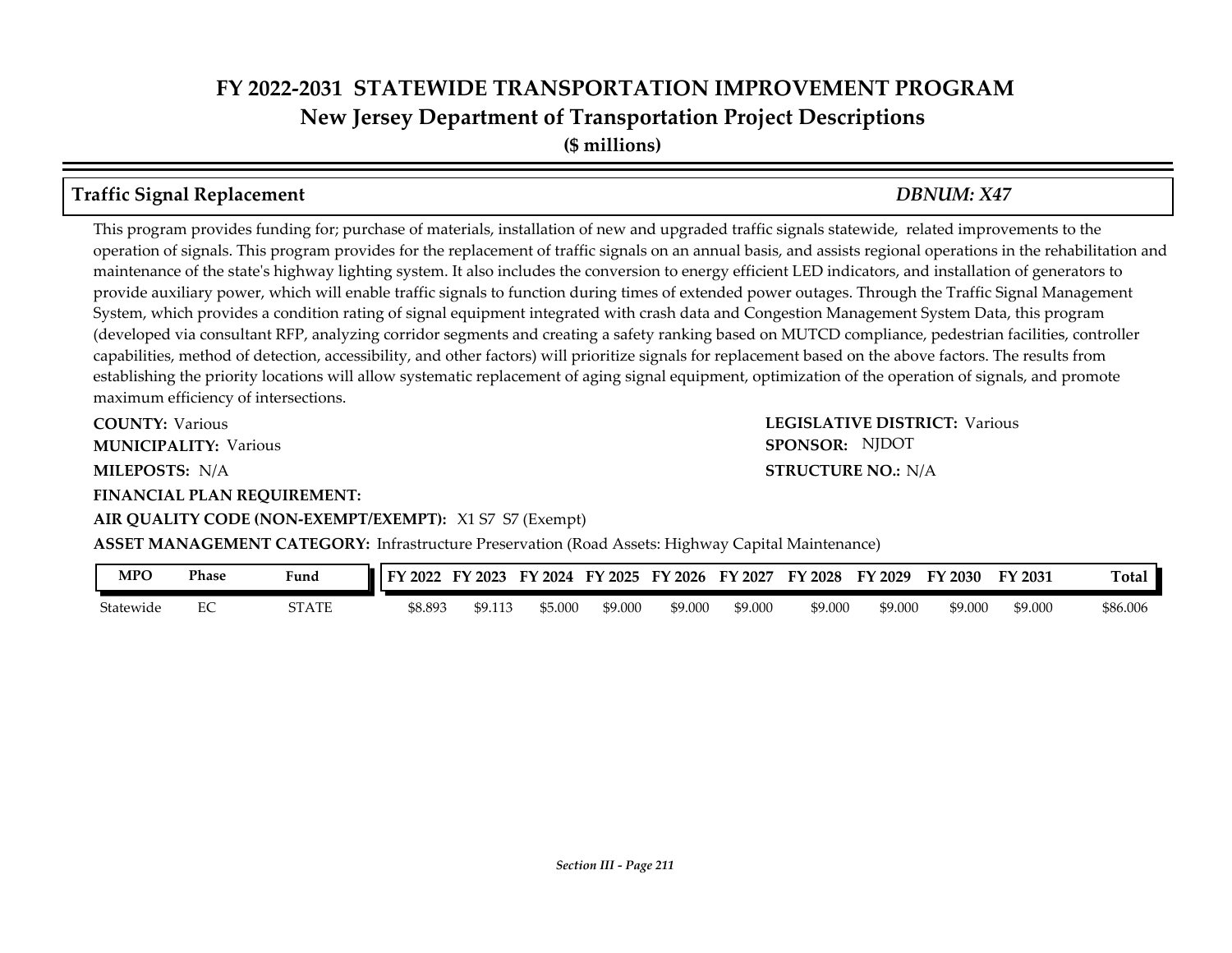# **New Jersey Department of Transportation Project Descriptions**

**(\$ millions)**

# **Training and Employee Development** *DBNUM: X244*

SPONSOR: NJDOT

This program provides for the assessment, planning, development and delivery of training and employee development programs inclusive of equipment, materials and software necessary to advance the skills and knowledge of Department employees to implement the Capital Program.

**COUNTY: LEGISLATIVE DISTRICT:** Various **COUNTY: Various** 

**MUNICIPALITY:** Various **SPONSOR:** 

**MILEPOSTS: STRUCTURE NO.:** N/A MILEPOSTS: N/A

**FINANCIAL PLAN REQUIREMENT:**

**AIR QUALITY CODE (NON-EXEMPT/EXEMPT):** X1 O10c O10B (Exempt)

**ASSET MANAGEMENT CATEGORY:** Infrastructure Preservation (Capital Program Delivery: Program Implementation Costs)

| MPO       | Phase | Fund       | <b>T</b>   FY 2022 | 12023  | FY 2024 | FY 2025 | FY 2026 | FY 2027 | <b>FY 2028</b> | FY 2029 | FY 2030 | <sup>T</sup> Y 2031 | otal:    |
|-----------|-------|------------|--------------------|--------|---------|---------|---------|---------|----------------|---------|---------|---------------------|----------|
| Statewide | ∼     | STBGP-FLEX | \$2.000            | 51.757 | 742     | 1.929ء  | 52.00C  | \$2.000 | \$2.000        | \$2.000 | \$2.000 | \$2.000             | \$19.428 |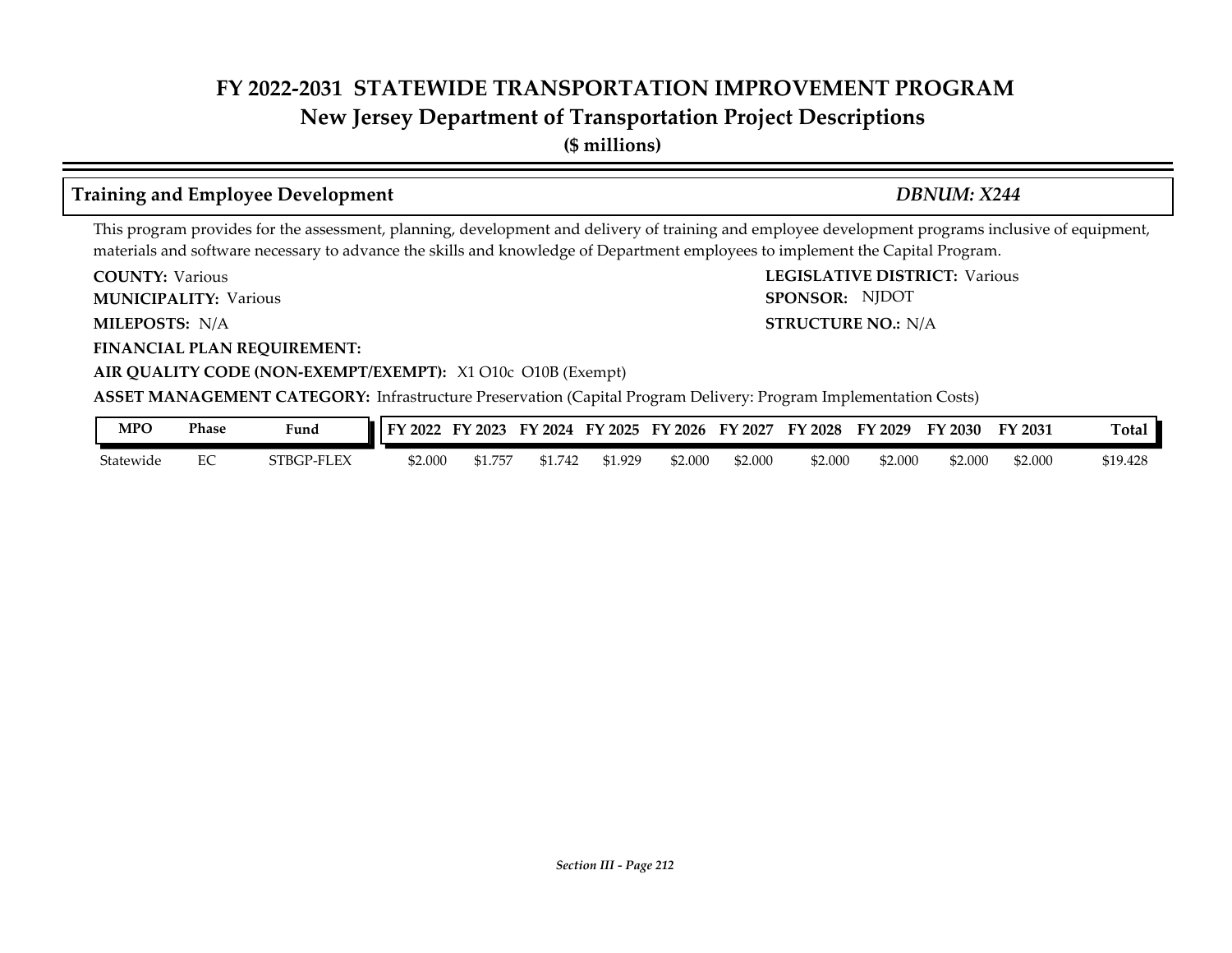# **New Jersey Department of Transportation Project Descriptions**

**(\$ millions)**

## **Transit Village Program** *DBNUM: 01316 / UPC: 013160*

This program will provide dedicated funding to local governments that have been selected for inclusion in the Transit Village Program. Projects which may be funded under this program are bike paths, sidewalks, streetscaping, and signage.

**COUNTY: LEGISLATIVE DISTRICT:** Various **COUNTY: Various** 

**MUNICIPALITY:** Various **SPONSOR:** 

MILEPOSTS: N/A

**FINANCIAL PLAN REQUIREMENT:**

**MILEPOSTS: STRUCTURE NO.:** N/A SPONSOR: NJDOT

## **AIR QUALITY CODE (NON-EXEMPT/EXEMPT):** NRS AQ2 AQ2 (Exempt)

**ASSET MANAGEMENT CATEGORY:** Mobility and Congestion Relief (Local System Support: Local Aid, Other Programs)

| MPO       | Phase | Fund  | 2022<br>EV | --<br>2023 | 2024<br>ïV | FV<br>$\frac{1}{2}$ 2025 | FY.<br>$'$ 2026 | FY<br>2027 | FV<br>2028 | FY 2029 | $\degree$ 2030 | FY 2031 | Tota.    |
|-----------|-------|-------|------------|------------|------------|--------------------------|-----------------|------------|------------|---------|----------------|---------|----------|
| Statewide | ∼     | STATE | \$1.000    | \$1.000    | \$1.000    | 1.000;                   | \$1.000         | ,000       | \$1.000    | 51.000  | \$1.000        | \$1.000 | \$10.000 |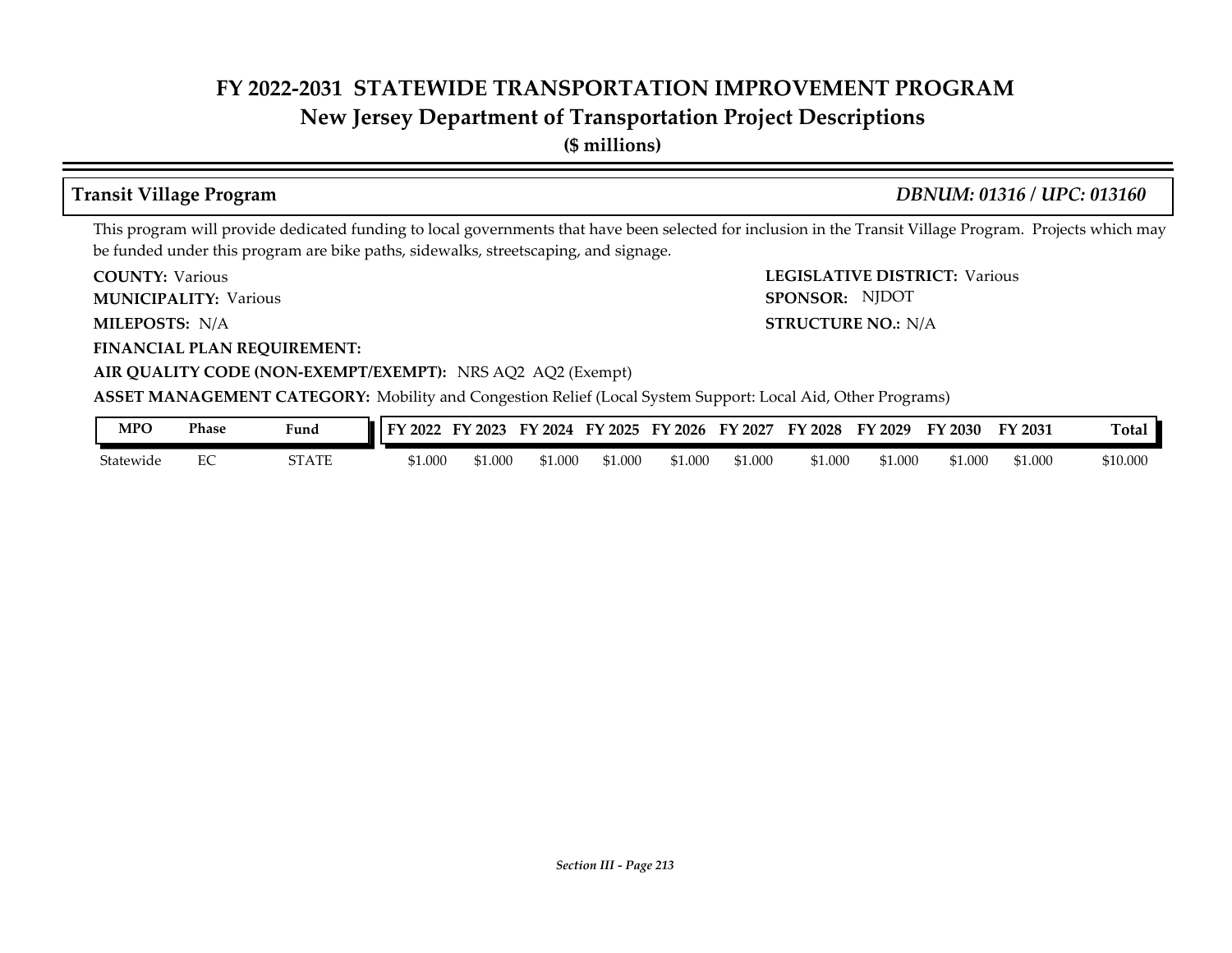# **New Jersey Department of Transportation Project Descriptions**

**(\$ millions)**

# **Transportation Alternatives Program** *DBNUM: X107*

SPONSOR: NJDOT

This program provides federal funding for projects such as scenic enhancements, historic preservation, and bicycle and pedestrian improvements. NJDOT designates as Advance Construction all projects funded from this program.

**COUNTY: LEGISLATIVE DISTRICT:** Various **COUNTY: Various** 

**MUNICIPALITY:** Various **SPONSOR:** 

**MILEPOSTS: STRUCTURE NO.:** N/A MILEPOSTS: N/A

**FINANCIAL PLAN REQUIREMENT:**

## **AIR QUALITY CODE (NON-EXEMPT/EXEMPT):** X12 O8 O8 (Exempt)

**ASSET MANAGEMENT CATEGORY:** Mobility and Congestion Relief (Local System Support: Transportation Enhancements)

| <b>MPO</b>   | Phase      | Fund              | FY 2022 | FY 2023 | FY 2024 | FY 2025 | FY 2026 | FY 2027 | FY 2028 | FY 2029 | FY 2030 | FY 2031 | Total    |
|--------------|------------|-------------------|---------|---------|---------|---------|---------|---------|---------|---------|---------|---------|----------|
| <b>DVRPC</b> | <b>ERC</b> | <b>TA-PHILA</b>   | \$1.127 | \$1.127 | \$1.127 | \$1.127 | \$1.127 | \$1.127 | \$1.127 | \$1.127 | \$1.127 | \$1.127 | \$11.274 |
| <b>DVRPC</b> | <b>ERC</b> | <b>TA-TRENTON</b> | \$0.291 | \$0.291 | \$0.291 | \$0.291 | \$0.291 | \$0.291 | \$0.291 | \$0.291 | \$0.291 | \$0.291 | \$2.906  |
| <b>NITPA</b> | <b>ERC</b> | <b>TA-ALLEN</b>   | \$0.032 | \$0.032 | \$0.032 | \$0.032 | \$0.032 | \$0.032 | \$0.032 | \$0.032 | \$0.032 | \$0.032 | \$0.318  |
| <b>NITPA</b> | <b>ERC</b> | TA-NY/NWK         | \$6.034 | \$6.034 | \$6.034 | \$6.034 | \$6.034 | \$6.034 | \$6.034 | \$6.034 | \$6.034 | \$6.034 | \$60.341 |
| <b>NITPA</b> | <b>ERC</b> | TA-PGH/NWB        | \$0.011 | \$0.011 | \$0.011 | \$0.011 | \$0.011 | \$0.011 | \$0.011 | \$0.011 | \$0.011 | \$0.011 | \$0.110  |
| <b>SITPO</b> | ERC        | TA-AC             | \$0.243 | \$0.243 | \$0.243 | \$0.243 | \$0.243 | \$0.243 | \$0.243 | \$0.243 | \$0.243 | \$0.243 | \$2.433  |
| Statewide    | <b>ERC</b> | <b>TA-B5K200K</b> | \$0.393 | \$0.393 | \$0.393 | \$0.393 | \$0.393 | \$0.393 | \$0.393 | \$0.393 | \$0.393 | \$0.393 | \$3.932  |
| Statewide    | <b>ERC</b> | TA-FLEX           | \$1.026 | \$1.026 | \$1.026 | \$1.026 | \$1.026 | \$1.026 | \$1.026 | \$1.026 | \$1.026 | \$1.026 | \$10.259 |
| Statewide    | <b>ERC</b> | TA-L5K            | \$0.481 | \$0.481 | \$0.481 | \$0.481 | \$0.481 | \$0.481 | \$0.481 | \$0.481 | \$0.481 | \$0.481 | \$4.814  |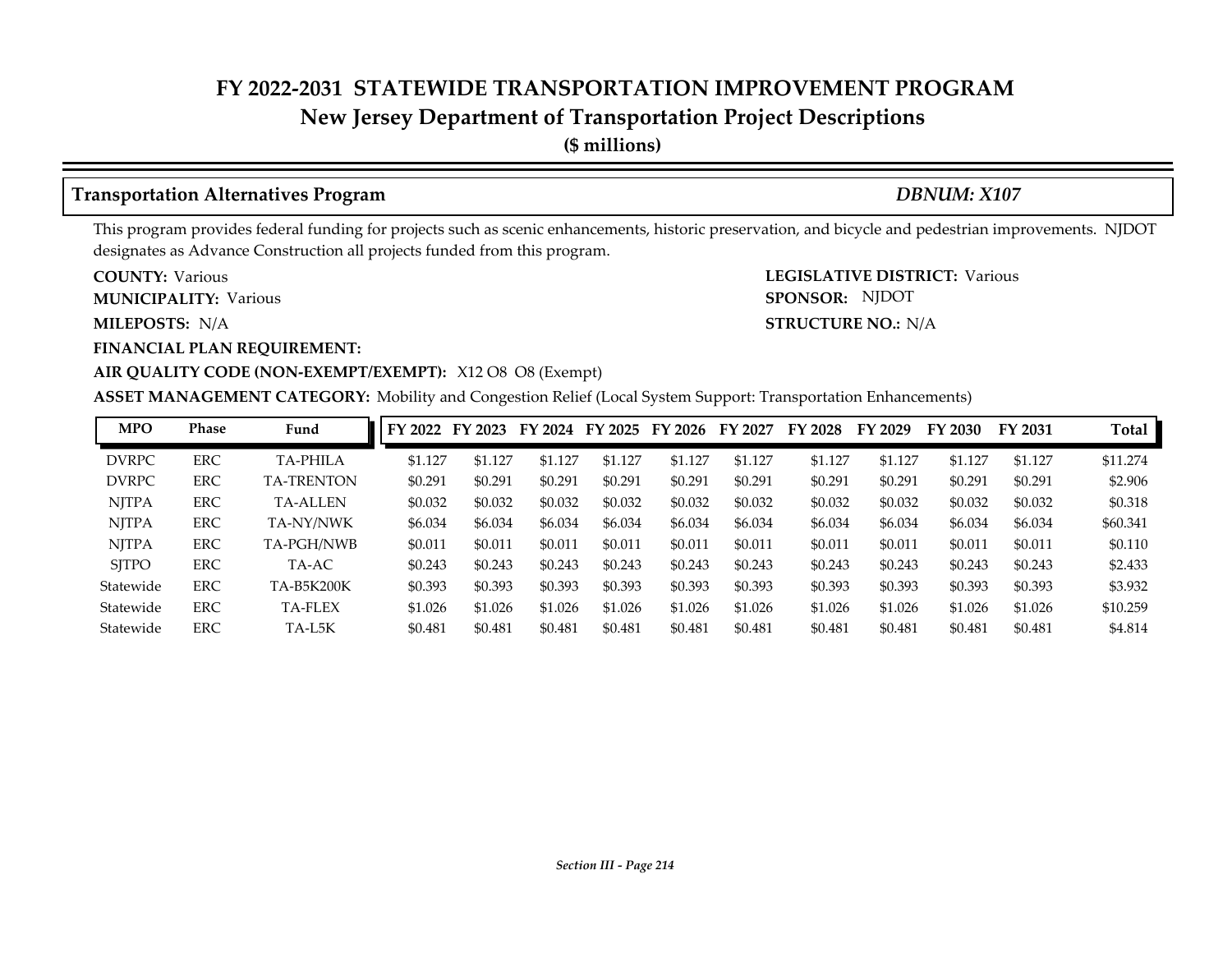# **New Jersey Department of Transportation Project Descriptions**

**(\$ millions)**

# **Transportation and Community Development Initiative (TCDI) DVRPC** *DBNUM: D0204*

## The Transportation and Community Development Initiative is a proposed DVRPC funding program targeted to those communities most in need of revitalization assistance. The program would serve to support local planning, design, feasibility studies or other analyses that increase the demand or improve the market for redevelopment and improve the efficiency or enhance the regional transportation network. The fundamental idea is to support early-stage project ideas which are not otherwise eligible for funding through other sources. This program is a component of the DVRPC Work Program.

**COUNTY: LEGISLATIVE DISTRICT:** Various **MILEPOSTS: STRUCTURE NO.:** N/A **FINANCIAL PLAN REQUIREMENT: AIR QUALITY CODE (NON-EXEMPT/EXEMPT):** X3 (Exempt) **COUNTY: Various MUNICIPALITY:** Various **SPONSOR:** MILEPOSTS: N/A **ASSET MANAGEMENT CATEGORY:** Infrastructure Preservation (Local System Support: Reg Plng and Project Development) SPONSOR: DVRPC

| MPO          | Phase | Fund        | FУ.<br>2022 | FV<br>$'$ 2023 | FY<br>$\frac{1}{2}$ 2024 | FY 2025 | FY 2026 | FY 2027 | FY 2028 | FY 2029 | FY 2030 | FY 2031 | <b>Total</b> |
|--------------|-------|-------------|-------------|----------------|--------------------------|---------|---------|---------|---------|---------|---------|---------|--------------|
| <b>DVRPC</b> |       | STBGP-PHILA | \$0.155     | \$0.755        | \$0.155                  | \$0.755 | \$0.155 | \$0.755 | \$0.155 | \$0.755 | \$0.155 | \$0.755 | \$4.550      |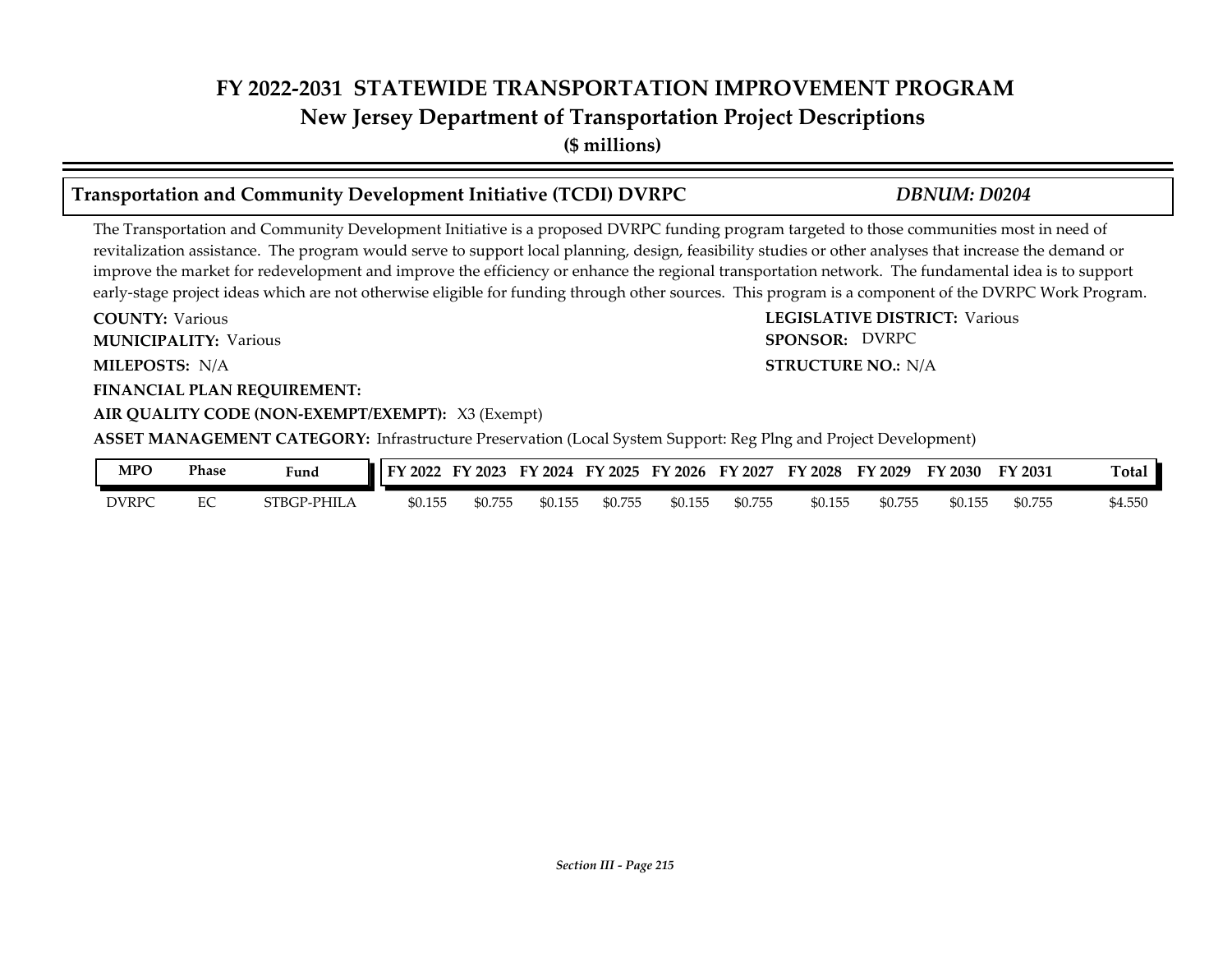# **New Jersey Department of Transportation Project Descriptions**

**(\$ millions)**

# **Transportation Management Associations** *DBNUM: 11383 / UPC: 113830*

This program will provide annual funding to the following Transportation Management Associations (TMAs): Cross County Connection, EZ Ride, goHunterdon, Greater Mercer TMA, Hudson TMA, Keep Middlesex Moving, RideWise, and TransOptions.

**COUNTY: LEGISLATIVE DISTRICT:** Various **COUNTY: Various** 

**MUNICIPALITY:** Various **SPONSOR:** 

MILEPOSTS: N/A

**FINANCIAL PLAN REQUIREMENT:**

**MILEPOSTS: STRUCTURE NO.:** N/A SPONSOR: NJDOT

## **AIR QUALITY CODE (NON-EXEMPT/EXEMPT):** A1 AQ1 (Exempt)

#### **ASSET MANAGEMENT CATEGORY:** Mobility and Congestion Relief (Congestion Relief: Demand Management)

| MPO   | Phase | Fund         | FY 2022 | FY 2023 |         |         | FY 2024 FY 2025 FY 2026 | FY 2027 | FY 2028 | FY 2029 | FY 2030 | FY 2031 | Total    |
|-------|-------|--------------|---------|---------|---------|---------|-------------------------|---------|---------|---------|---------|---------|----------|
| DVRP( |       | STBGP-PHILA  | \$2.000 | 52.000  | \$2,000 | \$2.000 | \$2.000                 | \$2.000 | \$2,000 | \$2.000 | \$2.000 | \$2.000 | \$20.000 |
| NJTPA | ◡     | STBGP-NY/NWK | \$4.450 | \$4.450 | \$4.450 | \$4.450 | \$4.450                 | \$4.450 | \$4.450 | \$4.450 | \$4.450 | \$4.450 | \$44.500 |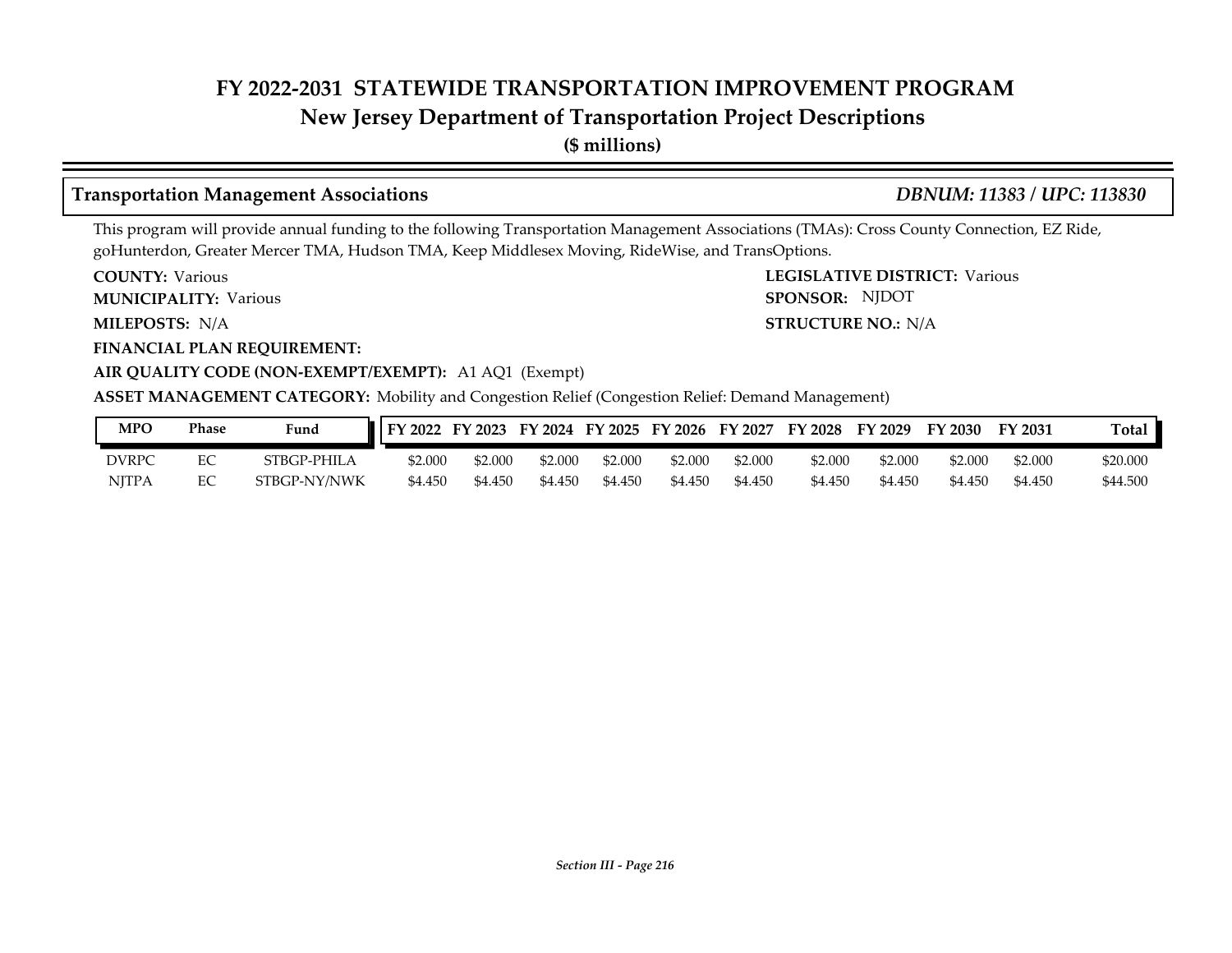**New Jersey Department of Transportation Project Descriptions**

**(\$ millions)**

# **Transportation Operations** *DBNUM: D2004 / UPC: 203340*

The project focuses on proactively managing the transportation system by addressing recurring and nonrecurring congestion which results in emissions reductions. This effort also engages new partners and new training participants every year. The goal is to promote more efficient and cost-effective use of the existing transportation network and services through enhanced coordination and integration of Intelligent Transportation Systems (ITS) and Transportation Systems Management and Operations (TSMO) strategies in order to create more reliable traffic flow, improved safety, reduced congestion, less wasted fuel, cleaner air, and more efficient

use of resources including facilities and funding. This project will provide for the following major components: Transportation Operations Task Force (TOTF), Traffic Incident Management (TIM), Regional Traffic Signal Retiming, TSMO planning efforts, and technical assistance by DVRPC staff.

**COUNTY: LEGISLATIVE DISTRICT:** Various **COUNTY: Various MUNICIPALITY:** Various **SPONSOR:** 

MILEPOSTS: N/A

**FINANCIAL PLAN REQUIREMENT:**

**AIR QUALITY CODE (NON-EXEMPT/EXEMPT):** X2 (Exempt)

**ASSET MANAGEMENT CATEGORY:** Infrastructure Preservation (Capital Program Delivery: Planning Programs and Studies)

| MPO   | Phase      | Fund              | 202     | 2023    | 2024<br>FY | FY 2025 | FY 2026 | EY<br>2027 | FY 2028 | Eν<br>2029   | <sup>T</sup> Y 2030 | FY 2031 | Total   |
|-------|------------|-------------------|---------|---------|------------|---------|---------|------------|---------|--------------|---------------------|---------|---------|
| DVRPC | <b>PLS</b> | ` PHILA<br>STBGP- | \$0.130 | \$0.130 | \$0.130    | \$0.130 | \$0.130 | \$0.130    | \$0.130 | 50.130<br>ፍበ | \$0.130             | \$0.130 | \$1.300 |

**MILEPOSTS: STRUCTURE NO.:** N/A SPONSOR: DVRPC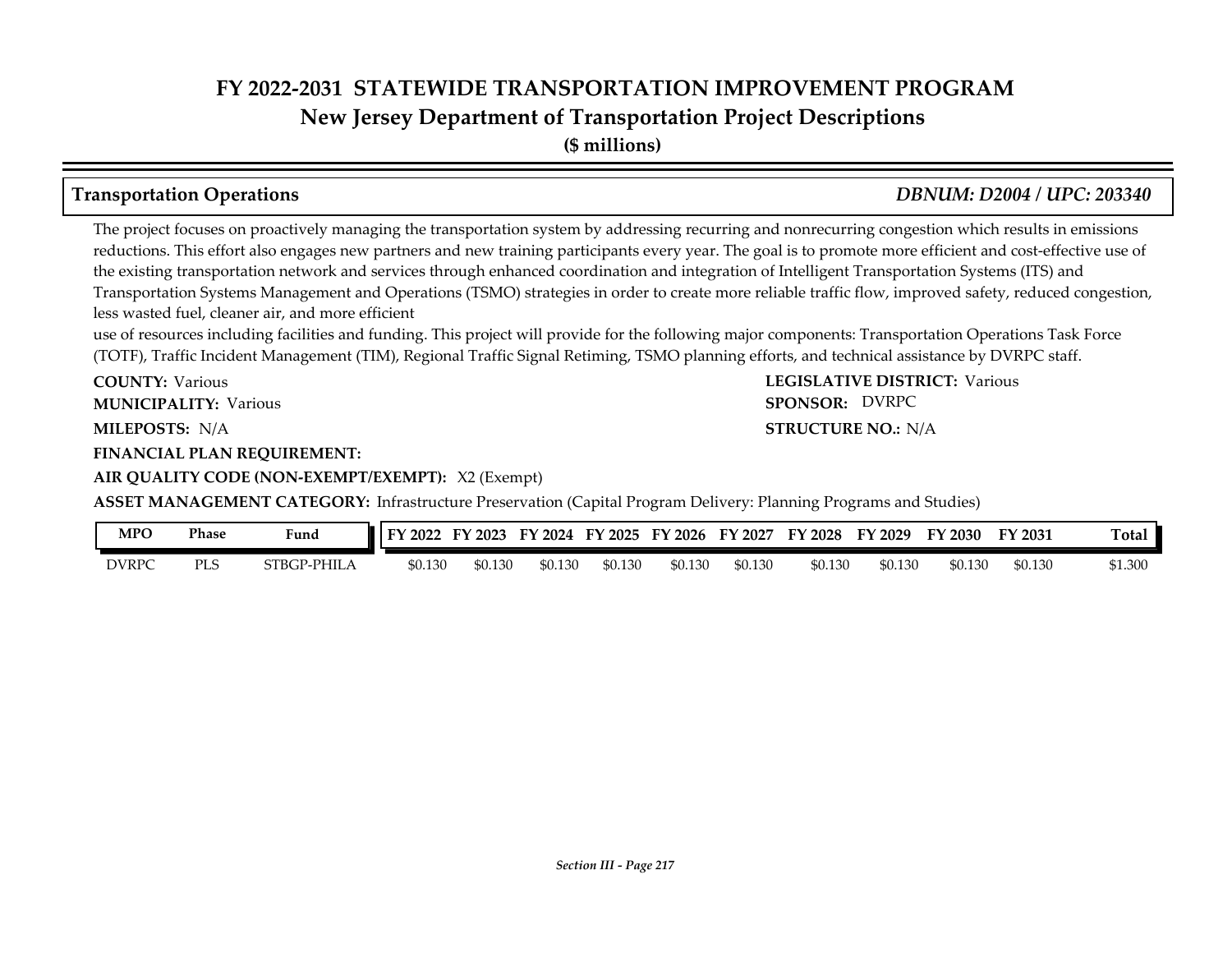# **FY 2022-2031 STATEWIDE TRANSPORTATION IMPROVEMENT PROGRAM New Jersey Department of Transportation Project Descriptions**

**(\$ millions)**

# **Transportation Research Technology** *DBNUM: X126*

This program provides funding for consultant and university research contracts to conduct multimodal transportation related research and knowledge and technology transfer activities on behalf of NJDOT, MVC and NJ Transit. A quick response Treasury selected research consultant as well as basic agreements with universities provides the mechanism to conduct research. Federal State Planning and Research, SPR, funds may be supplemented with state funds in order to meet federal matching requirements. Included in this line item are funds for American Association of State Highway Transportation Officials, (AASHTO), technical service programs and innovative products such as: Product Evaluation Listing; Technology Implementation Group; Technical Assistance for Climate Change, Material Standards, and Materials Reference Laboratory; SHRP product implementation.

**COUNTY: LEGISLATIVE DISTRICT:** Various **MILEPOSTS: STRUCTURE NO.:** N/A **COUNTY: Various MUNICIPALITY:** Various **SPONSOR:** 

#### **FINANCIAL PLAN REQUIREMENT:**

#### **AIR QUALITY CODE (NON-EXEMPT/EXEMPT):** X1 NA O10B (Exempt)

**ASSET MANAGEMENT CATEGORY:** Infrastructure Preservation (Capital Program Delivery: Planning Programs and Studies)

| MPO       | Phase | Fund  | FY 2022 | 12023 |         | FY 2024 FY 2025 | FY 2026 | FY 2027 | <b>FY 2028</b> | FY 2029 | FY 2030 | FY 2031 | <b>Total</b> |
|-----------|-------|-------|---------|-------|---------|-----------------|---------|---------|----------------|---------|---------|---------|--------------|
| Statewide | ∽     | STATE | \$1.100 | 1.200 | \$1.700 | \$1.200         | \$1.200 | \$1.200 | \$1.200        | \$1.200 | \$1.200 | \$1.200 | \$12.400     |

**STRUCTURE NO.: N/A** 

SPONSOR: NJDOT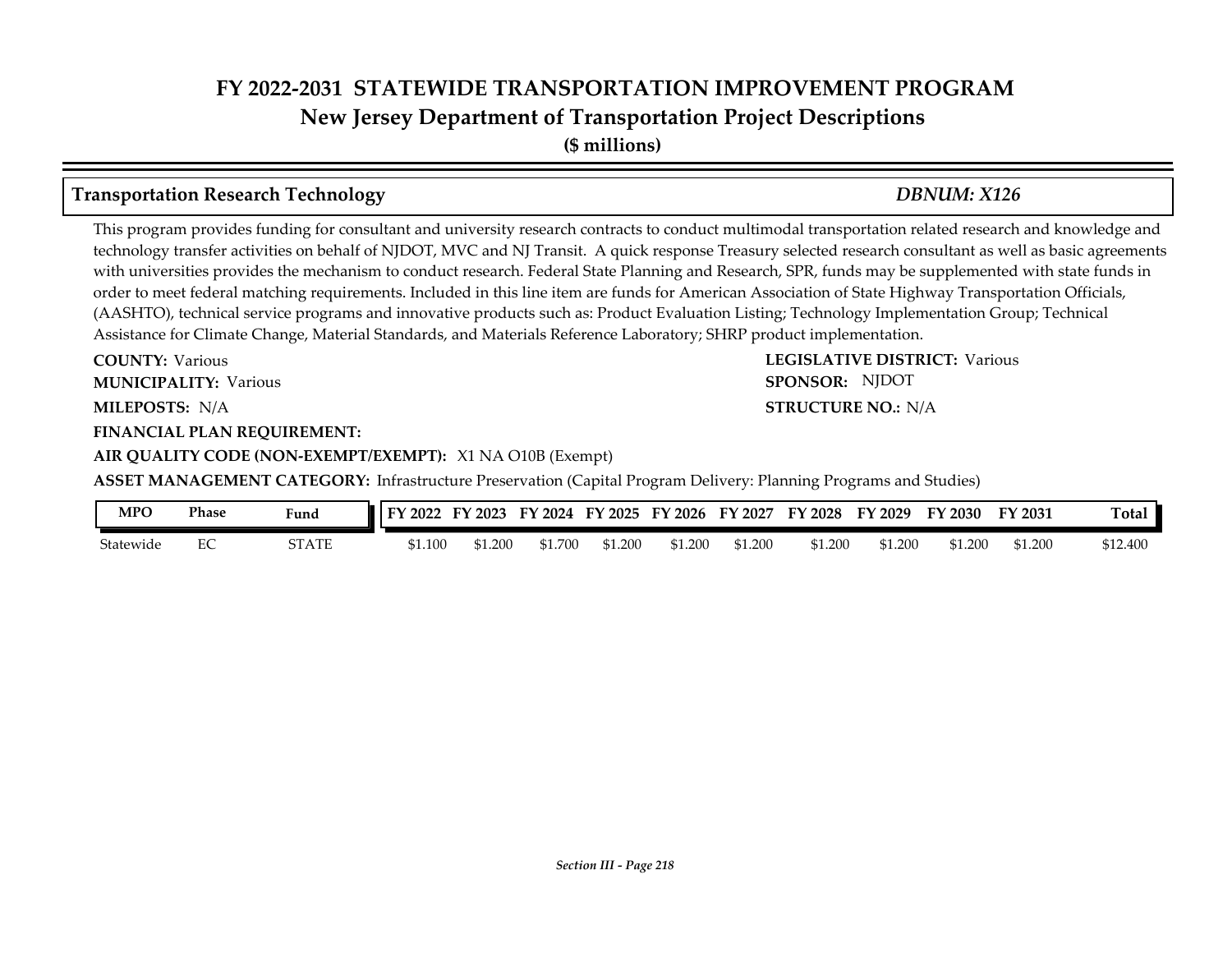# **New Jersey Department of Transportation Project Descriptions**

**(\$ millions)**

# **Transportation Systems Management and Operations (TSMO)** *DBNUM: 01300 / UPC: 013000*

Phase II installation and operations of Regional Integrated Multi-modal Information Sharing (RIMIS), a computer message/digital system to notify agencies about incidents or unusual conditions that affect them. This project also helps to extend RIMIS to include DVRPC county roadways.

**COUNTY: LEGISLATIVE DISTRICT:** Various **COUNTY: Various** 

**MUNICIPALITY:** Various **SPONSOR:** 

MILEPOSTS: N/A

**FINANCIAL PLAN REQUIREMENT:**

**MILEPOSTS: STRUCTURE NO.:** N/A SPONSOR: DVRPC

# **AIR QUALITY CODE (NON-EXEMPT/EXEMPT):** S7 (Exempt)

**ASSET MANAGEMENT CATEGORY:** Mobility and Congestion Relief (Congestion Relief: Intelligent Transportation Systems)

| MPO          | Phase | Fund             | 2022    | 12023   | FY 2024 | FY 2025 | FY 2026 | FY 2027 | FY 2028 | FY 2029 | FY 2030 | FY 2031 | otal:  |
|--------------|-------|------------------|---------|---------|---------|---------|---------|---------|---------|---------|---------|---------|--------|
| <b>DVRPC</b> | ∼     | `PHIL.<br>STBGP- | \$0.166 | \$0.166 | \$0.166 | \$0.166 | \$0.166 | \$0.166 | \$0.166 | \$0.166 | \$0.166 | \$0.166 | 51.660 |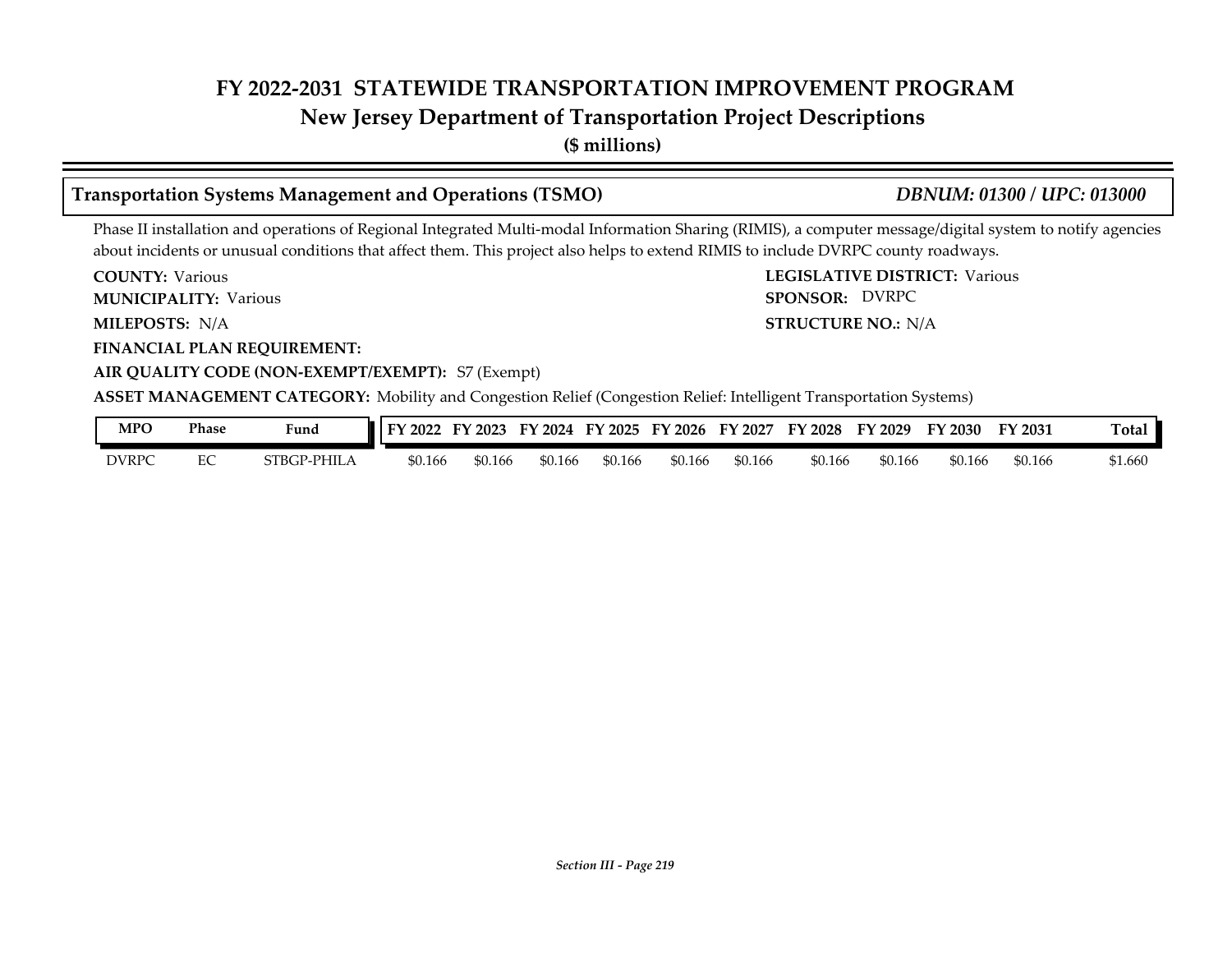# **New Jersey Department of Transportation Project Descriptions**

**(\$ millions)**

| <b>Tyler Road (CR 611)</b>                                    | <b>DBNUM: S2110 / UPC: 213210</b>                                                                                                           |
|---------------------------------------------------------------|---------------------------------------------------------------------------------------------------------------------------------------------|
|                                                               | Mill (2") and repaving with safety improvements including RPMs, enhanced lane markings, bike lane markings, and minor drainage improvements |
| <b>COUNTY: Cape May</b><br><b>MUNICIPALITY: Woodbine Boro</b> | <b>LEGISLATIVE DISTRICT: 1</b><br><b>SPONSOR:</b> Cape May County                                                                           |
| <b>MILEPOSTS: 0.0 - 2.93</b>                                  | <b>STRUCTURE NO.: N/A</b>                                                                                                                   |
| <b>FINANCIAL PLAN REQUIREMENT:</b>                            |                                                                                                                                             |
| AIR QUALITY CODE (NON-EXEMPT/EXEMPT): S10, AQ2 (Exempt)       |                                                                                                                                             |
|                                                               | <b>ASSET MANAGEMENT CATEGORY:</b> Infrastructure Preservation (Local System Support: Local Roadway Improvements)                            |
| <b>MPO</b><br><b>Phase</b><br>Fund                            | FY 2022 FY 2023 FY 2024 FY 2025 FY 2026 FY 2027 FY 2028 FY 2029 FY 2030 FY 2031<br>Total                                                    |

SJTPO CON STBGP-L5K \$1.000 \$1.000 \$1.000 \$1.000 \$1.000 \$1.000 \$1.000 \$1.000 \$1.000

*Section III - Page 220*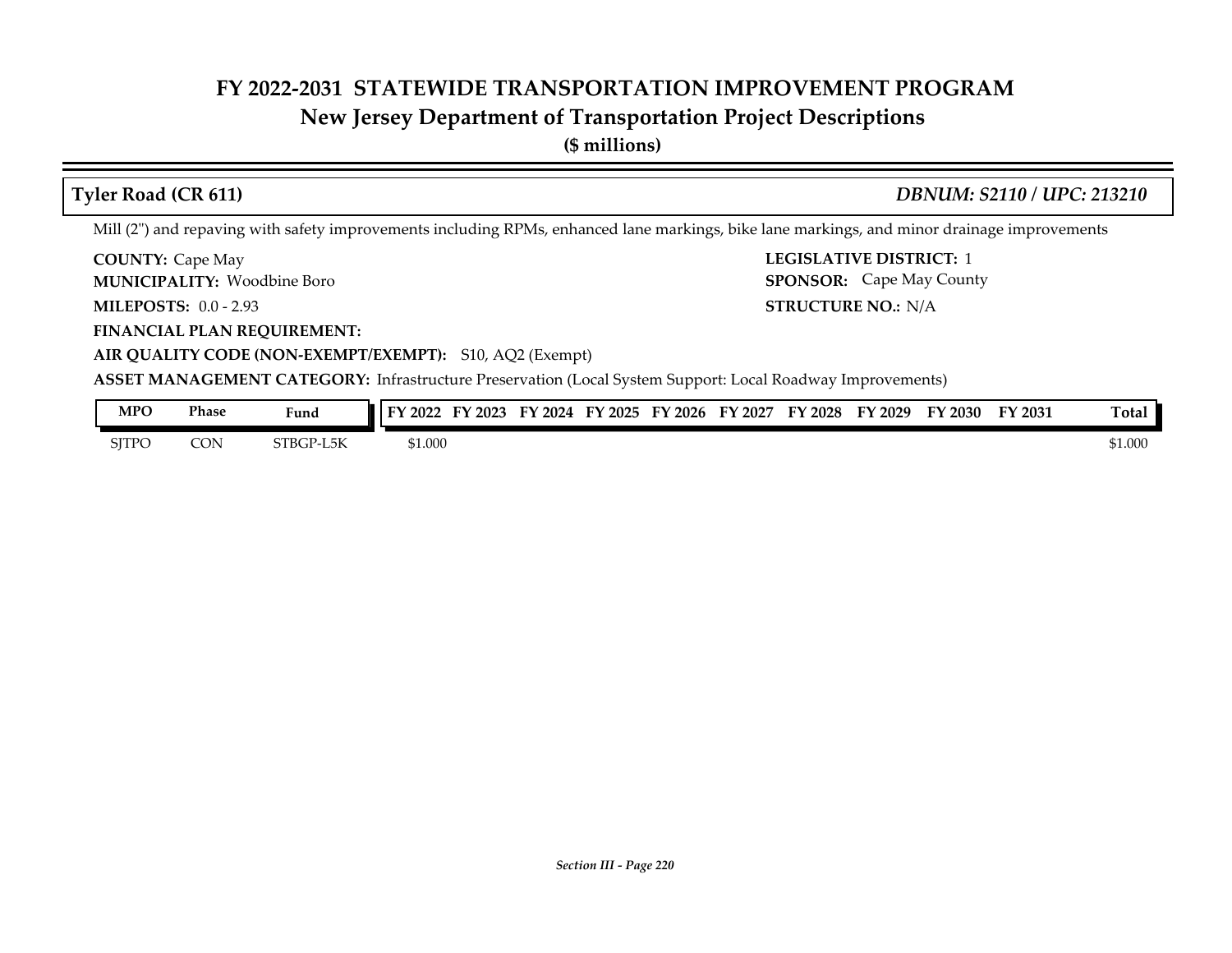# **FY 2022-2031 STATEWIDE TRANSPORTATION IMPROVEMENT PROGRAM New Jersey Department of Transportation Project Descriptions**

**(\$ millions)**

### **Unanticipated Design, Right of Way and Construction Expenses, State** *DBNUM: X11*

This program provides funding for unanticipated project needs, contract change orders, consultant agreement modifications, utility readjustments, elements of federal-aid projects for which federal funding is not available under federal regulations, court-ordered condemnation awards, acceleration of federal-aid projects through multi-year funding agreements with Federal Highway Administration settlement of project accounting discrepancies with Federal Highway Administration, and minor work identified during the year.

**COUNTY: LEGISLATIVE DISTRICT:** Various **MILEPOSTS: STRUCTURE NO.:** N/A **FINANCIAL PLAN REQUIREMENT: AIR QUALITY CODE (NON-EXEMPT/EXEMPT):** NRS NA O10B (Exempt) **COUNTY: Various MUNICIPALITY:** Various **SPONSOR:** MILEPOSTS: N/A **ASSET MANAGEMENT CATEGORY:** Infrastructure Preservation (Capital Program Delivery: Unanticipated Expenses) SPONSOR: NJDOT

| MPO       | Phase | Fund  | 2022<br>EV. | FY 2023  |         | FY 2024 FY 2025 | FY 2026  | FY 2027  | FY 2028  | FY 2029  | FY 2030  | FY 2031 | <b>Total</b> |
|-----------|-------|-------|-------------|----------|---------|-----------------|----------|----------|----------|----------|----------|---------|--------------|
| Statewide | ERC   | 3TATE | \$36.473    | \$30.000 | \$7.550 | \$45.000        | \$45.000 | \$45.000 | \$44.908 | \$45.859 | \$45.806 | \$47.25 | \$392.847    |

*Section III - Page 221*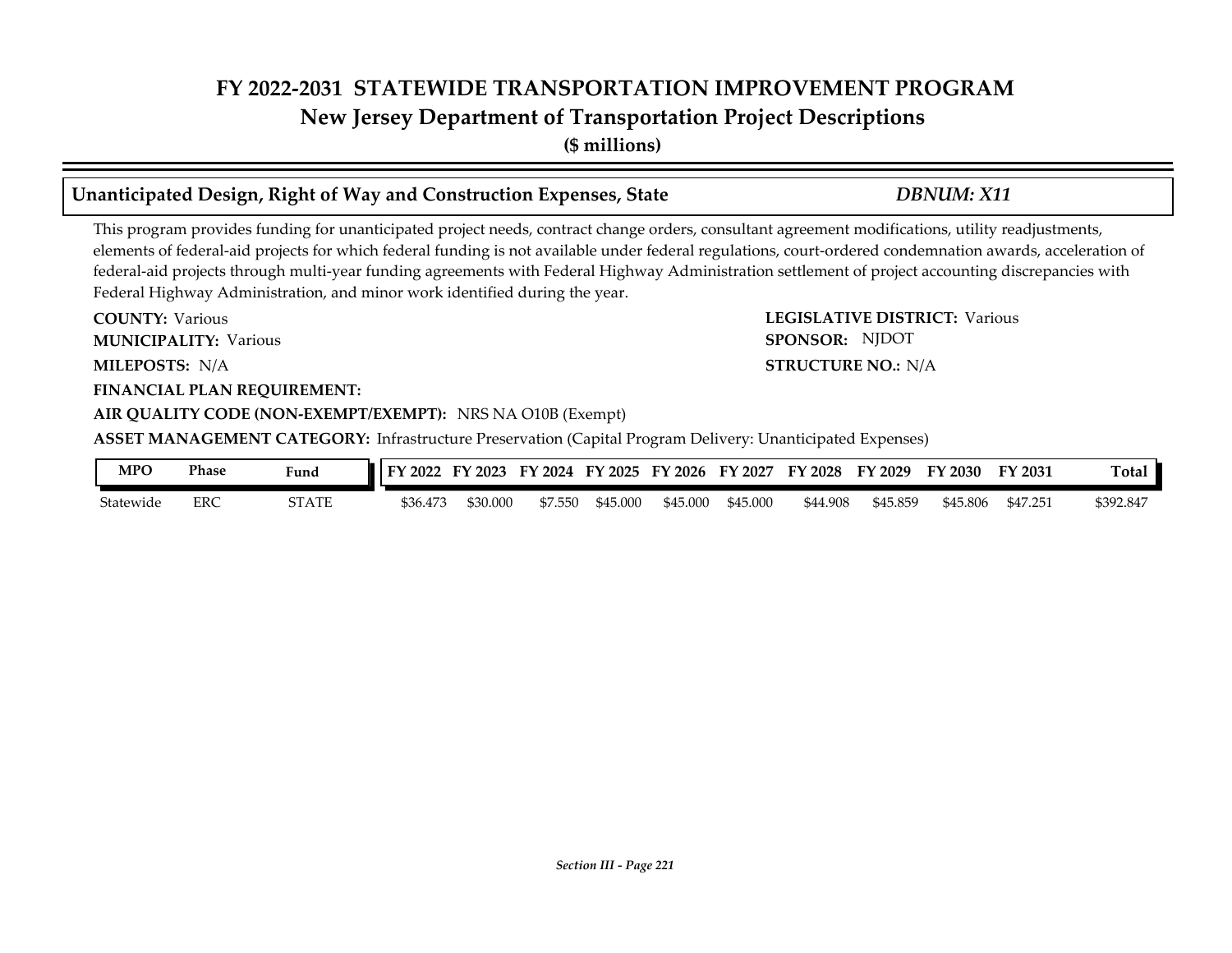# **New Jersey Department of Transportation Project Descriptions**

**(\$ millions)**

# **Utility Pole Mitigation** *DBNUM: 15344 / UPC: 153440*

This project seeks to identify and mitigate locations with incidents of high recurring utility pole accidents. The mitigation project is limited in scope and resources and encompasses 3 to 5 crash locations per year.

**COUNTY: Various** 

**MUNICIPALITY:** Various **SPONSOR:** 

MILEPOSTS: N/A

**FINANCIAL PLAN REQUIREMENT:**

**COUNTY: LEGISLATIVE DISTRICT:** Various **MILEPOSTS: STRUCTURE NO.:** N/A SPONSOR: NJDOT

### **AIR QUALITY CODE (NON-EXEMPT/EXEMPT):** NRS NA S6 (Exempt)

**ASSET MANAGEMENT CATEGORY:** Infrastructure Preservation (Capital Program Delivery: Right of Way and Utility)

| MPO       | Phase | Fund | 2022    | 12023   | FY 2024 | FY 2025 | FY 2026 | FY 2027 | FY 2028 | FY 2029 | FY 2030 | FY 2031 | otal:   |
|-----------|-------|------|---------|---------|---------|---------|---------|---------|---------|---------|---------|---------|---------|
| Statewide | ∼     | HSIP | \$0.175 | \$0.175 | \$0.175 | \$0.175 | \$0.175 | \$0.175 | \$0.175 | \$0.175 | \$0.175 | \$0.175 | \$1.750 |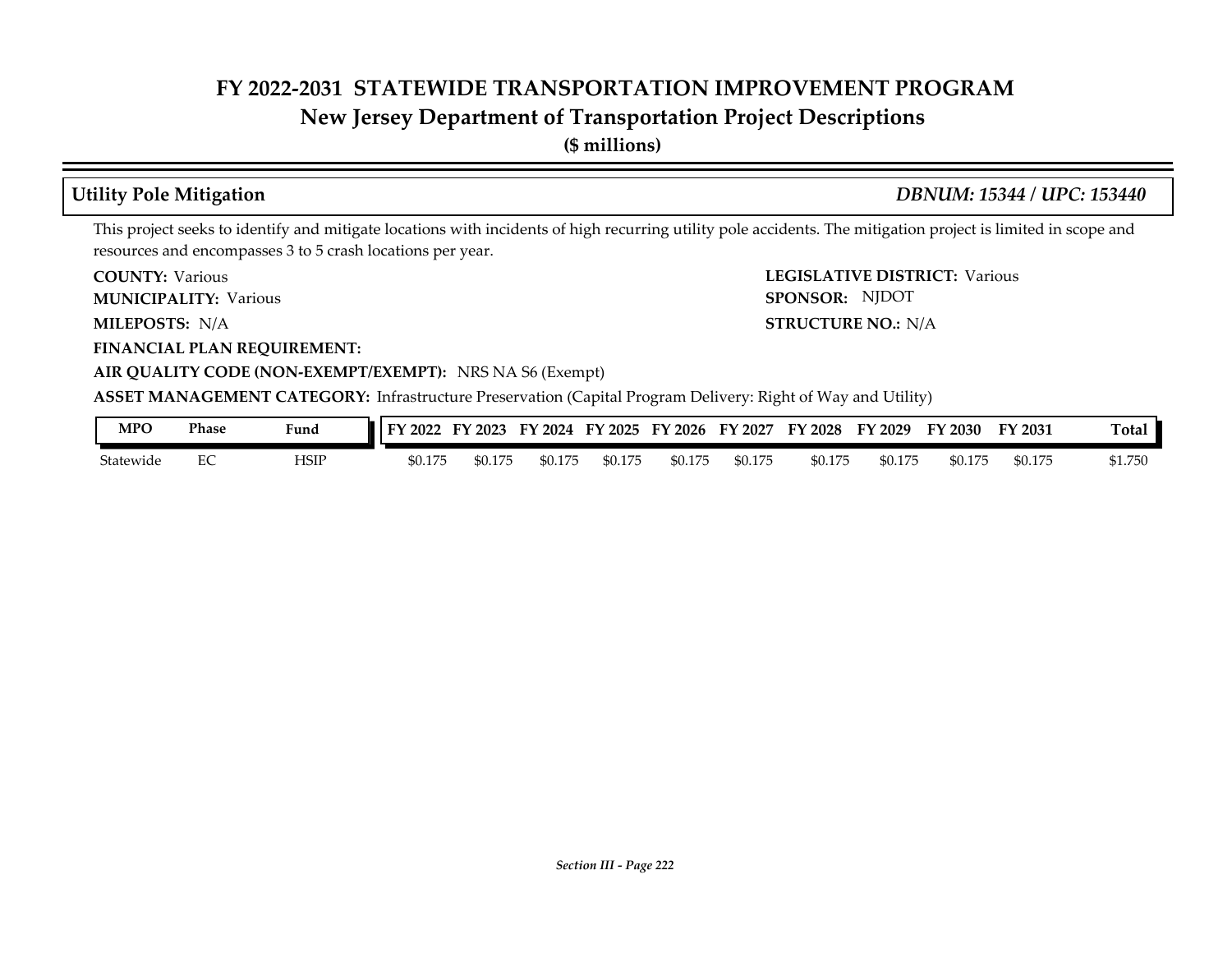**New Jersey Department of Transportation Project Descriptions**

**(\$ millions)**

# **Utility Reconnaissance and Relocation** *DBNUM: X182 / UPC: 800025*

**STRUCTURE NO.: N/A** 

SPONSOR: NJDOT

This program reimburses utility companies for design and construction costs incurred when the utility companies are required to relocate facilities due to a transportation improvement project. This program also funds subsurface testing as a mitigation measure to accurately locate and identify underground utilities to moderate or lessen the impact with utility locations during the design and construction phases of a transportation improvement project.

**COUNTY: LEGISLATIVE DISTRICT:** Various **COUNTY: Various MUNICIPALITY:** Various **SPONSOR:** 

**MILEPOSTS: STRUCTURE NO.:** N/A

**FINANCIAL PLAN REQUIREMENT:**

### **AIR QUALITY CODE (NON-EXEMPT/EXEMPT):** NRS NA O1 (Exempt)

**ASSET MANAGEMENT CATEGORY:** Infrastructure Preservation (Road Assets: Highway Rehab and Recon)

| MPC       | Phase | <b>Fund</b> | $\overline{1}$ FY 2022 | $'$ 2023<br>FV | FY 2024 | FY 2025 | FY 2026 | FY 2027 | FY 2028 | FY 2029 | FY 2030 | FY 2031 | Total    |
|-----------|-------|-------------|------------------------|----------------|---------|---------|---------|---------|---------|---------|---------|---------|----------|
| Statewide | ∽     | STATE       | \$2.500                | \$2.500        | 250     | \$2.500 | \$2.500 | \$2.500 | \$2.500 | \$2.500 | \$2.500 | \$2.500 | \$23.750 |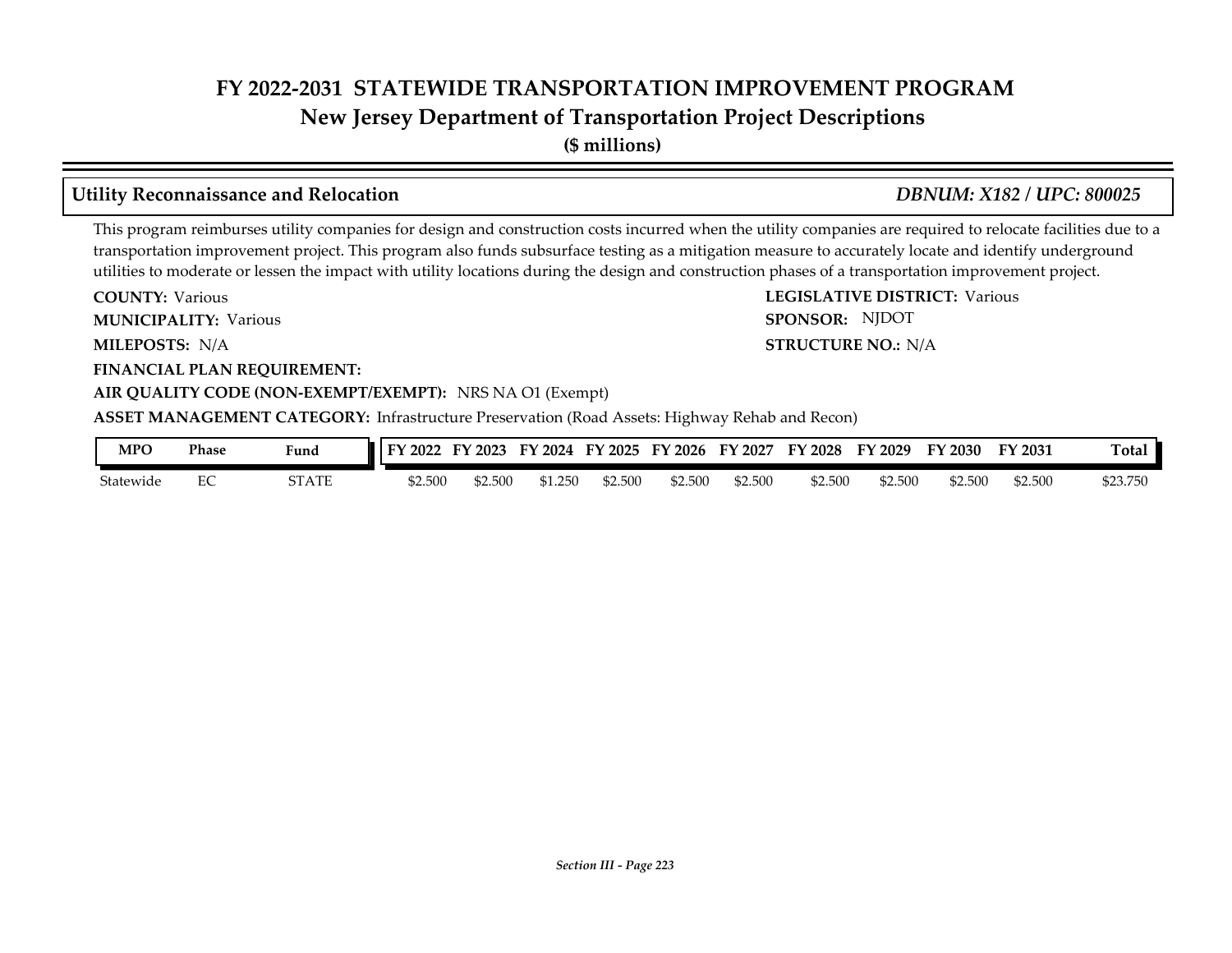# **FY 2022-2031 STATEWIDE TRANSPORTATION IMPROVEMENT PROGRAM New Jersey Department of Transportation Project Descriptions**

**(\$ millions)**

# **Walt Whitman Bridge NJ Corridor Resurfacing** *DBNUM: DR2201 / UPC: 223110*

This project includes the 2.2 miles of resurfacing of Ramps BE, BW, and FB of the Walt Whitman Bridge NJ Corridor. Ramps BE and BW extend from the east approach of the Walt Whitman Bridge (at I-676 Intersection) to East Black Horse Pike and Ramp FB carries traffic from I-676 South to I-76 West. This project will involve milling, overlaying, and restriping the ramps. Miscellaneous repairs to various safety, signage, and drainage features identified in Biennial Inspection Reports will also be included. There will be no earth disturbance or regrading. The pavement throughout the NJ approach to the Walt Whitman Bridge from East Approach of Walt Whitman Bridge to E. Black Horse Pike has reached the end of its service life and requires rehabilitation.

**COUNTY: LEGISLATIVE DISTRICT:** 4 **MILEPOSTS: STRUCTURE NO.:** N/A **FINANCIAL PLAN REQUIREMENT: COUNTY: Camden MUNICIPALITY:** Gloucester City, Philadelphia *SPONSOR:* 

**AIR QUALITY CODE (NON-EXEMPT/EXEMPT):** S10 (Exempt)

**ASSET MANAGEMENT CATEGORY:** Infrastructure Preservation (Local System Support: Local Roadway Improvements)

| MPO          | <b>Phase</b> | $\mathbf{r}$<br>Fund | <b>FY 2022</b> | $\mathbf{r}\mathbf{v}$<br>2023 | 12024<br>र:∿ | ПV<br>2025 | FY 2026 | 2027<br>F١ | FY<br>$\frac{1}{2028}$ | FY 2029 | ГV<br>2030 | $\nabla$ 2031 | <b>Total</b> |
|--------------|--------------|----------------------|----------------|--------------------------------|--------------|------------|---------|------------|------------------------|---------|------------|---------------|--------------|
| <b>DVRPC</b> | CON          | STBGP-PHILA          | \$1.800        |                                |              |            |         |            |                        |         |            |               | \$1.800      |

SPONSOR: DRPA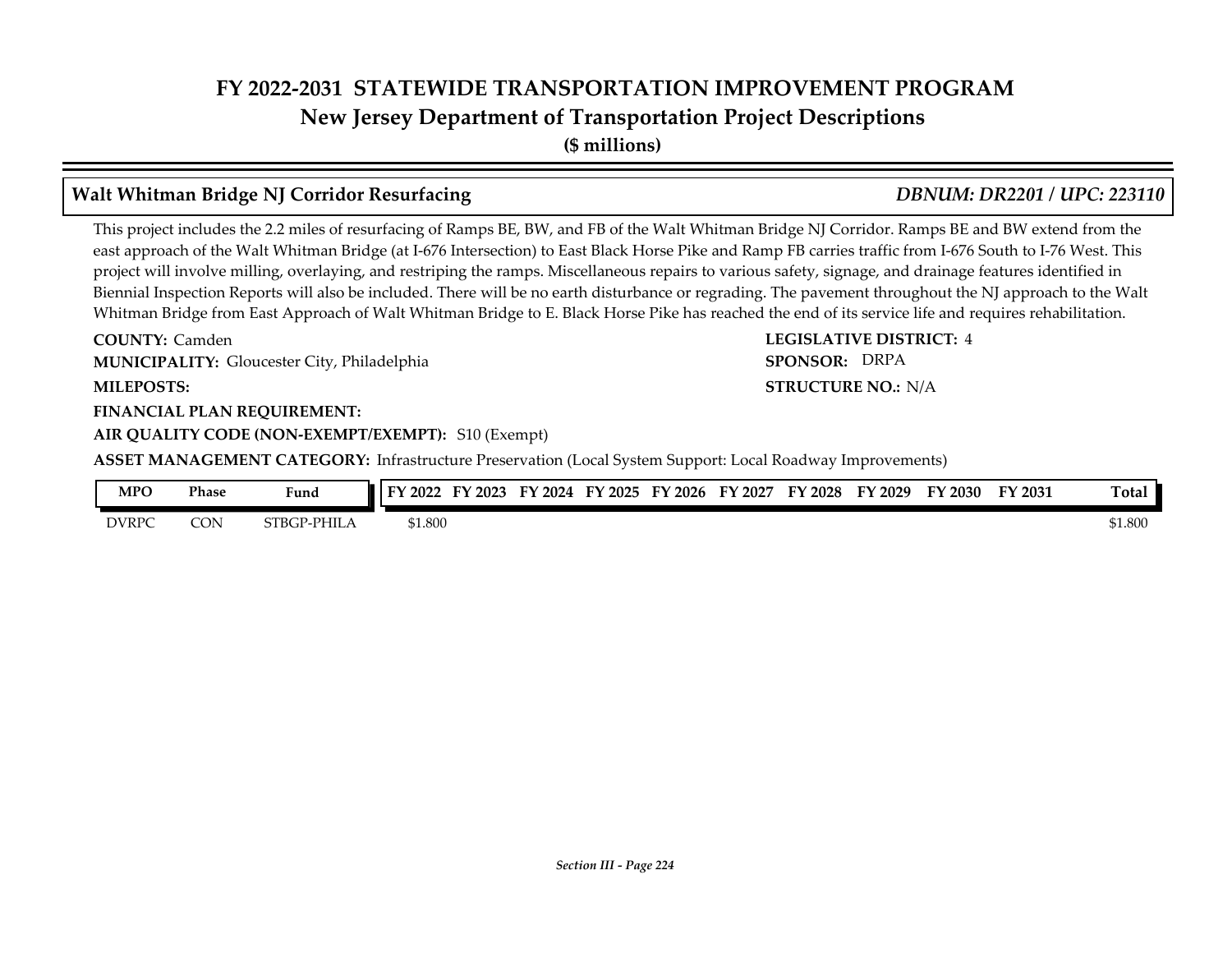# **New Jersey Department of Transportation Project Descriptions**

**(\$ millions)**

# **Washington Turnpike, Bridge over West Branch of Wading River** *DBNUM: 15324 / UPC: 153240*

Initiated by the Bridge Management System, this project will reconstruct the structurally deficient and functionally obsolete adjacent bridges, built in 1944.

**COUNTY: Burlington** 

Washington Twp **MUNICIPALITY: SPONSOR:**

**MILEPOSTS: 30.893** 

**FINANCIAL PLAN REQUIREMENT:**

**AIR QUALITY CODE (NON-EXEMPT/EXEMPT):** S19 (Exempt)

**COUNTY: LEGISLATIVE DISTRICT:** 9 **MILEPOSTS: STRUCTURE NO.:** 3485166, 3485167 SPONSOR: NJDOT

| <b>MPO</b>   | Phase      | Fund          | FY 2022 | ЕΝ<br>$'$ 2023 | FY 2024 | FY 2025 | FY 2026 | FY 2027 | <b>FY 2028</b> | FY 2029 | <sup>T</sup> Y 2030 | $\nabla$ 2031 | Total   |
|--------------|------------|---------------|---------|----------------|---------|---------|---------|---------|----------------|---------|---------------------|---------------|---------|
| <b>DVRPC</b> | <b>ROW</b> | STBGP-OS-BRDG | \$0.200 |                |         |         |         |         |                |         |                     |               | \$0.200 |
| <b>DVRPC</b> | CON        | STBGP-OS-BRDG |         | \$4.000        |         |         |         |         |                |         |                     |               | \$4.000 |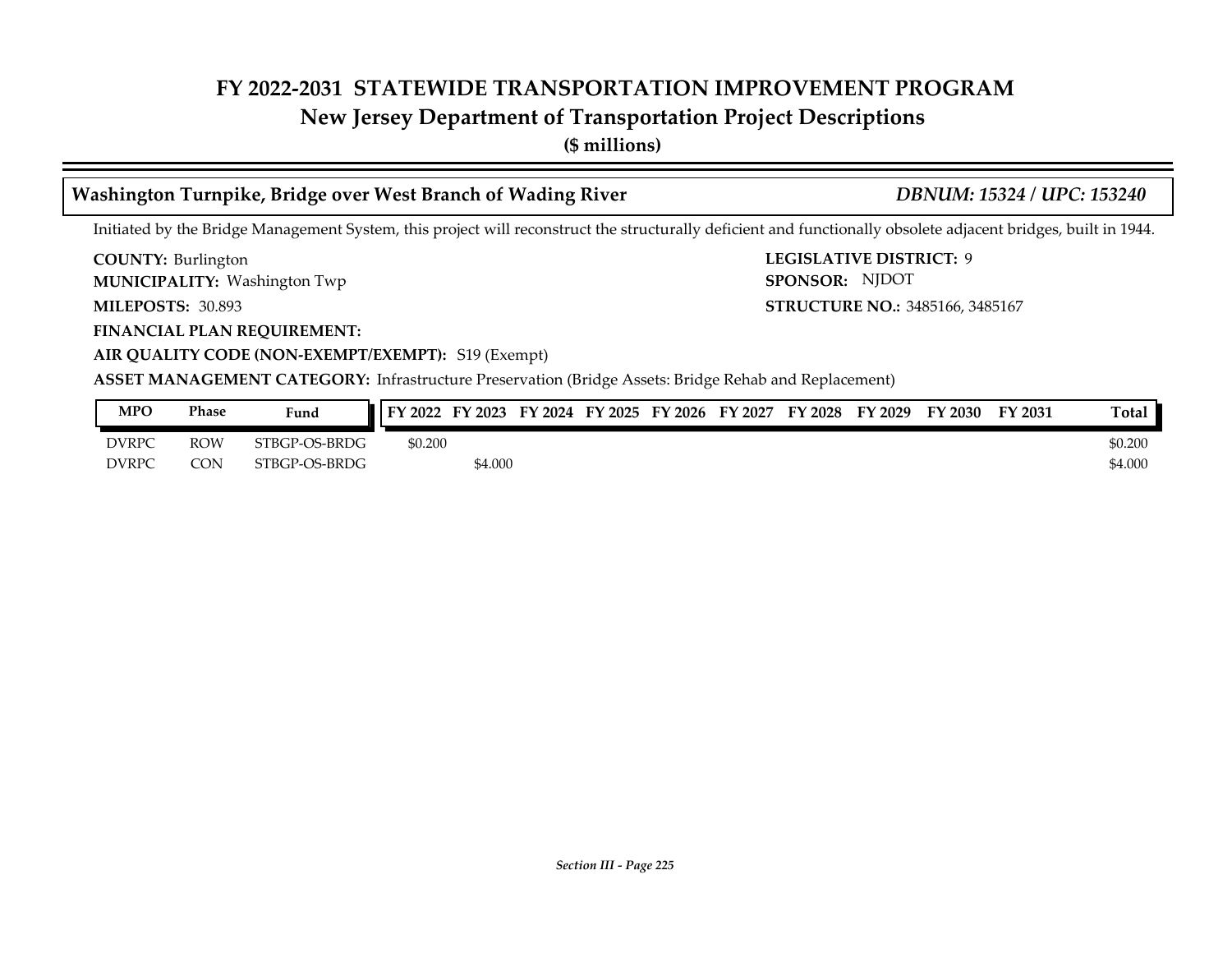# **New Jersey Department of Transportation Project Descriptions**

**(\$ millions)**

### **Welchville Road (CR 540)** *DBNUM: S9912 / UPC: 193660*

**STRUCTURE NO.: N/A** 

SPONSOR: Salem

Mill and pave, sub-base repair, replace broken curb, striping, RPM's guide rail upgrades, siganage upgrades, drainage upgrades. County Road #540 is a major East-Wet connector road through Salem County. The road is in a deterioated condition and is in need of repaving.

**COUNTY: LEGISLATIVE DISTRICT:** 3 COUNTY: Salem

**MUNICIPALITY:** Alloway Twp, Mannington Twp **SPONSOR:** 

**MILEPOSTS: STRUCTURE NO.:** 8.70-11.67

#### **FINANCIAL PLAN REQUIREMENT:**

#### **AIR QUALITY CODE (NON-EXEMPT/EXEMPT):** S10 (Exempt)

**ASSET MANAGEMENT CATEGORY:** Infrastructure Preservation (Local System Support: Local Roadway Improvements)

| MPO          | Phase      | Fund      | FY 2022 | FY 2023 |         | FY 2024 FY 2025 FY 2026 | FY 2027 | FY 2028 | FY 2029 | <b>FY 2030</b> | FY 2031 | <b>Total</b> |
|--------------|------------|-----------|---------|---------|---------|-------------------------|---------|---------|---------|----------------|---------|--------------|
| <b>SITPO</b> | <b>DES</b> | STBGP-L5K | \$0.100 |         |         |                         |         |         |         |                |         | \$0.100      |
| <b>SITPO</b> | <b>CON</b> | STBGP-L5K |         |         | \$0.750 |                         |         |         |         |                |         | \$0.750      |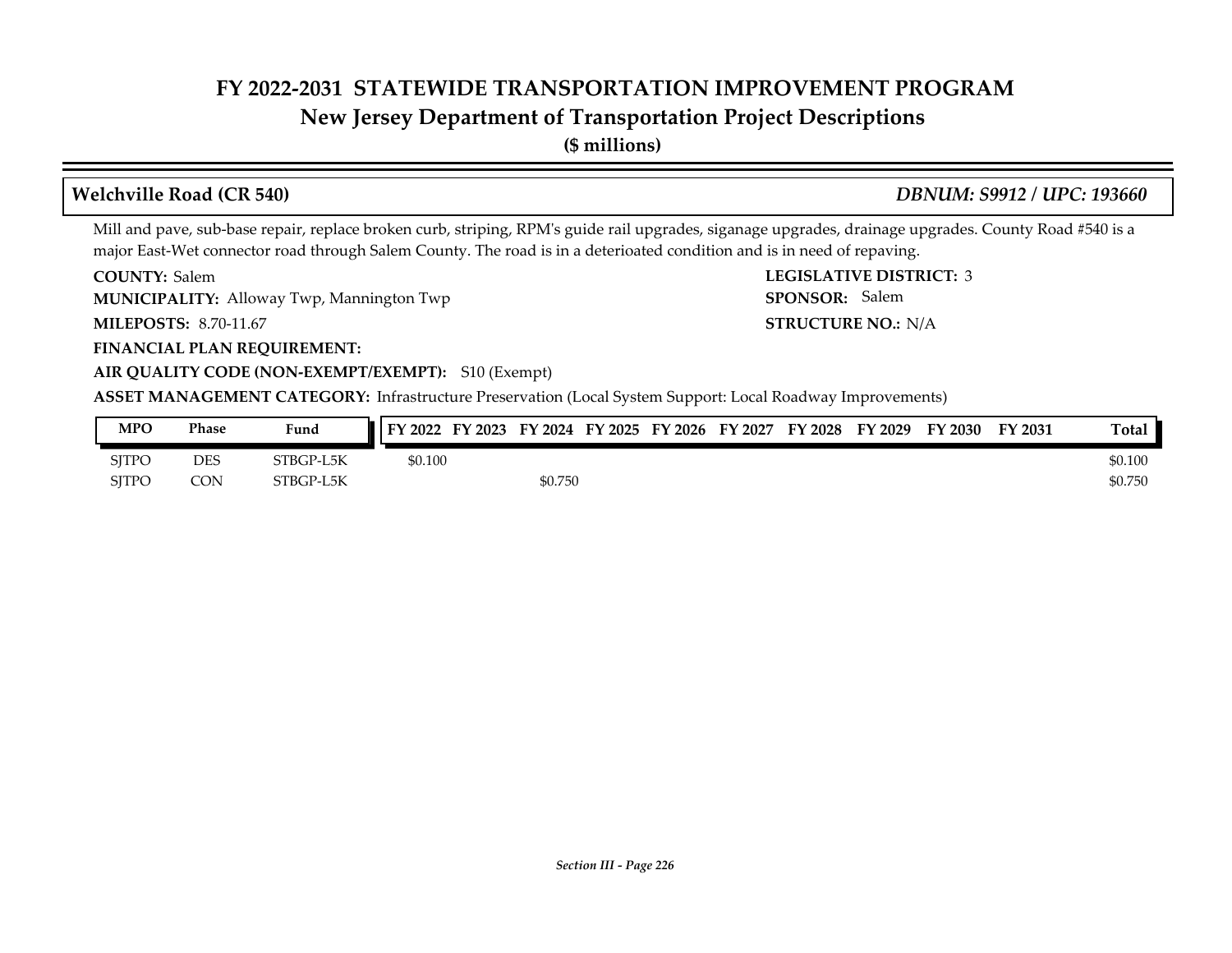# **New Jersey Department of Transportation Project Descriptions**

**(\$ millions)**

### **COUNTY: LEGISLATIVE DISTRICT:** 2 **MILEPOSTS: STRUCTURE NO.:** 17.80 - 20.32 **FINANCIAL PLAN REQUIREMENT: AIR QUALITY CODE (NON-EXEMPT/EXEMPT): COUNTY: Atlantic MUNICIPALITY:** Hamilton Twp **SPONSOR:** STRUCTURE NO.: N/A **ASSET MANAGEMENT CATEGORY:** Infrastructure Preservation (Local System Support: Local Roadway Improvements) Improvements will include, but not be limited to: driveway, signage, striping, markings, pavement reflectors, drainage, and guiderail. Also, minimal if and where directed quantities of excavation, and HMA base, concrete base, and DGA sub-base repairs **Weymouth Road (CR 559)** *DBNUM: S2104 / UPC: 213150* SPONSOR: Atlantic County **MPO Phase Fund FY 2022 FY 2023 FY 2024 FY 2025 FY 2026 FY 2027 FY 2028 FY 2029 FY 2030 FY 2031 Total**

| $\sim$       | 1 110JC | r unu               | $1112022$ 11 $2020$ 11 $2027$ 11 $2020$ |         |  | <b>II 4040</b> | <b>II</b> 404/ | 114040 | 1140 <i>4</i> | 114000 | 1140JI | 1 Otal  |
|--------------|---------|---------------------|-----------------------------------------|---------|--|----------------|----------------|--------|---------------|--------|--------|---------|
| <b>SJTPO</b> | CON     | STBGP-L5K<br>′-L5K. |                                         | \$1.900 |  |                |                |        |               |        |        | \$1.900 |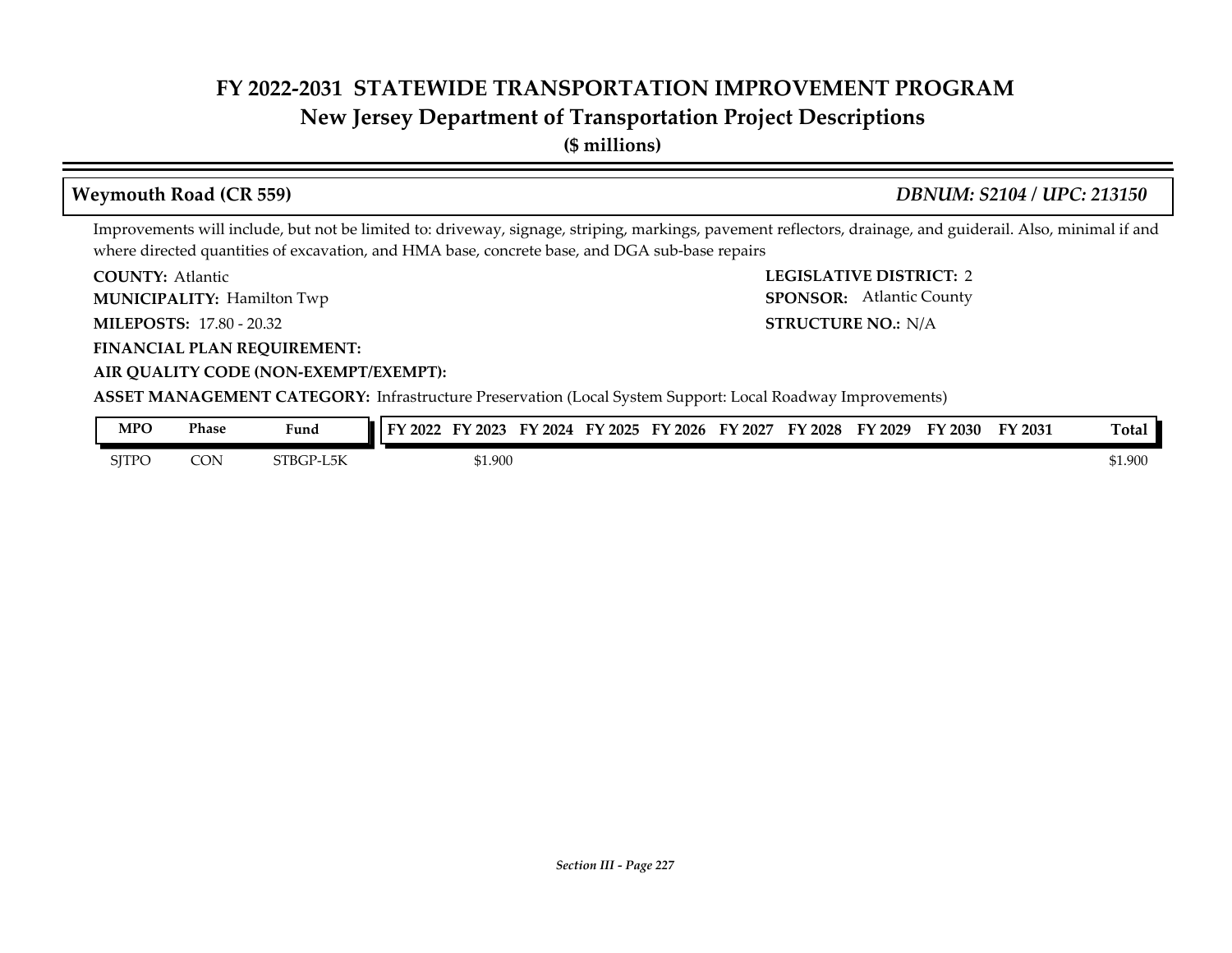# **New Jersey Department of Transportation Project Descriptions**

**(\$ millions)**

### **Willow Grove Road (CR 639); Perkintown Road (CR 644)** *DBNUM: S1904 / UPC: 193390*

STRUCTURE NO.: N/A

SPONSOR: Salem County

Mill and pave, sub-base repair, replace broken curb, striping, RPM's, guide rail upgrades, signage upgrades, drainage upgrades. County Road #644 is an east-west connector road from U.S. Route #130 to Interstate #295. The road is in a deteriorated condition

**COUNTY: LEGISLATIVE DISTRICT:** 3 COUNTY: Salem

**MUNICIPALITY:** Oldsmans Twp **SPONSOR:** 

**MILEPOSTS: STRUCTURE NO.:** 2.77-5.17 0.0-2.36

**FINANCIAL PLAN REQUIREMENT:**

### **AIR QUALITY CODE (NON-EXEMPT/EXEMPT):** S10 (Exempt)

**ASSET MANAGEMENT CATEGORY:** Infrastructure Preservation (Local System Support: Local Roadway Improvements)

| <b>MPO</b> | Phase | Fund      | FY 2022 | FY 2023 |         | FY 2024 FY 2025 FY 2026 | FY 2027 | FY 2028 | FY 2029 | FY 2030 | FY 2031 | Total   |
|------------|-------|-----------|---------|---------|---------|-------------------------|---------|---------|---------|---------|---------|---------|
| SITPO      | DES   | STBGP-L5K |         | \$0.150 |         |                         |         |         |         |         |         | \$0.150 |
| SITPO      | CON   | STBGP-L5K |         |         | \$1.500 |                         |         |         |         |         |         | \$1.500 |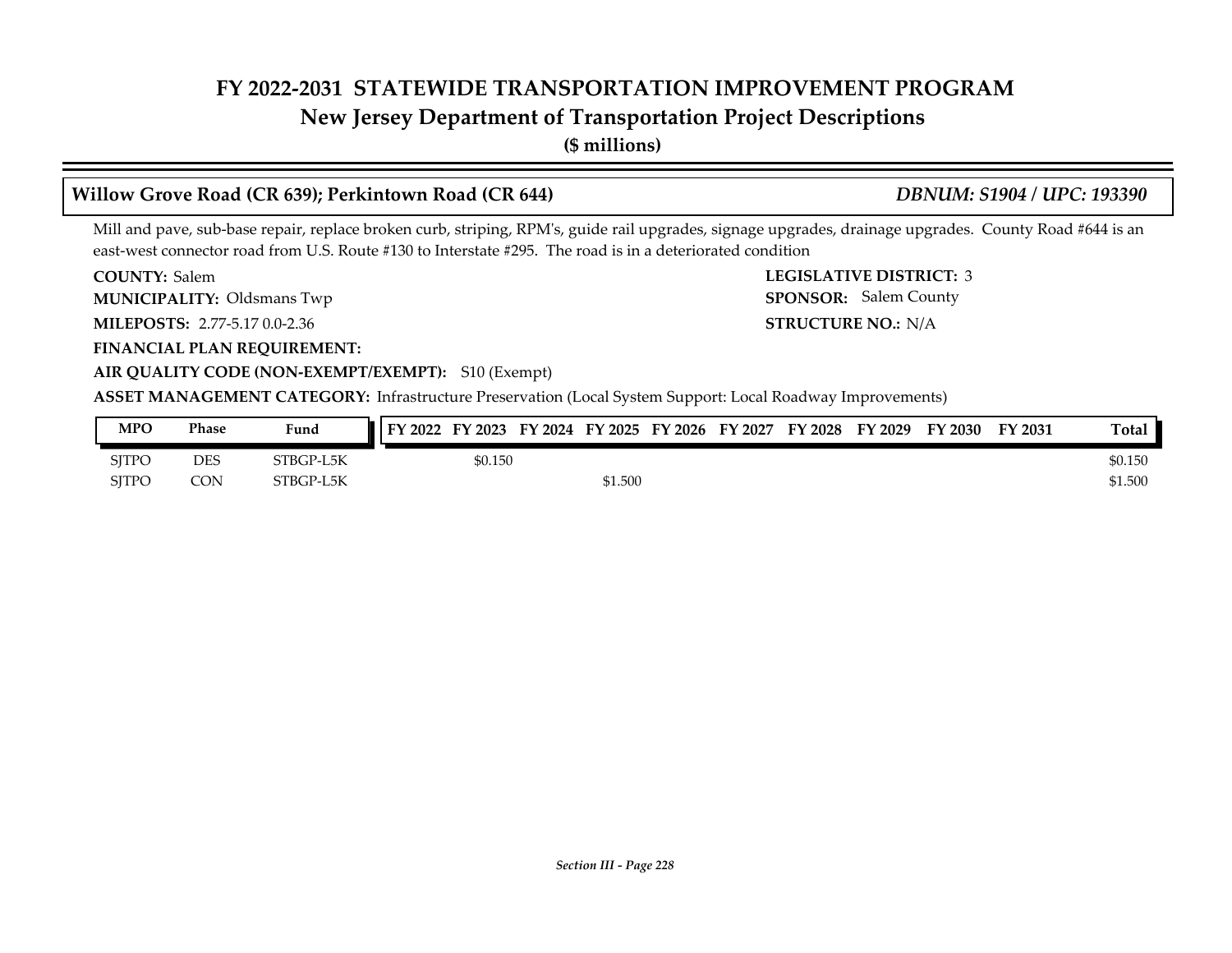# **FY 2022-2031 STATEWIDE TRANSPORTATION IMPROVEMENT PROGRAM New Jersey Department of Transportation Project Descriptions**

**(\$ millions)**

### **Youth Employment and TRAC Programs** *DBNUM: X199*

SPONSOR: NJDOT

This is a federal grant program that provides employment and training opportunities to at-risk youths in NJ, especially those in urban areas, during annual implementation of the NJDOT Urban Youth Corps Program. This grant also provides funding to support the TRAC Program, which links school systems to the NJDOT by having department engineers volunteer as mentors to introduce students to careers in civil engineering.

**COUNTY: LEGISLATIVE DISTRICT:** Various **COUNTY: Various** 

**MUNICIPALITY:** Various **SPONSOR:** 

**MILEPOSTS: STRUCTURE NO.:** N/A MILEPOSTS: N/A

**FINANCIAL PLAN REQUIREMENT:**

#### **AIR QUALITY CODE (NON-EXEMPT/EXEMPT):** X1 NA O10C (Exempt)

**ASSET MANAGEMENT CATEGORY:** Infrastructure Preservation (Capital Program Delivery: Contractor Support)

| MPO       | Phase | Fund       | 2022<br>T | FY 2023 | FY 2024 | FY 2025 | FY 2026 | FY 2027 | FY 2028 | FY 2029 | FY 2030 | FY 2031 | <b>Total</b> |
|-----------|-------|------------|-----------|---------|---------|---------|---------|---------|---------|---------|---------|---------|--------------|
| Statewide | ∽     | STBGP-FLEX | \$0.350   | \$0.350 | 50.350  | \$0.350 | \$0.350 | \$0.350 | \$0.350 | \$0.350 | \$0.350 | \$0.350 | \$3.500      |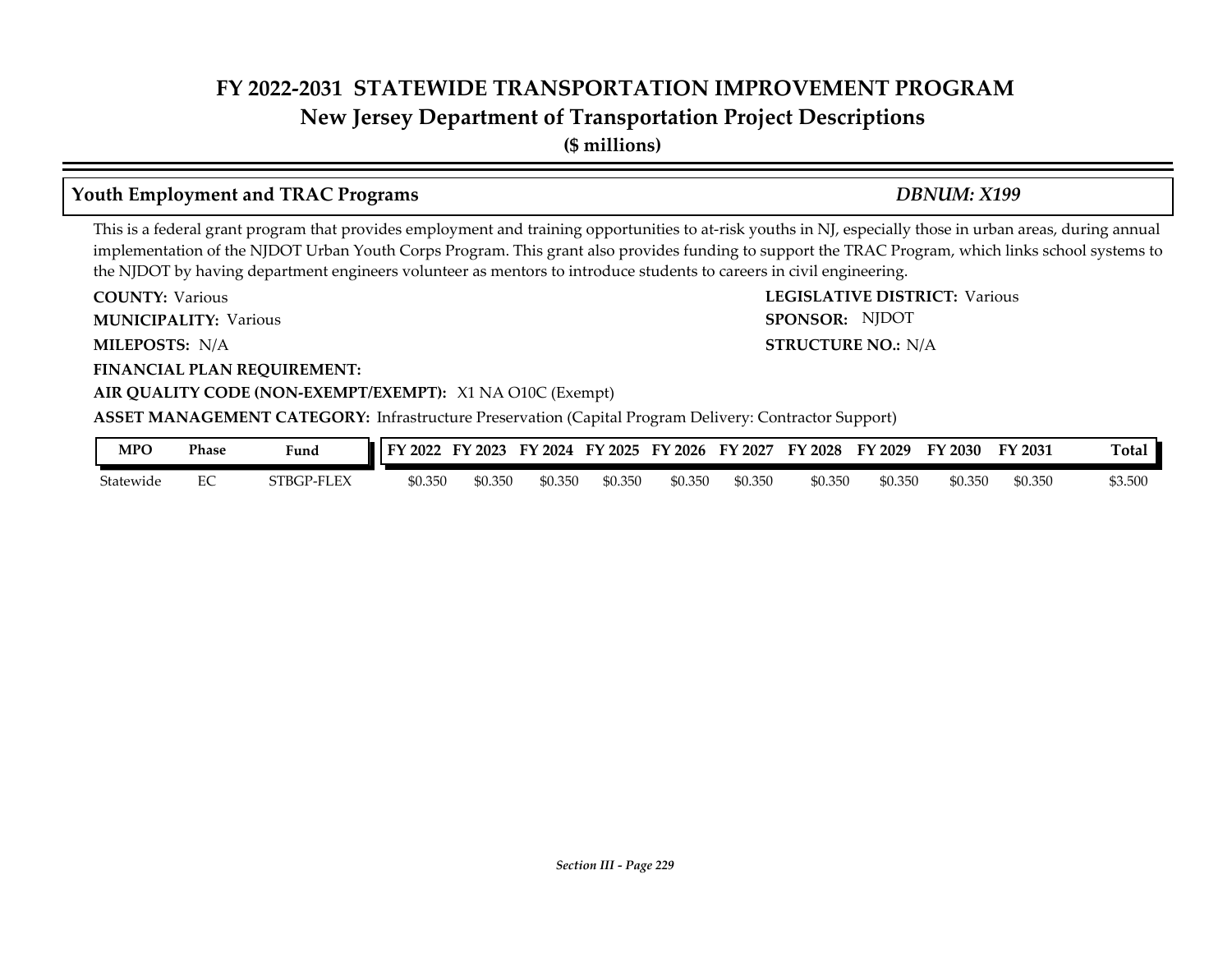# **FY 2022-2031 STATEWIDE TRANSPORTATION IMPROVEMENT PROGRAM New Jersey Department of Transportation Project Descriptions**

**(\$ millions)**

### **Route 1, Alexander Road to Mapleton Road** *DBNUM: 17419 / UPC: 174190*

Improvements will help relieve congestion at Route 1 from the "Dinky" railroad bridge to approximately Plainsboro Road by increasing the number of travel lanes from 3 to 4 lanes per direction on Route 1; provide shoulders, deceleration lanes, acceleration lanes, and turn lanes along the corridor for turning vehicles; widen Washington Road at Route 1 to relocate the merge of the 2-lane circle into a single Washington Road lane out of the intersection; increase the Route 1 southbound to Fisher Place jughandle turn; modify existing 3-phase signal at Route 1 and Harrison St. intersection to a 2-phase signal; and provide a Route 1 cross section with 4 lanes per direction at the Millstone River Bridge. This project in West Windsor (Mercer County) and Plainsboro (Middlesex County) is a derivative of the former Rt. 1/CR 571 Penns Neck project (DB #031). The magnitude and scope of work for the Rt. 1 Alexander Rd to Mapleton Rd project is greatly reduced from the Penns Neck project (\$150 M vs. \$35 M).

**COUNTY: LEGISLATIVE DISTRICT:** 14, 15 **COUNTY:** Mercer, Middlesex

West Windsor Twp, Plainsboro **MUNICIPALITY: SPONSOR:**

**MILEPOSTS: STRUCTURE NO.:** 10.8 - 12.07

#### **FINANCIAL PLAN REQUIREMENT:**

**AIR QUALITY CODE (NON-EXEMPT/EXEMPT):** 2035M 2030M (Exempt)

**ASSET MANAGEMENT CATEGORY:** Mobility and Congestion Relief (Congestion Relief: Major Widenings)

| <b>MPO</b>   | <b>Phase</b> | Fund        | FY 2022 FY 2023 FY 2024 FY 2025 FY 2026 FY 2027 FY 2028 FY 2029 FY 2030 |  |          |  |          | FY 2031 | Total    |
|--------------|--------------|-------------|-------------------------------------------------------------------------|--|----------|--|----------|---------|----------|
| <b>DVRPC</b> | <b>ROW</b>   | <b>NHPP</b> | \$5.830                                                                 |  |          |  |          |         | \$5.830  |
| <b>NJTPA</b> | <b>ROW</b>   | <b>NHPP</b> | \$1.670                                                                 |  |          |  |          |         | \$1.670  |
| <b>DVRPC</b> | UTI          | <b>NHPP</b> |                                                                         |  | \$11.200 |  |          |         | \$11,200 |
| <b>DVRPC</b> | <b>CON</b>   | <b>NHPP</b> |                                                                         |  |          |  | \$6.739  |         | \$6.739  |
| <b>NITPA</b> | CON          | <b>NHPP</b> |                                                                         |  |          |  | \$12.261 |         | \$12.261 |

SPONSOR: NJDOT

**STRUCTURE NO.: 1103155** 

# *Section III - Page 230*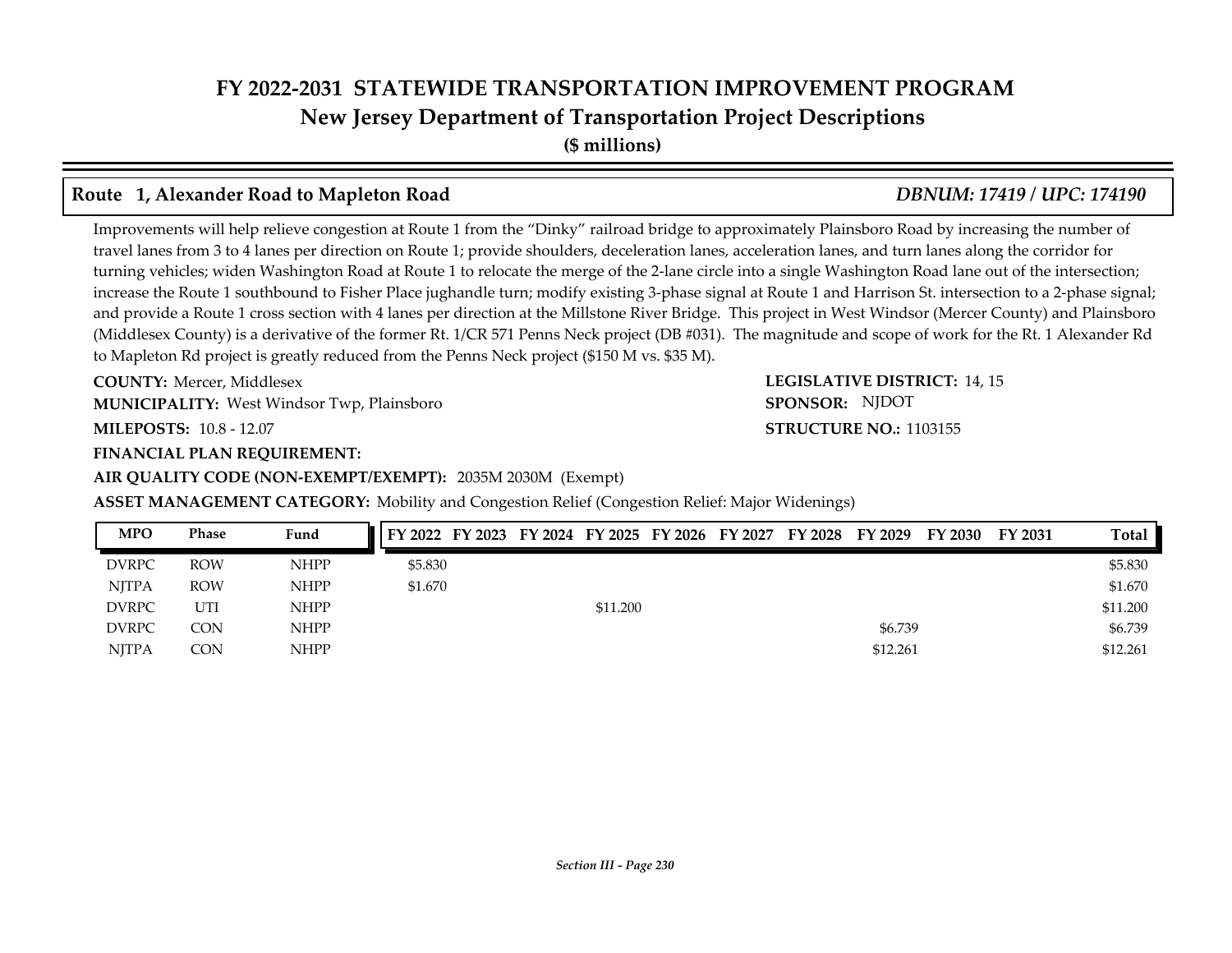# **New Jersey Department of Transportation Project Descriptions**

**(\$ millions)**

# **Route 1, NB Bridge over Raritan River** *DBNUM: 15303 / UPC: 153030*

**STRUCTURE NO.: 1203150** 

SPONSOR: NJDOT

Initiated from the Bridge Management System, this project will rehabilitate the bridge, built in 1929 and modified in 1971.

**COUNTY: LEGISLATIVE DISTRICT:** 18, 17 **COUNTY: Middlesex** 

Edison Twp, New Brunswick City **MUNICIPALITY: SPONSOR:**

**MILEPOSTS: STRUCTURE NO.:** 27.49 - 28.41

**FINANCIAL PLAN REQUIREMENT:**

**AIR QUALITY CODE (NON-EXEMPT/EXEMPT):** S19 (Exempt)

| <b>MPO</b>   | Phase      | Fund        | FY 2022 FY 2023 FY 2024 FY 2025 FY 2026 FY 2027 FY 2028 FY 2029 |         |         |  |  | <b>FY 2030</b> | FY 2031 | Total    |
|--------------|------------|-------------|-----------------------------------------------------------------|---------|---------|--|--|----------------|---------|----------|
| <b>NITPA</b> | <b>DES</b> | STATE       |                                                                 | \$4.400 |         |  |  |                |         | \$4.400  |
| <b>NJTPA</b> | <b>ROW</b> | STATE       |                                                                 |         | \$0.200 |  |  |                |         | \$0.200  |
| <b>NITPA</b> | CON        | <b>NHPP</b> |                                                                 |         |         |  |  | \$84.650       |         | \$84,650 |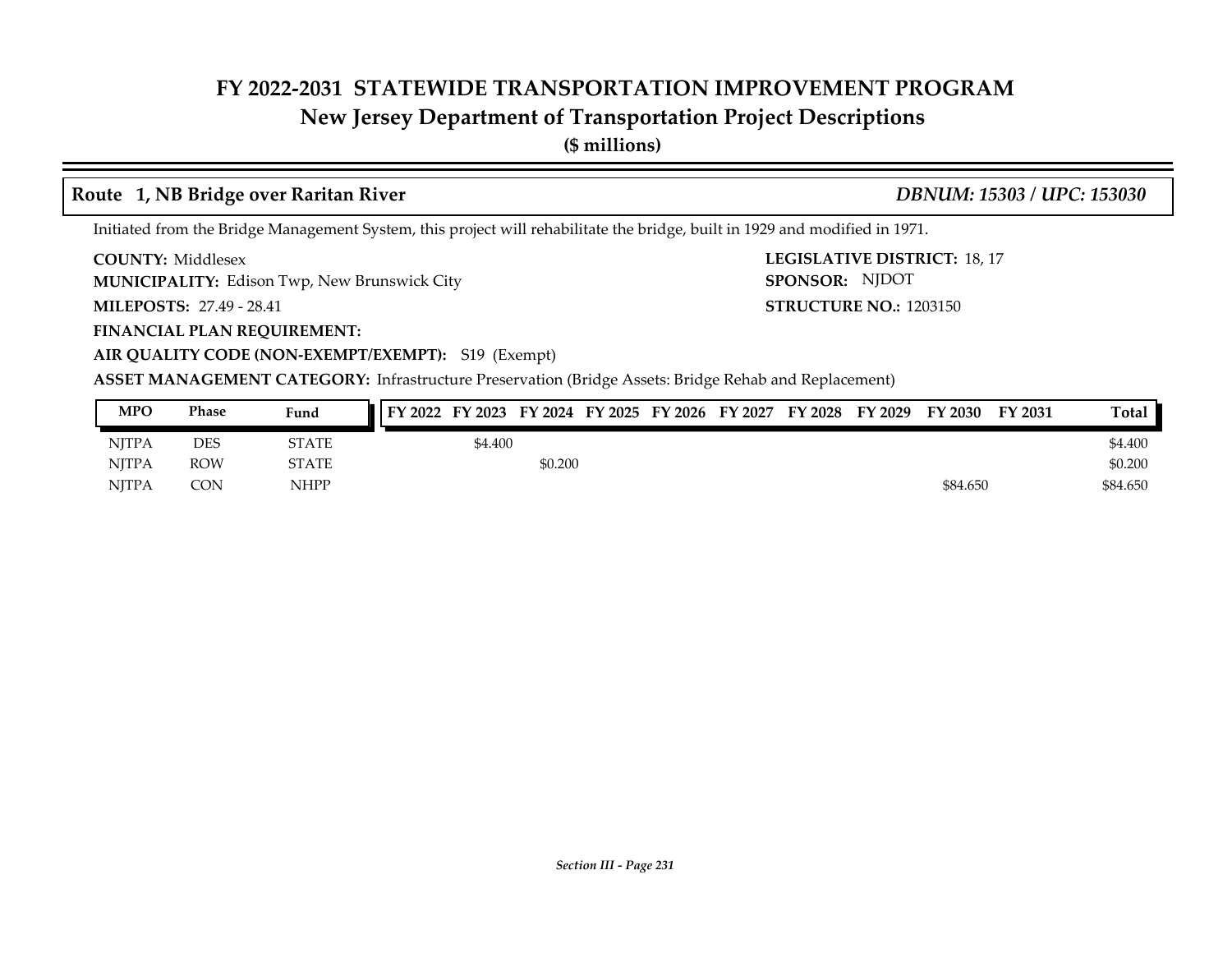# **New Jersey Department of Transportation Project Descriptions**

**(\$ millions)**

# **Route 1B, Bridge over Shabakunk Creek** *DBNUM: 16336 / UPC: 163360*

Initiated by the Bridge Management System, this project will replace the structurally deficient and functionally obsolete bridge, built in 1928.

**COUNTY: LEGISLATIVE DISTRICT:** 15 **COUNTY: Mercer** 

**MUNICIPALITY:** Lawrence Twp **SPONSOR:** 

MILEPOSTS: 1.51

**FINANCIAL PLAN REQUIREMENT:**

**MILEPOSTS: STRUCTURE NO.:** 1102150

**AIR QUALITY CODE (NON-EXEMPT/EXEMPT):** S19 (Exempt)

**ASSET MANAGEMENT CATEGORY:** Infrastructure Preservation (Bridge Assets: Bridge Rehab and Replacement)

| <b>MPO</b>   | Phase      | Fund         | FY 2023<br><b>FY 2022</b> |         | FY 2024 FY 2025 FY 2026 | FY 2027 | <b>FY 2028</b> | FY 2029 | FY 2030 | FY 2031 | Total    |
|--------------|------------|--------------|---------------------------|---------|-------------------------|---------|----------------|---------|---------|---------|----------|
| <b>DVRPC</b> | <b>ROW</b> | <b>STATE</b> |                           | \$0.100 |                         |         |                |         |         |         | \$0.100  |
| <b>DVRPC</b> | CON        | NHPP         |                           |         |                         |         | \$14.500       |         |         |         | \$14.500 |

SPONSOR: NJDOT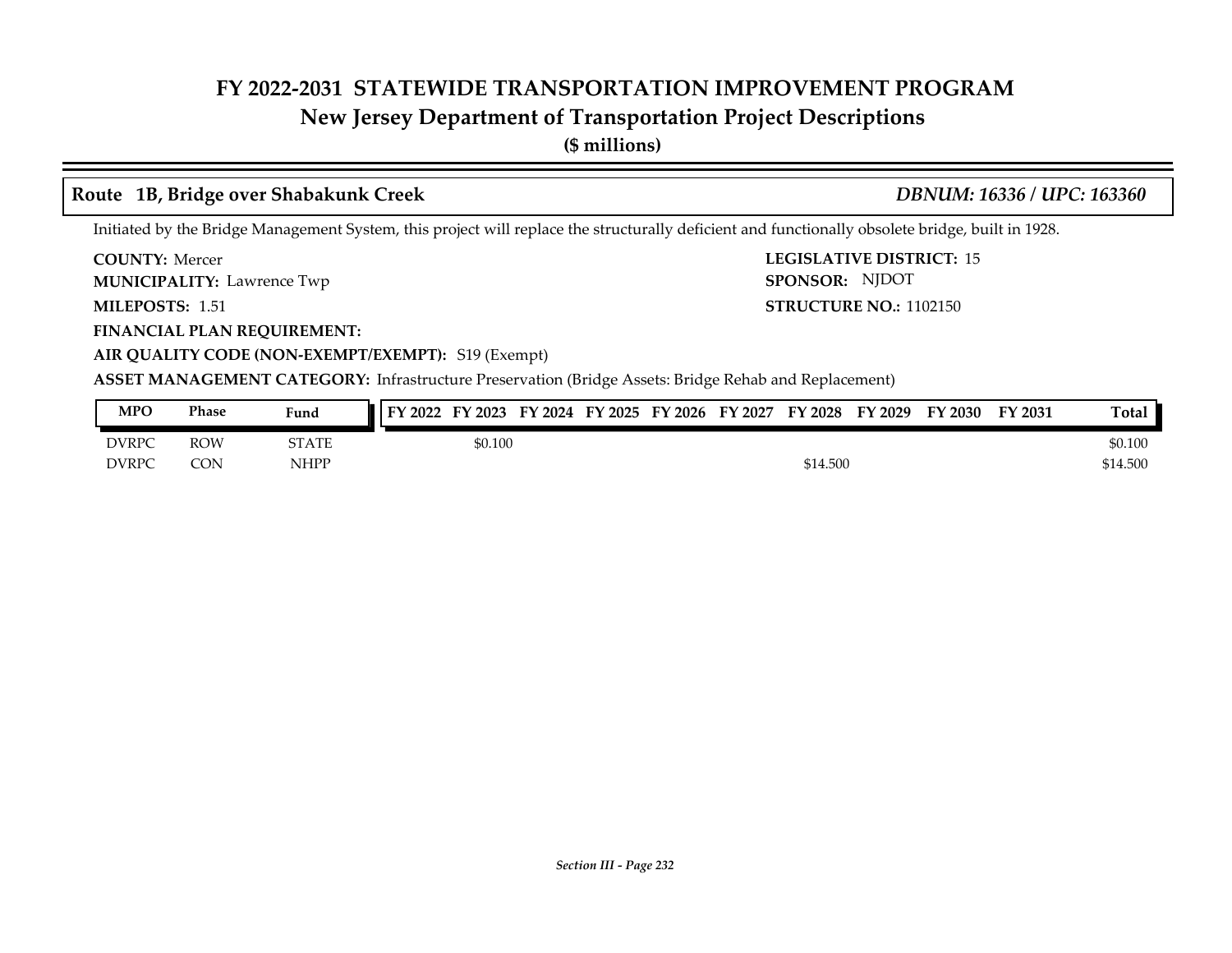**New Jersey Department of Transportation Project Descriptions**

**(\$ millions)**

# **Route 1&9, Interchange at Route I-278** *DBNUM: 95023 / UPC: 950177*

The project improves the Rt. 1&9 interchange with I-278 to provide the missing ramp connections from I-278 WB to Rt. 1&9 NB and Rt. 1&9 SB to I-278 EB. Rt. 1&9 SB will connect with I-278 EB via a new forward loop ramp which crosses both directions of Rt. 1&9 on structure and connects to I-278 WB east of Rt. 1&9. The existing I-278 WB connection to Rt. 1&9 SB will remain while the existing I-278 bridge over Rt. 1&9 NB will be replaced with a longer structure allowing the new direct ramp connecting I-278 WB with Rt. 1&9 NB to pass under I-278 WB prior to connecting to Rt. 1&9 NB. The new ramps enter and exit I-278 from the left side of the roadway. The project also improves the level of service of the Rt. 1&9 NB / Park Ave intersection by widening the intersection and providing double left turn lanes from Rt. 1&9 to Park Ave.

**COUNTY: LEGISLATIVE DISTRICT:** 22 **COUNTY: Union** Linden City **MUNICIPALITY: SPONSOR:**

**MILEPOSTS: STRUCTURE NO.:** 42.20 - 42.40

# **STRUCTURE NO.: 2015153** SPONSOR: NJDOT

**FINANCIAL PLAN REQUIREMENT:** This project is part of a project with a total cost between \$100 and \$500 million programmed to receive federal financial assistance and an annual financial management plan is required to be prepared.

### **AIR QUALITY CODE (NON-EXEMPT/EXEMPT):** NR3 (Exempt)

### **ASSET MANAGEMENT CATEGORY:** Mobility and Congestion Relief (Congestion Relief: Highway Operational Improvements)

| <b>MPO</b>   | Phase      | Fund         | FY 2022 FY 2023 FY 2024 FY 2025 FY 2026 FY 2027 |         |         |          | FY 2028 FY 2029 | FY 2030 | FY 2031 | <b>Total</b> |
|--------------|------------|--------------|-------------------------------------------------|---------|---------|----------|-----------------|---------|---------|--------------|
| <b>NJTPA</b> | <b>DES</b> | <b>NHPP</b>  | \$3.300                                         |         |         |          |                 |         |         | \$3.300      |
| <b>NJTPA</b> | <b>DES</b> | <b>OTHER</b> | \$4.000                                         |         |         |          |                 |         |         | \$4.000      |
| <b>NITPA</b> | <b>ROW</b> | <b>NHPP</b>  |                                                 | \$5.000 |         |          |                 |         |         | \$5.000      |
| <b>NJTPA</b> | <b>ROW</b> | <b>OTHER</b> |                                                 | \$4.500 |         |          |                 |         |         | \$4.500      |
| <b>NJTPA</b> | UTI        | <b>OTHER</b> |                                                 |         | \$6.000 |          |                 |         |         | \$6.000      |
| <b>NJTPA</b> | CON        | <b>NHPP</b>  |                                                 |         |         | \$9.850  |                 |         |         | \$9.850      |
| <b>NITPA</b> | CON        | <b>OTHER</b> |                                                 |         |         | \$82,400 |                 |         |         | \$82,400     |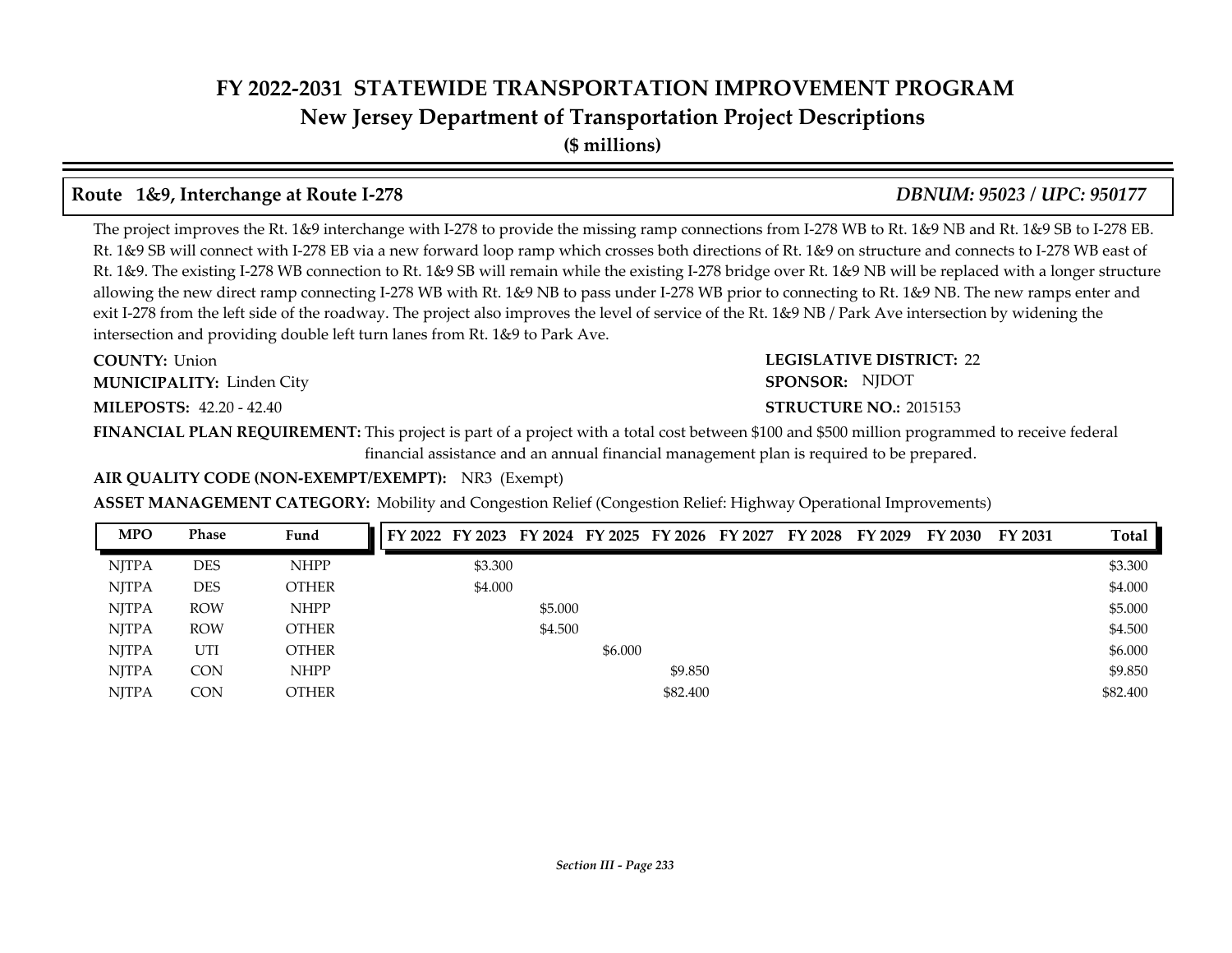# **New Jersey Department of Transportation Project Descriptions**

**(\$ millions)**

# **Route 3 & Route 495 Interchange** *DBNUM: 12386 / UPC: 123860*

Initiated from the Bridge Management System, this project will replace; the Route 495 Eastbound and Ramp B over Route 3 structure; and the bridge deck for the Route 3 Eastbound and South Service Road structure over Route 495 Ramp J. The project also includes safety and operational improvements within the Routes 3 and 495 interchange.

**COUNTY: LEGISLATIVE DISTRICT:** 32 COUNTY: Hudson **MUNICIPALITY:** North Bergen Twp **SPONSOR:** 

**MILEPOSTS: STRUCTURE NO.:** 10.33

SPONSOR: NJDOT

#### **STRUCTURE NO.: 0908152, 0916150**

**FINANCIAL PLAN REQUIREMENT:** This project is part of a project with a total cost between \$100 and \$500 million programmed to receive federal financial assistance and an annual financial management plan is required to be prepared.

#### **AIR QUALITY CODE (NON-EXEMPT/EXEMPT):** S19 (Exempt)

| <b>MPO</b>   | <b>Phase</b> | Fund        |          |          |         |  | FY 2022 FY 2023 FY 2024 FY 2025 FY 2026 FY 2027 FY 2028 FY 2029 |          | FY 2030  | FY 2031  | Total     |
|--------------|--------------|-------------|----------|----------|---------|--|-----------------------------------------------------------------|----------|----------|----------|-----------|
| <b>NITPA</b> | PЕ           | <b>NHPP</b> | \$10.000 |          |         |  |                                                                 |          |          |          | \$10.000  |
| <b>NITPA</b> | <b>DES</b>   | <b>NHPP</b> |          | \$15.000 |         |  |                                                                 |          |          |          | \$15.000  |
| <b>NITPA</b> | <b>ROW</b>   | <b>NHPP</b> |          |          | \$2.000 |  |                                                                 |          |          |          | \$2.000   |
| <b>NITPA</b> | UTI          | <b>NHPP</b> |          |          | \$0.250 |  |                                                                 |          |          |          | \$0.250   |
| <b>NITPA</b> | CON          | <b>NHPP</b> |          |          |         |  |                                                                 | \$57,150 | \$60,000 | \$60,000 | \$177.150 |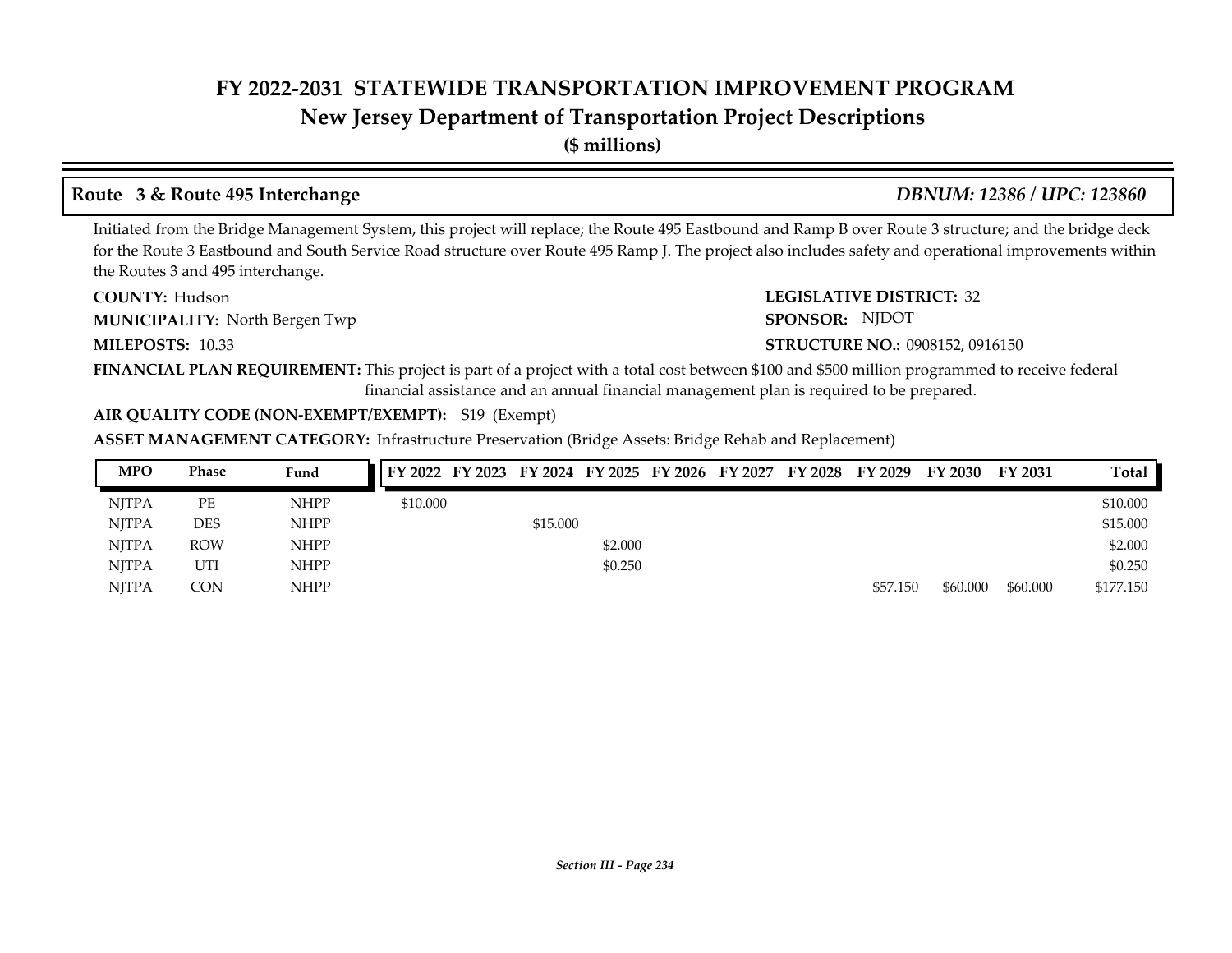# **FY 2022-2031 STATEWIDE TRANSPORTATION IMPROVEMENT PROGRAM New Jersey Department of Transportation Project Descriptions**

**(\$ millions)**

| Route 3, Route 46, Valley Road and Notch/Rifle Camp Road Interchange, Contract B                                                                                                                                                                                                                                                                                                                                                                                                                                                                                                                                                                                                                                                                                                                                                                                                                                                                                                                                                                                                         | <b>DBNUM: 059B / UPC: 123020</b>    |
|------------------------------------------------------------------------------------------------------------------------------------------------------------------------------------------------------------------------------------------------------------------------------------------------------------------------------------------------------------------------------------------------------------------------------------------------------------------------------------------------------------------------------------------------------------------------------------------------------------------------------------------------------------------------------------------------------------------------------------------------------------------------------------------------------------------------------------------------------------------------------------------------------------------------------------------------------------------------------------------------------------------------------------------------------------------------------------------|-------------------------------------|
| From Notch/Rifle Camp Road to just east of the Valley Road Intersection, Route 46 will be widened to provide standard shoulders and<br>acceleration/deceleration/auxiliary lanes, and will be realigned as needed to improve sight distance. At the intersection of Route 46 and Route 3, a three-<br>lane section will replace the existing two-lane connections. Route 46 will be realigned to converge with Route 3 from the right side (not the left as presently<br>exists). Complete interchange upgrades will be made. From Route 46 to Grove Street, Route 3 will be widened to provide auxiliary lanes and standard<br>shoulders. The project will require the removal of three bridge structures and replacing them with four new bridge structures. Each of these structures will<br>be designed to provide a minimum vertical underclearance of 15 feet 6 inches. Culverts will be impacted as well. Bridge Structures to be replaced: 1606172,<br>1607151, 160150 (to be replaced with two structures); Culverts to be replaced: 1606173; Culverts to be extended: 1606168. |                                     |
| <b>COUNTY: Passaic</b>                                                                                                                                                                                                                                                                                                                                                                                                                                                                                                                                                                                                                                                                                                                                                                                                                                                                                                                                                                                                                                                                   | <b>LEGISLATIVE DISTRICT: 40, 34</b> |
| <b>MUNICIPALITY:</b> Little Falls Twp, Clifton City                                                                                                                                                                                                                                                                                                                                                                                                                                                                                                                                                                                                                                                                                                                                                                                                                                                                                                                                                                                                                                      | SPONSOR: NJDOT                      |
| <b>MILEPOSTS:</b> Rt. 3 0-0.50 Rt. 46 59.2-60.6                                                                                                                                                                                                                                                                                                                                                                                                                                                                                                                                                                                                                                                                                                                                                                                                                                                                                                                                                                                                                                          | <b>STRUCTURE NO.: Various</b>       |
| FINANCIAL PLAN REQUIREMENT: This project is part of a project with a total cost between \$100 and \$500 million programmed to receive federal<br>financial assistance and an annual financial management plan is required to be prepared.                                                                                                                                                                                                                                                                                                                                                                                                                                                                                                                                                                                                                                                                                                                                                                                                                                                |                                     |
| AIR QUALITY CODE (NON-EXEMPT/EXEMPT): 2022M (Non-Exempt)                                                                                                                                                                                                                                                                                                                                                                                                                                                                                                                                                                                                                                                                                                                                                                                                                                                                                                                                                                                                                                 |                                     |
| <b>ASSET MANAGEMENT CATEGORY:</b> Mobility and Congestion Relief (Congestion Relief: Highway Operational Improvements)                                                                                                                                                                                                                                                                                                                                                                                                                                                                                                                                                                                                                                                                                                                                                                                                                                                                                                                                                                   |                                     |

| <b>MPC</b>   | <b>Phase</b> | Fund | $\angle 2022$<br>FY | $'$ 2023 | $\cdot$ 2024<br>FY | FY 2025 | TY 2026 | FY 2027 | FY 2028 | FY 2029 | FY 2030 | FY 2031 | Total    |
|--------------|--------------|------|---------------------|----------|--------------------|---------|---------|---------|---------|---------|---------|---------|----------|
| <b>NJTPA</b> | CON          | NHPP | \$26.441            |          |                    |         |         |         |         |         |         |         | \$26.441 |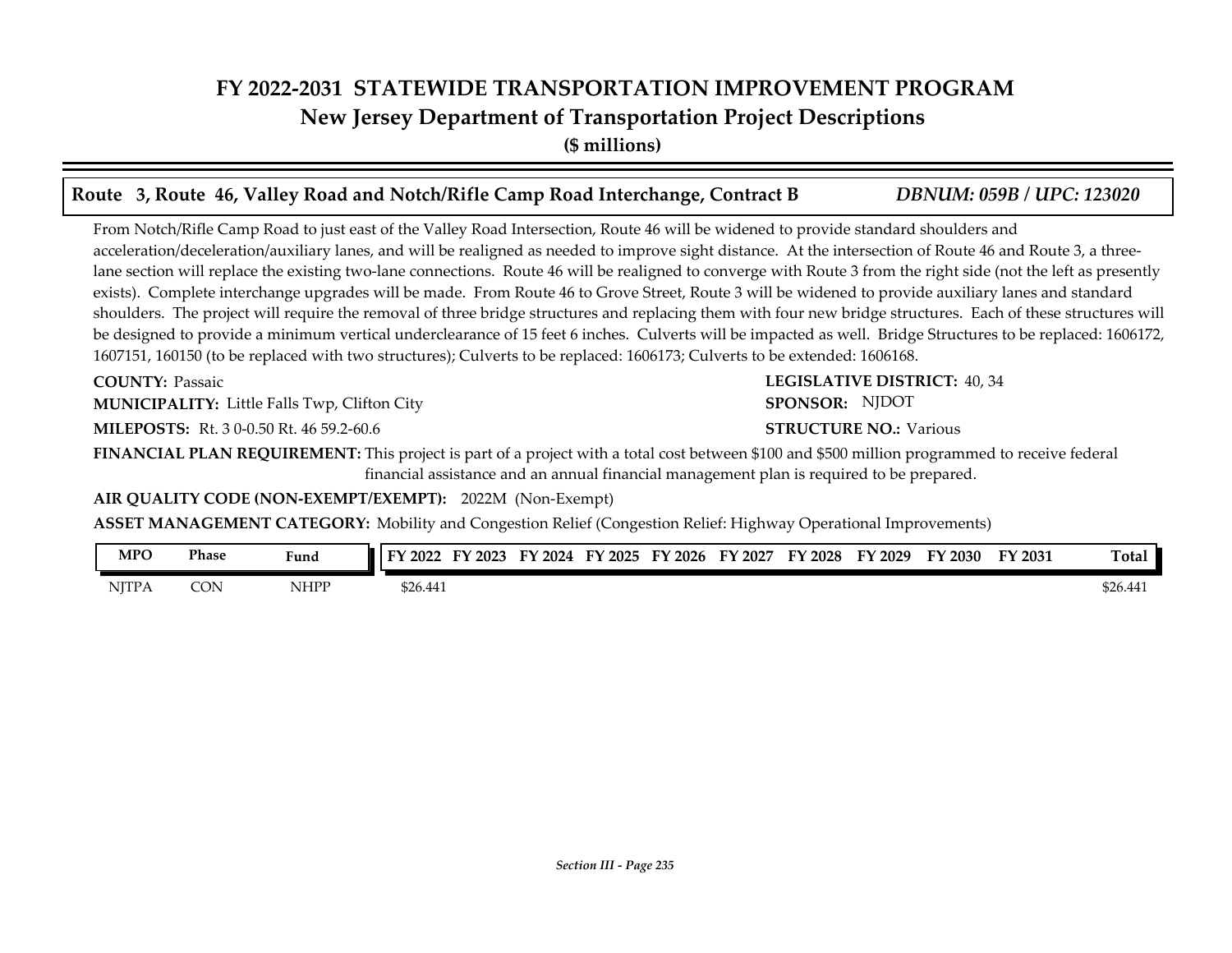# **New Jersey Department of Transportation Project Descriptions**

**(\$ millions)**

# **Route 4, Bridge over Palisade Avenue, Windsor Road and CSX Railroad** *DBNUM: 065C / UPC: 078044*

Initiated from the Bridge Management System, this project will replace the bridge, built in 1931. Approach roadway work and improvement of the Belle Avenue intersection will be included. The following federal appropriation was repurposed to this project: DEMO ID# NJ 191

COUNTY: Bergen

**MUNICIPALITY:** Teaneck Twp **SPONSOR:** 

**MILEPOSTS: STRUCTURE NO.:** 6.80 - 7.20

**FINANCIAL PLAN REQUIREMENT:**

**COUNTY: LEGISLATIVE DISTRICT:** 37 **STRUCTURE NO.: 0206169** SPONSOR: NJDOT

### **AIR QUALITY CODE (NON-EXEMPT/EXEMPT):** NR3 (Exempt)

| <b>MPO</b>   | Phase      | Fund        | FY 2022 FY 2023 FY 2024 FY 2025 FY 2026 FY 2027 FY 2028 FY 2029 |  |         |  |  | FY 2030  | FY 2031 | Total    |
|--------------|------------|-------------|-----------------------------------------------------------------|--|---------|--|--|----------|---------|----------|
| <b>NITPA</b> | <b>ROW</b> | DEMO-R      | \$0.122                                                         |  |         |  |  |          |         | \$0.122  |
| <b>NITPA</b> | <b>ROW</b> | <b>NHPP</b> | \$1.378                                                         |  |         |  |  |          |         | \$1.378  |
| <b>NITPA</b> | UTI        | <b>NHPP</b> |                                                                 |  | \$6.000 |  |  |          |         | \$6.000  |
| <b>NITPA</b> | CON        | <b>NHPP</b> |                                                                 |  |         |  |  | \$52,800 |         | \$52,800 |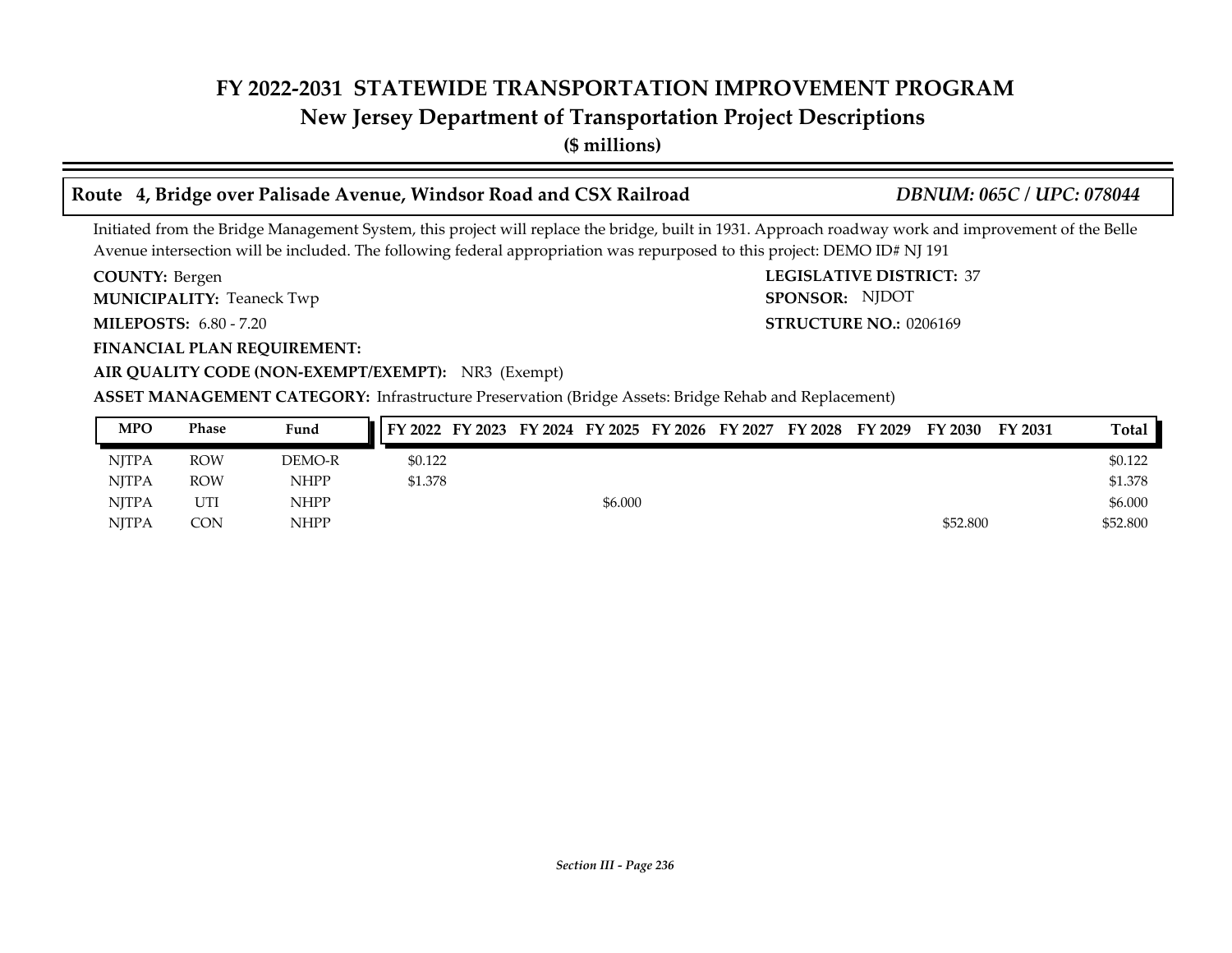**New Jersey Department of Transportation Project Descriptions**

**(\$ millions)**

# **Route 4, Grand Avenue Bridge** *DBNUM: 08410 / UPC: 084100*

This project will replace the deck structure of structurally deficient bridge built in 1931. The Westbound right through-lane through the intersection will be eliminated. The existing through lane will be used to provide a deceleration lane, an exclusive merge lane, and an acceleration lane that will introduce the right through-lane after the interchange to improve safety at the ramp terminus. A bus shelter will be constructed at the existing bus stop, along with ADAcompliant curb ramps and sidewalks. Gaps in existing sidewalk will be eliminated.

**COUNTY: LEGISLATIVE DISTRICT:** 37 **MILEPOSTS: STRUCTURE NO.:** 8.8-9.3 **FINANCIAL PLAN REQUIREMENT: AIR QUALITY CODE (NON-EXEMPT/EXEMPT):** S19, AQ2, MT7 (Exempt) COUNTY: Bergen Englewood City **MUNICIPALITY: SPONSOR: STRUCTURE NO.: 0206179 ASSET MANAGEMENT CATEGORY:** Infrastructure Preservation (Bridge Assets: Bridge Rehab and Replacement) SPONSOR: NJDOT

| <b>MPO</b>   | Phase      | Fund        | $\mathsf{I}$ FY 2022 | FY 2023 | FY 2024 |  | FY 2025 FY 2026 FY 2027 | <b>FY 2028</b> | FY 2029  | FY 2030 | FY 2031 | Total    |
|--------------|------------|-------------|----------------------|---------|---------|--|-------------------------|----------------|----------|---------|---------|----------|
| <b>NITPA</b> | ROW        | <b>NHPP</b> | 51.750               |         |         |  |                         |                |          |         |         | \$1.750  |
| <b>NJTPA</b> | <b>CON</b> | <b>NHPP</b> |                      |         |         |  |                         |                | \$27.623 |         |         | \$27.623 |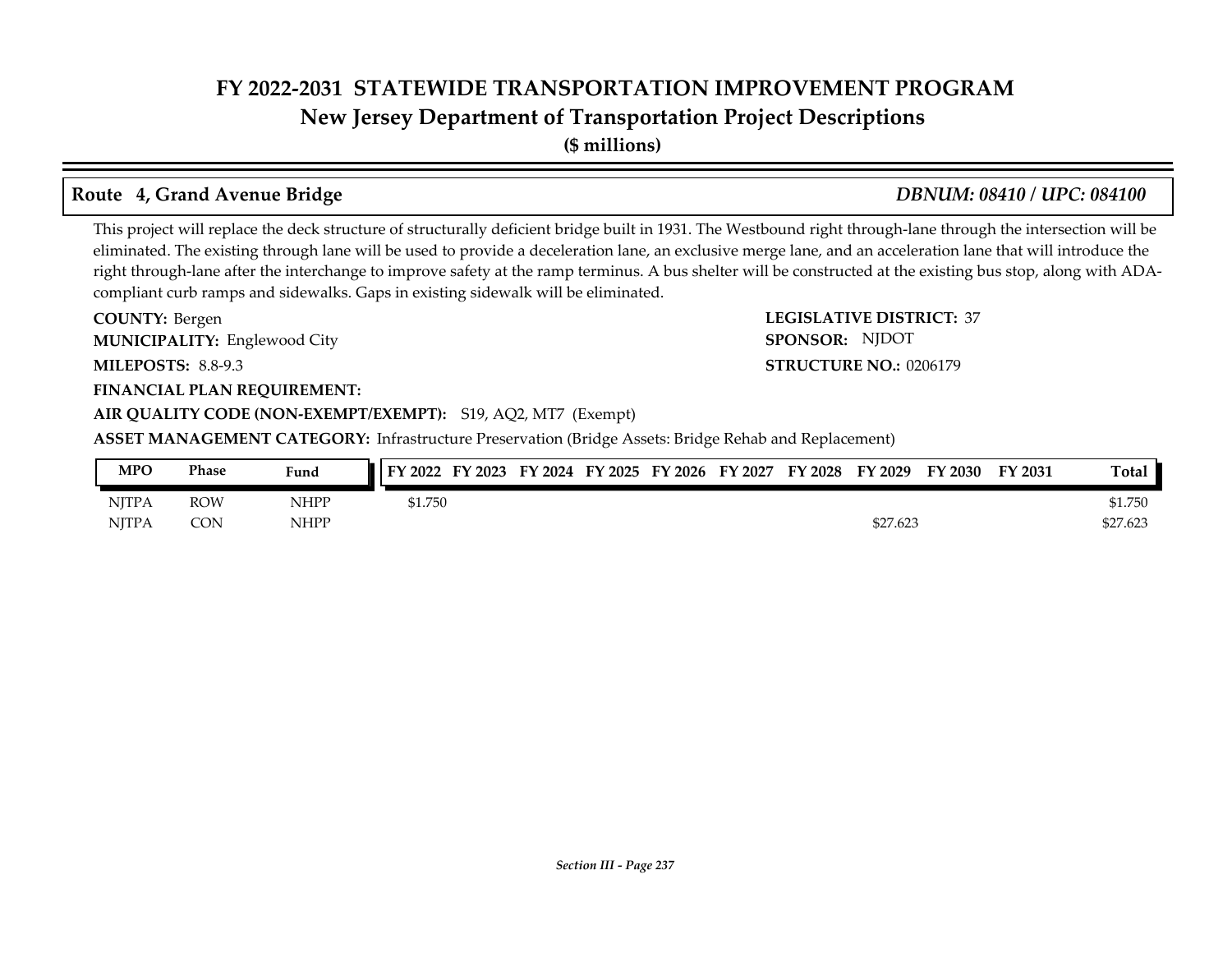# **New Jersey Department of Transportation Project Descriptions**

**(\$ millions)**

### **Route 4, Hackensack River Bridge** *DBNUM: 02346 / UPC: 023460*

Initiated from the Bridge Management System, this project will reconstruct this structurally deficient and functionally obsolete bridge, built in 1931.

**COUNTY: LEGISLATIVE DISTRICT:** 37 COUNTY: Bergen

**MUNICIPALITY:** Hackensack City, Teaneck Twp **SPONSOR: SPONSOR:** 

**MILEPOSTS: STRUCTURE NO.:** 5.70 - 6.10

**FINANCIAL PLAN REQUIREMENT:**

**STRUCTURE NO.: 0206166** SPONSOR: NJDOT

**AIR QUALITY CODE (NON-EXEMPT/EXEMPT):** S19 (Exempt)

| <b>MPO</b>   | <b>Phase</b> | Fund        | FY 2022 FY 2023 FY 2024 FY 2025 FY 2026 FY 2027 FY 2028 FY 2029 |         |         |  |          | FY 2030  | <b>FY 2031</b> | <b>Total</b> |
|--------------|--------------|-------------|-----------------------------------------------------------------|---------|---------|--|----------|----------|----------------|--------------|
| <b>NJTPA</b> | DES          | <b>NHPP</b> | \$7.000                                                         |         |         |  |          |          |                | \$7.000      |
| <b>NJTPA</b> | <b>ROW</b>   | <b>NHPP</b> |                                                                 | \$1.400 |         |  |          |          |                | \$1.400      |
| <b>NJTPA</b> | UTI          | <b>NHPP</b> |                                                                 |         | \$3.000 |  |          |          |                | \$3.000      |
| <b>NJTPA</b> | CON          | <b>NHPP</b> |                                                                 |         |         |  | \$46.850 | \$30.050 |                | \$76.900     |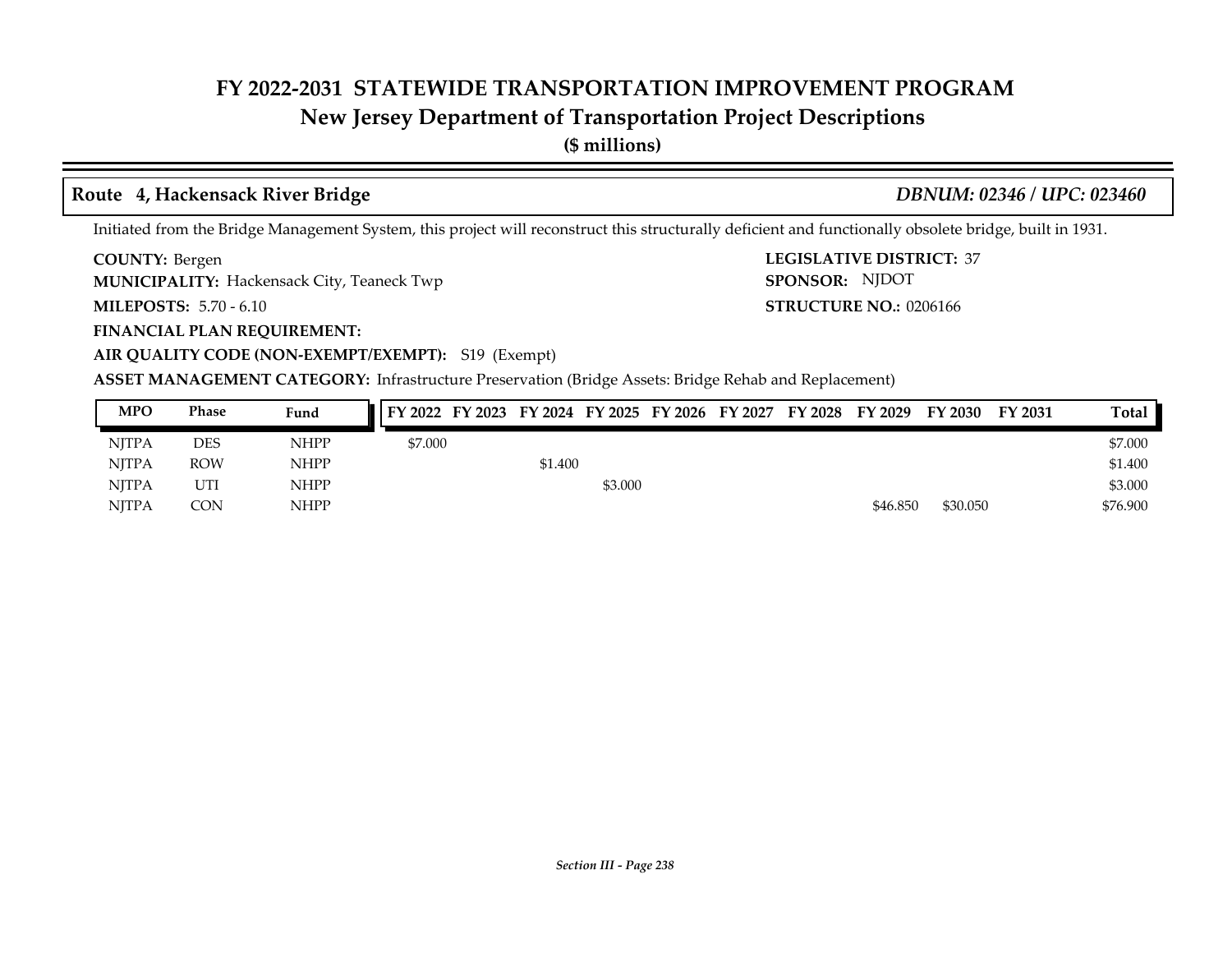# **New Jersey Department of Transportation Project Descriptions**

**(\$ millions)**

#### **COUNTY: LEGISLATIVE DISTRICT:** 37 **MILEPOSTS: STRUCTURE NO.:** 9.62-9.7 COUNTY: Bergen Englewood City **MUNICIPALITY: SPONSOR: STRUCTURE NO.: 0206182** Initiated from the Bridge Management System, this project will replace the structurally deficient and functionally obsolete bridge, built in 1931. **Route 4, Jones Road Bridge** *DBNUM: 94064 / UPC: 950194* SPONSOR: NJDOT

**FINANCIAL PLAN REQUIREMENT: AIR QUALITY CODE (NON-EXEMPT/EXEMPT):** S19 (Exempt)

| <b>MPO</b>   | Phase      | Fund                   | FY 2022  | FY 2023 | FY 2024 | FY 2025 | FY 2026 | FY 2027 | <b>FY 2028</b> | FY 2029 | FY 2030 | FY 2031 | Total    |
|--------------|------------|------------------------|----------|---------|---------|---------|---------|---------|----------------|---------|---------|---------|----------|
| <b>NJTPA</b> | <b>CON</b> | -FLEX<br><b>TRRSAA</b> | \$26.300 |         |         |         |         |         |                |         |         |         | \$26.300 |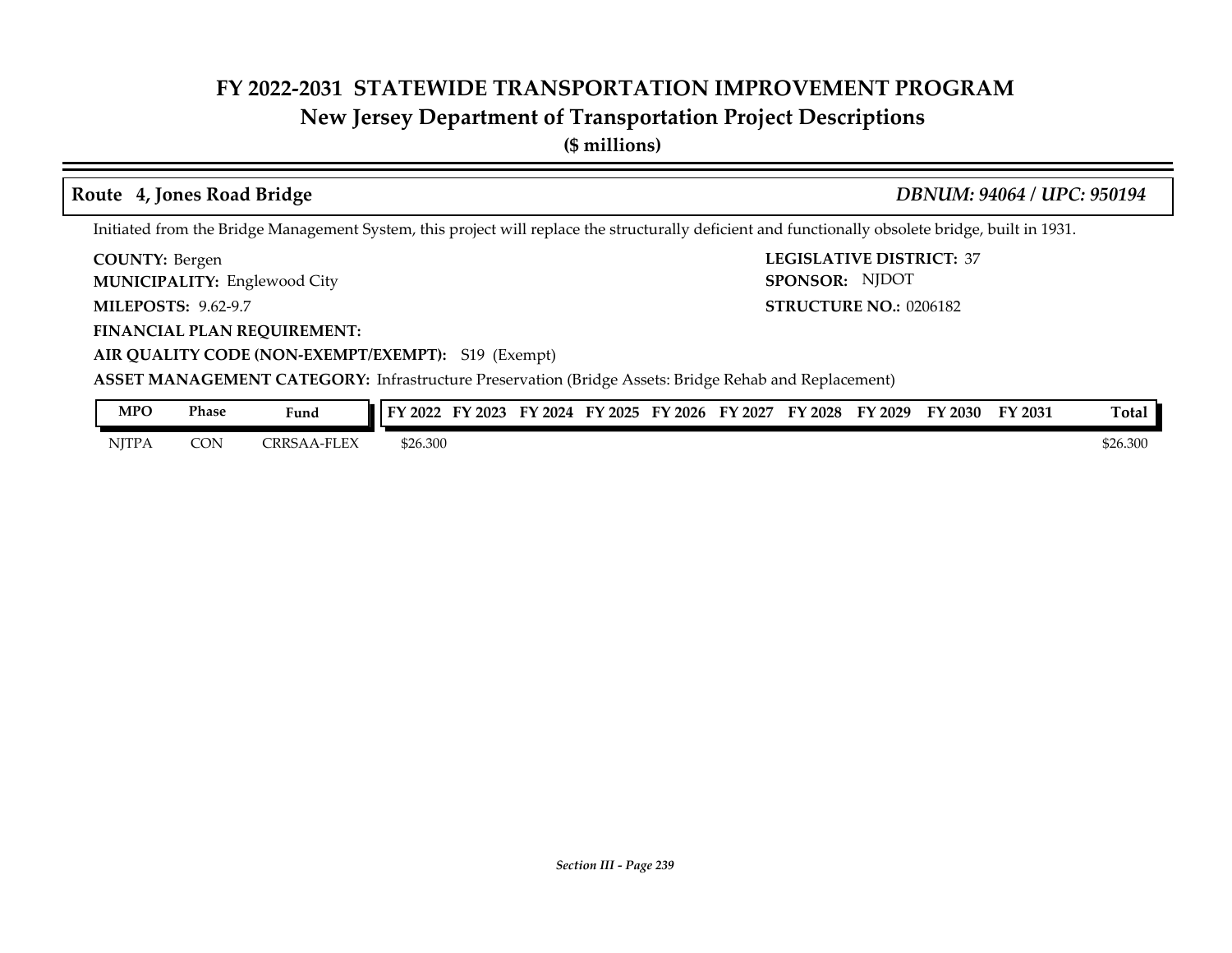# **New Jersey Department of Transportation Project Descriptions**

**(\$ millions)**

### **Route 4, Teaneck Road Bridge** *DBNUM: 93134 / UPC: 950198*

Initiated from the Bridge Management system, this project will replace the bridge, built in 1931. Operational and safety improvements to Route 4 will be provided by adding acceleration/deceleration lanes and bus turn outs in both directions.

COUNTY: Bergen

**MUNICIPALITY:** Teaneck Twp **SPONSOR:** 

**MILEPOSTS: STRUCTURE NO.:** 7.27 - 7.86

**FINANCIAL PLAN REQUIREMENT:**

**COUNTY: LEGISLATIVE DISTRICT:** 37 **STRUCTURE NO.: 0206173** SPONSOR: NJDOT

### **AIR QUALITY CODE (NON-EXEMPT/EXEMPT):** S19 (Exempt)

| MPO          | Phase      | Fund        | FY 2022<br>FY 2023 | FY 2024 FY 2025 | FY 2026 | FY 2027 | <b>FY 2028</b> | FY 2029  | FY 2030 | FY 2031 | <b>Total</b> |
|--------------|------------|-------------|--------------------|-----------------|---------|---------|----------------|----------|---------|---------|--------------|
| <b>NITPA</b> | <b>DES</b> | <b>NHPP</b> | \$2.495            |                 |         |         |                |          |         |         | \$2.495      |
| <b>NJTPA</b> | <b>CON</b> | <b>NHPP</b> |                    |                 |         |         |                | \$17.480 |         |         | \$17.480     |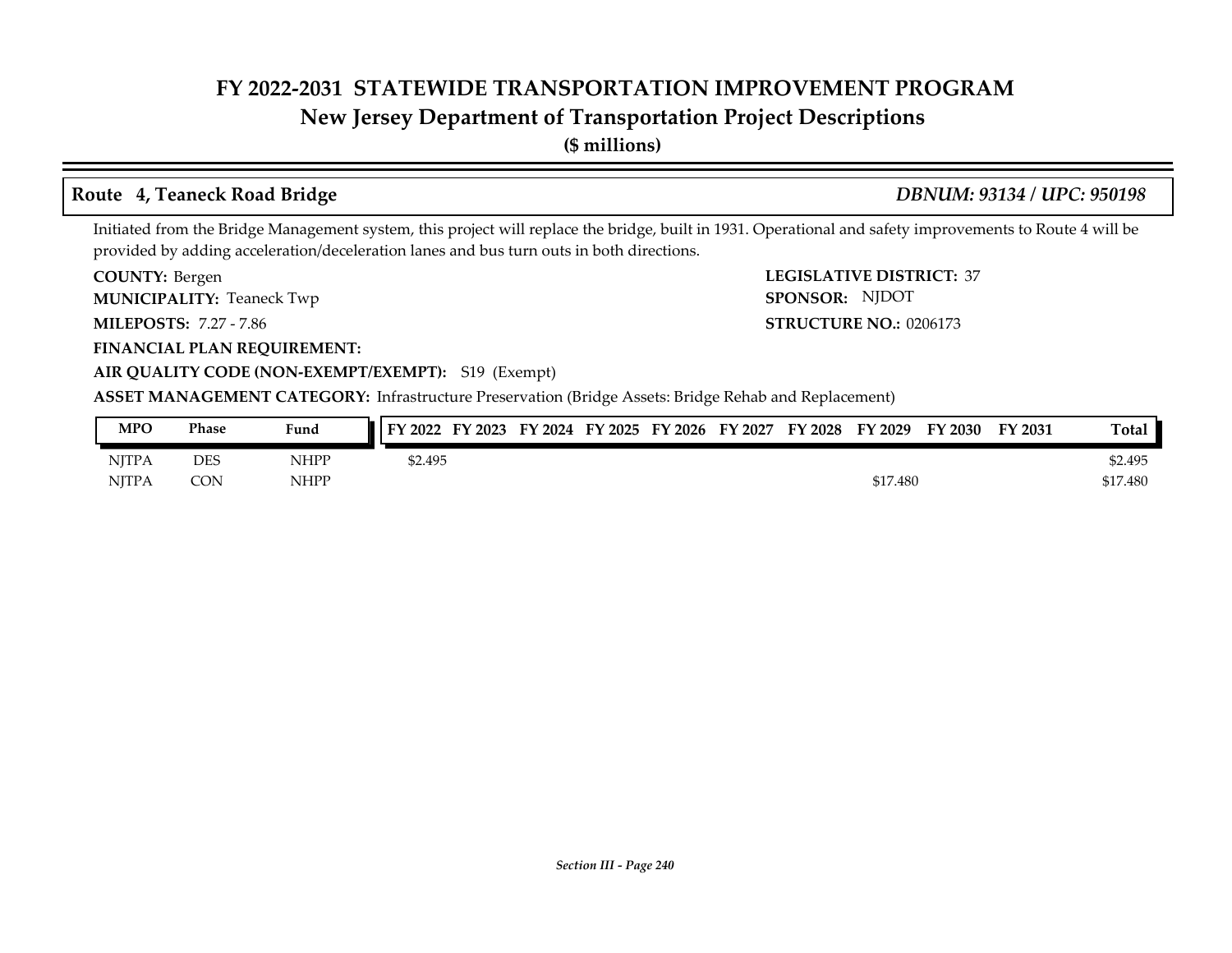# **FY 2022-2031 STATEWIDE TRANSPORTATION IMPROVEMENT PROGRAM New Jersey Department of Transportation Project Descriptions**

**(\$ millions)**

### **Route 7, Kearny, Drainage Improvements** *DBNUM: 93186 / UPC: 950652*

This section of Route 7 is generally uncurbed and frequently flooded due to low elevation and lack of sufficient highway drainage system. Roadway runoff is collected through inlets or sheet flow, discharging directly into the marshlands. During moderate and heavy storms, in addition to high tide, the runoff overflows the banks onto the roadway and adjacent properties. This causes the highway to be closed and traffic is detoured. This project will provide highway drainage system improvements including; pumping stations, raising road profile and sheet piling to prevent tidal water to flood the roadway.

**COUNTY: LEGISLATIVE DISTRICT:** 32 **MILEPOSTS: STRUCTURE NO.:** 1.7 - 3.6 **FINANCIAL PLAN REQUIREMENT: AIR QUALITY CODE (NON-EXEMPT/EXEMPT):** S4 (Exempt) **COUNTY: Hudson MUNICIPALITY:** Kearny Town **SPONSOR: STRUCTURE NO.: N/A ASSET MANAGEMENT CATEGORY:** Infrastructure Preservation (Road Assets: Drainage) SPONSOR: NJDOT

| MPO          | Phase | Fund        | FV<br>$\degree$ 2022 | 2023     | FY<br>2024        | FY 2025  | FY 2026 | Y 2027<br>ЕV | FY 2028 | FY 2029 | 2030 | FY 2031 | Total    |
|--------------|-------|-------------|----------------------|----------|-------------------|----------|---------|--------------|---------|---------|------|---------|----------|
| <b>NJTPA</b> | CON   | <b>NHPP</b> |                      | \$25.000 | $AD -$<br>000.5∠ر | \$32.700 |         |              |         |         |      |         | \$82.700 |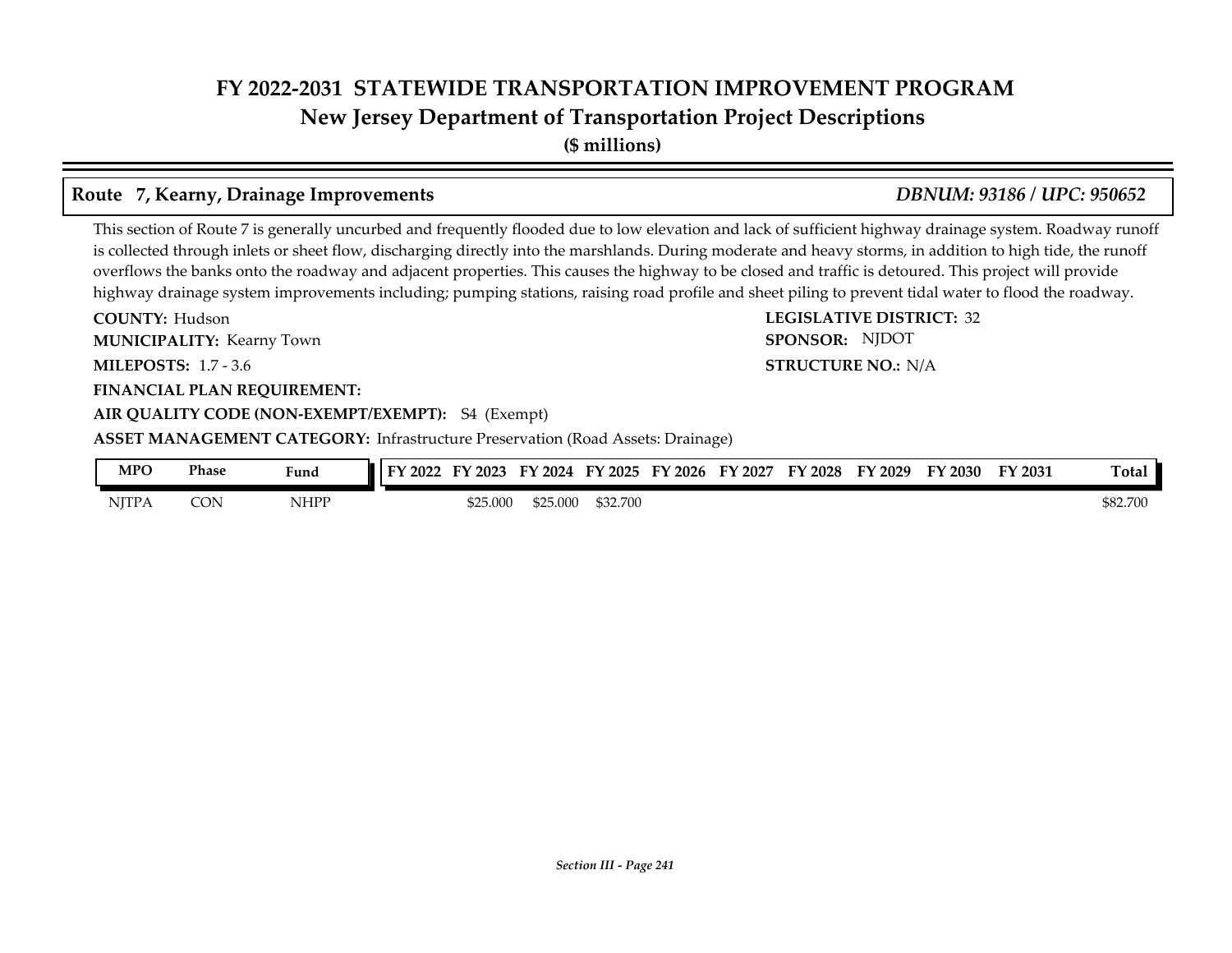# **New Jersey Department of Transportation Project Descriptions**

**(\$ millions)**

### **Route 7, Mill Street (CR 672) to Park Avenue (CR 646)** *DBNUM: 12408B / UPC: 158100*

This project will reconstruct the pavement within the project limits. Pedestrian safety improvements, traffic signal upgrades, and compliance with ADA standards will also be included.

**COUNTY: LEGISLATIVE DISTRICT:** 29, 28 **COUNTY: Essex** 

**MUNICIPALITY:** Belleville Twp, Nutley Twp **SPONSOR:** 

**MILEPOSTS: STRUCTURE NO.:** 6.50-8.26

**FINANCIAL PLAN REQUIREMENT:**

#### **AIR QUALITY CODE (NON-EXEMPT/EXEMPT):** S10, AQ2 (Exempt)

**ASSET MANAGEMENT CATEGORY:** Infrastructure Preservation (Road Assets: Highway Rehab and Recon)

| MPO          | Phase      | Fund  | FY 2022<br>FY 2023 | FY<br>FY 2025<br>$\frac{1}{2}$ 2024 | FY 2026 | FY 2027 | FY 2028 | FY 2029 | FY 2030 | FY 2031 | <b>Total</b> |
|--------------|------------|-------|--------------------|-------------------------------------|---------|---------|---------|---------|---------|---------|--------------|
| <b>NJTPA</b> | <b>ROW</b> | STATE | \$0.500            |                                     |         |         |         |         |         |         | \$0.500      |
| <b>NJTPA</b> | CON        | HSIP  |                    | \$11.500                            |         |         |         |         |         |         | \$11.500     |

STRUCTURE NO.: N/A

SPONSOR: NJDOT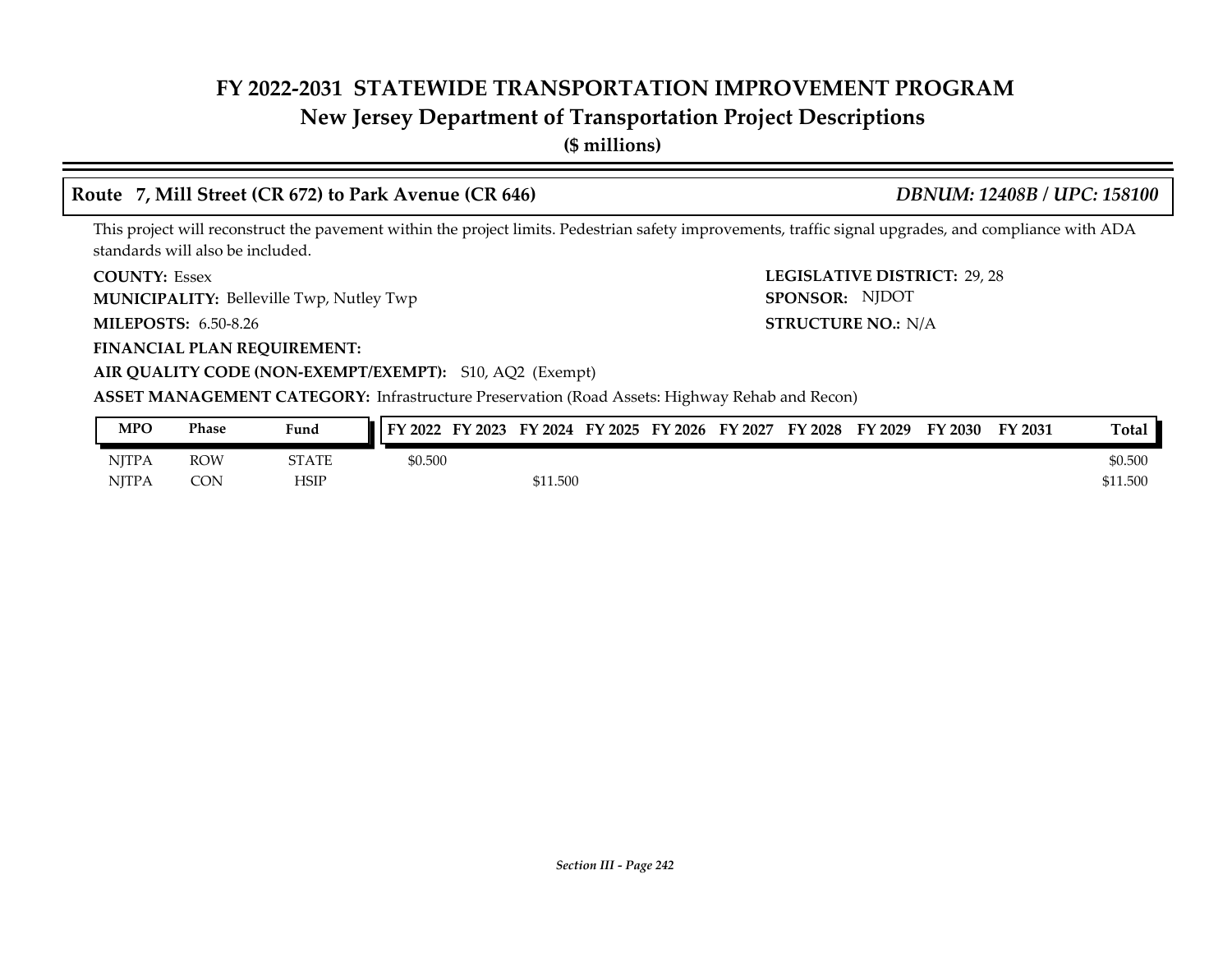# **New Jersey Department of Transportation Project Descriptions**

**(\$ millions)**

|                                                                                                                       |                                                                                                  | Route 9, Atkinson Avenue to Bayview Drive                                                             |                                                                         |         |  |  |  |  |                                                  |  | DBNUM: 15397 / UPC: 153970 |         |
|-----------------------------------------------------------------------------------------------------------------------|--------------------------------------------------------------------------------------------------|-------------------------------------------------------------------------------------------------------|-------------------------------------------------------------------------|---------|--|--|--|--|--------------------------------------------------|--|----------------------------|---------|
|                                                                                                                       |                                                                                                  | Initiated from the Pavement Management System, this project will resurface within the project limits. |                                                                         |         |  |  |  |  |                                                  |  |                            |         |
| <b>COUNTY: Atlantic</b>                                                                                               |                                                                                                  | <b>MUNICIPALITY:</b> Somers Point City, Absecon City                                                  |                                                                         |         |  |  |  |  | <b>LEGISLATIVE DISTRICT: 2</b><br>SPONSOR: NJDOT |  |                            |         |
| <b>MILEPOSTS: 32.4-43.8</b>                                                                                           |                                                                                                  |                                                                                                       |                                                                         |         |  |  |  |  |                                                  |  |                            |         |
| <b>STRUCTURE NO.: N/A</b><br><b>FINANCIAL PLAN REQUIREMENT:</b><br>AIR QUALITY CODE (NON-EXEMPT/EXEMPT): S10 (Exempt) |                                                                                                  |                                                                                                       |                                                                         |         |  |  |  |  |                                                  |  |                            |         |
|                                                                                                                       | <b>ASSET MANAGEMENT CATEGORY:</b> Infrastructure Preservation (Road Assets: Highway Resurfacing) |                                                                                                       |                                                                         |         |  |  |  |  |                                                  |  |                            |         |
| <b>MPO</b>                                                                                                            | Phase                                                                                            | Fund                                                                                                  | FY 2022 FY 2023 FY 2024 FY 2025 FY 2026 FY 2027 FY 2028 FY 2029 FY 2030 |         |  |  |  |  |                                                  |  | FY 2031                    | Total   |
| <b>SITPO</b>                                                                                                          | <b>CON</b>                                                                                       | STBGP-FLEX                                                                                            |                                                                         | \$7.500 |  |  |  |  |                                                  |  |                            | \$7.500 |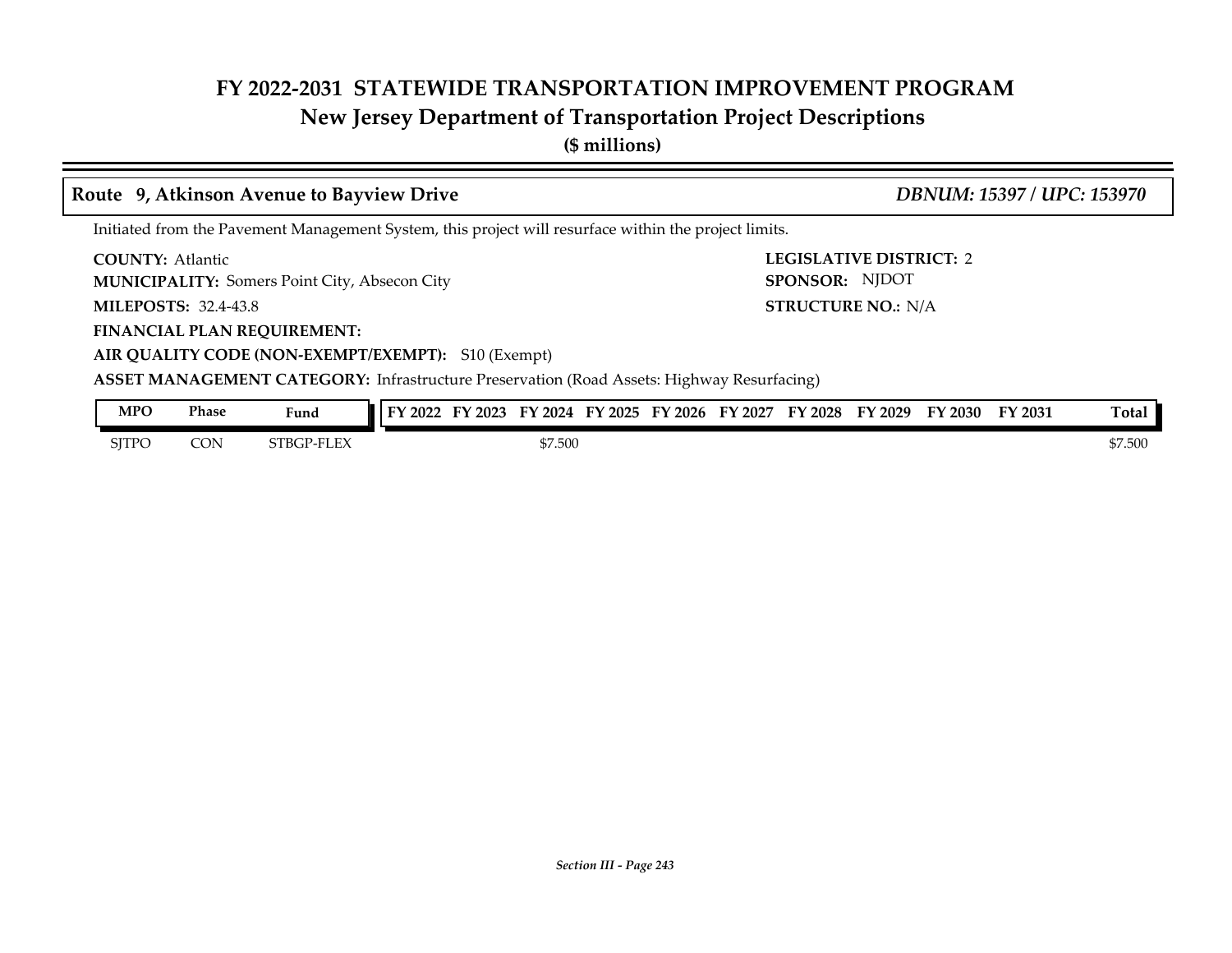# **New Jersey Department of Transportation Project Descriptions**

**(\$ millions)**

# **Route 9, Indian Head Road to Central Ave/Hurley Ave, Pavement** *DBNUM: 11418 / UPC: 114180*

Initiated from the Pavement Management System, this project will resurface within the project limits. This project will also include improvements to the safety and operation of intersections, upgrading traffic signals, ADA compliance, upgrading guiderails, and adjusting access to adjoining properties.

**COUNTY: LEGISLATIVE DISTRICT:** 10, 30 **COUNTY: Ocean** 

**MUNICIPALITY:** Toms River Twp, Lakewood Twp **SPONSOR:** 

**MILEPOSTS: STRUCTURE NO.:** 95.00 - 101.90

**FINANCIAL PLAN REQUIREMENT:**

#### **AIR QUALITY CODE (NON-EXEMPT/EXEMPT):** S10 (Exempt)

**ASSET MANAGEMENT CATEGORY:** Infrastructure Preservation (Road Assets: Highway Rehab and Recon)

| MPO          | Phase | Fund | FV<br>$'$ 2022 | TN.<br>2023 | EV<br>2024 | FY 2025 | FY 2026 | Y 2027<br>Е٧ | FY 2028 | FY 2029 | $^{\prime}$ 2030 | FY 2031 | Total    |
|--------------|-------|------|----------------|-------------|------------|---------|---------|--------------|---------|---------|------------------|---------|----------|
| <b>NJTPA</b> | CON   | NHPP | \$43.500       |             |            |         |         |              |         |         |                  |         | \$43.500 |

**STRUCTURE NO.: 1504150, 1504151, 1504153** 

SPONSOR: NJDOT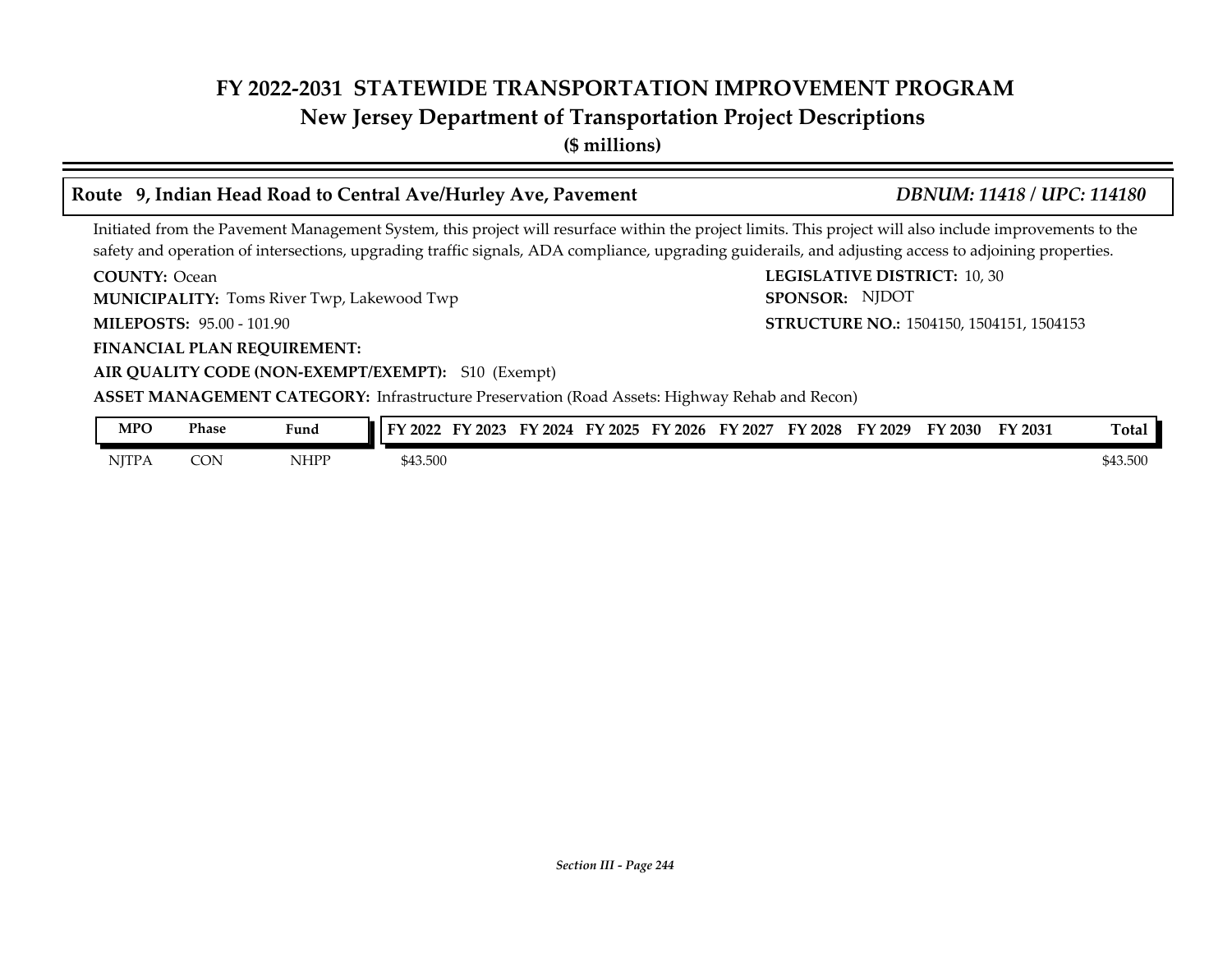# **New Jersey Department of Transportation Project Descriptions**

**(\$ millions)**

### **Route 9, Wrights Lane to Harbor Road** *DBNUM: 15400 / UPC: 154000*

Initiated from the Pavement Management System, this project will resurface within the project limits. The following federal appropriations were repurposed to this project: DEMO ID# NJ 021 & 136.

**COUNTY:** Cape May **COUNTY:** Cape May **COUNTY:** 2 **COUNTY: Cape May** 

**MUNICIPALITY:** Upper Twp **SPONSOR:** 

**MILEPOSTS: STRUCTURE NO.:** 23.4-28.46 & 28.84-30.7

**FINANCIAL PLAN REQUIREMENT:**

#### **AIR QUALITY CODE (NON-EXEMPT/EXEMPT):** S10 (Exempt)

**ASSET MANAGEMENT CATEGORY:** Infrastructure Preservation (Road Assets: Highway Resurfacing)

| <b>MPO</b>   | Phase      | Fund   | FY 2023<br>l I FY 2022 | FY 2024 FY 2025 FY 2026 FY 2027 FY 2028 |  |  | FY 2029 | FY 2030 | FY 2031 | <b>Total</b> |
|--------------|------------|--------|------------------------|-----------------------------------------|--|--|---------|---------|---------|--------------|
| SITPO        | <b>CON</b> | DEMO-R | \$3.275                |                                         |  |  |         |         |         | \$3.275      |
| <b>SITPO</b> | CON        | NHPP   | \$6.025                |                                         |  |  |         |         |         | \$6.025      |

STRUCTURE NO.: N/A

SPONSOR: NJDOT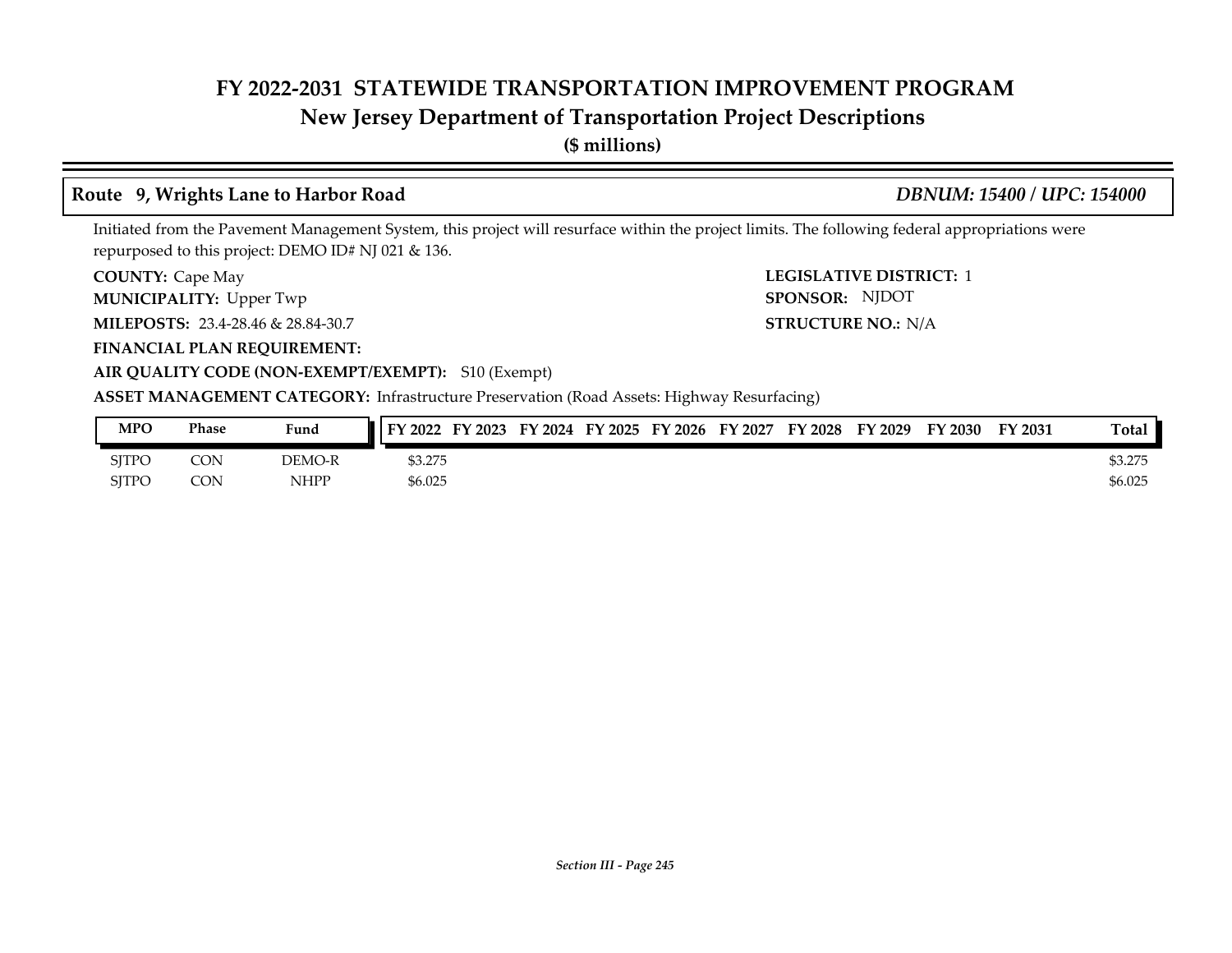# **New Jersey Department of Transportation Project Descriptions**

**(\$ millions)**

# **Route 9, Garden State Parkway to CR 559 (Mays Landing Road)** *DBNUM: 18311 / UPC: 183110*

This project will provide multiuse path connectivity for pedestrians and bicyclists between Route 9 and the multiuse path on the GSP Bridge over Great Egg Harbor Bay. The following federal appropriations were repurposed to this project: DEMO ID# NJ 134 & 185.

**COUNTY: LEGISLATIVE DISTRICT:** 2 **COUNTY: Atlantic** 

Somers Point City **MUNICIPALITY: SPONSOR:**

**MILEPOSTS: STRUCTURE NO.:** 32.22-32.64

**FINANCIAL PLAN REQUIREMENT:**

STRUCTURE NO.: N/A SPONSOR: NJDOT

**AIR QUALITY CODE (NON-EXEMPT/EXEMPT):** AQ2 (Exempt) **ASSET MANAGEMENT CATEGORY:** Infrastructure Preservation (Multimodal Programs: Bicycle/Pedestrian)

| MPO   | Phase | Fund        | <b>FY 2022</b> | FY 2023 |         |  | FY 2024 FY 2025 FY 2026 FY 2027 | FY 2028 FY 2029 | FY 2030 | <b>FY 2031</b> | Total   |
|-------|-------|-------------|----------------|---------|---------|--|---------------------------------|-----------------|---------|----------------|---------|
| SITPO | CON   | DEMO-R      |                | \$0.822 |         |  |                                 |                 |         |                | \$0.822 |
| SITPO | CON   | <b>NHPP</b> |                | \$2.178 | \$3.000 |  |                                 |                 |         |                | \$5.178 |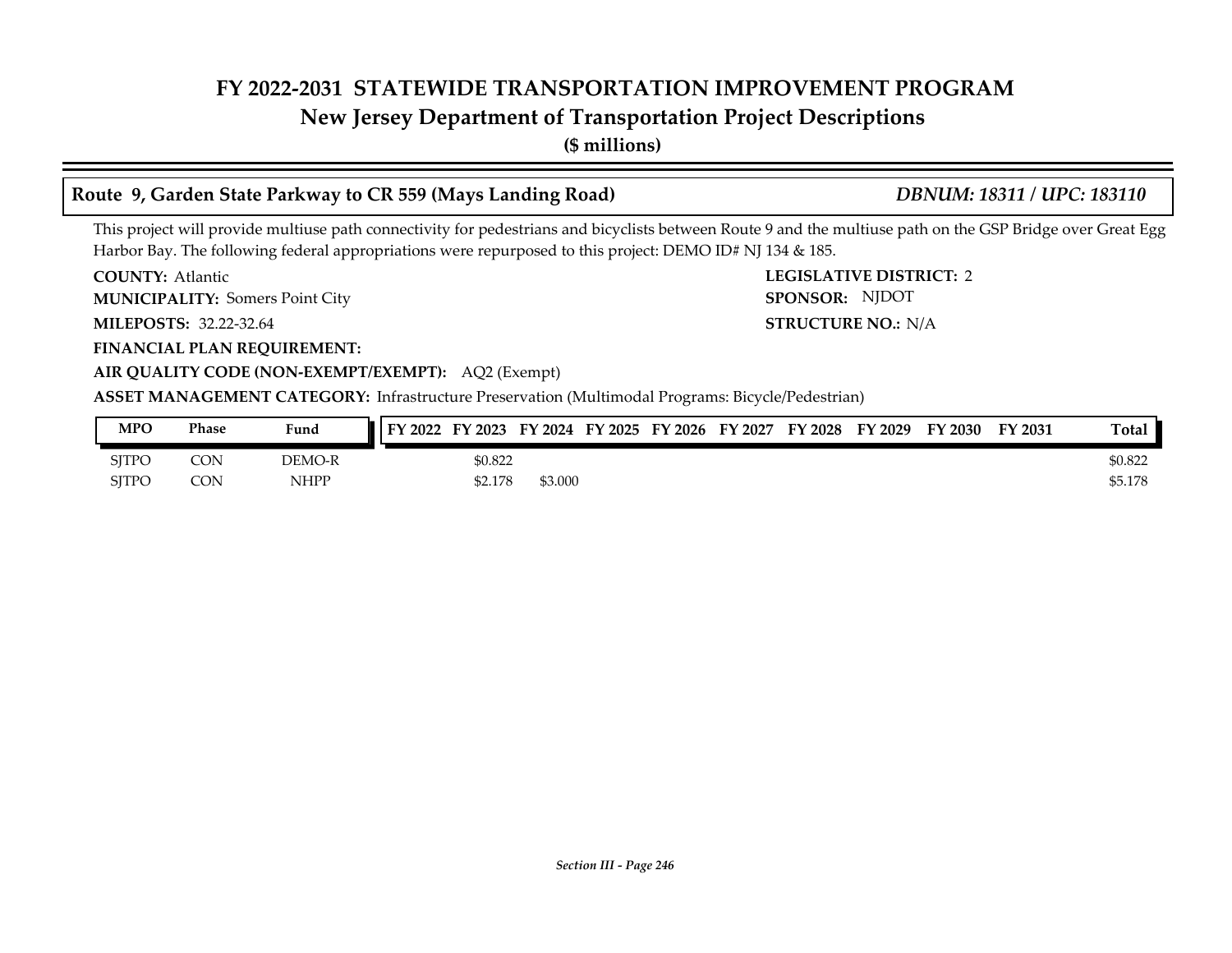# **New Jersey Department of Transportation Project Descriptions**

**(\$ millions)**

# **Route 10, Chelsea Drive to Kelly Drive** *DBNUM: 15439 / UPC: 154390*

Initiated from the Safety Management System, this project will provide installation of sidewalks, with ADA curb ramps, on the Westbound side of Route 10 from Chelsea Drive to Kelly Drive.

#### **COUNTY: LEGISLATIVE DISTRICT:** 27 **COUNTY: Essex**

**MUNICIPALITY:** Livingston Twp, West Orange Twp **SPONSOR:** 

**MILEPOSTS: STRUCTURE NO.:** 21.42-21.87

#### **FINANCIAL PLAN REQUIREMENT:**

### **AIR QUALITY CODE (NON-EXEMPT/EXEMPT):** AQ2 (Exempt)

**ASSET MANAGEMENT CATEGORY:** Infrastructure Preservation (Multimodal Programs: Bicycle/Pedestrian)

| <b>MPO</b>   | Phase      | Fund         | FY 2022 FY 2023 FY 2024 FY 2025 FY 2026 FY 2027 FY 2028 FY 2029 |         |         |  |  | FY 2030 | FY 2031 | Total   |
|--------------|------------|--------------|-----------------------------------------------------------------|---------|---------|--|--|---------|---------|---------|
| <b>NITPA</b> | DES        | <b>STATE</b> | \$0.200                                                         |         |         |  |  |         |         | \$0.200 |
| <b>NJTPA</b> | <b>ROW</b> | <b>STATE</b> |                                                                 | \$0.500 |         |  |  |         |         | \$0.500 |
| <b>NITPA</b> | CON        | <b>NHPP</b>  |                                                                 |         | \$1.440 |  |  |         |         | \$1.440 |

STRUCTURE NO.: N/A

SPONSOR: NJDOT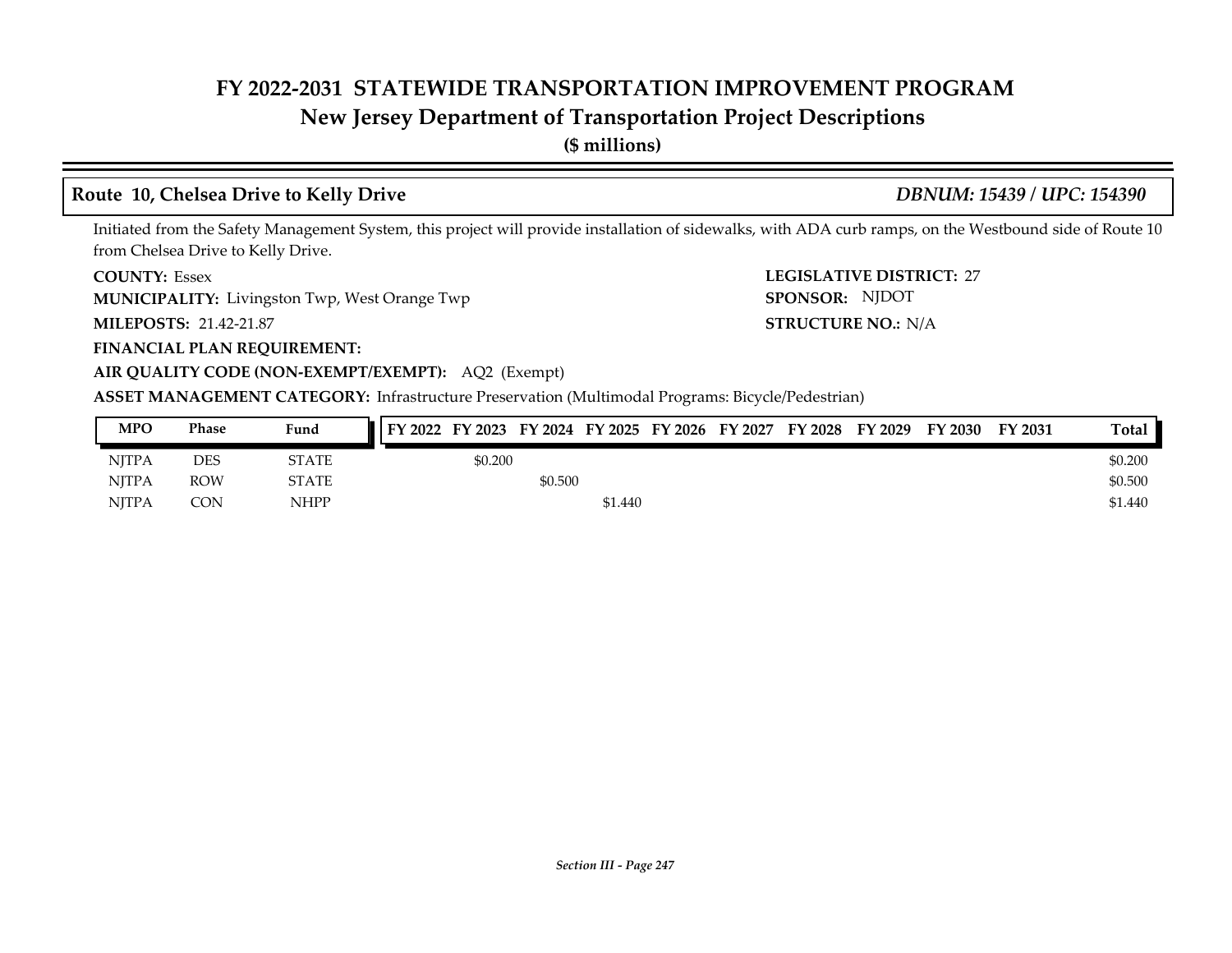# **New Jersey Department of Transportation Project Descriptions**

**(\$ millions)**

#### **COUNTY: LEGISLATIVE DISTRICT:** 25 **MILEPOSTS: STRUCTURE NO.:** 0.93 - 7.20 **FINANCIAL PLAN REQUIREMENT: AIR QUALITY CODE (NON-EXEMPT/EXEMPT):** S4, S10 (Exempt) **COUNTY: Morris MUNICIPALITY:** Roxbury Twp, Randolph Twp **CONSOR:** SPONSOR: **STRUCTURE NO.: 1401153 ASSET MANAGEMENT CATEGORY:** Infrastructure Preservation (Road Assets: Highway Resurfacing) Initiated by the Pavement Management System, This project consists of reconstructing, milling and overlaying existing pavement, rehabilitating the deteriorated concrete, minimizing scour downstream at Indian Brook culvert and intersection modifications to improve traffic flow. **Route 10, Hillside Ave (CR 619) to Mt. Pleasant Tpk (CR 665)** *DBNUM: 11339 / UPC: 113390* SPONSOR: NJDOT **MPO Phase Fund FY 2022 FY 2023 FY 2024 FY 2025 FY 2026 FY 2027 FY 2028 FY 2029 FY 2030 FY 2031 Total**

| MPO          | Phase | $\sim$ $\sim$<br>Fund | TУ.<br>2022 | $\angle 2023$<br>−<br>н. | FY 2024 | $Y$ 2025 | FY 2026 | FY 2027 | FY 2028 | FY 2029  | $\%$ 2030 $\%$ | FY 2031 | $\mathbf{r}$<br>∡otal ' |
|--------------|-------|-----------------------|-------------|--------------------------|---------|----------|---------|---------|---------|----------|----------------|---------|-------------------------|
| <b>NJTPA</b> | CON   | NHPP                  |             |                          |         |          |         |         |         | \$25.200 |                |         | \$25.200                |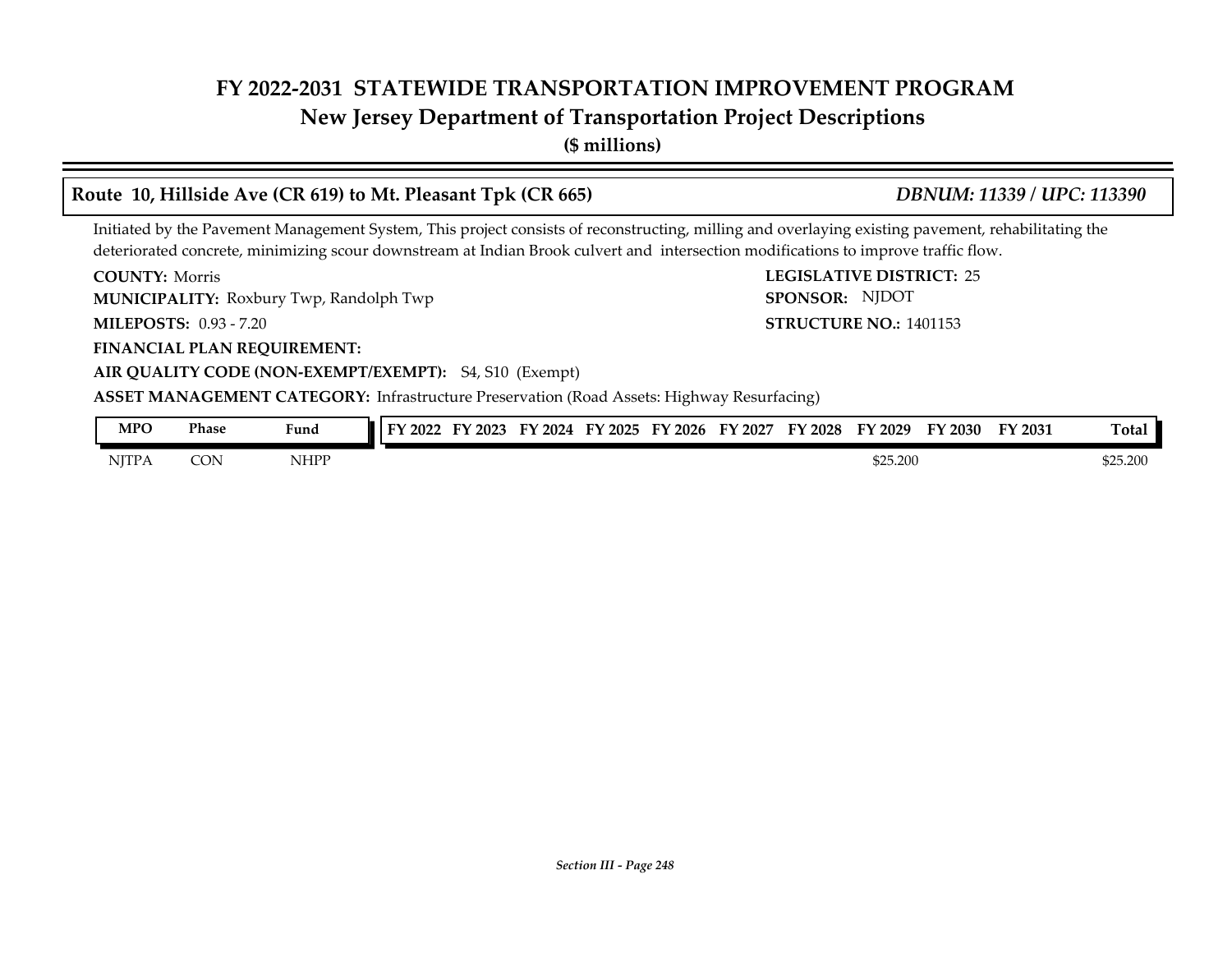**New Jersey Department of Transportation Project Descriptions**

**(\$ millions)**

# **Route 15 Corridor, Rockfall Mitigation** *DBNUM: 15441 / UPC: 154410*

This section of rock cuts includes the 2 highest-ranked cut slopes within the Rockfall Hazard Management System (RHMS) yet to be assigned for mitigation design; the group contains several other cut slopes ranked within the top 12%. The slopes exhibit many loose boulders and overhanging blocks, which, in conjunction with the limited catch areas, present the potential for falling material to impact the traveled roadway. In addition, within the last year, one location had a Rockfall event where a 20-ton boulder fell upon guiderail.

| <b>COUNTY: Morris, Sussex</b>                                                     | LEGISLATIVE DISTRICT: 26, 24 |
|-----------------------------------------------------------------------------------|------------------------------|
| <b>MUNICIPALITY:</b> Jefferson Twp, Lafayette Twp, Sparta Twp                     | SPONSOR: NJDOT               |
| <b>MILEPOSTS: 3.0-19.53</b>                                                       | <b>STRUCTURE NO.: N/A</b>    |
| <b>FINANCIAL PLAN REQUIREMENT:</b>                                                |                              |
| AIR QUALITY CODE (NON-EXEMPT/EXEMPT): S2 (Exempt)                                 |                              |
| <b>ASSET MANAGEMENT CATEGORY: Safety (Safety Management: Rockfall Mitigation)</b> |                              |

| MPC   | Phase | Fund | I FY 2022 | $\angle 2023$<br> | $'$ 2024<br>--<br>ы | FY 2025  | FY 2026 | FY 2027 | FY 2028 | FY 2029 | FY 2030 | FY 2031 | <b>Total</b>            |
|-------|-------|------|-----------|-------------------|---------------------|----------|---------|---------|---------|---------|---------|---------|-------------------------|
| NITPA | CON   | NHPP |           |                   | \$7.971             | \$19.405 |         |         |         |         |         |         | חחר חרי<br>. <i>۱</i> . |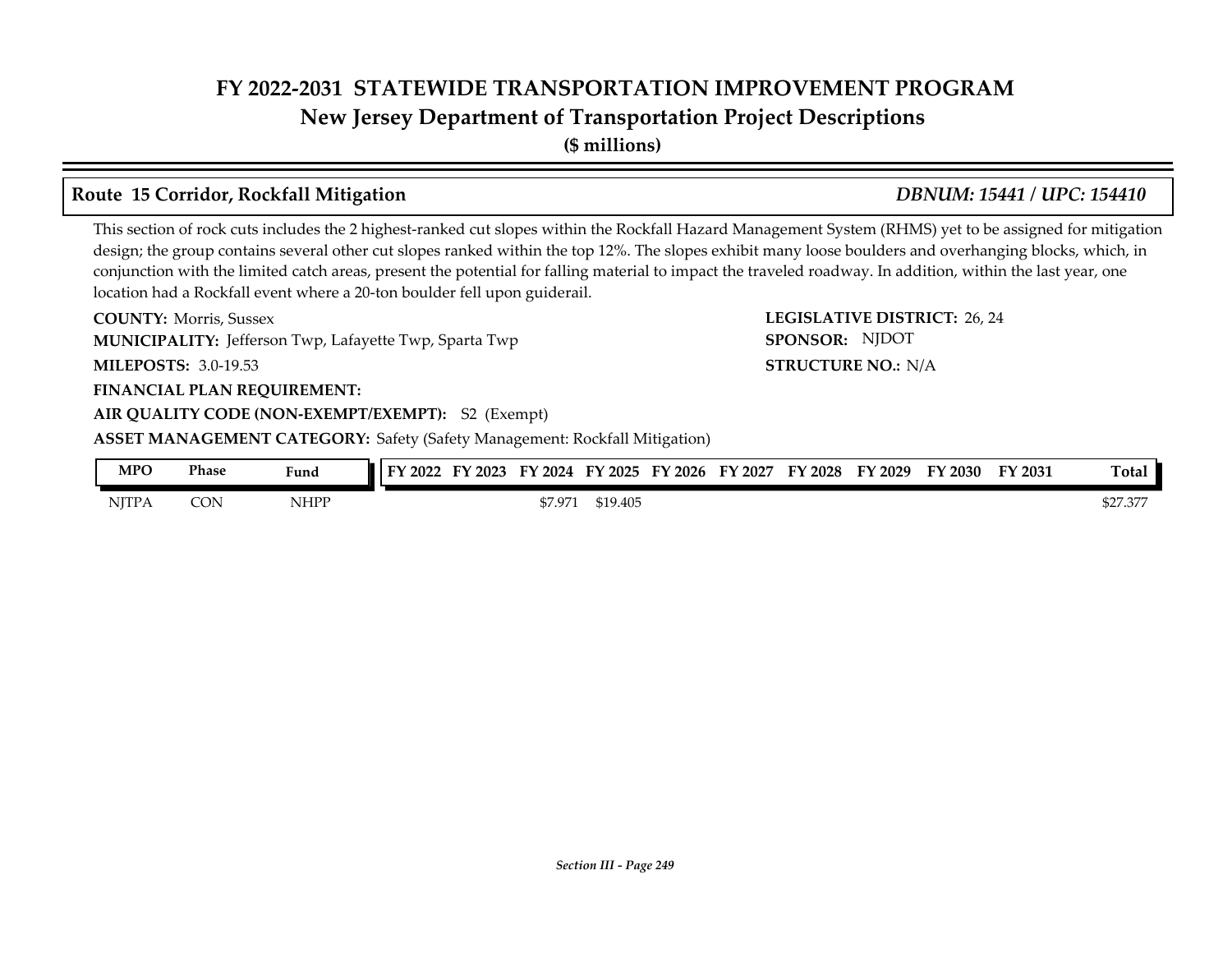# **New Jersey Department of Transportation Project Descriptions**

**(\$ millions)**

# **Route 15 NB, Bridge over Abandoned Mount Hope Mineral Railroad** *DBNUM: 93139A / UPC: 218000*

Route 15 NB Bridge over the abandoned Mount Hope Mineral Railroad bridge broke out of the Route 80, Route 15 Interchange project scope of work and advanced as a separate bridge replacement project.

**COUNTY: Morris** 

Wharton Boro **MUNICIPALITY: SPONSOR:**

MILEPOSTS: 2.3

**COUNTY: LEGISLATIVE DISTRICT:** 25, 26 SPONSOR: NJDOT

#### **MILEPOSTS: STRUCTURE NO.:** 1403152

**FINANCIAL PLAN REQUIREMENT:** This project is part of a project with a total cost between \$100 and \$500 million programmed to receive federal financial assistance and an annual financial management plan is required to be prepared.

#### **AIR QUALITY CODE (NON-EXEMPT/EXEMPT):** S19 (Exempt)

**ASSET MANAGEMENT CATEGORY:** Mobility and Congestion Relief (Congestion Relief: Highway Operational Improvements)

| MPO          | <b>Phase</b> | Fund | FY 2022 | FY 2023 FY 2024 FY 2025 FY 2026 FY 2027 |  | FY 2028 | FY 2029 | FY 2030 | FY 2031 | Total    |
|--------------|--------------|------|---------|-----------------------------------------|--|---------|---------|---------|---------|----------|
| <b>NITPA</b> | ROW          | NHPP | \$0.400 |                                         |  |         |         |         |         | \$0.400  |
| NITPA        | <b>CON</b>   | NHPP |         | \$17.700                                |  |         |         |         |         | \$17.700 |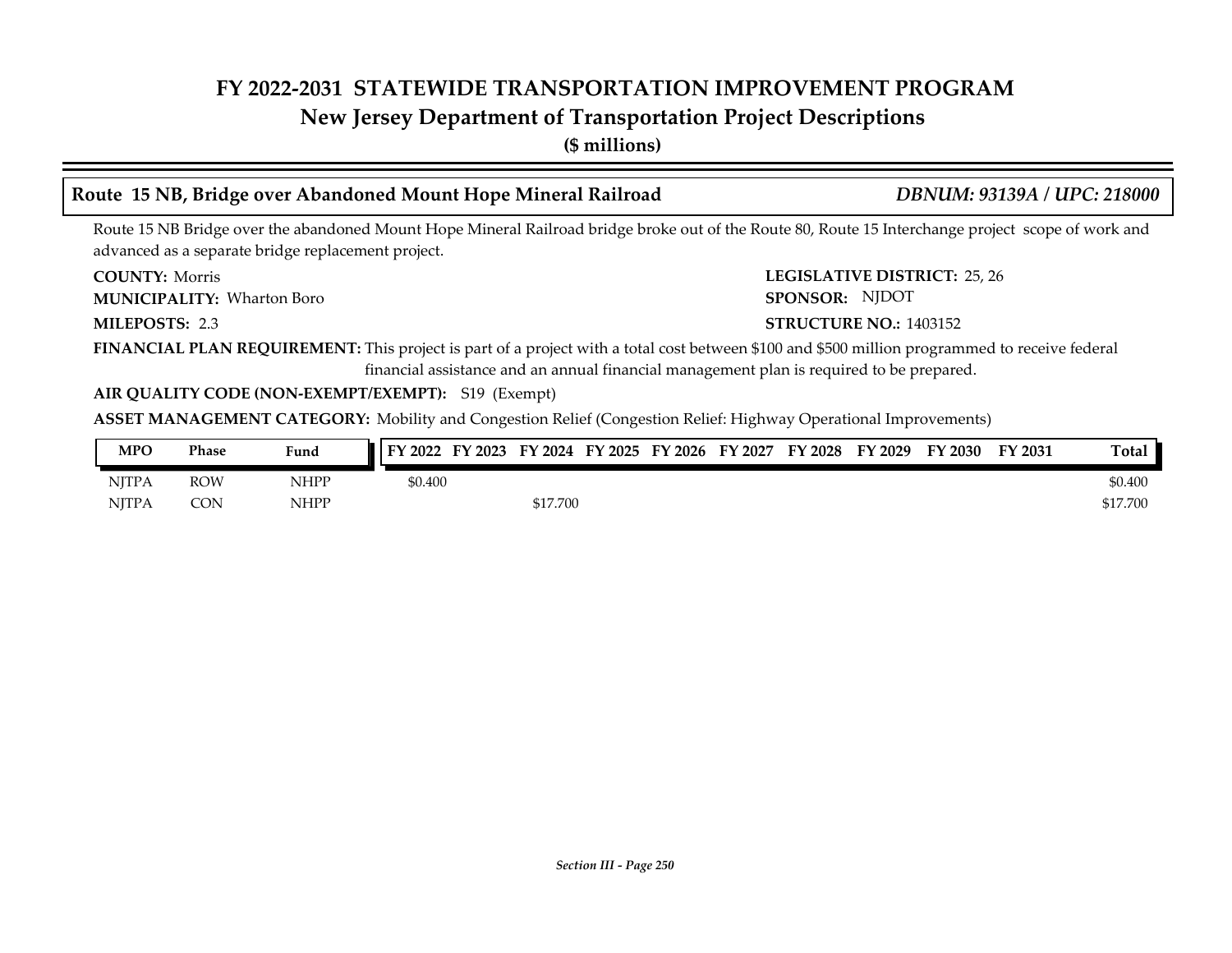# **New Jersey Department of Transportation Project Descriptions**

**(\$ millions)**

### **Route 15 SB, Bridge over Rockaway River** *DBNUM: 14414 / UPC: 144140*

Initiated by the Bridge Management System, this project will replace the structurally deficient and functionally obsolete timber-structure bridge, built in 1909.

**COUNTY: LEGISLATIVE DISTRICT:** 26 **COUNTY: Morris** 

Jefferson Twp **MUNICIPALITY: SPONSOR:**

MILEPOSTS: 4.2

**FINANCIAL PLAN REQUIREMENT:**

**AIR QUALITY CODE (NON-EXEMPT/EXEMPT):** S19 (Exempt)

**MILEPOSTS: STRUCTURE NO.:** 1404158 SPONSOR: NJDOT

| MPO          | Phase | Fund | FY 2022  | $\frac{1}{2}$ 2023 | FY<br>2024 | $\nabla$ 2025 $\nabla$ | $'$ 2026<br>EV | EY<br>2027 | $\mathbf{Y} 2028$ | FY 2029 | FY 2030 | FY 2031 | <b>Total</b>     |
|--------------|-------|------|----------|--------------------|------------|------------------------|----------------|------------|-------------------|---------|---------|---------|------------------|
| <b>NITPA</b> | CON   | NHPP | \$11.450 |                    |            |                        |                |            |                   |         |         |         | \$11.450<br>ጦ 11 |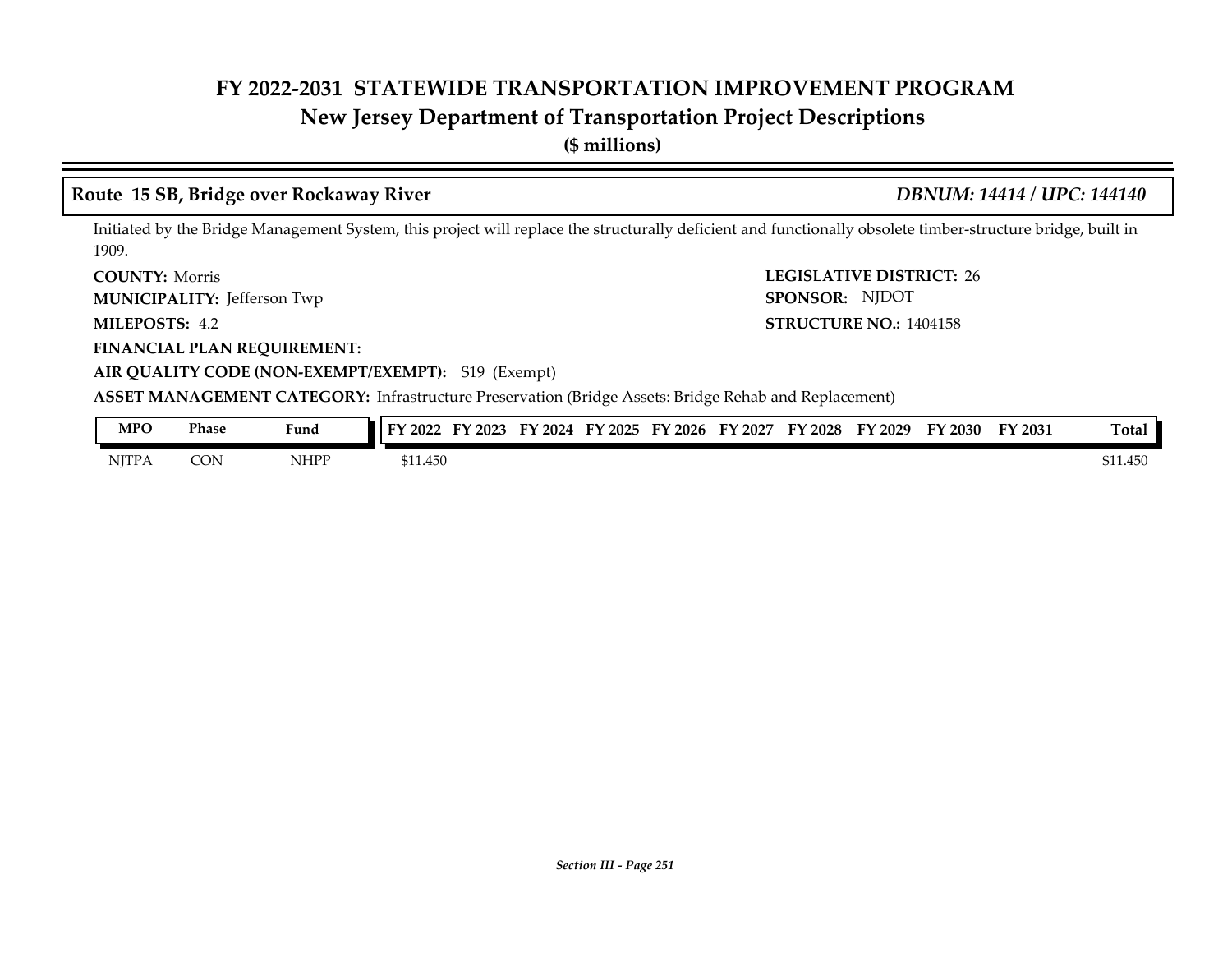**New Jersey Department of Transportation Project Descriptions**

**(\$ millions)**

# **Route 15, Bridge over Paulins Kill** *DBNUM: 09319 / UPC: 093190*

Initiated from the Bridge Management System, this project will replace the existing bridge, built in 1915, with a precast reinforced concrete three-sided rigid frame that will accommodate a 12' lane, 8' shoulder and 6' sidewalk in the northbound direction and a 15' lane and 7' sidewalk in the southbound direction. ADA compliant sidewalk and curb ramps will be provided to extend the southbound sidewalk to the driveway of Lafayette Center Preservation Foundation.

**COUNTY: LEGISLATIVE DISTRICT:** 24 **MILEPOSTS: STRUCTURE NO.:** 17.56 **FINANCIAL PLAN REQUIREMENT: AIR QUALITY CODE (NON-EXEMPT/EXEMPT):** S19 (Exempt) **COUNTY: Sussex MUNICIPALITY:** Lafayette Twp **SPONSOR: STRUCTURE NO.: 1922150 ASSET MANAGEMENT CATEGORY:** Infrastructure Preservation (Bridge Assets: Bridge Rehab and Replacement) SPONSOR: NJDOT

| MPO          | Phase | Fund | FV<br>$\langle 2022$ | 2023<br>ЕV | FY<br>2024 | FY 2025 | $'$ 2026<br>EV | <b>FY</b><br>' 2027 | FY 2028 | FY 2029 | $Y$ 2030 | FY 2031 | Total |
|--------------|-------|------|----------------------|------------|------------|---------|----------------|---------------------|---------|---------|----------|---------|-------|
| <b>NITPA</b> | CON   | NHPP |                      |            |            |         | \$8.450        |                     |         |         |          | \$8.450 |       |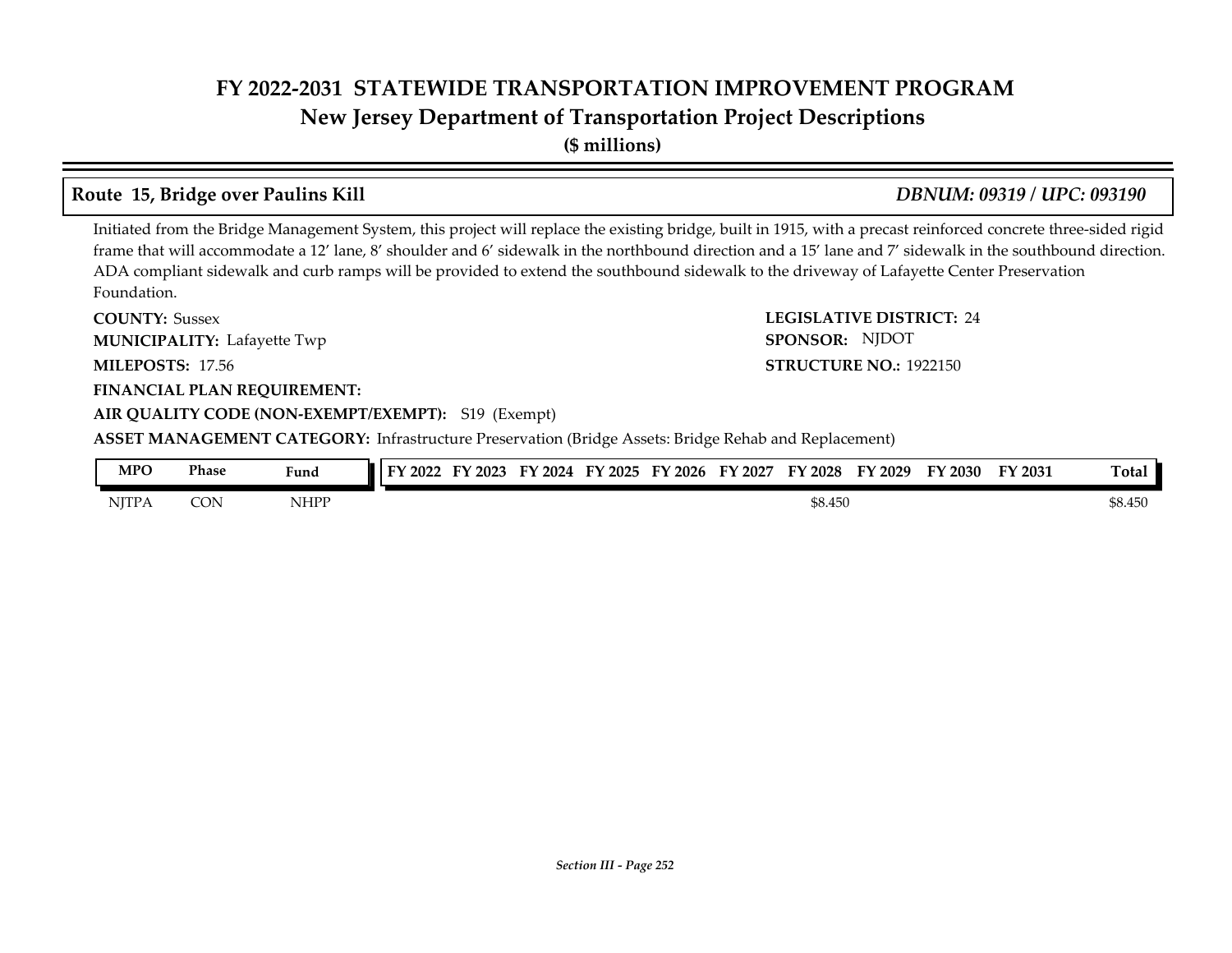**New Jersey Department of Transportation Project Descriptions**

**(\$ millions)**

### **Route 15 and Berkshire Valley Road (CR 699)** *DBNUM: 13350 / UPC: 133500*

The purpose of the project is to enhance safety and improve operations at the signalized intersection. The project will realign Berkshire Valley Road by removing the current curves within the intersection and replacing with a single, larger 500' radius curve. Improvements include widening and restriping the Berkshire Valley Road SB approach to Route 15. Sidewalks will be built along both the NB and SB sides of Berkshire Valley Road to facilitate pedestrian safety crossings of Route 15 NB and SB intersections.

**COUNTY: LEGISLATIVE DISTRICT:** 26 **MILEPOSTS: STRUCTURE NO.:** 3.79 - 4.13 **FINANCIAL PLAN REQUIREMENT:** AIR QUALITY CODE (NON-EXEMPT/EXEMPT): Nr1, NR2 (Exempt) **COUNTY: Morris** Jefferson Twp **MUNICIPALITY: SPONSOR: STRUCTURE NO.: N/A ASSET MANAGEMENT CATEGORY:** Safety (Safety Management: Safety Improvements) SPONSOR: NJDOT

| MPO          | Phase | Fund | тv<br>$^\prime$ 2022 | 2023<br>$\blacksquare$ | 2024<br>FУ | $\frac{1}{2025}$ | FY 2026 | 2027<br>EV. | FΥ<br>2028 | FY 2029 | $\mathbf{Y}$ 2030 | FY 2031 | <b>Total</b> |
|--------------|-------|------|----------------------|------------------------|------------|------------------|---------|-------------|------------|---------|-------------------|---------|--------------|
| <b>NITPA</b> | CON   | HSII | \$6.130              |                        |            |                  |         |             |            |         |                   |         | \$6.130      |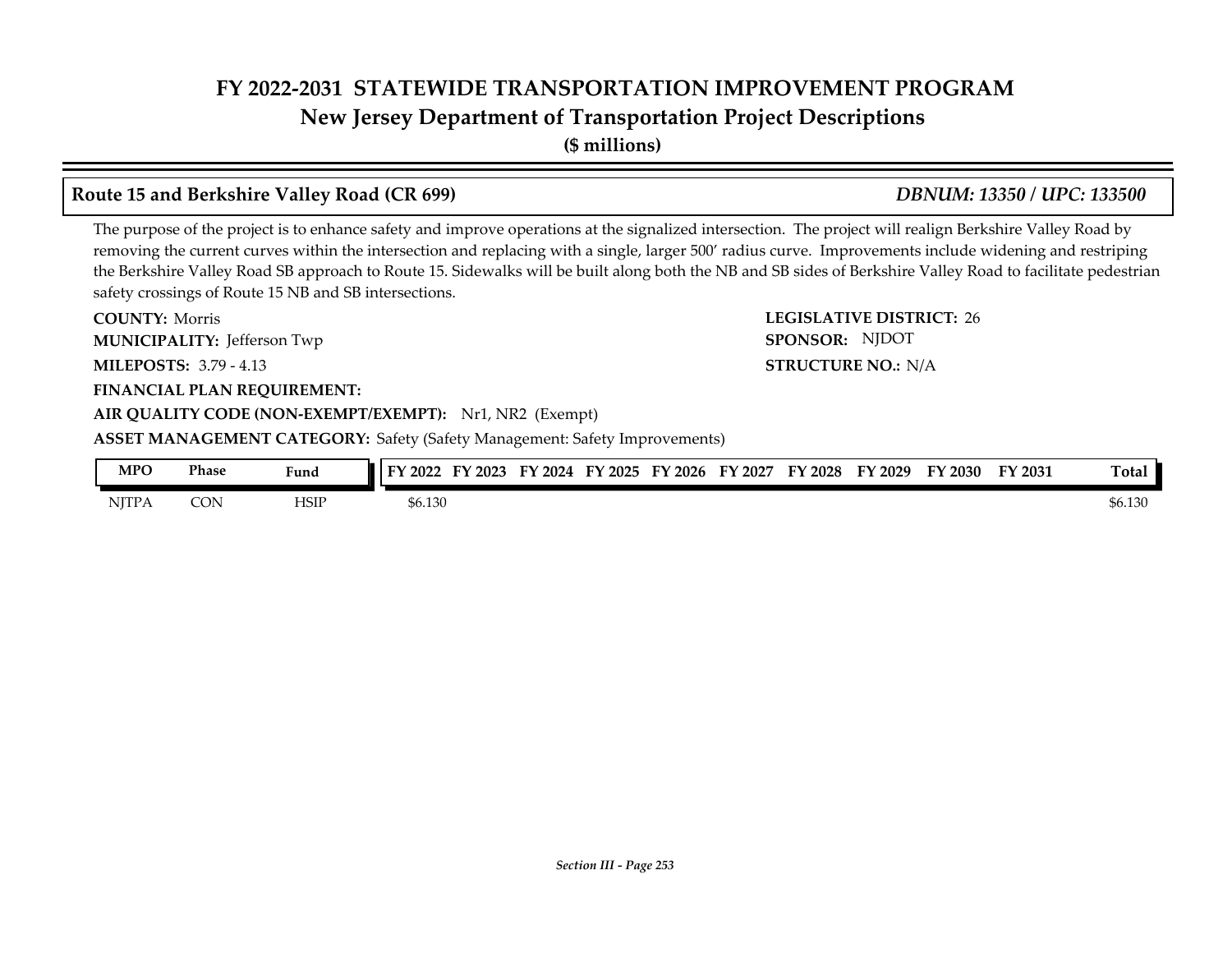## **New Jersey Department of Transportation Project Descriptions**

**(\$ millions)**

| Route 17, Bridges over NYS&W RR & RR Spur & Central Avenue (CR 44)                                                                            | <b>DBNUM: 14319 / UPC: 143190</b>               |
|-----------------------------------------------------------------------------------------------------------------------------------------------|-------------------------------------------------|
| Initiated by the Bridge Management System, this project will replace the bridge decks of the bridges, built in 1931 & 1932.                   |                                                 |
| <b>COUNTY: Bergen</b>                                                                                                                         | <b>LEGISLATIVE DISTRICT: 38</b>                 |
| <b>MUNICIPALITY: Rochelle Park Twp</b>                                                                                                        | SPONSOR: NJDOT                                  |
| <b>MILEPOSTS: 10.80 - 10.91</b>                                                                                                               | <b>STRUCTURE NO.: 0214159, 0214157, 0214158</b> |
| FINANCIAL PLAN REQUIREMENT: This project is part of a project with a total cost between \$100 and \$500 million programmed to receive federal |                                                 |
| financial assistance and an annual financial management plan is required to be prepared.                                                      |                                                 |

### **AIR QUALITY CODE (NON-EXEMPT/EXEMPT):** S19 (Exempt)

**ASSET MANAGEMENT CATEGORY:** Infrastructure Preservation (Bridge Assets: Deck Rehab and Replacement)

| <b>MPO</b>   | Phase      | Fund        | FY 2022 FY 2023 FY 2024 FY 2025 FY 2026 FY 2027 FY 2028 FY 2029 |         |  |  | FY 2030  | <b>FY 2031</b> | <b>Total</b> |
|--------------|------------|-------------|-----------------------------------------------------------------|---------|--|--|----------|----------------|--------------|
| <b>NITPA</b> | PE         | <b>NHPP</b> | \$3.500                                                         |         |  |  |          |                | \$3.500      |
| NITPA        | DES        | <b>NHPP</b> |                                                                 | \$4.500 |  |  |          |                | \$4.500      |
| <b>NITPA</b> | <b>ROW</b> | <b>NHPP</b> |                                                                 |         |  |  | \$15.500 |                | \$15.500     |
| <b>NITPA</b> | CON        | <b>NHPP</b> |                                                                 |         |  |  |          | \$96.500       | \$96.500     |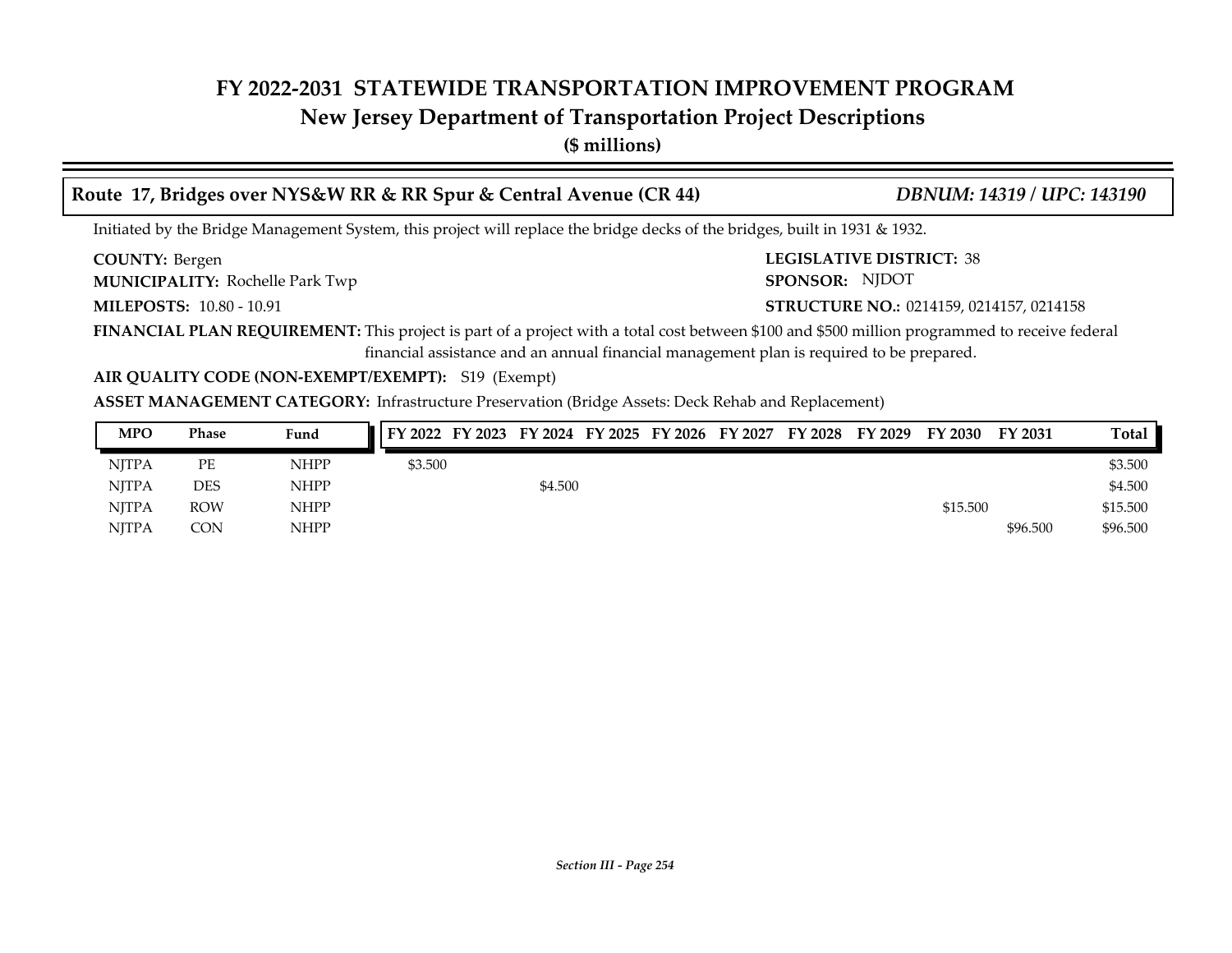## **New Jersey Department of Transportation Project Descriptions**

**(\$ millions)**

| Route 17, Pierrepont Ave to Terrace Ave/Polify Rd (CR 55)                                                     | DBNUM: 15383 / UPC: 153830                            |  |  |  |  |  |  |  |  |  |  |  |
|---------------------------------------------------------------------------------------------------------------|-------------------------------------------------------|--|--|--|--|--|--|--|--|--|--|--|
| Initiated from the Pavement Management System, this project will resurface within the project limits.         |                                                       |  |  |  |  |  |  |  |  |  |  |  |
| <b>COUNTY: Bergen</b><br><b>MUNICIPALITY:</b> Rutherford Boro, East Rutherford Boro, Hasbrouck Heights Boro   | <b>LEGISLATIVE DISTRICT: 36, 38</b><br>SPONSOR: NJDOT |  |  |  |  |  |  |  |  |  |  |  |
| <b>MILEPOSTS: 4.49-8.85</b>                                                                                   | <b>STRUCTURE NO.: N/A</b>                             |  |  |  |  |  |  |  |  |  |  |  |
| <b>FINANCIAL PLAN REQUIREMENT:</b>                                                                            |                                                       |  |  |  |  |  |  |  |  |  |  |  |
| AIR QUALITY CODE (NON-EXEMPT/EXEMPT): S10 (Exempt)                                                            |                                                       |  |  |  |  |  |  |  |  |  |  |  |
| <b>ASSET MANAGEMENT CATEGORY:</b> Infrastructure Preservation (Road Assets: Highway Resurfacing)              |                                                       |  |  |  |  |  |  |  |  |  |  |  |
| <b>Phase</b><br><b>MPO</b><br>FY 2022 FY 2023 FY 2024 FY 2025 FY 2026 FY 2027 FY 2028 FY 2029 FY 2030<br>Fund | Total<br>FY 2031                                      |  |  |  |  |  |  |  |  |  |  |  |

NJTPA CON NHPP \$6.500 \$6.500 \$6.500 \$6.500 \$6.500 \$6.500 \$6.500 \$6.500 \$6.500 \$6.500 \$6.500 \$6.500 \$6.500 \$6.500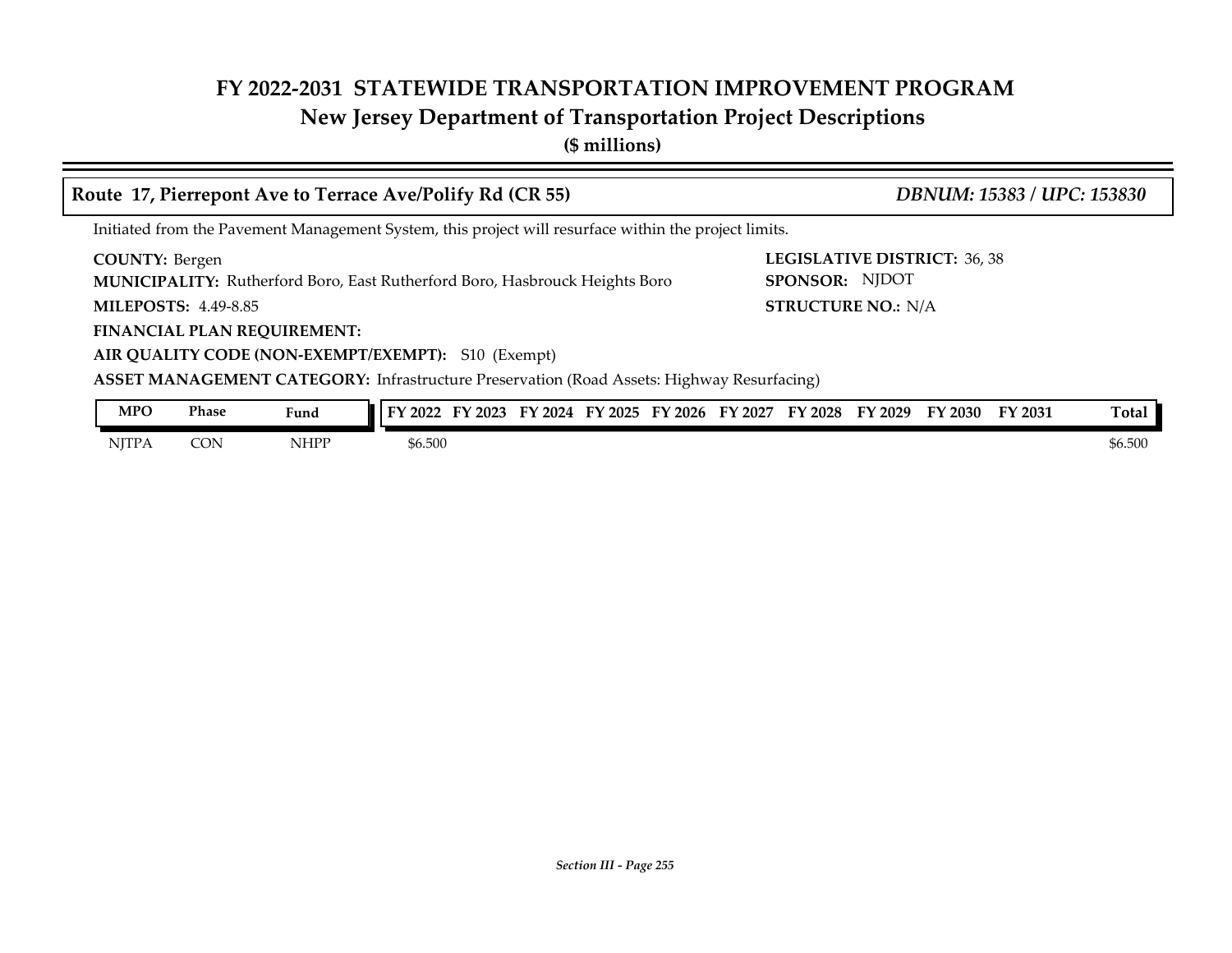## **New Jersey Department of Transportation Project Descriptions**

**(\$ millions)**

### **COUNTY: LEGISLATIVE DISTRICT:** 18 **MILEPOSTS: STRUCTURE NO.:** 1212153 **FINANCIAL PLAN REQUIREMENT: AIR QUALITY CODE (NON-EXEMPT/EXEMPT):** S19 (Exempt) **COUNTY: Middlesex MUNICIPALITY:** East Brunswick Twp **East Brunswick Twp SPONSOR: MILEPOSTS: 37.46** Initiated by the Bridge Management System, this project will replace the bridge, built in 1931. **Route 18 NB, Bridge over Conrail** *DBNUM: 16352 / UPC: 163520* SPONSOR: NJDOT

**ASSET MANAGEMENT CATEGORY:** Infrastructure Preservation (Bridge Assets: Bridge Rehab and Replacement)

| <b>MPO</b>   | Phase      | Fund        | FY 2022 FY 2023 FY 2024 FY 2025 FY 2026 FY 2027 FY 2028 FY 2029 |         |  |  |          | FY 2030 | FY 2031 | Total    |
|--------------|------------|-------------|-----------------------------------------------------------------|---------|--|--|----------|---------|---------|----------|
| <b>NITPA</b> | <b>DES</b> | NHPP        | \$2.520                                                         |         |  |  |          |         |         | \$2.520  |
| <b>NITPA</b> | <b>ROW</b> | <b>NHPP</b> |                                                                 | \$0.500 |  |  |          |         |         | \$0.500  |
| <b>NITPA</b> | CON        | <b>NHPP</b> |                                                                 |         |  |  | \$11.900 |         |         | \$11.900 |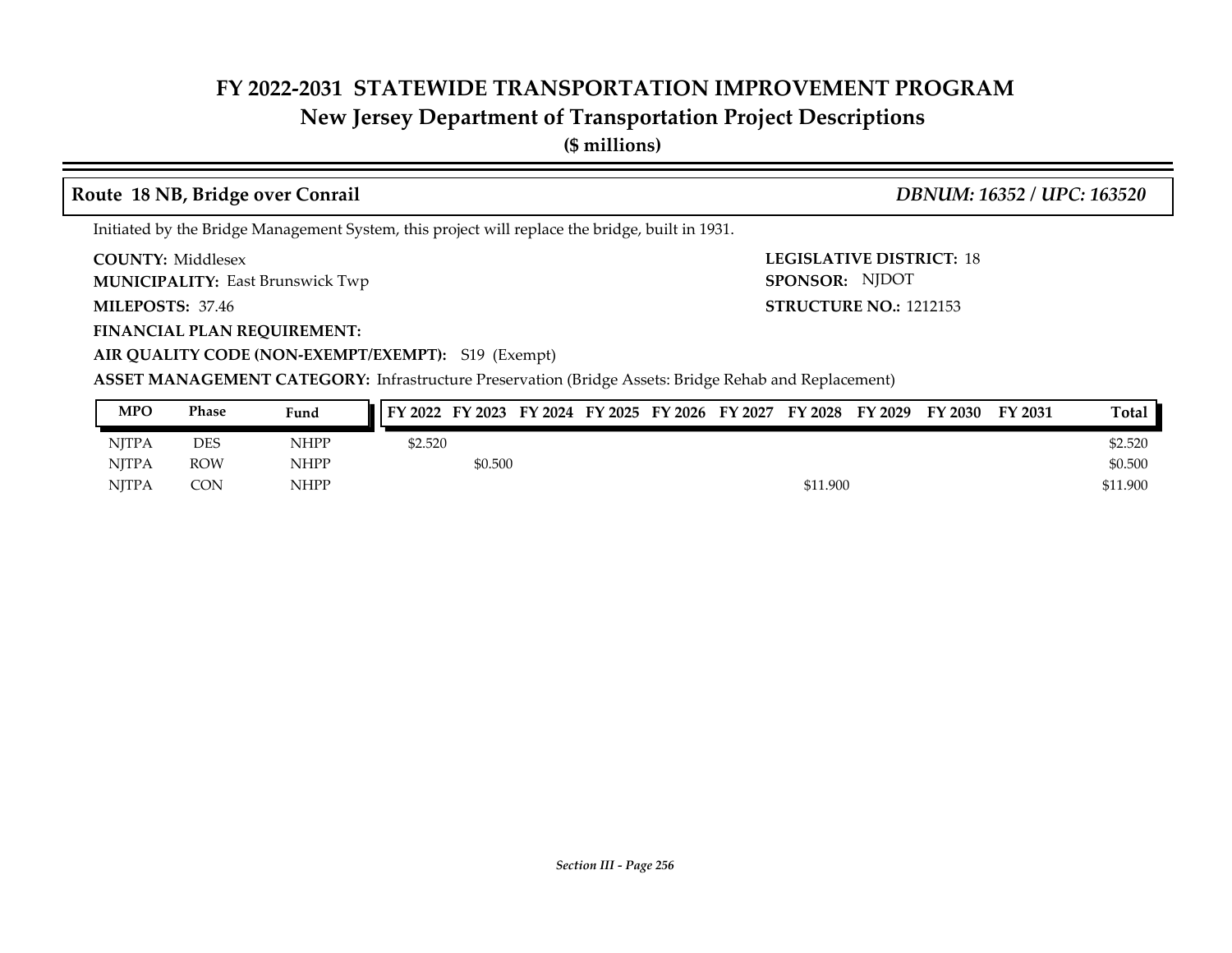## **FY 2022-2031 STATEWIDE TRANSPORTATION IMPROVEMENT PROGRAM New Jersey Department of Transportation Project Descriptions**

**(\$ millions)**

### **Route 18, East Brunswick, Drainage and Pavement Rehabilitation** *DBNUM: 10354 / UPC: 103540*

This project consists of pavement reconstruction and resurfacing of Route 18, and will also include mitigating flooding and drainage problems. This project provides repair and replacement of curbs and sidewalks, and milling and resurfacing of most of the roadway within the project limits. Full reconstruction of the right lanes, in both directions, at various locations is included. In addition, upgrades will be made to all curb ramps, and midblock crosswalks, that do not meet current ADA criteria. Improvements to Route 18 and Edgeboro Road, and Route 18 and Tices Lane intersections are also proposed. If warranted, the project will include upgrading of traffic signals and lighting within the project limits.

**COUNTY: LEGISLATIVE DISTRICT:** 18 **MILEPOSTS: STRUCTURE NO.:** 35.4-39.54 **FINANCIAL PLAN REQUIREMENT: AIR QUALITY CODE (NON-EXEMPT/EXEMPT):** S4, S10 (Exempt) **COUNTY: Middlesex MUNICIPALITY:** East Brunswick Twp **East Brunswick Twp SPONSOR:** 

**ASSET MANAGEMENT CATEGORY:** Infrastructure Preservation (Road Assets: Highway Rehab and Recon)

| <b>MPO</b>   | Phase | <b>The Contract of the Contract of the Contract of the Contract of the Contract of the Contract of the Contract o</b><br>Fund | I FY 2022 | 2023<br>тv | 2024<br>бν | '2025 | FY 2026 | FY 2027 | EV<br>$'$ 2028 | TY 2029 | FY 2030 | FY 2031 | <b>Total</b> |
|--------------|-------|-------------------------------------------------------------------------------------------------------------------------------|-----------|------------|------------|-------|---------|---------|----------------|---------|---------|---------|--------------|
| <b>NJTPA</b> | CON   | NHPP                                                                                                                          | \$33.500  | \$32.000   |            |       |         |         |                |         |         |         | \$65.500     |

**STRUCTURE NO.: N/A** SPONSOR: NJDOT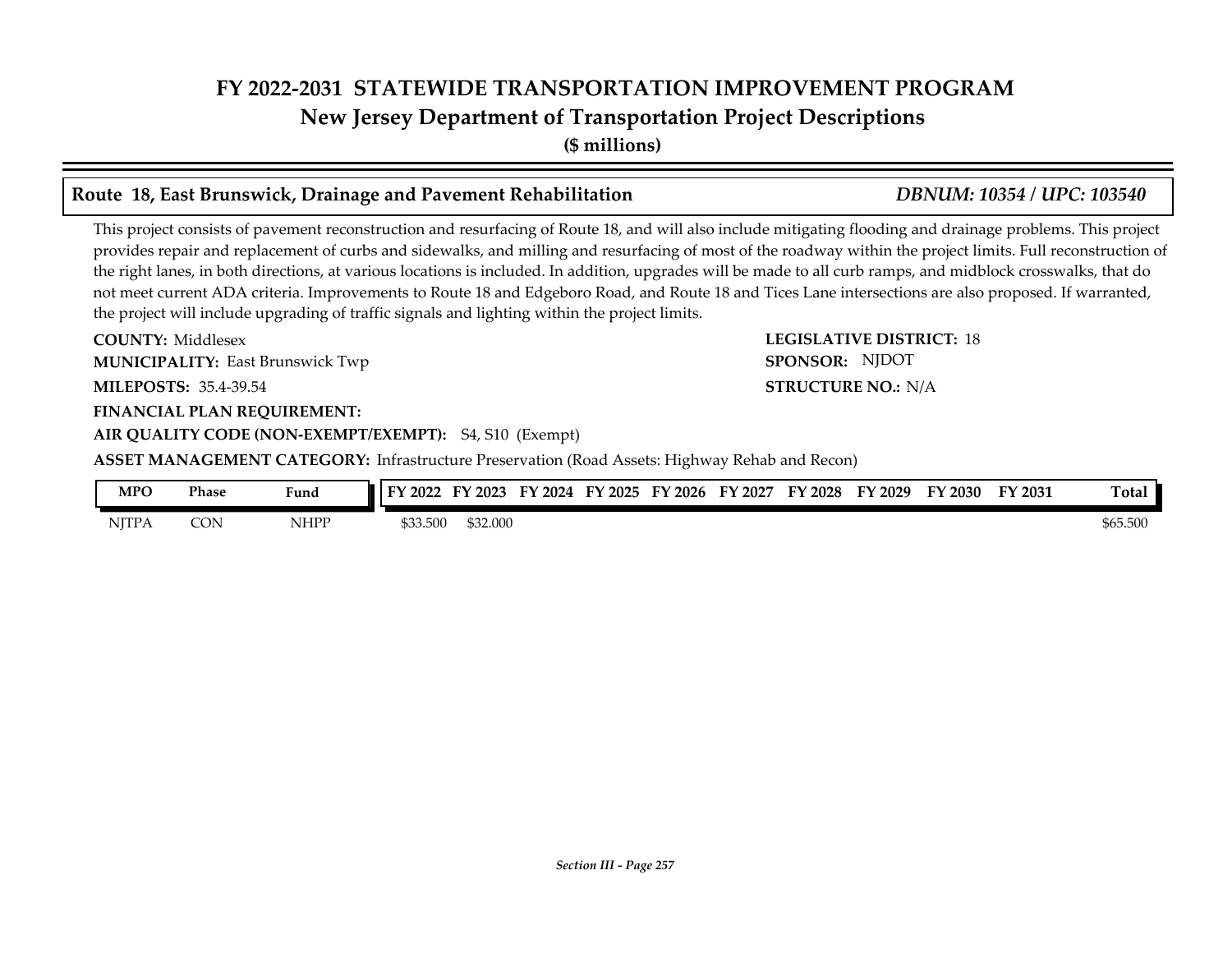## **FY 2022-2031 STATEWIDE TRANSPORTATION IMPROVEMENT PROGRAM New Jersey Department of Transportation Project Descriptions (\$ millions)**

### **Route 20, Paterson Safety, Drainage and Resurfacing** *DBNUM: 08372 / UPC: 083720*

This project, a combining of; "Rt. 20 Paterson, Drainage", "Rt. 20 Edward Ave. Intersection Improvements" and "Rt. 20 5th Ave. (CR 652) Intersection Improvements", addresses safety and drainage issues and provides pavement resurfacing within the project limits. Currently, roadway flooding is caused by inadequate storm water drainage pipes. The project will install additional inlets and larger drainage pipes along seven critical areas and low points on Route 20. The roadway at 5th Avenue will be raised in order to protect Route 20 from the 10-Year Passaic River flood. The project will improve safety and geometric deficiencies at the intersection of Rt. 20 and Edward Avenue, including; sight distance, signals and signage. The Route 20 Southbound juncture with Edwards Avenue will be reconfigured for right-in / right-out traffic movements. The left-turn barrier opening, from Route 20 Northbound to Edward Avenue, will be closed, and traffic will be redirected to the Route 4 East (East 43rd Street will be added to signs) exit to the south. The intersection of East 43rd Street and Route 4 (Broadway) and the end of that exit ramp will be reconfigured with a traffic signal added. The project will also improve safety and geometric deficiencies at the intersection of Route 20 and 5th Avenue (CR 652). Installation / updating of regulatory and advanced warning signs, removal of trees, and raising of the profile of Route 20 along the length of the entire interchange will be performed. The ramp from Route 20 Northbound to 5th Avenue will be reconfigured, with increased left-turn storage on Route 20. The traffic signal at that ramp will be synchronized with the signal at 5th Avenue.

**COUNTY: LEGISLATIVE DISTRICT:** 35 **MILEPOSTS: STRUCTURE NO.:** 0.1 - 4.0 **FINANCIAL PLAN REQUIREMENT:** AIR QUALITY CODE (NON-EXEMPT/EXEMPT): S4, S5, S7, NR2 (Exempt) **COUNTY: Passaic** Paterson City **MUNICIPALITY: SPONSOR:**

**STRUCTURE NO.: N/A** SPONSOR: NJDOT

**ASSET MANAGEMENT CATEGORY:** Infrastructure Preservation (Road Assets: Drainage)

| MPO          | Phase | Fund | FY 2022  | FY 2023 | FY 2024 | FY 2025 | FY 2026 | FY 2027 | FY 2028 | FY 2029 | FY 2030 | FY 2031 | Total    |
|--------------|-------|------|----------|---------|---------|---------|---------|---------|---------|---------|---------|---------|----------|
| <b>NJTPA</b> | CON   | NHPP | \$29.231 | \$9.269 |         |         |         |         |         |         |         |         | \$38.500 |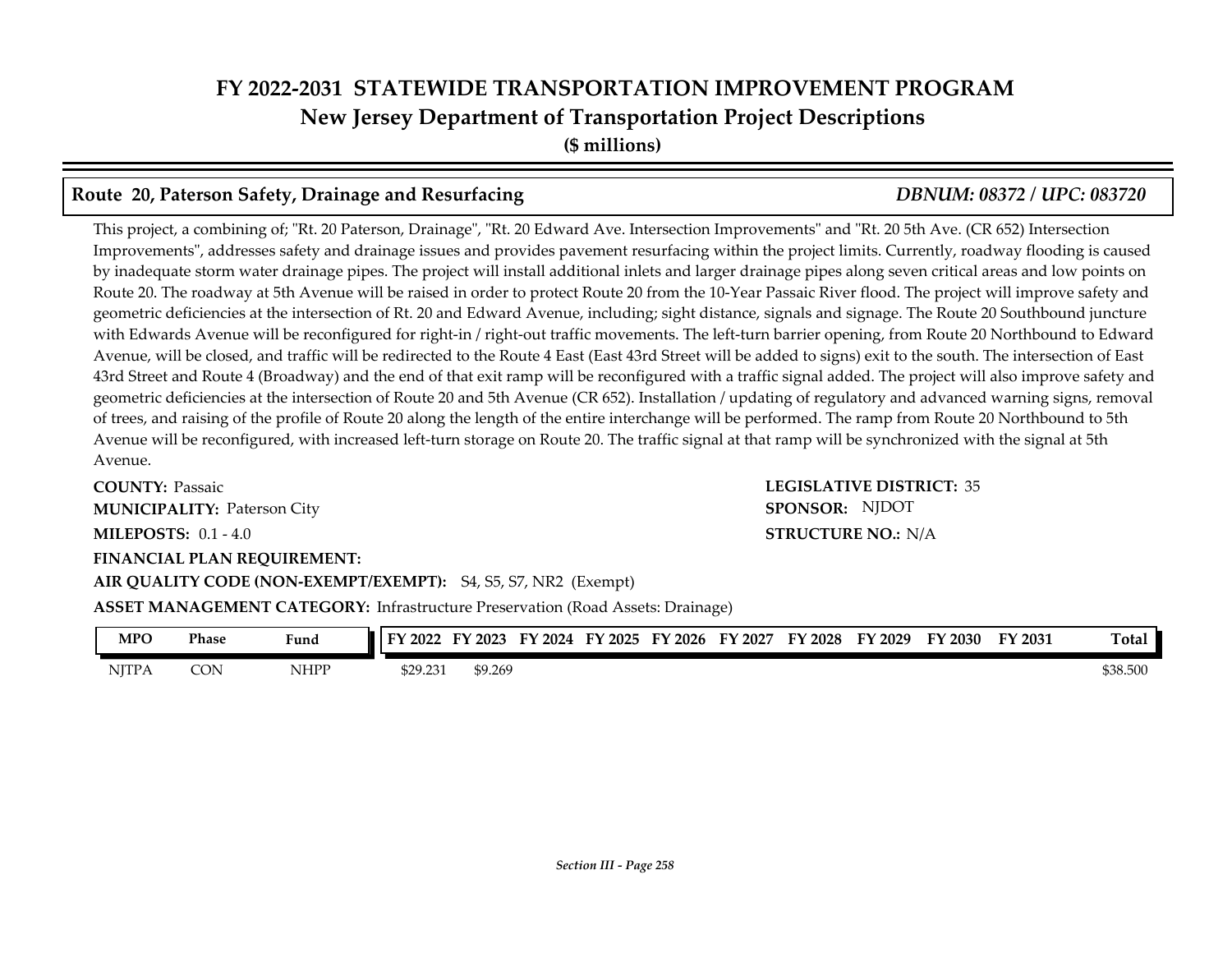## **FY 2022-2031 STATEWIDE TRANSPORTATION IMPROVEMENT PROGRAM New Jersey Department of Transportation Project Descriptions**

**(\$ millions)**

### **Route 21, Newark Riverfront Pedestrian and Bicycle Access** *DBNUM: 98540 / UPC: 985400*

This project proposes to improve pedestrian and bicycle connections between Broad St and McCarter Highway (Route 21). The project would improve pedestrian and bicycle access between Downtown Newark and the Riverfront, via Center Street/Park Place between Broad Street and McCarter Highway (Route 21). The project would also include new curb and sidewalks, ADA curb ramps, traffic signals, street lighting, street furniture and bike lanes. The project will replace the existing traffic signals at Broad Street and Rector Street, Broad St and Central Ave, Park Place and Rector Street, Center Street and Park Place, Center Street and Mulberry Street.

The following special federal appropriations have been allocated to this project: FY05 SAFETEA-LU: \$1,200,000 (ID# NJ139); \$1,500,000 (ID# NJ269); \$2,000,000 (ID# NJ254).

**COUNTY: LEGISLATIVE DISTRICT:** 29 **COUNTY: Essex MUNICIPALITY:** Newark City **SPONSOR:** 

**MILEPOSTS: STRUCTURE NO.:** 4.1-4.3

**FINANCIAL PLAN REQUIREMENT:**

**AIR QUALITY CODE (NON-EXEMPT/EXEMPT):** AQ2 (Exempt)

**ASSET MANAGEMENT CATEGORY:** Infrastructure Preservation (Multimodal Programs: Bicycle/Pedestrian)

| MPO          | Phase | Fund | FY 2022<br>FY 2023 |         |  | FY 2024 FY 2025 FY 2026 FY 2027 | FY 2028 | FY 2029 | FY 2030 | FY 2031 | <b>Total</b> |
|--------------|-------|------|--------------------|---------|--|---------------------------------|---------|---------|---------|---------|--------------|
| <b>NJTPA</b> | CD    | DEMO | \$0.550            |         |  |                                 |         |         |         |         | \$0.550      |
| <b>NITPA</b> | ERC   | DEMO |                    | \$4.150 |  |                                 |         |         |         |         | \$4.150      |

**STRUCTURE NO.: N/A** SPONSOR: Newark City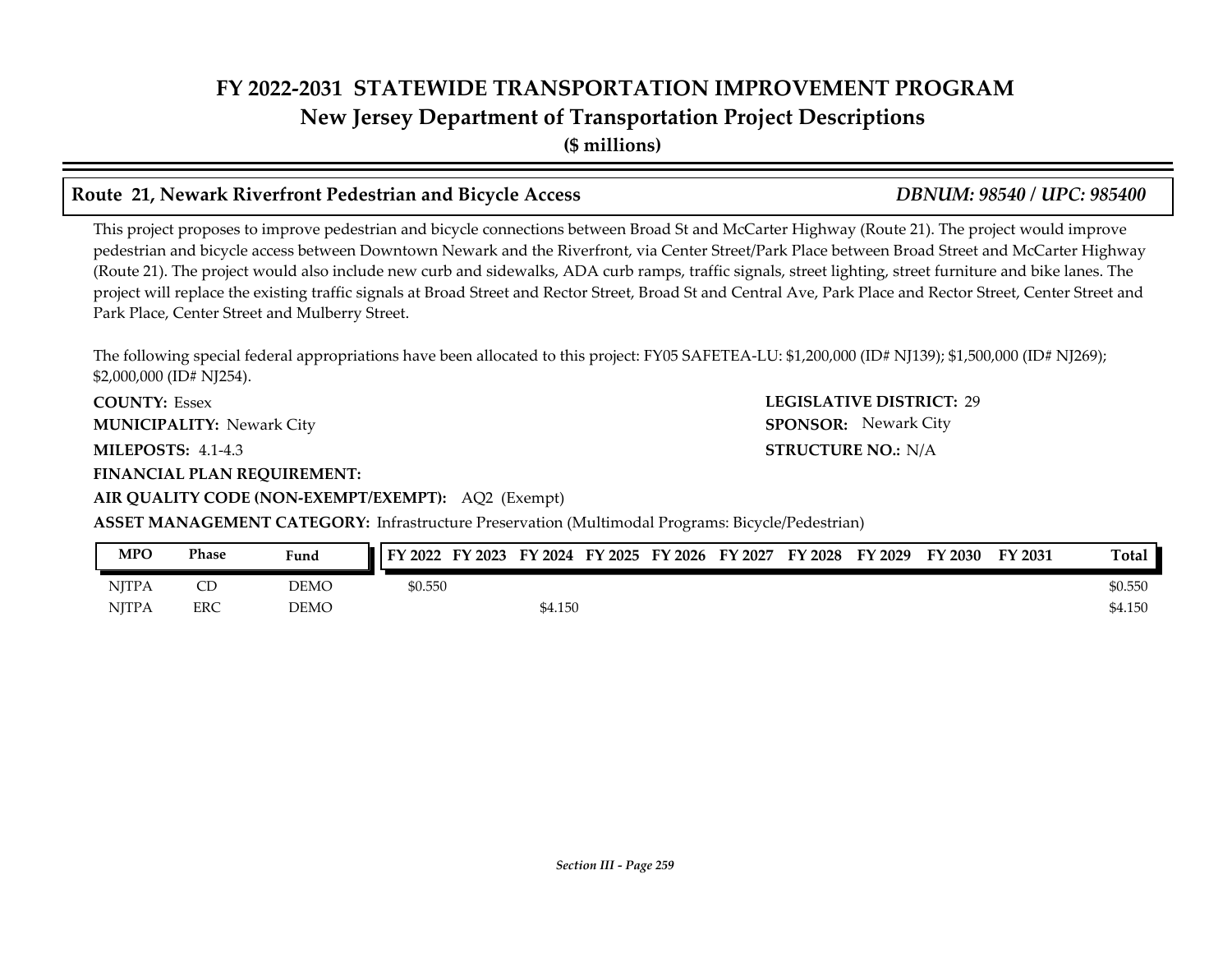## **New Jersey Department of Transportation Project Descriptions**

**(\$ millions)**

### **Route 22, Bridge over NJT Raritan Valley Line** *DBNUM: 14425 / UPC: 144250*

Initiated by the Bridge Management System, this project will replace the structurally deficient bridge, built in 1937.

**COUNTY: LEGISLATIVE DISTRICT:** 23 **COUNTY: Hunterdon** 

**MUNICIPALITY:** Clinton Twp **SPONSOR:** 

**MILEPOSTS: STRUCTURE NO.:** 19.94-20.26

**FINANCIAL PLAN REQUIREMENT:**

**STRUCTURE NO.: 1005151** SPONSOR: NJDOT

**AIR QUALITY CODE (NON-EXEMPT/EXEMPT):** S19 (Exempt)

**ASSET MANAGEMENT CATEGORY:** Infrastructure Preservation (Bridge Assets: Bridge Rehab and Replacement)

| <b>MPO</b>   | Phase      | Fund         | FY 2022 FY 2023 FY 2024 FY 2025 FY 2026 FY 2027 FY 2028 FY 2029 |         |  |  |          | FY 2030 | <b>FY 2031</b> | Total    |
|--------------|------------|--------------|-----------------------------------------------------------------|---------|--|--|----------|---------|----------------|----------|
| <b>NJTPA</b> | DES        | <b>STATE</b> | \$2.000                                                         |         |  |  |          |         |                | \$2.000  |
| <b>NITPA</b> | <b>ROW</b> | <b>NHPP</b>  |                                                                 | \$0.400 |  |  |          |         |                | \$0.400  |
| <b>NITPA</b> | CON        | <b>NHPP</b>  |                                                                 |         |  |  | \$10.850 |         |                | \$10.850 |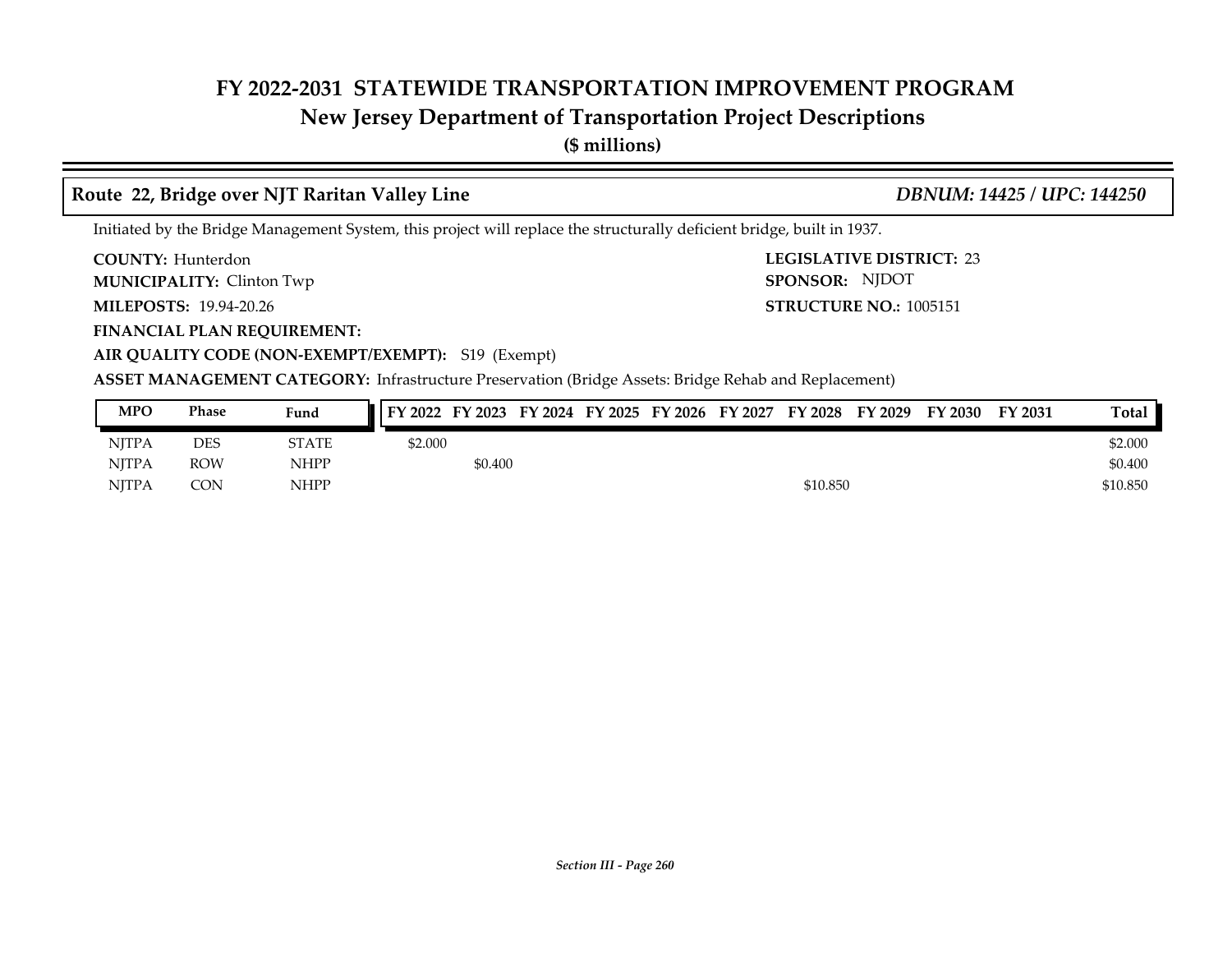## **New Jersey Department of Transportation Project Descriptions**

**(\$ millions)**

### **Route 22, Broad Street (CR 623) to Route 27 (Empire Street)** *DBNUM: 18373 / UPC: 183730*

Initiated from the Pavement Management System, this project will resurface within the project limits. The following federal appropriations were repurposed to this project: DEMO ID# NJ 030, 005, & 014.

**COUNTY: LEGISLATIVE DISTRICT:** 20, 28, 29 COUNTY: Union, Essex

**MUNICIPALITY:** Hillside Twp, Newark City **SPONSOR:** SPONSOR:

**MILEPOSTS: STRUCTURE NO.:** 58.3-59.46

**FINANCIAL PLAN REQUIREMENT:**

**AIR QUALITY CODE (NON-EXEMPT/EXEMPT):** S10 (Exempt)

**ASSET MANAGEMENT CATEGORY:** Infrastructure Preservation (Road Assets: Highway Resurfacing)

| <b>MPO</b> | Phase      | Fund   | FY 2022<br>FY 2023 | FY 2024 | FY 2025 | FY 2026 | FY 2027 | <b>FY 2028</b> | FY 2029 | FY 2030 | FY 2031 | Total   |
|------------|------------|--------|--------------------|---------|---------|---------|---------|----------------|---------|---------|---------|---------|
| NJTPA      | <b>CON</b> | DEMO-R | \$0.547            |         |         |         |         |                |         |         |         | \$0.547 |
| NITPA      | <b>CON</b> | NHPP   | \$3.553            |         |         |         |         |                |         |         |         | \$3.553 |

STRUCTURE NO.: N/A

SPONSOR: NJDOT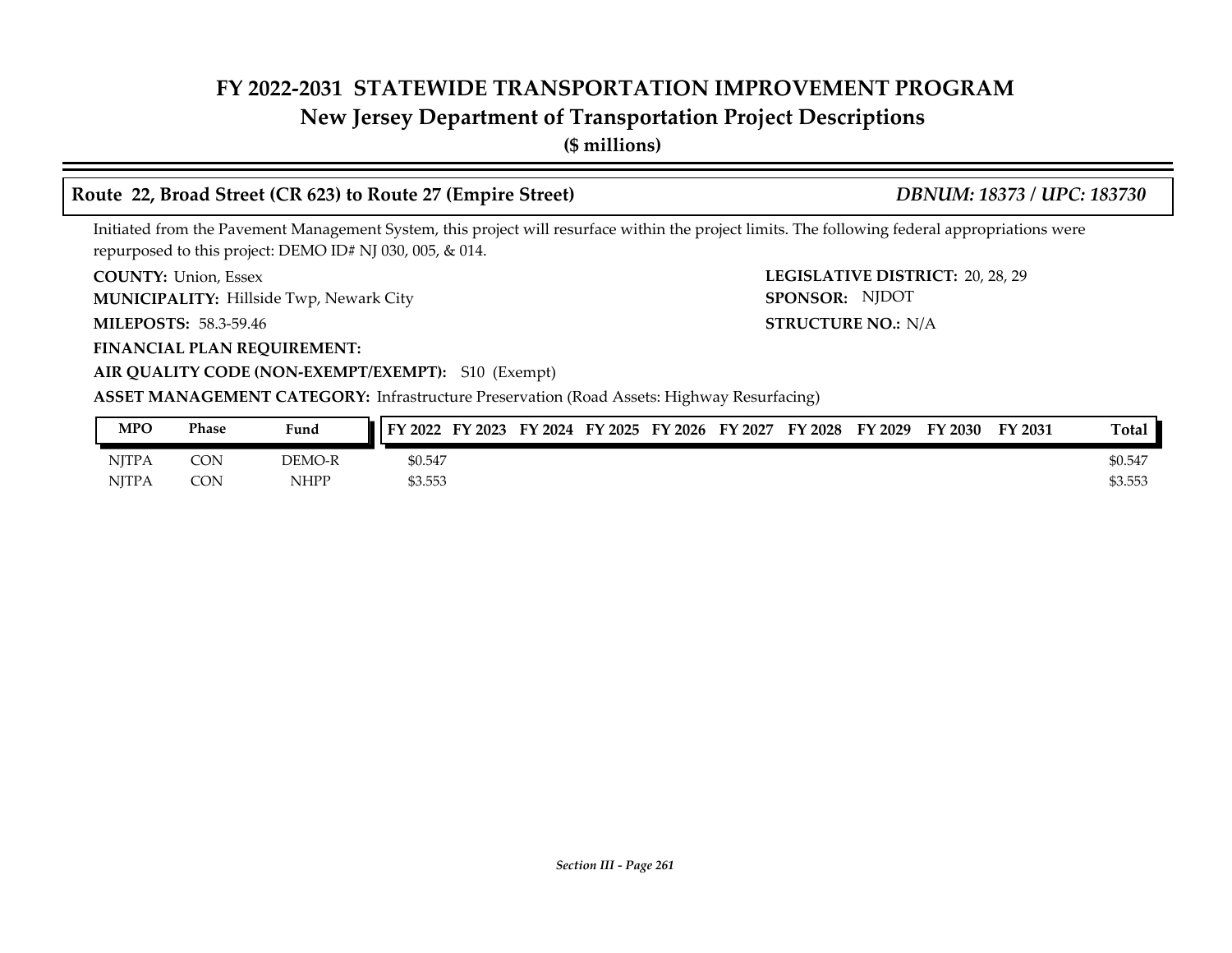## **New Jersey Department of Transportation Project Descriptions**

**(\$ millions)**

|                       |              | Route 23 and Route 94 Rockfall Mitigation, Hardyston Township                                                                            |  |         | DBNUM: 16325 / UPC: 163250 |                           |  |                                                                         |  |         |         |  |
|-----------------------|--------------|------------------------------------------------------------------------------------------------------------------------------------------|--|---------|----------------------------|---------------------------|--|-------------------------------------------------------------------------|--|---------|---------|--|
|                       |              | Rockfall mitigation measures are anticipated to include mass excavation, scaling, rock bolting, wire mesh drapes, and rock catch fences. |  |         |                            |                           |  |                                                                         |  |         |         |  |
| <b>COUNTY: Sussex</b> |              | <b>MUNICIPALITY: Hardyston Twp</b>                                                                                                       |  |         |                            |                           |  | <b>LEGISLATIVE DISTRICT: 24</b><br>SPONSOR: NJDOT                       |  |         |         |  |
|                       |              | MILEPOSTS: Rt 23: 36.0-36.2; Rt 92: 34.5-34.6                                                                                            |  |         |                            | <b>STRUCTURE NO.: N/A</b> |  |                                                                         |  |         |         |  |
|                       |              | <b>FINANCIAL PLAN REQUIREMENT:</b>                                                                                                       |  |         |                            |                           |  |                                                                         |  |         |         |  |
|                       |              | AIR QUALITY CODE (NON-EXEMPT/EXEMPT): S2 (Exempt)                                                                                        |  |         |                            |                           |  |                                                                         |  |         |         |  |
|                       |              | <b>ASSET MANAGEMENT CATEGORY: Safety (Safety Management: Rockfall Mitigation)</b>                                                        |  |         |                            |                           |  |                                                                         |  |         |         |  |
| <b>MPO</b>            | <b>Phase</b> | Fund                                                                                                                                     |  |         |                            |                           |  | FY 2022 FY 2023 FY 2024 FY 2025 FY 2026 FY 2027 FY 2028 FY 2029 FY 2030 |  | FY 2031 | Total   |  |
| <b>NITPA</b>          | <b>CON</b>   | <b>NHPP</b>                                                                                                                              |  | \$2.800 |                            |                           |  |                                                                         |  |         | \$2.800 |  |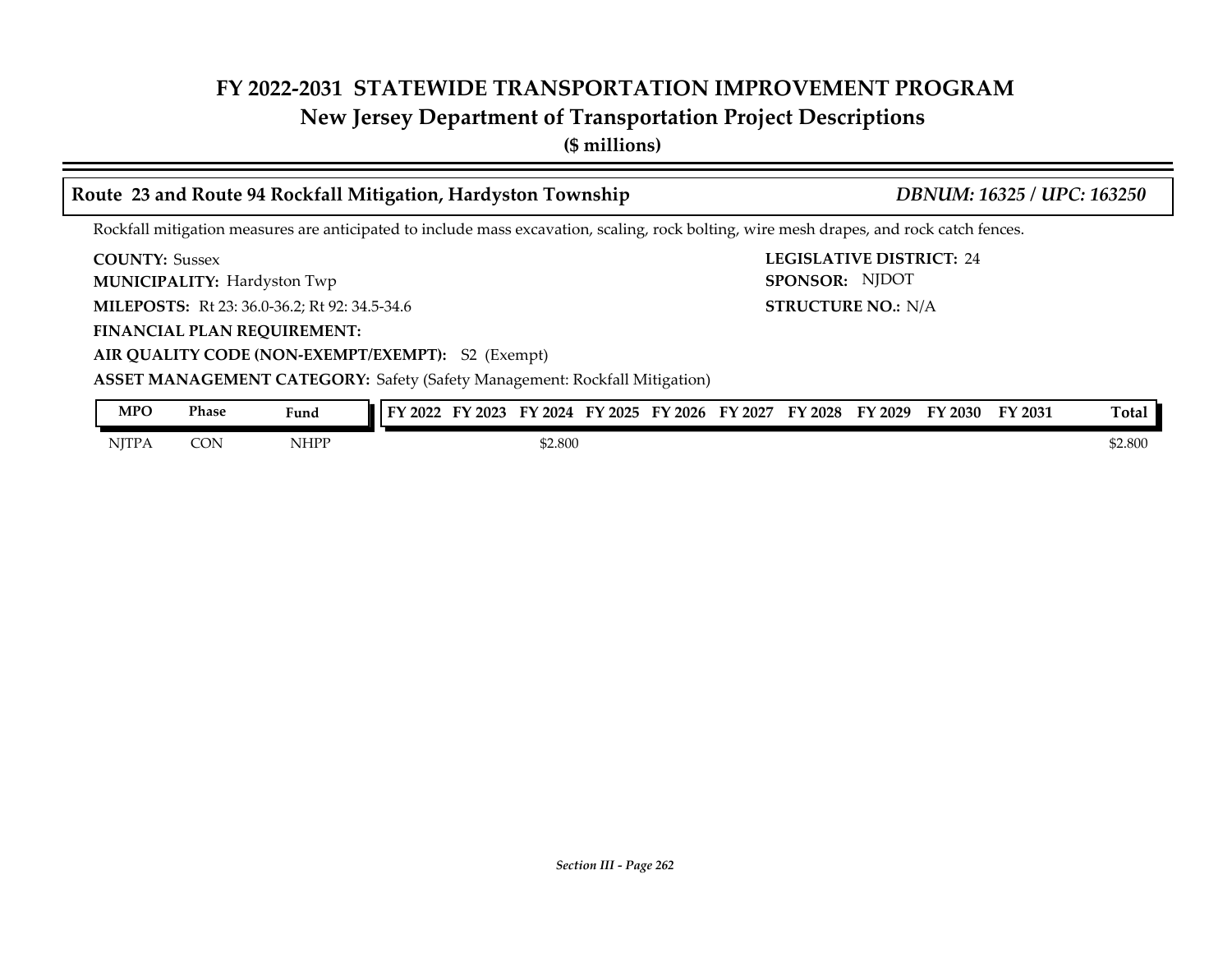## **New Jersey Department of Transportation Project Descriptions**

**(\$ millions)**

### **Route 23, Alexander Road to Maple Lake Road** *DBNUM: 11424 / UPC: 114240*

Initiated from the Pavement Management System, this project will resurface within the project limits. ADA upgrades and guiderail repair will be included.

**COUNTY: LEGISLATIVE DISTRICT:** 26, 40 **COUNTY: Morris** 

**MUNICIPALITY:** Pequannock Twp, Riverdale Boro, Kinnelon Boro, Butler Boro **SPONSOR:** 

**MILEPOSTS: STRUCTURE NO.:** 10.2 - 16.8

**FINANCIAL PLAN REQUIREMENT:**

**AIR QUALITY CODE (NON-EXEMPT/EXEMPT):** S10 (Exempt)

**ASSET MANAGEMENT CATEGORY:** Infrastructure Preservation (Road Assets: Highway Resurfacing)

| <b>MPO</b>   | Phase | Fund | 2022<br>г١ | $\frac{2023}{ }$ | 2024 | FY 2025 | FY 2026 | FY 2027 | '2028<br>FΥ | FY 2029 | FY 2030 | <sup>T</sup> Y 2031 | <b>Total</b> |
|--------------|-------|------|------------|------------------|------|---------|---------|---------|-------------|---------|---------|---------------------|--------------|
| <b>NJTPA</b> | CON   | NHPP | \$12,100   |                  |      |         |         |         |             |         |         |                     | \$12.100     |

**STRUCTURE NO.: Various** 

SPONSOR: NJDOT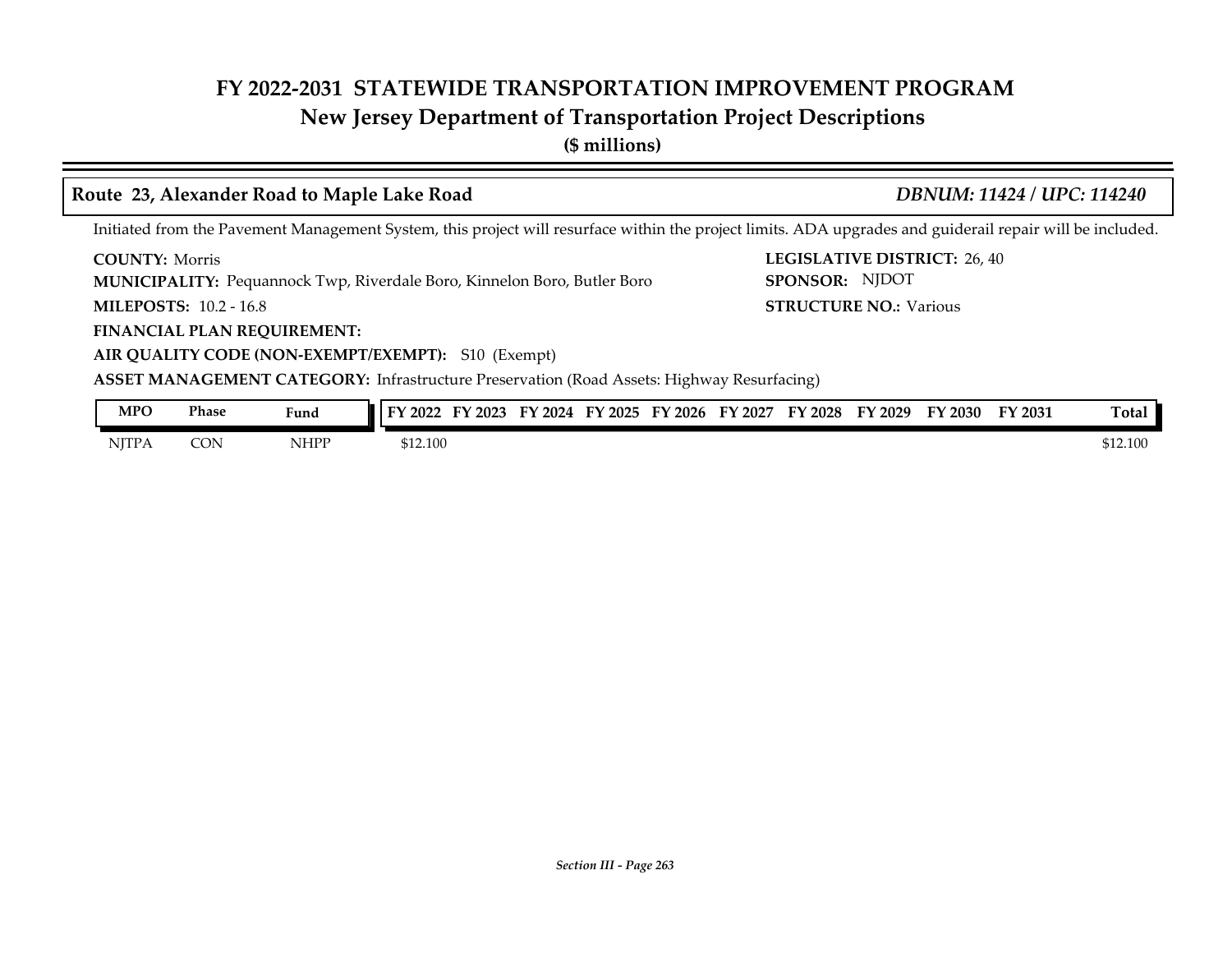## **New Jersey Department of Transportation Project Descriptions**

**(\$ millions)**

### **Route 23, Bridge over Pequannock River / Hamburg Turnpike** *DBNUM: 08347 / UPC: 083470*

Initiated by the Bridge Management System, this project will replace the bridge, built in 1934, and provide scour countermeasures to address this scour critical structure.

**COUNTY:** Morris, Passaic **COUNTY:** 26 COUNTY: Morris, Passaic

**MUNICIPALITY:** Kinnelon Boro, West Milford Twp **SPONSOR:** 

**MILEPOSTS: STRUCTURE NO.:** 16.61 - 17.34

**FINANCIAL PLAN REQUIREMENT:**

**AIR QUALITY CODE (NON-EXEMPT/EXEMPT):** S19 (Exempt)

**ASSET MANAGEMENT CATEGORY:** Infrastructure Preservation (Bridge Assets: Bridge Rehab and Replacement)

| <b>MPO</b>   | Phase      | Fund        | TY 2022 | F١<br>$'$ 2023 | FY 2024 | FY 2025  | FY 2026  | FY 2027 | FY 2028 | FY 2029 | FY 2030 | FY 2031 | Total                |
|--------------|------------|-------------|---------|----------------|---------|----------|----------|---------|---------|---------|---------|---------|----------------------|
| <b>NITPA</b> | <b>CON</b> | <b>NHPP</b> |         |                |         | \$47.311 | \$12.800 |         |         |         |         |         | \$60.11 <sub>1</sub> |

SPONSOR: NJDOT

**STRUCTURE NO.: 1405156**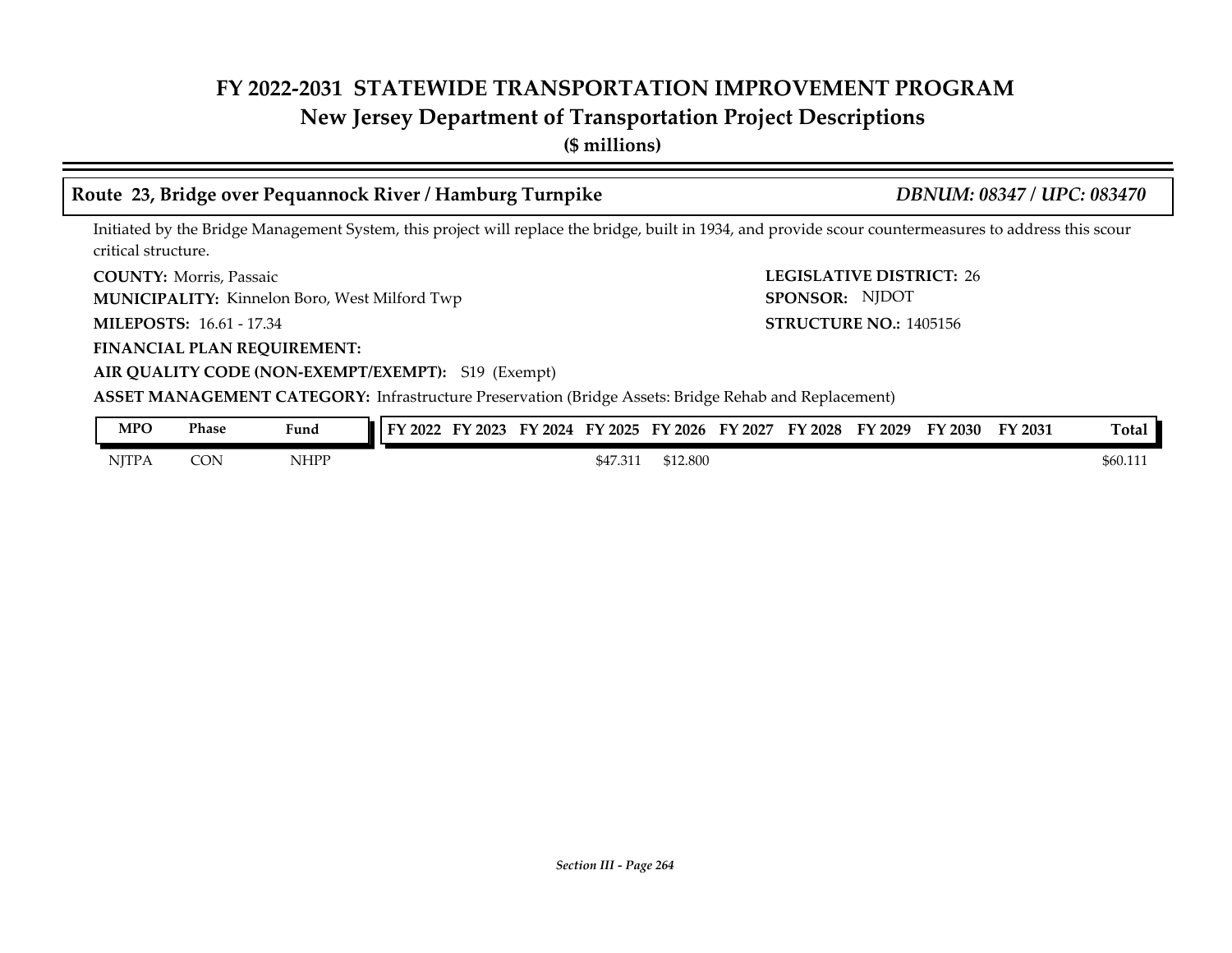## **New Jersey Department of Transportation Project Descriptions**

**(\$ millions)**

### **Route 23, High Crest Drive to Macopin River** *DBNUM: 11424A / UPC: 153000*

### Initiated from the Pavement Management System, this project will resurface within the project limits and reconstruct the Northbound shoulder. Safety concerns raised by local officials (known as the "S" curves) will be evaluated.

**COUNTY: LEGISLATIVE DISTRICT:** 26 **COUNTY: Passaic** 

West Millford Twp **MUNICIPALITY: SPONSOR:**

**MILEPOSTS: STRUCTURE NO.:** 17.2 - 19.8

**FINANCIAL PLAN REQUIREMENT:**

STRUCTURE NO.: N/A SPONSOR: NJDOT

## **AIR QUALITY CODE (NON-EXEMPT/EXEMPT):** S4, S10 (Exempt)

### **ASSET MANAGEMENT CATEGORY:** Infrastructure Preservation (Road Assets: Highway Rehab and Recon)

| <b>MPO</b>   | Phase      | Fund        | FY 2022<br>EV<br>12023 | FY 2024 | FY 2025 | FY 2026 | FY 2027 | FY 2028  | FY 2029 | FY 2030 | FY 2031 | Total    |
|--------------|------------|-------------|------------------------|---------|---------|---------|---------|----------|---------|---------|---------|----------|
| <b>NJTPA</b> | <b>DES</b> | <b>NHPP</b> | \$2.800                |         |         |         |         |          |         |         |         | \$2.800  |
| <b>NITPA</b> | CON        | <b>NHPP</b> |                        |         |         |         |         | \$10.800 |         |         |         | \$10.800 |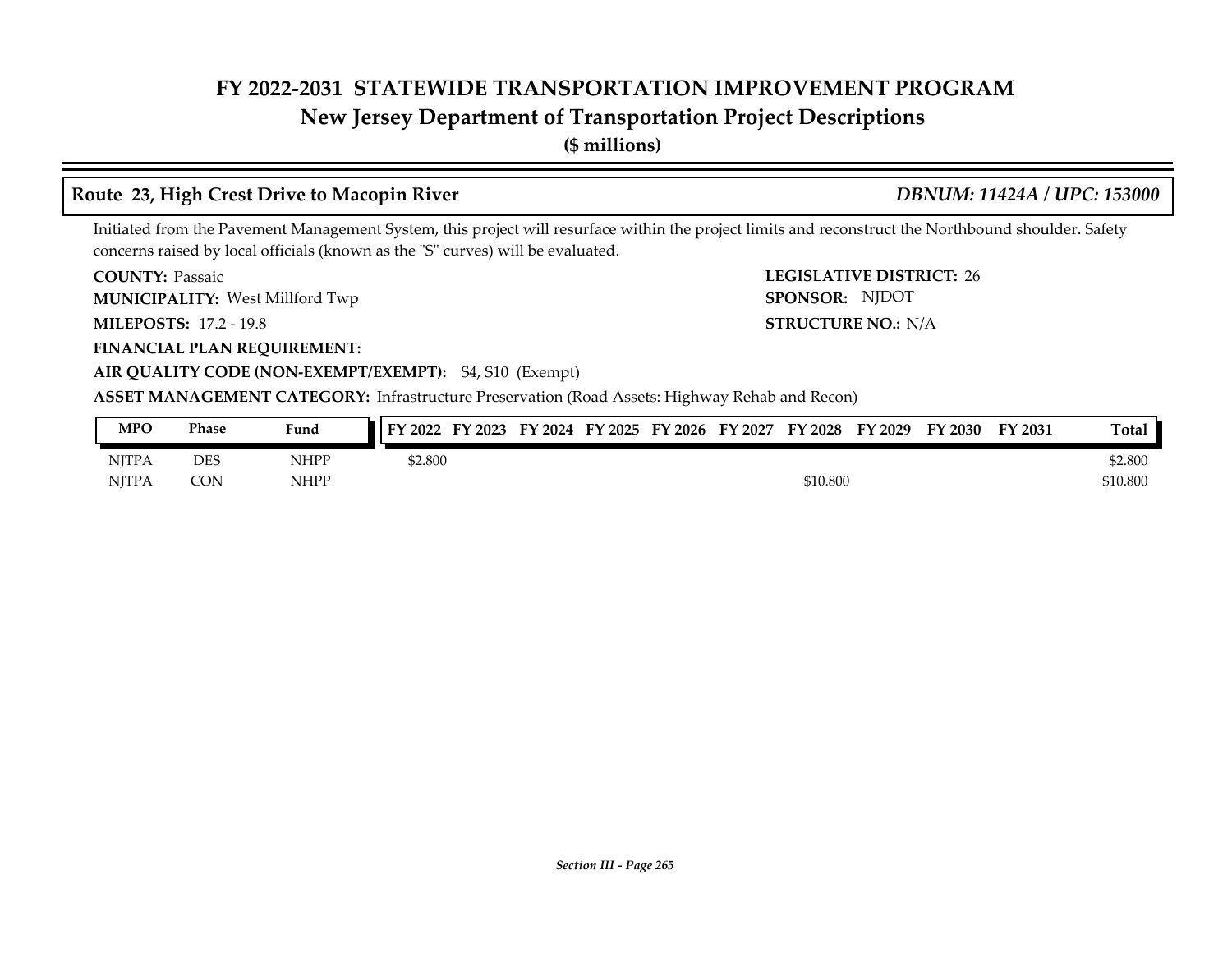## **New Jersey Department of Transportation Project Descriptions**

**(\$ millions)**

### **COUNTY: LEGISLATIVE DISTRICT:** 26 **MILEPOSTS: STRUCTURE NO.:** 25.52 **FINANCIAL PLAN REQUIREMENT: AIR QUALITY CODE (NON-EXEMPT/EXEMPT):** S19 (Exempt) **COUNTY: Passaic** West Milford Twp **MUNICIPALITY: SPONSOR: STRUCTURE NO.: 1605174 ASSET MANAGEMENT CATEGORY:** Infrastructure Preservation (Bridge Assets: Deck Rehab and Replacement) Initiated from the Bridge Management System, this project will replace the structurally deficient bridge. **Route 23, NB Bridge over Pequannock River** *DBNUM: 14440 / UPC: 144400* SPONSOR: NJDOT

| <b>MPO</b>   | Phase      | Fund        | FY 2027<br>FY 2026<br>FY 2028<br>FY 2024<br>FY 2025<br>FV<br>FY 2023<br>FY 2029<br>FY 2022 | Total<br>FY 2031<br>$\frac{2030}{ }$ |
|--------------|------------|-------------|--------------------------------------------------------------------------------------------|--------------------------------------|
| <b>NJTPA</b> | <b>ROW</b> | STATE       | \$0.100                                                                                    | \$0.100                              |
| <b>NITPA</b> | CON        | <b>NHPP</b> | \$5.900                                                                                    | \$5.900                              |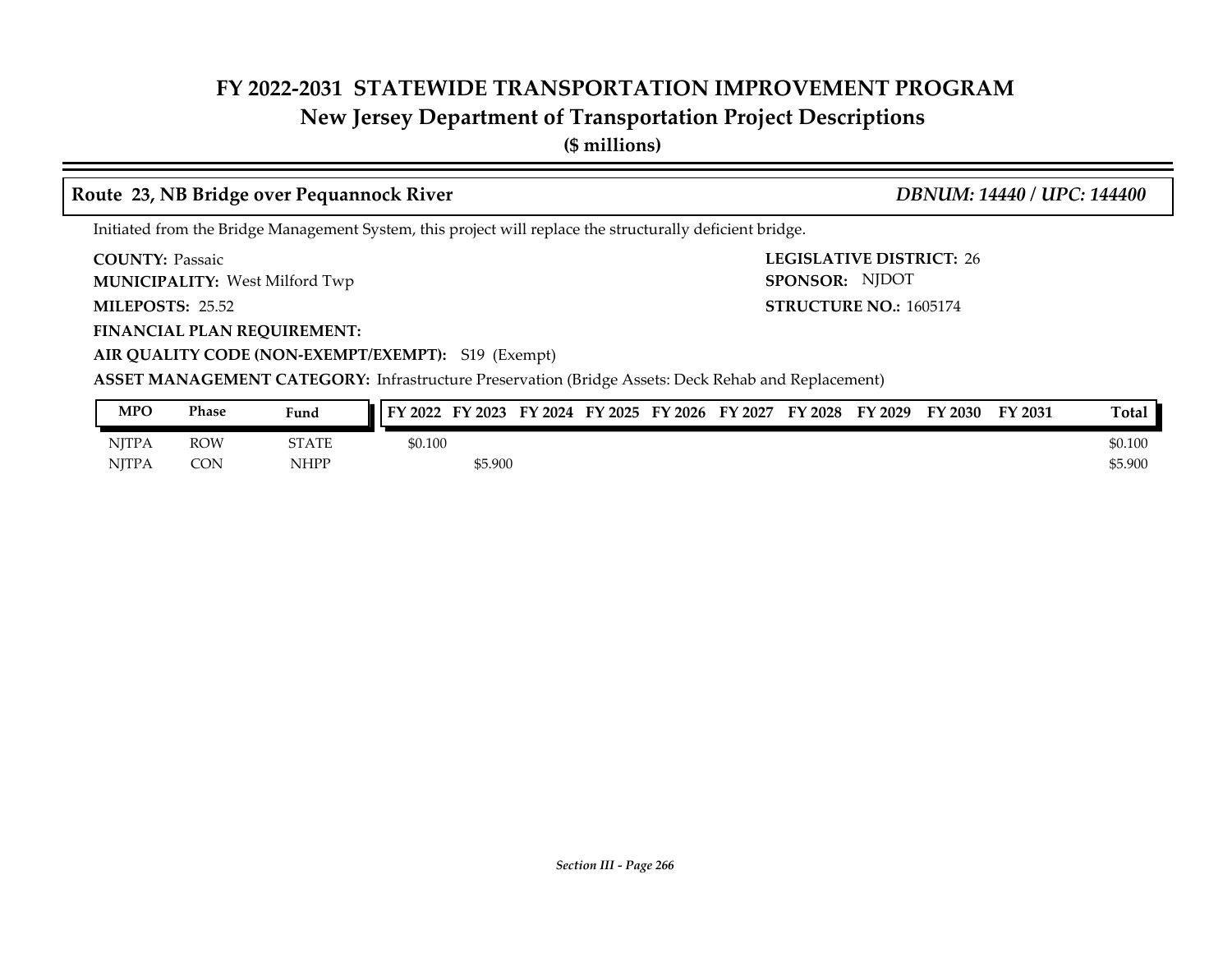## **FY 2022-2031 STATEWIDE TRANSPORTATION IMPROVEMENT PROGRAM New Jersey Department of Transportation Project Descriptions**

**(\$ millions)**

### **Route 23, Route 80 and Route 46 Interchange** *DBNUM: 9233B6 / UPC: 009234*

The purpose of this project is to provide greater mobility, reduce congestion and enhance safety through simplicity of movement through the interchange. The improvements include a new ramp (NW-E) providing a direct connection from Rt 23 Southbound to I-80 Westbound. Three new bridges are anticipated to facilitate the construction of the new ramp. A connection allowing travel from I-80 Eastbound to Rt 23 Northbound and Southbound and Rt 46 Westbound via a new ramp connection. Adjustments to the lane configuration on the I-80 between Rt 23 and the bridge over the Passaic River to improve lane continuity will be made, and modifications to the existing exit and entry ramps on I-80 to improve the merge and diverge with the mainline roadway. A number of retaining walls are anticipated in conjunction with the bridge and ramp construction.

**COUNTY: LEGISLATIVE DISTRICT:** 40, 26 **MILEPOSTS: STRUCTURE NO.:** 23: 5.1-5.7; 80: 52.8-53.75 **FINANCIAL PLAN REQUIREMENT: COUNTY: Passaic, Essex MUNICIPALITY:** Wayne Twp, Fairfield Twp **SPONSOR:** 

**AIR QUALITY CODE (NON-EXEMPT/EXEMPT):** NR3 (Exempt)

**ASSET MANAGEMENT CATEGORY:** Mobility and Congestion Relief (Congestion Relief: Highway Operational Improvements)

| MPO          | Phase      | Fund        | $\sqrt{1 + Y^2 2022}$ FY 2023 | FY 2024 FY 2025 FY 2026 FY 2027 |  | FY 2028 | FY 2029 | FY 2030  | FY 2031 | Total    |
|--------------|------------|-------------|-------------------------------|---------------------------------|--|---------|---------|----------|---------|----------|
| <b>NITPA</b> | <b>DES</b> | NHPP        | \$3.800                       |                                 |  |         |         |          |         | \$3.800  |
| <b>NITPA</b> | CON        | <b>NHPP</b> |                               |                                 |  |         |         | \$63.500 |         | \$63.500 |

### **STRUCTURE NO.: N/A**

SPONSOR: NJDOT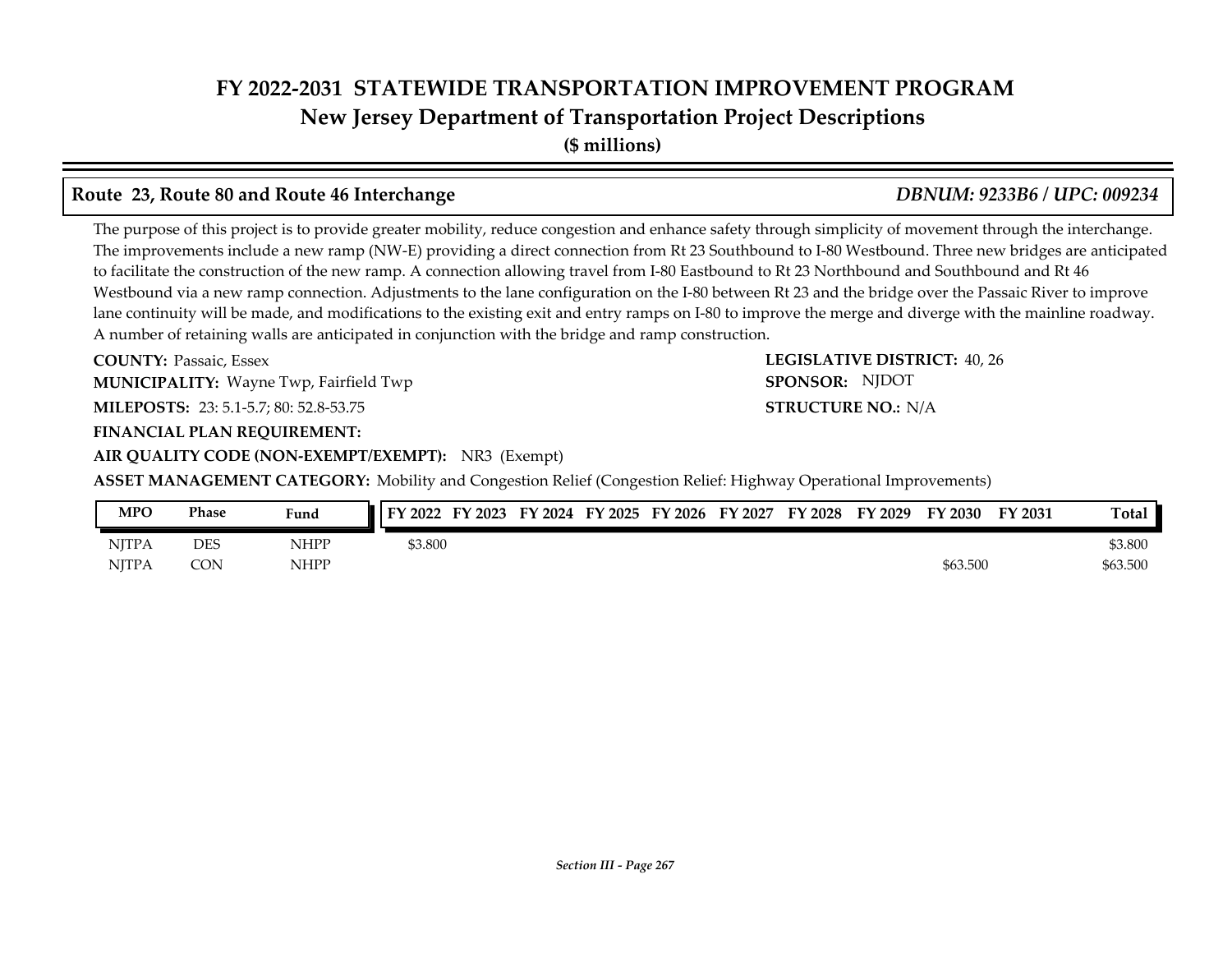## **New Jersey Department of Transportation Project Descriptions**

**(\$ millions)**

### **Route 27, Witherspoon Street** *DBNUM: 19360 / UPC: 193600*

**STRUCTURE NO.: N/A** 

SPONSOR: NJDOT

This project will improve pedestrian and bicyclist safety by making intersection improvements such as upgrading existing traffic signal equipment, revising the signal phasing/timings, and upgrading curb ramps to meet ADA requirements. Additional improvements will include milling and resurfacing of the intersection, adding curb extensions, modifying lane widths, and line striping.

**COUNTY: LEGISLATIVE DISTRICT:** 16 **COUNTY: Mercer MUNICIPALITY:** Princeton Township **EXECUTE: SPONSOR:** 

**MILEPOSTS: STRUCTURE NO.:** 0.26-0.26

**FINANCIAL PLAN REQUIREMENT:**

### **AIR QUALITY CODE (NON-EXEMPT/EXEMPT):** S6 (Exempt)

**ASSET MANAGEMENT CATEGORY:** Safety (Safety Management: Bicycle/Pedestrian Safety)

| MPO          | Phase | Fund                     | FY 2022 | $'$ 2023<br>EV | FY<br>$\degree$ 2024 | FY 2025 | FY 2026 | FY<br>' 2027 | $Y_{12028}$ | FY 2029 | FY 2030 | FY 2031 | Total   |
|--------------|-------|--------------------------|---------|----------------|----------------------|---------|---------|--------------|-------------|---------|---------|---------|---------|
| <b>DVRPC</b> | CON   | -FLEX<br><b>CRRSAA-1</b> | \$0.950 |                |                      |         |         |              |             |         |         |         | \$0.950 |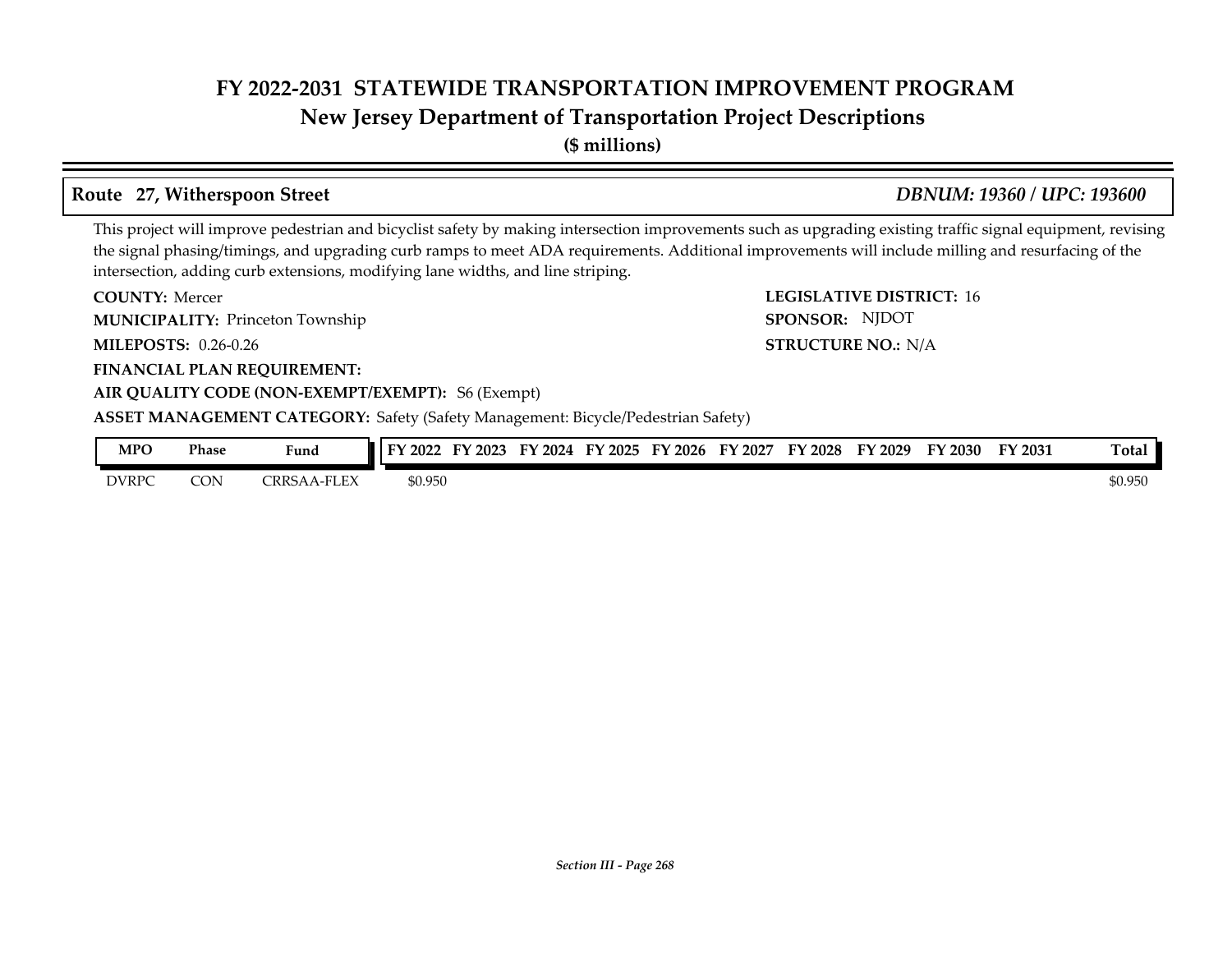## **New Jersey Department of Transportation Project Descriptions**

**(\$ millions)**

### **Route 27 NB (Cherry Street), Bridge over Conrail** *DBNUM: 16303 / UPC: 163030*

### Initiated by the Bridge Management System, this project will reconstruct the structurally deficient and functionally obsolete bridge, built in 1921.

**COUNTY: LEGISLATIVE DISTRICT:** 20 **COUNTY: Union** 

Elizabeth City **MUNICIPALITY: SPONSOR:**

**MILEPOSTS: 34.00** 

**FINANCIAL PLAN REQUIREMENT:**

**AIR QUALITY CODE (NON-EXEMPT/EXEMPT):** S19 (Exempt)

**MILEPOSTS: STRUCTURE NO.:** 2007151 SPONSOR: NJDOT

**ASSET MANAGEMENT CATEGORY:** Infrastructure Preservation (Bridge Assets: Bridge Rehab and Replacement)

| <b>MPO</b>   | <b>Phase</b> | Fund         |         |         |         |  | FY 2022 FY 2023 FY 2024 FY 2025 FY 2026 FY 2027 FY 2028 FY 2029 | FY 2030 | FY 2031 | Total   |
|--------------|--------------|--------------|---------|---------|---------|--|-----------------------------------------------------------------|---------|---------|---------|
| NITPA        | DES          | <b>NHPP</b>  | \$2.300 |         |         |  |                                                                 |         |         | \$2.300 |
| <b>NJTPA</b> | <b>ROW</b>   | <b>STATE</b> |         | \$1.000 |         |  |                                                                 |         |         | \$1.000 |
| NITPA        | UTI          | <b>STATE</b> |         | \$0.340 |         |  |                                                                 |         |         | \$0.340 |
| <b>NJTPA</b> | CON          | <b>NHPP</b>  |         |         | \$5.650 |  |                                                                 |         |         | \$5.650 |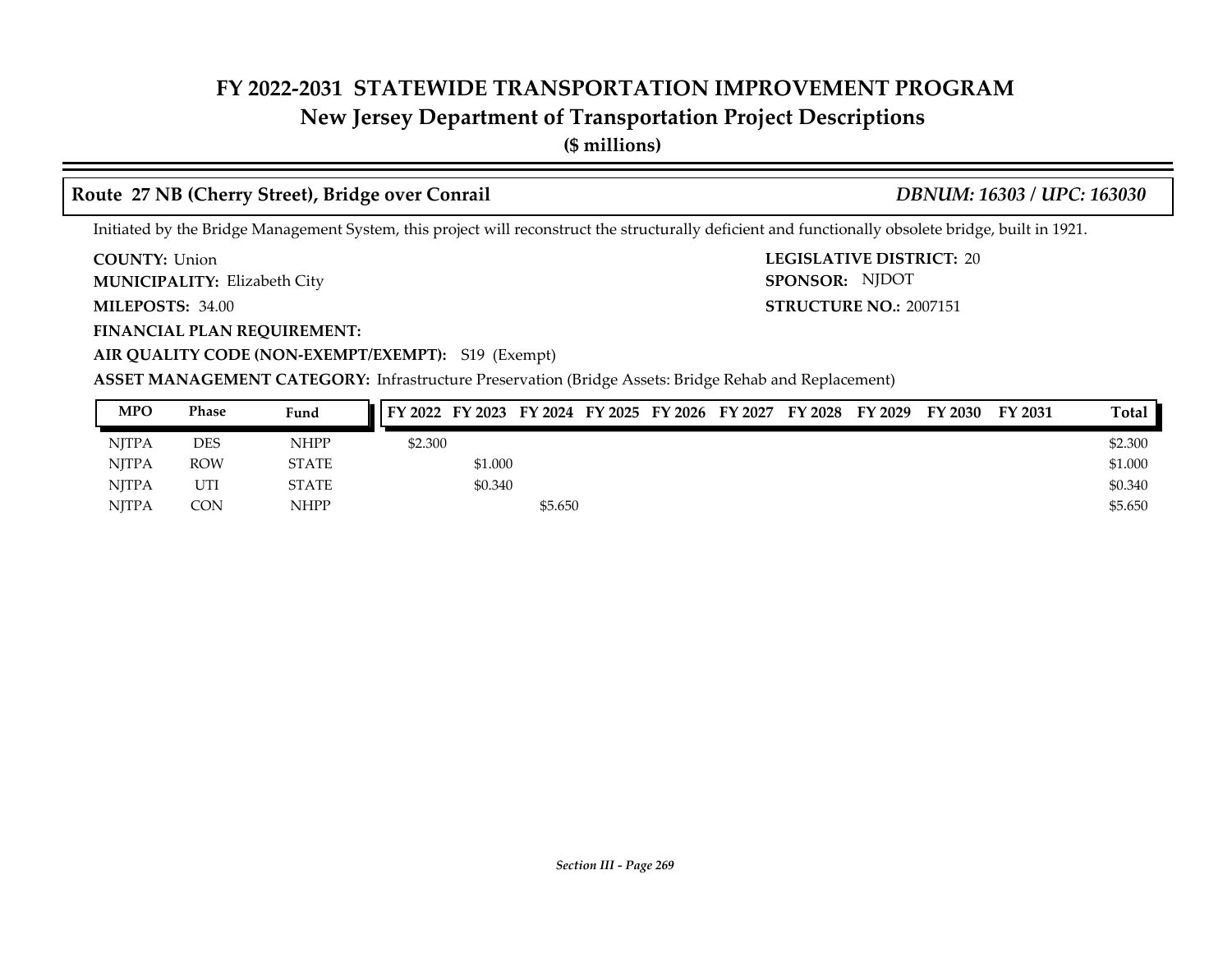## **New Jersey Department of Transportation Project Descriptions**

**(\$ millions)**

### **Route 28, Rt 287 to CR 525 (Thompson Avenue)** *DBNUM: 13318 / UPC: 133180*

STRUCTURE NO.: N/A

SPONSOR: NJDOT

The project will provide improvements to the cross-section of the roadway in order to increase safety and reduce crashes along Route 28 (from East of I-287 to the Thompson Street intersection). Route 28 is four lane roadway with narrow lanes, and no shoulders or median.

**COUNTY: LEGISLATIVE DISTRICT:** 23 **COUNTY: Somerset** 

Bound Brook Boro **MUNICIPALITY: SPONSOR:**

**MILEPOSTS: STRUCTURE NO.:** 6.73 - 6.86

**FINANCIAL PLAN REQUIREMENT:**

**AIR QUALITY CODE (NON-EXEMPT/EXEMPT):** NR1 (Exempt)

**ASSET MANAGEMENT CATEGORY:** Safety (Safety Management: Safety Improvements)

| <b>MPO</b>   | Phase      | Fund        | FY 2022 FY 2023 FY 2024 FY 2025 FY 2026 FY 2027 |         |         |  | FY 2028 FY 2029 | FY 2030 | FY 2031 | <b>Total</b> |
|--------------|------------|-------------|-------------------------------------------------|---------|---------|--|-----------------|---------|---------|--------------|
| NITPA        | <b>DES</b> | <b>NHPP</b> | \$1.190                                         |         |         |  |                 |         |         | \$1.190      |
| NITPA        | <b>ROW</b> | NHPP        |                                                 | \$1.500 |         |  |                 |         |         | \$1.500      |
| <b>NJTPA</b> | CON        | <b>NHPP</b> |                                                 |         | \$3.252 |  |                 |         |         | \$3.252      |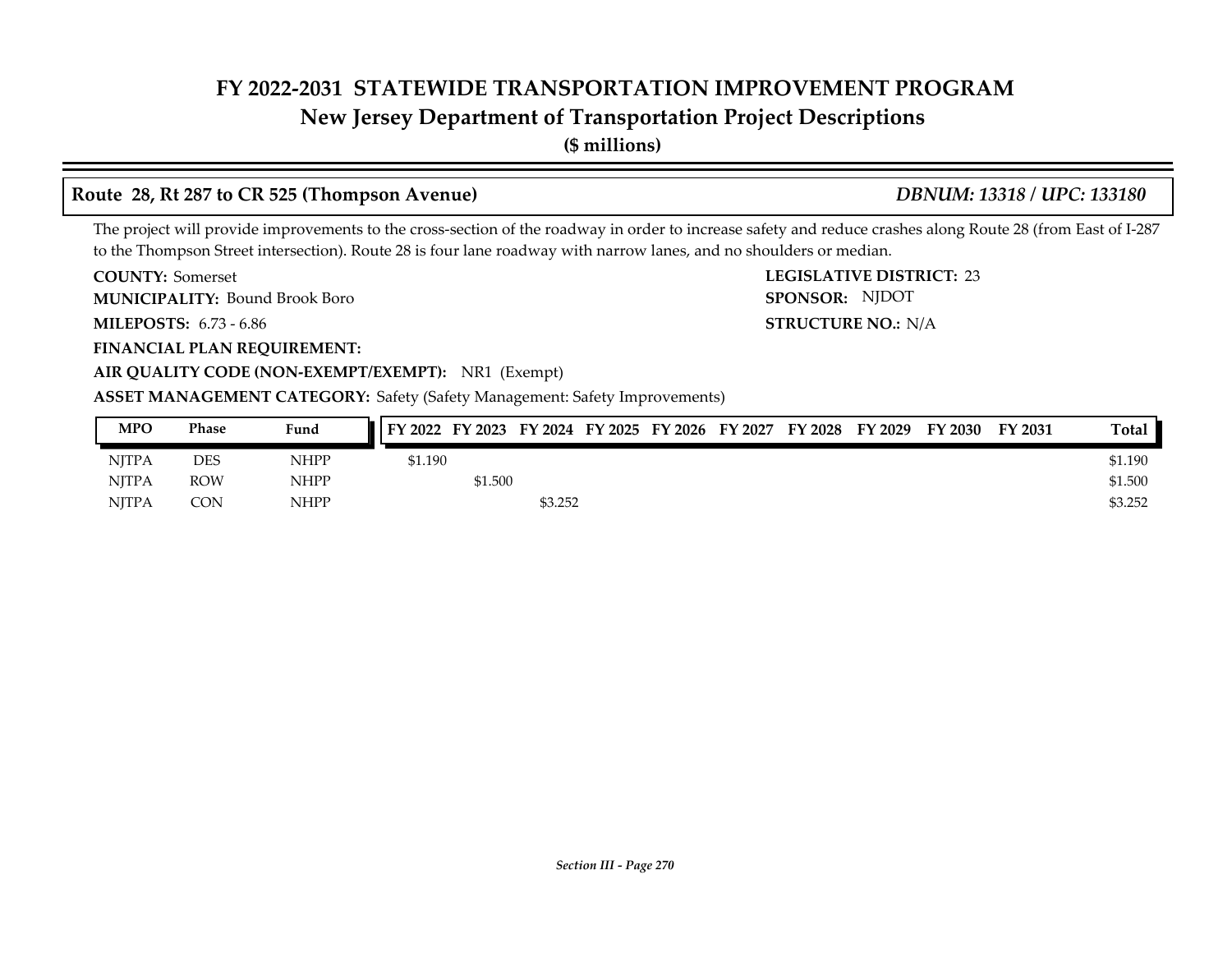## **New Jersey Department of Transportation Project Descriptions**

**(\$ millions)**

### **Route 29, Alexauken Creek Road to Washington Street** *DBNUM: 11413C / UPC: 158030*

**STRUCTURE NO.: N/A** 

SPONSOR: NJDOT

Initiated from the Pavement Management System, this project will reconstruct (including cold-in-place recycling) and resurface within the project limits. The project will be Mill X Pave  $X + 1$ , and will include drainage improvements to eliminate roadway, shoulder, and border ponding. The following federal appropriation was repurposed to this project: DEMO ID# NJ 161.

**COUNTY: LEGISLATIVE DISTRICT:** 15, 16, 23 **COUNTY: Hunterdon** 

Lambertville City, Delaware Twp, Kingwood Twp, Frenchtown Boro **MUNICIPALITY: SPONSOR:**

**MILEPOSTS: STRUCTURE NO.:** 19.8-24.5 & 33.7-34.3

**FINANCIAL PLAN REQUIREMENT:**

### **AIR QUALITY CODE (NON-EXEMPT/EXEMPT):** S4, S10 (Exempt)

**ASSET MANAGEMENT CATEGORY:** Infrastructure Preservation (Road Assets: Highway Rehab and Recon)

| <b>MPO</b>   | Phase      | Fund       |         |         |  |          | FY 2022 FY 2023 FY 2024 FY 2025 FY 2026 FY 2027 FY 2028 FY 2029 | FY 2030 | FY 2031 | Total    |
|--------------|------------|------------|---------|---------|--|----------|-----------------------------------------------------------------|---------|---------|----------|
| NITPA        | DES        | DEMO-R     | \$0.081 |         |  |          |                                                                 |         |         | \$0.081  |
| NITPA        | <b>DES</b> | STBGP-FLEX | \$1.319 |         |  |          |                                                                 |         |         | \$1.319  |
| NITPA        | <b>ROW</b> | STBGP-FLEX |         | \$1.800 |  |          |                                                                 |         |         | \$1.800  |
| <b>NITPA</b> | CON        | STBGP-FLEX |         |         |  | \$12.855 |                                                                 |         |         | \$12.855 |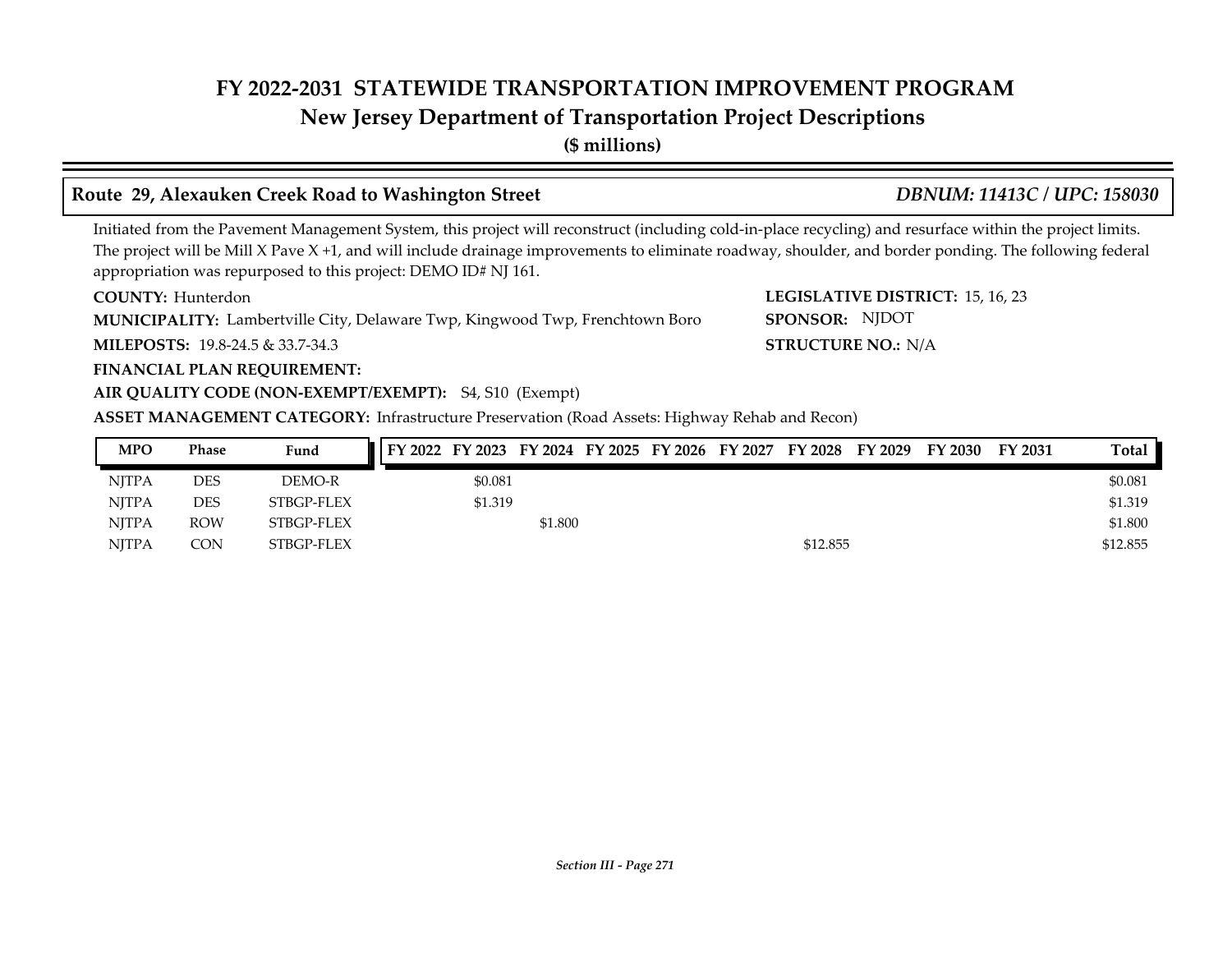## **New Jersey Department of Transportation Project Descriptions**

**(\$ millions)**

### **Route 29, Bridge over Copper Creek** *DBNUM: 16351 / UPC: 163510*

Initiated by the Bridge Management System, this project will replace the culvert, built circa 1910 and modified in 1936.

**COUNTY: LEGISLATIVE DISTRICT:** 23 **COUNTY: Hunterdon** 

**MUNICIPALITY:** Kingwood Twp **SPONSOR:** 

**MILEPOSTS: 33.19** 

**FINANCIAL PLAN REQUIREMENT:**

**MILEPOSTS: STRUCTURE NO.:** 1009150 SPONSOR: NJDOT

**AIR QUALITY CODE (NON-EXEMPT/EXEMPT):** S19 (Exempt)

**ASSET MANAGEMENT CATEGORY:** Infrastructure Preservation (Bridge Assets: Bridge Rehab and Replacement)

| <b>MPO</b>   | <b>Phase</b> | Fund              | FY 2022 | FY 2023 | FY 2024 FY 2025 | FY 2026 | FY 2027 | FY 2028 | FY 2029 | FY 2030 | FY 2031 | <b>Total</b> |
|--------------|--------------|-------------------|---------|---------|-----------------|---------|---------|---------|---------|---------|---------|--------------|
| <b>NITPA</b> | <b>DES</b>   | <b>STBGP-FLEX</b> | \$0.800 |         |                 |         |         |         |         |         |         | \$0.800      |
| <b>NITPA</b> | <b>CON</b>   | STBGP-FLEX        |         | \$2.600 |                 |         |         |         |         |         |         | \$2.600      |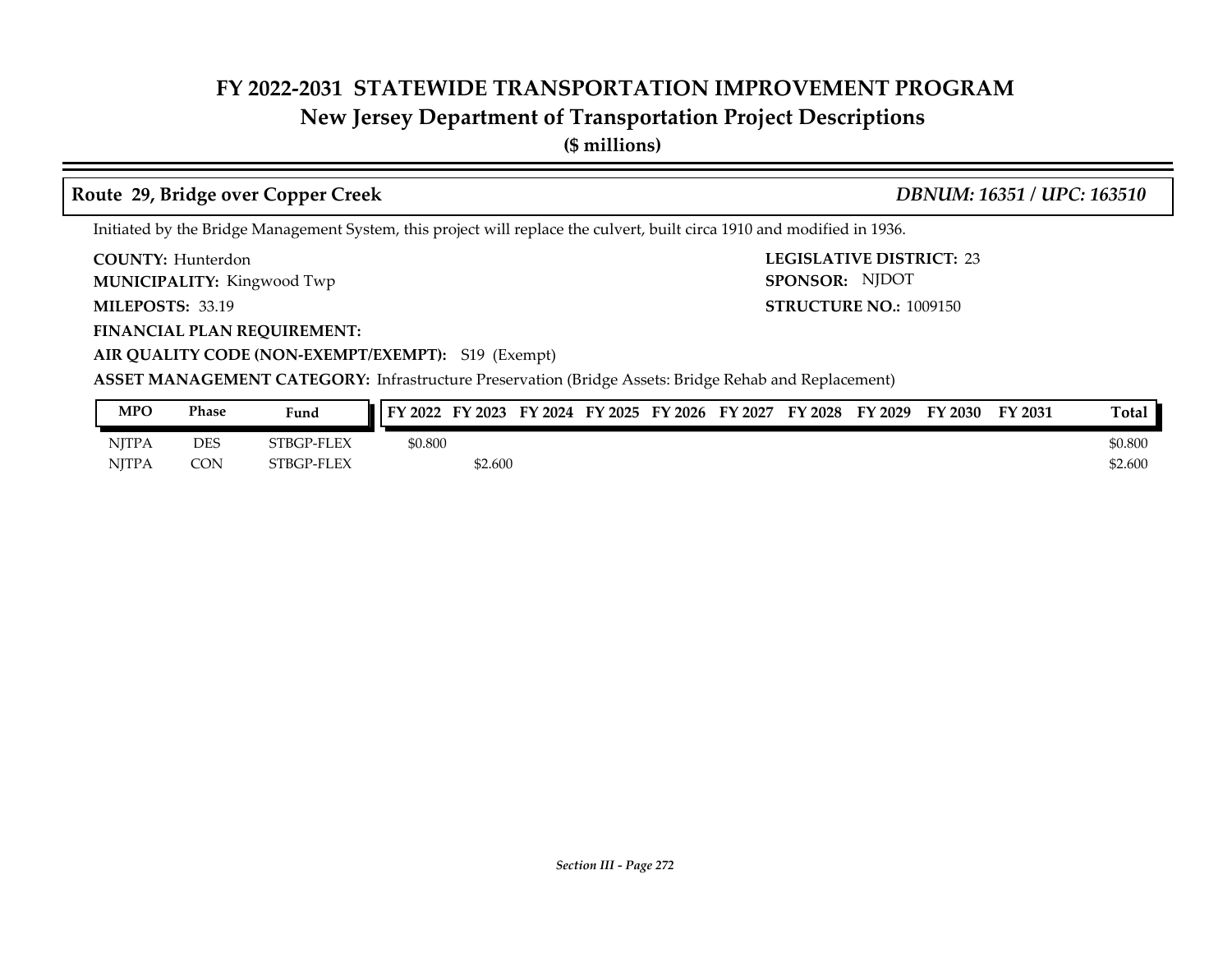**New Jersey Department of Transportation Project Descriptions**

**(\$ millions)**

### **Route 29, Cass Street to Calhoun Street, Drainage** *DBNUM: 07319B / UPC: 123660*

This project is a breakout of Route 29, Drainage Improvements (DB# 07319). Flooding and drainage problems have been reported along Route 29 in the southern section of the original parent project. Based on available information, it is perceived that storm sewer systems and the Delaware River are primary causes of the flooding. Approximately 14 Tideflex valves and a flood wall extension of about 200 feet in length would address flooding by preventing the Delaware River from backing up into the existing storm sewer pipe systems within the Route 29 right-of-way. With these improvements, various locations of the roadway will be protected from events ranging between the 15 and 50-year floods in the river's main channel.

**COUNTY: LEGISLATIVE DISTRICT:** 15 **MILEPOSTS: STRUCTURE NO.:** 2.94 - 4.34 **FINANCIAL PLAN REQUIREMENT: AIR QUALITY CODE (NON-EXEMPT/EXEMPT):** S2 (Exempt) **COUNTY: Mercer MUNICIPALITY:** Trenton City **SPONSOR: ASSET MANAGEMENT CATEGORY:** Infrastructure Preservation (Road Assets: Drainage)

**STRUCTURE NO.: N/A** SPONSOR: NJDOT

DVRPC ROW STATE \$0.732 \$0.732 \$0.732 \$0.732 DVRPC CON NHPP \$12.220 \$12.000 \$24.220 **MPO Phase Fund FY 2022 FY 2023 FY 2024 FY 2025 FY 2026 FY 2027 FY 2028 FY 2029 FY 2030 FY 2031 Total**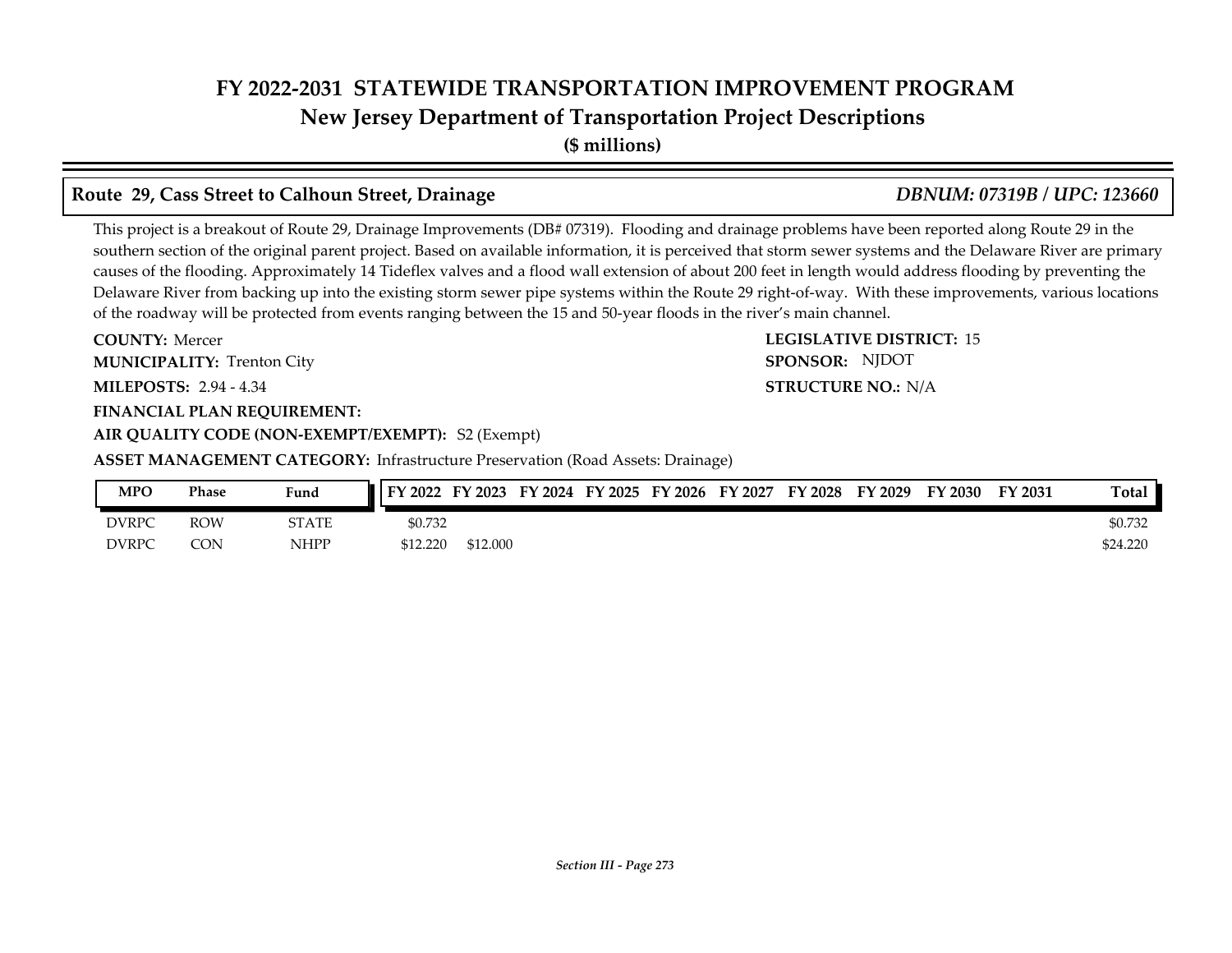## **New Jersey Department of Transportation Project Descriptions**

**(\$ millions)**

### **COUNTY: LEGISLATIVE DISTRICT:** 23 **MILEPOSTS: STRUCTURE NO.:** 27.4-30.4 **FINANCIAL PLAN REQUIREMENT: AIR QUALITY CODE (NON-EXEMPT/EXEMPT):** S2 (Exempt) **COUNTY: Hunterdon MUNICIPALITY:** Kingwood Twp **SPONSOR: STRUCTURE NO.: N/A ASSET MANAGEMENT CATEGORY:** Safety (Safety Management: Rockfall Mitigation) Initiated by the Rockfall Hazard Management System, the project will provide rockfall mitigation within the project limits. **Route 29, Rockfall Mitigation, Kingwood Twp** *DBNUM: 11413B / UPC: 158020* SPONSOR: NJDOT NJTPA CON NHPP \$3.767 \$25.000 \$28.767 \$25.000 \$28.767 **MPO Phase Fund FY 2022 FY 2023 FY 2024 FY 2025 FY 2026 FY 2027 FY 2028 FY 2029 FY 2030 FY 2031 Total**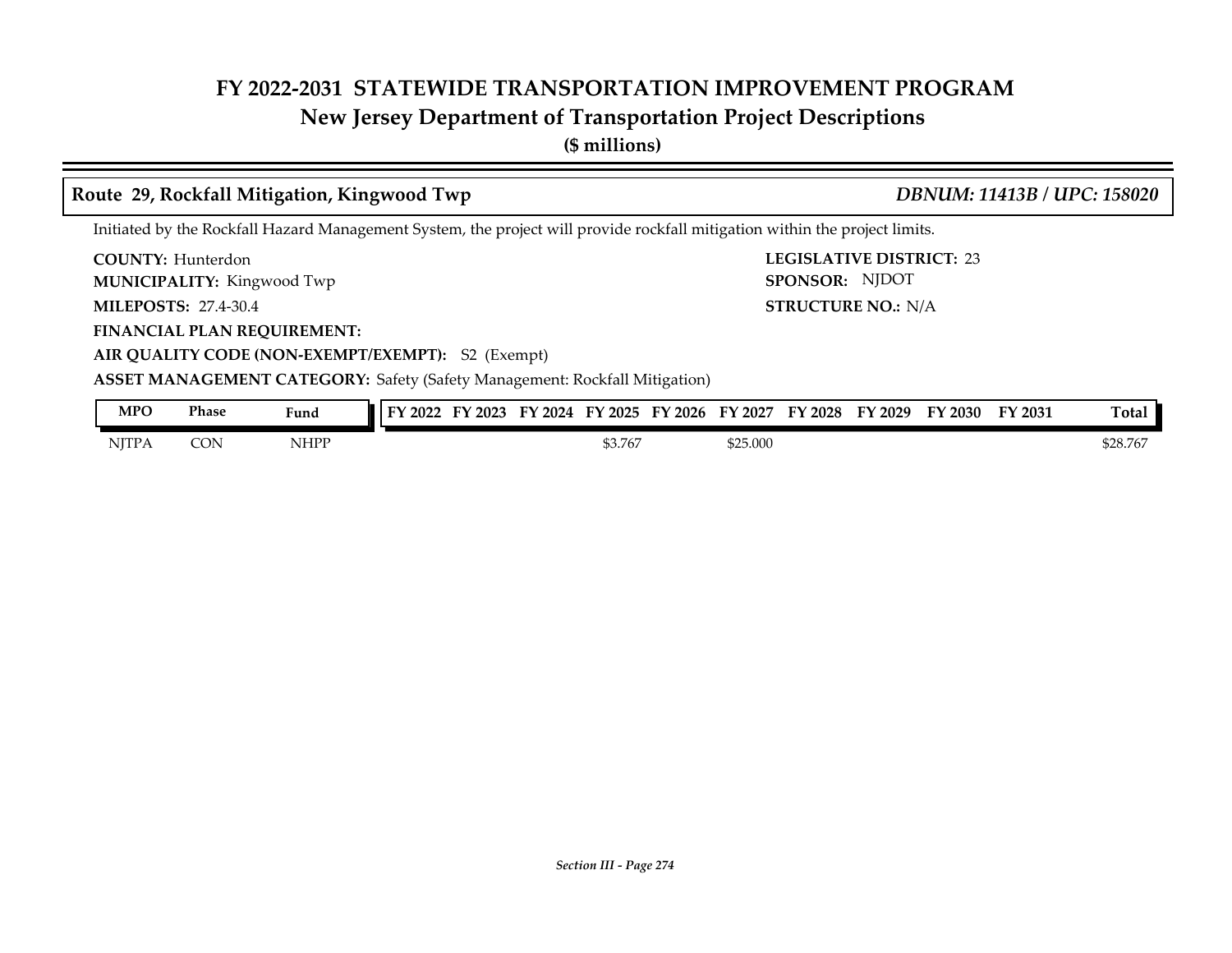## **FY 2022-2031 STATEWIDE TRANSPORTATION IMPROVEMENT PROGRAM New Jersey Department of Transportation Project Descriptions**

**(\$ millions)**

### **Route 29, Rockfall Mitigation, West Amwell & Lambertville** *DBNUM: 15443 / UPC: 154430*

The slopes along this section of Rt. 29 contain many large blocks and boulders, which are intermingled with soil areas and historic rock block retaining structures; there is essentially no catch area along the NB shoulder; falling rock is likely to impact the roadway, which has limited sight distance. This section contains the 4th highest ranked cut yet to be assigned for mitigation design. In addition, pavement conditions are poor and need to be assessed.

**COUNTY:** Hunterdon **COUNTY:** 15 **MILEPOSTS: STRUCTURE NO.:** 17.0-18.25 **FINANCIAL PLAN REQUIREMENT: AIR QUALITY CODE (NON-EXEMPT/EXEMPT):** S2 (Exempt) COUNTY: Hunterdon **MUNICIPALITY:** Lambertville City, West Amwell Twp **SPONSOR: STRUCTURE NO.: N/A ASSET MANAGEMENT CATEGORY:** Safety (Safety Management: Rockfall Mitigation) SPONSOR: NJDOT

| <b>MPO</b>   | Phase | Fund        | FY 2022 | <b>FY 2023</b> | FV<br>2024 | FY 2025 | FY 2026  | FY 2027 | FY 2028 | FY 2029 | FY 2030 | FY 2031 | <b>Total</b> |
|--------------|-------|-------------|---------|----------------|------------|---------|----------|---------|---------|---------|---------|---------|--------------|
| <b>NJTPA</b> | CON   | <b>NHPP</b> |         |                |            |         | \$15.028 |         |         |         |         |         | \$15.028     |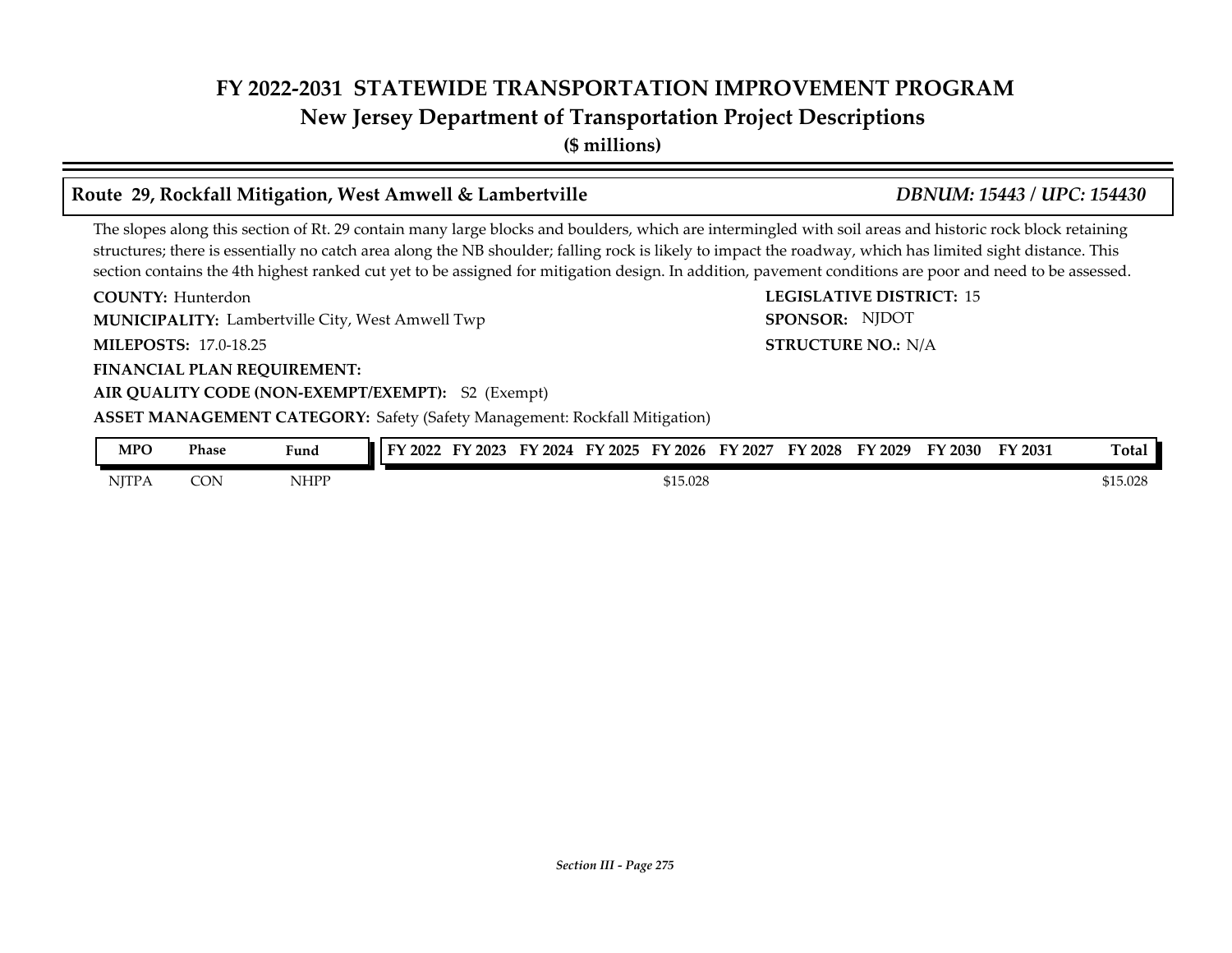## **New Jersey Department of Transportation Project Descriptions**

**(\$ millions)**

### **Route 30, Bridge over Duck Thorofare** *DBNUM: 14428 / UPC: 144280*

Initiated from the Bridge Management System, the project will replace the movable bridge, built in 1946 and modified in 1989.

**COUNTY: Atlantic** 

Atlantic City **MUNICIPALITY: SPONSOR:**

**MILEPOSTS: 56.25** 

**FINANCIAL PLAN REQUIREMENT:**

**AIR QUALITY CODE (NON-EXEMPT/EXEMPT):** S19 (Exempt)

**COUNTY: LEGISLATIVE DISTRICT:** 2 **MILEPOSTS: STRUCTURE NO.:** 0103153 SPONSOR: NJDOT

**ASSET MANAGEMENT CATEGORY:** Infrastructure Preservation (Bridge Assets: Bridge Rehab and Replacement)

| <b>MPO</b>   | Phase      | Fund         | FY 2022 FY 2023 FY 2024 FY 2025 FY 2026 FY 2027 FY 2028 FY 2029 |         |  |  |          | FY 2030 | FY 2031 | Total    |
|--------------|------------|--------------|-----------------------------------------------------------------|---------|--|--|----------|---------|---------|----------|
| <b>SITPC</b> | DES        | NHPP         | \$2.200                                                         |         |  |  |          |         |         | \$2,200  |
| <b>SITPO</b> | <b>ROW</b> | <b>STATE</b> |                                                                 | \$0.500 |  |  |          |         |         | \$0.500  |
| <b>SITPC</b> | <b>CON</b> | NHPP         |                                                                 |         |  |  | \$14.430 |         |         | \$14.430 |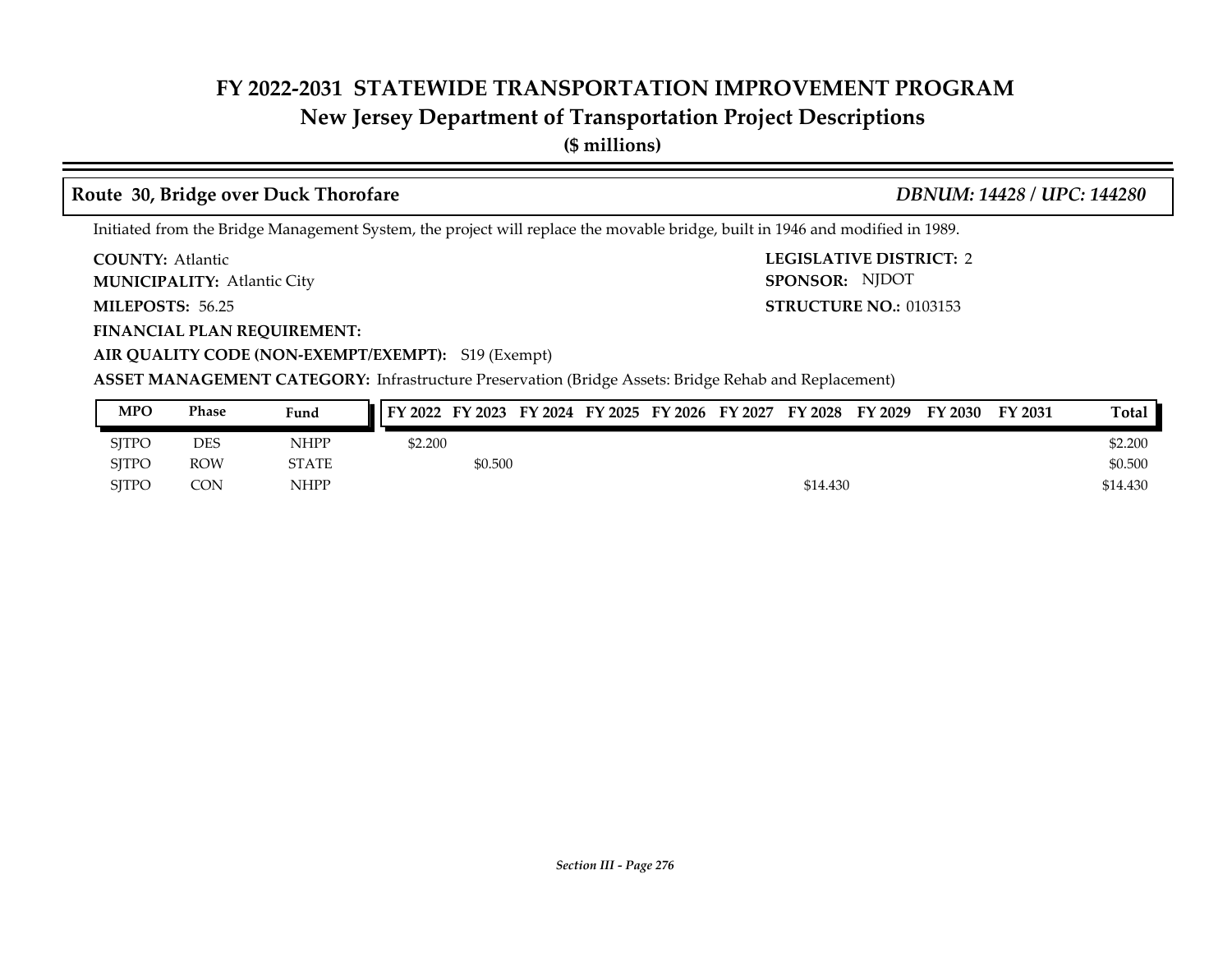## **New Jersey Department of Transportation Project Descriptions**

**(\$ millions)**

### **COUNTY: LEGISLATIVE DISTRICT:** 2 **MILEPOSTS: STRUCTURE NO.:** 55.69-55.94 **FINANCIAL PLAN REQUIREMENT: AIR QUALITY CODE (NON-EXEMPT/EXEMPT):** S19 (Exempt) **COUNTY: Atlantic** Atlantic City **MUNICIPALITY: SPONSOR: STRUCTURE NO.: 0103154 ASSET MANAGEMENT CATEGORY:** Infrastructure Preservation (Bridge Assets: Bridge Rehab and Replacement) Initiated by the Bridge Management System, this project will replace the structurally deficient and functionally obsolete bridge. **Route 30, Bridge over Newfound Thorofare** *DBNUM: 16350 / UPC: 163500* SPONSOR: NJDOT SJTPO CON NHPP \$28.600 \$28.600 \$28.600 \$28.600 \$28.600 **MPO Phase Fund FY 2022 FY 2023 FY 2024 FY 2025 FY 2026 FY 2027 FY 2028 FY 2029 FY 2030 FY 2031 Total**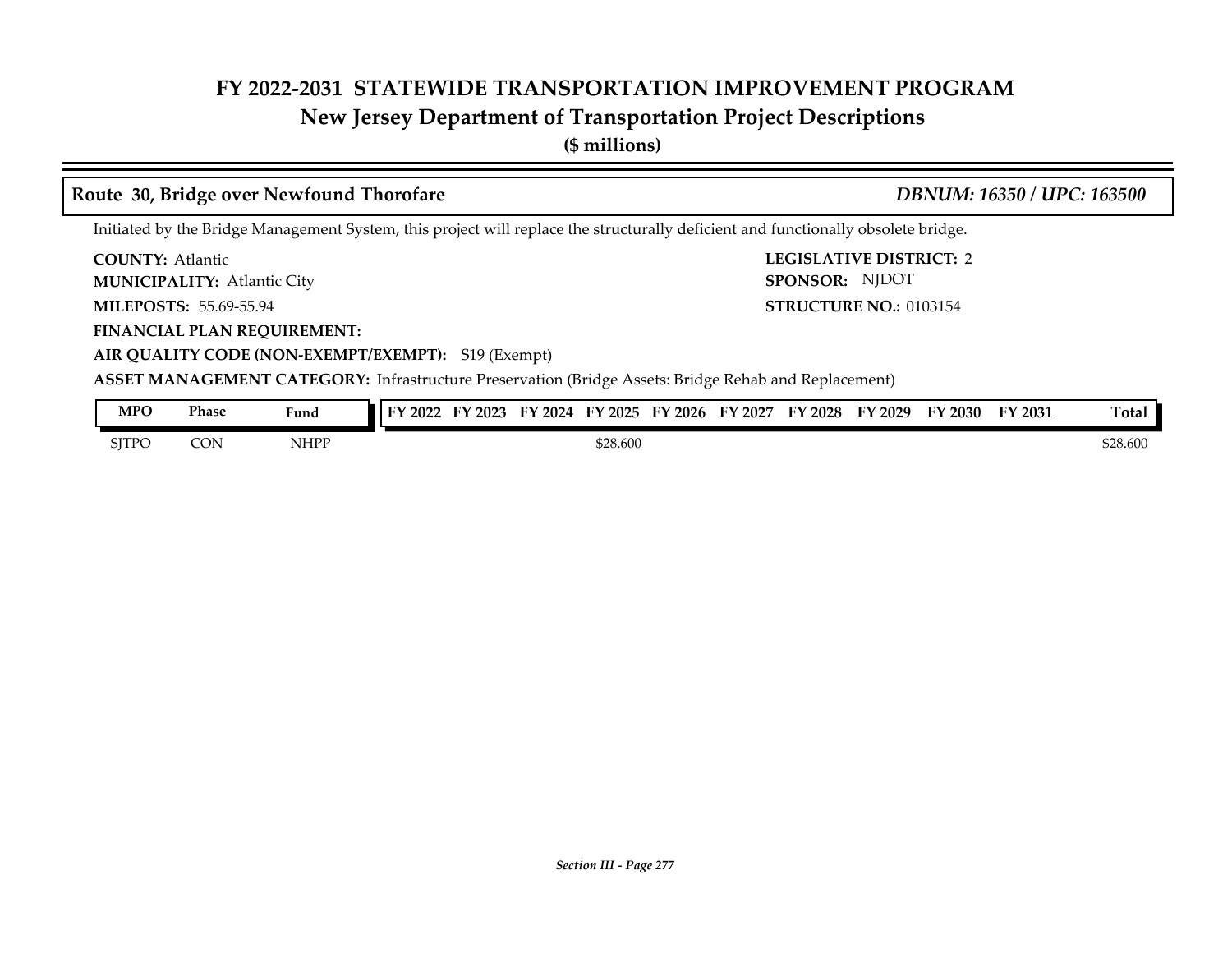## **New Jersey Department of Transportation Project Descriptions**

**(\$ millions)**

| Route 30, Cooper Street to Grove Street                                                                                                            | DBNUM: 15375 / UPC: 153750                         |
|----------------------------------------------------------------------------------------------------------------------------------------------------|----------------------------------------------------|
| Initiated from the Pavement Management System, this project will resurface the pavement within the project limits.                                 |                                                    |
| <b>COUNTY: Camden</b><br>MUNICIPALITY: Camden City, Collingswood Boro, Audubon Boro, Haddon Heights Boro                                           | <b>LEGISLATIVE DISTRICT: 5,6</b><br>SPONSOR: NJDOT |
| <b>MILEPOSTS: 1.47-7.8</b>                                                                                                                         | <b>STRUCTURE NO.: N/A</b>                          |
| <b>FINANCIAL PLAN REQUIREMENT:</b>                                                                                                                 |                                                    |
| AIR QUALITY CODE (NON-EXEMPT/EXEMPT): S10 (Exempt)                                                                                                 |                                                    |
| <b>ASSET MANAGEMENT CATEGORY:</b> Infrastructure Preservation (Road Assets: Highway Resurfacing)                                                   |                                                    |
| MDO<br>$\overline{\phantom{a}}$ EV 2002 EV 2024 EV 2025 EV 2024 EV 2027 EV 2029 EV 2020 EV 2021 EV 2021<br><b>Phace</b><br>$E \cdot \cdot \cdot A$ | $T_{\alpha}$ + $\alpha$ 1                          |

| <b>MPO</b> | <b>Phase</b> | Fund        | <b>II FY 2022</b> | FY 2023  |  | FY 2024 FY 2025 FY 2026 | FY 2027 | FY 2028 | FY 2029 | FY 2030 | FY 2031 | Total    |
|------------|--------------|-------------|-------------------|----------|--|-------------------------|---------|---------|---------|---------|---------|----------|
| DVRPC      | UTI          | <b>NHPP</b> | \$2.400           |          |  |                         |         |         |         |         |         | \$2.400  |
| DVRPC      | CON          | <b>NHPP</b> |                   | \$11.650 |  |                         |         |         |         |         |         | \$11.650 |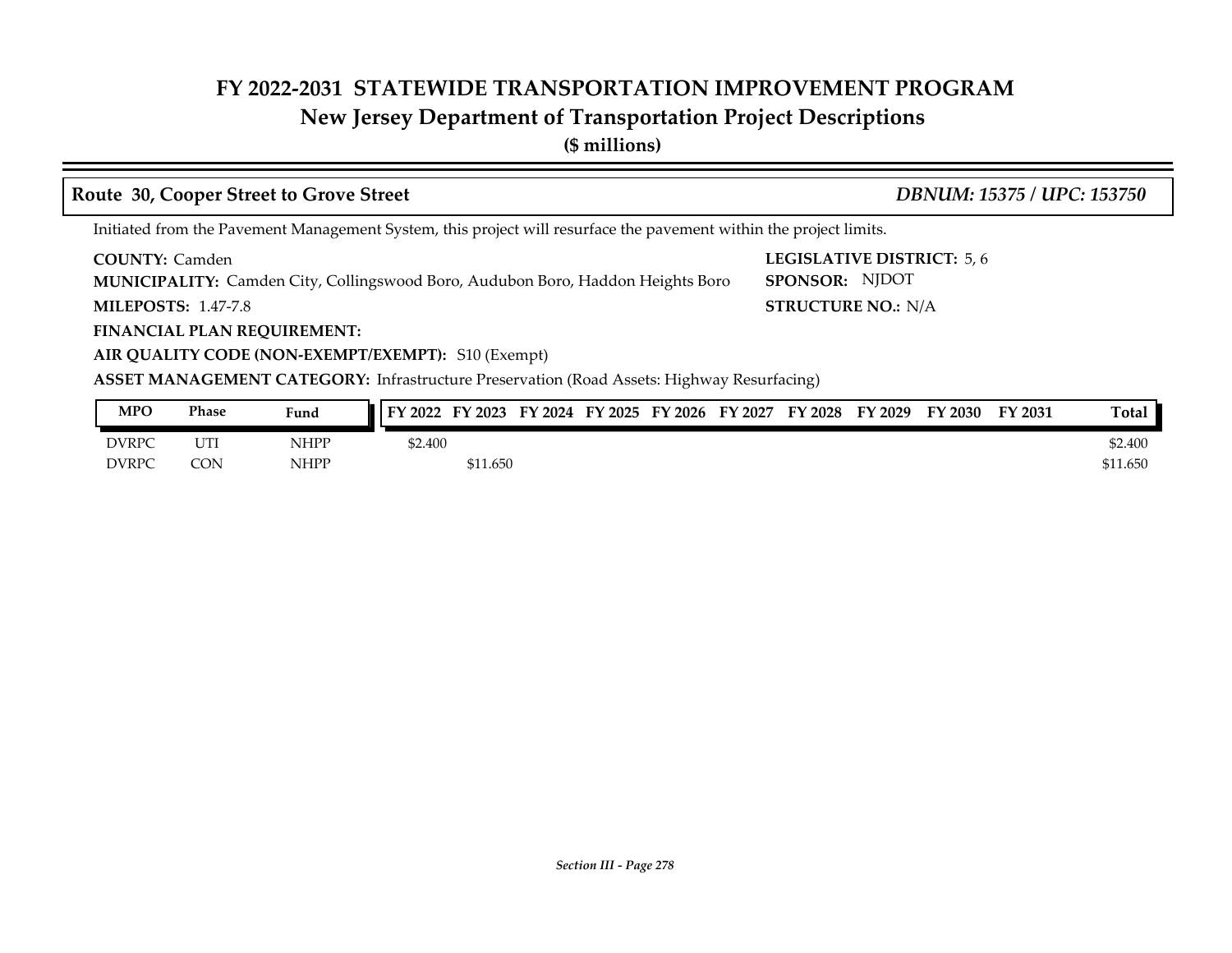## **New Jersey Department of Transportation Project Descriptions**

**(\$ millions)**

| Route 30, CR 542 (Sea Grove Ave/Central Ave) to Weymouth Rd (CR 640)                             | DBNUM: 15382 / UPC: 153820                                                                            |  |  |  |  |  |  |  |  |  |  |
|--------------------------------------------------------------------------------------------------|-------------------------------------------------------------------------------------------------------|--|--|--|--|--|--|--|--|--|--|
|                                                                                                  | Initiated from the Pavement Management System, this project will resurface within the project limits. |  |  |  |  |  |  |  |  |  |  |
| <b>COUNTY:</b> Atlantic<br><b>MUNICIPALITY: Hammonton Town</b>                                   | <b>LEGISLATIVE DISTRICT: 8</b><br>SPONSOR: NJDOT                                                      |  |  |  |  |  |  |  |  |  |  |
| <b>MILEPOSTS: 31.08-32.0</b>                                                                     | <b>STRUCTURE NO.: N/A</b>                                                                             |  |  |  |  |  |  |  |  |  |  |
| <b>FINANCIAL PLAN REQUIREMENT:</b>                                                               |                                                                                                       |  |  |  |  |  |  |  |  |  |  |
| AIR QUALITY CODE (NON-EXEMPT/EXEMPT): S10 (Exempt)                                               |                                                                                                       |  |  |  |  |  |  |  |  |  |  |
| <b>ASSET MANAGEMENT CATEGORY:</b> Infrastructure Preservation (Road Assets: Highway Resurfacing) |                                                                                                       |  |  |  |  |  |  |  |  |  |  |
| <b>MPO</b><br><b>Phase</b><br>Fund                                                               | FY 2022 FY 2023 FY 2024 FY 2025 FY 2026 FY 2027 FY 2028 FY 2029 FY 2030 FY 2031<br>Total              |  |  |  |  |  |  |  |  |  |  |

 $S$  STPO CON NHPP \$3.500  $$3.500$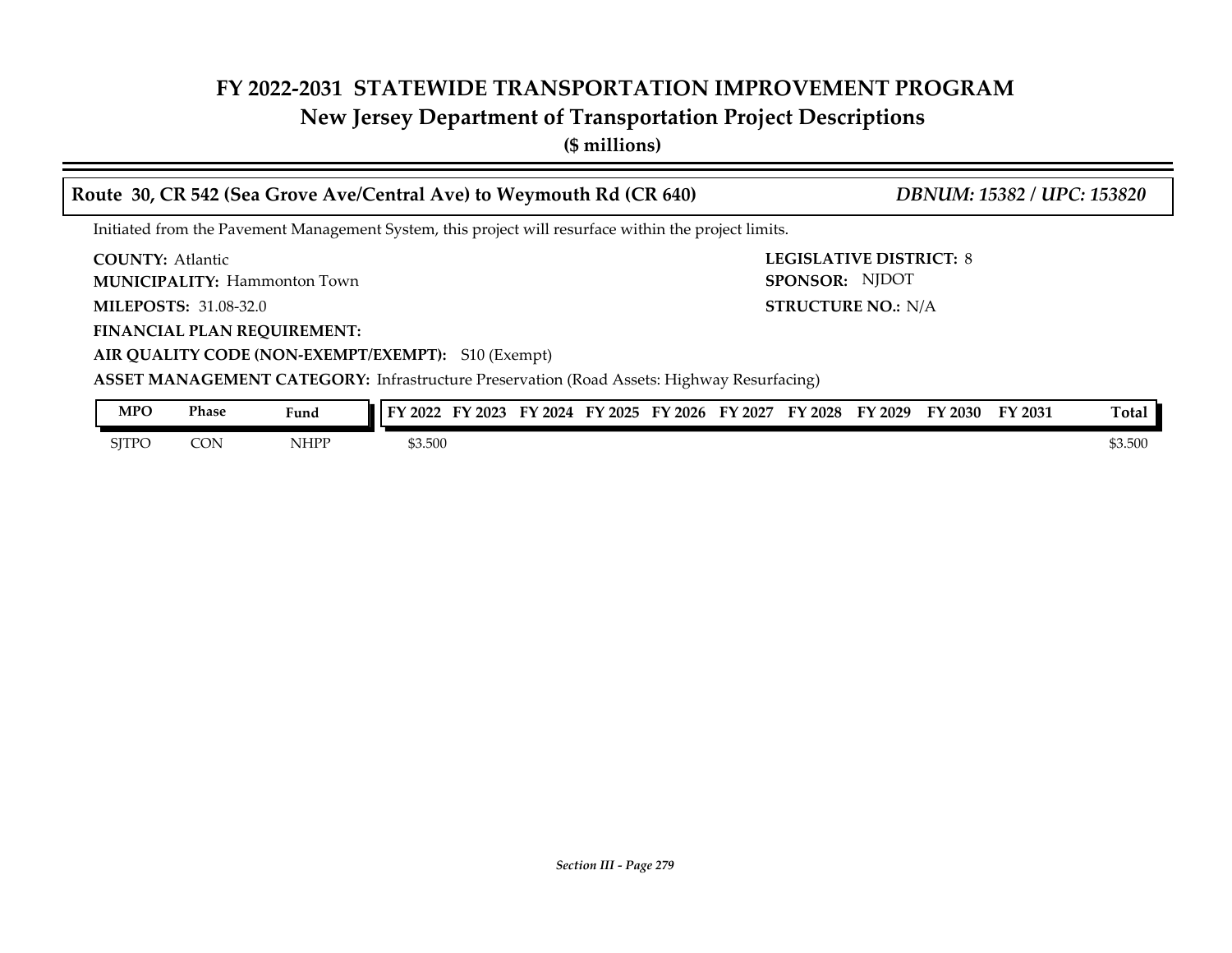## **New Jersey Department of Transportation Project Descriptions**

**(\$ millions)**

# **Route 31 SB, CR 523 (Walter Foran Boulevard) to Wescott Drive (CR 600)** *DBNUM: 08327B / UPC: 168050*

This project will improve traffic operations and safety by eliminating the bottlneck issue where Rt. 31 is reduced from 2 lanes to 1 lane. Thus, making the roadway a consistent cross-section of two travel lanes along Rt. 31 Southbound. Sidewalks for pedestrian traffic will also be added.

**COUNTY:** Hunterdon **COUNTY:** 16 **COUNTY: Hunterdon** 

**MUNICIPALITY:** Raritan Twp **SPONSOR:** 

**MILEPOSTS: STRUCTURE NO.:** 23.43-24.05

**FINANCIAL PLAN REQUIREMENT:**

**AIR QUALITY CODE (NON-EXEMPT/EXEMPT):** 2030M (Exempt)

**ASSET MANAGEMENT CATEGORY:** Mobility and Congestion Relief (Congestion Relief: Bottleneck Widening)

| <b>MPO</b>   | Phase      | Fund        | FY 2022<br>FY 2023 | FY 2024 FY 2025 | FY 2026 | FY 2027 | FY 2028 | FY 2029 | FY 2030 | FY 2031 | <b>Total</b> |
|--------------|------------|-------------|--------------------|-----------------|---------|---------|---------|---------|---------|---------|--------------|
| NJTPA        | <b>ROW</b> | STATE       | \$0.750            |                 |         |         |         |         |         |         | \$0.750      |
| <b>NITPA</b> | <b>CON</b> | <b>NHPP</b> |                    | \$3.775         |         |         |         |         |         |         | \$3.775      |

STRUCTURE NO.: N/A

SPONSOR: NJDOT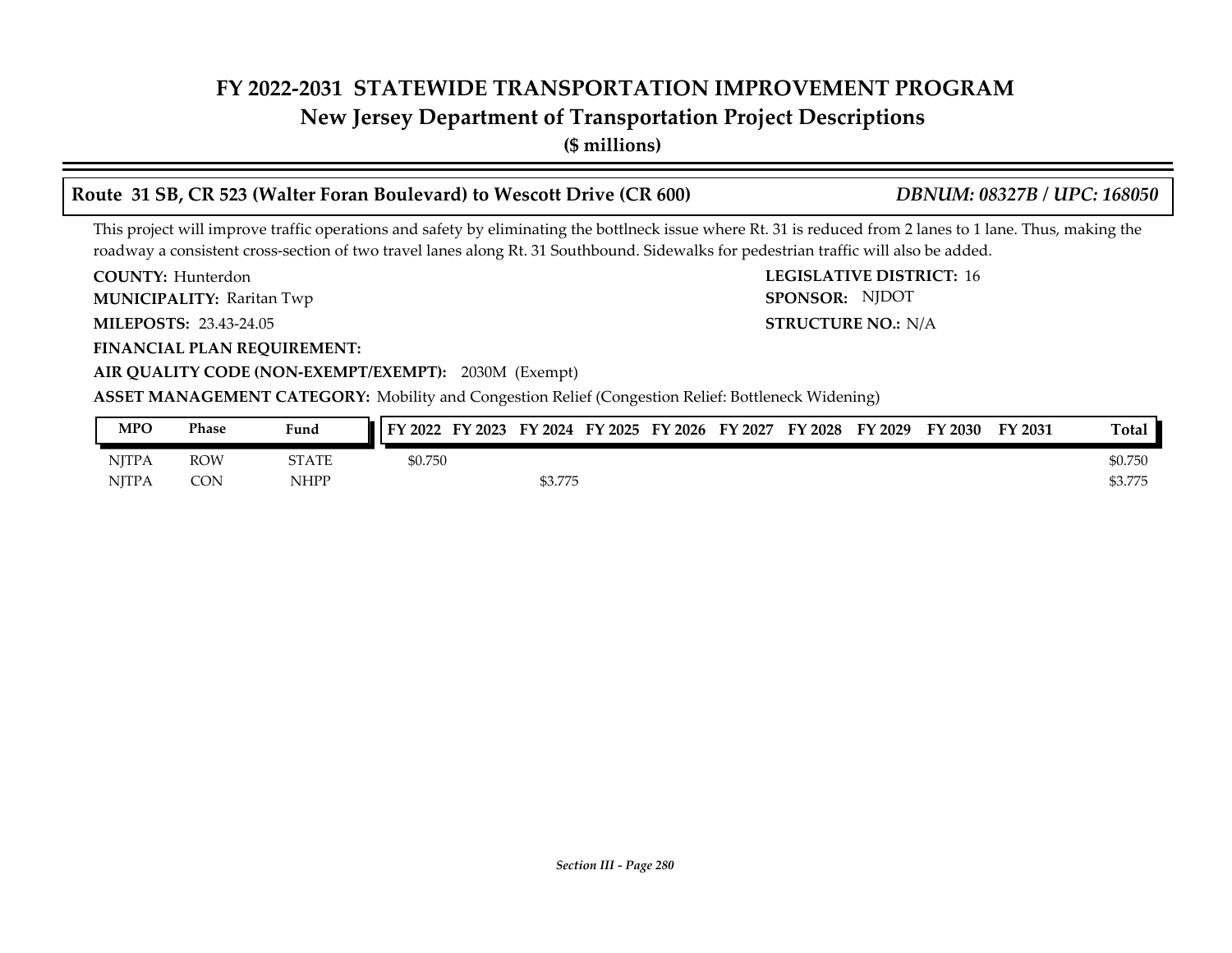## **New Jersey Department of Transportation Project Descriptions**

**(\$ millions)**

### **Route 31, Bridge over Furnace Brook** *DBNUM: 09325 / UPC: 093250*

**STRUCTURE NO.: 2111154** 

SPONSOR: NJDOT

This project will replace the structurally deficient bridge, built in 1920 and modified in 1953. Pedestrian facilities on the bridge, and at the adjacent Route 31/Wall Street intersection, will be upgraded to meet current standards and ADA compliance. In addition, improvements to the traffic signal, the substandard Southbound shoulder, and guiderail will be provided.

**COUNTY: LEGISLATIVE DISTRICT:** 24 COUNTY: Warren

**MUNICIPALITY:** Oxford Twp **CONSOR:** 

**MILEPOSTS: STRUCTURE NO.:** 46.83

**FINANCIAL PLAN REQUIREMENT:**

### **AIR QUALITY CODE (NON-EXEMPT/EXEMPT):** S19 (Exempt)

**ASSET MANAGEMENT CATEGORY:** Infrastructure Preservation (Bridge Assets: Bridge Rehab and Replacement)

| MPO          | Phase | Fund         | FY 2022 | FY 2023 |         |  | FY 2024 FY 2025 FY 2026 FY 2027 | FY 2028 | FY 2029 | FY 2030 | FY 2031 | Total   |
|--------------|-------|--------------|---------|---------|---------|--|---------------------------------|---------|---------|---------|---------|---------|
| <b>NITPA</b> | ROW   | <b>STATE</b> |         | \$0.500 |         |  |                                 |         |         |         |         | \$0.500 |
| <b>NITPA</b> | CON   | NHPP         |         |         | \$6.300 |  |                                 |         |         |         |         | \$6.300 |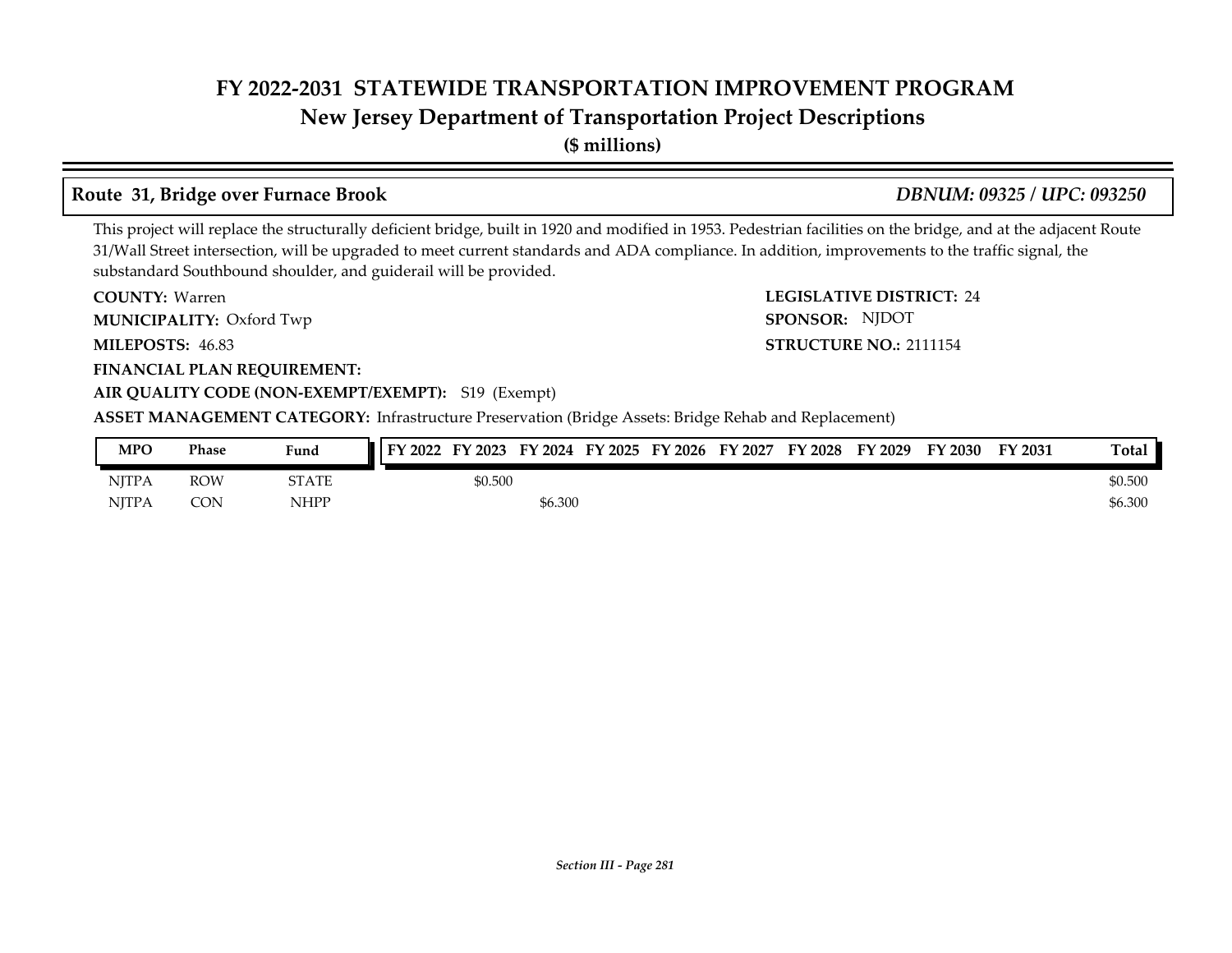## **New Jersey Department of Transportation Project Descriptions**

**(\$ millions)**

### **Route 31, Route 78/22 to Graysrock Road** *DBNUM: 11342A / UPC: 148010*

**STRUCTURE NO.: N/A** 

SPONSOR: NJDOT

Initiated from the Pavement Management System, this project will reconstruct pavement within the project limits.

**COUNTY: LEGISLATIVE DISTRICT:** 23 **COUNTY: Hunterdon** 

**MUNICIPALITY:** Clinton Twp **SPONSOR:** 

**MILEPOSTS: STRUCTURE NO.:** 31.8-32.5

**FINANCIAL PLAN REQUIREMENT:**

**AIR QUALITY CODE (NON-EXEMPT/EXEMPT):** S10 (Exempt)

**ASSET MANAGEMENT CATEGORY:** Infrastructure Preservation (Road Assets: Highway Rehab and Recon)

| MPO          | Phase      | Fund | FY 2023<br>FY 2022 |          | FY 2024 FY 2025 FY 2026 | FY 2027 | FY 2028 | FY 2029 | FY 2030 | FY 2031 | Total    |
|--------------|------------|------|--------------------|----------|-------------------------|---------|---------|---------|---------|---------|----------|
| <b>NJTPA</b> | <b>ROW</b> | NHPP | \$0.250            |          |                         |         |         |         |         |         | \$0.250  |
| NITPA        | <b>CON</b> | NHPP |                    | \$17.900 |                         |         |         |         |         |         | \$17.900 |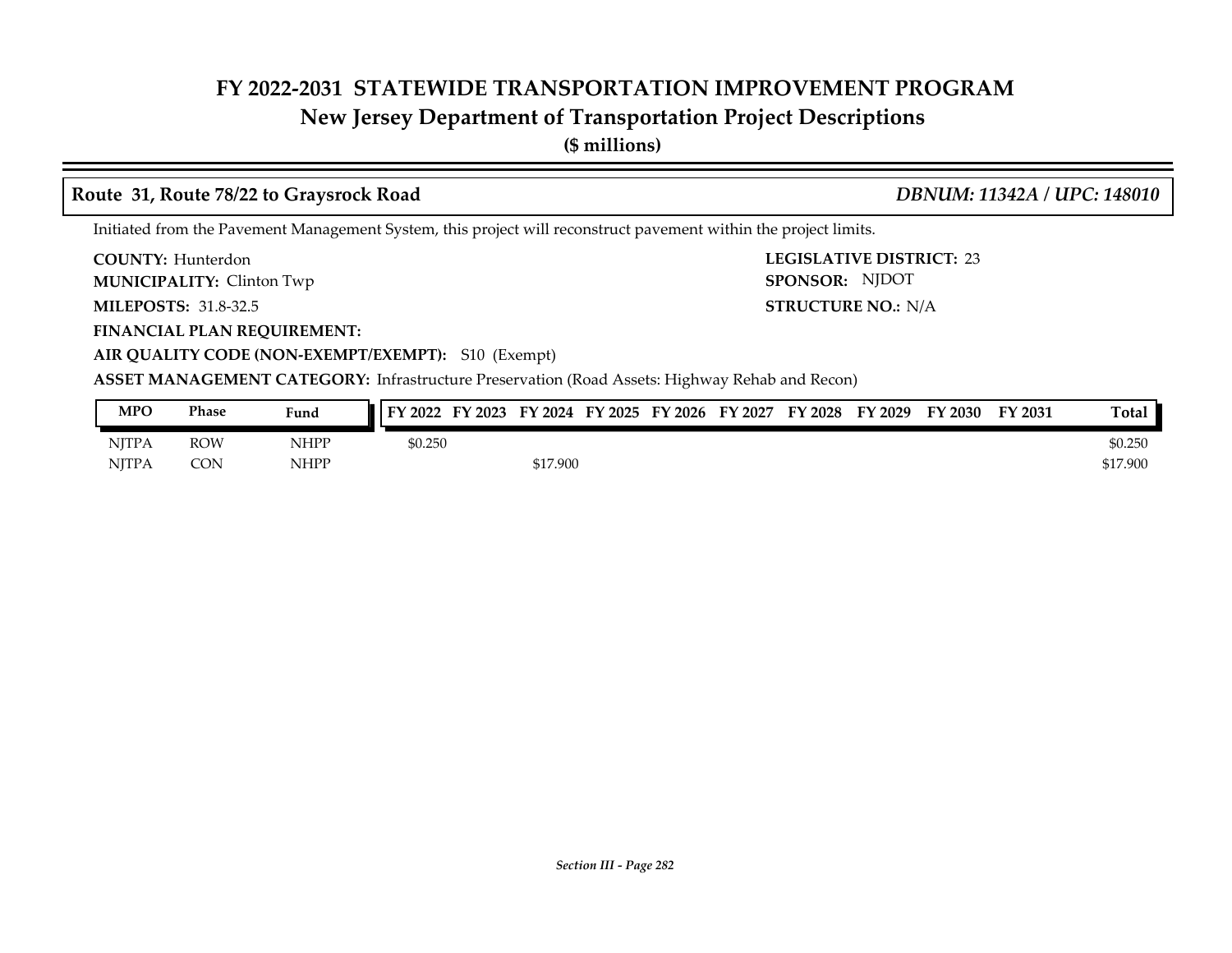## **New Jersey Department of Transportation Project Descriptions**

**(\$ millions)**

| Route 33 Business, Bridge over Conrail Freehold Secondary Branch                                                       | DBNUM: 12379 / UPC: 123790                        |
|------------------------------------------------------------------------------------------------------------------------|---------------------------------------------------|
| Initiated by the Bridge Management System, this project will replace the structurally deficient bridge, built in 1925. |                                                   |
| <b>COUNTY:</b> Monmouth<br>MUNICIPALITY: Freehold Twp                                                                  | <b>LEGISLATIVE DISTRICT: 16</b><br>SPONSOR: NJDOT |
| <b>MILEPOSTS: 4.300 - 4.400</b>                                                                                        | <b>STRUCTURE NO.: 1336150</b>                     |
| <b>FINANCIAL PLAN REQUIREMENT:</b>                                                                                     |                                                   |
| AIR QUALITY CODE (NON-EXEMPT/EXEMPT): S19 (Exempt)                                                                     |                                                   |
| ASSET MANAGEMENT CATEGORY: Infrastructure Preservation (Bridge Assets: Bridge Rehab and Replacement)                   |                                                   |

| <b>MPO</b>   | Phase      | Fund        | FY 2022<br>FY 2023<br>FY 2024 FY 2025<br>FY 2027<br>FY 2028<br>FY 2029<br>FY 2026<br>FY 2030<br>FY 2031 | Total    |
|--------------|------------|-------------|---------------------------------------------------------------------------------------------------------|----------|
| <b>NITPA</b> | <b>ROW</b> | <b>NHPP</b> | \$1.000                                                                                                 | \$1.000  |
| <b>NITPA</b> | CON        | <b>NHPP</b> | \$13.250                                                                                                | \$13.250 |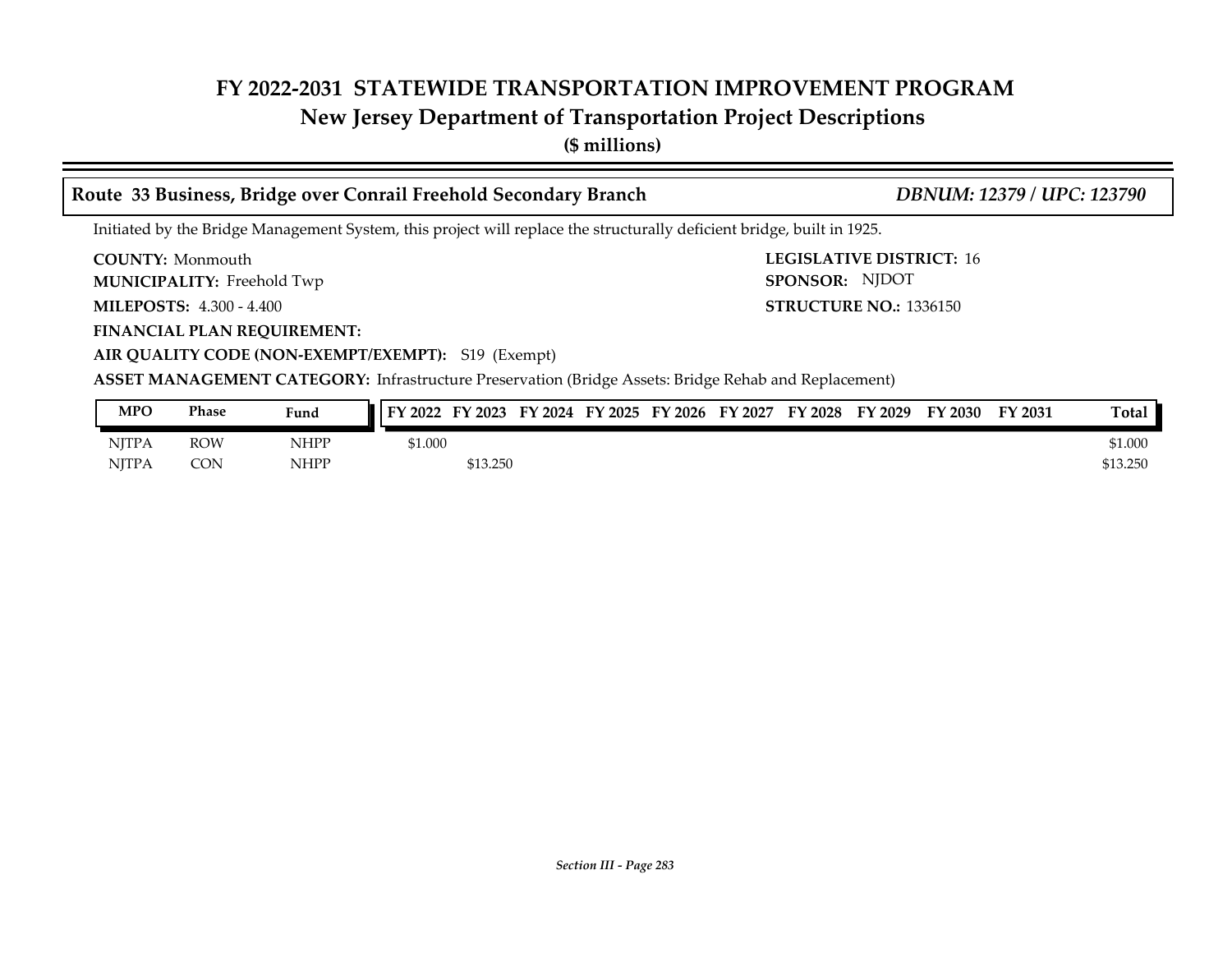## **New Jersey Department of Transportation Project Descriptions**

**(\$ millions)**

|                                                               |              | Route 33, Bridge over Millstone River |                                                                                                             |  | DBNUM: 14422 / UPC: 144220                        |  |                  |  |  |  |
|---------------------------------------------------------------|--------------|---------------------------------------|-------------------------------------------------------------------------------------------------------------|--|---------------------------------------------------|--|------------------|--|--|--|
|                                                               |              |                                       | Initiated from the Bridge Management System, the project will replace the bridge, built in 1926.            |  |                                                   |  |                  |  |  |  |
| <b>COUNTY:</b> Monmouth<br><b>MUNICIPALITY: Millstone Twp</b> |              |                                       |                                                                                                             |  | <b>LEGISLATIVE DISTRICT: 12</b><br>SPONSOR: NJDOT |  |                  |  |  |  |
| <b>MILEPOSTS: 19.8</b>                                        |              |                                       |                                                                                                             |  | <b>STRUCTURE NO.: 1304151</b>                     |  |                  |  |  |  |
|                                                               |              | <b>FINANCIAL PLAN REQUIREMENT:</b>    |                                                                                                             |  |                                                   |  |                  |  |  |  |
|                                                               |              |                                       | AIR QUALITY CODE (NON-EXEMPT/EXEMPT): S19 (Exempt)                                                          |  |                                                   |  |                  |  |  |  |
|                                                               |              |                                       | <b>ASSET MANAGEMENT CATEGORY:</b> Infrastructure Preservation (Bridge Assets: Bridge Rehab and Replacement) |  |                                                   |  |                  |  |  |  |
| <b>MPO</b>                                                    | <b>Phase</b> | Fund                                  | FY 2022 FY 2023 FY 2024 FY 2025 FY 2026 FY 2027 FY 2028 FY 2029 FY 2030                                     |  |                                                   |  | Total<br>FY 2031 |  |  |  |
| <b>NITPA</b>                                                  | <b>CON</b>   | <b>NHPP</b>                           | \$3.460                                                                                                     |  |                                                   |  | \$3.460          |  |  |  |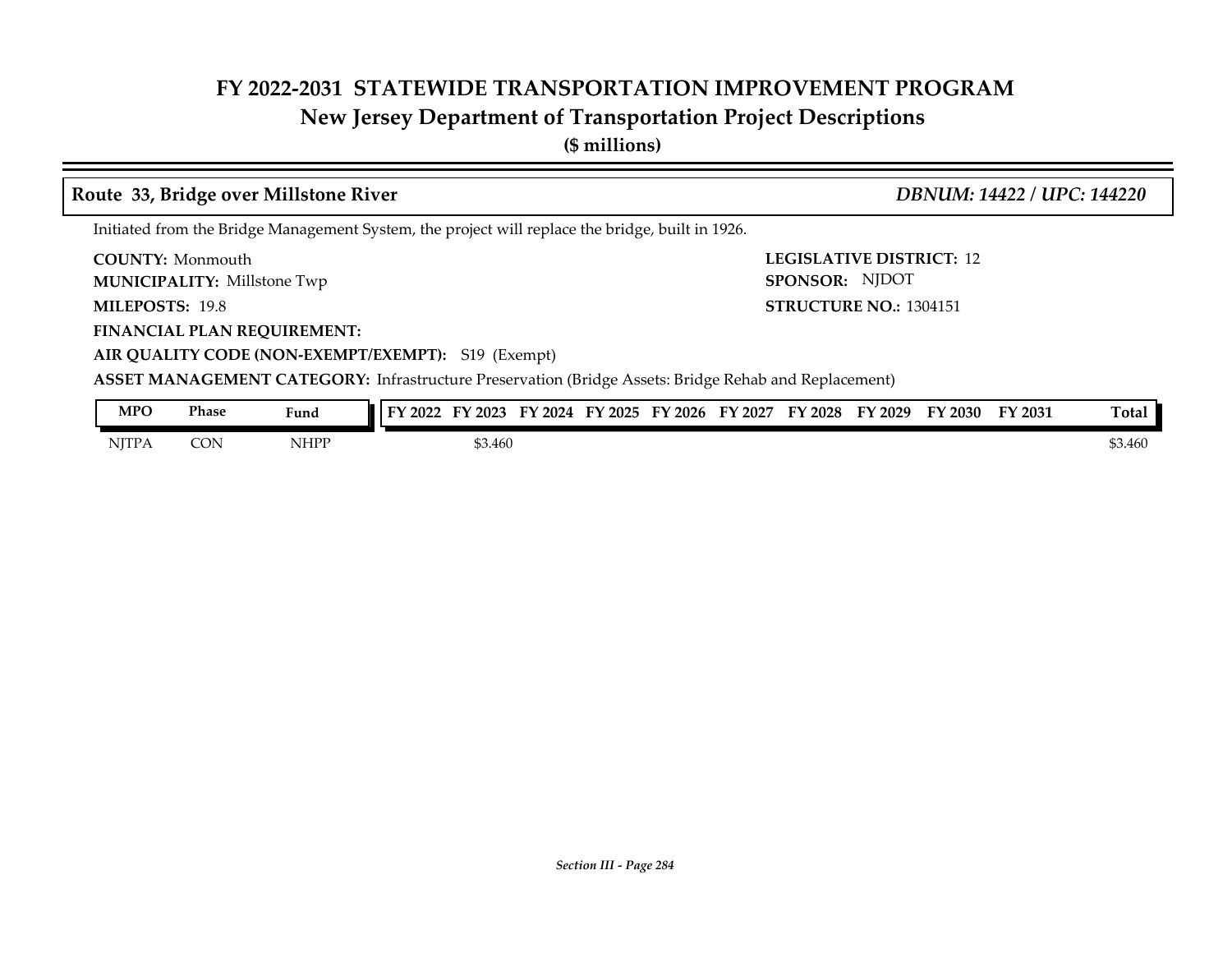## **FY 2022-2031 STATEWIDE TRANSPORTATION IMPROVEMENT PROGRAM New Jersey Department of Transportation Project Descriptions (\$ millions)**

### **Route 34, CR 537 to Washington Ave., Pavement** *DBNUM: 11307 / UPC: 113070*

This project, a combining of; "Rt. 20 Paterson, Drainage", "Rt. 20 Edward Ave. Intersection Improvements" and "Rt. 20 5th Ave. (CR 652) Intersection Improvements", addresses safety and drainage issues and provides pavement resurfacing within the project limits. Currently, roadway flooding is caused by inadequate storm water drainage pipes. The project will install additional inlets and larger drainage pipes along seven critical areas and low points on Route 20. The roadway at 5th Avenue will be raised in order to protect Route 20 from the 10-Year Passaic River flood. The project will improve safety and geometric deficiencies at the intersection of Rt. 20 and Edward Avenue, including; sight distance, signals and signage. The Route 20 Southbound juncture with Edwards Avenue will be reconfigured for right-in / right-out traffic movements. The left-turn barrier opening, from Route 20 Northbound to Edward Avenue, will be closed, and traffic will be redirected to the Route 4 East (East 43rd Street will be added to signs) exit to the south. The intersection of East 43rd Street and Route 4 (Broadway) and the end of that exit ramp will be reconfigured with a traffic signal added. The project will also improve safety and geometric deficiencies at the intersection of Route 20 and 5th Avenue (CR 652). Installation / updating of regulatory and advanced warning signs, removal of trees, and raising of the profile of Route 20 along the length of the entire interchange will be performed. The ramp from Route 20 Northbound to 5th Avenue will be reconfigured, with increased left-turn storage on Route 20. The traffic signal at that ramp will be synchronized with the signal at 5th Avenue.

**COUNTY: LEGISLATIVE DISTRICT:** Monmouth, Middlesex **MILEPOSTS: STRUCTURE NO.:** 13.2 - 26.79 **MUNICIPALITY:** Various **SPONSOR:** 

### LEGISLATIVE DISTRICT: 11, 13, 12 **STRUCTURE NO.: 1221150, 1308153, 1308154, 1309150** SPONSOR: NJDOT

**FINANCIAL PLAN REQUIREMENT:** This project is part of a project with a total cost between \$100 and \$500 million programmed to receive federal financial assistance and an annual financial management plan is required to be prepared.

### **AIR QUALITY CODE (NON-EXEMPT/EXEMPT):** S4, S10, S19 (Exempt)

**ASSET MANAGEMENT CATEGORY:** Infrastructure Preservation (Road Assets: Highway Rehab and Recon)

| <b>MPO</b>   | Phase      | Fund        | FY 2022 FY 2023 FY 2024 FY 2025 FY 2026 FY 2027 FY 2028 FY 2029 |         |  |  |           | FY 2030 | <b>FY 2031</b> | Total     |
|--------------|------------|-------------|-----------------------------------------------------------------|---------|--|--|-----------|---------|----------------|-----------|
| <b>NITPA</b> | DES        | DEMO-R      | \$0.295                                                         |         |  |  |           |         |                | \$0.295   |
| <b>NITPA</b> | DES        | <b>NHPP</b> | \$10.605                                                        |         |  |  |           |         |                | \$10.605  |
| <b>NITPA</b> | <b>ROW</b> | <b>NHPP</b> |                                                                 | \$2.970 |  |  |           |         |                | \$2.970   |
| <b>NITPA</b> | CON        | <b>NHPP</b> |                                                                 |         |  |  | \$125.400 |         |                | \$125.400 |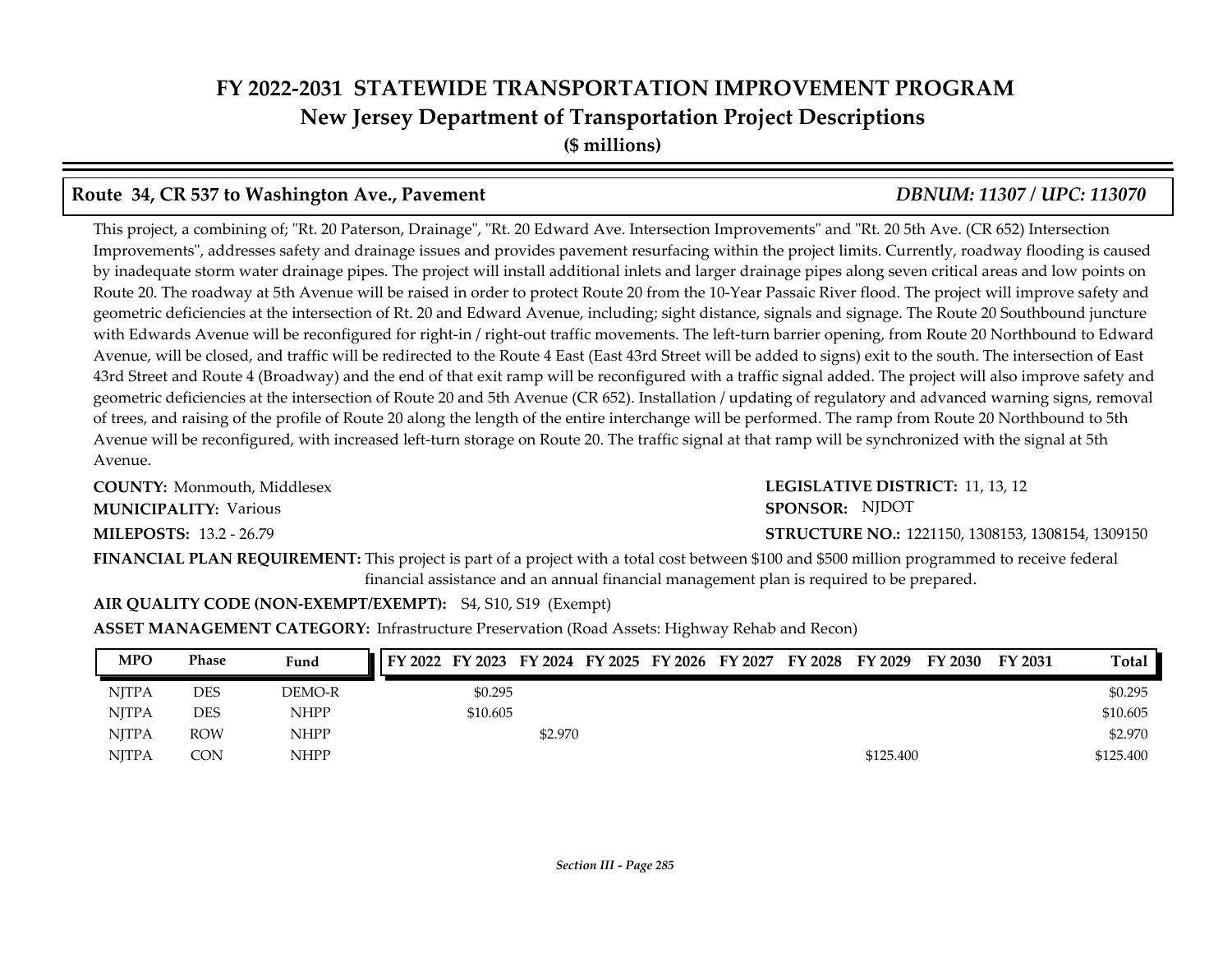## **New Jersey Department of Transportation Project Descriptions**

**(\$ millions)**

### **Route 35, Bridge over North Branch of Wreck Pond** *DBNUM: 14429 / UPC: 144290*

SPONSOR: NJDOT

Initiated by the Bridge Management System, this project will replace the structurally deficient and functionally obsolete bridge, built in 1931.

**COUNTY: LEGISLATIVE DISTRICT:** 30 **COUNTY: Monmouth** Wall Twp **MUNICIPALITY: SPONSOR:**

**MILEPOSTS: STRUCTURE NO.:** 1310155 MILEPOSTS: 18.2

**FINANCIAL PLAN REQUIREMENT:**

**AIR QUALITY CODE (NON-EXEMPT/EXEMPT):** S19 (Exempt)

**ASSET MANAGEMENT CATEGORY:** Infrastructure Preservation (Bridge Assets: Bridge Rehab and Replacement)

| MPO          | Phase | Fund | $'$ 2022 | FY 2023 | ГV<br>2024 | 12025   | $'$ 2026<br>$\blacksquare$ | FY 2027 | FY 2028 | FY 2029 | FY 2030 | FY 2031 | <b>Total</b> |
|--------------|-------|------|----------|---------|------------|---------|----------------------------|---------|---------|---------|---------|---------|--------------|
| <b>NJTPA</b> | CON   | NHPP |          |         |            | \$6.080 |                            |         |         |         |         |         | \$6.080      |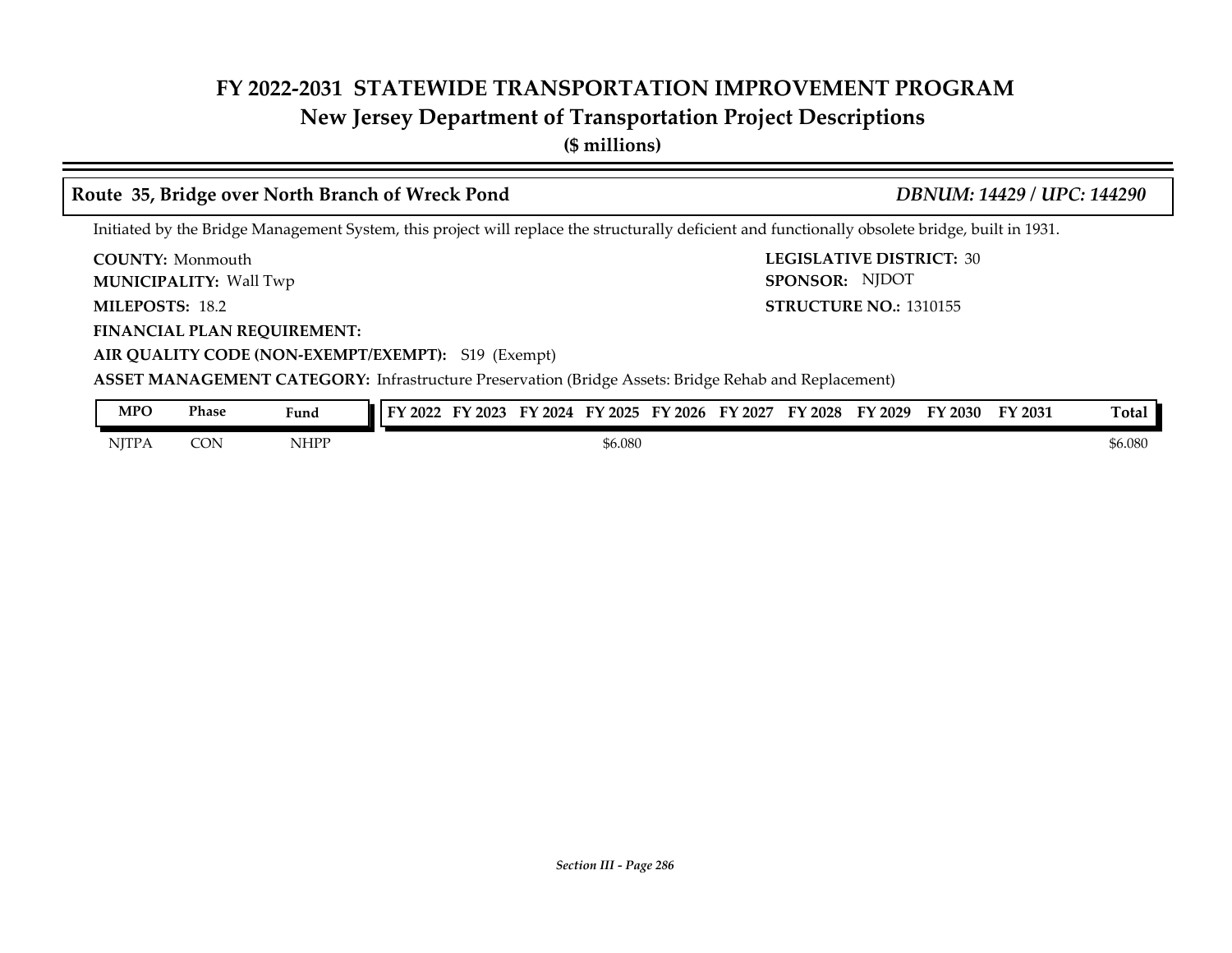## **New Jersey Department of Transportation Project Descriptions**

**(\$ millions)**

|                          |              |                                    | Route 35, Heards Brook and Woodbridge Creek, Culvert Replacement                                             | DBNUM: 10381 / UPC: 103810 |                                            |  |  |  |                                        |                |              |
|--------------------------|--------------|------------------------------------|--------------------------------------------------------------------------------------------------------------|----------------------------|--------------------------------------------|--|--|--|----------------------------------------|----------------|--------------|
|                          |              |                                    | Initiated by the Bridge Management System, this project will replace the culverts within the project limits. |                            |                                            |  |  |  |                                        |                |              |
| <b>COUNTY: Middlesex</b> |              |                                    | <b>MUNICIPALITY:</b> Woodbridge Twp, Perth Amboy City                                                        |                            | LEGISLATIVE DISTRICT: 19<br>SPONSOR: NJDOT |  |  |  |                                        |                |              |
| MILEPOSTS: 55.24         |              |                                    |                                                                                                              |                            |                                            |  |  |  | <b>STRUCTURE NO.: 1224150, 1224154</b> |                |              |
|                          |              | <b>FINANCIAL PLAN REQUIREMENT:</b> |                                                                                                              |                            |                                            |  |  |  |                                        |                |              |
|                          |              |                                    | AIR QUALITY CODE (NON-EXEMPT/EXEMPT): S4, S19 (Exempt)                                                       |                            |                                            |  |  |  |                                        |                |              |
|                          |              |                                    | <b>ASSET MANAGEMENT CATEGORY:</b> Infrastructure Preservation (Bridge Assets: Culverts)                      |                            |                                            |  |  |  |                                        |                |              |
| <b>MPO</b>               | <b>Phase</b> | Fund                               | FY 2022 FY 2023 FY 2024 FY 2025 FY 2026 FY 2027 FY 2028 FY 2029 FY 2030                                      |                            |                                            |  |  |  |                                        | <b>FY 2031</b> | <b>Total</b> |
| <b>NITPA</b>             | <b>CON</b>   | <b>NHPP</b>                        |                                                                                                              | \$6.260                    |                                            |  |  |  |                                        |                | \$6.260      |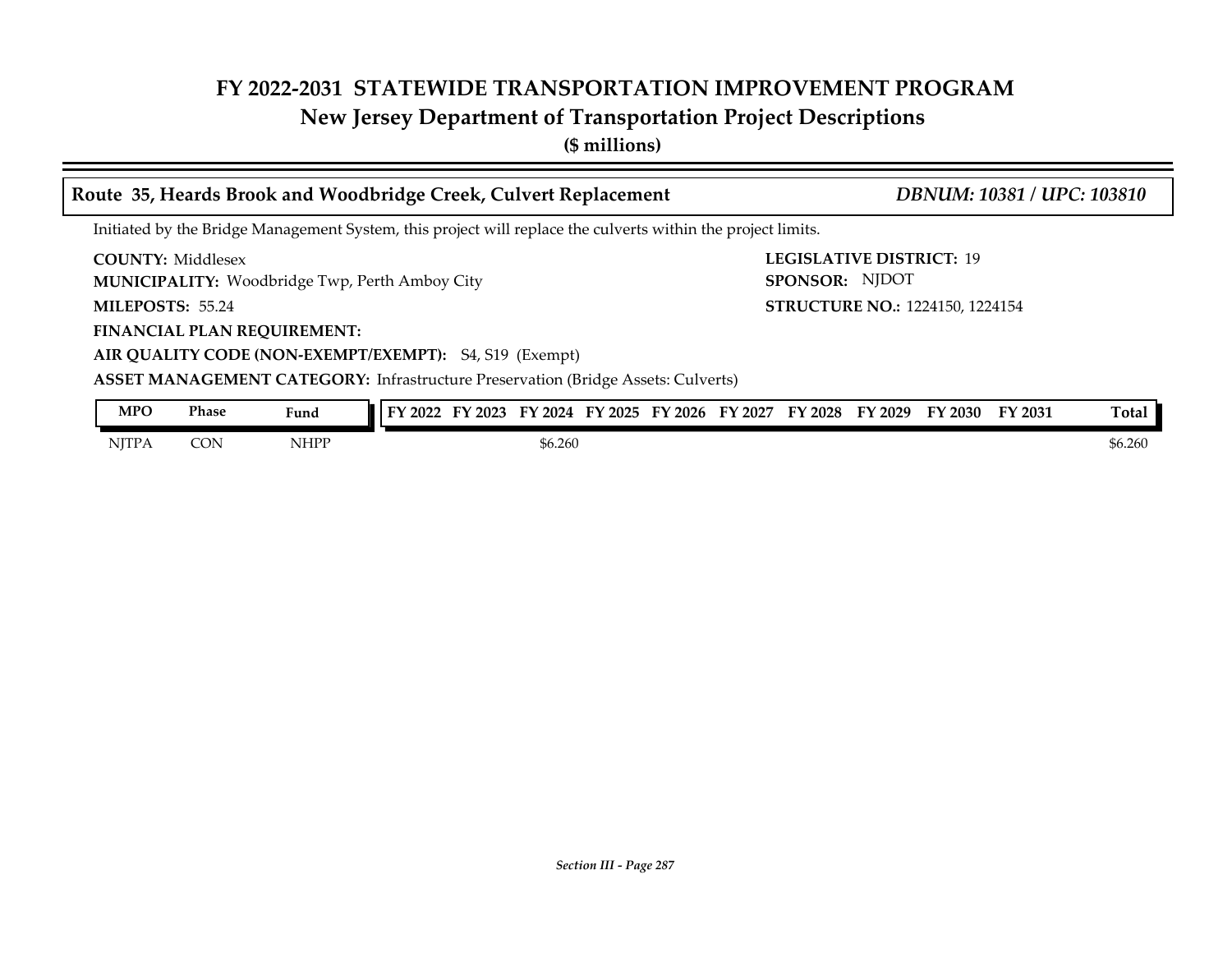## **New Jersey Department of Transportation Project Descriptions**

**(\$ millions)**

| Route 35, Route 9 to Colonia Boulevard                                                                |             |                                                                                                                                                                                                                                               | DBNUM: 15392 / UPC: 153920                                                         |  |  |  |  |  |  |  |
|-------------------------------------------------------------------------------------------------------|-------------|-----------------------------------------------------------------------------------------------------------------------------------------------------------------------------------------------------------------------------------------------|------------------------------------------------------------------------------------|--|--|--|--|--|--|--|
| Initiated from the Pavement Management System, this project will resurface within the project limits. |             |                                                                                                                                                                                                                                               |                                                                                    |  |  |  |  |  |  |  |
| <b>COUNTY:</b> Middlesex, Union<br><b>MILEPOSTS: 50.6-58.07</b><br><b>FINANCIAL PLAN REQUIREMENT:</b> |             | <b>MUNICIPALITY:</b> Sayreville Boro, Perth Amboy City, Woodbridge Twp, Rahway City<br>AIR QUALITY CODE (NON-EXEMPT/EXEMPT): S10 (Exempt)<br><b>ASSET MANAGEMENT CATEGORY:</b> Infrastructure Preservation (Road Assets: Highway Resurfacing) | <b>LEGISLATIVE DISTRICT: 19, 22</b><br>SPONSOR: NJDOT<br><b>STRUCTURE NO.: N/A</b> |  |  |  |  |  |  |  |
| <b>MPO</b><br><b>Phase</b>                                                                            | Fund        | FY 2022 FY 2023 FY 2024 FY 2025 FY 2026 FY 2027 FY 2028 FY 2029 FY 2030                                                                                                                                                                       | Total<br>FY 2031                                                                   |  |  |  |  |  |  |  |
| <b>NITPA</b><br><b>CON</b>                                                                            | <b>NHPP</b> | \$10.769                                                                                                                                                                                                                                      | \$10.769                                                                           |  |  |  |  |  |  |  |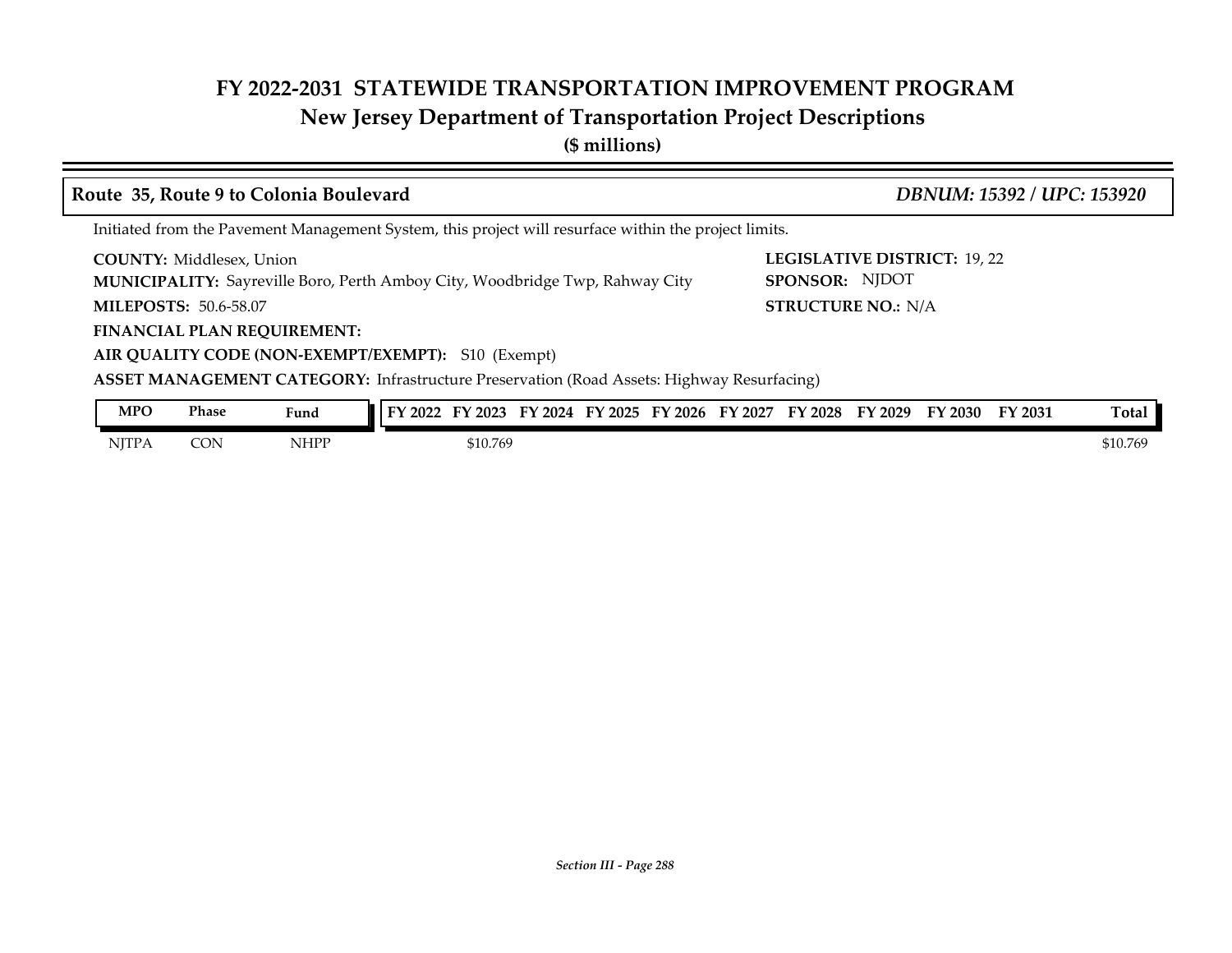## **New Jersey Department of Transportation Project Descriptions**

**(\$ millions)**

### **Route 35 NB, Bridge over Route 36 NB & GSP Ramp G** *DBNUM: 18351 / UPC: 183510*

Initiated from the Bridge Management System, this project will rehabilitate the structurally deficient bridge, built in 1931.

**COUNTY:** Monmouth **COUNTY:** 13 **COUNTY: Monmouth** 

**MUNICIPALITY:** Keyport Borough **SPONSOR:** 

**MILEPOSTS: STRUCTURE NO.:** 43.16-43.16

**FINANCIAL PLAN REQUIREMENT:**

**STRUCTURE NO.: 1313153** SPONSOR: NJDOT

**AIR QUALITY CODE (NON-EXEMPT/EXEMPT):** S19 (Exempt)

| <b>MPO</b>   | Phase | Fund        | FY 2022<br>FY 2023 | FY 2024 | FY 2025 | FY 2026 | FY 2027 | FY 2028  | FY 2029 | FY 2030 | FY 2031 | <b>Total</b> |
|--------------|-------|-------------|--------------------|---------|---------|---------|---------|----------|---------|---------|---------|--------------|
| <b>NJTPA</b> | DES   | <b>NHPP</b> | \$2.300            |         |         |         |         |          |         |         |         | \$2.300      |
| <b>NITPA</b> | CON   | <b>NHPP</b> |                    |         |         |         |         | \$13.900 |         |         |         | \$13.900     |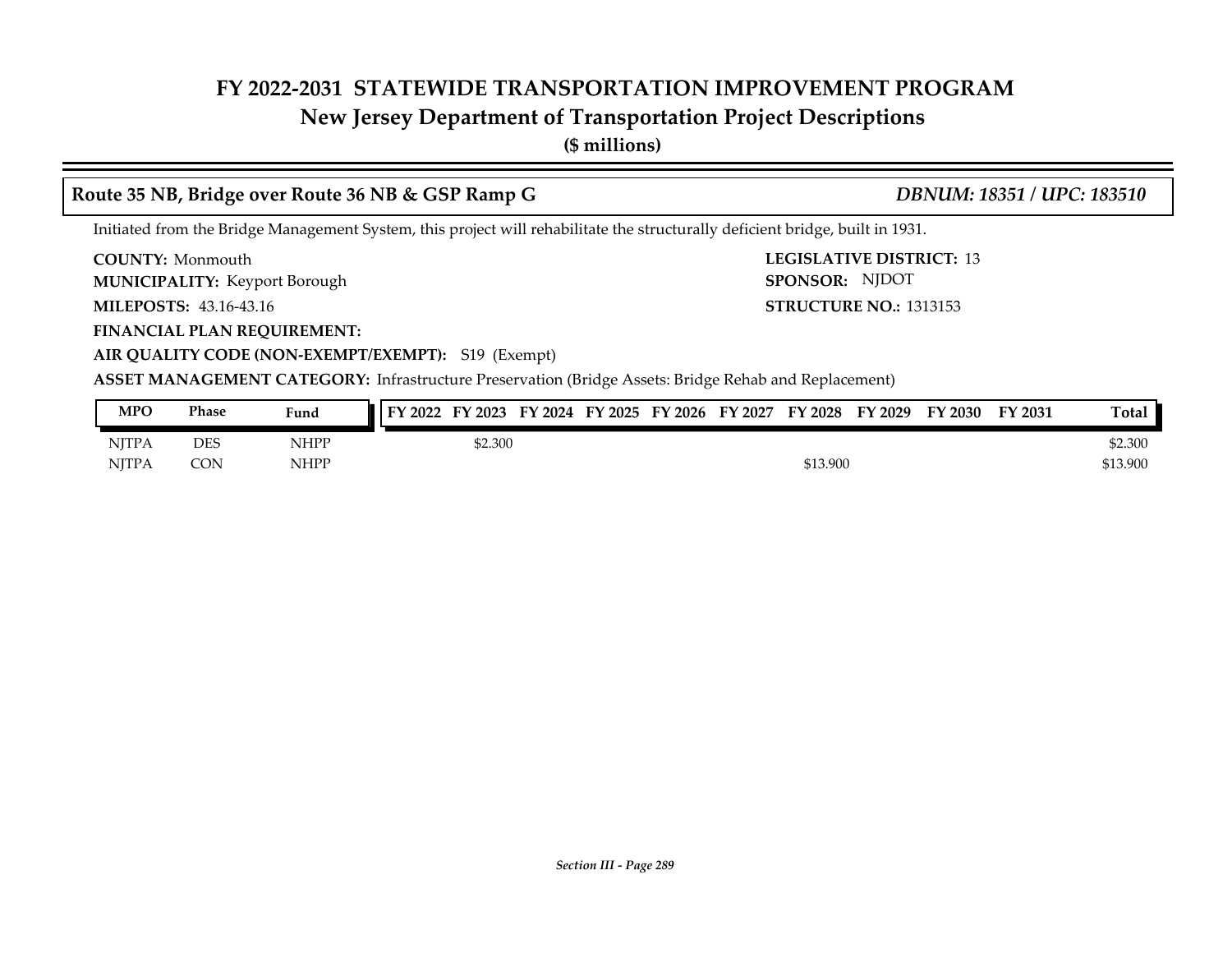## **New Jersey Department of Transportation Project Descriptions**

**(\$ millions)**

### **MUNICIPALITY:** Moorestown Twp, Mount Laurel Twp, Lumberton Twp, Mount Holly Twp **SPONSOR**: **COUNTY: LEGISLATIVE DISTRICT:** 7, 8 **MILEPOSTS: STRUCTURE NO.:** N/A **FINANCIAL PLAN REQUIREMENT: AIR QUALITY CODE (NON-EXEMPT/EXEMPT):** S10 (Exempt) **COUNTY: Burlington MILEPOSTS: 6.55-9.60 ASSET MANAGEMENT CATEGORY:** Infrastructure Preservation (Road Assets: Highway Resurfacing) This project will mill/pave the shoulder area and include treatment on the existing mainline pavement within the project limits. Sidewalk improvements, ADA compliance, traffic signal upgrades and guide rail upgrades will be included as well. **Route 38, Nixon Drive to Route 295 Bridge** *DBNUM: 15385 / UPC: 153850* SPONSOR: NJDOT DVRPC CON NHPP \$6.030 \$6.030 \$6.030 \$6.030 \$6.030 \$6.030 \$6.030 \$6.030 \$6.030 \$6.030 **MPO Phase Fund FY 2022 FY 2023 FY 2024 FY 2025 FY 2026 FY 2027 FY 2028 FY 2029 FY 2030 FY 2031 Total**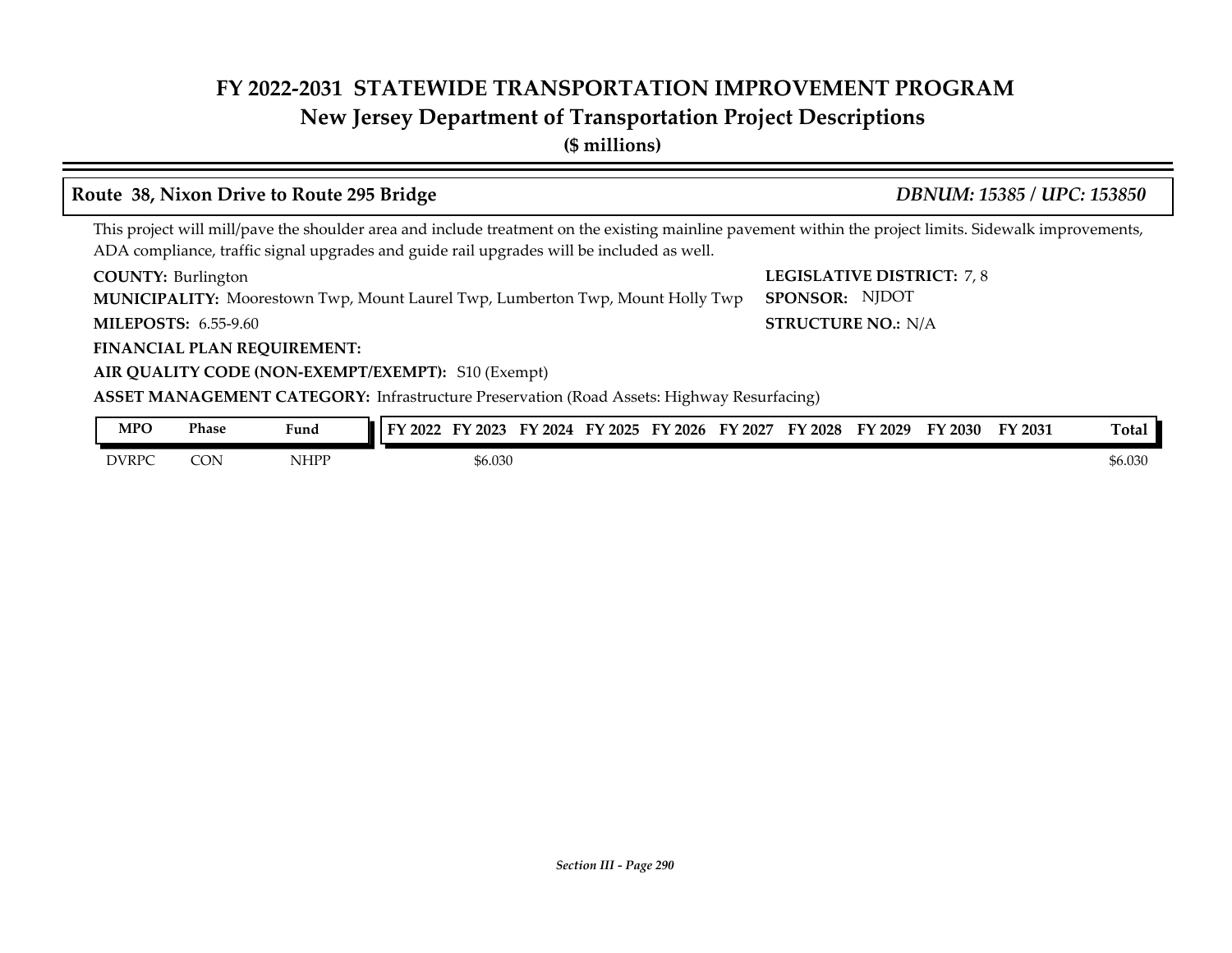### **New Jersey Department of Transportation Project Descriptions**

**(\$ millions)**

## **Route 38, South Church Street (CR 607) to Fellowship Road (CR 673), Operational and Safety** *DBNUM: 12307 / UPC: 123070* **Improvements**

The purpose of this project is to reconfigure the Route 38 and South Church Street/Fellowship Rd. intersection layout, improve congestion, improve safety, and ensure ADA compliance throughout the intersection. In addition the existing S. Church St. Bridge will be replaced and widened, deficiencies in sidewalk, curbs and curb ramps will be addressed. The existing shoulders and auxiliary lanes will be brought into compliance with NJDOT standards.

**COUNTY: LEGISLATIVE DISTRICT:** 7 **MILEPOSTS: STRUCTURE NO.:** 7.53-7.59 **FINANCIAL PLAN REQUIREMENT: AIR QUALITY CODE (NON-EXEMPT/EXEMPT):** 2035M (Exempt) COUNTY: Burlington Moorestown Twp **MUNICIPALITY: SPONSOR: STRUCTURE NO.: 03B4028 ASSET MANAGEMENT CATEGORY:** Mobility and Congestion Relief (Congestion Relief: Highway Operational Improvements) SPONSOR: NJDOT

| MPO          | Phase | Fund        | FY 2022 | 2023 | 2024<br>г١ | 2025 | FY 2026 | 2027<br>гл | 2028 | 12029<br>ГV | ТV.<br>2030 | FY 2031 | <b>Total</b> |
|--------------|-------|-------------|---------|------|------------|------|---------|------------|------|-------------|-------------|---------|--------------|
| <b>DVRPC</b> | CON   | <b>NHPP</b> |         |      | \$17.001   |      |         |            |      |             |             |         | \$17.001     |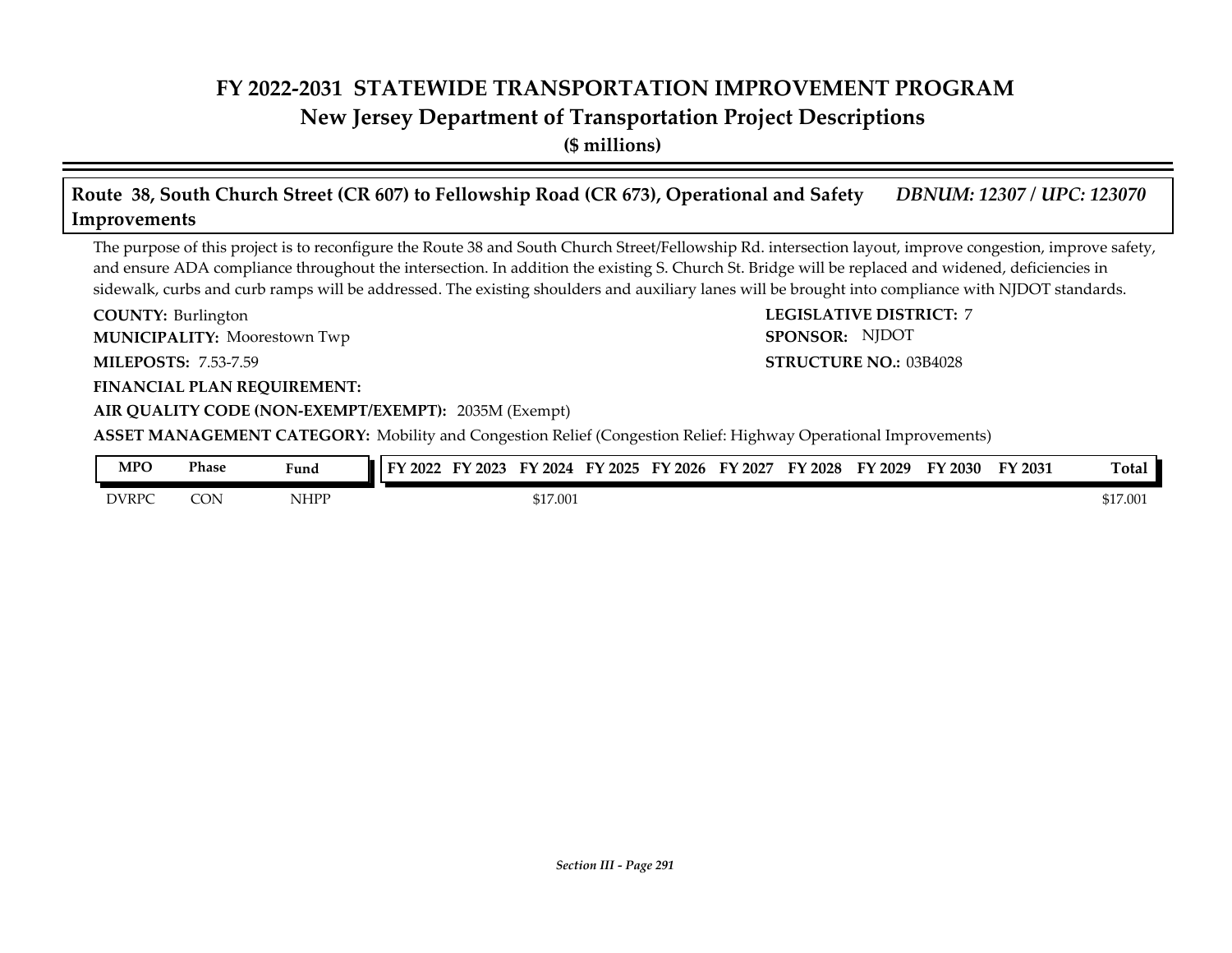## **New Jersey Department of Transportation Project Descriptions**

**(\$ millions)**

### **COUNTY: LEGISLATIVE DISTRICT:** 2 **MILEPOSTS: STRUCTURE NO.:** 60.4 - 63.5 **FINANCIAL PLAN REQUIREMENT: AIR QUALITY CODE (NON-EXEMPT/EXEMPT):** S10 (Exempt) **COUNTY: Atlantic MUNICIPALITY:** Egg Harbor Twp, Atlantic City **SPONSOR:** STRUCTURE NO.: N/A **ASSET MANAGEMENT CATEGORY:** Infrastructure Preservation (Road Assets: Drainage) This project will raise approximately one mile of Rt 40/322 to reduce flooding. Construction will include new pavement, new curbs and sidewalks, relocation of aerial and underground utilities, and new drainage. **Route 40, Atlantic County, Drainage** *DBNUM: 08371 / UPC: 083710* SPONSOR: NJDOT SJTPO CON STBGP-FLEX \$27.585 \$27.585 \$27.585 \$27.585 **MPO Phase Fund FY 2022 FY 2023 FY 2024 FY 2025 FY 2026 FY 2027 FY 2028 FY 2029 FY 2030 FY 2031 Total**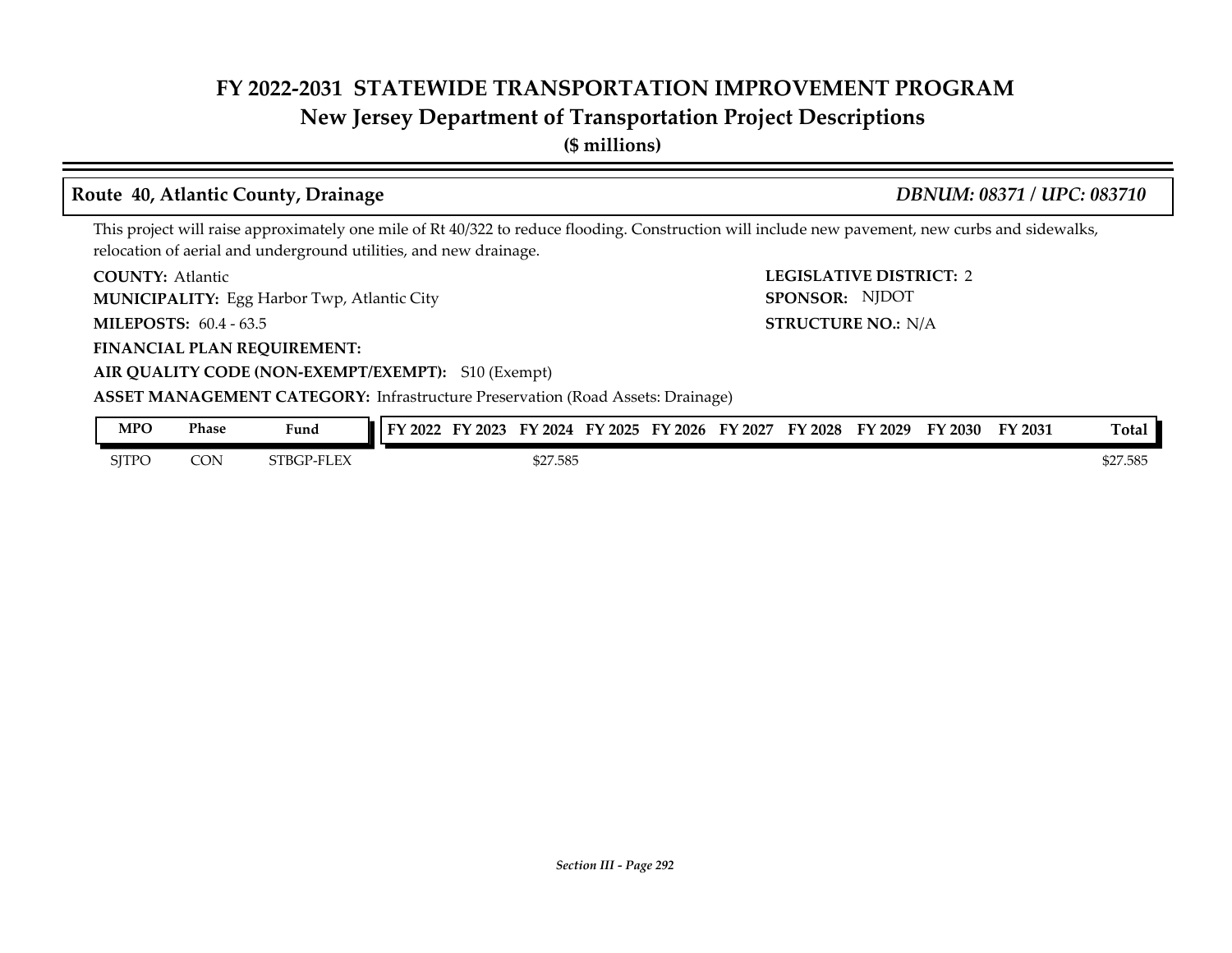## **New Jersey Department of Transportation Project Descriptions**

**(\$ millions)**

### **Route 41 and Deptford Center Road** *DBNUM: 15302 / UPC: 153020*

SPONSOR: NJDOT

This project will provide intersection improvements that will increase capacity of left turn movements from Deptford Center Road to Rt. 41 Northbound. The current configuration for this movement is single left turn lane, which has contributed to congestion and delays for left-turn vehicles.

**COUNTY: LEGISLATIVE DISTRICT:** 5 **COUNTY: Gloucester** 

**MUNICIPALITY:** Deptford Twp **SPONSOR:** 

**MILEPOSTS: STRUCTURE NO.:** N/A MILEPOSTS: 3.19

**FINANCIAL PLAN REQUIREMENT:**

**AIR QUALITY CODE (NON-EXEMPT/EXEMPT):** R1 (Exempt)

**ASSET MANAGEMENT CATEGORY:** Mobility and Congestion Relief (Congestion Relief: Highway Operational Improvements)

| MPO          | Phase      | Fund | $Y$ 2022 | FY 2023 | FY 2024 FY 2025 | FY 2026 | FY 2027 | <b>FY 2028</b> | FY 2029 | FY 2030 | FY 2031 | Total   |
|--------------|------------|------|----------|---------|-----------------|---------|---------|----------------|---------|---------|---------|---------|
| <b>DVRPC</b> | <b>ROW</b> | NHPP |          | 51.100  |                 |         |         |                |         |         |         | \$1.100 |
| <b>DVRPC</b> | <b>CON</b> | NHPP |          |         | \$4.250         |         |         |                |         |         |         | \$4.250 |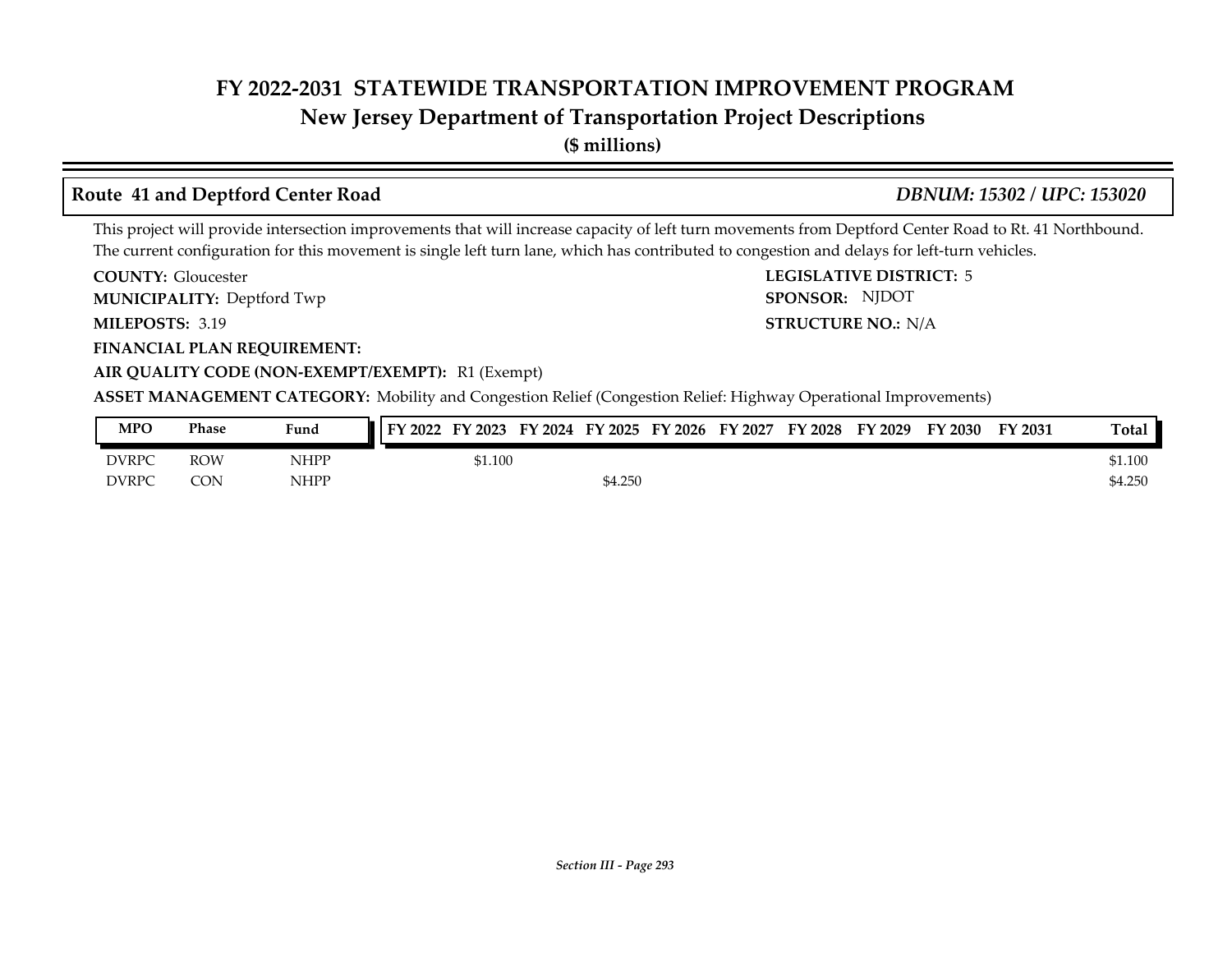## **New Jersey Department of Transportation Project Descriptions**

**(\$ millions)**

### **Route 42 SB, Leaf Avenue Extension to Creek Road (CR 753)** *DBNUM: 18313 / UPC: 183130*

This project will relocate access to Route 42 ramps further down County Route 753, and provide sufficient lane configurations to accommodate freight movement.

**COUNTY: LEGISLATIVE DISTRICT:** 5 **COUNTY: Camden** 

Bellmawr Boro **MUNICIPALITY: SPONSOR:**

**MILEPOSTS: 13.85** 

**FINANCIAL PLAN REQUIREMENT:**

**MILEPOSTS: STRUCTURE NO.:** N/A SPONSOR: NJDOT

**AIR QUALITY CODE (NON-EXEMPT/EXEMPT):** R3 (Exempt)

**ASSET MANAGEMENT CATEGORY:** Mobility and Congestion Relief (Congestion Relief: Missing Links)

| <b>MPO</b>   | Phase      | Fund        |         |         |         |         | FY 2022 FY 2023 FY 2024 FY 2025 FY 2026 FY 2027 | FY 2028 FY 2029 | FY 2030 | FY 2031 | <b>Total</b> |
|--------------|------------|-------------|---------|---------|---------|---------|-------------------------------------------------|-----------------|---------|---------|--------------|
| <b>DVRPC</b> | PE         | <b>NHPP</b> | \$1.500 |         |         |         |                                                 |                 |         |         | \$1.500      |
| <b>DVRPC</b> | <b>DES</b> | <b>NHPP</b> |         | \$3.000 |         |         |                                                 |                 |         |         | \$3.000      |
| <b>DVRPC</b> | <b>ROW</b> | <b>NHPP</b> |         |         | \$2.000 |         |                                                 |                 |         |         | \$2.000      |
| <b>DVRPC</b> | <b>CON</b> | <b>NHPP</b> |         |         |         | \$7.350 |                                                 |                 |         |         | \$7.350      |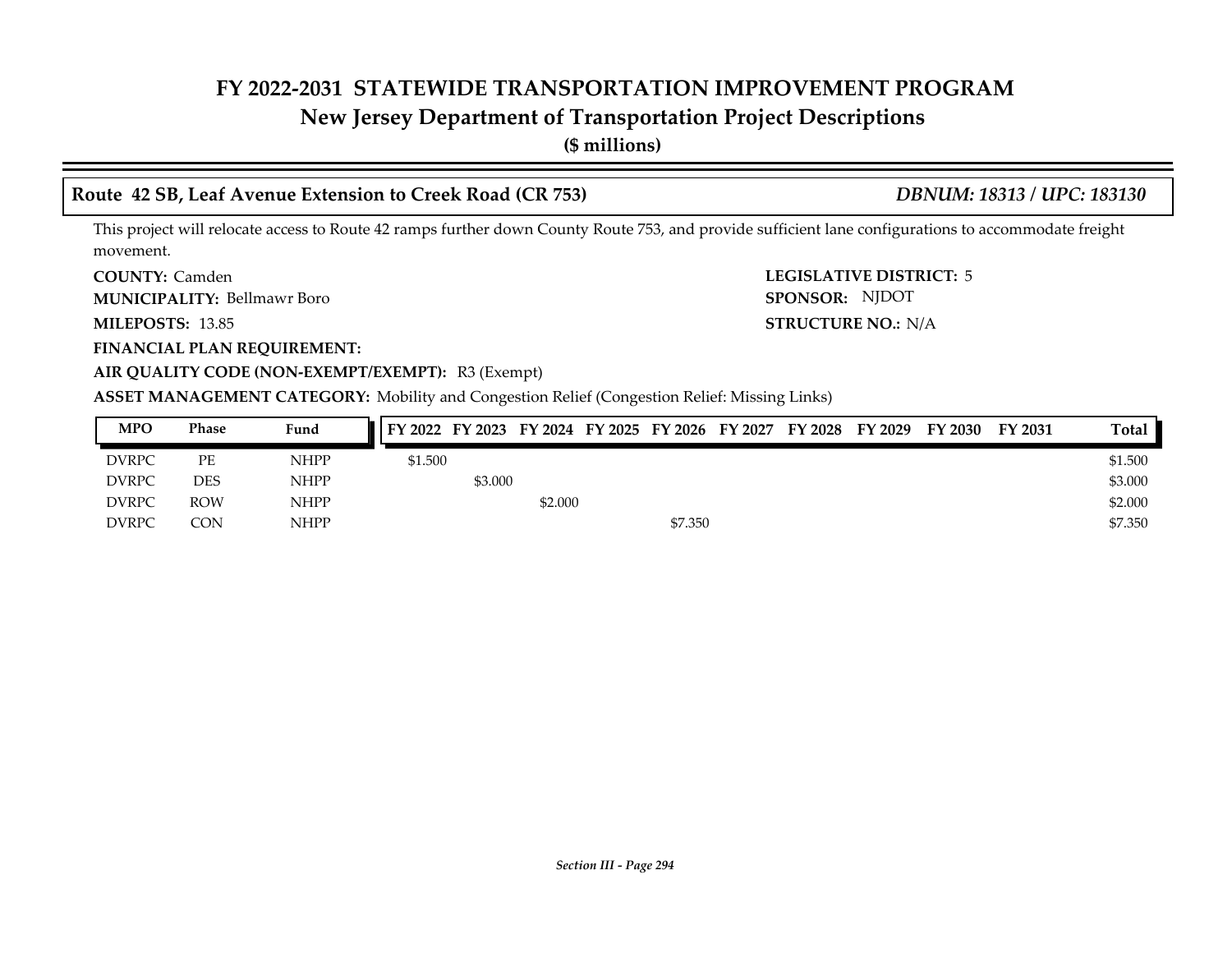## **New Jersey Department of Transportation Project Descriptions**

**(\$ millions)**

### **Route 42, Kennedy Ave. to Atlantic City Expressway** *DBNUM: 12306 / UPC: 123060*

**AIR QUALITY CODE (NON-EXEMPT/EXEMPT):** S10 (Exempt)

Initiated from the Pavement Management System, this project will resurface, rehabilitate and reconstruct within the project limits. ADA compliance improvements will be included.

**COUNTY: LEGISLATIVE DISTRICT:** 4 **COUNTY: Gloucester** 

Washington Twp **MUNICIPALITY: SPONSOR:**

**FINANCIAL PLAN REQUIREMENT:**

**MILEPOSTS: STRUCTURE NO.:** 3.4-6.6; 3.4-6.1 STRUCTURE NO.: N/A SPONSOR: NJDOT

### **ASSET MANAGEMENT CATEGORY:** Infrastructure Preservation (Road Assets: Highway Rehab and Recon)

| <b>MPO</b>   | Phase | Fund        | $\blacksquare$<br>$\cdot$ 2022 | 2023     | 2024<br><b>FY</b> | FY 2025 | $'$ 2026 | FY<br>2027 | FY 2028 | $Y$ 2029 | FY 2030 | FY 2031 | Total    |
|--------------|-------|-------------|--------------------------------|----------|-------------------|---------|----------|------------|---------|----------|---------|---------|----------|
| <b>DVRPC</b> | CON   | <b>NHPP</b> |                                | \$32.300 | \$25.000          |         |          |            |         |          |         |         | \$57,300 |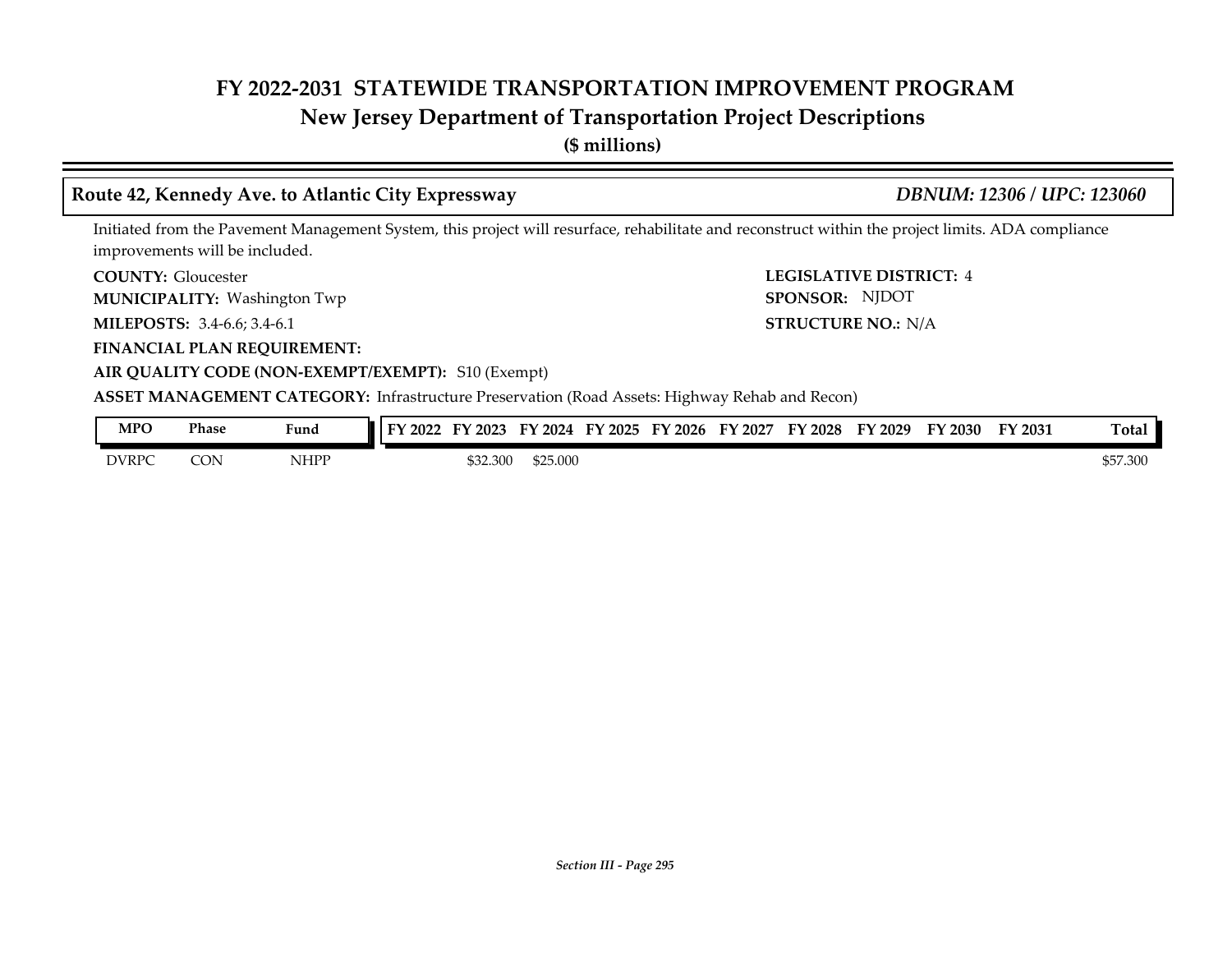## **New Jersey Department of Transportation Project Descriptions**

**(\$ millions)**

### **Route 45, Bridge over Woodbury Creek** *DBNUM: 14348 / UPC: 143480*

Initiated by the Bridge Management System, the project will replace the structurally deficient and functionally obsolete bridge, built in 1892 and modified in 1953, with a precast concrete Northeast Extreme Tee (NEXT) Beam structure.

**COUNTY: Gloucester** 

Woodbury City **MUNICIPALITY: SPONSOR:**

**MILEPOSTS: STRUCTURE NO.:** 26.10-26.28

**FINANCIAL PLAN REQUIREMENT:**

**COUNTY: LEGISLATIVE DISTRICT:** 5 **STRUCTURE NO.: 0810150** SPONSOR: NJDOT

### **AIR QUALITY CODE (NON-EXEMPT/EXEMPT):** S19 (Exempt)

| MPO          | Phase | Fund        | FY 2023<br>FY 2022 |         |  | FY 2024 FY 2025 FY 2026 FY 2027 | FY 2028 | FY 2029 | FY 2030 | FY 2031 | Total   |
|--------------|-------|-------------|--------------------|---------|--|---------------------------------|---------|---------|---------|---------|---------|
| <b>DVRPC</b> | DES   | STATE       | \$1.000            |         |  |                                 |         |         |         |         | \$1.000 |
| <b>DVRPC</b> | ROW   | <b>NHPP</b> | \$0.520            |         |  |                                 |         |         |         |         | \$0.520 |
| <b>DVRPC</b> | CON   | <b>NHPP</b> |                    | \$8.499 |  |                                 |         |         |         |         | \$8.499 |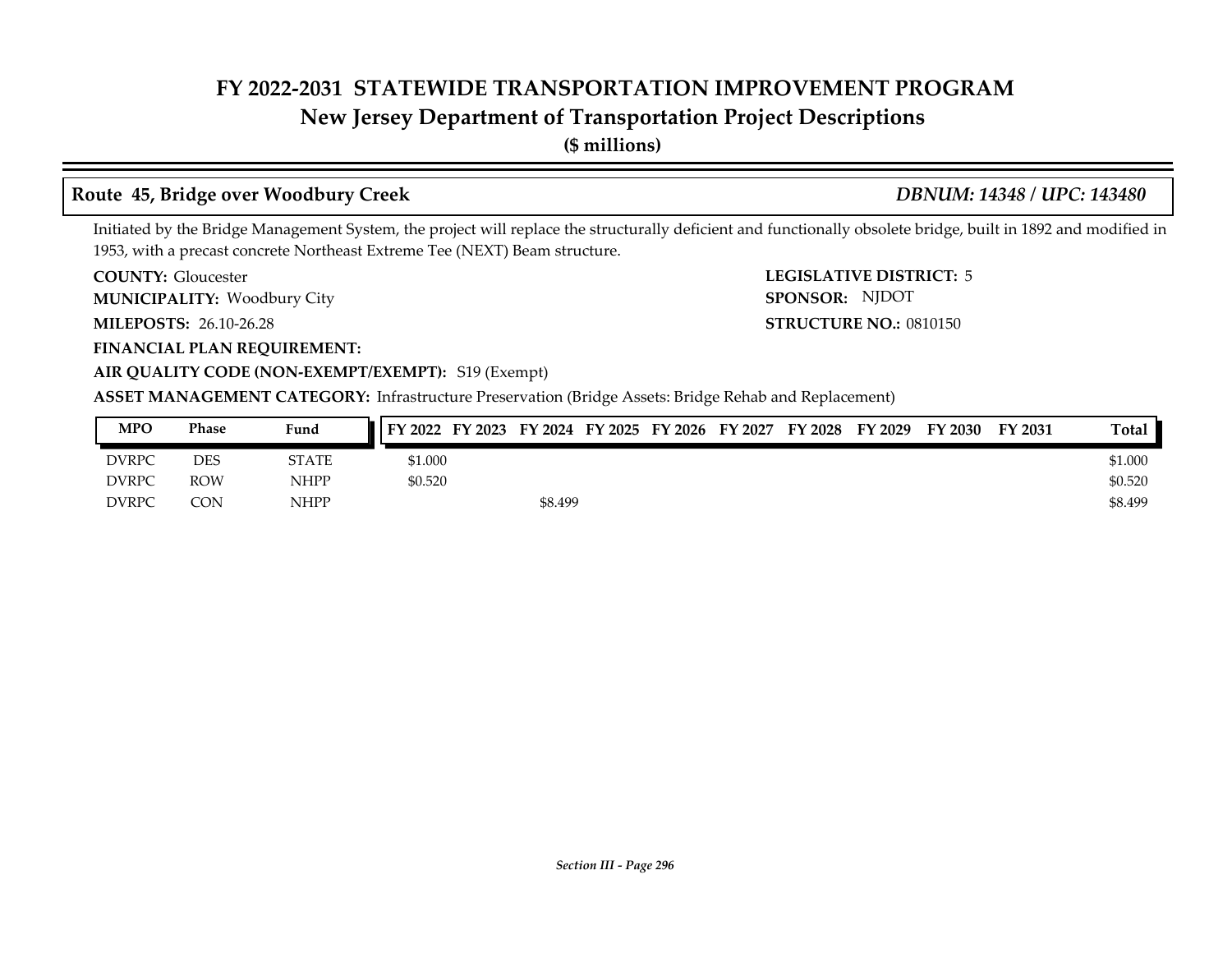## **New Jersey Department of Transportation Project Descriptions**

**(\$ millions)**

### **Route 46, Canfield Avenue** *DBNUM: 13316 / UPC: 133160*

**STRUCTURE NO.: N/A** 

SPONSOR: NJDOT

This project will widen Route 46 to provide an exclusive left turn lane on the west approach of the intersection (for turns into the shopping center). An abandoned mine shaft adjacent to the right of way, west of the intersection, will be sealed to prevent further ground subsidence that could undermine the Route 46 roadway.

**COUNTY: LEGISLATIVE DISTRICT:** 25 **COUNTY: Morris** 

Mine Hill Twp **MUNICIPALITY: SPONSOR:**

**MILEPOSTS: STRUCTURE NO.:** 35.91

**FINANCIAL PLAN REQUIREMENT:**

### **AIR QUALITY CODE (NON-EXEMPT/EXEMPT):** AQ2, NR1 (Exempt)

**ASSET MANAGEMENT CATEGORY:** Mobility and Congestion Relief (Congestion Relief: Major Widenings)

| MPO          | Phase      | Fund              | FY 2022 | '2023<br>EV | FY.<br>12024 | FY 2025 | FY 2026 | FY 2027 | <b>FY 2028</b> | FY 2029 | FY 2030 | FY 2031 | Total   |
|--------------|------------|-------------------|---------|-------------|--------------|---------|---------|---------|----------------|---------|---------|---------|---------|
| <b>NJTPA</b> | <b>CON</b> | <b>STBGP-FLEX</b> | \$4.400 |             |              |         |         |         |                |         |         |         | \$4.400 |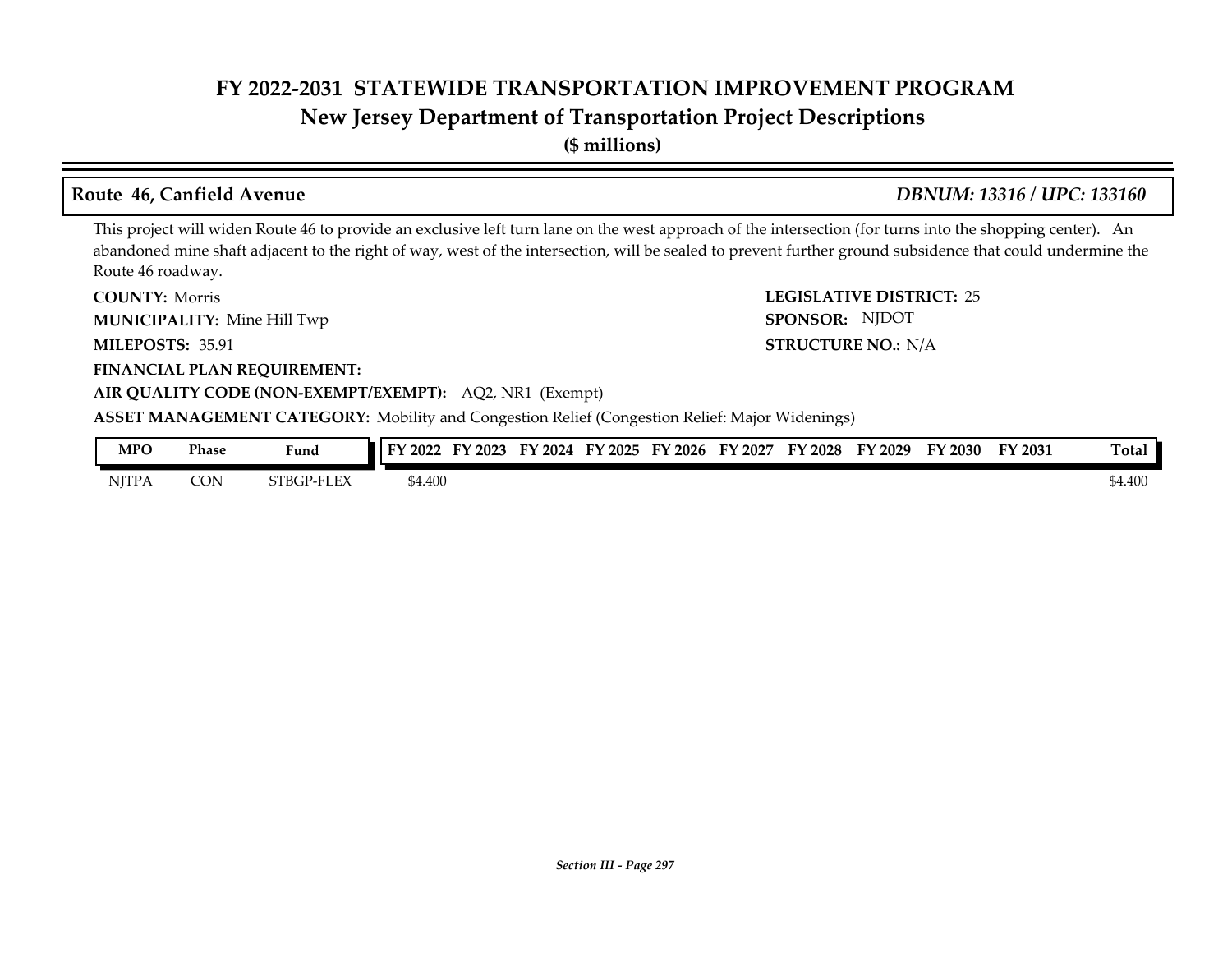## **New Jersey Department of Transportation Project Descriptions**

**(\$ millions)**

### **Route 46, Main Street/Woodstone Road (CR 644) to Route 287, ITS** *DBNUM: 06366A / UPC: 148040*

To better manage and improve traffic conditions along the corridor, this project will design and construct an ITS system, including; Dynamic Message Signs (DMS), Camera Surveillance Systems (CSS), Travel Time Sensors (TTS), and Traffic Signal Systems (TSS). ADA curb ramp improvements are included at intersections containing signal upgrades.

**COUNTY: Morris** 

**COUNTY: LEGISLATIVE DISTRICT:** 25, 26

**STRUCTURE NO.: N/A** 

**MUNICIPALITY:** Rockaway Boro, Denville Twp, Mountain Lakes Boro, Parsippany-Troy Hills <sup>T</sup> SPONSOR: NJDOT

**MILEPOSTS: STRUCTURE NO.:** 41.87 - 46.47

**FINANCIAL PLAN REQUIREMENT:**

### **AIR QUALITY CODE (NON-EXEMPT/EXEMPT):** NR2, O7 (Exempt)

**ASSET MANAGEMENT CATEGORY:** Mobility and Congestion Relief (Congestion Relief: Intelligent Transportation Systems)

| MPO          | Phase | $\mathbf{r}$ , $\mathbf{r}$<br>Fund | м<br>2022 | 2023     | 2024<br>FY | $\neg$<br>2025 | $^{\circ}$ 2026<br>EУ | EV<br>2027 | FY 2028 | ЕV<br>2029 | 2030<br>. . | FY 2031 | Total   |
|--------------|-------|-------------------------------------|-----------|----------|------------|----------------|-----------------------|------------|---------|------------|-------------|---------|---------|
| <b>NITPA</b> | CON   | NHPP                                |           | \$14.000 |            |                |                       |            |         |            |             |         | 514.000 |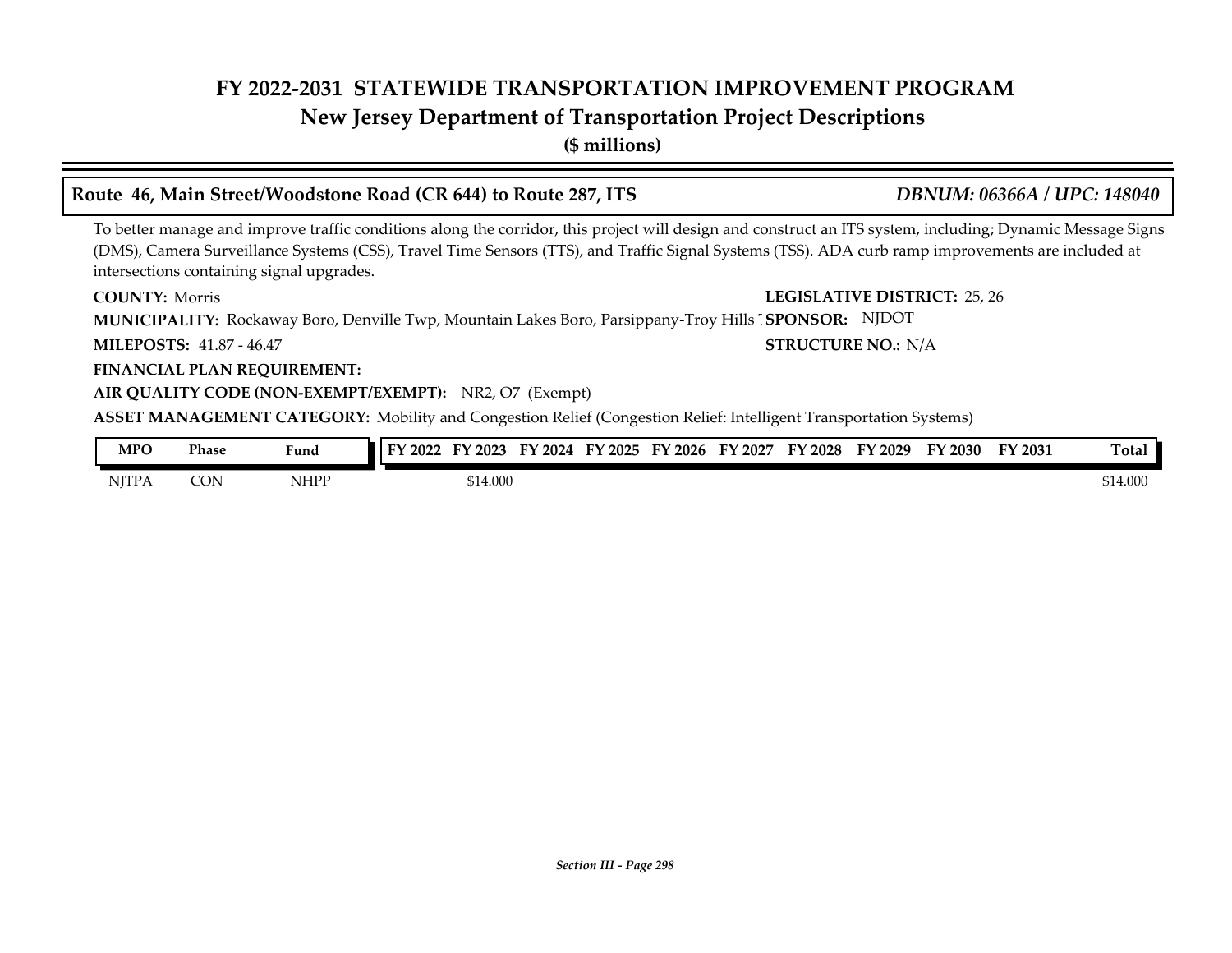**New Jersey Department of Transportation Project Descriptions**

**(\$ millions)**

## **Route 46, Pequannock Street to CR 513 (West Main Street)** *DBNUM: 16318 / UPC: 163180*

Initiated from the Safety Management System, thie project will evaluate each signalized intersection within the project limits. Some of these signalized intersections have had adjustments over the past few years, however, each signalized intersection will be (re)evaluated and, if required, modified in the proposed new Road Diet design. Work will include, but not be limited too; insuring that signalized intersections have the appropriate number/type of traffic signal heads at the appropriate locations, each intersection is ADA compliant, backplates with retro reflective borders will be added to the traffic signal heads, all 8" traffic signal heads will be changed to 12", and pedestrian signal heads include countdown technology.

**COUNTY: LEGISLATIVE DISTRICT:** 25, 26 **COUNTY: Morris MUNICIPALITY:** Dover Twp, Rockaway Twp **Example 2018 SPONSOR:** 

**MILEPOSTS: STRUCTURE NO.:** 38.26-39.85

### **FINANCIAL PLAN REQUIREMENT:**

**AIR QUALITY CODE (NON-EXEMPT/EXEMPT):** AQ2, NR2 (Exempt)

**ASSET MANAGEMENT CATEGORY:** Safety (Safety Management: Safety Improvements)

| <b>MPO</b>   | Phase      | Fund | FY 2022 FY 2023 FY 2024 FY 2025 FY 2026 FY 2027 FY 2028 FY 2029 |         |  |  | FY 2030 | FY 2031 | Total   |
|--------------|------------|------|-----------------------------------------------------------------|---------|--|--|---------|---------|---------|
| <b>NITPA</b> | DES        | HSIP | \$1.750                                                         |         |  |  |         |         | \$1.750 |
| <b>NITPA</b> | <b>ROW</b> | HSIP | \$1.200                                                         |         |  |  |         |         | \$1.200 |
| <b>NITPA</b> | CON        | HSIP |                                                                 | \$6.500 |  |  |         |         | \$6.500 |

**STRUCTURE NO.: N/A** 

SPONSOR: NJDOT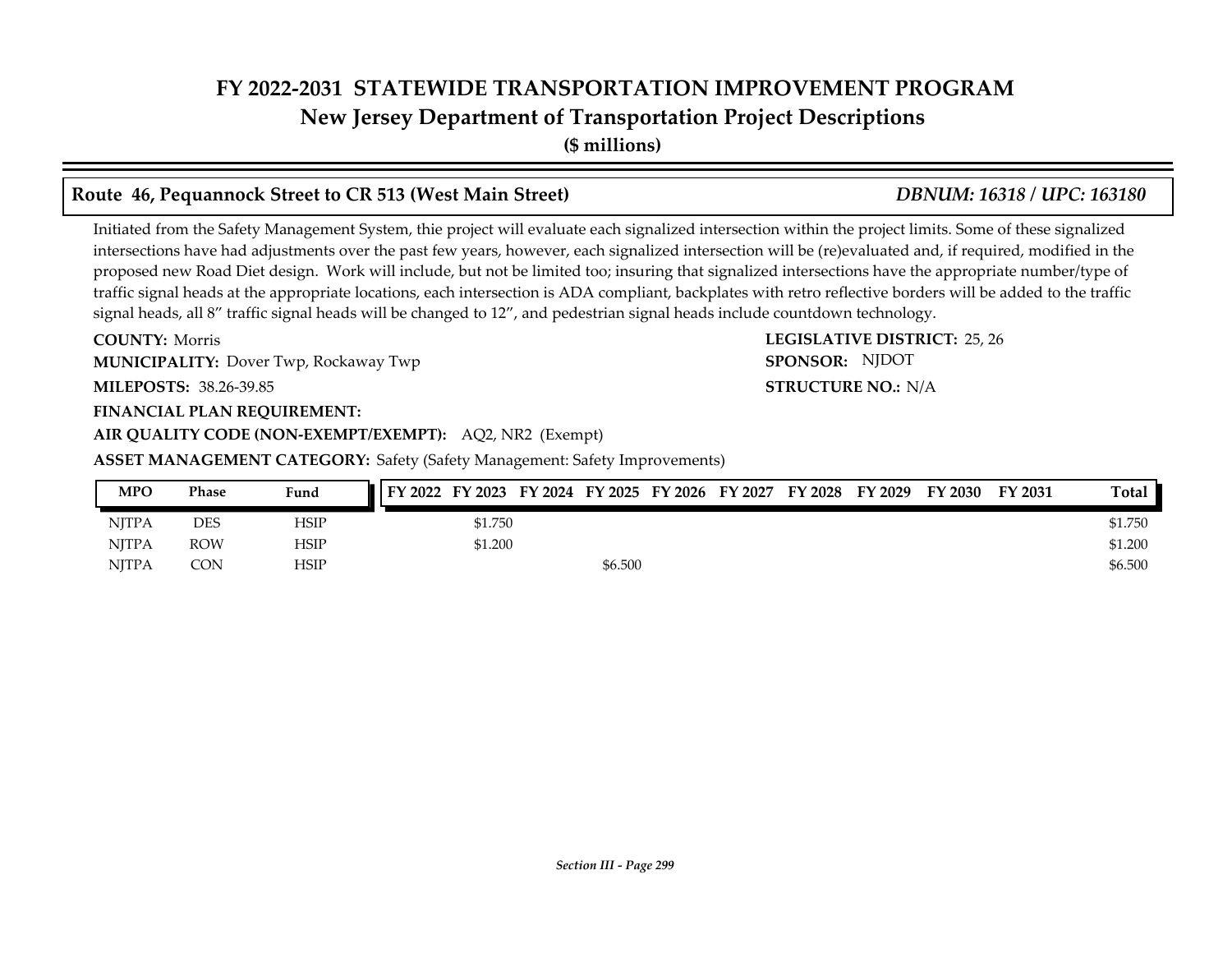## **New Jersey Department of Transportation Project Descriptions**

**(\$ millions)**

### **Route 46, Route 23 (Pompton Avenue) to Route 20, ITS** *DBNUM: 06366C / UPC: 148060*

To better manage and improve traffic conditions along the corridor, this project will design and construct an ITS system, including; Dynamic Message Signs (DMS), Camera Surveillance Systems (CSS), Travel Time Sensors (TTS), and Traffic Signal Systems (TSS). ADA curb ramp improvements are included at intersections containing signal upgrades.

**COUNTY: Passaic** 

**MUNICIPALITY:** Wayne Twp, Totowa Boro, Little Falls Twp, Clifton City **SPONSOR:** 

**MILEPOSTS: STRUCTURE NO.:** 55.98 - 63.85

**FINANCIAL PLAN REQUIREMENT:**

### **AIR QUALITY CODE (NON-EXEMPT/EXEMPT):** AQ2, O7 (Exempt)

**ASSET MANAGEMENT CATEGORY:** Mobility and Congestion Relief (Congestion Relief: Intelligent Transportation Systems)

| MPO          | Phase | Fund                                        | TУ.<br>2022 | 2023 | 2024<br>FV | $\neg$ $\vee$<br>2025 | ЕV<br>2026 | EV<br>2027 | FY 2028 | ЕV<br>2029 | 2030 | FY 2031 | Total   |
|--------------|-------|---------------------------------------------|-------------|------|------------|-----------------------|------------|------------|---------|------------|------|---------|---------|
| <b>NJTPA</b> | CON   | NHPP<br>the contract of the contract of the | \$9.000     |      |            |                       |            |            |         |            |      |         | \$9.000 |

**COUNTY: LEGISLATIVE DISTRICT:** 40, 36, 34 **STRUCTURE NO.: N/A** SPONSOR: NJDOT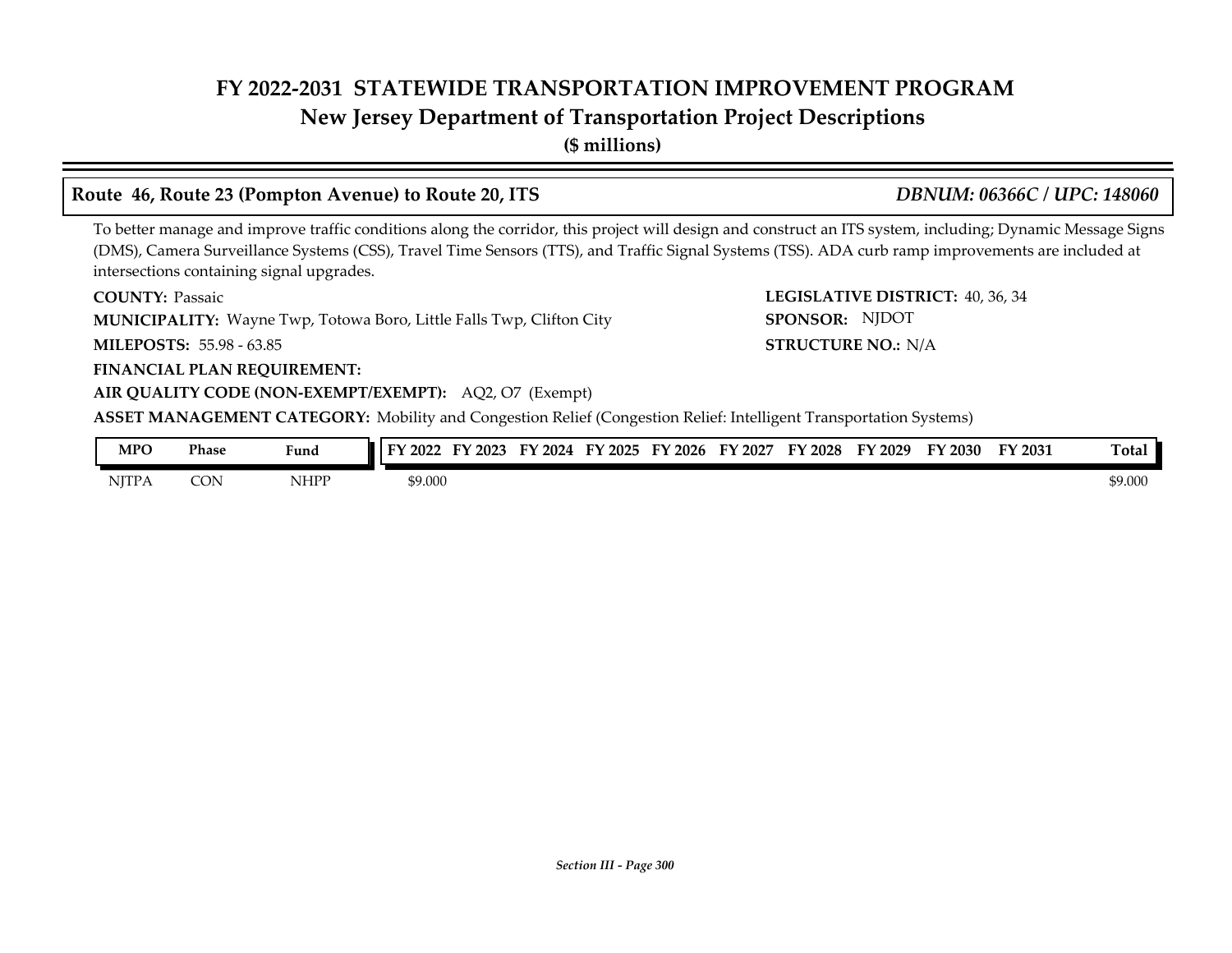## **New Jersey Department of Transportation Project Descriptions**

**(\$ millions)**

### **Route 46, Route 287 to Route 23 (Pompton Avenue), ITS** *DBNUM: 06366B / UPC: 148050*

### To better manage and improve traffic conditions along the corridor, this project will design and construct an ITS system, including; Dynamic Message Signs (DMS), Camera Surveillance Systems (CSS), Travel Time Sensors (TTS), and Traffic Signal Systems (TSS). ADA curb ramp improvements are included at intersections containing signal upgrades.

**COUNTY: LEGISLATIVE DISTRICT:** Morris, Essex, Passaic

**MUNICIPALITY:** Parsippany-Troy Hills Twp, Montville Twp, Fairfield Boro, Wayne Twp SPONSOR:

**MILEPOSTS: STRUCTURE NO.:** 46.47 - 55.98

### **FINANCIAL PLAN REQUIREMENT:**

### **AIR QUALITY CODE (NON-EXEMPT/EXEMPT):** NR3 (Exempt)

**ASSET MANAGEMENT CATEGORY:** Mobility and Congestion Relief (Congestion Relief: Intelligent Transportation Systems)

| <b>MPO</b>   | Phase | Fund     | FY 2022  | $'$ 2023<br>EV | FY<br>2024 | FY 2025 | FY 2026 | FY 2027 | FY 2028 | FY 2029 | FY 2030 | FY 2031 | Total    |
|--------------|-------|----------|----------|----------------|------------|---------|---------|---------|---------|---------|---------|---------|----------|
| <b>NJTPA</b> | CON   | NHFP-HWY | \$14.500 |                |            |         |         |         |         |         |         |         | \$14.500 |

**LEGISLATIVE DISTRICT: 26, 40** SPONSOR: NJDOT

**STRUCTURE NO.: N/A**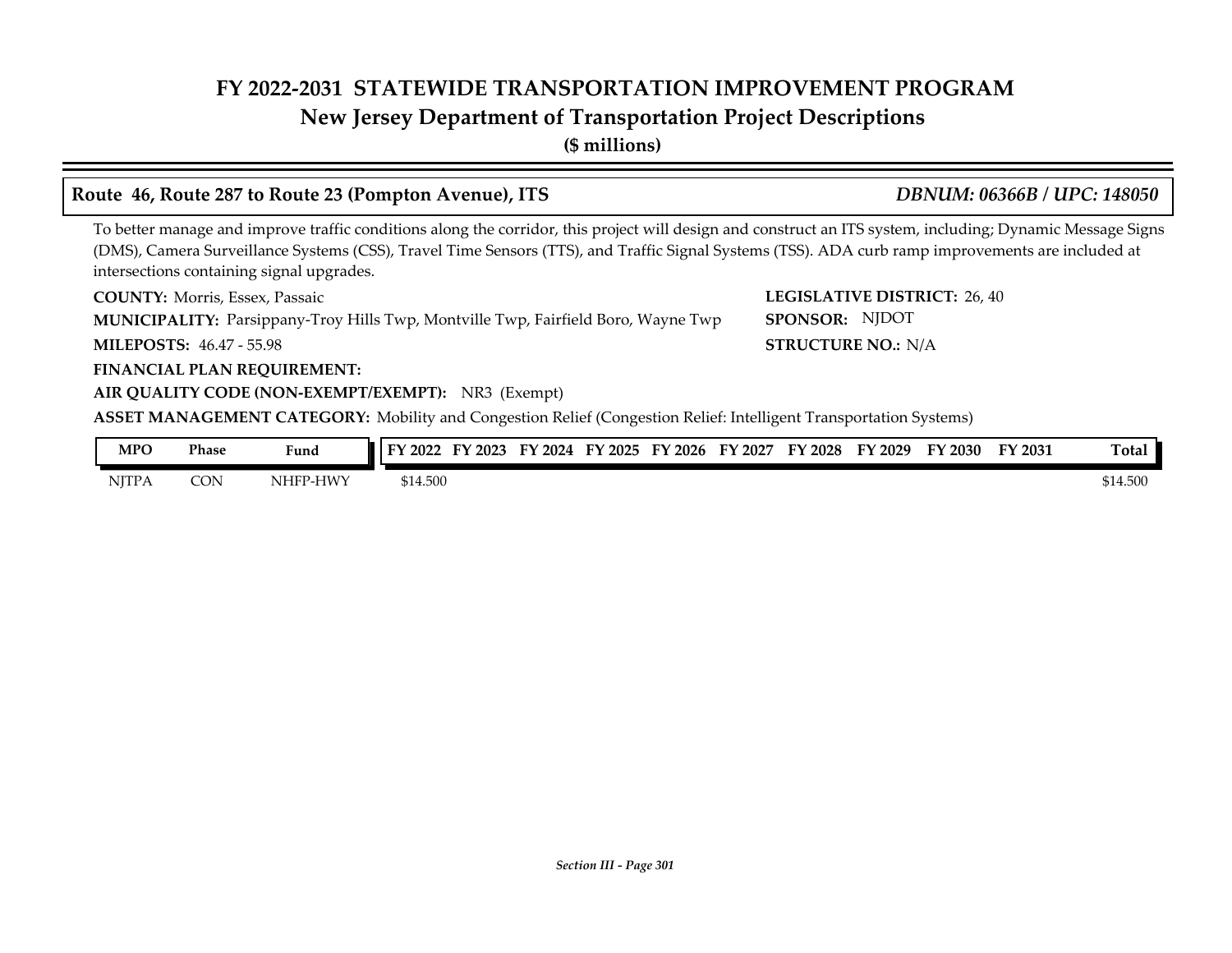## **New Jersey Department of Transportation Project Descriptions**

**(\$ millions)**

### **Route 46, Route 80 to Walnut Road** *DBNUM: 11340A / UPC: 148100*

SPONSOR: NJDOT

Initiated from the Pavement Management System, this project will reconstruct pavement within the project limits.

**COUNTY: LEGISLATIVE DISTRICT:** 24 COUNTY: Warren

**MUNICIPALITY:** Knowlton Twp **SPONSOR:** 

**MILEPOSTS: STRUCTURE NO.:** N/A **MILEPOSTS: 0-1.4** 

**FINANCIAL PLAN REQUIREMENT:**

**AIR QUALITY CODE (NON-EXEMPT/EXEMPT):** S10 (Exempt)

**ASSET MANAGEMENT CATEGORY:** Infrastructure Preservation (Road Assets: Highway Rehab and Recon)

| <b>MPO</b>   | Phase      | Fund | FY 2022 | FY 2023  | FY 2024 FY 2025 | FY 2026 | FY 2027 | FY 2028 | FY 2029 | FY 2030 | FY 2031 | Total    |
|--------------|------------|------|---------|----------|-----------------|---------|---------|---------|---------|---------|---------|----------|
| <b>NJTPA</b> | <b>ROW</b> | NHPP | \$0.100 |          |                 |         |         |         |         |         |         | \$0.100  |
| <b>NITPA</b> | CON        | NHPP |         | \$11.840 |                 |         |         |         |         |         |         | \$11.840 |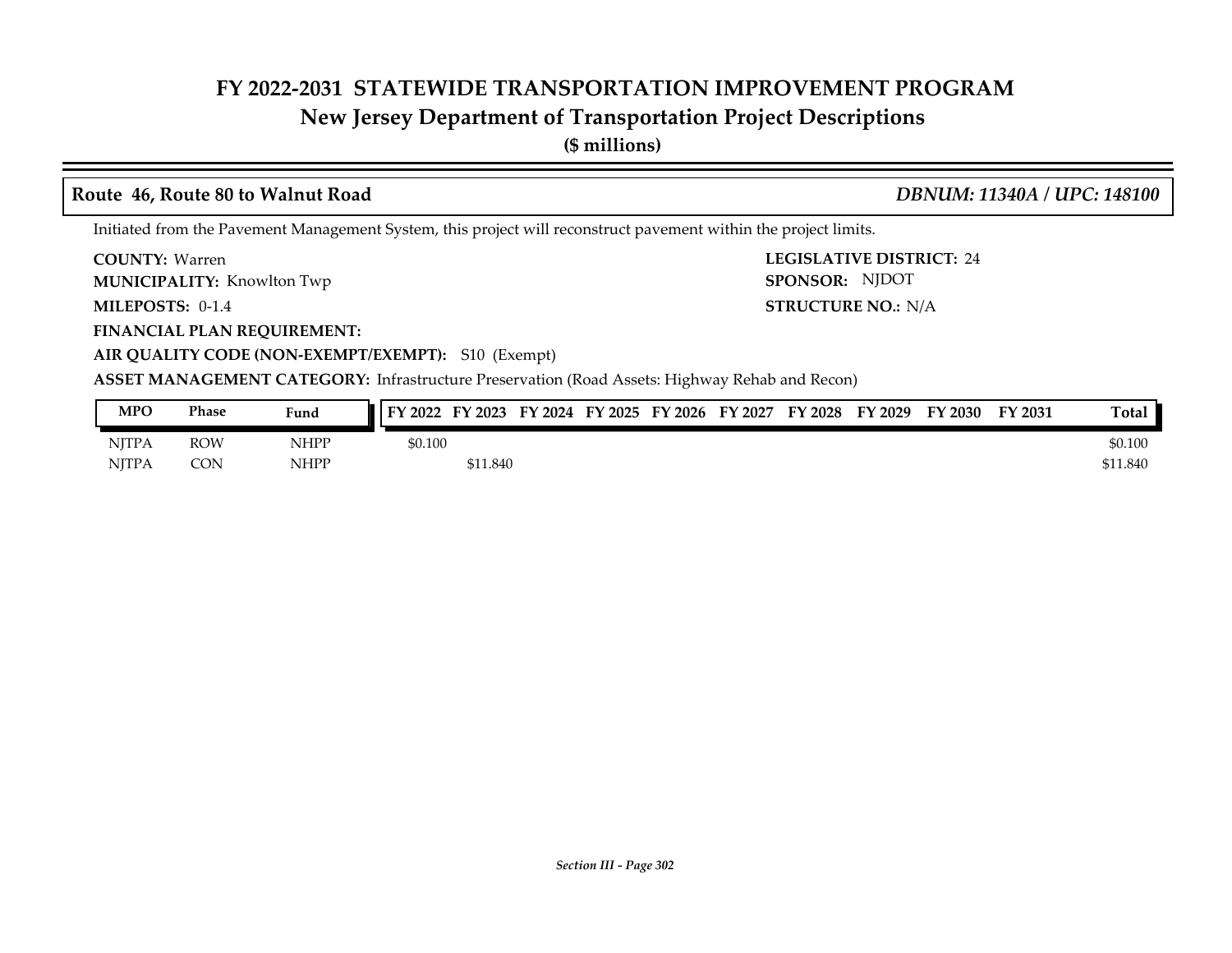## **New Jersey Department of Transportation Project Descriptions**

**(\$ millions)**

### **Route 47, Bridge over Big Timber Creek** *DBNUM: 11371 / UPC: 113710*

**LEGISLATIVE DISTRICT: 5** 

**STRUCTURE NO.: 1203153** 

SPONSOR: NJDOT

Initiated by the Bridge Management System, this project will replace the structurally deficient and functionally obsolete bridge. This project will also address drainage issues (identified by the Drainage Management System) within the project limits

**COUNTY: LEGISLATIVE DISTRICT:** Gloucester, Camden

Westville Boro, Brooklawn Boro **MUNICIPALITY: SPONSOR:**

**MILEPOSTS: STRUCTURE NO.:** 74.8 - 75.2

**FINANCIAL PLAN REQUIREMENT:**

**AIR QUALITY CODE (NON-EXEMPT/EXEMPT):** S19 (Exempt)

| MPO          | Phase      | Fund        | $\mathbf{Y}$ 2022 $\mathbf{I}$ | FY 2023 | FY 2024 | <b>FY 2025</b> | FY 2026 | FY 2027 | FY 2028 | FY 2029 | FY 2030 | FY 2031 | <b>Total</b> |
|--------------|------------|-------------|--------------------------------|---------|---------|----------------|---------|---------|---------|---------|---------|---------|--------------|
| <b>DVRPC</b> | CON        | CRRSAA-FLEX | \$30.932                       |         |         |                |         |         |         |         |         |         | \$30.932     |
| <b>DVRPC</b> | <b>CON</b> | NHPP        | \$2.168                        |         |         |                |         |         |         |         |         |         | \$2.168      |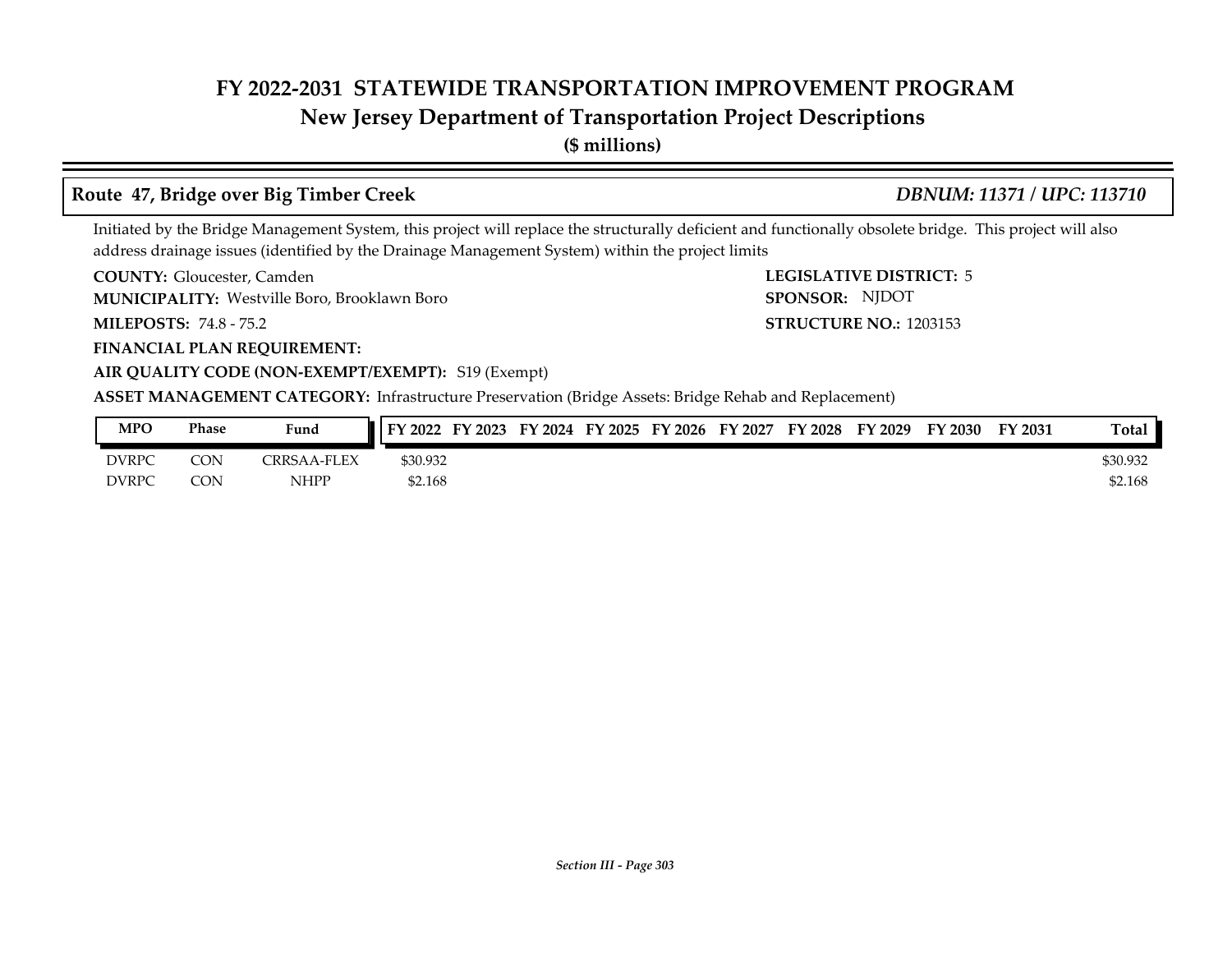## **New Jersey Department of Transportation Project Descriptions**

**(\$ millions)**

### **Route 47, Bridge over Dennis Creek** *DBNUM: 17303 / UPC: 173030*

Initiated by the Bridge Management System, this project will replace the bridge deck and superstructure of the structurally deficient bridge, built in 1928.

**COUNTY:** Cape May **COUNTY:** Cape May **COUNTY:** 2 **COUNTY: Cape May** 

**MUNICIPALITY:** Dennis Twp **SPONSOR:** 

**MILEPOSTS: STRUCTURE NO.:** 0508151 **MILEPOSTS: 18.46** 

**FINANCIAL PLAN REQUIREMENT:**

**AIR QUALITY CODE (NON-EXEMPT/EXEMPT):** S19 (Exempt)

**ASSET MANAGEMENT CATEGORY:** Infrastructure Preservation (Bridge Assets: Bridge Rehab and Replacement)

| <b>MPO</b>   | Phase      | Fund        | FY 2022<br>FY 2023 | FY 2024 FY 2025 FY 2026 | FY 2027 | <b>FY 2028</b> | FY 2029 | FY 2030 | FY 2031 | Total   |
|--------------|------------|-------------|--------------------|-------------------------|---------|----------------|---------|---------|---------|---------|
| <b>SITPO</b> | <b>ROW</b> | <b>NHPP</b> | \$0.300            |                         |         |                |         |         |         | \$0.300 |
| <b>SITPO</b> | <b>CON</b> | <b>NHPP</b> |                    |                         | \$6.500 |                |         |         |         | \$6.500 |

SPONSOR: NJDOT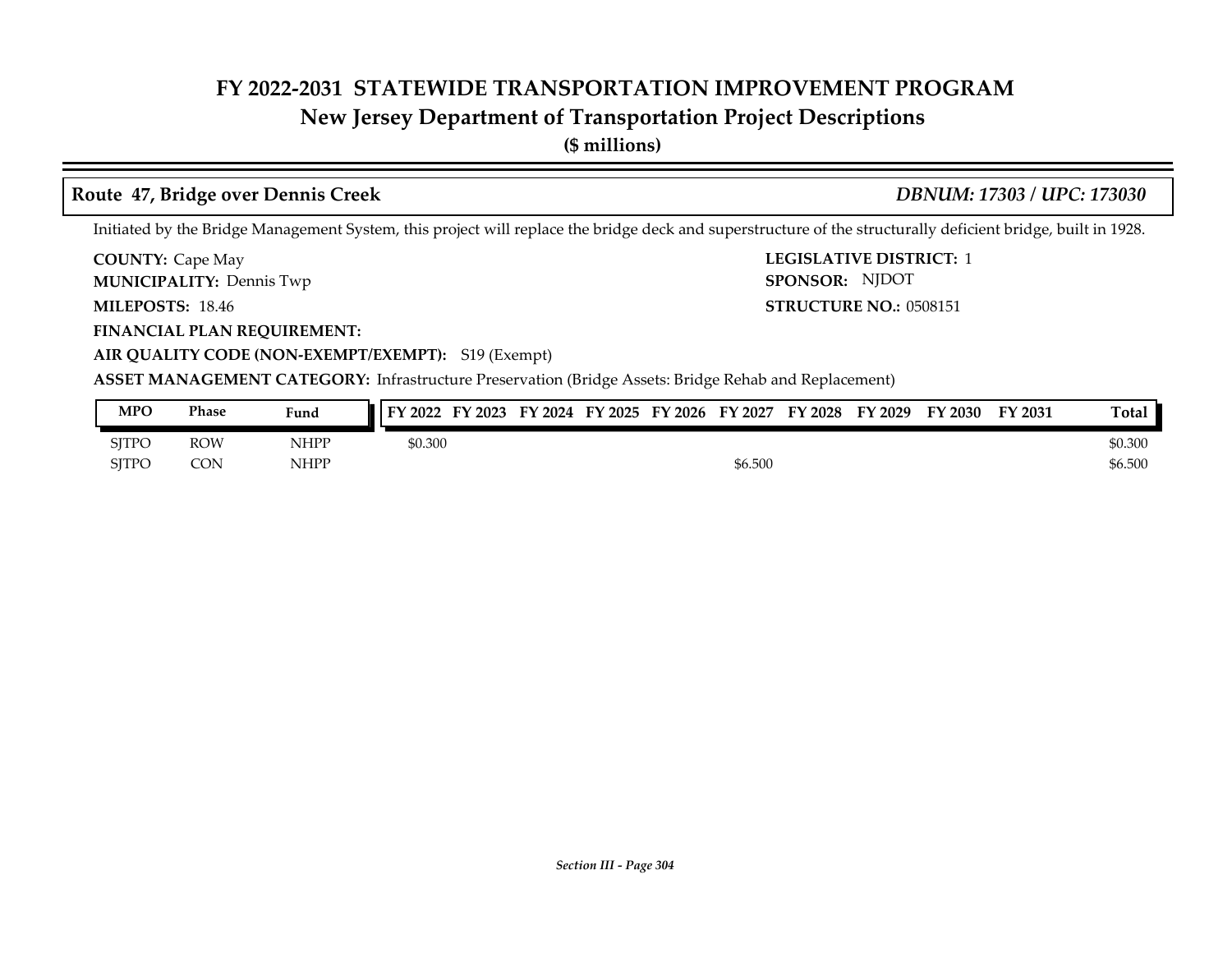## **New Jersey Department of Transportation Project Descriptions**

**(\$ millions)**

### **Route 47, Bridge over Menantico Creek** *DBNUM: 16346 / UPC: 163460*

SPONSOR: NJDOT

Initiated by the Bridge Management System, this project will replace the structurally deficient bridge, built in 1925.

**COUNTY: LEGISLATIVE DISTRICT:** 1 COUNTY: Cumberland

**MUNICIPALITY:** Maurice River Twp **SPONSOR:** 

**MILEPOSTS: STRUCTURE NO.:** 0601152 **MILEPOSTS: 36.25** 

**FINANCIAL PLAN REQUIREMENT:**

**AIR QUALITY CODE (NON-EXEMPT/EXEMPT):** S19 (Exempt)

| <b>MPO</b>   | Phase      | Fund         | FY 2022<br>FY 2023 | FY 2024 FY 2025 | FY 2026 | FY 2027 | FY 2028  | FY 2029 | FY 2030 | FY 2031 | <b>Total</b> |
|--------------|------------|--------------|--------------------|-----------------|---------|---------|----------|---------|---------|---------|--------------|
| SJTPC        | <b>ROW</b> | <b>STATE</b> | \$0.300            |                 |         |         |          |         |         |         | \$0.300      |
| <b>SITPC</b> | CON        | <b>NHPP</b>  |                    |                 |         |         | \$15.916 |         |         |         | \$15.916     |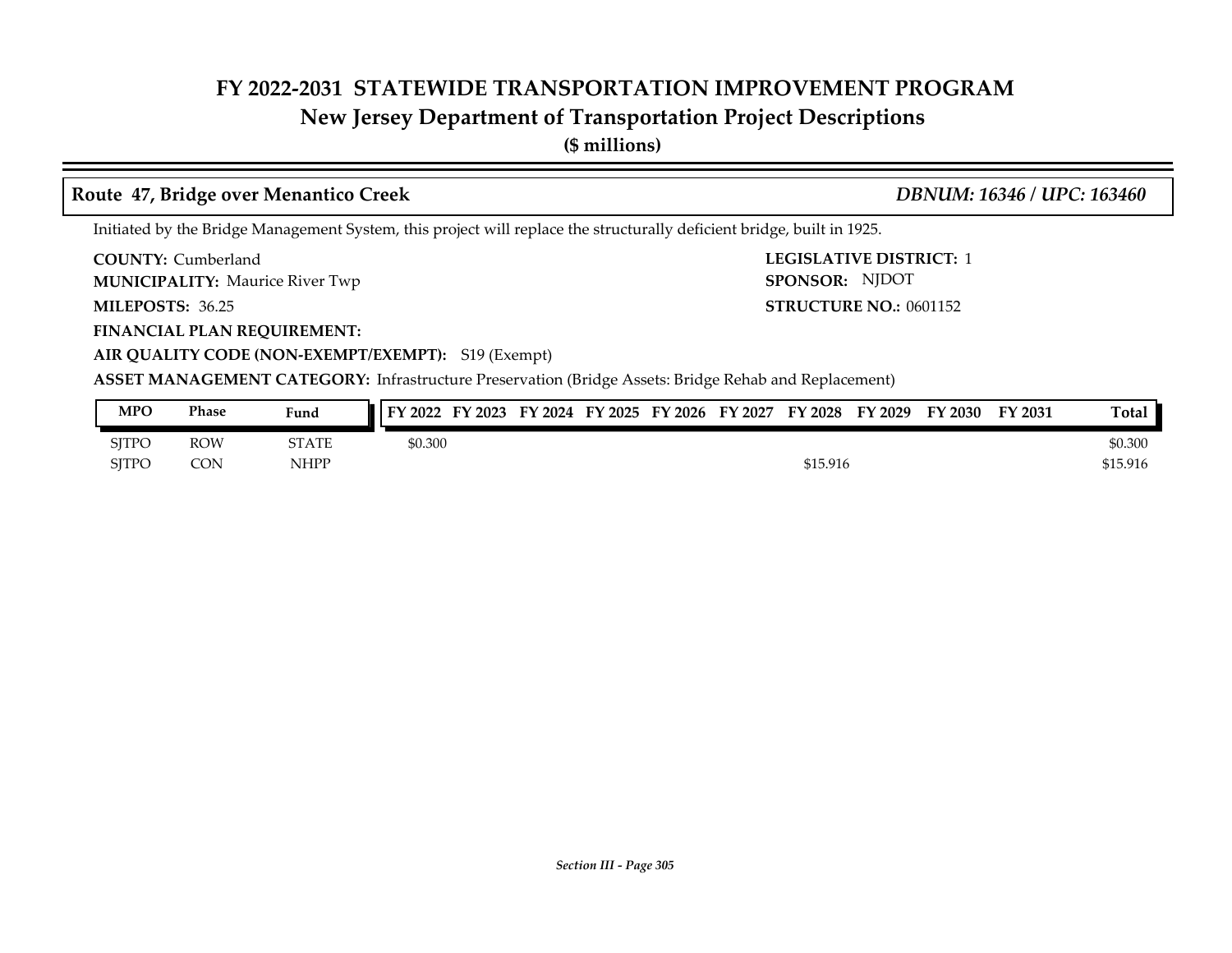## **New Jersey Department of Transportation Project Descriptions**

**(\$ millions)**

### **Route 47, Grove St. to Route 130, Pavement** *DBNUM: 12305 / UPC: 123050*

SPONSOR: NJDOT

Initiated from the Pavement Management System, this project will resurface, rehabilitate and reconstruct within the project limits. The project will update the ADA requirements, and correct a culvert which causes a flooding condition.

**COUNTY: LEGISLATIVE DISTRICT:** 3, 4, 5 **COUNTY: Gloucester** 

**MUNICIPALITY:** Glassboro Boro, Westville Boro, Deptford Twp **SPONSOR:** 

**MILEPOSTS: STRUCTURE NO.:** N/A **MILEPOSTS: 62.3-74.9** 

**FINANCIAL PLAN REQUIREMENT:**

**AIR QUALITY CODE (NON-EXEMPT/EXEMPT):** S10 (Exempt)

**ASSET MANAGEMENT CATEGORY:** Infrastructure Preservation (Road Assets: Highway Rehab and Recon)

| <b>MPO</b>   | Phase                | Fund        | FY 2022 | FY 2023 | FY 2024 | FY 2025 | $F\mathbf{V}$<br>$^{\prime}$ 2026 | FY<br>12027 | FY 2028 | FY 2029 | FY 2030 | FY 2031 | <b>Total</b> |
|--------------|----------------------|-------------|---------|---------|---------|---------|-----------------------------------|-------------|---------|---------|---------|---------|--------------|
| <b>DVRPC</b> | וידי ז<br><b>UI1</b> | <b>NHPP</b> |         |         |         | \$2.200 |                                   |             |         |         |         |         | \$2.200      |
| <b>DVRPC</b> | CON                  | STBGP-FLEX  |         |         |         |         | \$44.200                          |             |         |         |         |         | \$44.200     |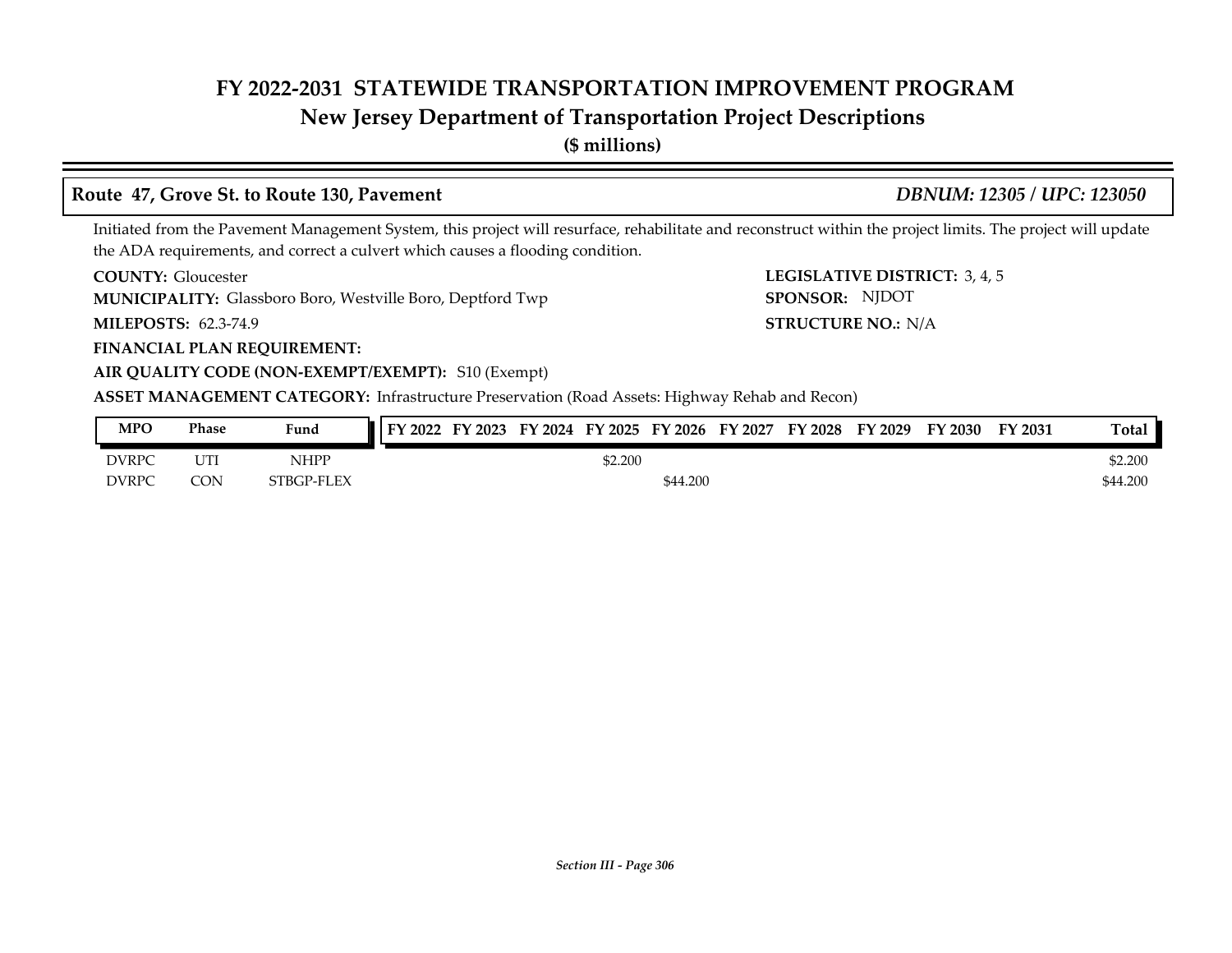## **New Jersey Department of Transportation Project Descriptions**

**(\$ millions)**

### **Route 49, Bridge over Maurice River** *DBNUM: 15314 / UPC: 153140*

Initiated by the Bridge Management System, this project will replace the bridge. The project will also include guiderail improvements, relocation of drainage inlets on east approach, utility pole and traffic signal controller relocation, and improved bridge lighting to meet standards.

**COUNTY: LEGISLATIVE DISTRICT:** 1 COUNTY: Cumberland

Millville City **MUNICIPALITY: SPONSOR:**

**MILEPOSTS: STRUCTURE NO.:** 36.2

**FINANCIAL PLAN REQUIREMENT:**

**STRUCTURE NO.: 0605151** SPONSOR: NJDOT

**AIR QUALITY CODE (NON-EXEMPT/EXEMPT):** S19, S18 (Exempt) **ASSET MANAGEMENT CATEGORY:** Infrastructure Preservation (Bridge Assets: Bridge Rehab and Replacement)

| <b>MPO</b>   | Phase | Fund | EV.<br>'2022 | FY 2023  | FV<br>2024 | $^{\prime}$ 2025<br>FУ | FY 2026 | EУ<br>Y 2027 | FY 2028 | FY 2029 | FY 2030 | FY 2031 | Total    |
|--------------|-------|------|--------------|----------|------------|------------------------|---------|--------------|---------|---------|---------|---------|----------|
| <b>SITPC</b> | CON   | NHPP |              | \$11.898 |            |                        |         |              |         |         |         |         | \$11.898 |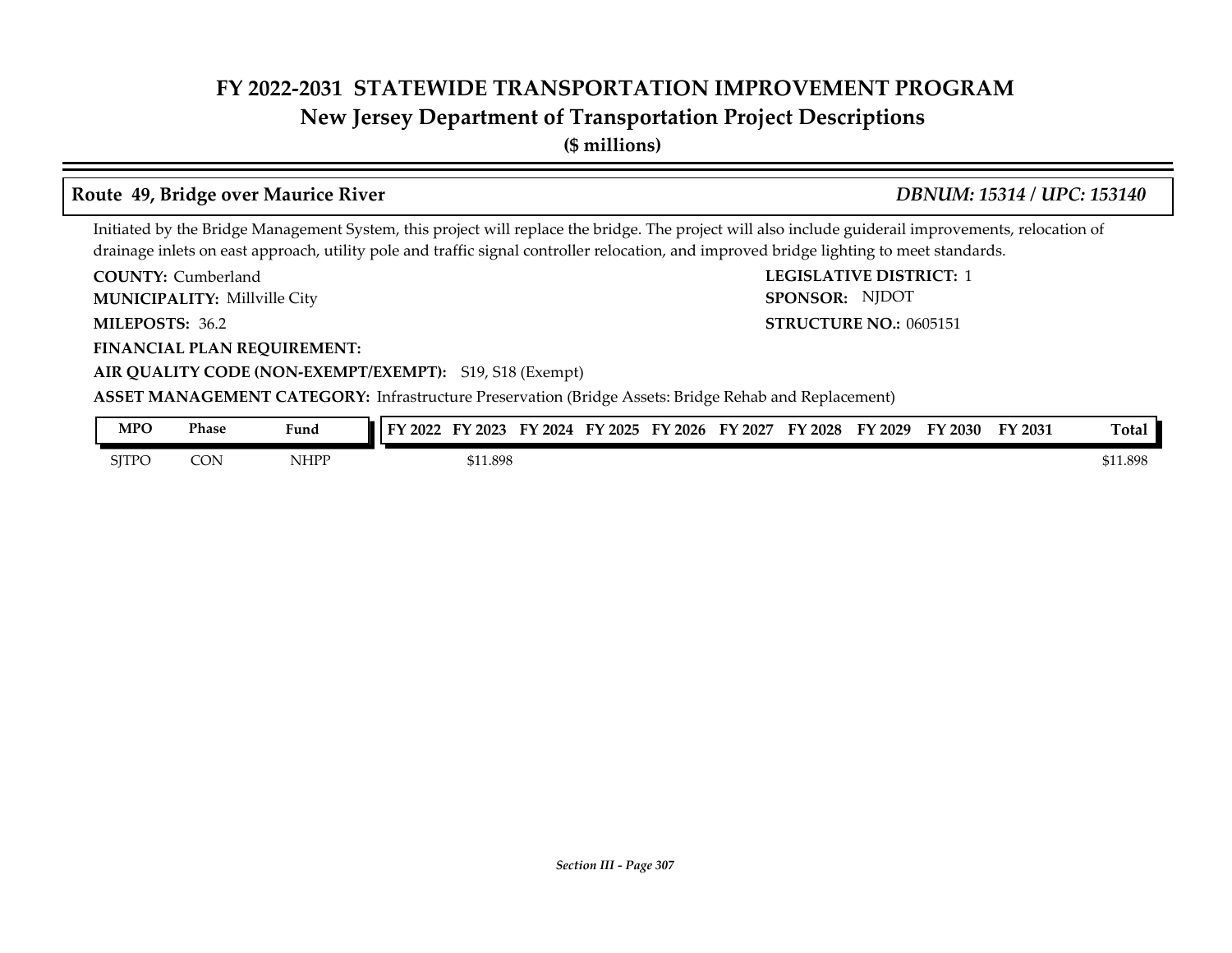## **New Jersey Department of Transportation Project Descriptions**

**(\$ millions)**

### **COUNTY:** Cape May **COUNTY:** Cape May **COUNTY:** 2 **MILEPOSTS: STRUCTURE NO.:** 2.7-3.0 **FINANCIAL PLAN REQUIREMENT: AIR QUALITY CODE (NON-EXEMPT/EXEMPT):** S19 (Exempt) **COUNTY: Cape May MUNICIPALITY:** Upper Twp **SPONSOR: STRUCTURE NO.: 0510150 ASSET MANAGEMENT CATEGORY:** Infrastructure Preservation (Bridge Assets: Bridge Rehab and Replacement) Initiated from the Bridge Management System, this project will replace the structurally deficient bridge. **Route 50, Bridge over Cedar Swamp Creek** *DBNUM: 17329 / UPC: 173290* SPONSOR: NJDOT

| MPO          | Phase | Fund          | FY 2023<br>FY 2022 | FY 2024  | FY 2025 | FY 2026 | FY 2027 | <b>FY 2028</b> | FY 2029 | FY 2030 | FY 2031 | Total    |
|--------------|-------|---------------|--------------------|----------|---------|---------|---------|----------------|---------|---------|---------|----------|
| <b>SITPO</b> | ROW   | <b>STATE</b>  | \$0.400            |          |         |         |         |                |         |         |         | \$0.400  |
| <b>SJTPO</b> | CON   | STBGP-OS-BRDG |                    | \$25.583 |         |         |         |                |         |         |         | \$25.583 |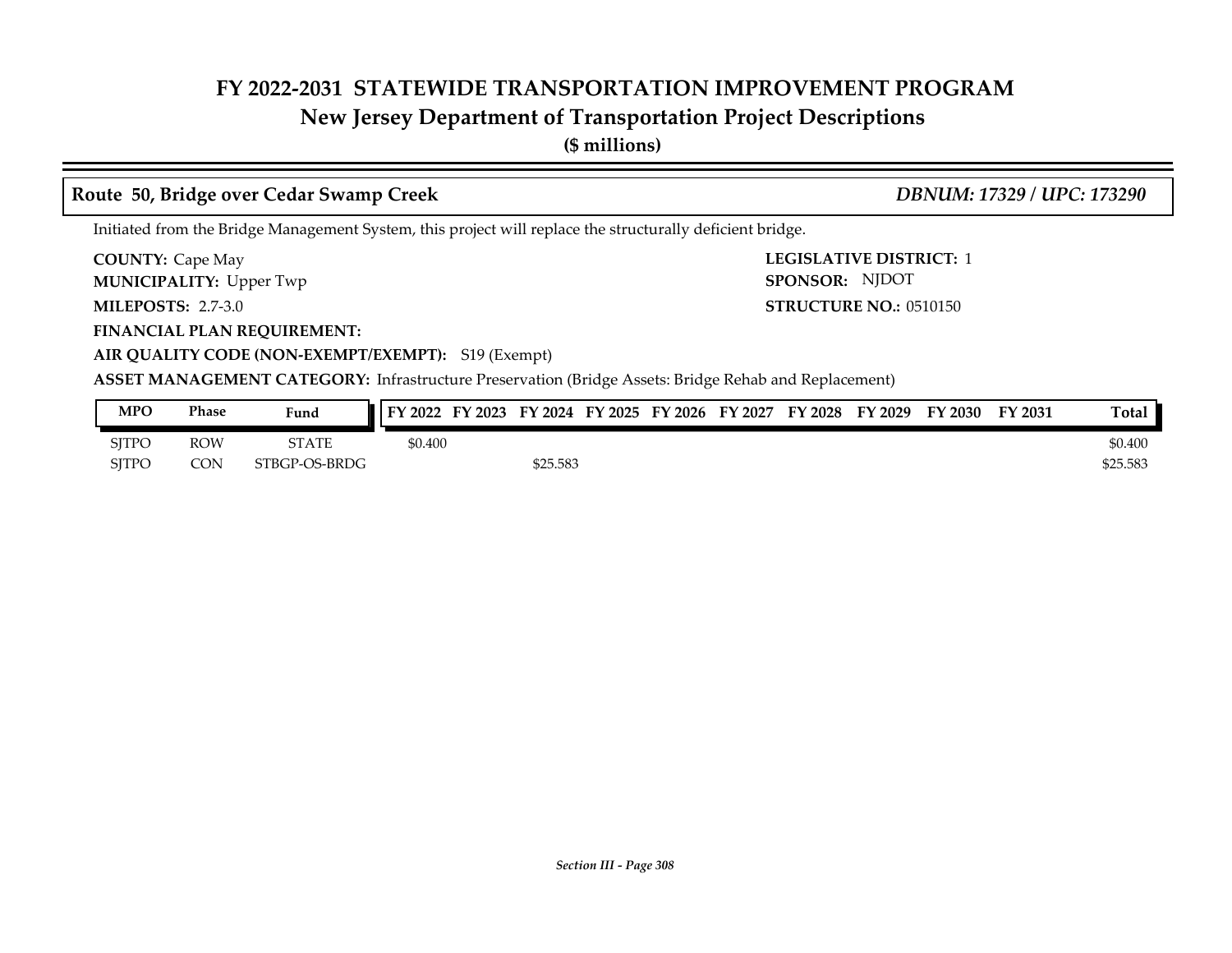## **FY 2022-2031 STATEWIDE TRANSPORTATION IMPROVEMENT PROGRAM New Jersey Department of Transportation Project Descriptions**

**(\$ millions)**

### **Route 53, Pondview Road to Hall Avenue** *DBNUM: 12424 / UPC: 124240*

Initiated from the Pavement Management System, this project is to resurface the roadway along with signal improvements, guide rail replacement, and curb ramp replacement. The project will mill and resurface Route 53 and ramps. Upgrade the intersection of Route 53 and Fox Hill Road / Lackawanna Ave. with left turn slots added to the minor street approaches and pedestrian facilities upgraded. Standard curb ramps will be replaced with ADA compliant curb ramps.

**COUNTY: Morris MUNICIPALITY:** Parsippany-Troy Hills Twp, Denville Twp **SPONSOR:** 

**MILEPOSTS: STRUCTURE NO.:** 1.9-4.5

### **FINANCIAL PLAN REQUIREMENT:**

### **AIR QUALITY CODE (NON-EXEMPT/EXEMPT):** S10, AQ2, NR2 (Exempt)

**ASSET MANAGEMENT CATEGORY:** Infrastructure Preservation (Road Assets: Highway Resurfacing)

| <b>MPO</b>   | Phase | Fund<br>$\sim$ $\sim$ $\sim$ $\sim$         | 2022    | 2023 | FY<br>2024 | FY 2025 | FY 2026 | Y 2027<br>ĽV | FY<br>'2028 | FY 2029 | FY 2030 | <b>FY 2031</b> | <b>Total</b> |
|--------------|-------|---------------------------------------------|---------|------|------------|---------|---------|--------------|-------------|---------|---------|----------------|--------------|
| <b>NJTPA</b> | CON   | NHPP<br>the contract of the contract of the | \$7.100 |      |            |         |         |              |             |         |         |                | \$7.100      |

**COUNTY: LEGISLATIVE DISTRICT:** 26, 25 SPONSOR: NJDOT

**STRUCTURE NO.: N/A**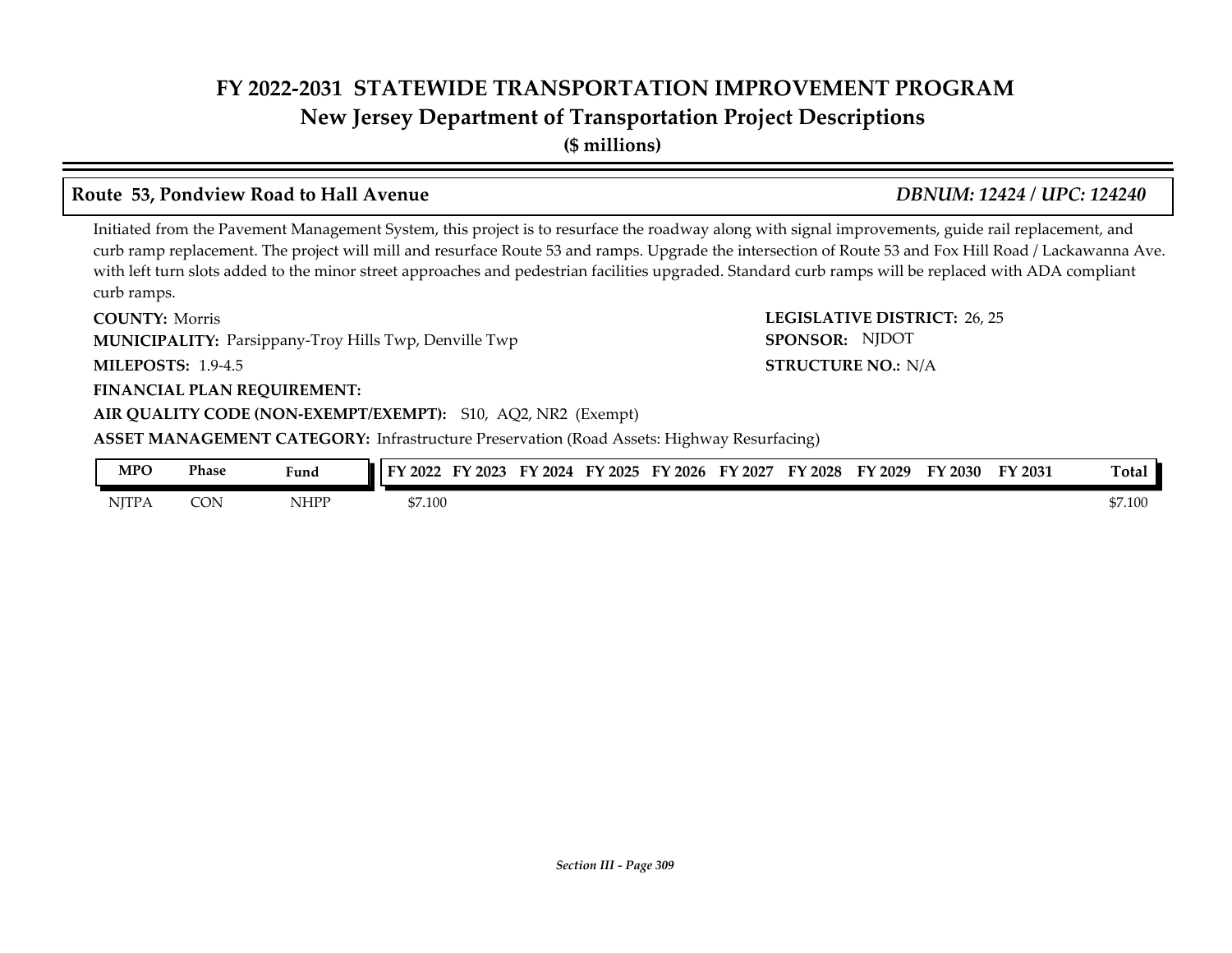## **New Jersey Department of Transportation Project Descriptions**

**(\$ millions)**

### **Route 57, Bridge over Branch Lopatcong Creek** *DBNUM: 16345 / UPC: 163450*

### Initiated by the Bridge Management System, this project will replace the structurally deficient and functionally obsolete bridge, built in 1921.

COUNTY: Warren

**MUNICIPALITY:** Lopatcong Twp **SPONSOR:** 

MILEPOSTS: 1.91

**FINANCIAL PLAN REQUIREMENT:**

**AIR QUALITY CODE (NON-EXEMPT/EXEMPT):** S19 (Exempt)

**COUNTY: LEGISLATIVE DISTRICT:** 23 **MILEPOSTS: STRUCTURE NO.:** 2105153 SPONSOR: NJDOT

| <b>MPO</b> | <b>Phase</b> | Fund         | FY 2022 FY 2023 FY 2024 FY 2025 FY 2026 FY 2027 |         |         |  | FY 2028 | FY 2029 | FY 2030 | FY 2031 | Total   |
|------------|--------------|--------------|-------------------------------------------------|---------|---------|--|---------|---------|---------|---------|---------|
| NITPA      | DES          | NHPP         | \$2.200                                         |         |         |  |         |         |         |         | \$2.200 |
| NITPA      | <b>ROW</b>   | <b>STATE</b> |                                                 | \$0.300 |         |  |         |         |         |         | \$0.300 |
| NITPA      | <b>CON</b>   | NHPP         |                                                 |         | \$5.350 |  |         |         |         |         | \$5.350 |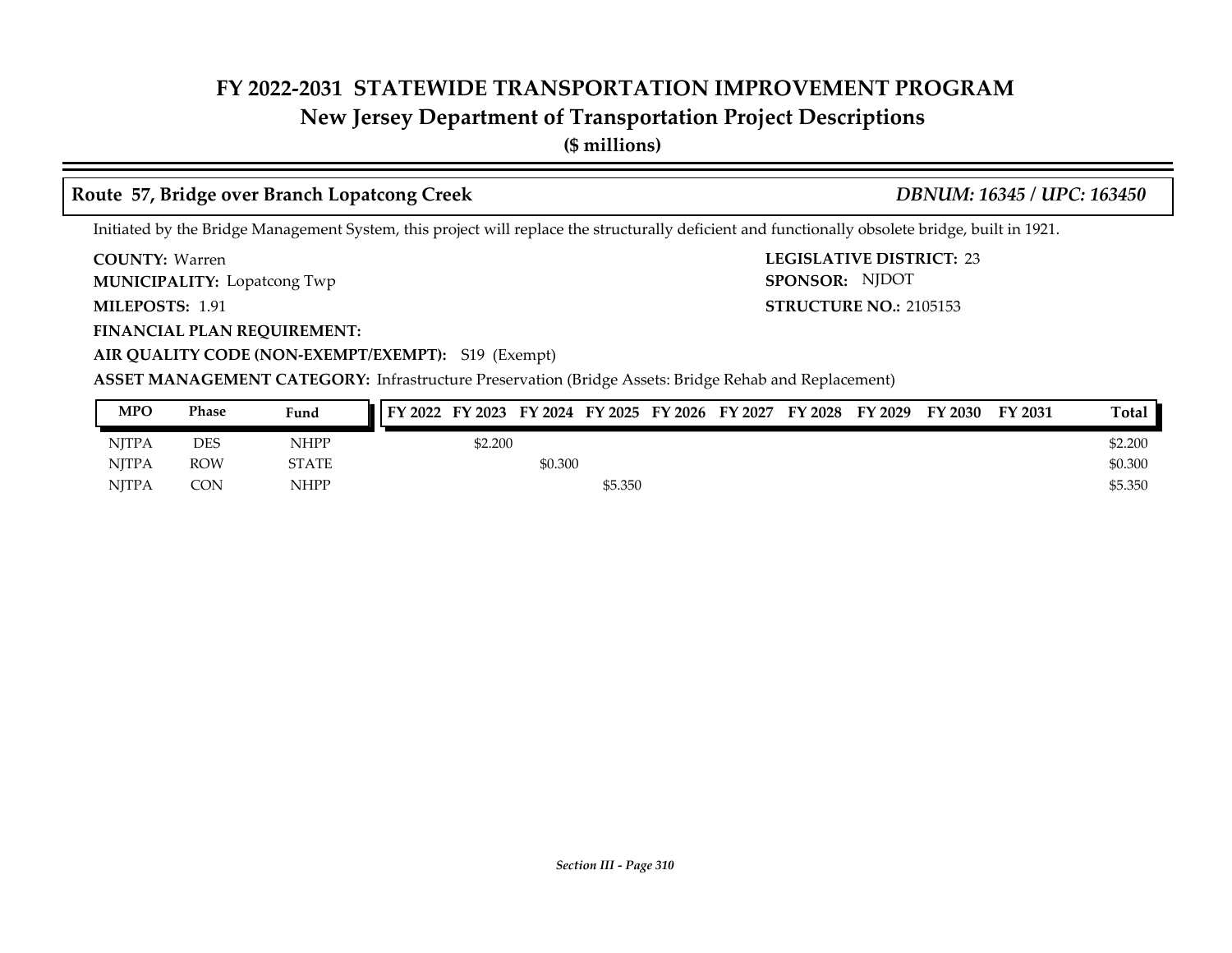**New Jersey Department of Transportation Project Descriptions**

**(\$ millions)**

## **Route 57, CR 519 Intersection Improvement** *DBNUM: 97062B / UPC: 028091*

The project will provide operational and safety improvements at the Route 57 and CR 519 intersection. The intersection approaches will be widened to provide turning lanes and shoulders. The project includes replacement of two structures over the Lopatcong Creek. The existing bridges, on Route 57, immediately to the East of the intersection, and on Route 519, immediately to the North of the intersection, will be demolished and reconstructed further away from the immediate vicinity of the intersection. In order to accomplish this, the Lopatcong Creek will also be relocated.

**COUNTY: LEGISLATIVE DISTRICT:** 23 **MILEPOSTS: STRUCTURE NO.:** 1.40 - 1.60 **FINANCIAL PLAN REQUIREMENT: AIR QUALITY CODE (NON-EXEMPT/EXEMPT):** S4, NR3 (Exempt) COUNTY: Warren **MUNICIPALITY:** Lopatcong Twp **SPONSOR:** 

**STRUCTURE NO.: 2101031, 2105152** SPONSOR: NJDOT

**ASSET MANAGEMENT CATEGORY:** Mobility and Congestion Relief (Congestion Relief: Highway Operational Improvements)

| MPO          | Phase      | Fund | FY 2022 FY 2023 FY 2024 FY 2025 FY 2026 FY 2027 FY 2028 FY 2029 |         |          |  |  | FY 2030 | FY 2031 | Total    |
|--------------|------------|------|-----------------------------------------------------------------|---------|----------|--|--|---------|---------|----------|
| <b>NITPA</b> | DES        | NHPP | \$2.500                                                         |         |          |  |  |         |         | \$2.500  |
| <b>NITPA</b> | <b>ROW</b> | NHPP |                                                                 | \$1.000 |          |  |  |         |         | \$1.000  |
| <b>NITPA</b> | <b>CON</b> | NHPP |                                                                 |         | \$17.250 |  |  |         |         | \$17.250 |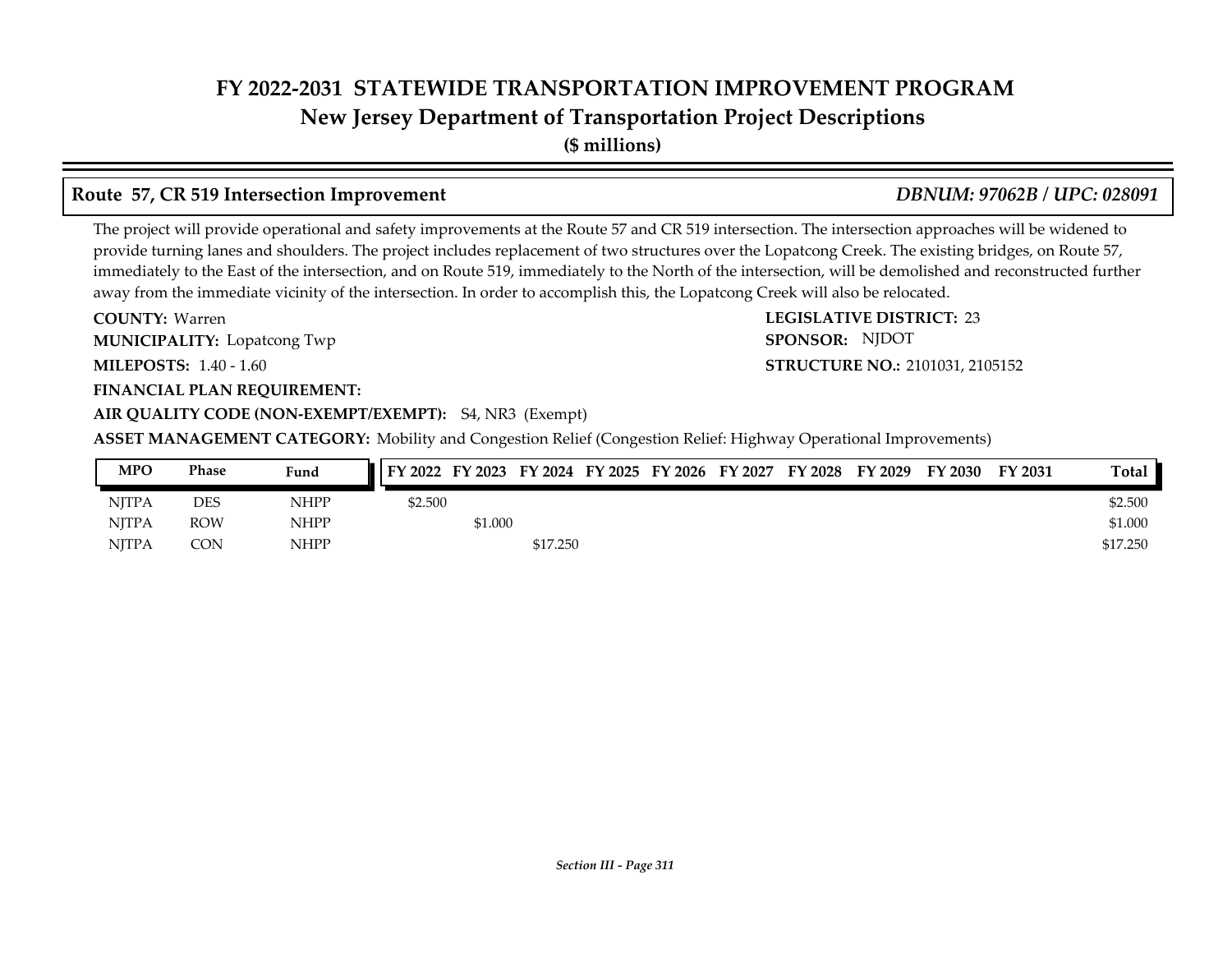## **New Jersey Department of Transportation Project Descriptions**

**(\$ millions)**

## **Route 66, Jumping Brook Road to Bowne Road/Wayside Road** *DBNUM: 14357 / UPC: 143570*

STRUCTURE NO.: N/A

SPONSOR: NJDOT

Identified by the Pavement, Congestion, and Safety Management Systems, this project will address pavement deficiencies, and improvements to traffic operations and safety, within the project limits.

**COUNTY:** Monmouth **COUNTY:** 11 **COUNTY: Monmouth** 

**MUNICIPALITY:** Neptune Twp **SPONSOR:** 

**MILEPOSTS: STRUCTURE NO.:** 0.74-2.62

**FINANCIAL PLAN REQUIREMENT:**

**AIR QUALITY CODE (NON-EXEMPT/EXEMPT):** 2030M (Exempt)

**ASSET MANAGEMENT CATEGORY:** Safety (Safety Management: Safety Improvements)

| MPO          | Phase | Fund         | 2022 | FY 2023 | 2024<br>TV. | $'$ 2025 | $Y$ 2026 | FY 2027 | FY 2028 | FY 2029 | FY 2030 | FY 2031 | $\sim$<br>l otal |
|--------------|-------|--------------|------|---------|-------------|----------|----------|---------|---------|---------|---------|---------|------------------|
| <b>NITPA</b> | CON   | HSIP<br>____ |      |         |             | \$22.150 |          |         |         |         |         |         | \$22.150         |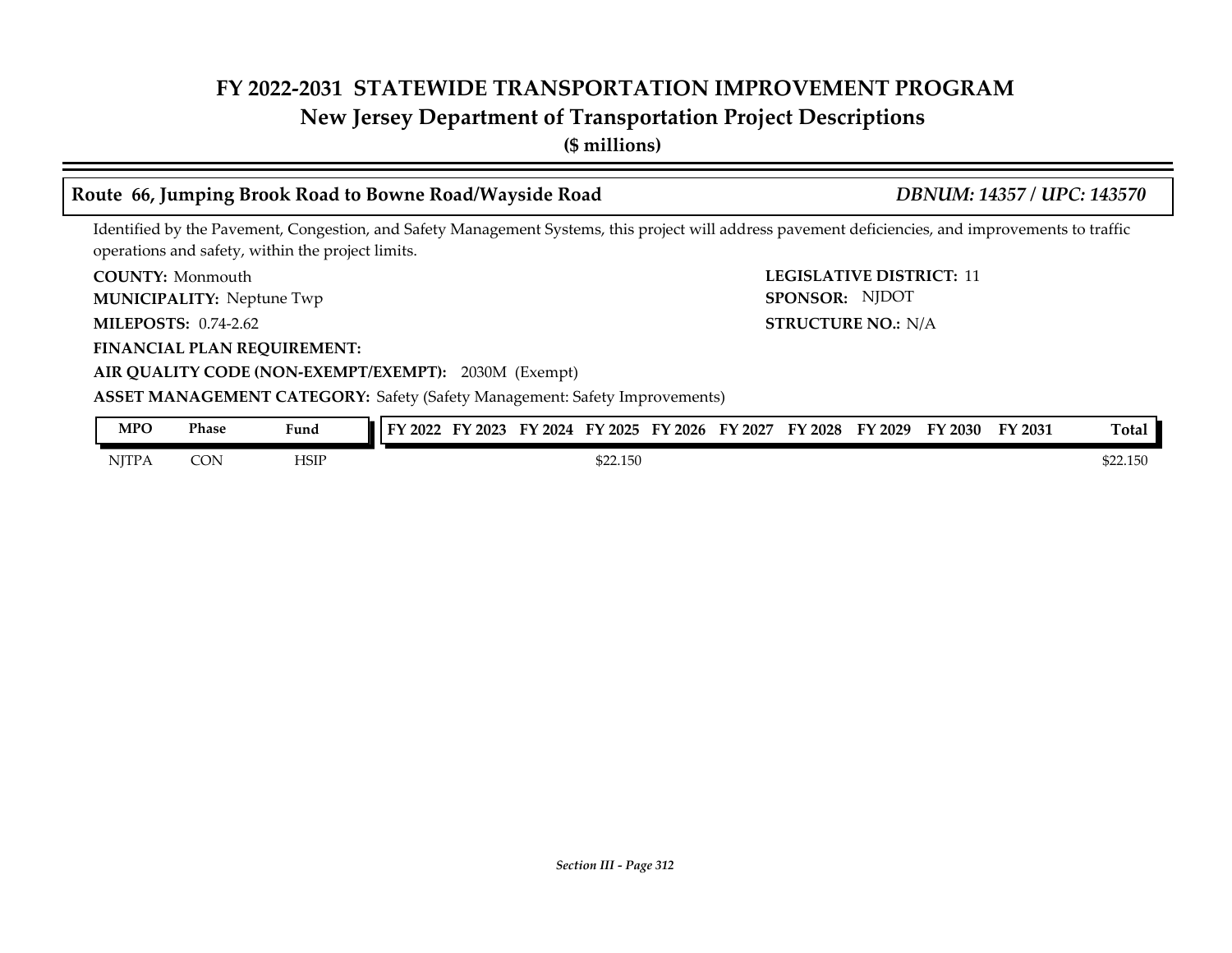## **New Jersey Department of Transportation Project Descriptions**

**(\$ millions)**

### **COUNTY: LEGISLATIVE DISTRICT:** 8 **MILEPOSTS: STRUCTURE NO.:** 0311151 **FINANCIAL PLAN REQUIREMENT: AIR QUALITY CODE (NON-EXEMPT/EXEMPT):** S19 (Exempt) COUNTY: Burlington **MUNICIPALITY:** Pemberton Twp **Example 2001 SPONSOR:** MILEPOSTS: 30.6 **ASSET MANAGEMENT CATEGORY:** Infrastructure Preservation (Bridge Assets: Bridge Rehab and Replacement) Initiated by the Bridge Management System, this project will replace the bridge, built in 1931. **Route 70, Bridge over Mount Misery Brook** *DBNUM: 15321 / UPC: 153210* SPONSOR: NJDOT

| <b>MPO</b>   | Phase      | Fund  | FY 2023<br>FY 2022 | FY 2024 FY 2025 | FY 2026 | FY 2027 | <b>FY 2028</b> | FY 2029 | FY 2030 | FY 2031 | Total   |
|--------------|------------|-------|--------------------|-----------------|---------|---------|----------------|---------|---------|---------|---------|
| <b>DVRPC</b> | ROW        | STATE | \$0.200            |                 |         |         |                |         |         |         | \$0.200 |
| <b>DVRPC</b> | <b>CON</b> | NHPP  |                    |                 |         |         | \$8.700        |         |         |         | \$8.700 |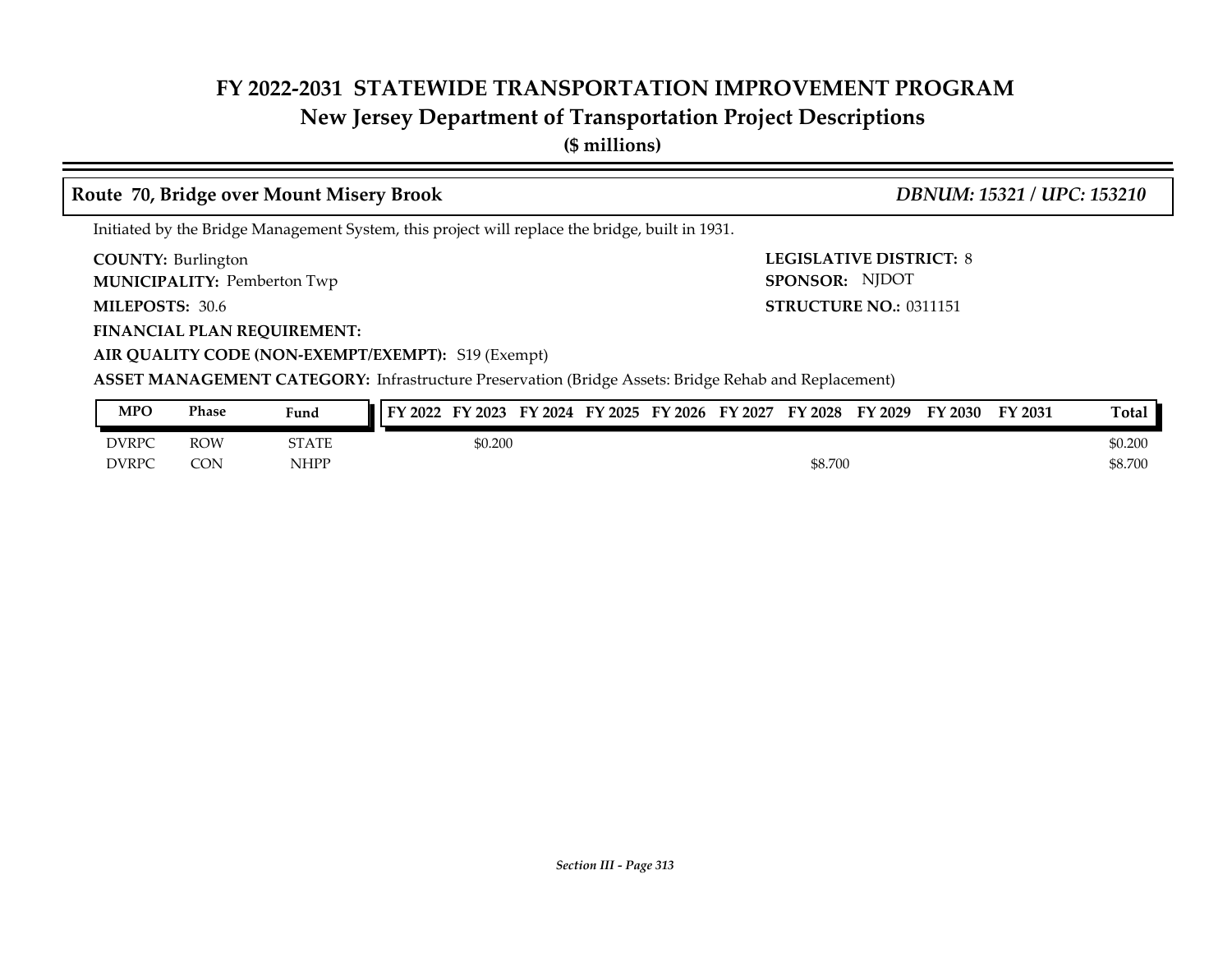## **New Jersey Department of Transportation Project Descriptions**

**(\$ millions)**

## **Route 71, Bridge over NJ Transit (NJCL)** *DBNUM: 15449 / UPC: 154490*

Initiated from the Bridge Management System, this project will replace the structurally deficient bridge, built in 1937. The following federal appropriation was repurposed to this project: DEMO ID# NJ 070.

**COUNTY: Monmouth** 

**MUNICIPALITY:** Deal **SPONSOR:** 

**MILEPOSTS: STRUCTURE NO.:** 11.59

**FINANCIAL PLAN REQUIREMENT:**

**COUNTY:** Monmouth **COUNTY:** 11 **STRUCTURE NO.: 1321154** SPONSOR: NJDOT

### **AIR QUALITY CODE (NON-EXEMPT/EXEMPT):** S19 (Exempt)

| <b>MPO</b>   | Phase      | Fund       |         |         |          |         | FY 2022 FY 2023 FY 2024 FY 2025 FY 2026 FY 2027 | FY 2028 FY 2029 | FY 2030 | FY 2031 | <b>Total</b> |
|--------------|------------|------------|---------|---------|----------|---------|-------------------------------------------------|-----------------|---------|---------|--------------|
| <b>NITPA</b> | DES        | DEMO-R     | \$1.079 |         |          |         |                                                 |                 |         |         | \$1.079      |
| <b>NJTPA</b> | DES        | STBGP-FLEX | \$1.921 |         |          |         |                                                 |                 |         |         | \$1.921      |
| NITPA        | <b>ROW</b> | STBGP-FLEX |         | \$1.000 |          |         |                                                 |                 |         |         | \$1.000      |
| NJTPA        | CON        | STBGP-FLEX |         |         | \$20.321 | \$6.679 |                                                 |                 |         |         | \$27.000     |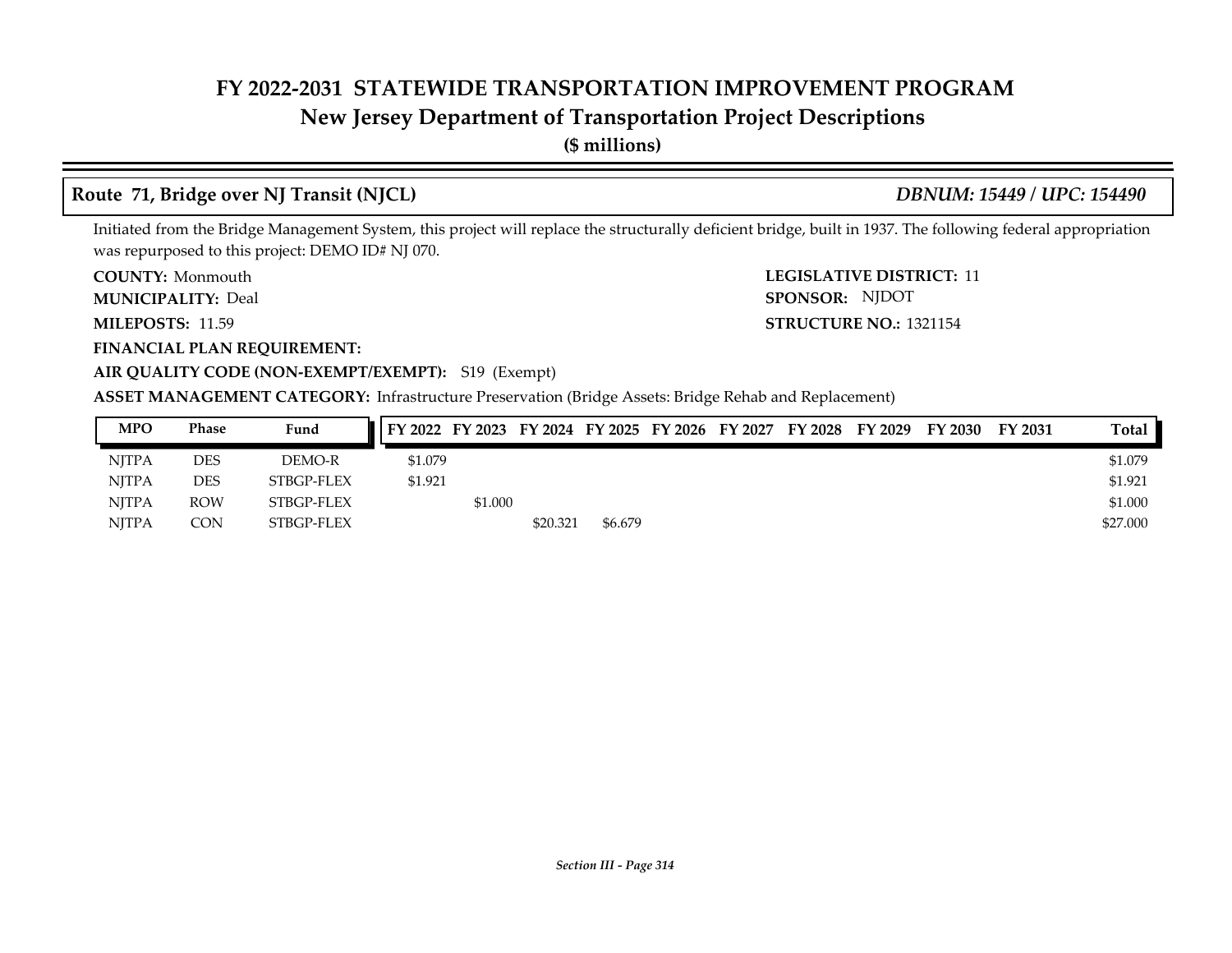## **FY 2022-2031 STATEWIDE TRANSPORTATION IMPROVEMENT PROGRAM New Jersey Department of Transportation Project Descriptions**

**(\$ millions)**

### **Route 72, Manahawkin Bay Bridges, Contract 5A - Environmental Mitigation** *DBNUM: 00357D1 / UPC: 158000*

This project will include the implementation of Submerged Aquatic Vegetation (SAV) mitigations requirements in the Manahawkin Bay, to comply with environmental permit conditions. The overall goal of this work is to offset losses to SAV, through a combination of adaptive management, and research, to establish and enhance SAV beds within the Barnegat Bay. The research element will include the monitoring of existing SAV beds to measure recovery post Superstorm Sandy, and the adaptive management component will include establishing and/or enhancing up to 10 acres of new or existing beds to facilitate recovery efforts and promote resiliency.

**COUNTY: LEGISLATIVE DISTRICT:** 9 **MILEPOSTS: STRUCTURE NO.:** 26.40 - 28.14 **FINANCIAL PLAN REQUIREMENT:** This project is part of a project with a total cost between \$100 and \$500 million programmed to receive federal **COUNTY: Ocean MUNICIPALITY:** Stafford Twp, Ship Bottom Boro **SPONSOR: STRUCTURE NO.: 1513151, 1513152, 1513153, 1513154** financial assistance and an annual financial management plan is required to be prepared. SPONSOR: NJDOT

**AIR QUALITY CODE (NON-EXEMPT/EXEMPT):** O5 (Exempt)

| MPO          | Phase      | Fund  | FY 2022 | FY 2023 | FV<br>2024 | FY 2025 | $Y$ 2026 | FY 2027 | FY<br>' 2028 | FY 2029 | FY 2030 | FY 2031 | Total   |
|--------------|------------|-------|---------|---------|------------|---------|----------|---------|--------------|---------|---------|---------|---------|
| <b>NITPA</b> | <b>DES</b> | STATE | \$0.455 | \$0.352 |            |         |          |         |              |         |         |         | \$0.807 |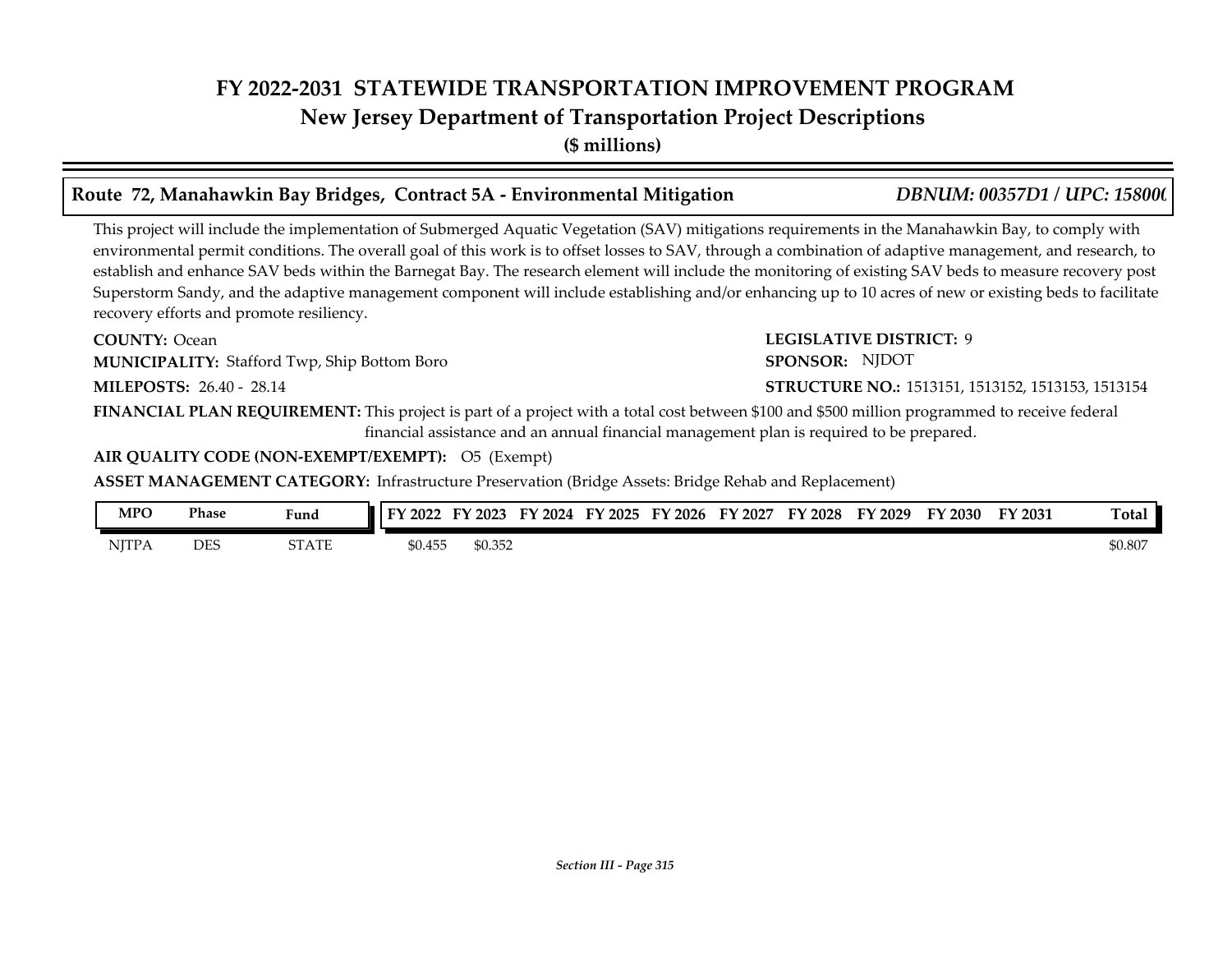## **New Jersey Department of Transportation Project Descriptions**

**(\$ millions)**

### **Route 73 and Ramp G, Bridge over Route 130** *DBNUM: 16342 / UPC: 163420*

Initiated by the Bridge Management System, this project will replace the structurally deficient and functionally obsolete bridge, built in 1930 and modified in 1959.

**COUNTY: LEGISLATIVE DISTRICT:** 6 **COUNTY: Camden** 

Pennsauken Twp **MUNICIPALITY: SPONSOR:**

MILEPOSTS: 32.18

**FINANCIAL PLAN REQUIREMENT:**

**MILEPOSTS: STRUCTURE NO.:** 0416151 SPONSOR: NJDOT

**AIR QUALITY CODE (NON-EXEMPT/EXEMPT):** S19 (Exempt)

| <b>MPO</b>   | <b>Phase</b> | Fund        | FY 2022 FY 2023 FY 2024 FY 2025 FY 2026 FY 2027 FY 2028 FY 2029 |         |         |          |  | FY 2030 | FY 2031 | Total    |
|--------------|--------------|-------------|-----------------------------------------------------------------|---------|---------|----------|--|---------|---------|----------|
| <b>DVRPC</b> | РE           | <b>NHPP</b> | \$1.700                                                         |         |         |          |  |         |         | \$1.700  |
| <b>DVRPC</b> | <b>DES</b>   | <b>NHPP</b> |                                                                 | \$2.520 |         |          |  |         |         | \$2.520  |
| <b>DVRPC</b> | <b>ROW</b>   | <b>NHPP</b> |                                                                 |         | \$0.400 |          |  |         |         | \$0.400  |
| <b>DVRPC</b> | CON          | <b>NHPP</b> |                                                                 |         |         | \$23.100 |  |         |         | \$23.100 |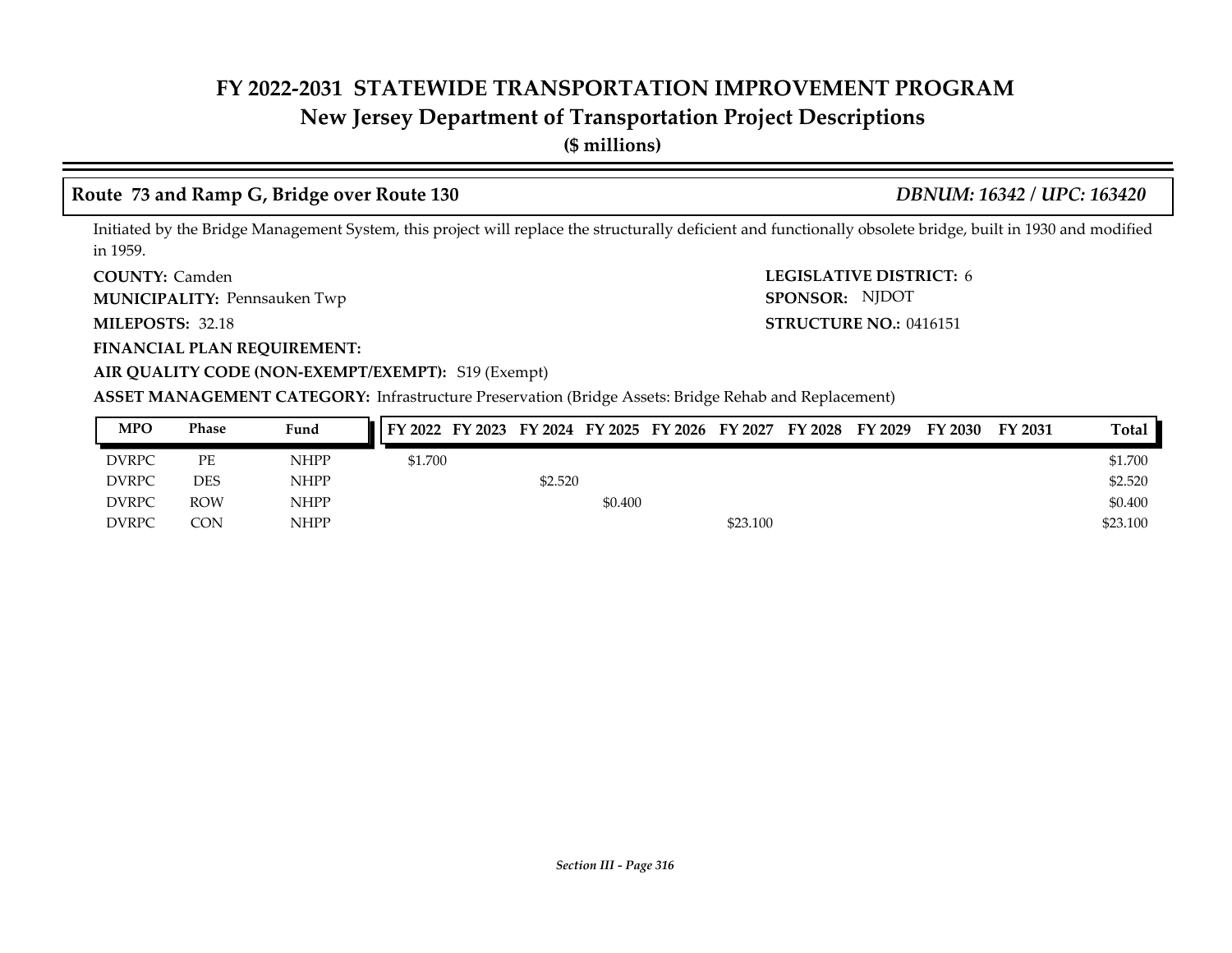### **New Jersey Department of Transportation Project Descriptions**

**(\$ millions)**

## **Route 73, Church Road (CR 616) and Fellowship Road (CR 673) Intersections** *DBNUM: 12380 / UPC: 123800*

This project will improve operational and safety conditions within the Route 73 corridor. A focus will be placed on improvements at the intersections of Route 73 and Church Road and Route 73 and Fellowship Road. This project will also include a pedestrian overpass, utility relocations, ROW acquisitions, ramp relocations, and road way realignment.

**COUNTY: LEGISLATIVE DISTRICT:** 7 COUNTY: Burlington

**MUNICIPALITY:** Mount Laurel Twp **SPONSOR:** 

**MILEPOSTS: STRUCTURE NO.:** 26.47 - 27.42

SPONSOR: NJDOT

### **STRUCTURE NO.: 1606178**

**FINANCIAL PLAN REQUIREMENT:** This project is part of a project with a total cost between \$100 and \$500 million programmed to receive federal financial assistance and an annual financial management plan is required to be prepared.

### **AIR QUALITY CODE (NON-EXEMPT/EXEMPT):** 2035M (Exempt)

**ASSET MANAGEMENT CATEGORY:** Mobility and Congestion Relief (Congestion Relief: Highway Operational Improvements)

| <b>MPO</b>   | Phase      | Fund        | FY 2022 | FY 2023 | FY 2024 | FY 2025 | FY 2026  | FY 2027  | FY 2028  | FY 2029 | FY 2030 | FY 2031 | Total    |
|--------------|------------|-------------|---------|---------|---------|---------|----------|----------|----------|---------|---------|---------|----------|
| <b>DVRPC</b> | ROW        | <b>NHPP</b> |         |         |         |         | \$17.800 |          |          |         |         |         | \$17.800 |
| <b>DVRPC</b> | <b>CON</b> | <b>NHPP</b> |         |         |         |         |          | \$48.800 | \$45.000 |         |         |         | \$93.800 |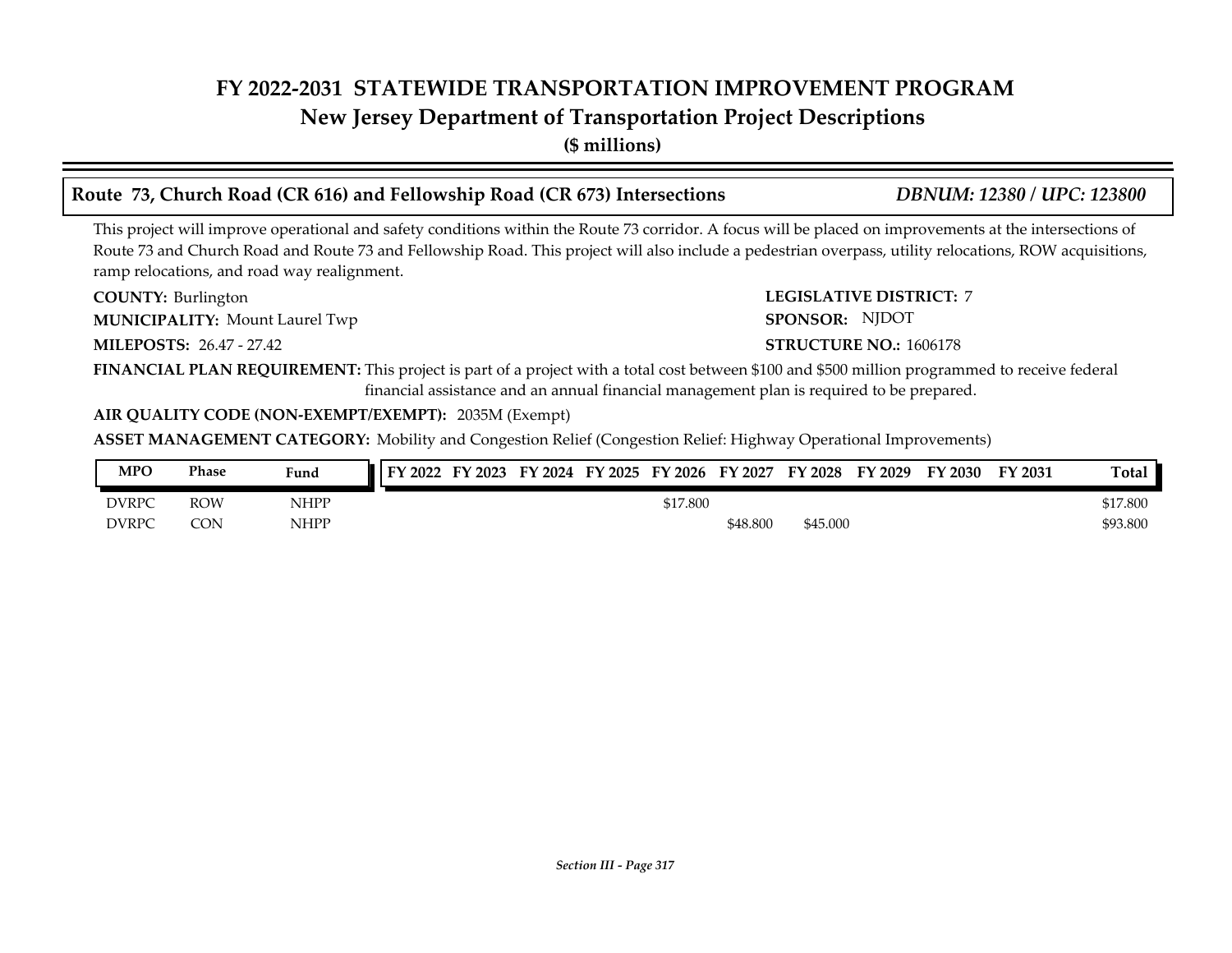## **New Jersey Department of Transportation Project Descriptions**

**(\$ millions)**

### **Route 76, Bridges over Route 130** *DBNUM: 11326A / UPC: 148090*

Initiated by the Bridge Management System, this project will replace the bridge deck on the Route 76 over Route 130 Northbound bridge and replace the superstructures of the Ramp to Route 76 Northbound over Route 130 Southbound and the Route 76 over 130 Southbound bridge.

**COUNTY: LEGISLATIVE DISTRICT:** 5 **COUNTY: Camden** 

Gloucester City **MUNICIPALITY: SPONSOR:**

**MILEPOSTS: 0.7-1.2** 

SPONSOR: NJDOT

### **MILEPOSTS: STRUCTURE NO.:** 0417155, 0417156, 0417157

**FINANCIAL PLAN REQUIREMENT:** This project is part of a project with a total cost between \$100 and \$500 million programmed to receive federal financial assistance and an annual financial management plan is required to be prepared.

### **AIR QUALITY CODE (NON-EXEMPT/EXEMPT):** S19 (Exempt)

| <b>MPO</b>   | Phase | Fund                 | FV<br>12022 | $'$ 2023 | FY<br>$\frac{1}{2}$ 2024 | FY 2025 | FY 2026 | FY 2027 | FY 2028 | FY 2029 | FY 2030 | $Y$ 2031 | Total    |
|--------------|-------|----------------------|-------------|----------|--------------------------|---------|---------|---------|---------|---------|---------|----------|----------|
| <b>DVRPC</b> | CON   | <b>STBGP-OS-BRDG</b> |             | \$26.391 | \$26.391                 |         |         |         |         |         |         |          | \$52.782 |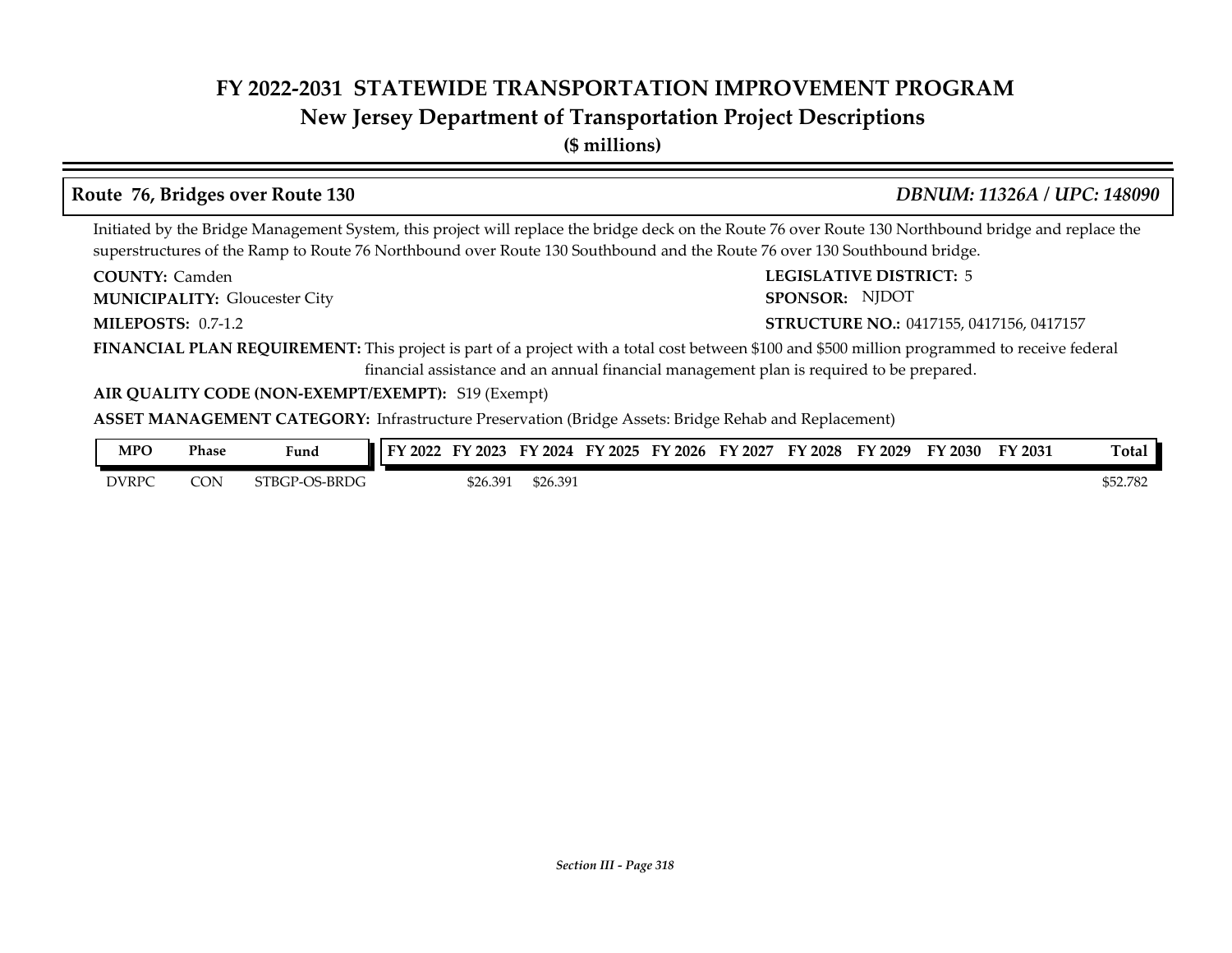## **New Jersey Department of Transportation Project Descriptions**

**(\$ millions)**

| Route 76, Nicholson Road, Advanced Utility Relocation, Contract 2                                                                             | <b>DBNUM: 11326B / UPC: 208040</b>                                                          |
|-----------------------------------------------------------------------------------------------------------------------------------------------|---------------------------------------------------------------------------------------------|
| Nicholson Rd Advanced Utility Relocation                                                                                                      |                                                                                             |
| <b>COUNTY: Camden</b><br><b>MUNICIPALITY: Gloucester City</b>                                                                                 | <b>LEGISLATIVE DISTRICT: 1</b><br>SPONSOR: NJDOT                                            |
| MILEPOSTS: 1.59                                                                                                                               | <b>STRUCTURE NO.:</b>                                                                       |
| FINANCIAL PLAN REQUIREMENT: This project is part of a project with a total cost between \$100 and \$500 million programmed to receive federal | financial assistance and an annual financial management plan is required to be prepared.    |
| AIR QUALITY CODE (NON-EXEMPT/EXEMPT): S19 (Exempt)                                                                                            |                                                                                             |
| <b>ASSET MANAGEMENT CATEGORY:</b> Infrastructure Preservation (Bridge Assets: Bridge Rehab and Replacement)                                   |                                                                                             |
| Phase<br><b>MPO</b><br>Fund                                                                                                                   | FY 2022 FY 2023 FY 2024 FY 2025 FY 2026 FY 2027 FY 2028 FY 2029 FY 2030<br>Total<br>FY 2031 |

DVRPC UTI NHPP \$3.500 \$3.500 \$3.500 \$3.500 \$3.500 \$3.500 \$3.500 \$3.500 \$3.500 \$3.500 \$3.500 \$3.500 \$3.500 \$3.500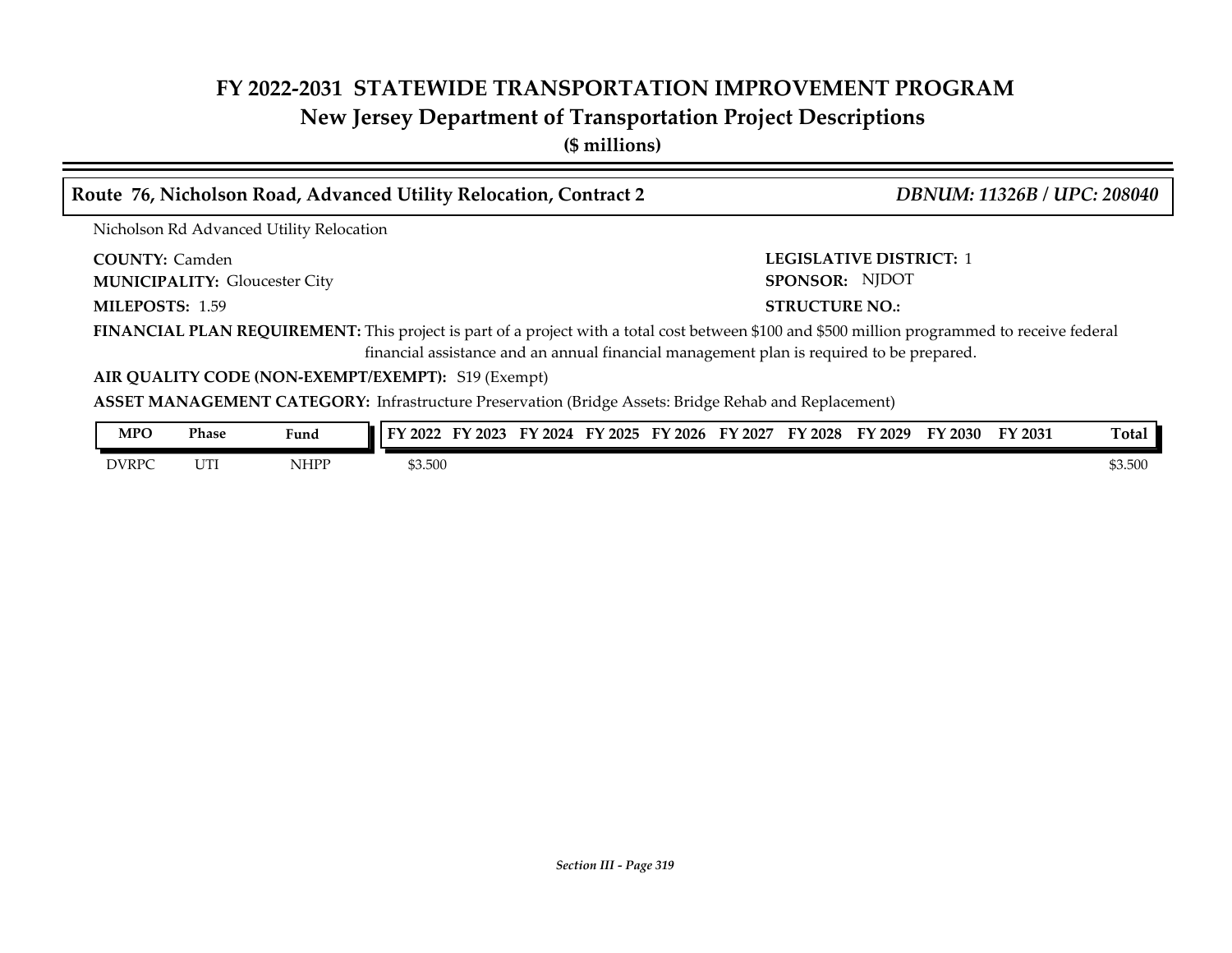# **FY 2022-2031 STATEWIDE TRANSPORTATION IMPROVEMENT PROGRAM New Jersey Department of Transportation Project Descriptions**

**(\$ millions)**

### **Route 76/676 Bridges and Pavement, Contract 3** *DBNUM: 11326C / UPC: 208050*

The project will replace: the bridge decks and superstructure of Route 76/676 over the Main Branch of Newton Creek, and Route 76 over Nicholson Road; the deck and superstructure of Route 76 over the South Branch of Newton Creek, Conrail, & Klemm Avenue; and the deck and superstructure of Route 676 Southbound over the Main Branch of Newton Creek. Some pavement resurfacing of Route 676 to the bridge decks at North Branch of Newton Creek and on Route 76 Southbound will be included. Two bridges; Route 676 Southbound over Main Branch of Newton Creek, and Route 76 over Main Branch of Newton Creek, will be widened. Resurfacing at; Morgan Boulevard Eastbound to the Route 676 Northbound loop ramp, Collings Avenue to Route 676 Northbound, Route 676 Southbound to Collings Avenue Westbound, Route 676 Southbound to Collings Avenue Eastbound, Collings Avenue to Route 676 Southbound, and Route 676 Southbound to Route 76C Eastbound will also be performed.The projects also includes; ADA improvements at the Morgan Boulevard and Route 676 ramp; intersection and traffic signal modifications at the Collings Avenue and Route 676 Northbound ramp intersection, and the Collings Avenue and Route 676 Southbound ramp intersection.

**COUNTY: Camden** 

**MUNICIPALITY:** Camden City, Gloucester City **SPONSOR:** 

**MILEPOSTS:** Rt 76: 0.70 - 1.7, Rt 676: 0 - 1.0

**FINANCIAL PLAN REQUIREMENT:** This project is part of a project with a total cost between \$100 and \$500 million programmed to receive federal financial assistance and an annual financial management plan is required to be prepared.

### **AIR QUALITY CODE (NON-EXEMPT/EXEMPT):** S19 (Exempt)

**ASSET MANAGEMENT CATEGORY:** Infrastructure Preservation (Bridge Assets: Bridge Rehab and Replacement)

| <b>MPO</b><br>the contract of the contract of | Phase | $\mathbf{r}$<br>Fund              | тv<br>2022 | ' 2023   | FУ<br>$\cdot$ 2024 | FY 2025 | $F\lambda$<br>$\degree$ 2026 | FY<br>2027 | FY 2028 | FY 2029 | FY 2030 | FY 2031 | <b>Total</b> |
|-----------------------------------------------|-------|-----------------------------------|------------|----------|--------------------|---------|------------------------------|------------|---------|---------|---------|---------|--------------|
| <b>DVRPC</b>                                  | CON   | T<br>CRRS<br>ы.<br>$\overline{ }$ |            | \$81.700 |                    |         |                              |            |         |         |         |         | \$81.700     |

**COUNTY: LEGISLATIVE DISTRICT:** 5 SPONSOR: NJDOT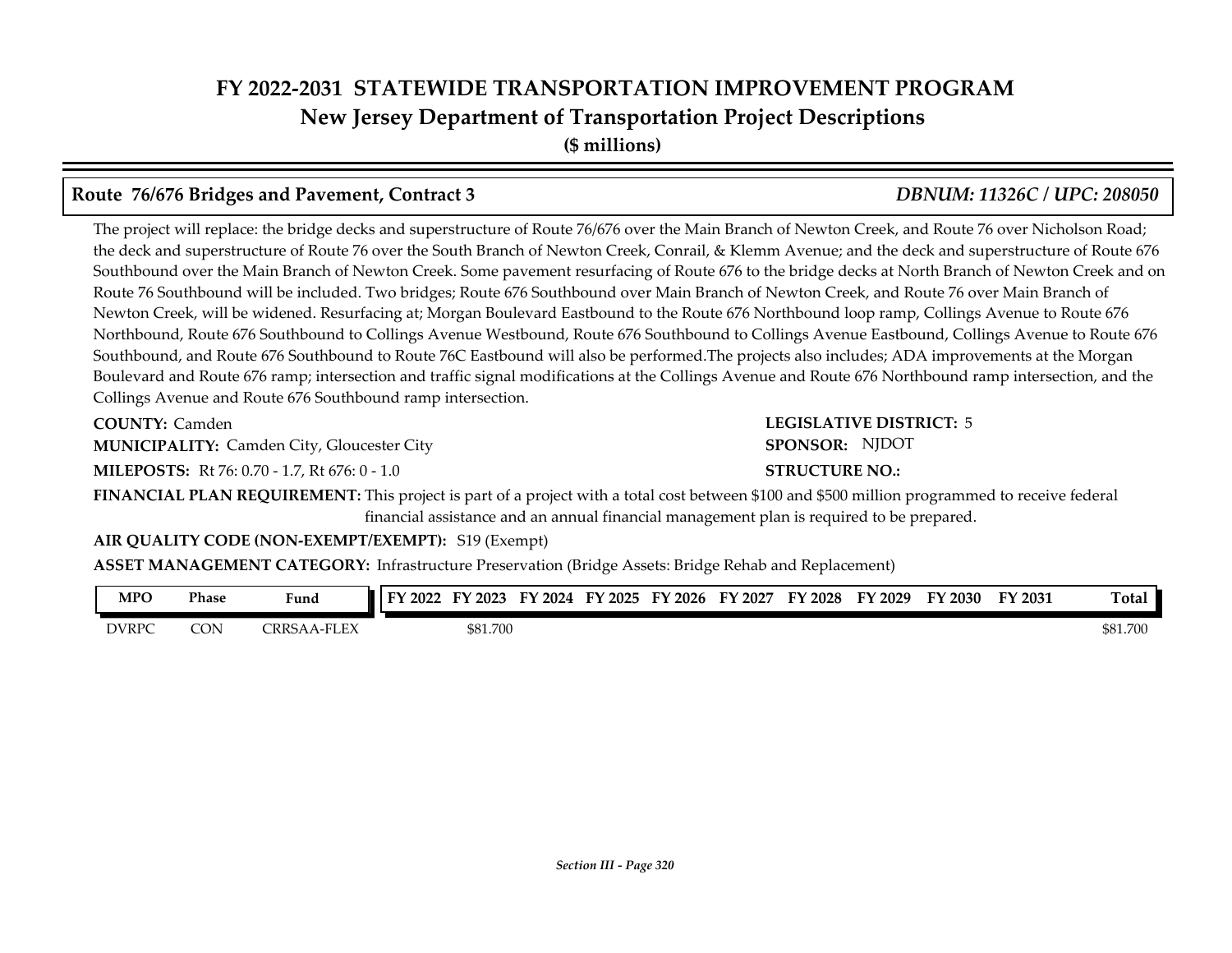## **New Jersey Department of Transportation Project Descriptions**

**(\$ millions)**

### **Route 78, Route 22 to Drift Road/Dale Road** *DBNUM: 18601 / UPC: 186010*

LEGISLATIVE DISTRICT: Various

**STRUCTURE NO.: N/A** 

SPONSOR: NJDOT

This project will implement Intelligent Transportation System (ITS) strategies in the corridor in order to alleviate congestion and high crash rates.

**COUNTY: LEGISLATIVE DISTRICT:** Hunterdon, Somerset, Warren

**MUNICIPALITY:** Various **SPONSOR:** 

**MILEPOSTS: STRUCTURE NO.:** 4.5-41.87

**FINANCIAL PLAN REQUIREMENT:**

**AIR QUALITY CODE (NON-EXEMPT/EXEMPT):** NR2 (Exempt)

**ASSET MANAGEMENT CATEGORY:** Mobility and Congestion Relief (Congestion Relief: Intelligent Transportation Systems)

| <b>MPO</b>   | Phase      | Fund        | FY 2022 | FY 2023 |  | FY 2024 FY 2025 FY 2026 | FY 2027 | FY 2028  | FY 2029 | FY 2030 | FY 2031 | <b>Total</b> |
|--------------|------------|-------------|---------|---------|--|-------------------------|---------|----------|---------|---------|---------|--------------|
| <b>NITPA</b> | <b>DES</b> | NHPP        |         | \$2.200 |  |                         |         |          |         |         |         | \$2.200      |
| <b>NJTPA</b> | CON        | <b>NHPP</b> |         |         |  |                         |         | \$17.000 |         |         |         | \$17.000     |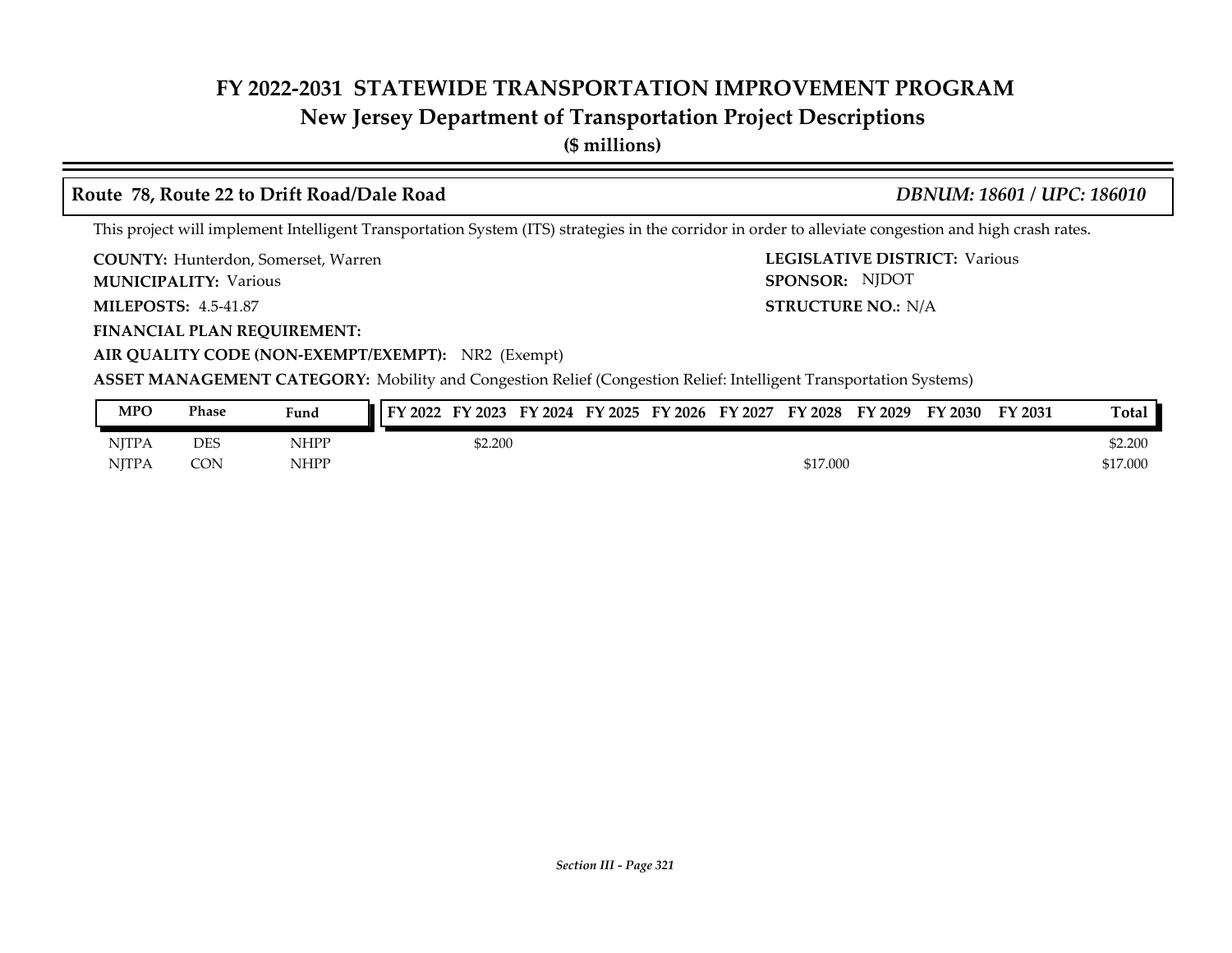## **New Jersey Department of Transportation Project Descriptions**

**(\$ millions)**

## **Route 80, Bridges over Howard Boulevard (CR 615)** *DBNUM: 15351 / UPC: 153510*

### Initiated from the Bridge Management System, the Route 80 Eastbound and Route 80 Westbound structures over Howard Boulevard will be evaluated for either rehabilitation or replacement. In addition, operation improvements within the interchange will be explored, along with improvements to acceleration and deceleration lanes.

**COUNTY: Morris** 

**MUNICIPALITY:** Mount Arlington Boro, Roxbury Twp **SPONSOR:** 

**MILEPOSTS: STRUCTURE NO.:** 30.22-31.25

### **FINANCIAL PLAN REQUIREMENT:**

### **AIR QUALITY CODE (NON-EXEMPT/EXEMPT):** NR3 (Exempt)

**ASSET MANAGEMENT CATEGORY:** Infrastructure Preservation (Bridge Assets: Bridge Rehab and Replacement)

| MPO          | <b>Phase</b> | Fund | FY 2022 | E)<br>$'$ 2023 | FY 2024  | FY 2025 | FY 2026 | FY<br>2027 | FY 2028 | FY 2029 | FY 2030 | FY 2031 | Total    |
|--------------|--------------|------|---------|----------------|----------|---------|---------|------------|---------|---------|---------|---------|----------|
| <b>NJTPA</b> | ROW          | NHPP | \$1.500 |                |          |         |         |            |         |         |         |         | \$1.500  |
| <b>NJTPA</b> | CON          | NHPP |         | \$14.000       | \$14.000 |         |         |            |         |         |         |         | \$28.000 |

**COUNTY: LEGISLATIVE DISTRICT:** 25 SPONSOR: NJDOT

# STRUCTURE NO.: 1412169, 1412168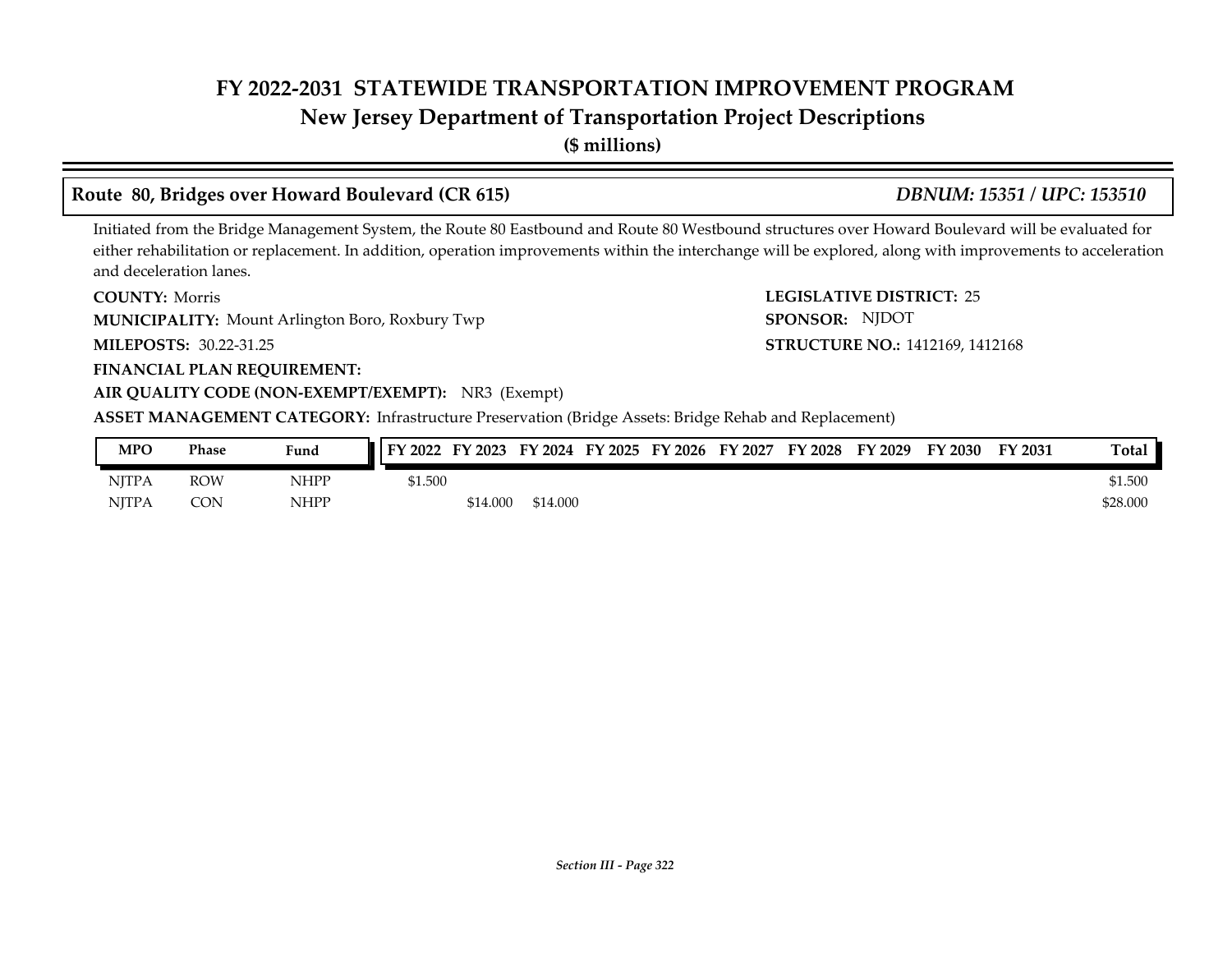## **FY 2022-2031 STATEWIDE TRANSPORTATION IMPROVEMENT PROGRAM New Jersey Department of Transportation Project Descriptions**

**(\$ millions)**

### **Route 80, Riverview Drive (CR 640) to Polify Road (CR 55)** *DBNUM: 11415 / UPC: 114150*

This project will reconstruct 9 miles of I-80 Westbound pavement & structures from milepost 56.4 to 65.4 in Passaic County (Woodland Park Borough and the City of Paterson) and in Bergen County (Elmwood Park Borough, Saddle Brook Township, Lodi Borough and the City of Hackensack). In addition there will be a widening of Rt 80 in the WB direction from MP 58.9 to 60.5.

The project limits are from approximately 0.2 mile east of the Squirrelwood Road (CR 636) Interchange in Woodland Park Borough, Passaic County to approximately 0.1 mile west of the S. Summit Rd (CR 57) Interchange in the City of Hackensack, Bergen County.

Structures located within the project limits are: 1610-156, 1610-158, 1610-171, 1610-159, 1610-160, 1610-165, 1610-166, 1610-167, 1610-170, 1610-152; 0225-150, 0225-151, 0225-154, 0225-155, 0225-156, 0225-157, 0225-158, 0225-159; 1609-161, 1609-160; 0225-162, 0225-164, 0225-166, 0225-167, 0225-168; 0226-150, 0226- 151

**COUNTY: LEGISLATIVE DISTRICT:** Passaic, Bergen **MILEPOSTS: STRUCTURE NO.:** 56.00 - 65.4 **MUNICIPALITY:** Various **SPONSOR:** 

LEGISLATIVE DISTRICT: 35, 37, 38, 40 SPONSOR: NJDOT

### **STRUCTURE NO.: Various**

**FINANCIAL PLAN REQUIREMENT:** This project is part of a Major Project which is defined as a project with a total estimated cost of \$500 million or more that is receiving federal financial assistance and an annual financial management plan is required to be prepared.

### **AIR QUALITY CODE (NON-EXEMPT/EXEMPT):** 2040M (Exempt)

**ASSET MANAGEMENT CATEGORY:** Infrastructure Preservation (Road Assets: Highway Rehab and Recon)

| <b>MPO</b>   | <b>Phase</b> | Fund        |          |         |          | FY 2022 FY 2023 FY 2024 FY 2025 FY 2026 FY 2027 |          | FY 2028  | FY 2029  | FY 2030  | FY 2031   | Total     |
|--------------|--------------|-------------|----------|---------|----------|-------------------------------------------------|----------|----------|----------|----------|-----------|-----------|
| <b>NITPA</b> | <b>DES</b>   | <b>NHPP</b> | \$16,000 |         | \$14.000 | \$9.000                                         |          |          |          |          |           | \$39.000  |
| <b>NITPA</b> | <b>ROW</b>   | <b>NHPP</b> |          | \$4.000 |          |                                                 |          |          |          |          |           | \$4.000   |
| <b>NITPA</b> | CON.         | NHFP-HWY    |          |         |          | \$52.865                                        | \$56.905 | \$61.254 | \$65.936 | \$70.975 | \$76.399  | \$384.334 |
| <b>NITPA</b> | CON          | <b>NHPP</b> |          |         |          |                                                 | \$44.612 |          |          |          | \$201.215 | \$245.827 |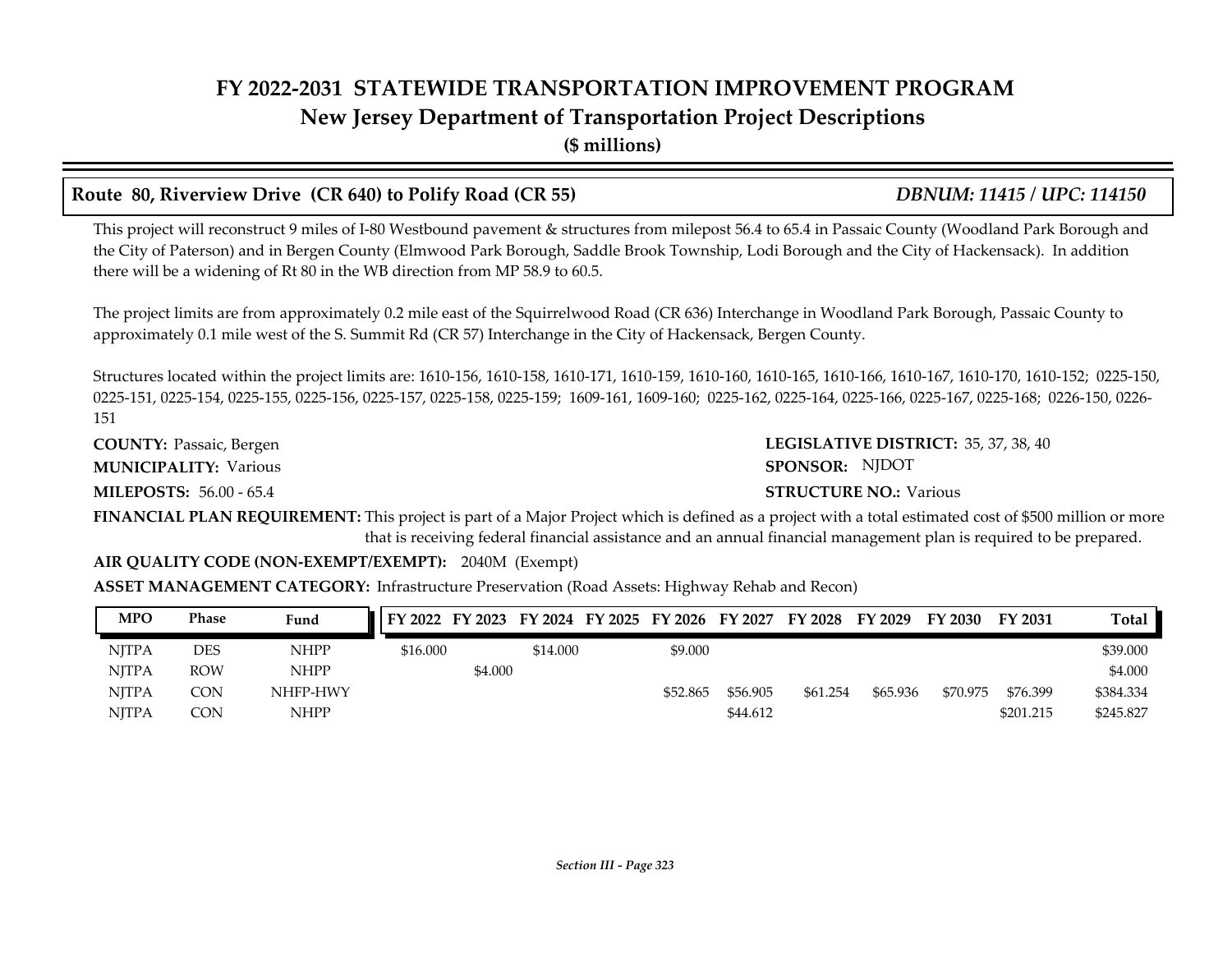# **New Jersey Department of Transportation Project Descriptions**

**(\$ millions)**

|                             |              |                                                 | Route 80, WB Rockfall Mitigation, Hardwick Township                                                                                                  |                      | DBNUM: 09545 / UPC: 095450 |                                 |  |         |         |          |  |
|-----------------------------|--------------|-------------------------------------------------|------------------------------------------------------------------------------------------------------------------------------------------------------|----------------------|----------------------------|---------------------------------|--|---------|---------|----------|--|
|                             |              | locations within the project limits.            | Initiated from the Rockfall Hazzard Management System, this project will stabilize the existing rock outcrop area adjacent to I-80 Westbound at four |                      |                            |                                 |  |         |         |          |  |
| <b>COUNTY: Warren</b>       |              |                                                 |                                                                                                                                                      |                      |                            | <b>LEGISLATIVE DISTRICT: 24</b> |  |         |         |          |  |
|                             |              | <b>MUNICIPALITY:</b> Hardwick Twp, Knowlton Twp |                                                                                                                                                      | SPONSOR: NJDOT       |                            |                                 |  |         |         |          |  |
| <b>MILEPOSTS: 1.04-1.45</b> |              |                                                 |                                                                                                                                                      |                      | <b>STRUCTURE NO.: N/A</b>  |                                 |  |         |         |          |  |
|                             |              | <b>FINANCIAL PLAN REQUIREMENT:</b>              |                                                                                                                                                      |                      |                            |                                 |  |         |         |          |  |
|                             |              |                                                 | AIR QUALITY CODE (NON-EXEMPT/EXEMPT): S2 (Exempt)                                                                                                    |                      |                            |                                 |  |         |         |          |  |
|                             |              |                                                 | <b>ASSET MANAGEMENT CATEGORY:</b> Safety (Safety Management: Rockfall Mitigation)                                                                    |                      |                            |                                 |  |         |         |          |  |
| <b>MPO</b>                  | <b>Phase</b> | Fund                                            | FY 2022 FY 2023 FY 2024 FY 2025 FY 2026 FY 2027 FY 2028 FY 2029                                                                                      |                      |                            |                                 |  | FY 2030 | FY 2031 | Total    |  |
| <b>NITPA</b>                | <b>CON</b>   | <b>NHPP</b>                                     | \$7.229                                                                                                                                              | \$20.112<br>\$25.000 |                            |                                 |  |         |         | \$52,341 |  |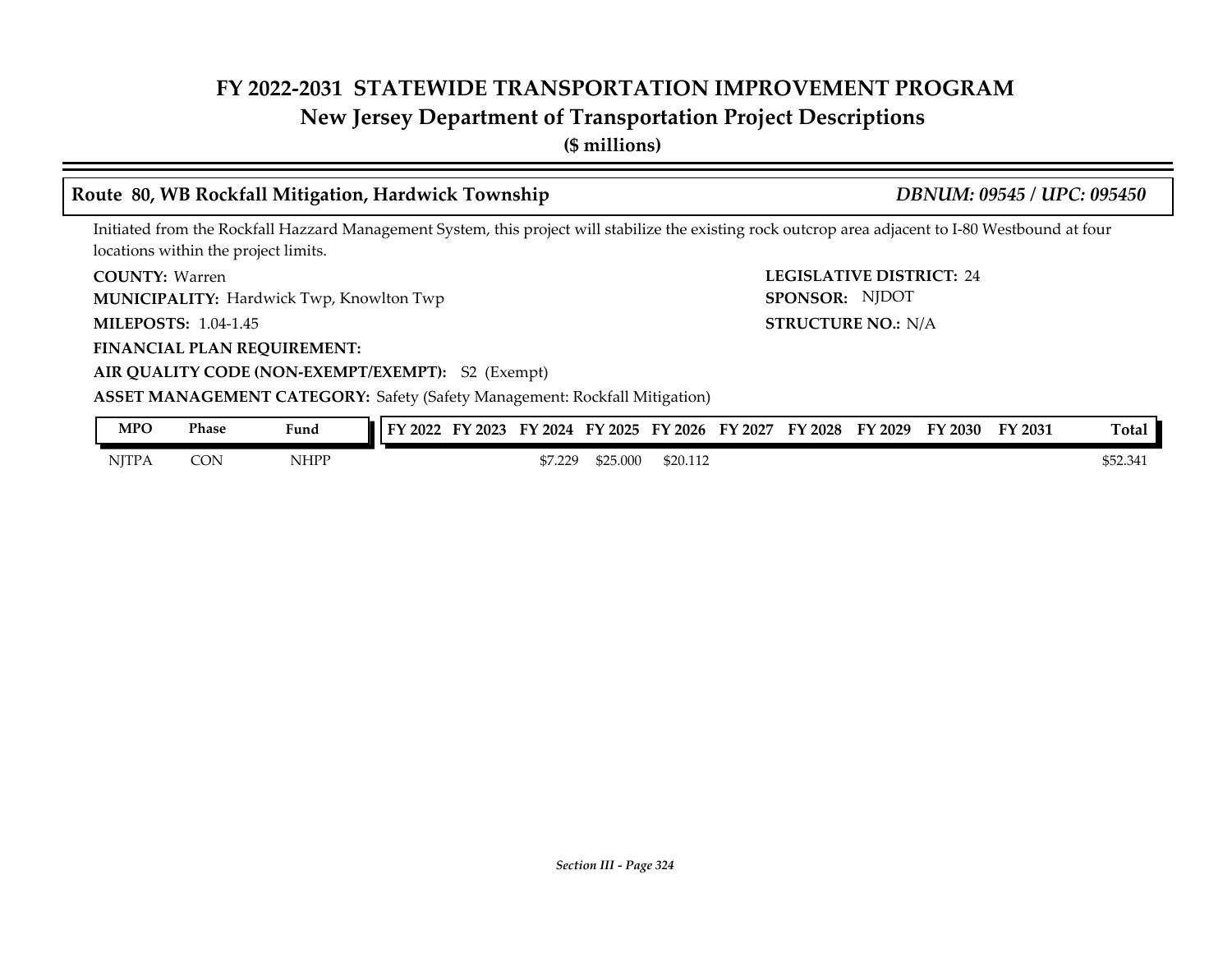## **New Jersey Department of Transportation Project Descriptions**

**(\$ millions)**

This project will: provide the missing Rt. 15 Northbound/Southbound to I-80 Eastbound/Westbound ramp to reduce congestion within Wharton and to provide direct access to the interstate; improve the acceleration lane from Rt.15 to I-80 Westbound to improve its safety and operation; reconstruct the intersection of Rt. 15 & Dewey Ave. to improve its level of service; improve the weaving length between North Main St. & Ramp "K"; improve the geometry of Ramp "I" to enhance truck movements; and improve the lane width and add shoulders at the merge of Rt. 15 Northbound and I-80 Westbound to improve its operation and safety. Along with the four structures listed, Structure #1413152 is also a part of this project

**COUNTY: Morris** 

**MUNICIPALITY:** Wharton Boro, Rockaway Twp **SPONSOR:** SPONSOR:

**MILEPOSTS:** Rt 80: 33.04 - 34.07, Rt 15: 1.53 - 2.95 **STRUCTURE NO.:** 

**FINANCIAL PLAN REQUIREMENT:** This project is part of a project with a total cost between \$100 and \$500 million programmed to receive federal financial assistance and an annual financial management plan is required to be prepared.

**AIR QUALITY CODE (NON-EXEMPT/EXEMPT):** NR3 (Exempt)

**ASSET MANAGEMENT CATEGORY:** Mobility and Congestion Relief (Congestion Relief: Highway Operational Improvements)

| MPO   | Phase      | Fund        | FY 2022 | FY 2023 | FY<br>2024 | FY 2025 | FY 2026 | FY 2027 | FY 2028 | FY 2029  | FY 2030  | FY 2031  | <b>Total</b> |
|-------|------------|-------------|---------|---------|------------|---------|---------|---------|---------|----------|----------|----------|--------------|
| NJTPA | <b>ROW</b> | <b>NHPP</b> |         | \$1.200 |            |         |         |         |         |          |          |          | \$1.200      |
| NITPA | CON        | <b>NHPP</b> |         |         |            |         |         |         |         | \$45.000 | \$30.000 | \$30,000 | \$105.000    |

**Rt 80/15 Interchange** *DBNUM: 93139 / UPC: 950442*

**COUNTY: LEGISLATIVE DISTRICT:** 25, 26

STRUCTURE NO.: 1404151, 1404156, 1412176, 1412177

SPONSOR: NJDOT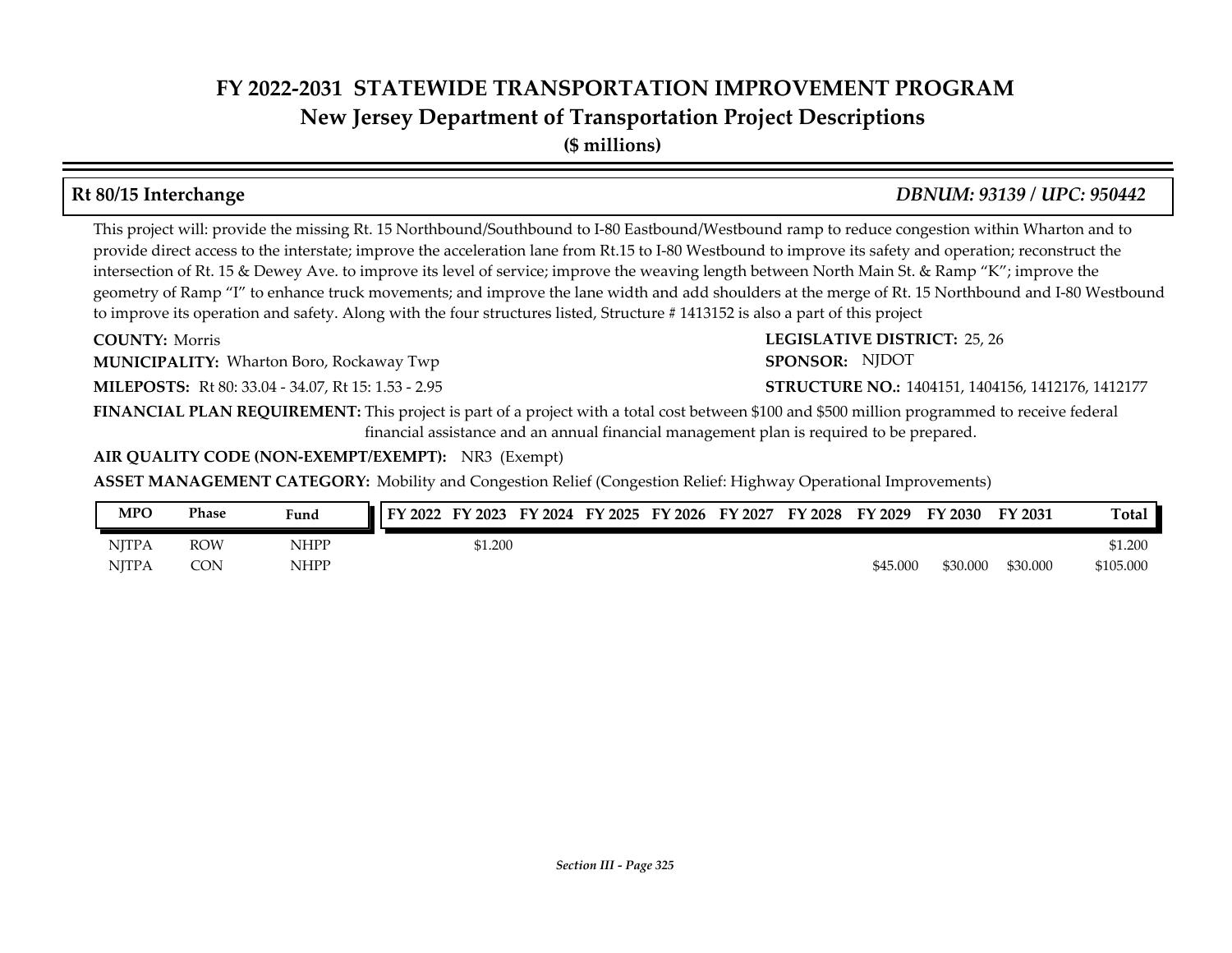**New Jersey Department of Transportation Project Descriptions**

**(\$ millions)**

## **Route 82, Rahway River Bridge** *DBNUM: 94019 / UPC: 950452*

Initiated by the Bridge Management System, this project will replace the structurally deficient and functionally obsolete bridge, built in 1872. The bridge also has flooding problems. The project will provide a 60' precast arch bridge with stone masonry facade. Flooding mitigation is inherent in the structural alternative, which will result in decreased flood levels and arch barrel clogging at the structure. In terms of community and environment, the historic and architectural features are fully preserved.

**COUNTY:** Union **COUNTY:** 21 **MILEPOSTS: STRUCTURE NO.:** 0.38 **FINANCIAL PLAN REQUIREMENT: AIR QUALITY CODE (NON-EXEMPT/EXEMPT):** S19 (Exempt) **COUNTY: Union** Springfield Twp **MUNICIPALITY: SPONSOR:**

**ASSET MANAGEMENT CATEGORY:** Infrastructure Preservation (Bridge Assets: Bridge Rehab and Replacement)

| MPO          | Phase      | Fund        | FY 2022 FY 2023 FY 2024 FY 2025 FY 2026 FY 2027 |  |  | FY 2028 | FY 2029 | FY 2030 | FY 2031 | Total   |
|--------------|------------|-------------|-------------------------------------------------|--|--|---------|---------|---------|---------|---------|
| <b>NITPA</b> | <b>ROW</b> | STATE       | \$0.500                                         |  |  |         |         |         |         | \$0.500 |
| <b>NITPA</b> | <b>CON</b> | <b>NHPP</b> |                                                 |  |  | \$8.800 |         |         |         | \$8.800 |

#### *Section III - Page 326*

# SPONSOR: NJDOT

#### **STRUCTURE NO.: 2012150**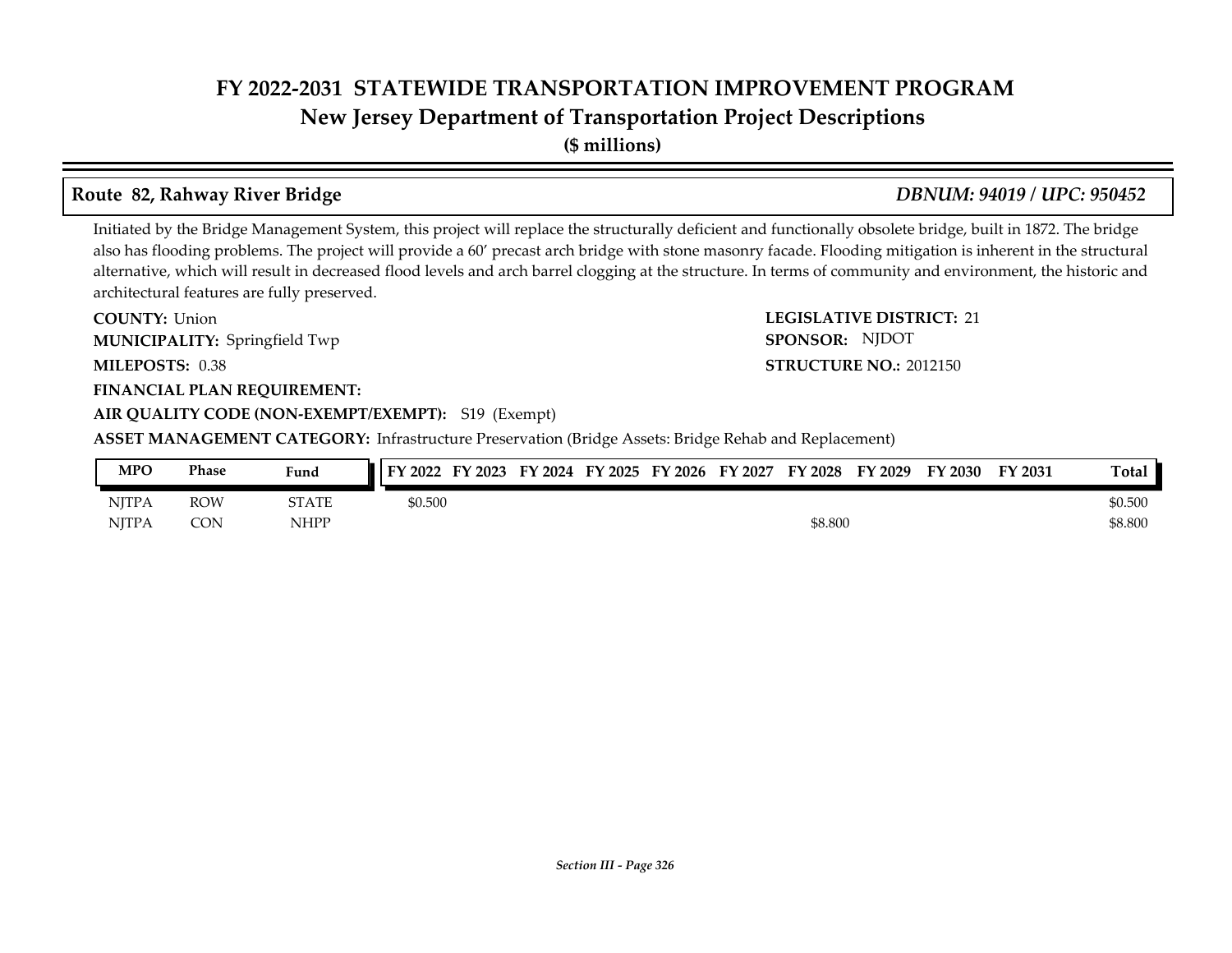## **New Jersey Department of Transportation Project Descriptions**

**(\$ millions)**

### **Route 88, Bridge over Beaver Dam Creek** *DBNUM: 09322 / UPC: 093220*

Initiated by the Bridge Management System, this project will replace the structurally deficient and funtionally obsolete bridge, built in 1923.

**COUNTY:** Ocean **LEGISLATIVE DISTRICT:** 10 **COUNTY: Ocean** 

**MUNICIPALITY:** Brick Twp, Point Pleasant Boro **SPONSOR: SPONSOR: SPONSOR:** 

MILEPOSTS: 7.60

**FINANCIAL PLAN REQUIREMENT:**

**AIR QUALITY CODE (NON-EXEMPT/EXEMPT):** S19 (Exempt)

**MILEPOSTS: STRUCTURE NO.:** 1515150 SPONSOR: NJDOT

| <b>MPO</b>   | Phase | Fund        | FY 2022<br>FY 2023 | FY 2024 | FY 2025 | FY 2026 | FY 2027 | FY 2028 | FY 2029 | FY 2030 | FY 2031 | <b>Total</b> |
|--------------|-------|-------------|--------------------|---------|---------|---------|---------|---------|---------|---------|---------|--------------|
| <b>NJTPA</b> | DES   | <b>NHPP</b> | \$1.200            |         |         |         |         |         |         |         |         | \$1.200      |
| <b>NJTPA</b> | CON   | <b>NHPP</b> |                    |         |         |         |         | \$9.035 |         |         |         | \$9.035      |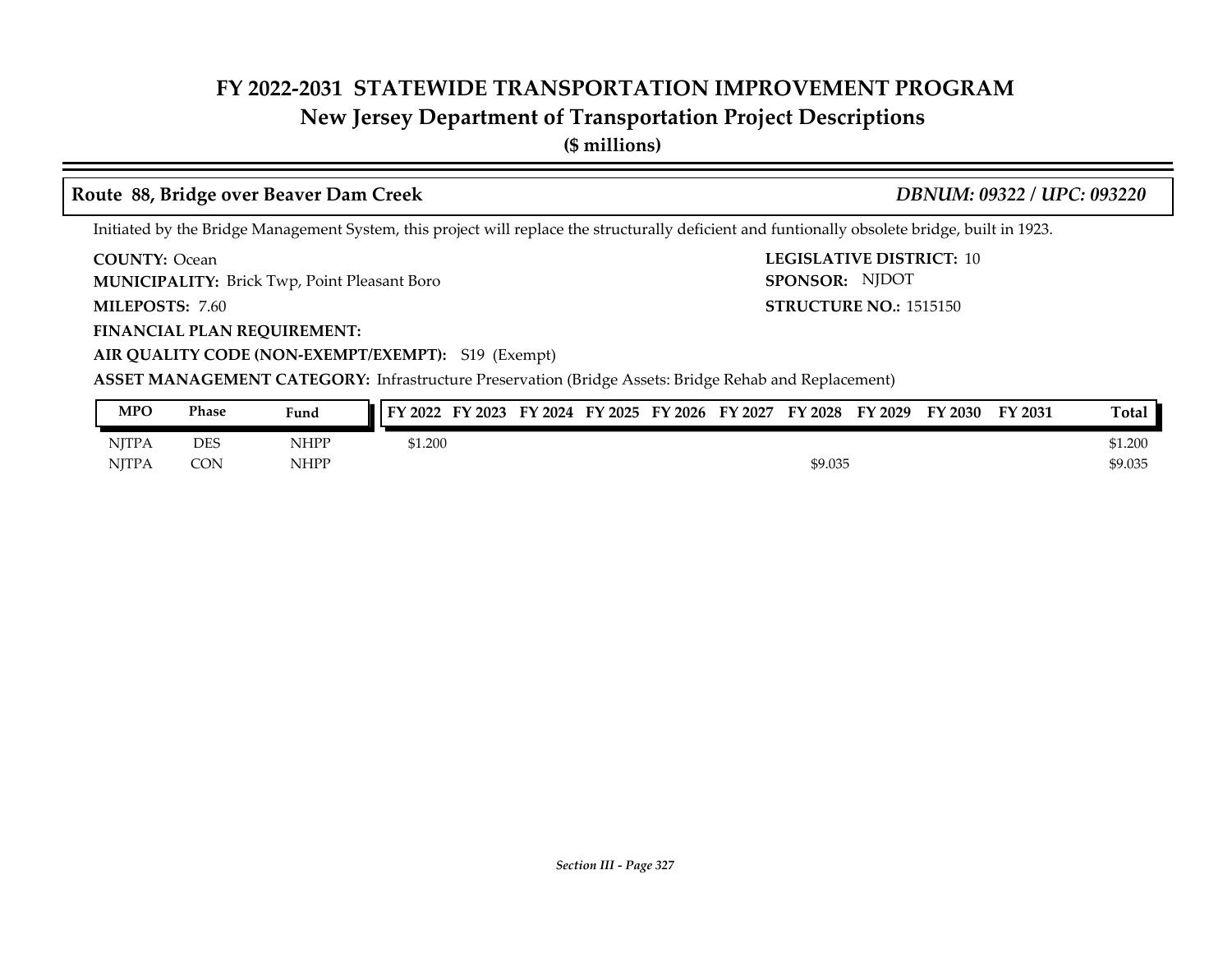# **New Jersey Department of Transportation Project Descriptions**

**(\$ millions)**

## **Route 94, Bridge over Jacksonburg Creek** *DBNUM: 11322 / UPC: 113220*

Initiated by the Bridge Management System, this project will replace the structurally deficient and functionally obsolete bridge, built in 1872. Incidental roadway approach work, including milling & paving and the replacement of the guiderail in order to upgrade to current standards as required, will also be included in the project.

**COUNTY: LEGISLATIVE DISTRICT:** 24 COUNTY: Warren

Blairstown Twp **MUNICIPALITY: SPONSOR:**

**MILEPOSTS: STRUCTURE NO.:** 7.946-7.954

**FINANCIAL PLAN REQUIREMENT:**

#### **AIR QUALITY CODE (NON-EXEMPT/EXEMPT):** S19 (Exempt)

**ASSET MANAGEMENT CATEGORY:** Infrastructure Preservation (Bridge Assets: Bridge Rehab and Replacement)

| MPO          | Phase      | Fund          | FY 2022 FY 2023 FY 2024 FY 2025 FY 2026 FY 2027 FY 2028 FY 2029 FY 2030 |         |         |  |  | FY 2031 | Total   |
|--------------|------------|---------------|-------------------------------------------------------------------------|---------|---------|--|--|---------|---------|
| <b>NITPA</b> | DES        | STATE         | \$2.200                                                                 |         |         |  |  |         | \$2.200 |
| <b>NITPA</b> | <b>ROW</b> | STATE         |                                                                         | \$1.000 |         |  |  |         | \$1.000 |
| <b>NITPA</b> | CON        | STBGP-OS-BRDG |                                                                         |         | \$7.400 |  |  |         | \$7.400 |

**STRUCTURE NO.: 2117157** 

SPONSOR: NJDOT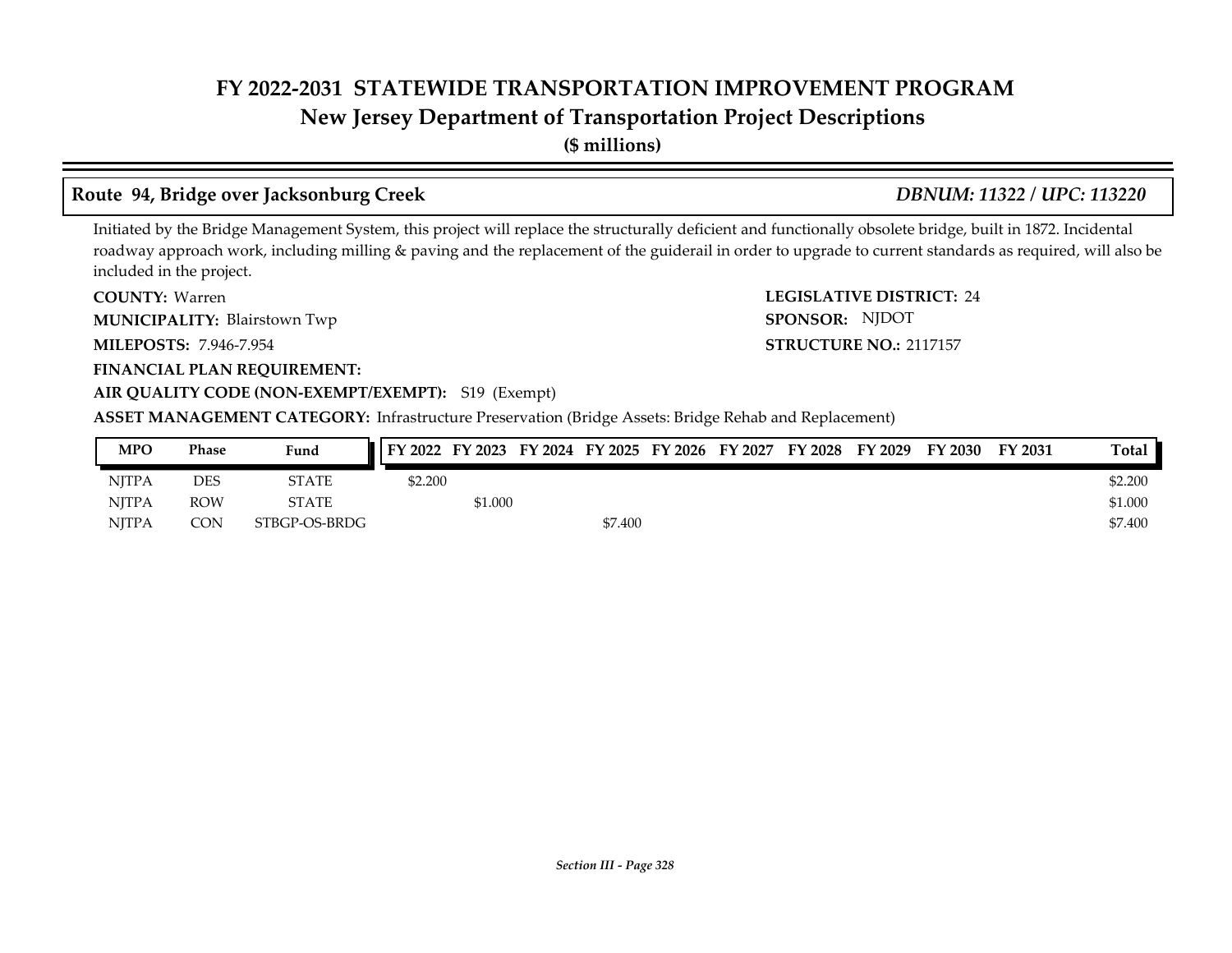## **New Jersey Department of Transportation Project Descriptions**

**(\$ millions)**

### **Route 94, Pleasant Valley Drive to Maple Grange Road** *DBNUM: 15391 / UPC: 153910*

STRUCTURE NO.: N/A

SPONSOR: NJDOT

Initiated from the Pavement Management System, this project will reconstruct pavement within the project limits. The following federal appropriation was repurposed to this project: DEMO ID# NJ 099.

**COUNTY: LEGISLATIVE DISTRICT:** 24 **COUNTY: Sussex** 

**MUNICIPALITY:** Vernon Twp **SPONSOR:** 

**MILEPOSTS: STRUCTURE NO.:** 38.0-43.0

#### **FINANCIAL PLAN REQUIREMENT:**

**AIR QUALITY CODE (NON-EXEMPT/EXEMPT):** S10 (Exempt)

**ASSET MANAGEMENT CATEGORY:** Infrastructure Preservation (Road Assets: Highway Resurfacing)

| <b>MPO</b>   | Phase      | Fund       |         |         |  | FY 2022 FY 2023 FY 2024 FY 2025 FY 2026 FY 2027 | FY 2028 | FY 2029 | FY 2030 | FY 2031 | Total   |
|--------------|------------|------------|---------|---------|--|-------------------------------------------------|---------|---------|---------|---------|---------|
| <b>NITPA</b> | <b>ROW</b> | DEMO-R     | \$0.001 |         |  |                                                 |         |         |         |         | \$0.001 |
| <b>NITPA</b> | <b>ROW</b> | STBGP-FLEX | \$1.499 |         |  |                                                 |         |         |         |         | \$1.499 |
| <b>NITPA</b> | CON        | STBGP-FLEX |         | \$5.250 |  |                                                 |         |         |         |         | \$5,250 |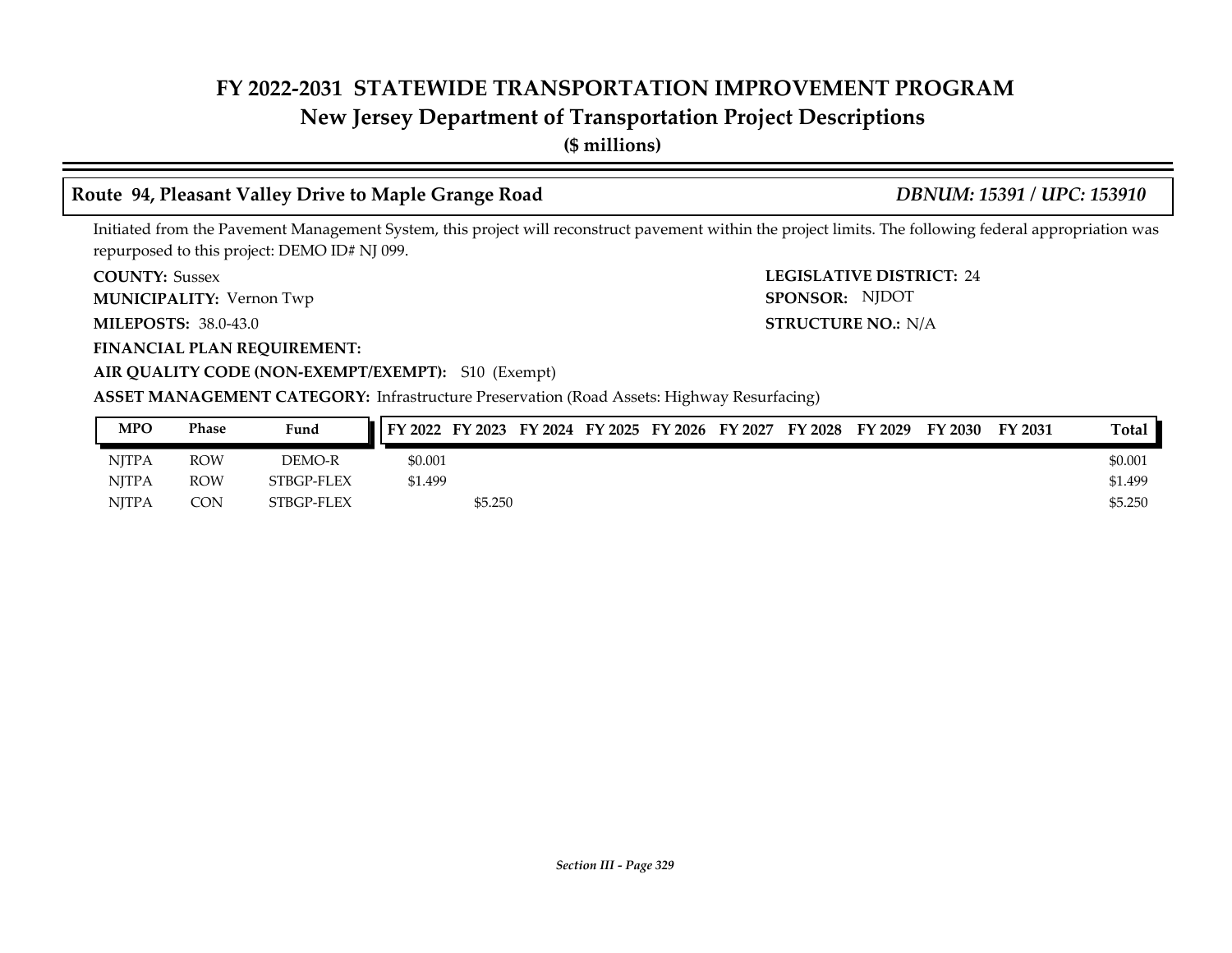## **New Jersey Department of Transportation Project Descriptions**

**(\$ millions)**

### **Route 130, Bridge over Big Timber Creek** *DBNUM: 14426 / UPC: 144260*

Initiated by the Bridge Management System, this project will replace the structurally deficient and functionally obsolete bridge, built in 1928. Improvements will also be made to the approaches, and to the drainage at the site.

**COUNTY: LEGISLATIVE DISTRICT:** Camden, Gloucester

Brooklawn Boro, Westville Boro **MUNICIPALITY: SPONSOR:**

**MILEPOSTS: STRUCTURE NO.:** 25.35 - 25.58

**FINANCIAL PLAN REQUIREMENT:**

**LEGISLATIVE DISTRICT: 5 STRUCTURE NO.: 0818151** SPONSOR: NJDOT

#### **AIR QUALITY CODE (NON-EXEMPT/EXEMPT):** S19 (Exempt)

| MPO          | Phase | Fund                    | FY 2022  | FY 2023 | FY 2024 FY 2025 | FY 2026 | FY 2027 | FY 2028 | FY 2029 | FY 2030 | FY 2031 | <b>Total</b> |
|--------------|-------|-------------------------|----------|---------|-----------------|---------|---------|---------|---------|---------|---------|--------------|
| <b>DVRPC</b> | CON   | <b>TRRSAA</b><br>-FL FX | \$44.100 |         |                 |         |         |         |         |         |         | \$44.100     |
| <b>DVRPC</b> | CON   | NHPP                    | \$1.500  |         |                 |         |         |         |         |         |         | \$1.500      |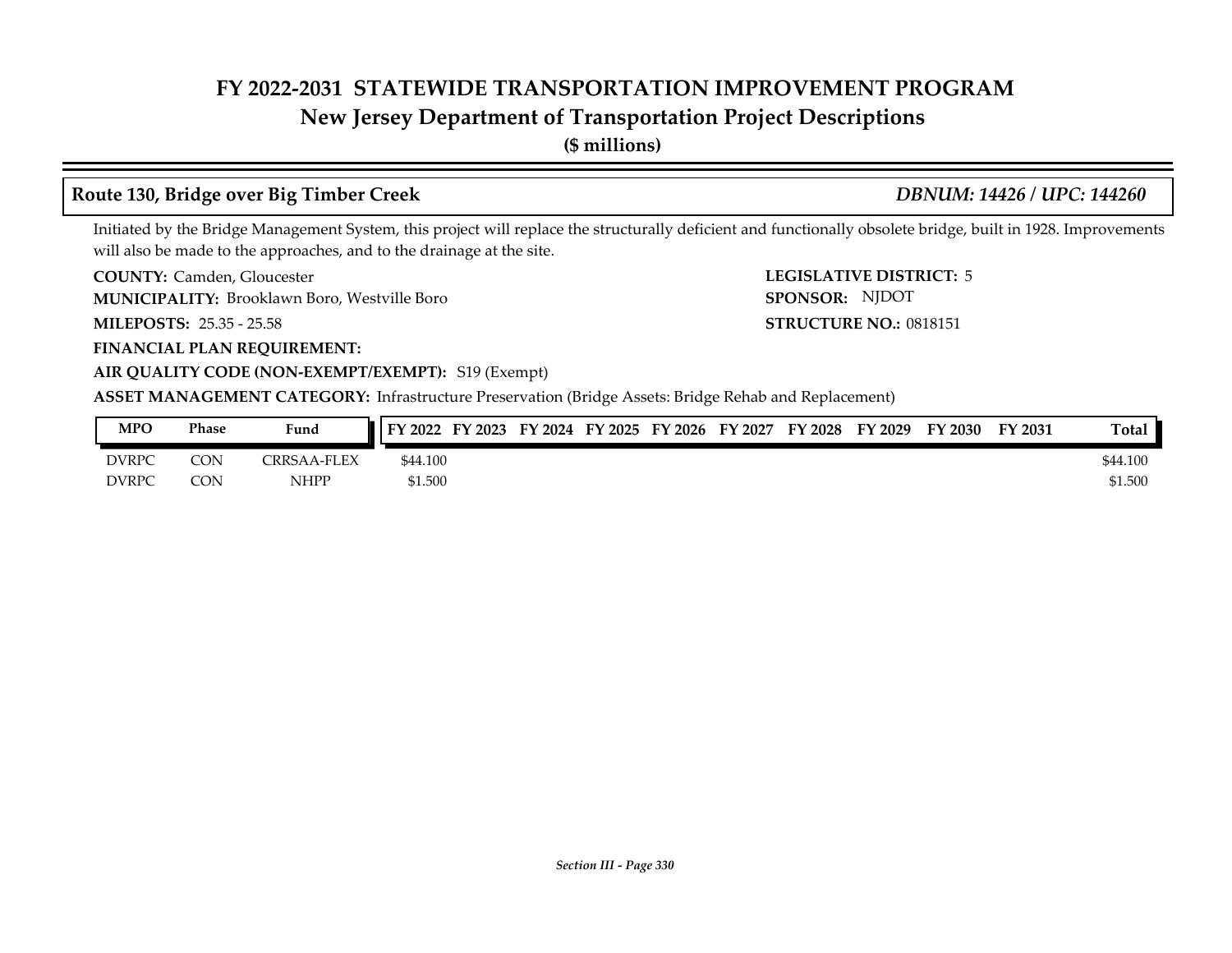# **New Jersey Department of Transportation Project Descriptions**

**(\$ millions)**

## **Route 130, Bridge over Main Branch of Newton Creek** *DBNUM: 16340 / UPC: 163400*

Initiated by the Bridge Management System, this project will replace the structurally deficient bridge, built in 1927.

**COUNTY: LEGISLATIVE DISTRICT:** 6 **COUNTY: Camden** 

**MUNICIPALITY:** Haddon Twp **Example 2008 SPONSOR:** 

MILEPOSTS: 28

**FINANCIAL PLAN REQUIREMENT:**

**MILEPOSTS: STRUCTURE NO.:** 0420151 SPONSOR: NJDOT

**AIR QUALITY CODE (NON-EXEMPT/EXEMPT):** S19 (Exempt)

| MPO          | Phase      | Fund | FY 2022 | FY 2023 FY 2024 FY 2025 FY 2026 FY 2027 |  | FY 2028  | FY 2029 | FY 2030 | FY 2031 | Total    |
|--------------|------------|------|---------|-----------------------------------------|--|----------|---------|---------|---------|----------|
| <b>DVRPC</b> | <b>ROW</b> | NHPP | \$1.105 |                                         |  |          |         |         |         | \$1.105  |
| <b>DVRPC</b> | UTI        | NHPP |         | \$2.000                                 |  |          |         |         |         | \$2.000  |
| <b>DVRPC</b> | CON        | NHPP |         |                                         |  | \$17,270 |         |         |         | \$17.270 |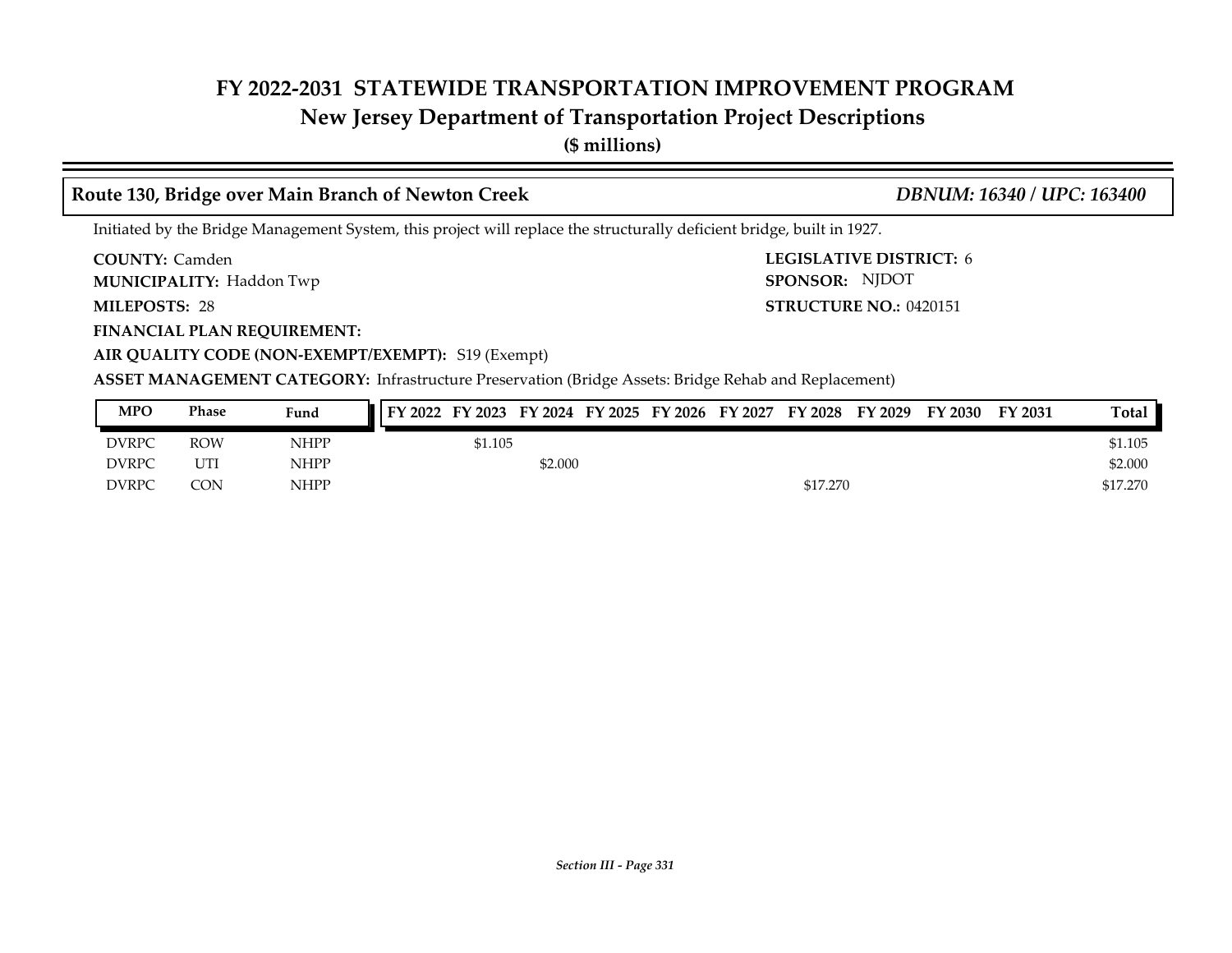# **New Jersey Department of Transportation Project Descriptions**

**(\$ millions)**

### **Route 130, Bridge over Millstone River** *DBNUM: 16339 / UPC: 163390*

Initiated by the Bridge Management System, this project will replace the structurally deficient bridge, built in 1936.

**COUNTY: LEGISLATIVE DISTRICT:** Mercer, Middlesex

**MUNICIPALITY:** East Windsor Twp, Cranbury Twp **SPONSOR:** SPONSOR:

**FINANCIAL PLAN REQUIREMENT:**

**MILEPOSTS: STRUCTURE NO.:** 70.04

**AIR QUALITY CODE (NON-EXEMPT/EXEMPT):** S19 S19 (Exempt)

**LEGISLATIVE DISTRICT: 14 STRUCTURE NO.: 1123153** SPONSOR: NJDOT

| <b>MPO</b>   | Phase      | Fund         |         |         |  | FY 2022 FY 2023 FY 2024 FY 2025 FY 2026 FY 2027 | FY 2028 | FY 2029 | FY 2030 | FY 2031 | Total   |
|--------------|------------|--------------|---------|---------|--|-------------------------------------------------|---------|---------|---------|---------|---------|
| <b>DVRPC</b> | <b>ROW</b> | <b>STATE</b> | \$0.050 |         |  |                                                 |         |         |         |         | \$0.050 |
| <b>NITPA</b> | <b>ROW</b> | <b>STATE</b> | \$0.050 |         |  |                                                 |         |         |         |         | \$0.050 |
| <b>DVRPC</b> | CON        | <b>NHPP</b>  |         | \$4.150 |  |                                                 |         |         |         |         | \$4.150 |
| <b>NJTPA</b> | <b>CON</b> | <b>NHPP</b>  |         | \$4.150 |  |                                                 |         |         |         |         | \$4.150 |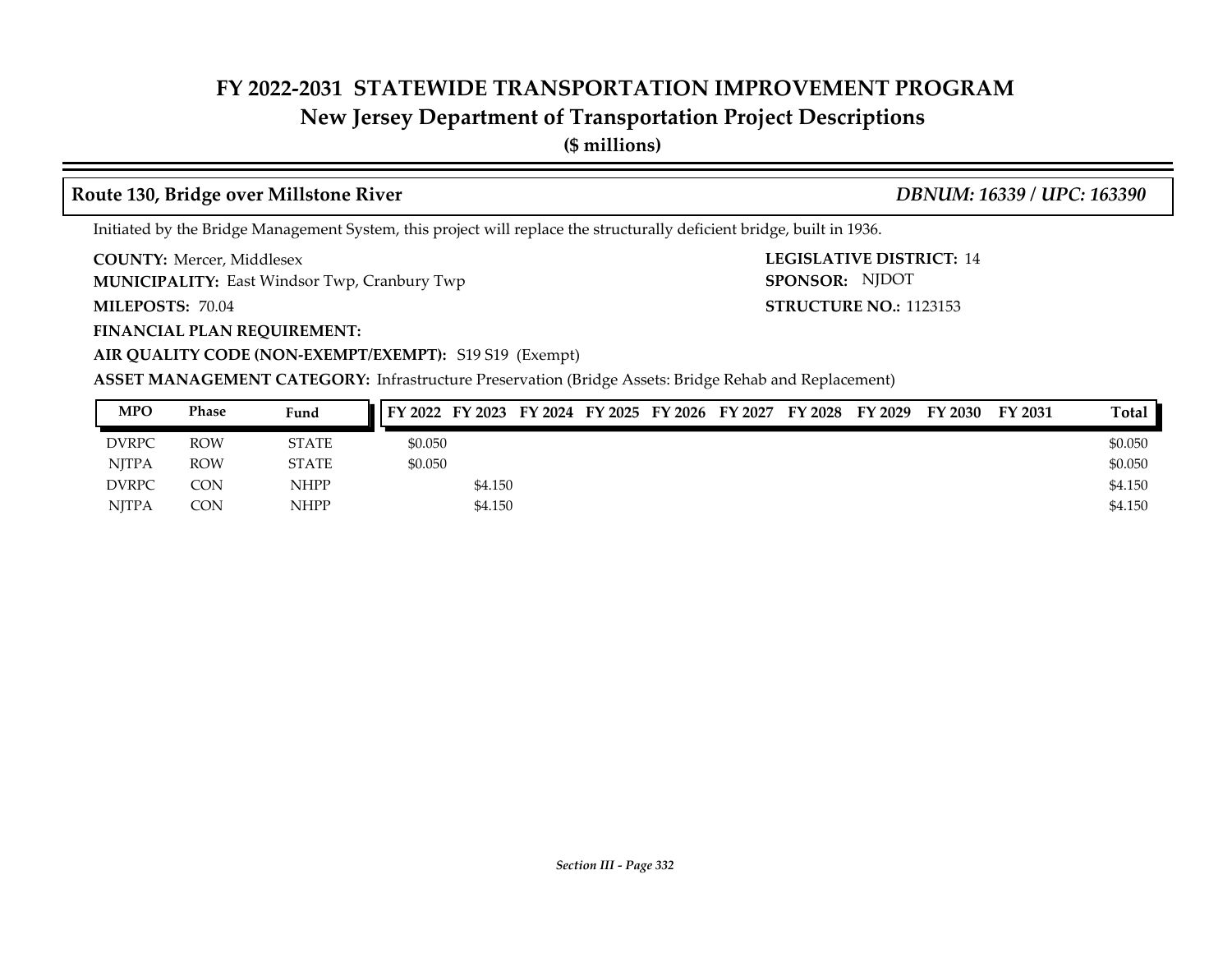## **New Jersey Department of Transportation Project Descriptions**

**(\$ millions)**

#### **Route 130, CR 545 (Farnsworth Avenue)** *DBNUM: 12346A / UPC: 148030*

Initiated from the Office of Bicycle and Pedestrian Programs, this project, a breakout from "Route 130/206, CR 528 (Crosswicks Rd) to Route 206 at Amboy Rd", will address pedestrian and bicycle deficiencies within the project limits.

**COUNTY: LEGISLATIVE DISTRICT:** 7 **COUNTY: Burlington** 

Bordentown Twp **MUNICIPALITY: SPONSOR:**

**MILEPOSTS: 55.46** 

**FINANCIAL PLAN REQUIREMENT:**

**MILEPOSTS: STRUCTURE NO.:** N/A SPONSOR: NJDOT

**AIR QUALITY CODE (NON-EXEMPT/EXEMPT):** A2 (Exempt) **ASSET MANAGEMENT CATEGORY:** Infrastructure Preservation (Multimodal Programs: Bicycle/Pedestrian)

| <b>MPO</b>   | Phase                        | Fund | FY 2022 | FY 2023 | FY<br>2024 | FY 2025 | FY 2026 | FY 2027 | FY 2028 | FY 2029 | <sup>T</sup> Y 2030 | FY 2031 | <b>Total</b> |
|--------------|------------------------------|------|---------|---------|------------|---------|---------|---------|---------|---------|---------------------|---------|--------------|
| <b>DVRPC</b> | <b>CITTING</b><br><b>UII</b> | NHPP | \$1.100 |         |            |         |         |         |         |         |                     |         | \$1.100      |
| <b>DVRPC</b> | CON                          | NHPP |         | \$6.520 |            |         |         |         |         |         |                     |         | \$6.520      |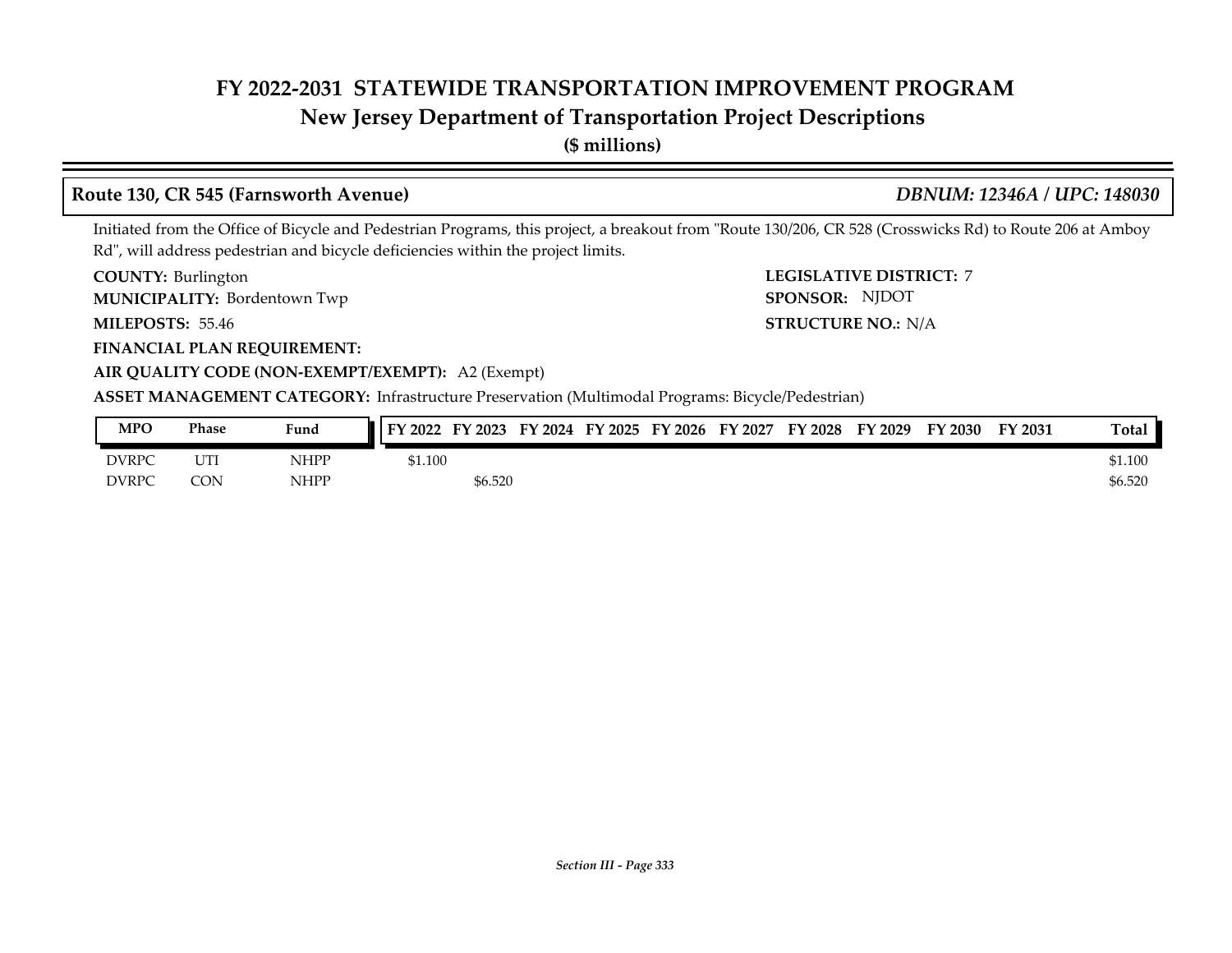## **New Jersey Department of Transportation Project Descriptions**

**(\$ millions)**

### **Route 130, Westfield Ave. to Main Street** *DBNUM: 11309 / UPC: 113090*

#### Initiated from the Pavement Management System, this project consists of milling, resurfacing and rehabilitating the roadway within the project limits.

**COUNTY: LEGISLATIVE DISTRICT:** 14, 16 **COUNTY: Mercer, Middlesex** 

**MUNICIPALITY:** East Windsor Twp, Cranbury Twp **SPONSOR:** SPONSOR:

**MILEPOSTS: STRUCTURE NO.:** 67.8 - 72.8

**FINANCIAL PLAN REQUIREMENT:**

**AIR QUALITY CODE (NON-EXEMPT/EXEMPT):** S10 S10 (Exempt)

**ASSET MANAGEMENT CATEGORY:** Infrastructure Preservation (Road Assets: Highway Rehab and Recon)

| MPO          | Phase      | Fund        | FY 2022<br>FY 2023 | FY 2024 FY 2025 FY 2026 FY 2027 |          |  | $FY$ 2028 | FY 2029 | FY 2030 | <b>FY 2031</b> | Total    |
|--------------|------------|-------------|--------------------|---------------------------------|----------|--|-----------|---------|---------|----------------|----------|
| DVRPC        | <b>CON</b> | <b>NHPP</b> |                    |                                 | \$11.898 |  |           |         |         |                | \$11.898 |
| <b>NITPA</b> | <b>CON</b> | <b>NHPP</b> |                    |                                 | \$11.003 |  |           |         |         |                | \$11.003 |

**STRUCTURE NO.: N/A** 

SPONSOR: NJDOT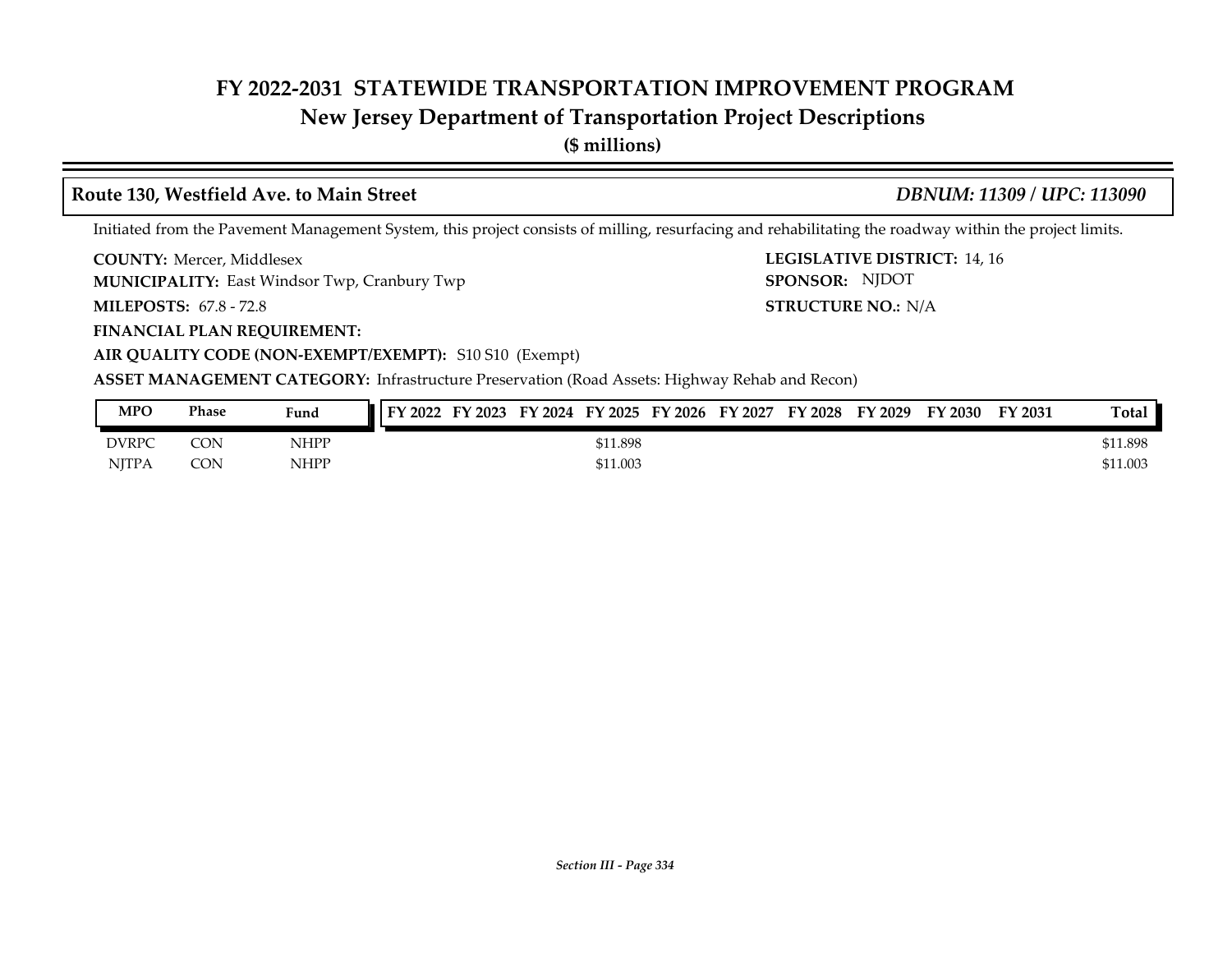## **New Jersey Department of Transportation Project Descriptions**

**(\$ millions)**

### **Route 130/206, CR 528 (Crosswicks Rd) to Rt 206 at Amboy Rd** *DBNUM: 12346 / UPC: 123460*

**STRUCTURE NO.: N/A** 

SPONSOR: NJDOT

Initiated from the Office of Bicycle and Pedestrian Programs, this project will address pedestrian and bicycle deficiencies within the project limits.

**COUNTY: LEGISLATIVE DISTRICT:** 7 COUNTY: Burlington

**MUNICIPALITY:** Bordentown Twp, Bordentown City **SPONSOR:** 

**MILEPOSTS: STRUCTURE NO.:** 35.61-36.76; 55.97-56.44

**FINANCIAL PLAN REQUIREMENT:**

**AIR QUALITY CODE (NON-EXEMPT/EXEMPT):** A2 (Exempt)

**ASSET MANAGEMENT CATEGORY:** Infrastructure Preservation (Multimodal Programs: Bicycle/Pedestrian)

| <b>MPO</b>   | Phase | Fund         | FY 2022 FY 2023 FY 2024 FY 2025 FY 2026 FY 2027 |         |         |  | FY 2028 | FY 2029 | <b>FY 2030</b> | FY 2031 | <b>Total</b> |
|--------------|-------|--------------|-------------------------------------------------|---------|---------|--|---------|---------|----------------|---------|--------------|
| <b>DVRPC</b> | DES   | <b>NHPP</b>  | \$1.500                                         |         |         |  |         |         |                |         | \$1.500      |
| <b>DVRPC</b> | ROW   | <b>STATE</b> |                                                 | \$0.750 |         |  |         |         |                |         | \$0.750      |
| <b>DVRPC</b> | UTI   | <b>STATE</b> |                                                 | \$0.500 |         |  |         |         |                |         | \$0.500      |
| <b>DVRPC</b> | CON   | <b>NHPP</b>  |                                                 |         | \$4.200 |  |         |         |                |         | \$4.200      |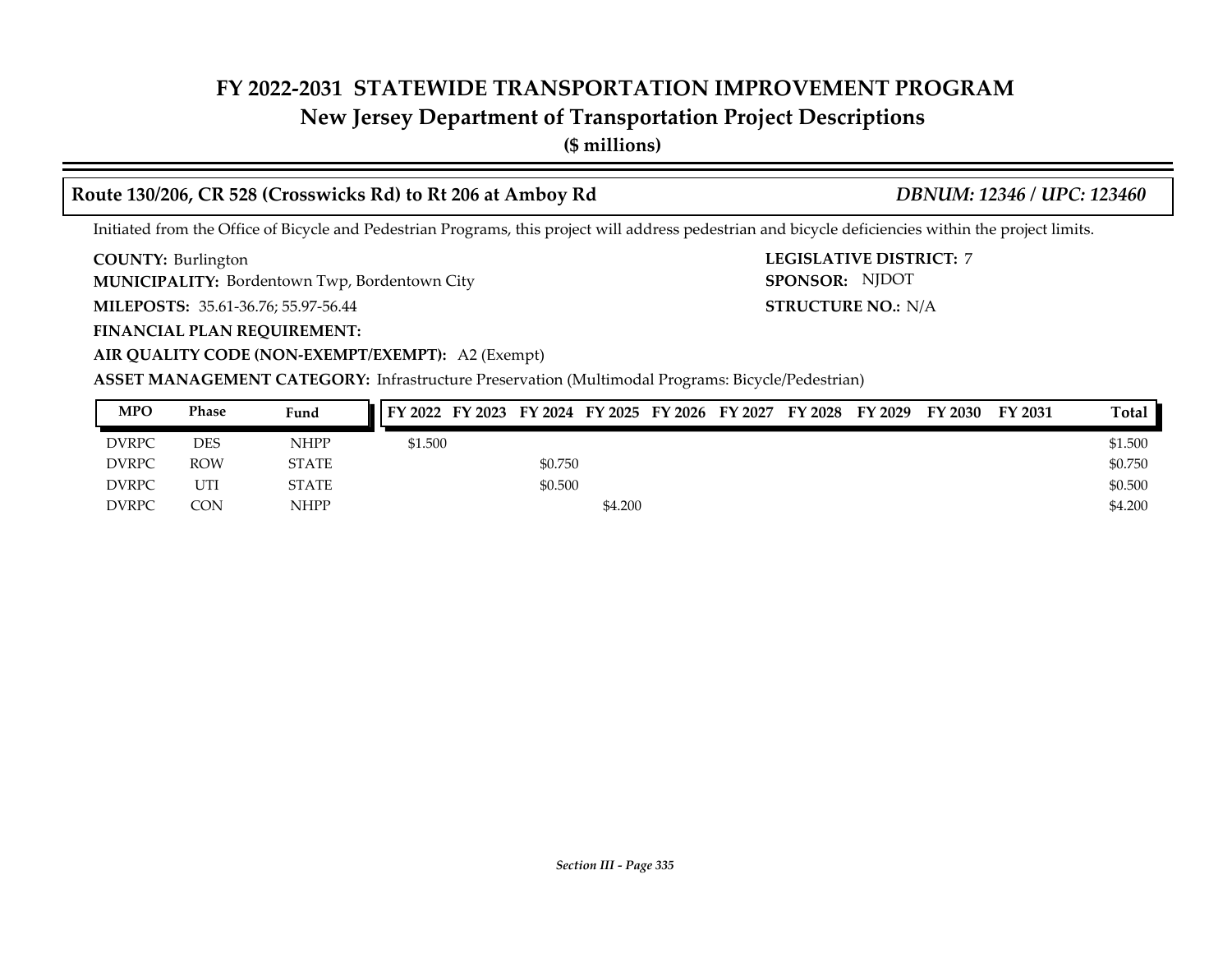# **New Jersey Department of Transportation Project Descriptions**

**(\$ millions)**

### **Route 166, Bridges over Branch of Toms River** *DBNUM: 14324 / UPC: 143240*

Initiated by the Bridge Management System, this project will replace the structurally deficient bridges, built in 1928. Addressing scour critical issues, and sidewalk and ADA improvements are included. The following federal appropriations were repurposed to this project: DEMO ID# NJ 150, 184, & 075

**COUNTY: Ocean** 

**MUNICIPALITY:** South Toms River Boro, Toms River Twp **SPONSOR:** 

**MILEPOSTS: STRUCTURE NO.:** 0.90-1.15

**COUNTY: LEGISLATIVE DISTRICT:** 9, 10 **STRUCTURE NO.: 1516152, 1516151** SPONSOR: NJDOT

**FINANCIAL PLAN REQUIREMENT:**

#### **AIR QUALITY CODE (NON-EXEMPT/EXEMPT):** S1, S19, AQ2 (Exempt)

| MPO          | Phase      | Fund          | FY 2022 | FY 2023  | FY 2024 | FY 2025 | FY 2026 | FY 2027 | FY 2028 | FY 2029 | FY 2030 | FY 2031 | <b>Total</b> |
|--------------|------------|---------------|---------|----------|---------|---------|---------|---------|---------|---------|---------|---------|--------------|
| <b>NJTPA</b> | <b>CON</b> | DEMO-R        |         | \$0.608  |         |         |         |         |         |         |         |         | \$0.608      |
| <b>NITPA</b> | <b>CON</b> | STBGP-OS-BRDG |         | \$17.642 | \$6.000 |         |         |         |         |         |         |         | \$23.642     |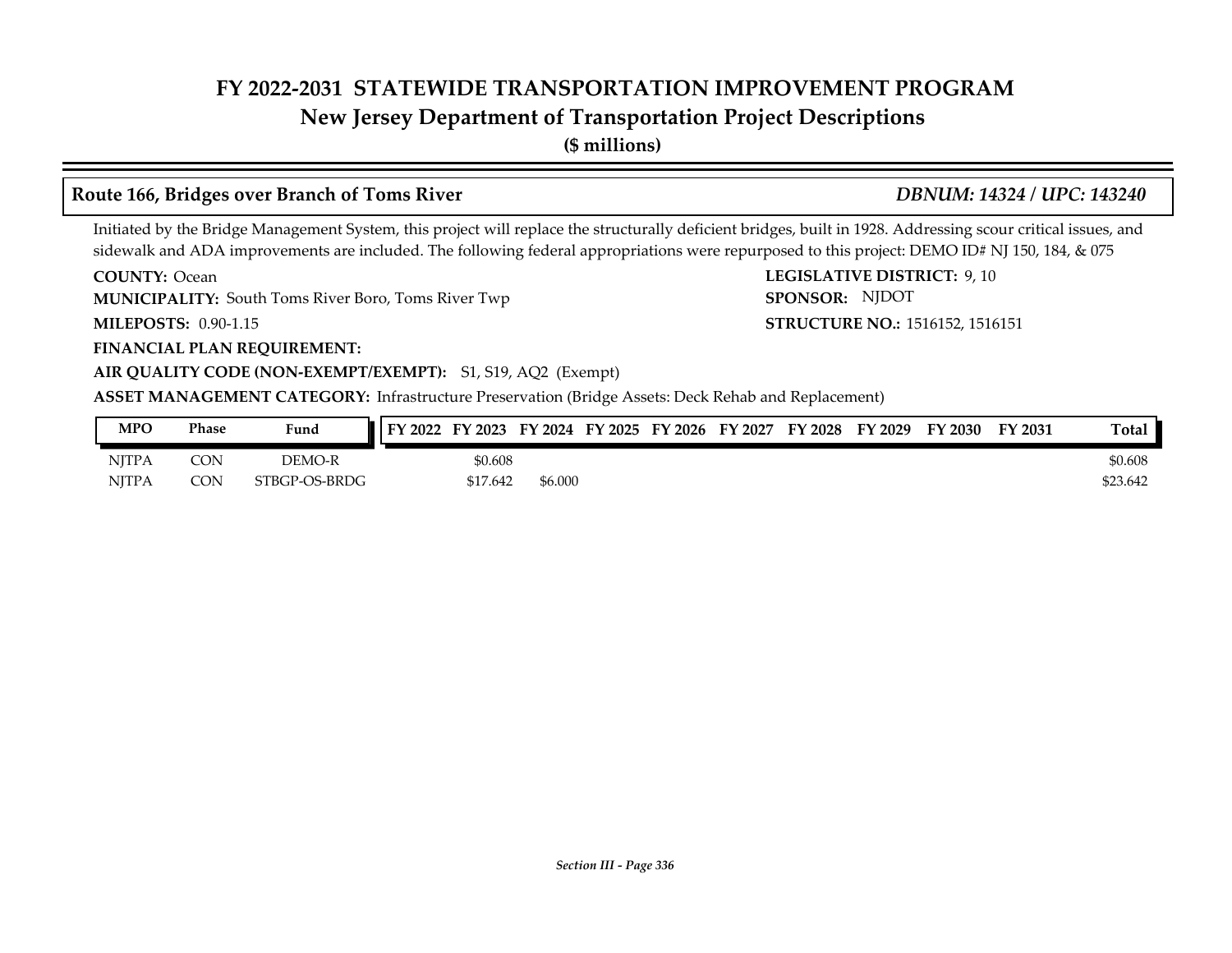## **New Jersey Department of Transportation Project Descriptions**

**(\$ millions)**

### **Route 168, Merchant Street to Ferry Avenue, Pavement** *DBNUM: 10341 / UPC: 103410*

Identified as a priority need in the Pavement Management System, this project includes various levels of pavement reconstruction and resurfacing within the project limits.

COUNTY: Camden

**MUNICIPALITY:** Audubon Park Boro, Woodlynne Boro, Camden City **SPONSOR:** 

**MILEPOSTS: STRUCTURE NO.:** 8.56 - 10.75

**FINANCIAL PLAN REQUIREMENT:**

**AIR QUALITY CODE (NON-EXEMPT/EXEMPT):** S10 (Exempt)

**COUNTY: LEGISLATIVE DISTRICT:** 5 STRUCTURE NO.: N/A SPONSOR: NJDOT

**ASSET MANAGEMENT CATEGORY:** Infrastructure Preservation (Road Assets: Highway Rehab and Recon)

| MPO          | Phase | $\mathbf{r}$<br>Fund | FY 2022 | $\cdot$ 2023 | FY<br>2024 | FY 2025 | '2026<br>FY | FY<br>' 2027 | <b>FY 2028</b> | FY 2029 | FY 2030 | FY 2031 | Total    |
|--------------|-------|----------------------|---------|--------------|------------|---------|-------------|--------------|----------------|---------|---------|---------|----------|
| <b>DVRPC</b> | CON   | <b>NHPP</b>          |         |              | \$18.800   |         |             |              |                |         |         |         | \$18.800 |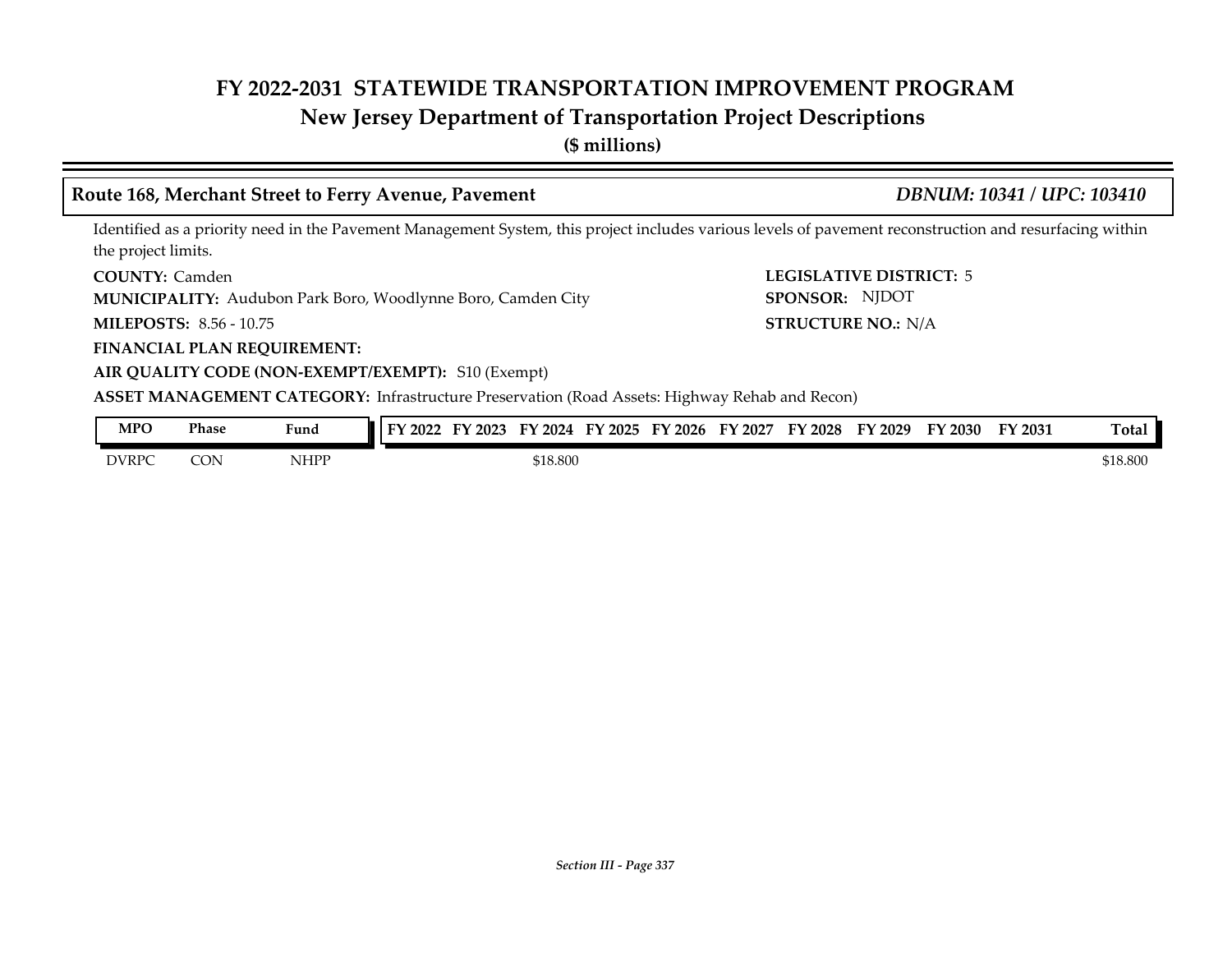# **New Jersey Department of Transportation Project Descriptions**

**(\$ millions)**

| Route 168, Route 42 to CR 544 (Evesham Road)                                                             | DBNUM: 15396 / UPC: 153960                  |
|----------------------------------------------------------------------------------------------------------|---------------------------------------------|
| Initiated from the Pavement Management System, this project will resurface within the project limits.    |                                             |
| <b>COUNTY: Camden, Gloucester</b><br><b>MUNICIPALITY:</b> Washington Twp, Gloucester Twp, Runnemede Boro | LEGISLATIVE DISTRICT: 4,5<br>SPONSOR: NJDOT |
| MILEPOSTS: $0.0-5.41$                                                                                    | <b>STRUCTURE NO.: N/A</b>                   |
| <b>FINANCIAL PLAN REQUIREMENT:</b>                                                                       |                                             |
| AIR QUALITY CODE (NON-EXEMPT/EXEMPT): S10 (Exempt)                                                       |                                             |
| <b>ASSET MANAGEMENT CATEGORY:</b> Infrastructure Preservation (Road Assets: Highway Resurfacing)         |                                             |
| <b>MPO</b><br><b>Phase</b><br>FY 2022 FY 2023 FY 2024 FY 2025 FY 2026 FY 2027 FY 2028 FY 2029<br>Fund    | Total<br>FY 2031<br>FY 2030                 |

DVRPC CON NHPP \$10.500 \$10.500 \$10.500 \$10.500 \$10.500 \$10.500 \$10.500 \$10.500 \$10.500 \$10.500 \$10.500 \$10.500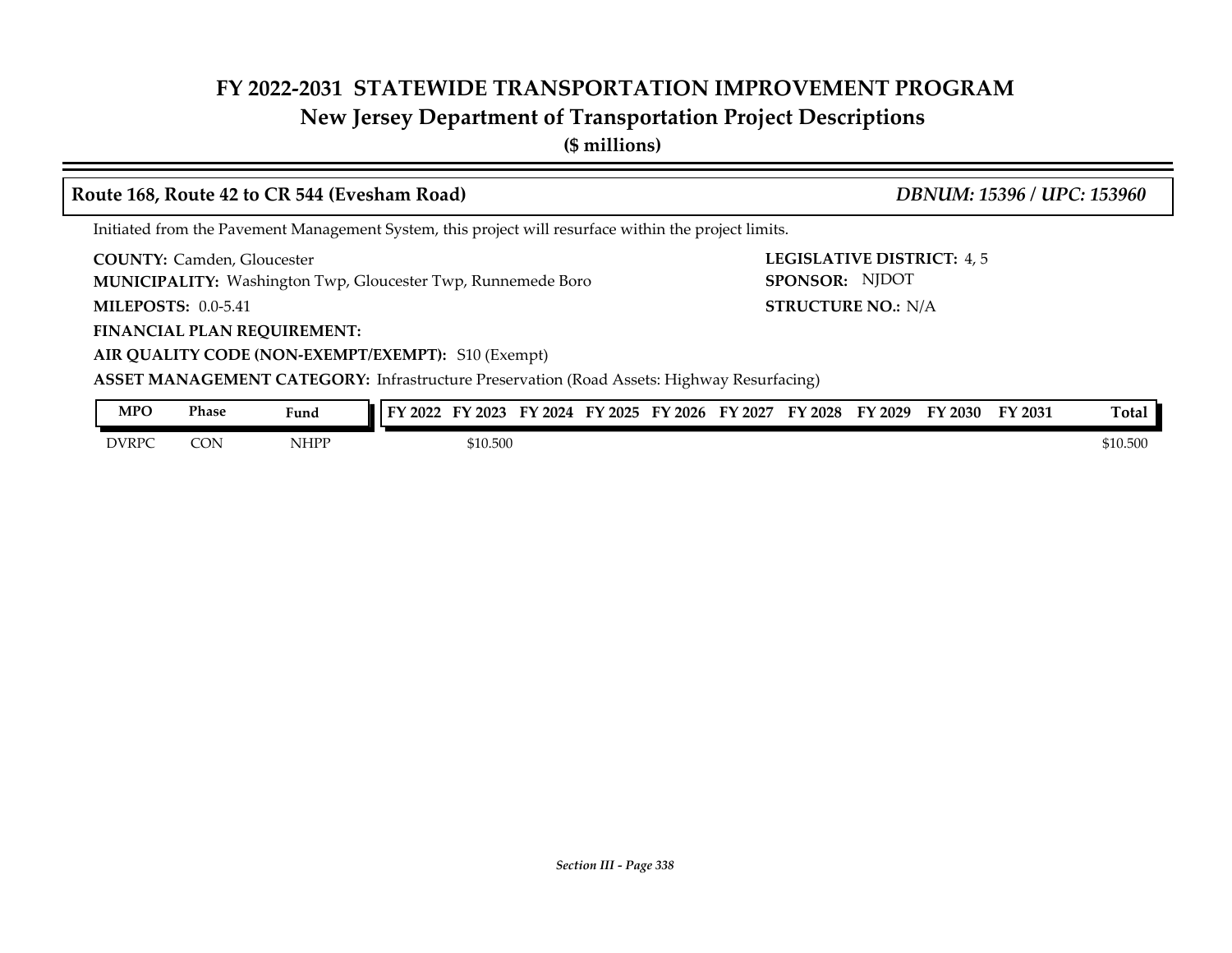## **New Jersey Department of Transportation Project Descriptions**

**(\$ millions)**

#### **Route 202, Bridge over North Branch of Raritan River** *DBNUM: 14415 / UPC: 144150*

**STRUCTURE NO.: 1809150** 

SPONSOR: NJDOT

Initiated by the Bridge Management System, this project will replace the structurally deficient and functionally obsolete bridge, built in 1922.

**COUNTY: LEGISLATIVE DISTRICT:** 23 **COUNTY: Somerset** 

Bedminister Twp, Far Hills Boro **MUNICIPALITY: SPONSOR:**

**MILEPOSTS: STRUCTURE NO.:** 32.35-32.65

**FINANCIAL PLAN REQUIREMENT:**

**AIR QUALITY CODE (NON-EXEMPT/EXEMPT):** S19 (Exempt)

| <b>MPO</b>   | Phase      | Fund        | FY 2022 | FY 2023 |          |  | FY 2024 FY 2025 FY 2026 FY 2027 | FY 2028 | FY 2029 | FY 2030 | FY 2031 | Total    |
|--------------|------------|-------------|---------|---------|----------|--|---------------------------------|---------|---------|---------|---------|----------|
| <b>NJTPA</b> | DES        | <b>NHPP</b> | \$1.700 |         |          |  |                                 |         |         |         |         | \$1.700  |
| <b>NITPA</b> | ROW        | STBGP-FLEX  | \$0.600 |         |          |  |                                 |         |         |         |         | \$0.600  |
| NITPA        | <b>CON</b> | STBGP-FLEX  |         |         | \$10.200 |  |                                 |         |         |         |         | \$10.200 |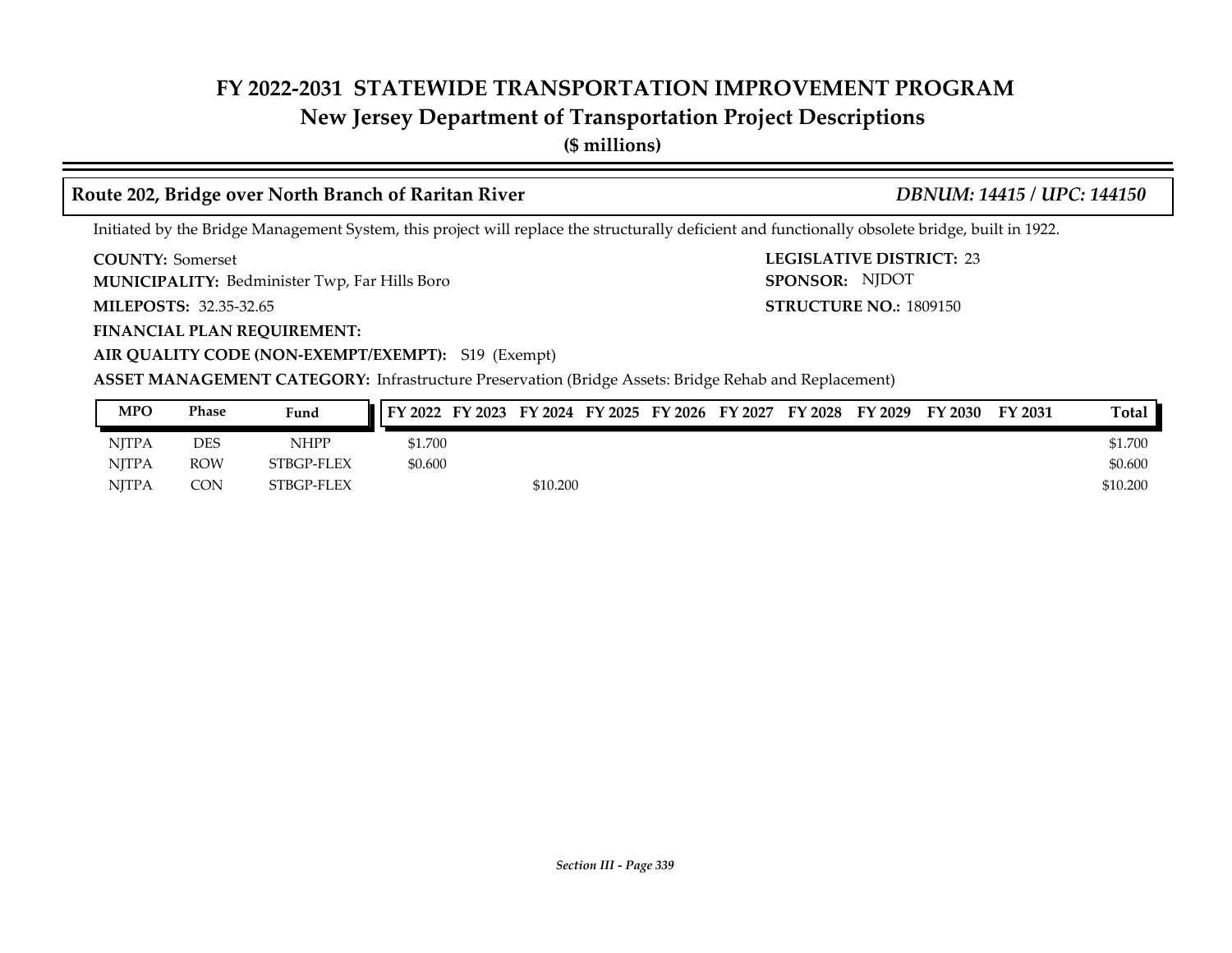## **New Jersey Department of Transportation Project Descriptions**

**(\$ millions)**

#### **Route 202, First Avenue Intersection Improvements** *DBNUM: 02372B / UPC: 023722*

Initiated by the Project Development Work Program, this project, a breakout from DBNUM 02372, will provide improvements to the existing intersection, enhance the operational capabilities, and reduce the chronic congestion.

**COUNTY: LEGISLATIVE DISTRICT:** 23 **COUNTY: Somerset** 

Raritan Boro **MUNICIPALITY: SPONSOR:**

MILEPOSTS: 23.90

**FINANCIAL PLAN REQUIREMENT:**

**MILEPOSTS: STRUCTURE NO.:** N/A SPONSOR: NJDOT

### **AIR QUALITY CODE (NON-EXEMPT/EXEMPT):** NR1, NR2 (Exempt)

**ASSET MANAGEMENT CATEGORY:** Mobility and Congestion Relief (Congestion Relief: Highway Operational Improvements)

| MPO          | Phase      | Fund | FY 2022 | FY 2023 |         | FY 2024 FY 2025 FY 2026 | FY 2027 | FY 2028 | FY 2029 | FY 2030 | FY 2031 | Total   |
|--------------|------------|------|---------|---------|---------|-------------------------|---------|---------|---------|---------|---------|---------|
| <b>NJTPA</b> | <b>ROW</b> | CMAC | \$3.267 |         |         |                         |         |         |         |         |         | \$3.267 |
| <b>NITPA</b> | <b>CON</b> | CMAO |         |         | \$7.433 |                         |         |         |         |         |         | \$7.433 |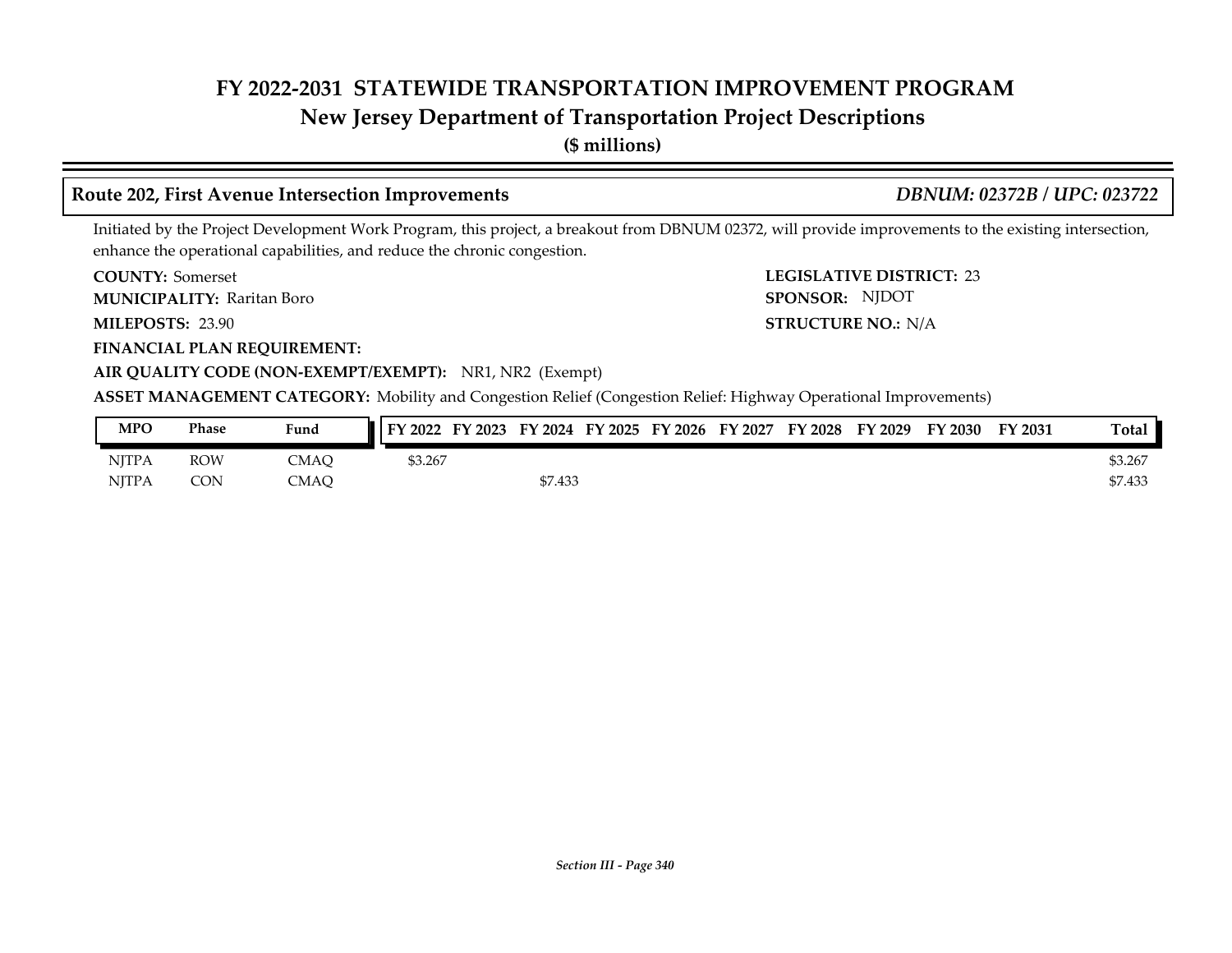# **New Jersey Department of Transportation Project Descriptions**

**(\$ millions)**

| Route 202/206, over Branch of Peter's Brook, Culvert Replacement at MP 27.96                                                                                 | DBNUM: 11363 / UPC: 113630                        |
|--------------------------------------------------------------------------------------------------------------------------------------------------------------|---------------------------------------------------|
| Initiated by the Bridge Management System, this project will replace the two culverts within the project limits, and upgrade Guiderail to current standards. |                                                   |
| <b>COUNTY:</b> Somerset<br><b>MUNICIPALITY: Bridgewater Twp</b>                                                                                              | <b>LEGISLATIVE DISTRICT: 23</b><br>SPONSOR: NJDOT |
| <b>MILEPOSTS: 27.13 - 27.96</b>                                                                                                                              | <b>STRUCTURE NO.: 1808160, 1808158</b>            |
| <b>FINANCIAL PLAN REQUIREMENT:</b>                                                                                                                           |                                                   |
| AIR QUALITY CODE (NON-EXEMPT/EXEMPT): S4 (Exempt)                                                                                                            |                                                   |
| <b>ASSET MANAGEMENT CATEGORY:</b> Infrastructure Preservation (Bridge Assets: Culverts)                                                                      |                                                   |
| <b>MPO</b><br><b>Phase</b><br>FY 2022 FY 2023 FY 2024 FY 2025 FY 2026 FY 2027 FY 2028 FY 2029 FY 2030<br>Fund                                                | Total<br>FY 2031                                  |

| <b>MPO</b> | Phase      | Fund         | $\blacksquare$ FY 2022 | FY 2023 |  | FY 2024 FY 2025 FY 2026 | FY 2027 | <b>FY 2028</b> | FY 2029 | FY 2030 | <b>FY 2031</b> | Total   |
|------------|------------|--------------|------------------------|---------|--|-------------------------|---------|----------------|---------|---------|----------------|---------|
| NITPA      | <b>ROW</b> | <b>STATE</b> | \$0.400                |         |  |                         |         |                |         |         |                | \$0.400 |
| NITPA      | <b>CON</b> | NHPP         |                        | \$7.500 |  |                         |         |                |         |         |                | \$7.500 |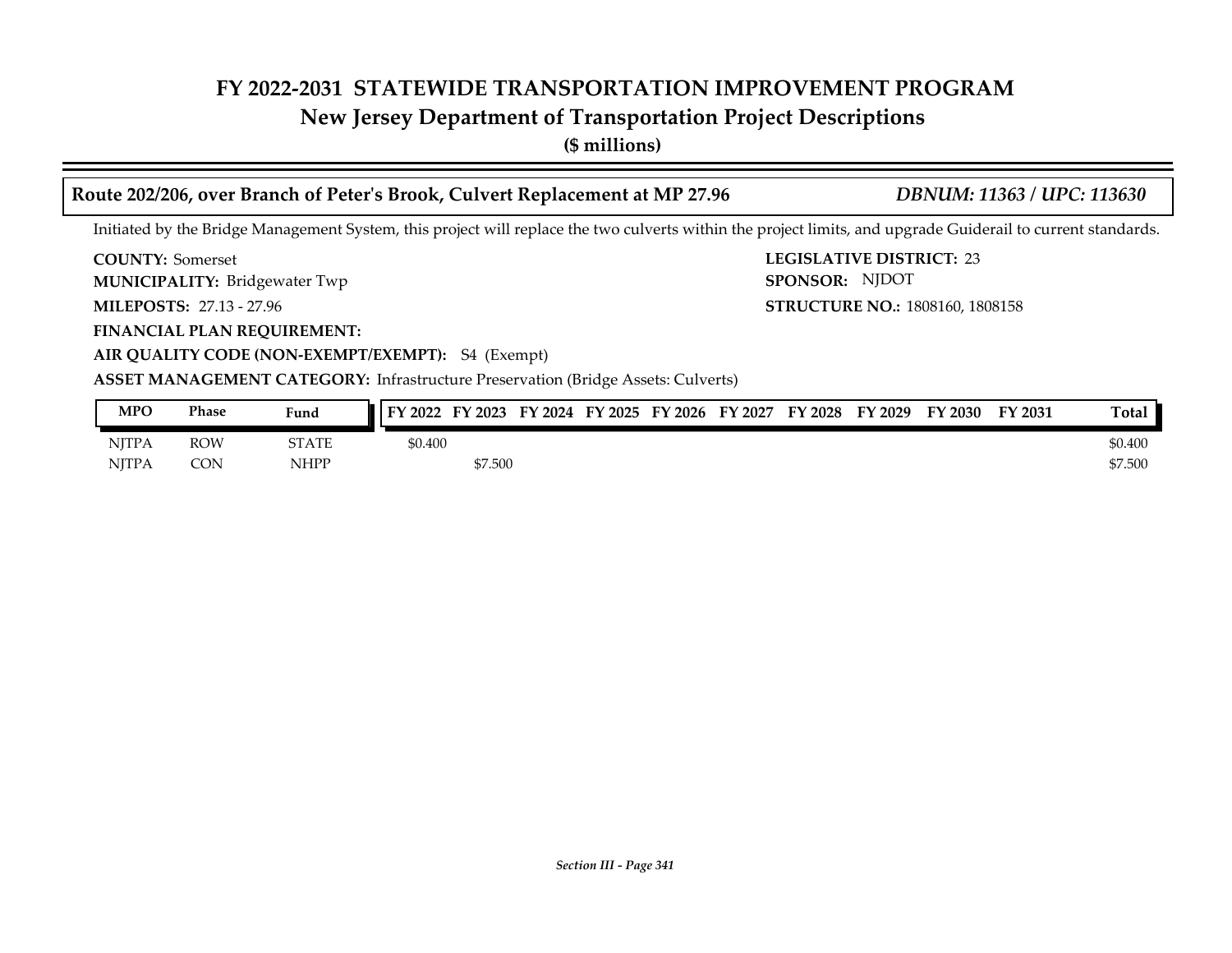# **New Jersey Department of Transportation Project Descriptions**

**(\$ millions)**

|                       |                                  | Route 206 Rockfall Mitigation, Andover Township                                                                                          |  |  |  |         |                                                                         | DBNUM: 16326 / UPC: 163260 |       |
|-----------------------|----------------------------------|------------------------------------------------------------------------------------------------------------------------------------------|--|--|--|---------|-------------------------------------------------------------------------|----------------------------|-------|
|                       |                                  | Rockfall mitigation measures are anticipated to include mass excavation, scaling, rock bolting, wire mesh drapes, and rock catch fences. |  |  |  |         |                                                                         |                            |       |
| <b>COUNTY: Sussex</b> | <b>MUNICIPALITY: Andover Twp</b> |                                                                                                                                          |  |  |  |         | <b>LEGISLATIVE DISTRICT: 24</b><br>SPONSOR: NJDOT                       |                            |       |
|                       | <b>MILEPOSTS: 105.5-108.0</b>    |                                                                                                                                          |  |  |  |         | <b>STRUCTURE NO.: N/A</b>                                               |                            |       |
|                       |                                  | <b>FINANCIAL PLAN REQUIREMENT:</b>                                                                                                       |  |  |  |         |                                                                         |                            |       |
|                       |                                  | AIR QUALITY CODE (NON-EXEMPT/EXEMPT): S2 (Exempt)                                                                                        |  |  |  |         |                                                                         |                            |       |
|                       |                                  | <b>ASSET MANAGEMENT CATEGORY:</b> Safety (Safety Management: Rockfall Mitigation)                                                        |  |  |  |         |                                                                         |                            |       |
| <b>MPO</b>            | <b>Phase</b>                     | Fund                                                                                                                                     |  |  |  |         | FY 2022 FY 2023 FY 2024 FY 2025 FY 2026 FY 2027 FY 2028 FY 2029 FY 2030 | FY 2031                    | Total |
| <b>NITPA</b>          | <b>CON</b>                       | <b>NHPP</b>                                                                                                                              |  |  |  | \$7.000 |                                                                         |                            |       |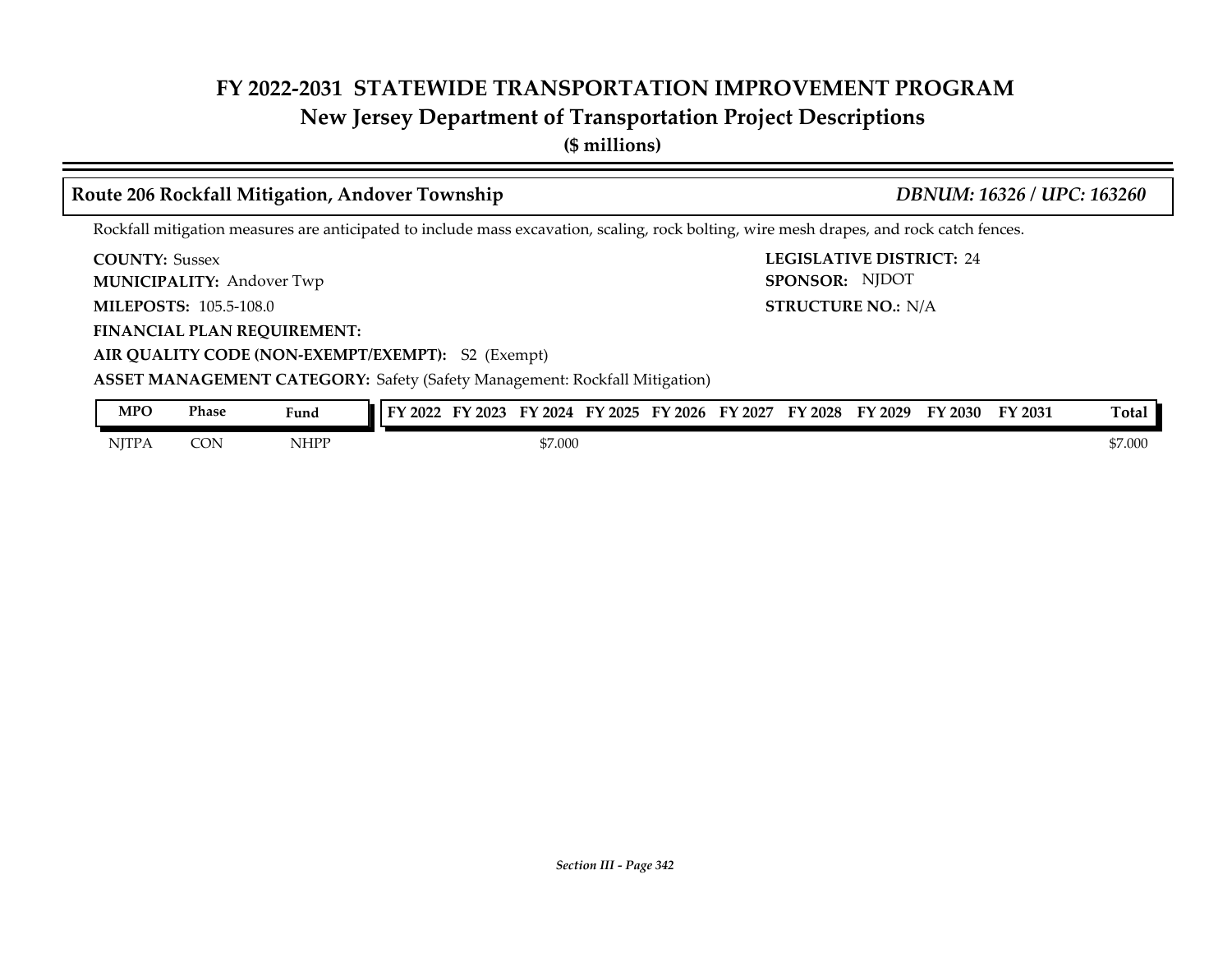**New Jersey Department of Transportation Project Descriptions**

**(\$ millions)**

#### **COUNTY: LEGISLATIVE DISTRICT:** 8 **MILEPOSTS: STRUCTURE NO.:** 26.37 - 27.33 **FINANCIAL PLAN REQUIREMENT: AIR QUALITY CODE (NON-EXEMPT/EXEMPT):** R1 (Exempt) **COUNTY: Burlington** Springfield Twp **MUNICIPALITY: SPONSOR: STRUCTURE NO.: N/A** This project, a breakout of "Route 206, Burlington/Atlantic County, Route 30 to Route 68", will provide operational and safety improvements. The project will provide head to head left turn lanes at all 4 approaches, improved signal timing and geometric improvements (including shoulder widening and approach work). In addition, the existing four-lane section will be extended through both intersections to provide more of a safe distance to tie back into the two-lane section. This project will also incorporate recommendations made in the Route 206 Bicycle/Pedestrian Compatibility Study. **Route 206, Monmouth Road/Juliustown Road Intersection Improvements (CR 537)** *DBNUM: 9212C / UPC: 028112* SPONSOR: NJDOT

**ASSET MANAGEMENT CATEGORY:** Mobility and Congestion Relief (Congestion Relief: Highway Operational Improvements)

| <b>MPO</b>   | Phase<br>. | Fund        | FY 2022 | FY 2023 | 2024<br>τν | тv<br>$\degree$ 2025 | FY 2026 | FY 2027 | FY 2028 | FY<br>2029 | FY 2030 | FY 2031 | Total   |
|--------------|------------|-------------|---------|---------|------------|----------------------|---------|---------|---------|------------|---------|---------|---------|
| <b>DVRPC</b> | CON        | <b>NHPP</b> | \$6.700 |         |            |                      |         |         |         |            |         |         | \$6.700 |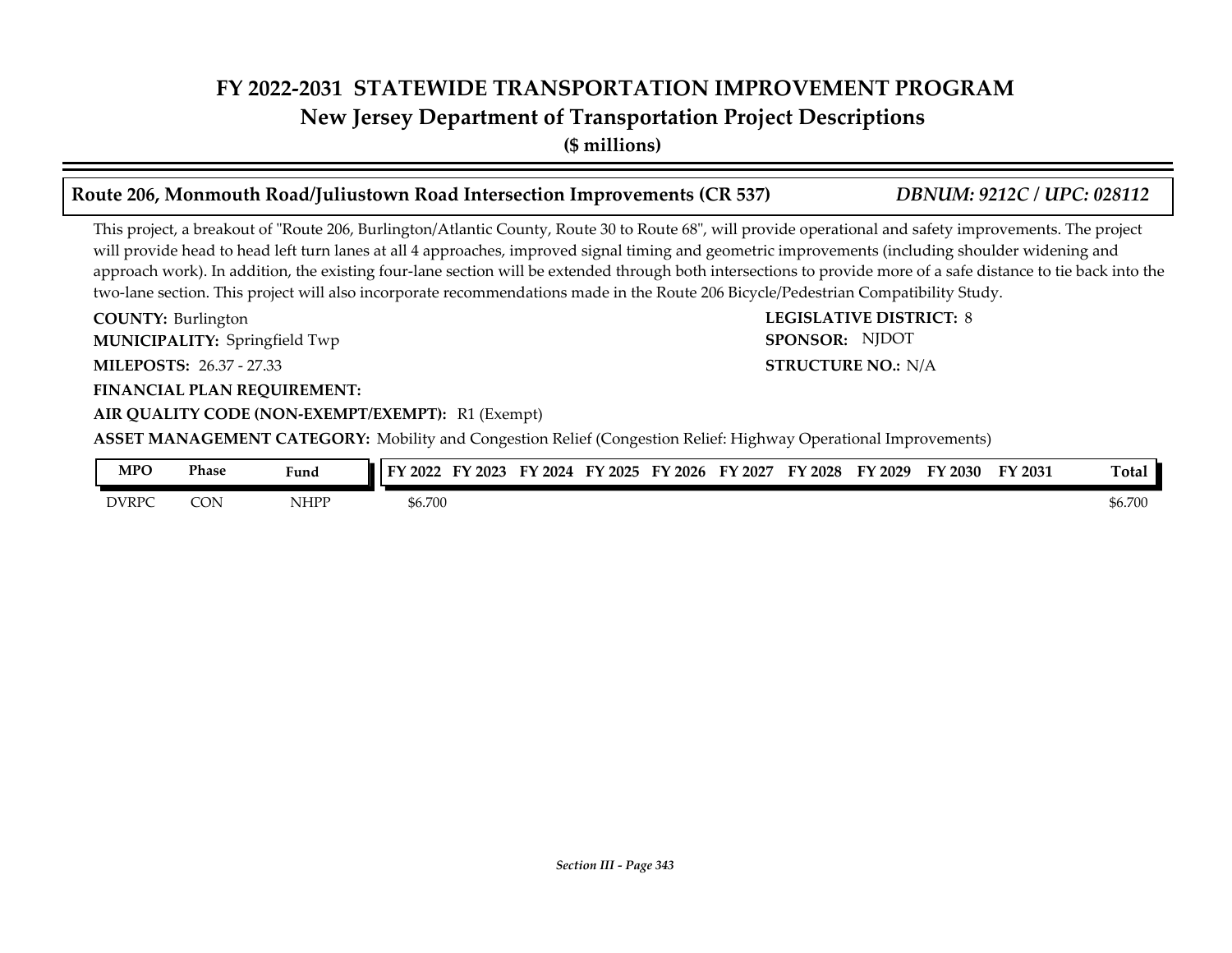## **New Jersey Department of Transportation Project Descriptions**

**(\$ millions)**

### **Route 206, South Broad Street Bridge over Assunpink Creek** *DBNUM: L064 / UPC: 950151*

Initiated by the Bridge Management System, this project will rehabilitate the structurally deficient and functionally obsolete bridge, built in 1843.

**COUNTY: LEGISLATIVE DISTRICT:** 15 **COUNTY: Mercer** 

**MUNICIPALITY:** Trenton City **SPONSOR:** 

**FINANCIAL PLAN REQUIREMENT:**

**MILEPOSTS: STRUCTURE NO.:** 42.70 **STRUCTURE NO.: 1100002** SPONSOR: NJDOT

**AIR QUALITY CODE (NON-EXEMPT/EXEMPT):** S19 (Exempt)

**ASSET MANAGEMENT CATEGORY:** Infrastructure Preservation (Local System Support: Local Bridges)

| MPO          | Phase | Fund            | FY 2022 FY 2023 FY 2024 FY 2025 FY 2026 FY 2027 |         |         |         |  | FY 2028 | FY 2029 | FY 2030 | FY 2031 | <b>Total</b> |
|--------------|-------|-----------------|-------------------------------------------------|---------|---------|---------|--|---------|---------|---------|---------|--------------|
| <b>DVRPC</b> | CON.  | CRRSAA-TRENTON  |                                                 | \$2.102 |         |         |  |         |         |         |         | \$2.102      |
| <b>DVRPC</b> | CON   | HWIZ910-TRENTON |                                                 | \$0.368 |         |         |  |         |         |         |         | \$0.368      |
| <b>DVRPC</b> | CON   | HWIZ919-TRENTON |                                                 | \$0.300 |         |         |  |         |         |         |         | \$0.300      |
| <b>DVRPC</b> | CON   | STBGP-TRENTON   |                                                 | \$5.076 | \$3.005 | \$4.414 |  |         |         |         |         | \$12,495     |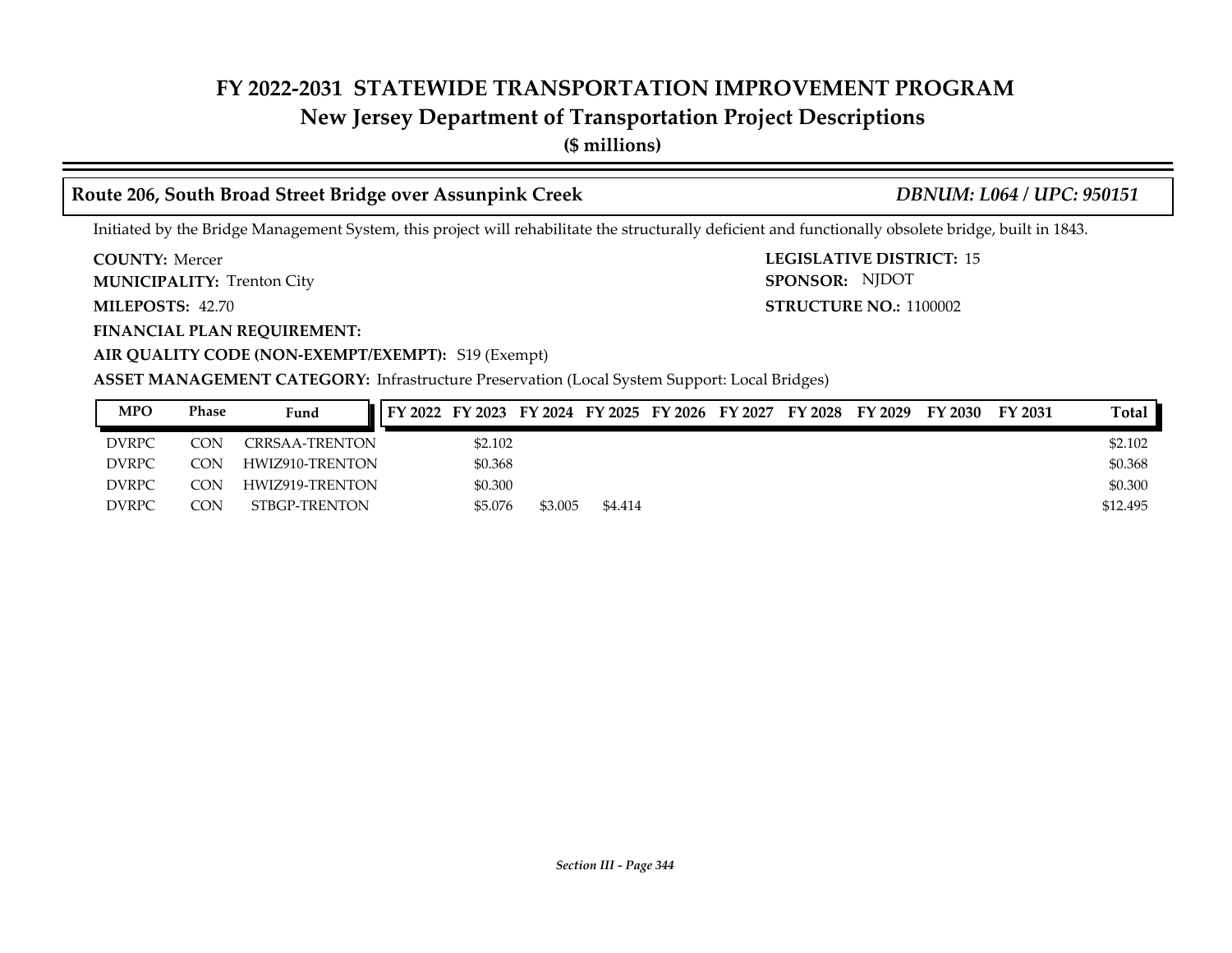### **New Jersey Department of Transportation Project Descriptions**

**(\$ millions)**

## **Route 206, Valley Road to Brown Avenue** *DBNUM: 780A / UPC: 108021*

This project, a breakout of "Route 206, Old Somerville Road to Brown Avenue (15N) (Northern Section)", will provide congestion relief, and operational and safety improvements. The project will include widening from two lanes to a four lane dualization, relocation of two existing traffic signals (adding two new jug handles) and replacement of the railroad bridge over Route 206. This project will be bicycle/pedestrian compatible.

**COUNTY: Somerset** 

**MUNICIPALITY:** Hillsborough Twp **SPONSOR:** 

**MILEPOSTS: STRUCTURE NO.:** 67.5-68.6

**COUNTY:** Somerset **LEGISLATIVE DISTRICT:** 16 SPONSOR: NJDOT

**STRUCTURE NO.: 1810166, 1810167, 1810168** 

**FINANCIAL PLAN REQUIREMENT:** This project is part of a project with a total cost between \$100 and \$500 million programmed to receive federal financial assistance and an annual financial management plan is required to be prepared.

#### **AIR QUALITY CODE (NON-EXEMPT/EXEMPT):** 2030M (Exempt)

**ASSET MANAGEMENT CATEGORY:** Mobility and Congestion Relief (Congestion Relief: Major Widenings)

| MPO          | Phase | Fund        | I FY 2022 | $\mathbf{r}\mathbf{v}$<br>2023 | 2024     | тv<br>2025 | 2026 | 2027<br>EУ | FΥ<br>$\langle 2028$ | FУ<br>2029 | FY 2030 | FY 2031 | <b>Total</b> |
|--------------|-------|-------------|-----------|--------------------------------|----------|------------|------|------------|----------------------|------------|---------|---------|--------------|
| <b>NJTPA</b> | CON   | <b>NHPP</b> |           | \$23.500                       | \$23.500 | \$24.500   |      |            |                      |            |         |         | \$71.500     |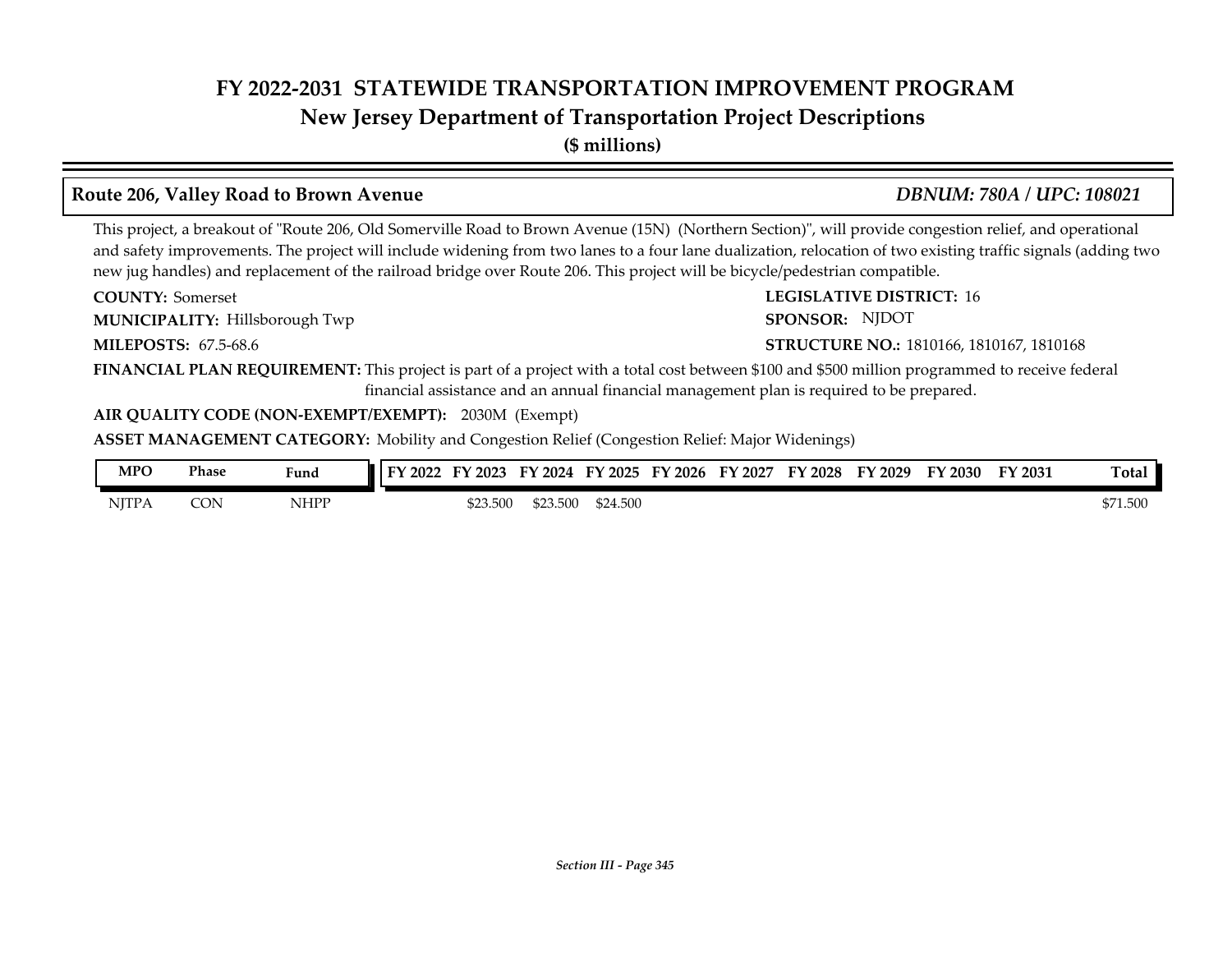# **New Jersey Department of Transportation Project Descriptions**

**(\$ millions)**

| Route 280, WB Ramp over 1st & Orange Streets, Newark Subway & NJ Transit |                                                                |                                                                                                                                               |  |          |          |  |  |  |  |                                                                         |  | <b>DBNUM: 12318 / UPC: 123180</b> |          |
|--------------------------------------------------------------------------|----------------------------------------------------------------|-----------------------------------------------------------------------------------------------------------------------------------------------|--|----------|----------|--|--|--|--|-------------------------------------------------------------------------|--|-----------------------------------|----------|
|                                                                          |                                                                | Initiated by the Bridge Management System, this project will replace the bridge deck, and widen the roadway to reduce congestion and crashes. |  |          |          |  |  |  |  |                                                                         |  |                                   |          |
| <b>COUNTY: Essex</b>                                                     |                                                                |                                                                                                                                               |  |          |          |  |  |  |  | <b>LEGISLATIVE DISTRICT: 29</b>                                         |  |                                   |          |
|                                                                          | <b>MUNICIPALITY: Newark City</b>                               |                                                                                                                                               |  |          |          |  |  |  |  | <b>SPONSOR: NJDOT</b>                                                   |  |                                   |          |
|                                                                          | <b>MILEPOSTS: 13.28-13.48</b><br><b>STRUCTURE NO.: 0730192</b> |                                                                                                                                               |  |          |          |  |  |  |  |                                                                         |  |                                   |          |
|                                                                          | <b>FINANCIAL PLAN REQUIREMENT:</b>                             |                                                                                                                                               |  |          |          |  |  |  |  |                                                                         |  |                                   |          |
|                                                                          |                                                                | AIR QUALITY CODE (NON-EXEMPT/EXEMPT): S19 (Exempt)                                                                                            |  |          |          |  |  |  |  |                                                                         |  |                                   |          |
|                                                                          |                                                                | <b>ASSET MANAGEMENT CATEGORY:</b> Infrastructure Preservation (Bridge Assets: Deck Rehab and Replacement)                                     |  |          |          |  |  |  |  |                                                                         |  |                                   |          |
| <b>MPO</b>                                                               | Phase                                                          | Fund                                                                                                                                          |  |          |          |  |  |  |  | FY 2022 FY 2023 FY 2024 FY 2025 FY 2026 FY 2027 FY 2028 FY 2029 FY 2030 |  | FY 2031                           | Total    |
| <b>NITPA</b>                                                             | <b>CON</b>                                                     | <b>NHPP</b>                                                                                                                                   |  | \$15.000 | \$16.100 |  |  |  |  |                                                                         |  |                                   | \$31.100 |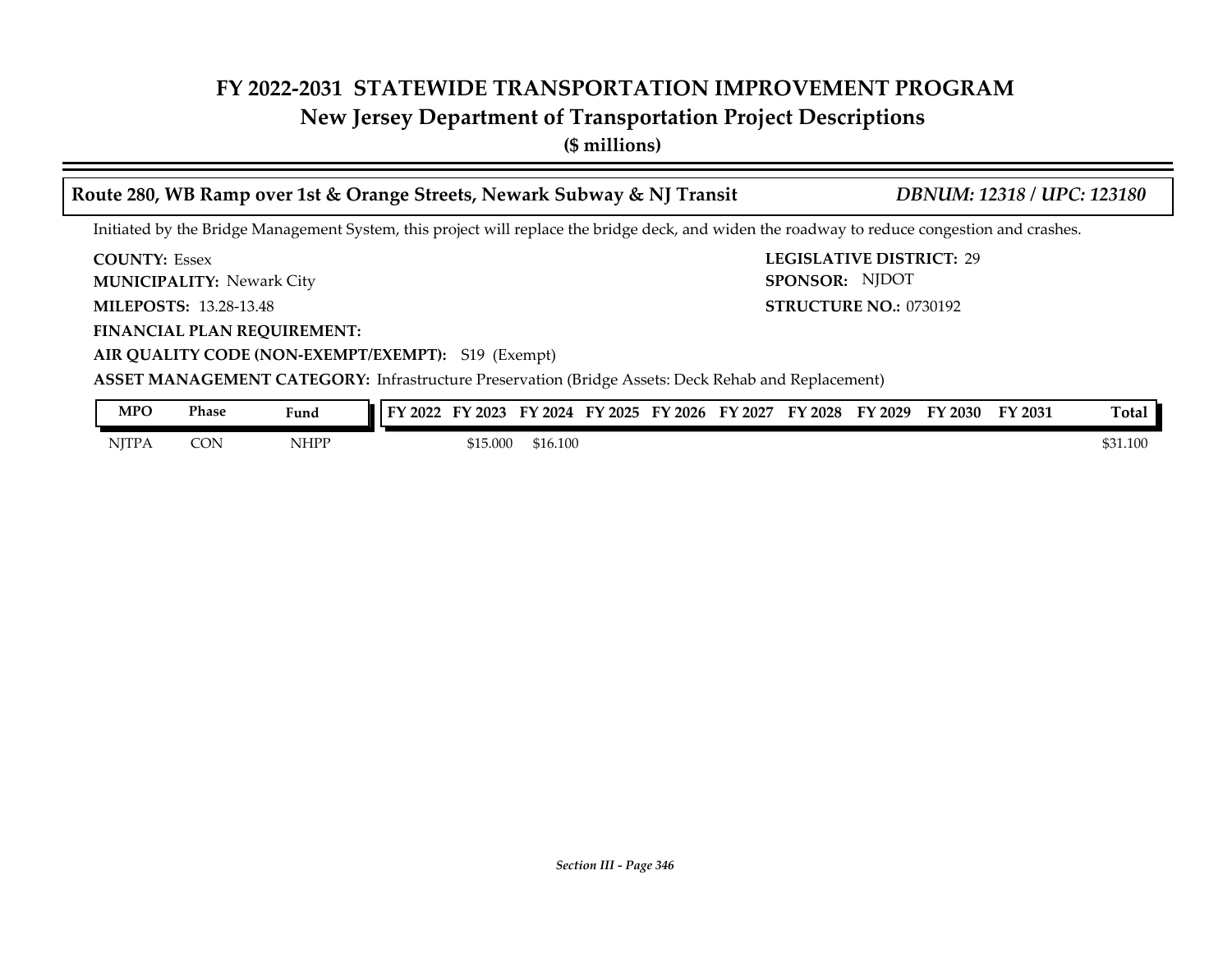# **FY 2022-2031 STATEWIDE TRANSPORTATION IMPROVEMENT PROGRAM New Jersey Department of Transportation Project Descriptions**

**(\$ millions)**

#### **Route 295/42, Missing Moves, Bellmawr** *DBNUM: 355A / UPC: 950541*

#### This project consists of new ramps and related improvements to enable motorists to make movements between I-295 and Route 42 which are not possible in the current configuration. Other project improvements include the re-striping of Route 55 Northbound, from one lane to two lanes, from the existing point, where Route 55 Northbound tapers from two lanes to one lane, up to the tie-in with Route 42 Northbound. The second lane on Route 55 Northbound will become a continuous auxiliary lane, up to the proposed entrance to new Ramp A, connecting Route 42 Northbound to I-295 Southbound. The existing Leaf Avenue ramps off Route 42 Northbound will be relocated approximately 750 feet to the South and will intersect with Benigno Blvd. The new exit location off Route 42 Northbound requires a ramp connection, separated from the mainline, to prevent queued traffic at the new intersection from mixing with mainline traffic. This ramp connection splits off from the Ramp A entrance on the left and runs parallel to Route 42 to the new intersection; which will be signalized. Benigno Blvd. will be realigned to meet Edgewood Avenue, and Wellwood Avenue will be extended to a T-intersection with Benigno Blvd.

**COUNTY: LEGISLATIVE DISTRICT:** Camden, Gloucester

**MUNICIPALITY:** Bellmawr Boro, Westville Boro, Deptford Twp **SPONSOR:** 

**MILEPOSTS:** Rt. 295: 25.07 - 26.35; Rt. 42: 12.57 - 13.90; Rt 55: 59.83 - 60.54 **STRUCTURE NO.:** 

**FINANCIAL PLAN REQUIREMENT:** This project is part of a Major Project which is defined as a project with a total estimated cost of \$500 million or more that is receiving federal financial assistance and an annual financial management plan is required to be prepared.

**AIR QUALITY CODE (NON-EXEMPT/EXEMPT):** 2025M (Exempt)

**ASSET MANAGEMENT CATEGORY:** Mobility and Congestion Relief (Congestion Relief: Highway Operational Improvements)

| MPO          | Phase      | $\mathbf{r}$<br>Fund | EУ<br>12022<br>2023 | 2024<br>FУ | 2025<br>TУ. | $\degree$ 2026<br>Е١ | 2027<br>FY | 2028<br>TV. | FY 2029 | T<br>'2030 | FY 2031 | m<br>l otal |
|--------------|------------|----------------------|---------------------|------------|-------------|----------------------|------------|-------------|---------|------------|---------|-------------|
| <b>DVRPC</b> | CON<br>ـرب | NHPP                 | \$60.000            |            |             |                      |            |             |         |            |         | \$60.000    |

**LEGISLATIVE DISTRICT: 5 STRUCTURE NO.: N/A** SPONSOR: NJDOT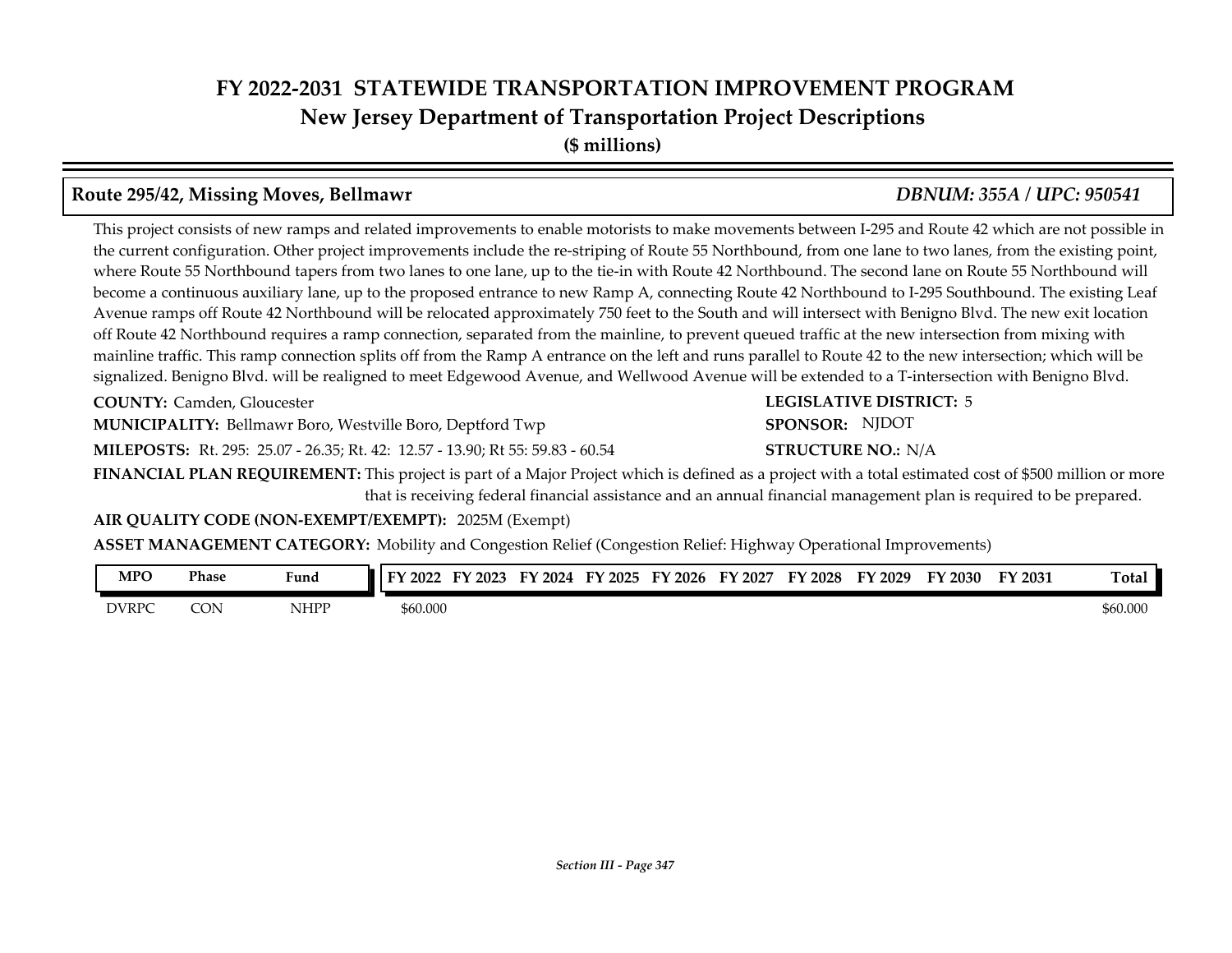# **FY 2022-2031 STATEWIDE TRANSPORTATION IMPROVEMENT PROGRAM New Jersey Department of Transportation Project Descriptions**

**(\$ millions)**

## **Route 295/42/I-76, Direct Connection, Contract 4** *DBNUM: 355E / UPC: 113030*

This project relieves the existing bottleneck at the interchange by constructing; a direct connection on I-295 and other highway improvements that will reduce congestion and enhance traffic operations and safety throughout the project area. The improvements include; a six lane mainline through the interchange, elimination of dangerous merging and weaving movements, upgrades to ramp geometry and the addition of shoulders throughout the interchange. Contract 4 includes the reconstruction of I-76 and Route 42 along the entire project limits; the completion of new Ramps C & F, and the completion the new I-295 Northbound direct connection. Contract 4 is a breakout of "Route 295/42/I-76, Direct Connection, Camden County". improvements that will reduce congestion and enhance traffic operations and safety throughout the project area. The improvements include; a six lane mainline through the interchange, elimination of dangerous merging and weaving movements, upgrades to ramp geometry and the addition of shoulders throughout the interchange. Contract 4 includes the reconstruction of I-76 and Route 42 along the entire project limits; the completion of new Ramps C & F, and the completion the new I-295 Northbound direct connection. Contract 4 is a breakout of "Route 295/42/I-76, Direct Connection, Camden County".

**COUNTY: Camden** 

**MUNICIPALITY:** Bellmawr Boro, Mount Ephraim Boro **Brown Boro SPONSOR:** 

**MILEPOSTS: STRUCTURE NO.:** 26.41 - 27.8

**COUNTY: LEGISLATIVE DISTRICT:** 5 **STRUCTURE NO.: Various** SPONSOR: NJDOT

**FINANCIAL PLAN REQUIREMENT:** This project is part of a Major Project which is defined as a project with a total estimated cost of \$500 million or more that is receiving federal financial assistance and an annual financial management plan is required to be prepared.

#### **AIR QUALITY CODE (NON-EXEMPT/EXEMPT):** 2035M (Exempt)

**ASSET MANAGEMENT CATEGORY:** Mobility and Congestion Relief (Congestion Relief: Highway Operational Improvements)

| <b>MPO</b> | Phase | Fund        | FY 2022 | FY 2023  | FY 2024 FY 2025 |          | FY 2026  | FY 2027 | FY 2028 | FY 2029 | FY 2030 | FY 2031 | <b>Total</b> |
|------------|-------|-------------|---------|----------|-----------------|----------|----------|---------|---------|---------|---------|---------|--------------|
| DVRPC      | CON   | NHFP-HWY    |         | \$43.339 | \$37.382        | \$50.677 |          |         |         |         |         |         | \$131.398    |
| DVRPC      | CON   | <b>NHPP</b> |         | \$66.661 | \$45.368        | \$59.765 | \$17.250 |         |         |         |         |         | \$189.044    |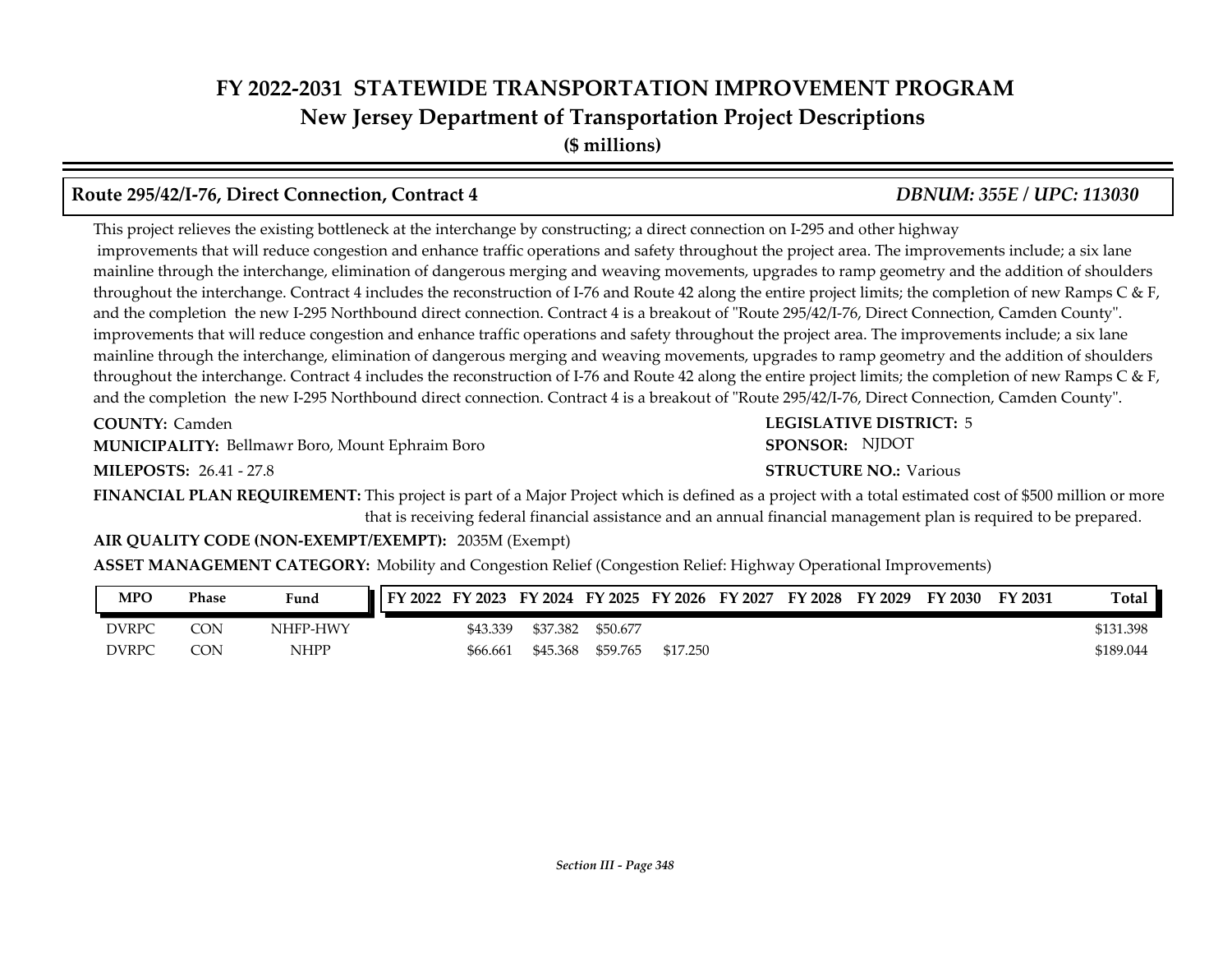## **New Jersey Department of Transportation Project Descriptions**

**(\$ millions)**

### **Route 322, Bridge over Great Egg Harbor River** *DBNUM: 15448 / UPC: 154480*

SPONSOR: NJDOT

Initiated by the Bridge Management System, this project will replace the structurally deficient bridge, built in 1931 and widened in 1959.

**COUNTY: LEGISLATIVE DISTRICT:** 2 **COUNTY: Atlantic** 

**MUNICIPALITY:** Hamilton Twp **SPONSOR:** 

**MILEPOSTS: STRUCTURE NO.:** 0119154 **MILEPOSTS: 41.42** 

**FINANCIAL PLAN REQUIREMENT:**

**AIR QUALITY CODE (NON-EXEMPT/EXEMPT):** S19 (Exempt)

| <b>MPO</b>   | Phase      | Fund          | FY 2022 | FY 2023 |         |  | FY 2024 FY 2025 FY 2026 FY 2027 FY 2028 FY 2029 | FY 2030 | FY 2031 | Total   |
|--------------|------------|---------------|---------|---------|---------|--|-------------------------------------------------|---------|---------|---------|
| <b>SITPO</b> | <b>ROW</b> | STBGP-OS-BRDG |         | \$0.250 |         |  |                                                 |         |         | \$0.250 |
| SITPC        | <b>CON</b> | STBGP-OS-BRDG |         |         | \$5.860 |  |                                                 |         |         | \$5.860 |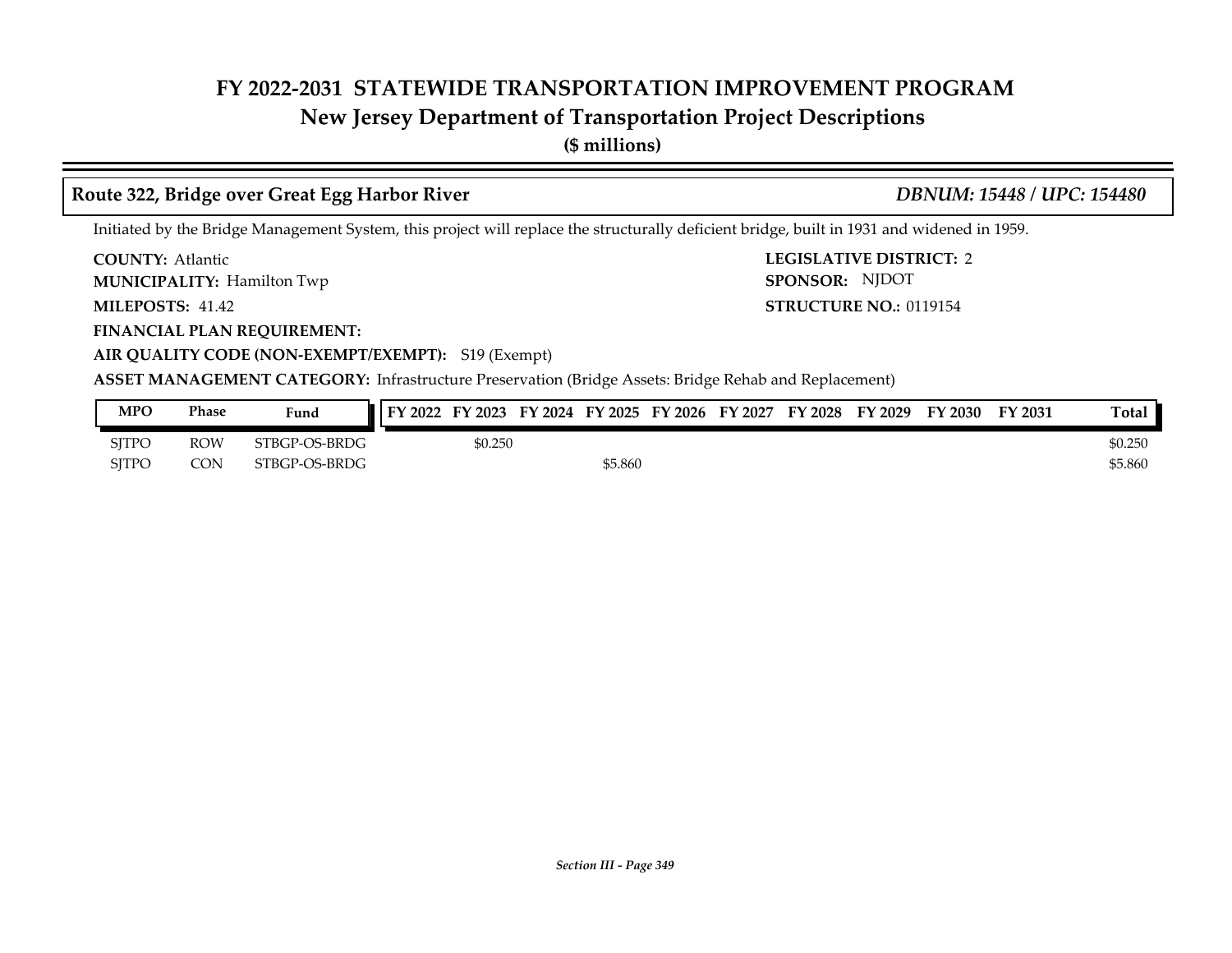**New Jersey Department of Transportation Project Descriptions**

**(\$ millions)**

## **US 322/CR 536 (Swedesboro Rd), Woolwich-Harrison Twp Line to NJ 55** *DBNUM: D2211 / UPC: 223140*

The project will consist of restoring 6.7 miles of the existing pavement surface through a mill and overlay, new striping and pavement markings, RPMs, upgrade of the existing guiderail and upgrade of pedestrian facilities for ADA/PROWAG compliance. Sidewalk will be connected from Myers Drive to Tomlin Station Road on the southerly side of the roadway segment and from Tomlin Station Road to Witherspoon Drive on the north side. This will provide an integrated sidewalk system from the Cherry Lawn/Mullica Station sections of Harrison Township to the Inspira Health Center.

**COUNTY: LEGISLATIVE DISTRICT:** 5 **MILEPOSTS: STRUCTURE NO.:** 8.5 - 15.2 **FINANCIAL PLAN REQUIREMENT: AIR QUALITY CODE (NON-EXEMPT/EXEMPT):** S10 (Exempt) **COUNTY: Gloucester** Harrison Township **MUNICIPALITY: SPONSOR: STRUCTURE NO.: N/A ASSET MANAGEMENT CATEGORY:** Infrastructure Preservation (Local System Support: Local Roadway Improvements) SPONSOR: Gloucester County

| MPO          | <b>Phase</b> | $\mathbf{r}$<br>Fund | FY<br>2022 | $\mathbf{r}$<br>2023 | Еν<br>2024 | $T^*$<br>2025<br>. | TY 2026 | 12027<br>ТV | FY<br>2028 | <sup>T</sup> Y 2029 | FY 2030 | FY 2031 | <b>Total</b> |
|--------------|--------------|----------------------|------------|----------------------|------------|--------------------|---------|-------------|------------|---------------------|---------|---------|--------------|
| <b>DVRPC</b> | CON          | PHILA<br>STBGP-      | 3.000ش     | \$6.200              |            |                    |         |             |            |                     |         |         | \$9.200      |

*Section III - Page 350*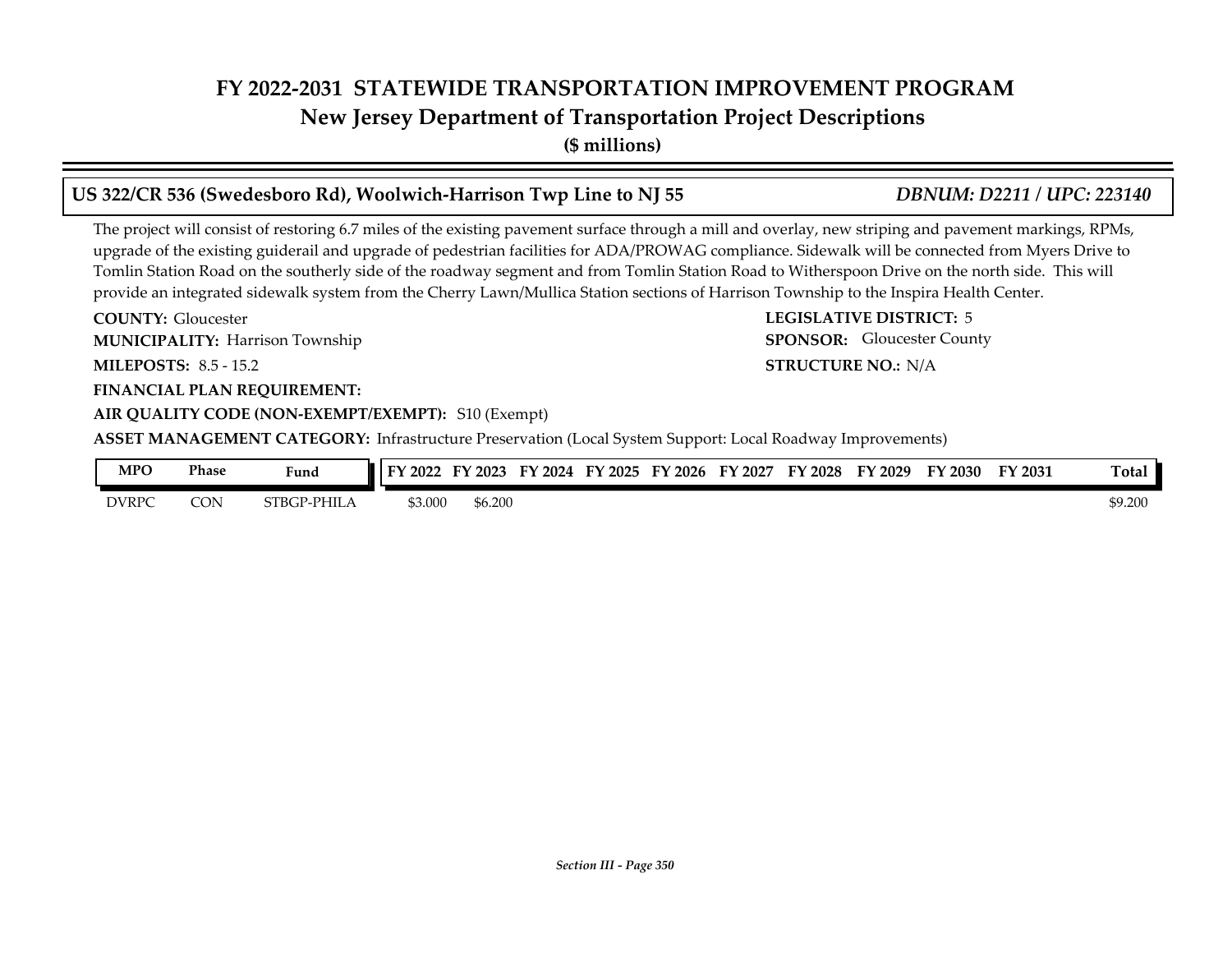# **New Jersey Department of Transportation Project Descriptions**

**(\$ millions)**

#### **COUNTY: LEGISLATIVE DISTRICT:** 20, 33 **MILEPOSTS: STRUCTURE NO.:** 2.0-3.95 **FINANCIAL PLAN REQUIREMENT: AIR QUALITY CODE (NON-EXEMPT/EXEMPT):** S10 (Exempt) **COUNTY: Union MUNICIPALITY:** Elizabeth City, Union Twp, Hillside Twp **SPONSOR: STRUCTURE NO.: N/A ASSET MANAGEMENT CATEGORY:** Infrastructure Preservation (Road Assets: Highway Resurfacing) Initiated from the Pavement Management System, this project will reconstruct pavement within the project limits. **Route 439, Route 28 (Westfield Ave) to Route 27 (Newark Ave)** *DBNUM: 15395 / UPC: 153950* SPONSOR: NJDOT

| <b>MPO</b>   | Phase<br>. | Fund                                        | FY 2022 | FY 2023 | FY 2024 | FY 2025 | FY 2026 | FY 2027 | FY 2028 | FY 2029 | FY 2030 | FY 2031 | Tota.   |
|--------------|------------|---------------------------------------------|---------|---------|---------|---------|---------|---------|---------|---------|---------|---------|---------|
| <b>NJTPA</b> | CON        | NHPP<br>the contract of the contract of the | \$8.700 |         |         |         |         |         |         |         |         |         | \$8.700 |